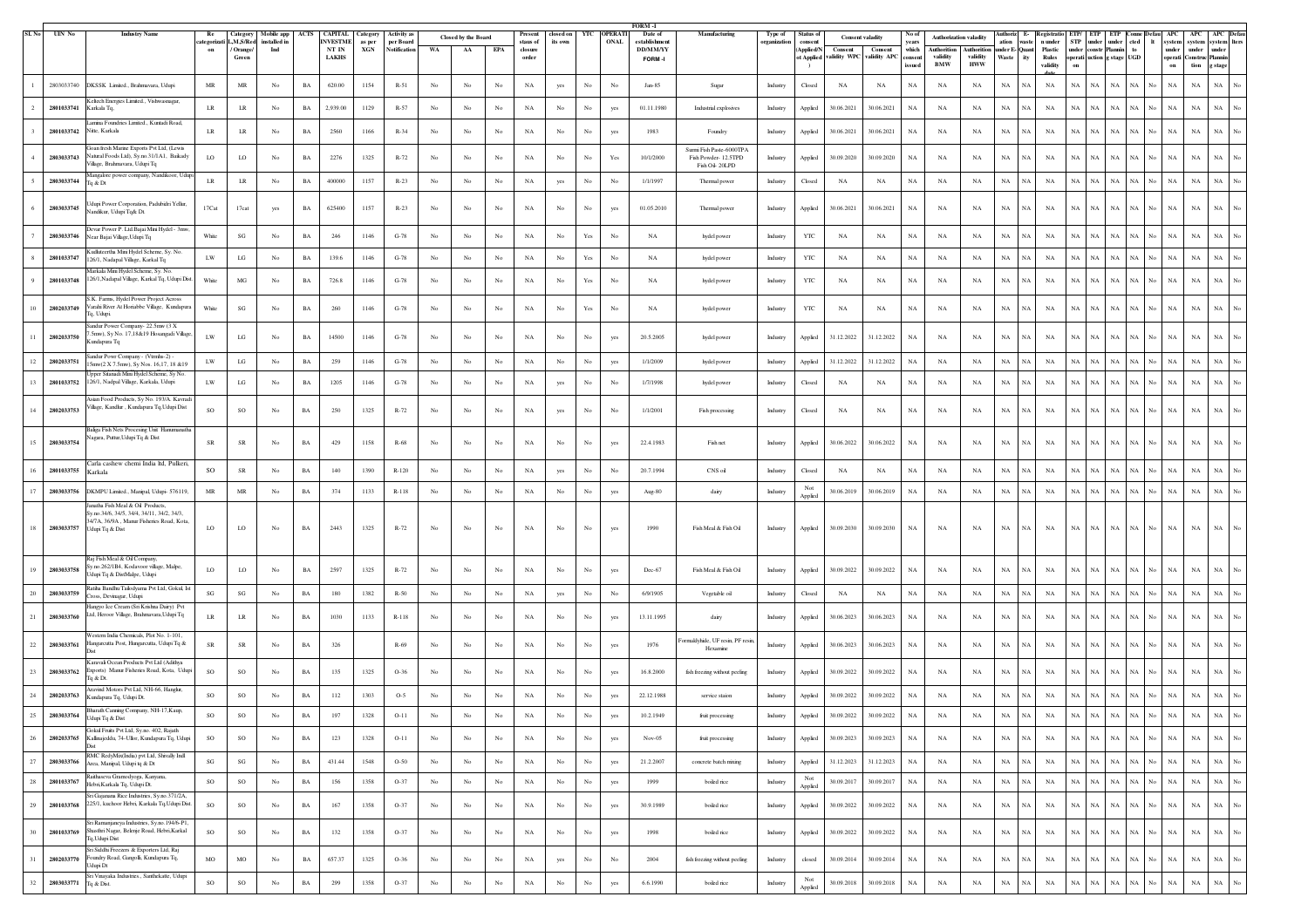|     | 2803033772 | ipreme Feeds, Sv.no.60/3. Heroo<br>VillageBrahmavara Post Udupi Tq & District                             | MO          | MO                     | No | $_{\rm BA}$ | 514     | 1324 | $O-23$      |             |                  |                  | NA          | No               | $_{\rm No}$      | yes              | 1996       | Cattle Feed                        | Industry                  | Applied        | 30.09.2022 | 30.09.2022  | NA          | NA          | NA        | NA                         | NA          | NA          | NA<br>NA                   | NA<br>No                        | NA<br>NA                   |                                 |
|-----|------------|-----------------------------------------------------------------------------------------------------------|-------------|------------------------|----|-------------|---------|------|-------------|-------------|------------------|------------------|-------------|------------------|------------------|------------------|------------|------------------------------------|---------------------------|----------------|------------|-------------|-------------|-------------|-----------|----------------------------|-------------|-------------|----------------------------|---------------------------------|----------------------------|---------------------------------|
| 34  | 2803033773 | Best Sellers, Bajal Street, Manipal, Udupi                                                                | LO          | SO                     | No | BA          | 5357    | 1158 | $O-10$      | No          | No               | No               | $_{\rm NA}$ | $_{\mathrm{No}}$ | No               | yes              | $Jan-00$   | Textile with Dying                 | Industry                  | Applied        | 30.09.2022 | 30.09.2022  | $_{\rm NA}$ | $_{\rm NA}$ | NA        | NA<br>NA                   | NA          | NA          | NA<br>$_{\rm NA}$          | NA<br>No<br>NA                  | $_{\rm NA}$                | $_{\rm NA}$<br>No               |
| 35  | 2801033774 | Fsubosaka Aiv India (P) Ltd., Miyar, Karkak<br>q Udupi Dt                                                 | <b>SO</b>   | $_{\rm SO}$            | No | BA          | 249     | 1518 | $O-46$      | No          | No               | No               | NA          | yes              | $_{\mathrm{No}}$ | No               | 29.10.1996 | tomb stone                         | Industry                  | Closed         | 30.09.2017 | 30.09.2017  | <b>NA</b>   | NA          | NA        | NA<br>NA                   | NA          | NA NA       | $_{\rm NA}$                | NA  <br>No                      | $_{\rm NA}$<br>$_{\rm NA}$ | $_{\rm NA}$                     |
|     | 2801033775 | Vikram Industries, Sy.no:71/12A9,<br>Aandadijeddu, Chara Post Hebri, Karkala Tq<br>Jdupi District         | SO          | SO                     | No | BA          | 183     | 1358 | $O-37$      | No          | No               | No               | NA          | $_{\mathrm{No}}$ | No               | yes              | 25.4.1994  | boiled rice                        | Industry                  | Applied        | 30.09.2022 | 30.09.2022  | $_{\rm NA}$ | $_{\rm NA}$ | NA        | NA<br>NA                   | NA          | NA          | $_{\rm NA}$<br>$_{\rm NA}$ | NA<br>No                        | $_{\rm NA}$<br>$_{\rm NA}$ | $_{\rm NA}$                     |
| 37  | 2803033776 | sbideep Interlock Pavers (P) Limited. Plot<br>Io.4/B, Manipal, Shivally Industrial Area,                  | SG          | SG                     | No | BA          | 135     | 1598 | $G-1.5$     | $_{\rm No}$ | No               | No               | NA          | yes              | No               | No               | 18.11.1988 | interlock pavers                   | Industry                  | closed         | 31.12.2004 | 31.12.2004  | NA          | NA          | NA        | NA<br>NA                   | NA          | <b>NA</b>   | $_{\rm NA}$<br>NA          | NA<br>No                        | NA<br>NA                   | NA                              |
|     |            | Bell-O-Seal Valves Pvt Ltd, Sy.No.3/4 & 6/2<br>Suraj Farms, Subramanya Nagar, Santhekatte                 |             |                        |    |             |         |      |             |             |                  |                  |             |                  |                  |                  |            |                                    |                           |                |            |             |             |             |           |                            |             |             |                            |                                 |                            |                                 |
|     | 2803033777 | Putthur Village, Udupi Tq.                                                                                | LO          | LG                     | No | BA          | 350     |      | $G-34$      | No          | No               | No               | NA          | No               | No               | yes              | 20.8.1998  | Valves for pipes                   | Industry                  | Applied        | 30.09.2021 | 30.09.2021  | NA          | NA          | NA        | NA<br><b>NA</b>            | $_{\rm NA}$ | NA          | $_{\rm NA}$<br>NA          | NA<br>No                        | $_{\rm NA}$<br>$_{\rm NA}$ | NA                              |
|     | 2803033778 | andari Power Lines (P) Ltd., Plot No.3b<br>ivalli Indl. Area, Manipal, Shivally Industrial<br>Area, Udupi | SG          | $_{\rm SG}$            | No | $_{\rm BA}$ | 367     |      | $G-34$      | No          | No               | No               | NA          | $_{\rm No}$      | No               | yes              | 2.12.1991  | Value for pipes                    | Industry                  | Applied        | 31.12.2022 | 31.12.2022  | $_{\rm NA}$ | NA          | NA        | NA<br>NA                   | NA          | $_{\rm NA}$ | $_{\rm NA}$<br>$_{\rm NA}$ | NA<br>No                        | NA<br>$_{\rm NA}$          | NA<br>$_{\rm No}$               |
|     | 2801033779 | Bola Surendra Kamath & Sons, Kedinie<br>Karkala Tq, Udupi Dt.                                             | LO          | LO                     | No | BA          | 1195.03 | 1308 | $G-3$       | No          | No               | No               | NA          | $_{\mathrm{No}}$ | $_{\rm No}$      | yes              | 5.7.2006   | Cashew Kernels                     | Industry                  | Applied        | 31.12.2021 | 31.12.2021  | $_{\rm NA}$ | NA          | NA        | NA<br>NA                   | $_{\rm NA}$ | NA          | NA<br>$_{\rm NA}$          | $_{\rm NA}$<br>No<br>NA         | $_{\rm NA}$                | $_{\rm NA}$                     |
|     | 2803033780 | lanara Security Press Ltd, Udayavani Cross<br>toad. Manipal, Udupi.                                       | SO          | $_{\rm SG}$            | No | $_{\rm BA}$ | 317     | 1364 | $G-12$      | $_{\rm No}$ | No               | No               | NA          | No               | No               | yes              | Jun-84     | printing                           | Industry                  | Applied        | 31.12.2022 | 31.12.2022  | $_{\rm NA}$ | $_{\rm NA}$ | NA        | NA<br>Ń                    | $_{\rm NA}$ | $_{\rm NA}$ | $_{\rm NA}$<br>$_{\rm NA}$ | $_{\rm NA}$<br>No<br>NA         | $_{\rm NA}$                | $_{\rm NA}$                     |
|     | 2802033781 | Girija tile works, Kavrady, Kundapura Tq,<br>Udupi Dt.                                                    | SG          | $_{\rm SG}$            | No | BA          | 142     | 1598 | $G-2.2$     | $_{\rm No}$ | $_{\mathrm{No}}$ | No               | NA          | $_{\mathrm{No}}$ | No               | yes              | 20.10.1987 | roofing tiles                      | Industry                  | Not<br>Applied | 31.12.2017 | 31.12.2017  | NA          | $_{\rm NA}$ | NA        | $_{\rm NA}$<br>Ń           | NA          | NA          | NA<br>$_{\rm NA}$          | NA<br>No                        | NA<br>$_{\rm NA}$          | $_{\rm NA}$                     |
| 43  | 2802033782 | reen Land Tiles Pvt Ltd, Benaju Post,<br>Gulvady, Kundapura Tq, Udupi Dt                                  | SG          | $_{\rm SG}$            | No | BA          | 361     | 1598 | $G-2.2$     | No          | No               | No               | NA          | No               | No               |                  | 31.12.1999 | roofing tiles                      | Industry                  | Applied        | 31.12.2020 | 31.12.2020  | NA          | NA          | <b>NA</b> | NA                         | NA          | NA          | NA<br><b>NA</b>            | <b>NA</b><br>No.                | NA<br>$_{\rm NA}$          | $_{\rm NA}$                     |
|     | 2802033783 | Kamat Tile Works, Vittalvadi, Kundapura Tq,<br>dupi Dist.                                                 | SG          | $_{\rm SG}$            | No | BA          | 189     | 1598 | $G-2.2$     | No          | No               | No               | $_{\rm NA}$ | $_{\mathrm{No}}$ | No               | yes              | 1957       | roofing tiles                      | Industry                  | Applied        | 31.12.2022 | 31.12.2022  | NA          | $_{\rm NA}$ | NA        | NA<br>NA                   | NA          | NA NA       | $_{\rm NA}$                | NA  <br>No                      | NA<br>$_{\rm NA}$          | $_{\rm NA}$                     |
|     | 2802033784 | angalore Cashew Industries, Sidapura,<br>andapura Tq, Udupi Dt                                            | <b>SO</b>   | <sub>SO</sub>          | No | BA          | 134.35  | 1308 | $G-3$       | $_{\rm No}$ | No               | No               | NA          | No               | No               | yes              | 2001       | Cashew Kernels                     | Industry                  | Applied        | 31.12.2020 | 31.12.2020  | NA          | $_{\rm NA}$ | NA        | NA<br>NA                   | NA          | NA NA       | $_{\rm NA}$                | NA  <br>No                      | NA<br>$_{\rm NA}$          | $_{\rm NA}$                     |
|     | 2803033785 | Manipal Techonologies Ltd, Plot No.2b.<br>Shivalli Indl. Area. Manipal, Udupi                             | MO          | $_{\rm MG}$            | No | BA          | 2500    | 1332 | $G-12$      | No          | No               | No               | NA          | No               | No               | yes              | 2001       | Gravure printing, digital printing | Industry                  | Applied        | 31.12.2022 | 31.12.2022  | $_{\rm NA}$ | $_{\rm NA}$ | NA        | NA<br>$_{\rm NA}$          | $_{\rm NA}$ | $_{\rm NA}$ | $_{\rm NA}$<br>$_{\rm NA}$ | NA<br>No<br>NA                  | $_{\rm NA}$                | $_{\rm NA}$                     |
| 47  | 2803033786 | Manipal Printers & Publishers Limited, Tile<br>Factory Road, Manipal, Udupi.                              | SO          | $_{\rm SG}$            | No | $_{\rm BA}$ | 248     | 1364 | $G-12$      | No          | No               | No               | NA          | No               | No               | yes              | 2001       | printing                           | Industry                  | Applied        | 31.12.2022 | 31.12.2022  | NA          | $_{\rm NA}$ | NA        | $_{\rm NA}$<br>Ń           | $_{\rm NA}$ | NA          | NA<br>$_{\rm NA}$          | $_{\rm NA}$<br>No<br>NA         | $_{\rm NA}$                | $_{\rm NA}$                     |
|     | 2802033787 | mson Rigid Pvc Pipes, Nh-17, Tallur,<br>Kundapura Tq, Udupi Dt                                            | SG          | $\mathbf{S}\mathbf{G}$ | No | BA          | 128     | 1614 | $G-22.1$    | $_{\rm No}$ | No               | No               | $_{\rm NA}$ | $_{\rm No}$      | No               | yes              | 1.3.1999   | <b>PVC Pipes</b>                   | Industry                  | Applied        | 31.12.2022 | 31.12.2022  | NA          | $_{\rm NA}$ | NA        | $_{\rm NA}$<br>Ń           | $_{\rm NA}$ | NA          | NA<br>$_{\rm NA}$          | $_{\rm NA}$<br>No<br>NA         | $_{\rm NA}$                | $_{\rm NA}$<br>No               |
|     | 2803033788 | obosoft Technologies, Sy.No.217, NH-66,<br>NH-66, Santekatte, Puttur village, Udupi<br>Jdupi Tq & Dist.   | LO          | $_{\rm SG}$            | No | BA          | 139.8   | 1399 | $G-76$      | No          | No               | No               | NA          | No               | No               |                  | $Jan-07$   | Software unit                      | STP for soft<br>ware unit | Applied        | 30.09.2026 | 30.09.2026  | NA          | NA          | <b>NA</b> | NA<br>N٨                   | NA          | NA          | NA<br>$_{\rm NA}$          | NA<br>No.                       | NA<br>$_{\rm NA}$          | $_{\rm NA}$                     |
|     | 2802033789 | ankar tiles pvt ltd, Vakwady, Kundapura,<br>Jdupi                                                         | SG          | $_{\rm SG}$            | No | $_{\rm BA}$ | 304     | 1598 | $G-2.2$     | $_{\rm No}$ | No               | No               | $_{\rm NA}$ | yes              | No               | No               | 27.10.1993 | roofing tiles                      | Industry                  | Closed         | 31.12.2010 | 31.12.2010  | $_{\rm NA}$ | $_{\rm NA}$ | NA        | NA<br>Ń                    | $_{\rm NA}$ | NA          | $_{\rm NA}$<br>$_{\rm NA}$ | $_{\rm NA}$<br>No<br>NA         | $_{\rm NA}$                | $_{\rm NA}$                     |
|     | 2801033790 | Sri Vinayaka Cashew Exports, sy.no. 221/1,<br>Chara, Hebri, Karkal Tq, Udupi Dt.                          | SO          | SO                     | No | BA          | 140     | 1308 | $G-3$       | No          | No               | No               | NA          | $_{\rm No}$      | No               | yes              | 5.3.1999   | Cashew Kernels                     | Industry                  | Applied        | 31.12.2021 | 31.12.2021  | NA          | NA          | NA        | NA<br>N٨                   | NA          | NA          | NA<br>NA                   | NA.<br>No                       | NA<br>NA                   | NA                              |
| 52  | 2803033791 | Strawberry India, Bajal Street, Manipal, Udupi                                                            | SG          | $\mathbf{S}\mathbf{G}$ | No | $_{\rm BA}$ | 442     | 1589 | $G-7.1$     | No          | No               | No               | NA          | yes              | No               | No               | 17.3.2003  | garment stitching                  | Industry                  | Closed         | NA         | NA          | $_{\rm NA}$ | $_{\rm NA}$ | NA        | NA<br><b>NA</b>            | NA          | $_{\rm NA}$ | NA<br>$_{\rm NA}$          | NA<br>No.<br>NA                 | $_{\rm NA}$                | $_{\rm NA}$                     |
| 53  | 2802033792 | unrise Pipe Industries.<br>oteshwara, Kundapura Tq, Udupi Dt                                              | SG          | SG                     | No | BA          | 147     | 1614 | $G-22.1$    | No          | No               | No               | NA          | yes              | No               | No               | 7.10.1987  | <b>PVC Pipes</b>                   | Industry                  | Closed         | NA         | NA          | NA          | NA          | NA        | NA<br>NA                   | NA          | $\rm NA-NA$ | NA                         | NA No                           | $_{\rm NA}$<br>NA          | $_{\rm NA}$<br>No               |
|     | 2802033793 | jaswi Pipe Industries., Koteshwara,<br>undapura Tq, Udupi Dt.                                             | SG          | $_{\rm SG}$            | No | BA          | 154     | 1614 | $G-22.1$    | $_{\rm No}$ | $_{\rm No}$      | $_{\rm No}$      | NA          | yes              | No               | No               | 27.11.1996 | <b>PVC Pipes</b>                   | Industry                  | Closed         | NA         | NA          | $_{\rm NA}$ | $_{\rm NA}$ | NA        | $_{\rm NA}$                | NA          | NA          | NA<br>$_{\rm NA}$          | NA<br>No.<br>NA                 | NA                         | $_{\rm NA}$                     |
|     | 2803033741 | ri Durgambika Industries, Hirgana village,<br>carkala Tq udupi<br>A.R. Enterprises, Sy. No. 427-1, B-35   | SO          | SR                     | No | BA          | 106     | 1390 | $_{\rm NA}$ | No          | No               | No               | $_{\rm NA}$ | yes              | $_{\rm No}$      | No               | 01.04.2005 | CNS oil                            | Industry                  | Closed         | 30.06.2009 | 30.06.2009  | NA          | $_{\rm NA}$ | NA        | NA<br>N,                   | $_{\rm NA}$ | NA          | NA<br>$_{\rm NA}$          | NA<br>No<br>NA                  | $_{\rm NA}$                | $_{\rm NA}$<br>No               |
|     | 2803033794 | hivally Industrial Area, Manipal, Udupi.<br>A.S stone crusher, 162/,296/1,305/1, Mudar                    | ${\rm SR}$  | ${\sf SR}$             | No | BA          | 28.82   |      | R-90        | $_{\rm No}$ | No               | No               | NA          | yes              | $_{\rm No}$      | No               | $Jun-05$   | tungston filament                  | Industry                  | Closed         | 30.06.2017 | 30.06.2017  | NA          | NA          | NA        | $_{\rm NA}$<br>NA          | $_{\rm NA}$ | NA NA       | $_{\rm NA}$                | NA  <br>$_{\rm No}$             | $_{\rm NA}$<br>$_{\rm NA}$ | $_{\rm NA}$<br>No               |
| 57  | 2801033795 | Village, Karkala Tq                                                                                       | SO          | SR                     | No | AA          |         | 1371 | O-1371      | No          | No               | No               | NA          | yes              | No               | No               | 2003       | stone crusher                      | Stone crusher             | Closed         | NA         | NA          | NA          | NA          | NA        | $_{\rm NA}$<br>NA          | NA          | NA          | <b>NA</b><br>$_{\rm NA}$   | NA.<br>No                       | NA<br>NA                   | NA                              |
|     | 2801033796 | Adarsh Industrial Chemicals, Sanoor, Karkala<br>q, Udupi                                                  | SO          | SR                     | No | BA          | 13.9    | 1390 | $R-120$     | $_{\rm No}$ | No               | No               | $_{\rm NA}$ | $_{\mathrm{No}}$ | $_{\rm No}$      | yes              | 11.3.1992  | CNS oil                            | Industry                  | Not<br>Applied | 30.06.2017 | 30.06.2017  | $_{\rm NA}$ | $_{\rm NA}$ | NA        | NA<br>N,                   | $_{\rm NA}$ | NA          | NA<br>$_{\rm NA}$          | $_{\rm NA}$<br>No<br>NA         | $_{\rm NA}$                | $_{\rm NA}$<br>No               |
|     | 2803033797 | Akai Industries, Malpe Road, Post<br>anthekatte, , Udupi D<br>Akshaya Chemicals, Udupi Road, Hebri,       | SR          | SR                     | No | WA          | 28.5    |      | R-36        | $_{\rm No}$ | No               | No               | NA          | yes              | No               | No               | 20.5.2000  | initation jewellary                | Industry                  | Closed         | NA         | NA          | NA          | NA          | NA        | NA<br>NA                   | $_{\rm NA}$ | NA          | NA<br>$_{\rm NA}$          | NA<br>No<br>NA                  | $_{\rm NA}$                | $_{\rm NA}$<br>No               |
|     | 2801033798 | Karkala Tq, Udupi Dt                                                                                      | SO          | $\mathbf{S}\mathbf{G}$ | No | BA          | 1.4     | 1357 | $R-20$      | No          | No               | No               | $_{\rm NA}$ | $_{\mathrm{No}}$ | $_{\rm No}$      | yes              | 2001       | terpentine& varnishes              | Industry                  | Not<br>Applied | 30.06.2017 | 30.06.2017  | $_{\rm NA}$ | $_{\rm NA}$ | NA        | $_{\rm NA}$                | $_{\rm NA}$ | NA          | NA<br>$_{\rm NA}$          | $_{\rm NA}$<br>No<br>NA         | $_{\rm NA}$                | $_{\rm NA}$<br>No               |
| 61  | 2802033799 | cshaya Industries, Sy No.106/1, Teggarse<br>Village, Kundapura Tq, Udupi Dt                               | <b>SO</b>   | ${\rm SR}$             | No | AA          | 9.32    | 1371 | $O-1371$    | $_{\rm No}$ | No               | No               | NA          | yes              | No               | No               | 2001       | stone crusher                      | Stone crusher             | Closed         | NA         | NA          | $_{\rm NA}$ | NA          | NA        | NA<br>NA                   | $_{\rm NA}$ | $_{\rm NA}$ | $_{\rm NA}$<br>$_{\rm NA}$ | NA<br>No                        | $_{\rm NA}$<br>$_{\rm NA}$ | $_{\rm NA}$<br>No               |
| 62  | 2803033800 | dgitech Chemicals, Nh-17, Brahmavara,<br>Udupi Tq & Dt.                                                   | SG          | SR                     | No | BA          | 49.88   | 1623 | R-36        | No          | No               | No               | NA          | No               | No               | yes              | 1994       | Algi proofing compunds             | Industry                  | Applied        | 30.06.2022 | 30.06.2022  | NA          | NA          | <b>NA</b> | NA<br>NA.                  | $_{\rm NA}$ | NA          | NA<br>$_{\rm NA}$          | NA  <br>No                      | $_{\rm NA}$<br>$_{\rm NA}$ | $_{\rm NA}$                     |
| 63  | 2803033801 | mbika Chemicals, Shed No.33, Alevoor<br>Road, Manipal, Shivally Industrial Area, Udupi.                   | SR          | SR                     | No | BA          | 62      |      | R-69        | No          | No               | No               | $_{\rm NA}$ | yes              | $_{\rm No}$      | No               | 1989       | chemical                           | Industry                  | Closed         | NA         | NA          | $_{\rm NA}$ | $_{\rm NA}$ | NA        | NA<br>NA                   | $_{\rm NA}$ | NA          | NA<br>$_{\rm NA}$          | NA<br>No                        | $_{\rm NA}$<br>$_{\rm NA}$ | NA<br>$_{\mathrm{No}}$          |
| 64  | 2803033802 | Anantha Padmanabha Stone Crusher, Perdoor<br>Udupi Tq                                                     | <b>SO</b>   | ${\sf SR}$             | No | ${\rm AA}$  | 7.6     | 1371 | O-1371      | $_{\rm No}$ | $_{\mathrm{No}}$ | $_{\rm No}$      | $_{\rm NA}$ | yes              | $_{\rm No}$      | $_{\mathrm{No}}$ | 1994       | stone crusher                      | Stone crusher             | Closed         | NA         | 30.06.2012  | $_{\rm NA}$ | $_{\rm NA}$ | NA        | $_{\rm NA}$<br>NA          | NA          | NA          | NA<br>$_{\rm NA}$          | No<br>NA                        | $_{\rm NA}$<br>$_{\rm NA}$ | $_{\mathrm{No}}$<br>$_{\rm NA}$ |
| 65  | 2801033803 | unish Stone Crushing Industries, Sy No. 544,<br>Nitte Village, Karkala Tq, Udupi Dt                       | SO          | ${\sf SR}$             | No | ${\rm AA}$  | $2.8\,$ | 1371 | O-1371      | $_{\rm No}$ | $_{\mathrm{No}}$ | $_{\mathrm{No}}$ | $_{\rm NA}$ | yes              | $_{\mathrm{No}}$ | $_{\mathrm{No}}$ | 1993       | stone crusher                      | Stone crusher             | Closed         | NA         | $_{\rm NA}$ | $_{\rm NA}$ | $_{\rm NA}$ | NA        | $_{\rm NA}$<br>$_{\rm NA}$ | $_{\rm NA}$ | NA          | $_{\rm NA}$<br>$_{\rm NA}$ | $_{\rm NA}$<br>$_{\mathrm{No}}$ | $_{\rm NA}$<br>$_{\rm NA}$ | $_{\rm NA}$<br>$_{\mathrm{No}}$ |
| 66  | 2803033804 | annappa foods (Annappa) Indtries,<br>iujjarabettu, Kemmannu, Udupi Tq &                                   | SO          | SR                     | No | $_{\rm BA}$ | 4.25    | 1325 | R-95        | No          | No               | No               | $_{\rm NA}$ | yes              | $_{\mathrm{No}}$ | No               | 27.2.1981  | Prawn shell cleaning               | Industry                  | Closed         | NA         | NA          | $_{\rm NA}$ | NA          | NA        | $_{\rm NA}$<br><b>NA</b>   | $_{\rm NA}$ | NA          | NA<br>$_{\rm NA}$          | $_{\rm NA}$<br>$_{\rm No}$      | $_{\rm NA}$<br>$_{\rm NA}$ | $_{\rm NA}$<br>$_{\mathrm{No}}$ |
| 67  | 2803033805 | Anup Inds, Putthige, Perdoor Village, Udupi Dr                                                            | SO          | ${\sf SR}$             | No | $_{\rm BA}$ | 15      | 1390 | $R-120$     | $_{\rm No}$ | $_{\mathrm{No}}$ | $_{\rm No}$      | NA          | $_{\rm No}$      | $_{\mathrm{No}}$ | yes              | 2007       | CNS oil                            | Industry                  | Applied        | 30.06.2022 | 30.06.2022  | $_{\rm NA}$ | NA          | NA        | $_{\rm NA}$<br>NA          | NA          | NA          | $_{\rm NA}$<br>$_{\rm NA}$ | $_{\rm No}$<br>NA               | $_{\rm NA}$<br>$_{\rm NA}$ | $_{\rm NA}$<br>$_{\mathrm{No}}$ |
| 104 | 2801033842 | J&P Enterprises, sy.no.544, 465, Nite village,<br>Karkala Tq,Udupi Dist                                   | <b>SO</b>   | ${\rm SR}$             | No | AA          | 97      | 1371 | O-1371      | No          | No               | No               | NA          | No               | $_{\mathrm{No}}$ | yes              | 2005       | stone crusher                      | Stone crusher             | Applied        | 30.09.2028 | 30.09.2028  | $_{\rm NA}$ | NA          | NA        | $_{\rm NA}$<br>NA          | NA          | NA          | $_{\rm NA}$<br>$_{\rm NA}$ | NA<br>No                        | $_{\rm NA}$<br>$_{\rm NA}$ | NA<br>$_{\mathrm{No}}$          |
| 69  | 2802033807 | Apex Pyro Char Ltd., Sy No. 178/2,<br>Vakwady Village, Kundapura Tq, Udupi Dt.                            | $_{\rm SR}$ | ${\sf SR}$             | No | WA          | 34.92   |      | R-63        | No          | No               | $_{\rm No}$      | NA          | yes              | $_{\mathrm{No}}$ | $_{\rm No}$      | 2001       | carbon                             | Industry                  | Closed         | 19.06.2019 | NA          | $_{\rm NA}$ | NA          | NA        | $_{\rm NA}$<br>$_{\rm NA}$ | $_{\rm NA}$ | $_{\rm NA}$ | $_{\rm NA}$<br>$_{\rm NA}$ | $_{\rm NA}$<br>$_{\rm No}$      | $_{\rm NA}$<br>$_{\rm NA}$ | $_{\rm NA}$<br>$_{\mathrm{No}}$ |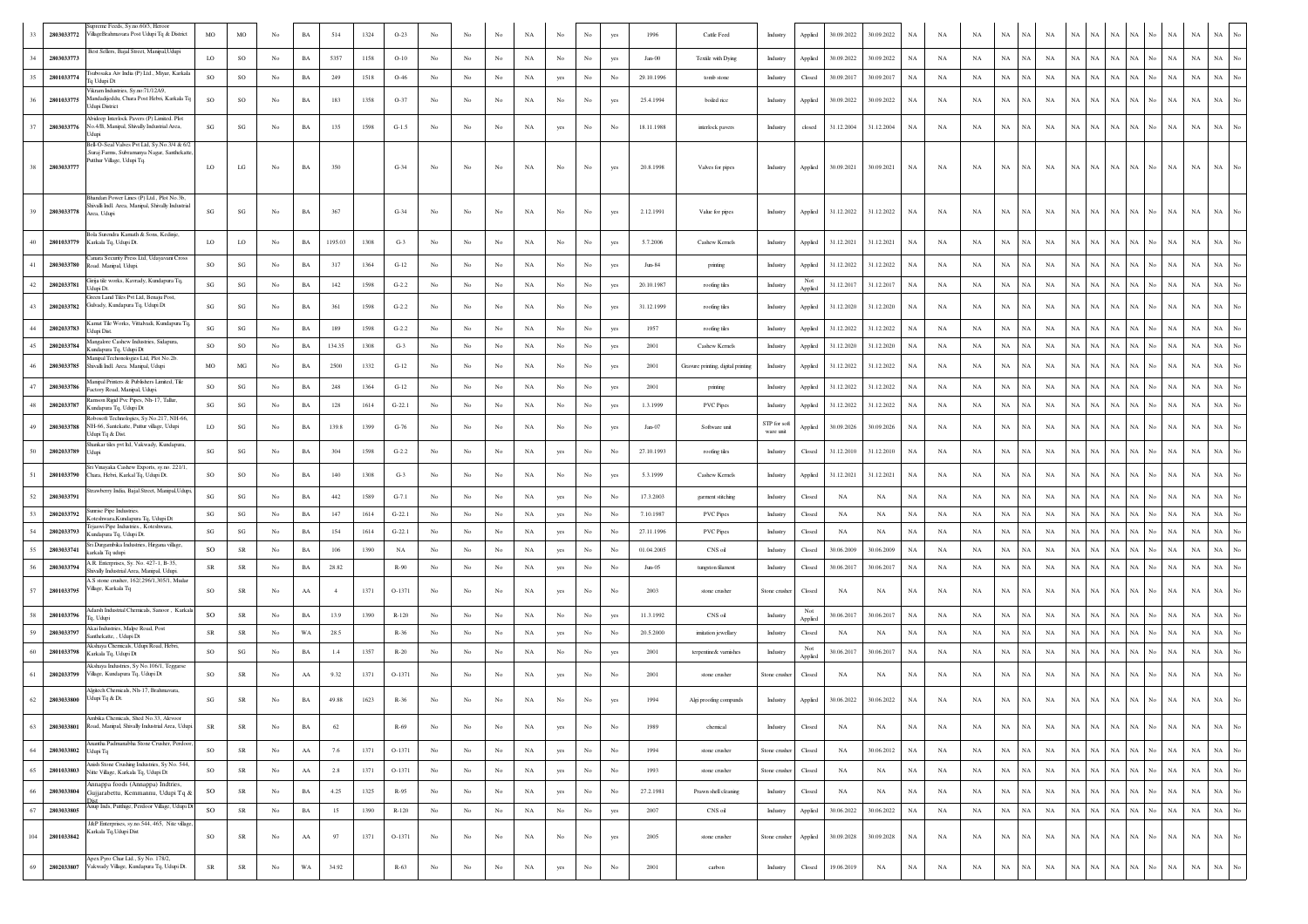| 2803087280<br>1878    | Sri Durgaparameshwari Stone Crusher,<br>y.no.147/1P5, Hosur village, karje post<br>adupara Tq Udupi Dist            | SO                     | ${\sf SR}$  | No               | AA          | 475                     | 1371     | O-1371   |                  |             |                  | NA          | No                   | $_{\rm No}$      | yes              | 02.12.2015 | Stone Crusher                                        | Stone Crusher        | Applied | NA         | 30/09/2023  | NA          | NA          | NA          | NA          | NA<br>NA                   | NA          | $_{\rm NA}$ | NA<br>NA                   | No               | NA          | $_{\rm NA}$ | NA                              |
|-----------------------|---------------------------------------------------------------------------------------------------------------------|------------------------|-------------|------------------|-------------|-------------------------|----------|----------|------------------|-------------|------------------|-------------|----------------------|------------------|------------------|------------|------------------------------------------------------|----------------------|---------|------------|-------------|-------------|-------------|-------------|-------------|----------------------------|-------------|-------------|----------------------------|------------------|-------------|-------------|---------------------------------|
| 2803033809            | 3.M.T. Fish Peelig Shed, Post Kodi Bengre,<br>Udupi Tq & Dt.                                                        | SO                     | SO.         | No.              | WA          | 4.9                     | 1325     | R-95     | No               | No          | No               | NA          | No                   | No               | yes              | 2003       | fish peeling                                         | Industry             | Applied | 30.09.2023 | 30.09.2023  | NA          | NA          | NA          | $_{\rm NA}$ | NA<br>NA.                  | NA          | NA          | $_{\rm NA}$<br>NA          | No               | $_{\rm NA}$ | $_{\rm NA}$ | $_{\rm NA}$<br>$_{\rm No}$      |
| 2801033810            | Surendra Kamath & Company, Kukundoor<br>Karkala Tq, Udupi Dt.                                                       | <sub>SO</sub>          | SR          | No               | BA          | 26                      | 1390     | $R-120$  | No               | No          | No               | NA          | yes                  | No               |                  | 1999       | CNS oil                                              | Industry             | Closed  | 11.03.2020 | NA          | NA          | NA          | NA          | $_{\rm NA}$ | NA<br>NA                   | $_{\rm NA}$ | $_{\rm NA}$ | NA<br>NA                   | No               | NA          | NA          | <b>NA</b>                       |
| 2803033811            | Baba Electroplating, NH-17, Ambagilu, Udupi.                                                                        | ${\sf SR}$             | SR          | No               | WA          | $-4$                    | 1125     | R-35     | No               | No          | No               | NA          | yes                  | $_{\rm No}$      | No               | 14/2/1996  | electro plating                                      | Industry             | Closed  | 30.06.2016 | NA          | NA          | NA          | NA          | NA          | NA<br>NA                   | NA          | NA          | NA                         | NA No            | NA          | NA          | NA<br>No                        |
| 2803033812            | aby Marine Products, Beach Road, Malpe,<br>Iduni                                                                    | <b>SO</b>              | SO          | No               | BA          | 95.95                   | 1325     | R-72     | No               | No          | No               | NA          | yes                  | No               | No               | Dec-83     | fish processing                                      | Industry             | closed  | 30.09.2018 | 30.09.2018  | NA          | NA          | NA          | NA          | $_{\rm NA}$<br>$_{\rm NA}$ | $_{\rm NA}$ | $_{\rm NA}$ | NA<br>NA                   | No               | NA          | NA          | $_{\rm NA}$<br>No               |
| 2803033813            | Baliga Exports (P) Ltd Machuinery Division)<br>Hanumanthanagar, Puttur , Udupi.                                     | <b>SR</b>              | ${\sf SR}$  | No               | WA          | 94                      | 1158     | $R-68$   | No               | No          | No               | NA          | yes                  | No               | No               | 19/3/1998  | fish net                                             | Industry             | Closed  | 17.12.2016 | NA          | NA          | NA          | <b>NA</b>   | $_{\rm NA}$ | <b>NA</b><br>NA            | NA          | NA.         | <b>NA</b><br>NA            | No               | NA          | $_{\rm NA}$ | NA<br>No                        |
| 2801033814            | Brahma Baidarkala Industries, Tardhadi<br>House, Suda Village, Karkala Tq, Udupi Dt.                                | so                     | ${\sf SR}$  | No               | AA          | 11.88                   | 1371     | $O-1371$ | No               | No          | No               | NA          | yes                  | No               | No               | $Jul-03$   | stone crusher                                        | Stone crushe         | Closed  | 17.12.2016 | NA          | NA          | NA          | NA          | $_{\rm NA}$ | NA<br>NA                   | NA          | NA          | <b>NA</b><br>NA            | No               | <b>NA</b>   | <b>NA</b>   | $_{\rm NA}$<br>No               |
| 2803033815            | Brahmavar Chemicals, NH-66, varambally<br>Brahmavara, Udupi Tq & Dt.                                                | SG                     | ${\rm SR}$  | No               | BA          | 75.34                   | 1603     | R-36     | No               | No          | No               | NA          | No                   | No               | yes              | 1/1/1999   | water proofing compunds                              | Industry             | Applied | 30.09.2022 | 31.12.2028  | NA          | NA          | NA          | NA          | NA<br>NA                   | NA          | NA          | NA<br>NA                   | No               | NA          | $_{\rm NA}$ | $_{\rm NA}$<br>No               |
| 2803033816            | anara Canning Company, Pithrody,<br>Udyavara, Udupi Tq & Dt                                                         | <b>SO</b>              | $_{\rm SO}$ | No               | BA          | 22.68                   | 1325     | R-95     | No               | No          | No               | NA          | yes                  | No               | No               | 1977       | fish peeling                                         | Industry             | Closed  | 17.12.2018 | NA          | NA          | NA          | NA          | NA          | NA<br>NA                   | NA          | $_{\rm NA}$ | NA<br>NA                   | No               | NA          | $_{\rm NA}$ | $_{\rm NA}$<br>No               |
| 2803033817            | 'anara Marine Industries, Pithrody, Udyavara<br>Jdupi Tq & Dt.                                                      | SO                     | $_{\rm SO}$ | No               | BA          | 21.3                    | 1325     | R-72     | No               | No          | No               | NA          | yes                  | No               | No               | 1985       | Fish Meal & Fish Oil                                 | Industry             | Closed  | 28.09.2023 | NA          | NA          | NA          | NA          | NA          | NA<br>NA                   | NA          | NA          | NA<br>NA.                  | No               | NA          | $_{\rm NA}$ | $_{\rm NA}$<br>No               |
| 2801088815<br>1885    | Sri Mahaganapathi Stone Crusher, 354/P1B.<br>354/P1B, Atthur Nite village, Karkala Tq<br>Jdupi District.            | <b>SO</b>              | SR          | No               | AA          | 33                      | 1371     | $O-1371$ | No               | No          | No               | NA          | No                   | No               | yes              | 25.01.2016 | Stone Crusher                                        | <b>Stone Crusher</b> | Applied | 30.09.2026 | 30.09.2026  | NA          | NA          | NA          | NA          | NA<br>NA.                  | <b>NA</b>   | NA          | NA<br>NA                   | No               | NA          | $_{\rm NA}$ | NA                              |
| 2803033819            | oronet Fish products (Coronate Canning<br>ompany), Sy.no.262/1B, IC, A, IC, 262/101<br>Malpe, Udupi                 | SO                     | SO          | No               | BA          | 85.4                    | 1325     | R-95     | No               | No          | No               | NA          | No                   | No               | yes              | 1957       | Tinned fish                                          | Industry             | Applied | 30.09.2022 | 30.09.2022  | $_{\rm NA}$ | NA          | NA          | $_{\rm NA}$ | $_{\rm NA}$<br>NA          | $_{\rm NA}$ | NA          | NA<br>NA                   | No               | NA          | NA          | <b>NA</b>                       |
| 82<br>2803033820      | ostal Industries (Metakem), Plot No. 11.<br>Shivally Industrial Area, Manipal, Udupi                                | SO                     | SR          | No               | BA          | 30.52                   | 1356     | $R-20$   | No               | No          | No               | NA          | No                   | No               | yes              | 1.7.2003   | formulation of paints                                | Industry             | Applied | 30.09.2027 | 30.09.2027  | NA          | NA          | NA          | $_{\rm NA}$ | NA<br>NA                   | NA          | $_{\rm NA}$ | NA<br>NA                   | No               | NA          | $_{\rm NA}$ | NA<br>No                        |
| 83<br>2802033821      | Damodar Chemicals, Plot No P4, KSSIDC<br>Industrial Estate, Koteshwara, Kundapura Tq.<br>Udupi Dt                   | SO                     | ${\sf SR}$  | No               | $_{\rm BA}$ | 35.2                    | 1353     | O-1353   | No               | No          | No               | NA          | No                   | No               | yes              | 19.7.2002  | <b>Trication Dust &amp; Resine Frication</b><br>Dust | Industry             | Applied | 30.09.2028 | 30.09.2028  | $_{\rm NA}$ | NA          | NA          | $_{\rm NA}$ | $_{\rm NA}$<br>NA          | $_{\rm NA}$ | NA          | NA<br>NA                   | No               | NA          | NA          | NA                              |
| 2801033822            | Delta Industries, Sy No. 343/1, Miyar Village,<br>Karkala Tq, Udupi Dt.                                             | SO                     | ${\rm SR}$  | No               | AA          | $22\,$                  | 1371     | $O-1371$ | No               | No          | No               | NA          | yes                  | No               | No               | 1/7/2003   | stone crusher                                        | Stone crusher        | Closed  | 20.08.2018 | NA          | $_{\rm NA}$ | NA          | NA          | $_{\rm NA}$ | NA<br>NA                   | $_{\rm NA}$ | $_{\rm NA}$ | NA<br>NA                   | No               | NA          | $_{\rm NA}$ | <b>NA</b>                       |
| 2801033806            | nueraha Stone Cruser Industry<br>No.382/1, 383/1 & 385/1, Santhur village,<br>Kanjarkatte Post, Karkal Tq, Udupi Dt | SO                     | ${\sf SR}$  | No               | AA          | 6.05                    | 1371     | O-1371   | No               | No          | No               | NA          | No                   | No               | yes              | Apr-04     | stone crusher                                        | Stone crusher        | Applied | 30.09.2028 | 30.09.2028  | $_{\rm NA}$ | NA          | $_{\rm NA}$ | $_{\rm NA}$ | $_{\rm NA}$<br>$_{\rm NA}$ | $_{\rm NA}$ | NA          | NA<br>NA                   | No               | NA          | $_{\rm NA}$ | NA                              |
| 2803033824            | MG Construction, Sy No. 382/1, 383/1 &<br>385/1, Santhur Village, Udupi                                             | SO                     | SR          | No               | AA          | 20                      | 1371     | O-1371   | No               | No          | No               | NA          | yes                  | $_{\rm No}$      | $_{\rm NO}$      | 1998       | stone crusher                                        | Stone crusher        | Closed  | 19.06.2019 | 20.08.2018  | $_{\rm NA}$ | NA          | NA          | $_{\rm NA}$ | $_{\rm NA}$<br>NA          | $_{\rm NA}$ | $_{\rm NA}$ | NA<br>NA                   | No               | NA          | NA          | NA<br>No                        |
| 2801033825            | Earth Line Trading Company, Sy No. 354,<br>undiyadka, Nitte, Karkala Tq, Udupi Dt.                                  | <b>SO</b>              | ${\rm SR}$  | No               | AA          | 8.58                    | 1371     | $O-1371$ | No               | No.         | No               | NA          | yes                  | No               | No               | 1996       | stone crusher                                        | Stone crusher        | Closed  | 18.11.2016 | NA          | NA          | NA          | $_{\rm NA}$ | $_{\rm NA}$ | NA<br>NA                   | NA          | $_{\rm NA}$ | NA<br>NA                   | No               | NA          | $_{\rm NA}$ | $_{\rm NA}$<br>No               |
| 2803033826            | nnar Enterprises, Sv No. 177-2. Nandikoo<br>Village, Udupi Tq & Dt                                                  | <b>SO</b>              | SR          | No               | ${\rm AA}$  | 7                       | 1371     | O-1371   | No               | No          | No               | NA          | yes                  | No               | No               | 1/8/2000   | stone crusher                                        | Stone crusher        | Closed  | 18.11.2016 | NA          | NA          | NA          | NA          | $_{\rm NA}$ | <b>NA</b><br>NA            | NA          | NA          | NA<br>NA                   | No               | $_{\rm NA}$ | $_{\rm NA}$ | $_{\rm NA}$<br>No               |
| 2803033827            | ems Jelly Crusher, Nadoor Village<br>fandarthi, Udupi Tq & Dt                                                       | SO                     | SR          | No               | AA          | $\overline{\mathbf{3}}$ | 1371     | O-1371   | No               | No          | No               | NA          | yes                  | $_{\rm No}$      | No               | 10/11/2000 | stone crusher                                        | Stone crusher        | Closed  | 18.11.2016 | NA          | $_{\rm NA}$ | NA          | $_{\rm NA}$ | $_{\rm NA}$ | NA<br>NA                   | $_{\rm NA}$ | NA          | NA<br>NA                   | No               | NA          | NA          | $_{\rm NA}$<br>No               |
| 2803033828            | ish Peeling Shed:Jalaja Salian, Badanidiyur,<br>alpe. Udupi                                                         | <b>SO</b>              | SO          | No               | BA          | $\mathbf{3}$            | 1325     | R-95     | No               | No          | No               | NA          | yes                  | No               | No               | 8/4/1999   | fish peeling                                         | Industry             | Closed  | 30.06.2011 | NA          | NA          | NA          | NA          | NA          | <b>NA</b><br>NA            | NA          | NA          | NA<br>NA.                  | No               | NA          | NA          | $_{\rm NA}$<br>No               |
| 2803033829            | Fish Peeling Shed: Saraswati Karkera, Kola<br>alpe, Udupi                                                           | SO                     | SO          | No               | $_{\rm BA}$ | 3                       | 1325     | R-95     | No               | No          | $_{\rm No}$      | NA          | yes                  | No               | No               | 1/5/1997   | fish peeling                                         | Industry             | Closed  | 08.06.2020 | NA          | $_{\rm NA}$ | NA          | NA          | $_{\rm NA}$ | NA<br>NA                   | NA          | $_{\rm NA}$ | NA<br>NA                   | No               | NA          | NA          | $_{\rm NA}$<br>No               |
| 2802033830            | G.D. Thimmappa Sherugar Stone Crusher<br>Kumbargodu, Kundapura Tq, Udupi Dt                                         | SO                     | ${\sf SR}$  | No               | AA          | 4.5                     | 1371     | O-1371   | No               | No          | No               | NA          | yes                  | No               | $_{\rm NO}$      | 1.12.1983  | stone crusher                                        | Stone crusher        | Closed  | 30.09.2017 | 30.06.2010  | $_{\rm NA}$ | NA          | NA          | $_{\rm NA}$ | $_{\rm NA}$<br>NA          | $_{\rm NA}$ | $_{\rm NA}$ | NA<br>NA                   | No               | NA          | $_{\rm NA}$ | NA<br>No                        |
| 2803033831            | Hassanar Stone Crusher, Kunjargiri, Udup<br>ianesh Prasad Stone Crushers, yedthady                                  | <b>SO</b>              | SR          | No               | ${\rm AA}$  | $\boldsymbol{A}$        | 1371     | O-1371   | No               | No          | No               | NA          | yes                  | No               | No               | 1/1/1999   | stone crusher                                        | Stone crusher        | Closed  | 30.06.2009 | NA          | NA          | NA          | NA          | $_{\rm NA}$ | NA<br><b>NA</b>            | $_{\rm NA}$ | $_{\rm NA}$ | $_{\rm NA}$<br>$_{\rm NA}$ | No               | NA          | $_{\rm NA}$ | $_{\rm NA}$                     |
| 2801033832            | saibarkatte, Udupi Tq, Udupi Dt.                                                                                    | SO                     | ${\sf SR}$  | No               | AA          |                         | 1371     | O-1371   | No               | No          | No               | NA          | yes                  | No               | No               | 1/8/1998   | stone crusher                                        | Stone crusher        | Closed  | 30.09.2021 | NA          | $_{\rm NA}$ | NA          | NA          | $_{\rm NA}$ | NA<br>NA                   | $_{\rm NA}$ | $_{\rm NA}$ | NA<br>NA                   | No               | NA          | $_{\rm NA}$ | <b>NA</b>                       |
| 2801033808            | Avinash Enterprises, sy.no.233, Kalya (IV)<br>Village, Nandalike, Karkala Tq, Udupi Dt.                             | SO                     | SR          | No               | ${\rm AA}$  | 10.7                    | 1371     | O-1371   | No               | No          | $_{\rm No}$      | NA          | $_{\rm No}$          | $_{\rm No}$      | yes              | 1997       | stone crusher                                        | Stone crusher        | Applied | 30.09.2018 | 19.06.2019  | $_{\rm NA}$ | NA          | NA          | $_{\rm NA}$ | NA<br>NA                   | NA          | $_{\rm NA}$ | NA<br>NA                   | No               | NA          | NA          | $_{\rm NA}$<br>No               |
| 2803033834            | Jokul Distilleries, Sy No. 101,<br>Uliyargoli, Udupi                                                                | SO                     | ${\sf SR}$  | No               | $_{\rm BA}$ | 8                       | 1361     | $R - 27$ | No               | No          | No               | NA          | yes                  | No               | No               | 1/6/1986   | distilleries                                         | Industry             | Closed  | 30.09.2010 | NA          | $_{\rm NA}$ | NA          | NA          | $_{\rm NA}$ | $_{\rm NA}$<br>NA          | NA          | $_{\rm NA}$ | NA<br>NA                   | No               | NA          | NA          | $_{\rm NA}$<br>No               |
| 1870<br>2801033195    | Brahmalingeshwara Stone Crusher.<br>Sy.no.116/P1, Nandalike village, karkala Tq<br>Udupi Dist                       | SO                     | ${\sf SR}$  | $_{\mathrm{No}}$ | AA          | 41.69                   | 1371     | O-1371   | No               | No          | No               | NA          | No                   | $_{\rm No}$      | yes              | 14.07.2015 | Stone Crusher                                        | Stone Crushe         | Applied | NA         | 30.09.2018  | $_{\rm NA}$ | NA          | NA          | $_{\rm NA}$ | $_{\rm NA}$<br>NA          | $_{\rm NA}$ | $_{\rm NA}$ | NA<br>NA                   | No               | NA          | NA          | NA<br>No                        |
| 2803033818            | hamundeshwari Stone Crusher, Sy No.<br>273/1A1, 275, 276, nandalike-3, Karkala To<br>Udupi Dt                       | SO                     | ${\sf SR}$  | No               | AA          |                         | 1371     | O-1371   | No               | No          | No               | NA          | No                   | No               | yes              | 1999       | stone crusher                                        | Stone crushe         | Applied | 20.08.2016 | 30.09.2018  | NA          | NA          | NA          | $_{\rm NA}$ | NA.<br>NA                  | NA          | NA.         | NA<br>NA                   | No               | <b>NA</b>   | $_{\rm NA}$ | NA                              |
| 2803033837            | Hepson Polymer Pvt Ltd, Plot No. 3a-<br>Shivally Industrial Area, Manipal                                           | <b>SR</b>              | SR          | No               | WA          | 25                      |          | $R-$     | No               | No          | No               | NA          | yes                  | No               | No               | 26/7/2006  | Styrene acry polymer                                 | Industry             | Closed  | 31.12.15   | NA          | NA          | NA          | NA          | NA          | NA<br>NA                   | NA          | NA          | NA<br>NA                   | No               | NA          | $_{\rm NA}$ | $_{\rm NA}$<br>No               |
| 2803033838<br>100     | Iindustan Fish Peeling Shed, Pithrody, S.NO<br>240-2C2 D NO-12-<br>42B Udyavara, Udupi Tq & Dt                      | <b>SO</b>              | SO          | No               | WA          | 16.53                   | 1325     | R-95     | No               | No          | No               | NA          | No                   | No               | yes              | Sep-01     | fish peeling                                         | Industry             | Applied | 30.09.2030 | NA          | NA          | NA          | NA          | $_{\rm NA}$ | NA<br>NA                   | NA          | $_{\rm NA}$ | NA                         | NA No            | NA          | $_{\rm NA}$ | NA<br>No                        |
| 2803033839            | Hindustan Marine Industries, Sv.No.193/2<br>Pithrody, Udayavara, Udupi Tq & Dt                                      | SO                     | SO          | yes              | BA          | 145                     | 1325     | R-72     | No               | No          | No               | NA          | No                   | No               |                  | $In1-07$   | Fish Meal & Fish Oil                                 | Industry             | Applied | 30.09.2025 | 30.09.2025  | NA          | NA          | <b>NA</b>   | NA          | NA                         | NA          | NA          | NA<br>NA                   | No               | NA          | NA          | NA<br>No                        |
| $102\,$<br>2802033840 | Hitech Lubricant Ind. Plot No.2. Ksside Indl<br>tate, Koteshwara, Kundapura Ta, Udupi                               | $_{\rm SR}$            | ${\rm SR}$  | $_{\mathrm{No}}$ | WA          | 13                      | 1131     | $R-49$   | No               | No          | $_{\mathrm{No}}$ | $_{\rm NA}$ |                      | No               | No               | 2000       | lubricanting oil                                     | Industry             | Closed  | 31.12.2014 | <b>NA</b>   | NA          | <b>NA</b>   | $_{\rm NA}$ | $_{\rm NA}$ | $_{\rm NA}$<br>NA          | NA          | $_{\rm NA}$ | $_{\rm NA}$<br>NA          | No               | NA          | $_{\rm NA}$ | NA                              |
| 103<br>2803087282     | axmi Stone Crusher, sy.no.49/1, 98/1,<br>Halavalli, karje, Udupi Tq 7 District                                      | SO                     | ${\rm SR}$  | No               | ${\rm AA}$  | 21.5                    | 1371     | $O-1371$ | No               | No          | $_{\rm No}$      | NA          | yes                  | $_{\rm No}$      | $_{\rm No}$      | 26.06.2009 | stone crusher                                        | Stone crusher        | Applied | 31.12.2014 | 17.12.2016  | $_{\rm NA}$ | NA          | NA          | $_{\rm NA}$ | $_{\rm NA}$<br>$_{\rm NA}$ | NA          | $_{\rm NA}$ | $_{\rm NA}$<br>NA          | $_{\mathrm{No}}$ | NA          | $_{\rm NA}$ | $_{\rm NA}$<br>$_{\mathrm{No}}$ |
| 1824                  | Thamundi Stone Crusher, Sy.no.428/1, Shirva<br>village, Udupi Tq & Dist                                             | so                     | ${\rm SR}$  | No               | ${\bf AA}$  | 49                      | 1371     | O-1371   | $_{\rm No}$      | No          | $_{\rm No}$      | NA          | $_{\mathrm{No}}$     | $_{\rm No}$      | yes              | 24.06.2015 | Stone Crusher                                        | Stone Crusher        | Applied | NA         | 20.08.2018  | $_{\rm NA}$ | $_{\rm NA}$ | NA          | $_{\rm NA}$ | NA<br>$_{\rm NA}$          | $_{\rm NA}$ | $_{\rm NA}$ | $_{\rm NA}$<br>$_{\rm NA}$ | No               | $_{\rm NA}$ | $_{\rm NA}$ | $_{\rm NA}$<br>$_{\mathrm{No}}$ |
| 105<br>2803033843     | Kanara Petroleum Pvt Ltd. Kudi Village.<br>Hiriadka, Udupi Tq & Dt                                                  | ${\rm SR}$             | ${\rm SR}$  | $_{\rm No}$      | $_{\rm BA}$ | $80\,$                  | $1127\,$ | $R-6$    | $_{\mathrm{No}}$ | No          | $_{\rm No}$      | $_{\rm NA}$ | yes                  | $_{\rm No}$      | $_{\mathrm{No}}$ | 25/8/2005  | gas storage &filling                                 | Industry             | Closed  | 31.12.2014 | $_{\rm NA}$ | $_{\rm NA}$ | $_{\rm NA}$ | $_{\rm NA}$ | $_{\rm NA}$ | NA<br>NA                   | NA          | $_{\rm NA}$ | $_{\rm NA}$<br>NA          | $_{\rm No}$      | $_{\rm NA}$ | $_{\rm NA}$ | $_{\rm NA}$<br>$_{\rm No}$      |
| 106<br>2801033844     | Kandan Stone Crusher, sv.no.185/2, Kalva<br>Village, Karkal Tq, Udupi Dt.                                           | $_{\rm SO}$            | ${\rm SR}$  | $_{\rm No}$      | ${\rm AA}$  | 62.5                    | 1371     | O-1371   | $_{\mathrm{No}}$ | No          | $_{\rm No}$      | $_{\rm NA}$ | $\operatorname{Yes}$ | $_{\mathrm{No}}$ | $_{\mathrm{No}}$ | 1995       | stone crusher                                        | Stone crusher        | Closed  | 31.12.2014 | NA          | $_{\rm NA}$ | $_{\rm NA}$ | $_{\rm NA}$ | $_{\rm NA}$ | NA<br>NA                   | $_{\rm NA}$ | $_{\rm NA}$ | $_{\rm NA}$<br>NA          | No               | $_{\rm NA}$ | $_{\rm NA}$ | $_{\rm NA}$<br>$_{\rm No}$      |
| 107<br>2802033845     | Karavali Build Chem, #271, Kumbashi,<br>Kundapura Tq Udupi District                                                 | $\mathbf{S}\mathbf{G}$ | ${\rm SR}$  | $_{\rm No}$      | $_{\rm BA}$ | 15.97                   | 1603     | $R-36$   | $_{\mathrm{No}}$ | $_{\rm No}$ | $_{\rm No}$      | $_{\rm NA}$ | $_{\mathrm{No}}$     | $_{\mathrm{No}}$ | yes              | 28.12.1999 | water proofing compunds                              | Industry             | Applied | 31.12.2014 | 31.12.2027  | $_{\rm NA}$ | $_{\rm NA}$ | $_{\rm NA}$ | $_{\rm NA}$ | NA<br>NA                   | NA          | $_{\rm NA}$ | $_{\rm NA}$<br>NA          | $_{\mathrm{No}}$ | $_{\rm NA}$ | $_{\rm NA}$ | $_{\rm NA}$<br>$_{\rm No}$      |
| 108<br>2801033846     | Karla Constructions, Sy No. 411/2,<br>Kariyakallu, Karkala Tq, Udupi Dt                                             | SO                     | ${\rm SR}$  | No               | ${\rm AA}$  | 24.4                    | 1334     | R-135    | $_{\rm No}$      | No          | $_{\rm No}$      | NA          | $_{\rm No}$          | $_{\mathrm{No}}$ | yes              | 28.3.2001  | Hot mix plant                                        | Industry             | Applied | 30.09.2022 | 30.09.2022  | $_{\rm NA}$ | NA          | $_{\rm NA}$ | $_{\rm NA}$ | $_{\rm NA}$<br>NA          | $_{\rm NA}$ | $_{\rm NA}$ | $_{\rm NA}$<br>$_{\rm NA}$ | No               | $_{\rm NA}$ | $_{\rm NA}$ | $_{\rm NA}$<br>$_{\rm No}$      |
| 109<br>2802033847     | Karnataka Aromatics Pvt Ltd, Hallady Road,<br>Koteshwara, Kundapura Tq, Udupi Dt                                    | SO                     | ${\rm SR}$  | No               | $_{\rm BA}$ | $11\,$                  | 1390     | $R-120$  | $_{\mathrm{No}}$ | $_{\rm No}$ | $_{\rm No}$      | $_{\rm NA}$ | yes                  | $_{\rm No}$      | $_{\rm No}$      | 17/9/2002  | CNS oil                                              | Industry             | Closed  | 31.12.2014 | $_{\rm NA}$ | $_{\rm NA}$ | $_{\rm NA}$ | $_{\rm NA}$ | $_{\rm NA}$ | $_{\rm NA}$<br>$_{\rm NA}$ | NA          | $_{\rm NA}$ | $_{\rm NA}$<br>$_{\rm NA}$ | $_{\mathrm{No}}$ | $_{\rm NA}$ | $_{\rm NA}$ | $_{\rm NA}$<br>$_{\mathrm{No}}$ |
|                       |                                                                                                                     |                        |             |                  |             |                         |          |          |                  |             |                  |             |                      |                  |                  |            |                                                      |                      |         |            |             |             |             |             |             |                            |             |             |                            |                  |             |             |                                 |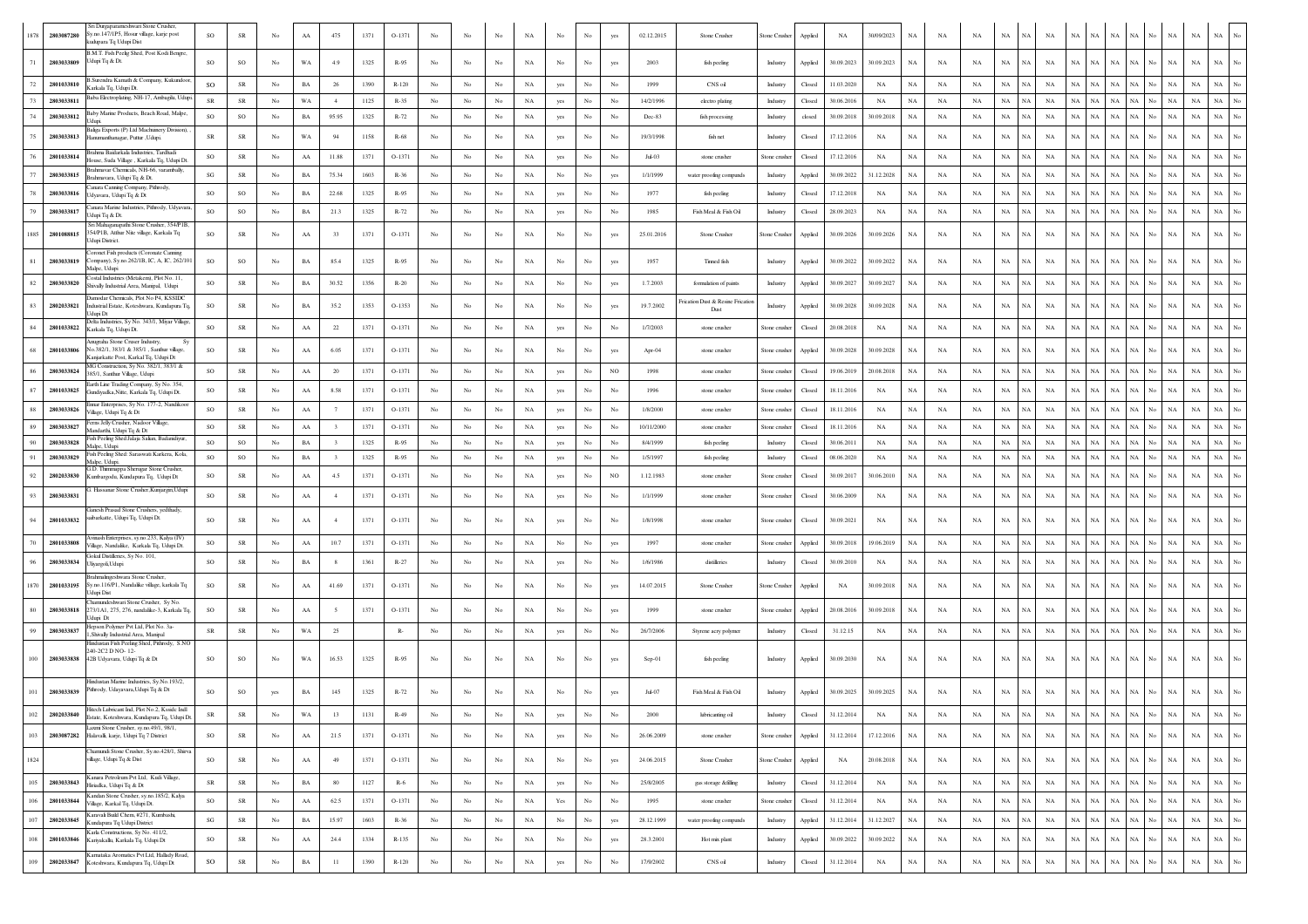| 110  | 2802033848 | rnataka Cashew Development Corporation<br>osadu, Kundapura Tq,                                             | SO                     | ${\rm SR}$  | No               | $_{\rm BA}$ | 30                      | 1390 | R-120   | No               |                  |                  |             |                  | No               |                  | 19/10/2003 | CNS oil                                 | Industry      | Closed         | 31.12.2014          | NA                  | NA          | NA          | NA          | NA          | NA                         | NA          | NA                | NA                       |                   | NA          | NA          | NA                              |
|------|------------|------------------------------------------------------------------------------------------------------------|------------------------|-------------|------------------|-------------|-------------------------|------|---------|------------------|------------------|------------------|-------------|------------------|------------------|------------------|------------|-----------------------------------------|---------------|----------------|---------------------|---------------------|-------------|-------------|-------------|-------------|----------------------------|-------------|-------------------|--------------------------|-------------------|-------------|-------------|---------------------------------|
| 111  | 2803033849 | Karnataka Lime Products, Kanakanagar<br>Padubidri, Udupi Tq& Dt.                                           | so                     | ${\rm SR}$  | No               | AA          | $\overline{\mathbf{3}}$ | 1343 | R-114   | No               | No               | No               | NA          | yes              | No               | No               | 24.2.1983  | lime kiln                               | Industry      | Closed         | 31.12.2014          | NA                  | NA          | NA          | NA          | NA          | NA<br>NA                   | NA          | NA                | $_{\rm NA}$<br>NA        |                   | $_{\rm NA}$ | $_{\rm NA}$ | $_{\rm NA}$<br>No               |
| 112  | 2802033850 | Carnataka Power Corporation, Hosangady.<br>Kundapura Tq, Udupi Dt                                          | SR                     | SR          | No               | WA          | 28                      | 1400 | R-      | No               | No               | No               | NA          | No               | No               | yes              | 2006       | Residential colony                      | Industry      | Applied        | 31.12.2014          | NA                  | NA          | NA          | NA          | $_{\rm NA}$ | <b>NA</b><br>NA            | NA          | NA                | NA<br>NA                 | No                | $_{\rm NA}$ | $_{\rm NA}$ | $_{\rm NA}$                     |
| 113  | 2803033851 | Karthik Fisheris , Malpe, Udupi                                                                            | SO                     | SO          | No               | WA          | 50.13                   | 1325 | R-95    | No               | No               | No               | NA          | No               | No               | yes              | Jul-06     | fish peeling                            | Industry      | Applied        | 30.09.2022          | 30.09.2022          | $_{\rm NA}$ | NA          | NA          | $_{\rm NA}$ | $_{\rm NA}$<br>NA          | NA          | NA                | NA                       |                   | $_{\rm NA}$ | $_{\rm NA}$ | NA                              |
| 114  | 2801033852 | iran Stone Crusher, Mudar, Bajagoli, Karkal<br>q, Udupi Dt                                                 | <sub>SO</sub>          | <b>SR</b>   | No               | AA          | 30                      | 1371 | O-1371  | No               | No               | No               | NA          | yes              | No               | No               | 7/8/2001   | stone crusher                           | Stone crusher | Closed         | 31.12.15            | NA                  | NA          | NA          | NA          | $_{\rm NA}$ | NA<br><b>NA</b>            | NA          | NA                | $_{\rm NA}$<br>NA        | No                | $_{\rm NA}$ | $_{\rm NA}$ | $_{\rm NA}$<br>No               |
|      | 2801033853 | rishna Industries, Palli Village, Karkala Tq,<br>Jdupi                                                     | SO                     | ${\sf SR}$  | No               | AA          | 8                       | 1371 | O-1371  | $_{\mathrm{No}}$ | No               | No               | NA          | yes              | No               | No               | 1998       | stone crusher                           | Stone crusher | Closed         | 31.12.15            | NA                  | $_{\rm NA}$ | NA          | NA          | NA          | $_{\rm NA}$<br>NA          | NA          | $_{\rm NA}$       | NA                       |                   | $_{\rm NA}$ | $_{\rm NA}$ | NA<br>No                        |
| 116  | 2803033854 | axmi Stone Industry, Sv No. 203/1<br>Heggunjje, Mandarthi, Udupi Tq & Dt                                   | $_{\rm SO}$            | SR          | No               | AA          | 9                       | 1371 | O-1371  | No               | No               | No               | NA          | yes              | No               | No               | 11/12/2003 | stone crusher                           | Stone crushe  | Closed         | 31.12.2005          | NA                  | NA          | NA          | NA          | NA          | NA<br>NA                   | NA          | NA                | $_{\rm NA}$<br>NA        | N٥                | $_{\rm NA}$ | $_{\rm NA}$ | $_{\rm NA}$<br>No               |
| 117  | 2803033855 | axmi Detergents., Sy.No.53, Badagabettu,<br>Jdupi                                                          | $\mathbf{S}\mathbf{G}$ | SG          | $_{\rm No}$      | $_{\rm BA}$ | 1.4                     | 1560 | R-74    | $_{\rm No}$      | $_{\rm No}$      | No               | $_{\rm NA}$ | yes              | No               | No               | 2/11/2007  | detergent soap, soap powder<br>soap oil | Industry      | Closed         | 31.12.2012          | NA                  | $_{\rm NA}$ | NA          | NA          | NA          | $_{\rm NA}$<br>NA          | NA          | NA                | $_{\rm NA}$<br>NA        | No.               | $_{\rm NA}$ | $_{\rm NA}$ | NA                              |
| 118  | 2802033856 | axmi Stone Crusher, Sv No. 27-0.<br>Mogebettu, Belur, Kundapura Tq                                         | <sub>SO</sub>          | SR          | No               | AA          | 1.24                    | 1371 | O-1371  | No               | No               | No               | NA          | yes              | No               | NO.              | 8.7.2000   | stone crusher                           | Stone crusher | Closed         | 31.12.2010          | 30.06.2012          | NA          | NA          | NA          | $_{\rm NA}$ | NA<br><b>NA</b>            | NA          | NA                | $_{\rm NA}$<br><b>NA</b> | No                | $_{\rm NA}$ | $_{\rm NA}$ | $_{\rm NA}$<br>No               |
| 165  | 2801033903 | Chandramangal Associates, sy.no.361A/1,<br>Nitte-1 village, karkala tq udupi dist                          | SO                     | $_{\rm SR}$ | $_{\rm No}$      | ${\rm AA}$  | 16                      | 1371 | O-1371  | $_{\rm No}$      | $_{\rm No}$      | No               | NA          | No               | No               | yes              | 1/5/2001   | stone crusher                           | Stone crushe  | Not<br>Applied | 31.12.17            | 18.11.2016          | $_{\rm NA}$ | NA          | NA          | $_{\rm NA}$ | $_{\rm NA}$<br>NA          | NA          | NA                | NA<br>NA                 | No.               | NA          | $_{\rm NA}$ | <b>NA</b>                       |
|      | 2801033858 | Lime Kiln : Louis D'Douza, Kuntalandy<br>Karkala Tq, Udupi Dt                                              | SO                     | ${\rm SR}$  | $_{\mathrm{No}}$ | $\rm AA$    | 0.72                    | 1343 | R-114   | No               | $_{\rm No}$      | No               | $_{\rm NA}$ | yes              | No               | No               | 1999       | lime kiln                               | Industry      | Closed         | 31.12.2014          | NA                  | $_{\rm NA}$ | NA          | NA          | $_{\rm NA}$ | NA<br>NA                   | NA          | NA                | NA                       |                   | $_{\rm NA}$ | $_{\rm NA}$ | $_{\rm NA}$                     |
| 121  | 2801033859 | ewis Stone Crushers, Kariyakallu, Karkala<br>q, Udupi Dt                                                   | SO                     | ${\sf SR}$  | $_{\mathrm{No}}$ | ${\rm AA}$  | 9                       | 1371 | O-1371  | No               | $_{\rm No}$      | No               | $_{\rm NA}$ | yes              | No               | $_{\rm No}$      | 21/12/2001 | stone crusher                           | Stone crusher | Closed         | 31.12.2014          | NA                  | $_{\rm NA}$ | NA          | NA          | $_{\rm NA}$ | NA<br>NA                   | NA          | NA                | NA<br>NA                 |                   | NA          | $_{\rm NA}$ | $_{\rm NA}$                     |
|      | 2801033836 | D Govardan Babu Stone Crusher<br>Sy.no.361A/1, Nitte-1 village, Karkala Tq,<br>Jdupi.                      | SO                     | SR          | No               | $\rm AA$    | 11.9                    | 1371 | O-1371  | $_{\rm No}$      | No               | No               | NA          | No               | No               | yes              | May-06     | stone crusher                           | Stone crushe  | Applied        | 30.09.2017          | 30.09.2018          | $_{\rm NA}$ | NA          | NA          | $_{\rm NA}$ | NA<br>$_{\rm NA}$          | NA          | NA                | $_{\rm NA}$<br>NA        | No                | $_{\rm NA}$ | $_{\rm NA}$ | $_{\rm NA}$                     |
| 123  | 2803033861 | Mahaganapathy Crusher Industries, Sy No.189<br>2, Saibarkatte, UdupiTq& Dt                                 | SO                     | ${\rm SR}$  | No               | AA          | 3.35                    | 1371 | O-1371  | No               | No               | No               | NA          | yes              | No               | N <sub>O</sub>   | Oct-97     | stone crusher                           | Stone crusher | Closed         | 31.12.2014          | 30.06.2012          | NA          | NA          | NA          | NA          | NA<br>NA                   | NA          | NA                | NA<br>NA                 | No.               | NA          | $_{\rm NA}$ | $_{\rm NA}$<br>$\overline{N}$ o |
| 137  | 2801033875 | amodar Infra (Navanidhi Enterprises), Sy<br>Io. 354, PIB, Nitte Village, Karkala Tq,                       | so                     | SR          | No               | AA          | 217                     | 1371 | O-1371  | No               | No               | No               | NA          | No               | No               | yes              | $Jun-05$   | stone crusher                           | Stone crushe  | Applied        | 31.12.2004          | 20.08.2018          | NA          | NA          | NA          | NA          | NA<br>NA                   | NA          | NA                | NA                       |                   | NA          | $_{\rm NA}$ | $_{\rm NA}$                     |
| 125  | 2803033863 | uni Dr<br>Mahaganapathy Stone Crusher(Vijaya), Sy<br>No. 189-4, Yedtahdy, Horvarabettu, Udupi Dt           | SO                     | ${\rm SR}$  | $_{\rm No}$      | ${\rm AA}$  | 4.5                     | 1371 | O-1371  | $_{\mathrm{No}}$ | $_{\rm No}$      | No               | NA          | yes              | No               | $_{\rm NO}$      | 04.05.1996 | stone crusher                           | Stone crusher | Closed         | 31.12.2014          | 30.06.2011          | $_{\rm NA}$ | NA          | NA          | $_{\rm NA}$ | NA<br>NA                   | NA          | NA                | NA<br>NA                 | No.               | $_{\rm NA}$ | $_{\rm NA}$ | <b>NA</b>                       |
| 126  | 2803033864 | Mahalakshmi Fertilizers and Chemicals, Plot<br>Vo. 31-D, Manipal, Shivally Industrial Area,<br>Jdupi       | SR                     | $_{\rm SR}$ | No               | BA          | 17.8                    | 1320 | R-55    | No               | No               | No               | NA          | No               | No               | yes              | 1998       | Mixed carbon (MC-coal-EF                | Industry      | Applied        | 30.06.2022          | 30.06.2022          | NA          | NA          | NA          | NA          | NA<br>NA                   | NA          | NA                | NA                       |                   | NA          | NA          | $_{\rm NA}$                     |
| 179  | 2803033917 | Damodara Stone Crushers, Sy.no.142/P1,<br>Hirebettu, Athradi, Udupi Tq & Dt.                               | SO                     | SR          | No               | AA          | 48.4                    | 1371 | O-1371  | No               | No               | No               | NA          | No               | No               | yes              | 2001       | stone crusher                           | Stone crushe  | Applied        | 19.06.2019          | 08.06.2020          | NA          | NA          | NA          | NA          | NA<br>NA                   | NA          | NA                | $_{\rm NA}$              |                   | $_{\rm NA}$ | NA          | $_{\rm NA}$                     |
| 128  | 2801033866 | Mahalingeshwara Crushers, Sy.no. 354/P1B,<br>354/P1B, Nitte Village, Karkala Tq, Udupi<br>Vistrict.        | SO                     | $_{\rm SR}$ | No               | AA          | $\overline{4}$          | 1371 | O-1371  | No               | No               | No               | NA          | yes              | No               | No               | 1/1/1999   | stone crusher                           | Stone crushe  | Closed         | One time<br>consent | NA                  | NA          | NA          | NA          | NA          | NA<br>NA                   | NA          | NA                | NA<br>NA                 | No.               | NA          | NA          | NA                              |
| 129  | 2802033867 | Mahalingeshwara Stone Crusher, Sy No. 34,<br>Halladi Village, Kundapura Tq, Udupi Dt.                      | <sub>SO</sub>          | SR          | No               | AA          | 8.3                     | 1371 | O-1371  | No               | $_{\rm No}$      | No               | NA          | yes              | No               | $_{\rm NO}$      | 2001       | stone crusher                           | Stone crushe  | Closed         | 31.12.2021          | 30.06.2012          | NA          | NA          | NA          | NA          | NA<br>NA                   | NA          | NA                | NA<br>NΑ                 |                   | $_{\rm NA}$ | $_{\rm NA}$ | $_{\rm NA}$                     |
| 130  | 2801033868 | Mahaveer Metal Works, Nh-13,<br>Kanthavara, Karkala Tq, Udupi Dt                                           | ${\rm SR}$             | ${\rm SR}$  | $_{\mathrm{No}}$ | $_{\rm BA}$ | 9.49                    | 1122 | R-136   | $_{\mathrm{No}}$ | $_{\rm No}$      | No               | $_{\rm NA}$ | yes              | No               | No               | 2003       | lead recycling                          | Industry      | Closed         | 31.12.2010          | NA                  | $_{\rm NA}$ | $_{\rm NA}$ | NA          | $_{\rm NA}$ | $_{\rm NA}$<br>NA          | NA          | NA                | NA<br>NA                 | No.               | $_{\rm NA}$ | $_{\rm NA}$ | $_{\rm NA}$                     |
|      | 2803033869 | Manipal Nettech (A.M.J. Net Tech).<br>Plot No. 17a, Shivally Industrial Area,<br>Manipal, Udupi.           | White                  | $_{\rm SR}$ | $_{\rm No}$      | $_{\rm BA}$ | 97.76                   | 40   | $R-68$  | $_{\rm No}$      | No               | No               | NA          | $_{\rm No}$      | No               | yes              | 17.7.2003  | fish net                                | Industry      | Applied        | 31.12.2012          | 30.06.2011          | $_{\rm NA}$ | NA          | NA          | $_{\rm NA}$ | NA<br>NA                   | $_{\rm NA}$ | NA                | NA                       |                   | NA          | $_{\rm NA}$ | $_{\rm NA}$                     |
| 132  | 2801033870 | Maruthi Industry, Kukkundoor Via, Karkala<br>Fq, Udupi Dt.                                                 | <sub>SO</sub>          | ${\rm SR}$  | No               | BA          | 9.5                     | 1390 | R-120   | No               | $_{\mathrm{No}}$ | No               | NA          | No               | No               |                  | 2004       | CNS oil                                 | Industry      | Applied        | 30.06.2017          | 30.06.2017          | NA          | NA          | NA          | NA          | <b>NA</b><br>NA            | NA          | NA                | NA<br>NA                 | No                | NA          | $_{\rm NA}$ | $_{\rm NA}$                     |
|      | 2801033823 | urgaparameshwari crushers, Gunbdiyadka,<br>Vitte, Karkala tq                                               | SO                     | $_{\rm SR}$ | No               | AA          | 4.01                    | 1371 | O-1371  | $_{\rm No}$      | $_{\rm No}$      | No               | NA          | No               | No               | yes              | 1996       | stone crusher                           | Stone crushe  | Not<br>Applied | 17.12.2016          | 07.04.2010          | $_{\rm NA}$ | NA          | NA          | $_{\rm NA}$ | NA<br>NA                   | $_{\rm NA}$ | NA                | NA                       |                   | $_{\rm NA}$ | $_{\rm NA}$ | $_{\rm NA}$                     |
|      | 2802033872 | Mookambika Stone Crusher, Sy No. 184/1<br>Taggarse, Byndoor, Kundapura Tq, Udupi D                         | SO                     | $_{\rm SR}$ | $_{\mathrm{No}}$ | AA          | 6.7                     | 1371 | O-1371  | $_{\rm No}$      | $_{\rm No}$      | No               | NA          | yes              | No               | No               | 01.05.2001 | stone crusher                           | Stone crushe  | Closed         | 31.12.2012          | NA                  | $_{\rm NA}$ | NA          | NA          | $_{\rm NA}$ | $_{\rm NA}$<br>NA          | <b>NA</b>   | NA                | NA                       |                   | NA          | NA          | NA                              |
| 135  | 2801033873 | Mount Mary Industries, Sy No. 361/1, Nitte.<br>Karkala Tq, Udupi Dt                                        | SO                     | SR          | No               | AA          | 14                      | 1371 | O-1371  | No               | No               | No               | NA          | yes              | $_{\rm No}$      | No               | Oct-00     | stone crusher                           | Stone crusher | Closed         | 31.12.2005          | NA                  | NA          | NA          | NA          | NA          | NA<br>NA                   | NA          | NA                | NA<br>NA                 |                   | NA          | $_{\rm NA}$ | $_{\rm NA}$                     |
| 810  | 2802033920 | Durgaparameshwari Stone Crusher,<br>šy.no.277, kukkundoor village, karkala<br>Tq udupi Dist                | SO                     | SR          | No               | AA          | 35.6                    | 1371 | O-1371  | No               | No               | No               | NA          | No               | No               | yes              | 06.05.2015 | Stone Crusher                           | Stone Crusher | Applied        | NA                  | 18.11.2018          | NA          | NA          | NA          | NA          | NA<br>NA                   | NA          | NA                | NA<br>NA                 | No                | NA          | NA          | NA                              |
|      | 2802033833 | Girija stone crusher, Sy.no.319/1, 319/2,<br>19/3, 319/4, Teggarse post, Byndoor,<br>undapura Tq, Udupi Dt | SO                     | $_{\rm SR}$ | No               | $\rm AA$    | 15.6                    | 1371 | O-1371  | $_{\rm No}$      | No               | No               | NA          | No               | No               | ves              | 2006       | stone crusher                           | Stone crushe  | Applied        | 30.06.2020          | 11.03.2020          | $_{\rm NA}$ | NA          | NA          | $_{\rm NA}$ | NA.<br>NA                  | <b>NA</b>   | NA                | NA<br>NA.                |                   | $_{\rm NA}$ | $_{\rm NA}$ | NA<br>$_{\rm No}$               |
| 138  | 2802033876 | Naik stone crushing Industries, Siddapura<br><i>rillage</i> , Kundapura Tq.                                | so                     | ${\sf SR}$  | No               | AA          | 6.8                     | 1371 | O-1371  | No               | No               | No               | NA          | No               | Yes              |                  | NA         | stone crusher                           | Stone crushe  | YTC            | NA                  | NA                  | NA          | NA          | NA          | NA          | NA<br>NA                   | NA          | NA                | NA                       |                   | NA          | NA          | $_{\rm NA}$                     |
| 139  | 2803033877 | Ocean Pearl Fisheries, Sy.No. 138/2,<br>Jujjarbettu, Kemmannu, Udupi Tq & Dt                               | so                     | $SO$        | No               | BA          | 10.07                   | 1325 | $O-$    | No               | No               | No               | NA          | No               | No               | yes              | 2005       | fish processing                         | Industry      | Applied        | 30.09.2021          | 30.09.2021          | NA          | NA          | NA          | NA          | NA<br>NA                   | NA          | $_{\rm NA}$       | $_{\rm NA}$<br>NA        |                   | $_{\rm NA}$ | $_{\rm NA}$ | $_{\rm NA}$                     |
| 140  |            | Oceanic Proteins & Fish Meal & Oil Plant, Sy<br>2803033878 No. 8/11, Kadekar Village, Udupi Tq & Dt.       | SO                     | SO          | No               | BA          | 15                      | 1325 | R-72    | No               | No               | No               | NA          | yes              | No               |                  | 8/12/2003  | fish processing                         | Industry      | Closed         | 31.12.15            | NA                  | $_{\rm NA}$ | NA          | NA          | $_{\rm NA}$ | NA<br>NA                   | NA          | NA                | NA<br>NA                 | No                | NA          | $_{\rm NA}$ | NA                              |
| 2006 |            | L Enterprises, Sv.no.428, 429 Belman<br>village, Karkala Tq Udupi District                                 | $_{\rm SO}$            | ${\rm SR}$  | $_{\mathrm{No}}$ | AA          | 105                     | 1377 | O-1371  | No               | No               | No               | NA          | No               | $_{\rm No}$      | Yes              | 25/04/2017 | Stone crusher                           | Stone crusher | Applied        | NA                  | One time<br>consent | $_{\rm NA}$ | NA          | NA          | NA          | $_{\rm NA}$<br>NA          |             | $\rm NA-NA$       | $\rm NA-NA$              | $_{\rm No}$       | NA          | NA .        | $_{\rm NA}$<br>$_{\mathrm{No}}$ |
| 142  | 2803033880 | Oxford Industries, Sy No. 130, Nadoor<br>Village, Mandarthi, Udupi Tq & Dt.                                | SO                     | ${\rm SR}$  | $_{\mathrm{No}}$ | ${\rm AA}$  | 23                      | 1371 | O-1371  | $_{\rm No}$      | $_{\mathrm{No}}$ | No               | $_{\rm NA}$ | yes              | $_{\mathrm{No}}$ | $_{\rm No}$      | 3.4.1997   | stone crusher                           | Stone crusher | Closed         | 31.12.15            | NA                  | $_{\rm NA}$ | $_{\rm NA}$ | $_{\rm NA}$ | $_{\rm NA}$ | NA<br>NA                   |             | NA<br>$_{\rm NA}$ | $_{\rm NA}$              | NA<br>No          | $_{\rm NA}$ | $_{\rm NA}$ | $_{\rm NA}$<br>$_{\mathrm{No}}$ |
| 143  | 2801033881 | P.R. Ibrahim - Hot Mix Plant, Sy No. 393/1,<br>Gundyadka, Nitte, Karkala Tq, Udupi Dt.                     | SO                     | ${\sf SR}$  | No               | BA          | 23                      | 1334 | R-135   | No               | No               | No               | NA          | yes              | $_{\mathrm{No}}$ | No               | 27/1/1999  | Hot mix plant                           | Industry      | Closed         | 31.12.15            | NA                  | $_{\rm NA}$ | NA          | NA          | $_{\rm NA}$ | $_{\rm NA}$<br>NA          | $_{\rm NA}$ | $_{\rm NA}$       | $_{\rm NA}$              | NA<br>No          | $_{\rm NA}$ | $_{\rm NA}$ | $_{\rm NA}$<br>$_{\rm No}$      |
| 144  | 2803033882 | BeeYem Enterprises (Paniyur Lime Industries)<br>Paniyur, Udupi Tq & Dt.                                    | so                     | ${\sf SR}$  | $_{\mathrm{No}}$ | ${\bf AA}$  | 8                       | 1343 | R-114   | $_{\mathrm{No}}$ | $_{\mathrm{No}}$ | No               | $_{\rm NA}$ | yes              | $_{\rm No}$      | $_{\mathrm{No}}$ | Nov-97     | lime kiln                               | Industry      | CLOSED         | 31.12.2014          | 30.06.11            | $_{\rm NA}$ | NA          | NA          | $_{\rm NA}$ | $_{\rm NA}$<br>NA          | $_{\rm NA}$ | $_{\rm NA}$       | $_{\rm NA}$              | $_{\rm NA}$<br>No | $_{\rm NA}$ | $_{\rm NA}$ | $_{\rm NA}$<br>$_{\rm No}$      |
| 145  | 2803033883 | Paul Rudalf D'Sa, Stone Crusher, Sy<br>No.118, Pilar Village, Udupi Tq & Dt.                               | SO                     | SR          | $_{\mathrm{No}}$ | ${\rm AA}$  | 3.7                     | 1371 | O-1371  | No               | No               | $_{\mathrm{No}}$ | $_{\rm NA}$ | yes              | $_{\rm No}$      | No               | Jan-98     | stone crusher                           | Stone crusher | Closed         | 31.12.2014          | NA                  | $_{\rm NA}$ | $_{\rm NA}$ | NA          | $_{\rm NA}$ | NA<br>NA                   | NA          | $_{\rm NA}$       | NA<br>$_{\rm NA}$        | No                | $_{\rm NA}$ | $_{\rm NA}$ | $_{\rm NA}$<br>$_{\rm No}$      |
| 146  | 2803033884 | Pushpa Coatings, Shivally Indl Estate, Manipal,<br>Udupi                                                   | $\mathbf{S}\mathbf{G}$ | ${\rm SR}$  | $_{\mathrm{No}}$ | $_{\rm BA}$ | 12                      | 1566 | R-36    | No               | $_{\mathrm{No}}$ | No               | NA          | yes              | $_{\mathrm{No}}$ | $_{\rm No}$      | 31.3.01    | powder coating                          | Industry      | Closed         | 31.12.2014          | NA                  | $_{\rm NA}$ | $_{\rm NA}$ | $_{\rm NA}$ | $_{\rm NA}$ | <b>NA</b><br>NA            |             | NA<br>$_{\rm NA}$ | $_{\rm NA}$<br>NA        | No                | $_{\rm NA}$ | $_{\rm NA}$ | $_{\rm NA}$<br>$_{\mathrm{No}}$ |
| 147  | 2801033885 | Pushpalatha Kamath & Co., Hirgana, Karkala<br>Tq, Udupi Dt                                                 | so                     | ${\rm SR}$  | $_{\mathrm{No}}$ | $_{\rm BA}$ | 72.58                   | 1390 | R-120   | No               | No               | No               | $_{\rm NA}$ | No               | $_{\rm No}$      | yes              | Nov-06     | CNS oil                                 | Industry      | Not<br>Applied | 30.06.2018          | 30.06.2018          | $_{\rm NA}$ | $_{\rm NA}$ | $_{\rm NA}$ | NA          | NA<br>NA                   | NA          | NA                | $_{\rm NA}$<br><b>NA</b> | No                | $_{\rm NA}$ | $_{\rm NA}$ | $_{\rm NA}$<br>$_{\mathrm{No}}$ |
| 148  | 2802033886 | Radhika Industries, Belve, Kundapura Tq,<br>Udupi Dt.                                                      | SO                     | ${\rm SR}$  | $_{\mathrm{No}}$ | $_{\rm BA}$ | 9.15                    | 1390 | $R-120$ | No               | No               | $_{\rm No}$      | $_{\rm NA}$ | $_{\mathrm{No}}$ | $_{\mathrm{No}}$ | yes              | 17.12.1997 | CNS oil                                 | Industry      | Applied        | 30.09.2022          | 30.09.2022          | NA          | NA          | NA          | $_{\rm NA}$ | NA<br>NA                   |             | NA<br>NA          | $_{\rm NA}$<br>NA        | No                | $_{\rm NA}$ | NA          | $_{\rm NA}$<br>$_{\rm No}$      |
| 149  | 2803033887 | Rainbow Crushers, Sy No. 304/1, Perdoor<br>Village, Udupi Tq & Dt.                                         | $\rm SO$               | ${\rm SR}$  | $_{\mathrm{No}}$ | ${\rm AA}$  | 4.15                    | 1371 | O-1371  | $_{\mathrm{No}}$ | $_{\mathrm{No}}$ | $_{\mathrm{No}}$ | $_{\rm NA}$ | yes              | No               | $_{\rm NO}$      | 1993       | stone crusher                           | Stone crushe  | Closed         | 31.12.15            | 30.06.2011          | $_{\rm NA}$ | $_{\rm NA}$ | $_{\rm NA}$ | $_{\rm NA}$ | $_{\rm NA}$<br>$_{\rm NA}$ | $_{\rm NA}$ | $_{\rm NA}$       | NA<br>$_{\rm NA}$        | Ń٥                | $_{\rm NA}$ | $_{\rm NA}$ | $_{\rm NA}$<br>$\overline{N}$   |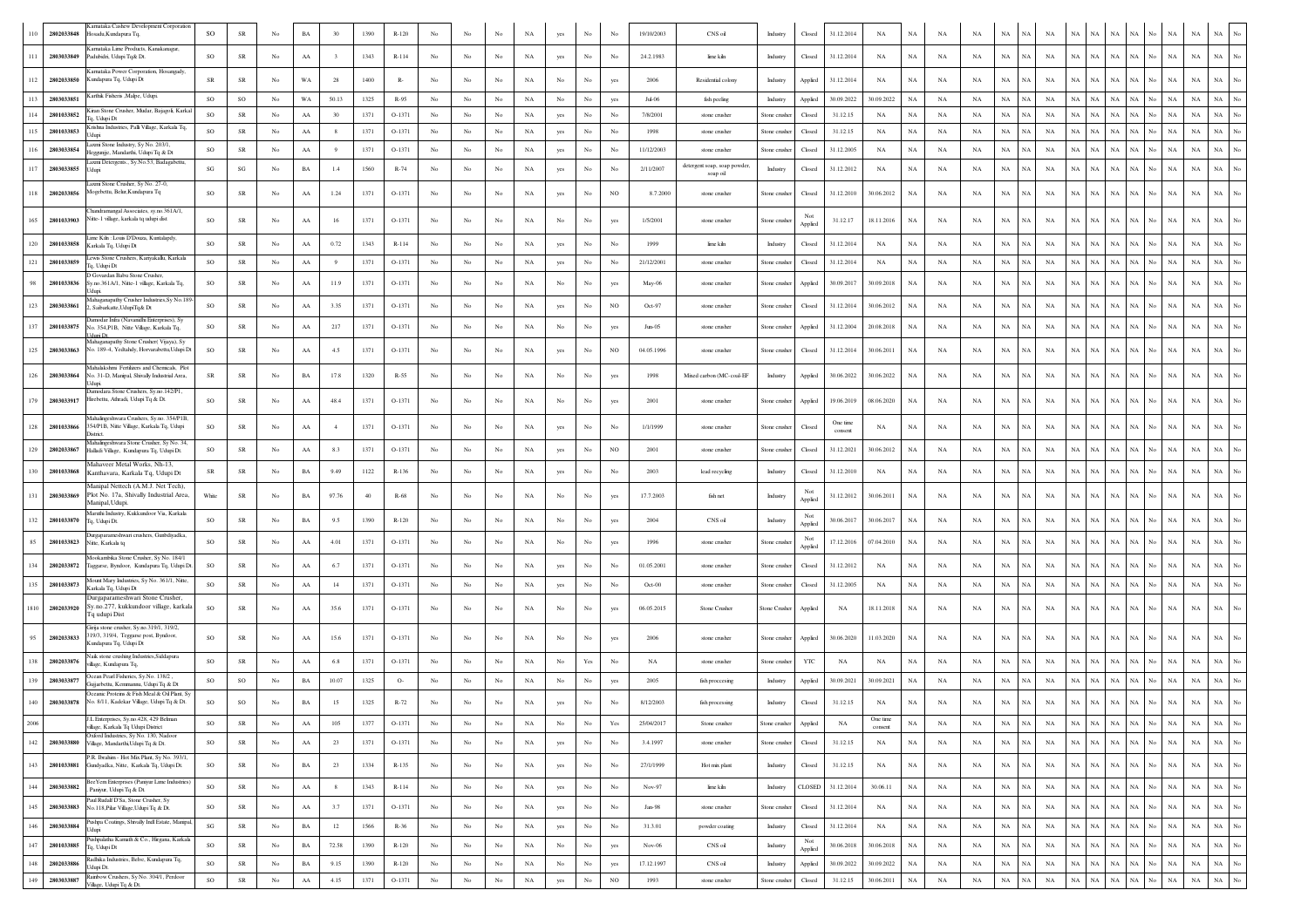| 150 | 2803033888 | taj Food Products, Vadabhandeshwara Road,<br>Malpe, Udupi.                                                  | <sub>SO</sub>          | $_{\rm SO}$                       |                  | $_{\rm BA}$ | 13.05          | 1325 | $R-95$   |                  |                  |             |             |             |                  |             | 1985       | fish peeling               | Industry            | Closed         | 31.12.15   | NA          | NA          |             |             |             |             |             |                            |             |                                           |             |                                                |
|-----|------------|-------------------------------------------------------------------------------------------------------------|------------------------|-----------------------------------|------------------|-------------|----------------|------|----------|------------------|------------------|-------------|-------------|-------------|------------------|-------------|------------|----------------------------|---------------------|----------------|------------|-------------|-------------|-------------|-------------|-------------|-------------|-------------|----------------------------|-------------|-------------------------------------------|-------------|------------------------------------------------|
| 151 | 2803033889 | amnath Cashew Industry,<br>Ranganakere, Barkur, Udupi Tq& Dt.                                               | SO                     | ${\rm SR}$                        | $_{\rm No}$      | BA          | 60             | 1390 | $R-120$  | No               | No               | No          | NA          | yes         | $_{\rm No}$      | No          | 2/1/2001   | CNS oil                    | Industry            | Closed         | 31.12.2014 | 30.06.2010  | NA          | NA          | NA          | $_{\rm NA}$ | NA          | <b>NA</b>   | NA<br>NA                   | $_{\rm NA}$ | NA  <br>No<br>NA                          | $_{\rm NA}$ | $_{\rm NA}$                                    |
| 152 | 2803033890 | tatnadeep Stone Crusher, Kunjargiri, Udupi<br>q & Dt.                                                       | SO                     | SR                                | No               | AA          | 23             | 1371 | O-1371   | No               | No               | No          | NA          | yes         | No               | No          | 7/7/1998   | stone crusher              | Stone crusher       | Closed         | 31.12.15   | NA          | NA          | NA          | NA          | NA          | NA.         | NA          | NA<br>NA                   | $_{\rm NA}$ | NA  <br>No<br>NA                          | $_{\rm NA}$ | NA<br>No                                       |
| 153 | 2803033891 | tubynko Group, Plot No.33, Shivally Industrial<br>Area, Manipal, Udupi.                                     | $\mathbf{S}\mathbf{G}$ | $\mathbf{SG}$                     | $_{\rm No}$      | BA          | $\overline{9}$ | 1633 | $R-$     | $_{\rm No}$      | No               | No          | NA          | yes         | No               | $_{\rm No}$ | 14/3/2009  | soft drinks                | Industry            | Closed         | 31.12.2014 | NA          | $_{\rm NA}$ | NA          | NA          | $_{\rm NA}$ | $_{\rm NA}$ | NA          | NA<br><b>NA</b>            | NA          | NA  <br>No<br>NA                          | $_{\rm NA}$ | $_{\rm NA}$                                    |
| 154 | 2801033892 | Sai Industries, Sv No. 185/1 & 185/2<br>Jandalike Village, Karkala Tq, Udupi                                | SO                     | $_{\rm SR}$                       | $_{\rm No}$      | ${\rm AA}$  | 29             | 1371 | O-1371   | $_{\rm No}$      | No               | No          | NA          | yes         | $_{\rm No}$      | No          | 31.12.2005 | stone crusher              | Stone crushe        | Not<br>Applied | 31.12.2014 | 18.11.2016  | $_{\rm NA}$ | NA          | $_{\rm NA}$ | $_{\rm NA}$ | NA          | NA          | <b>NA</b><br>NA            | NA          | $_{\rm NA}$<br>No<br>NA                   | $_{\rm NA}$ | $_{\rm NA}$                                    |
| 155 | 2803033893 | aisha Stone Crusher, Perdoor, Udupi Tq & Dt                                                                 | SO                     | SR                                | No               | AA          | 21.4           | 1371 | $O-1371$ | No               | No               | No          | NA          | yes         | No               | NO          | 1997       | stone crusher              | Stone crushe        | Closed         | 31.12.2014 | 30.06.2012  | NA          | NA          | NA          | NA          | NA          | NA          | NA<br>NA                   | NA          | NA<br>No<br>NA                            | NA          | NA<br>No                                       |
| 156 | 2801033894 | anoor Cashew, Sanoor, Karkala Tq, Udupi                                                                     | <sub>SO</sub>          | <b>SR</b>                         | No.              | BA          | 76.51          | 1390 | $R-120$  | No               | No               | No          | NA          | No          | No               | yes         | 1982       | CNS oil                    | Industry            | Applied        | 30.09.2022 | 30.09.2022  | <b>NA</b>   | NA          | NA          | <b>NA</b>   | NA.         | NA          | NA<br>NA.                  | NA          | NA  <br>NA<br>No                          | NA          | $_{\rm NA}$<br>No                              |
| 157 | 2801033895 | Santhosh Industries, Sy.No.633/2BP1,<br>Sy.No.633/2BP1Lamina Road, Nitte, Karkala<br>Fq, Udupi Dt.          | <sub>SO</sub>          | $_{\rm SR}$                       | No               | BA          | 9.25           | 1390 | $R-120$  | No               | No               | No          | NA          | No          | No               | yes         | 2000       | CNS oil                    | Industry            | Applied        | 30.09.2028 | 30.06.2022  | $_{\rm NA}$ | NA          | NA          | $_{\rm NA}$ | NA          | NA          | NA<br><b>NA</b>            | $_{\rm NA}$ | NA<br>No<br>NA                            | $_{\rm NA}$ | NA                                             |
| 158 | 2801033896 | anur Stone Crushers, Sy No. 673/2, Nitte,<br>Karkala Tq, Udupi Dt.                                          | SO                     | SR                                | No               | AA          | $\overline{4}$ | 1371 | O-1371   | No               | No               | No          | NA          | yes         | No               | No          | 1/9/2002   | stone crusher              | Stone crusher       | Closed         | 30.09.2018 | NA          | NA          | NA          | NA          | $_{\rm NA}$ | NA.         | NA          | NA<br><b>NA</b>            | $_{\rm NA}$ | NA<br>NA<br>No                            | $_{\rm NA}$ | $_{\rm NA}$<br>$_{\rm No}$                     |
| 159 | 2803033897 | apthagiri Enterprises, Udyavara, Udupi Tq<br>&Dt.                                                           | <sub>SO</sub>          | <sub>SO</sub>                     | No               | BA          | 9.9            | 1325 | R-95     | No               | No               | No          | NA          | yes         | No               | No          | 2/4/2002   | fish peeling               | Industry            | Closed         | 17.12.2016 | NA          | <b>NA</b>   | NA          | NA          | NA          | <b>NA</b>   | NA          | NA<br><b>NA</b>            | NA          | NA<br>NA<br>No                            | $_{\rm NA}$ | $_{\rm NA}$<br>$_{\rm No}$                     |
|     |            | Kandan Stone Crusher, Kalya, Karkala,Sy.<br>Vo. 185/2, Kalya Village, Karkala Taluk and                     | SO                     | ${\rm SR}$                        | $_{\mathrm{No}}$ | AA          | 62.5           | 1371 | O-1371   | $_{\rm No}$      | $_{\rm No}$      | $_{\rm No}$ | NA          | $_{\rm No}$ | No               | Yes         | 17.03.2016 | Stone Crusher              | <b>Stone Crushe</b> | Not<br>Applied | NA         | NA          | $_{\rm NA}$ | NA          | NA          | NA          | NA          | NA          | NA<br>NA                   | NA          | $_{\rm NA}$<br>No<br>$_{\rm NA}$          | NA          | $_{\rm NA}$<br>No                              |
| 161 | 2803033899 | Saritha Enterprises, Santhur Koppa Village<br>Kaniarkatte Post.Udupi                                        | <sub>SO</sub>          | <b>SR</b>                         | No               | AA          | 8              | 1371 | O-1371   | No               | No               | No          | NA          | yes         | No               | No          | 1/10/2003  | stone crusher              | Stone crusher       | Closed         | 31.12.16   | NA          | NA          | NA          | NA          | NA          | NA          | NA          | <b>NA</b><br><b>NA</b>     | $_{\rm NA}$ | NA<br>NA<br>No                            | NA          | NA                                             |
| 162 | 2801033900 | Sathyashree Industries, Kanyana, Hebri,<br>Karkala Tq, Udupi Dt.                                            | <sub>SO</sub>          | ${\rm SR}$                        | $_{\rm No}$      | BA          | 76.82          | 1390 | $R-120$  | No               | No               | $_{\rm No}$ | NA          | $_{\rm No}$ | $_{\rm No}$      | yes         | 18.11.1996 | CNS oil                    | Industry            | Not<br>Applied | 30.06.2017 | 30.06.2017  | NA          | NA          | NA          | $_{\rm NA}$ | NA          | NA          | NA<br>NA                   | NA          | NA  <br>No<br>NA                          | $_{\rm NA}$ | No<br>NA                                       |
| 163 | 2803033901 | ebastian Granite Industries, Sv No. 93/B.<br>hiroor Village, Avarse, Udupi Tq & Dt.                         | SO                     | ${\rm SR}$                        | $_{\rm No}$      | ${\rm AA}$  | $\overline{4}$ | 1371 | O-1371   | $_{\rm No}$      | $_{\rm No}$      | No          | $_{\rm NA}$ | yes         | $_{\rm No}$      | No          | 1/11/2006  | stone crusher              | Stone crusher       | Closed         | 30.06.2011 | NA          | $_{\rm NA}$ | NA          | $_{\rm NA}$ | $_{\rm NA}$ | NA          | NA          | NA<br>NA                   | NA          | $_{\rm NA}$<br>No<br>$_{\rm NA}$          | $_{\rm NA}$ | $_{\rm NA}$                                    |
| 164 | 2803033902 | eethalaxmi Stone Crushing Industry, Sy No<br>7/1, Padur Village, Udupi Tq & Dt.                             | SO                     | ${\rm SR}$                        | $_{\rm No}$      | ${\rm AA}$  | 1.4            | 1371 | O-1371   | No               | No               | No          | NA          | yes         | $_{\rm No}$      | No          | 10.09.2000 | stone crusher              | Stone crusher       | Closed         | 30.06.2009 | $_{\rm NA}$ | $_{\rm NA}$ | $_{\rm NA}$ | NA          | $_{\rm NA}$ | $_{\rm NA}$ | NA          | NA<br>NA                   | $_{\rm NA}$ | NA No<br>$_{\rm NA}$                      | $_{\rm NA}$ | $_{\rm NA}$<br>$\overline{N}$ o                |
| 119 | 2801033857 | eslee Crusher (J.L), Sy No. 428, 429<br>Belmannu, Karkala Tq                                                | <sub>SO</sub>          | $_{\rm SR}$                       | No               | AA          | 26             | 1371 | O-1371   | $_{\rm No}$      | No               | No          | NA          | No          | No               | yes         | 2000       | stone crusher              | Stone crusher       | Applied        | 30.09.2022 | 17.12.2018  | $_{\rm NA}$ | NA          | NA          | NA          | <b>NA</b>   | NA          | NA<br>NA.                  | NA          | $_{\rm NA}$<br>$_{\rm NA}$<br>No          | NA          | <b>NA</b>                                      |
| 166 | 2803033904 | Shankaranarayana Stone Crushing Indutries.<br>Sy No. 193/1, Via Katapadi, Udupi Tq & Dt.                    | SO                     | $_{\rm SR}$                       | No               | ${\rm AA}$  | $\overline{9}$ | 1371 | O-1371   | No               | No               | No          | NA          | yes         | No               | No          | 1/7/2001   | stone crusher              | Stone crusher       | Closed         | 30.09.2022 | NA          | $_{\rm NA}$ | NA          | $_{\rm NA}$ | $_{\rm NA}$ | NA          | NA          | NA<br>NA                   | $_{\rm NA}$ | $_{\rm NA}$<br>NA<br>No                   | $_{\rm NA}$ | NA                                             |
| 167 | 2803033905 | hankopetro Chemicals, Shivally Industrial<br>vrea, Manipal, Udupi Tq & Dt.                                  | SR                     | SR                                | No               | BA          | 8              | 1320 | R-69     | No               | No               | No          | NA          | yes         | No               | No          | 3/4/2004   | chemical                   | Industry            | Closed         | 30.06.2017 | NA          | NA          | NA          | NA          | NA          | NA          | NA          | NA<br>$_{\rm NA}$          | $_{\rm NA}$ | NA<br>NA<br>No                            | NA          | NA<br>No                                       |
| 168 | 2801033906 | Shell Lime Industries, Kudpal Village,<br>kelmannu. Karkal To                                               | <sub>SO</sub>          | ${\sf SR}$                        | $_{\rm No}$      | $_{\rm BA}$ | $\overline{2}$ | 1343 | R-114    | No               | No               | No          | NA          | yes         | $_{\rm No}$      | No          | 30/6/1988  | $\mathop{\text{line}}$ kih | Industry            | Closed         | 30.06.2020 | NA          | $_{\rm NA}$ | NA          | $_{\rm NA}$ | $_{\rm NA}$ | NA          | NA          | NA<br>NA                   | NA          | NA No<br>NA                               | <b>NA</b>   | $_{\rm NA}$<br>No                              |
|     | 2801033907 | hiney Industries, Kuntalpady, Karkala Tq,<br>Jdupi Dt.                                                      | <sub>SO</sub>          | ${\sf SR}$                        | No               | $\rm AA$    | 20             | 1371 | O-1371   | No               | No               | No          | NA          | $_{\rm No}$ | Yes              | No          | NA         | stone crusher              | Stone crushe        | YTC            | 30.09.2022 | NA          | $_{\rm NA}$ | NA          | <b>NA</b>   | <b>NA</b>   | NA          | NA          | NA<br><b>NA</b>            | $_{\rm NA}$ | NA  <br>No<br>NA                          | <b>NA</b>   | $_{\rm NA}$<br>No                              |
| 170 | 2803033908 | Shobha Stone Crusher, Kunjargiri P.O, Udupi                                                                 | SO                     | ${\rm SR}$                        | $_{\rm No}$      | $\rm AA$    | 5              | 1371 | O-1371   | $_{\mathrm{No}}$ | No               | No          | NA          | yes         | $_{\rm No}$      | No          | 1/9/1999   | stone crusher              | Stone crusher       | Closed         | 30.09.2022 | NA          | NA          | NA          | $_{\rm NA}$ | $_{\rm NA}$ | $_{\rm NA}$ | NA          | NA<br>NA                   | NA          | NA  <br>No<br>NA                          | $_{\rm NA}$ | $_{\rm No}$<br>NA                              |
| 171 | 2802033909 | hree Devi Stone Crusher, Bagwadi-Noojadi,<br>Kundapura Tq, Udupi Dt.                                        | SO                     | SR                                | No               | AA          | 4.6            | 1371 | O-1371   | No               | No               | No          | NA          | yes         | $_{\rm No}$      | NO          | 1.4.2002   | stone crusher              | Stone crusher       | Closed         | 30.09.2022 | 30.06.2011  | NA          | NA          | NA          | NA          | <b>NA</b>   | NA          | NA<br>NA                   | $_{\rm NA}$ | NA  <br>$_{\rm NA}$<br>No                 | $_{\rm NA}$ | $_{\rm NA}$<br>$_{\rm No}$                     |
| 172 | 2803033910 | Shree Durga Distillery, Kaup, Udupi Tq & Dt.                                                                | SO                     | ${\rm SR}$                        | $_{\rm No}$      | WA          | 30             | 1361 | $R-27$   | $_{\mathrm{No}}$ | No               | No          | $_{\rm NA}$ | yes         | $_{\rm No}$      | No          | 27/5/1986  | Fenny & IMFL bottling      | Industry            | Closed         | 30.09.2017 | $_{\rm NA}$ | $_{\rm NA}$ | NA          | $_{\rm NA}$ | $_{\rm NA}$ | NA          | NA          | NA<br>$_{\rm NA}$          | $_{\rm NA}$ | $_{\rm NA}$<br>$_{\rm No}$<br>$_{\rm NA}$ | $_{\rm NA}$ | $_{\rm NA}$                                    |
| 173 | 2802033911 | Solar Lubricants, Sy No. 70/2b, Kenchanoo<br>Cundapura Tq, Udupi Dt.                                        | SR                     | $_{\rm SR}$                       | $_{\rm No}$      | BA          | $\overline{9}$ | 1339 | R-131    | No               | No               | No          | NA          | yes         | No               | $_{\rm No}$ | 22/8/1997  | waste oil reprocessing     | Industry            | Closed         | 30.09.2022 | NA          | $_{\rm NA}$ | NA          | NA          | $_{\rm NA}$ | NA          | NA          | NA<br><b>NA</b>            | $_{\rm NA}$ | NA<br>No<br>NA                            | $_{\rm NA}$ | $_{\rm NA}$                                    |
| 174 | 2803033912 | wkar Canning Company, Pithrody,<br>Jdyavara, Udupi Tq &Dt.                                                  | SO                     | SO                                | $_{\rm No}$      | BA          | 29.93          | 1325 | R-95     | $_{\mathrm{No}}$ | No               | No          | $_{\rm NA}$ | $_{\rm No}$ | $_{\rm No}$      | yes         | 2004       | fish peeling               | Industry            | Applied        | 30.09.2022 | 30.09.2022  | NA          | NA          | NA          | $_{\rm NA}$ | $_{\rm NA}$ | NA          | NA<br>$_{\rm NA}$          | NA          | NA  <br>No<br>NA                          | $_{\rm NA}$ | $_{\rm NA}$<br>No                              |
| 175 | 2802033913 | wpamika Industries, Yelajith, Kundapura<br>iq, Udupi Dt.                                                    | SO                     | ${\rm SR}$                        | $_{\mathrm{No}}$ | $_{\rm BA}$ | 16.32          | 1390 | R-120    | No               | No               | No          | NA          | yes         | $_{\rm No}$      | $_{\rm NO}$ | 10.1.1998  | CNS oil & Cashew kernals   | Industry            | Closed         | 30.09.2017 | 30.06.2016  | NA          | NA          | NA          | NA          | NA          | NA          | NA<br>NA.                  | NA          | NA<br>No<br>NA                            | $_{\rm NA}$ | $_{\rm NA}$                                    |
| 127 | 2803033865 | Mahalaxmi Stone Crushers, Sy.no.149/23,<br>149/24, kalmunda, shivapura village, karkala                     | <sub>SO</sub>          | SR                                | No.              | AA          | $\frac{4}{3}$  | 1371 | $O-1371$ | No               | No               | No          | NA          | No          | No               | yes         | 5/7/1997   | stone crusher              | Stone crusher       | Applied        | 30.09.2010 | 19.06.2019  | NA          | NA          | NA          | $_{\rm NA}$ | NA 1        | NA          | NA<br>$_{\rm NA}$          | $_{\rm NA}$ | $_{\rm NA}$<br>NA  <br>No                 | $_{\rm NA}$ | $_{\rm NA}$                                    |
|     |            | iri Brahmalingeshwara Stone Crusher, Sy<br>No.169, kanjar vilage, Bailur, Karkala Tq,                       |                        |                                   |                  |             |                |      |          |                  |                  |             |             |             |                  |             |            |                            |                     |                |            |             |             |             |             |             |             |             |                            |             |                                           |             |                                                |
| 177 | 2801033915 | Jdupi Dt.                                                                                                   | SO                     | ${\rm SR}$                        | $_{\rm No}$      | AA          | 91.7           | 1371 | O-1371   | No               | No               | No          | NA          | yes         | $_{\rm No}$      | No          | 1/10/2001  | stone crusher              | Stone crusher       | Applied        | 30.09.2022 | 18.11.2016  | $_{\rm NA}$ | NA          | NA          | NA          | NA          | NA          | NA<br>$_{\rm NA}$          | NA          | NA<br>$_{\rm No}$<br>NA                   | $_{\rm NA}$ | NA                                             |
| 178 | 2803033916 | Sri Budon Saheb - Lime Kiln Owner,<br>Doddanadu, Nadsal,Udupi Tq & Dt                                       | SO                     | $_{\rm SR}$                       | $_{\rm No}$      | ${\rm AA}$  | 6              | 1343 | R-114    | $_{\mathrm{No}}$ | $_{\rm No}$      | No          | NA          | $_{\rm No}$ | No               | yes         | 1/11/2001  | lime kiln                  | Industry            | Not<br>Applied | 30.09.2017 | 30.09.2017  | NA          | NA          | NA          | $_{\rm NA}$ | NA          | NA          | NA<br>NA                   | NA          | NA<br>No<br>NA                            | $_{\rm NA}$ | $_{\rm NA}$                                    |
| 133 | 2801033871 | Mookambika Crushers, sy.no.176/1, Kajane,<br>Shivapura-1, Karkala Tq, Udupi Dt.                             | <sub>SO</sub>          | ${\rm SR}$                        | $_{\rm No}$      | AA          | 24.21          | 1371 | O-1371   | No               | No               | $_{\rm No}$ | NA          | $_{\rm No}$ | $_{\rm No}$      | yes         | 2.2.2003   | stone crusher              | Stone crushe        | Applied        | 30.09.2012 | 18.11.2016  | NA          | NA          | NA          | NA          | NA          | NA          | NA<br>$_{\rm NA}$          | $_{\rm NA}$ | $NA$ No<br>$_{\rm NA}$                    | $_{\rm NA}$ | $_{\rm NA}$                                    |
| 180 | 2803033919 | Javami Coats. (Sri Devi Powder Coating)<br>Unit, Plot No. 14b, Shivally Industrial Area,<br>Manipal, Udupi. | SG                     | $_{\rm SR}$                       | $_{\mathrm{No}}$ | $_{\rm BA}$ |                | 1566 | R-36     | No               | No               | No          | NA          | $_{\rm No}$ | No               | yes         | 20.1.04    | powder coating             | Industry            | Not<br>Applied | 30.09.2022 | 30.06.2017  | NA          | NA          | NA          | $_{\rm NA}$ | NA          | NA          | NA<br>NA.                  | NA          | NA<br>No<br>NA                            | NA          | <b>NA</b>                                      |
| 977 | 2801034719 | Mookambika Industries, sy.no 176, shivapura<br>village, Karkala, Udupi                                      | MO                     | $\ensuremath{\mathsf{MR}}\xspace$ | No               | AA          | 170            | 1371 | O-1371   | No               | No               | No          | NA          | No          | No               | yes         | 1/11/1999  | stone crusher              | Stone crusher       | Applied        | 30.09.2018 | 18.11.2018  | $_{\rm NA}$ | NA          | NA          | $_{\rm NA}$ | NA          | NA          | NA<br>NА                   | NA          | NA<br>NA<br>No                            | $_{\rm NA}$ | $_{\rm NA}$                                    |
| 182 | 2803033922 | Sri Guru siddi Industries, Nanchar village.<br>Jdupi Tq & Dt.                                               | SO                     | ${\rm SR}$                        | No               | AA          | 43.57          | 1334 | R-135    | No               | No               | No          | NA          | No          | $_{\rm No}$      | yes         | 27.1.07    | Hot mix plant              | Industry            | Not<br>Applied | 30.09.2018 | 30.09.2018  | NA          | NA          | NA          | $_{\rm NA}$ | NA          | NA          | NA<br>NA                   | NA          | $_{\rm NA}$<br>No<br>NA                   | $_{\rm NA}$ | $_{\rm NA}$<br>No                              |
| 183 | 2801033923 | Sri Hari Granites, Peralpade, Belmannu,<br>Karkala Tq, Udupi                                                | SO                     | ${\rm SR}$                        | $_{\rm No}$      | ${\rm AA}$  | $\overline{2}$ | 1371 | O-1371   | $_{\rm No}$      | No               | No          | NA          | yes         | $_{\rm No}$      | No          | 1/1/1997   | stone crusher              | Stone crushe        | Closed         | 30.09.2010 | NA          | $_{\rm NA}$ | NA          | $_{\rm NA}$ | $_{\rm NA}$ | NA          | NA          | <b>NA</b><br>ŃA            | NA          | NA<br>No<br>NA                            | NA          | NA                                             |
| 184 | 2803033924 | Athradi, Udupi.                                                                                             | SO                     | ${\rm SR}$                        | $_{\rm No}$      | ${\rm AA}$  | 13             | 1371 | O-1371   | $_{\rm No}$      | $_{\rm No}$      | $_{\rm No}$ | NA          | yes         | $_{\mathrm{No}}$ | No          | 1/1/1998   | stone crusher              | Stone crusher       | Closed         | 30.09.2022 | NA          | $_{\rm NA}$ | NA          | $_{\rm NA}$ | $_{\rm NA}$ | NA          | $_{\rm NA}$ | $_{\rm NA}$<br>$_{\rm NA}$ | $_{\rm NA}$ | $\rm NA-\rm No$<br>$_{\rm NA}$            | $_{\rm NA}$ | NA<br>$_{\mathrm{No}}$                         |
| 185 | 2801033925 | Sri Padma Crusher, asy.no.501/3, Mudar,<br>Bajagoli, Karkala Tq, Udupi                                      | <sub>SO</sub>          | SR                                | No               | ${\rm AA}$  | 9.95           | 1371 | O-1371   | No               | No               | No          | $_{\rm NA}$ | yes         | $_{\rm No}$      | NO          | 18.5.2001  | stone crusher              | Stone crusher       | Closed         | 30.09.2007 | 30.06.2010  | $_{\rm NA}$ | $_{\rm NA}$ | $_{\rm NA}$ | $_{\rm NA}$ | NA.         | NA          | NA<br>NA                   | $_{\rm NA}$ | NA  <br>No<br>$_{\rm NA}$                 | $_{\rm NA}$ | $_{\rm NA}$<br>$_{\mathrm{No}}$                |
| 186 | 2801033926 | Sri Sannaiah Shetty Stone Crusher, Sy No.<br>105/1, Chara Village, Karkala Tq, Udupi Dt.                    | SO                     | SR                                | $_{\mathrm{No}}$ | ${\rm AA}$  | $20\,$         | 1371 | O-1371   | $_{\rm No}$      | No               | $_{\rm No}$ | $_{\rm NA}$ | yes         | $_{\rm No}$      | No          | 1/1/1997   | stone crusher              | Stone crusher       | Closed         | 30.09.2017 | $_{\rm NA}$ | $_{\rm NA}$ | $_{\rm NA}$ | NA          | $_{\rm NA}$ | NA          | NA          | NA<br>$_{\rm NA}$          | $_{\rm NA}$ | $_{\mathrm{No}}$<br>$_{\rm NA}$<br>NA     | NA          | $_{\rm NA}$<br>$_{\mathrm{No}}$                |
| 187 |            | Sri Subramanya Inds, Gudeyangady, Senapura<br>2803033927 P.O., Udupi Tq & Dt.                               | SO                     | SR                                | $_{\mathrm{No}}$ | ${\rm AA}$  | 23.44          | 1371 | O-1371   | $_{\rm No}$      | $_{\mathrm{No}}$ | No          | $_{\rm NA}$ | yes         | $_{\rm No}$      | No          | 1989       | stone crusher              | Stone crusher       | Closed         | 30.09.2022 | $_{\rm NA}$ | $_{\rm NA}$ | $_{\rm NA}$ | NA          | $_{\rm NA}$ | NA          | NA          | NA<br>NA                   | $_{\rm NA}$ | NA  <br>No<br>$_{\rm NA}$                 | NA          | NA<br>$_{\mathrm{No}}$                         |
| 136 | 2803033874 | Munna Stone Crushers, Sy.no.382/1, 383/1 &<br>385/1, Santhoor village, Inna village, Udupi Tq<br>& Dist     | <sub>SO</sub>          | $_{\rm SR}$                       | $_{\mathrm{No}}$ | ${\rm AA}$  | 19.95          | 1371 | O-1371   | No               | No               | No          | NA          | No          | No               | yes         | 1996       | stone crusher              | Stone crusher       | Applied        | 30.09.2012 | 30.09.2028  | NA          | NA          | NA          | $_{\rm NA}$ | NA          | NA          | NA<br>$_{\rm NA}$          | $_{\rm NA}$ | $_{\rm NA}$<br>NA<br>No                   | $_{\rm NA}$ | $_{\rm NA}$<br>$_{\mathrm{No}}$                |
|     |            | Sri Vasuki Industries, Sy.No.32/1,38, Kalthur                                                               |                        |                                   |                  |             |                |      |          |                  |                  |             |             |             |                  |             |            |                            |                     |                |            |             |             |             |             |             |             |             |                            |             |                                           |             |                                                |
| 189 | 2803033929 | Village Kalthoor, Santhekatte, Udupi Dt.<br>St. Joseph Industries, Sy No. 182/2. Inna                       | <sub>SO</sub>          | ${\rm SR}$                        | No               | BA          | 34             | 1390 | $R-120$  | $_{\rm No}$      | $_{\mathrm{No}}$ | No          | NA          | No          | $_{\rm No}$      | yes         | 28.7.2006  | CNS oil                    | Industry            | Applied        | 30.09.2022 | 30.09.2022  | NA          | $_{\rm NA}$ | NA          | $_{\rm NA}$ | NA 1        | NA          | $_{\rm NA}$<br>NA          | $_{\rm NA}$ | $_{\rm NA}$<br>NA No<br>No                | $_{\rm NA}$ | $_{\rm NA}$<br>$_{\mathrm{No}}$<br>$_{\rm No}$ |
| 190 | 2801033930 | Village, Karkala Tq, Udupi Dt.                                                                              | $_{\rm SO}$            | ${\rm SR}$                        | $_{\mathrm{No}}$ | ${\rm AA}$  | 9.94           | 1371 | O-1371   | No               | No               | No          | $_{\rm NA}$ | yes         | $_{\rm No}$      | $_{\rm NO}$ | 1980       | stone crusher              | Stone crusher       | Closed         | 30.09.2022 | 30.06.2012  | NA          | $_{\rm NA}$ | $_{\rm NA}$ | NA          | NA          | NA          | <b>NA</b><br>NA            | NA          | NA<br>NA                                  | NA          | $_{\rm NA}$                                    |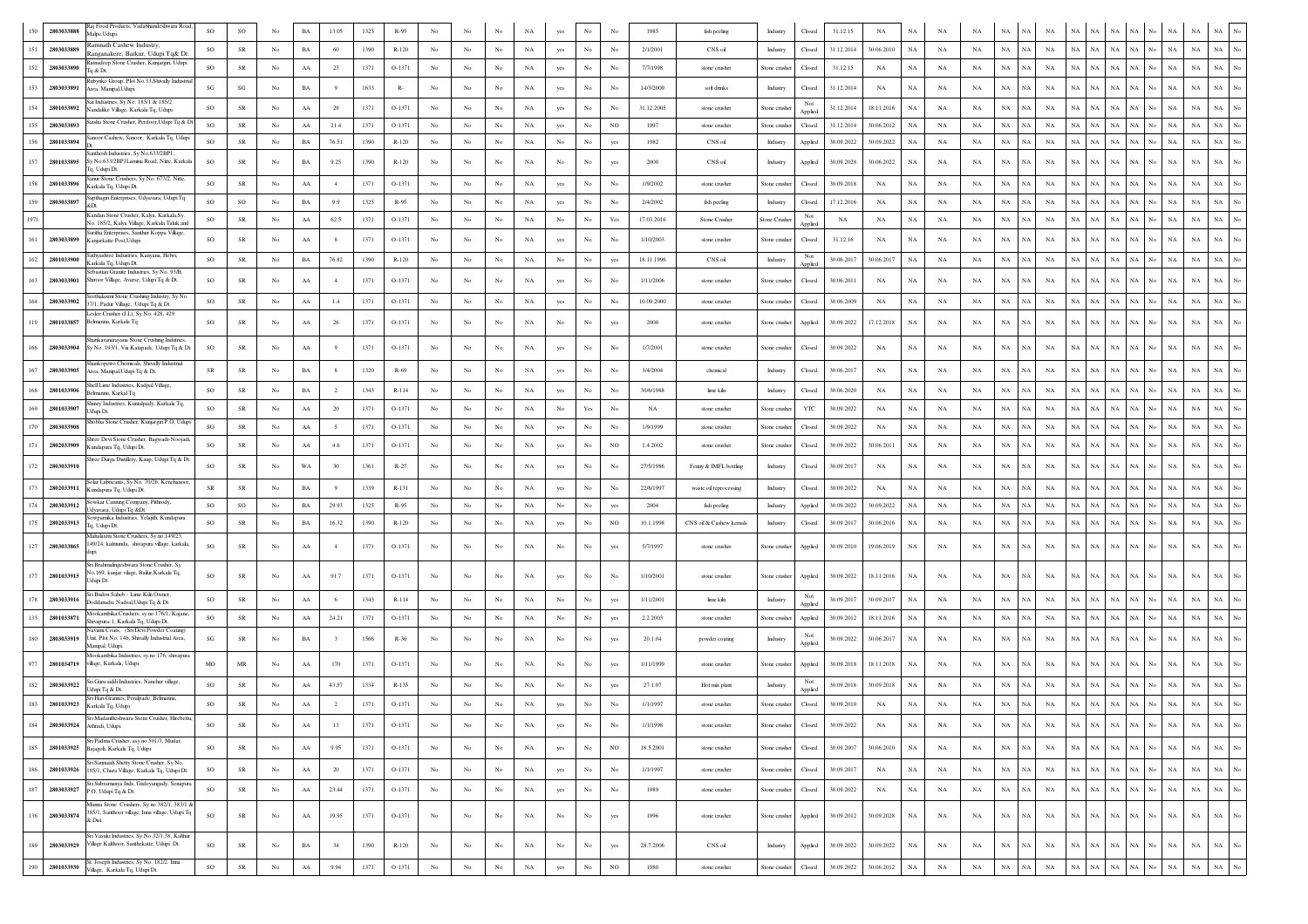| 191     | 2802033931     | indard Cashew Oil Industry, Sy.No.271/2B<br>Iolahalli Post & Village, Kundapura Tq,<br>lupi                              | <b>SO</b>  | SR          | No          | BA          | 11.16                     | 1390 | $R-120$  |             |             |             | NA          | No               |                                                                                       |             | 2004       | CNS oil                 | Industry      | Applied           | 30.09.2022  | 30.09.2022  | NA          | NA          | NA          | NA          | NA<br>NA                 | NA          | NA          | $_{\rm NA}$<br><b>NA</b>   | No                 | NA          | NA          | NA                              |
|---------|----------------|--------------------------------------------------------------------------------------------------------------------------|------------|-------------|-------------|-------------|---------------------------|------|----------|-------------|-------------|-------------|-------------|------------------|---------------------------------------------------------------------------------------|-------------|------------|-------------------------|---------------|-------------------|-------------|-------------|-------------|-------------|-------------|-------------|--------------------------|-------------|-------------|----------------------------|--------------------|-------------|-------------|---------------------------------|
| 192     | 2801033932     | one Crusher: B.M. Zakaria, Mantradi Villags<br>Karkala Tq, Udupi Dt.                                                     | <b>SO</b>  | SR          | No          | AA          | 10                        | 1371 | $O-1371$ | No          | No          | No          | NA          | yes              | No                                                                                    | No          | 1/1/2002   | stone crusher           | Stone crusher | Closed            | 30.09.2018  | NA          | <b>NA</b>   | NA          | NA          | NA          | NA<br>NA                 | NA          | NA          | $_{\rm NA}$<br>NA          | No.                | NA          | $_{\rm NA}$ | $_{\rm NA}$<br>No               |
| 193     | 2802033933     | Stone Crusher: G.Shankar.Sv No.178.<br>Siddapura, Kundapura Tq, Udupi Dt.                                                | SO         | ${\rm SR}$  | No          | ${\rm AA}$  | 35                        | 1371 | $O-1371$ | No          | No          | No          | NA          | yes              | No                                                                                    | No          | 20.2.2005  | stone crusher           | Stone crusher | Closed            | 30.09.2017  | NA          | NA          | NA          | NA          | NA          | <b>NA</b><br>NA          | $_{\rm NA}$ | NA          | $_{\rm NA}$<br>NA          | No                 | NA          | NA          |                                 |
| 194     | 2802033934     | Jamith Stone Crusher, (Gulabi Hudar),<br>Teggarse, Byndoor, Kundapura Tq, Udupi Dt                                       | SO         | ${\sf SR}$  | No          | AA          | 6.95                      | 1371 | O-1371   | No          | No          | No          | NA          | yes              | No                                                                                    | NO          | 1.7.2000   | stone crusher           | Stone crusher | Closed            | 30.09.2018  | 07.04.2010  | NA          | NA          | NA          | $_{\rm NA}$ | NA<br>NA                 | NA          | $_{\rm NA}$ | $_{\rm NA}$<br>NA          | No                 | NA          | $_{\rm NA}$ | $_{\rm NA}$                     |
| 195     | 2802033935     | Move Crusher, Stone Crusher: Udayakuma<br>hetty, Bagwadi-Noojadi, Kundapura Tq,                                          | <b>SO</b>  | SR          | No          | ${\rm AA}$  | 3.74                      | 1371 | O-1371   | No          | No          | No          | NA          | yes              | No                                                                                    | NO          | 01.04.1996 | stone crusher           | Stone crusher | Closed            | 30.09.2021  | 30.06.2012  | NA          | NA          | NA          | NA          | NA  <br>NA               | NA          | NA          | $_{\rm NA}$<br>NA          | No                 | NA          | NA          | <b>NA</b>                       |
| 196     | 2802033936     | Jdupi Dt.<br>Subash Lime Chemicals, Nh-17, Tallur,                                                                       | <b>SO</b>  | SR          | No          | AA          | 3.91                      | 1343 | $R-114$  | No          | No          | No          | NA          |                  | No                                                                                    | No          | $Jun-05$   | lime kiln               | Industry      | Closed            | 30.09.2017  | NA          | <b>NA</b>   | NA          | NA          | NA          | NA<br>NA.                | NA          | NA          | <b>NA</b><br>NA            | No                 | NA          | $_{\rm NA}$ | <b>NA</b><br>No                 |
| 197     | 2802033937     | Cundapura Tq, Udupi Dt.<br>Sun Batteries, Develakunda, Hemmadi Post,                                                     | <b>SO</b>  | SR          | No          | WA          |                           | 1319 | $R-$     | No          | No          | No          | NA          | yes              | No                                                                                    | No          | 2003       |                         |               | Closed            | 30.09.2022  | NA          | <b>NA</b>   | NA          | NA          | NA          | NA<br>NA                 | NA          | $_{\rm NA}$ | <b>NA</b><br>NA            | No                 | <b>NA</b>   | $_{\rm NA}$ | NA<br>No                        |
|         | 2803033938     | undapura To. Udupi Dt.<br>varna Canning Company, Yermal, Udup                                                            |            |             |             |             | -9                        |      |          |             |             |             |             | yes              |                                                                                       |             |            | assembling of batteries | Industry      |                   |             |             |             |             |             |             |                          |             |             |                            |                    |             |             | No                              |
| 198     |                | varnum Oils, Plot No. 8, Shivally Idnl Area,                                                                             | SO         | SO          | No          | BA          |                           | 1325 | R-95     | No          | No          | No          | NA          | yes              | No                                                                                    | No          | 23/9/1996  | fish peeling            | Industry      | Closed            | 30.09.2022  | NA          | NA          | NA          | NA          | NA          | NA<br>NA                 | NA          | NA          | $_{\rm NA}$<br>NA          | No                 | $_{\rm NA}$ | NA          | $_{\rm NA}$                     |
| 199     | 2803033939     | Manipal, Udupi.                                                                                                          | SO         | ${\sf SR}$  | No          | $_{\rm BA}$ | 47                        | 1382 | $R-50$   | No          | No          | No          | $_{\rm NA}$ | yes              | No                                                                                    | No          | 28/9/1987  | vegetable oil           | Industry      | Closed            | 30.09.2017  | NA          | $_{\rm NA}$ | NA          | NA          | $_{\rm NA}$ | NA<br>NA                 | NA          | NA          | $_{\rm NA}$<br>NA          | No                 | NA          | $_{\rm NA}$ | $_{\rm NA}$<br>No               |
| 200     | 2803033940     | vathi Chemical Industries, Plot No. B-33<br>ndustrial Estate, Manipal, Udupi.                                            | SR         | ${\sf SR}$  | No          | $_{\rm BA}$ |                           | 1320 | R-69     | No          | No          | $_{\rm No}$ | $_{\rm NA}$ | yes              | $_{\rm No}$                                                                           | No          | 15/8/2009  | Chemical                | Industry      | Closed            | 30.09.2022  | NA          | $_{\rm NA}$ | NA          | NA          | $_{\rm NA}$ | NA<br>NA                 | NA          | NA          | NA<br>NA                   | No                 | NA          | $_{\rm NA}$ | $_{\rm NA}$<br>No               |
| 201     | 2801033941     | 'ara Industries, Shivapura, Karkala Tq, Udupi                                                                            | SO         | ${\sf SR}$  | No          | $_{\rm BA}$ | 17.7                      | 1390 | $R-120$  | No          | No          | $_{\rm No}$ | $_{\rm NA}$ | $_{\rm No}$      | $_{\rm No}$                                                                           | yes         | 25.12.2001 | CNS oil                 | Industry      | Not<br>Applied    | 30.09.2019  | 30.09.2019  | $_{\rm NA}$ | NA          | NA          | $_{\rm NA}$ | NA<br>NA                 | NA          | NA          | NA<br>NA                   | $_{\rm No}$        | NA          | $_{\rm NA}$ | $_{\rm NA}$<br>No               |
| $202\,$ | 2802033942     | ar Mixing Plant: G.D. Subraya Sherugar<br>Mullikatte, Gujjadi, Kundapura Tq, Udupi Dt                                    | SO         | SR          | No          | ${\rm AA}$  |                           | 1334 | R-135    | No          | No          | No          | NA          | yes              | No                                                                                    | No          | 1/1/1999   | Hot mix plant           | Industry      | Closed            | 30.09.2008  | NA          | NA          | NA          | NA          | $_{\rm NA}$ | NA<br>NA                 | NA          | $_{\rm NA}$ | $_{\rm NA}$<br>NA          | No.                | NA          | $_{\rm NA}$ | $_{\rm NA}$<br>$_{\rm No}$      |
| 203     | 2801033943     | ar Mixing Plant: M.G.Hussain, sy.no.155/7<br>Inna Village, Karkala Tq, Udupi Dt.                                         | SO         | ${\sf SR}$  | No          | ${\rm AA}$  | 28.3                      | 1334 | R-135    | No          | No          | No          | NA          | No               | No                                                                                    | yes         | 2002       | Hot mix plant           | Industry      | Applied           | 30.09.2006  | 30.06.2020  | NA          | NA          | NA          | $_{\rm NA}$ | NA<br>NA                 | NA          | $_{\rm NA}$ | NA<br>NA                   | No.                | NA          | $_{\rm NA}$ | $_{\rm NA}$<br>$_{\rm No}$      |
| 204     | 2803033944     | rade Link Aquaculture Pvt Ltd, Parampalli-<br>Padukere, Udupi Tq & Dt.                                                   | ${\rm SR}$ | ${\sf SR}$  | No          | $_{\rm BA}$ | 46                        | 1568 | $R-100$  | No          | No          | No          | $_{\rm NA}$ | yes              | $_{\rm No}$                                                                           | No          | 14/9/1996  | prawn hatcharies        | Industry      | Closed            | 30.09.2022  | NA          | $_{\rm NA}$ | NA          | NA          | $_{\rm NA}$ | <b>NA</b><br>$_{\rm NA}$ | $_{\rm NA}$ | $_{\rm NA}$ | $_{\rm NA}$<br>NA          | No                 | NA          | $_{\rm NA}$ | <b>NA</b><br>No                 |
| 205     | 2803033945     | Tulasi Canning Company, Pithrody, Udyavara                                                                               | <b>SO</b>  | SO          | No          | $_{\rm BA}$ | 4.39                      | 1325 | $R-95$   | No          | No          | No          | NA          | yes              | No                                                                                    | No          | 2000       | fish peeling            | Industry      | Closed            | 30.09.2023  | NA          | NA          | NA          | NA          | NA          | NA<br><b>NA</b>          | NA          | NA          | NA<br>NA                   | No                 | <b>NA</b>   | $_{\rm NA}$ | No<br>NA                        |
| 206     | 2803033947     | Jdupi Primary Handloom Weavers Company<br>370, Udupi.                                                                    | SR         | ${\sf SR}$  | No          | WA          | $\overline{\phantom{a}3}$ | 1158 | $R-$     | No          | No          | $_{\rm No}$ | $_{\rm NA}$ | yes              | No                                                                                    | No          | Jan-68     | Hand loom weaving       | Industry      | Closed            | 30.09.2022  | NA          | $_{\rm NA}$ | NA          | NA          | $_{\rm NA}$ | NA<br>NA                 | NA          | NA          | $_{\rm NA}$<br>NA          | No.                | NA          | $_{\rm NA}$ | $_{\rm NA}$<br>No               |
| 207     | 2802033948     | Iltratech Systems Pvt Ltd, Nh-17, Tallur<br>Kundapura Tq, Udupi Dt.                                                      | SR         | <b>SR</b>   | No          | BA          | 47.5                      |      | $R-$     | No          | No          | No          | NA          | yes              | No                                                                                    | No          | 22/10/1995 | membranes & stacks      | Industry      | Closed            | NA          | NA          | NA          | NA          | NA          | NA          | NA<br>NA                 | NA          | NA          | $_{\rm NA}$<br>NA          | No                 | $_{\rm NA}$ | NA          | $_{\rm NA}$<br>No               |
| 208     | 2803033949     | Jnited Fish Traders, Sy.No. 204/15,<br>ujjarbettu, Kemmannu, Udupi Tq & Dt.                                              | <b>SO</b>  | SO          | No          | WA          | 5.92                      | 1325 | $R-95$   | No          | No          | No          | NA          | No.              | No                                                                                    | yes         | 2003       | fish peeling            | Industry      | Applied           | NA          | NA          | $_{\rm NA}$ | NA          | NA          | NA          | <b>NA</b><br>NA          | NA          | NA          | NA                         | NA No              | NA          | $_{\rm NA}$ | $_{\rm NA}$<br>No               |
| 209     | 2802033950     | Unity Stone Industries, Kundabarandadi villag<br>Kundapura Tq, Udupi Dt.                                                 | SO         | SR          | No          | ${\rm AA}$  | 250                       | 1371 | $O-1371$ | No          | No          | No          | NA          | yes              | No                                                                                    | NO          | 22.9.2006  | stone crusher           | Stone crusher | Closed            | 30.09.2022  | 30.06.2012  | NA          | NA          | NA          | NA          | NA<br>NA                 | NA          | NA          | NA<br>NA                   | No                 | NA          | NA          | NA<br>No                        |
| 210     | 2803033951     | Universal petroleum Pvt ltd, Kudi<br>village, Kondady, Hiriadka, Udupi Tq<br>è Dr                                        | <b>SR</b>  | SR          | No          | BA          | 18.5                      | 1127 | $R-6$    | No          | No          | No          | NA          | yes              | No                                                                                    | No          | 2006       | LPG storage             | Industry      | Closed            | 30.09.2022  | NA          | NA          | NA          | NA          | NA          | NA<br>NA                 | NA          | NA          | $_{\rm NA}$<br>NA          | No.                | NA          | $_{\rm NA}$ | $_{\rm NA}$<br>No               |
| 211     | 2801033952     | Vanadurga Stone Crusher, Sv No. 481/2.<br>Yerlapadavu Village, Karkala Tq, Udupi Dt.                                     | <b>SO</b>  | SR          | No          | ${\rm AA}$  | $\mathbf{Q}$              | 1371 | $O-1371$ | No          | No          | No          | NA          | No               | $\operatorname*{Yes}% \left( X\right) \equiv\operatorname*{Yes}(\mathbb{R}^{3}\left)$ | No          | NA         | stone crusher           | Stone crusher | YTC               | 30.09.2010  | NA          | NA          | NA          | NA          | NA          | NA<br>NA                 | NA          | NA          | NA<br>NA                   | No                 | NA          | NA          | NA                              |
| 212     | 2801033953     | /enkateshwara Industries, Sy No. 91<br>tvathur Village, Karkala Tq, Udupi Dt.                                            | SO         | ${\sf SR}$  | No          | AA          | - 9                       | 1371 | $O-1371$ | No          | No          | No          | NA          | yes              | No                                                                                    | No          | 10.09.1985 | stone crusher           | Stone crusher | Closed            | 30.09.2022  | NA          | NA          | NA          | NA          | $_{\rm NA}$ | NA<br>NA                 | NA          | $_{\rm NA}$ | NA                         | NA No              | $_{\rm NA}$ | $_{\rm NA}$ | $_{\rm NA}$<br>No               |
| 213     | 2803033954     | ignesh Electroplating Industry<br>Saralebettu, Manipal, Udupi.                                                           | SR         | SR          | No          | BA          | 2.35                      | 1125 | R-35     | No          | $_{\rm No}$ | No          | NA          | yes              | No                                                                                    | No          | 2000       | electro plating         | Industry      | Closed            | 30.09.2017  | NA          | NA          | NA          | NA          | NA          | NA<br>NA                 | NA          | NA          | $_{\rm NA}$<br>NA          | No                 | NA          | NA          | $_{\rm NA}$<br>No               |
| 214     | 2803033955     | Vijaya Lakshmi Canning Company, Beach<br>ight, Kaup, Udupi Tq & Dt.<br><sup>r</sup> inavaka Stone Crusher, Sv No. 175/B. | <b>SO</b>  | SO          | No          | $_{\rm BA}$ | 4.97                      | 1325 | R-95     | No          | No          | $_{\rm No}$ | $_{\rm NA}$ | yes              | No                                                                                    | No          | $Jun-05$   | fish peeling            | Industry      | Closed            | 31.12.2015  | NA          | $_{\rm NA}$ | NA          | NA          | $_{\rm NA}$ | NA<br>NA                 | NA          | NA          | <b>NA</b><br>NA            | No                 | <b>NA</b>   | <b>NA</b>   | $_{\rm NA}$<br>No               |
| 215     | 2802033956     | ayyadi, Mathyadi Village, Kundapura Tq,<br>tuni Dt<br>Vishal Industires, Sy No. 136, Pulkeri Bypa                        | SO         | ${\sf SR}$  | No          | AA          | 2.5                       | 1371 | O-1371   | No          | No          | No          | NA          | yes              | No                                                                                    | No          | 1993       | stone crusher           | Stone crusher | Closed            | 30.09.2020  | NA          | NA          | NA          | NA          | $_{\rm NA}$ | NA<br>NA                 | NA          | $_{\rm NA}$ | NA<br>NA                   | No.                | NA          | $_{\rm NA}$ | $_{\rm NA}$<br>No               |
| 216     | 2801033957     | Karkala Tq, Udupi Dt.                                                                                                    | <b>SO</b>  | SR          | $_{\rm No}$ | ${\rm AA}$  | 0.93                      | 1371 | $O-1371$ | No          | No          | No          | NA          | yes              | No                                                                                    | NO          | 1985       | stone crusher           | Stone crusher | Closed            | 30.09.2017  | 30.06.2011  | NA          | NA          | NA          | NA          | NA<br>NA                 | NA          | NA          | NA<br>NA                   | No                 | NA          | NA          | $_{\rm NA}$<br>No               |
| 217     | 2801033958     | /ks Crusher, Sy No. 591/3, Nitte, Karkala<br>Tq, Udupi Dt.<br>Vest Coast Chemicals, B.M. Road                            | SO         | ${\sf SR}$  | No          | ${\rm AA}$  | 10.56                     | 1371 | O-1371   | No          | No          | $_{\rm No}$ | $_{\rm NA}$ | yes              | No                                                                                    | NO          | 2001       | stone crusher           | Stone crusher | Closed            | 30.09.2007  | 07.04.2010  | $_{\rm NA}$ | NA          | NA          | $_{\rm NA}$ | NA<br>NA                 | NA          | NA          | NA<br>NA                   | $_{\rm No}$        | NA          | $_{\rm NA}$ | $_{\rm NA}$<br>No               |
| 218     | 2803033959     | 3rahmavara, Udupi Tq & Dt.                                                                                               | SG         | ${\sf SR}$  | No          | $_{\rm BA}$ | 2.4                       | 1132 | $R-20$   | No          | No          | $_{\rm No}$ | $_{\rm NA}$ | $_{\rm No}$      | No                                                                                    | yes         | 2000       | varnish &bitumin        | Industry      | Not<br>Applied    | 30.09.2006  | 30.06.2017  | $_{\rm NA}$ | NA          | NA          | $_{\rm NA}$ | NA<br>NA                 | NA          | $_{\rm NA}$ | NA<br>NA                   | No                 | NA          | $_{\rm NA}$ | $_{\rm NA}$<br>No               |
| 219     | 2803033960     | Abookar Stone Crusher, Kunjargiri, Udup<br>q & Dt.                                                                       | <b>SO</b>  | ${\sf SR}$  | No          | AA          | 1.2                       | 1371 | O-1371   | No          | No          | No          | $_{\rm NA}$ | yes              | No                                                                                    | $_{\rm NO}$ | 1996       | stone crusher           | Stone crusher | Closed            | 30.09.2018  | 30.06.2010  | $_{\rm NA}$ | NA          | NA          | $_{\rm NA}$ | NA<br>NA                 | NA          | NA          | NA<br>NA                   | No                 | NA          | $_{\rm NA}$ | NA<br>No                        |
| 220     | 2803033961     | ashaswini Fisheries, Balekudru - Village,<br>dupi Tq & Dt.                                                               | <b>SO</b>  | SO          | No          | BA          | 44                        | 1325 | R-95     | No          | No          | No          | NA          | No               | No                                                                                    | yes         | 2000       | fish peeling            | Industry      | Applied           | 30.09.2022  | 30.09.2022  | NA          | NA          | NA          | NA          | NA<br>NA                 |             | NA NA       | NA                         | $NA$ $No$          | NA          | $_{\rm NA}$ | $NA$ No                         |
|         | 221 2803033962 | Abharan Motors, Nh-17, Nittur, , Udupi,<br>Jdupi - 576103,                                                               | <b>SO</b>  | SO          | No          | BA          | 46.7                      | 1303 | $O-5$    | No          | No          | No          | NA          | No               | No                                                                                    | yes         | 14.1.2001  | service staion          | Industry      | Applied           | 30.09.2022  | 30.09.2022  | NA          | NA          | NA          | NA          | NA.<br>NA                | NA          | NA          | NA .                       | NA No              | NA          | $_{\rm NA}$ | NA<br>No                        |
|         | 222 2803033963 | Adarsh Motors, Manipal Road, Udupi Tq<br>&Dt.                                                                            | <b>SO</b>  | $_{\rm SO}$ | No          | BA          |                           | 1303 | $O-5$    |             | No          | No          | NA          | yes              |                                                                                       |             | 12/8/1997  | service staion          | Industry      | Closed            | 30.09.2011  | NA          | NA          | NA          | NA          | NA          | NA<br>NA                 | NA          | $_{\rm NA}$ | $_{\rm NA}$<br>NA          | No                 | $_{\rm NA}$ | $_{\rm NA}$ | $_{\rm NA}$<br>No               |
| 223     | 2801033964     | Adishakthi Rice Industries, Hirghana, Karkala<br>Tq, Udupi                                                               | SO.        | SO.         | No.         | BA          | 94.64                     | 1358 | $O-37$   | No          | No          | No          | NA.         | No               | No                                                                                    | ves         | 1999       | boiled rice             | Industry      | Applied           | 30.09.2022  | 30.09.2022  | NA.         | NA          | NA          | NA NA       | NA                       |             |             | NA NA NA NA NO NA NA NA NO |                    |             |             |                                 |
| 224     |                | Almeida Industries, Shed No: C-44, Shivally<br>2803033965 Indl Area, Manipal, Udupi                                      | SO         | SO          | No          | WA          | 20.6                      | 1398 | $O-$     | No          | No          | $_{\rm No}$ | NA          | yes              | No                                                                                    | $_{\rm No}$ | 14/7/1996  | paper pulp egg tray     | Industry      | Closed            | NA          | NA          | NA          | NA          | NA          | $_{\rm NA}$ | NA<br>NA                 |             | $\rm NA-NA$ | NA NA No NA                |                    |             | NA          | $\rm NA-\rm No$                 |
| 225     | 2803033966     | Ammunje Rice Mill Driers, Plot No.24-25,<br>Shivally Indl Area, Manipal, Udupi.                                          | SO         | $SO$        | No          | $_{\rm BA}$ | 40                        | 1358 | $O-37$   | No          | No          | No          | $_{\rm NA}$ | yes              | No                                                                                    | $_{\rm No}$ | 22/5/1990  | boiled rice             | Industry      | Closed            | 30.09.2017  | NA          | NA          | $_{\rm NA}$ | NA          | $_{\rm NA}$ | NA<br>NA                 | NA          | NA          | NA                         | NA No              | $_{\rm NA}$ | $_{\rm NA}$ | $_{\mathrm{No}}$<br>NA          |
| 226     | 2802033967     | nanthapadmanabha rice mill,<br>Shankaranarayana, Kundapura To, Udupi Dt.                                                 | SO         | $_{\rm SO}$ | $_{\rm No}$ | $_{\rm BA}$ | 249                       | 1358 | $O-37$   | No          | No          | $_{\rm No}$ | $_{\rm NA}$ | $_{\mathrm{No}}$ | $_{\rm No}$                                                                           | yes         | 2005       | boiled rice             | Industry      | Not<br>Applied    | 30.09.2022  | 30.09.2017  | $_{\rm NA}$ | $_{\rm NA}$ | $_{\rm NA}$ | $_{\rm NA}$ | NA<br>NA                 | NA          | NA          | $_{\rm NA}$                | NA No              | NA          | $_{\rm NA}$ | $_{\rm NA}$<br>$_{\rm No}$      |
| 227     | 2801033968     | Ananthapadnabha Rice Mills, Sy.no.81-3,<br>kuchoor Road, Hebri, Karkal, Udupi                                            | SO         | $_{\rm SO}$ | No          | $_{\rm BA}$ | 94.32                     | 1358 | $O-37$   | No          | No          | No          | NA          | No               | No                                                                                    | yes         | 1998       | boiled rice             | Industry      | Applied           | 30.09.2022  | 30.09.2022  | NA          | NA          | $_{\rm NA}$ | $_{\rm NA}$ | NA<br>NA                 | NA          | NA          | NA                         | $\rm NA-}{\rm No}$ | NA          | $_{\rm NA}$ | $_{\rm NA}$<br>$_{\mathrm{No}}$ |
| 228     | 2803033969     | ntartica service station, Shivally Indusrtial<br>area, Manipal, Udupi.                                                   | SO         | SO          | No          | $_{\rm BA}$ | 3.5                       | 1303 | $O-5$    | No          | No          | No          | NA          | yes              | $_{\rm No}$                                                                           | $_{\rm No}$ | 2006       | service staion          | Industry      | Closed            | 30.09.2022  | NA          | NA          | NA          | NA          | $_{\rm NA}$ | <b>NA</b><br>NA          | $_{\rm NA}$ | NA          | NA<br>NA                   | No                 | $_{\rm NA}$ | NA          | $_{\rm NA}$<br>$_{\rm No}$      |
| 229     | 2803033970     | ravinda Rice Mill, Main Road, Athradi,<br>dupi.                                                                          | SO         | SO          | No          | $_{\rm BA}$ | 4.3                       | 1358 | $O-37$   | No          | No          | $_{\rm No}$ | $_{\rm NA}$ | $_{\rm No}$      | $_{\rm No}$                                                                           | yes         | 2003       | boiled rice             | Industry      | Not<br>Applied    | 30.09.2022  | 30.09.2017  | NA          | NA          | NA          | $_{\rm NA}$ | NA<br>NA                 | NA          | $_{\rm NA}$ | NA<br>NA                   | No                 | NA          | $_{\rm NA}$ | $_{\rm NA}$<br>$_{\rm No}$      |
| 230     | 2802033971     | ravinda Rice Mill, Neralakatte, Karkunje,<br>Kundapura Tq, Udupi Dt.,                                                    | SO         | SO          | No          | $_{\rm BA}$ | 2.76                      | 1358 | $O-37$   | No          | No          | $_{\rm No}$ | $_{\rm NA}$ | No               | No                                                                                    | yes         | 2000       | boiled rice             | Industry      | Not               | 30.09.2017  | 30.09.2017  | NA          | $_{\rm NA}$ | $_{\rm NA}$ | $_{\rm NA}$ | NA<br>NA                 | $_{\rm NA}$ | $_{\rm NA}$ | $_{\rm NA}$<br>NA          | $_{\mathrm{No}}$   | $_{\rm NA}$ | $_{\rm NA}$ | $_{\rm NA}$<br>$_{\mathrm{No}}$ |
| 231     | 2803033972     | Arundathi Service Station, Kinnimulky, Udupi,                                                                            | SO         | $_{\rm SO}$ | No          | WA          | 6                         | 1303 | $O-5$    | $_{\rm No}$ | No          | $_{\rm No}$ | $_{\rm NA}$ | yes              | $_{\rm No}$                                                                           | $_{\rm No}$ | 1992       | service staion          | Industry      | Applied<br>Closed | $_{\rm NA}$ | $_{\rm NA}$ | $_{\rm NA}$ | $_{\rm NA}$ | $_{\rm NA}$ | $_{\rm NA}$ | $_{\rm NA}$<br>NA        | $_{\rm NA}$ | $_{\rm NA}$ | $_{\rm NA}$<br>NA          | No                 | $_{\rm NA}$ | $_{\rm NA}$ | $_{\mathrm{No}}$<br>$_{\rm NA}$ |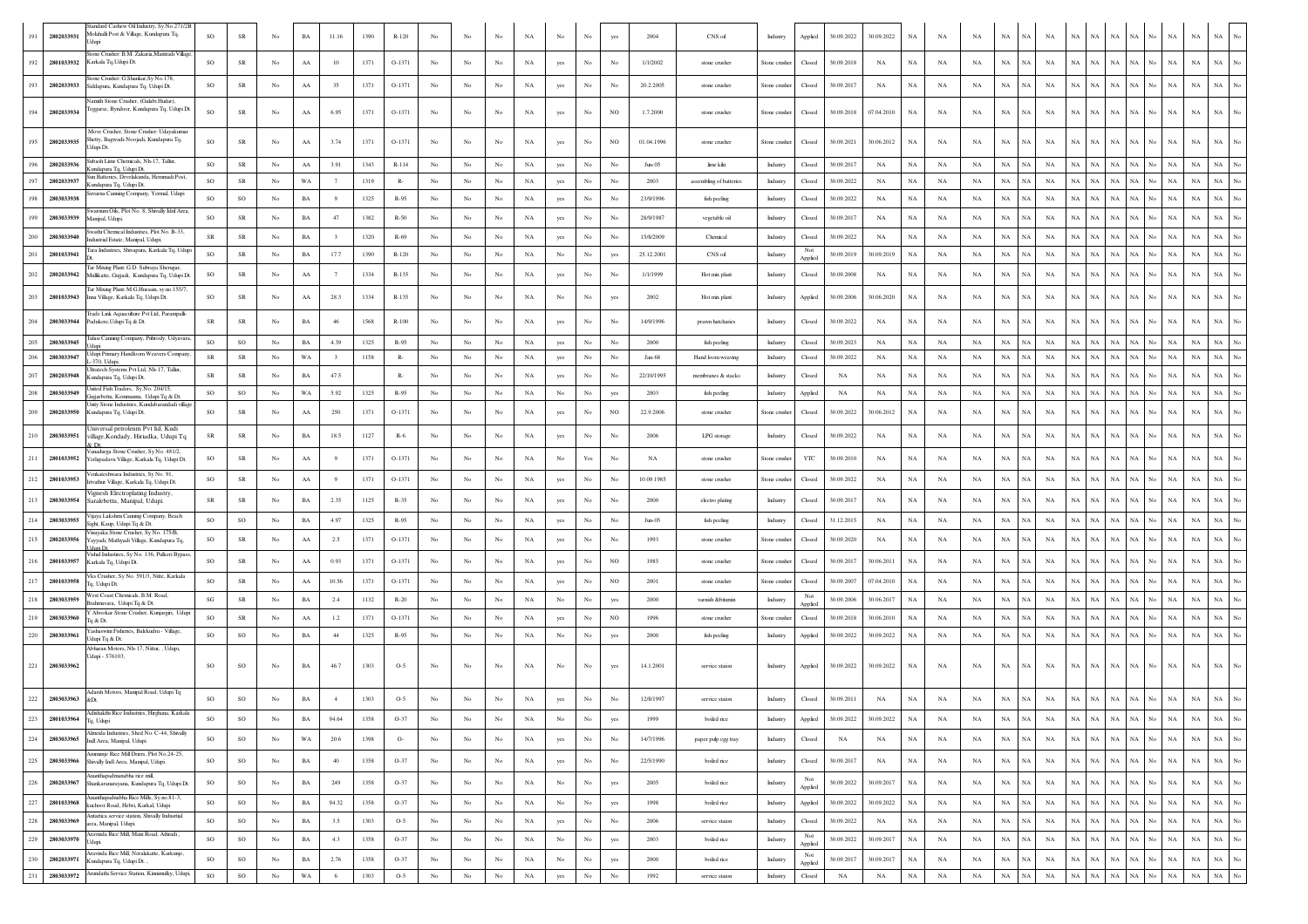|                   | Asha Shell Grit Industries, Sy No.174-2p2                                              |               |               |                |             |                  |         |        |                  |             |             |             |                  |                      |                  |            |                               |                 |                  |            |            |             |             |             |             |                            |             |                            |                               |                  |                            |                                 |
|-------------------|----------------------------------------------------------------------------------------|---------------|---------------|----------------|-------------|------------------|---------|--------|------------------|-------------|-------------|-------------|------------------|----------------------|------------------|------------|-------------------------------|-----------------|------------------|------------|------------|-------------|-------------|-------------|-------------|----------------------------|-------------|----------------------------|-------------------------------|------------------|----------------------------|---------------------------------|
| 2802033973        | Tallur Village, Kundapura Tq, Udupi Dt.                                                | SG            | SO            | No             | AA          | 4.92             | 1506    | $O-21$ | No               |             |             | NA          | yes              |                      | No               | Mar-06     | lime shell grit               | Industry        | Closed           | 30.09.2019 | 30.09.2010 | NA          | NA          | NA          | $_{\rm NA}$ | NA<br>NA                   | NA          | NA<br>NA                   | NA                            |                  | $_{\rm NA}$<br>NA          | $_{\rm NA}$                     |
| 233<br>2801033974 | Ashwini Industries, Chara, Hebri, Karkala To                                           | <sub>SO</sub> | SO            | No             | BA          | 55.5             | 1391    | $O-$   | No               | No          | No          | NA          | No               | No                   | yes              | 25.12.2001 | desiccated coconut powder     | Industry        | Not              | 30.09.2022 | 30.09.2010 | NA          | NA          | NA          | $_{\rm NA}$ | NA<br>NA                   | NA          | <b>NA</b><br>NA            | NA                            | No               | NA<br>NA                   | $_{\rm NA}$<br>No               |
|                   | Udupi Dt.<br>tkere Govindraya Laxman Pai (Rice Mill), S                                |               |               |                |             |                  |         |        |                  |             |             |             |                  |                      |                  |            |                               |                 | Applied          |            |            |             |             |             |             |                            |             |                            |                               |                  |                            |                                 |
| 234<br>2802033975 | No. 169, Koteshwara, Kundapura Tq, Udupi<br>Auto Klinik, Hayagriva Nagara, Kunjibettu, | SO            | SO            | No             | $_{\rm BA}$ | 39.04            | 1358    | $O-37$ | No               | No.         | No          | NA          | $_{\rm No}$      | No                   | yes              | 2003       | boiled rice                   | Industry        | Applied<br>Not   | 30.09.2022 | 30.09.2022 | $_{\rm NA}$ | NA          | NA          | $_{\rm NA}$ | NA<br>NA                   | NA          | $_{\rm NA}$<br>NA          | NA                            | No               | NA<br>NA                   | $_{\rm NA}$<br>No               |
| 235<br>2803033976 |                                                                                        | SO            | SO            | No             | BA          | 4.75             | 1303    | $O-5$  | No               | No.         | No          | NA          | No               | No                   | yes              | 18/9/1986  | service staion                | <b>Industry</b> | Applied          | 31.12.2022 | 30.09.2017 | NA          | NA          | NA          | NA          | NA<br>NA                   | NA          | NA<br>NA                   | NA No                         |                  | NA<br>$_{\rm NA}$          | NA<br>No                        |
| 2803033977        | Auto Land, Nh-17, Kadekar Village,<br>Kinnimulki. Udupi                                | SO            | SO            | No             | WA          | 8.5              | 1303    | $O-5$  | No               | No          | No          | NA          | yes              | No                   |                  | 2000       | service staion                | Industry        | Closed           | 31.12.2022 | NA         | NA          | NA          | NA          | $_{\rm NA}$ | NA<br>NA                   | $_{\rm NA}$ | $_{\rm NA}$<br>NA          | NA                            | No               | NA<br>NA                   | $_{\rm NA}$<br>No               |
| 2801033978        | 3. Pundalika Sarvotham Kini Rice mill. Bailu<br>Karkala Tq, Udupi Dt.                  | <b>SO</b>     | SO            | No             | BA          | 4.75             | 1358    | $O-37$ | No               | No          | No          | NA          | No               | No                   | yes              | 2004       | boiled rice                   | Industry        | Not<br>Applied   | 30.09.2021 | 30.09.2021 | NA          | NA          | NA          | $_{\rm NA}$ | <b>NA</b><br>NA            | NA          | NA<br><b>NA</b>            | NA                            | No               | NA<br>NA                   | $_{\rm NA}$<br>No               |
| 2803033979<br>238 | agirathi Driers, sy.no.242/1A2, Kalmargi-<br>Shiriyara, Post Shiriyara, Udupi Tq & Dt  | so            | SO            | No             | $_{\rm BA}$ | 150              | 1358    | $O-37$ | No               | No          | No          | NA          | No               | $_{\rm No}$          | yes              | 12.12.2003 | boiled rice                   | Industry        | Applied          | 30.09.2022 | 30.09.2022 | $_{\rm NA}$ | NA          | $_{\rm NA}$ | $_{\rm NA}$ | $_{\rm NA}$<br>NA          | $_{\rm NA}$ | NA<br>NA                   | NA                            | $_{\rm No}$      | NA<br>NA                   | $_{\rm No}$<br>NA               |
| 2801033980        | tagvodava Agro Inds. Mame village                                                      | so            | SO            | No             | $_{\rm BA}$ | 98               | 1358    | $O-37$ | No               | No          | No          | NA          | yes              | $_{\rm No}$          | No               | Aug-95     | boiled rice                   | Industry        | Closed           | 31.12.2017 | NA         | NA          | NA          | $_{\rm NA}$ | $_{\rm NA}$ | NA<br>$_{\rm NA}$          | $_{\rm NA}$ | $_{\rm NA}$<br>NA          | NA                            | No               | NA<br>NA                   | $_{\rm NA}$<br>No               |
|                   | Kaduhole, Karkala Tq, Udupi Dt.<br>Bright Dry Clearners, Near Fish Market,             |               |               |                |             |                  |         |        |                  |             |             |             |                  |                      |                  |            |                               |                 |                  |            |            |             |             |             |             |                            |             |                            |                               |                  |                            |                                 |
| 2802033981<br>240 | Hemmady, Kundapura Tq, Udupi Dt.                                                       | so            | SO            | No             | $_{\rm BA}$ | $\overline{2}$   | 1352    | $O-35$ | No               | No          | No          | NA          | yes              | $_{\rm No}$          | No               | 2003       | laundry                       | Industry        | Closed           | 31.12.2015 | NA         | $_{\rm NA}$ | NA          | NA          | $_{\rm NA}$ | $_{\rm NA}$<br>NA          | NA          | $_{\rm NA}$<br>NA          | NA                            | No               | NA<br>NA                   | $_{\rm No}$<br>NA               |
| 2801033982<br>241 | Canara Feeds, Hebri, Karkala Tq, Udupi Dt                                              | SO            | SO            | No             | BA          | 48               | 1324    | $O-23$ | No               | No          | No          | NA          | yes              | No                   | No               | 29/8/1986  | Cattle Feed                   | Industry        | Closed           | 30.09.2022 | NA         | NA          | NA          | NA          | NA          | NA<br>NA                   | NA          | NA<br>NA                   | NA                            | No               | $_{\rm NA}$<br>NA          | $_{\rm NA}$<br>$_{\rm No}$      |
| 242<br>2802033983 | Canara Marine Fertiliser, Trasi, Kundapura To<br>İduni                                 | SG            | SO            | No             | BA          | $\boldsymbol{A}$ | 1506    | $O-21$ | No               | No          | No          | NA          | yes              | No                   | No               | 12/8/1986  | lime shell grit               | Industry        | Closed           | 31.12.2021 | NA         | NA          | NA          | NA          | NA          | NA<br>NA                   | NA          | <b>NA</b><br>NA            | NA                            | No               | NA<br>$_{\rm NA}$          | $_{\rm NA}$<br>$_{\rm No}$      |
| 243<br>2803033984 | Car Care Centre, Kannarpady, Kadekar<br>Thee Liduni Ta & Dr                            | <b>SO</b>     | SO            | No             | WA          | 8                | 1303    | $O-5$  | No               | $_{\rm No}$ | No          | NA          | yes              | No                   | No               | 2000       | service staion                | Industry        | Closed           | 31.12.2020 | NA         | NA          | NA          | NA          | NA          | <b>NA</b><br>NA            | NA          | NA<br>NA                   | NA                            | No.              | NA<br>NA                   | $_{\rm NA}$<br>No               |
| 244<br>2803033985 | axmi farms & feeds (Century Feeds) Sy No<br>66/A, Heggunje, Udupi Tq                   | <b>SO</b>     | SO            | No             | BA          | 200.4            | 1324    | $O-23$ | No               | No          | No          | NA          | No               | No                   | yes              | 21.65      | Cattle Feed                   | Industry        | Not<br>Applied   | 30.09.2018 | 30.09.2018 | NA          | NA          | NA          | NA          | NA<br>NA                   | NA          | NA<br>NA                   | NA                            | No               | NA<br>NA                   | $_{\rm NA}$<br>No               |
| 2801033986        | Chethana Rice Mill, Mudradi, Hebri, Karkala                                            | SO            | SO            | No             | BA          | 0.93             | 1358    | $O-37$ | No               | No          | $_{\rm No}$ | NA          | yes              | $_{\rm No}$          | No               | 2003       | boiled rice                   | Industry        | Closed           | 31.12.2020 | NA         | $_{\rm NA}$ | NA          | NA          | $_{\rm NA}$ | $_{\rm NA}$<br>NA          | $_{\rm NA}$ | $_{\rm NA}$<br>NA          | NA                            | No               | NA<br>NA                   | No<br>NA                        |
| 2803033987        | Chirayu Laminte Springs, Kumbaragodu<br>rahmavar, Udupi Tq& Dt                         | SO            | SO            | No             | WA          | 20               | 1303    | $O-27$ | No               | No          | No          | NA          | yes              | No                   | No               | 13/9/2001  | automobile leaf springs       | Industry        | Closed           | 31.12.2012 | NA         | NA          | NA          | NA          | NA          | <b>NA</b><br>NA            | NA          | $_{\rm NA}$<br>NA          | NA                            | No               | NA<br>$_{\rm NA}$          | $_{\rm NA}$<br>$_{\rm No}$      |
| 2802033988        | Damodara Industries, Voderhobli, Kundapura                                             | SO            | SO            | No             | BA          | $\overline{4}$   | 1358    | $O-37$ | No               | No          | No          | NA          | yes              | No                   | No               | 6/8/2009   | boiled rice                   | Industry        | Closed           | 31.12.2011 | NA         | NA          | NA          | NA          | NA          | <b>NA</b><br>NA            | $_{\rm NA}$ | NA<br>NA                   | NA                            | No               | NA<br>NA                   | No<br>$_{\rm NA}$               |
| 2802033989        | l'q, Udupi Dt.<br>Durgamba Motors, NH-17, Hanglur                                      | SO            | SO            | No             | BA          | 67               | 1303    | $O-5$  | No               | No.         | $_{\rm No}$ | NA          | $_{\rm No}$      | No                   | yes              | 2005       | service staion                | Industry        | Not              | 30.09.2018 | 30.09.2018 | $_{\rm NA}$ | NA          | NA          | $_{\rm NA}$ | NA<br>NA                   | NA          | $_{\rm NA}$<br>NA          | NA                            | No               | NA<br>NA                   | $_{\rm NA}$<br>$_{\rm No}$      |
| 2803033990        | undapura Tq, Udupi Dt.<br>Durgamba Rice Mills, Heggunje, Mandarthi                     | SO            | SO            | No             | $_{\rm BA}$ | $\overline{4}$   | 1358    | $O-37$ | No               | No          | No          | NA          | yes              | No                   | No               | 3/3/2002   | boiled rice                   | Industry        | Applie<br>Closed | 31.12.2011 | NA         | NA          | $_{\rm NA}$ | NA          | $_{\rm NA}$ | NA<br><b>NA</b>            | NA          | <b>NA</b><br>NA            | NA                            | No               | NA<br>$_{\rm NA}$          | $_{\rm NA}$<br>No               |
|                   | Udupi Ta & Dt.<br>ikadanta Service Station, NH-17, Kumbashi                            |               |               |                |             |                  |         |        |                  |             |             |             |                  |                      |                  |            |                               |                 |                  |            |            |             |             |             |             |                            |             |                            |                               |                  |                            |                                 |
| 2802033991        | undapura Tq, Udupi Dt.<br>Fair Field Engineering, S.No. D-1, Indl. Area                | <b>SO</b>     | SO            | No             | WA          |                  | 1303    | $O-5$  | No               | No          | No          | NA          | yes              | No                   | No               | 1999       | service staion                | Industry        | Closed           | 31.12.2015 | NA         | $_{\rm NA}$ | $_{\rm NA}$ | $_{\rm NA}$ | $_{\rm NA}$ | NA<br>$_{\rm NA}$          | NA          | $_{\rm NA}$<br>NA          | NA                            | No               | NA<br>$_{\rm NA}$          | $_{\rm NA}$<br>No               |
| 2803033992        | Alevoor Road, Manipal, , Udupi                                                         | White         | SO            | No             | BA          | 6.75             | $^{14}$ | $O-26$ | No               | No          | No          | NA          | $_{\rm No}$      | No                   | yes              | Mar-84     | Steel Furniture & Fabrication | Industry        | White            | 31.12.2020 | 30.09.201  | NA          | NA          | NA          | NA          | NA<br>NA                   | $_{\rm NA}$ | $_{\rm NA}$<br>NA          | NA                            | No               | NA<br>NA                   | $_{\rm NA}$<br>No               |
| 2803033993        | Ganesh Krupa Rice Mills, NH-17, Manur,<br>Kota, Udupi                                  | SO            | SO            | No             | BA          | 21               | 1358    | $O-37$ | No               | No          | No          | NA          | No               | No                   | yes              | 1974       | boiled rice                   | Industry        | Not<br>Applied   | 30.09.2010 | 30.09.2010 | NA          | NA          | $_{\rm NA}$ | $_{\rm NA}$ | $_{\rm NA}$<br>NA          | $_{\rm NA}$ | $_{\rm NA}$<br>NA          | NA                            | No               | NA<br>$_{\rm NA}$          | $_{\rm NA}$<br>No               |
| 2803033994        | anesh Prasad Mills, Uppinakote<br>Brahmavara, Udupi Tq & Dt.                           | SO            | SO            | No             | BA          | 2.84             | 1358    | $O-37$ | No               | No          | No          | NA          | yes              | No                   | No               | 1980       | boiled rice                   | Industry        | Closed           | 31.12.2020 | NA         | $_{\rm NA}$ | NA          | NA          | NA          | NA<br>NA                   | $_{\rm NA}$ | NA<br>NA                   | NA                            | No               | NA<br>$_{\rm NA}$          | $_{\rm NA}$<br>No               |
| 2802033995<br>254 | anesh Rice Mill, Sy No. 43/A6p1, Hasudi                                                |               |               | No             |             |                  |         |        |                  | No.         |             |             |                  |                      |                  |            |                               |                 |                  |            |            |             |             |             |             |                            |             |                            |                               |                  |                            | No                              |
|                   | Kundapura Tq, Udupi Dt.<br>iarage Owned By Wilson Anchan, D. No. 7                     | SO            | SO            |                | BA          | 1.68             | 1358    | $O-37$ | No               |             | No          | NA          | No               | $\operatorname{Yes}$ | No               | NA         | boiled rice                   | Industry        | YTC              | 31.12.2010 | NA         | NA          | NA          | NA          | NA          | NA<br>NA                   | NA          | NA<br>NA                   | NA                            | No               | NA<br>NA                   | $_{\rm NA}$                     |
| 255<br>2803033996 | Ja, Kadekar, Udupi                                                                     | SO            | SO            | No             | $_{\rm BA}$ | $\overline{2}$   | 1303    | $O-5$  | No               | No          | No          | NA          | yes              | $_{\rm No}$          | No               | 17/8/1997  | service staion                | Industry        | Closed           | 31.12.2010 | NA         | $_{\rm NA}$ | NA          | NA          | $_{\rm NA}$ | NA<br>NA                   | NA          | NA<br>NA                   | NA                            | $_{\rm No}$      | NA<br>NA                   | NA<br>No                        |
| 2803033997        | Geetha Service Station, D No.1-3-<br>67g, Gundibail, Kalsanka, Udupi                   | <b>SO</b>     | SO            | No             | BA          | $-4$             | 1303    | $O-5$  | No               | No          | No          | NA          | yes              | No                   | No               | 12/8/1998  | service staion                | Industry        | Closed           | 31.12.2011 | NA         | NA          | NA          | NA          | $_{\rm NA}$ | NA<br>NA                   | NA          | NA<br>NA                   | NA No                         |                  | NA<br>$_{\rm NA}$          | $_{\rm NA}$<br>No               |
| 257<br>2801033998 | Girishri Rice Mill, Mundkur, Karkala Tq,<br>Udupi Dt.                                  | <b>SO</b>     | SO            | No             | BA          |                  | 1358    | $O-37$ | No               | No.         | No          | NA          | yes              | No                   | No               | 5/5/2004   | boiled rice                   | Industry        | Closed           | 31.12.2010 | 30.09.2007 | NA          | NA          | NA          | NA          | NA<br>NA                   | NA          | NA<br>NA                   | NA                            | No               | NA<br>NA                   | $_{\rm NA}$<br>No               |
| 258<br>2802033999 | oliyadi rice mill, Mayyanakeri, Kundapura<br>Tq, Udupi Dt.                             | <b>SO</b>     | SO            | No             | BA          | 0.73             | 1358    | $O-37$ | No               | No          | No          | NA          | No               | No                   | yes              | 2003       | boiled rice                   | Industry        | Applied          | 30.09.2022 | 30.09.2022 | NA          | NA          | NA          | $_{\rm NA}$ | NA<br>NA                   | NA          | NA<br>NA                   | NA                            | No               | NA<br>NA                   | NA<br>No                        |
| 259<br>2802034000 | Gopal Shetty rice mill, Kambadakone.                                                   | <sub>SO</sub> | SO            | No             | BA          | 0.82             | 1358    | $O-37$ | No               | No          | No          | NA          | No               | No                   | yes              | 2007       | boiled rice                   | Industry        | Not              | 30.09.2007 | 30.09.2007 | NA          | NA          | NA          | $_{\rm NA}$ | $_{\rm NA}$<br>NA          | NA          | NA<br>NA                   | NA No                         |                  | $_{\rm NA}$<br>NA          | $_{\rm NA}$<br>No               |
|                   | Kundapura Tq, Udupi Dt<br>Green Vision Industries, Maruthi Nilaya                      |               |               |                |             |                  |         |        |                  |             |             |             |                  |                      |                  |            |                               |                 | Applied          |            |            |             |             |             |             |                            |             |                            |                               |                  |                            |                                 |
| 260<br>2801034001 | Mahalaxmi Lane, Karkala Tq, Udupi Dt.                                                  | SG            | SO            | No             | WA          | 12               |         | $O-39$ | No               | No          | No          | NA          | yes              | No                   | No               | 2003       | bitter guard                  | Industry        | Closed           | 31.12.2015 | NA         | NA          | NA          | NA          | NA          | NA<br>NA                   | NA          | $_{\rm NA}$<br>NA          | NA                            | No               | NA<br>NA                   | NA                              |
| 261<br>2801034002 | Hegde Rice Mills, Borkatte, Miyar, Karkak<br>lq, Udupi Dt                              | so            | SO            | No             | $_{\rm BA}$ | 9.29             | 1358    | $O-37$ | No               | No          | $_{\rm No}$ | NA          | $_{\rm No}$      | $_{\rm No}$          | yes              | 2000       | boiled rice                   | Industry        | Not<br>Applied   | 30.09.2017 | 30.09.2017 | $_{\rm NA}$ | NA          | NA          | $_{\rm NA}$ | NA<br>NA                   | NA          | NA<br>NA                   | <b>NA</b>                     | <b>NA</b>        | NA                         | NA                              |
|                   | natha Aquatic Products, Sv.No.7-1A-<br>2A/05, Kota Post, Udupi Fisheries Road,         |               |               |                |             |                  |         |        |                  |             |             |             |                  |                      |                  |            |                               |                 |                  |            |            |             |             |             |             |                            |             |                            |                               |                  |                            |                                 |
| 262<br>2803034003 | Aanuru, Kota, Udupi Tq & Dt.                                                           | <b>SO</b>     | SO            | No             | BA          | 94               | 1325    | $O-36$ | No               | No          | No          | NA          | No               | No                   |                  | 2003       | fish freezing without peeling | Industry        | Applied          | 30.09.2022 | 30.09.2022 | NA          | NA          | NA          | NA          | NA<br>NA                   | NA          | NA<br>NA                   | NA                            | No               | NA<br>NA                   | NA                              |
| 2802034004        | othi rice mill, Maravanthe village, Kundapur<br>q, Udupi Dt                            | <b>SO</b>     | SO            | No             | $_{\rm BA}$ | 3.64             | 1358    | $O-37$ | No               | No          | No          | NA          | $_{\rm No}$      | No                   | yes              | 2004       | boiled rice                   | Industry        | Not<br>Applied   | 30.09.2012 | 30.09.2012 | $_{\rm NA}$ | $_{\rm NA}$ | NA          | $_{\rm NA}$ | NA<br>NA                   | NA          | NA<br><b>NA</b>            | NA                            | <b>NA</b>        | $_{\rm NA}$                | $_{\rm NA}$<br>$_{\rm No}$      |
| 264<br>2803034005 | Calmargi Rice Mill, Kalmargi, Shiriyara, Udup                                          | SO            | SO            | No             | $_{\rm BA}$ | 128              | 1358    | $O-37$ | No               | No          | No          | NA          | $_{\rm No}$      | No                   | yes              | 2005       | boiled rice                   | Industry        | Not              | 30.09.2017 | 30.09.2017 | $_{\rm NA}$ | NA          | NA          | $_{\rm NA}$ | NA<br>NA                   | $_{\rm NA}$ | $_{\rm NA}$<br>NA          | NA                            | No               | $_{\rm NA}$<br>$_{\rm NA}$ | NA<br>No                        |
|                   | amadhenu Coconut Industries, Halady Road                                               |               |               |                |             |                  |         |        |                  |             |             |             |                  |                      |                  |            |                               |                 | Applied          |            |            |             |             |             |             |                            |             |                            |                               |                  |                            |                                 |
| 265<br>2802034006 | Koteshwara, Kundapura Tq, Udupi Dt                                                     | SO            | SO            | N <sub>0</sub> | $_{\rm BA}$ | 46.62            | 1391    | $O-$   | No               | No.         | No          | NA          | $_{\rm No}$      | No                   | yes              | 2000       | desiccated coconut powder     | Industry        | Applied          | 30.09.2022 | 30.09.2022 | $_{\rm NA}$ | NA          | NA          | $_{\rm NA}$ | NA<br>NA                   | NA          | NA<br>$_{\rm NA}$          | NA                            | No<br><b>NA</b>  | $_{\rm NA}$                | NA                              |
| 2801034007        | Kamat Phova & Rice Mills, Sanoor, Karkala<br>q, Udupi Dt.                              | <b>SO</b>     | SO            | No             | BA          | 20               | 1358    | $O-37$ | No               | No          | No          | NA          | No               | No                   |                  | 1/6/2005   | boiled rice                   | Industry        | Applied          | 30.09.2022 | 30.09.2022 | NA          | NA          | NA          | NA          | NA<br>NA                   | NA          | NA<br>NA                   | NA                            | No               | NA<br>NA                   | <b>NA</b>                       |
|                   | Camath Industrial Enterprises, Sy.no.256/4B<br>Kuntalpady Village, Sanoor, Karkala Tq, |               |               |                |             |                  |         |        |                  |             |             |             |                  |                      |                  |            |                               |                 |                  |            |            |             |             |             |             |                            |             |                            |                               |                  |                            |                                 |
| 2801034008<br>267 | Udupi Dt.                                                                              | <b>SO</b>     | <sub>SO</sub> | No             | BA          | 13               | 1358    | $O-37$ | No               |             | No          | NA          | No               | No                   | yes              | 4/1/2002   | boiled rice                   | Industry        | Applied          | 30.09.2018 | 30.09.2018 | $_{\rm NA}$ | NA          | NA          | NA          | NA<br>NA                   | NA          | NA<br>NA                   | NA                            | No               | <b>NA</b><br><b>NA</b>     | <b>NA</b>                       |
| 268<br>2802034009 | Kamath Motors, Nh-17, Hanglur, Kundapura<br>Tq, Udupi Dt.                              | SO            | $_{\rm SO}$   | No             | BA          | 17.2             | 1303    | $O-5$  | No               | No          | No          | NA          | No               | No                   | yes              | 13.11.1992 | service staion                | Industry        | Not              | 30.09.2018 | 30.09.2018 | NA          | NA          | NA          | $_{\rm NA}$ | $_{\rm NA}$<br>NA          | $_{\rm NA}$ | $_{\rm NA}$<br>$_{\rm NA}$ | $\rm NA-No$                   |                  | $_{\rm NA}$<br>$_{\rm NA}$ | $_{\rm NA}$<br>$_{\mathrm{No}}$ |
| 2803034010        | amath Motors, Manipal Road, Laxmindra                                                  | SO            |               | No             |             |                  | 1303    |        |                  | No          |             |             |                  |                      |                  | 11.1.2003  |                               |                 | Applied<br>Not   | 30.09.2019 | 30.09.2019 |             |             |             |             |                            |             | $_{\rm NA}$                |                               |                  |                            | $_{\mathrm{No}}$                |
| 269               | Vagar, Udupi.<br>Caranth rice mill, Nagoor, Kirimanjeshwara,                           |               | $\rm SO$      |                | $_{\rm BA}$ | 49.8             |         | $O-5$  | No               |             | No          | NA          | No               | $_{\rm No}$          | yes              |            | service staion                | Industry        | Applied          |            |            | NA          | $_{\rm NA}$ | $_{\rm NA}$ | $_{\rm NA}$ | NA<br>NA                   | NA          | NA                         | $NA$ $No$                     |                  | NA<br>$_{\rm NA}$          | $_{\rm NA}$                     |
| 270<br>2802034011 | undapura Tq, Udupi Dt.                                                                 | SO            | $_{\rm SO}$   | $_{\rm No}$    | $_{\rm BA}$ | 1.52             | 1358    | $O-37$ | No               | No          | No          | $_{\rm NA}$ | $_{\mathrm{No}}$ | No                   | yes              | 28.1.1992  | boiled rice                   | Industry        | Not<br>Applied   | 30.09.2021 | 30.09.2021 | $_{\rm NA}$ | $_{\rm NA}$ | $_{\rm NA}$ | $_{\rm NA}$ | NA<br>NA                   | NA          | $_{\rm NA}$                | NA NA No                      |                  | NA<br>NA                   | $\rm NA-\,No$                   |
| 271<br>2801034012 | Carkala Service Station, Gandhi Maidan Road,<br>Karkala Tq, Udupi Dt.                  | so            | SO            | No             | $_{\rm BA}$ | 20.09            | 1303    | $O-5$  | No               | No          | $_{\rm No}$ | NA          | $_{\mathrm{No}}$ | $_{\rm No}$          | yes              | 25.9.2002  | service staion                | Industry        | Not<br>Applied   | 30.09.2017 | 30.09.2017 | $_{\rm NA}$ | NA          | $_{\rm NA}$ | $_{\rm NA}$ | NA<br>NA                   | NA          | NA<br>NA                   | NA                            | No               | NA<br>$_{\rm NA}$          | $_{\rm NA}$<br>$_{\rm No}$      |
| 272<br>2803034013 | Chyathi Motors., Plot No.5d, Shivalli Indl.<br>Area, Manipal, Udupi.                   | SO            | $_{\rm SO}$   | No             | $_{\rm BA}$ | 20               | 1303    | $O-5$  | No               | No          | $_{\rm No}$ | NA          | yes              | $_{\rm No}$          | $_{\rm No}$      | 2003       | service staion                | Industry        | Closed           | 31.12.2020 | NA         | $_{\rm NA}$ | NA          | NA          | $_{\rm NA}$ | $_{\rm NA}$<br>NA          | NA          | $_{\rm NA}$<br>$_{\rm NA}$ | $_{\rm NA}$                   | $_{\mathrm{No}}$ | $_{\rm NA}$<br>$_{\rm NA}$ | $_{\rm NA}$<br>$_{\rm No}$      |
| 273<br>2803034014 | Cinara Food Products, Kaup, Udupi                                                      | SO            | $_{\rm SO}$   | No             | $_{\rm BA}$ | $11\,$           | 1328    | $G-11$ | No               | No          | $_{\rm No}$ | NA          | yes              | $_{\rm No}$          | $_{\mathrm{No}}$ | 1/8/2006   | fruit processing              | Industry        | Closed           | 31.12.2010 | 30.09.2006 | $_{\rm NA}$ | $_{\rm NA}$ | $_{\rm NA}$ | $_{\rm NA}$ | $_{\rm NA}$<br>$_{\rm NA}$ | NA          | NA                         | $\rm NA-NA-No$                |                  | $_{\rm NA}$<br>$_{\rm NA}$ | $_{\rm NA}$<br>$_{\rm No}$      |
|                   | omal Feeds, 243/1, Udupi Road, Near Govt.                                              |               |               |                |             |                  |         |        |                  |             |             |             |                  |                      |                  |            |                               |                 |                  |            |            |             |             |             |             |                            |             |                            |                               |                  |                            | $_{\rm NA}$<br>$_{\rm No}$      |
| 274<br>2801034015 | Primary School, Hebri, Karkala Tq, Udupi Dt.                                           | SO            | SO            | No             | $_{\rm BA}$ | 4.37             | 1324    | $O-23$ | $_{\mathrm{No}}$ | No          | $_{\rm No}$ | NA          | $_{\mathrm{No}}$ | $_{\rm No}$          | yes              | 1.4.1998   | Cattle Feed                   | Industry        | Applied          | 30.09.2022 | 30.09.2022 | NA          | NA          | NA          | $_{\rm NA}$ | NA<br>NA                   | NA          | NA<br>NA                   | NA                            | No               | NA<br>NA                   |                                 |
| 275<br>2802034016 | Krishna Agro Industries, Sy.no.55/2, Asodu,<br>Kundapura Tq, Udupi                     | <sub>SO</sub> | $_{\rm SO}$   | No             | $_{\rm BA}$ | 66.24            | 1391    | $O-$   | No               | No          | No          | NA          | $_{\mathrm{No}}$ | $_{\rm No}$          | yes              | 16.6.1999  | desiccated coconut powder     | Industry        | Applied          | 30.09.2022 | 30.09.2022 | $_{\rm NA}$ | $_{\rm NA}$ | $_{\rm NA}$ | $_{\rm NA}$ | $_{\rm NA}$<br>NA          |             | $\rm NA-NA$<br>NA          | $\mathrm{NA}$ – $\mathrm{No}$ |                  | NA<br>$_{\rm NA}$          | NA<br>$_{\mathrm{No}}$          |
| 276<br>2802034017 | KSRTC Depot, Sy.No.37/2A, 37/1A, 37/1B,<br>37/2B, 37/2, Kundapura, Udupi Dt.           | SO            | $_{\rm SO}$   | No             | $_{\rm BA}$ | 14               | 1303    | $O-5$  | $_{\mathrm{No}}$ | No          | No          | $_{\rm NA}$ | $_{\rm No}$      | $_{\rm No}$          | yes              | 1995       | Service station               | Industry        | Applied          | 30.09.2020 | 30.09.2020 | $_{\rm NA}$ | $_{\rm NA}$ | $_{\rm NA}$ | $_{\rm NA}$ | $_{\rm NA}$<br>NA          | $_{\rm NA}$ | $_{\rm NA}$<br>$_{\rm NA}$ | $NA$ No                       |                  | $_{\rm NA}$<br>$_{\rm NA}$ | $_{\rm NA}$<br>$_{\mathrm{No}}$ |
|                   |                                                                                        |               |               |                |             |                  |         |        |                  |             |             |             |                  |                      |                  |            |                               |                 |                  |            |            |             |             |             |             |                            |             |                            |                               |                  |                            |                                 |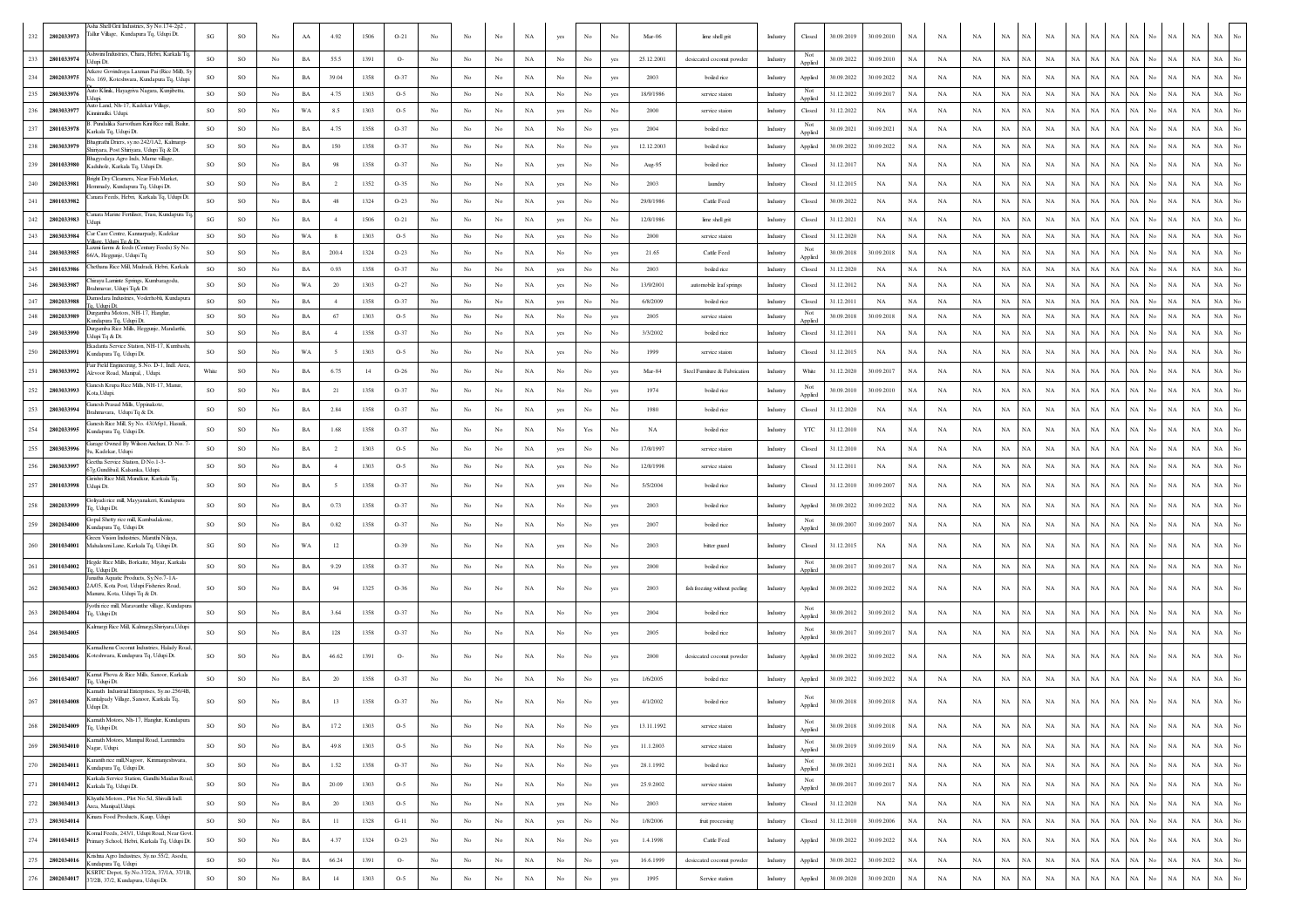|     |            | M. Motors, Heroor, Brahmavara, Not In                                           |                        |                        |                  |             |                         |      |        |                  |                  |             |             |                  |                  |                  |           |                                 |          |                |            |             |             |             |             |                            |                   |             |                            |                    |     |                            |             |                  |
|-----|------------|---------------------------------------------------------------------------------|------------------------|------------------------|------------------|-------------|-------------------------|------|--------|------------------|------------------|-------------|-------------|------------------|------------------|------------------|-----------|---------------------------------|----------|----------------|------------|-------------|-------------|-------------|-------------|----------------------------|-------------------|-------------|----------------------------|--------------------|-----|----------------------------|-------------|------------------|
| 277 | 2803034018 | dustrial Area, Udupi Dt.                                                        | <b>SO</b>              | SO                     |                  | WA          | 5.75                    | 1303 | $O-5$  |                  |                  |             | NA          | yes              |                  |                  | 1.4.2001  | service staion                  | Industry | Closed         | 31.12.2020 | <b>NA</b>   |             | NA          |             |                            |                   |             |                            |                    |     |                            |             |                  |
| 278 | 2802034019 | axmi grit Industries, Koteshwara village,<br>undapura Tq, Udupi Dt.             | SG                     | SO                     | No               | ${\rm AA}$  | 9.45                    | 1506 | $O-21$ | No               | No               | No          | NA          | No               | No               | yes              | 24.2.2006 | lime shell grit                 | Industry | Not<br>Applied | 30.09.2017 | 30.09.2018  | NA          | NA          | NA          | $_{\rm NA}$<br>NA          | NA                | <b>NA</b>   | <b>NA</b><br>NA            | NA.                | No  | NA<br><b>NA</b>            |             |                  |
| 279 | 2803034020 | o Coconut Products, Near Baliga Exports<br>uttur. Udupi                         | <b>SO</b>              | SO                     | No               | $_{\rm BA}$ | 21                      | 1391 | $O-$   | No               | No               | $_{\rm No}$ | NA          | yes              | $_{\rm No}$      | No               | 15/8/1998 | desiccated coconut powder       | Industry | Closed         | 31.12.2020 | NA          | NA          | NA          | NA          | $_{\rm NA}$<br>NA          | NA                | NA          | $_{\rm NA}$<br>NA          | NA No              |     | $_{\rm NA}$<br>$_{\rm NA}$ | NA          |                  |
| 280 | 2802034021 | ime Shell Pulverisor: Mrs. Tajunissa,<br>anakada Jkatte, Basrur, Kundapura Tq,  | $\mathbf{S}\mathbf{G}$ | SO                     | No               | ${\rm AA}$  | 4.5                     | 1506 | $O-21$ | No               | No               | $_{\rm No}$ | NA          | $_{\rm No}$      | No               | yes              | 2000      | lime shell grit                 | Industry | Not<br>Applied | 31.12.2020 | 30.09.2005  | NA          | NA          | NA          | NA<br>NA                   | NA                | NA          | NA<br>$_{\rm NA}$          | NA No              |     | NA<br>NA                   | NA.         |                  |
| 281 | 2803034022 | obo'S Auto Care, Near Mahalingeshwara<br>mple.Bannanie.Udup                     | <b>SO</b>              | SO.                    | No               | WA          | 13.5                    | 1303 | $O-5$  | No               | No               | No          | NA          | yes              | No               | No               | 7.10.2002 | service staion                  | Industry | Closed         | NA         | NA          | NA          | NA          | NA          | NA<br>NA                   | NA                | NA          | $_{\rm NA}$<br>NA.         | NA No              |     | NA<br>NA                   | NA.         |                  |
| 282 | 2802034023 | Aahalaxmi(Rice Mill) Traders, Thekkatte.<br>undapura Tq, Udupi Dt.              | SO                     | SO                     | No               | BA          | 9.77                    | 1358 | $O-37$ | No               | No               | No          | NA          | No               | No               |                  | 2004      | boiled rice                     | Industry | Applied        | 30.09.2022 | 30.09.2022  | NA          | NA          | NA          | $_{\rm NA}$<br>NA          | NA                | NA          | $_{\rm NA}$<br><b>NA</b>   | NA No              |     | NA<br>NA                   |             |                  |
| 283 | 2803034024 | Aahamaya Industries, Bommarabettu,<br>Hiriadka, Udupi.                          | so                     | $_{\rm SO}$            | No               | BA          | 16                      | 1358 | $O-37$ | No               | No               | No          | $_{\rm NA}$ | yes              | No               | No               | Jan-89    | boiled rice                     | Industry | Closed         | 31.12.2010 | NA          | $_{\rm NA}$ | NA          | NA          | $_{\rm NA}$<br>NA          | NA                | $_{\rm NA}$ | $_{\rm NA}$<br>NA          | NA No              |     | $_{\rm NA}$<br>$_{\rm NA}$ | NA          |                  |
|     |            | Iahe Automobile workshop, Madavanagar                                           |                        |                        |                  |             |                         |      |        |                  |                  |             |             |                  |                  |                  |           |                                 |          | Not            |            |             |             |             |             |                            |                   |             |                            |                    |     |                            |             |                  |
| 284 | 2803034025 | Manipal, Udupi Tq & Dt                                                          | so                     | SO                     | No               | WA          | 20.49                   | 1303 | $O-5$  | No               | No               | $_{\rm No}$ | NA          | $_{\rm No}$      | $_{\rm No}$      | yes              | 2007      | service staion                  | Industry | Applied        | 30.09.2019 | 30.09.2019  | NA          | NA          | NA          | $_{\rm NA}$<br>NA          | NA                | $_{\rm NA}$ | NA<br>$_{\rm NA}$          | $_{\rm NA}$        | No  | $_{\rm NA}$<br>NA          | <b>NA</b>   |                  |
| 285 | 2802034026 | Aahishasura Mardhini Rice Mill, Golihole,<br>Cundapura Tq, Udupi Dt.            | so                     | $_{\rm SO}$            | $_{\mathrm{No}}$ | $_{\rm BA}$ | 2.35                    | 1358 | $O-37$ | No               | No               | No          | $_{\rm NA}$ | $_{\rm No}$      | $_{\rm No}$      | yes              | Feb-86    | boiled rice                     | Industry | Not<br>Applied | 30.09.2008 | 30.09.2008  | NA          | NA          | NA          | NA<br>NA                   | NA                | NA          | NA<br>$_{\rm NA}$          | NA                 |     | $_{\rm NA}$<br><b>NA</b>   |             |                  |
| 286 | 2803034027 | Mangala Aharodyama, Kukkikatte,<br>Bellampalli, Udupi.                          | SO                     | SO                     | No               | BA          | 19                      | 1358 | $O-37$ | No               | No               | No          | NA          | yes              | No               | No               | 1.4.1994  | boiled rice                     | Industry | Closed         | 30.09.2019 | 30.09.2004  | NA          | NA          | NA          | $_{\rm NA}$<br>NA          | NA                | $_{\rm NA}$ | $_{\rm NA}$<br>NA          | NA                 | No  | $_{\rm NA}$<br>$_{\rm NA}$ |             |                  |
|     |            | Aasthi Rice Mill, Sy No.1, Kachur Village.                                      |                        |                        |                  |             |                         |      |        |                  |                  |             |             |                  |                  |                  |           |                                 |          | Not            |            |             |             |             |             |                            |                   |             |                            |                    |     |                            |             |                  |
| 287 | 2803034028 | Post Barkur, Udupi                                                              | SO                     | SO                     | No               | $_{\rm BA}$ | -5                      | 1358 | $O-37$ | No               | No               | $_{\rm No}$ | NA          | $_{\rm No}$      | No               | yes              | 1/9/2005  | boiled rice                     | Industry | Applied        | 30.09.2006 | 30.09.2006  | NA          | NA          | NA          | $_{\rm NA}$<br>NA          | NA                | $_{\rm NA}$ | $_{\rm NA}$<br>NA          | NA                 | No. | $_{\rm NA}$<br>$_{\rm NA}$ |             |                  |
|     | 2803034029 | odern Garage, R.M. Karnad Building, Near<br>us Stand, Udupi.                    | SO                     | SO                     | No               | WA          | 6                       | 1303 | $O-5$  | No               | No               | $_{\rm No}$ | $_{\rm NA}$ | yes              | No               | No               | 1947      | service staion                  | Industry | Closed         | 31.12.2016 | $_{\rm NA}$ | NA          | NA          | NA          | $_{\rm NA}$<br>$_{\rm NA}$ | NA                | $_{\rm NA}$ | $_{\rm NA}$<br>NA          | NA.                | No  | $_{\rm NA}$<br><b>NA</b>   |             |                  |
| 289 | 2801034030 | Prashanth Kamath Rice Mills, Sanoor,<br>Karkala Tq,Udupi Dt.                    | SO                     | SO                     | No               | $_{\rm BA}$ | 4.01                    | 1358 | $O-37$ | No               | No               | $_{\rm No}$ | NA          | yes              | No               | No               | 2004      | boiled rice                     | Industry | Closed         | 30.09.2017 | NA          | NA          | NA          | NA          | $_{\rm NA}$<br>$_{\rm NA}$ | NA                | NA          | $_{\rm NA}$<br>NA          | NA                 |     | $_{\rm NA}$<br><b>NA</b>   |             |                  |
|     |            | andikeshwara Rice Mill, Dakkera                                                 |                        |                        |                  |             |                         |      |        |                  |                  |             |             |                  |                  |                  |           |                                 |          |                |            |             |             |             |             |                            |                   |             |                            |                    |     |                            |             |                  |
|     | 2802034031 | odinarkali, Kundapura Tq, Udupi Dt.                                             | SO                     | SO                     | No               | $_{\rm BA}$ | 2.55                    | 1358 | $O-37$ | No               | No               | $_{\rm No}$ | $_{\rm NA}$ | yes              | No               | No               | 18.2.2002 | boiled rice                     | Industry | Closed         | 31.12.2017 | 30.09.2005  | NA          | NA          | NA          | $_{\rm NA}$<br>NA          | NA                | $_{\rm NA}$ | NA<br>$_{\rm NA}$          | NA                 | No  | $_{\rm NA}$<br>$_{\rm NA}$ |             |                  |
| 291 | 2803034032 | andikeshwara Rice Mill, Shiriyara, Udupi<br>avadurga Industries, Sy no.284/13 & | SO                     | $\rm SO$               | No               | $_{\rm BA}$ | 4.5                     | 1358 | $O-37$ | No               | No               | No          | $_{\rm NA}$ | No               | Yes              | No               | NA        | boiled rice                     | Industry | YTC            | 31.12.2017 | NA          | NA          | NA          | NA          | NA                         | $_{\rm NA}$<br>NA | NA NA       | NA                         | NA No              |     | $_{\rm NA}$<br>NA          | $_{\rm NA}$ |                  |
| 292 | 2801034033 | 284/1A, Sacheripete, Mundkur, Karkala Tq,<br>dupi Dt.                           | <b>SO</b>              | SO                     |                  | $_{\rm BA}$ | 49.56                   | 1358 | $O-37$ | No               | No               | No          | $_{\rm NA}$ | $_{\rm No}$      | No               | yes              | 2000      | boiled rice                     | Industry | Applied        | 30.09.2022 | 30.09.2022  | NA          | NA          | NA          | $_{\rm NA}$<br>NA          | $_{\rm NA}$       | $_{\rm NA}$ | $_{\rm NA}$<br>NA          | NA                 | No  | $_{\rm NA}$<br>$_{\rm NA}$ | <b>NA</b>   |                  |
| 293 | 2803034034 | ew Bhuvanendra Ayurvedic Pharmacy<br>1/147, Old Road, Katapadi, Udupi.          | $\mathbf{S}\mathbf{G}$ | $\mathbf{S}\mathbf{G}$ | No               | BA          | 33.47                   | 1502 | $G-82$ | No               | No               | No          | NA          | yes              | $_{\mathrm{No}}$ | No               | 2004      | Ayurvedic Medicine              | Industry | Applied        | 30.09.2010 | 31.12.2032  | $_{\rm NA}$ | NA          | NA          | $_{\rm NA}$                | $_{\rm NA}$<br>NA | $_{\rm NA}$ | NA<br>$_{\rm NA}$          | NA No              |     | $_{\rm NA}$<br>NA          |             |                  |
|     | 2801034035 | ew Canara Feeds, Gillali, Hebri, Karkala Tq,                                    | SO                     | SO                     | No               | $_{\rm BA}$ | 49.41                   | 1324 | $O-23$ | No               | No               | $_{\rm No}$ | $_{\rm NA}$ | $_{\rm No}$      | No               | yes              | 2003      | Cattle Feed                     | Industry | Applied        | 30.09.2023 | 30.09.2023  | NA          | NA          | NA          | NA<br>NA                   | NA                | NA          | $_{\rm NA}$<br>$_{\rm NA}$ | NA No              |     | $_{\rm NA}$<br>NA          |             |                  |
|     | 2803034036 | dupi Dt.<br>arvathi Rice Mill, Kannan, Pethri, Cherkady                         | SO                     |                        | No               |             |                         |      | $O-37$ | No               | No               |             |             |                  | No               |                  | 1977      |                                 |          |                |            |             |             |             |             |                            |                   |             | NA                         | NA No              |     |                            |             |                  |
|     |            | illage,Udupi.<br>van motors, Pooja building, Kunjibettu                         |                        | $_{\rm SO}$            |                  | BA          | 12                      | 1358 |        |                  |                  | No          | NA          | No               |                  |                  |           | boiled rice                     | Industry | Applied        | 30.09.2022 | 30.09.2022  | $_{\rm NA}$ | NA          | NA          | $_{\rm NA}$<br>$_{\rm NA}$ | NA                | $_{\rm NA}$ | $_{\rm NA}$                |                    |     | $_{\rm NA}$<br>$_{\rm NA}$ |             |                  |
| 296 | 2803034037 | dupi Tq & Dt                                                                    | SO                     | SO                     | No               | WA          | 7.8                     | 1303 | $O-5$  | No               | No               | No          | NA          | No               | No               | yes              | 2007      | service staion                  | Industry | Not<br>Applied | 30.09.2018 | NA          | NA          | NA          | NA          | NA<br>NA                   | NA                | NA          | NA<br>$_{\rm NA}$          | NA No              |     | NA<br>NA                   |             |                  |
| 297 | 2803034038 | ooja Auto Service Station, Kunjibettu, Udupi                                    | SO                     | SO                     | No               | BA          | 8                       | 1303 | $O-5$  | No               | No               | $_{\rm No}$ | NA          | yes              | No               | No               | 16/2/1993 | service staion                  | Industry | Closed         | 31.12.2020 | NA          | NA          | NA          | NA          | NA                         | NA<br>NA          | NA          | NA<br>NA                   | NA No              |     | NA<br>NA                   | NA          | $_{\rm No}$      |
|     | 2802034039 | rakash Auto Service, Sy.No 36/2C2, NH<br>6. Near KEB, Voderhobli, Kundapura To  | SO                     | SO                     | No               | WA          | 14.45                   | 1303 | $O-5$  | No               | No               | No          | NA          | No               | No               | yes              | 2000      | service staion                  | Industry | Applied        | 31.12.2020 | NA          | NA          | NA          | NA          | NA<br>NA                   | NA                | NA          | $_{\rm NA}$<br>NA          | NA No              |     | $_{\rm NA}$<br>NA          | NA.         | No               |
| 299 | 2801034040 | rakruthi Granites, Sy.no.272/2, Gokul, Durga<br>illage, Karkala Tq, Udupi Dt.   | $\mathbf{S}\mathbf{G}$ | $\rm SO$               | No               | WA          | 15                      | 1518 | $O-46$ | No               | No               | No          | $_{\rm NA}$ | yes              | No               | No               | 2003      | stone cutting & polishing       | Industry | Closed         | 30.09.2010 | 30.09.2017  | $_{\rm NA}$ | NA          | NA          | $_{\rm NA}$<br>NA          | NA                | NA          | $_{\rm NA}$<br>NA          | NA No              |     | $_{\rm NA}$<br>NA          | <b>NA</b>   |                  |
| 300 | 2803034041 | athvi Motors, main road Kinnimulky, Udupi.                                      | <b>SO</b>              | $\rm SO$               | No               | $_{\rm BA}$ | 7.57                    | 1303 | $O-5$  | No               | No               | $_{\rm No}$ | $_{\rm NA}$ | yes              | $_{\rm No}$      | No               | 24.8.2002 | service staion                  | Industry | Closed         | 30.06.2017 | 30.09.2007  | NA          | <b>NA</b>   | NA          | $_{\rm NA}$<br>NA          | NA                | $_{\rm NA}$ | NA<br>$_{\rm NA}$          | NA No              |     | $_{\rm NA}$<br><b>NA</b>   | NA          | No               |
| 301 | 2803034042 | raveen Service Station, NH-66, Varamballi<br>ahmavara, Udupi                    | SO                     | SO                     | No               | BA          | 11.94                   | 1303 | $O-5$  | No               | No               | No          | NA          | yes              | No               | No               | 10.12.99  | service staion                  | Industry | Closed         | 31.12.2019 | 30.09.2011  | NA          | NA          | NA          | NA<br>NA                   | NA                | NA          | $_{\rm NA}$<br>NA          | NA No              |     | NA<br>NA                   | NA          | No               |
|     | 2802034043 | adhika Rice Mill, Belve, sy.no.158/1, Belve<br>lage kundapura Tq Udupi          | SO                     | SO                     | No               | $_{\rm BA}$ | 37.15                   | 1358 | $O-37$ | $_{\mathrm{No}}$ | No               | $_{\rm No}$ | NA          | $_{\rm No}$      | No               | yes              | 1.10.2001 | boiled rice                     | Industry | Applied        | 30.12.2017 | 30.09.2022  | NA          | NA          | NA          | $_{\rm NA}$<br>NA          | NA                | $_{\rm NA}$ | $_{\rm NA}$<br>NA          | NA                 | No  | $_{\rm NA}$<br><b>NA</b>   |             |                  |
|     | 2801034044 | athaseva Dryers, Kanyana, Hebri, Karkala<br>q, Udupi Dt.                        | SO                     | SO                     | No               | BA          | 40                      | 1358 | $O-37$ | No               | No               | No          | NA          | yes              | No               | No               | 2001      | boiled rice                     | Industry | Closed         | 31.12.2019 | NA          | NA          | NA          | NA          | NA<br>NA                   | NA                | NA          | $_{\rm NA}$<br>NA          | $_{\rm NA}$        | No  | $_{\rm NA}$<br>NA          | NA          |                  |
|     | 2801034045 | ijashree Rice Mill, Sy.No 169-2, Mulladka                                       | SO                     | $_{\rm SO}$            | No               | BA          | 64                      | 1358 | $O-37$ | No               | No               | No          | NA          | $_{\rm No}$      | $_{\mathrm{No}}$ |                  | 2003      | boiled rice                     | Industry | Applied        | 30.09.2022 | 30.09.2022  | $_{\rm NA}$ | NA          | NA          | $_{\rm NA}$<br>NA          | NA                | $_{\rm NA}$ | $_{\rm NA}$<br>NA          | NA No              |     | $_{\rm NA}$<br><b>NA</b>   |             |                  |
|     |            | illage, Karkala Tq, Udupi Dt.<br>manath Rice Mill, Kunjaru, Udupi               |                        |                        |                  |             |                         |      |        |                  |                  |             |             |                  |                  |                  |           |                                 |          | Not            |            |             |             |             |             |                            |                   |             |                            |                    |     |                            |             |                  |
| 305 | 2803034046 | axmi rice Mill, T Ramesh Nayak Rice Mill                                        | <sub>SO</sub>          | SO                     | No               | BA          | 7                       | 1358 | $O-37$ | No               | No               | No          | NA          | No               | No               |                  | 3.3.2003  | boiled rice                     | Industry | Applied        | 30.09.2010 | 30.09.2010  | NA          | NA          | NA          | NA<br>NA                   | NA                | $_{\rm NA}$ | $_{\rm NA}$<br><b>NA</b>   | NA No              |     | NA<br>NA                   |             |                  |
| 306 | 2802034047 | hekatte. Kundapura<br>arnataka Agencies, (Rohans Auto Works),                   | $\rm SO$               | $\rm SO$               | No               | $_{\rm BA}$ | 51.74                   | 1358 | $O-37$ | $_{\rm No}$      | No               | $_{\rm No}$ | NA          | $_{\rm No}$      | $_{\rm No}$      | ves              | 2000      | boiled rice                     | Industry | Applied        | 30.09.2022 | 30.09.2022  | NA          | NA          | NA          | $_{\rm NA}$<br>NA          | NA                | $_{\rm NA}$ | NA<br>$_{\rm NA}$          | NA No              |     | $_{\rm NA}$<br>$_{\rm NA}$ | NA          |                  |
| 307 | 2802034048 | NH-66, Koteshwara, Kundapura Tq, Udupi                                          | SO                     | SO                     | No               | BA          | 7.55                    | 1303 | $O-5$  | No               | No               | No          | NA          | No               | No               | yes              | 2000      | service staion                  | Industry | Not<br>Applied | 30.09.2017 | 30.09.2017  | NA          | NA          | NA          | NA<br>NA                   | NA                | NA          | $_{\rm NA}$<br><b>NA</b>   | NA No              |     | $_{\rm NA}$<br>NA          |             |                  |
| 308 | 2803034049 | S.D.M. Ayurveda Pharmacy, D.No.11-195,<br>Kuthpady, Udupi.                      | SO                     | SG                     | No               | $_{\rm BA}$ | 320                     | 1304 | $G-82$ | No               | No               | No          | NA          | $_{\rm No}$      | $_{\rm No}$      | yes              | 2001      | Ayurvedic Medicine              | Industry | Applied        | 31.12.2019 | 31.12.2019  | NA          | NA          | NA          | NA<br>NA                   | NA                | NA          | NA<br>$_{\rm NA}$          | NA                 | No  | $_{\rm NA}$<br>NA          | NA.         |                  |
|     |            | alins Service Station, NH-17, Gopady                                            |                        |                        |                  |             |                         |      |        |                  |                  |             |             |                  |                  |                  |           |                                 |          |                |            |             |             |             |             |                            |                   |             |                            |                    |     |                            |             |                  |
| 309 | 2802034050 | Kumbashi, Kundapura Tq, Udupi Dt.<br>anoor Phova & Rice Mills, Sanoor, Karkala  | SO.                    | $\rm SO$               | No               | WA          | $-4$                    | 1303 | $O-5$  | No               | No               | No          | NA          | yes              | No               | No               | 1/12/2006 | service staion                  | Industry | Closed         | 31.12.2019 | NA          | $_{\rm NA}$ | NA          | NA          | NA<br>NA                   | NA                | $_{\rm NA}$ | $_{\rm NA}$<br>NA          | $_{\rm NA}$        | No  | $_{\rm NA}$<br>$_{\rm NA}$ | <b>NA</b>   |                  |
| 310 | 2801034051 | <sub>l</sub> , Udupi Dt.<br>Sarvada Distilleries, No. 6-2-73a, Court Road,      | SO                     | SO                     | No               | $_{\rm BA}$ | 20                      | 1358 | $O-37$ | No               | No               | No          | $_{\rm NA}$ | yes              | No               | No               | 1/10/2002 | boiled rice                     | Industry | Closed         | 31.12.2020 | NA          | NA          | NA          | NA          | NA<br>NA                   | NA                | $_{\rm NA}$ | $_{\rm NA}$<br>$_{\rm NA}$ | $\rm NA-}{\rm No}$ |     | $_{\rm NA}$<br>$_{\rm NA}$ |             |                  |
| 311 | 2803034052 | Jdupi                                                                           | <b>SO</b>              | SO                     | No               | $_{\rm BA}$ | 13.3                    | 1361 | $O-24$ | No               | No               | No          | $_{\rm NA}$ | $_{\rm No}$      | N <sub>0</sub>   |                  | 2000      | <b>IMFL</b> bottling            | Industry | Applied        | 30.09.2030 | 30.09.2030  | NA          | NA          | NA          | $_{\rm NA}$<br>$_{\rm NA}$ | NA                | $_{\rm NA}$ | $_{\rm NA}$<br>$_{\rm NA}$ | NA No              |     | $_{\rm NA}$<br>NA          | NA          |                  |
| 312 | 2801034053 | athwik exports, Mandadijeddu,chara,<br>Karkala Tq, Udupi Dt.                    | SO                     | $\rm SO$               | No               | $_{\rm BA}$ | 78.19                   | 1391 | $O-$   | $_{\rm No}$      | No               | $_{\rm No}$ | NA          | yes              | $_{\rm No}$      | $_{\rm No}$      | 7.12.2005 | desiccated coconut powder       | Industry | closed         | 30.09.2017 | 30.09.2017  | $_{\rm NA}$ | $_{\rm NA}$ | NA          | $_{\rm NA}$<br>$_{\rm NA}$ | NA                | $_{\rm NA}$ | $_{\rm NA}$<br>NA          | NA                 | No  | $_{\rm NA}$<br>$_{\rm NA}$ | NA          | $_{\rm No}$      |
| 313 | 2801034054 | ervice Point, Pulkeri Bypass, Karkala To.<br>Jdupi Dt.                          | SO                     | $\rm SO$               | No               | WA          | 11                      | 1303 | $O-5$  | $_{\mathrm{No}}$ | No               | $_{\rm No}$ | $_{\rm NA}$ | yes              | $_{\mathrm{No}}$ | $_{\mathrm{No}}$ | 27.1.99   | service staion                  | Industry | Closed         | 30.09.2012 | 30.08.2008  | NA          | NA          | NA          | NA<br>NA                   | NA                | NA          | NA<br>$_{\rm NA}$          | NA No              |     | $_{\rm NA}$<br>NA          | NA          | $_{\rm No}$      |
| 314 | 2803034055 | haila Lime Grit Industries, Manur, Kota,<br>Jdupi Tq & Dt.                      | $\mathbf{S}\mathbf{G}$ | $_{\rm SO}$            | No               | $_{\rm BA}$ | $6.4\,$                 | 1506 | $O-21$ | $_{\mathrm{No}}$ | No               | No          | $_{\rm NA}$ | yes              | $_{\mathrm{No}}$ | $_{\mathrm{No}}$ | 2001      | lime shell grit                 | Industry | Closed         | 30.06.2019 | $_{\rm NA}$ | $_{\rm NA}$ | NA          | NA          | $_{\rm NA}$<br>NA          | $_{\rm NA}$       | NA          | $_{\rm NA}$<br>NA          | NA No              |     | $_{\rm NA}$<br>$_{\rm NA}$ | $_{\rm NA}$ | $_{\rm No}$      |
| 315 | 2803034056 | hetty Service Centre, Pandubettu, Udupi.                                        | SO                     | $\rm SO$               | No               | $_{\rm WA}$ | 7                       | 1303 | $O-5$  | No               | No               | No          | NA          | yes              | $_{\mathrm{No}}$ | $_{\mathrm{No}}$ | 2001      | service staion                  | Industry | Closed         | 30.09.2017 | NA          | $_{\rm NA}$ | $_{\rm NA}$ | NA          | $_{\rm NA}$<br>$_{\rm NA}$ | NA                | $_{\rm NA}$ | $_{\rm NA}$<br>NA          | NA No              |     | $_{\rm NA}$<br>$_{\rm NA}$ | $_{\rm NA}$ | $_{\rm No}$      |
| 316 | 2803034057 | Shiva Shakti Rice Industries, Anjar village,<br>iriyadka, Udupi                 | SO                     | $_{\rm SO}$            | No               | $_{\rm BA}$ | 118.84                  | 1358 | $O-37$ | $_{\mathrm{No}}$ | $_{\mathrm{No}}$ | No          | $_{\rm NA}$ | $_{\mathrm{No}}$ | $_{\mathrm{No}}$ | yes              | 2006      | boiled rice                     | Industry | Applied        | 31.12.2018 | 30.09.2018  | $_{\rm NA}$ | $_{\rm NA}$ | NA          | $_{\rm NA}$<br>$_{\rm NA}$ | $_{\rm NA}$       | $_{\rm NA}$ | $_{\rm NA}$<br>NA          | $_{\rm NA}$        | No  | $_{\rm NA}$<br>$_{\rm NA}$ | $_{\rm NA}$ | $_{\rm No}$      |
|     |            | Aangesh minerals (Shyam Minerals), D. No.                                       |                        |                        |                  |             |                         |      |        |                  |                  |             |             |                  |                  |                  |           | vulversing & powdering of china |          |                |            |             |             |             |             |                            |                   |             |                            |                    |     |                            |             |                  |
| 317 | 2802034058 | 22-1-55, Gujjadi Village, Byndoor, Udupi.                                       | SG                     | $\rm SO$               | No               | ${\rm AA}$  | 4.85                    | 1506 | $O-30$ | No               | No               | No          | NA          | $_{\rm No}$      | $_{\mathrm{No}}$ | yes              | 20.4.1998 | clay                            | Industry | Applied        | 31.12.2020 | 30.09.2017  | $_{\rm NA}$ | NA          | NA          | $_{\rm NA}$<br>NA          | NA                | $_{\rm NA}$ | $_{\rm NA}$<br>NA          | NA No              |     | $_{\rm NA}$<br>$_{\rm NA}$ | NA          | $_{\rm No}$      |
| 318 | 2802034059 | Sindh Motors, NH-17, Ankadakatte.<br>Coteshwara, Kundapura Tq, Udupi            | SO                     | $_{\rm SO}$            | $_{\rm No}$      | WA          | $\overline{\mathbf{3}}$ | 1303 | $O-5$  | $_{\mathrm{No}}$ | $_{\mathrm{No}}$ | $_{\rm No}$ | $_{\rm NA}$ | yes              | No               | $_{\mathrm{No}}$ | 1/1/2007  | service staion                  | Industry | Closed         | 31.12.2020 | $_{\rm NA}$ | $_{\rm NA}$ | $_{\rm NA}$ | $_{\rm NA}$ | $_{\rm NA}$<br>NA          | $_{\rm NA}$       | $_{\rm NA}$ | $_{\rm NA}$<br>$_{\rm NA}$ | $NA$ $No$          |     | $_{\rm NA}$<br>$_{\rm NA}$ | $_{\rm NA}$ | $_{\mathrm{No}}$ |
| 319 | 2802034060 | ree Durga Parameshwari Rice Mill.,<br>arvikere, Kundapura Tq                    | <b>SO</b>              | $_{\rm SO}$            | No               | $_{\rm BA}$ | 40                      | 1358 | $O-37$ | No               | No               | No          | $_{\rm NA}$ | yes              | $_{\rm No}$      | No               | 1/9/2001  | boiled rice                     | Industry | Closed         | 31.12.2020 | 30.09.2008  | $_{\rm NA}$ | $_{\rm NA}$ | NA          | $_{\rm NA}$<br>$_{\rm NA}$ | $_{\rm NA}$       | $_{\rm NA}$ | $_{\rm NA}$<br>$_{\rm NA}$ | NA No              |     | $_{\rm NA}$<br>$_{\rm NA}$ | $_{\rm NA}$ | $_{\rm No}$      |
| 320 | 2802034061 | i Ambika rice&floor mill, Kergal,Kundapura                                      | $\rm SO$               | $\rm SO$               | No               | $_{\rm BA}$ | 6.43                    | 1358 | $O-37$ | $_{\mathrm{No}}$ | $_{\mathrm{No}}$ | $_{\rm No}$ | $_{\rm NA}$ | $_{\mathrm{No}}$ | $_{\mathrm{No}}$ | yes              | 26.7.2005 | boiled rice                     | Industry | Not<br>Applied | 30.09.2015 | 30.09.2015  | $_{\rm NA}$ | $_{\rm NA}$ | NA          | $_{\rm NA}$<br>NA          | $_{\rm NA}$       | $_{\rm NA}$ | $_{\rm NA}$<br>$_{\rm NA}$ | $_{\rm NA}$        | No  | $_{\rm NA}$<br>$_{\rm NA}$ | $_{\rm NA}$ | $_{\rm No}$      |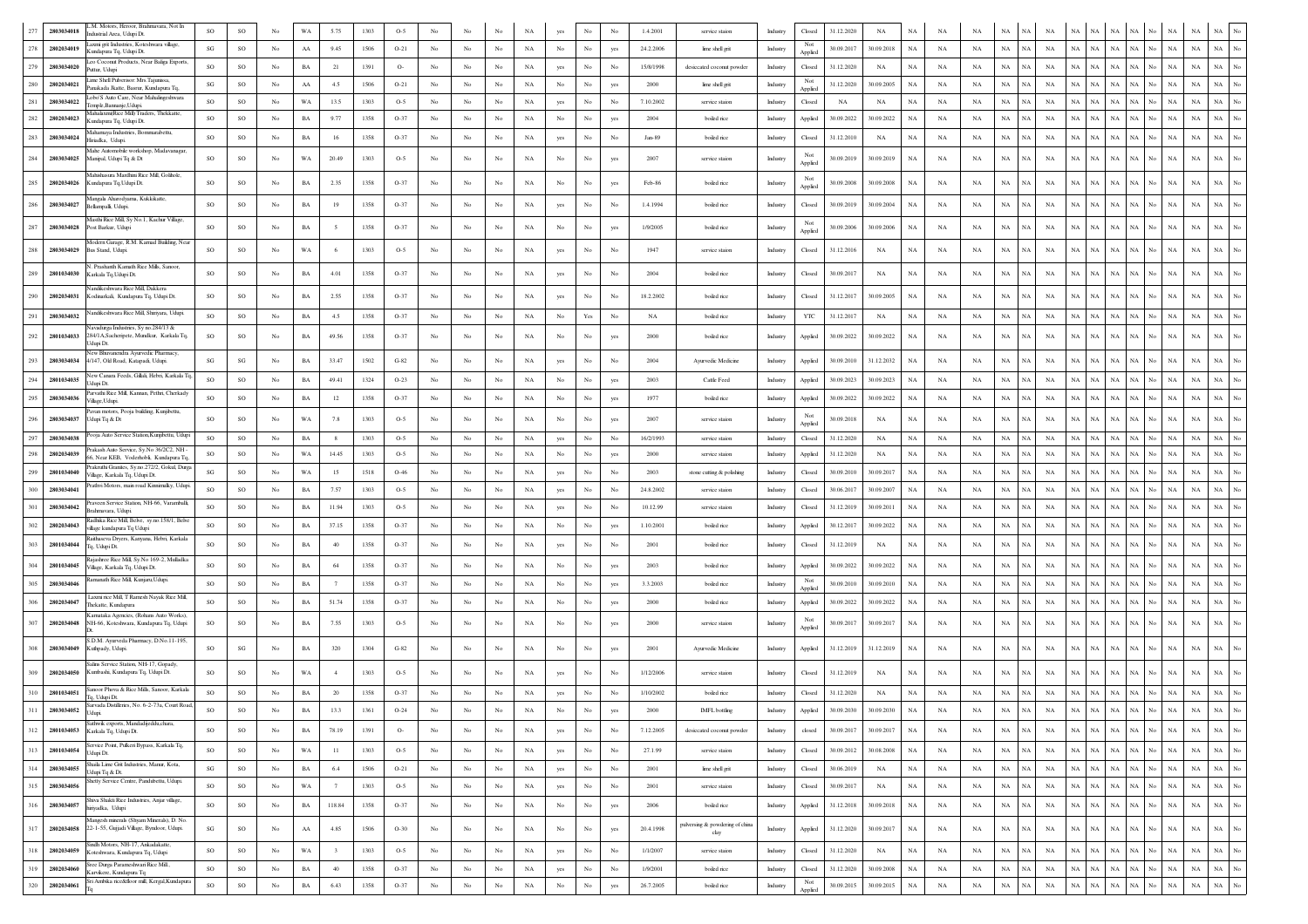| 321 |            | 2802034062 Sri Durgamba workshop, Kundapura, Udupi                                                              | SO                     | SO                     | No               | <b>BA</b>   | 8.5            | 1303 | $O-5$    | No               |                  |             |             |                                      | No                                                                              |                         | 1986        | service staion                  | Industry | Not<br>Applied    | 30.09.2016  | 30.09.2016          | $_{\rm NA}$ | NA                         | <b>NA</b>   | NA          |                            |                        |             |                   | NA                 | $_{\rm NA}$ | NA          |                  |
|-----|------------|-----------------------------------------------------------------------------------------------------------------|------------------------|------------------------|------------------|-------------|----------------|------|----------|------------------|------------------|-------------|-------------|--------------------------------------|---------------------------------------------------------------------------------|-------------------------|-------------|---------------------------------|----------|-------------------|-------------|---------------------|-------------|----------------------------|-------------|-------------|----------------------------|------------------------|-------------|-------------------|--------------------|-------------|-------------|------------------|
| 322 | 2803034063 | i Gajanana Rice & Flour Mills, NH-17,<br>Aanur.Udupi                                                            | SO                     | SO                     | $_{\mathrm{No}}$ | BA          | 10.95          | 1358 | $O-37$   | No               | $_{\rm No}$      | $_{\rm No}$ | NA          | yes                                  | $_{\rm No}$                                                                     | No                      | 2000        | boiled rice                     | Industry | Closed            | 31.12.2020  | 30.09.2017          | $_{\rm NA}$ | NA                         | NA          | $_{\rm NA}$ | NA<br>NA                   | NA<br>NA               | NA          | NA<br>No.         | $_{\rm NA}$        | $_{\rm NA}$ | NA          | No               |
| 323 | 2802034064 | Sri Gajanana Rice mill, Yelgith post, Golihole,<br>Cundapura Tq, Udupi Dt.                                      | <b>SO</b>              | SO                     | No               | BA          | 2.66           | 1358 | $O-37$   | No               | No               | No          | NA          | No                                   | No                                                                              | ves                     | 2005        | boiled rice                     | Industry | Applied           | 30.09.2019  | 30.09.2019          | NA          | NA                         | NA          | NA          | NA<br>NA                   | NA<br>NA               | NA          | NA                | $_{\rm NA}$        | $_{\rm NA}$ | NA          |                  |
| 324 | 2803034065 | ri Ganesh Kalpatharu Inds, Ganeshpuri, NH-<br>7, Koteshwara, Udupi.                                             | SO                     | SO                     | No               | BA          | 37.45          | 1391 | $O-$     | No.              | No               | No          | NA          | No                                   | No                                                                              | yes                     | 1999        | desiccated coconut powder       | Industry | Applied           | 30.09.2022  | 30.09.2022          | NA          | NA                         | NA          | $_{\rm NA}$ | NA<br>NA                   | $_{\rm NA}$<br>NA      | NA          | NA                | NA<br>No.          | $_{\rm NA}$ | $_{\rm NA}$ | No               |
| 325 | 2803034066 | Sri Guru Raghavendra Rice Mill. Near<br>Ayurvedic College, Udupi.                                               | SO                     | SO                     | No               | BA          | 3.24           | 1358 | $O-37$   | No               | No               | No          | NA          | No                                   | No                                                                              | yes                     | 2003        | boiled rice                     | Industry | Not<br>Applied    | 30.09.2017  | 30.09.2017          | NA          | NA                         | NA          | NA          | NA<br>NA                   | NA<br>NA               | $_{\rm NA}$ | NA<br>No          | NA                 | NA          | $_{\rm NA}$ | No               |
|     |            | ri Mahalasa Industries, Hiriadka, Udupi Tq &                                                                    |                        |                        |                  |             |                |      |          |                  |                  |             |             |                                      |                                                                                 |                         |             |                                 |          |                   |             |                     |             |                            |             |             |                            |                        |             |                   |                    |             |             |                  |
| 326 | 2803034067 |                                                                                                                 | SO                     | <sub>SO</sub>          | No               | $_{\rm BA}$ | $\overline{4}$ | 1358 | $O-37$   | No               | No               | No          | NA          | yes                                  | No                                                                              |                         | 1973        | boiled rice                     | Industry | Closed            | 30.06.2014  | NA                  | $_{\rm NA}$ | NA                         | NA          | $_{\rm NA}$ | NA<br>NA                   | NA<br>NA               | NA          | <b>NA</b>         | NA                 | $_{\rm NA}$ | NA          |                  |
| 327 | 2801034068 | iri Mahalaxmi Rice Mill, Moorsal. Shivapura,<br>Carkala Tq, Udupi Dt.<br>ri Maruthi Industries, NH-17, Thekatte | SO                     | SO                     | $_{\mathrm{No}}$ | BA          | 98.21          | 1358 | $O-37$   | $_{\mathrm{No}}$ | No               | No          | NA          | No                                   | No                                                                              |                         | 18.1.91     | boiled rice                     | Industry | Not<br>Applied    | NA          | 30.09.2011          | $_{\rm NA}$ | NA                         | NA          | $_{\rm NA}$ | NA<br>NA                   | NA<br><b>NA</b>        | $_{\rm NA}$ | <b>NA</b>         | NA<br>No.          | $_{\rm NA}$ | $_{\rm NA}$ | $\overline{N}$ o |
| 328 | 2802034069 | Kundapura To, Udupi Dt.                                                                                         | SO                     | SO                     | No               | BA          | $\overline{4}$ | 1358 | $O-37$   | No.              | No               | No          | NA          | No                                   | No                                                                              |                         | 1/5/2007    | boiled rice                     | Industry | Applied           | 30.09.2022  | 30.09.2022          | <b>NA</b>   | NA                         | NA          | NA          | NA.<br>NA                  | $_{\rm NA}$<br>NA      | $_{\rm NA}$ | <b>NA</b>         | NA<br>No.          | $_{\rm NA}$ | NA          | $_{\mathrm{No}}$ |
| 329 | 2803034070 | Sri Maruthi Mills, Padubidri, Udupi Tq & Dt                                                                     | SO                     | SO                     | No               | WA          | 3.5            | 1358 | $O-37$   | No               | No               | No          | NA          | yes                                  | $_{\rm No}$                                                                     | No                      | 1/11/2008   | boiled rice                     | Industry | Closed            | 30.09.2018  | NA                  | $_{\rm NA}$ | NA                         | NA          | $_{\rm NA}$ | <b>NA</b><br>NA            | NA<br>NA               | NA          | NA                | NA                 | $_{\rm NA}$ | $_{\rm NA}$ | No               |
| 330 | 2802034071 | Sri Raghavendra Rice Mill, Sy. No. 115.<br>Maravanthe, Kundapura Tq, Udupi Dt.                                  | $\mathbf{S}\mathbf{G}$ | $\mathbf{S}\mathbf{G}$ | No               | <b>BA</b>   | 3.71           | 1550 | $G-1550$ | No               | No               | No          | NA          | No                                   | No                                                                              | yes                     | 1/8/2007    | boiled rice only huller         | Industry | Applied           | 30.09.2017  | One time<br>consent | NA          | NA                         | NA          | NA          | NA<br>NA                   | NA<br>NA               | $_{\rm NA}$ | <b>NA</b>         | $_{\rm NA}$<br>No  | $_{\rm NA}$ | $_{\rm NA}$ | $_{\mathrm{No}}$ |
| 331 | 2803034072 | Sri Sai Durgi Auto Service, Hejamady Bypass<br>Udupi Tq & Dt.                                                   | SO                     | SO                     | No               | WA          | 2.4            | 1303 | $O-5$    | No.              | No               | No          | NA          | No                                   | No                                                                              | yes                     | May-01      | service staion                  | Industry | Not<br>Applied    | 31.12.2020  | NA                  | NA          | NA                         | NA          | $_{\rm NA}$ | <b>NA</b><br>NA            | NA<br>NA               | NA          | <b>NA</b>         | NA                 | $_{\rm NA}$ | $_{\rm NA}$ | No               |
| 332 | 2802034073 | Sri Sharada Agro Industries, Sy No.174/9,<br>Devalakunda Village, Hemmady, Kundapura<br>Tq, Udupi Dt.           | SO                     | SO                     | No               | BA          | 14             | 1358 | $O-37$   | $_{\rm No}$      | No               | No          | NA          | No                                   | Yes                                                                             | No                      | NA          | boiled rice                     | Industry | YTC               | 30.09.2017  | NA                  | $_{\rm NA}$ | NA                         | NA          | $_{\rm NA}$ | NA<br>NA                   | NA<br>NA               | NA          | NA                | No.<br>NA          | $_{\rm NA}$ | NA          |                  |
| 333 | 2801034074 | Shetty Traders & Rice Mills, Bola Village, Vi<br>Belmannu, Karkala Tq, Udupi Dt.                                | so                     | $SO$                   | No               | BA          | 9.72           | 1358 | $O-37$   | No               | No               | No          | NA          | yes                                  | No                                                                              | <sub>no</sub>           | 1985        | boiled rice                     | Industry | closed            | 30.09.2017  | 30.09.2007          | NA          | NA                         | NA          | NA          | NA<br>NA                   | $_{\rm NA}$<br>NA      | $_{\rm NA}$ |                   | $_{\rm NA}$        | NA          | NA          |                  |
| 334 | 2801034075 | Sri Ganesh Industries., Chara, Hebri, Karkala<br>lq, Udupi Dt                                                   | so                     | SO                     | $_{\mathrm{No}}$ | BA          | - 6            | 1358 | $O-37$   | No               | No               | $_{\rm No}$ | $_{\rm NA}$ | yes                                  | $_{\rm No}$                                                                     | No                      | 18/9/19986  | boiled rice                     | Industry | Closed            | 13.12.2016  | NA                  | $_{\rm NA}$ | NA                         | NA          | $_{\rm NA}$ | <b>NA</b><br>NA            | NA<br>NA               | NA          |                   | NA                 | $_{\rm NA}$ | $_{\rm NA}$ | No               |
| 335 | 2802034076 | iri Venkateshwara Rice Mill, Tallur,<br>Kundapura To. Udupi Dt.                                                 | SO                     | SO                     | No               | BA          | 0.91           | 1358 | $O-37$   | No               | No               | No          | $_{\rm NA}$ | No                                   | $_{\rm No}$                                                                     | yes                     | 1981        | boiled rice                     | Industry | Not<br>Applied    | 30.09.2017  | 30.09.2017          | $_{\rm NA}$ | NA                         | NA          | $_{\rm NA}$ | NA<br>NA                   | NA<br>NA               | NA          |                   | $_{\rm NA}$        | $_{\rm NA}$ | NA          |                  |
| 336 | 2801034077 | šri Vidya Industries, Kedinje, Karkala, Udupi                                                                   | SO                     | SO                     | No               | BA          | 64.76          | 1358 | $O-37$   | No.              | No               | No          | NA          | No                                   | No                                                                              | yes                     | 2005        | boiled rice                     | Industry | Applied           | 30.09.2022  | 30.09.2022          | NA          | NA                         | NA          | $_{\rm NA}$ | NA.<br>NA                  | <b>NA</b><br><b>NA</b> | NA          | NA                | $_{\rm NA}$<br>No  | $_{\rm NA}$ | $_{\rm NA}$ |                  |
| 337 | 2803034078 | Sri Vinayaka Rice Mill, S.No. 77/3, Nalkur                                                                      | SO                     | SO                     | No               | BA          | 9.85           | 1358 | $O-37$   | No               | No               | No          | NA          | No                                   | No                                                                              | yes                     | 2005        | boiled rice                     | Industry | Not               | 30.09.2007  | 30.09.2007          | NA          | NA                         | NA          | $_{\rm NA}$ | NA<br>NA                   | NA<br>NA               | $_{\rm NA}$ | NA                | $_{\rm NA}$<br>No  | $_{\rm NA}$ | $_{\rm NA}$ | No               |
|     | 2802034079 | /illage, Udupi.<br>ri Vinod Rice Mills, Kinara Road                                                             | SO                     | SO                     | No               | $_{\rm BA}$ | 9              | 1358 | $O-37$   | $_{\mathrm{No}}$ | $_{\rm No}$      | $_{\rm No}$ | NA          | yes                                  | No                                                                              | No                      | 1966        | boiled rice                     | Industry | Applied<br>Closed | 30.09.2017  | NA                  | $_{\rm NA}$ | NA                         | NA          | $_{\rm NA}$ | NA<br>NA                   | NA<br>NA               | NA          |                   | $_{\rm NA}$        | $_{\rm NA}$ | NA          |                  |
| 339 | 2803034080 | Coteshwara, Kundapura Tq, Udupi Dt<br>Srifal Dessicated Coconut Powder Inds,                                    | SO                     | SO                     | No               | $_{\rm BA}$ | 8.32           | 1391 | $O-$     | $_{\mathrm{No}}$ | $_{\mathrm{No}}$ | $_{\rm No}$ | NA          | $_{\rm No}$                          | No                                                                              | yes                     | 22.1.1999   | desiccated coconut powder       | Industry | Applied           | 30.09.2022  | 30.09.2022          | $_{\rm NA}$ | NA                         | NA          | $_{\rm NA}$ | NA<br>NA                   | NA<br>NA               | NA          | NA                | NA                 | $_{\rm NA}$ | NA          |                  |
| 340 | 2801034081 | Pandeshwara, Sasthana, Udupi Tq<br>upritha Gramodyoga Sangha, Chara, Hebri,<br>Karkala Tq, Udupi Dt.            | SO                     | SO                     | No               | BA          | 23.84          | 1391 | $O-$     | $_{\rm No}$      | No               | No          | NA          | yes                                  | No                                                                              |                         | 6.9.2000    | desiccated coconut powder       | Industry | Closed            | 30.06.2017  | 30.09.2010          | $_{\rm NA}$ | NA                         | NA          | $_{\rm NA}$ | NA<br>NA                   | NA<br>NA               | NA          | NA                | $_{\rm NA}$<br>No  | $_{\rm NA}$ | NA          |                  |
|     |            | Swastika Coco Products, Sy No 7/7a,                                                                             |                        |                        |                  |             |                |      |          |                  |                  |             |             |                                      |                                                                                 |                         |             |                                 |          |                   |             |                     |             |                            |             |             |                            |                        |             |                   |                    |             |             |                  |
| 341 | 2803034082 | Cotteebelthur, Hemmady, Kundapura Tq,<br>dupi Dt.<br>The Indian Plywood Mfg. Co. Ltd.                           | SO                     | SO                     | No               | BA          | 180            | 1391 | $O-$     | No               | No               | No          | NA          | No                                   | No                                                                              |                         | 9.12.1999   | desiccated coconut powder       | Industry | Applied           | 30.09.2022  | 30.09.2022          | $_{\rm NA}$ | NA                         | NA          | $_{\rm NA}$ | NA<br>NA                   | NA<br>NA               | NA          | <b>NA</b>         | NA<br>No.          | $_{\rm NA}$ | NA          | No               |
| 342 | 2803034083 | Hungarcutta, Udupi Tq & Dt.<br>Tolar Ocean Products Pvt Ltd, Sy No. 7/3b1                                       | SO                     | SO                     | No               | WA          | 46             | 1360 | $O-25$   | No               | No               | $_{\rm No}$ | NA          | yes                                  | No                                                                              | No                      | 16/4/1997   | plywood                         | Industry | Closed            | 30.09.2018  | NA                  | $_{\rm NA}$ | NA                         | NA          | $_{\rm NA}$ | NA<br>NA                   | NA<br>NA               | NA          | <b>NA</b>         | NA<br>No           | NA          | $_{\rm NA}$ | No               |
| 343 | 2803034084 | Kotatattu Village, Manur, Udupi Tq                                                                              | MO                     | MO                     | No               | BA          | 688.83         | 1325 | $O-36$   | No.              | No               | No          | NA          | No                                   | $_{\rm No}$                                                                     | yes                     | Aug-97      | fish freezing without peeling   | Industry | Applied           | 30.09.2018  | 30.09.2021          | NA          | NA                         | NA          | $_{\rm NA}$ | NA<br>NA                   | NA<br>NA               | $_{\rm NA}$ | NA                | $_{\rm NA}$        | $_{\rm NA}$ | $_{\rm NA}$ | No               |
| 344 | 2803034085 | Vasudeva Rice Mill, Nh-17, Tekatte, Udupi.                                                                      | <b>SO</b>              | <b>SO</b>              | No               | BA          | 23.68          | 1358 | $O-37$   | No               | No               | No          | NA          | No                                   | No                                                                              | yes                     | 1999        | boiled rice                     | Industry | Not<br>Annlier    | 30.09.2017  | 30.09.2017          | <b>NA</b>   | NA                         | NA          | NA          | NA<br>NA                   | NA<br>NA               | NA          | NA                | NA                 | $_{\rm NA}$ | $_{\rm NA}$ | No               |
| 345 | 2803034086 | 'eechi Motors, Bhakti Towers, Vidya<br>amudra Road, Udupi                                                       | so                     | SO                     | No               | WA          | 6.49           | 1303 | $O-5$    | No               | No               | No          | NA          | $_{\rm No}$                          | No                                                                              | yes                     | 3.6.2000    | service staion                  | Industry | Not<br>Applied    | 30.09.2017  | NA                  | NA          | NA                         | NA          | $_{\rm NA}$ | NA<br>NA                   | NA<br>NA               | $_{\rm NA}$ | <b>NA</b>         | $_{\rm NA}$<br>No  | $_{\rm NA}$ | $_{\rm NA}$ | No               |
| 346 | 2803034087 | Madhura Food Products, Disha Compound,<br>Aatpady Link Road, Chantar, Brahmavra,<br>Jdupi Tq & Dt.              | SO                     | SO                     | No               | BA          | 8.59           | 1328 | $O-11$   | No               | No               | No          | NA          | No                                   | No                                                                              |                         | 20.12.2003  | fruit processing                | Industry | Applied           | 30.09.2019  | 30.09.2019          | NA          | NA                         | NA          | NA          | NA<br>NA.                  | NA<br>NA               | NA          | NA                | NA<br>No           | NA          | NA          |                  |
| 347 | 2801034088 | 'eeravittala Rice Inds, Someshwara, Via<br>Hebri, Karkala Tq, Udupi Dt.                                         | so                     | SO                     | $_{\mathrm{No}}$ | BA          | $40\,$         | 1358 | $O-37$   | No               | No               | $_{\rm No}$ | NA          | yes                                  | $_{\mathrm{No}}$                                                                | No                      | 8.1.1993    | boiled rice                     | Industry | Closed            | 30.09.2018  | NA                  | $_{\rm NA}$ | NA                         | NA          | $_{\rm NA}$ | NA<br>NA                   | NA<br><b>NA</b>        | <b>NA</b>   | NA                | NA                 | $_{\rm NA}$ | $_{\rm NA}$ |                  |
| 348 | 2801034089 | Vijaya Aharodyama (Jaishree Driers).<br>Shivapura, Karkala Tq, Udupi Dt.                                        | SO.                    | SO                     | No               | <b>BA</b>   | 133            | 1358 | $O-37$   | No               | No               | No          | NA          | No                                   | No                                                                              | ves                     | 1/1/1960    | boiled rice                     | Industry | Applied           | 30.09.2022  | 30.09.2022          | <b>NA</b>   | NA                         | NA          | NA          | NA<br>NA                   | NA<br>NA               | <b>NA</b>   | NA                | <b>NA</b>          | <b>NA</b>   | NA          |                  |
| 349 | 2802034090 | Vinava Sharath Grit Inds. Sv No. 123.                                                                           | SG                     | SR                     | No               | BA          | 18.5           | 1506 | R-114    | No               | No               | No          | NA          | No                                   | No                                                                              | yes                     | 15.7.2003   | lime shell grit & lime kiln     | Industry |                   | 30.09.2019  | 30.06.2019          | NA          | NA                         | NA          | NA          | NA<br>NA                   | NA<br>NA               | NA          |                   | NA                 | NA          | $_{\rm NA}$ | No               |
|     |            | Vokwadi, Kundapura Tq, Udupi Dt.<br>/inayaka Rice Inds, 38 Kalthur, Santhekatte                                 |                        |                        |                  |             |                |      |          |                  |                  |             |             |                                      |                                                                                 |                         |             |                                 |          | Applied           |             |                     |             |                            |             |             |                            |                        |             |                   |                    |             |             |                  |
| 350 | 2803034091 | Udupi Tq & Dt.<br>A-1 Products, Ulloor-74 Post .Kundapura                                                       | so                     | SO                     | No               | BA          | 3.85           | 1358 | $O-37$   | No.              | No               | No          | NA          | No                                   | $_{\rm No}$                                                                     | yes                     | 2000        | boiled rice                     | Industry | Applied           | 30.09.2017  | 30.09.2017          | NA          | NA                         | NA          | $_{\rm NA}$ | NA<br>NA                   | NA<br>NA               | NA          | NA                | $_{\rm NA}$<br>No. | $_{\rm NA}$ | $_{\rm NA}$ |                  |
| 351 | 2802034092 | Idun<br>A-One Inds, Sy.no.42-18, Varmballi Village                                                              | so                     | SO                     | $_{\mathrm{No}}$ | BA          | 24.8           | 1308 | $G-3$    | No               | No               | No          | NA          | $_{\rm No}$                          | $_{\rm No}$                                                                     | ves                     | 2004        | Cashew Kernels                  | Industry | Applied           | 30.09.2022  | 30.09.2022          | NA          | NA                         | NA          | NA          | NA<br>NA                   | NA<br>NA               | <b>NA</b>   | NA                | NA                 | $_{\rm NA}$ | $_{\rm NA}$ | $\overline{N}$ o |
| 352 | 2803034093 | Brahmavar, Udupi Tq & Dt.                                                                                       | $\mathbf{S}\mathbf{G}$ | $\mathbf{S}\mathbf{G}$ | $_{\rm No}$      | $_{\rm BA}$ | 25             | 1598 | $G-1.3$  | No               | No               | No          | NA          | $_{\rm No}$                          | No                                                                              | yes                     | 24.11.2000  | hollow bricks                   | Industry | Applied           | 30.09.2017  | One time<br>consent | $_{\rm NA}$ | $_{\rm NA}$                | NA          | $_{\rm NA}$ | <b>NA</b><br>$_{\rm NA}$   | NA<br>NA               | $_{\rm NA}$ | NA                | NA                 | $_{\rm NA}$ | $_{\rm NA}$ | $\overline{N}$ o |
| 353 | 2802034094 | A.K. Inds, Vakwady, Kundapura Tq, Udupi                                                                         | $\mathbf{S}\mathbf{G}$ | SG                     | No               | $_{\rm BA}$ | 49.55          | 1598 | $G-2.2$  | No               | No               | No          | NA          | No                                   | $_{\mathrm{No}}$                                                                | yes                     | 2001        | roofing tiles                   | Industry | Applied           | 30.09.2019  | 31.12.2024          | NA          | NA                         | NA          | NA          | NA<br>NA                   | NA<br>NA               | NA          | NA                | NA<br>No.          | $_{\rm NA}$ | $_{\rm NA}$ | No               |
| 354 | 2803034095 | A.M.Sons Tiles & Bricks, Kokkerne, Kadur<br>Village, Udupi Tq & Dt.                                             | $\mathbf{S}\mathbf{G}$ | $\mathbf{S}\mathbf{G}$ | $_{\rm No}$      | $_{\rm BA}$ | 95             | 1598 | $G-2.2$  | $_{\rm No}$      | $_{\rm No}$      | No          | NA          | $_{\rm No}$                          | No                                                                              | yes                     | 18.01.1984  | roofing tiles                   | Industry | Not<br>Applied    | 30.09.2019  | 31.12.2014          | NA          | NA                         | NA          | NA          | NA<br>NA                   | $_{\rm NA}$<br>NA      | NA          | NA                | $_{\rm NA}$        | $_{\rm NA}$ | $_{\rm NA}$ |                  |
| 355 | 2803034096 | Abco Steel International Ltd, Abco<br>'ompound NH-17 Kinnimulk                                                  | White                  | $\mathbf{S}\mathbf{G}$ | $_{\mathrm{No}}$ | WA          | 50             | 14   | $G-34$   | No               | No               | No          | $_{\rm NA}$ | No                                   | No                                                                              | ves                     | 1/1/1990    | iron and steel cutting &trading | Industry | Not<br>Applied    | 30.09.2019  | $_{\rm NA}$         | NA          | NA                         | NA          | NA          | $_{\rm NA}$                | $_{\rm NA}$<br>NA      | NA          | NA                | $_{\rm NA}$<br>No  | NA          | $_{\rm NA}$ |                  |
| 356 | 2803034097 | Abideep Concrete Products, Plot No. 4a,<br>Shivally Indl Area, Manipal, Udupi.                                  | $\mathbf{S}\mathbf{G}$ | $\mathbf{S}\mathbf{G}$ | $_{\mathrm{No}}$ | WA          | $26\,$         | 1598 | $G-1.3$  | No               | $_{\mathrm{No}}$ | $_{\rm No}$ | $_{\rm NA}$ | yes                                  | $_{\rm No}$                                                                     | $_{\mathrm{No}}$        | 1989        | hollow bricks                   | Industry | Closed            | 30.09.2019  | NA                  | $_{\rm NA}$ | $_{\rm NA}$                | $_{\rm NA}$ | $_{\rm NA}$ | $_{\rm NA}$<br>NA          | NA<br>$_{\rm NA}$      | $_{\rm NA}$ | NA<br>No          | $_{\rm NA}$        | $_{\rm NA}$ | $_{\rm NA}$ | $_{\mathrm{No}}$ |
| 357 | 2803034098 | Aiav Enterprises, Mahalakshmi Nagar,<br>Ambagilu, Udupi.                                                        | $\mathbf{S}\mathbf{G}$ | $\mathbf{S}\mathbf{G}$ | $_{\mathrm{No}}$ | WA          | 4.25           | 1614 | $G-80$   | $_{\mathrm{No}}$ | $_{\mathrm{No}}$ | $_{\rm No}$ | $_{\rm NA}$ | $_{\mathrm{No}}$                     | $_{\mathrm{No}}$                                                                | yes                     | 2001        | plastic carry bag unit          | Industry | Applied           | 30.09.2019  | $_{\rm NA}$         | $_{\rm NA}$ | $_{\rm NA}$                | NA          | $_{\rm NA}$ | $_{\rm NA}$<br>NA          | NA<br>$_{\rm NA}$      | $_{\rm NA}$ | $_{\rm NA}$       | No<br>$_{\rm NA}$  | $_{\rm NA}$ | $_{\rm NA}$ | $_{\mathrm{No}}$ |
| 358 | 2803034099 | Akshaya Ice & Cold Storage, D No. 3-24, Nh-<br>17, Ambalpady, Udupi.                                            | SG                     | SO                     | $_{\mathrm{No}}$ | WA          | 4.5            | 1594 | $G-23$   | No               | $_{\rm No}$      | $_{\rm No}$ | $_{\rm NA}$ | $_{\mathrm{No}}$                     | $_{\mathrm{No}}$                                                                | yes                     | 1/1/1991    | Ice Block manufacturing         | Industry | Not<br>Applied    | 30.09.2019  | $_{\rm NA}$         | $_{\rm NA}$ | $_{\rm NA}$                | $_{\rm NA}$ | $_{\rm NA}$ | NA<br>NA                   | NA<br>NA               | NA          | <b>NA</b>         | $_{\rm NA}$<br>No  | $_{\rm NA}$ | $_{\rm NA}$ | $_{\mathrm{No}}$ |
| 359 |            | Alankar Tiles & Bricks, Hallady-Harkady<br>2802034100 Village, Kundapura Tq, Udupi Dt.                          | $\mathbf{S}\mathbf{G}$ | $\mathbf{S}\mathbf{G}$ | $_{\mathrm{No}}$ | $_{\rm BA}$ | 25             | 1598 | $G-$     | No               | No               | $_{\rm No}$ | $_{\rm NA}$ | No                                   | $_{\mathrm{No}}$                                                                | yes                     | 2003        | tiles & bricks                  | Industry | Not<br>Applied    | 30.09.2019  | 31.12.2011          | $_{\rm NA}$ | $_{\rm NA}$                | NA          | $_{\rm NA}$ | $_{\rm NA}$<br>NA          | NA<br>NA               | $_{\rm NA}$ | NA                | $_{\rm NA}$<br>No  | NA          | $_{\rm NA}$ | $_{\rm No}$      |
| 360 | 2803034101 | Alfin Blowers Pvt Ltd, Ksside Indl Estate,<br>Alevoor Road, Shivally Indi Area.                                 | $\mathbf{S}\mathbf{G}$ | $\mathbf{S}\mathbf{G}$ | $_{\rm No}$      | $_{\rm WA}$ | $22\,$         |      | $G-18.3$ | $_{\rm No}$      | $_{\mathrm{No}}$ | $_{\rm No}$ | $_{\rm NA}$ | yes                                  | $_{\mathrm{No}}$                                                                | $_{\mathrm{No}}$        | 1/1/2005    | axial cooling fan               | Industry | Closed            | 31.12.2016  | $_{\rm NA}$         | $_{\rm NA}$ | $_{\rm NA}$                | $_{\rm NA}$ | $_{\rm NA}$ | <b>NA</b><br>NA            | NA<br>$_{\rm NA}$      | $_{\rm NA}$ | $_{\rm NA}$<br>No | $_{\rm NA}$        | $_{\rm NA}$ | $_{\rm NA}$ | $_{\mathrm{No}}$ |
| 361 |            | Alfin Exports Pvt Ltd, Plot No. 34, Shivally<br>2803034102 Indl Area, Manipal, Udupi.                           | $\mathbf{S}\mathbf{G}$ | $\mathbf{S}\mathbf{G}$ | $_{\mathrm{No}}$ | WA          | 48             |      | $G-18.3$ | No               | No               | $_{\rm No}$ | $_{\rm NA}$ | yes                                  | $_{\rm No}$                                                                     | No                      | 1/11/2006   | instrument cooling fan          | Industry | Closed            | 31.12.2014  | NA                  | NA          | $_{\rm NA}$                | NA          | $_{\rm NA}$ | NA<br>NA                   | NA<br>NA               | $_{\rm NA}$ | $_{\rm NA}$<br>No | $_{\rm NA}$        | $_{\rm NA}$ | $_{\rm NA}$ | No               |
| 362 | 2801034103 | Allen inds, Sanoor, Not In Industrial Area,                                                                     | $\rm SO$               | SO                     | $_{\mathrm{No}}$ | $_{\rm BA}$ | 6.95           | 1308 | $G-3$    | No               | No               | $_{\rm No}$ |             |                                      |                                                                                 |                         |             |                                 |          |                   |             |                     |             |                            |             |             | NA                         | NA<br>NA               | $_{\rm NA}$ | NA<br>No          | $_{\rm NA}$        | $_{\rm NA}$ | $_{\rm NA}$ | $_{\mathrm{No}}$ |
|     |            |                                                                                                                 |                        |                        |                  |             |                |      |          |                  |                  |             | NA          |                                      | $_{\mathrm{No}}$                                                                |                         | 2003        | Cashew Kernels                  | Industry |                   | 30.09.2022  | 31.12.2022          | $_{\rm NA}$ |                            | NA          | $_{\rm NA}$ | NA                         |                        |             |                   |                    |             |             |                  |
| 363 | 2803034104 | Karkala Tq, Udupi Dt.<br>Alsafa Fabrications, Padu Village, Kaup,<br>Udupi.                                     | White                  | $\mathbf{SG}$          | $_{\mathrm{No}}$ | $_{\rm BA}$ | 1.5            | 14   | $G-81$   | $_{\rm No}$      | $_{\rm No}$      | $_{\rm No}$ | $_{\rm NA}$ | $_{\mathrm{No}}$<br>$_{\mathrm{No}}$ | $\operatorname*{Yes}% \left( X\right) \equiv\operatorname*{Yes}\left( X\right)$ | yes<br>$_{\mathrm{No}}$ | $_{\rm NA}$ | fabrication                     | Industry | Applied<br>YTC    | $_{\rm NA}$ | $_{\rm NA}$         | $_{\rm NA}$ | $_{\rm NA}$<br>$_{\rm NA}$ | $_{\rm NA}$ | $_{\rm NA}$ | $_{\rm NA}$<br>$_{\rm NA}$ | NA NA                  | $_{\rm NA}$ | $_{\rm NA}$<br>No | $_{\rm NA}$        | $_{\rm NA}$ | $_{\rm NA}$ | $_{\mathrm{No}}$ |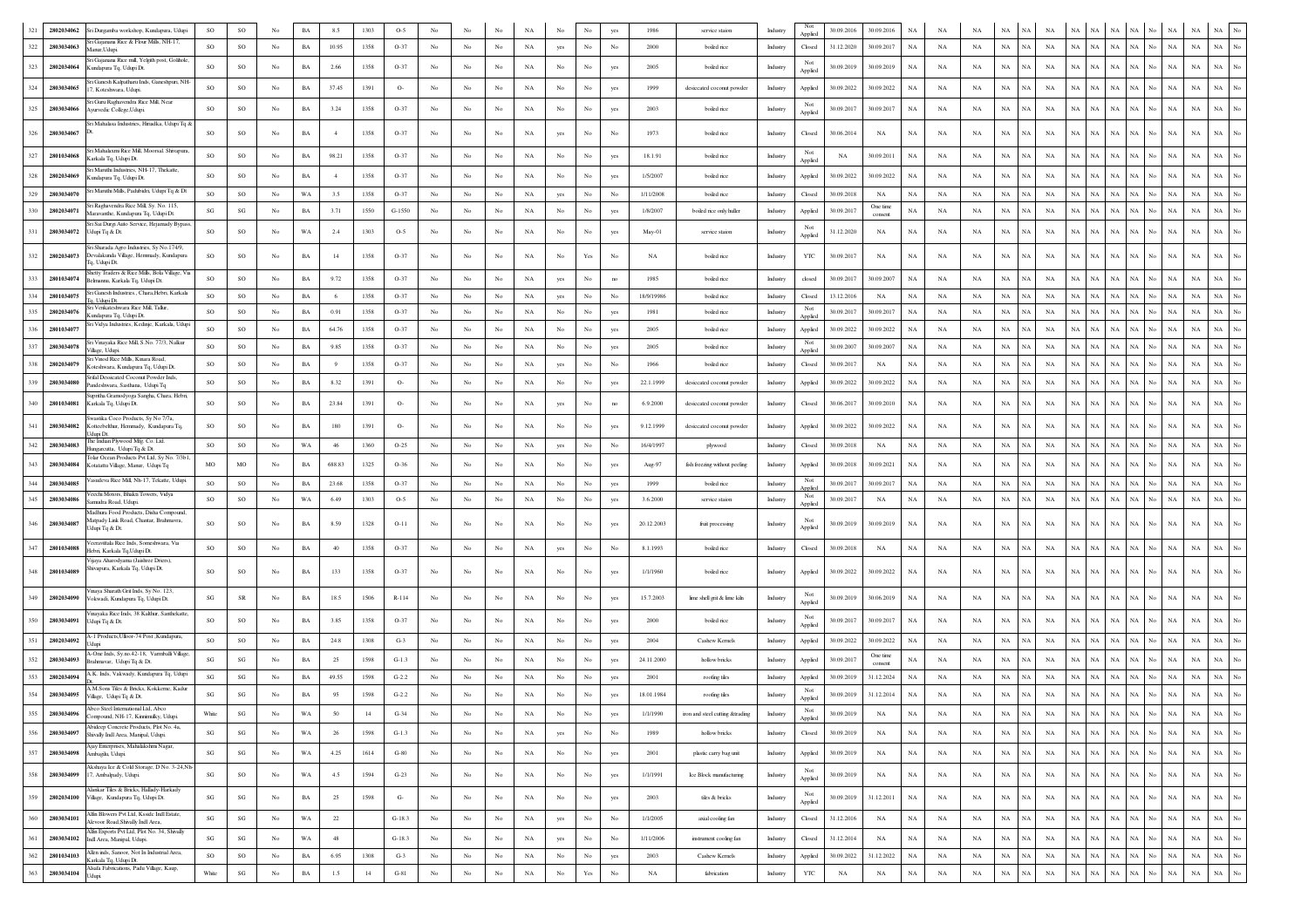| 2801034105        | mithi Cashew Inds, Kuchoor, Hebri, Karkala<br>Fa. Udupi Dt.                                      | SO                                                        | SO                     |                | BA          |                         | 1308   | $G-3$    |                  |                  |             | NA          | yes              | No          |     | 26/3/1996  | Cashew Kernels                 | 31.12.2014<br>Closed<br>NA<br>NA<br>NA<br>NA<br>NA<br>$_{\rm NA}$<br>Industry                                                                                                                                                                                |
|-------------------|--------------------------------------------------------------------------------------------------|-----------------------------------------------------------|------------------------|----------------|-------------|-------------------------|--------|----------|------------------|------------------|-------------|-------------|------------------|-------------|-----|------------|--------------------------------|--------------------------------------------------------------------------------------------------------------------------------------------------------------------------------------------------------------------------------------------------------------|
| 2803034106        | Ammunje Rice Mills, Plot No. 24/25, Shivally<br>Indl Area, Manipal, Udupi                        | SG                                                        | $\mathbf{S}\mathbf{G}$ | No             | $_{\rm BA}$ | 35                      | 1550   | $G-13$   | No               | No               | No          | NA          | yes              | No          | No  | 16/26/1996 | rice milling                   | $_{\rm NA}$<br>NA<br>31.12.2014<br>NA<br>NA<br>NA<br>NA<br>NA<br>NA<br>$_{\rm NA}$<br>Closed<br>NA<br>NA<br>NA<br>NA<br>NA<br>No<br>No<br>Industry                                                                                                           |
| 2803034107        | nand Industries, Plot No. 21-B. Shivally Ind<br>Area, Manipal, Udupi.                            | SG                                                        | SG                     | No             | WA          | 24                      | 1614   | $G-22.3$ | No               | No               | No          | NA          | yes              | $_{\rm No}$ | No  | 1.9.1999   | <b>LLDPE</b> water tanks       | $_{\rm NA}$<br>$_{\rm No}$<br>NA<br>NA<br>NA<br>$_{\rm NA}$<br>NA<br>No<br>NA<br>$_{\rm NA}$<br>31.12.2014<br>NA<br>NA<br>NA<br>NA<br>NA<br>Industry<br>Closed<br>NA                                                                                         |
| 2803034108        | Anand Paper Products, Plot No. 18-A,<br>Shivally Indl Area, Manipal, Udup                        | SG                                                        | $\mathbf{S}\mathbf{G}$ | No             | WA          | 44                      |        | $G-49$   | No               | No               | No          | NA          | No               | No          | yes | 2.4.2005   | paper products                 | NA<br>$_{\rm NA}$<br>NA<br>NA<br>$_{\rm NA}$<br>NA<br>NA<br>$_{\rm NA}$<br>31.12.2014<br>NA<br>NA<br>NA<br>NA<br>No<br>NA<br>No<br>Industry<br>Applied<br>NA                                                                                                 |
| 2803034109        | Anand Polybags Pvt Ltd, Guddeyangadi,<br>Udyavara, Udupi                                         | SG                                                        | $\mathbf{S}\mathbf{G}$ | No             | $_{\rm BA}$ | 50                      | 1614   | $G-80$   | No               | No               | No          | $_{\rm NA}$ | $_{\rm No}$      | $_{\rm No}$ | yes | 2002       | plastic carry bag unit         | 31.12.2014<br>31.12.2021<br>$_{\rm NA}$<br>$_{\rm NA}$<br>NA<br>$_{\rm NA}$<br>NA<br>$_{\rm NA}$<br>$_{\rm NA}$<br>$_{\rm NA}$<br>No<br>NA<br>$_{\rm NA}$<br>$_{\rm NA}$<br>No<br>Industry<br>Applied<br>NA<br>NA                                            |
| 2803034110        | Anand Polymers, Plot No. 18-B., Shivally Ind<br>Area, Manipal, Udupi                             | SG                                                        | SG                     | No             | BA          | 41.79                   | 1614   | $G-22.3$ | No               | No               | No          | NA          | yes              | No          | No  | 2005       | <b>LLDPE</b> water tanks       | NA<br>Industry<br>Closed<br>31.12.2014<br>31.12.2024<br>NA<br>NA<br>NA<br>NA<br>NA<br>NA<br><b>NA</b><br>NA<br><b>NA</b><br>No<br>NA<br>NA<br><b>NA</b>                                                                                                      |
|                   | Anand Polymers, Plot No. 6A1B, Shivally Ind<br>Area, Manipal, Udupi                              | SG                                                        | $\mathbf{S}\mathbf{G}$ | No             | BA          | 41.79                   | 1614   | $G-22.3$ | No               | No               | No          | NA          | yes              | No          | No  | 2005       | <b>LLDPE</b> water tanks       | Closed<br>31.12.2014<br>31.12.2024<br>NA<br>NA<br>NA<br>NA<br>NA<br>NA<br>NA<br>NA<br>NA<br>NA<br>No<br>NA<br>NA<br>NA<br>Industry                                                                                                                           |
| 2803034111        | Anand Polypet, Sy No. 67/1a1 Of 74<br>Udvavara Village, Udupi                                    | SG                                                        | SG                     | No             | BA          | 32.7                    | 1614   | $G-80$   | No               | No               | No          | NA          | No               | No          | yes | 2006       | plastic carry bag unit         | $_{\rm NA}$<br>NA<br>$_{\rm NA}$<br>$_{\rm NA}$<br>NA<br>No<br>NA<br>$_{\rm NA}$<br>$_{\rm NA}$<br>Industry<br>Applied<br>31.12.2014<br>31.12.2025<br>NA<br>NA<br>NA<br>NA<br><b>NA</b>                                                                      |
| 2801034112        | Anantha Padmanabha Tyre Retreaders,<br>Nadubeedu, Hebri Post, Karkala Tq, Udup                   | SG                                                        | SG                     | No             | BA          | $\mathbf Q$             | 1563   | $G-9.2$  | No               | No               | No          | NA          | No               | No.         | yes | 1999       | tyre retrading                 | Not<br>$_{\rm NA}$<br>31.12.2011<br>NA<br>NA<br>NA<br>NA<br>$_{\rm NA}$<br>NA<br>NA<br>31.12.2014<br><b>NA</b><br><b>NA</b><br>NA<br>No<br><b>NA</b><br>Industry<br>NA                                                                                       |
| 2801034113        | Anitha Cashew, Chara, Hebri, Karkala Tq.<br>Udupi                                                | <b>SO</b>                                                 | SO                     | No             | BA          | 20.1                    | 1308   | $G-3$    | No               | No               | No          | NA          | No               | No          |     | 1999       | Cashew Kernels                 | Applied<br>NA  <br>31.12.2020<br>31.12.2020<br>NA<br>$_{\rm NA}$<br>NA<br>NA<br>$_{\rm NA}$<br>No<br>NA<br>NA<br>NA<br>NA<br>NA<br>NA<br>NA<br>Industry<br>Applied                                                                                           |
| 2802034114        | mappa Devadiga welding works.<br>Nandanavana village, Kundapura Tq, Udupi                        | White                                                     | $\mathbf{S}\mathbf{G}$ | No             | WA          | 2.5                     | 14     | $G-34$   | No               | No               | No          | NA          | No               | No          |     | 2007       | welding work                   | NA<br>$_{\rm NA}$<br>NA<br>NA<br>$_{\rm NA}$<br>NA<br>No<br>NA<br>NA<br>NA<br>White<br>31.12.2014<br>NA<br>NA<br>NA<br>NA<br>NA<br>Industry                                                                                                                  |
| 2803034115        | Anugraha Clod Drinks, Near Grama Panhaya<br>Gangolli, Udupi                                      | $\mathbf{S}\mathbf{G}$                                    | $\mathbf{S}\mathbf{G}$ | No             | WA          | $\overline{\mathbf{3}}$ | 1633   | $G-29$   | No               | No               | No          | $_{\rm NA}$ | yes              | $_{\rm No}$ | No  | 10.01.1996 | soft drinks                    | $_{\rm NA}$<br>31.12.2014<br>NA<br>$_{\rm NA}$<br>$_{\rm NA}$<br>NA<br>$_{\rm NA}$<br>NA<br>NA<br>$_{\rm NA}$<br>NA<br>No<br>NA<br>$_{\rm NA}$<br>No<br>Industry<br>Closed<br>NA<br><b>NA</b>                                                                |
| 2802034116        | nupama Clay Products, Hattiyangadi,<br>Kundapura Tq, Udupi Dt.                                   | SG                                                        | $\mathbf{S}\mathbf{G}$ | No             | BA          | 21.1                    | 1598   | $G-2.2$  | No               | No               | No          | NA          | No               | No          |     | 2000       | clay product                   | $_{\rm NA}$<br>$_{\rm No}$<br>NA<br>NA<br>NA<br>$_{\rm NA}$<br>NA No<br>$_{\rm NA}$<br>$_{\rm NA}$<br>Industry<br>Applied<br>31.12.2014<br>31.12.2021<br>NA<br>NA<br>NA<br>NA<br>NA.                                                                         |
| 2802034117        | Anushree Cashew Industries, Gavali, Halladi<br>Harkadi, Kundapura Tq.                            | <b>SO</b>                                                 | SO                     | No             | BA          | 19.19                   | 1308   | $G-3$    | No               | No               | No          | $_{\rm NA}$ | No               | No          | yes | 2000       | Cashew Kernels                 | Not<br>31.12.2019<br>$_{\rm NA}$<br>NA<br>NA<br>NA<br>NA<br>NA<br>$_{\rm NA}$<br>NA<br>No.<br>NA<br>$_{\rm NA}$<br>NA<br>Industry<br>31.12.2019<br><b>NA</b><br>N٨<br>Applied                                                                                |
| 2803034118        | Apm Cashew Industries, Sy.No. 381(P),<br>Bukkigudde, Perdoor, Udupi Ta & Dt.                     | SO                                                        | $_{\rm SO}$            | No             | BA          | 20.59                   | 1308   | $G-3$    | No               | No               | No          | NA          | No               | No          |     | 2004       | Cashew Kernels                 | NA<br>31.12.2023<br>NA<br>NA<br>NA<br>$_{\rm NA}$<br>NA<br>No<br>$_{\rm NA}$<br>$_{\rm NA}$<br>No<br>Industry<br>Applied<br>31.12.203<br>NA<br>NA<br>NA<br>NA<br>NA                                                                                          |
| 2802034119        | Apollo Boring Works, S.No.63, Behind Unit<br>Hall, Nh-17, , Kundapura Tq, Udupi Dt.              | $% \left\vert \mathcal{L}_{\mathcal{A}}\right\vert$ White | SG                     | No             | BA          | 30                      | 14     | $G-34$   | No               | No               | No          | $_{\rm NA}$ | No               | No          |     | 2008       | general engg                   | NA  <br>No<br>$_{\rm NA}$<br>$_{\rm NA}$<br>31.12.2017<br>NA<br>$_{\rm NA}$<br>NA<br>NA<br>$_{\rm NA}$<br>NA<br>White<br>30.04.2014<br>NA<br>NA<br>NA<br>NA<br>Industry                                                                                      |
| 2803034120        | Arjun Industries, Govardhanagiri, Brahmava                                                       | $\mathbf{S}\mathbf{G}$                                    | $\mathbf{S}\mathbf{G}$ | No             | BA          | $\overline{4}$          | 1598   | $G-1.5$  | No               | No               | No          | $_{\rm NA}$ | No               | No          |     | 1/1/2007   | Hollow Blocks & Interlocks     | Not<br>$_{\rm NA}$<br>$_{\rm NA}$<br>$_{\rm NA}$<br>31.12.2013<br>NA<br>NA<br>$_{\rm NA}$<br>NA<br>NA<br>NA<br>No<br>NA<br>30.04.2014<br>NA<br>NA<br>NA<br>Industry<br>Applied                                                                               |
| 2803034121        | Arun Poultry Farm, Subash Nagar, Kurkal<br>Udupi                                                 | White                                                     | $\mathbf{S}\mathbf{G}$ | No             | WA          | 15.35                   | 1544   | $G-10$   | No               | No               | No          | $_{\rm NA}$ | $_{\rm No}$      | $_{\rm No}$ | yes | 2003       | poultry farm                   | 30.04.2014<br>NA<br>$_{\rm NA}$<br>$_{\rm NA}$<br>NA<br>$_{\rm NA}$<br>NA<br>NA<br>$_{\rm NA}$<br>NA<br>No<br>NA<br>$_{\rm NA}$<br>$_{\rm NA}$<br>No<br>Industry<br>White<br>NA<br>NA                                                                        |
| 2802034122        | Aruna Tile Works., Car Street, Gangolli,<br>undapura Tq, Udupi Dt.                               | SG                                                        | SG                     | No             | $_{\rm BA}$ | - 5                     | 1598   | $G-2.2$  | No               | No               | No          | NA          | yes              | No          | No  | 26/16/1991 | roofing tiles                  | $_{\rm NA}$<br>31.12.2015<br>NA<br>NA<br>NA<br>NA<br>NA<br>NA<br>$_{\rm NA}$<br>NA<br>NA<br>$_{\rm NA}$<br>No<br>Industry<br>NA<br>NA<br>No<br>Closed<br>NA                                                                                                  |
| 2803034123        | Ashish Engineering Works, Pandubettu<br>Ambalpady, Udupi.                                        | White                                                     | $\mathbf{S}\mathbf{G}$ | No             | WA          |                         | 14     | $G-34$   | No               | No               | No          | NA          | $_{\rm No}$      | $_{\rm No}$ | yes | 1/11/2003  | general engg                   | Not<br>31.12.2015<br>NA<br>$_{\rm NA}$<br>NA<br>$_{\rm NA}$<br>$_{\rm NA}$<br>$_{\rm NA}$<br>$_{\rm NA}$<br>NA<br>No<br>NA<br>$_{\rm NA}$<br>$_{\rm NA}$<br>Industry<br>NA<br>NA<br>NA<br>Applied                                                            |
| 2803034124        | Associated Bottling Co., Plot No.14, Shivally<br>Industrial Area, Manipal, Udupi.                | SG                                                        | $\mathbf{S}\mathbf{G}$ | N <sub>0</sub> | BA          | 6.9                     | 1633   | $G-29$   | No               | No               | No          | NA          | yes              | No          | No  | 1.4.1999   | soft drinks                    | 31.12.2014<br>$_{\rm NA}$<br>Industry<br>Closed<br>31.12.2015<br>NA<br>NA<br>NA<br>NA<br>NA<br>NA<br>NA<br>NA<br>NA<br>No<br>NA<br>NA<br>NA                                                                                                                  |
| 385<br>2802034125 | Atkere Ice & Cold Storage, Plot No. C-9<br>Ksside Indl. Estate, Kundapura Tq, Udupi              | $\mathbf{S}\mathbf{G}$                                    | SO                     | No             | $_{\rm BA}$ | 13                      | 1594   | $G-79$   | No               | No               | $_{\rm No}$ | $_{\rm NA}$ | yes              | $_{\rm No}$ | No  | 2003       | Ice Block manufacturing        | 31.12.2015<br>NA<br>$_{\rm NA}$<br>$_{\rm NA}$<br>NA<br>NA<br>NA<br>NA<br>NA<br>NA<br>$_{\rm NA}$<br>NA<br>No<br>NA<br>$_{\rm NA}$<br>$_{\rm NA}$<br>Industry<br>Closed                                                                                      |
| 2803034126        | 3.B. Alluminium Products, Plot No. 21-A,<br>Shially Indl Area, Manipal, Udupi                    | <b>SO</b>                                                 | $\mathbf{S}\mathbf{G}$ | No             | WA          | 29                      | 1302   | $G-43$   | No               | No               | No          | $_{\rm NA}$ | yes              | No          | No  | 17/8/19886 | Alluminium products            | NA<br>$_{\rm NA}$<br>NA<br>$_{\rm NA}$<br>NA<br>NA<br>Industry<br>30.04.2014<br>NA<br>NA<br><b>NA</b><br>NA<br>NA<br>No.<br>NA<br>NA.<br>Closed<br>NA                                                                                                        |
| 2802034127<br>387 | Baba Hollow Blocks, Sv No. 86-3b, T.T.<br>oad, Kajapadi, Voderhobli, , Kundapura Tq.<br>dupi Dt. | $\mathbf{S}\mathbf{G}$                                    | $\mathbf{S}\mathbf{G}$ | No             | $_{\rm BA}$ |                         | 1598   | $G-1.3$  | No               | No               | No          | NA          | No               | Yes         | No  | NA         | hollow bricks                  | YTC<br>$_{\rm NA}$<br>NA<br>$_{\rm NA}$<br>$_{\rm NA}$<br>$_{\rm NA}$<br>$_{\rm NA}$<br>NA<br>$_{\rm No}$<br>NA<br>$_{\rm NA}$<br>NA<br>Industry<br>NA<br>NA<br>NA<br>NA<br>NA                                                                               |
| 2802034128<br>388 | Babu Tyres, Nh-17, Koteshwara, Kundapur.<br>Jdupi Dt.                                            | $\mathbf{S}\mathbf{G}$                                    | SG                     | No             | $_{\rm BA}$ | 6                       | 1563   | $G-9.2$  | No               | No               | $_{\rm No}$ | $_{\rm NA}$ | $_{\rm No}$      | $_{\rm No}$ | yes | 2000       | tyre retrading                 | Not<br>30.04.2014<br>31.12.2011<br>$_{\rm NA}$<br>$_{\rm NA}$<br>NA<br>NA<br>NA<br>NA<br>NA NA<br>$_{\rm NA}$<br>NA  <br>No<br>NA<br>$_{\rm NA}$<br>$_{\rm NA}$<br>Industry<br>Applied                                                                       |
| 389<br>2801034129 | 3ahubali Exports, Andar, Karkal Tq, Udupi                                                        | SO                                                        | SO                     | No             | BA          | 23.98                   | 1308   | $G-3$    | No               | No               | No          | NA          | No               | No          | yes | 2002       | Cashew Kernels                 | Not<br>NA<br>NA<br>NA<br>NA<br>NA<br>$_{\rm NA}$<br>No.<br>NA<br>$_{\rm NA}$<br>NA<br>Industry<br>31.12.2017<br>31.12.2017<br>NA<br>NA<br>NA<br>NA<br>Applied                                                                                                |
| 2803034130        | Bakeson Biscuit Company, Plot No. 15.<br>Shivally Indl Area, Manipal, Udupi                      | $\mathbf{S}\mathbf{G}$                                    | SG                     | No             | WA          | 18                      |        | $G-25$   | No               | No               | No          | NA          | yes              | No          | No  | 14/2/1991  | biscuits                       | NA<br>$_{\rm NA}$<br>NA<br>NA<br>NA<br>NA<br>$_{\rm NA}$<br>NA<br>Industry<br>30.09.2021<br>NA<br>NA<br>NA<br>NA<br>NA<br>No.<br>Closed<br>NA                                                                                                                |
| 2801034131        | alaji Exports, Jarkala, Karkal Tq, Udupi Dt                                                      | SO                                                        | SO                     | No             | BA          | 35.14                   | 1308   | $G-3$    | No               | No               | No          | $_{\rm NA}$ | No               | $_{\rm No}$ | yes | 2000-01    | Cashew Kernels                 | Not<br>31.12.2015<br>31.12.2015<br>NA<br>$_{\rm NA}$<br>$_{\rm NA}$<br>$_{\rm NA}$<br>$_{\rm NA}$<br>$_{\rm NA}$<br>$_{\rm NA}$<br>No<br>NA<br>$_{\rm NA}$<br><b>NA</b><br>Industry<br>NA<br>NA<br>Ń<br>Applied                                              |
| 2803034132        | Baliga Machine Works, Sv No. 87-7<br>Kadekar, kinnimulky, Udupi.                                 | White                                                     | $\mathbf{S}\mathbf{G}$ | No             | $_{\rm BA}$ | 14                      | 40     | $G-34$   | No               | No               | $_{\rm No}$ | $_{\rm NA}$ | $_{\rm No}$      | No          | yes | 1/1/2000   | fish net making machines       | Not<br>31.12.2017<br>31.12.2010<br>$_{\rm NA}$<br>$_{\rm NA}$<br>NA<br>$_{\rm NA}$<br>$_{\rm NA}$<br>NA<br>NA.<br>$_{\rm NA}$<br><b>NA</b><br>No<br>NA<br>NA<br>Industry<br>Applied                                                                          |
| 2803034133        | Baliga Machine Works, 6-129(1), Nejar<br>anthekatte, Udupi                                       | White                                                     | $\mathbf{S}\mathbf{G}$ | No             | WA          | 18                      | 40     | $G-15$   | No               | No               | No          | NA          | $_{\rm No}$      | $_{\rm No}$ | yes | 1/7/2002   | fish net without dyeing        | 31.12.2017<br>NA<br>$_{\rm NA}$<br>$_{\rm NA}$<br>NA<br>$_{\rm NA}$<br>$_{\rm NA}$<br>$_{\rm NA}$<br>$_{\rm NA}$<br>NA<br>No<br>NA<br>$_{\rm NA}$<br>$_{\rm NA}$<br>No<br>Industry<br>Applied<br>NA<br>NA                                                    |
| 2803034134        | ingera technocrafts, Plot No.5, Shivally Ind<br>Area Maninal Uduni                               | White                                                     | SG                     | No             | WA          |                         | 14     | $G-34$   | No               | No               | No          | $_{\rm NA}$ | $_{\rm No}$      | No          |     | 1989       | general engg                   | Not<br>NA<br>$_{\rm NA}$<br>31.12.2017<br>NA<br>NA<br>$_{\rm NA}$<br>NA<br>NA<br>NA<br>$_{\rm NA}$<br>NA<br><b>NA</b><br>NA<br>No<br>NA<br><b>NA</b><br>Industry<br>Applied                                                                                  |
| 2801034135        | enaka Industries, Sy.no. 146/11Opp. Gandl<br>Maidan, Karkala Tq, Udupi Dt.                       | $\mathbf{S}\mathbf{G}$                                    | $\mathbf{S}\mathbf{G}$ | No             | WA          | 4.05                    | 1614   | $G-22.3$ | No               | No               | No          | NA          | No               | No          | yes | 2000       | Printing on Ice cream Cups     | One time<br>$_{\rm NA}$<br>NA<br>$_{\rm NA}$<br>NA<br>$_{\rm NA}$<br>$_{\rm NA}$<br>No<br>Industry<br>Applied<br>31.12.2017<br>NA<br>NA<br>NA<br>NA<br>NA<br>NA<br>NA<br>No<br>consent                                                                       |
| 2802034136        | hagirathi Pipe Industries., Koteshwara,<br>Kundapura Tq, Udupi Dt.                               | SG                                                        | SG                     | No             | $_{\rm BA}$ | 85                      | 1614   | $G-22.1$ | No               | No               | No          | NA          | No               | No          | yes | 16/03/1987 | <b>PVC</b> Pipes               | pplied for firs<br>NA<br>$_{\rm NA}$<br>NA<br>$_{\rm NA}$<br>31.12.2017<br>$_{\rm NA}$<br>NA<br>$_{\rm NA}$<br>NA<br>No<br>NA<br>$_{\rm NA}$<br>NA<br>NA<br>NA<br>Industry<br>Applied<br>CFO & it was<br>returned                                            |
| 2803034137        | andari Power Lines Pvt Ltd. Plot No-8.<br>Shivally Ind. Area, Manipal, Udupi                     | $\mathbf{S}\mathbf{G}$                                    | SG                     | No             | $_{\rm BA}$ | 55                      |        | $G-18.6$ | No               | No               | No          | $_{\rm NA}$ | yes              | $_{\rm No}$ | No  | 2005       | paper covered copper conductor | NA<br>31.12.2017<br>31.12.2014<br>$_{\rm NA}$<br>$_{\rm NA}$<br>$_{\rm NA}$<br>NA<br><b>NA</b><br>$_{\rm NA}$<br>NA<br>$_{\rm NA}$<br>NA<br>No.<br>NA<br>$_{\rm NA}$<br>$_{\rm NA}$<br>Industry<br>Closed                                                    |
| 2803034138<br>398 | Bharath Tile Co., Brahmavar, Udupi.                                                              | $\mathbf{S}\mathbf{G}$                                    | SG                     | No             | BA          | 20                      | 1598   | $G-2.2$  | No               | No               | No          | NA          | yes              | No          | No  | 14/6/1997  | roofing tiles                  | NA<br>$_{\rm NA}$<br>$_{\rm NA}$<br>NA<br>NA<br>$_{\rm NA}$<br>31.12.2017<br>NA<br>NA<br><b>NA</b><br>NA<br>No<br>$_{\rm NA}$<br>Closed<br>NA<br>NA<br>NA<br>Industry                                                                                        |
| 2803034139        | Bharath Tile Co. Ambagilu, Nh-17, Udupi.                                                         | SG                                                        | SG                     | NO             | BA          |                         | 1598   | $G-2.2$  |                  | NO               |             | NA          | yes              | No          | No  | 1/1/2002   | roomg ues                      | 31.12.2017<br>31.12.2015<br>NA<br>NA<br>Industry<br>Closed<br>NA<br>NA<br>NA  <br>NA<br>NA<br>NA<br>NO<br>-NA<br>NA<br>NA   N0                                                                                                                               |
| 400<br>2803034140 | Bharathi Airtel Itd, Adarsha Nagar, Manipal<br>Bharathi Airtel Itd, Laxmindra nagara, Udupi      | White                                                     | SG                     | No             | ${\bf AA}$  | 15.8                    | 52     | $G-65$   | $_{\rm No}$      | No               | $_{\rm No}$ | NA          | $_{\rm No}$      | $_{\rm No}$ | yes | 2006       | telephone tower                | $NA$ $NA$<br>$_{\rm NA}$<br>NA No NA<br>$\rm NA-\,No$<br>Applied<br>31.12.2017<br>31.12.15<br>NA<br>NA<br>NA<br>NA<br>NA<br>NA<br>$_{\rm NA}$<br>telephone tower                                                                                             |
| 401<br>2803034141 | Bharathi Airtel Itd, Okudu tower, Kunjibettu,                                                    | White                                                     | $\mathbf{S}\mathbf{G}$ | No             | ${\rm AA}$  | 15.8                    | 52     | $G-65$   | No               | No               | No          | NA          | $_{\rm No}$      | $_{\rm No}$ | yes | 2006       | telephone tower                | $_{\mathrm{No}}$<br>31.12.2017<br>31.12.15<br>$_{\rm NA}$<br>$_{\rm NA}$<br>NA  <br>NA<br>$_{\rm NA}$<br>NA No<br>$_{\rm NA}$<br>$_{\rm NA}$<br>$_{\rm NA}$<br>NA<br>NA<br>NA<br>NA<br>Applied<br>telephone towe                                             |
| 402<br>2803034142 | Bharati Cellular Ltd, Plot No-118, Malaru                                                        | White                                                     | $\mathbf{S}\mathbf{G}$ | No             | AA          | 14.95                   | 52     | $G-65$   | No               | No               | No          | NA          | No               | No          | yes | 2006       | telephone tower                | $\rm NA-\,No$<br>31.12.2017<br>31.12.15<br>$_{\rm NA}$<br>$_{\rm NA}$<br>$_{\rm NA}$<br>NA NA<br>$_{\rm NA}$<br>$\rm NA-NO$<br>$_{\rm NA}$<br>$_{\rm NA}$<br>telephone tower<br>Applied<br>NA<br>NA<br>NA<br>Not                                             |
| 403<br>2803034143 | Vilage, Kaup, Udupi.<br>Bharati Cellular Ltd, Sy No.102/2b, Shiroor,                             | White                                                     | $\mathbf{S}\mathbf{G}$ | No             | ${\rm AA}$  | 8.5                     | 52     | $G-65$   | No               | No               | $_{\rm No}$ | $_{\rm NA}$ | $_{\mathrm{No}}$ | $_{\rm No}$ | yes | 2006       | telephone tower                | 31.12.2017<br>31.12.2014<br>$_{\rm NA}$<br>$_{\rm NA}$<br>NA<br>$_{\rm NA}$<br>$_{\rm NA}$<br>NA<br>NA<br>$_{\rm NA}$<br>NA<br>No<br>$_{\rm NA}$<br>$_{\rm NA}$<br>NA<br>$_{\rm No}$<br>telephone towe<br>NA<br>Applied<br>Not                               |
| 404               | 2802034144 Kundapura Tq, Udupi.<br>Bharati Cellular Ltd, Sy No.211/P 12,                         | White                                                     | $\mathbf{S}\mathbf{G}$ | No             | ${\rm AA}$  | 9                       | 52     | $G-65$   | No               | No               | No          | $_{\rm NA}$ | $_{\rm No}$      | $_{\rm No}$ | yes | 2006       | telephone tower                | 31.12.2014<br>$_{\rm NA}$<br>$_{\rm NA}$<br>$_{\mathrm{No}}$<br>31.12.2017<br>$_{\rm NA}$<br>$_{\rm NA}$<br>$_{\rm NA}$<br>$_{\rm NA}$<br>NA<br>NA<br>$_{\rm NA}$<br>NA  <br>No<br>$_{\rm NA}$<br>telephone towe<br>NA<br>NA<br>Applied                      |
| 405               | 2803034145 Hiriadka, Udupi.                                                                      | White                                                     | $\mathbf{S}\mathbf{G}$ | No             | ${\rm AA}$  | 7                       | 52     | $G-65$   | No               | No               | No          | NA          | $_{\rm No}$      | $_{\rm No}$ | yes | 2006       | telephone tower                | Not<br>31.12.2014<br>$_{\rm NA}$<br>$_{\rm NA}$<br>$_{\rm NA}$<br>$_{\rm NA}$<br>NA<br>$_{\rm NA}$<br>$_{\rm NA}$<br>NA<br>No<br>$_{\rm NA}$<br>$_{\rm NA}$<br>$_{\rm NA}$<br>$_{\mathrm{No}}$<br>31.12.2017<br>NA<br><b>NA</b><br>telephone towe<br>Applied |
| 406<br>2803034146 | Bharati Telenet Ltd, Manipal Media Network<br>Ltd., Manipal, Udupi.                              | White                                                     | $\mathbf{SG}$          | No             | ${\rm AA}$  | 7.5                     | 52     | $G-65$   | No               | No               | No          | $_{\rm NA}$ | No               | $_{\rm No}$ | yes | 2006       | telephone tower                | Not<br>$_{\rm NA}$<br>$_{\mathrm{No}}$<br>31.12.2014<br>$_{\rm NA}$<br>$_{\rm NA}$<br>$_{\rm NA}$<br>NA<br>NA<br>$_{\rm NA}$<br>NA  <br>No<br>$_{\rm NA}$<br>$_{\rm NA}$<br>telephone tow<br>31.12.2017<br>NA<br>NA<br><b>NA</b><br>Applied                  |
| 407               | Bharati Telenet Ltd, 120-18a2, Business<br>2803034147 Complex, Near Telephone Exchange, Udupi.   | White                                                     | $\mathbf{SG}$          | No             | ${\rm AA}$  | 8                       | $52\,$ | $G-65$   | $_{\mathrm{No}}$ | $_{\mathrm{No}}$ | $_{\rm No}$ | $_{\rm NA}$ | $_{\mathrm{No}}$ | $_{\rm No}$ | yes | 2006       | telephone tower                | Not<br>$_{\rm NA}$<br>$_{\rm NA}$<br>$_{\rm NA}$<br>$_{\mathrm{No}}$<br>31.12.2014<br>31.12.2014<br>$_{\rm NA}$<br>$_{\rm NA}$<br>NA<br>$_{\rm NA}$<br>$_{\rm NA}$<br>$_{\rm NA}$<br>No<br>NA<br>$_{\rm NA}$<br>telephone towe<br><b>NA</b><br>NA<br>Applied |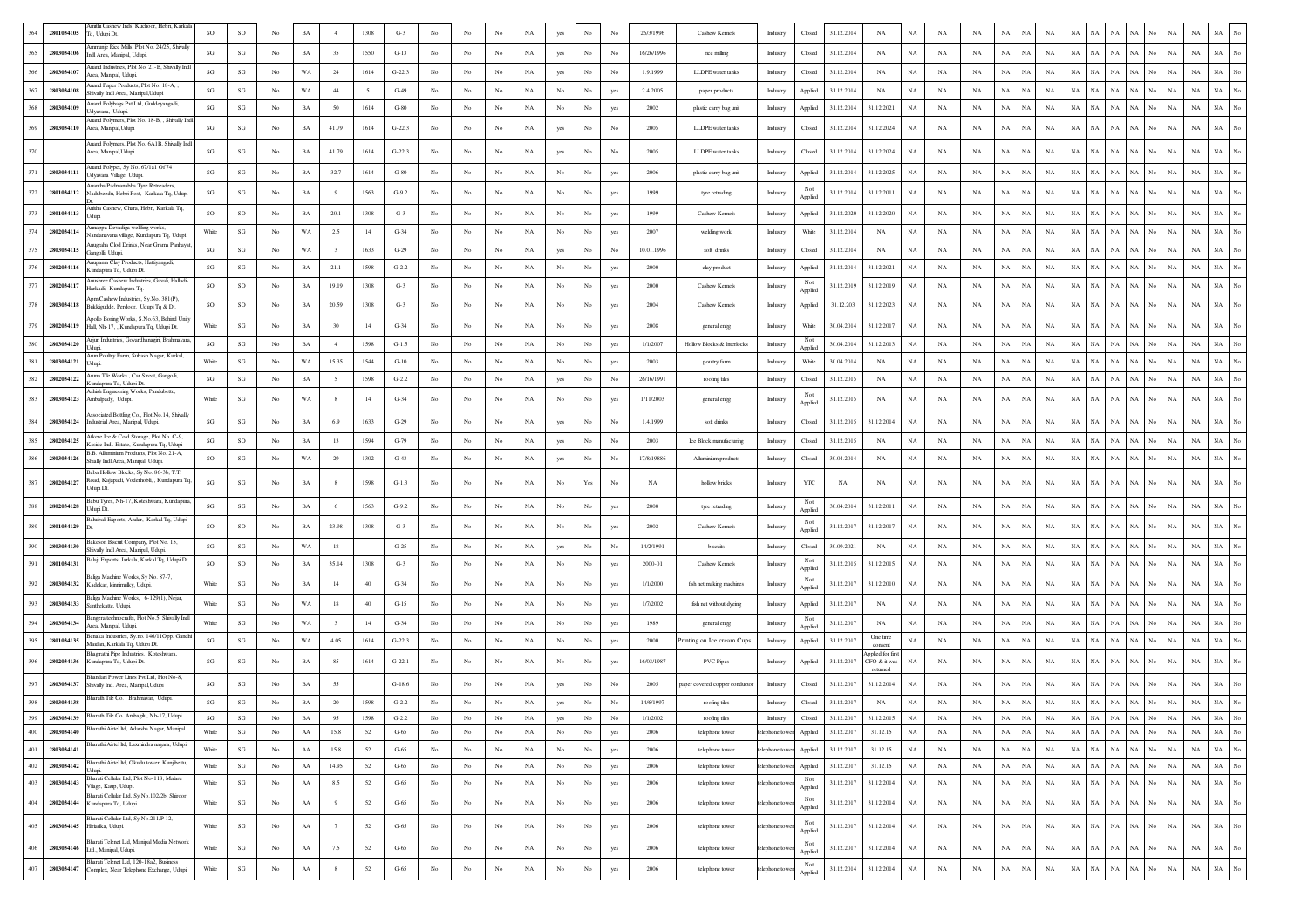|         | 2802034148               | 3harti Mobile Ltd, No. 120 H-No. 1a-A3,<br>Ward No. 9, , Kundapura Udupi                                                          | White                           | SG                     | No          | AA                | 1.25       | 52         | $G-65$            |                  |                  |                   | NA                | No               | No          |                    | 2006         | telephone tower                                        | telephone towe     | Not<br>Applied            | 30.06.2014               | 31.12.2014             | NA          | NA          | NA          | NA          |             | <b>NA</b>       | NA.                        | NA                |             |                    | NA                         | NA                       |                  |
|---------|--------------------------|-----------------------------------------------------------------------------------------------------------------------------------|---------------------------------|------------------------|-------------|-------------------|------------|------------|-------------------|------------------|------------------|-------------------|-------------------|------------------|-------------|--------------------|--------------|--------------------------------------------------------|--------------------|---------------------------|--------------------------|------------------------|-------------|-------------|-------------|-------------|-------------|-----------------|----------------------------|-------------------|-------------|--------------------|----------------------------|--------------------------|------------------|
| 409     | 2803034149               | Bhartí Mobile Ltd, Sy No. 34-11b, Padt<br>Village, Kaup, Udupi                                                                    | White                           | SG                     | No          | ${\rm AA}$        |            | 52         | $G-65$            | No               | No               | No                | $_{\rm NA}$       | $_{\rm No}$      | $_{\rm No}$ | yes                | 2006         | telephone tower                                        | telephone tow      | Not<br>Applied            | one time<br>consent      | 31.12.2014             | $_{\rm NA}$ | NA          | NA          | $_{\rm NA}$ | <b>NA</b>   | NA              | <b>NA</b><br>NA            | $_{\rm NA}$       | NA          | $_{\rm NA}$<br>No. | $_{\rm NA}$                | NA                       | No               |
| 410     | 2802034150               | harti Mobile Ltd - Baindor, C/O, Prabhakar<br>hetty, Sy No. 126/2a, NH-17, Kundapura                                              | White                           | SG                     | No          | AA                | 1.25       | 52         | $G-65$            | No               | No               | No                | NA                | No               |             |                    | 2006         | telephone tower                                        | telephone tow      | Not<br>Applied            | one time<br>consent      | 31.12.2014             | NA          | NA          | NA          | NA          | NA          | NA              | NA                         | NA                |             | NA                 | $_{\rm NA}$                | <b>NA</b>                |                  |
| 411     | 2803034151               | Tq, Udupi Dt.<br>harti Mobile Ltd., C/O. Canara Towers.<br>Mission Hospital Road, Udupi.                                          | White                           | SG                     | No          | AA                | 12         | 52         | $G-65$            | No               | No               | No                | NA                | No.              | No          | yes                | 2006         | telephone tower                                        | telephone tow      | Not<br>Applied            | one time<br>consent      | 31.12.2014             | NA          | NA          | NA          | NA          | NA          | NA              | <b>NA</b><br><b>NA</b>     | <b>NA</b>         | NA          | $_{\rm NA}$<br>No  | $_{\rm NA}$                | $_{\rm NA}$              |                  |
| 412     | 2803034152               | harti Mobile Ltd., Sv No. 93-B-10.<br>Venkatramana Complex, Karkal, Udupi                                                         | White                           | SG                     | No          | ${\rm AA}$        | 1.25       | 52         | $G-65$            | No               | No               | No                | NA                | No               | No          | yes                | 2006         | telephone tower                                        | telephone tow      | Not<br>Applied            | one time<br>consent      | 31.12.2014             | NA          | NA          | NA          | $_{\rm NA}$ | NA          | NA              | <b>NA</b><br>NA            | <b>NA</b>         | NA          | $_{\rm NA}$<br>No. | $_{\rm NA}$                | $_{\rm NA}$              |                  |
|         | 2803034153               | Bharti Mobile Ltd., Sy No.10/2, Barnes<br>owers, Near Bus Stand, Brahmavara, Udup                                                 | White                           | SG                     | No          | ${\rm AA}$        | 7          | 52         | $G-65$            | No               | $_{\rm No}$      | $_{\rm No}$       | $_{\rm NA}$       | $_{\rm No}$      | No          | yes                | 2006         | telephone tower                                        | elephone tow       | Not<br>Applied            | one time<br>consent      | 31.12.2014             | NA          | NA          | NA          | NA          | NA          | NA              | NA                         | N/                |             | $_{\rm NA}$        | $_{\rm NA}$                | $_{\rm NA}$              |                  |
|         | 2803034154               | harti Mobile Ltd., Sv No. 407. Behind<br>Syndicate House, Manipal, Udupi.                                                         | White                           | SG                     | No          | ${\rm AA}$        |            | 52         | $G-65$            | No               | No               | No                | NA                | No               | No          | yes                | 2006         | telephone tower                                        | elephone to        | Not<br>Applied            | 30.09.2018               | 31.12.2014             | NA          | NA          | NA          | NA          | NA          | NA              | NA<br>NA                   | NA                |             | NA                 | NA                         | $_{\rm NA}$              |                  |
|         | 2801034155               | Bola Raghavendra Kamath & Sons., 321-<br>3A2,378-2,429-2, -576 117, Kukkundur,                                                    | <b>SO</b>                       | ${\sf SR}$             | No          | BA                | 718        | 1390       | $G-3$             | No               | No               | No                | $_{\rm NA}$       | $_{\rm No}$      | No          | yes                | 1994         | CNS oil                                                | Industry           | Applied                   | 30.09.2029               | 30.09.2023             | NA          | NA          | NA          | $_{\rm NA}$ | NA          | NA              | NA<br>NA                   | $_{\rm NA}$       | NA          | $_{\rm NA}$<br>No  | $_{\rm NA}$                | $_{\rm NA}$              | No               |
|         | 2801034156               | Bolkar Industries, Ajekar, Karkala, Udupi                                                                                         | <b>SO</b>                       | <sub>SO</sub>          | No          | $_{\rm BA}$       | 23.01      | 1308       | $G-3$             | No               | No               | No                | $_{\rm NA}$       | No               | No          | yes                | 2002         | Cashew Kernels                                         | Industry           | Applied                   | 19.06.2019               | 30.09.2022             | NA          | NA          | NA          | $_{\rm NA}$ | NA          | NA              | NA<br>NA                   | NA                | NA          | $_{\rm NA}$        | $_{\rm NA}$                | NA                       |                  |
| 417     | 2802034157               | rahmi Durga Industries, Sy.no.185/6,<br>Siddapura, Kundapura Tq, Udupi Dt.                                                        | SO                              | $\mathbf{S}\mathbf{G}$ | No          | $_{\rm BA}$       |            | 1382       | $G-24$            | No               | No               | No                | $_{\rm NA}$       | yes              | No          | No                 | 2001         | essential oil                                          | Industry           | Closed                    | 30.09.2017               | 31.12.2010             | $_{\rm NA}$ | NA          | $_{\rm NA}$ | $_{\rm NA}$ | NA          | NA              | $_{\rm NA}$<br>NA          | $_{\rm NA}$       | NA          | $_{\rm NA}$<br>No  | $_{\rm NA}$                | NA                       | No               |
| 418     | 2803034158               | Baliga Exports Pvt Ltd, Old Post Office Road<br>Puttur, Hanumathanagar, NH-66, Udupi Tq &<br>District,                            | SG                              | SG                     | No          | $_{\rm BA}$       | 35         | 40         | $G-15$            | No               | No               | No                | NA                | $_{\rm No}$      | No          | yes                | 1987         | Repair & maintenance of Fishne<br>naking mehineries    | Industry           | Applied                   | 18.11.2018               | 31.12.2018             | $_{\rm NA}$ | NA          | NA          | NA          | NA          | NA              | NA<br>NA                   | NA                | NA          | No.                | NA<br>$_{\rm NA}$          | NA                       |                  |
| 419     | 2802034159               | Brahmalingeshwara Hollow blocks, Gujjadi<br>Kundapura Tq, Udupi Dt.                                                               | SG                              | $\mathbf{S}\mathbf{G}$ | No          | WA                |            | 1598       | $G-1.3$           | No               | No               | No                | $_{\rm NA}$       | No               | No          | yes                | 2006         | hollow bricks                                          | Industry           | Not<br>Applied            | 20.08.2018               | NA                     | $_{\rm NA}$ | NA          | $_{\rm NA}$ | $_{\rm NA}$ | NA          | NA              | <b>NA</b><br>NA            | NA                |             | $_{\rm NA}$        | $_{\rm NA}$                | $_{\rm NA}$              |                  |
| 420     | 2803034160               | anara bank, Town Branch, Kanakadasa<br>oad, Udupi.                                                                                | White                           | SG                     | No          | ${\rm AA}$        | 23         | 52         | $G-66$            | No               | No               | No                | NA                | No               | No          | yes                | 2006         | DG Set                                                 | DG set             | Applied                   | 12.03.2020               | 31.12.15               | NA          | NA          | NA          | NA          | NA          | NA              | <b>NA</b><br>NA            | NA                |             | NA                 | NA                         | NA                       |                  |
| 421     | 2803034161               | anara Cashew Industires,<br>v.No.308-3B, 308-3A, Ambagilu<br>lanipal Road, puttur, santhekatte, Near Nittu<br>High School, Udupi. | so                              | SO                     | No          | $_{\rm BA}$       | 16         | 1308       | $G-3$             | No               | No               | No                | NA                | No               |             | yes                | 2/2/1999     | Cashew Kernels                                         | Industry           | Applied                   | 30.09.2030               | 30.09.2030             | NA          | NA          | NA          | $_{\rm NA}$ | NA          | NA              | $_{\rm NA}$<br>NA          | $_{\rm NA}$       |             | $_{\rm NA}$        | $_{\rm NA}$                | NA                       |                  |
| 422     | 2803034162               | Canara Ice Plant, Pithrody, Udyavara, Udupi                                                                                       | SG                              | SO                     | No          | WA                | 45         | 1594       | $G-23$            | No               | No               | No                | $_{\rm NA}$       | No               | No          |                    | 1/12/2000    | Ice Block manufacturing                                | Industry           | Not<br>Applied            | 30.09.2018               | NA                     | NA          | NA          | NA          | NA          | NA          | <b>NA</b>       | <b>NA</b><br>NA.           | <b>NA</b>         |             | $_{\rm NA}$        | $_{\rm NA}$                | $_{\rm NA}$              |                  |
| 423     | 2802034163               | anara Tyres, Sy No. 58-2b1, NH-17,<br>Hanglur, Kundapura Tq, Udupi Dt.                                                            | SG                              | SG                     | No          | BA                |            | 1563       | $G-9.2$           | No               | No               | No                | NA                | No               |             | yes                | 2004         | tyre retrading                                         | Industry           | Applied                   | 30.06.2016               | 31.12.2021             | NA          | NA          | NA          | NA          | NA          | NA              | NA<br>NA                   | NA                |             | NA                 | NA                         | NA                       |                  |
| 424     | 2802034164               | lassic Industries. Badabettu, Kannyana<br>Kundapura Tq, Udupi Dt.                                                                 | SG                              | $\mathbf{S}\mathbf{G}$ | No          | $_{\rm BA}$       | 51.01      | 1598       | $G-3$             | No               | No               | No                | $_{\rm NA}$       | $_{\rm No}$      | No          | yes                | 2004         | Bricks & Decorative tiles                              | Industry           | Applied                   | 30.06.2016               | 31.12.2025             | NA          | NA          | NA          | $_{\rm NA}$ | NA          | NA              | $_{\rm NA}$<br>NA          | $_{\rm NA}$       | NA          | $_{\rm NA}$<br>No  | $_{\rm NA}$                | NA                       |                  |
| 425     | 2802034165               | Chaitanya Poultry Farm, 236/4, Navunda<br>Kundapura Tq, Udupi Dt.                                                                 | White                           | $\mathbf{S}\mathbf{G}$ | No          | WA                | 3.36       | 1544       | $G-10$            | No               | $_{\rm No}$      | No                | NA                | No               | No          | yes                | 2004         | poultry farm                                           | Industry           | Not<br>Applied            | 30/09/2023               | NA                     | NA          | NA          | NA          | NA          | NA          | NA              | <b>NA</b><br>NA            | NA                |             | NA                 | NA                         | $_{\rm NA}$              |                  |
|         | 2802034166               | Chalukya Poultry Farm, Navunda, Kundapura<br>Tq, Udupi Dt.                                                                        | White                           | SG                     | No          | WA                | 1.2        | 1544       | $G-10$            | No               | No               | No                | NA                | No               | No          | yes                | 2003         | poultry farm                                           | Industry           | White                     | 08.06.2020               | NA                     | NA          | NA          | NA          | NA          | NA          | NA              | <b>NA</b><br>NA            | NA                | NA          | $_{\rm NA}$<br>No. | NA                         | NA                       |                  |
| 427     | 2802034167               | Chetana Poultry Feed, Kalvar Post, Salwady<br>Kundapura Tq, Udupi Dt.                                                             | White                           | SG                     | No          | $_{\rm BA}$       | 2.34       | 1544       | $G-10$            | No               | No               | No                | NA                | No               | No          | yes                | 2003         | poultry farm                                           | Industry           | White                     | 30.09.2018               | 31.12.2015             | <b>NA</b>   | NA          | <b>NA</b>   | NA          | NA          | NA              | <b>NA</b><br>NA            | <b>NA</b>         | NА          | $_{\rm NA}$        | $_{\rm NA}$                | $_{\rm NA}$              | No               |
| 428     | 2803034168               | Chithara cashew Industries, Sy.no.93(1),<br>Vandar village, Mandarthi post, Udupi Tq &                                            | so                              | SO                     | No          | BA                | 20         | 1308       | $G-3$             | No               | No               | No                | NA                | No               |             |                    | 1/1/1995     | Cashew Kernels                                         | Industry           | Applied                   | 31.12.2021               | 31.12.2021             | NA          | NA          | NA          | NA          | NA          | NA              | NA                         | NA                |             | NA                 | NA                         | NA                       |                  |
| 429     | 2803034169               | litizen Industries, Volakadu, Udupi.<br>Compaq Packaging Unit, Plot No. 6, Shivall                                                | SG                              | SG                     | No          | WA                | 9          | 1614       | $G-34$            | No               | No               | No                | NA                | No               | No          | yes                | 1/12/2009    | PP caps                                                | Industry           | Not                       | NA                       | NA                     | NA          | NA          | NA          | NA          | <b>NA</b>   | NA              | NA<br>NA                   | NA                | NA          | No                 | $_{\rm NA}$<br>$_{\rm NA}$ | $_{\rm NA}$              | No               |
|         | 2803034170               | Indl Area, Manipal, Udupi.                                                                                                        | SG                              | SG                     | No          | BA                | 16         | 1509       | $G-55$            | No               | No               | No                | NA                | No               | No          | yes                | 2005         | corrugated box                                         | Industry           | Not<br>Applied            | NA                       | 31.12.2015             | NA          | NA          | NA          | NA          | NA          | NA              | <b>NA</b><br>NA            | NA                | NA.         | $_{\rm NA}$<br>No. | NA                         | $_{\rm NA}$              | No               |
|         | 2803034171               | Coronate Ice & Cold Storage, Malpe, Udupi<br>'oronet Tile Co., Malpe, Udupi                                                       | $\mathbf{S}\mathbf{G}$          | SO                     | No          | WA                | 6.5        | 1594       | $G-23$            | No               | No               | $_{\rm No}$       | $_{\rm NA}$       | $_{\rm No}$      | No<br>No    | yes                | 2000         | Ice Block manufacturing                                | Industry           | Applied                   | 31.12.2033               | NA                     | NA          | NA          | NA          | $_{\rm NA}$ | NA<br>NA    | <b>NA</b>       | NA<br>NA<br>NA             | N/                | NA          | NA<br>$_{\rm NA}$  | $_{\rm NA}$<br>$_{\rm NA}$ | <b>NA</b><br>$_{\rm NA}$ | No               |
|         | 2803034172<br>2803034173 | 'orporation Bank, Zonal Office, Rajaji Marg                                                                                       | $\mathbf{S}\mathbf{G}$<br>White | SG<br>SG               | No<br>No    | $_{\rm BA}$<br>AA | 14<br>3.77 | 1598<br>52 | $G-2.2$<br>$G-66$ | No<br>No         | No<br>No         | $_{\rm No}$<br>No | $_{\rm NA}$<br>NA | yes<br>No        | No          | $_{\rm No}$<br>yes | 2000<br>2003 | roofing tiles<br>DG Set                                | Industry<br>DG set | Closed<br>Applied         | 27/09/2022<br>30/09/2018 | 31.12.2010<br>31.12.15 | NA<br>NA    | NA<br>NA    | NA<br>NA    | NA<br>NA    | NA          | NA<br><b>NA</b> | NA<br>NA.                  | $_{\rm NA}$<br>NA | <b>NA</b>   | $_{\rm NA}$<br>No  | $_{\rm NA}$                | $_{\rm NA}$              | No               |
|         | 2802034174               | 'orporation Bank (Barkur), Herady Branch<br>Kundapura, Udupi.                                                                     | White                           | SG                     | No          | ${\rm AA}$        | 0.7        | 52         | $G-66$            | No               | No               | $_{\rm No}$       | $_{\rm NA}$       | $_{\rm No}$      | No          | yes                | 1/8/1996     | DG Set                                                 | DG set             | Not                       | One time                 | 31.12.2005             | NA          | NA          | $_{\rm NA}$ | $_{\rm NA}$ | NA          | NA              | NA<br><b>NA</b>            | NA                | NA          |                    | NA<br>$_{\rm NA}$          | $_{\rm NA}$              | No               |
|         | 2802034175               | Trane & Hoist, Spl-9, Kssidc Industrial Estat<br>Koteshwara, Kundapura                                                            | $\mathbf{S}\mathbf{G}$          | $\mathbf{S}\mathbf{G}$ | No          | WA                | 7          |            | $G-81$            | No               | No               | $_{\rm No}$       | $_{\rm NA}$       | No               |             | yes                | 2004         | overhead crane & fabrication<br>without electroplating | Industry           | Applied<br>Not<br>Applied | consent<br>30.09.2023    | NA                     | $_{\rm NA}$ | NA          | NA          | NA          | NA          | NA              | NA                         | NA                |             | $_{\rm NA}$        | $_{\rm NA}$                | $_{\rm NA}$              |                  |
|         | 2803034176               | D.K. Ampules Manufacturing Company, NH<br>7, Kota, Udupi.                                                                         | SG                              | SG                     | No          | BA                | 16         |            | $G-22.3$          | No               | No               | No                | $_{\rm NA}$       | No               | No          | yes                | 2000         | ampules                                                | Industry           | Not<br>Applied            | ΝA                       | 31.12.2008             | NA          | NA          | NA          | <b>NA</b>   | $_{\rm NA}$ | <b>NA</b>       | <b>NA</b><br><b>NA</b>     | $_{\rm NA}$       | NA          | $_{\rm NA}$<br>No. | $_{\rm NA}$                | $_{\rm NA}$              |                  |
| 437     | 2802034177               | amodara Cashew, Ampar, Via Siddapura,<br>Kundapura Tq, Udupi Dt.                                                                  | SO                              | SO                     | No          | BA                | 22.15      | 1308       | $G-3$             | No               | No               | No                | NA                | No               |             | yes                | 2001         | Cashew Kernels                                         | Industry           | Not<br>Applied            | 30.09.2021               | 31.12.2008             | $_{\rm NA}$ | $_{\rm NA}$ | $_{\rm NA}$ | $_{\rm NA}$ | NA          | $_{\rm NA}$     | <b>NA</b><br>NA            | NA                |             | $_{\rm NA}$        | $_{\rm NA}$                | $_{\rm NA}$              |                  |
|         | 2803034178               | Dasharath Plastics Pvt Ltd, Guddeyangadi,<br>Udvavara, Udupi                                                                      | SG                              | $\mathbf{SG}$          | No          | WA                | 37.88      | 1614       | $G-80$            | No               | No               | No                | NA                | No               | No          | yes                | 2000         | plastic carry bag unit                                 | Industry           | Not<br>Applied            | 31.12.2018               | NA                     | NA          | NA          | NA          | $_{\rm NA}$ | NA          | NA              | NA<br>NA                   | N/                |             | $_{\rm NA}$        | $_{\rm NA}$                | NA                       |                  |
|         | 2801034179               | Deenabandu Gramodyoga., Kanyana<br>Hebri, Karkala Tq, Udupi                                                                       | SG                              | $\mathbf{S}\mathbf{G}$ | No          | $_{\rm BA}$       |            |            | $G-13$            | No               | No               | No                | $_{\rm NA}$       | yes              | No          | No                 | 12/8/1996    | rice milling                                           | Industry           | Closed                    | NA                       | NA                     | NA          | NA          | $_{\rm NA}$ | $_{\rm NA}$ | NA          | $_{\rm NA}$     | NA                         | N/                |             | $_{\rm NA}$        | $_{\rm NA}$                | $_{\rm NA}$              |                  |
|         | 2803034180               | Desai Brothers Ltd., Sy No. 4/84,<br>inddeanoady Heia                                                                             | $_{\rm SG}$                     | $\mathbf{SG}$          | No          | BA                |            | 1632       | $G-31$            |                  |                  |                   | NA                |                  | No          | $_{\rm No}$        | 1/1/1997     | Beedi mfg                                              | Industry           | closed                    | 31.12.2013               | 31.12.2013             | NA          | $_{\rm NA}$ | NA          | NA          |             |                 |                            |                   |             | NA                 | NA                         | NA                       |                  |
| 441     | 2803034181               | Diana Soft Drimks, Near Pai Nivas, Alevoor<br>Road, Kukkikatte, Udupi.                                                            | $\mathbf{S}\mathbf{G}$          | $\mathbf{S}\mathbf{G}$ | No          | WA                | 16         | 1633       | $G-29$            | $_{\rm No}$      | No               | $_{\rm No}$       | NA                | $_{\rm No}$      | No          | yes                | 1/7/1999     | soft drinks                                            | Industry           | Not<br>Applied            | 31.12.2008               | NA                     | NA          | NA          | NA          | $_{\rm NA}$ | $_{\rm NA}$ | $_{\rm NA}$     | NA  <br>NA                 | $_{\rm NA}$       | NA          | No                 | NA<br>NA                   | $_{\rm NA}$              | $_{\mathrm{No}}$ |
| 442     |                          | Durga Furniture Works, Sy No 142/1a,<br>2803034182 Santhoor Village, Udupi.                                                       | $\mathbf{S}\mathbf{G}$          | $\mathbf{S}\mathbf{G}$ | No          | WA                | 1.2        | 1510       | $G-14.1$          | No               | No               | $_{\mathrm{No}}$  | NA                | $_{\rm No}$      | Yes         | $_{\rm No}$        | NA           | wooden furniture                                       | Industry           | YTC                       | NA                       | NA                     | $_{\rm NA}$ | NA          | NA          | $_{\rm NA}$ | NA          | NA              | $_{\rm NA}$<br>$_{\rm NA}$ | $_{\rm NA}$       | NA          | $_{\rm NA}$<br>No  | $_{\rm NA}$                | $_{\rm NA}$              | $_{\rm No}$      |
| 443     | 2803034183               | Durga Parameshwari Cashew Industries.<br>Onthibettu, Hiriadka, Udupi.                                                             | SO                              | SO                     | No          | $_{\rm BA}$       | 16         | 1308       | $G-3$             | No               | No               | $_{\mathrm{No}}$  | NA                | yes              | $_{\rm No}$ | $_{\rm No}$        | 1/1/1996     | Cashew Kernels                                         | Industry           | Closed                    | NA                       | NA                     | $_{\rm NA}$ | NA          | NA          | NA          | NA          | NA              | NA<br>NA                   | NA                | NA          | No                 | NA<br>NA                   | NA                       | $_{\rm No}$      |
| 444     | 2802034184               | Durgaprasanna Rice Mill, Arehole, Navunda,<br>Kundapura Tq, Udupi Dt.                                                             | $\mathbf{S}\mathbf{G}$          | $\mathbf{SG}$          | $_{\rm No}$ | $_{\rm BA}$       | 0.5        |            | $G-13$            | $_{\mathrm{No}}$ | $_{\mathrm{No}}$ | $_{\rm No}$       | $_{\rm NA}$       | $_{\mathrm{No}}$ | $_{\rm No}$ | yes                | 2004         | rice milling                                           | Industry           | Not<br>Applied            | $_{\rm NA}$              | 31.12.2012             | $_{\rm NA}$ | $_{\rm NA}$ | $_{\rm NA}$ | $_{\rm NA}$ | $_{\rm NA}$ | $_{\rm NA}$     | NA<br>$_{\rm NA}$          | $_{\rm NA}$       | $_{\rm NA}$ | $_{\rm NA}$<br>No  | $_{\rm NA}$                | $_{\rm NA}$              | $_{\mathrm{No}}$ |
| 445     | 2803034185 Udupi.        | Ekadantha Oil Mills, Shiriyara, Kalmargi,                                                                                         | $\mathbf{S}\mathbf{G}$          | $\mathbf{S}\mathbf{G}$ | No          | $_{\rm WA}$       | 3.92       | 1382       | $G-24$            | No               | No               | $_{\rm No}$       | $_{\rm NA}$       | yes              | No          | $_{\rm No}$        | 2004         | coconut oil                                            | Industry           | Closed                    | 31.12.2012               | $_{\rm NA}$            | $_{\rm NA}$ | $_{\rm NA}$ | $_{\rm NA}$ | $_{\rm NA}$ | NA          | <b>NA</b>       | NA<br>NA                   | $_{\rm NA}$       | NA          | $_{\rm NA}$<br>No  | $_{\rm NA}$                | $_{\rm NA}$              | $_{\rm No}$      |
| 446     | 2803034186               | Eljay Industries, Kurkal Village, Via Katapady,<br>Udupi.                                                                         | $\mathbf{S}\mathbf{G}$          | $\mathbf{S}\mathbf{G}$ | No          | $_{\rm BA}$       | $30\,$     | 1510       | $G-14.1$          | $_{\mathrm{No}}$ | No               | $_{\rm No}$       | $_{\rm NA}$       | $_{\mathrm{No}}$ | $_{\rm No}$ | yes                | 1/1/1994     | wooden furniture & steel furniture                     | Industry           | Not<br>Applied            | 31.12.2012               | 31.12.2012             | $_{\rm NA}$ | $_{\rm NA}$ | $_{\rm NA}$ | $_{\rm NA}$ | $_{\rm NA}$ | $_{\rm NA}$     | NA<br>NA                   | $_{\rm NA}$       | $_{\rm NA}$ | No                 | $_{\rm NA}$<br>NA          | $_{\rm NA}$              | $_{\mathrm{No}}$ |
| 447     |                          | Eljay Interiors, Subashnagar, Kurkal, Via<br>2803034187 Katapady, Udupi.                                                          | $\mathbf{S}\mathbf{G}$          | $\mathbf{S}\mathbf{G}$ | No          | $_{\rm WA}$       | 24.4       | 1510       | $G-14.1$          | $_{\mathrm{No}}$ | No               | $_{\rm No}$       | $_{\rm NA}$       | yes              | No          | $_{\mathrm{No}}$   | 1/8/2002     | vooden furniture & steel furniture                     | Industry           | Closed                    | 31.12.2011               | $_{\rm NA}$            | $_{\rm NA}$ | $_{\rm NA}$ | $_{\rm NA}$ | $_{\rm NA}$ | NA          | $_{\rm NA}$     | NA<br>NA                   | $_{\rm NA}$       | $_{\rm NA}$ | $_{\rm NA}$<br>No  | $_{\rm NA}$                | $_{\rm NA}$              | $_{\mathrm{No}}$ |
| $\!448$ | 2802034188               | Essem Conductors, Plot 5, Kssidc Indl. Estate,<br>Koteshwara, Kundapura.                                                          | White                           | $\mathbf{S}\mathbf{G}$ | $_{\rm No}$ | WA                | 22.4       | 14         | $G-34$            | $_{\mathrm{No}}$ | $_{\mathrm{No}}$ | $_{\mathrm{No}}$  | $_{\rm NA}$       | $_{\rm No}$      | $_{\rm No}$ | yes                | 27.12.2001   | general engg                                           | Industry           | Not<br>Applied            | 31.12.2012               | $_{\rm NA}$            | $_{\rm NA}$ | $_{\rm NA}$ | $_{\rm NA}$ | $_{\rm NA}$ | NA          | $_{\rm NA}$     | $_{\rm NA}$<br>$_{\rm NA}$ | $_{\rm NA}$       | $_{\rm NA}$ | $_{\rm No}$        | $_{\rm NA}$<br>$_{\rm NA}$ | $_{\rm NA}$              | $_{\mathrm{No}}$ |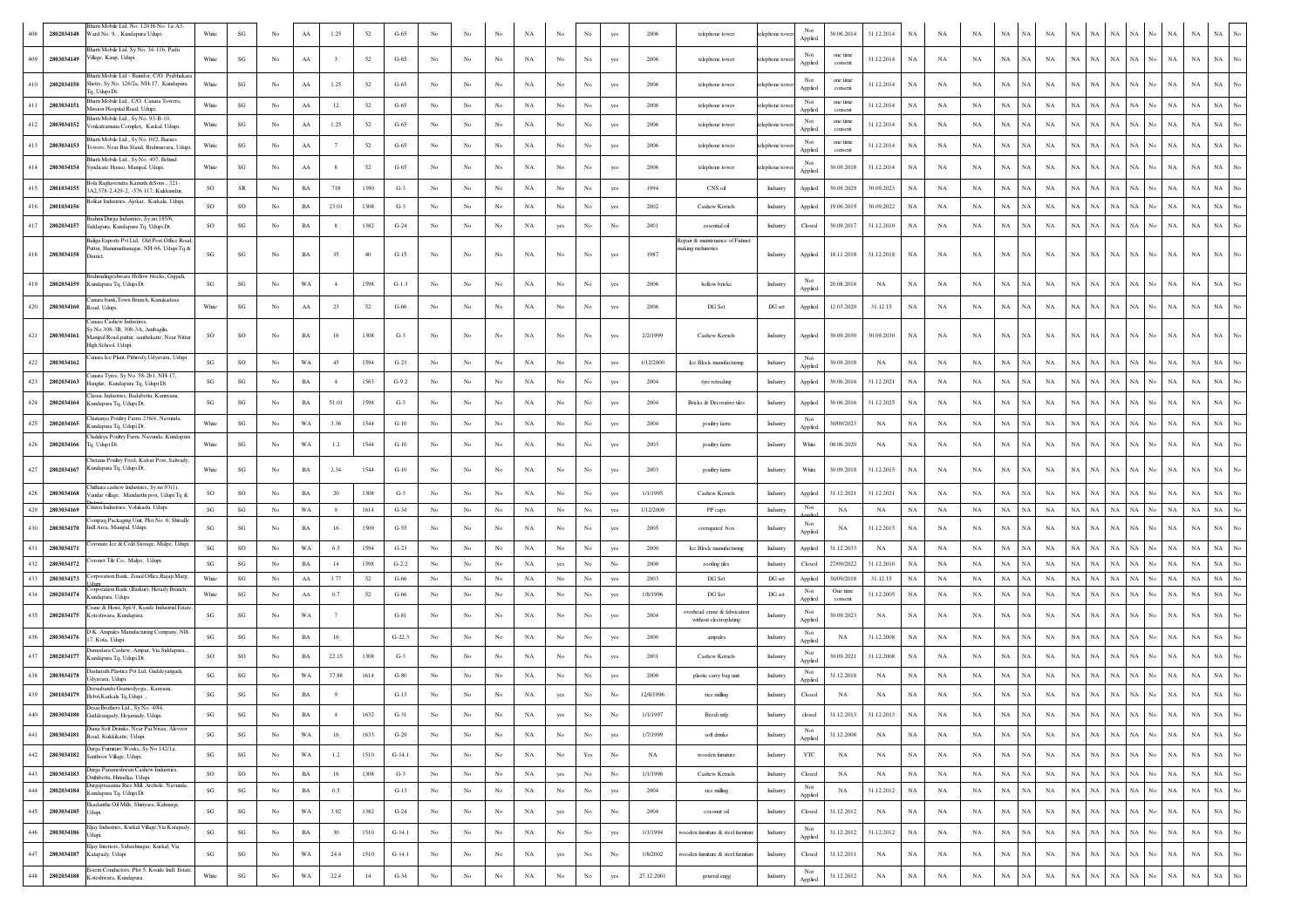| 449        | 2803034189               | Falcon Cashews, Uppor, Kolalgiri, Udupi.                                                                       | SO                     | $_{\rm SO}$                  |                                 | BA                       | 23                               | 1308         | $G-3$             |                   |                   |                            |             |                  |                                 |            | 26/9/1997        | Cashew Kernels                            | Industry             | Closed         | NA                       | NA                       |                            |                            |             |                                               |                            |                   |                      |                                                        |                    |                            |                            |                                                      |
|------------|--------------------------|----------------------------------------------------------------------------------------------------------------|------------------------|------------------------------|---------------------------------|--------------------------|----------------------------------|--------------|-------------------|-------------------|-------------------|----------------------------|-------------|------------------|---------------------------------|------------|------------------|-------------------------------------------|----------------------|----------------|--------------------------|--------------------------|----------------------------|----------------------------|-------------|-----------------------------------------------|----------------------------|-------------------|----------------------|--------------------------------------------------------|--------------------|----------------------------|----------------------------|------------------------------------------------------|
| 450        | 2803034190               | ishermans Enterprises, Malpe, Udupi.                                                                           | SG                     | $\rm SO$                     | No                              | WA                       | 6.3                              | 1594         | $G-23$            | No                | No                | No                         | NA          | N <sub>0</sub>   | No                              | yes        | 1/9/1999         | Ice Block manufacturing                   | Industry             | Not<br>Applied | 31.12.2008               | <b>NA</b>                | <b>NA</b>                  | NA                         | NA          | $_{\rm NA}$<br><b>NA</b>                      | $_{\rm NA}$                | $_{\rm NA}$       | $_{\rm NA}$          | $_{\rm NA}$<br>$_{\rm NA}$                             | No                 | NA                         | $_{\rm NA}$                | $_{\rm NA}$                                          |
| 451        | 2803034191               | lamepack (Manipal), Sy No. 427, B-30,<br>Ksside Indl. Estate, Alevoor Road, Manipal                            | White                  | SG                           | No                              | WA                       | 72.56                            | -14          | $G-34$            | No                | No                | No                         | NA          | $_{\rm No}$      | No                              | yes        | 1991             | general engg                              | Industry             | Applied        | 31.12.2023               | NA                       | NA                         | NA                         | NA          | $_{\rm NA}$<br><b>NA</b>                      | $_{\rm NA}$                | NA                | NA                   | $_{\rm NA}$<br>NA                                      | No                 | $_{\rm NA}$                | $_{\rm NA}$                | $_{\rm NA}$                                          |
| $452 -$    | 2803034192               | urtado Food Producte. Aim<br>iajanana Cashew Industies, sy.no.185/6.                                           |                        |                              |                                 |                          |                                  |              |                   |                   |                   |                            |             |                  |                                 |            | 2003             |                                           |                      |                | 31.12.2015               | 31.12.2015               |                            |                            |             |                                               |                            |                   |                      |                                                        |                    | NΔ                         |                            |                                                      |
| 453        | 2802034193               | iddapura, Kundapura Tq, Udupi Dt.<br>ajanana Cashew Industries, sy.no.60/4A,                                   | SO                     | SO                           | No                              | BA                       | 7                                | 1308         | $G-3$             | No                | No                | No                         | NA          | $_{\rm No}$      | No                              |            | 2001             | Cashew Kernels                            | Industry             | Applied        | 31.12.2020               | 31.12.2020               | $_{\rm NA}$                | NA                         | NA          | NA<br>NA                                      | NA                         | NA                | NA                   | $_{\rm NA}$<br>NA                                      | No                 | NA                         | $_{\rm NA}$                | $_{\rm NA}$                                          |
| 454        | 2801034194               | 60/11A, 60/11B2P2, Hebri, Karkal Tq,<br>Jdupi Dt.                                                              | SO                     | SO                           | No                              | $_{\rm BA}$              | 99.25                            | 1308         | $G-3$             | No                | No                | No                         | NA          | No               | No                              | yes        | 1999             | Cashew Kernels                            | Industry             | Applied        | 31.12.2022               | 31.12.2022               | $_{\rm NA}$                | NA                         | NA          | NA<br>Ń                                       | $_{\rm NA}$                | NA                | NA                   | $_{\rm NA}$<br>NA                                      | No                 | $_{\rm NA}$                | NA                         | $_{\rm NA}$                                          |
| 455        | 2803034195               | iajanana Plastics, Hanuman Garage Complex,<br>Chitpady, Udupi.                                                 | SG                     | $\mathbf{S}\mathbf{G}$       | No                              | WA                       | $\overline{9}$                   | 1614         | $G-80$            | No                | No                | No                         | NA          | yes              | No                              | No         | 2000             | plastic carry bag unit                    | Industry             | Closed         | NA                       | NA                       | $_{\rm NA}$                | NA                         | <b>NA</b>   | NA<br>NA                                      | NA                         | NA                | NA                   | $_{\rm NA}$<br>NA                                      | No                 | NA                         | $_{\rm NA}$                | $_{\rm NA}$                                          |
| 456        | 2803034196               | ialaxy Industrial Association, Plot No. 5-C1,<br>Shivally Industrial Area, Manipal, Udupi.                     | SO                     | $_{\rm SO}$                  | No                              | WA                       | 10                               | 1357         | $G-61$            | No                | No                | No                         | NA          | No               | No                              |            | 10.05.1999       | paint formulation                         | Industry             | Applied        | 30.09.2025               | 30.09.2025               | NA                         | NA                         | NA          | $_{\rm NA}$<br>NA                             | NA                         | NA                | NA                   | $_{\rm NA}$<br><b>NA</b>                               | No.                | NA                         | NA                         | $_{\rm NA}$                                          |
| 457        | 2801034197               | Ganapathy Cashew, Borkatte, Karkala, Udupi.                                                                    | <b>SO</b>              | <b>SO</b>                    | No                              | BA                       | 8                                | 1308         | $G-3$             | No                | No                | No                         | NA          | yes              | No                              | No         | 26/5/1996        | Cashew Kernels                            | Industry             | Closed         | NA                       | NA                       | NA                         | NA                         | <b>NA</b>   | NA<br><b>NA</b>                               | NA                         |                   | NA NA                | $_{\rm NA}$<br>NA                                      | No                 | NA                         | $_{\rm NA}$                | $_{\rm NA}$                                          |
| 458        | 2802034198               | Ganesh Cottage Industries, Neralakatte,<br>Kunjur Road, Kundapura                                              | $\mathbf{SG}$          | $\mathbf{S}\mathbf{G}$       | $_{\rm No}$                     | WA                       | 0.41                             | 1510         | $G-14.1$          | $_{\rm No}$       | No                | No                         | NA          | $_{\mathrm{No}}$ | No                              | yes        | 2003             | wooden fumiture                           | Industry             | Not<br>Applied | 31.12.2012               | NA                       | $_{\rm NA}$                | $_{\rm NA}$                | NA          | $_{\rm NA}$<br>NA                             | $_{\rm NA}$                | NA                | NA                   | $_{\rm NA}$<br>NA                                      |                    | $_{\rm NA}$                | NA                         | $_{\rm NA}$                                          |
| 459        | 2803034199               | lanesh Tyres, Opp. Ksfc, Mosque Road,<br>Idupi                                                                 | SG                     | SG                           | No                              | AA                       | 4.15                             | 1563         | $G-9.2$           | No                | No                | No                         | NA          | No               | No                              | yes        | 2001             | tyre retrading                            | Industry             | Not<br>Applied | NA                       | 31.12.2010               | NA                         | NA                         | NA          | NA<br>NA                                      | NA                         | $_{\rm NA}$       | $_{\rm NA}$          | $_{\rm NA}$<br>NA.                                     | No                 | NA                         | $_{\rm NA}$                | $_{\rm NA}$                                          |
| 460        | 2803034200               | <sup>7</sup> arun Piping Systems (Ganga Plastics), Plot<br>No.35, Shivalli Indl. Area, Manipal, Udupi.         | $\mathbf{SG}$          | $\mathbf{SG}$                | $_{\rm No}$                     | $_{\rm BA}$              | 62                               | 1614         | $G-22.1$          | No                | No                | No                         | NA          | $_{\mathrm{No}}$ | No                              | yes        | 1/1/1992         | PVC Pipes                                 | Industry             | Not<br>Applied | 31.12.2019               | 31.12.2019               | $_{\rm NA}$                | $_{\rm NA}$                | NA          | NA<br>Ń                                       | $_{\rm NA}$                | $_{\rm NA}$       | NA                   | $_{\rm NA}$<br><b>NA</b>                               | No.                | $_{\rm NA}$                | $_{\rm NA}$                | $_{\rm NA}$                                          |
| 461        | 2802034201               | Gangolli Tile Works, Car Street, Gangolli,<br>undapura Tq, Udupi.                                              | SG                     | $_{\rm SG}$                  | No                              | BA                       | 70.88                            | 1598         | $G-2.2$           | No                | No                | No                         | NA          | $_{\rm No}$      | No                              | yes        | 1996-97          | roofing tiles                             | Industry             | Not<br>Applied | 31.12.2015               | 31.12.2015               | NA                         | NA                         | NA          | NA<br>NA                                      | $_{\rm NA}$                | NA                | NA                   | $_{\rm NA}$<br>$_{\rm NA}$                             | No                 | $_{\rm NA}$                | $_{\rm NA}$                | $_{\rm NA}$                                          |
| 462        | 2801034202               | Gayathri Cashew Exports, Sy.No.338/1B,<br>Kalya village, Kalkar, Karkala Taluk, Udupi<br>Carkal Tq, Udupi      | so                     | SO                           | No                              | $_{\rm BA}$              | 60.46                            | 1308         | $G-3$             | $_{\rm No}$       | No                | No                         | NA          | No               | No                              | yes        | 2005             | Cashew Kernels                            | Industry             | Applied        | 30.09.2020               | 30.009.2020              | $_{\rm NA}$                | NA                         | NA          | NA<br>NA                                      | $_{\rm NA}$                | NA                | NA                   | $_{\rm NA}$<br>$_{\rm NA}$                             | No.                | $_{\rm NA}$                | NA                         | $_{\rm NA}$                                          |
| 463        | 2802034203               | Jayathri Clay Industries, Kannukere, NH-17<br>ekkatte, Kundapura.                                              | $\mathbf{S}\mathbf{G}$ | SG                           | No                              | $_{\rm BA}$              | 22.49                            |              | $G-2.2$           | No                | No                | No                         | $_{\rm NA}$ | No               | $_{\rm No}$                     | yes        | 2000             | clay product                              | Industry             | Applied        | 31.12.2021               | 31.12.2015               | $_{\rm NA}$                | $_{\rm NA}$                | NA          | NA<br>NA                                      | $_{\rm NA}$                | NA                | NA                   | $_{\rm NA}$<br>$_{\rm NA}$                             | No                 | $_{\rm NA}$                | $_{\rm NA}$                | $_{\rm NA}$                                          |
| 464        | 2802034204               | Gayathri Enterprises, Sy No.132-2p1,<br>Heranjalu, Kambadakone Village, , Kundapura<br>q, Udupi Dt.            | SG                     | SG                           | No                              | BA                       | 20                               | 1598         | $G-2.2$           | No                | No                | No                         | NA          | $_{\rm No}$      | $\operatorname{Yes}$            | No         | NA               | roofing tiles                             | Industry             | YTC            | NA                       | 31.12.2015               | NA                         | NA                         | NA          | NA<br>NA                                      | NA                         | $_{\rm NA}$       | NA                   | NA<br>NA                                               | No                 | NA                         | NA                         | $_{\rm NA}$                                          |
| 465        | 2801034205               | Gavathri Exports, Sv.No.403, Attur North,<br>Karkala, Udupi.                                                   | SO                     | SO                           | No                              | $_{\rm BA}$              | 414                              | 1308         | $G-3$             | No                | No                | No                         | $_{\rm NA}$ | No               | $_{\rm No}$                     | yes        | 2000             | Cashew Kernels                            | Industry             | Applied        | 30.09.2020               | 30.09.2020               | NA                         | $_{\rm NA}$                | NA          | NA<br>NA                                      | $_{\rm NA}$                | NA                | NA                   | $_{\rm NA}$<br>$_{\rm NA}$                             |                    | $_{\rm NA}$                | NA                         | $_{\rm NA}$                                          |
| 466        | 2803034206               | General Machinery, NH-17,<br>Hanumanthanagara, Puttur, Udupi                                                   | White                  | SG                           | $_{\rm No}$                     | WA                       | 12                               | 14           | $G-34$            | $_{\rm No}$       | No                | No                         | NA          | yes              | $_{\rm No}$                     | No         | 24/7/1998        | general engg                              | Industry             | Closed         | NA                       | 31.12.2015               | NA                         | $_{\rm NA}$                | NA          | NA<br>NA                                      | $_{\rm NA}$                | NA                | NA                   | $_{\rm NA}$<br>NA                                      | No                 | $_{\rm NA}$                | NA                         | $_{\rm NA}$                                          |
|            | 2803034207               | ieyen Ayurvedics, Plot No. 5d2, Shivally Indl<br>trea, Manipal, Udupi                                          | $\mathbf{S}\mathbf{G}$ | SG                           | No                              | WA                       | $\overline{4}$                   | 1502         | $G-82$            | No                | No                | No                         | NA          | No               | $_{\rm No}$                     | yes        | 28.6.1993        | Ayurvedic Medicine                        | Industry             | Not<br>Applied | 31.12.2015               | 31.12.2015               | NA                         | $_{\rm NA}$                | NA          | NA                                            | NA                         | NA                | NA                   | $_{\rm NA}$<br>NA                                      |                    | $_{\rm NA}$                | NA                         | <b>NA</b>                                            |
| 468        | 2803034208               | irants Soft Drinks, Katapady, Udupi.                                                                           | SG                     | SG                           | No                              | WA                       | 9                                | 1633         | $G-29$            | No                | No                | No                         | NA          | No               | $_{\rm No}$                     | yes        | 26.4.00          | soft drinks                               | Industry             | Not<br>Applied | 31.12.2015               | 31.12.2015               | NA                         | NA                         | NA          | NA<br><b>NA</b>                               | $_{\rm NA}$                |                   | $\rm NA-NA$          | $_{\rm NA}$<br>NA                                      | No                 | $_{\rm NA}$                | $_{\rm NA}$                | NA                                                   |
|            | 2801034209               | reenland Industries., Kukkundur, Karkala.                                                                      | $\mathbf{SG}$          | SG                           | $_{\rm No}$                     | $_{\rm BA}$              | 8                                | 1598         | $G-2.2$           | No                | No                | $_{\rm No}$                | NA          | yes              | $_{\rm No}$                     | No         | 25/8/1997        | roofing tiles                             | Industry             | Closed         | NA                       | 31.12.2015               | NA                         | $_{\rm NA}$                | NA          | NA                                            | NA                         | NA                | NA                   | $_{\rm NA}$<br>NA                                      |                    | $_{\rm NA}$                | NA                         | $_{\rm NA}$                                          |
| 470        | 2802034210               | regory Tile Works., Nodya, Kundapura.                                                                          | $\mathbf{S}\mathbf{G}$ | SG                           | No                              | $_{\rm BA}$              | 5                                | 1598         | $G-2.2$           | $_{\rm No}$       | No                | No                         | $_{\rm NA}$ | yes              | $_{\rm No}$                     | No         | 20/4/1997        | roofing tiles                             | Industry             | Closed         | NA                       | 31.12.2015               | NA                         | $_{\rm NA}$                | NA          | NA<br>NA                                      | $_{\rm NA}$                | NA                | NA                   | $_{\rm NA}$<br>$_{\rm NA}$                             | No                 | $_{\rm NA}$                | NA                         | $_{\rm NA}$                                          |
| 471        | 2803034211               | Guruganesh Industries, Bukkigudde, Perdoor,<br>Idupi                                                           | SO                     | SO                           | No                              | BA                       | 15.38                            | 1308         | $G-3$             | No                | No                | No                         | NA          | $_{\rm No}$      | No                              |            | 2003             | Cashew Kernels                            | Industry             | Not<br>Applied | 31.12.2015               | 31.12.2015               | NA                         | NA                         | NA          | $_{\rm NA}$<br>N.                             | $_{\rm NA}$                | NA                | NA                   | $_{\rm NA}$<br>$_{\rm NA}$                             | No                 | NA                         | $_{\rm NA}$                | $_{\rm NA}$                                          |
| 472        | 2803034212               | HDFC Bank, Diana circle, Udupi                                                                                 | White                  | SG                           | No                              | AA                       | 5.33                             | 52           | $G-66$            | No                | No                | No                         | NA          | No               | No                              | yes        | 2006             | DG Set                                    | DG set               | Applied        | NA                       | 31.12.2015               | NA                         | NA                         | NA          | NA<br><b>NA</b>                               | NA                         |                   | $\rm NA-NA$          | NA<br>NA                                               | No.                | $_{\rm NA}$                | $_{\rm NA}$                | No<br>NA                                             |
| 473        | 2801034213               | . Sudheendra Oil Products, Main Road,<br>Ajekar, Karkal.                                                       | SG                     | SG                           | No                              | WA                       | 9.64                             | 1382         | $G-24$            | No                | No                | No                         | NA          | $_{\rm No}$      | No                              | yes        | 2002             | coconut oil & gingili oil                 | Industry             | Not<br>Applied | 31.12.2015               | 31.12.2015               | NA                         | NA                         | NA          | NA<br>NA                                      | NA                         | NA                | NA                   | $_{\rm NA}$<br>$_{\rm NA}$                             | No                 | $_{\rm NA}$                | $_{\rm NA}$                | $_{\rm NA}$                                          |
| 474        | 2803034214               | łafsa Auditorium, NH-17, Udyavara, Udupi                                                                       | White                  | SG                           | No                              | $_{\rm BA}$              | 66.02                            | 52           | $G-6.2$           | $_{\rm No}$       | No                | No                         | NA          | No               | $_{\rm No}$                     | yes        | 2005             | DG Set auditorium                         | DG set               | White          | 31.12.2016               | 31.12.2016               | $_{\rm NA}$                | $_{\rm NA}$                | $_{\rm NA}$ | NA<br>N,                                      | $_{\rm NA}$                | NA                | $_{\rm NA}$          | $_{\rm NA}$<br>$_{\rm NA}$                             | No                 | $_{\rm NA}$                | NA                         | $_{\rm NA}$                                          |
| 475        | 2802034215               | Hak Alluminium Industries, Kssidc Indl Estate<br>Coteshwara, Kundapura                                         | $\mathbf{S}\mathbf{G}$ | SG                           | No                              | WA                       | 10                               |              | $G-43$            | No                | No                | No                         | NA          | No               | $_{\rm No}$                     | yes        | 1/1/1999         | alluminium products                       | Industry             | Not<br>Applied | 31.12.2015               | 31.12.2015               | NA                         | $_{\rm NA}$                | NA          | $_{\rm NA}$<br>Ń                              | $_{\rm NA}$                | NA                | NA                   | $_{\rm NA}$<br>$_{\rm NA}$                             |                    | $_{\rm NA}$                | NA                         | $_{\rm NA}$                                          |
| 476        | 2803034216               | Jalima Sabju auditorium, NH-17, Udyavara,<br>dupi                                                              | White                  | SG                           | No                              | BA                       | 48.8                             | 52           | $G-6.2$           | No                | No                | No                         | NA          | No               | No                              | yes        | 2004             | DG Set auditorium                         | DG set               | White          | 31.12.2015               | 31.12.2015               | NA                         | NA                         | NA          | NA<br>NA                                      | NA                         | NA                | $_{\rm NA}$          | $_{\rm NA}$<br>NA                                      | No                 | $_{\rm NA}$                | $_{\rm NA}$                | $_{\rm NA}$                                          |
| 477        | 2803034217               | langyo Ice creams Pvt ltd, (Sri krishna frozen<br>Desserts pvt ltd), Heroor village, Brahmavara,<br>dupi       | SG                     | SG                           | No                              | BA                       | 72.8                             |              | $G-79$            | No                | No                | No                         | NA          | No               | No                              | yes        | 2003-04          | Ice Cream                                 | Industry             | Applied        | 31.12.2016               | 31.12.2015               | NA                         | NA                         | NA          | NA<br>NA                                      | NA                         | NA                | NA                   | NA<br><b>NA</b>                                        | No.                | NA                         | $_{\rm NA}$                | NA                                                   |
|            | 478 2803034218           | anuman Plastics, Hanuman Garage Complex,<br>Chitpady, Udupi.                                                   | SG                     | SG                           | No                              | WA                       | 1.25                             | 1614         | $G-80$            | No.               | No                | No                         | NA          | yes              | No                              | No         | 2000             | plastic carry bag unit                    | Industry             | Closed         | NA                       | 31.12.2015               | NA                         | NA                         | NA          | NA<br>NA                                      | NA                         | NA                | NA                   | $_{\rm NA}$<br>NA                                      | No                 | $_{\rm NA}$                | $_{\rm NA}$                | $_{\rm NA}$                                          |
| 479        | 2803034219               | areesh Flour Mills, Acahda, Yenegudde, Via<br>atapady, Udupi                                                   | $\mathbf{S}\mathbf{G}$ | SG                           | $_{\rm No}$                     | BA                       | $\overline{2}$                   |              | $G-70$            | No                | No                | $_{\rm No}$                | NA          | No               | Yes                             | No         | NA               | flour mill                                | Industry             | YTC            | NA                       | 30.09.2015               | NA                         | NA                         | NA          | NA<br>NA                                      | NA                         | NA                | NA                   | $_{\rm NA}$<br>$_{\rm NA}$                             | No                 | $_{\rm NA}$                | NA                         | <b>NA</b>                                            |
| 480        | 2803034220               | Hersha products, Athrady, Udupi Tq & Dt<br>-limalaya Ice Plant, Vakwadi, Kundapura Tq.                         | $\mathbf{S}\mathbf{G}$ | SG                           | No                              | BA                       | 94.99                            | 1598         | $G-2.2$           | No                | No                | No                         | NA          | No               | $_{\rm No}$                     | yes        | 2000             | roofing tiles                             | Industry             | Not<br>Not     | 31.12.2015               | 30.09.2015               | NA                         | $_{\rm NA}$                | NA          | NA<br>NA                                      | NA                         | NA                | NA                   | $_{\rm NA}$<br>NA                                      | No                 | $_{\rm NA}$                | NA                         | NA<br>No                                             |
| 481<br>482 | 2802034222<br>2803034223 | industan Tyre Resoling Works, NH-17,                                                                           | SG<br>SG               | SO<br>$\mathbf{S}\mathbf{G}$ | $_{\rm No}$<br>No               | BA<br>$_{\rm BA}$        | 36.1<br>19                       | 1594<br>1563 | $G-23$<br>$G-9.2$ | No<br>$_{\rm No}$ | No<br>No          | No<br>No                   | NA<br>NA    | No<br>No         | $_{\rm No}$<br>no               | yes<br>yes | 2000<br>1/1/1997 | Ice Block manufacturing<br>tyre retrading | Industry<br>Industry | Applied<br>Not | 31.12.2008<br>31.12.2010 | 31.12.2008<br>31.12.2010 | $_{\rm NA}$<br>$_{\rm NA}$ | $_{\rm NA}$<br>$_{\rm NA}$ | NA<br>NA    | NA<br><b>NA</b><br>NA<br>NA                   | $_{\rm NA}$<br>$_{\rm NA}$ | $_{\rm NA}$<br>NA | $_{\rm NA}$<br>NA    | $_{\rm NA}$<br><b>NA</b><br>$_{\rm NA}$<br>$_{\rm NA}$ | No<br>No           | $_{\rm NA}$<br>$_{\rm NA}$ | $_{\rm NA}$<br>$_{\rm NA}$ | $_{\rm NA}$<br>$_{\rm NA}$                           |
| 483        | 2802034224               | Jdyavara, Udupi<br>Honey Soft Drinks, Navunda, Kundapura To.                                                   | SG                     | $_{\rm SG}$                  | No                              | WA                       | $\overline{2}$                   | 1633         | $G-29$            | No                | No                | No                         | NA          | No               | No                              | yes        | Nov-03           | soft drinks                               |                      | Applied<br>Not | 31.12.2012               | NA                       | NA                         | NA                         | NA          | NA<br>NA                                      | $_{\rm NA}$                | NA                | $_{\rm NA}$          | $_{\rm NA}$<br>NA                                      | No                 | $_{\rm NA}$                | $_{\rm NA}$                | $_{\rm NA}$                                          |
|            |                          | Hutchison Feear South Ltd. No. 30-D. Sv No.                                                                    |                        |                              |                                 |                          |                                  |              |                   |                   |                   |                            |             |                  |                                 |            |                  |                                           | Industry             | Applied<br>Not |                          |                          |                            |                            |             |                                               |                            |                   |                      |                                                        |                    |                            |                            |                                                      |
| 484<br>485 | 2803034226               | 2803034225 438/1, Manipal, Shivally Industrial Area,<br>Iutchison Essar South Ltd, Sy No. 185/14,              | White<br>White         | SG<br>$\mathbf{S}\mathbf{G}$ | $_{\rm No}$<br>$_{\mathrm{No}}$ | ${\rm AA}$<br>${\rm AA}$ | $\overline{2}$<br>$\overline{7}$ | 52<br>52     | $G-65$<br>$G-65$  | No<br>$_{\rm No}$ | $_{\rm No}$<br>No | $_{\rm No}$<br>$_{\rm No}$ | NA<br>NA    | No<br>No         | $_{\rm No}$<br>$_{\mathrm{No}}$ | yes        | 2006<br>2006     | telephone tower                           | telephone tower      | Applied<br>Not | NA<br>NA                 | 31.12.2014<br>31.12.2014 | NA<br>NA                   | NA<br>NA                   | NA<br>NA    | NA<br>$_{\rm NA}$<br>$_{\rm NA}$<br><b>NA</b> | NA<br>$_{\rm NA}$          | $_{\rm NA}$       | NA NA<br>$_{\rm NA}$ | $\rm NA-NA$<br>$_{\rm NA}$<br>NA                       | No.<br>$_{\rm No}$ | NA<br>$_{\rm NA}$          | $_{\rm NA}$<br>$_{\rm NA}$ | $_{\rm NA}$<br>No<br>$_{\rm NA}$<br>$_{\mathrm{No}}$ |
|            |                          | P1, Giliyaru, Kota, Udupi.<br>Hutchison Essar South Ltd. Sv No 105/2p2.                                        |                        |                              |                                 |                          |                                  |              |                   |                   |                   |                            |             |                  |                                 | yes        |                  | telephone tower                           | elephone tow         | Applied<br>Not |                          |                          |                            |                            |             |                                               |                            |                   |                      |                                                        |                    |                            |                            |                                                      |
| 486        | 2802034227               | Khazi Manzia, Gangolli, Kundapura Tq, Udupi<br>Hutchison Essar South Ltd., C/O. Sriram                         | White                  | $_{\rm SG}$                  | $_{\mathrm{No}}$                | ${\rm AA}$               | $\overline{2}$                   | 52           | $G-65$            | No                | No                | $_{\rm No}$                | $_{\rm NA}$ | No               | $_{\mathrm{No}}$                | yes        | 2006             | telephone tower                           | telephone towe       | Applied<br>Not | NA                       | 31.12.2014               | $_{\rm NA}$                | $_{\rm NA}$                | NA          | $_{\rm NA}$<br><b>NA</b>                      | $_{\rm NA}$                | NA                | NA                   | $_{\rm NA}$<br>$_{\rm NA}$                             | No                 | $_{\rm NA}$                | $_{\rm NA}$                | $_{\rm NA}$<br>No                                    |
| 487        | 2803034228               | Arcade, Opp: Head Post Office, Udupi.<br>Hutchison Essar South Ltd., Site No.003,                              | White                  | $\mathbf{S}\mathbf{G}$       | No                              | ${\rm AA}$               | 1.72                             | 52           | $G-65$            | No                | No                | $_{\rm No}$                | $_{\rm NA}$ | $_{\rm No}$      | $_{\rm No}$                     | yes        | 2006             | telephone tower                           | telephone tow        | Applied<br>Not | $_{\rm NA}$              | 31.12.2014               | $_{\rm NA}$                | $_{\rm NA}$                | NA          | $_{\rm NA}$<br>NA                             | NA                         | $_{\rm NA}$       | $_{\rm NA}$          | $_{\rm NA}$<br>NA                                      | No                 | $_{\rm NA}$                | $_{\rm NA}$                | $_{\rm NA}$<br>$_{\mathrm{No}}$                      |
| 488        |                          | 2803034229 Ambalpady By-Pass Road, Opp: Mandovi<br>suilding, Udupi.<br>Hutchison Essar South Ltd., Sy No. 574, | White                  | $\mathbf{S}\mathbf{G}$       | $_{\mathrm{No}}$                | $\rm AA$                 | $\overline{2}$                   | 52           | $G-65$            | $_{\rm No}$       | $_{\mathrm{No}}$  | $_{\rm No}$                | $_{\rm NA}$ | $_{\mathrm{No}}$ | $_{\mathrm{No}}$                | yes        | 2006             | telephone tower                           | telephone towe       | Applied        | NA                       | 31.12.2014               | $_{\rm NA}$                | $_{\rm NA}$                | $_{\rm NA}$ | $_{\rm NA}$<br>NA                             | $_{\rm NA}$                | NA                | NA                   | $_{\rm NA}$<br>$_{\rm NA}$                             | $_{\mathrm{No}}$   | $_{\rm NA}$                | $_{\rm NA}$                | $_{\rm NA}$<br>No                                    |
| 489        |                          | 2801034230 Osman Garage, Next To Galaxy Multi Purpose<br>Hall, Karkala, Udupi Dt.                              | White                  | $\mathbf{S}\mathbf{G}$       | $_{\mathrm{No}}$                | ${\rm AA}$               | 1.72                             | 52           | $G-65$            | $_{\mathrm{No}}$  | $_{\rm No}$       | $_{\rm No}$                | $_{\rm NA}$ | $_{\mathrm{No}}$ | $_{\mathrm{No}}$                | yes        | 2003             | telephone tower                           | telephone towe       | Not<br>Applied | NA                       | 31.12.2014               | $_{\rm NA}$                | $_{\rm NA}$                | $_{\rm NA}$ | $_{\rm NA}$<br>$_{\rm NA}$                    | $_{\rm NA}$                | NA                | $_{\rm NA}$          | $_{\rm NA}$<br>$_{\rm NA}$                             | $_{\rm No}$        | $_{\rm NA}$                | $_{\rm NA}$                | $_{\rm NA}$<br>$_{\rm No}$                           |
| 490        | 2802034231               | Ideal Tyre Retreading Works, NH-17, Trasi,<br>Kundapura Tq, Udupi Dt.                                          | $\mathbf{SG}$          | $\mathbf{S}\mathbf{G}$       | $_{\rm No}$                     | ${\rm AA}$               | 80.08                            | 1563         | $G-9.2$           | No                | $_{\rm No}$       | $_{\rm No}$                | $_{\rm NA}$ | $_{\mathrm{No}}$ | $_{\rm No}$                     | yes        | 2002             | tyre retrading                            | Industry             | Not<br>Applied | $_{\rm NA}$              | 31.12.2011               | $_{\rm NA}$                | NA                         | NA          | $_{\rm NA}$<br>NA                             | $_{\rm NA}$                | $_{\rm NA}$       | NA                   | $_{\rm NA}$<br>NA                                      | No                 | $_{\rm NA}$                | $_{\rm NA}$                | $_{\rm NA}$<br>$_{\mathrm{No}}$                      |
| 491        | 2802034232               | matha Fisheries, Bunder Road, Near Kfdc<br>iangolli, Kundapura Tq.                                             | $\mathbf{S}\mathbf{G}$ | $_{\rm SO}$                  | $_{\mathrm{No}}$                | $_{\rm WA}$              | $\,$ 8 $\,$                      | 1594         | $G-23$            | $_{\rm No}$       | $_{\mathrm{No}}$  | $_{\mathrm{No}}$           | $_{\rm NA}$ | $_{\mathrm{No}}$ | $_{\rm No}$                     | yes        | 2000             | Ice Block manufacturing                   | Industry             | Not<br>Applied | 31.12.2012               | $_{\rm NA}$              | $_{\rm NA}$                | $_{\rm NA}$                | $_{\rm NA}$ | $_{\rm NA}$<br><b>NA</b>                      | $_{\rm NA}$                |                   | $_{\rm NA}$ $\,$ NA  | $_{\rm NA}$<br>$_{\rm NA}$                             | $_{\mathrm{No}}$   | $_{\rm NA}$                | $_{\rm NA}$                | $_{\mathrm{No}}$<br>$_{\rm NA}$                      |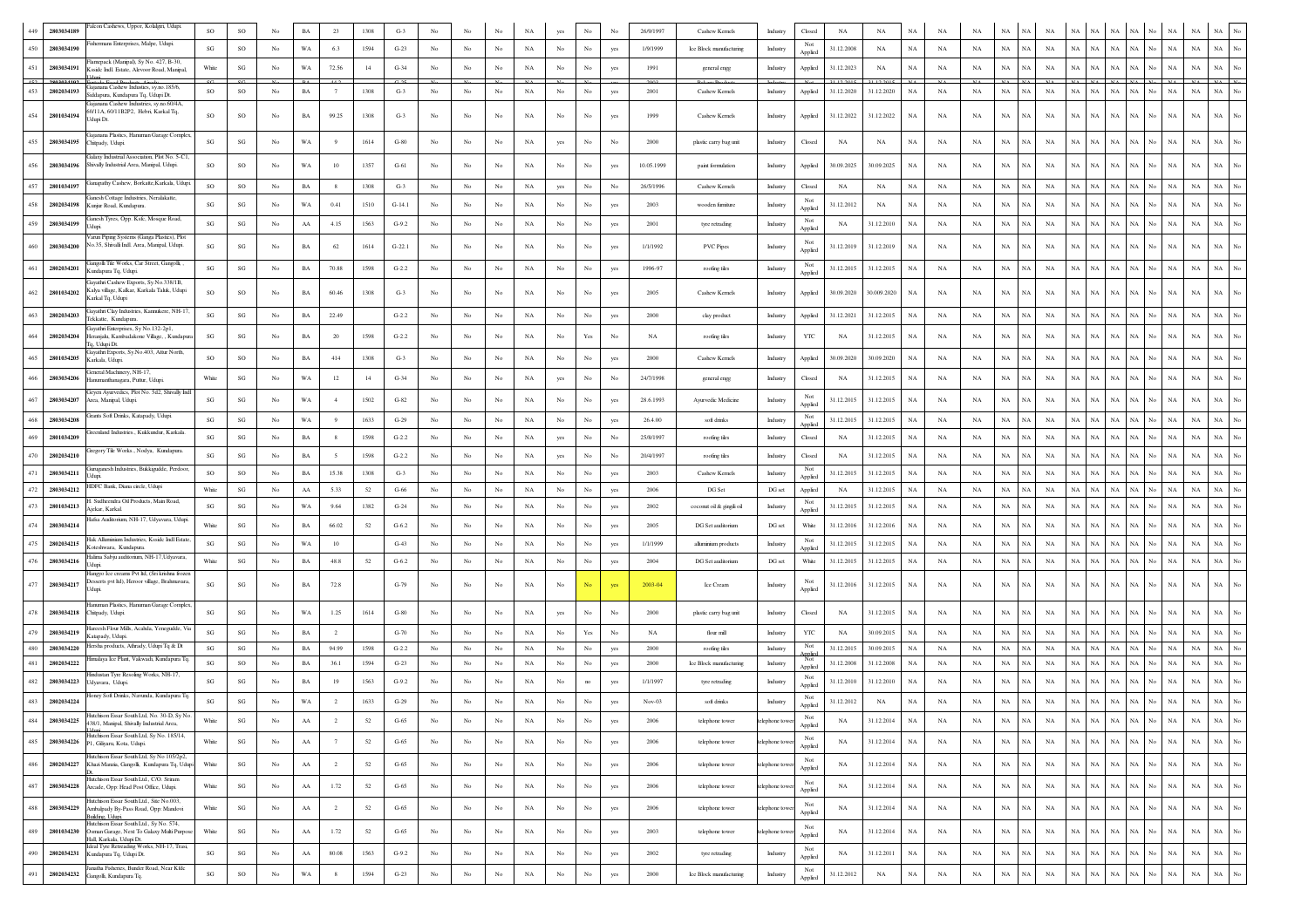| 492 | 2803034233     | natha Fisheries, Fisheries Road, Kota-<br>adukere, Udupi                             | SG                     | $\rm SO$               | No               | WA          |                         | 1594 | $G-23$   |             |                  |             |             |                  | No                   |             | 1/1/2003   | Ice Block manufacturing           | Industry  | Not                                                       | 31.12.2012          | NA                  | NA          | N/          |             |             |                   |                          |                   |             |                    | NA                                 | NA          |                  |
|-----|----------------|--------------------------------------------------------------------------------------|------------------------|------------------------|------------------|-------------|-------------------------|------|----------|-------------|------------------|-------------|-------------|------------------|----------------------|-------------|------------|-----------------------------------|-----------|-----------------------------------------------------------|---------------------|---------------------|-------------|-------------|-------------|-------------|-------------------|--------------------------|-------------------|-------------|--------------------|------------------------------------|-------------|------------------|
| 493 | 2803034234     | natha Tyres, Plot No.4/D, Shivally Indl.<br>rea, Manipal, Udupi.                     | SG                     | SG                     | $_{\mathrm{No}}$ | $_{\rm BA}$ | 30                      | 1563 | $G-9.2$  | No          | No               | $_{\rm No}$ | NA          | $_{\mathrm{No}}$ | No                   | yes         | 1/1/2001   | tyre retrading                    | Industry  | Applied<br>Applied                                        | 31.12.2021          | 31.12.2021          | $_{\rm NA}$ | NA          | $_{\rm NA}$ | $_{\rm NA}$ | NA<br><b>NA</b>   | <b>NA</b><br>NA          | <b>NA</b>         |             | $_{\rm NA}$        | $_{\rm NA}$                        | $_{\rm NA}$ | No               |
|     |                | smine Tuff Pavers Pvt Ltd, Plot No. 26,                                              |                        |                        |                  |             |                         |      |          |             |                  |             |             |                  |                      |             |            |                                   |           |                                                           |                     |                     |             |             |             |             |                   |                          |                   |             |                    |                                    |             |                  |
| 494 | 2803034235     | hivaly Indl Area, Manipal, Udupi<br>yalaxmi Enterprises, Hosmar, Karkala Tq.         | SG                     | SG                     | No               | $_{\rm BA}$ | 48                      | 1511 | $G-1.5$  | No          | No.              | No          | NA          | yes              | No                   | No          | 14/8/1997  | concrete pavers block             | Industry  | Closed                                                    | NA                  | NA                  | NA          | NA          | <b>NA</b>   | $_{\rm NA}$ | <b>NA</b><br>NA   | $_{\rm NA}$              | NA<br>$_{\rm NA}$ | NA          | No.                | $_{\rm NA}$<br>$_{\rm NA}$         | $_{\rm NA}$ | No               |
| 495 | 2803034236     | hnson Brick Works, NH-17, Tallur,                                                    | SO                     | SO                     | No               | $_{\rm BA}$ | 63.45                   | 1308 | $G-3$    | No          | No               | No          | NA          | $_{\mathrm{No}}$ | No                   | yes         | 2000       | Cashew Kernels                    | Industry  | Applied                                                   | 30.09.2020          | 30.09.2020          | NA          | NA          | NA          | NA          | NA                | NA                       | N/                |             | $_{\rm NA}$        | $_{\rm NA}$                        | NA          |                  |
| 496 | 2802034237     | andapura Tq, Udupi Dt.<br>liana Fish Net Company, Plot No. 27,                       | SG                     | $\mathbf{S}\mathbf{G}$ | No               | BA          | 11                      | 1598 | $G-1.3$  | No          | No.              | No          | NA          | yes              | No                   | No          | 1/1/1999   | hollow bricks                     | Industry  | Closed                                                    | 31.12.2005          | 31.12.2005          | NA          | NA          | NA          | NA          | NA<br>NA          | NA<br>NA                 | NA                |             |                    | $_{\rm NA}$<br>$_{\rm NA}$         | NA          |                  |
| 497 | 2803034238     | hivally Indl Area, Manipal, Udupi.                                                   | White                  | SG                     | No               | $_{\rm BA}$ | 92.99                   | 40   | $G-15$   | No          | No               | No          | NA          | $_{\mathrm{No}}$ | No                   | yes         | 1999       | fish net without dyeing           | Industry  | Applied                                                   | 31.12.2025          | 31.12.2025          | $_{\rm NA}$ | NA          | $_{\rm NA}$ | $_{\rm NA}$ | NA<br>NA          | $_{\rm NA}$<br>NA        | NA                | NA          | $_{\rm NA}$<br>No. | $_{\rm NA}$                        | $_{\rm NA}$ |                  |
|     | 2803034239     | othi Hollow Blocks, Hiriadka, Bommarbettu<br>dupi Tq & Dt.                           | $\mathbf{SG}$          | $\mathbf{S}\mathbf{G}$ | No               | WA          | 4.79                    | 1598 | $G-1.3$  | No          | $_{\mathrm{No}}$ | No          | NA          | $_{\rm No}$      | No                   | yes         | 2003       | hollow bricks                     | Industry  | Not<br>Applied                                            | 31.12.2012          | NA                  | NA          | NA          | NA          | NA          | <b>NA</b><br>NA   | <b>NA</b><br>NA          | NA                |             | $_{\rm NA}$        | NA                                 | $_{\rm NA}$ |                  |
| 499 | 2801034240     | othi Tyre Retreaders, Sanoor, Karkala                                                | SG                     | SG                     | No               | $_{\rm BA}$ | 15                      | 1563 | $G-9.2$  | No          | No               | $_{\rm No}$ | NA          | No               | No                   | yes         | 1/1/1998   | tyre retrading                    | Industry  | Not<br>Applied                                            | 31.12.2010          | 31.12.2010          | NA          | NA          | NA          | $_{\rm NA}$ | NA<br>NA          | NA                       | NA<br>NA          | NA.         |                    | NA<br>$_{\rm NA}$                  | NA          |                  |
|     | 2803034241     | K. Fishnet Co., Door No. 6/129(3), Nejar,<br>anthekatte. Udupi                       | White                  | SG                     | No               | BA          | 23.6                    | 40   | $G-1.5$  | No          | No               | No          | NA          | No               | No                   | yes         | 1.2.2003   | fish net without dyeing           | Industry  | White                                                     | 31.12.2011          | 31.12.2011          | NA          | NA          | NA          | NA          | NA<br>NA          | $_{\rm NA}$<br>NA        | $_{\rm NA}$       | NA          |                    | $_{\rm NA}$<br>$_{\rm NA}$         | $_{\rm NA}$ |                  |
|     | 2803034242     | K.Shanbhag & Sons, Laxmi Nagara,<br>rodasram, Udupi                                  | SG                     | SG                     | No               | $_{\rm BA}$ | 8                       |      | $G-4$    | No          | No               | No          | NA          | yes              | No                   | No          | 1999       | coffee powder                     | Industry  | Closed                                                    | NA                  | NA                  | $_{\rm NA}$ | NA          | NA          | $_{\rm NA}$ | NA<br>NA          | NA<br>$_{\rm NA}$        | NA                | NA          | No.<br>$_{\rm NA}$ | $_{\rm NA}$                        | $_{\rm NA}$ |                  |
|     | 2802034243     | alikamba Furniture Works, NH-17, Trasi,<br>Cundapura Tq, Udupi Dt.                   | SG                     | SG                     | No               | WA          | 0.7                     | 1510 | $G-14.1$ | No          | No               | No          | NA          | No               | Yes                  | No          | <b>NA</b>  | wooden fumiture                   | Industry  | YTC                                                       | NA                  | NA                  | <b>NA</b>   | NΑ          | NA          | NA          | NA<br>NA          | <b>NA</b><br>NA          | NA                |             | NA                 | NA                                 | NA          |                  |
|     | 2802034244     | Calpachethana Oil Mills, S.No. 24/1,<br>aggarse, Byndoor, Kundapura Tq, Udupi Dt.    | SG                     | $\mathbf{S}\mathbf{G}$ | No               | WA          | 4.44                    | 1382 | $G-24$   | No          | No               | No          | NA          | No               | No                   | yes         | 2003       | coconut oil                       | Industry  | Applied                                                   | one time<br>consent | NA                  | <b>NA</b>   | NA          | <b>NA</b>   | NA          | NA<br><b>NA</b>   | <b>NA</b><br>NA          | NA                |             | $_{\rm NA}$        | $_{\rm NA}$                        | $_{\rm NA}$ |                  |
| 504 | 2803034245     | alpavraksha Apartment, Zonal Office<br>ompound, Rajaji Marg, Udupi.                  | SG                     | $\mathbf{S}\mathbf{G}$ | No               | AA          | $\overline{2}$          |      | $G-62$   | No          | No               | No          | NA          | $_{\rm No}$      | No                   | yes         | 1/9/2001   | Apartment                         | Apartment | Not<br>Applied                                            | NA                  | 31.12.2005          | NA          | NA          | NA          | NA          | NA<br>NA          | <b>NA</b><br>NA          | NA                | NA          | No                 | $_{\rm NA}$<br>$_{\rm NA}$         | $_{\rm NA}$ | No               |
|     | 2801034246     | amakshi Cashew Industries, Palli Village,<br>arkala Tq, Udupi Dt.                    | SO                     | $\rm SO$               | No               | BA          | 14.3                    | 1308 | $G-3$    | No          | No               | No          | NA          | No               | No                   | yes         | 2001       | Cashew Kernels                    | Industry  | Applied                                                   | 31.12.2020          | 31.12.2020          | NA          | NA          | NA          | $_{\rm NA}$ | NA<br>NA          | NA<br>NA                 | NA                | NA.         | No                 | $_{\rm NA}$<br>$_{\rm NA}$         | $_{\rm NA}$ | No               |
|     |                | amakshi Exports, Sy. No. 149/2A, 150/5B,<br>50/5C, door no. 3-115, 3-115A, 3-115B,   |                        |                        |                  |             |                         |      |          |             |                  |             |             |                  |                      |             |            |                                   |           |                                                           |                     |                     |             |             |             |             |                   |                          |                   |             |                    |                                    |             |                  |
|     | 2801034247     | aranga Village, Agumbe<br>Carkala road, Muniyal, Karkala Tq Udupi<br>strict.         | SO                     | SO                     | No               | BA          | 369.7                   | 1308 | $G-3$    | No          | No               | No          | NA          | No               | No                   | yes         | 2001       | Cashew Kernels                    | Industry  | Applied                                                   | 30.09.2029          | 30.09.2029          | NA          | NA          | NA          | NA          | NA<br>NA          | NA<br>yes                | NA                |             | yes                | <b>NA</b>                          | NA          |                  |
|     | 2801034248     | amakshi Gramodyoga Sangha, Yellare,<br>Karkala Tq, Udupi Dt.                         | SO                     | SO                     | No               | BA          | 13.09                   | 1308 | $G-3$    | No          | No               | No          | NA          | yes              | No                   | No          | 2000       | Cashew Kernels                    | Industry  | closed                                                    | 31.12.2010          | 31.12.2010          | NA          | NA          | NA          | $_{\rm NA}$ | NA<br>NA          | NA                       | NA<br>NA          | NA          |                    | $_{\rm NA}$<br>$_{\rm NA}$         | $_{\rm NA}$ | No               |
| 508 | 2801034249     | amath Cashew Ind, Sanoor, Karkala, Udup                                              | SO                     | ${\sf SR}$             | No               | BA          | 14                      | 1390 | $G-3$    | No          | No               | No          | NA          | yes              | No                   | No          | 4/23/1998  | CNS oil                           | Industry  | Closed                                                    | NA                  | NA                  | NA          | NA          | NA          | $_{\rm NA}$ | NA<br>NA          | NA<br><b>NA</b>          | $_{\rm NA}$       | NA          | $_{\rm NA}$<br>No. | $_{\rm NA}$                        | $_{\rm NA}$ |                  |
| 509 | 2803034250     | amath Oil & Flour Mills, Kote, Katapady,<br>dupi                                     | $\mathbf{S}\mathbf{G}$ | SG                     | No               | WA          | 1.2                     |      | $G-24$   | No          | No               | No          | NA          | $_{\mathrm{No}}$ | $_{\rm No}$          | yes         | 1/1/2001   | oil & flour mill                  | Industry  | Not<br>Applied                                            | 31.12.2010          | NA                  | $_{\rm NA}$ | NA          | $_{\rm NA}$ | $_{\rm NA}$ | NA<br>NA          | <b>NA</b><br>NA          | NA                |             | $_{\rm NA}$        | $_{\rm NA}$                        | NA          | No               |
| 510 | 2801034251     | amath Plastic Industries, Anekeere, Kssidc<br>ndl Estate, Karkala, Udupi.            | $\mathbf{S}\mathbf{G}$ | SG                     | No               | WA          | $\overline{2}$          | 1614 | $G-80$   | No          | No               | No          | NA          | $_{\mathrm{No}}$ | $_{\rm No}$          | yes         | 2001       | plastic carry bag unit            | Industry  | Not<br>Applied                                            | 31.12.2010          | NA                  | $_{\rm NA}$ | NA          | NA          | $_{\rm NA}$ | NA<br>NA          | NA<br>NA                 | NA                | <b>NA</b>   | No                 | $_{\rm NA}$<br>$_{\rm NA}$         | $_{\rm NA}$ | No               |
| 511 | 2803034252     | amath Snuff Works, Katpady, Udupi.                                                   | SG                     | SG                     | No               | WA          | 1.5                     |      | $G-31$   | No          | $_{\mathrm{No}}$ | No          | NA          | $_{\rm No}$      | No                   | yes         | 2005       | snuff works                       | Industry  | Not                                                       | 31.12.2014          | NA                  | NA          | NA          | NA          | NA          | NA<br>NA          | <b>NA</b><br>NA          | $_{\rm NA}$       | NA          | No.                | $_{\rm NA}$<br>$_{\rm NA}$         | $_{\rm NA}$ | No               |
|     | 2803034253     | Caravali Retreades, C-56, Indl Estate<br>Aanipal Udupi                               | $\mathbf{S}\mathbf{G}$ | SG                     | No               | WA          | 14                      | 1563 | $G-9.2$  | $_{\rm No}$ | $_{\rm No}$      | $_{\rm No}$ | $_{\rm NA}$ | $_{\mathrm{No}}$ | No                   | yes         | 09.08.2002 | tyre retrading                    | Industry  | Not<br>Applied                                            | 31.12.2012          | $_{\rm NA}$         | $_{\rm NA}$ | $_{\rm NA}$ | $_{\rm NA}$ | NA          | NA<br>NA          | $_{\rm NA}$              | NA<br>NA          | NA          | $_{\rm NA}$        | $_{\rm NA}$                        | NA          |                  |
|     | 2802034254     | aravali Timber Depot, Maravanthe<br>undapura Tq, Udupi Dt.                           | $\mathbf{S}\mathbf{G}$ | $\mathbf{S}\mathbf{G}$ | No               | WA          | 7.5                     | 1510 | $G-14.4$ | $_{\rm No}$ | No               | No          | NA          | $_{\mathrm{No}}$ | $\operatorname{Yes}$ | No          | NA         | vood sawing, cutting and plaining | Industry  | YTC                                                       | NA                  | NA                  | $_{\rm NA}$ | NA          | $_{\rm NA}$ | $_{\rm NA}$ | NA<br>NA          | NA                       | NA<br>$_{\rm NA}$ | NA          | No                 | $_{\rm NA}$<br>$_{\rm NA}$         | NA          |                  |
| 514 | 2803034255     | Carnataka Fisheries, Malpe, Udupi                                                    | SG                     | SO                     | No               | WA          | $\overline{4}$          | 1594 | $G-23$   | No          | No.              | No          | NA          | No               | No                   | yes         | 1/1/1998   | Ice Block manufacturing           | Industry  | Applied                                                   | one time<br>consent | NA                  | <b>NA</b>   | NA          | NA          | $_{\rm NA}$ | NA<br>NA          | yes                      | NA<br>$_{\rm NA}$ | NA          | No.<br>yes         | $_{\rm NA}$                        | $_{\rm NA}$ |                  |
| 515 | 2803034256     | arthik Ice Plant, 254-19a, Kodavoor-<br>illage, Malpe, Udupi.                        | SG                     | SO                     | No               | $_{\rm BA}$ | 18                      | 1594 | $G-23$   | No          | $_{\rm No}$      | $_{\rm No}$ | NA          | $_{\rm No}$      | $_{\rm No}$          | yes         | 1/1/2001   | Ice Block manufacturing           | Industry  | Applied                                                   | one time<br>consent | One time<br>consen  | $_{\rm NA}$ | NA          | NA          | NA          | <b>NA</b><br>NA   | NA<br>NA                 | $_{\rm NA}$       | NA          |                    | $_{\rm NA}$<br>$_{\rm NA}$         | $_{\rm NA}$ |                  |
|     | 2803034257     | Carunya Blocks, Sy. No. 59/8p3, Moloor<br>Grama, Post Uchila, Udupi.                 | SG                     | SG                     | No               | <b>BA</b>   | -3                      | 1598 | $G-1.3$  | No          | No.              | No          | NA          | No               | Yes                  | No          | NA         | hollow bricks                     | Industry  | YTC                                                       | NA                  | NA                  | NA          | NA          | NA          | NA          | NA<br><b>NA</b>   | NA<br>NA                 | <b>NA</b>         | NA          | <b>NA</b>          | $_{\rm NA}$                        | $_{\rm NA}$ | No               |
| 517 | 2803034258     | athyayani Bottling Company, Saibarkatte,<br>dupi                                     | $\mathbf{S}\mathbf{G}$ | SG                     | No               | WA          | $\overline{4}$          | 1633 | $G-29$   | No          | No               | No          | $_{\rm NA}$ | $_{\mathrm{No}}$ | $_{\rm No}$          | yes         | 1/6/2000   | soft drinks                       | Industry  | Not<br>Applied                                            | 31.12.2010          | NA                  | NA          | NA          | $_{\rm NA}$ | $_{\rm NA}$ | NA<br>NA          | <b>NA</b><br>NA          | NA                | NA          | $_{\rm NA}$        | $_{\rm NA}$                        | $_{\rm NA}$ | No               |
| 518 | 2802034259     | avya Cashew, Site No. 141/2, Belve Village<br>undapura Tq, Udupi Dt.                 | SO                     | SO                     | No               | $_{\rm BA}$ | 31.78                   | 1308 | $G-3$    | No          | $_{\rm No}$      | No          | $_{\rm NA}$ | $_{\mathrm{No}}$ | $_{\rm No}$          |             | 2003       | Cashew Kernels                    | Industry  | Not<br>Applied                                            | 31.12.2012          | 31.12.2012          | NA          | NA          | $_{\rm NA}$ | $_{\rm NA}$ | NA<br>NA          | $_{\rm NA}$<br><b>NA</b> | NA                | NA          | $_{\rm NA}$<br>No  | $_{\rm NA}$                        | $_{\rm NA}$ | $\overline{N}$ o |
| 519 | 2803034260     | eerthi Tiles Pvt Ltd, Madi, Cherkadi, Udupi.                                         | $\mathbf{S}\mathbf{G}$ | SG                     | No               | $_{\rm BA}$ | 12.61                   | 1598 | $G-2.2$  | No          | No               | No          | NA          | $_{\rm No}$      | $_{\rm No}$          | yes         | 2003       | roofing tiles                     | Industry  | Applied                                                   | one time<br>consent | One time<br>consent | NA          | NA          | $_{\rm NA}$ | $_{\rm NA}$ | NA<br>NA          | $_{\rm NA}$<br>NA        | NA                | NA          | No                 | $_{\rm NA}$<br>$_{\rm NA}$         | $_{\rm NA}$ | $\overline{N}$ o |
| 520 | 2803034261     | iniflex Pvt Ltd, Guddeyangadi, Udyavara,<br>dupi Tq & Dt.                            | $\mathbf{S}\mathbf{G}$ | SG                     | $_{\rm No}$      | $_{\rm BA}$ | 40.09                   | 1614 | $G-80$   | No          | No               | No          | $_{\rm NA}$ | $_{\mathrm{No}}$ | $_{\rm No}$          | yes         | 2000       | plastic carry bag unit            | Industry  | Applied                                                   | 31.12.2021          | 31.12.2021          | $_{\rm NA}$ | $_{\rm NA}$ | $_{\rm NA}$ | $_{\rm NA}$ | NA<br>$_{\rm NA}$ | $_{\rm NA}$<br>NA        | NA                | NA          | No.                | $_{\rm NA}$<br>$_{\rm NA}$         | $_{\rm NA}$ | No               |
| 521 | 2803034262     | iran Caps, Block B, Plot No. 28a, Shivally<br>ndl Area.Manipal, Udupi                | $\mathbf{S}\mathbf{G}$ | $\mathbf{S}\mathbf{G}$ | $_{\mathrm{No}}$ | ${\rm AA}$  |                         | 1614 | $G-22.2$ | No          | No               | No          | NA          | $_{\mathrm{No}}$ | No                   | yes         | 03.08.2002 | polypropylene caps                | Industry  | Applied                                                   | NA                  | One time<br>consent | $_{\rm NA}$ | NA          | $_{\rm NA}$ | NA          | <b>NA</b><br>NA   | NA<br><b>NA</b>          | NA                | <b>NA</b>   | No.                | $_{\rm NA}$<br>$_{\rm NA}$         | $_{\rm NA}$ | No               |
| 522 | 2802034263     | iran Engineering Works, Plot No. R-7.<br>Csside Indl. Estate, Kundapura Tq, Udupi Dt | White                  | SG                     | No               | WA          |                         | 14   | $G-34$   | No          | No               | No          | NA          | $_{\rm No}$      | No                   | yes         | 22.02.2001 | general engg                      | Industry  | Not<br>Applied                                            | 31.12.2010          | NA                  | NA          | NA          | NA          | $_{\rm NA}$ | NA<br>NA          | <b>NA</b>                | NA                |             | $_{\rm NA}$        | $_{\rm NA}$                        | $_{\rm NA}$ |                  |
| 523 | 2803034264     | Ciran Tyre Resoling Works, Nh-17, Kaup,<br>tuni                                      | SG                     | SG                     | $_{\mathrm{No}}$ | ${\rm AA}$  | $\overline{\mathbf{3}}$ | 1563 | $G-9.2$  | No          | No               | $_{\rm No}$ | NA          | $_{\rm No}$      | $_{\rm No}$          | yes         | 1/11/2007  | tyre retrading                    | Industry  | Applied                                                   | NA                  | 31.12.2021          | NA          | NA          | <b>NA</b>   | $_{\rm NA}$ | <b>NA</b><br>NA   | NA<br>NA                 | $_{\rm NA}$       | NA          | No.                | $_{\rm NA}$<br>$_{\rm NA}$         | $_{\rm NA}$ | No               |
| 524 | 2803034265     | onkan Graphics P. Ltd., Sitalands, Railway<br>tation Road, Udupi                     | SO                     | $\mathbf{SG}$          | No               | WA          | 4                       | 1364 | $G-12$   | No          | No               | No          | $_{\rm NA}$ | yes              | No                   | No          | 1/8/2003   | printing press                    | Industry  | Closed                                                    | 31.12.2012          | $_{\rm NA}$         | NA          | $_{\rm NA}$ | NA          | $_{\rm NA}$ | NA<br>$_{\rm NA}$ | NA<br>$_{\rm NA}$        | $_{\rm NA}$       | NA          | No                 | $_{\rm NA}$<br>$_{\rm NA}$         | $_{\rm NA}$ |                  |
|     | 525 2802034266 | Krishna Cashew Industries, Golihola, Belve,<br>Kundapura, Udupi                      | so                     | SO                     | No               | BA          | 35                      | 1308 | $G-3$    | No          | No               | No          | NA          | yes              | No                   | No          | 2001       | Cashew Kernels                    | Industry  | Closed                                                    | NA                  | NA                  | NA          | NA          | NA          | NA          | NA<br>NA          |                          |                   |             |                    | $\mathsf{NA}$ NA NA NA No NA NA NA |             | No               |
| 526 | 2802034267     | Crishna Industires, Ullur Machabettu,<br>undapura Tq, Udupi Dt                       | SG                     | $\mathbf{SG}$          | $_{\mathrm{No}}$ | $_{\rm BA}$ | 26                      |      | $G-3$    | No          | No               | $_{\rm No}$ | $_{\rm NA}$ | $_{\mathrm{No}}$ | $_{\rm No}$          | yes         | 15/07/1994 | Cutting of Cashew                 | Industry  | Applied                                                   | 31.12.2021          | 31.12.2021          | $_{\rm NA}$ | $_{\rm NA}$ | NA          | $_{\rm NA}$ | $_{\rm NA}$<br>NA | NA  <br>NA               | $_{\rm NA}$       | NA          | No                 | $_{\rm NA}$<br>NA                  | $_{\rm NA}$ | $_{\mathrm{No}}$ |
| 527 | 2803034268     | Kudal Industrial Association, No. 30-E,<br>hivally Indl Area, Manipal, Udupi.        | $\mathbf{S}\mathbf{G}$ | $\mathbf{S}\mathbf{G}$ | No               | $_{\rm BA}$ | 32                      | 1633 | $G-29$   | No          | No               | $_{\rm No}$ | NA          | yes              | $_{\rm No}$          | $_{\rm No}$ | 21.11.1996 | soft drinks                       | Industry  | Closed                                                    | NA                  | NA                  | $_{\rm NA}$ | NA          | NA          | NA          | NA<br>NA          | NA<br>$_{\rm NA}$        | $_{\rm NA}$       | $_{\rm NA}$ | No.                | NA<br>$_{\rm NA}$                  | NA          | $_{\mathrm{No}}$ |
| 528 | 2802034269     | Cumar Agro Products, Machabettu, Amesabai<br>P.O, Kundapura, Udupi                   | SO                     | SO                     | No               | BA          | 27.87                   | 1308 | $G-3$    | No          | No               | $_{\rm No}$ | NA          | No               | $_{\rm No}$          | yes         | 2001       | Cashew Kernels                    | Industry  | Applied                                                   | 30.09.2022          | 30.09.2022          | NA          | NA          | NA          | NA          | NA<br>NA          | NA<br>$_{\rm NA}$        | $_{\rm NA}$       | NA          | $_{\rm NA}$<br>No  | $_{\rm NA}$                        | $_{\rm NA}$ | $_{\rm No}$      |
| 529 | 2803034270     | Cumar Plastics, Near Udyavara Bridge,<br>dyavara, Udupi.                             | $\mathbf{S}\mathbf{G}$ | $\mathbf{S}\mathbf{G}$ | No               | WA          | 6.79                    | 1614 | $G-80$   | No          | No               | No          | NA          | No               | No                   | yes         | 2003       | plastic carry bag unit            | Industry  | Applied                                                   | one time<br>consent | NA                  | $_{\rm NA}$ | NA          | $_{\rm NA}$ | $_{\rm NA}$ | NA<br>NA          | NA<br>NA                 | $_{\rm NA}$       | NA          | $_{\rm NA}$<br>No  | $_{\rm NA}$                        | $_{\rm NA}$ | $_{\mathrm{No}}$ |
| 530 | 2803034271     | anjoor Sri Durga Auto mobiles, Admar,<br>tuni                                        | SG                     | $\mathbf{S}\mathbf{G}$ | No               | WA          | 7.2                     |      | $G-16$   | No          | No               | $_{\rm No}$ | NA          | No               | $_{\rm No}$          | yes         | 2006       | vehicle mechanical repair         | Industry  | Not<br>Applied                                            | 31.12.2015          | NA                  | $_{\rm NA}$ | NA          | $_{\rm NA}$ | $_{\rm NA}$ | $_{\rm NA}$<br>NA | NA<br>$_{\rm NA}$        | $_{\rm NA}$       | $_{\rm NA}$ | $_{\rm NA}$<br>No  | $_{\rm NA}$                        | $_{\rm NA}$ | $_{\rm No}$      |
| 531 | 2803034272     | Lalith Ind, Chitrapady, Saligrama, Udupi.                                            | White                  | $\mathbf{S}\mathbf{G}$ | No               | $_{\rm BA}$ | 9                       | 14   | $G-34$   | No          | No               | No          | NA          | yes              | No                   | No          | 1/1/2002   | general engg                      | Industry  | Closed                                                    | NA                  | NA                  | $_{\rm NA}$ | $_{\rm NA}$ | NA          | NA          | NA<br>NA          | NA<br>NA                 | $_{\rm NA}$       | <b>NA</b>   | $_{\rm NA}$<br>No  | $_{\rm NA}$                        | NA          | $_{\mathrm{No}}$ |
| 532 | 2802034273     | atest Soft Drinks, Nada Village, Kundapura<br>fq, Udupi Dt.                          | SG                     | $\mathbf{S}\mathbf{G}$ | No               | WA          | 3.45                    | 1633 | $G-29$   | No          | No               | No          | NA          | $_{\mathrm{No}}$ | No                   | yes         | 1996       | soft drinks                       | Industry  | Applied                                                   | 30.12.2020          | NA                  | $_{\rm NA}$ | $_{\rm NA}$ | NA          | $_{\rm NA}$ | NA<br>NA          | NA<br>NA                 | $_{\rm NA}$       | NA          | $_{\rm NA}$<br>No  | $_{\rm NA}$                        | $_{\rm NA}$ | $_{\rm No}$      |
|     | 533 2803034274 | axmi Bottling Company, Kavadi Village,<br>Barkur, Udupi.                             | SG                     | $\mathbf{SG}$          | $_{\mathrm{No}}$ | WA          | 19                      | 1633 | $G-29$   | $_{\rm No}$ | No               | $_{\rm No}$ | NA          | yes              | $_{\mathrm{No}}$     | no          | 19.3.2000  | soft drinks                       | Industry  | Closed                                                    | NA                  | NA                  | $_{\rm NA}$ | NA          | $_{\rm NA}$ | $_{\rm NA}$ | $_{\rm NA}$<br>NA | NA<br>$_{\rm NA}$        | $_{\rm NA}$       | $_{\rm NA}$ | No                 | NA<br>$_{\rm NA}$                  | NA          | $_{\rm No}$      |
| 534 | 2803034275     | .axmi Farms, Mandarthi, Udupi.                                                       | White                  | $\mathbf{S}\mathbf{G}$ | $_{\mathrm{No}}$ | $_{\rm BA}$ | 98.56                   | 1544 | $G-10$   | $_{\rm No}$ | $_{\rm No}$      | $_{\rm No}$ | $_{\rm NA}$ | $_{\mathrm{No}}$ | $_{\rm No}$          | yes         | 2005       | poultry farm                      | Industry  | $% \left\vert \mathcal{L}_{\mathcal{A}}\right\vert$ White | 31.12.2015          | 31.12.15            | $_{\rm NA}$ | $_{\rm NA}$ | $_{\rm NA}$ | $_{\rm NA}$ | NA<br>$_{\rm NA}$ | NA<br>$_{\rm NA}$        | $_{\rm NA}$       | $_{\rm NA}$ | $_{\rm NA}$<br>No  | $_{\rm NA}$                        | $_{\rm NA}$ | $_{\mathrm{No}}$ |
|     |                |                                                                                      |                        |                        |                  |             |                         |      |          |             |                  |             |             |                  |                      |             |            |                                   |           |                                                           |                     |                     |             |             |             |             |                   |                          |                   |             |                    |                                    |             |                  |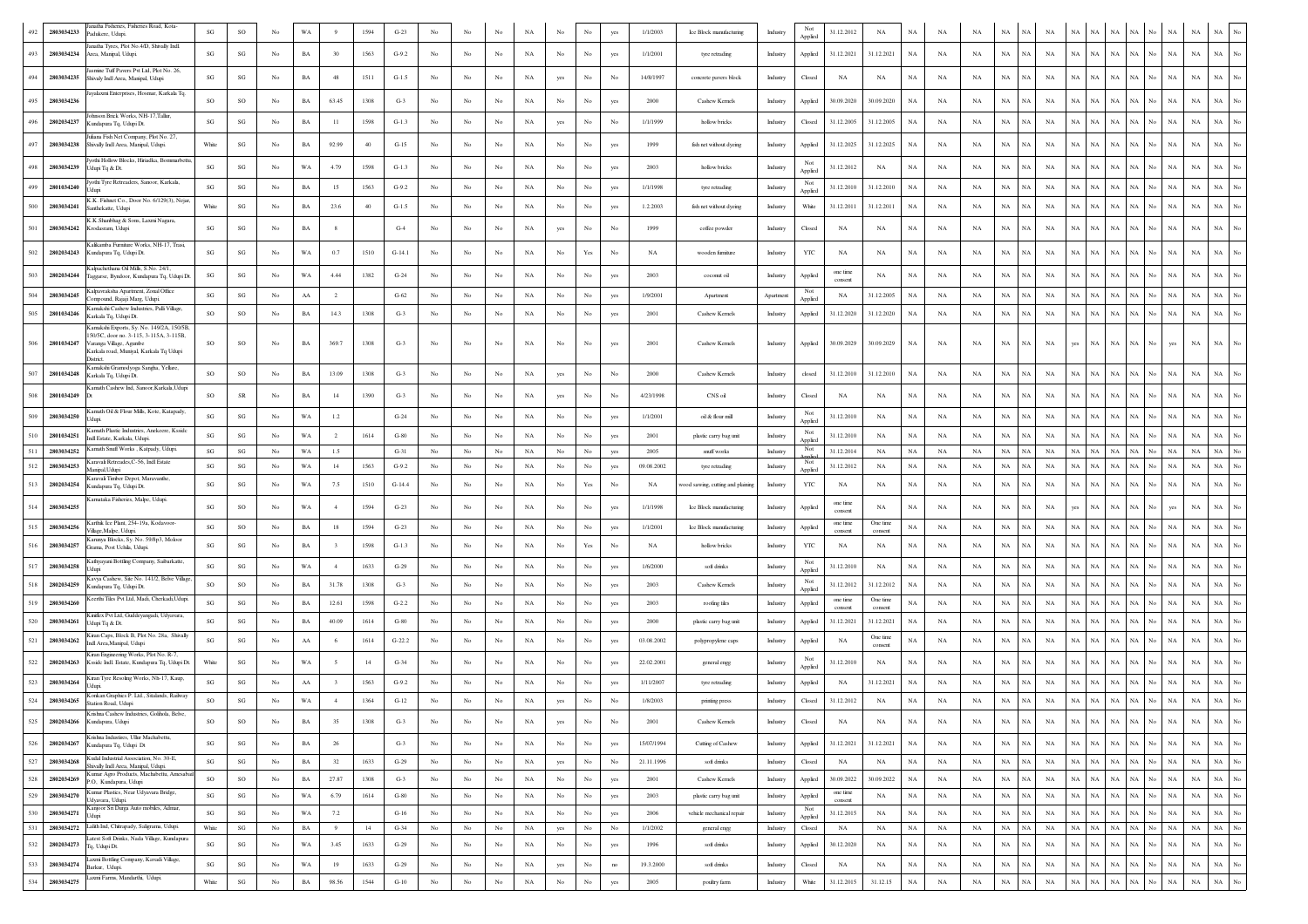| 535 | 2803034276 | Laxmi Farms, Nadoor, Udupi.                                                                                 | White                  | $\mathbf{S}\mathbf{G}$ | No               | WA          | 24                      | 1544 | $G-10$   | No               |                  |             | NA          |                  | No                                                                                    |                  | 1/9/2006    | poultry farm                       | Industry | White          | 31.12.2015          | $_{\rm NA}$         | NA          | NA          | <b>NA</b>   | NA          |           |             |                            |             | NA                                        | NA                                             |
|-----|------------|-------------------------------------------------------------------------------------------------------------|------------------------|------------------------|------------------|-------------|-------------------------|------|----------|------------------|------------------|-------------|-------------|------------------|---------------------------------------------------------------------------------------|------------------|-------------|------------------------------------|----------|----------------|---------------------|---------------------|-------------|-------------|-------------|-------------|-----------|-------------|----------------------------|-------------|-------------------------------------------|------------------------------------------------|
| 536 | 2801034277 | axmi Kripa Kalyanamantapa, Sy. No. 159-<br>2. Ninjoor. Karkala To, Udupi Dt                                 | White                  | $_{\rm SG}$            | No               | WA          | 4.13                    | 52   | $G-6.2$  | No               | No               | No          | NA          | No               | No                                                                                    | yes              | 2004        | DG Set kalynamantapa               | DG set   | Not<br>Applied | 31.12.2013          | NA                  | $_{\rm NA}$ | NA          | NA          | NA          | NA        | NA          | <b>NA</b><br>NA            | NA          | No<br>NA<br>NA                            | $_{\mathrm{No}}$<br>$_{\rm NA}$<br>$_{\rm NA}$ |
| 537 | 2801034278 | axmi Ravalnatha Cashews, Moorsal,<br>Shivapura, Karkala Tq, Udupi Dt.                                       | SO                     | SO                     | $_{\mathrm{No}}$ | BA          | 10.23                   | 1308 | $G-3$    | $_{\rm No}$      | $_{\rm No}$      | No          | NA          | yes              | $_{\rm No}$                                                                           | No               | 1998        | Cashew Kernels                     | Industry | Closed         | 31.12.2011          | 31.12.11            | $_{\rm NA}$ | NA          | NA          | $_{\rm NA}$ | NA        | NA          | NA<br>$_{\rm NA}$          | NA          | NA  <br>No<br>$_{\rm NA}$                 | $_{\rm NA}$<br>$_{\rm NA}$                     |
| 538 | 2802034279 | G Industries. Sy.No. 360/2, Halady Road,<br>Koteshwara, Kundapura Tq Udupi District                         | SG                     | $_{\rm SG}$            | No               | BA          | 73.92                   | 1614 | $G-22.1$ | No               | No               | No          | NA          | No               | No                                                                                    | yes              | 2003        | <b>PVC Pipes</b>                   | Industry | Applied        | 31.12.2025          | 31.12.2025          | NA          | NA          | NA          | $_{\rm NA}$ | NA        | NA          | NA<br>NA                   | $_{\rm NA}$ | $_{\rm NA}$<br>NA<br>No                   | $_{\rm NA}$<br>$_{\rm NA}$                     |
| 539 | 2803034280 | Lmf Corporation, Plot No. 31-A, Shivally Ind<br>Area, Manipal, Udupi.                                       | $\mathbf{S}\mathbf{G}$ | SG                     | $_{\mathrm{No}}$ | BA          | 33                      |      | $G-34$   | $_{\rm No}$      | No               | No          | NA          | $_{\mathrm{No}}$ | $_{\rm No}$                                                                           | yes              | 1998        | hollow block moulding machine      | Industry | Not<br>Applied | 31.12.2018          | 31.12.18            | NA          | NA          | $_{\rm NA}$ | $_{\rm NA}$ | NA        | NA          | NA<br><b>NA</b>            | $_{\rm NA}$ | NA<br>$_{\rm No}$<br>NA                   | $_{\rm No}$<br>$_{\rm NA}$<br>NA               |
| 540 | 2802034281 | M J Plastic, D-11, KSSIDC, Indl Estate<br>Coteshwara, Kundapura                                             | $\mathbf{S}\mathbf{G}$ | $\mathbf{S}\mathbf{G}$ | No               | WA          | 8.5                     | 1614 | $G-80$   | No               | No               | No          | NA          | yes              | $_{\rm No}$                                                                           | No               | 2005        | plastic carry bag unit             | Industry | Closed         | NA                  | NA                  | NA          | NA          | NA          | $_{\rm NA}$ | NA        | $_{\rm NA}$ | NA<br><b>NA</b>            | $_{\rm NA}$ | NA<br>No<br>$_{\rm NA}$                   | $_{\rm NA}$<br>$_{\rm NA}$                     |
| 541 | 2802034282 | M.S. Cashew Industries, Hallady Road<br>Koteshwara, Kundapura Tq, Udupi Dt                                  | SO                     | SO                     | No               | $_{\rm BA}$ | 12                      | 1308 | $G-3$    | No               | No               | No          | NA          | No               | No                                                                                    | yes              | 2003        | Cashew Kernels                     | Industry | Applied        | 31.12.2022          | 31.12.2022          | $_{\rm NA}$ | NA          | $_{\rm NA}$ | $_{\rm NA}$ | NA        | NA          | NA<br>NA                   | $_{\rm NA}$ | NA<br>No<br>NA                            | $_{\rm NA}$<br>NA                              |
| 542 | 2802034283 | M.T.C Ind, Kandavara, Kundapura Tq, Uduj                                                                    | SG                     | SG                     | No               | $_{\rm BA}$ | 49.5                    | 1614 | $G-22.1$ | No               | No               | No          | NA          | $_{\rm No}$      | No                                                                                    | yes              | 17.1.2005   | <b>PVC Pipes</b>                   | Industry | Not<br>Applied | 31.12.2015          | 31.12.2015          | NA          | NA          | NA          | NA          | NA        | NA          | <b>NA</b><br>NA            | NA          | NA  <br>No<br>$_{\rm NA}$                 | $_{\rm NA}$<br>$_{\rm No}$<br>$_{\rm NA}$      |
| 543 | 2801034284 | Aadhavprakash Cashew, Sy.no.44/1C/2B,<br>Kuduremukh Road, Karkala Tq Udupi District                         | SO                     | SO                     | No               | BA          | 12                      | 1308 | $G-3$    | No               | No               | No          | NA          | No               | No                                                                                    | yes              | 1/1/2004    | Cashew Kernels                     | Industry | Applied        | 30.09.2030          | 30.09.2030          | NA          | NA          | NA          | NA          | NA        | NA          | NA<br>$_{\rm NA}$          | NA          | NA  <br>No<br>NA                          | $_{\rm NA}$<br>NA<br>No                        |
| 544 | 2802034285 | Madhu Tyres, Nh-17, Near Sangam Hotel.<br>Kundapura Tq, Udupi Dt                                            | $\mathbf{S}\mathbf{G}$ | SG                     | No               | AA          | 1.48                    | 1563 | $G-9.2$  | No               | No               | No          | NA          | No               | No                                                                                    | yes              | 2001        | tyre retrading                     | Industry | Not<br>Applied | NA                  | 31.12.2010          | NA          | NA          | NA          | NA          | <b>NA</b> | NA          | NA<br>NA                   | NA          | NA<br>No<br>NA                            | $_{\rm NA}$<br>$_{\rm NA}$                     |
| 545 | 2802034286 | Mahaganapathi Ice Products, Sy No. 203/2,<br>Nalkambli Chithoor, Kundapura Tq, Udupi Dt                     | SG                     | SG                     | No               | WA          | 1.8                     |      | $G-79$   | No               | No               | No          | NA          | No               | $\operatorname{Yes}$                                                                  | No               | NA          | ice cream                          | Industry | YTC            | NA                  | NA                  | NA          | NA          | NA          | NA          | NA        | NA          | NA<br>NA                   | NA          | NA<br>No<br>NA                            | $_{\rm NA}$<br>$_{\rm NA}$                     |
| 546 | 2803034287 | lahaganapathy Mahamayi Industries, Palimar<br>Udupi                                                         | SG                     | $_{\rm SG}$            | No               | WA          | $\overline{\mathbf{3}}$ |      | $G-81$   | No               | No               | No          | NA          | $_{\rm No}$      | No                                                                                    | yes              | 1/11/2002   | barbed wire                        | Industry | Not<br>Applied | 31.12.2011          | NA                  | NA          | NA          | NA          | NA          | NA        | NA          | NA<br>NA                   | NA          | NA<br>No<br>NA                            | $_{\rm NA}$<br>$_{\rm NA}$                     |
| 547 | 2803034288 | fahalakshmi Cashew Industries, Mukkani,<br>Shivapura, UdupiTq & Dt                                          | SO                     | SO                     | No.              | BA          | 22                      | 1308 | $G-3$    | No               | No               | No          | NA          | No               | No                                                                                    | yes              | 1/1/2003    | Cashew Kernels                     | Industry | Not<br>Applied | 31.12.2011          | 31.12.2011          | NA          | NA          | NA          | <b>NA</b>   | NA        | NA          | NA<br>NA                   | <b>NA</b>   | NA<br><b>NA</b><br>No                     | $_{\rm NA}$<br>No<br>NA                        |
|     | 2803034289 | Aahalasa Exports, Sy.no.75-1, A3B, Rajaj<br>load, Hiriadka, Udup                                            | SO                     | SO                     | No               | BA          | 86.79                   | 1308 | $G-3$    | $_{\rm No}$      | $_{\mathrm{No}}$ | $_{\rm No}$ | NA          | $_{\mathrm{No}}$ | $_{\rm No}$                                                                           | yes              | 1997        | Cashew Kernels                     | Industry | Applied        | 30.09.2021          | 30.09.2021          | NA          | NA          | NA          | $_{\rm NA}$ | NA        | NA          | NA                         | <b>NA</b>   | <b>NA</b><br>No<br>NA                     | $_{\rm NA}$<br>$_{\rm NA}$<br>No               |
| 549 | 2803034290 | Mahalasa Shell Oil, Sy.no.74-2A, Rajaji<br>Road, Hiriadka, Udupi                                            | SG                     | SG                     | No.              | <b>BA</b>   | 20                      |      | $G-24$   | No               | No               | No          | NA          | No               | No                                                                                    | yes              | 1999        | oil expellers                      | Industry | Applied        | 30.09.2022          | 30.09.2022          | <b>NA</b>   | NA          | NA          | NA          | NA        | NA          | NA<br>NA                   | <b>NA</b>   | NA<br><b>NA</b><br>No                     | NA<br><b>NA</b>                                |
| 550 | 2801034291 | Aahalaxmi Cashew Inds, Hirgana Post<br>Kukkundoor, Karkala Tq, Udupi Dt.                                    | SO                     | $SO$                   | $_{\mathrm{No}}$ | BA          | 13.2                    | 1308 | $G-3$    | $_{\rm No}$      | No               | No          | $_{\rm NA}$ | yes              | $_{\rm No}$                                                                           | No               | 2004        | Cashew Kernels                     | Industry | Closed         | 31.12.2013          | 31.12.2013          | NA          | $_{\rm NA}$ | $_{\rm NA}$ | $_{\rm NA}$ | NA        | NA          | $_{\rm NA}$                | NA          | $_{\rm NA}$<br>NA<br>No                   | $_{\rm NA}$<br>$_{\rm NA}$                     |
| 551 | 2802034292 | fahalaxmi Woven Sacks, Sy No:51-2,<br>Thekkatte, Kundapura Tq, Udupi Dt.                                    | SG                     | $\mathbf{S}\mathbf{G}$ | No               | WA          | 29.01                   |      | $G-22.3$ | $_{\rm No}$      | No               | No          | NA          | No               | No                                                                                    | yes              | 2005        | woven sacks                        | Industry | Applied        | 31.12.2024          | NA                  | $_{\rm NA}$ | NA          | $_{\rm NA}$ | $_{\rm NA}$ | NA        | NA          | NA<br>NA                   | NA          | NA<br>No<br>NA                            | $_{\rm NA}$<br>$_{\rm NA}$                     |
| 552 | 2801034293 | Mahamaya Exports, Sy.no.444-2B2P2,<br>kukkundoor village, Nakre, Karkala Tq Udup                            | SO                     | SO                     | No               | BA          | 49.37                   | 1308 | $O-22$   | No               | No               | No          | $_{\rm NA}$ | $_{\rm No}$      | $_{\rm No}$                                                                           | yes              | 2005        | Cashew Kernels                     | Industry | Applied        | 30.09.2020          | 30.09.2020          | NA          | NA          | NA          | NA          | NA        | NA          | NA<br>NA                   | $_{\rm NA}$ | NA No<br>$_{\rm NA}$                      | $_{\rm NA}$<br>$_{\rm No}$<br>$_{\rm NA}$      |
| 553 | 2803034294 | Aahesh Cashew Inds, Nellikatte, Moodbelle.<br>Udupi Tq & Dt.                                                | SO                     | SO                     | No               | $_{\rm BA}$ | 15                      | 1308 | $G-3$    | No               | No               | No          | NA          | $_{\mathrm{No}}$ | No                                                                                    | yes              | 1/1/2000    | Cashew Kernels                     | Industry | Applied        | 31.12.2021          | 31.12.2021          | NA          | NA          | NA          | NA          | <b>NA</b> | NA          | <b>NA</b><br>NA.           | NA          | <b>NA</b><br>No<br>$_{\rm NA}$            | NA<br><b>NA</b>                                |
| 554 | 2803034295 | Maithri Automobiles Pvt Ltd, Hejamady<br>Bypass, Udupi.                                                     | SG                     | SG                     | No               | BA          | 8                       | 1303 | $G-16$   | No               | No               | No          | NA          | $_{\rm No}$      | No                                                                                    | yes              | 2002        | automobile repair                  | Industry | Not<br>Applied | 31.12.2010          | 31.12.2010          | NA          | NA          | NA          | NA          | NA        | NA          | NA<br>NА                   | NA          | NA<br>No<br>NA                            | $_{\rm NA}$<br>NA                              |
| 555 | 2802034296 | Mallikarjuna Wood Industry, NH-17, Tallur.<br>Kundapura Tq, Udupi Dt                                        | SG                     | $_{\rm SG}$            | No               | BA          | 13                      | 1510 | $G-14.1$ | No               | No               | No          | NA          | $_{\rm No}$      | No                                                                                    | yes              | 2004        | wooden furniture                   | Industry | Not<br>Applied | 31.12.2010          | 31.12.2010          | NA          | NA          | NA          | NA          | NA        | NA          | <b>NA</b><br>NA            | NA          | NA<br>No<br>NA                            | $_{\rm NA}$<br>$_{\rm NA}$<br>No               |
| 556 | 2801034297 | Mangala Gowri Exports, Borkatte, Miyar<br>Karkala, Udupi                                                    | SO                     | SO                     | No               | BA          | 29.9                    | 1308 | $G-3$    | No               | No               | No          | NA          | No               | $_{\rm No}$                                                                           | yes              | 1999        | Cashew Kernels                     | Industry | Applied        | 31.12.2020          | 31.12.2020          | $_{\rm NA}$ | NA          | $_{\rm NA}$ | $_{\rm NA}$ | NA        | NA          | NA<br>$_{\rm NA}$          | NA          | NA<br>No<br>$_{\rm NA}$                   | $_{\rm NA}$<br>NA<br>No                        |
| 557 | 2802034298 | Mangalore Mineral Pvt Ltd. Sand Washing<br>lant, 10/3B, Gopadi Village, Kundapura<br>Taluk, Udupi District, | $\mathbf{S}\mathbf{G}$ | SG                     | No               | $_{\rm BA}$ | 165                     |      | G-       | $_{\rm No}$      | No               | No          | NA          | $_{\mathrm{No}}$ | $_{\rm No}$                                                                           | yes              | 1/1/2000    | sand washing                       | Industry | Applied        | 31.12.2034          | 31.12.2034          | NA          | NA          | NA          | $_{\rm NA}$ | NA        | NA          | NA<br>NA                   | $_{\rm NA}$ | $_{\rm NA}$<br>NA  <br>No                 | $_{\rm NA}$<br>$_{\rm NA}$                     |
| 558 | 2803034299 | Manipal Cobble Pavers P. Ltd Plot No. 4<br>A&B, Shivally Industrial Area Manipal, Udup                      | $\mathbf{S}\mathbf{G}$ | SG                     | $_{\rm No}$      | $_{\rm BA}$ | 25                      | 1598 | $G-1.5$  | $_{\rm No}$      | No               | $_{\rm No}$ | NA          | $_{\mathrm{No}}$ | No                                                                                    | yes              | 08.03.2003  | Hollow Blocks & Interlocks         | Industry | Applied        | 31.12.2022          | 31.12.2022          | NA          | NA          | NA          | $_{\rm NA}$ | <b>NA</b> | <b>NA</b>   | NA<br>NA                   | NA          | NA<br>Ńo.<br>NA                           | NA                                             |
| 559 | 2803034300 | Manipal Extrusion Pvt Ltd., Plot No. 30-G,<br>Shivally Industrial Area, Manipal, Udupi                      | SO                     | SO                     | $_{\mathrm{No}}$ | BA          | 85                      | 1332 | $G-22.3$ | $_{\rm No}$      | No               | No          | $_{\rm NA}$ | $_{\mathrm{No}}$ | $_{\rm No}$                                                                           | yes              | 10.5.2004   | Gravure printing, digital printing | Industry | Applied        | 31.12.2022          | 31.12.2022          | NA          | $_{\rm NA}$ | NA          | $_{\rm NA}$ | NA        | NA          | NA<br>NA                   | NA          | $_{\rm NA}$<br>No<br>NA                   | $_{\rm NA}$<br>$_{\rm NA}$                     |
|     | 2803034301 | Manipal Packaging Inds, Plot No. 31-G,<br>Shivally Industrial Area, Manipal, Udupi.                         | $\mathbf{S}\mathbf{G}$ | $_{\rm SG}$            | No.              | BA          | 460                     | 1509 | $G-55$   | No               | No               | No          | NA          | No               | No                                                                                    | yes              | 1.7.2006    | corrugated box                     | Industry | Applied        | 31.12.2022          | 31.12.2022          | NA          | NA          | NA          | $_{\rm NA}$ | NA        | NA          | NA<br>NA                   | NA          | NA<br>NA<br>No                            | $_{\rm NA}$<br>NA                              |
| 561 | 2803034302 | fanipal Plastic Products, B-52, Ksside Indl.<br>state, Udupi.                                               | $\mathbf{S}\mathbf{G}$ | SG                     | $_{\rm No}$      | WA          | 20.25                   | 1614 | $G-80$   | $_{\rm No}$      | $_{\rm No}$      | No          | $_{\rm NA}$ | yes              | $_{\rm No}$                                                                           | No               | 2004        | plastic carry bag unit             | Industry | Closed         | NA                  | NA                  | NA          | NA          | NA          | $_{\rm NA}$ | NA        | NA          | NA<br>NA                   | $_{\rm NA}$ | NA No<br>$_{\rm NA}$                      | $_{\rm NA}$<br>$_{\rm NA}$<br>No               |
| 562 | 2803034303 | fanipal Tin Works Association Plot No.36<br>Shivally Industrial Area, Manipal, Udupi.                       | SG                     | SG                     | No               | WA          |                         |      | $G-43$   | No               | No               | No          | NA          | yes              | No                                                                                    | No               | 1/3/2003    | alluminium products                | Industry | Closed         | NA                  | NA                  | NA          | NA          | $_{\rm NA}$ | $_{\rm NA}$ | NA        | NA          | NA<br>NA                   | NA          | <b>NA</b><br>No<br>NA                     | $_{\rm NA}$<br>NA                              |
| 563 | 2801034304 | Manjunatha Enterprices, Pulkeri, Karkala,<br>Jdupi                                                          | White                  | SG                     | $_{\rm No}$      | WA          | 9                       | 14   | $G-34$   | No               | No               | No          | $_{\rm NA}$ | No               | $_{\rm No}$                                                                           | yes              | 1/9/2005    | General engg                       | Industry | Not<br>Applied | 31.12.2005          | 31.12.2005          | NA          | NA          | $_{\rm NA}$ | $_{\rm NA}$ | NA        | NA          | NA<br>NA                   | $_{\rm NA}$ | NA<br>NA<br>No                            | $_{\rm No}$<br>$_{\rm NA}$<br>NA               |
| 564 | 2802034305 | Aanjushree Fittings, Kandavara Post,<br>Moodlakatta, Kundapura, Udupi                                       | $\mathbf{S}\mathbf{G}$ | $\mathbf{S}\mathbf{G}$ | $_{\rm No}$      | WA          | 12.72                   | 1614 | $G-80$   | No               | No               | $_{\rm No}$ | $_{\rm NA}$ | $_{\mathrm{No}}$ | No                                                                                    | yes              | 2003        | plastic carry bag unit             | Industry | Not<br>Applied | 30.05.2017          | NA                  | $_{\rm NA}$ | NA          | $_{\rm NA}$ | $_{\rm NA}$ | NA        | NA          | NA<br>NA                   | $_{\rm NA}$ | NA  <br>No<br>NA                          | $_{\rm NA}$<br>$_{\rm NA}$<br>No               |
| 565 | 2802034306 | Manjushree Pipes Pvt Ltd, Kandavara, Basru<br>Kundapura Tq, Udupi Dt                                        | $\mathbf{S}\mathbf{G}$ | $\mathbf{S}\mathbf{G}$ | No               | BA          | 34.23                   | 1614 | $G-22.1$ | No               | No               | No          | NA          | $_{\mathrm{No}}$ | $_{\rm No}$                                                                           | yes              | 2001        | <b>PVC Pipes</b>                   | Industry | Not<br>Applied | 31.12.2015          | 31.12.2015          | NA          | NA          | NA          | NA          | <b>NA</b> | $_{\rm NA}$ | NA<br>NA                   | $_{\rm NA}$ | $\rm NA-\rm No$<br>$_{\rm NA}$            | $_{\rm NA}$<br>$_{\rm NA}$<br>$_{\rm No}$      |
| 566 | 2803034307 | Mariamma Hollow Blocks, Nb-17, Near<br>Mahaveer Talkies, Udupi                                              | $\mathbf{S}\mathbf{G}$ | $\mathbf{S}\mathbf{G}$ | No.              | BA          | 7                       | 1598 | $G-1.3$  | No               | No               | No          | NA          | No               | Yes                                                                                   | No               | NA          | hollow bricks                      | Industry | YTC            | NA                  | NA                  | NA          | NA          | NA          | $_{\rm NA}$ | <b>NA</b> | NA          | NA<br>NA                   | $_{\rm NA}$ | $_{\rm NA}$<br>NA<br>No                   | $_{\rm NA}$<br>$_{\rm NA}$                     |
| 567 | 2802034308 | Mathrushree Poultry Farm, Arehole Village,<br>Kundapura, Udupi                                              | White                  | SG                     | $_{\mathrm{No}}$ | WA          | 2.6                     | 1544 | $G-10$   | $_{\rm No}$      | No               | No          | NA          | No               | Yes                                                                                   | No               | $_{\rm NA}$ | poultry farm                       | Industry | YTC            | NA                  | NA                  | $_{\rm NA}$ | NA          | $_{\rm NA}$ | NA          | NA        | NA          | <b>NA</b><br>NA            | NA          | <b>NA</b><br>No<br>NA                     | $_{\rm NA}$<br>$_{\rm NA}$                     |
| 568 | 2803034309 | ledline Transcriptions, Kunjibettu, Udupi                                                                   | $\mathbf{S}\mathbf{G}$ | $\mathbf{S}\mathbf{G}$ | No.              | BA          | -6                      |      | $G-24$   | No               | No               | $_{\rm No}$ | NA          | No               | $_{\rm No}$                                                                           | yes              | 1/1/2005    | oil expellers                      | Industry | Not<br>Applied | 31.12.2005          | 31.12.2005          | NA          | NA          | NA          | $_{\rm NA}$ | NA        | NA          | NA<br>NA                   | $_{\rm NA}$ | $\rm NA-}{\rm No}$<br>NA                  | $_{\rm NA}$<br>$\rm NA-}{\rm No}$              |
| 569 | 2803034310 | Mitra Flour Mill, Plot No. 36-A, Shivally<br>Industrial Area, Manipal, Udupi                                | $\mathbf{SG}$          | $_{\rm SG}$            | No               | $_{\rm BA}$ | $\overline{2}$          |      | $G-70$   | No               | No               | No          | NA          | yes              | No                                                                                    | No               | 3/7/1977    | flour mill                         | Industry | Closed         | NA                  | NA                  | $_{\rm NA}$ | $_{\rm NA}$ | NA          | $_{\rm NA}$ | <b>NA</b> | NA          | NA<br>NA                   | $_{\rm NA}$ | $NA$ No<br>$_{\rm NA}$                    | $_{\mathrm{No}}$<br>$_{\rm NA}$<br>$_{\rm NA}$ |
| 570 | 2802034311 | Mohammadiya cashew Inds, Sy.no.275-2C<br>3B, Kumbashi Vakwady, Kumbashi,<br>Kundapura Tq, Udupi Dt          | SO                     | SO                     | $_{\mathrm{No}}$ | BA          | 34.3                    | 1308 | $O-22$   | $_{\rm No}$      | No               | $_{\rm No}$ | NA          | yes              | $_{\rm No}$                                                                           | $_{\mathrm{No}}$ | 2006        | Cashew Kernels                     | Industry | Closed         | 31.12.2015          | 31.12.15            | $_{\rm NA}$ | NA          | NA          | $_{\rm NA}$ | NA        | NA          | $_{\rm NA}$<br>$_{\rm NA}$ | $_{\rm NA}$ | $_{\rm NA}$<br>$_{\rm No}$<br>$_{\rm NA}$ | $_{\rm NA}$<br>$_{\rm NA}$<br>$_{\mathrm{No}}$ |
| 571 | 2803034312 | Mohan Entreprises, Kukkikatte, Udupi.                                                                       | $\mathbf{S}\mathbf{G}$ | $\mathbf{S}\mathbf{G}$ | No               | WA          | 2.21                    | 1614 | $G-22.3$ | No               | No               | $_{\rm No}$ | NA          | yes              | $_{\rm No}$                                                                           | No               | 1999        | plastic spoons                     | Industry | Closed         | NA                  | NA                  | $_{\rm NA}$ | NA          | NA          | $_{\rm NA}$ | NA        | NA          | $_{\rm NA}$<br>$_{\rm NA}$ | NA          | $_{\rm NA}$<br>NA  <br>No                 | $_{\rm NA}$<br>$_{\mathrm{No}}$<br>$_{\rm NA}$ |
| 572 | 2802034313 | Mookambika Bottling Inds, Vaicholi Road,<br>Uppunda, Kundapura Tq, Udupi Dt.                                | $\mathbf{S}\mathbf{G}$ | SG                     | $_{\mathrm{No}}$ | WA          | 23                      | 1633 | $G-29$   | $_{\mathrm{No}}$ | $_{\mathrm{No}}$ | $_{\rm No}$ | $_{\rm NA}$ | $_{\mathrm{No}}$ | $_{\rm No}$                                                                           | yes              | 24.1.1999   | soft drinks                        | Industry | Applied        | one time<br>consent | One time<br>consent | $_{\rm NA}$ | $_{\rm NA}$ | $_{\rm NA}$ | $_{\rm NA}$ | NA        | NA          | NA<br>$_{\rm NA}$          | NA          | NA<br>No<br>NA                            | $_{\rm NA}$<br>$_{\mathrm{No}}$<br>$_{\rm NA}$ |
| 573 | 2802034314 | Mookambika Cashew Industries, Sy.no.296/3,<br>Taggerse, Kundapura Tq, Udupi Dt.                             | SO                     | SO                     | yes              | BA          | 73.06                   | 1308 | $G-3$    | No               | No               | $_{\rm No}$ | NA          | $_{\rm No}$      | $_{\rm No}$                                                                           | yes              | 1994        | Cashew Kernels                     | Industry | Applied        | 31.12.2030          | 31.12.2030          | NA          | NA          | NA          | $_{\rm NA}$ | NA        | NA          | $_{\rm NA}$<br>NA          | $_{\rm NA}$ | No<br>$_{\rm NA}$<br>NA                   | $_{\rm NA}$<br>$_{\rm NA}$<br>$_{\mathrm{No}}$ |
| 574 | 2802034315 | Mookambika Industries, Chikansal Road,<br>Kundapura Tq, Udupi Dt.                                           | SG                     | $\mathbf{S}\mathbf{G}$ | No               | BA          | 80                      | 1598 | $G-2.2$  | No               | No               | $_{\rm No}$ | NA          | $_{\rm No}$      | $_{\rm No}$                                                                           | yes              | 1/1/1997    | Roofing tiles                      | Industry | Not<br>Applied | 31.12.2017          | 31.12.2017          | NA          | NA          | NA          | $_{\rm NA}$ | NA        | NA          | NA<br>$_{\rm NA}$          | $_{\rm NA}$ | $_{\rm NA}$<br>NA  <br>No                 | $_{\rm NA}$<br>$_{\mathrm{No}}$<br>$_{\rm NA}$ |
| 575 | 2802034316 | Mookambika Industries, Indra Mahal,<br>Byndoor, Kundapura Tq, Udupi Dt.                                     | $_{\rm SO}$            | $_{\rm SO}$            | $_{\mathrm{No}}$ | $_{\rm BA}$ | $\bf 22$                | 1308 | $G-3$    | $_{\mathrm{No}}$ | $_{\rm No}$      | $_{\rm No}$ | $_{\rm NA}$ | $_{\mathrm{No}}$ | $\operatorname*{Yes}% \left( X\right) \equiv\operatorname*{Yes}(\mathbb{R}^{3}\left)$ | $_{\mathrm{No}}$ | $_{\rm NA}$ | Cashew Kernels                     | Industry | YTC            | $_{\rm NA}$         | $_{\rm NA}$         | $_{\rm NA}$ | $_{\rm NA}$ | $_{\rm NA}$ | $_{\rm NA}$ | NA        | $_{\rm NA}$ | NA<br>N A                  | $N_A$       | NA<br>NA<br>No                            | $_{\rm NA}$<br>$\overline{N}$<br>NA            |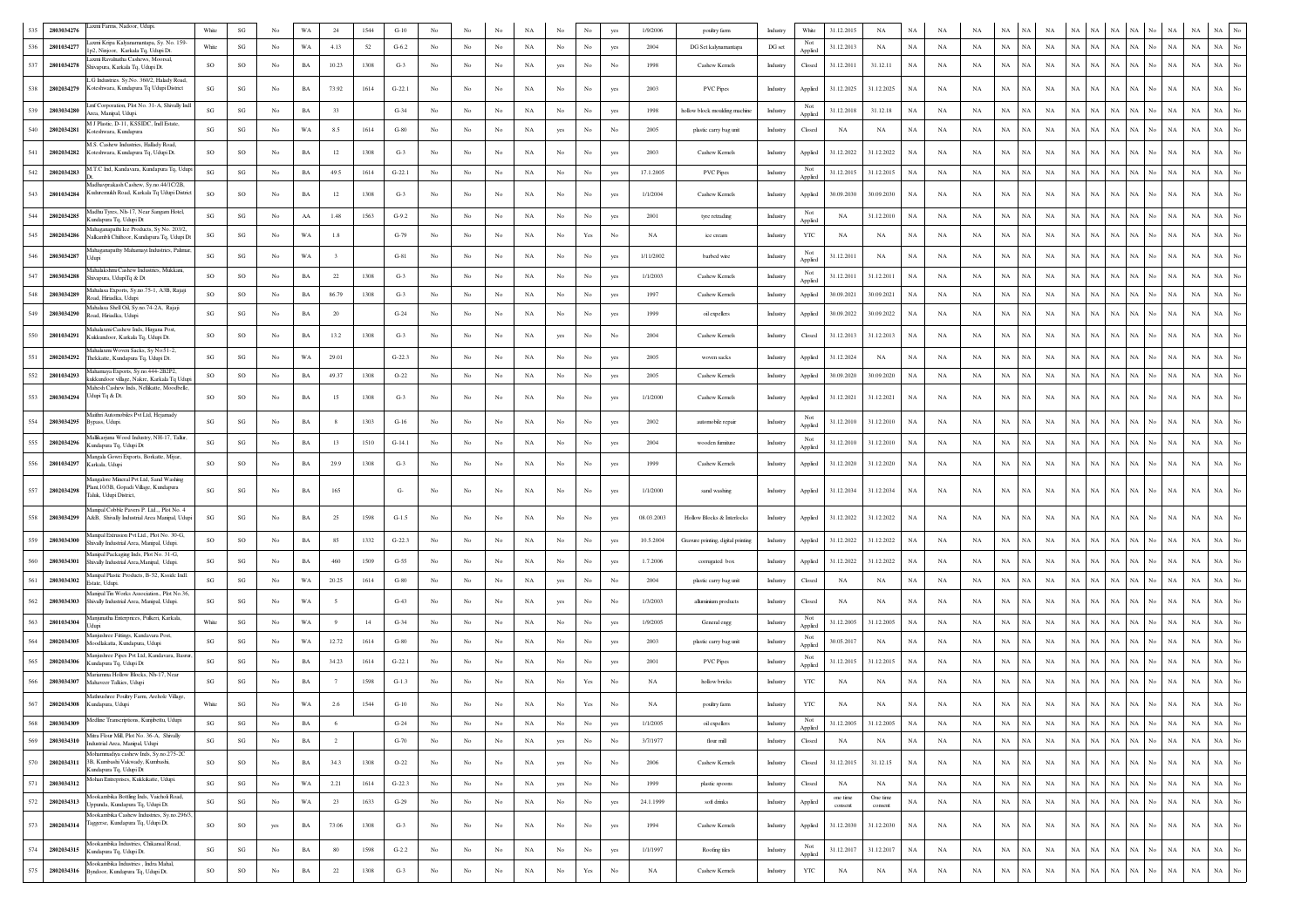|     | 2802034317 | Mithra Cashews, Amasebail, Kundapura Tq,                                                  | SO                     | $_{\rm SO}$            |                  | $_{\rm BA}$ | 99.64                   | 1308 | $G-3$    |                  |                  |             |             |                  |                  |             | 2004       | Cashew Kernels           | Industry | Not            | 31.12.2011            | 31.12.2011    | NA          | NA          |             |                          |                   |             |                   |                            |     |             | $_{\rm NA}$<br>NA          |                  |
|-----|------------|-------------------------------------------------------------------------------------------|------------------------|------------------------|------------------|-------------|-------------------------|------|----------|------------------|------------------|-------------|-------------|------------------|------------------|-------------|------------|--------------------------|----------|----------------|-----------------------|---------------|-------------|-------------|-------------|--------------------------|-------------------|-------------|-------------------|----------------------------|-----|-------------|----------------------------|------------------|
|     |            | Jdupi Dt<br><b>Mount Mary Welding Works</b> , NH-17,                                      |                        |                        |                  |             |                         |      |          |                  |                  |             |             |                  |                  |             |            |                          |          | Applied        |                       |               |             |             |             |                          |                   |             |                   |                            |     |             |                            |                  |
| 577 | 2802034318 | Yedthere, Byndoor, Kundapura Tq, Udupi Dt                                                 | SG                     | $\mathbf{S}\mathbf{G}$ | No               | BA          | $\mathbf{3}$            |      | $G-34$   | No               | No               | No          | NA          | No               | Yes              | No          | NA         | welding work             | Industry | YTC            | NA                    | NA            | NA          | NA          | NA          | $_{\rm NA}$<br>NA        | NA                | <b>NA</b>   | NA                | NA<br>NA                   |     | $_{\rm NA}$ | $_{\rm NA}$<br>$_{\rm NA}$ | No               |
|     | 2801034319 | Muddu Krishna Inds, Pulkeri, Sanoor,<br>Karkala                                           | <b>SO</b>              | SO                     | $_{\mathrm{No}}$ | BA          | 40.01                   | 1308 | $G-3$    | $_{\rm No}$      | $_{\rm No}$      | No          | NA          | No               | No               | yes         | 2000       | Cashew Kernels           | Industry | Applied        | 31.12.2015            | 31.12.2015    | $_{\rm NA}$ | NA          | NA          | $_{\rm NA}$<br><b>NA</b> | NA                | NA          | NA<br>NA          | NA                         |     | $_{\rm NA}$ | $_{\rm NA}$<br>NA          |                  |
|     | 2802034320 | Murudeshwara Tyres, NH-17, Gopady,<br>undapura Tq, Udupi                                  | SG                     | SG                     | No               | AA          | -1                      | 1563 | $G-9.2$  | No               | No               | No          | NA          | No               | No               | yes         | 2001       | tyre retrading           | Industry | Not<br>Applied | NA                    | 31.12.2012    | <b>NA</b>   | NA          | NA          | $_{\rm NA}$<br>NA        | NA                | NA          | NA                | $_{\rm NA}$<br>NA.         | No  | NA          | $_{\rm NA}$<br>$_{\rm NA}$ | No               |
|     | 2801034321 | Jagaraj Cashew Inds, Ajekar, Karkala, Udup                                                | SO                     | SO                     | $_{\rm No}$      | BA          | 6.5                     | 1308 | $G-3$    | No               | No               | No          | NA          | No               | $_{\mathrm{No}}$ | yes         | 2000       | Cashew Kernels           | Industry | Applied        | 31.12.2020            | 31.12.2020    | NA          | NA          | NA          | $_{\rm NA}$<br>NA        | NA                | NA          | NA<br>NA          | NA                         | No  | NA          | $_{\rm NA}$<br>$_{\rm NA}$ | No               |
| 581 | 2802034322 | Jational Ice Plant, Nh-17 Koteshwara,<br>undapura                                         | $\mathbf{S}\mathbf{G}$ | SO                     | No               | WA          | 22.56                   | 1594 | $G-23$   | No               | No               | No          | NA          | No               | $_{\rm No}$      | yes         | 2005       | Ice Block manufacturing  | Industry | Applied        | 31.12.2014            | NA            | NA          | NA          | NA          | NA<br>NA                 | NA                | NA          | NA                | NA<br>NA.                  | No  | NA          | $_{\rm NA}$<br>$_{\rm NA}$ | No               |
| 582 | 2803034323 | ational Mini Blowers Pvt Ltd, Alevoor Road<br>Shivally Indl Area, Manipal, Udupi          | SG                     | SG                     | No               | WA          | 19                      |      | $G-18.3$ | No               | No               | No          | NA          | yes              | No               | No          | 4/23/1999  | axial cooling fan        | Industry | Closed         | NA                    | NA            | NA          | NA          | NA          | NA<br><b>NA</b>          | NA                | NA          | NA<br>NA          | NA                         | No. | NA          | $_{\rm NA}$<br>$_{\rm NA}$ | No               |
| 583 | 2803034324 | Jatural Ice Cream, Near Masjid, Shirava,<br>Idupi                                         | SG                     | SG                     | No               | BA          | 7.5                     |      | $G-79$   | No               | No               | No          | NA          | No               | Yes              | No          | NA         | ice cream                | Industry | YTC            | NA                    | NA            | NA          | NA          | NA          | NA<br><b>NA</b>          | NA                | NA          | <b>NA</b><br>NA   | NA.                        |     | NA          | $_{\rm NA}$<br>$_{\rm NA}$ | $_{\mathrm{No}}$ |
| 584 | 2801034325 | Javadurga Oil & Flour Mills, Palli Village,<br>Karkala Tq, Udupi Dt.                      | SG                     | SG                     | No               | WA          | $\overline{4}$          | 1382 | $G-24$   | No               | No               | No          | NA          | yes              | No               | No          | 2004       | coconut oil & flour mill | Industry | Closed         | NA                    | NA            | NA          | NA          | NA          | $_{\rm NA}$<br>NA        | NA                | NA          | $_{\rm NA}$<br>NA | NA                         | No  | $_{\rm NA}$ | $_{\rm NA}$<br>NA          | No               |
|     | 2803034326 | Javaieevan Tile Works, NH-17, Santhekatte<br>Jdupi.                                       | $\mathbf{S}\mathbf{G}$ | SG                     | $_{\mathrm{No}}$ | $_{\rm BA}$ | 90                      | 1598 | $G-2.2$  | $_{\rm No}$      | $_{\rm No}$      | $_{\rm No}$ | $_{\rm NA}$ | yes              | No               | $_{\rm No}$ | 1/1/2005   | roofing tiles            | Industry | Closed         | NA                    | NA            | $_{\rm NA}$ | NA          | NA          | $_{\rm NA}$<br>NA        | NA                | $_{\rm NA}$ | NA<br>NA          |                            |     | $_{\rm NA}$ | $_{\rm NA}$<br>$_{\rm NA}$ | No               |
| 586 | 2803034327 | Javaneeth Cashews, Sy No. 331/P1,                                                         | SO                     | SO                     | $_{\rm No}$      |             | 9                       | 1308 | $G-3$    | $_{\rm No}$      | $_{\rm No}$      | No          | NA          |                  |                  | No          | 1/1/2002   |                          |          |                | 31.12.2013            |               | $_{\rm NA}$ | NA          | NA          | $_{\rm NA}$<br>NA        | NA                | NA          | NA<br>NA          | NA.                        | No  | NA          | $_{\rm NA}$<br>$_{\rm NA}$ | $_{\rm No}$      |
|     |            | Bukkigudde, Perdoor, Udupi<br>Navyug Cashew Industries, Kenjur Pademutt                   |                        |                        |                  | $_{\rm BA}$ |                         |      |          |                  |                  |             |             | yes              | $_{\rm No}$      |             |            | Cashew Kernels           | Industry | Closed         |                       | 31.12.2013    |             |             |             |                          |                   |             |                   |                            |     |             |                            |                  |
| 587 | 2803034328 | Udupi                                                                                     | SO                     | SO                     | No               | BA          | $\mathbf Q$             | 1308 | $G-3$    | No               | No               | No          | NA          | No               | No               |             | 2000       | Cashew Kernels           | Industry | Applied        | 30.09.2020            | 30.09.2020    | NA          | NA          | NA          | NA                       | NA<br>NA          | NA          | NA<br>NA          | NА                         | No  | $_{\rm NA}$ | $_{\rm NA}$<br>NA          | No               |
| 588 | 2803034329 | Netex Machineries, 6-129(2), Nejar,<br>anthekatte, Udupi.                                 | White                  | $\mathbf{SG}$          | No               | WA          | 25                      | 40   | $G-15$   | No               | No               | No          | NA          | No               | $_{\rm No}$      | yes         | 1/7/2002   | fish net without dyeing  | Industry | Applied        | 31.12.2021            | NA            | $_{\rm NA}$ | NA          | NA          | NA                       | NA<br>NA          | NA          | NA                | NA<br>NA                   | No  | NA          | NA<br>NA                   |                  |
|     |            |                                                                                           |                        |                        |                  |             |                         |      |          |                  |                  |             |             |                  |                  |             |            |                          |          |                |                       |               |             |             |             |                          |                   |             |                   |                            |     |             |                            |                  |
| 589 | 2801034330 | New Damodar Cashew, Aiyappanagara,<br>Kukkundur, Karkala Tq, Udupi Dt.                    | <sub>SO</sub>          | SO                     | No               | BA          | 5                       | 1308 | $G-3$    | No               | No               | No          | NA          | No               | $_{\rm No}$      | yes         | 1/1/2001   | Cashew Kernels           | Industry | Applied        | 31.12.2012            | 31.12.2012    | $_{\rm NA}$ | NA          | NA          | $_{\rm NA}$<br>NA        | <b>NA</b>         | NA          | NA<br><b>NA</b>   |                            |     | $_{\rm NA}$ | $_{\rm NA}$<br>$_{\rm NA}$ | No               |
| 590 | 2803034331 | New Nayana Ice Cream, New Nayana<br>Complex, 64-10p2, Yenagudde Village, Udup             | SG                     | $\mathbf{SG}$          | No               | BA          | 30                      |      | $G-79$   | No               | No               | No          | $_{\rm NA}$ | yes              | $_{\rm No}$      | No          | 1/1/2003   | ice cream                | Industry | Closed         | 31.12.2014            | 31.12.2014    | $_{\rm NA}$ | NA          | NA          | $_{\rm NA}$<br>NA        | NA                | NA          | $_{\rm NA}$       | $_{\rm NA}$<br>NA.         | No  | $_{\rm NA}$ | $_{\rm NA}$<br>$_{\rm NA}$ | $_{\mathrm{No}}$ |
|     |            | New Ramanath Cahsew Industries, Mudradi                                                   |                        |                        |                  |             |                         |      |          |                  |                  |             |             |                  |                  |             |            |                          |          |                |                       |               |             |             |             |                          |                   |             |                   |                            |     |             |                            |                  |
| 591 | 2801034332 | Karkala Tq, Udupi Dt.                                                                     | SO                     | SO                     | No               | BA          | 20.25                   | 1308 | $G-3$    | No               | No               | No          | NA          | No               | No               | yes         | 2001       | Cashew Kernels           | Industry | Applied        | 31.12.2020            | 31.12.2020    | NA          | NA          | NA          | NA<br>$_{\rm NA}$        | NA                | NA          | NA<br>NA          | NA                         | No  | NA          | NA<br>NA                   |                  |
| 592 | 2803034333 | New Satish Cashew Indus, Shirva, Udupi,<br>lew Sridevi Cashew Ind, Sy No. 455-2p.         | SO                     | <b>SO</b>              | No               | BA          | $\sim$                  | 1308 | $G-3$    | No               | No               | No          | NA          | No               | $_{\rm No}$      | yes         | 26.06.1999 | Cashew Kernels           | Industry | Not            | 31.12.2010            | 31.12.2010    | NA          | NA          | NA          | NA                       | NA<br>NA          | NA          | NA                | NA<br>NA                   | No  | NA          | $_{\rm NA}$<br>NA          | No               |
|     | 2801034334 | Mudar Post, Bajagoli, Karkala,<br>Jew Varadaraj Cashew Inds, Jarkala, Karkala             | <sub>SO</sub>          | SO                     | No               | BA          | 41                      | 1308 | $G-3$    | No               | No               | No          | NA          | yes              | No               | No          | 1/1/2004   | Cashew Kernels           | Industry | Closed         | 31.12.2015            | 31.12.15      | $_{\rm NA}$ | NA          | NA          | <b>NA</b><br>NA          | <b>NA</b>         | NA          | NA<br>NA          | NA                         |     | NA          | $_{\rm NA}$<br>$_{\rm NA}$ | $\overline{N}$ o |
| 594 | 2801034335 | New Vinayaka Cashew Inds, Nandanavana,                                                    | SO                     | SO                     | No               | BA          | 16.14                   | 1308 | $G-3$    | No               | No               | No          | NA          | yes              | $_{\rm No}$      | No          | 2000       | Cashew Kernels           | Industry | Closed<br>Not  | 31.12.2011            | 31.12.2011    | NA          | NA          | NA          | $_{\rm NA}$<br>NA        | NA                | NA          | NA                | $_{\rm NA}$<br>NA          | No  | NA          | $_{\rm NA}$<br>NA          | No               |
| 595 | 2802034336 | Kergal, Kundapura, Udupi                                                                  | SO                     | SO                     | $_{\rm No}$      | BA          | 21.4                    | 1308 | $G-3$    | $_{\rm No}$      | No               | No          | NA          | No               | No               | yes         | 2001       | Cashew Kernels           | Industry | Applied        | 31.12.2010            | 31.12.2010    | $_{\rm NA}$ | NA          | NA          | $_{\rm NA}$              | NA<br>$_{\rm NA}$ | NA          | NA                | NA<br>$_{\rm NA}$          | No  | $_{\rm NA}$ | $_{\rm NA}$<br>$_{\rm NA}$ | No               |
|     | 2803034337 | Nihaal Fish Nets, Hanumantha Nagara, Puttur,                                              | White                  | $\mathbf{S}\mathbf{G}$ | No               | BA          | 40                      | 40   | $G-15$   | No               | No               | No          | NA          | yes              | No               | No          | 9/23/1987  | fish net without dyeing  | Industry | Closed         | NA                    | NA            | NA          | NA          | NA          | $_{\rm NA}$<br><b>NA</b> | NA                | NA          | NA<br>NA          | NA.                        |     | NA          | $_{\rm NA}$<br>$_{\rm NA}$ | $\overline{N}$ o |
| 597 | 2802034338 | oorani Cashew Industries, Sy No. 80/1b,<br>dbady Village, Ardi Post, Kundapura, Udupi     | SO                     | SO                     | No               | BA          | 14                      | 1308 | $G-3$    | No               | No               | No          | NA          | yes              | No               | No          | 2004       | Cashew Kernels           | Industry | closed         | 31.12.2010            | 31.12.2010    | <b>NA</b>   | NA          | NA          | $_{\rm NA}$<br>NA        | NA                | NA          | NA                | $_{\rm NA}$<br>NA          | No  | $_{\rm NA}$ | NA<br>$_{\rm NA}$          | $_{\mathrm{No}}$ |
|     | 2803034339 | Uma Tile Company, Sy.no.96/6, 7.8, 8/13,<br>main road, Hejamady village,  Udupi Tq & Dist | SG                     | SG                     | No               | BA          | 134                     | 1598 | $G-2.2$  | No               | No               | No          | NA          | No               | No               | yes         | 1/1/2005   | roofing tiles            | Industry | Applied        | 31.12.2025            | 31.12.2025    | NA          | NA          | NA          | $_{\rm NA}$<br>NA        | $_{\rm NA}$       | NA          | NA<br>NA          | NA                         | No. | $_{\rm NA}$ | $_{\rm NA}$<br>NA          |                  |
| 599 | 2802034340 | Om Ganesh Tiles & Bricks, Katakeri,<br>Cundapura Tq, Udupi Dt.                            | $\mathbf{S}\mathbf{G}$ | SG                     | $_{\mathrm{No}}$ | $_{\rm BA}$ | 43.54                   | 1598 | $G-2.2$  | No               | No               | No          | $_{\rm NA}$ | No               | No               | yes         | 1995       | roofing tiles            | Industry | Not            | 31.12.2015            | 31.12.2015    | $_{\rm NA}$ | NA          | NA          | $_{\rm NA}$<br>NA        | $_{\rm NA}$       | NA          | $_{\rm NA}$<br>NA |                            |     | $_{\rm NA}$ | $_{\rm NA}$<br>$_{\rm NA}$ |                  |
|     | 2803034341 | Packquick Paper Products, Main Road,<br>Kinnimulky, Udupi.                                | SG                     | SG                     | No               | WA          | $\mathbf{I}$            |      | $G-49$   | No               | No               | No          | NA          | No               | No               | yes         | 2000       | paper products           | Industry | Applied<br>No  | 31.12.2018            | NA            | NA          | NA          | NA          | NA<br>NA                 | NA                | NA          | <b>NA</b>         | $_{\rm NA}$<br>NA          | No. | $_{\rm NA}$ | $_{\rm NA}$<br>$_{\rm NA}$ | No               |
|     |            | 'alashree Industries, Bailur, Karkala, Udupi                                              |                        |                        |                  |             |                         |      |          | No               | No               |             |             |                  |                  |             |            |                          |          | Applied<br>Not |                       |               |             |             |             | NA                       | <b>NA</b>         | NA          | NA                | NA                         |     |             |                            | $\overline{N}$ o |
|     | 2801034342 | Palashree Industries, Kampar, Bailur Post,                                                | $\mathbf{S}\mathbf{G}$ | $\mathbf{SG}$          | $_{\rm No}$      | WA          | 4.5                     | 1598 | $G-1.3$  |                  |                  | $_{\rm No}$ | NA          | $_{\rm No}$      | $_{\rm No}$      | yes         | 28.12.1997 | hollow bricks            | Industry | Applied        | 31.12.2012            | NA            | $_{\rm NA}$ | $_{\rm NA}$ | NA          | $_{\rm NA}$              |                   |             | NA                |                            |     | NA          | $_{\rm NA}$<br>$_{\rm NA}$ |                  |
| 602 | 2801034343 | Karkala Tq, Udupi Dt.                                                                     | $\mathbf{S}\mathbf{G}$ | $\mathbf{SG}$          | $_{\rm No}$      | WA          | 4.25                    | 1598 | $G-1.3$  | $_{\rm No}$      | $_{\rm No}$      | $_{\rm No}$ | NA          | No               | $_{\rm No}$      | yes         | 2005       | hollow bricks            | Industry | Applied        | 31.12.2013            | NA            | $_{\rm NA}$ | NA          | NA          | $_{\rm NA}$<br>NA        | NA                | NA          | NA<br>NA          | NA                         |     | $_{\rm NA}$ | $_{\rm NA}$<br>NA          |                  |
| 603 | 2801034344 | Panchami Cashew., Jodu Rasthe, Kukoondur.<br>Carkala, Udupi Dt.                           | SO                     | SO                     | No               | $_{\rm BA}$ | 20.5                    | 1308 | $G-3$    | No               | No               | No          | NA          | No               | No               | yes         | 2002       | Cashew Kernels           | Industry | Not<br>Applied | 31.12.2011            | 31.12.2011    | NA          | NA          | NA          | $_{\rm NA}$<br>NA        | NA                | NA          | NA<br>NA          | NA                         | No  | $_{\rm NA}$ | $_{\rm NA}$<br>$_{\rm NA}$ |                  |
| 604 | 2803034345 | anchami Rotogravures<br>Guddeyangadi, Udyavara, Udupi                                     | $\mathbf{S}\mathbf{G}$ | SG                     | $_{\rm No}$      | WA          | 6.51                    | 1614 | $G-80$   | No               | No               | No          | $_{\rm NA}$ | yes              | No               | No          | 2000       | plastic carry bag unit   | Industry | Closed         | NA                    | NA            | NA          | NA          | NA          | $_{\rm NA}$<br>NA        | NA                | NA          | $_{\rm NA}$<br>NA | NA                         | No. | $_{\rm NA}$ | $_{\rm NA}$<br>$_{\rm NA}$ |                  |
|     | 2803034346 | anchavati Industries, 38 Kalthur<br>Santhekatte P.O. Udupi.                               | SG                     | $\mathbf{SG}$          | $_{\rm No}$      | BA          | 17                      | 1382 | $G-24$   | No               | No               | No          | NA          | No               | No               | yes         | 25.10.1993 | coconut oil              | Industry | Not            | 31.12.2005            | 31.12.2005    | $_{\rm NA}$ | $_{\rm NA}$ | NA          | $_{\rm NA}$              | NA                | <b>NA</b>   | NA<br>NA          |                            |     | NA          | $_{\rm NA}$<br>$_{\rm NA}$ |                  |
| 606 | 2802034347 | Pandith Minerals, Pandith House, Gangulli,                                                | SG                     | SG                     | No               |             | 24                      |      | G-       | No               | No               | No          |             |                  |                  | No          | 2007       | resin coated sand        |          | Applied        |                       |               |             |             |             | NA                       | NA                |             | NA                |                            | No  |             |                            |                  |
|     |            | Cundapura Tq, Udupi.<br>andith Wood Industries, NH-17, Kumbhash                           |                        |                        |                  | BA          |                         |      |          |                  |                  |             | NA          | yes              | No               |             |            |                          | Industry | closed<br>Not  | 31.12.2015            | 31.12.15      | NA          | NA          | NA          | NA                       |                   | NA          | NA                | NA                         |     | NA          | NA<br>NA                   |                  |
| 607 | 2802034348 | Kundapura Tq, Udupi                                                                       | $\mathbf{S}\mathbf{G}$ | SG                     | $_{\mathrm{No}}$ | WA          | 6                       | 1510 | $G-14.1$ | No               | No               | No          | NA          | No               | No               | yes         | 1/7/2005   | wooden furniture         | Industry | Applied        | 31.12.2004            | 31.12.2004    | $_{\rm NA}$ | NA          | NA          | $_{\rm NA}$<br>NA        | $_{\rm NA}$       | NA          | $_{\rm NA}$<br>NA | NA                         | No. | $_{\rm NA}$ | $_{\rm NA}$<br>NA          |                  |
| 608 | 2803034349 | Paniyoor Industries, Paniyoor, Udupi<br>Paradise Bottling, Near Taluk Office, Karkala     | SG                     | SG                     | $_{\rm No}$      | BA          | 3.05                    | 1382 | $G-24$   | No               | $_{\rm No}$      | $_{\rm No}$ | $_{\rm NA}$ | No               | Yes              | No          | NA         | coconut oil              | Industry | YTC            | NA                    | NA            | $_{\rm NA}$ | NA          | NA          | $_{\rm NA}$<br>NA        | NA                | NA          | NA                | $_{\rm NA}$<br>NA          | No  | NA          | NA<br>NA                   | No               |
|     | 2801034350 | Tq, Udupi Dt.<br>Parampara Herbal producing co, Kalthur,                                  | $\mathbf{S}\mathbf{G}$ | SG                     | $_{\mathrm{No}}$ | WA          | $\overline{4}$          | 1633 | $G-29$   | No               | $_{\rm No}$      | No          | NA          | yes              | No               | No          | 1986       | soft drinks              | Industry | Closed<br>Not  | NA                    | NA            | $_{\rm NA}$ | NA          | NA          | $_{\rm NA}$<br>NA        | NA                | NA          | NA                | NA<br>NA                   | No  | NA          | $_{\rm NA}$<br>NA          | No               |
|     | 2803034351 | I Iduni<br>Paritoshak Plastic Packaging (P) Ltd., Shed                                    | SG                     | SG                     | No               | <b>WA</b>   | $\mathbf{\mathbf{R}}$   | 1502 | $G-82$   | No               | No               | No          | <b>NA</b>   | No               | No               |             | 2004       | Augustic Medicine        | Industry | Applied        | 31 12 2016            | NA            | NA          | <b>NA</b>   | NA          | NA<br>NA                 | <b>NA</b>         | NA NA NA    |                   | NA                         | No  | NA          | NA NA                      | No               |
| 611 | 2801034352 | No.D-7.D-8, D-9, Kssidb Indl. Estate,<br>Karkala Tq, Udupi                                | SG                     | $\mathbf{S}\mathbf{G}$ | No               | BA          | $\overline{\mathbf{3}}$ | 1614 | $G-22.3$ | No               | No               | No          | NA          | No               | Yes              | No          | NA         | plastic packaging        | Industry | YTC            | <b>NA</b>             | NA            | <b>NA</b>   | NA          | NA          | $_{\rm NA}$<br><b>NA</b> | NA                | NA          | NA                | NA<br><b>NA</b>            | No  | $_{\rm NA}$ | $_{\rm NA}$<br>$_{\rm NA}$ | $_{\rm No}$      |
| 612 | 2803034353 | atel Tiles & Stone Mart, Nh-17, Puttur<br>Santhekatte, Udupi                              | $\mathbf{S}\mathbf{G}$ | $\mathbf{SG}$          | $_{\mathrm{No}}$ | $_{\rm BA}$ | 7.5                     |      | $G-1.4$  | No               | No               | $_{\rm No}$ | $_{\rm NA}$ | No               | $_{\mathrm{No}}$ | yes         | 2002       | mosaic tiles             | Industry | Not<br>Applied | 31.12.2011            | 31.12.2011    | NA          | NA          | NA          | NA                       | NA<br>NA          | NA          | NA                | $_{\rm NA}$<br>$_{\rm NA}$ | No  | NA          | NA<br>$_{\rm NA}$          | $_{\mathrm{No}}$ |
| 613 | 2802034354 | Plasto Containers, C-3, Ksside Indl. Estate,<br>Koteshwara, Kundapura, Udupi              | $\mathbf{S}\mathbf{G}$ | $\mathbf{SG}$          | $_{\mathrm{No}}$ | BA          | 15                      | 1614 | $G-80$   | No               | $_{\rm No}$      | No          | NA          | No               | $_{\mathrm{No}}$ | yes         | 2003       | plastic carry bag unit   | Industry | Applied        | one time              | One time      | $_{\rm NA}$ | NA          | NA          | $_{\rm NA}$<br>NA        | NA                | $_{\rm NA}$ | $_{\rm NA}$       | $_{\rm NA}$<br>NA          | No  | $_{\rm NA}$ | $_{\rm NA}$<br>$_{\rm NA}$ | $_{\rm No}$      |
| 614 | 2803034355 | Plastubex Corporation, L.L.R. Marg.                                                       | $\mathbf{S}\mathbf{G}$ | $\mathbf{S}\mathbf{G}$ | No               | WA          | 5.69                    | 1614 | $G-80$   | No               | $_{\mathrm{No}}$ | No          | NA          | yes              | $_{\mathrm{No}}$ | No          | 2005       | plastic carry bag unit   | Industry | Closed         | consent<br>31.12.2012 | consent<br>NA | $_{\rm NA}$ | NA          | NA          | $_{\rm NA}$              | NA<br>NA          | NA          | $_{\rm NA}$       | $_{\rm NA}$<br>NA          | No  | $_{\rm NA}$ | $_{\rm NA}$<br>$_{\rm NA}$ | $_{\rm No}$      |
| 615 | 2802034356 | Kunjibettu, Udupi.<br>Popular Broilers, 236/232, Koyanagar,                               | White                  | $\mathbf{S}\mathbf{G}$ | $_{\mathrm{No}}$ | WA          | $\overline{4}$          | 1544 | $G-10$   | $_{\mathrm{No}}$ | $_{\mathrm{No}}$ | No          | NA          | No               | $_{\mathrm{No}}$ | yes         | 2004       | poultry farm             | Industry | Not            | 31.12.2012            | NA            | $_{\rm NA}$ | NA          | $_{\rm NA}$ | $_{\rm NA}$<br>NA        | NA                | $_{\rm NA}$ | $_{\rm NA}$       | $_{\rm NA}$<br>$_{\rm NA}$ | No  | $_{\rm NA}$ | $_{\rm NA}$<br>$_{\rm NA}$ | $_{\mathrm{No}}$ |
| 616 | 2802034357 | Navunda, Kundapura Tq, Udupi Dt<br>Popular Poultry Farm, Kudrukod, Navunda,               | White                  | $\mathbf{S}\mathbf{G}$ |                  | WA          | 11                      | 1544 | $G-10$   | No               | $_{\rm No}$      |             |             |                  |                  |             | 2002       |                          | Industry | Applied        | 31.12.2011            |               | $_{\rm NA}$ |             | $_{\rm NA}$ | NA                       |                   | NA          | NA                | $_{\rm NA}$<br>NA          | No  | $_{\rm NA}$ | $_{\rm NA}$<br>NA          | $_{\mathrm{No}}$ |
|     |            | Kundapura Tq, Udupi Dt<br>Prabhakara Tile Works, Ferry                                    |                        |                        | No               |             |                         |      |          |                  |                  | No          | NA          | No               | $_{\rm No}$      | yes         |            | poultry farm             |          | White          |                       | NA            |             | NA          |             | NA                       | NA                |             |                   |                            |     |             |                            |                  |
| 617 |            | 2802034358 Road, Kundapura Tq, Udupi<br>Prabhakiran Tiles, Gulvady, Kundapura Tq,         | $\mathbf{S}\mathbf{G}$ | $\mathbf{SG}$          | $_{\mathrm{No}}$ | $_{\rm BA}$ | 98.78                   | 1598 | $G-2.2$  | No               | $_{\rm No}$      | No          | $_{\rm NA}$ | No               | $_{\rm No}$      | yes         | 1995       | roofing tiles            | Industry | Applied        | 31.12.2021            | 31.12.11      | $_{\rm NA}$ | $_{\rm NA}$ | $_{\rm NA}$ | $_{\rm NA}$<br>NA        | NA                | NA          | $_{\rm NA}$       | $_{\rm NA}$<br>NA          | No  | $_{\rm NA}$ | $_{\rm NA}$<br>$_{\rm NA}$ | $_{\rm No}$      |
| 618 | 2802034359 | Jdupi Dt.                                                                                 | $\mathbf{S}\mathbf{G}$ | $\mathbf{SG}$          | $_{\mathrm{No}}$ | $_{\rm BA}$ | 32                      | 1598 | $G-2.2$  | $_{\mathrm{No}}$ | $_{\mathrm{No}}$ | $_{\rm No}$ | $_{\rm NA}$ | $_{\mathrm{No}}$ | $_{\mathrm{No}}$ | yes         | 1/1/2001   | roofing tiles            | Industry | Applied        | 31.12.2021            | 31.12.2021    | $_{\rm NA}$ | $_{\rm NA}$ | $_{\rm NA}$ | $_{\rm NA}$<br><b>NA</b> | $_{\rm NA}$       | $_{\rm NA}$ | $_{\rm NA}$       | $_{\rm NA}$<br>$_{\rm NA}$ | No  | $_{\rm NA}$ | $_{\rm NA}$<br>$_{\rm NA}$ | $_{\mathrm{No}}$ |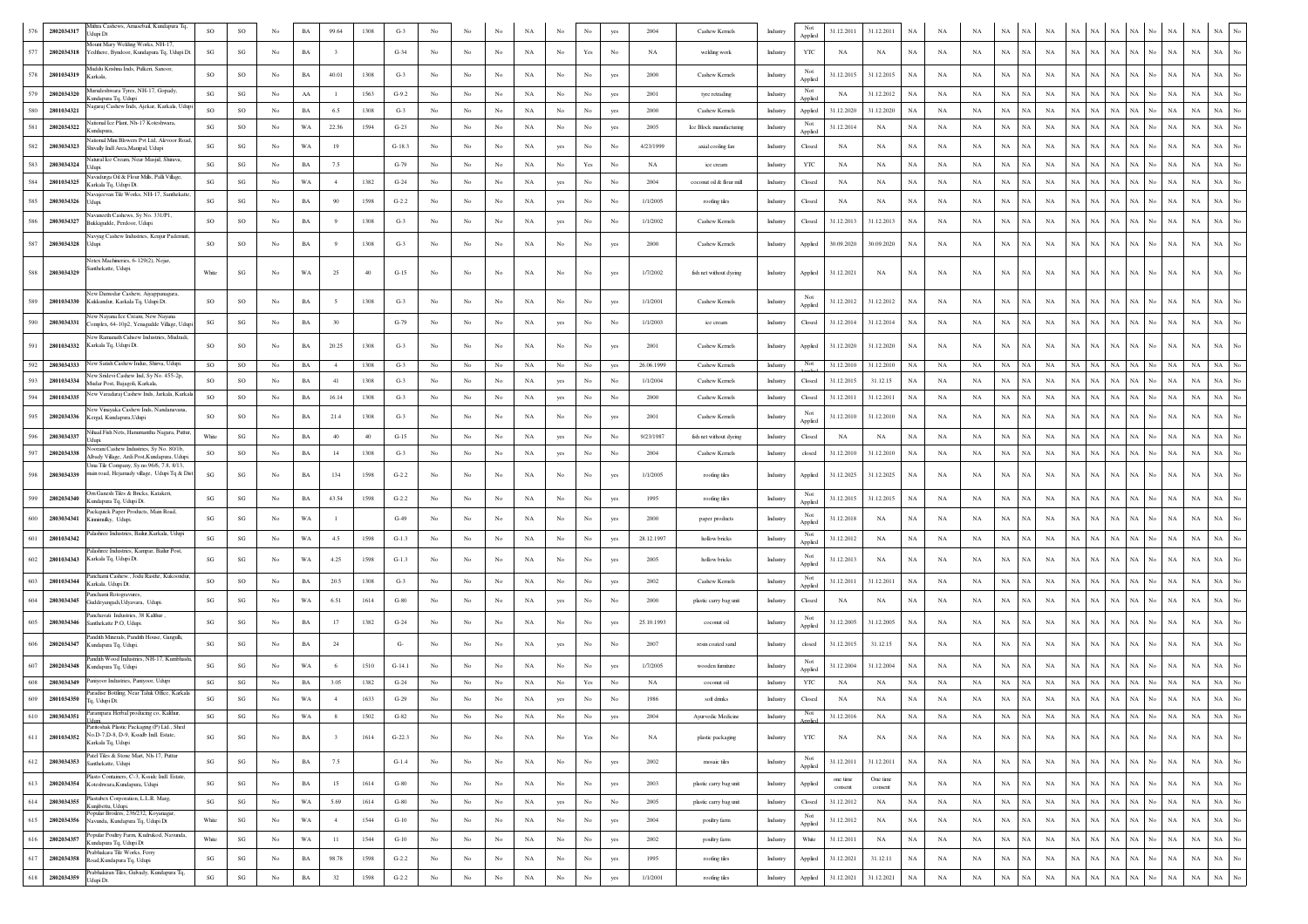| 619 | 2802034360                     | 'rabhath Ice Cream Parlour, Gangulli, Not In<br>Indl Area, Kundapura Tq, Udupi Dt.                     | $\mathbf{S}\mathbf{G}$ | SG                     | No               | $_{\rm BA}$ |                           |      | $G-79$   |                  |                  |             | NA          | No               | $\operatorname{Yes}$ | No               | $_{\rm NA}$ | Ice cream                | Industry       | YTC            | $_{\rm NA}$         | NA                                                               | NA          | NA          |             | NA          |             |             |                          |             |                                          |             |                                 |
|-----|--------------------------------|--------------------------------------------------------------------------------------------------------|------------------------|------------------------|------------------|-------------|---------------------------|------|----------|------------------|------------------|-------------|-------------|------------------|----------------------|------------------|-------------|--------------------------|----------------|----------------|---------------------|------------------------------------------------------------------|-------------|-------------|-------------|-------------|-------------|-------------|--------------------------|-------------|------------------------------------------|-------------|---------------------------------|
| 620 | 2803034361                     | rabhath Inds, Door No. 3/31, Uliyaragoli<br>Village, Kaup, Udupi Tq & Dt                               | SG                     | $\mathbf{S}\mathbf{G}$ | No.              | BA          | $\overline{4}$            | 1382 | $G-24$   | No               | No               | $_{\rm No}$ | NA          | $_{\rm No}$      | $_{\rm No}$          | yes              | 1/1/2000    | coconut oil & flour mill | Industry       | Applied        | one time<br>consent | One time<br>consent                                              | <b>NA</b>   | NA          | NA          | <b>NA</b>   | NA          | <b>NA</b>   | NA<br><b>NA</b>          | $_{\rm NA}$ | $_{\rm NA}$<br>NA<br>No                  | $_{\rm NA}$ | NA<br>No                        |
| 621 | 2801034362                     | rabhu Oil Mills, Prabhu Compound, Sanoor,<br>Karkala Tq, Udupi Dt.                                     | SG                     | $\mathbf{S}\mathbf{G}$ | $_{\rm No}$      | WA          | 14                        |      | $G-24$   | $_{\rm No}$      | No               | $_{\rm No}$ | NA          | $_{\rm No}$      | No                   | yes              | 2002        | oil expellers            | Industry       | Applied        | one time<br>consent | NA                                                               | $_{\rm NA}$ | NA          | $_{\rm NA}$ | $_{\rm NA}$ | NA          | NA          | NA<br>NA                 | $_{\rm NA}$ | NA<br>No<br>$_{\rm NA}$                  | $_{\rm NA}$ | $_{\rm NA}$                     |
| 622 | 2802034363                     | Pragathi Paultry Farm, Herinjal,<br>Cumbadakone, Kundapura Tq, Udupi Dt.                               | White                  | $\mathbf{S}\mathbf{G}$ | $_{\mathrm{No}}$ | $_{\rm BA}$ | 2.8                       | 1544 | $G-10$   | No               | No               | No          | NA          | $_{\rm No}$      | $\operatorname{Yes}$ | No               | NA          | poultry farm             | Industry       | YTC            | NA                  | $_{\rm NA}$                                                      | NA          | NA          | NA          | $_{\rm NA}$ | NA          | NA          | NA<br>NA                 | $_{\rm NA}$ | NA<br>No<br>$_{\rm NA}$                  | $_{\rm NA}$ | NA                              |
| 623 | 2803034364                     | ragathi Plastics, D-3-174c2, Hanuman<br>Garraige Complex, Chitpadi. Udupi.                             | $\mathbf{S}\mathbf{G}$ | SG                     | $_{\rm No}$      | WA          | 18.33                     | 1614 | $G-80$   | $_{\rm No}$      | No               | No          | NA          | $_{\rm No}$      | No                   | yes              | 2005        | plastic carry bag unit   | Industry       | Applied        | 31.12.2024          | NA                                                               | $_{\rm NA}$ | NA          | NA          | $_{\rm NA}$ | NA          | NA          | NA<br>$_{\rm NA}$        | $_{\rm NA}$ | No<br>NA<br>NA                           | $_{\rm NA}$ | $_{\rm NA}$                     |
| 624 | 2801034365                     | Prakash Cashew Inds. Karkala Tq, Udupi Dt.                                                             | SO                     | <b>SO</b>              | No               | BA          | -5                        | 1308 | $G-3$    | No               | No               | No          | NA          | yes              | No                   | No               | 6/24/1997   | Cashew Kernels           | Industry       | Closed         | NA                  | NA                                                               | NA          | NA          | NA          | NA   NA     |             | NA          | <b>NA</b><br>NA          | NA          | NA No<br>NA                              | NA          | $\rm NA-\,No$                   |
| 625 | 2803034366                     | rakash Saw Mills Ltd, Uppinakote, Post<br>rahmavara, Udupi                                             | SG                     | SG                     | No.              | WA          | 4                         | 1553 | $G-14.4$ | No               | No               | No          | NA          | yes              | No                   | No               | 2004        | saw mill                 | Industry       | closed         | 31.12.2013          | NA                                                               | NA          | NA          | NA          | NA          | NA.         | NA          | NA<br>NA                 | $_{\rm NA}$ | NA No<br>$_{\rm NA}$                     | $_{\rm NA}$ | $_{\rm NA}$<br>$_{\rm No}$      |
| 626 | 2802034367                     | Pravasi Tyres , Sy No. 108/11, Tallur Village<br>undapura Tq, Udupi Dt.                                | SG                     | $\mathbf{S}\mathbf{G}$ | No               | BA          | $\overline{4}$            | 1563 | $G-9.2$  | No               | No               | No          | NA          | $_{\rm No}$      | Yes                  | No               | NA          | tyre retrading           | Industry       | YTC            | NA                  | NA                                                               | NA          | NA          | NA          | <b>NA</b>   | $_{\rm NA}$ | NA          | NA<br><b>NA</b>          | NA          | $_{\rm NA}$<br>NA<br>No                  | $_{\rm NA}$ | $_{\rm NA}$                     |
| 627 | 2802034368                     | Prithvi Cahsews, Bolamballi, Kalthodu,<br>Kundapura Tq, Udupi Dt.                                      | SO                     | SO                     | $_{\mathrm{No}}$ | $_{\rm BA}$ | 25                        | 1308 | $G-3$    | $_{\mathrm{No}}$ | $_{\rm No}$      | No          | $_{\rm NA}$ | yes              | No                   | No               | 1/1/2005    | Cashew Kernels           | Industry       | Closed         | NA                  | NA                                                               | $_{\rm NA}$ | $_{\rm NA}$ | NA          | $_{\rm NA}$ | NA          | NA          | <b>NA</b><br>NA          | NA          | $_{\rm NA}$<br>No<br>NA                  | $_{\rm NA}$ | NA                              |
| 628 | 2803034369                     | R.K. Industries, Plot No. 28-C. Indl. Area<br>Manipal, Udupi                                           | SG                     | SG                     | No               | WA          | $\cdot$ 4                 |      | $G-33$   | No               | No               | No          | NA          | No               | No                   | yes              | 04.04.2000  | masala powder            | Industry       | Applied        | one time<br>consent | NA                                                               | NA          | NA          | NA          | NA          | NA          | NA          | NA<br>NA                 | NA          | NA<br>No<br>NA                           | $_{\rm NA}$ | NA                              |
| 629 | 2802034370                     | Radhakrishna Cashew Inds, Belve, Kundapura<br>Fq, Udupi Dt.                                            | <sub>SO</sub>          | $_{\rm SO}$            | No               | BA          | 20                        | 1308 | $G-3$    | No               | No               | No          | NA          | yes              | $_{\rm No}$          | No               | 14/2/1899   | Cashew Kernels           | Industry       | Closed         | NA                  | NA                                                               | <b>NA</b>   | NA          | NA          | <b>NA</b>   | NA          | NA          | NA<br>NA                 | $_{\rm NA}$ | NA<br>$_{\rm NA}$<br>No                  | <b>NA</b>   | NA                              |
| 630 | 2802034371                     | Radhika Cahsews, Belve, Kundapura Tq.<br>Jdupi Dt                                                      | SO                     | SO                     | $_{\rm No}$      | $_{\rm BA}$ | 9.45                      | 1308 | $G-3$    | $_{\mathrm{No}}$ | $_{\rm No}$      | No          | NA          | $_{\rm No}$      | $_{\rm No}$          | yes              | 2000        | Cashew Kernels           | Industry       | Applied        | 31.12.2021          | 31.12.2021                                                       | NA          | NA          | $_{\rm NA}$ | $_{\rm NA}$ | $_{\rm NA}$ | NA          | NA<br>$_{\rm NA}$        | NA          | NA<br>No<br>NA                           | $_{\rm NA}$ | NA<br>No                        |
| 631 | 2802034372                     | tadiant Abrasives, Molahalli Post & Village,<br>Kundapura Tq, Udupi Dt                                 | SO                     | SG                     | $_{\rm No}$      | BA          | 39.59                     |      | $G-$     | $_{\mathrm{No}}$ | No               | No          | $_{\rm NA}$ | $_{\rm No}$      | $_{\rm No}$          | yes              | 10.6.2001   | grinding wheel           | Industry       | Applied        | 30.09.2020          | 30.09.2020                                                       | NA          | NA          | NA          | NA          | NA.         | NA          | NA<br>NA                 | NA          | $NA$<br>No<br>NA                         | NA          | $_{\rm NA}$<br>$\overline{N}$ o |
| 632 | 2802034373                     | Raghavendra Bottling Company, Navadas<br>Compound, Kattebelthur, Kundapura Tq,<br>Jdupi Dt.            | SG                     | SG                     | No               | WA          | -6                        | 1633 | $G-29$   | No               | No               | No          | NA          | No               | No                   | yes              | 1996        | soft drinks              | Industry       | Not<br>Applied | 31.12.2013          | NA                                                               | <b>NA</b>   | NA          | NA          | $_{\rm NA}$ | NA          | NA          | NA<br>$_{\rm NA}$        | $_{\rm NA}$ | NA No<br>$_{\rm NA}$                     | $_{\rm NA}$ | $_{\rm NA}$<br>No               |
| 633 | 2801034374                     | Raghavendra Export, Palli Road, Bailur,<br>Karkala To, Udupi Dt                                        | <sub>SO</sub>          | <sub>SO</sub>          | No               | BA          | 24.9                      | 1308 | $G-3$    | No               | No               | No          | NA          | No               | No                   | ves              | 1995        | Cashew Kernels           | Industry       | Applied        | 31.12.2021          | 31.12.2021                                                       | NA          | NA          | NA          | NA          | NA.         | NA          | NA<br>NA                 | $_{\rm NA}$ | NA No<br>NA                              | <b>NA</b>   | $_{\rm NA}$<br>$_{\rm No}$      |
| 634 | 2803034375                     | Rainbow Pipes, Plot No.28, Shivally Industria<br>trea, Manipal, Udupi.                                 | $\mathbf{S}\mathbf{G}$ | SG                     | $_{\rm No}$      | $_{\rm BA}$ | 65                        | 1614 | $G-22.1$ | $_{\rm No}$      | No               | No          | NA          | $_{\rm No}$      | $_{\rm No}$          | yes              | 18.05.1993  | PVC Pipes                | Industry       | Applied        | 31.12.2021          | 31.12.2021                                                       | NA          | NA          | NA          | $_{\rm NA}$ | NA          | NA          | NA<br>NA                 | NA          | NA  <br>No<br>NA                         | $_{\rm NA}$ | $_{\rm NA}$<br>$_{\rm No}$      |
| 635 | 2803034376                     | tainbow Plastics, Plot No. 28d & E, Industrial<br>Area, Manipal, Udupi.                                | $\mathbf{S}\mathbf{G}$ | $\mathbf{S}\mathbf{G}$ | $_{\rm No}$      | $_{\rm BA}$ | 13.6                      | 1614 | $G-22.1$ | $_{\rm No}$      | $_{\rm No}$      | No          | $_{\rm NA}$ | yes              | $_{\rm No}$          | No               | 25.3.1998   | PVC Pipes                | Industry       | closed         | 31.12.2013          | 31.12.2013                                                       | NA          | $_{\rm NA}$ | NA          | $_{\rm NA}$ | NA          | $_{\rm NA}$ | NA<br>$_{\rm NA}$        | $_{\rm NA}$ | $NA$ No<br>$_{\rm NA}$                   | $_{\rm NA}$ | $_{\rm NA}$<br>No               |
| 636 | 2803034377                     | Rainbow Plastics, Plot No 28 D And E,<br>Shivally Industrial Area, Manipal.                            | SG                     | SG                     | $_{\rm No}$      | $_{\rm BA}$ | 13.59                     | 1614 | $G-22.1$ | $_{\rm No}$      | $_{\rm No}$      | No          | NA          | yes              | No                   | No               | 2004        | PVC Pipes                | Industry       | Closed         | 31.12.2013          | 31.12.2013                                                       | $_{\rm NA}$ | NA          | $_{\rm NA}$ | $_{\rm NA}$ | NA          | NA          | NA<br>$_{\rm NA}$        | $_{\rm NA}$ | NA<br>No<br>NA                           | $_{\rm NA}$ | $_{\rm NA}$                     |
| 637 | 2803034378                     | Rainbow Poly products, Shed No: C-47,<br>Ksside, Shivally Industrial Area, Manipal,                    | $\mathbf{S}\mathbf{G}$ | $\mathbf{SG}$          | No               | WA          | 9.64                      | 1614 | $G-22.1$ | No               | No               | No          | NA          | No               | No                   | yes              | 2004        | <b>PVC</b> furnitures    | Industry       | Applied        | one time<br>consent | NA                                                               | NA          | NA          | NA          | $_{\rm NA}$ | NA          | NA          | NA<br><b>NA</b>          | $_{\rm NA}$ | $_{\rm NA}$<br>NA<br>No                  | <b>NA</b>   | NA                              |
| 638 | 2801034379                     | Raj Foundry & Cold Storage, Raj Farm,<br>Karkala, Udupi.                                               | $\mathbf{SG}$          | $_{\rm SO}$            | $_{\rm No}$      | WA          | 49.62                     | 1594 | $G-23$   | No               | No               | No          | NA          | $_{\rm No}$      | No                   | yes              | 2003        | Ice Block manufacturing  | Industry       | Not<br>Applied | 31.12.2015          | NA                                                               | $_{\rm NA}$ | NA          | $_{\rm NA}$ | $_{\rm NA}$ | NA          | NA          | NA<br>NA                 | $_{\rm NA}$ | NA<br>No<br>NA                           | NA          | NA                              |
| 639 | 2803034380                     | Raiashree Cashews, Seethanadi, Nadpal<br>Vaillage, Udupi,                                              | SO                     | SO                     | $_{\rm No}$      | BA          | 14.96                     | 1308 | $G-3$    | $_{\rm No}$      | No               | No          | $_{\rm NA}$ | Yes              | $_{\rm No}$          | No               | 2004        | Cashew Kernels           | Industry       | Closed         | 31.12.2004          | 31.12.2004                                                       | NA          | NA          | NA          | $_{\rm NA}$ | $_{\rm NA}$ | NA          | NA<br>$_{\rm NA}$        | NA          | NA  <br>No<br>NA                         | NA          | $_{\rm No}$<br>NA               |
| 640 | 2803034381                     | Rajesh Tyre Works, NH-17, Near Sms<br>'ollege, Udupi.                                                  | SG                     | SG                     | No               | AA          | $\overline{2}$            | 1563 | $G-9.2$  | No               | No               | No          | NA          | No               | No                   | yes              | 1986        | tyre retrading           | Industry       | Not<br>Applied | NA                  | 31.12.2012                                                       | NA          | NA          | NA          | NA          | <b>NA</b>   | NA          | <b>NA</b><br>NA          | $_{\rm NA}$ | NA<br>No<br>NA                           | $_{\rm NA}$ | $_{\rm No}$<br>NA               |
| 641 | 2802034382                     | tamanath Industaries, Uppunda, Kundapura<br>q, Udupi Dt.                                               | $\mathbf{S}\mathbf{G}$ | SG                     | No               | WA          | 2.95                      |      | $G-29$   | No               | No               | No          | $_{\rm NA}$ | No               | No                   | yes              | 2005        | packing of butter milk   | Industry       | Not<br>Applied | 31.12.2014          | NA                                                               | NA          | NA          | NA          | $_{\rm NA}$ | <b>NA</b>   | NA          | NA<br>NA                 | NA          | $_{\rm NA}$<br>NA<br>No                  | $_{\rm NA}$ | NA<br>No                        |
| 642 | 2803034383                     | tavi Industries, Plot No. 14-C, Shivally Indl<br>Area, Manipal, Udupi                                  | $\mathbf{S}\mathbf{G}$ | $\mathbf{S}\mathbf{G}$ | No               | WA          | $\sim$                    |      | $G-33$   | No               | No               | No          | $_{\rm NA}$ | yes              | No                   | No               | 24/5/1877   | $\quad$ atta             | Industry       | Closed         | NA                  | $_{\rm NA}$                                                      | NA          | NA          | NA          | $_{\rm NA}$ | <b>NA</b>   | NA          | NA<br>NA                 | $_{\rm NA}$ | $_{\rm NA}$<br>NA<br>No                  | NA          | $_{\rm NA}$                     |
| 643 | 2803034384                     | Ravikiran Hume Pipes, Mandarthi, Nadoor,<br><b>Idupi</b><br>Reliance Infocom Ltd, Sy No. 704-1b, Nitte | SG                     | $_{\rm SG}$            | No               | BA          | $\overline{\mathbf{3}}$   | 1511 | $G-1.3$  | No               | No               | No          | NA          | No               | No                   | yes              | 1/1/2004    | cement pipe              | Industry       | Not<br>Applied | 31.12.2014          | 31.12.2014                                                       | NA          | NA          | NA          | $\rm NA-NA$ |             | NA          | NA<br>NA                 | NA          | NA No<br>NA                              | NA          | NA                              |
|     | 2801034385                     | Village, Karkala Tq, Udupi Dt.<br>Reliance Infocom Ltd, C/O Shetty Hotels Ltd,                         | White                  | SG                     | $_{\mathrm{No}}$ | AA          | $\overline{\mathbf{3}}$   | 52   | $G-65$   | $_{\rm No}$      | $_{\rm No}$      | No          | $_{\rm NA}$ | $_{\rm No}$      | No                   | yes              | 2003        | telephone tower          | telephone tow  | Not<br>Applied | NA                  | 31.12.2012                                                       | NA          | NA          | NA          | NA          | NA          | NA          | <b>NA</b><br>NA          | NA          | NA<br>No<br>NA                           | $_{\rm NA}$ | $_{\rm NA}$                     |
| 645 | 2803034386                     | Sriram Arcade, Udupi.<br>Reliance Infocomm Ltd, C/O Udayavani                                          | White                  | SG                     | No               | AA          | $\overline{\phantom{a}3}$ | 52   | $G-65$   | No               | No               | No          | NA          | yes              | No                   | No               | 2003        | telephone tower          | telephone tow  | Closed         | NA                  | NA                                                               | NA          | NA          | NA          | <b>NA</b>   | NA.         | NA          | NA<br>NA                 | $_{\rm NA}$ | $_{\rm NA}$<br>NA No                     | NA          | $_{\rm NA}$<br>$_{\rm No}$      |
| 646 | 2803034387                     | Building, Manipal, Udupi.<br>Reliance Infocomm Ltd. D No. 67-6b. Near                                  | White                  | $\mathbf{SG}$          | $_{\rm No}$      | ${\rm AA}$  | $\overline{\mathbf{3}}$   | 52   | $G-65$   | $_{\rm No}$      | $_{\rm No}$      | $_{\rm No}$ | NA          | yes              | $_{\rm No}$          | No               | 2003        | telephone tower          | telephone towe | Closed         | $_{\rm NA}$         | NA                                                               | NA          | NA          | NA          | $_{\rm NA}$ | NA          | NA          | $_{\rm NA}$<br>NA        |             | $\rm NA-NA-No$<br>$_{\rm NA}$            | $_{\rm NA}$ | $_{\rm NA}$                     |
| 647 | 2802034388                     | Head Post Office, Chikansal Road<br>Cundapura. Udupi                                                   | White                  | SG                     | $_{\rm No}$      | ${\rm AA}$  |                           | 52   | $G-65$   | No               | No               | No          | NA          | yes              | No                   | No               | 2003        | telephone tower          | telephone towe | Closed         | NA                  | NA                                                               | $_{\rm NA}$ | NA          | NA          | $_{\rm NA}$ | NA          | NA          | NA<br>NA                 | $_{\rm NA}$ | NA<br>No<br>NA                           | $_{\rm NA}$ | <b>NA</b>                       |
| 648 | 2801034389                     | Reliance Infocomm Ltd, No.137-5e, Opp<br>Saath Manzil, Gim Road, Karkala, Udupi.                       | White                  | SG                     | No               | AA          | $\mathbf{3}$              | 52   | $G-65$   | No               | No               | No          | $_{\rm NA}$ | yes              | No                   | No               | 2004        | telephone tower          | telephone towe | Closed         | NA                  | NA                                                               | $_{\rm NA}$ | NA          | NA          | NA          | NA          | NA          | NA<br>NA                 | $_{\rm NA}$ | $_{\rm NA}$<br>NA<br>No                  | $_{\rm NA}$ | $_{\rm NA}$                     |
| 649 | 2801034390                     | teliance Infocomm Ltd, Sy No.704/1b, Nitte<br>Village, Karkala Tq,                                     | White                  | $_{\rm SG}$            | No               | AA          | 1.92                      | 52   | $G-65$   | No               | No               | No          | NA          | No               | No                   | yes              | 2004        | telephone tower          | telephone tov  | Not<br>Applied | NA                  | 31.12.2012                                                       | NA          | NA          | NA          | $_{\rm NA}$ | <b>NA</b>   | NA          | $_{\rm NA}$<br><b>NA</b> | $_{\rm NA}$ | NA<br>$_{\rm NA}$<br>No                  | $_{\rm NA}$ | $_{\rm NA}$                     |
| 650 | 2803034391                     | tobosoft Technologies, Hanuman Garage<br>Complex, Chitpady, Udupi                                      | <sub>SO</sub>          | SG                     | No               | BA          | 18                        | 1399 | $G-76$   | No               | No               | No          | NA          | yes              | No                   | No               | 4/23/1991   | software unit            | Industry       | Closed         | NA                  | NA                                                               | <b>NA</b>   | NA          | NA          | NA          | NA          | NA          | NA<br>$_{\rm NA}$        | $_{\rm NA}$ | NA<br>$_{\rm NA}$<br>No                  | $_{\rm NA}$ | $_{\rm NA}$                     |
| 651 | 2803034392                     | .K. Bottling Company, Padu Village,<br>Katapady, udupi.                                                | $\mathbf{S}\mathbf{G}$ | SG                     | $_{\mathrm{No}}$ | WA          | 4.23                      | 1633 | $G-29$   | $_{\rm No}$      | No               | No          | $_{\rm NA}$ | No               | No                   | yes              | 2002        | soft drinks              | Industry       | Applied        | 31.12.2021          | NA                                                               | $_{\rm NA}$ | NA          | $_{\rm NA}$ | $_{\rm NA}$ | NA          | NA          | NA<br>$_{\rm NA}$        | NA          | $_{\rm NA}$<br>No<br>NA                  | $_{\rm NA}$ | NA                              |
| 652 | 2802034393                     | adhana Wood Works D No 3-210(2)1<br>R.V. Complex, Nayakwadi, Kundapura,<br>Jdupi.                      | SG                     | SG                     | No               | BA          | 1.2                       | 1510 | $G-14.1$ | No               | No               | No          | NA          | No               | Yes                  | No               | NA          | wooden works             | Industry       | YTC            | NA                  | NA                                                               | NA          | NA          | NA          | NA          | <b>NA</b>   | NA          | NA<br>NA                 | $_{\rm NA}$ | NA<br>No<br>NA                           | $_{\rm NA}$ | $_{\rm NA}$                     |
|     | 653 2803034394 Sasthana. Udupi | Sai Hint Wheels Pvt Ltd, NH-17,                                                                        | $\mathbf{S}\mathbf{G}$ | SG                     | No               | <b>BA</b>   |                           |      |          |                  |                  |             |             |                  | No                   |                  | 1/1/1999    | grinding wheel           | Industry       | Not<br>Applied | 31.12.2018          | 31.12.2018                                                       | $_{\rm NA}$ | NA          | NA          | NA          |             | NA          | NA<br>$_{\rm NA}$        | NA          | $_{\rm NA}$<br>No<br>NA                  | NA          | $_{\rm NA}$                     |
| 654 | 2803034395                     | Sai Kishan Fisheries Expansion, Beach Road,<br>Malpe, Kodavoor, Udupi.                                 | $\mathbf{S}\mathbf{G}$ | SO                     | No               | $_{\rm BA}$ | 7.84                      |      | $G-23$   | No               | No               | No          | NA          | No               | $_{\rm No}$          | yes              | 2001        | ice plant & fish frozen  | Industry       | Applied        | 30.09.2022          | 30.09.2022                                                       | NA          | NA          | <b>NA</b>   | $_{\rm NA}$ | NA          | NA          | $_{\rm NA}$<br><b>NA</b> | $_{\rm NA}$ | $_{\rm NA}$<br>NA<br>No                  | $_{\rm NA}$ | $_{\rm NA}$<br>$_{\mathrm{No}}$ |
| 655 | 2803034396                     | Saisha Ice Plant, NH-66, Puttur, Udupi.                                                                | $\mathbf{S}\mathbf{G}$ | $_{\rm SO}$            | $_{\mathrm{No}}$ | WA          | 16.5                      | 1594 | $G-23$   | $_{\mathrm{No}}$ | $_{\mathrm{No}}$ | $_{\rm No}$ | NA          | yes              | $_{\mathrm{No}}$     | No               | 1995        | Ice Block manufacturing  | Industry       | Closed         | 31.12.2013          | NA                                                               | $_{\rm NA}$ | NA          | NA          | $_{\rm NA}$ | NA          | NA          | NA<br>$_{\rm NA}$        | $_{\rm NA}$ | NA<br>$_{\rm No}$<br>$_{\rm NA}$         | $_{\rm NA}$ | $_{\mathrm{No}}$<br>$_{\rm NA}$ |
| 656 | 2803034397                     | ajan Tyre Retrading Co. Thenkanidiyur.<br>Jdupi.                                                       | $\mathbf{S}\mathbf{G}$ | $\mathbf{S}\mathbf{G}$ | $_{\mathrm{No}}$ | $_{\rm BA}$ | 7                         | 1563 | $G-9.2$  | $_{\rm No}$      | No               | $_{\rm No}$ | NA          | $_{\mathrm{No}}$ | $_{\rm No}$          | yes              | 1/7/2005    | tyre retrading           | Industry       | Applied        |                     | Applied for first Applied for first<br>CFO & it was CFO & it was | NA          | NA          | NA          | NA          | NA.         | NA          | NA<br>NA                 | $_{\rm NA}$ | NA  <br>No<br>$_{\rm NA}$                | NA          | $_{\mathrm{No}}$<br>NA          |
| 657 | 2803034398                     | ampath Industries, Plot No. 26, Shivally Indl<br>Area, Manipal, Udupi.                                 | $\mathbf{S}\mathbf{G}$ | $\mathbf{SG}$          | No               | WA          | $26\phantom{.}$           | 1509 | $G-55$   | No               | No               | No          | $_{\rm NA}$ | No               | $_{\rm No}$          | yes              | 10.07.1996  | corrugated box           | Industry       | Not<br>Applied | 31.12.2011          | NA                                                               | $_{\rm NA}$ | $_{\rm NA}$ | NA          | $_{\rm NA}$ | NA          | NA          | $_{\rm NA}$<br>NA        | $_{\rm NA}$ | NA<br>$_{\rm No}$<br>$_{\rm NA}$         | $_{\rm NA}$ | $_{\rm NA}$<br>$_{\mathrm{No}}$ |
| 658 | 2801034399                     | Samrat Oil Mills, Kukundoor, , Karkala Tq.                                                             | $\mathbf{S}\mathbf{G}$ | SG                     | No               | $_{\rm BA}$ | 45.08                     | 1382 | $G-24$   | No               | No               | No          | NA          | yes              | $_{\rm No}$          | No               | 2000        | coconut oil              | Industry       | Closed         | NA                  | NA                                                               | NA          | NA          | NA          | $_{\rm NA}$ | $_{\rm NA}$ | NA          | NA<br>NA                 | $_{\rm NA}$ | NA  <br>No<br>NA                         | NA          | NA No                           |
| 659 | 2801034400                     | Sanoor Umesh Kamath & Co.Sanoor, Karkal<br>anthosh Cashews, Lamina Road, Nitte,                        | SO                     | SO                     | No               | BA          | 7                         | 1308 | $G-3$    | No               | No               | No          | NA          | yes              | $_{\mathrm{No}}$     | No               | 1/10/2002   | Cashew Kernels           | Industry       | Closed         | 31.12.2006          | 31.12.2006                                                       | $_{\rm NA}$ | NA          | NA          | NA          | $_{\rm NA}$ | NA          | NA<br>NA                 | $_{\rm NA}$ | NA<br>No<br>NA                           | NA          | $\rm NA-\,No$                   |
| 660 | 2801034401                     | Karkala, Udupi<br>aptharishi Enterprises, Mandadi, Hunsemakki,                                         | <sub>SO</sub>          | SO                     | No               | $_{\rm BA}$ | 24                        | 1308 | $G-3$    | No               | No               | No          | $_{\rm NA}$ | $_{\mathrm{No}}$ | $_{\rm No}$          | yes              | 2003        | Cashew Kernels           | Industry       | Applied        | 31.12.2022          | 31.12.2022                                                       | NA          | $_{\rm NA}$ | NA          | $_{\rm NA}$ | $_{\rm NA}$ | NA          | NA<br>NA                 | $_{\rm NA}$ | $_{\rm NA}$<br>NA<br>No                  | $_{\rm NA}$ | $_{\rm NA}$<br>$_{\mathrm{No}}$ |
| 661 | 2802034402                     | Kundapura Tq, Udupi Dt.                                                                                | <b>SO</b>              | $\rm SO$               | $_{\mathrm{No}}$ | $_{\rm BA}$ | 4.98                      | 1308 | $G-3$    | No               | No               | $_{\rm No}$ | NA          | $_{\rm No}$      | $_{\mathrm{No}}$     | yes              | 2002        | Cashew Kernels           | Industry       | Not<br>Applied | 31.12.2010          | 31.12.2010                                                       | $_{\rm NA}$ | NA          | NA          | $_{\rm NA}$ | NA          | NA          | $_{\rm NA}$<br>NA        | NA          | $_{\rm NA}$<br>No<br>$_{\rm NA}$         | $_{\rm NA}$ | $_{\rm NA}$<br>$_{\rm No}$      |
| 662 | 2801034403                     | apthagiri Gramodyoga Sangha, Gillali, Hebri,<br>Karkal Tq, Udupi Dt.                                   | $_{\rm SO}$            | $_{\rm SO}$            | $_{\mathrm{No}}$ | $_{\rm BA}$ | 23.1                      | 1308 | $G-3$    | $_{\rm No}$      | $_{\mathrm{No}}$ | $_{\rm No}$ | $_{\rm NA}$ | yes              | $_{\mathrm{No}}$     | $_{\mathrm{No}}$ | 2000        | Cashew Kernels           | Industry       | Closed         | $_{\rm NA}$         | $_{\rm NA}$                                                      | $_{\rm NA}$ | $_{\rm NA}$ | $_{\rm NA}$ | $_{\rm NA}$ | NA.         | $_{\rm NA}$ | $_{\rm NA}$<br>NA        | $_{\rm NA}$ | $_{\rm NA}$<br>$\mathrm{NA}-\mathrm{No}$ | $_{\rm NA}$ | $\rm NA$ $ \rm No$              |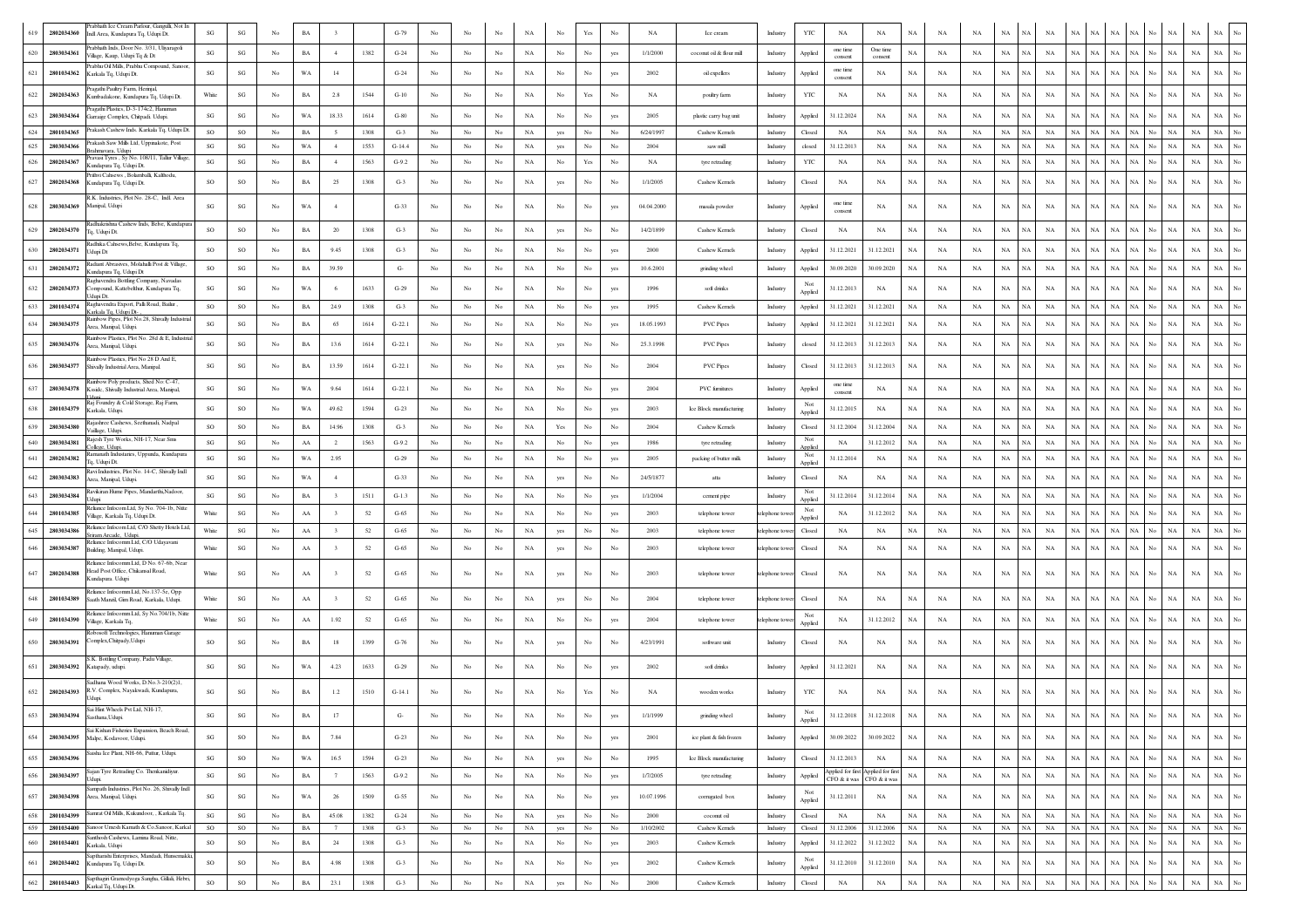|     | 2802034404               | apthami Cashew Inds, Bantwady, Shenapura<br>Village, Kundapura Tq.                            | SO                     | SO                     | No               | $_{\rm BA}$ | 90.28            | 1308         | $G-3$           |                  |                  |                  | NA          | No               |             | yes       | 2005                  | Cashew Kernels                     | 30.09.2020<br>30.09.2020<br>Applied<br>NA<br>NA<br>NA<br>NA<br>NA<br>Industry<br><b>NA</b><br><b>NA</b><br>NA<br>NA<br>NA                                                                                                                                                            |
|-----|--------------------------|-----------------------------------------------------------------------------------------------|------------------------|------------------------|------------------|-------------|------------------|--------------|-----------------|------------------|------------------|------------------|-------------|------------------|-------------|-----------|-----------------------|------------------------------------|--------------------------------------------------------------------------------------------------------------------------------------------------------------------------------------------------------------------------------------------------------------------------------------|
| 664 | 2801034405               | arala Saw Mill, Nandalike, Karkal Tq.                                                         | SG                     | SG                     | No               | WA          | 6.5              | 1553         | $G-14.4$        | No               | No               | No               | NA          | No               | No          |           | 1/9/2001              | saw mill                           | Not<br>$_{\rm NA}$<br>$_{\rm NA}$<br>NA<br>NA<br>$_{\rm NA}$<br>$_{\rm NA}$<br>31.12.2004<br>NA<br>NA<br>NA<br>NA<br>NA<br><b>NA</b><br>NA.<br><b>NA</b><br>No                                                                                                                       |
|     |                          | raswati Pipe Industries, sy.no.323/1, Halady                                                  |                        |                        |                  |             |                  |              |                 |                  |                  |                  |             |                  |             | yes       | FORM                  |                                    | Industry<br>Applied                                                                                                                                                                                                                                                                  |
| 665 | 2802034406               | oad, Koteshwara, Kundapura<br>Savitha Chemicals, Hirebettu, Udupi                             | $\mathbf{S}\mathbf{G}$ | SG                     | $_{\mathrm{No}}$ | $_{\rm BA}$ | 143              | 1614         | $G-22.1$        | No               | No               | No               | NA          | No               | No          | yes       | 2005                  | <b>PVC Pipes</b>                   | $_{\rm NA}$<br>31.12.2025<br>31.12.2025<br>$_{\rm NA}$<br>$_{\rm NA}$<br>NA<br>$_{\rm NA}$<br>$_{\rm NA}$<br>NA<br>$_{\rm NA}$<br>NA<br>$_{\rm NA}$<br>$_{\rm NA}$<br>$_{\rm NA}$<br>Industry<br>Applied                                                                             |
| 666 | 2803034407<br>2803034408 | awanna Park Apartment, Ajjarakaadu,                                                           | SG<br>SG               | SG<br>SG               | No<br>No         | WA<br>AA    | 8.4<br>85        | 1603         | G-<br>$G-62$    | No<br>No         | No<br>No         | No<br>No         | NA<br>NA    | yes<br>No        | No<br>No    | No<br>yes | 1/9/2006<br>1/12/1996 | adhesive gums<br>Apartment         | $_{\rm NA}$<br>31.12.2015<br>NA<br>NA<br>NA<br><b>NA</b><br>NA<br><b>NA</b><br>NA<br>31.12.2015<br>NA<br>NA<br>NA<br>NA<br>NA<br>Industry<br>Closed<br>No.<br>Not<br>$_{\rm NA}$<br>NA<br>31.12.2005<br>NA<br>NA<br>NA<br>NA<br>NA<br>NA<br>NA.<br>NA<br>NA.<br>NA<br>NA<br>Apartmen |
| 668 | 2803034409               | Sealine Products., Uppor, Udupi                                                               | SG                     | SO                     | No               | $_{\rm BA}$ | 9                | 1594         | $G-23$          | No               | No               | No               | NA          | yes              | No          | No        | 1/2/19882             | Ice Block manufacturing            | Applied<br>NA<br>$_{\rm NA}$<br>NA<br>NA<br>$_{\rm NA}$<br>$_{\rm NA}$<br>$_{\rm NA}$<br>NA<br>$_{\rm NA}$<br>Industry<br>Closed<br>NA<br>NA<br>NA<br>NA<br>NA                                                                                                                       |
| 669 | 2803034410               | eetha Ind, D.No.-4/71, Kalmargi, Shiriyar.<br>dupi                                            | SG                     | SG                     | No               | WA          | $\overline{4}$   | 1382         | $G-24$          | No               | No               | No               | NA          | yes              | No          | No        | 2003                  | coconut oil                        | 31.12.2015<br>$_{\rm NA}$<br>$_{\rm NA}$<br>NA<br>NA<br>NA<br>$_{\rm NA}$<br>NA<br>$_{\rm NA}$<br>NA<br>$_{\rm NA}$<br>Industry<br>Closed<br>NA<br>NA<br>NA<br>NA<br>No                                                                                                              |
| 670 | 2801034411               | Shah Steels, Khaji Mohalla, Salmara, Karkal                                                   | SG                     | SG                     | No               | <b>BA</b>   | -3               |              | $G-$            | No               | No               | No               | NA          | yes              | No          | No        | 3/2/1994              | processing waste sand              | NA<br>$_{\rm NA}$<br>$_{\rm NA}$<br>$_{\rm NA}$<br>NA<br>$_{\rm NA}$<br>NA<br>NA<br>NA<br>NA<br>NA<br>NA<br>$_{\rm NA}$<br>NA<br>Industry<br>Closed<br>NA<br>No                                                                                                                      |
|     |                          | Tq, Udupi<br>Shah Steels, Kalya village, Mohalla, Salmara                                     |                        |                        |                  |             |                  |              |                 |                  |                  |                  |             |                  |             |           |                       |                                    |                                                                                                                                                                                                                                                                                      |
| 671 | 2801034412               | Karkala Tq, Udupi Dt.<br>Shakti Bottling, old post office road,                               | SG                     | $\mathbf{S}\mathbf{G}$ | No               | $_{\rm BA}$ | 0.81             |              | G-              | No               | No               | No               | NA          | yes              | $_{\rm No}$ | No        | 4/3/1996              | processing waste sand              | $_{\rm NA}$<br>NA<br>NA<br>$_{\rm NA}$<br>NA<br>NA<br>$_{\rm NA}$<br>$_{\rm NA}$<br>$_{\rm NA}$<br>$_{\rm NA}$<br>$_{\rm NA}$<br>Industry<br>Closed<br>NA<br>NA<br>NA<br>NA<br>No<br>Not                                                                                             |
| 672 | 2802034413               | Kundapura, Udupi Dt.                                                                          | $\mathbf{S}\mathbf{G}$ | SG                     | No               | WA          | 6                | 1633         | $G-29$          | No               | No.              | No               | NA          | No               | No          | yes       | 1/12/1999             | soft drinks                        | $_{\rm NA}$<br>$_{\rm NA}$<br>$_{\rm NA}$<br>$_{\rm NA}$<br>NA<br>$_{\rm NA}$<br>NA<br>NA<br>$_{\rm NA}$<br>31.12.2010<br>NA<br>NA<br>NA<br>NA<br><b>NA</b><br>No.<br>Industry<br>Applied                                                                                            |
| 673 | 2802034414               | hakti Krupa Bottling Company, Kodi<br>Fisheries Road, Hanglur, Kundapura, Udupi               | SG                     | $\mathbf{S}\mathbf{G}$ | No               | WA          |                  | 1633         | $G-29$          | $_{\rm No}$      | $_{\mathrm{No}}$ | No               | NA          | $_{\rm No}$      | No          | yes       | 7.4.2003              | soft drinks                        | one time<br>$_{\rm NA}$<br>$_{\rm NA}$<br>$_{\rm NA}$<br>NA<br>NA<br>$_{\rm NA}$<br>NA<br>$_{\rm NA}$<br>$_{\rm NA}$<br><b>NA</b><br>NA<br>NA<br>NA<br>Industry<br>Applied<br>consent                                                                                                |
| 674 | 2803034415               | Shanbhag Brothers & Co, Laxmi Nagar,<br>Krodasram, Udupi,                                     | $\mathbf{S}\mathbf{G}$ | SG                     | No               | BA          | 29               |              | $G-4$           | No               | No               | No               | NA          | No               | No          | yes       | 2000                  | coffee powder                      | $_{\rm NA}$<br>$_{\rm NA}$<br>Applied<br>31.12.2028<br>31.12.2028<br>NA<br>NA<br>NA<br>NA<br>NA<br>NA<br>NA<br>NA.<br>NA<br><b>NA</b><br>No<br>NA<br>Industry                                                                                                                        |
| 675 | 2803034416               | Shanthala Cashew Ind. Perdoor. Udupi.                                                         | SO.                    | <b>SO</b>              | No               | <b>BA</b>   | 22               | 1308         | $G-3$           | No               | No.              | No               | NA          | No               | No          | yes       | 1/11/2001             | Cashew Kernels                     | Not<br>$_{\rm NA}$<br>$_{\rm NA}$<br>$_{\rm NA}$<br>31.12.2011<br>NA<br>NA<br>NA<br>NA<br>NA<br>$_{\rm NA}$<br>31.12.2011<br><b>NA</b><br>NA<br>NA<br>NA<br>Industry<br>No                                                                                                           |
| 676 | 2803034417               | Sharada Ind. Sv No. 4-2b. Moodabettu<br>Village, Katapady, Udupi.                             | SG                     | SG                     | $_{\rm No}$      | WA          | 1.4              |              | $G-24$          | No               | No.              | No               | NA          | No               | No          | yes       | 2004                  | oil & flour mill                   | Not<br>$_{\rm NA}$<br>$_{\rm NA}$<br>31.12.2012<br>NA<br>NA<br>NA<br>NA<br>NA<br>NA<br>NA<br>NA<br>NA<br>NA<br>No<br>NA<br>NA<br>Industry<br>Applied                                                                                                                                 |
|     | 2802034418               | Sharpwell Abrasives, Hallady Road,<br>oteshwara, Kundapura.                                   | $\mathbf{S}\mathbf{G}$ | SG                     | No               | $_{\rm BA}$ | 22.06            |              | $G-$            | No               | No               | $_{\rm No}$      | NA          | $_{\rm No}$      | $_{\rm No}$ | yes       | 2002                  | grinding wheel                     | Not<br>31.12.2014<br>31.12.2014<br>$_{\rm NA}$<br>NA<br>$_{\rm NA}$<br>NA<br>NA<br>NA<br>$_{\rm NA}$<br>NA<br>$_{\rm NA}$<br>NA<br>$_{\rm NA}$<br>Industry<br>NA<br>NA<br>No<br>Applie                                                                                               |
|     | 2802034419               | Shetty Bottling Co., T.P.Road, Uppunda<br>Kundapura Tq, Udupi Dt.                             | SG                     | $_{\rm SG}$            | No               | $_{\rm BA}$ |                  | 1633         | $G-29$          | No               | No               | No               | NA          | No               | Yes         | No        | NA                    | soft drinks                        | $_{\rm NA}$<br>$_{\rm NA}$<br>NA<br>$_{\rm NA}$<br>$_{\rm NA}$<br>$_{\rm NA}$<br>$_{\rm NA}$<br>NA<br>$_{\rm NA}$<br>Industry<br>YTC<br>NA<br>NA<br>NA<br>NA<br>NA<br>No                                                                                                             |
| 679 | 2803034420               | Shetty Ice & Cold Storage, Pandubettu                                                         | SG                     | SO                     | No               | WA          | 29.11            | 1594         | $G-23$          | No               | No.              | No               | NA          | No               | No          | yes       | 2002                  | Ice Block manufacturing            | Not<br>$_{\rm NA}$<br>$_{\rm NA}$<br>NA<br>$_{\rm NA}$<br>$_{\rm NA}$<br>Industry<br>31.12.2011<br>NA<br>NA<br>NA<br>NA<br>NA<br>NA<br>NA<br>NA<br>No<br>NA                                                                                                                          |
|     |                          | Udupi<br>Shilpa Fabricators & Erectors, Hiriadka, Udup                                        |                        |                        |                  |             |                  |              |                 |                  |                  |                  |             |                  |             |           |                       |                                    | Applied<br>Not                                                                                                                                                                                                                                                                       |
| 680 | 2803034421               | hivagiri Food Products, Sy No. 53/1b,                                                         | $\mathbf{S}\mathbf{G}$ | $_{\rm SG}$            | No               | $_{\rm BA}$ | 12               |              | $G-81$          | $_{\rm No}$      | $_{\mathrm{No}}$ | No               | NA          | $_{\rm No}$      | $_{\rm No}$ | yes       | 1/12/2002             | fabrication                        | 31.12.2012<br>31.12.2012<br>$_{\rm NA}$<br>$_{\rm NA}$<br>NA<br>NA<br>$_{\rm NA}$<br>NA<br>NA<br>$_{\rm NA}$<br>NA<br>$_{\rm NA}$<br>$_{\rm NA}$<br>$_{\rm NA}$<br>Industry<br>NA<br>No<br>Applied                                                                                   |
| 681 | 2803034422               | Kelarkalabettu Village, Udupi.                                                                | SG                     | SG                     | No               | WA          | 3                |              | $G-25$          | No               | No               | No               | NA          | No               | No          | yes       | 1/5/2003              | <b>Bakery Products</b>             | Not<br>$_{\rm NA}$<br>$_{\rm NA}$<br>$_{\rm NA}$<br>$_{\rm NA}$<br>NA<br>NA<br>NA<br>No.<br>$_{\rm NA}$<br>31.12.2012<br>NA<br>NA<br>NA<br>NA<br>NA.<br>NA<br>Industry<br>Applied                                                                                                    |
| 682 | 2803034423               | Shivagiri Hollow Bricks, Sy.no53/1B,<br>Kelarkalabettu, Udupi Tq & Distrct                    | $\mathbf{S}\mathbf{G}$ | SG                     | No               | <b>BA</b>   | 12               | 1598         | $G-1.3$         | No               | No               | No               | NA          | No               | No          | yes       | 1/1/2004              | hollow bricks                      | $_{\rm NA}$<br>31.12.2013<br>NA<br>$_{\rm NA}$<br><b>NA</b><br>NA<br>$_{\rm NA}$<br><b>NA</b><br>$_{\rm NA}$<br>NA<br>31.12.2023<br>NA<br>NA<br>NA<br>Industry<br>Applied<br>N٨<br>No                                                                                                |
| 683 | 2803034424               | Shivaprasad Bottling Company, K.G.Road,<br>Thenkabettu, Udupi.                                | $\mathbf{S}\mathbf{G}$ | SG                     | No               | WA          | 32               | 1633         | $G-29$          | No               | No               | No               | NA          | yes              | $_{\rm No}$ | No        | 1/9/2003              | soft drinks                        | 31.12.2012<br>NA<br>$_{\rm NA}$<br>NA<br>NA<br>$_{\rm NA}$<br>$_{\rm NA}$<br>NA<br><b>NA</b><br>Industry<br>Closed<br>NA<br>NA<br>NA<br>NA<br>Ń<br>NA                                                                                                                                |
| 684 | 2803034425               | Shobha Cashews, Kondady, Hiriadka, Udupi                                                      | SO                     | SO                     | No               | $_{\rm BA}$ | 13               | 1308         | $G-3$           | No               | No               | No               | NA          | yes              | $_{\rm No}$ | No        | 1/1/2002              | Cashew Kernels                     | 31.12.2011<br>31.12.2011<br>$_{\rm NA}$<br>$_{\rm NA}$<br>NA<br>NA<br>$_{\rm NA}$<br>NA<br>$_{\rm NA}$<br>$_{\rm NA}$<br>$_{\rm NA}$<br>$_{\rm NA}$<br>$_{\rm NA}$<br>$_{\rm NA}$<br>Industry<br>closed                                                                              |
| 685 | 2803034426               | hree Devi Polymers, D-3-174 C1, Hanuma<br>Garrage Complex, Chitpadi, Udupi.                   | SG                     | SG                     | No               | BA          | 12.04            | 1614         | $G-22.1$        | No               | No               | No               | NA          | No               | No          | yes       | 2005                  | polythene pipe                     | one time<br>One time<br>NA<br>$_{\rm NA}$<br>NA<br>NA<br>$_{\rm NA}$<br>NA<br>$_{\rm NA}$<br>NA<br>NA<br>No.<br>Industry<br>Applied<br>NA<br>NA<br><b>NA</b><br>NA<br>consent<br>consent                                                                                             |
| 686 | 2802034427               | Shree Durgambika Wood Works, Market<br>Road, Shiroor, Kundapura Tq.                           | SG                     | $_{\rm SG}$            | No               | $_{\rm BA}$ | $\overline{2}$   | 1510         | $G-14.1$        | No               | No               | No               | NA          | No               | Yes         | No        | NA                    | wooden fumiture                    | $_{\rm NA}$<br>$_{\rm NA}$<br>NA<br>$_{\rm NA}$<br>NA<br>$_{\rm NA}$<br>NA<br>$_{\rm NA}$<br>Industry<br>YTC<br>NA<br>NA<br>NA<br>NA<br>NA<br>N/<br>NA                                                                                                                               |
| 687 | 2803034428               | Shree Mahaganapathy Gramodyoga Sangha,                                                        | SG                     | $_{\rm SG}$            | No               | $_{\rm BA}$ | 21.84            |              | $G-81$          | No               | No               | No               | NA          | No               | No          | yes       | 2004                  | barbed wire                        | Not<br>31.12.2010<br>31.12.2010<br>$_{\rm NA}$<br>$_{\rm NA}$<br>NA<br>NA<br>$_{\rm NA}$<br>$_{\rm NA}$<br>NA<br>$_{\rm NA}$<br>Industry<br>NA<br>NA<br>NA<br>N/<br>NA                                                                                                               |
|     |                          | Sy No. 212/6, Pernankila, Udupi.<br>Shreenidhi Clay Industry Products                         |                        |                        |                  |             |                  |              |                 |                  |                  |                  |             |                  |             |           |                       |                                    | Applied                                                                                                                                                                                                                                                                              |
| 688 | 2802034429               | 50/1,112/4B, 112/4A, No.150/1, 112/4B,<br>112/4A, Neralakatte, Karkunje, Kundapuura           | SG                     | SG                     | No               | <b>BA</b>   | 18.49            |              | $G-2.2$         | No               | No.              | No               | NA          | No               | No          | yes       | 2003                  | clay product                       | 31.12.2024<br>NA<br>NA<br>NA<br>NA<br>NA<br>NA<br>NA<br>NA<br>31.12.2024<br>NA<br>NA<br>NA.<br>NA<br>No<br>NA<br>Industry<br>Applied                                                                                                                                                 |
|     |                          | Shree Vijayendra Ayurvedic Pharmacy.                                                          |                        |                        |                  |             |                  |              |                 |                  |                  |                  |             |                  |             |           |                       |                                    |                                                                                                                                                                                                                                                                                      |
| 689 | 2803034430               | Heggunje Village, Mandarthi Post, Udupi.<br>Shren systems, Plot No.29, Shivally Indl area     | SG                     | $\mathbf{S}\mathbf{G}$ | No               | BA          | -6               | 1502         | $G-82$          | No               | No               | No               | NA          | yes              | No          | No        | 1/12/2005             | Ayurvedic Medicine                 | $_{\rm NA}$<br>$_{\rm NA}$<br>31.12.2014<br>NA<br>NA<br>NA<br>$_{\rm NA}$<br>NA<br>$_{\rm NA}$<br>31.12.2014<br>NA<br>NA<br>NA<br>NA<br>NA<br>Industry<br>Closed                                                                                                                     |
|     | 2803034431               | Manipal, Udupi                                                                                | $\mathbf{S}\mathbf{G}$ | $\mathbf{S}\mathbf{G}$ | No               | WA          | 15               | 1521         | $G-12$          | No               | No.              | No               | NA          | $_{\rm No}$      | no.         | yes       | 08.10.1998            | printing & stationary manufacturin | Not<br>31.12.2008<br>NA<br>$_{\rm NA}$<br>$_{\rm NA}$<br>$_{\rm NA}$<br>NA<br>NA<br>$_{\rm NA}$<br>NA<br>$_{\rm NA}$<br>$_{\rm NA}$<br><b>NA</b><br>NA<br>NA<br>Ń<br>Industry<br>Applied                                                                                             |
| 691 | 2803034432               | Shri Maniunatha Tyre Retreads, Plot No. 23<br>Shivally Industrial Area, Manipal, Udupi.       | $\mathbf{S}\mathbf{G}$ | SG                     | $_{\mathrm{No}}$ | $_{\rm BA}$ | 22               | 1563         | $G-9.2$         | No               | No               | No               | NA          | $_{\rm No}$      | $_{\rm No}$ | yes       | 1/9/2002              | tyre retrading                     | Not<br>$_{\rm NA}$<br>31.12.2011<br>31.12.2011<br>$_{\rm NA}$<br>$_{\rm NA}$<br>NA<br>NA<br>$_{\rm NA}$<br>NA<br>$_{\rm NA}$<br>NA<br>Industry<br>NA<br><b>NA</b><br>NA<br>NA<br>No<br>Applied                                                                                       |
| 692 | 2801034433               | Shubhamangala Oil Mills, Sy.no. 259-2B1<br>Kuntalpady, Sanoor, Karkal Tq.                     | SG                     | $\mathbf{S}\mathbf{G}$ | No               | $_{\rm BA}$ | 40.26            | 1382         | $G-24$          | No               | No               | No               | NA          | No               | No          | yes       | 2004                  | coconut oil                        | 31.12.2034<br>$_{\rm NA}$<br>NA<br>NA<br>$_{\rm NA}$<br>$_{\rm NA}$<br>Industry<br>Applied<br>31.12.2034<br>NA<br>NA<br>NA<br>NA<br>NA<br>NA<br>NA<br>yes                                                                                                                            |
|     |                          | Sical Abrasives, Yedabettu, Gudmi, Sasthana                                                   |                        |                        |                  |             |                  |              |                 |                  |                  |                  |             |                  |             |           |                       |                                    | Not                                                                                                                                                                                                                                                                                  |
| 693 | 2803034434               | İduni                                                                                         | SG                     | $\mathbf{S}\mathbf{G}$ | No               | $_{\rm BA}$ | 10               |              | $G-$            | No               | No.              | $_{\rm No}$      | NA          | No               | No          | yes       | 1/9/1998              | grinding wheel                     | $_{\rm NA}$<br>$_{\rm NA}$<br>31.12.2018<br>$_{\rm NA}$<br>NA<br>NA<br><b>NA</b><br>NA<br>31.12.2018<br>NA<br>NA<br>NA<br>NA<br>Industry<br>NA<br>NA.<br>Applied                                                                                                                     |
| 694 | 2802034435               | Sri Siddhi Plastics, NH-66, Kumbasi<br>Kundapura Tq,                                          | $\mathbf{S}\mathbf{G}$ | $_{\rm SG}$            | No               | WA          | 24.29            | 1614         | $G-80$          | No               | No               | No               | NA          | No               | $_{\rm No}$ | yes       | 2005                  | plastic carry bag unit             | $_{\rm NA}$<br>13.12.2024<br>NA<br>$_{\rm NA}$<br>$_{\rm NA}$<br>NA<br>$_{\rm NA}$<br>NA<br>NA<br>$_{\rm NA}$<br>NA<br>No<br>$_{\rm NA}$<br>$_{\rm NA}$<br>Industry<br>Applied<br>NA<br>NA                                                                                           |
| 695 | 2803034436               | Varun Piping Systems, (Sindhu Plastics), Plo<br>No. 35-P, Shivally Indl Area, Manipal, Udupi. | SG                     | SG                     | No               | BA          | 63.24            | 1614         | $G-22.1$        | No               | No               | No               | NA          | No               | No          | yes       | 2000                  | <b>PVC Pipes</b>                   | $_{\rm NA}$<br>NA<br>NA<br>NA<br>$_{\rm NA}$<br>NA<br>NA<br>Industry<br>Applied<br>31.12.2020<br>31.12.2020<br>NA<br>NA<br>NA<br><b>NA</b><br>NA<br>No.<br>NA                                                                                                                        |
|     | 2803034437               | Sipra Bottling Company, Sy No.1/32, Herga                                                     | SG                     |                        |                  | WA          |                  |              |                 |                  |                  |                  |             |                  |             |           |                       |                                    | Not<br>NA<br>NA<br><b>NA</b><br><b>NA</b><br>NA<br><b>NA</b><br>No                                                                                                                                                                                                                   |
| 696 | 2802034438               | /illage, Parkala, Udupi.<br>Sitarama Industries, Voderhobli, Kundapura,                       | SO                     | SG<br>SO               | No<br>No         | BA          | $\cdot$ 4<br>106 | 1633<br>1308 | $G-29$<br>$G-3$ | No<br>No         | No.<br>No        | No<br>No         | NA<br>NA    | No<br>yes        | No<br>No    | yes<br>No | 1995<br>7/5/1997      | soft drinks<br>Cashew Kernels      | NA<br>31.12.2019<br>31.12.2019<br>NA<br>NA<br>NA<br>NA<br>Industry<br><b>NA</b><br>NA<br>Applied<br>NA<br>NA<br>NA<br>$_{\rm NA}$<br>$_{\rm NA}$<br>$_{\rm NA}$<br>$_{\rm NA}$<br>$_{\rm NA}$<br>No<br>Industry<br>Closed<br>NA<br>NA<br>NA<br>NA<br>NA<br>NA<br>NA<br>No            |
| 698 |                          | 2802034439 South India Cashews, Kumbashi, Kundapura                                           | SO                     | SO                     | $_{\rm No}$      | $_{\rm BA}$ | 8.57             | 1308         | $G-3$           | No               | No               | No               | NA          | $_{\rm No}$      | $_{\rm No}$ | yes       | 2002                  | Cashew Kernels                     | Not<br>31.12.2011<br>31.12.2011<br>NA<br>$_{\rm NA}$<br>NA<br>$_{\rm NA}$<br>NA<br>NA<br>NA<br>NA<br>NA<br>$_{\rm NA}$<br>$_{\rm NA}$<br>NA<br>$_{\rm No}$<br>Industry<br>NA<br>No                                                                                                   |
| 699 | 2803034440               | ìouth Kanara Home Industries. Kota Deno<br>Brahmavara, Udupi.                                 | $\mathbf{S}\mathbf{G}$ | $\mathbf{SG}$          | $_{\rm No}$      | $_{\rm BA}$ | 8                | 1632         | $G-31$          | $_{\mathrm{No}}$ | $_{\rm No}$      | $_{\rm No}$      | NA          | $_{\rm No}$      | No          | yes       | 1/10/1999             | Beedi mfg                          | 31.12.2018 31.12.2018<br>$_{\rm NA}$<br>NA<br>NA<br>NA<br>NA<br>$_{\rm NA}$<br>NA NA NA NA No NA<br>NA<br>NA<br>$_{\rm No}$<br>Industry<br>Applied                                                                                                                                   |
| 700 |                          | Souza Poultry, SN. 32/10 Podikambla, Shirva<br>2803034441 Manchakal, Udupi.                   | White                  | $\mathbf{S}\mathbf{G}$ | No               | $_{\rm WA}$ | 4.67             | 1544         | $G-10$          | No               | No               | $_{\rm No}$      | $_{\rm NA}$ | $_{\mathrm{No}}$ | $_{\rm No}$ | yes       | 2003                  | poultry farm                       | Not<br>$\rm NA$ $\rm NA$ $\rm NA$ $\rm NA$ $\rm N$ $\rm No$<br>$_{\mathrm{NA}}$<br>$_{\rm NA}$<br>$_{\rm NA}$<br>$_{\mathrm{No}}$<br>31.12.2012<br>$_{\rm NA}$<br>$_{\rm NA}$<br>$_{\rm NA}$<br>NA<br>$_{\rm NA}$<br>$_{\rm NA}$<br>NA<br>Industry<br>Applied                        |
|     | 2802034442               | Sowpamika Flour Mill, Mookambika Nilaya,<br>Kalthur, Kavrady, Kundapura Tq, Udupi Dt.         |                        |                        |                  |             |                  |              |                 |                  |                  |                  |             |                  |             |           |                       |                                    | NA  <br>$_{\mathrm{No}}$<br><b>NA</b>                                                                                                                                                                                                                                                |
| 701 |                          |                                                                                               | SG                     | $\mathbf{S}\mathbf{G}$ | No               | $_{\rm BA}$ | $\overline{2}$   |              | $G-70$          | No               | No               | No               | NA          | No               | Yes         | No        | NA                    | flour mill                         | NA<br>$\rm NA-NA$<br>$_{\rm No}$<br>NA  <br>$_{\rm NA}$<br>NA<br>YTC<br>$_{\rm NA}$<br>NA<br>$_{\rm NA}$<br>NA<br>NA<br>Industry<br>NA<br>NA                                                                                                                                         |
| 702 | 2802034443               | Spice Communication (P) Ltd., J.K. Towers,<br>Shastry Circle, Near NH-17, Kundapura.          | White                  | $\mathbf{S}\mathbf{G}$ | No               | ${\rm AA}$  | 8                | 52           | $G-65$          | No               | No               | No               | NA          | No               | No          | yes       | 2004                  | telephone tower                    | Not<br>$_{\rm NA}$<br>NA  <br>$_{\rm NA}$<br>$_{\rm NA}$<br>$_{\rm NA}$<br>$_{\mathrm{No}}$<br>31.12.2014<br>$_{\rm NA}$<br>$_{\rm NA}$<br>$_{\rm NA}$<br>NA<br>No<br>$_{\rm NA}$<br>elephone towe<br>NA<br>NA<br>NA<br>NA<br>Applied                                                |
| 703 | 2801034444               | Sree Durga Cashew Industries., Hirghana,<br>Karkal Tq, Udupi Dt.                              | SO                     | $_{\rm SO}$            | $_{\mathrm{No}}$ | $_{\rm BA}$ | -5               | 1308         | $G-3$           | $_{\mathrm{No}}$ | $_{\rm No}$      | No               | $_{\rm NA}$ | yes              | $_{\rm No}$ | No        | 31/6/1992             | Cashew Kernels                     | $_{\mathrm{No}}$<br>$_{\rm NA}$<br>$_{\rm NA}$<br>$_{\rm NA}$<br>$_{\rm NA}$<br>NA<br>NA<br>$_{\rm NA}$<br>NA<br>$_{\rm NA}$<br>$_{\rm NA}$<br>$_{\rm NA}$<br>Industry<br>Closed<br>NA<br>NA<br>NA<br>NA<br>No                                                                       |
| 704 | 2801034446               | Sri Devi Cashew Industries, Mudar, Bajagoli,<br>Karkal Tq.                                    | SO                     | $_{\rm SO}$            | $_{\rm No}$      | $_{\rm BA}$ | 30.29            | 1308         | $G-3$           | $_{\mathrm{No}}$ | $_{\rm No}$      | $_{\rm No}$      | $_{\rm NA}$ | $_{\mathrm{No}}$ | $_{\rm No}$ | yes       | 2006                  | Cashew Kernels                     | $_{\mathrm{No}}$<br>31.12.2022<br>31.12.2022<br>$_{\rm NA}$<br>$_{\rm NA}$<br>$_{\rm NA}$<br>$_{\rm NA}$<br>NA<br>NA<br>$_{\rm NA}$<br>$_{\rm NA}$<br>$_{\rm NA}$<br>$_{\rm NA}$<br>$_{\rm NA}$<br>Industry<br>Applied<br>NA<br>NA<br>No                                             |
| 705 | 2802034447               | Sri Devi Plastics, 114/7A, Beach Road<br>Koteshwara,, Halealive, Kundapura Udupi              | $\mathbf{S}\mathbf{G}$ | $\mathbf{S}\mathbf{G}$ | $_{\mathrm{No}}$ | WA          | 14.25            | 1614         | $G-80$          | No               | No               | No               | NA          | $_{\mathrm{No}}$ | $_{\rm No}$ | yes       | 2005                  | plastic carry bag unit             | $_{\mathrm{No}}$<br>31.12.2024<br>31.12.2024<br>$_{\rm NA}$<br>$_{\rm NA}$<br>NA<br>$_{\rm NA}$<br>NA<br>NA<br>$_{\rm NA}$<br>NA<br>No<br>$_{\rm NA}$<br>$_{\rm NA}$<br>$_{\rm NA}$<br>Industry<br>Applied<br>NA<br>NA                                                               |
|     |                          | Sri Durga Cashew Ind, Hosangadi,                                                              |                        |                        |                  |             |                  |              |                 |                  |                  |                  |             |                  |             |           |                       |                                    | Not                                                                                                                                                                                                                                                                                  |
| 706 | 2802034448               | KundapuraTq, Udupi Dt.<br>Sri Durga Cashew Ind, Moodubage, Ampar,                             | SO                     | SO                     | No               | $_{\rm BA}$ | 23.4             | 1308         | $G-3$           | $_{\mathrm{No}}$ | No               | $_{\mathrm{No}}$ | NA          | $_{\mathrm{No}}$ | No          | yes       | 2006                  | Cashew Kernels                     | $_{\rm NA}$<br>$_{\rm NA}$<br>$_{\rm NA}$<br>$_{\rm NA}$<br>$_{\rm NA}$<br>$_{\rm No}$<br>31.12.2015<br>$_{\rm NA}$<br>$_{\rm NA}$<br>NA<br>$_{\rm NA}$<br>NA<br>NA<br>$_{\mathrm{No}}$<br>31.12.2015<br>NA<br>NA<br>Industry<br>Applied                                             |
| 707 | 2802034449               | KundapuraTo, Udupi Dt.                                                                        | SO                     | SO                     | $_{\rm No}$      | $_{\rm BA}$ | 20               | 1308         | $G-3$           | $_{\rm No}$      | $_{\rm No}$      | $_{\rm No}$      | $_{\rm NA}$ | No               | No          | yes       | 2000                  | Cashew Kernels                     | No<br>$_{\rm NA}$<br>30.09.2022<br>30.09.2022<br>$_{\rm NA}$<br>$_{\rm NA}$<br>NA<br>$_{\rm NA}$<br>$_{\rm NA}$<br>NA<br>$_{\rm NA}$<br>$_{\rm NA}$<br>$_{\rm NA}$<br>$_{\rm NA}$<br>Industry<br>Applied                                                                             |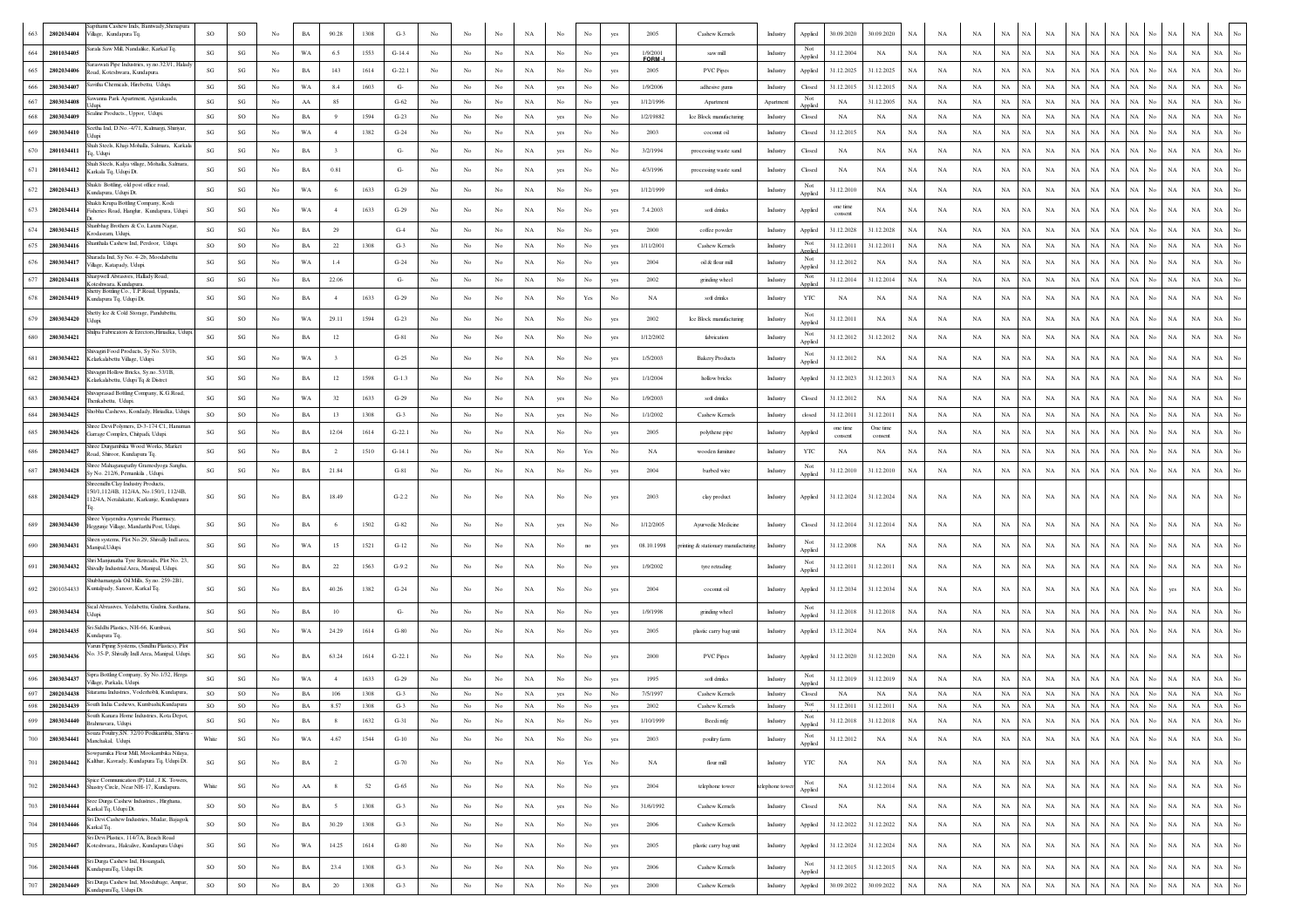|     | 2803034450 | ri Durga food and bewarages, suvarna<br>mpound , Kaup, Udupi                                                    | $\mathbf{SG}$          | SG                     | No               | $_{\rm BA}$ | 22             | 1538 | $G-37$   |                  |                  |                  | NA          | yes              | No               | No               | 2006       | mineral water          | 31.12.2015<br>31.12.2015<br>$_{\rm NA}$<br>$_{\rm NA}$<br>$_{\rm NA}$<br>$_{\rm NA}$<br>Industry<br>closed<br>NA<br>NA<br>NA<br>NA<br>NA<br>NA<br>NA<br>NA                                                                                                               |                  |
|-----|------------|-----------------------------------------------------------------------------------------------------------------|------------------------|------------------------|------------------|-------------|----------------|------|----------|------------------|------------------|------------------|-------------|------------------|------------------|------------------|------------|------------------------|--------------------------------------------------------------------------------------------------------------------------------------------------------------------------------------------------------------------------------------------------------------------------|------------------|
| 709 | 2802034451 | i Durga Furniture Works, Melmane, Gujjad<br>undapura                                                            | SG                     | SG                     | No               | $_{\rm BA}$ | 0.8            | 1510 | $G-14.1$ | No               | No               | No               | $_{\rm NA}$ | $_{\rm No}$      | Yes              | No               | NA         | wooden furniture       | YTC<br>NA<br>$_{\rm NA}$<br>NA<br>NA<br>NA<br>NA<br>$_{\rm NA}$<br>NA<br>$_{\rm NA}$<br>$_{\rm NA}$<br>No.<br>$_{\rm NA}$<br>NA<br>$_{\rm NA}$<br>NA<br>NA<br>Industry                                                                                                   |                  |
| 710 | 2801034452 | i Durga Oil Mills, Sanoor, Karkal Tq, Udupi                                                                     | $\mathbf{S}\mathbf{G}$ | SG                     | No               | WA          | 7.61           | 1382 | $G-24$   | No               | No               | $_{\rm No}$      | $_{\rm NA}$ | $_{\rm No}$      | $_{\rm No}$      | yes              | 2002       | coconut oil            | 31.12.2021<br>NA<br>NA<br>$_{\rm NA}$<br>NA<br>NA<br>NA<br>NA<br>$_{\rm NA}$<br>NA<br>$_{\rm NA}$<br>NA<br>$_{\rm NA}$<br>NA<br>$_{\rm NA}$<br>Industry<br>Applied<br>No                                                                                                 |                  |
| 711 | 2802034453 | i Durga Polymers, Beach Road,<br>oteshwara Kundapura. Udupi Dt.                                                 | SG                     | SG                     | No               | BA          | 11.23          | 1614 | $G-80$   | No               | No               | $_{\rm No}$      | $_{\rm NA}$ | $_{\rm No}$      | No               | yes              | 2005       | plastic carry bag unit | 13.12.2024<br>13.12.2024<br>NA<br>$_{\rm NA}$<br>$_{\rm NA}$<br>NA<br>$_{\rm NA}$<br>NA<br>$_{\rm NA}$<br>$_{\rm NA}$<br>$_{\rm NA}$<br>$_{\rm NA}$<br>NA<br>NA<br>NA<br>Industry<br>Applied                                                                             |                  |
| 712 | 2802034454 | i Durgamba Printers, Sy No. 3-187, Yedther<br>'illage, Byndoor, Kundapura Tq, Udupi Dt.                         | SG                     | SG                     | No               | BA          |                | 1521 | $G-12$   | No               | No               | No               | NA          | No               | Yes              | No               | <b>NA</b>  | printing               | $_{\rm NA}$<br>$_{\rm NA}$<br>YTC<br>NA<br>NA<br>NA<br>NA<br>$_{\rm NA}$<br>NA<br>No.<br>$_{\rm NA}$<br>NA<br>NA<br>NA<br>NA<br>Industry<br>NA<br>NΑ                                                                                                                     |                  |
|     | 2803034455 | i Durgaprasad Cashew Industries,<br>nuvarjkatte, Billadi, Udupi.                                                | SO                     | SO                     | No               | BA          | 19             | 1308 | $G-3$    | No               | No               | No               | NA          | No               | No               |                  | 30/06/1995 | Cashew Kernels         | Not<br>31.12.2011<br>$_{\rm NA}$<br>$_{\rm NA}$<br>$_{\rm NA}$<br>$_{\rm NA}$<br>31.12.2011<br>NA<br>NA<br>NA<br>NA.<br>NA<br>NA<br>NA<br>Industry<br>NA<br>NA<br>Applied                                                                                                |                  |
|     | 2803034456 | ri Ganesh Auto Works, Chantar Village<br>Iebri Road, Udupi.                                                     | SG                     | $\mathbf{SG}$          | No               | WA          | 1.2            | 1303 | $G-16$   | No               | No               | No               | NA          | No               | No               |                  | 1/6/2002   | automobile repair      | Not<br>$_{\rm NA}$<br>$_{\rm NA}$<br>$_{\rm NA}$<br>$_{\rm NA}$<br>$_{\rm NA}$<br>Industry<br>31.12.2011<br>NA<br>NA<br>NA<br>NA<br>NA<br>NA<br>NA<br>NA<br>No<br>NA<br>Applied                                                                                          |                  |
|     | 2801034457 | ri Ganesh Cashew Ind. Sv.no.95/3. Munival<br>Ilage, Main Road, Muniyal, Karkal Tq,<br>dupi Dt.                  | SO                     | SO                     | No               | BA          | 15.65          | 1308 | $G-3$    | No               | $_{\mathrm{No}}$ | No               | NA          | No               | No               | yes              | 2001       | Cashew Kernels         | $_{\rm NA}$<br>$_{\rm NA}$<br>$_{\rm NA}$<br><b>NA</b><br>$_{\rm NA}$<br>$_{\rm NA}$<br>Industry<br>Applied<br>31.12.2020<br>31.12.2020<br>NA<br>NA<br>NA<br>NA<br>NA<br>NA<br>No.<br>NA                                                                                 |                  |
|     | 2802034458 | iri Ganesh Cashew Industry, Sv. No. 63/2<br>B2P2, Asodu, Kundapura Tq, Udupi Dt.                                | SO                     | $_{\rm SO}$            | No               | $_{\rm BA}$ | 146.57         | 1308 | $G-3$    | No               | No               | No               | NA          | No               | No               | yes              | 2005       | Cashew Kernels         | 31.12.2015<br>31.12.2015<br>$_{\rm NA}$<br>$_{\rm NA}$<br>NA<br>$_{\rm NA}$<br>$\rm NA$<br>$_{\rm NA}$<br>Industry<br>Applied<br>NA<br>NA<br>NA<br>NA<br>NA<br>No<br>NA<br>NA                                                                                            |                  |
| 717 | 2802034459 | iri Ganesh Cashew Ind, 1-150 B.<br>y.no.169/1B, D - NO.1-150 B Belve<br>illage, Kundapura Tq, Udupi Dt.         | SO                     | SO                     | No               | BA          | 4.36           | 1308 | $G-3$    | No               | No               | No               | NA          | No               | No               | yes              | 2003       | Cashew Kernels         | Applied<br>30/09/2022<br>30/09/2022<br>NA<br>NA<br>NA<br>NA<br>NA<br>NA<br>NA<br>NA<br>NA<br>NA<br>NA<br>Industry<br>yes<br>No<br>yes                                                                                                                                    |                  |
|     | 2802034460 | iri Ganesh Oil & Flour Mill, NH-17, Sy No.<br>49/5a, Near Ksrtc Bus Stand, Kundapura.                           | SG                     | SG                     | No               | WA          |                | 1382 | $G-24$   | No               | No               | No               | NA          | No               | No               | yes              | 14.02.2003 | coconut oil            | one time<br>NA<br>NA<br>NA<br>NA<br>NA<br>Industry<br>Applied<br>NA<br>NA<br>NA<br>NA<br>NA.<br>NA<br>NA<br>NA<br>NA<br>consent                                                                                                                                          |                  |
|     | 2802034461 | iri Ganesh Food Products, Belve Village<br>Cundapura Tq, Udupi Dt.                                              | SO                     | SO                     | No               | BA          | 5.12           | 1308 | $G-3$    | No               | No               | No               | NA          | No               | No.              | yes              | 2003       | Cashew Kernels         | Not<br>31.12.2012<br>$_{\rm NA}$<br>NA<br><b>NA</b><br>NA<br>$_{\rm NA}$<br>$_{\rm NA}$<br>$_{\rm NA}$<br>31.12.2012<br>NA<br>NA<br>NA<br>NA<br>NA<br>NA<br>Industry<br>No<br>Applied                                                                                    |                  |
|     | 2802034462 | iri Ganesh Industries, HaladyRoad, Indl.<br>state Koteshwara, Kundapura.                                        | $\mathbf{SG}$          | SG                     | No               | BA          | 4.17           | 1614 | $G-80$   | No               | No               | $_{\rm No}$      | $_{\rm NA}$ | $_{\rm No}$      | No               | yes              | 2003       | plastic carry bag unit | 31.12.2022<br>31.12.2022<br>NA<br>$_{\rm NA}$<br>NA<br>$_{\rm NA}$<br>NA<br>$_{\rm NA}$<br>NA<br>$_{\rm NA}$<br>$_{\rm NA}$<br>$_{\rm NA}$<br>NA<br>Industry<br>Applied<br>NΑ<br>NA                                                                                      |                  |
|     | 2803034463 | ri Guru Cashew Ind, Mullgudde, Pethri,                                                                          | so                     | SO                     | No               | $_{\rm BA}$ | 16             | 1308 | $G-3$    | No               | No               | $_{\rm No}$      | $_{\rm NA}$ | $_{\rm No}$      | $_{\rm No}$      | yes              | 1/8/2004   | Cashew Kernels         | Not<br>30.09.2017<br>30.09.2017<br>NA<br>$_{\rm NA}$<br>NA<br>NA<br>NA<br>$_{\rm NA}$<br>NA<br>$_{\rm NA}$<br>$_{\rm NA}$<br>$_{\rm NA}$<br>NA<br>$_{\rm NA}$<br>Industry<br>NA<br>No                                                                                    |                  |
|     | 2803034464 | ri Guru Plastic Ind, B-32, Shivally Industrial<br>rea, Manipal, Udupi.                                          | $\mathbf{SG}$          | $_{\rm SG}$            | $_{\mathrm{No}}$ | WA          | 8.74           | 1614 | $G-80$   | No               | No               | $_{\rm No}$      | $_{\rm NA}$ | yes              | No               | No               | 2004       | plastic carry bag unit | 31.12.2013<br>$_{\rm NA}$<br>$_{\rm NA}$<br>$_{\rm NA}$<br>NA<br>$_{\rm NA}$<br>NA<br>$_{\rm NA}$<br>Industry<br>Closed<br>NA<br>NA<br>NA<br>NA<br>NA<br>NA<br>NA                                                                                                        |                  |
|     | 2802034465 | ri Gurukripa Hollow Blocks, Voderhobli,<br>undapura Tq, Udupi Dt.                                               | $\mathbf{S}\mathbf{G}$ | $\mathbf{SG}$          | No               | BA          | 8              | 1598 | $G-1.3$  | No               | No               | No               | $_{\rm NA}$ | yes              | No               | No               | 4/26/1993  | hollow bricks          | $_{\rm NA}$<br>$_{\rm NA}$<br>$_{\rm NA}$<br>$_{\rm NA}$<br>$_{\rm NA}$<br>$_{\rm NA}$<br>Industry<br>Closed<br>NA<br>NA<br>NA<br>NA<br>NA<br>NA<br>NA<br>NA<br>No<br>NA                                                                                                 |                  |
|     | 2803034466 | i Gurunarasimha Khadi & Gramodvoga<br>angha, Havanje, Udupi.                                                    | so                     | SO                     | No               | <b>BA</b>   | 22             | 1308 | $G-3$    | No               | No               | No               | $_{\rm NA}$ | yes              | No               | No               | 1/9/2002   | Cashew Kernels         | 31.12.2011<br>31.12.2011<br>$_{\rm NA}$<br>$_{\rm NA}$<br>$_{\rm NA}$<br>$_{\rm NA}$<br>$_{\rm NA}$<br>NA<br>NA<br><b>NA</b><br>$_{\rm NA}$<br>NA<br>$_{\rm NA}$<br>Industry<br>Closed<br>NA<br>NA                                                                       |                  |
| 725 | 2801034467 | ri Gururaj Industries, Main Road, Muniyal,<br>arkala Tq, Udupi Dt.                                              | SO.                    | SO                     | No               | BA          | 7.2            | 1308 | $G-3$    | No               | No               | No               | NA          | yes              | No               | No               | 2000       | Cashew Kernels         | 31.12.2012<br>NA<br>NA<br>NA<br><b>NA</b><br>31.12.2012<br>NA<br>NA<br><b>NA</b><br><b>NA</b><br>NA<br><b>NA</b><br>NA<br>Industry<br>Closed<br>NΑ<br>NA                                                                                                                 |                  |
|     | 2803034468 | i Gururaja Associated Company, Shed No<br>-42, Kssidc Indl Estate, Manipal, Udupi.                              | $\mathbf{S}\mathbf{G}$ | SG                     | No               | BA          | 13             | 1633 | $G-29$   | No               | No               | No               | $_{\rm NA}$ | yes              | No               |                  | 3/24/1987  | soft drinks            | $_{\rm NA}$<br>$_{\rm NA}$<br>NA<br>$_{\rm NA}$<br>$_{\rm NA}$<br>NA<br>$_{\rm NA}$<br>NA<br>$_{\rm NA}$<br>NA<br>NA<br>NA<br>NA<br>NA<br>NA<br>Industry<br>Closed                                                                                                       |                  |
| 727 | 2803034469 | iri Hariprasad mills, Sasthana, yedabetu,<br>dupi Tq & Dist                                                     | SG                     | SG                     | No               | WA          | 11.62          | 1382 | $G-24$   | No               | No               | No               | NA          | No               | No               |                  | 2007       | coconut oil            | Not<br>$_{\rm NA}$<br>Industry<br>31.12.2016<br>NA<br>NA<br>NA<br>NA<br>NA<br><b>NA</b><br>NA<br>NA<br>NA<br>NA<br>NA<br>NA<br>NA<br>Applied                                                                                                                             |                  |
| 728 | 2801034470 | Jagadeeshwara Rice Mill, Shivapura.,<br>Carkala Tq, Udupi Dt.                                                   | $\mathbf{SG}$          | SG                     | No               | $_{\rm BA}$ | 30             |      | $G-13$   | No               | No               | No               | $_{\rm NA}$ | $_{\rm No}$      | $_{\rm No}$      | yes              | 1/6/2006   | rice milling           | Not<br>31.12.2004<br>31.12.2004<br>$_{\rm NA}$<br>$_{\rm NA}$<br>$_{\rm NA}$<br>NA<br>$_{\rm NA}$<br>$_{\rm NA}$<br>NA<br>$_{\rm NA}$<br>NA<br>No.<br>$_{\rm NA}$<br>NA<br>$_{\rm NA}$<br>NA<br>Industry<br>Applied                                                      |                  |
| 729 | 2801034471 | i Krishikarmikara Seva Gramodyoga<br>Bayarbettu, Hebri, Karkala Tq, Udupi                                       | SO                     | SO                     | No               | BA          | - 7            | 1308 | $G-3$    | No               | No               | No               | NA          | yes              | No               | No               | 7/23/1977  | Cashew Kernels         | NA<br>$_{\rm NA}$<br>NA<br>NA<br><b>NA</b><br>NA<br>$_{\rm NA}$<br>NA<br>$_{\rm NA}$<br>NA<br>NA<br>NA<br>NA<br>No<br>Industry<br>Closed<br>NA<br>NA                                                                                                                     |                  |
| 730 | 2802034472 | iri Krishna Bottling Compaly, Nandanavana<br>ergal, Kundapura, Udupi                                            | $\mathbf{S}\mathbf{G}$ | SG                     | No               | WA          | 4.5            | 1633 | $G-29$   | No               | No               | $_{\rm No}$      | $_{\rm NA}$ | $_{\rm No}$      | No               | yes              | 2.11.1996  | soft drinks            | 31.12.2021<br>NA<br>$_{\rm NA}$<br>$_{\rm NA}$<br>$_{\rm NA}$<br>NA<br>$_{\rm NA}$<br>NA<br>Industry<br>Applied<br>NA<br>NA<br>NA<br>NA<br>NA<br>NA<br>NA                                                                                                                |                  |
| 731 | 2801034473 | i Krishna Exports, Mullugudde, Shivapura,<br>Carkal Tq, Udupi Dt.                                               | SO                     | SO                     | No               | $_{\rm BA}$ | 11.51          | 1308 | $G-3$    | No               | No               | $_{\rm No}$      | $_{\rm NA}$ | $_{\rm No}$      | No               | yes              | 2003       | Cashew Kernels         | 31.12.2021<br>31.12.2021<br>$_{\rm NA}$<br>$_{\rm NA}$<br>$_{\rm NA}$<br>$_{\rm NA}$<br><b>NA</b><br>NA<br>$_{\rm NA}$<br>$_{\rm NA}$<br>$_{\rm NA}$<br>NA<br>NA<br>NA<br>NA<br>Industry<br>Applied                                                                      |                  |
| 732 | 2801034474 | i Krishna Geru Beeja Kharkhane<br>Iullugudde, Shivapura, Karkala Tq.                                            | so                     | SO                     | No               | BA          | 19.66          | 1308 | $G-3$    | No               | No               | No               | NA          | No               | No               | yes              | 2000       | Cashew Kernels         | Not<br><b>NA</b><br>Industry<br>31.12.2011<br>31.12.2011<br>NA<br>NA<br>NA<br>NA<br>NA<br>NA<br>NA<br>NA<br>NA<br>NA<br>NA<br>NA<br>Applied                                                                                                                              |                  |
|     | 2802034475 | ri Krishna Pipe Industries, Karki,<br>łattiyangadi, Kundapura Tq, Udupi Dt                                      | $\mathbf{S}\mathbf{G}$ | SG                     | No               | $_{\rm BA}$ | 30             | 1614 | $G-22.1$ | No               | No               | $_{\rm No}$      | $_{\rm NA}$ | No               | No               | yes              | Mar-99     | <b>PVC Pipes</b>       | 31.12.2028<br>31.12.2028<br>$_{\rm NA}$<br>$_{\rm NA}$<br>$_{\rm NA}$<br>$_{\rm NA}$<br>NA<br>$_{\rm NA}$<br>$_{\rm NA}$<br>NA<br>ŃА<br>NA<br>NA<br>Industry<br>Applied<br>N/                                                                                            |                  |
|     | 2803034476 | ri Krishna Plastics., Hanuman Garrage<br>omplex, Chitpady, Udupi.                                               | SG                     | SG                     | No               | WA          | 8.5            | 1614 | $G-80$   | No               | No               | No               | NA          | yes              | No               | No               | 7/17/1988  | plastic carry bag unit | $_{\rm NA}$<br>$_{\rm NA}$<br>NA<br><b>NA</b><br>NA<br><b>NA</b><br>NA<br>NA<br>NA<br>NA<br>NA<br>NA<br>NA.<br>NA<br>Industry<br>Closed<br>NA<br>No                                                                                                                      |                  |
|     | 2801034477 | ri Lakshmi Cashew Industries, Jannadi,<br>ouda P.O. Kundapura To. Udupi Dt.                                     | SO                     | SO                     | No               | BA          | 35             | 1308 | $G-3$    | No               | No               | $_{\rm No}$      | $_{\rm NA}$ | $_{\rm No}$      | $_{\rm No}$      | yes              | 2000       | Cashew Kernels         | 31.12.2020<br>31.12.2020<br>NA<br>$_{\rm NA}$<br>NA<br>$_{\rm NA}$<br>NA<br>$_{\rm NA}$<br>NA<br>$_{\rm NA}$<br>$_{\rm NA}$<br>NA<br>$_{\rm NA}$<br>Applied<br>NA<br>Industry<br>NΑ                                                                                      |                  |
|     | 2803034478 | i Laxmi Cahsew Industries, Sy.no.92/1, 38,<br>Calthur Village, Santhekatte P.O. Udupi                           | SO                     | $\rm SO$               | No               | BA          | 203            | 1308 | $G-3$    | No               | No               | No               | NA          | No               | $_{\rm No}$      | yes              | 1999       | Cashew Kernels         | $_{\rm NA}$<br>31.12.2022<br>$_{\rm NA}$<br>$_{\rm NA}$<br>$_{\rm NA}$<br>$_{\rm NA}$<br>$_{\rm NA}$<br>NA<br>$_{\rm NA}$<br>NA<br>$_{\rm NA}$<br>$_{\rm NA}$<br>31.12.2022<br>NA<br>No.<br>Industry<br>Applied<br>NA                                                    |                  |
| 737 | 2801034479 | iri Thirumal Cashew (Unit-2) (Sri Laxmi<br>ardhana Cashew Industries), Kadthala<br>ilage, Karkala Tq, Udupi Dt. | <b>SO</b>              | SO                     | No               | $_{\rm BA}$ | 35             | 1308 | $G-3$    | No               | No               | No               | NA          | No               | No               | yes              | 1/12/2002  | Cashew Kernels         | 30.09.2018<br>30.09.2018<br>NA<br>$_{\rm NA}$<br>$_{\rm NA}$<br>NA<br>NA<br>NA<br>$_{\rm NA}$<br>NA<br>$_{\rm NA}$<br>NA<br>NA<br>NA<br>NA<br>No<br>Industry<br>Applied                                                                                                  |                  |
|     | 2802034480 | Sri Laxminarayana Ind, Hemmady, Kundapura<br>1. Udupi Dt.                                                       | <b>SO</b>              | SO                     | No               | WA          | 4.5            | 1308 | $G-3$    | No               | No               | No               | NA          | yes              | No               | No               | 2006       | Cashew Kernels         | $_{\rm NA}$<br>$_{\rm NA}$<br>31.12.2015<br>NA<br>NA<br>NA<br>NA<br>NA<br><b>NA</b><br><b>NA</b><br><b>NA</b><br>Closed<br>NA<br><b>NA</b><br>NA<br>NA<br>Industry<br>No                                                                                                 |                  |
|     | 2803034481 | i Mahaganapathy Saw Mill, Sy No. 59/20b<br>Ioodabettu, Katapady, Udupi.                                         | $\mathbf{S}\mathbf{G}$ | SG                     | No               | $_{\rm BA}$ | $10\,$         | 1553 | $G-14.4$ | No               | No               | $_{\rm No}$      | $_{\rm NA}$ | $_{\rm No}$      | Yes              | No               | NA         | saw mill               | $_{\rm NA}$<br>YTC<br>NA<br>$_{\rm NA}$<br>NA<br>NA<br>NA<br>$_{\rm NA}$<br>NA<br>$_{\rm NA}$<br>NA<br>$_{\rm NA}$<br>NA<br>Industry<br>NA<br>NA<br>NA<br>No.                                                                                                            |                  |
| 740 | 2802034482 | ri Mahamaya Oils, Jansale, Siddapura<br>Kundapura Tq, Udupi Dt.                                                 | $\mathbf{S}\mathbf{G}$ | $\mathbf{S}\mathbf{G}$ | No               | WA          | 14.65          | 1382 | $G-24$   | No               | No               | No               | NA          | No               | No               |                  | 2001       | coconut oil            | Not<br>$_{\rm NA}$<br>NA<br>Industry<br>30.06.2019<br>NA<br>NA<br>NA<br>NA<br>NA<br>NA<br>NA<br>NA<br>NA<br>NA<br>NA<br>NA<br>No<br>Applied                                                                                                                              |                  |
| 741 | 2802034483 | Sri Manjunatha Wood Industries, Sy.no.102/1,<br>iroor. Kundanura To. Uduni E                                    | $\mathbf{S}\mathbf{G}$ | $\mathbf{S}\mathbf{G}$ | No               | $_{\rm BA}$ | 0.95           | 1553 | $G-14.1$ | No               | No               | No               | $_{\rm NA}$ | $_{\rm No}$      | No               | ves              | 2003       | carpentry and saw mill | One time<br>one time<br>$_{\rm NA}$<br>$_{\rm NA}$<br>$_{\rm NA}$<br>$_{\rm NA}$<br>$_{\rm NA}$<br>$_{\rm NA}$<br>Industry<br>Applied<br>NA<br>$_{\rm NA}$<br>NA<br>NA<br>NA<br>$_{\rm NA}$<br>NA<br>No.<br>consent<br>consent                                           |                  |
| 742 | 2802034484 | ri Mookambika Cashew<br>ndustries., Sy.No.276/2, 276/5, Nempu,<br>andse, Kundapura Tq.                          | SO                     | SO                     | No               | $_{\rm BA}$ | 37.18          | 1308 | $O-8$    | No               | No               | No               | NA          | $_{\rm No}$      | $_{\mathrm{No}}$ | Yes              | 9/25/1997  | Cashew Kernels         | Not<br>$_{\rm NA}$<br>30.09.2019<br>$_{\rm NA}$<br>$_{\rm NA}$<br>$_{\rm NA}$<br>$_{\rm NA}$<br>NA<br>$_{\rm NA}$<br>$_{\rm NA}$<br>$_{\mathrm{No}}$<br>$_{\rm NA}$<br>$_{\rm NA}$<br>30.09.2019<br>NA<br>NA<br>NA<br>Industry<br>Applied                                | No               |
| 743 | 2803034485 | ri Mookambika Poly Products, sy.no.237-<br>2A1, A3, 68, Behind maruthi abharan motors,<br>Puttur, Udupi.        | $\mathbf{S}\mathbf{G}$ | $\mathbf{S}\mathbf{G}$ | No               | $_{\rm BA}$ | 87.74          |      | $G-56$   | No               | No               | $_{\mathrm{No}}$ | NA          | yes              | $_{\rm No}$      | $_{\mathrm{No}}$ | 1/7/2003   | fiber glass molding    | 31.12.2012<br>31.12.2012<br>$_{\rm NA}$<br>$_{\rm NA}$<br>$_{\rm NA}$<br>$_{\rm NA}$<br>$_{\rm NA}$<br>NA<br>$_{\rm NA}$<br>NA<br>$_{\rm NA}$<br>$_{\rm NA}$<br>$_{\rm NA}$<br>Industry<br>closed<br>NA<br>NA<br>No                                                      | No               |
| 744 | 2802034486 | ri Nidhi Oil Mills, Katta- belthur, Kundapura                                                                   | SG                     | $\mathbf{SG}$          | No               | $_{\rm BA}$ | 4.25           | 1382 | $G-24$   | $_{\mathrm{No}}$ | No               | $_{\rm No}$      | $_{\rm NA}$ | $_{\rm No}$      | $_{\rm No}$      | yes              | 01.11.2001 | coconut oil            | $_{\rm NA}$<br>$_{\rm NA}$<br>Industry<br>Applied<br>31.12.2021<br>31.12.2021<br>NA<br>NA<br>NA<br>NA<br>NA<br>NA<br>$_{\rm NA}$<br>NA<br>$_{\rm NA}$<br>NA<br>No<br>$_{\rm NA}$                                                                                         | No               |
| 745 | 2802034487 | i Nidhi Poultry farm, Navunda village,<br>undapura Tq, Udupi Dt.                                                | White                  | $\mathbf{S}\mathbf{G}$ | No               | WA          | 24.52          | 1544 | $G-10$   | No               | No               | $_{\rm No}$      | $_{\rm NA}$ | $_{\rm No}$      | $_{\rm No}$      | yes              | 2007       | poultry farm           | $_{\rm NA}$<br>$_{\rm NA}$<br>$_{\rm NA}$<br>Industry<br>White<br>31.12.2016<br>NA<br>NA<br>NA<br>$_{\rm NA}$<br>NA<br>NA<br>NA<br>$_{\rm NA}$<br>NA<br>No.<br>$_{\rm NA}$<br>NA                                                                                         | No               |
| 746 | 2802034488 | i Raksha Biotech, 011-7c/8, T.T Road,<br>undapura. Udupi Dt.                                                    | SO                     | $\mathbf{S}\mathbf{G}$ | No               | $_{\rm BA}$ | 13.81          | 1382 | $G-82$   | No               | No               | $_{\rm No}$      | NA          | $_{\rm No}$      | $_{\rm No}$      | yes              | 2005       | essential oil          | 31.12.2024<br>31.12.2024<br>$_{\rm NA}$<br>NA<br>$_{\rm NA}$<br>$_{\rm NA}$<br>$_{\rm NA}$<br>NA<br>$_{\rm NA}$<br>$_{\rm NA}$<br>$_{\rm NA}$<br>$_{\rm NA}$<br>$_{\rm NA}$<br>Applied<br>NA<br><b>NA</b><br>No<br>Industry                                              | No               |
| 747 | 2803034489 | iri Ram Tyre Services, Sandeep Complex,<br>Main Road, Kinnimulky, Udupi,                                        | $\mathbf{S}\mathbf{G}$ | $\mathbf{S}\mathbf{G}$ | No               | ${\rm AA}$  | $\overline{4}$ | 1563 | $G-9.2$  | No               | No               | $_{\rm No}$      | $_{\rm NA}$ | $_{\mathrm{No}}$ | $_{\rm No}$      | yes              | 1/1/2000   | tyre retrading         | Not<br>$_{\rm NA}$<br>$_{\rm NA}$<br>Industry<br>$_{\rm NA}$<br>31.12.2004<br>NA<br>NA<br>NA<br>NA<br>NA<br>NA<br>NA<br>NA<br>$_{\rm NA}$<br>NA<br>No<br>$_{\rm NA}$                                                                                                     | $_{\mathrm{No}}$ |
| 748 | 2802034490 | ri Ramakrishna Ind, Sy No.42/17, Karkunje<br>Village, Neralakatte, Kundapura Tq.                                | SG                     | $\mathbf{S}\mathbf{G}$ | No               | $_{\rm BA}$ | 8              | 1614 | $G-22.1$ | $_{\mathrm{No}}$ | No               | $_{\rm No}$      | NA          | $_{\mathrm{No}}$ | $_{\rm No}$      | yes              | 1/11/2004  | pvc bend &couplers     | Applied<br>$_{\rm NA}$<br>$_{\rm NA}$<br>$_{\rm NA}$<br>$_{\rm NA}$<br>$_{\rm NA}$<br>$_{\rm NA}$<br>$_{\rm NA}$<br>31.12.2024<br>31.12.2024<br>$_{\rm NA}$<br>$_{\rm NA}$<br>$_{\rm NA}$<br>$_{\rm NA}$<br>$_{\rm NA}$<br>$_{\mathrm{No}}$<br>NA<br>Industry<br>Applied | $_{\rm No}$      |
|     |            |                                                                                                                 |                        |                        |                  |             |                |      |          |                  |                  |                  |             |                  |                  |                  |            |                        |                                                                                                                                                                                                                                                                          |                  |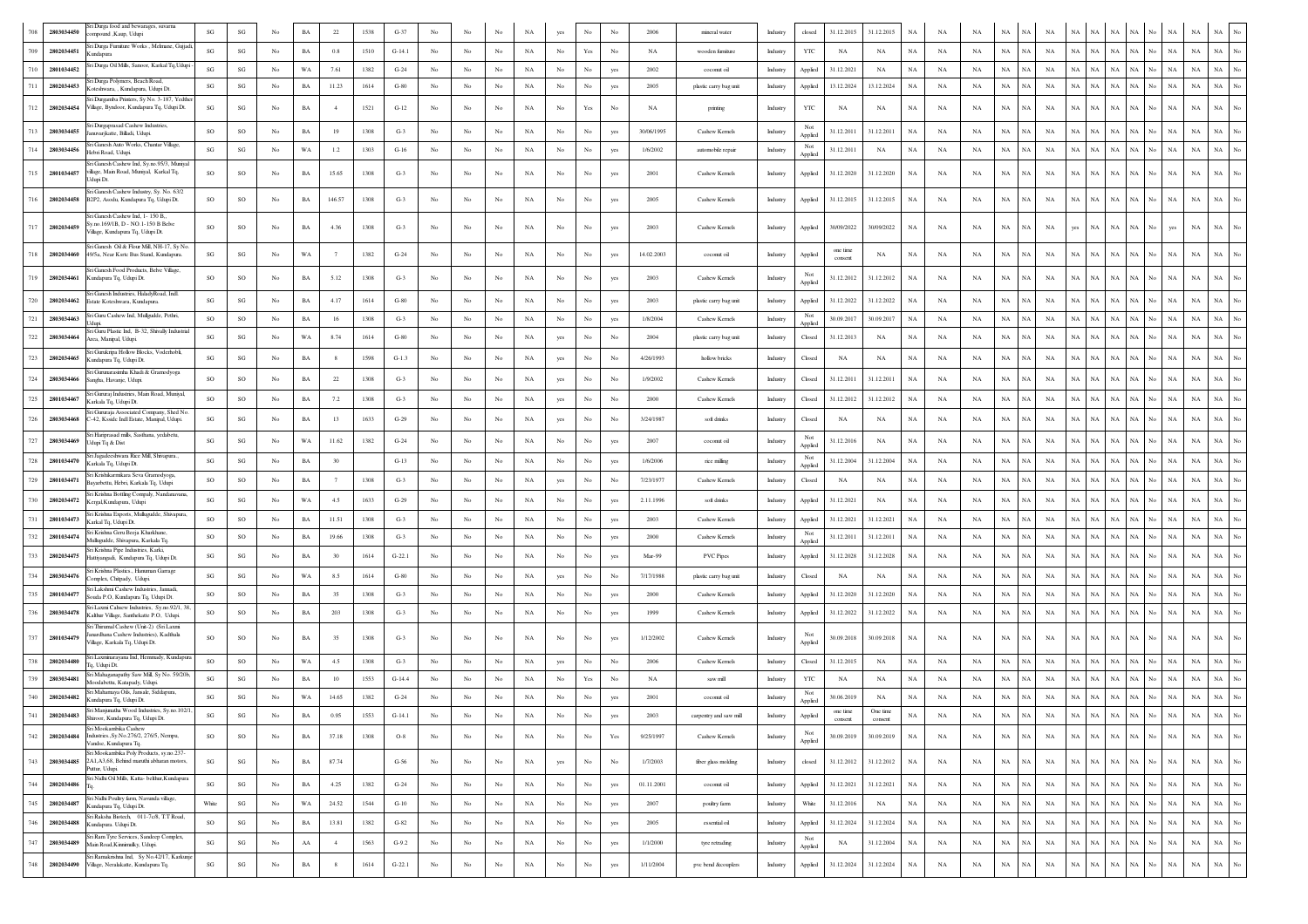| 749     | 2803034491 | Sri Ramanath Oil Ind, Sy.No. 124/A2, Gundr<br>Village, Post Sastan, Udupi.                         | SG                     | $\mathbf{S}\mathbf{G}$ | No               | WA          |                | 1382 | $G-24$   |                  |             |             | NA          |                  | No                                                                              |             | 1/12/2004  | coconut oil               | Industry       | 31.12.2023<br>Applied                | 31.12.2023<br><b>NA</b>                   | NA          |           | NA                         |                            |             |             | NA                        |                                                |
|---------|------------|----------------------------------------------------------------------------------------------------|------------------------|------------------------|------------------|-------------|----------------|------|----------|------------------|-------------|-------------|-------------|------------------|---------------------------------------------------------------------------------|-------------|------------|---------------------------|----------------|--------------------------------------|-------------------------------------------|-------------|-----------|----------------------------|----------------------------|-------------|-------------|---------------------------|------------------------------------------------|
| 750     | 2801034492 | Sri Shantharam Cashew Industries Munivar<br>Karkala Tq, Udupi Dt.                                  | <b>SO</b>              | SO                     | No               | <b>BA</b>   | 25             | 1308 | $G-3$    | No               | No          | No          | NA          | yes              | No                                                                              | No          | 4/23/1997  | Cashew Kernels            | Industry       | NA<br>Closed                         | NA<br>NA                                  | NA          | NA        | NA<br><b>NA</b>            | $_{\rm NA}$<br>NA          | NA          | $_{\rm NA}$ | NA<br>No.<br>NA           | <b>NA</b><br>NA                                |
| 751     | 2803034493 | Fri Sharadamba Ind, Bairampally, Perdoor,<br>Iduni                                                 | <b>SO</b>              | SO                     | No               | BA          | 16.22          | 1308 | $G-3$    | No               | No          | No          | NA          | No               | No                                                                              | yes         | 2000       | Cashew Kernels            | Industry       | Not<br>31.12.2011<br>Applied         | 31.12.2011<br>NA                          | NA          | NA        | NA<br>NA                   | $_{\rm NA}$                | NA NA       | $_{\rm NA}$ | $_{\rm NA}$<br>NA<br>No   | $_{\rm NA}$<br>NA<br>No                        |
| 752     | 2801034494 | Sri Maruthi Industries (Sri Shivaprasad<br>Cashew Ind), Mandadijeddu, Chara, Hebri,<br>Karkala Tq. | SO                     | SO                     | No               | $_{\rm BA}$ | 11.78          | 1308 | $G-3$    | No               | No          | No          | NA          | yes              | No                                                                              | No          | 2002       | Cashew Kernels            | Industry       | 31.12.2010<br>Closed                 | 31.12.2010<br>NA                          | NA          | NA        | $_{\rm NA}$<br>NA          | $_{\rm NA}$<br>$_{\rm NA}$ | NA          | $_{\rm NA}$ | NA<br>No<br>NA            | NA                                             |
| 753     | 2803034495 | Sri Siddhi Vinayaka Bottling, NH-17,<br>Kallianpura, Udupi.                                        | SG                     | SG                     | No               | BA          | 48             | 1633 | $G-29$   | No               | No          | No          | NA          | No               | No                                                                              |             | 12.5.1994  | soft drinks               | Industry       | Applied<br>31.12.2025                | 31.12.2025<br>NA                          | NA          | NA        | NA<br>N.                   | $_{\rm NA}$<br>NA          | NA          | $_{\rm NA}$ | No<br>NA<br>NA.           | $_{\rm NA}$<br>NA                              |
| 754     | 2802034496 | Sri Siddivinayaka Cashew Ind, Sy.no.46/1A1<br>Vakwady, Kundapura Tq, Udupi Dt.                     | <b>SO</b>              | <sub>SO</sub>          | No               | <b>BA</b>   | 9.65           | 1308 | $G-3$    | No               | No          | No          | NA          | No               | No                                                                              | yes         | 2001       | Cashew Kernels            | Industry       | 31.12.2020<br>Applied                | 31.12.2020<br><b>NA</b>                   | NA          | <b>NA</b> | NA<br>NΑ                   | NA<br>NA                   | <b>NA</b>   | $_{\rm NA}$ | NA<br>NA<br>No            | $_{\rm NA}$<br><b>NA</b>                       |
| 755     | 2802034497 | Sri Venkatachalapathy Cahsew Ind. Hosadu<br>Byndoor, Kundapura Tq.                                 | SO                     | SO                     | No               | BA          | 14.21          | 1308 | $G-3$    | No               | $_{\rm No}$ | No          | NA          | No               | No                                                                              | yes         | 2001       | Cashew Kernels            | Industry       | Applied<br>31.12.2020                | 31.12.2020<br>NA                          | NA          | NA        | NA<br><b>NA</b>            | NA<br>NA                   | <b>NA</b>   | NA          | <b>NA</b><br>No<br>NA     | NA<br>NA                                       |
| 756     | 2802034498 | Sri Venkateshwara Cashew Ind, 50/2<br>Hallihole, Kundapura Tq, Udupi Dt.                           | <b>SO</b>              | SO                     | No               | <b>BA</b>   | 95.38          | 1308 | $G-3$    | No               | No          | No          | NA          | No               | No                                                                              | yes         | 1/12/04    | Cashew Kernels            | Industry       | 30.09.2022<br>Applied                | NA<br>30.09.2022                          | NA          | <b>NA</b> | $_{\rm NA}$<br>NA          | NA<br>NA                   | NA          | <b>NA</b>   | NA<br>No.<br>NA           | $_{\rm NA}$<br>NA                              |
| 757     | 2802034499 | Sri Vigneshwara Poly Products, Beah Road<br>Koteshwara, Kundapura.                                 | SG                     | SG                     | No               | <b>BA</b>   | 74             | 1614 | $G-80$   | No               | No          | No          | NA          | No               | No                                                                              | yes         | 2000       | plastic carry bag unit    | Industry       | 31.12.2021<br>Applied                | 31.12.2021<br>NA                          | NA          | NA        | NA<br>NA                   | NA<br>NA                   | NA          | $_{\rm NA}$ | NA<br>No.<br>NA           | $_{\rm NA}$<br>$_{\rm NA}$                     |
| 758     | 2802034500 | Sri Vijaya Lakshmi Cashew Ind, Airbail,<br>Siddapura, Kundapura Tq.                                | <b>SO</b>              | <sub>SO</sub>          | No               | <b>BA</b>   | 15.15          | 1308 | $G-3$    | No               | No          | No          | NA          | No               | No                                                                              | yes         | 2001       | Cashew Kernels            | Industry       | Not<br>31.12.2010<br>Applied         | 31.12.2010<br>NA                          | NA          | NA        | NA<br>NA                   | NA                         | NA<br>NA    | <b>NA</b>   | NA<br>NA<br>No            | <b>NA</b><br>NA                                |
| 759     | 2801034501 | Sri Vijaya Traders, Main Road<br>Aiekar.Karkala Tu.                                                | <b>SO</b>              | SO                     | No               | BA          | $\overline{2}$ | 1308 | $G-3$    | $_{\mathrm{No}}$ | $_{\rm No}$ | $_{\rm No}$ | NA          | $_{\rm No}$      | No                                                                              | yes         | 1/1/00     | Cashew Kernels            | Industry       | Not<br>31.12.2018                    | 31.12.2018<br>NA                          | $_{\rm NA}$ | NA        | $_{\rm NA}$<br>NA          | NA                         | NA NA       | $_{\rm NA}$ | NA<br>NA<br>No            | $_{\rm NA}$<br>NA                              |
|         | 2801034502 | Sri Vinavaka Cashew Industries, Sv.no.190<br>5B. Hebri, Karkala Tq,                                | SO                     | SO                     | $_{\mathrm{No}}$ | BA          | 22.77          | 1308 | $G-3$    | $_{\rm No}$      | $_{\rm No}$ | No          | NA          | yes              | No                                                                              | No          | 1999       | Cashew Kernels            | Industry       | 31.12.2013<br>Closed                 | 31.12.2013<br>NA                          | $_{\rm NA}$ | NA        | $_{\rm NA}$<br>NA          | $_{\rm NA}$                | NA NA       | $_{\rm NA}$ | NA<br>No<br>NA            | $_{\rm NA}$<br>No<br><b>NA</b>                 |
| 761     | 2803034503 | Sri Vinayaka Cashew Ind, Yedthady, Udupi                                                           | <b>SO</b>              | SO                     | No               | BA          | 16             | 1308 | $G-3$    | No               | $_{\rm No}$ | No          | NA          | $_{\rm No}$      | No                                                                              | yes         | 1/7/01     | Cashew Kernels            | Industry       | Not<br>31.12.2006<br>Applied         | 31.12.2006<br>NA                          | NA          | NA        | NA<br>NA                   | $_{\rm NA}$                | NA NA       | <b>NA</b>   | $_{\rm NA}$<br>NA<br>No   | $_{\rm NA}$<br><b>NA</b>                       |
|         | 2801034504 | Sri Vinayaka Hollow Bricks, Main Road<br>Sy.No. 5/5a2, Bailur, Karkal Tq, Udupi Dt.                | $\mathbf{S}\mathbf{G}$ | $\mathbf{S}\mathbf{G}$ | No               | $_{\rm BA}$ | 9.67           | 1598 | $G-1.3$  | $_{\rm No}$      | No          | $_{\rm No}$ | NA          | $_{\rm No}$      | $_{\rm No}$                                                                     | yes         | 2004       | hollow bricks             | Industry       | Not<br>31.12.2012<br>Applied         | 31.12.2012<br>NA                          | NA          | NA        | NA<br>$_{\rm NA}$          | NA<br>$_{\rm NA}$          | $_{\rm NA}$ | $_{\rm NA}$ | $_{\rm NA}$<br>NA<br>No   | $_{\rm NA}$                                    |
| 763     | 2802034505 | Sri Vinayaka Plastic Ind, opp industrial area<br>Halady Road, Koteshwara, Kundapura                | SG                     | $\mathbf{S}\mathbf{G}$ | No               | $_{\rm BA}$ | 0.9            | 1614 | $G-80$   | No               | No          | No          | NA          | $_{\rm No}$      | $_{\rm No}$                                                                     | yes         | 2003       | plastic carry bag unit    | Industry       | 31.12.2035<br>Applied                | 31.12.2035<br>$_{\rm NA}$                 | $_{\rm NA}$ | NA        | $_{\rm NA}$<br>NA          | $_{\rm NA}$<br>NA          | <b>NA</b>   | $_{\rm NA}$ | NA<br>No<br>NA            | $_{\rm NA}$<br>$_{\rm NA}$                     |
| 764     | 2803034506 | Sri Vinayaka Printers, Nandanavana, Udupi                                                          | SG                     | $\mathbf{S}\mathbf{G}$ | No               | $_{\rm BA}$ | -5             | 1521 | $G-12$   | $_{\rm No}$      | $_{\rm No}$ | $_{\rm No}$ | NA          | $_{\rm No}$      | Yes                                                                             | $_{\rm No}$ | NA         | printing                  | Industry       | YTC<br>NA                            | NA<br>NA                                  | NA          | NA        | $_{\rm NA}$<br>Ń           | $_{\rm NA}$<br>NA          | NA          | NA          | NA<br>No<br>NA            | $_{\rm NA}$<br><b>NA</b>                       |
| 765     | 2801034507 | Sri Vinayaka Agro Products, No-5-53(4) ma<br>xad, Hebri, Karkala Tq.                               | SO                     | SO                     | No               | BA          | 45.6           |      | $G-24$   | No               | $_{\rm No}$ | No          | NA          | No               | No                                                                              | yes         | 2003       | gingelly oil              | Industry       | Applied<br>30.09.2020                | 30.09.2020<br>NA                          | NA          | NA        | NA<br>NA                   | NA<br>NA                   | NA          | NA          | <b>NA</b><br>No<br>NA     | <b>NA</b><br>NA                                |
| 766     | 2801034508 | Sri Vinavaka Stores, No. 5-<br>53(4), Hebri, Karkala Tq.                                           | <b>SO</b>              | <sub>SO</sub>          | No               | <b>BA</b>   | 213            |      | $O-24$   | No               | No          | No          | NA          | No               | No                                                                              | yes         | 2006       | oil expellers             | Industry       | 30.09.2020<br>Applied                | 30.09.2020<br>NA                          | NA          | <b>NA</b> | $_{\rm NA}$<br>NA          | NA<br>NA                   | <b>NA</b>   | NA          | NA<br>NA.<br>No           | NA<br>NA                                       |
| 767     | 2803034509 | Sri Vruddhi Industries, D-3-174(A)2<br>Hanuman Garrage Complex, Chitpadi, Udupi                    | SG                     | $\mathbf{S}\mathbf{G}$ | No               | WA          | 11.66          | 1614 | $G-80$   | No               | No          | No          | NA          | $_{\rm No}$      | $_{\rm No}$                                                                     | yes         | 2005       | plastic carry bag unit    | Industry       | 31.12.2024<br>Applied                | $_{\rm NA}$<br>NA                         | NA          | NA        | $_{\rm NA}$<br>NA          | NA<br>NA                   | NA          | $_{\rm NA}$ | NA<br>No.<br>NA           | $_{\rm NA}$<br>NA                              |
| 768     | 2803034510 | Srilatha Softdrinks, Vidhya Nagara, Katpadi<br>Udupi.                                              | SG                     | $\mathbf{S}\mathbf{G}$ | No               | WA          | 16             | 1538 | $G-37$   | No               | No          | No          | NA          | No               | $_{\rm No}$                                                                     | yes         | 26/7/2004  | mineral water &soft drink | Industry       | one time<br>Applied<br>consent       | NA<br>NA                                  | NA          | NA        | $_{\rm NA}$<br>NA          | NA<br>NA                   | $_{\rm NA}$ | NA          | NA<br>NA<br>No            | $_{\rm NA}$<br>$_{\rm NA}$                     |
| 769     | 2802034511 | Srinivasa Cashew Ind, Soorgoli, Belve,<br>Kundapura Tq, Udupi Dt.                                  | SO                     | SO                     | No               | BA          | 14             | 1308 | $G-3$    | $_{\rm No}$      | $_{\rm No}$ | $_{\rm No}$ | NA          | $_{\rm No}$      | $_{\mathrm{No}}$                                                                | yes         | 1/9/2000   | Cashew Kernels            | Industry       | 31.12.2020<br>Applied                | 31.12.2020<br>NA                          | $_{\rm NA}$ | NA        | $_{\rm NA}$<br>NA          | $_{\rm NA}$                | NA NA       | $_{\rm NA}$ | NA<br>NA<br>No            | $_{\rm NA}$<br>$_{\rm NA}$                     |
| 770     | 2802034512 | Sriram Cashew Industry, Maravanthe,<br>Kundapura Tq. Udupi Dt.                                     | SO                     | SO                     | No               | BA          | 14             | 1308 | $G-3$    | No               | No          | No          | NA          | No               | No                                                                              | yes         | 1/11/1999  | Cashew Kernels            | Industry       | Applied<br>31.12.2020                | 31.12.2020<br>NA                          | NA          | NA        | NA<br>NA                   | NA<br>NA                   | <b>NA</b>   | NA          | NA<br>No<br>NA            | NA<br>NA                                       |
| 771     | 2802034513 | Sriram Chemicals., Koteshwara, Kundapura                                                           | $\mathbf{S}\mathbf{G}$ | $\mathbf{S}\mathbf{G}$ | No               | WA          | 10.2           |      | $G-$     | No               | No          | No          | NA          | yes              | No                                                                              | No          | 1999       | cement paint              | Industry       | 31.12.2013<br>Closed                 | NA<br>NA                                  | $_{\rm NA}$ | NA        | NA<br>NA                   | NA<br>NA                   | NA          | $_{\rm NA}$ | NA<br>NA<br>No            | $_{\rm NA}$<br>$_{\rm NA}$<br>No               |
| 772     | 2801034514 | St. Lawrence Industries, Kuntalpady, Sanoo<br>Karkala Tq, Udupi Dt.                                | SG                     | SG                     | No               | BA          | 9.31           | 1382 | $G-24$   | No               | No          | No          | NA          | $_{\rm No}$      | No                                                                              | yes         | 2004       | coconut oil               | Industry       | Not<br>31.12.2013<br>Applied         | 31.12.2013<br>NA                          | NA          | NA        | NA<br><b>NA</b>            | NA<br><b>NA</b>            | NA          | NA          | NA<br>No<br>NA            | $_{\rm NA}$<br>NA<br>No                        |
| 773     | 2803034515 | Standard Rectifiers, Plot No. 32-A. Shivally<br>Indl Area, Manipal, Udup                           | SG                     | SO                     | No               | BA          | 30             | 1642 | $G-18.6$ | No               | No          | No          | NA          | yes              | No                                                                              | No          | 4/12/1986  | Transformer assembly      | Industry       | Closed<br>NA                         | NA<br>NA                                  | NA          | NA        | NA<br>NA                   | NA<br>NA                   | NA          | NA          | NA<br>No<br>NA            | $_{\rm NA}$<br>$_{\mathrm{No}}$<br>$_{\rm NA}$ |
|         | 2803034516 | Standard Transformers, Plot No. 32, Shivally<br>Industrial Area, Manipal, Udupi.                   | SG                     | SO                     | No               | BA          | 30             |      | $G-18.6$ | No               | No          | No          | NA          | $_{\rm No}$      | $_{\rm No}$                                                                     | yes         | 28.4.1989  | Transformer assembly      | Industry       | Not<br>31.12.2015<br>Applied         | 31.12.2015<br>NA                          | NA          | NA        | $_{\rm NA}$                | $_{\rm NA}$<br>NA          | $_{\rm NA}$ | $_{\rm NA}$ | <b>NA</b><br>No<br>NA     | NA<br>NA                                       |
| 775     | 2802034517 | Star Bottling Company, Navunda, Kundapun                                                           | SG                     | SG                     | No               | BA          | $\overline{2}$ | 1633 | $G-29$   | No               | No          | No          | $_{\rm NA}$ | No               | Yes                                                                             | No          | NA         | soft drinks               | Industry       | <b>YTC</b><br>NA                     | NA<br>NA                                  | NA          | NA        | NA<br><b>NA</b>            | NA                         | NA NA       | <b>NA</b>   | NA<br><b>NA</b><br>No     | $_{\rm NA}$<br>$_{\rm NA}$                     |
|         | 2802034518 | Star Minerals, Kageri, sy.no.252/9,<br>Gandhinagara, Kotehswara, Kundapura                         | $\mathbf{S}\mathbf{G}$ | SO                     | $_{\mathrm{No}}$ | AA          | 28.24          |      | $G-$     | $_{\rm No}$      | $_{\rm No}$ | $_{\rm No}$ | NA          | $_{\rm No}$      | No                                                                              | yes         | 2004       | resin coated sand         | Industry       | 30.09.2021<br>Applied                | 30.09.2021<br>NA                          | $_{\rm NA}$ | NA        | $_{\rm NA}$                | $_{\rm NA}$<br>NA          | <b>NA</b>   | $_{\rm NA}$ | <b>NA</b><br>No<br>NA     | $_{\rm NA}$<br>$_{\rm NA}$                     |
| 777     | 2803034519 | State Bank Of India- Dg Set, Lic Building,<br>Ajjarkad, Udupi.                                     | White                  | SG                     | No               | AA          |                | 52   | $G-66$   | No               | No          | No          | NA          | No               | No                                                                              | yes         | 1/1/2000   | DG Set                    | DG set         | Not<br>NA<br>Applied                 | 31.12.2009<br>NA                          | NA          | NA        | NA<br>NA                   | $_{\rm NA}$<br>NA          | <b>NA</b>   | NA          | NA<br>No<br>NA            | NA<br>NA                                       |
| 778     | 2803034520 | Subash Fish Nets, Nh-17, Hanumantha Nagar<br>Puttur, Udupi.                                        | White                  | SG                     | No               | BA          | 94             | 40   | $G-15$   | No               | No          | No          | NA          | No               | No                                                                              | yes         | 13/5/1888  | fish net without dyeing   | Industry       | Applied<br>31.12.2021                | 31.12.2021<br>NA                          | NA          | NA        | NA<br>NA                   | NA<br>NA                   | NA          | <b>NA</b>   | <b>NA</b><br>No<br>NA     | $_{\rm NA}$<br>NA<br>No                        |
| 779     | 2803034521 | Sudarshan Cashew Ind, Shirva, Udupi<br>Sujay Engineering Works, Laxmi Kundar                       | <b>SO</b>              | <sub>SO</sub>          | No               | <b>BA</b>   | -5.            | 1308 | $G-3$    | No               | No          | No          | $_{\rm NA}$ | yes              | No                                                                              | No          | 20.12.2001 | Cashew Kernels            | Industry       | Closed<br>NA                         | NA<br>NA                                  | NA          | NA        | NA<br>N.                   | NA<br>NA                   | <b>NA</b>   | NA          | NA<br>NA<br>No            | <b>NA</b><br><b>NA</b>                         |
| 780     | 2803034522 | Complex, Polippu, Kaup, Udupi<br>nanda Cashews. Chakra Maidan. Hallihole                           | White                  | $\mathbf{S}\mathbf{G}$ | No               | <b>BA</b>   | 1.5            | 14   | $G-34$   | No               | No          | No          | $_{\rm NA}$ | No               | $\operatorname*{Yes}% \left( X\right) \equiv\operatorname*{Yes}\left( X\right)$ | No          | NA         | general engg              | Industry       | <b>YTC</b><br>NA<br>Applied for firs | <b>NA</b><br><b>NA</b><br>pplied for firs | NA          | NA        | $_{\rm NA}$<br>N٨          | NA<br>NA                   | NA          | $_{\rm NA}$ | NA<br><b>NA</b><br>No.    | $_{\rm NA}$<br>NA                              |
| 781     | 2802034523 | Kundapura Tq                                                                                       | SO.                    | SO                     | No               | BA          | 17             | 1308 | $G-3$    | No               | No          | No          | NA          | $_{\rm No}$      | No                                                                              | yes         | 1/1/1999   | Cashew Kernels            | Industry       | Applied<br>CFO & it wa               | NA<br>TO & it was                         | $_{\rm NA}$ | NA        | $_{\rm NA}$<br>NA          | $_{\rm NA}$<br>NA          | NA          | $_{\rm NA}$ | NA<br>No<br>NA            | $_{\rm NA}$<br>$_{\rm NA}$                     |
| 782     | 2803034524 | Super Fine Oil Ind, Salmara, Kolalagiri<br>Tankabettu, Udupi                                       | $\mathbf{S}\mathbf{G}$ | $\mathbf{S}\mathbf{G}$ | No               | WA          |                |      | $G-24$   | No               | No          | No          | NA          | yes              | $_{\rm No}$                                                                     | No          | 6/14/1987  | oil expellers             | Industry       | Closed<br>NA                         | $_{\rm NA}$<br><b>NA</b>                  | $_{\rm NA}$ | NA        | $_{\rm NA}$<br>NA          | $_{\rm NA}$<br>NA          | NA          | $_{\rm NA}$ | <b>NA</b><br>No.<br>NA    | $_{\rm NA}$<br>$_{\rm NA}$                     |
| 783     | 2803034525 | Supertreads, Chitpady, Hanuman Garage<br>Complex, Udupi.                                           | SO                     | SO                     | $_{\mathrm{No}}$ | WA          | $\mathbf{3}$   |      | $G-9.2$  | No               | $_{\rm No}$ | $_{\rm No}$ | NA          | $_{\rm No}$      | No                                                                              | yes         | 26/8/2002  | tyre retrading            | Industry       | Not<br>30.09.2016<br>Applied         | 30.09.2017<br>NA                          | $_{\rm NA}$ | NA        | $_{\rm NA}$<br>$_{\rm NA}$ | $_{\rm NA}$<br>NA          | NA          | $_{\rm NA}$ | NA<br>No<br>$_{\rm NA}$   | $_{\rm NA}$<br>$_{\rm NA}$                     |
| 784     | 2802034526 | Supreme Tile Works, Tallur, Kundapura, Udup                                                        | SG                     | $\mathbf{S}\mathbf{G}$ | No               | BA          | 63             | 1598 | $G-2.2$  | $_{\mathrm{No}}$ | $_{\rm No}$ | $_{\rm No}$ | NA          | yes              | No                                                                              | No          | 1/1/1994   | roofing tiles             | Industry       | Closed<br>NA                         | NA<br>NA                                  | NA          | NA        | $_{\rm NA}$<br>NA          | NA                         | NA NA       | $_{\rm NA}$ | NA  <br>No<br>NA          | $_{\rm NA}$<br>$_{\mathrm{No}}$<br>$_{\rm NA}$ |
| 785     | 2803034527 | Supritha Cashew Industries, sy.no.113/3,7,8,<br>Nalkur Village & post, Udupi                       | SO                     | $_{\rm SO}$            | No               | $_{\rm BA}$ | 48.36          | 1308 | $G-3$    | No               | No          | No          | NA          | No               | $_{\rm No}$                                                                     | yes         | 2003       | Cashew Kernels            | Industry       | Not<br>30.09.2021<br>Applied         | $_{\rm NA}$<br>30.09.2021                 | NA          | NA        | NA<br><b>NA</b>            | NA                         | NA NA       | $_{\rm NA}$ | NA  <br>No<br>$_{\rm NA}$ | $_{\mathrm{No}}$<br>$_{\rm NA}$<br>$_{\rm NA}$ |
| 786     | 2801034528 | Surabhi Ind Kariyakallu, Karkala Tq, Udupi<br>Swati Cream & Ice Candy, Uppunda,                    | SO                     | SO                     | No               | BA          | 8              | 1308 | $G-3$    | $_{\mathrm{No}}$ | $_{\rm No}$ | $_{\rm No}$ | $_{\rm NA}$ | No               | $_{\mathrm{No}}$                                                                | yes         | 1/1/2005   | Cashew Kernels            | Industry       | 31.12.2020<br>Applied                | 31.12.2020<br>NA                          | NA          | NA        | NA<br>NA                   | NA                         | $NA$ $NA$   | $_{\rm NA}$ | NA No<br>$_{\rm NA}$      | $_{\mathrm{No}}$<br>$_{\rm NA}$<br>$_{\rm NA}$ |
| 787     | 2802034529 | Kundapura Tq, Udupi Dt<br>Syndicate Bank, Premises & Maintenanace All                              | $\mathbf{S}\mathbf{G}$ | $\mathbf{S}\mathbf{G}$ | No               | WA          | 2.19           |      | $G-79$   | $_{\mathrm{No}}$ | No          | No          | NA          | $_{\mathrm{No}}$ | $_{\rm No}$                                                                     | yes         | 2003       | ice cream                 | Industry       | Not<br>31.12.2012<br>Applied         | $_{\rm NA}$<br>NA                         | $_{\rm NA}$ | NA        | $_{\rm NA}$<br>NA          | $_{\rm NA}$                | NA NA       | $_{\rm NA}$ | $\rm NA-NO$<br>NA         | $_{\mathrm{No}}$<br>$_{\rm NA}$<br>$_{\rm NA}$ |
| 788     | 2803034530 | Syndicate Towers, Zonal Office, Udupi                                                              | White                  | $\mathbf{S}\mathbf{G}$ | No               | ${\rm AA}$  | 9.03           | 52   | $G-66$   | No               | $_{\rm No}$ | No          | NA          | No               | No                                                                              | yes         | 2004       | DG Set                    | DG set         | Applied<br>NA                        | 31.12.15<br>$_{\rm NA}$                   | NA          | NA        | $_{\rm NA}$<br>NA          | $_{\rm NA}$<br>NA          | NA          | $_{\rm NA}$ | NA<br>No<br>$_{\rm NA}$   | $_{\rm NA}$<br>$_{\rm NA}$<br>$_{\rm No}$      |
| 789     | 2801034531 | Tara Cashews, Sy.no.141/4, Shivapura village,<br>Karkala Tq, Udupi Dt                              | SO                     | SO                     | No               | BA          | 23.4           | 1308 | $G-3$    | $_{\rm No}$      | $_{\rm No}$ | $_{\rm No}$ | NA          | No               | No                                                                              | yes         | 2002       | Cashew Kernels            | Industry       | 31.12.2021<br>Applied                | 31.12.2021<br>NA                          | NA          | NA        | NA<br>$_{\rm NA}$          | NA                         | $NA$ $NA$   | $_{\rm NA}$ | $NA$ $No$<br>$_{\rm NA}$  | $_{\mathrm{No}}$<br>$_{\rm NA}$<br>NA          |
| 790     | 2803034532 | Tata Tele Service Ltd, Kunjibettu, Udupi Tq&<br>Tata Tele Service Ltd, Nitte, KarkalaTq, Udupi     | White                  | $\mathbf{S}\mathbf{G}$ | No               | AA          | 8.5            | 52   | $G-65$   | No               | No          | No          | NA          | No               | No                                                                              | yes         | 2006       | telephone tower           | telephone towe | Applied<br>NA                        | NA<br>31.12.15                            | NA          | <b>NA</b> | NA<br><b>NA</b>            | NA                         | NA NA       | $_{\rm NA}$ | NA<br>NA<br>No            | $_{\rm No}$<br>NA<br>NA                        |
| 791     | 2801034533 | Tata Tele Service Ltd, Saligrama, Udupi Dt                                                         | White                  | $\mathbf{S}\mathbf{G}$ | No               | ${\bf AA}$  | 20.2           | 52   | $G-65$   | No               | $_{\rm No}$ | $_{\rm No}$ | NA          | $_{\rm No}$      | No                                                                              | yes         | 2006       | telephone tower           | elephone towe  | NA<br>Applied                        | 31.12.15<br>NA                            | NA          | NA        | $_{\rm NA}$<br>NA          | NA<br>$_{\rm NA}$          | $_{\rm NA}$ | $_{\rm NA}$ | $_{\rm NA}$<br>NA<br>No   | $_{\rm NA}$<br>$_{\mathrm{No}}$<br>$_{\rm NA}$ |
| $792\,$ | 2803034534 |                                                                                                    | White                  | $\mathbf{SG}$          | $_{\mathrm{No}}$ | AA          | 6.64           | 52   | $G-65$   | $_{\mathrm{No}}$ | $_{\rm No}$ | $_{\rm No}$ | $_{\rm NA}$ | $_{\rm No}$      | $_{\mathrm{No}}$                                                                | yes         | 2006       | telephone tower           | elephone tower | $_{\rm NA}$<br>Applied               | 31.12.15<br>$_{\rm NA}$                   | $_{\rm NA}$ | NA        | $_{\rm NA}$<br>N/          | $_{\rm NA}$<br>$_{\rm NA}$ | $_{\rm NA}$ | $_{\rm NA}$ | $_{\rm NA}$<br>No<br>NA   | $_{\rm NA}$<br>No<br>$_{\rm NA}$               |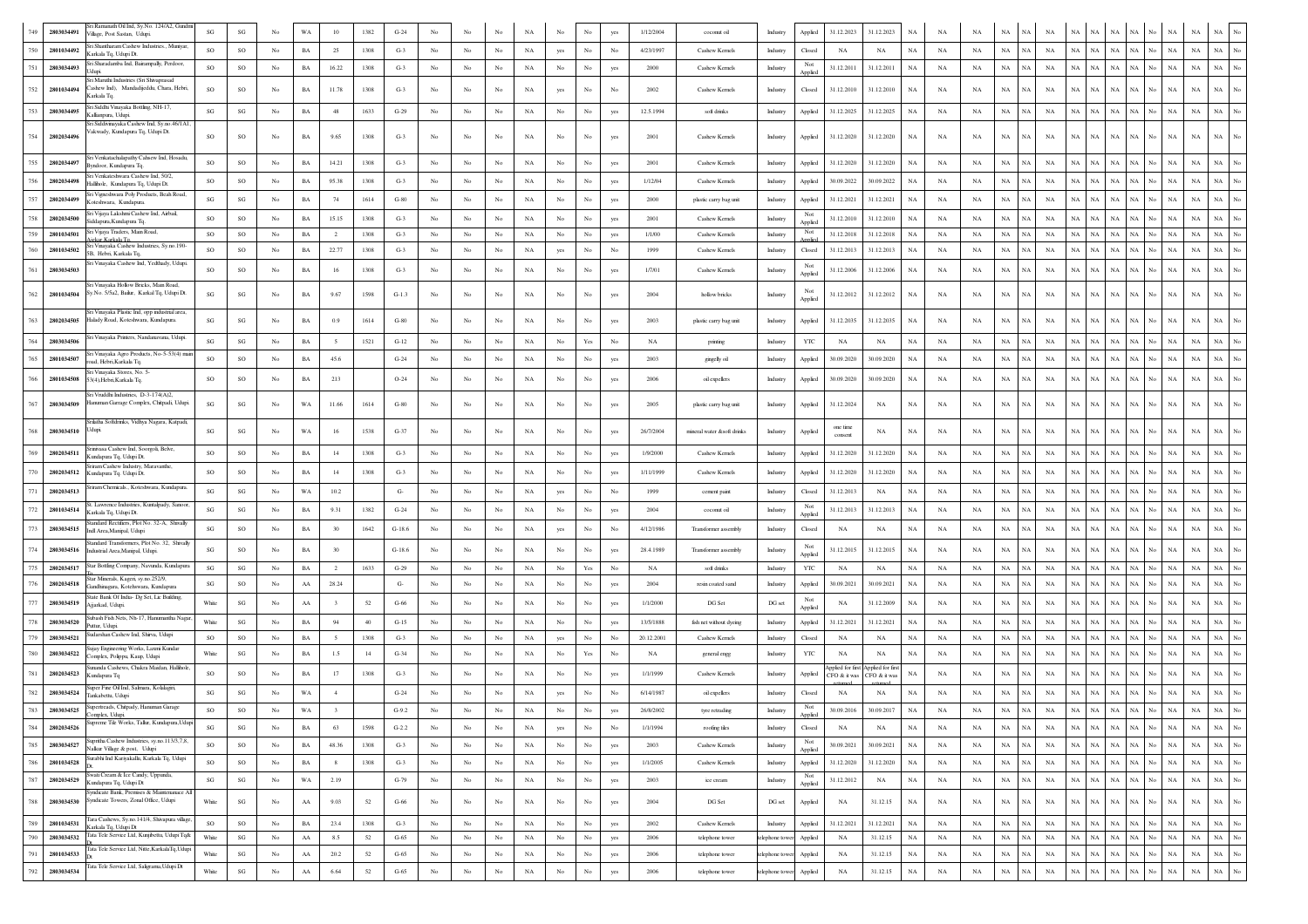|     | 2802034535 | Tata Tele Service Ltd, Uppunda, Kundapura                                                    | White                  | $\mathbf{S}\mathbf{G}$ |                | AA          | 2.67          | 52   | $G-65$   | No               |                  |                  |             |                  |                      |                  | 2005       | telephone tower                  | telephone tower | Applied        | NA          | 31.12.15    | <b>NA</b>   | NA          |             |             |                            |             |                   |             |                   | NA          | NA          | $_{\rm NA}$ | No               |
|-----|------------|----------------------------------------------------------------------------------------------|------------------------|------------------------|----------------|-------------|---------------|------|----------|------------------|------------------|------------------|-------------|------------------|----------------------|------------------|------------|----------------------------------|-----------------|----------------|-------------|-------------|-------------|-------------|-------------|-------------|----------------------------|-------------|-------------------|-------------|-------------------|-------------|-------------|-------------|------------------|
|     | 2803034536 | 1. Udupi Dt<br>Tata Tele Service Ltd, Sy No. 111-2a1 Bp-1                                    | White                  | SG                     | No             | AA          |               | 52   | $G-65$   | No               | No               | No               | NA          | No               | No                   | yes              | 2005       | telephone tower                  | telephone tow   | Not            | NA          | 31.12.2014  | <b>NA</b>   | NA          | <b>NA</b>   | NA          | NA<br>NA                   | <b>NA</b>   | NA                | <b>NA</b>   | NA                | $_{\rm NA}$ | $_{\rm NA}$ | $_{\rm NA}$ | No               |
|     |            | Puttur Village, Udupi.<br>Tata Teleservices Ltd., C/O. Mr. Kudva Co                          |                        |                        |                |             |               |      |          |                  |                  |                  |             |                  |                      |                  |            |                                  |                 | Applied        |             |             |             |             |             |             |                            |             |                   |             |                   |             |             |             |                  |
|     | 2803034537 | Irdinator, Manipal Media Net Work, Sy No.<br>52/1 a. Manipal, Shivally Industrial Area, Udur | White                  | SG                     | No             | AA          |               | 52   | $G-65$   | No               | No               | No               | NA          | No               |                      | yes              | 2005       | telephone tower                  | telephone tow   | Applied        | NA          | 31.12.2014  | <b>NA</b>   | NA          | NA          | NA          | NA<br>NA                   | NA          | NA                | <b>NA</b>   | NA                | <b>NA</b>   | $_{\rm NA}$ | NA          | No               |
|     | 2801034538 | Tata Teleservices Ltd., C/O. Mr. Panduranga<br>Pai, No. 145 & 145/1, Madhava Soudha          | White                  | SG                     | No             | ${\rm AA}$  | 2.59          | 52   | $G-65$   | No               | No               | No               | NA          | No               | No                   | yes              | 2004       | telephone tower                  | elephone toy    | Not<br>Applied | $_{\rm NA}$ | 31.12.2014  | NA          | NA          | NA          | NA          | NA<br>NA                   | NA          | NA                | NA          | NA<br>N٥          | NA          | NA          | $_{\rm NA}$ |                  |
|     | 2802034539 | Esta Teleservices Ltd Kundanura, Sv No<br>118/3, Kasaba Village, Kundapura Tq, Udupi         | White                  | $\mathbf{S}\mathbf{G}$ | No             | AA          | 25.83         | 52   | $G-65$   | No               | No               | No               | NA          | No               | No                   | yes              | 2006       | telephone tower                  | telephone towe  | Applied        | NA          | 31.12.15    | $_{\rm NA}$ | NA          | NA          | $_{\rm NA}$ | NA<br>NA                   | NA          | NA                | $_{\rm NA}$ | NA<br>No          | $_{\rm NA}$ | $_{\rm NA}$ | NA          | No               |
|     |            | Tata Teleservices Ltd. Sy No. 94/9p, C/O                                                     |                        |                        |                |             |               |      |          |                  |                  |                  |             |                  |                      |                  |            |                                  |                 |                |             |             |             |             |             |             |                            |             |                   |             |                   |             |             |             |                  |
|     | 2803034540 | adagu House, Swamil Thota, Padu Village,<br>Kapu, Udupi Tq & Dt.                             | White                  | SG                     | No             | AA          |               | 52   | $G-65$   | No               | No               | No               | NA          | No               | No                   | yes              | 2006       | telephone tower                  | telephone tow   | Not<br>Applied | ΝA          | 31.12.2014  | NA          | ΝA          | NA          | NA          | NA<br>NA                   | NA          | NA                | NA          | NA                | NA          | $_{\rm NA}$ | $_{\rm NA}$ | No               |
|     | 2803034541 | Tata Teleservices Ltd. adsal, Sy No. 210/A.<br>Nadsad, Padubidri Grama Panchayath,           | White                  | $\mathbf{S}\mathbf{G}$ | No             | AA          |               | 52   | $G-65$   | No               | No               | No               | $_{\rm NA}$ | No               |                      | yes              | 2006       | telephone tower                  | telephone towe  | Applied        | NA          | 31.12.15    | NA          | NA          | NA          | NA          | NA<br>NA                   | NA          | ŃА                | NA          |                   | $_{\rm NA}$ | $_{\rm NA}$ | $_{\rm NA}$ |                  |
|     |            | Kannangar By Pass, Udupi<br>Tata Teleservices Ltd. Sastan, Pandeswa                          |                        |                        |                |             |               |      |          |                  |                  |                  |             |                  |                      |                  |            |                                  |                 |                |             |             |             |             |             |             |                            |             |                   |             |                   |             |             |             |                  |
|     | 2803034542 | Ronald House, Sastan, Udupi,<br>lata Teleservices Ltd. Sourabha Enterprise                   | White                  | SG                     | No             | AA          | 27.75         | 52   | $G-65$   | No               | No               | $_{\rm No}$      | $_{\rm NA}$ | $_{\rm No}$      |                      | yes              | 2005       | telephone tower                  | telephone towe  | Applied        | NA          | 31.12.15    | NA          | NA          | NA          | NA          | NA<br>NA                   | $_{\rm NA}$ |                   | NA          |                   | $_{\rm NA}$ | $_{\rm NA}$ | NA          |                  |
| 801 | 2803034543 | Sanil Plaza, Mission Hospital Road, Udupi.                                                   | White                  | $\mathbf{S}\mathbf{G}$ | No             | AA          | 22.5          | 52   | $G-65$   | No               | No               | No               | $_{\rm NA}$ | No               | No                   | yes              | 2004       | telephone tower                  | telephone tow   | Not<br>Applied | NA          | 31.12.2014  | $_{\rm NA}$ | NA          | NA          | $_{\rm NA}$ | $_{\rm NA}$<br>NA          | <b>NA</b>   | NA                | NA          | No.               | $_{\rm NA}$ | $_{\rm NA}$ | <b>NA</b>   |                  |
| 802 | 2803034544 | Tata Teleservices Ltd. Mythri Complex, Nea<br>us Stand, Udupi                                | White                  | $\mathbf{SG}$          | No             | AA          | 25.89         | 52   | $G-65$   | No               | No               | No               | NA          | No               | No                   | yes              | 2005       | telephone tower                  | telephone towe  | Applied        | NA          | 31.12.15    | NA          | NA          | NA          | $_{\rm NA}$ | <b>NA</b><br>NA            |             | NA                | <b>NA</b>   |                   | NA          | NA          | NA          |                  |
| 803 | 2803034545 | The Fisheries & Fish Developement Co<br>Society Ltd, Pithrody, 240/1A2, Udyavar,             | SG                     | SO                     | No             | BA          | 23.6          | 1594 | $G-23$   | No               | No               | No               | NA          | No               |                      | yes              | 2001       | Ice Block manufacturing          | Industry        | Applied        | 31.12.2025  | 31.12.2025  | NA          | NA          | NA          | NA          | NA<br>NA                   | yes         | ŃА                | $_{\rm NA}$ |                   | $_{\rm NA}$ | $_{\rm NA}$ | $_{\rm NA}$ |                  |
|     |            | Udyavara, Udupi Tq & Dt<br>The Mangalore Tiles Limited. Kundapura,                           |                        |                        |                |             |               |      |          |                  |                  |                  |             |                  |                      |                  |            |                                  |                 |                |             |             |             |             |             |             |                            |             |                   |             |                   |             |             |             |                  |
| 804 | 2802034546 | Udupi Dt<br>hirumala Cashew Industries, sy.no.2/76                                           | SG                     | $\mathbf{S}\mathbf{G}$ | No             | BA          | 63.25         | 1598 | $G-2.2$  | No               | No               | No               | NA          | No               | No                   | yes              | 1997       | roofing tiles                    | Industry        | Applied        | 31.12.2021  | 31.12.2021  | NA          | NA          | NA          | NA          | NA<br>NA                   | NA          | NA                | NA          |                   | $_{\rm NA}$ | $_{\rm NA}$ | $_{\rm NA}$ |                  |
| 805 | 2801034547 | Kadthala village, Karkala Tq, Udupi Dt<br>ouchtel, Business Complex, Near Telephon           | SO                     | SO                     | No             | BA          | 47.03         | 1308 | $G-3$    | No               | No               | No               | $_{\rm NA}$ | No               | No                   | yes              | 2000       | Cashew Kernels                   | Industry        | Applied        | 31.12.2020  | 31.12.2020  | NA          | NA          | $_{\rm NA}$ | NA          | NA<br>$_{\rm NA}$          | NA          | NA                | NA          | NA<br>No          | $_{\rm NA}$ | $_{\rm NA}$ | NA          |                  |
|     | 2803034548 | Exchange, Udupi.                                                                             | White                  | SG                     | No             | AA          | 3.45          | 52   | $G-65$   | No               | No               | No               | NA          | No               | No                   | yes              | 2003       | telephone tower                  | elephone tow    | Not<br>Applied | NA          | 31.12.2014  | NA          | NA          | NA          | NA          | NA<br>NA                   | NA          | NA                | NA          |                   | NA          | $_{\rm NA}$ | $_{\rm NA}$ |                  |
|     | 2803034549 | ouchtel, Manipal Media Network, Manipa<br>duni                                               | White                  | $\mathbf{S}\mathbf{G}$ | No             | AA          | 4.35          | 52   | $G-65$   | No               | No               | No               | NA          | No               | No                   | yes              | 2003       | telephone tower                  | elephone tow    | Not<br>Applied | NA          | 31.12.2014  | NA          | NA          | NA          | NA          | NA<br>NA                   | NA          | NA                | NA          |                   | $_{\rm NA}$ | $_{\rm NA}$ | $_{\rm NA}$ | No               |
| 808 | 2803034550 | fulio Polymers, C-53, Ksside Indl. Estate.                                                   | SG                     | $\mathbf{S}\mathbf{G}$ | No             | WA          | 18            | 1614 | $G-80$   | No               | No               | No               | NA          | yes              | No                   | No               | 25.10.94   | plastic carry bag unit           | Industry        | Closed         | NA          | NA          | <b>NA</b>   | NA          | NA          | NA          | NA<br>NA                   | <b>NA</b>   | NA                | NA          |                   | $_{\rm NA}$ | $_{\rm NA}$ | $_{\rm NA}$ | No               |
|     | 2803034551 | .S. Products, Special R-1, Shivally Indl<br>rea, Manipal, Udupi                              | SG                     | $\mathbf{S}\mathbf{G}$ | No             | BA          | 9             |      | $G-49$   | No               | No               | No               | NA          | No               | No                   | yes              | 1/11/2002  | stationary product               | Industry        | Not<br>Applied | 31.12.2013  | 31.12.2013  | NA          | NA          | NA          | NA          | NA<br>NA                   | NA          | NA                | NA          |                   | $_{\rm NA}$ | $_{\rm NA}$ | NA          |                  |
| 810 | 2803034552 | Jdaya Alluminium Inds, Plot No. 21a, Shivally<br>Indl Area, Manipal, Udupi                   | <b>SO</b>              | SG                     | yes            | WA          | 9             |      | $G-43$   | No               | No               | No               | NA          | No               | No                   | yes              | 22/7/1987  | alluminium products              | Industry        | Not<br>Applied | 30.06.2016  | NA          | NA          | NA          | NA          | $_{\rm NA}$ | NA<br>NA                   | NA          | $_{\rm NA}$       | $_{\rm NA}$ | NA<br>No          | $_{\rm NA}$ | $_{\rm NA}$ | $_{\rm NA}$ |                  |
| 811 | 2802034553 | Umiya Wood Works, Sy No. 9-13, Kergalu<br>Village, Nandanavana, Kundapura Tq, Udupi          | SG                     | SG                     | No             | WA          |               | 1510 | $G-14.1$ | No               | No               | No               | NA          | No               | No                   | yes              | 01.08.2004 | wooden furniture                 | Industry        |                | 31.12.2013  | NA          | <b>NA</b>   | ΝA          | NA          | NA          | NA<br>NA                   | NA          | ŃА                | NA          |                   | NA          | NA          | NA          |                  |
|     |            |                                                                                              |                        |                        |                |             |               |      |          |                  |                  |                  |             |                  |                      |                  |            |                                  |                 | Applied        |             |             |             |             |             |             |                            |             |                   |             |                   |             |             |             |                  |
| 812 | 2803034554 | United Plastics, Plot No. 14-B2, Shivally Indl<br>Area, Manipal, Udupi.                      | SG                     | SG                     | No             | WA          | 22.36         | 1614 | $G-80$   | No               | No               | No               | NA          | yes              | No                   | No               | 2004       | plastic carry bag unit           | Industry        | Closed         | NA          | NA          | NA          | NA          | NA          | NA          | NA<br>NA                   | NA          | ٧A                | NA          |                   | NA          | NA          | NA          |                  |
| 813 | 2803034555 | United Technomatics Pvt Ltd, Nh-17, Yerma                                                    | $\mathbf{S}\mathbf{G}$ | SG                     | No             | $_{\rm BA}$ | 37.84         | 1614 | $G-22.2$ | No               | No               | $_{\rm No}$      | $_{\rm NA}$ | yes              | $_{\rm No}$          | No               | 2000       | plastic valves                   | Industry        | Closed         | NA          | NA          | NA          | NA          | NA          | $_{\rm NA}$ | NA<br>NA                   | $_{\rm NA}$ | NA                | NA          | NA<br>No.         | NA          | NA          | NA          | No               |
| 814 | 2802034556 | Jnity Bottling Company, D-12, Ksside Indl<br>state, Kundapura Tq, Udupi Dt                   | SG                     | SG                     | No             | WA          | 12            | 1633 | $G-29$   | No               | No               | No               | NA          | yes              | No                   |                  | 11.9.1997  | soft drinks                      | Industry        | Closed         | NA          | NA          | NA          | NA          | NA          | NA          | NA<br>NA                   | NA          | NA                | NA          | NA<br>No          | NA          | NA          | $_{\rm NA}$ | No               |
| 815 | 2802034557 | Unity Cashew Industries, Imbali, Japthi,<br>Kundapura Tq, Udupi Dt                           | SO                     | SO                     | No             | BA          | 17            | 1308 | $G-3$    | No               | No               | No               | NA          | yes              | No                   | No               | 1/1/1999   | Cashew Kernels                   | Industry        | Closed         | 31.12.2010  | 31.12.2010  | NA          | NA          | NA          | NA          | <b>NA</b><br>NA            | NA          | NA                | $_{\rm NA}$ | NA<br>No          | $_{\rm NA}$ | $_{\rm NA}$ | $_{\rm NA}$ | No               |
| 816 | 2802034558 | Jnity Hollow Block Inds, Bidkal katte,<br>Kundapura Tq, Udupi Dt                             | $\mathbf{S}\mathbf{G}$ | SG                     | N <sub>0</sub> | $_{\rm BA}$ | 22            | 1598 | $G-1.3$  | No               | No               | No               | NA          |                  | No                   | No               | 2006       | hollow bricks                    | Industry        | Closed         | 31.12.2015  | 31.12.2015  | NA          | NA          | NA          | $_{\rm NA}$ | NA<br>NA.                  | NA          | NA                | NA          | NA                | $_{\rm NA}$ | $_{\rm NA}$ | $_{\rm NA}$ |                  |
|     |            |                                                                                              |                        |                        |                |             |               |      |          |                  |                  |                  |             | yes              |                      |                  |            |                                  |                 |                |             |             |             |             |             |             |                            |             |                   |             |                   |             |             |             |                  |
| 817 | 2803034559 | niversal Daimond Manufacturing Company<br>Plot No. 22-C, Shivally Indl Area, Udupi           | SG                     | $\mathbf{S}\mathbf{G}$ | No             | $_{\rm BA}$ | 8.5           |      | G-       | No               | No               | No               | $_{\rm NA}$ | yes              | No                   | No               | 1/5/1997   | diamond cutting &polishing       | Industry        | Closed         | NA          | NA          | $_{\rm NA}$ | NA          | NA          | $_{\rm NA}$ | <b>NA</b><br>NA            | NA          | NA                | $_{\rm NA}$ | NA<br>No.         | $_{\rm NA}$ | $_{\rm NA}$ | $_{\rm NA}$ | No               |
| 818 | 2803034560 | Iniversal Polycards, Plot No. 17, Shivally Inc<br>Area, Manipal, Udupi.                      | SG                     | $\mathbf{S}\mathbf{G}$ | No             | $_{\rm BA}$ |               | 1521 | $G-12$   |                  |                  | No               | NA          | yes              | No                   |                  | 8/1/1988   | printing press                   | Industry        | Closed         | NA          | NA          | $_{\rm NA}$ | NA          | $_{\rm NA}$ | $_{\rm NA}$ | NA<br>NA                   | NA          | NA                | NA          | NA.<br>No.        | $_{\rm NA}$ | $_{\rm NA}$ | NA          | No               |
| 819 | 2803034561 | Uti Bank Ltd. Simaz Complex, Court Road                                                      | White                  | SG                     | No             | AA          | 4.5           | 52   | $G-66$   | No               | No               | No               | <b>NA</b>   | No               | No                   | yes              | 2005       | DG Set                           | DG set          | Not            | NA          | 31.12.2014  | NA          | NA          | NA          | <b>NA</b>   | <b>NA</b><br>NA            | NA          | NA.               | <b>NA</b>   | NA                | NA          | $_{\rm NA}$ | NA          | No               |
| 820 | 2803034562 | ttam Polymers, Hanuman Garage Complex<br>Chitpady, Udupi.                                    | SG                     | SG                     | No             | WA          | $\mathcal{R}$ | 1614 | $G-80$   | No               | No               | No               | NA          | yes              | No                   | No               | 4/22/1979  | plastic carry bag unit           | Industry        | Closed         | NA          | NA          | NA          | NA          | NA          | NA          | NA<br>NA                   | NA          | NA                | NA          | NA<br>No          | $_{\rm NA}$ | $_{\rm NA}$ | $_{\rm NA}$ | No               |
| 821 | 2803034563 | /.R. Industries, Sy.no.61/3, Chempi,<br>Sasthana, Udupi.                                     | SG                     | $\mathbf{S}\mathbf{G}$ | No             | $_{\rm BA}$ | 16            |      | G-       | No               |                  | No               | NA          | No               | No                   | yes              | 1/12/2002  | grinding wheel                   | Industry        | Applied        | 31.12.2021  | 31.12.2021  | $_{\rm NA}$ | NA          | $_{\rm NA}$ | $_{\rm NA}$ | <b>NA</b><br>NA            |             | NA<br>NA          | $_{\rm NA}$ | NA<br>No.         | $_{\rm NA}$ | $_{\rm NA}$ | $_{\rm NA}$ | No               |
| 822 | 2803034564 | Vaikunta Inds, Gundmi, Sasthana, Udup                                                        | SG                     | SG                     | No             | WA          | $\cdot$ 4     |      | $G-24$   | No               | No               | No               | NA          | yes              | No                   | $_{\rm No}$      | 9/6/1988   | oil expellers                    | Industry        | Closed         | NA          | NA          | NA          | NA          | NA          | NA          | $_{\rm NA}$<br>NA          | NA          | NA                | $_{\rm NA}$ | NA<br>No          | NA          | $_{\rm NA}$ | $_{\rm NA}$ | No               |
| 823 | 2803034565 | Jarun Piping Systems, Plot No-35-P, Lak<br>Lajapath Ray Road, Kunjibettu, Udupi.             | SG                     | $\mathbf{S}\mathbf{G}$ | No             | BA          | 56.67         | 1614 | $G-22.1$ | No               | No               | No               | NA          | No               |                      | yes              | 1999       | PVC Pipes                        | Industry        | Not<br>Applied | 31.12.2019  | 31.12.2019  | $_{\rm NA}$ | NA          | $_{\rm NA}$ | NA          | NA<br>NA                   | $_{\rm NA}$ | NA                | NA          |                   | $_{\rm NA}$ | $_{\rm NA}$ | NA          |                  |
| 824 | 2801034566 | 'eekay Pvc Profiles, Sy.no.522/1, Hirgan<br>village, Karkala Tq, Udupi.                      | <b>SO</b>              | SO                     | No             | BA          | 15            | 1308 | $G-3$    | No               | No               | No               | NA          | No               | No                   | yes              | 2002       | Cashew Kernels                   | Industry        |                | 30.09.2019  | 30.09.2019  | NA          | NA          | NA          | $_{\rm NA}$ | NA<br>NA                   | NA          | NA                | <b>NA</b>   | NA<br>No          | $_{\rm NA}$ | $_{\rm NA}$ | $_{\rm NA}$ | No               |
|     |            | 'eera Vittala Exports, Someshwara, Via                                                       |                        |                        |                |             |               |      |          |                  |                  |                  |             |                  |                      |                  |            |                                  |                 | Applied        |             |             |             |             |             |             |                            |             |                   |             |                   |             |             |             |                  |
| 825 | 2801034567 | Hebri, Karkala Tq, Udupi Dt<br>Veerabhadraswamy Wood Ind, Sy No.                             | SO                     | SO                     | No             | BA          | 23            | 1308 | $G-3$    |                  |                  | No               | NA          | No               |                      |                  | 16.07.1996 | Cashew Kernels                   | Industry        | Applied        | 31.12.2010  | 31.12.2010  | NA          | NA          | NA          | NA          | NA<br>NA                   | NA          | NA                | NA          | NA                | $_{\rm NA}$ | NA          | NA          |                  |
| 826 | 2803034568 | 104/2p4, Atradi, Udupi<br>Vigneshwara Plastic Inds, Beach Road,                              | $\mathbf{SG}$          | $_{\rm SG}$            | No             | BA          |               | 1510 | $G-14.1$ | No               | No               | No               | <b>NA</b>   | No               | Yes                  | No               | NA         | wooden furniture                 | Industry        | YTC            | NA          | NA          | NA          | <b>NA</b>   | <b>NA</b>   | NA          | NA                         | NA          |                   | NA          | No                | $_{\rm NA}$ | $_{\rm NA}$ | $_{\rm NA}$ |                  |
| 827 | 2803034569 | Koteshwara, Kundapura Tq, Udupi Dt.                                                          | $\mathbf{S}\mathbf{G}$ | $\mathbf{S}\mathbf{G}$ | No             | WA          | 15.15         | 1614 | $G-80$   | $_{\mathrm{No}}$ | $_{\rm No}$      | $_{\rm No}$      | $_{\rm NA}$ | yes              | $_{\rm No}$          | $_{\mathrm{No}}$ | 2000       | plastic carry bag unit           | Industry        | Closed         | NA          | NA          | NA          | NA          | $_{\rm NA}$ | $_{\rm NA}$ | $_{\rm NA}$<br>$_{\rm NA}$ |             | NA<br>$_{\rm NA}$ | $_{\rm NA}$ | $_{\rm NA}$<br>No | $_{\rm NA}$ | $_{\rm NA}$ | NA          | $_{\mathrm{No}}$ |
| 828 | 2802034570 | Vigneshwara Plastic Inds, Sy.no.349/3, Halady<br>Road, Koteshwara, Kundapura Tq, Udupi Dt.   | SG                     | $\mathbf{S}\mathbf{G}$ | No             | $_{\rm BA}$ | 18.58         | 1614 | $G-80$   | No               | No               | $_{\rm No}$      | NA          | $_{\rm No}$      | No                   | yes              | 2006       | plastic carry bag unit           | Industry        | Applied        | 31.12.2114  | 31.12.2114  | $_{\rm NA}$ | NA          | NA          | $_{\rm NA}$ | NA<br>NA                   | $_{\rm NA}$ | NA                | $_{\rm NA}$ | $_{\rm NA}$<br>No | $_{\rm NA}$ | $_{\rm NA}$ | $_{\rm NA}$ | $_{\rm No}$      |
| 829 | 2802034571 | Vijaya Cashew Industries, Korgi Village &                                                    | SO                     | SO                     | No             | $_{\rm BA}$ | 38.54         | 1308 | $G-3$    | $_{\rm No}$      | No               | $_{\rm No}$      | $_{\rm NA}$ | $_{\rm No}$      | $_{\mathrm{No}}$     | yes              | 2004       | Cashew Kernels                   | Industry        | $\rm Not$      | 31.12.2010  | 31.12.2010  | NA          | NA          | NA          | $_{\rm NA}$ | NA<br>NA                   |             | NA  <br>NA        | $_{\rm NA}$ | NA<br>No          | NA          | NA          | NA          | $_{\mathrm{No}}$ |
| 830 | 2801034572 | Post, Kundapura Tq, Udupi Dt<br>/ijaya Cashews, Sy. No. 24/1a1a, Shivapura                   | $\rm SO$               |                        |                |             |               |      |          |                  |                  |                  |             |                  | $_{\rm No}$          |                  | 2005       |                                  |                 | Applied        | 30.09.2022  | 30.09.2022  |             |             |             | $_{\rm NA}$ | NA                         |             | NA<br>NA          | $_{\rm NA}$ | $_{\rm NA}$<br>No | $_{\rm NA}$ | $_{\rm NA}$ | $_{\rm NA}$ | $_{\mathrm{No}}$ |
|     |            | Village, Karkala Tq, Udupi<br>Vijaya Industries, NH-66, Modabettu village.                   |                        | $_{\rm SO}$            | No             | $_{\rm BA}$ | 24.64         | 1308 | $G-3$    | $_{\mathrm{No}}$ | No               | $_{\rm No}$      | $_{\rm NA}$ | $_{\mathrm{No}}$ |                      | yes              |            | Cashew Kernels                   | Industry        | Applied        |             |             | NA          | $_{\rm NA}$ | NA          |             | NA                         |             |                   |             |                   |             |             |             |                  |
| 831 | 2803034573 | Katapady, Udupi Dt                                                                           | $\mathbf{S}\mathbf{G}$ | $\mathbf{S}\mathbf{G}$ | No             | $_{\rm BA}$ | 19            |      | $G-$     | No               | No               | $_{\rm No}$      | $_{\rm NA}$ | $_{\rm No}$      | $_{\rm No}$          | yes              | 1/7/2002   | solar heater, solar light, tanks | Industry        | Applied        | 31.12.2021  | 31.12.2021  | NA          | NA          | NA          | NA          | NA<br>NA                   | $_{\rm NA}$ | NA                | $_{\rm NA}$ | NA<br>No.         | $_{\rm NA}$ | $_{\rm NA}$ | $_{\rm NA}$ | $_{\rm No}$      |
| 832 | 2802034574 | Vikram Enterprises, Tallur, Kundapura Tq,<br>Udupi Dt                                        | $\mathbf{S}\mathbf{G}$ | $\mathbf{SG}$          | $_{\rm No}$    | $_{\rm BA}$ | 4             |      | $G-24$   | $_{\mathrm{No}}$ | No               | $_{\rm No}$      | $_{\rm NA}$ | $_{\mathrm{No}}$ | $_{\rm No}$          | yes              | 1/8/2002   | oil expellers                    | Industry        | Not<br>Applied | 31.12.2006  | 31.12.2006  | $_{\rm NA}$ | $_{\rm NA}$ | $_{\rm NA}$ | $_{\rm NA}$ | $_{\rm NA}$<br>$_{\rm NA}$ |             | NA<br>$_{\rm NA}$ | $_{\rm NA}$ | $_{\rm NA}$<br>No | $_{\rm NA}$ | $_{\rm NA}$ | $_{\rm NA}$ | $_{\rm No}$      |
| 833 | 2801034575 | /inayaka Cashew, Hebri, Karkala Tq, Udupi<br>IDr                                             | SO                     | $\rm SO$               | No             | $_{\rm BA}$ | $20\,$        | 1308 | $G-3$    | No               | No               | $_{\rm No}$      | $_{\rm NA}$ | $_{\rm No}$      | No                   | yes              | 1/9/2005   | Cashew Kernels                   | Industry        | Not<br>Applied | 31.12.2009  | 31.12.2009  | $_{\rm NA}$ | NA          | NA          | $_{\rm NA}$ | $_{\rm NA}$<br>NA          |             | NA<br>$_{\rm NA}$ | $_{\rm NA}$ | $_{\rm NA}$<br>No | $_{\rm NA}$ | $_{\rm NA}$ | $_{\rm NA}$ | $_{\mathrm{No}}$ |
| 834 | 2803034576 | Vinayaka Cashew Ind, Pejamangoor, Udupi                                                      | SO                     | $_{\rm SO}$            | No             | $_{\rm BA}$ | 4.5           | 1308 | $G-3$    | $_{\mathrm{No}}$ | $_{\mathrm{No}}$ | $_{\mathrm{No}}$ | $_{\rm NA}$ | $_{\rm No}$      | $\operatorname{Yes}$ | $_{\rm No}$      | NA         | Cashew Kernels                   | Industry        | YTC            | $_{\rm NA}$ | $_{\rm NA}$ | $_{\rm NA}$ | $_{\rm NA}$ | $_{\rm NA}$ | $_{\rm NA}$ | $_{\rm NA}$<br>$_{\rm NA}$ |             | NA<br>$_{\rm NA}$ | $_{\rm NA}$ | $_{\rm NA}$<br>No | $_{\rm NA}$ | $_{\rm NA}$ | $_{\rm NA}$ | $_{\mathrm{No}}$ |
|     |            |                                                                                              |                        |                        |                |             |               |      |          |                  |                  |                  |             |                  |                      |                  |            |                                  |                 |                |             |             |             |             |             |             |                            |             |                   |             |                   |             |             |             |                  |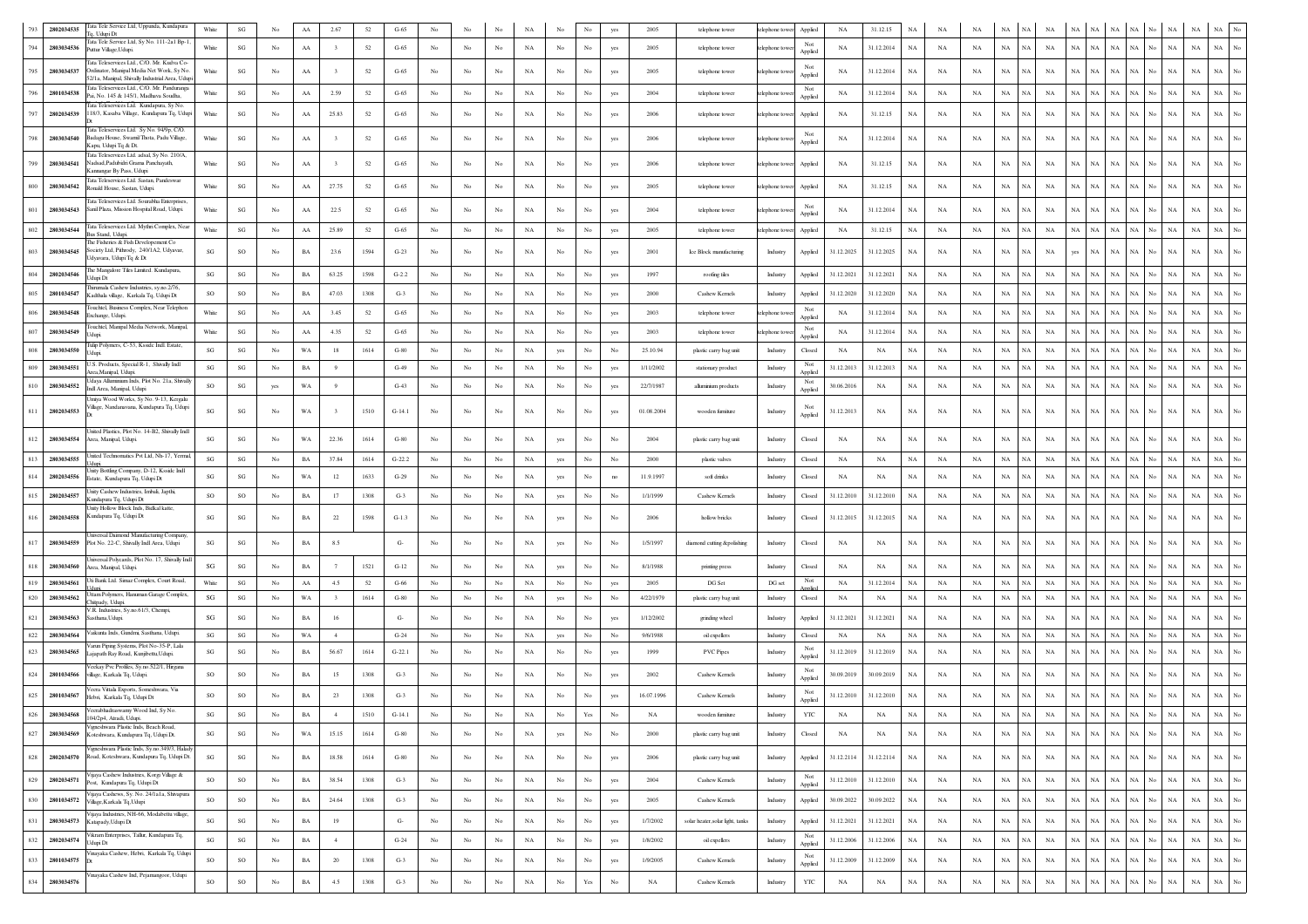| 2803034577<br>835 | inayaka Engg. Plot No 31-B, Shivally Indl<br>trea, Manipal, Udupi                                                        | White                  | $\mathbf{SG}$          | No               | WA          | 3.5            | 14   | $G-34$   | No               |                  |                  | NA          | No               | No                                                                                    | yes              | 1/8/2005   | general engg                     | Industry      | Not<br>Applied            | 31.12.2014          | $_{\rm NA}$         | NA          | NA          | NA          | $_{\rm NA}$ | NA          | NA          | NA<br>NA                                     | NA          | NA                                | NA<br>NA                                       |
|-------------------|--------------------------------------------------------------------------------------------------------------------------|------------------------|------------------------|------------------|-------------|----------------|------|----------|------------------|------------------|------------------|-------------|------------------|---------------------------------------------------------------------------------------|------------------|------------|----------------------------------|---------------|---------------------------|---------------------|---------------------|-------------|-------------|-------------|-------------|-------------|-------------|----------------------------------------------|-------------|-----------------------------------|------------------------------------------------|
| 836<br>2802034578 | 'inayaka Engg works, Shiroor post,<br>undapura Tq, Udupi Dt.                                                             | White                  | SG                     | No               | WA          | 4.5            | 14   | $G-34$   | No               | No               | No               | NA          | No               | No                                                                                    | yes              | 2005       | general engg                     | Industry      | White                     | 31.12.2016          | NA                  | NA          | NA          | NA          | $_{\rm NA}$ | <b>NA</b>   | $_{\rm NA}$ | NA<br>NA                                     | $_{\rm NA}$ | $_{\rm NA}$<br><b>NA</b><br>No    | $_{\rm NA}$<br>NA                              |
| 837<br>2802034579 | inayaka Rice Mill, Sy No. 38-2, Balegadde<br>Kollu Post.Kundapura To                                                     | $\mathbf{S}\mathbf{G}$ | $\mathbf{S}\mathbf{G}$ | No               | BA          | 0.6            |      | $G-13$   | No               | No               | $_{\rm No}$      | $_{\rm NA}$ | $_{\rm No}$      | Yes                                                                                   | $_{\rm No}$      | NA         | rice milling                     | Industry      | YTC                       | NA                  | NA                  | NA          | NA          | NA          | $_{\rm NA}$ | <b>NA</b>   | $_{\rm NA}$ | $_{\rm NA}$<br>NA                            | $_{\rm NA}$ | $_{\rm NA}$<br>NA<br>No           | $_{\rm NA}$<br>$_{\rm NA}$                     |
| 838<br>2803034580 | Vishwa Metal Inds, Kadiyali, Udupi Tq & D                                                                                | SG                     | $\mathbf{S}\mathbf{G}$ | $_{\mathrm{No}}$ | WA          | 2.6            |      | $G-81$   | $_{\rm No}$      | No               | $_{\rm No}$      | $_{\rm NA}$ | $_{\rm No}$      | No                                                                                    |                  | 12/9/1999  | fabrication                      | Industry      | Not                       | 31.12.2010          | $_{\rm NA}$         | $_{\rm NA}$ | NA          | NA          | $_{\rm NA}$ | NA          | $_{\rm NA}$ | $_{\rm NA}$<br>NA                            | $_{\rm NA}$ | $_{\rm NA}$<br>$_{\rm NA}$        | NA<br>NA                                       |
| 2803034581<br>839 | <sup>r</sup> ishwa Solar System, Sm-19, Shivally Indl<br>rea, Manipal, Udupi.                                            | $\mathbf{S}\mathbf{G}$ | SG                     | $_{\mathrm{No}}$ | WA          | 3              |      | $G-$     | $_{\rm No}$      | No               | No               | $_{\rm NA}$ | No               | No                                                                                    | yes              | 01.04.2003 | solar heater, solar light, tanks | Industry      | Applied<br>Not<br>Applied | 31.12.2012          | $_{\rm NA}$         | $_{\rm NA}$ | NA          | $_{\rm NA}$ | $_{\rm NA}$ | N/          | $_{\rm NA}$ | NA<br>$_{\rm NA}$                            | $_{\rm NA}$ | $_{\rm NA}$<br>$_{\rm NA}$        | NA<br>$_{\rm NA}$                              |
| 840<br>2802034582 | ishwas Cashew Inds, Korgi Village<br>Cundapura Tq, Udupi Dt                                                              | SO                     | SO                     | $_{\mathrm{No}}$ | BA          | 33.5           | 1308 | $G-3$    | $_{\rm No}$      | No               | $_{\rm No}$      | $_{\rm NA}$ | yes              |                                                                                       | No               | 2004       | Cashew Kernels                   | Industry      | Closed                    | 31.12.2012          | 31.12.2012          | NA          | NA          | NA          | $_{\rm NA}$ | <b>NA</b>   | $_{\rm NA}$ | NA<br>$_{\rm NA}$                            | $_{\rm NA}$ | NA<br>$_{\rm NA}$                 | NA<br>$_{\rm NA}$                              |
| 2803034583<br>841 | ishwas Engg Works, S.No. 3-D, Shivally<br>ndl Area.Manipal. Udupi                                                        | White                  | $_{\rm SG}$            | $_{\mathrm{No}}$ | WA          | 4.21           | 14   | $G-34$   | $_{\rm No}$      | No               | No               | $_{\rm NA}$ | No               | No                                                                                    | yes              | 26/11/2005 | general engg                     | Industry      | White                     | 31.12.2015          | NA                  | $_{\rm NA}$ | $_{\rm NA}$ | NA          | $_{\rm NA}$ | N/          | NA          | NA<br>$_{\rm NA}$                            | $_{\rm NA}$ | $_{\rm NA}$<br>NA                 | NA<br>$_{\rm NA}$                              |
| 2802034584<br>842 | /ishwas Soft Drinks. Ankadakatte.<br>Koteshwar, Kundapura Tq                                                             | SG                     | SG                     | No.              | WA          | 2.1            | 1633 | $G-29$   | No               | No               | No               | NA          | No.              | No                                                                                    | yes              | 19.10.96   | soft drinks                      | Industry      | Applied                   | 31.12.2021          | <b>NA</b>           | NA          | <b>NA</b>   | NA          | $_{\rm NA}$ | <b>NA</b>   | NA          | NA<br>NA                                     | $_{\rm NA}$ | $_{\rm NA}$<br>NA                 | NA<br>$_{\rm NA}$                              |
| 843<br>2803034585 | /estem Exposures Sports, Plot No. 31-A,<br>Shivally Indl Area Manipal, Udupi.                                            | $\mathbf{S}\mathbf{G}$ | $\mathbf{S}\mathbf{G}$ | No               | WA          | 64.35          |      | $G-50$   | No               | No               | No               | NA          | No               | No                                                                                    | yes              | 2005       | sports goods                     | Industry      | Not                       | 31.12.2015          | NA                  | NA          | NA          | NA          | $_{\rm NA}$ | <b>NA</b>   | $_{\rm NA}$ | $_{\rm NA}$<br>NA                            | $_{\rm NA}$ | $_{\rm NA}$<br><b>NA</b>          | $_{\rm NA}$<br>$_{\rm NA}$                     |
| 844<br>2802034586 | Wobillahi Ice Plant And Cold Storage                                                                                     | SG                     | SO                     | No               | BA          | 34.3           | 1594 | $G-23$   | No               | No               | No               | NA          | No               | No                                                                                    | yes              | 1/1/2006   | Ice Block manufacturing          | Industry      | Applied<br>Not            | 31.12.2015          | 31.12.2015          | NA          | NA          | NA          | $_{\rm NA}$ | NA          | NA          | NA<br>NA                                     | $_{\rm NA}$ | $_{\rm NA}$<br>NA                 | $_{\rm NA}$<br>$_{\rm NA}$                     |
| 845<br>2803034587 | Hemmadi Village, Kundapura Tq.<br>ashaswi Enterprises, Door.No.2-15A, Kola                                               | SG                     | SO                     | No               | BA          | 32             | 1594 | $G-23$   | No               | No               | No               | NA          | No               | Nο                                                                                    | yes              | 1/6/2006   | Ice Block manufacturing          | Industry      | Applied<br>Applied        | 31.12.2031          | 31.12.2031          | NA          | NA          | NA          | $_{\rm NA}$ | <b>NA</b>   | NA          | NA<br>yes                                    | $_{\rm NA}$ | NA<br>yes                         | NA<br>$_{\rm NA}$                              |
| 846<br>2803034588 | Malpe, Udupi.<br>amous Tyre retreaders, Pangala, Udupi.                                                                  | SG                     | SG                     | No               | BA          | $\overline{4}$ | 1563 | $G-9.2$  | No               | No.              | No               | NA          | yes              | No                                                                                    | No               | 7/26/1987  | tyre retrading                   | Industry      | Closed                    | NA                  | NA                  | NA          | NA          | NA          | $_{\rm NA}$ | NA          | NA          | $_{\rm NA}$<br>NA                            | NA          | $_{\rm NA}$<br>NA                 | NA<br>No<br>NA                                 |
| 847<br>2802034589 | M.G.M. Machineries Thallur, Kundapur Tq,<br>dupi Dt.                                                                     | White                  | SG                     | No               | <b>BA</b>   | 1.8            | 14   | $G-34$   | No               | No               | No               | NA          | No               | Yes                                                                                   | No               | <b>NA</b>  | general engg                     | Industry      | <b>YTC</b>                | <b>NA</b>           | NA                  | NA          | NA          | NA          | $_{\rm NA}$ | <b>NA</b>   | NA          | NA                                           | NA NA       | $_{\rm NA}$<br><b>NA</b>          | NA<br>NA<br>No.                                |
| 848<br>2802034590 | Juthan Engg works Koteshwara, Kundapura<br>q,Udupi Dt                                                                    | White                  | SG                     | No               | BA          | 1.2            | 14   | $G-34$   | No               | No               | $_{\rm No}$      | $_{\rm NA}$ | No               | Yes                                                                                   | $_{\rm No}$      | NA         | general engg                     | Industry      | YTC                       | NA                  | $_{\rm NA}$         | NA          | NA          | NA          | $_{\rm NA}$ | NA          | $_{\rm NA}$ | $_{\rm NA}$<br>NA                            | $_{\rm NA}$ | NA<br>$_{\rm NA}$                 | NA<br>NA                                       |
| 849<br>2803034591 | hagyashree Floor mills, Beach road,<br>Coteswara, Udupi Dt                                                               | $\mathbf{S}\mathbf{G}$ | $\mathbf{S}\mathbf{G}$ | No               | BA          | 0.8            |      | $G-70$   | No               | No               | No               | NA          | No               | Yes                                                                                   | No               | NA         | flour mill                       | Industry      | $_{\rm YTC}$              | NA                  | NA                  | NA          | NA          | NA          | $_{\rm NA}$ | <b>NA</b>   | NA          | NA<br>NA                                     | $_{\rm NA}$ | $_{\rm NA}$<br>NA                 | NA<br>NA<br>No                                 |
| 850<br>2803034592 | New Jaba vilas sweets, Moolur, Udupi Tq                                                                                  | $\mathbf{S}\mathbf{G}$ | $\mathbf{S}\mathbf{G}$ | No               | $_{\rm BA}$ | 1.3            |      | $G-25$   | No               | No               | No               | NA          | $_{\mathrm{No}}$ | Yes                                                                                   | No               | NA         | <b>Bakery Products</b>           | Industry      | YTC                       | NA                  | NA                  | NA          | $_{\rm NA}$ | NA          | $_{\rm NA}$ | NA          | $_{\rm NA}$ | $_{\rm NA}$<br>$\mathbf{NA}$ – $\mathbf{NA}$ |             | $_{\rm NA}$<br>NA<br>No.          | $_{\rm NA}$<br>$_{\rm NA}$<br>$_{\mathrm{No}}$ |
| 851<br>2803034593 | Mathsaraj cold storage& Fish cutting A5, A7<br>lock A, Malpe Fishing Harbour Area, Block<br>, Malpe Fishing Harbour Area | SG                     | SG                     | No               | WA          | 12.5           | 1325 | R-95     | $_{\rm No}$      | No               | No               | NA          | No               | No                                                                                    | yes              | 1/12/2005  | fish cutting & cold storage      | Industry      | Applied                   | 31.12.2028          | 31.12.2028          | NA          | NA          | NA          | NA          | $_{\rm NA}$ | NA          | NA                                           | $\rm NA-NA$ | NA<br>$_{\rm NA}$<br>No           | NA<br>NA                                       |
| 2803034594<br>852 | Kathyayani Cashew ind, Badagabettu, Udupi                                                                                | <b>SO</b>              | SO                     | No               | BA          | 8.5            | 1308 | $G-3$    | No               | No               | $_{\rm No}$      | $_{\rm NA}$ | No               | Yes                                                                                   | $_{\rm No}$      | NA         | Cashew Kernels                   | Industry      | YTC                       | NA                  | <b>NA</b>           | $_{\rm NA}$ | NA          | NA          | $_{\rm NA}$ | NA          | $_{\rm NA}$ | $_{\rm NA}$<br>NA                            | $_{\rm NA}$ | $_{\rm NA}$<br>NA                 | $_{\rm NA}$<br>NA                              |
| 853<br>2803034595 | hree Laxmi Narasimha Cashew indstries,<br>Badagabettu, Udupi                                                             | SO                     | SO                     | No               | $_{\rm BA}$ | 7.2            | 1308 | $G-3$    | No               | No               | No               | $_{\rm NA}$ | No               | No                                                                                    | yes              | 25.05.2005 | Cashew Kernels                   | Industry      | Not<br>Applied            | 30.09.2019          | 30.09.2019          | NA          | NA          | $_{\rm NA}$ | $_{\rm NA}$ | $_{\rm NA}$ | $_{\rm NA}$ | $_{\rm NA}$<br>NA                            | $_{\rm NA}$ | $_{\rm NA}$<br>NA<br>No           | $_{\rm NA}$<br>NA                              |
| 854<br>2803034596 | Hutchison Essar south It, Giliyara, Udupi Dt                                                                             | White                  | SG                     | $_{\mathrm{No}}$ | AA          | 17.2           | 52   | $G-65$   | No               | No               | $_{\rm No}$      | $_{\rm NA}$ | $_{\rm No}$      | Yes                                                                                   | $_{\rm No}$      | NA         | telephone tower                  | telephone tow | YTC                       | NA                  | $_{\rm NA}$         | NA          | NA          | NA          | NA          | <b>NA</b>   | $_{\rm NA}$ | $_{\rm NA}$<br>NA                            | NA          | NA  <br>No<br>$_{\rm NA}$         | NA<br>NA<br>No                                 |
| 855<br>2802034597 | utchison Essar south It, Gangolli, Kundapura<br>q & Udupi Dt                                                             | White                  | $\mathbf{S}\mathbf{G}$ | $_{\rm No}$      | AA          | 17.4           | 52   | $G-65$   | $_{\rm No}$      | No               | No               | $_{\rm NA}$ | No               | Yes                                                                                   | No               | NA         | telephone tower                  | telephone tow | YTC                       | NA                  | <b>NA</b>           | NA          | NA          | NA          | $_{\rm NA}$ | NA          | NA          | NA<br>NA                                     | <b>NA</b>   | NA                                | NA<br>NA                                       |
| 856<br>2802034598 | Hutchison Essar South It, Trasi Kundapura Tq.                                                                            | White                  | SG                     | No               | AA          | 16.3           | 52   | $G-65$   | No               | No               | No               | NA          | No               | Yes                                                                                   | No               | NA         | telephone tower                  | telephone tow | YTC                       | NA                  | NA                  | NA          | NA          | NA          | $_{\rm NA}$ | N/          | NA          | NA<br>NA                                     | NA          | NA<br>$_{\rm NA}$                 | NA<br>NA<br>No                                 |
| 857<br>2802034599 | SriDurga parameshwari interlocking bricks,<br>Ialnadu Kundapura Tq                                                       | $\mathbf{S}\mathbf{G}$ | $\mathbf{S}\mathbf{G}$ | No               | BA          | 3.8            | 1598 | $G-1.5$  | No               | No.              | No               | NA          | $_{\rm No}$      | Yes                                                                                   | No               | NA         | interlock pavers                 | Industry      | YTC                       | NA                  | NA                  | $_{\rm NA}$ | NA          | NA          | $_{\rm NA}$ | <b>NA</b>   | NA          | $_{\rm NA}$<br>NA                            | $_{\rm NA}$ | NA<br>$_{\rm NA}$                 | NA<br>NA                                       |
| 858<br>2803034600 | Camala shells & lime Industries, Neelavara,<br>dupi                                                                      | $\mathbf{S}\mathbf{G}$ | SO                     | No               | $_{\rm BA}$ | 3.5            | 1506 | $O-21$   | $_{\rm No}$      | No               | $_{\rm No}$      | $_{\rm NA}$ | $_{\rm No}$      | Yes                                                                                   | $_{\rm No}$      | NA         | lime shell grit                  | Industry      | YTC                       | NA                  | $_{\rm NA}$         | NA          | NA          | NA          | $_{\rm NA}$ | NA          | $_{\rm NA}$ | $_{\rm NA}$<br>$_{\rm NA}$                   | $_{\rm NA}$ | NA<br>$_{\rm NA}$                 | $_{\rm NA}$<br>$_{\rm NA}$                     |
| 859<br>2803034601 | Matkin Inks Plot No-10A1, Industrial area,<br>Manipal, Udupi.                                                            | $\mathbf{S}\mathbf{G}$ | $\mathbf{S}\mathbf{G}$ | $_{\rm No}$      | $_{\rm BA}$ | 108.68         |      | $G-22.2$ | $_{\rm No}$      | No               | $_{\rm No}$      | $_{\rm NA}$ | yes              |                                                                                       | No               | 15.07.2005 | Water Tank                       | Industry      | closed                    | 31.12.2025          | 31.12.2025          | NA          | NA          | NA          | $_{\rm NA}$ | NA          | NA          | NA<br>$_{\rm NA}$                            | $_{\rm NA}$ | $_{\rm NA}$<br>NA                 | NA<br>$_{\rm NA}$                              |
| 860<br>2803034602 | I.M Towers Kripanikethana Dasharath<br>gara Manipal, Udupi dt                                                            | SG                     | $\mathbf{S}\mathbf{G}$ | $_{\rm No}$      | ${\rm AA}$  | 386            |      | $G-62$   | $_{\rm No}$      | No               | No               | $_{\rm NA}$ | No               | Yes                                                                                   | No               | NA         | Apartment                        | Apartment     | YTC                       | NA                  | $_{\rm NA}$         | NA          | $_{\rm NA}$ | NA          | $_{\rm NA}$ | NA          | $_{\rm NA}$ | $_{\rm NA}$<br>NA                            | $_{\rm NA}$ | $_{\rm NA}$<br>$_{\rm NA}$<br>No  | NA<br>$_{\rm NA}$                              |
| 861<br>2802034603 | ri Kalikamba wood works, Hosadu<br>Kundapura Tq, Udupi                                                                   | SG                     | $_{\rm SG}$            | No               | BA          | 1.35           | 1510 | $G-14.1$ | No               | No               | No               | NA          | No               | No                                                                                    | yes              | NA         | wooden fumiture                  | Industry      | Applied                   | one time<br>consent | One time<br>consent | NA          | NA          | NA          | $_{\rm NA}$ | NA          | NA          | NA<br>NA                                     | $_{\rm NA}$ | $_{\rm NA}$<br>NA                 | $_{\rm NA}$<br>NA                              |
| 862<br>2803034604 | Antartica Bakery Shivalli Indl estate Manipal<br>Jdupi                                                                   | SG                     | SG                     | $_{\rm No}$      | BA          | 1.8            |      | $G-25$   | $_{\rm No}$      | No               | $_{\rm No}$      | $_{\rm NA}$ | yes              | $_{\rm No}$                                                                           | No               |            | <b>Bakery Product</b>            | Industry      | Closed                    | NA                  | $_{\rm NA}$         | NA          | NA          | NA          | $_{\rm NA}$ | NA          | $_{\rm NA}$ | NA<br>NA                                     | NA          | NA<br>$_{\rm NA}$<br>No           | NA<br>NA                                       |
| 863<br>2801034605 | hanthiprabha Cashew Exports (Gayathri Agr<br>ixpors), Sy. no. 438, Bola Village, Piliyur,<br>arkala Tq Udupi District.   | SO                     | $_{\rm SO}$            | No               | $_{\rm BA}$ | 82.5           | 1308 | $G-3$    | No               | No               | No               | $_{\rm NA}$ | No               | No                                                                                    | Yes              | 20.09.2005 | Cashew Kernels                   | Industry      | Applied                   | 30.09.2030          | 30.09.2030          | $_{\rm NA}$ | NA          | NA          | $_{\rm NA}$ | <b>NA</b>   | NA          | NA<br>NA                                     | $_{\rm NA}$ | NA<br>$_{\rm NA}$                 | NA<br>NA                                       |
| 864<br>2802034606 | iri Sharada Church road Kundapura Tq,<br>Jdupi Dt                                                                        | $\mathbf{S}\mathbf{G}$ | SG                     | $_{\mathrm{No}}$ | BA          | 8.4            |      | $G-10$   | No               | No               | No               | $_{\rm NA}$ | No               | Yes                                                                                   | No               | NA         | hatcheries                       | Industry      | YTC                       | NA                  | NA                  | NA          | NA          | NA          | $_{\rm NA}$ | NA          | $_{\rm NA}$ | NA<br>NA                                     | NA          | <b>NA</b><br>$_{\rm NA}$          | NA<br>NA                                       |
| 2802034607<br>865 | Disha offset printers, Byndoor, Kundapura Tq.                                                                            | $\mathbf{S}\mathbf{G}$ | SG                     | No               | BA          | 0.71           | 1521 | $G-12$   | No               | No               | No               | NA          | No               | Yes                                                                                   | No               | NA         | printing press                   | Industry      | YTC                       | NA                  | NA                  | NA          | NA          | NA          | NA          | <b>NA</b>   | NA          | NA<br>NA.                                    | NA          | $_{\rm NA}$<br>NA                 | NA<br>NA                                       |
| 866<br>2802034608 | /ijaya durga Cashew Industries NH-17,<br>sijoor Kundapura Tq, Udupi Dt                                                   | so                     | SO                     | No               | BA          | 10.7           | 1308 | $G-3$    | No               | No               | No               | NA          | No               | No                                                                                    | yes              | 2007       | Cashew Kernels                   | Industry      | Not<br>Applied            | 30.09.2016          | 30.09.2016          | NA          | NA          | NA          | NA          | NA          | NA          | NA<br>NA                                     | $_{\rm NA}$ | NA<br>NA                          | $_{\rm NA}$<br>NA                              |
| 867<br>2802034609 | ianesh wood planning Gangolli, Kundapura<br>q, Udupi Dt.                                                                 | $\mathbf{S}\mathbf{G}$ | $\mathbf{SG}$          | $_{\rm No}$      | $_{\rm BA}$ | 2.72           | 1510 | $G-14.1$ | $_{\rm No}$      | No               | $_{\rm No}$      | $_{\rm NA}$ | No               | Yes                                                                                   | $_{\rm No}$      | NA         | wood plaining cutting            | Industry      | YTC                       | NA                  | $_{\rm NA}$         | NA          | NA          | NA          | $_{\rm NA}$ | <b>NA</b>   | $_{\rm NA}$ | NA<br>NA                                     | $_{\rm NA}$ | $_{\rm NA}$<br>N/                 | $_{\rm NA}$<br>NA                              |
| 868<br>2802034610 | Kaswa wood planing, Gujjadi, Kundapura Tq.                                                                               | SG                     | SG                     | No               | BA          | 2.11           | 1510 | $G-14.1$ | No               | No               | No               | NA          | No               | $\operatorname*{Yes}% \left( X\right) \equiv\operatorname*{Yes}(\mathbb{R}^{3}\left)$ | No               | NA         | wood plaining, cutting           | Industry      | YTC                       | NA                  | NA                  | NA          | NA          | NA          | $_{\rm NA}$ | <b>NA</b>   | NA          | NA<br><b>NA</b>                              | $_{\rm NA}$ | $_{\rm NA}$<br>NA                 | $_{\rm NA}$<br>$_{\rm NA}$                     |
| 869<br>2802034611 | Sue Sea Shell ,Heroajal, Kundapura Tq                                                                                    | SG                     | SO                     | No               | BA          | 9.95           | 1506 | $O-21$   | No               | No               | No               | $_{\rm NA}$ | No               | Yes                                                                                   | No               | NA         | lime shell grit                  | Industry      | YTC                       | NA                  | NA                  | NA          | NA          | NA          | $_{\rm NA}$ | N/          | $_{\rm NA}$ | $_{\rm NA}$<br>$_{\rm NA}$                   | $_{\rm NA}$ | $_{\rm NA}$<br>$_{\rm NA}$        | NA<br>NA                                       |
| 870<br>2803034612 | Canara Engg works, Kaup, Udupi Tq& Dt<br>iddivinayaka Engg works, Kalthodu                                               | White                  | SG                     | No               | BA          | 4.32           | 14   | $G-34$   | No               | No               | No               | NA          | No               | $\operatorname*{Yes}% \left( X\right) \equiv\operatorname*{Yes}(\mathbb{R}^{3}\left)$ | No               | NA         | general engg                     | Industry      | YTC                       | NA                  | NA                  | NA          | $_{\rm NA}$ | NA          | $_{\rm NA}$ | N/          | $_{\rm NA}$ | NA<br>NA                                     | NA          | $_{\rm NA}$<br>$_{\rm NA}$<br>No. | $_{\mathrm{No}}$<br>NA<br>NA                   |
| 871<br>2802034613 | Cundapura Tq, Udupi Dt<br>J.K Pouitry farm, Navunda, Kundapura                                                           | White                  | $\mathbf{S}\mathbf{G}$ | No               | $_{\rm BA}$ | 1.3            | 14   | $G-34$   | No               | No               | $_{\rm No}$      | $_{\rm NA}$ | $_{\mathrm{No}}$ | Yes                                                                                   | $_{\rm No}$      | NA         | general engg                     | Industry      | YTC                       | NA                  | $_{\rm NA}$         | $_{\rm NA}$ | $_{\rm NA}$ | $_{\rm NA}$ | $_{\rm NA}$ | NA          | $_{\rm NA}$ | $_{\rm NA}$<br>$\mathbf{NA}$ $ \mathbf{NA}$  |             | $_{\rm NA}$<br>$_{\rm NA}$<br>No  | $_{\rm NA}$<br>$_{\rm NA}$                     |
| 872               | 2802034614 Tq, Udupi Dt.                                                                                                 | White                  | SG                     | No               | BA          | 1.7            | 1544 | $G-10$   | No               |                  |                  | NA          |                  |                                                                                       |                  | NA         | poultry farm                     | Industry      | YTC                       | NΑ                  | NA                  | <b>NA</b>   | NA          | NA          | NA          |             | NA          | NA                                           | NA NA       | NA<br>NA                          | NA<br>NA<br>No                                 |
| 873<br>2803034615 | Shalet Rice mill, Belle, Udupi Tq & Dt                                                                                   | so                     | SO                     | No               | BA          | 0.45           | 1358 | $O-37$   | No               | No               | $_{\rm No}$      | NA          | $_{\rm No}$      | Yes                                                                                   | No               | NA         | boiled rice                      | Industry      | YTC                       | NA                  | NA                  | $_{\rm NA}$ | NA          | NA          | $_{\rm NA}$ | NA          | $_{\rm NA}$ | NA<br>NA NA                                  |             | NA<br>NA<br>No.                   | NA<br>$\rm NA-}{\rm No}$                       |
| 874               | R&G Enterprises Nandalike, karkala Tq &<br>Udupi Dt.                                                                     | SO                     | ${\rm SR}$             | No               | AA          | 23.32          | 1371 | O-1371   | No               | No               | No               | NA          | $_{\rm No}$      | Yes                                                                                   | No               | NA         | stone crusher                    | Stone crusher | YTC                       | NA                  | NA                  | NA          | NA          | NA          | NA          | $_{\rm NA}$ | NA          | $_{\rm NA}$<br>$\mathbf{NA}$ – $\mathbf{NA}$ |             | $_{\rm NA}$<br>NA<br>No           | $_{\rm NA}$<br>$\rm NA-\,No$                   |
| 875<br>2803034617 | Hegade stone Herekatta, Udupi Tq& Dt                                                                                     | <sub>SO</sub>          | ${\rm SR}$             | No               | ${\rm AA}$  | 13.9           | 1371 | $O-1371$ | No               | No               | No               | $_{\rm NA}$ | No               | Yes                                                                                   | $_{\rm No}$      | NA         | stone crusher                    | Stone crushe  | YTC                       | NA                  | NA                  | $_{\rm NA}$ | NA          | NA          | $_{\rm NA}$ | <b>NA</b>   | NA          | $_{\rm NA}$<br>$\mathbf{NA}$ – $\mathbf{NA}$ |             | $_{\rm NA}$<br>$_{\rm NA}$<br>No  | NA<br>$_{\mathrm{No}}$<br>NA                   |
| 876               | 2803034618 Mathaes poultry farm Shirva, Udupi Tq &Dt<br>Shakthi Plastics, Sy.no.107/3P9, 107/3P4,                        | White                  | SG                     | No               | BA          | 3.3            | 1544 | $G-10$   | No               | No               | No               | NA          | $_{\rm No}$      | $\operatorname*{Yes}% \left( X\right) \equiv\operatorname*{Yes}\left( X\right)$       | No               | NA         | poultry farm                     | Industry      | <b>YTC</b>                | NA                  | $_{\rm NA}$         | NA          | NA          | NA          | NA          | NA          | $_{\rm NA}$ | NA<br>NA NA                                  |             | NA<br>No<br>NA                    | $\rm NA-\rm No$<br>NA                          |
| 877<br>2803034619 | 107/5P2, Hosala village, Barkur Post Udupi<br>Ta& Dt                                                                     | $\mathbf{S}\mathbf{G}$ | $\mathbf{S}\mathbf{G}$ | No               | WA          | 2.8            | 1614 | $G-22.1$ | No               | No               | $_{\rm No}$      | $_{\rm NA}$ | $_{\rm No}$      | $_{\rm No}$                                                                           | yes              | NA         | PVC Pipes                        | Industry      | Applied                   | 31.12.2025          | 31.12.2025          | $_{\rm NA}$ | NA          | NA          | $_{\rm NA}$ | NA          | $_{\rm NA}$ | $_{\rm NA}$<br>NA                            | $_{\rm NA}$ | $_{\rm NA}$<br><b>NA</b>          | $_{\rm NA}$<br>$_{\rm NA}$<br>No               |
| 878<br>2801034620 | Sulochana Exports, Hirgana, Karkala Tq<br>Shyamily hydel power project, Siddapura,                                       | SO                     | SO                     | No               | $_{\rm BA}$ | 8.2            | 1308 | $G-3$    | $_{\rm No}$      | No               | $_{\rm No}$      | NA          | No               | $_{\rm No}$                                                                           | yes              | 1/9/2007   | Cashew Kernels                   | Industry      | $\hbox{Not}$<br>Annlier   | 31.12.2016          | 31.12.2016          | NA          | NA          | NA          | $_{\rm NA}$ | NA          | NA          | NA<br>NA NA                                  |             | NA<br>NA<br>No                    | NA<br>$\rm NA-\rm No$                          |
| 879<br>2802034621 | Kundapura Tq, Udupi Dt.<br>Shree Karthikeya Ayurvedic, Vadyashala,                                                       | $\mathbf{S}\mathbf{G}$ | SG                     | $_{\mathrm{No}}$ | BA          | 499.8          | 1146 | $G-78$   | No               | No               | $_{\rm No}$      | $_{\rm NA}$ | $_{\rm No}$      | $_{\rm No}$                                                                           | yes              | 1/12/2008  | hydel power                      | Industry      | Applied                   | 31.12.2021          | 31.12.2021          | NA          | NA          | NA          | $_{\rm NA}$ | NA          | $_{\rm NA}$ | NA<br>NA                                     | $_{\rm NA}$ | NA<br>No<br>NA                    | NA<br>NA<br>No                                 |
| 880<br>2802034622 | Balkur, Kundapura Tq.                                                                                                    | $\mathbf{S}\mathbf{G}$ | SG                     | No               | $_{\rm BA}$ | 4.5            | 1502 | $G-82$   | $_{\mathrm{No}}$ | $_{\rm No}$      | $_{\mathrm{No}}$ | $_{\rm NA}$ | $_{\mathrm{No}}$ | $\operatorname{Yes}$                                                                  | $_{\mathrm{No}}$ | NA         | Ayurvedic Medicine               | Industry      | $_{\rm YTC}$              | NA                  | $_{\rm NA}$         | $_{\rm NA}$ | $_{\rm NA}$ | $_{\rm NA}$ | $_{\rm NA}$ | NA          | $_{\rm NA}$ | $_{\rm NA}$<br>NA                            | $_{\rm NA}$ | $_{\rm NA}$<br>$_{\rm NA}$<br>No  | $_{\rm No}$<br>NA<br>NA                        |
| 881<br>2803034623 | Vishal minerals, Nadsal, Udupi tq.                                                                                       | ${\rm SR}$             | ${\rm SR}$             | $_{\mathrm{No}}$ | $_{\rm BA}$ | 1.5            |      | $R-91$   | $_{\mathrm{No}}$ | $_{\mathrm{No}}$ | $_{\mathrm{No}}$ | $_{\rm NA}$ | yes              | $_{\rm No}$                                                                           | $_{\mathrm{No}}$ | 9/16/1992  | silica sand mining               | Industry      | Closed                    | $_{\rm NA}$         | $_{\rm NA}$         | $_{\rm NA}$ | $_{\rm NA}$ | $_{\rm NA}$ | $_{\rm NA}$ | NA          | $_{\rm NA}$ | $_{\rm NA}$                                  | $\rm NA-NA$ | $_{\rm NA}$<br>$_{\rm NA}$<br>No. | $_{\mathrm{No}}$<br>$_{\rm NA}$<br>$_{\rm NA}$ |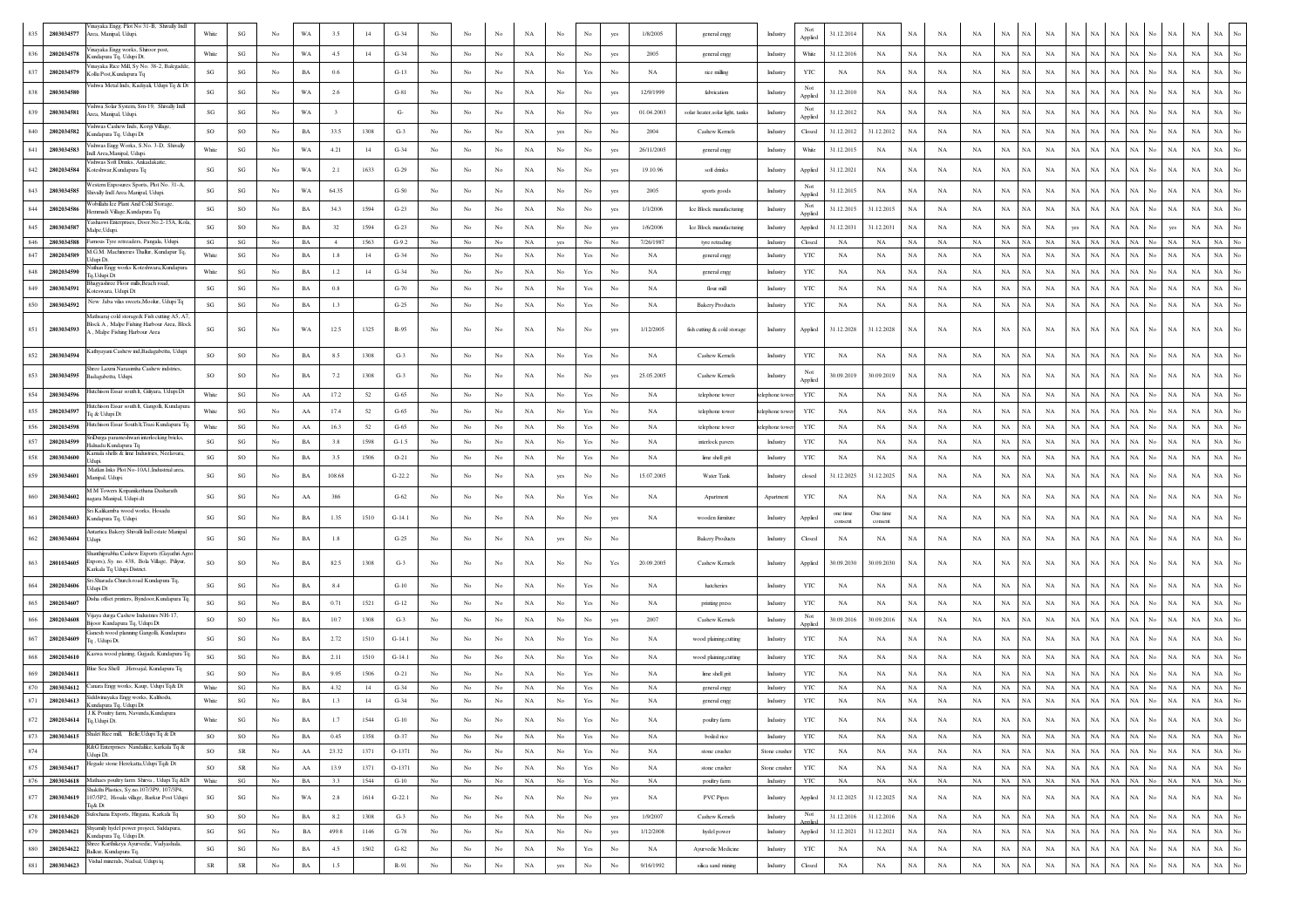| 882        | 2803034624               | Shashikanth N. Shetty, Sai ganesh Ice<br>ds, Gurudev Compound, Kudremukh Road,                  | $\mathbf{S}\mathbf{G}$       | SG                                | No               | BA                       | 3.5            |      | $G-79$           | No               | No               | No                | NA                | No                         | $\operatorname*{Yes}% \left( X\right) \equiv\operatorname*{Yes}(\mathbb{R}^{3}\left)$ | No               | NA              | ice cream                              | Industry                  | YTC                     | NA                       | NA          | NA          | NA          | NA          | $_{\rm NA}$<br>NA        | NA          | NA          | NA<br>NA                               | NA                |     | NA                | $_{\rm NA}$<br>$_{\rm NA}$    | No                     |
|------------|--------------------------|-------------------------------------------------------------------------------------------------|------------------------------|-----------------------------------|------------------|--------------------------|----------------|------|------------------|------------------|------------------|-------------------|-------------------|----------------------------|---------------------------------------------------------------------------------------|------------------|-----------------|----------------------------------------|---------------------------|-------------------------|--------------------------|-------------|-------------|-------------|-------------|--------------------------|-------------|-------------|----------------------------------------|-------------------|-----|-------------------|-------------------------------|------------------------|
|            |                          | iurudev Bakery, Shirva, Udupi                                                                   |                              |                                   |                  |                          |                |      |                  |                  |                  |                   |                   |                            |                                                                                       |                  |                 |                                        |                           |                         |                          |             |             |             |             |                          |             |             |                                        |                   | No  |                   |                               |                        |
| 883<br>884 | 2803034625<br>2803034626 | haitra Welding works, Katapady, Udupi Tq                                                        | SG<br>$\mathbf{S}\mathbf{G}$ | SG<br>SG                          | No<br>No         | $_{\rm BA}$<br><b>BA</b> | 2.5<br>0.97    |      | $G-25$<br>$G-34$ | No<br>No         | No<br>No         | $_{\rm No}$<br>No | $_{\rm NA}$<br>NA | $_{\rm No}$<br>$_{\rm No}$ | $\operatorname{Yes}$<br>$\operatorname{Yes}$                                          | No<br>No         | NA<br><b>NA</b> | <b>Bakery Products</b><br>welding work | Industry<br>Industry      | YTC<br>YTC              | $_{\rm NA}$<br><b>NA</b> | NA<br>NA    | NA<br>NA    | NA<br>NA    | NA<br>NA    | NA<br>NA<br>NA<br>NA     | NA<br>NA    | NA<br>NA    | $_{\rm NA}$<br>NA<br>$_{\rm NA}$<br>NA | $_{\rm NA}$<br>NA | No  | NA<br>$_{\rm NA}$ | NA<br>NA<br>$_{\rm NA}$<br>NA | No<br>$_{\mathrm{No}}$ |
| 885        | 2803034627               | rilata Beverages, Moodabettu, Katapady,<br>dupi Tq & Dt                                         | SG                           | SG                                | No               | BA                       | 4.2            | 1538 | $G-37$           | No               | No               | No                | NA                | No                         | Yes                                                                                   | No               | NA              | mineral water                          | Industry                  | YTC                     | NA                       | NA          | $_{\rm NA}$ | NA          | $_{\rm NA}$ | $_{\rm NA}$<br>NA        | $_{\rm NA}$ | NA          | NA<br>NA                               | NA                | No  | $_{\rm NA}$       | $_{\rm NA}$<br>NA             |                        |
| 886        | 2803034628               | atha Inds, Nadur Village, Udupi Tq & Dt                                                         | SR                           | SR                                | No               | $_{\rm BA}$              | 10             | 1320 | $R-$             | No               | No               | No                | NA                | yes                        | No                                                                                    | No               | 21.08.2013      | coconut shell charcoal                 | Industry                  | Applied                 | 30.06.2018               | 30.06.2018  | <b>NA</b>   | NA          | NA          | NA<br>NA                 | <b>NA</b>   | NA          | $_{\rm NA}$<br>NA                      | NA.               |     | NA                | $_{\rm NA}$<br>$_{\rm NA}$    | $\overline{N}$ o       |
| 887        | 2802034629               | rancies Engg works, Thallur, Kundapura Tq                                                       | White                        | SG                                | No               | <b>BA</b>                | 4.85           | 14   | $G-34$           | No               | No               | No                | NA                | No                         | Yes                                                                                   | No               | NA              | general engg                           | Industry                  | <b>YTC</b>              | NA                       | NA          | NA          | NA          | <b>NA</b>   | NA<br>NA                 | <b>NA</b>   | NA          | $_{\rm NA}$<br>NA                      | NA                | No  | NA<br>NA          | NA                            | No                     |
| 888        | 2802034630               | ijetha Engineering Works, Kirimanjeshwara,<br>andapura Tq, Udupi Dt                             | White                        | SG                                | No               | BA                       | 1.9            | -14  | $G-34$           | No               | No.              | No                | NA                | No                         | Yes                                                                                   | No               | NA              | general engg                           | Industry                  | YTC                     | ΝA                       | NA          | <b>NA</b>   | NA          | <b>NA</b>   | NA<br>NA                 | <b>NA</b>   | NA          | NA<br>NA                               | NA                |     | NA                | $_{\rm NA}$<br>$_{\rm NA}$    | $\overline{N}$ o       |
| 889        | 2802034631               | Matty Granite Processers, Bejadi, kundapura                                                     | SG                           | SO                                | No               | BA                       | 8.65           | 1518 | $O-46$           | No               | No               | No                | NA                | No                         | Yes                                                                                   | No               | NA              | stone cutting & polishing              | Industry                  | YTC                     | NA                       | NA          | NA          | NA          | NA          | NA<br><b>NA</b>          | NA          | NA          | $_{\rm NA}$<br>NA                      | NA                | No  | NA                | $_{\rm NA}$<br>$_{\rm NA}$    | No                     |
|            |                          | 1. Udupi Dt<br>agakrupa crushers, Sy.no.601/1 of Nitte                                          |                              |                                   |                  |                          |                |      |                  |                  |                  |                   |                   |                            |                                                                                       |                  |                 |                                        |                           |                         |                          |             |             |             |             |                          |             |             |                                        |                   |     |                   |                               |                        |
| 1090       | 2801059879               | <i>r</i> illage, karkala Tq Udupi Dist                                                          | MO                           | $\rm MR$                          | No               | AA                       | 134            | 1371 | O-1371           | No               | No               | No                | NA                | $_{\rm No}$                | $_{\rm No}$                                                                           | yes              | NA              | stone crusher                          | Stone crusher             | Applied                 | NA                       | 30.06.2015  | $_{\rm NA}$ | NA          | $_{\rm NA}$ | $_{\rm NA}$<br>NA        | NA          | NA          | $_{\rm NA}$<br>NA                      | NA                | No. | $_{\rm NA}$       | $_{\rm NA}$<br>NA             | No                     |
| 891        | 2802034633               | Tagana Wood Inds. Kirimanieshwara.<br>undapura tq, Udupi Dt                                     | SG                           | SG                                | No               | $_{\rm BA}$              | 2.46           | 1510 | $G-14.1$         | $_{\rm No}$      | $_{\rm No}$      | $_{\rm No}$       | NA                | $_{\mathrm{No}}$           | Yes                                                                                   | $_{\rm No}$      | NA              | wooden furniture                       | Industry                  | YTC                     | $_{\rm NA}$              | NA          | $_{\rm NA}$ | NA          | $_{\rm NA}$ | NA<br>NA                 | NA          | <b>NA</b>   | ŃА<br><b>NA</b>                        |                   |     | $_{\rm NA}$<br>NA | NA                            |                        |
| 892        | 2802034634               | eekay Waters, Albady village, Kundapura T                                                       | SG                           | SG                                | No               | $_{\rm BA}$              | 42.4           | 1538 | $G-37$           | No               | No               | No                | NA                | No                         | $\operatorname{Yes}$                                                                  | No               | NA              | mineral water                          | Industry                  | YTC                     | NA                       | NA          | $_{\rm NA}$ | NA          | NA          | $_{\rm NA}$<br>NA        | NA          | $_{\rm NA}$ | $_{\rm NA}$<br>NA                      | NA                | No  | $_{\rm NA}$       | NA<br>NA                      | No                     |
| 893        | 2802034635               | ahmalingeshwara Indus, Kalthodu<br>Cundapura Tq, Udupi Dt                                       | SG                           | $\mathbf{SG}$                     | No               | BA                       | 1.5            | 1598 | $G-1.3$          | No               | No               | No                | NA                | $_{\rm No}$                | $\operatorname{Yes}$                                                                  | No               | NA              | hollow bricks                          | Industry                  | YTC                     | NA                       | NA          | NA          | NA          | NA          | $_{\rm NA}$<br><b>NA</b> | NA          | <b>NA</b>   | NA<br>NA                               | NA                | No. | $_{\rm NA}$       | $_{\rm NA}$<br>$_{\rm NA}$    |                        |
|            |                          | rakrithi Stone craft, Durga Village, Karkala                                                    |                              |                                   |                  |                          |                |      |                  |                  |                  |                   |                   |                            |                                                                                       |                  |                 |                                        |                           |                         |                          |             |             |             |             |                          |             |             |                                        |                   |     |                   |                               |                        |
|            | 2801034636               | q, Udupi Dt<br>adananda Mallya Flour Mill, Teggarse                                             | $\mathbf{S}\mathbf{G}$       | SO                                | $_{\mathrm{No}}$ | WA                       | 19.5           | 1518 | $O-46$           | No               | No               | No                | NA                | $_{\mathrm{No}}$           | No                                                                                    | ves              | 1.1.08          | stone cutting & polishing              | Industry                  | Applied                 | 31.12.2027               | NA          | $_{\rm NA}$ | NA          | <b>NA</b>   | $_{\rm NA}$<br>NA        | NA          | <b>NA</b>   |                                        |                   |     | <b>NA</b>         | $_{\rm NA}$<br>$_{\rm NA}$    | $\overline{N}$ o       |
| 895        | 2802034637               | undapura Tq, Udupi Dt                                                                           | $\mathbf{S}\mathbf{G}$       | $\mathbf{S}\mathbf{G}$            | No               | $_{\rm BA}$              | 1.31           |      | $G-70$           | No               | No.              | No                | NA                | No                         | Yes                                                                                   | No               | NA              | flour mill                             | Industry                  | YTC                     | NA                       | NA          | <b>NA</b>   | NA          | NA          | NA<br><b>NA</b>          | NA          | NA          | $_{\rm NA}$<br>$_{\rm NA}$             | NA                | No. | $_{\rm NA}$       | $_{\rm NA}$<br>$_{\rm NA}$    | $\overline{N}$ o       |
| 896        | 2803034638               | K.Service station, Kunjur, Admar Post,<br>dupi                                                  | $_{\rm SO}$                  | $\rm SO$                          | No               | BA                       | 0.8            | 1303 | $O-5$            | No               | No               | No                | NA                | $_{\rm No}$                | $\operatorname{Yes}$                                                                  | No               | NA              | service staion                         | Industry                  | YTC                     | NA                       | NA          | NA          | NA          | NA          | $_{\rm NA}$<br>NA        | NA          | $_{\rm NA}$ | NA<br>$_{\rm NA}$                      | NA                | No. | $_{\rm NA}$       | $_{\rm NA}$<br>$_{\rm NA}$    | No                     |
|            | 2802034639               | Durga Home Industry, Hunsemakki<br>emier Builders, Old Post Office Road, Udup                   | SG                           | SG                                | No               | BA                       | 24             |      | $O-33$           | No               | No               | No                | $_{\rm NA}$       | No                         | $_{\rm No}$                                                                           | yes              | NA              | masala powder                          | Industry                  | Applied                 | 31.12.2027               | 31.12.2027  | NA          | NA          | NA          | NA<br>NA                 | NA          | NA          | NA<br>NA                               | $_{\rm NA}$       | No  | NA                | NA<br>NA                      | No                     |
|            | 2803034640               | Akshaya Granite Ind, Halady, Harkadi,                                                           | $_{\rm MG}$                  | $MG$                              | No               | AA                       | 535            |      | $G-62$           | No               | $_{\rm No}$      | $_{\rm No}$       | NA                | $_{\mathrm{No}}$           | $\operatorname{Yes}$                                                                  | No               | NA              | Apartment                              | Apartment                 | YTC                     | $_{\rm NA}$              | NA          | $_{\rm NA}$ | NA          | NA          | $_{\rm NA}$<br>NA        | NA          | NA          | $_{\rm NA}$<br>NA                      | $_{\rm NA}$       | No  | $_{\rm NA}$       | $_{\rm NA}$<br>$_{\rm NA}$    | No                     |
| 899        | 2802034641               | undapura Tq, Udupi Dt<br>shish Welding works. Maravanthe village                                | SO                           | SR                                | No               | $\rm AA$                 | 43.7           | 1371 | O-1371           | No               | No               | $_{\rm No}$       | NA                | $_{\rm No}$                | Yes                                                                                   | $_{\rm No}$      | NA              | stone crusher                          | Stone crushe              | YTC                     | $_{\rm NA}$              | NA          | $_{\rm NA}$ | NA          | NA          | $_{\rm NA}$<br>NA        | NA          | NA          | NA<br>NA                               | NA                | No  | NA                | $_{\rm NA}$<br>NA             | No                     |
| 900        | 2802034642               | Cundapura Tq, Udupi Dt                                                                          | $\mathbf{S}\mathbf{G}$       | SG                                | No               | $_{\rm BA}$              | 0.9            |      | $G-34$           | $_{\rm No}$      | No               | No                | NA                | $_{\mathrm{No}}$           | $\operatorname{Yes}$                                                                  | No               | NA              | welding work                           | Industry                  | YTC                     | NA                       | NA          | $_{\rm NA}$ | NA          | $_{\rm NA}$ | $_{\rm NA}$<br>NA        | NA          | NA          | NA<br>$_{\rm NA}$                      | NA                | No. | $_{\rm NA}$       | $_{\rm NA}$<br>NA             | No                     |
| 901        | 2802034643               | htartha Siddhi Furniture Works,<br>ankadagundi, Shiroor, Kundapura Tq                           | SG                           | $\mathbf{S}\mathbf{G}$            | No               | $_{\rm BA}$              | 2.55           | 1510 | 14.1             | $_{\rm No}$      | $_{\rm No}$      | $_{\rm No}$       | NA                | No                         | Yes                                                                                   | $_{\rm No}$      | NA              | wooden furniture                       | Industry                  | YTC                     | NA                       | NA          | $_{\rm NA}$ | NA          | NA          | $_{\rm NA}$              | NA<br>NA    | NA          | NA<br>$_{\rm NA}$                      | $_{\rm NA}$       | No. | $_{\rm NA}$       | $_{\rm NA}$<br>$_{\rm NA}$    |                        |
|            |                          | Varayana Prabhu Stone Crusher, Kalya<br>y.no.159/1, Kalya village, Karkala Tq Udupi             |                              |                                   |                  |                          |                |      |                  |                  |                  |                   |                   |                            |                                                                                       |                  |                 |                                        |                           |                         |                          |             |             |             |             |                          |             |             |                                        |                   |     |                   |                               |                        |
|            | 1851 2801082966          |                                                                                                 | SO                           | ${\rm SR}$                        | No               | AA                       | 588            | 1371 | O-1371           | No               | No               | No                | NA                | No                         | No                                                                                    | yes              | 08.09.2015      | Stone Crusher                          | Stone Crusher             | Applied                 | 30.09.2019               | 30.09.2019  | NA          | NA          | NA          | $_{\rm NA}$<br>NA        | NA          | <b>NA</b>   | NA<br>NA                               |                   |     | $_{\rm NA}$       | $_{\rm NA}$<br>NA             |                        |
| 903        | 2802034645               | aishali Raitha Mahileyara Swa sahaya sangha<br>oderi, Kirimanjeshwara Grama, Kundapura          | SG                           | $\mathbf{S}\mathbf{G}$            | No               | <b>BA</b>                | 0.35           |      | $G-70$           | No               | No               | No                | NA                | $_{\rm No}$                | Yes                                                                                   | No               | NA              | flour mill                             | Industry                  | YTC                     | NA                       | NA          | NA          | NA          | NA          | <b>NA</b><br>NA          | <b>NA</b>   | NA          | <b>NA</b><br><b>NA</b>                 |                   |     | $_{\rm NA}$       | $_{\rm NA}$<br>$_{\rm NA}$    | No                     |
| 904        | 2802034646               | alikamba Engg Works, Hemmady Village,                                                           | White                        | $\mathbf{SG}$                     | No               | $_{\rm BA}$              | 0.5            | 14   | $G-34$           | $_{\rm No}$      | No               | No                | $_{\rm NA}$       | $_{\mathrm{No}}$           | $\operatorname{Yes}$                                                                  | No               | NA              | general engg                           | Industry                  | YTC                     | NA                       | $_{\rm NA}$ | $_{\rm NA}$ | NA          | NA          | $_{\rm NA}$<br>NA        | NA          | NA          | $_{\rm NA}$<br>$_{\rm NA}$             | NA                |     | $_{\rm NA}$       | $_{\rm NA}$<br>$_{\rm NA}$    | No                     |
|            |                          | undapura Tq, Udupi Dt<br>adharshan Poultry Farm, Uulur, Kundapura                               |                              |                                   |                  |                          |                |      |                  |                  |                  |                   |                   |                            |                                                                                       |                  |                 |                                        |                           |                         |                          |             |             |             |             |                          |             |             |                                        |                   |     |                   |                               |                        |
| 905        | 2802034647               |                                                                                                 | White                        | SG                                | No               | BA                       | 1.6            | 1544 | $G-10$           | No               | No.              | No                | NA                | No                         | Yes                                                                                   | No               | NA              | poultry farm                           | Industry                  | YTC                     | NA                       | NA          | NA          | NA          | NA          | $_{\rm NA}$<br><b>NA</b> | NA          | <b>NA</b>   | $_{\rm NA}$<br><b>NA</b>               | NA                | No. | $_{\rm NA}$       | $_{\rm NA}$<br>NA             |                        |
|            |                          | Navayuga Engineering Company Ltd<br>sy.no.176/P2, of Kalya Village,                             |                              |                                   |                  |                          |                |      |                  |                  |                  |                   |                   |                            |                                                                                       |                  |                 |                                        |                           |                         |                          |             |             |             |             |                          |             |             |                                        |                   |     |                   |                               |                        |
| 1587       |                          | Nandalike Post, Karkala Tq Udupi<br>District                                                    | SO                           | SR                                | No               | BA                       | 203            | 1371 | $O-1371$         | No               | No               | No                | NA                | No                         | No                                                                                    | yes              | 27.02.2013      | stone crusher                          | Stone crusher             | Applied                 | 30.09.2022               | 30.09.2022  | NA          | NA          | NA          | NA<br>NA                 | NA          | NA          | NA<br>NA                               | NA                |     | $_{\rm NA}$       | $_{\rm NA}$<br>NA             |                        |
|            |                          | Sri Vasavi Inorganic, Achthanagar                                                               |                              |                                   |                  |                          |                |      |                  |                  |                  |                   |                   |                            |                                                                                       |                  |                 |                                        |                           |                         |                          |             |             |             |             |                          |             |             |                                        |                   |     |                   |                               |                        |
| 907        | 2803034649               | 'arkala, Udupi Tq & dt<br>dhilakshni Stone designers, Miyar, Karkala                            | SR                           | SR                                | No               | $_{\rm BA}$              | 19             |      | $R-55$           | No               | No               | $_{\rm No}$       | NA                | yes                        | $_{\rm No}$                                                                           | $_{\rm No}$      | 2/16/1977       | Inorganic chemicals                    | Industry                  | Closed<br>Not           | $_{\rm NA}$              | NA          | $_{\rm NA}$ | NA          | NA          | $_{\rm NA}$<br>NA        | <b>NA</b>   | <b>NA</b>   | NA<br>NA                               | NA                | No  | $_{\rm NA}$       | $_{\rm NA}$<br>$_{\rm NA}$    | No                     |
| 908        | 2801034650               | a. Udupi Dt                                                                                     | SG                           | $\rm SO$                          | No               | BA                       | 18.5           | 1518 | $O-46$           | No               | No               | No                | NA                | No                         | No                                                                                    | yes              | 01.11.2002      | stone cutting & polishing              | Industry                  | Applied                 | 30.09.2017               | 30.09.2017  | NA          | NA          | NA          | $_{\rm NA}$<br>NA        | NA          | NA          | $_{\rm NA}$<br>$_{\rm NA}$             | NA                | No. | $_{\rm NA}$       | $_{\rm NA}$<br>$_{\rm NA}$    | No                     |
| 141        | 2801033879               | Oriental Granites & Crusher, Sy.no.133,<br>adebettu, Sooda Post & Village, Karkala              | SO                           | $\ensuremath{\mathsf{MR}}\xspace$ | No               | $\rm AA$                 | 856            | 1371 | O-1371           | No               | No               | No                | NA                | No                         | No                                                                                    | yes              | 01.07.2005      | stone crusher                          | Stone crusher             | Applied                 | 31.12.15                 | 17.12.2016  | $_{\rm NA}$ | NA          | NA          | $_{\rm NA}$<br>NA        | NA          | NA          | NA<br>NA                               | <b>NA</b>         |     | NA                | $_{\rm NA}$<br>NA             |                        |
|            |                          | q, Udupi Dt.                                                                                    |                              |                                   |                  |                          |                |      |                  |                  |                  |                   |                   |                            |                                                                                       |                  |                 |                                        |                           |                         |                          |             |             |             |             |                          |             |             |                                        |                   |     |                   |                               |                        |
|            | 2803034652               | inayaka Stone Crusher, Heggunje Village,<br>Iandarthi, Udupi Tq & Dt                            | SO                           | SR                                | No               | ${\rm AA}$               | 22.67          | 1371 | O-1371           | No               | No               | No                | NA                | $_{\mathrm{No}}$           | Yes                                                                                   | No               | NA              | stone crusher                          | Stone crusher             | YTC                     | NA                       | NA          | $_{\rm NA}$ | NA          | $_{\rm NA}$ | $_{\rm NA}$<br>NA        | NA          | NA          | $_{\rm NA}$<br>$_{\rm NA}$             | $_{\rm NA}$       | No  | $_{\rm NA}$       | $_{\rm NA}$<br>$_{\rm NA}$    | No                     |
| 911        | 2803034653               | urga Stone Crusher, Heggunje Village,<br>Mandarthi, Udupi Tq & Dt                               | <sub>SO</sub>                | ${\sf SR}$                        | No               | ${\rm AA}$               | 22             | 1371 | $O-1371$         | No               | No.              | No                | NA                | yes                        | No                                                                                    | NO.              | 01.01.2008      | stone crusher                          | Stone crusher             | Closed                  | NA                       | 30.06.201   | NA          | NA          | NA          | $_{\rm NA}$<br>NA        | NA          | NA          | $_{\rm NA}$<br>$_{\rm NA}$             | NA                | No. | $_{\rm NA}$       | $_{\rm NA}$<br>$_{\rm NA}$    | $_{\mathrm{No}}$       |
| 912        | 2802034654               | Hariganesh Granite Inds, sy.no.34P1,<br>łałady village, Kundapura Tq                            | <sub>SO</sub>                | ${\sf SR}$                        | No               | ${\rm AA}$               | 47.9           | 1371 | $O-1371$         | No               | No.              | No                | NA                | yes                        | No                                                                                    | No               |                 | stone crusher                          | Stone crusher             | Closed                  | NA                       | NA          | NA          | NA          | NA          | $_{\rm NA}$<br>NA        | NA          | NA          | $_{\rm NA}$<br>$_{\rm NA}$             | NA                | No. | $_{\rm NA}$       | $_{\rm NA}$<br>$_{\rm NA}$    | No                     |
| 913        | 2803034655               | admanabha Woods, Tenka Yermal Grama<br>Punchayath,UdupiTq& Dt                                   | $\mathbf{S}\mathbf{G}$       | $\mathbf{S}\mathbf{G}$            | No               | BA                       | 2.4            | 1510 | $G-14.1$         | No               | No               | No                | NA                | No                         | $\operatorname*{Yes}% \left( X\right) \equiv\operatorname*{Yes}(\mathbb{R}^{3}\left)$ | No               | NA              | wooden works                           | Industry                  | YTC                     | NA                       | NA          | NA          | NA          | NA          | $_{\rm NA}$<br>NA        | NA          | NA          | NA<br>$_{\rm NA}$                      | NA                | No. | $_{\rm NA}$       | $_{\rm NA}$<br>$_{\rm NA}$    | No                     |
|            | 2801089086               | R.K. Stone Crusher, Sy no 183/1-183/3                                                           |                              |                                   | N <sub>0</sub>   |                          |                |      |                  |                  | No               |                   |                   |                            |                                                                                       |                  |                 |                                        |                           |                         |                          |             |             |             |             | NA                       |             |             |                                        |                   |     |                   |                               |                        |
| 1893       |                          | 183/13, 183/15, 183/21 Shirva Village, Udupi<br>Tq & Dist<br>Nandan poultry Feed, Navunda Post, | <b>SO</b>                    | SR                                |                  | AA                       | 78             | 1371 | $O-1371$         | No               |                  | No                | NA                | $_{\rm No}$                | No                                                                                    | yes              | 08.02.2016      | Stone Crusher                          | Stone Crusher             | Applied                 | NA                       | NA          | NA          | NA          | NA          | NA                       | NA          | NA          | NA<br>NA                               | NA                | No  | $_{\rm NA}$       | $_{\rm NA}$<br>NA             |                        |
| 915        | 2802034657               | Kundapura Tq, Udupi Dt<br>M.J. Engg Works, Mudur Post, Vandse,                                  | $\mathbf{S}\mathbf{G}$       | SO                                | No               | $_{\rm BA}$              | 1.02           | 1324 | $G-83$           | No               | No               | No                | NA                | No                         | Yes                                                                                   | No               | NA              | poultry feed without molasses          | Industry                  | YTC                     | <b>NA</b>                | NA          | <b>NA</b>   | NA          | $_{\rm NA}$ | $_{\rm NA}$<br>NA        | $_{\rm NA}$ | NA          | $_{\rm NA}$<br>$_{\rm NA}$             | $_{\rm NA}$       | No  | $_{\rm NA}$       | $_{\rm NA}$<br>$_{\rm NA}$    |                        |
| 916        | 2802034658               | Kundapura Tq, Udupi Dt                                                                          | White                        | $\mathbf{S}\mathbf{G}$            | No               | BA                       | 0.45           | 14   | $G-34$           | No               | No               | No                | NA                | $_{\rm No}$                | Yes                                                                                   | $_{\rm No}$      | NA              | General Engg                           | Industry                  | $_{\rm YTC}$            | NA                       | NA          | $_{\rm NA}$ | NA          | NA          | $_{\rm NA}$<br>NA        | NA          | NA          | $_{\rm NA}$<br>$_{\rm NA}$             | NA                | No  | $_{\rm NA}$       | $_{\rm NA}$<br>NA             | $_{\mathrm{No}}$       |
| 917        | 2802034659               | Sri Ram Cashew Inds, Sy.No.52-21C(P), 1-<br>1A(P), Idoor, Chittoor, Kundapura Tq &              | SO                           | SO                                | No               | $_{\rm BA}$              | 23             | 1308 | $G-3$            | No               | No               | $_{\rm No}$       | NA                | $_{\mathrm{No}}$           | $_{\rm No}$                                                                           | yes              | 1/12/2007       | Cashew Kernels                         | Industry                  | Applied                 | 30.09.2021               | 30.09.2021  | $_{\rm NA}$ | NA          | NA          | $_{\rm NA}$<br>NA        | NA          | NA          | $_{\rm NA}$<br>$_{\rm NA}$             | $_{\rm NA}$       | No  | $_{\rm NA}$       | $_{\rm NA}$<br>$_{\rm NA}$    | $_{\mathrm{No}}$       |
|            |                          | dupi Dist.,<br>chan Foundary, Shahin Bhagh, Agarbailu                                           |                              |                                   |                  |                          |                |      |                  |                  |                  |                   |                   |                            |                                                                                       |                  |                 | ferrous & non-ferrous scrap            |                           |                         |                          |             |             |             |             |                          |             |             |                                        |                   | No  |                   |                               | $_{\mathrm{No}}$       |
| 918        | 2803034660               | oad, Hirebettu, Udupi Tq & Dt<br>mukh Cashew Inds, Bijoor Village                               | ${\rm SR}$                   | ${\sf SR}$                        | No               | $_{\rm BA}$              | $1.8\,$        |      | $R-14C$          | $_{\rm No}$      | $_{\rm No}$      | $_{\rm No}$       | NA                | $_{\rm No}$                | $\operatorname*{Yes}% \left( X\right) \equiv\operatorname*{Yes}(\mathbb{R}^{3}\left)$ | $_{\mathrm{No}}$ | NA              | melting                                | Industry                  | YTC                     | NA                       | NA          | $_{\rm NA}$ | NA          | $_{\rm NA}$ | NA<br>$_{\rm NA}$        | $_{\rm NA}$ | $_{\rm NA}$ | $_{\rm NA}$<br>$_{\rm NA}$             | $_{\rm NA}$       |     | $_{\rm NA}$       | $_{\rm NA}$<br>$_{\rm NA}$    |                        |
| 919        | 2802034661               | undapura Tq, Udupi Dt                                                                           | SO                           | SO                                | No               | $_{\rm BA}$              | 38.88          | 1308 | $G-3$            | No               | No               | $_{\rm No}$       | NA                | $_{\rm No}$                | $\operatorname{Yes}$                                                                  | $_{\rm No}$      | NA              | Cashew Kernels                         | Industry                  | YTC                     | NA                       | NA          | $_{\rm NA}$ | NA          | NA          | NA<br>NA                 | $_{\rm NA}$ | NA          | $_{\rm NA}$<br>NA                      | NA                | No  | NA                | $_{\rm NA}$<br>$_{\rm NA}$    | $_{\mathrm{No}}$       |
| 920        | 2802034662               | iri Nidhi Wood Plaining Works, Kirgal Post,<br>undapura Tq, Udupi Dt                            | SG                           | $\mathbf{S}\mathbf{G}$            | No               | $_{\rm BA}$              | $\overline{2}$ | 1510 | $G-14.1$         | No               | No               | $_{\rm No}$       | NA                | $_{\rm No}$                | $\operatorname{Yes}$                                                                  | $_{\rm No}$      | NA              | wood plaining, cutting                 | Industry                  | YTC                     | NA                       | NA          | $_{\rm NA}$ | NA          | NA          | $_{\rm NA}$<br>NA        | NA          | NA          | $_{\rm NA}$<br>NA                      | NA                | No  | $_{\rm NA}$       | $_{\rm NA}$<br>$_{\rm NA}$    | $_{\mathrm{No}}$       |
| 921        | 2802034663               | ingera Overseas (P) Ltd, NH-17,<br>undapura, Udupi Dt                                           | LO                           | $_{\rm LO}$                       | $_{\mathrm{No}}$ | $_{\rm BA}$              | 1200           | 1325 | R-72             | $_{\mathrm{No}}$ | $_{\rm No}$      | $_{\rm No}$       | $_{\rm NA}$       | $_{\mathrm{No}}$           | $_{\rm No}$                                                                           | yes              | 05.01.2008      | fish freezing without peeling          | Industry                  | Applied                 | 30.09.2021               | 30.09.2021  | $_{\rm NA}$ | $_{\rm NA}$ | 30.09.2021  | $_{\rm NA}$<br>NA        | NA          | NA          | $_{\rm NA}$<br>$_{\rm NA}$             | $_{\rm NA}$       | No  | $_{\rm NA}$       | $_{\rm NA}$<br>$_{\rm NA}$    | No                     |
| 922        | 2803034664               | 'ebma Shipyards Ltd, Malpe, Udupi<br>q & District                                               | LR                           | $\rm LR$                          | No               | $_{\rm BA}$              | 3575           |      | $O-26$           | $_{\mathrm{No}}$ | No               | $_{\rm No}$       | $_{\rm NA}$       | $_{\mathrm{No}}$           | $_{\rm No}$                                                                           | yes              | 01.03.2007      | lipway, cons/repr of boats, tugs       | $\operatorname{Industry}$ | Not                     | 30.06.2016               | 30.06.2016  | $_{\rm NA}$ | $_{\rm NA}$ | $_{\rm NA}$ | $_{\rm NA}$<br>NA        | $_{\rm NA}$ | NA          | $_{\rm NA}$<br>$_{\rm NA}$             | $_{\rm NA}$       | No  | $_{\rm NA}$       | $_{\rm NA}$<br>$_{\rm NA}$    | $_{\mathrm{No}}$       |
| 923        | 2802034665               | Sign-O-Fab, Vasana House, Uppinakudru Post                                                      | $\mathbf{S}\mathbf{G}$       | $\mathbf{S}\mathbf{G}$            | $_{\mathrm{No}}$ | $_{\rm BA}$              | 38.97          |      | $G-33$           | $_{\rm No}$      | $_{\mathrm{No}}$ | $_{\mathrm{No}}$  | $_{\rm NA}$       | $_{\mathrm{No}}$           | $\operatorname{Yes}$                                                                  | $_{\mathrm{No}}$ | NA              | etc<br>masala powder                   | Industry                  | Applied<br>$_{\rm YTC}$ | $_{\rm NA}$              | $_{\rm NA}$ | $_{\rm NA}$ | $_{\rm NA}$ | $_{\rm NA}$ | $_{\rm NA}$<br>NA        | $_{\rm NA}$ | NA          | NA<br>NA                               | $_{\rm NA}$       | No  | $_{\rm NA}$       | $_{\rm NA}$<br>$_{\rm NA}$    | $_{\mathrm{No}}$       |
|            |                          | Cundapura tq, Udupi Dt                                                                          |                              |                                   |                  |                          |                |      |                  |                  |                  |                   |                   |                            |                                                                                       |                  |                 |                                        |                           |                         |                          |             |             |             |             |                          |             |             |                                        |                   |     |                   |                               |                        |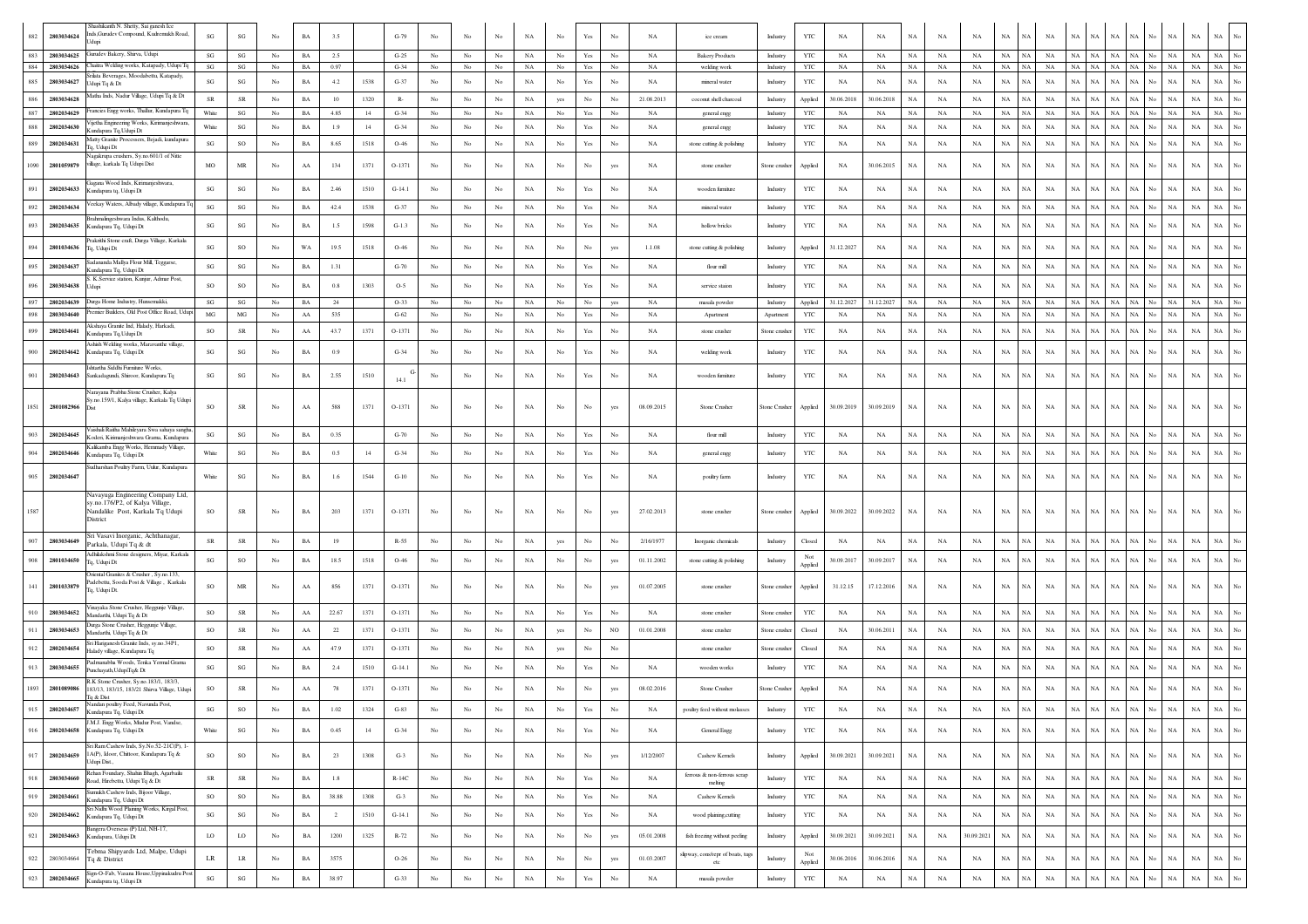| 924  | 2801034666 | Shah Steels, Agarabettu house, Kalya Village<br>k post,Karkala Tq,Udupi Dt                                                                                      | $\mathbf{S}\mathbf{G}$ | $_{\rm SG}$            | No               | $\rm AA$    | 0.52  |        | G-       | No          |                  |                  | NA          | No               | No                                                                                    | yes         | 1/2/1999    | processing waste sand                   | NA<br>31.12.16<br>Applied<br>NA<br>NA<br><b>NA</b><br>NA<br>NA<br>NA<br>NA<br>NA<br>Industry<br>NA<br>NA<br>NA                                                                                                                              |
|------|------------|-----------------------------------------------------------------------------------------------------------------------------------------------------------------|------------------------|------------------------|------------------|-------------|-------|--------|----------|-------------|------------------|------------------|-------------|------------------|---------------------------------------------------------------------------------------|-------------|-------------|-----------------------------------------|---------------------------------------------------------------------------------------------------------------------------------------------------------------------------------------------------------------------------------------------|
| 925  | 2801034667 | HLN nayak &sons,chara, hebri, Karkala Tq                                                                                                                        | SO                     | SO                     | $_{\rm No}$      | $_{\rm BA}$ | 48.72 | 1308   | $G-3$    | No          | No               | $_{\rm No}$      | NA          | $_{\rm No}$      | No                                                                                    | yes         | 16.08.2007  | Cashew Kernels                          | $_{\rm NA}$<br>$_{\rm NA}$<br>30.09.2021<br>30.09.2021<br>NA<br>$_{\rm NA}$<br>NA<br>NA<br>NA<br>$_{\rm NA}$<br>NA<br>NA<br>$_{\rm NA}$<br>NA<br>No.<br>$_{\rm NA}$<br>Applied<br>Industry                                                  |
| 926  | 2803034668 | Jdupi<br>iri Durgaparameshwari Inds, Hosala village,                                                                                                            | $\mathbf{SG}$          | $\mathbf{S}\mathbf{G}$ | No               | WA          | 9.33  | 1511   | $G-1.2$  | No          | No               | No               | NA          | No               | Yes                                                                                   | No          | NA          | cement pipe                             | $_{\rm NA}$<br>$_{\rm NA}$<br>$_{\rm NA}$<br>$_{\rm NA}$<br>$_{\rm NA}$<br>NA<br>$_{\rm NA}$<br>Industry<br>YTC<br>NA<br>NA<br>NA<br>NA<br>NA<br>NA<br>NA<br>No<br>NA                                                                       |
|      |            | Barkur, Udupi<br>Hosadu milk producers mahila co-operative                                                                                                      |                        |                        |                  |             |       |        |          |             |                  |                  |             |                  |                                                                                       |             |             |                                         |                                                                                                                                                                                                                                             |
| 927  | 2802034669 | society, NH-17, Hosadu, Kundapura Tq,                                                                                                                           | SG                     | $\mathbf{S}\mathbf{G}$ | No               | $_{\rm BA}$ | 9.25  |        | G-       | No          | No               | No               | NA          | No               | Yes                                                                                   | No          | $_{\rm NA}$ | storage of milk                         | $_{\rm YTC}$<br>$_{\rm NA}$<br>NA<br>NA<br>$_{\rm NA}$<br>NA<br>NA<br>$_{\rm NA}$<br>$_{\rm NA}$<br>$_{\rm NA}$<br>$_{\rm NA}$<br>$_{\rm NA}$<br>NA<br>NA<br>NA<br>NA<br>No<br>Industry                                                     |
| 928  | 2803034670 | OG Autogas, Korangpady, Udupi<br>Gold line Engg works, NH-17, yedthare                                                                                          | ${\sf SR}$             | SR                     | $_{\mathrm{No}}$ | $_{\rm BA}$ | 87    | 1127   | $R-6$    | No          | No               | $_{\rm No}$      | NA          | $_{\rm No}$      | Yes                                                                                   | $_{\rm No}$ | NA          | LPG storage                             | $_{\rm NA}$<br>YTC<br>NA<br>NA<br>$_{\rm NA}$<br>$_{\rm NA}$<br>NA<br>NA<br>$_{\rm NA}$<br>NA<br>NA<br>NA<br>$_{\rm NA}$<br>NA<br>No.<br>$_{\rm NA}$<br>NA<br>Industry                                                                      |
| 929  | 2802034671 |                                                                                                                                                                 | White                  | $\mathbf{S}\mathbf{G}$ | No               | $_{\rm BA}$ |       | 14     | $G-34$   | No          | No               | No               | NA          | No               | Yes                                                                                   | No          | NA          | general engg                            | $_{\rm YTC}$<br>NA<br>$_{\rm NA}$<br>$_{\rm NA}$<br>NA<br>$_{\rm NA}$<br>NA<br>NA<br>$_{\rm NA}$<br>$_{\rm NA}$<br>$_{\rm NA}$<br>$_{\rm NA}$<br>$_{\rm NA}$<br>Industry<br>NA<br>NA<br>NA<br>No                                            |
| 930  | 2802034672 | Shri Annapoorneshwari oil mill, Shiroor,<br>Kundapura Tq, Udupi Dist                                                                                            | $\mathbf{S}\mathbf{G}$ | $\mathbf{S}\mathbf{G}$ | $_{\mathrm{No}}$ | $_{\rm BA}$ | 1.5   | 1382   | $G-24$   | No          | $_{\mathrm{No}}$ | $_{\rm No}$      | NA          | $_{\rm No}$      | Yes                                                                                   | $_{\rm No}$ | NA          | coconut oil                             | $_{\rm NA}$<br>$_{\rm NA}$<br>YTC<br>NA<br>NA<br>$_{\rm NA}$<br>$_{\rm NA}$<br>NA<br>NA<br>$_{\rm NA}$<br>NA<br>NA<br>NA<br>NA<br>NA<br>No<br>$_{\rm NA}$<br>Industry                                                                       |
| 931  | 2803034673 | ri Vijaya mill, opposite to LVP temple,<br>Kalyanapura, Santhekatte, Shivally village,<br>Udupi Tq & Dist                                                       | SG                     | SG                     | No               | WA          | 4.99  | 1382   | $G-24$   | No          | No               | No               | NA          | No               |                                                                                       | yes         | 1/1/1980    | coconut oil                             | $_{\rm NA}$<br>$_{\rm NA}$<br>31.12.2016<br>NA<br>NA<br>NA<br>NA<br>NA<br>NA<br>NA<br><b>NA</b><br>NA<br>NA<br>No.<br>NA<br>Industry<br>NA<br>Applied                                                                                       |
|      |            | ijaram polymers, Sy no 255*4 A, Door No                                                                                                                         |                        |                        |                  |             |       |        |          |             |                  |                  |             |                  |                                                                                       |             |             |                                         |                                                                                                                                                                                                                                             |
| 932  | 2802034674 | 3-130 (New No 3-146), Shri Sudhindra<br>Kripa, Village: Koni, Koni village, Kundapura                                                                           | SG                     | SG                     | No               | BA          | 130   | 1614   | $G-22.1$ | No          | No               | No               | NA          | No               | No                                                                                    | yes         | 1/1/1999    | PVC tanks                               | $_{\rm NA}$<br>$_{\rm NA}$<br>Applied<br>31.12.2021<br>31.12.2021<br>NA<br>NA<br>NA<br>NA<br>NA<br>NA<br>NA<br><b>NA</b><br>NA<br>NA<br>NA<br>Industry                                                                                      |
| 933  | 2803034675 | Aanipal Techonologies Ltd, press corner,<br>Manipal, Udupi                                                                                                      | LO <sub>1</sub>        | $_{\rm LG}$            | No               | BA          | 10950 | 1364   | $G-12$   | No          | No               | No               | NA          | No               | No                                                                                    | yes         | 1/1/1999    | printing                                | $_{\rm NA}$<br>NA<br>NA<br>$_{\rm NA}$<br>$_{\rm NA}$<br>$_{\rm NA}$<br>Industry<br>Applied<br>13.12.2022<br>31.12.2022<br>NA<br>NA<br>NA<br>NA<br>NA<br>NA<br>NA<br>N٥                                                                     |
| 934  | 2803034676 | oomika Hollow blocks, Indl Estate, Manipal                                                                                                                      | SG                     | SG                     | No               | $_{\rm BA}$ | 1.8   | 1598   | $G-1.3$  | $_{\rm No}$ | No               | No               | $_{\rm NA}$ | yes              | $_{\rm No}$                                                                           | $_{\rm No}$ |             | hollow bricks                           | 31.12.2014<br>31.12.2014<br>$_{\rm NA}$<br>$_{\rm NA}$<br>NA<br>$_{\rm NA}$<br>$_{\rm NA}$<br>NA<br>NA<br>$_{\rm NA}$<br>$_{\rm NA}$<br>$_{\rm NA}$<br>$_{\rm NA}$<br>$_{\rm NA}$<br>Industry<br>Closed<br>Ń<br>No                          |
| 935  | 2803034677 | Yashaswi fish meal & oil company,<br>110/4B.110/15.110/5B.110/9C2B2.110/4A<br>10/15_110/9C2B1-P1 & 110/9C2B1-P2, 9-<br>184B, Pithrody village, Udyavara, Udupi. | LO                     | LO <sub>1</sub>        | No               | BA          | 892   | 1325   | R-72     | No          | No               | No               | NA          | No               |                                                                                       | yes         | 1/1/2009    | Fish Meal & Fish Oil                    | $_{\rm NA}$<br>NA<br>NA<br>$_{\rm NA}$<br>$_{\rm NA}$<br>NA<br>Industry<br>Applied<br>30.09.2029<br>30.09.2029<br>NA<br>NA<br>NA<br>NA<br>NA<br>NA<br>No.<br>NA                                                                             |
| 936  | 2802034678 | Wobillahi Ice Plant And Cold Storage,<br>Hemmadi Village, Kundapura Tq.                                                                                         | SG                     | $_{\rm SO}$            | No               | BA          | 14.75 | 1594   | $G-23$   | No          | No.              | No               | NA          | No               | Yes                                                                                   | No          | NA          | Ice Block manufacturing                 | NA<br>$_{\rm NA}$<br>NA<br>$_{\rm NA}$<br>$_{\rm NA}$<br>$_{\rm NA}$<br>Industry<br>YTC<br>NA<br>NA<br>NA<br>NA<br>NA<br>NA<br>NA<br>NA<br>No.<br>NA                                                                                        |
| 937  | 2802034679 | Usha soap Ind, Kedoor, Kundapura, Udupi                                                                                                                         | SG                     | SG                     | No               | <b>BA</b>   | 0.9   |        | $G-68$   | No          | No               | No               | NA          | No               | Yes                                                                                   | No          | NA          | detergent soap, soap powder<br>soap oil | $_{\rm NA}$<br>$_{\rm NA}$<br>YTC<br>NA<br>NA<br>NA<br>NA<br><b>NA</b><br><b>NA</b><br>NA<br>NA<br>NA<br>NA<br>NA<br>NA<br>No<br>Industry<br>NA                                                                                             |
| 938  | 2803034680 | igneshwara wood works, Thekatte,                                                                                                                                | SG                     | SG                     | No               | $_{\rm BA}$ | 1.67  | 1510   | $G-14.1$ | No          | No               | No               | NA          | $_{\rm No}$      | $\operatorname*{Yes}% \left( X\right) \equiv\operatorname*{Yes}(\mathbb{R}^{3}\left)$ | No          | NA          | wooden works                            | NA<br>NA<br>$_{\rm NA}$<br>$_{\rm NA}$<br>$_{\rm NA}$<br>$_{\rm NA}$<br>$_{\rm NA}$<br>$_{\rm NA}$<br>No<br>Industry<br>YTC<br>NA<br>NA<br>NA<br>NA<br>NA<br>NA<br>NA                                                                       |
| 939  | 2803034681 | sadguru cashew inds, Hegunje, Mandarthi<br>Udupi Tq& Dist                                                                                                       | SO.                    | <b>SO</b>              | No               | BA          | 10.4  | 1308   | $G-3$    | No          | No.              | No               | NA          | No               | Yes                                                                                   | No          | <b>NA</b>   | Cashew Kernels                          | YTC<br>NA<br>NA<br>$_{\rm NA}$<br>$_{\rm NA}$<br>$_{\rm NA}$<br>NA<br>NA<br>NA<br>NA<br>NA<br>NA<br>NA<br>NA<br>Industry<br><b>NA</b><br>NA<br>No                                                                                           |
| 940  | 2803034682 | ooja granite, plot No:20, Shivally Indl Area,<br>Aanipal                                                                                                        | $\mathbf{S}\mathbf{G}$ | SO                     | No               | WA          | 40    | 1518   | $O-46$   | No          | No               | No               | NA          | yes              | No                                                                                    | No          | 1/1/2001    | stone cutting & polishing               | $_{\rm NA}$<br>$_{\rm NA}$<br>Industry<br>Closed<br>30.09.2011<br>NA<br>NA<br>NA<br>NA<br>NA<br>NA<br>NA<br>NA<br>NA<br>NA<br>No<br>NA<br>NA                                                                                                |
| 941  | 2801034683 | /ennehole-1 mini hydel scheme, Jarkala<br>village, Karkala To, Udupi dist                                                                                       | LW                     | LG                     | No               | $_{\rm BA}$ | 965   | 1146   | $G-78$   | No          | $_{\rm No}$      | $_{\rm No}$      | NA          | $_{\rm No}$      | Yes                                                                                   | $_{\rm No}$ | NA          | hydel power                             | $_{\rm NA}$<br>YTC<br>NA<br>$_{\rm NA}$<br>$_{\rm NA}$<br>NA<br>NA<br>$_{\rm NA}$<br>NA<br>NA<br>NA<br>$_{\rm NA}$<br>NA<br>No<br>$_{\rm NA}$<br>NA<br>NA<br>Industry                                                                       |
| 942  | 2801034684 | omal pellets, 243/1, Udupi Road, Near Govt<br>Pry School, Hebri, Karkala Tq, Udupi Dt.                                                                          | SO                     | SO                     | No               | $_{\rm BA}$ | 8.64  | 1324   | $O-23$   | No          | No               | No               | NA          | yes              | No                                                                                    | No          | 26/02/2002  | Cattle Feed                             | 30.09.2017<br>30.09.2017<br>$_{\rm NA}$<br>$_{\rm NA}$<br>NA<br>$_{\rm NA}$<br>NA<br>$_{\rm NA}$<br>$_{\rm NA}$<br>$_{\rm NA}$<br>$_{\rm NA}$<br>$_{\rm NA}$<br>Industry<br>NA<br>N/<br>NA<br>closed                                        |
| 943  | 2802034685 | Sri Mahamaya Oil mill, Jansale, Siddapura,<br>Kundapura Tq, Udupi Dt.                                                                                           | $\mathbf{S}\mathbf{G}$ | SG                     | No               | WA          | 16.95 | 1382   | $G-24$   | No          | No               | No               | NA          | No               | No                                                                                    | yes         | 18/3/2006   | coconut oil                             | $_{\rm NA}$<br>31.12.2026<br>NA<br>NA<br>NA<br>$_{\rm NA}$<br>$_{\rm NA}$<br>31.12.2026<br>NA<br>NA<br>NA<br>NA<br><b>NA</b><br>NA<br>Industry<br>Applied<br>NA<br>No                                                                       |
| 944  | 2803034686 | Sri Maniunath Industries, Melpete, Udvavara<br>Udupi Tq & Dist                                                                                                  | $\mathbf{S}\mathbf{G}$ | SG                     | No               | WA          | 1.86  | 1382   | $G-24$   | No          | No               | No               | NA          | yes              | $_{\rm No}$                                                                           | No          | 1/6/2006    | coconut oil                             | $_{\rm NA}$<br>31.12.2016<br>NA<br>$_{\rm NA}$<br>$_{\rm NA}$<br>NA<br>$_{\rm NA}$<br>NA<br>NA<br>$_{\rm NA}$<br>$_{\rm NA}$<br>$_{\rm NA}$<br>$_{\rm NA}$<br>No<br>Industry<br>Closed<br>NA<br>NA<br>No                                    |
| 945  | 2803034687 | Prabhakar oil mills, at D.No:10-3-72,<br>sadagabettu, Udupi Tq & Dist                                                                                           | $\mathbf{SG}$          | $\mathbf{S}\mathbf{G}$ | No               | WA          | 7.74  | 1382   | $G-24$   | No          | No               | No               | NA          | No               | No                                                                                    | yes         | 25/5/2007   | coconut oil                             | Not<br>$_{\rm NA}$<br>$_{\rm NA}$<br>$_{\rm NA}$<br>$_{\rm NA}$<br>$_{\rm NA}$<br>NA<br>NA<br>$_{\rm NA}$<br>NA<br>$_{\rm NA}$<br>31.12.2016<br>NA<br>NA<br>NA<br>No.<br>Industry<br>NA<br>Applied                                          |
| 946  | 2803034688 | Fortune Industries, Varambally, Brahmavar                                                                                                                       | SG                     | $\mathbf{S}\mathbf{G}$ | No               | <b>BA</b>   | 20    | 1598   | $G-1.3$  | No          | No               | No               | NA          | No               | Yes                                                                                   | No          | <b>NA</b>   | hollow bricks                           | NA<br>$_{\rm NA}$<br>$_{\rm NA}$<br>$_{\rm NA}$<br>YTC<br>NA<br>NA<br>NA<br>NA<br>No<br>NA<br>NA<br>NA<br>NA<br>NA<br>NA<br>Industry<br>NA                                                                                                  |
| 947  | 2802034689 | Diamond concrete bricks, Neralkatte,<br>Kakunje, Kundapura Tq, Udupi                                                                                            | SG                     | $\mathbf{S}\mathbf{G}$ | No               | BA          | 5.26  | 1511   | $G-1.3$  | $_{\rm No}$ | No               | No               | NA          | yes              |                                                                                       | No          | NA          | concrete bricks                         | $_{\rm NA}$<br>$_{\rm NA}$<br>NA<br>$_{\rm NA}$<br>$_{\rm NA}$<br>Industry<br>NA<br>NA<br>NA<br>NA<br>NA<br>NA<br>NA<br>NA<br>No<br>NA<br>closed<br>NA                                                                                      |
| 948  | 2803034690 | ri Ram cashew Industries, Sy.no.149/3,                                                                                                                          | SO                     | SO                     | No               | $_{\rm BA}$ | 39    | 1308   | $O-3$    | No          | $_{\rm No}$      | $_{\rm No}$      | NA          | $_{\rm No}$      | No                                                                                    | Yes         | NA          | Cashew Kernels                          | Not<br>30.09.2017<br>30.09.2017<br>$_{\rm NA}$<br>$_{\rm NA}$<br>NA<br>NA<br>NA<br>NA<br>NA<br>$_{\rm NA}$<br>$_{\rm NA}$<br>$_{\rm NA}$<br>NA<br>$_{\rm NA}$<br>Industry<br>No<br>NA                                                       |
| 949  | 2803034691 | D.No.2/44. Nanchar Village. Udupi Ta & dt<br>oorani Cashew Inds, Vadarse panchayath,<br>Kavadi Udupi Tq & Dist.                                                 | SO                     | SO                     | No               | $_{\rm BA}$ | 36    | 1308   | $G-3$    | No          | No               | No               | NA          | No               |                                                                                       | yes         | 05.06.2008  | Cashew Kernels                          | Applied<br>Not<br>31.12.2017<br>$_{\rm NA}$<br>NA<br>NA<br>$_{\rm NA}$<br>NA<br>$_{\rm NA}$<br>Industry<br>31.12.2017<br>NA<br>NA<br>NA<br>NA<br>NA<br>NA                                                                                   |
| 950  | 2803034692 | Sunitha hollow blocks, Korangrapady, Bailur.                                                                                                                    | $\mathbf{S}\mathbf{G}$ | SG                     | No               | $_{\rm BA}$ | 4.98  | 1598   | $G-1.3$  | No          | $_{\mathrm{No}}$ | No               | NA          | $_{\rm No}$      | Yes                                                                                   | No          | NA          | hollow bricks                           | Applied<br>YTC<br>NA<br>$_{\rm NA}$<br>NA<br>NA<br>NA<br>NA<br>NA<br>NA<br>NA<br>NA<br>$_{\rm NA}$<br>$_{\rm NA}$<br>NA<br>No<br>Industry<br>NA<br>NA<br>No                                                                                 |
| 951  | 2802034693 | Sri Ram pipe Inds, 42/17P1, SY.NO<br>42/17P1, Karkunjje                                                                                                         | SG                     | SG                     | No               | BA          | 35.42 | 1614   | $G-22.1$ | No          | No               | No               | NA          | No               | No                                                                                    | yes         | NA          | <b>PVC Pipes</b>                        | $_{\rm NA}$<br>Applied<br>31.12.2027<br>31.12.2027<br>NA<br>NA<br>NA<br>NA<br>NA<br>NA<br>NA<br>NA<br>NA<br>NA<br>No<br>NA<br>NA<br>Industry                                                                                                |
|      |            | /illage,Nerlakatte,Kundapura Tq Udupi<br>Ayesha cashew Inds, Sy No.223/2P2,                                                                                     |                        |                        |                  |             |       |        |          |             |                  |                  |             |                  |                                                                                       |             |             |                                         |                                                                                                                                                                                                                                             |
| 952  | 2803034694 | Yedthadi village, Barkur, Udupi Tq & Dist                                                                                                                       | so                     | $_{\rm SO}$            | No               | $_{\rm BA}$ | 8.65  | 1308   | $G-3$    | No          | No               | No               | $_{\rm NA}$ | $_{\mathrm{No}}$ | $_{\rm No}$                                                                           | yes         | 1/7/2007    | Cashew Kernels                          | $_{\rm NA}$<br>30.09.2021<br>$_{\rm NA}$<br>$_{\rm NA}$<br>NA<br>NA  <br>$_{\rm NA}$<br>$_{\rm NA}$<br>$_{\rm NA}$<br>$_{\rm NA}$<br>Industry<br>Applied<br>30.09.2021<br>NA<br>NA<br>NA<br>NA.<br>No                                       |
|      |            | 953 2803034695 Manipal University, Manipal, Udupi Tq & Dist                                                                                                     | LR                     | LG                     | No               | BA          | 66897 |        | $G-74$   | No          |                  |                  | NA          | No               |                                                                                       |             | 1/1/1960    | organisation                            | Education<br>NA<br>NA<br>NA  <br>NA<br>NA<br>NA<br>30.06.2021<br>30.06.2021<br>NA<br>NA<br>NA<br>NA<br>  NA<br>NA<br>Applied<br><b>NA</b><br>Institution                                                                                    |
| 954  | 2801034696 | Sri Durgi Inds, Chara village Hebri, Karkala                                                                                                                    | $\mathbf{S}\mathbf{G}$ | SG                     | No               | BA          | 47.55 |        | $G-1.3$  | No          | No.              | No               | NA          | No               | Yes                                                                                   | No          | NA          | concrete hume pipe                      | $_{\rm NA}$<br>$_{\rm NA}$<br>$_{\rm NA}$<br>YTC<br>NA<br>NA<br>$_{\rm NA}$<br>NA<br>NA<br>$_{\rm NA}$<br>$_{\rm No}$<br>$_{\rm NA}$<br>NA<br>NA<br>NA<br>NA<br>NA<br>Industry                                                              |
| 1825 | 2802086528 | enukamba Stone Crusher, Sy.no.153/P2, P6.<br>74- Ullur village, Kundapura Tq Udupi Dist                                                                         | SO                     | ${\sf SR}$             | No               | AA          | 290   | 1371   | O-1371   | No          | $_{\mathrm{No}}$ | $_{\rm No}$      | NA          | $_{\rm No}$      | $_{\rm No}$                                                                           | yes         | 24.06.2015  | Stone Crusher                           | 12.03.2020<br>$_{\rm NA}$<br>$_{\rm NA}$<br>$_{\rm NA}$<br>$_{\rm NA}$<br>$_{\rm NA}$<br>$_{\rm NA}$<br>$_{\rm NA}$<br>No<br>Stone Crusher<br>Applied<br>NA<br>NA<br>NA<br>NA<br>$_{\rm NA}$<br><b>NA</b><br>No.<br>NA                      |
| 956  | 2801034698 | Mahishamardini crusher, Sy.no.109/1, chara<br>village, Hebri, Karkala Tq, Udupi                                                                                 | SO                     | ${\sf SR}$             | No               | ${\bf AA}$  | 48.05 | 1371   | $O-1371$ | No          | No               | $_{\mathrm{No}}$ | NA          | yes              | No                                                                                    | $_{\rm No}$ | 01.01.2008  | stone crusher                           | Not<br>30.06.2016<br>$_{\rm NA}$<br>$_{\rm NA}$<br>$_{\rm NA}$<br>$_{\rm NA}$<br>NA<br>NA<br>$_{\rm NA}$<br>$_{\rm NA}$<br>$_{\rm NA}$<br>$_{\rm NA}$<br>$_{\rm No}$<br>NA<br>NA<br>NA<br>No.<br>Stone crusher<br>NA<br>Applied             |
| 957  | 2803034699 | Rakshitha cashews, Nanchar, Udupi                                                                                                                               | $\rm SO$               | $_{\rm SO}$            | No               | $_{\rm BA}$ | 22.5  | 1308   | $G-3$    | No          | No               | $_{\rm No}$      | $_{\rm NA}$ | $_{\mathrm{No}}$ | $_{\rm No}$                                                                           | yes         | 1/1/2008    | Cashew Kernels                          | Not<br>$_{\mathrm{No}}$<br>31.12.2017<br>$_{\rm NA}$<br>31.12.2017<br>$_{\rm NA}$<br>$_{\rm NA}$<br>$_{\rm NA}$<br>$_{\rm NA}$<br>NA<br>NA<br>$_{\rm NA}$<br>NA<br>$_{\rm NA}$<br>$_{\rm NA}$<br>Industry<br>NA<br>NA<br>No<br>ooliec       |
| 958  | 2803034700 | Car wash (leased by auto klinik) Havagreeva<br>Nagar, Kunjibettu post, Udupi Tq                                                                                 | SO                     | SO                     | No               | WA          | 4.75  | 1303   | $O-5$    | No          | $_{\rm No}$      | $_{\mathrm{No}}$ | NA          | $_{\mathrm{No}}$ | $_{\rm No}$                                                                           | yes         | 1/6/2002    | service staion                          | $_{\rm NA}$<br>$_{\rm No}$<br>30.09.2022<br>$_{\rm NA}$<br>$_{\rm NA}$<br>$_{\rm NA}$<br>$_{\rm NA}$<br>$_{\rm NA}$<br>NA<br>NA<br>$_{\rm NA}$<br>$_{\rm NA}$<br>$_{\rm NA}$<br>Industry<br>Applied<br>NA<br>NA<br>No<br><b>NA</b>          |
| 959  | 2802034701 | Shanthadurga paddy driersSy No:550/2,Sural<br>Road, Siddapura, Kundapura Tq, Udupi dt                                                                           | SO                     | SO                     | No               | $_{\rm BA}$ | 20.11 | 1358   | $O-37$   | No          | No               | $_{\rm No}$      | NA          | $_{\rm No}$      | No                                                                                    | yes         | 1/12/2007   | boiled rice                             | 30.09.2022<br>30.09.2022<br>$_{\rm NA}$<br>$_{\rm NA}$<br>$_{\rm NA}$<br>$_{\rm NA}$<br>$_{\rm NA}$<br>$_{\rm NA}$<br>$_{\rm NA}$<br>$_{\rm No}$<br>Applied<br>NA<br>NA<br>NA<br>NA<br>NA<br>No.<br>Industry<br>NA                          |
| 960  | 2803034702 | Balaji Inds, at Sy No:284/5B-P5, Chempi,<br>Yedabettu post, Udupi                                                                                               | $\mathbf{S}\mathbf{G}$ | $\mathbf{S}\mathbf{G}$ | $_{\mathrm{No}}$ | $_{\rm WA}$ | 2.5   | 1382   | $G-24$   | No          | No               | $_{\rm No}$      | NA          | $_{\mathrm{No}}$ | $_{\rm No}$                                                                           | yes         | 26/7/2006   | coconut oil                             | $_{\rm No}$<br>$_{\rm NA}$<br>$_{\rm NA}$<br>$_{\rm NA}$<br>$_{\rm NA}$<br>$_{\rm NA}$<br>$_{\rm NA}$<br>$\rm NA$<br>$_{\rm NA}$<br>$_{\rm NA}$<br>NA<br>Industry<br>Applied<br>31.12.2026<br>NA<br>NA<br>NA<br>NA<br>No                    |
| 961  | 2803034703 | Sri Ramprasad Inds, Kaup, Udupi                                                                                                                                 | $\mathbf{S}\mathbf{G}$ | $\mathbf{S}\mathbf{G}$ | No               | WA          | 0.23  | 1382   | $G-24$   | No          | No               | $_{\rm No}$      | NA          | $_{\rm No}$      | No                                                                                    | yes         | 16/8/2007   | coconut oil                             | one time<br>$_{\mathrm{No}}$<br>$_{\rm NA}$<br>$_{\rm NA}$<br>$_{\rm NA}$<br>NA<br>NA<br>$_{\rm NA}$<br>$_{\rm NA}$<br>$_{\rm NA}$<br>$_{\rm NA}$<br>$_{\rm NA}$<br>NA<br>$_{\rm NA}$<br>NA<br>NA<br>No<br>Industry<br>Applied<br>consent   |
| 962  | 2802034704 | Bharathi Airtel Itd,<br>Shankaranarayana, Kundapura Tq, Udupi                                                                                                   | White                  | $\mathbf{S}\mathbf{G}$ | No               | ${\rm AA}$  | 9.52  | $52\,$ | $G-65$   | No          | No               | $_{\rm No}$      | NA          | $_{\rm No}$      | $_{\rm No}$                                                                           | yes         | 2006        | telephone tower                         | $_{\rm NA}$<br>$_{\rm NA}$<br>NA<br>$_{\rm NA}$<br>$_{\rm NA}$<br>$_{\rm NA}$<br>$_{\rm NA}$<br>$_{\mathrm{No}}$<br>$_{\rm NA}$<br>31.12.17<br>$_{\rm NA}$<br>$_{\rm NA}$<br>NA<br>NA<br>NA<br>telephone towe<br>Applied<br><b>NA</b><br>No |
| 963  | 2803034705 | Bharathi Airtel Itd, Padutonse, Brahmavar                                                                                                                       | White                  | $\mathbf{S}\mathbf{G}$ | $_{\rm No}$      | ${\rm AA}$  | 9.38  | 52     | $G-65$   | No          | $_{\rm No}$      | $_{\mathrm{No}}$ | $_{\rm NA}$ | $_{\mathrm{No}}$ | $_{\mathrm{No}}$                                                                      | yes         | 2006        | telephone tower                         | $_{\mathrm{No}}$<br>$_{\rm NA}$<br>NA<br>telephone tower<br>Applied<br>$_{\rm NA}$<br>31.12.17<br>NA<br>$_{\rm NA}$<br>NA<br>$_{\rm NA}$<br>NA<br>$_{\rm NA}$<br>NA<br>NA .<br>NA<br>NA<br>No<br>$_{\rm NA}$                                |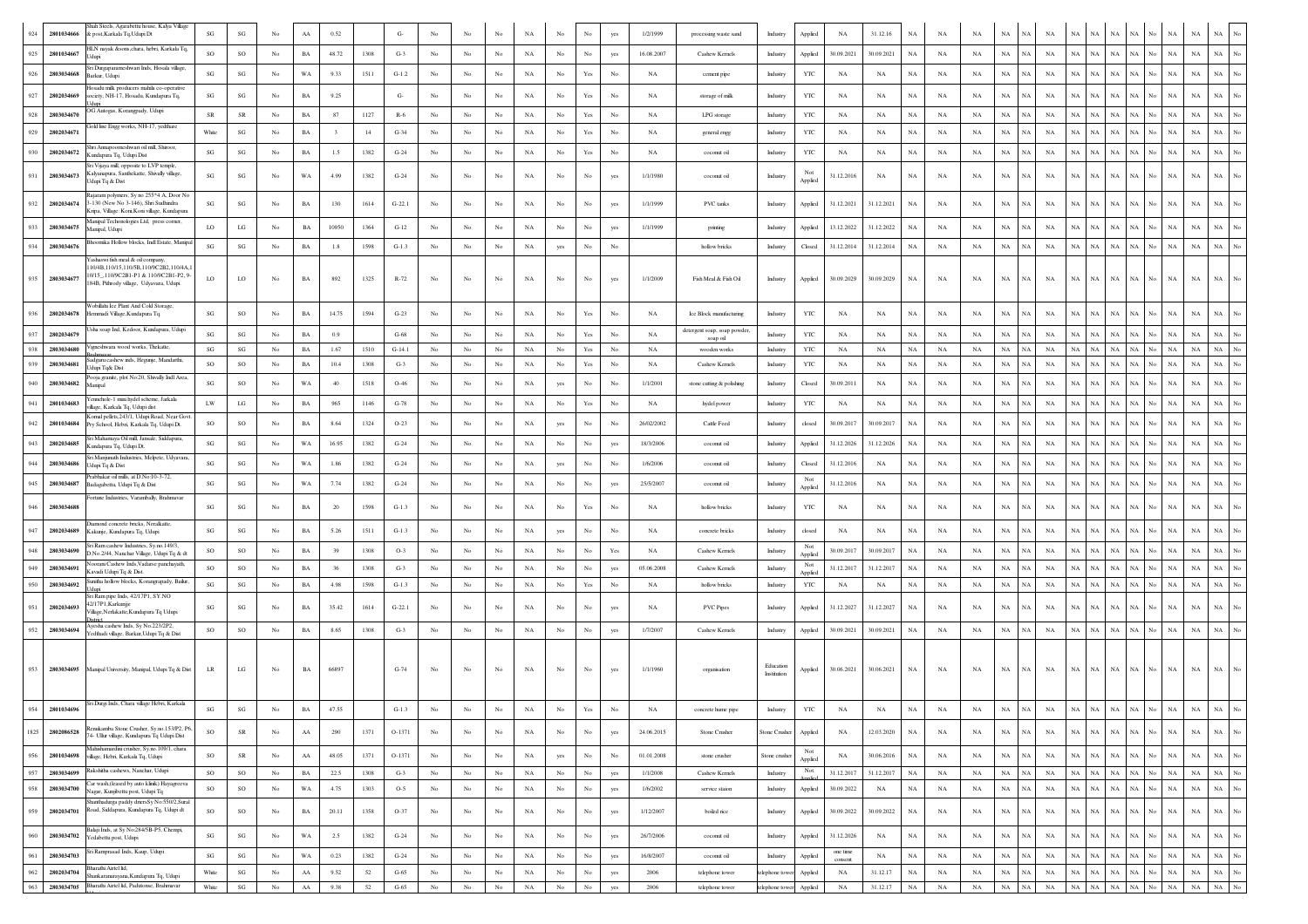| 964  | 2803034706      | Bharathi Airtel Itd, perdoor, Udupi                                                                                      | White                  | $\mathbf{S}\mathbf{G}$ | No               | ${\rm AA}$  | 9.52                    | 52     | $G-65$   |                  |             |                  |             |                  |                                                                                       |                  | 2006        | telephone tower               | 31.12.17<br>$_{\rm NA}$<br>NA<br>NA<br>NA<br>NA<br>NA<br>telephone towe<br>Applied<br>NA                                                                                                                                             | NA                              |
|------|-----------------|--------------------------------------------------------------------------------------------------------------------------|------------------------|------------------------|------------------|-------------|-------------------------|--------|----------|------------------|-------------|------------------|-------------|------------------|---------------------------------------------------------------------------------------|------------------|-------------|-------------------------------|--------------------------------------------------------------------------------------------------------------------------------------------------------------------------------------------------------------------------------------|---------------------------------|
| 965  | 2801034707      | Bharathi Airtel Itd, Marde                                                                                               | White                  | SG                     | No               | ${\rm AA}$  | 9.52                    | 52     | $G-65$   | No               | No          | $\rm No$         | NA          | $_{\rm No}$      | $_{\rm No}$                                                                           | yes              | 2006        | telephone tower               | telephone towe<br>Applied<br>NA<br>31.12.17<br>NA<br>$_{\rm NA}$<br>NA<br>NA<br><b>NA</b><br>NA<br>NA<br>NA<br>$_{\rm NA}$<br>$_{\rm NA}$<br>$_{\rm NA}$<br>NA                                                                       | NA<br>No                        |
| 966  | 2803034708      | harathi Airtel Itd, Kattanjari, Belle,<br>loodhelle Liduni<br>harathi Airtel Itd, Herga, parkala, Udupi                  | White                  | SG                     | No               | ${\rm AA}$  | 9.38                    | 52     | $G-65$   | No               | No.         | No               | NA          | $_{\rm No}$      | No                                                                                    | yes              | 2006        | telephone tower               | $_{\rm NA}$<br>$_{\rm NA}$<br>$_{\rm NA}$<br>$_{\rm NA}$<br>$_{\rm NA}$<br>$_{\rm NA}$<br>$_{\rm NA}$<br>NA<br>NA<br>NA<br>$_{\rm NA}$<br>NA<br>31.12.17<br>NA<br>No<br>telephone tow<br>Applied                                     | $_{\rm NA}$<br>No               |
| 967  | 2803034709      |                                                                                                                          | White                  | SG                     | No               | AA          | 9.52                    | 52     | $G-65$   | No               | No          | No               | NA          | No               | No                                                                                    | yes              | 2006        | telephone tower               | $_{\rm NA}$<br>NA<br>$_{\rm NA}$<br>31.12.17<br>$_{\rm NA}$<br>NA<br>NA<br>NA<br>No.<br>$_{\rm NA}$<br>NA<br>NA<br>NA<br>NA<br>telephone towe<br>Applied<br>NA                                                                       | $_{\rm NA}$                     |
| 968  | 2801034710      | Bharathi Airtel Itd, Nallur, Bajagoli, Karkala,<br>Udupi                                                                 | White                  | SG                     | No               | AA          | 9.52                    | 52     | $G-65$   | No               | No          | No               | NA          | No               | No                                                                                    | yes              | 2006        | telephone tower               | 31.12.17<br>$_{\rm NA}$<br>$_{\rm NA}$<br>$_{\rm NA}$<br>$_{\rm NA}$<br>NA<br>NA<br>$_{\rm NA}$<br>$_{\rm NA}$<br>$_{\rm NA}$<br>$_{\rm NA}$<br>elephone towe<br>Applied<br>NA<br>NA<br>NA<br>No                                     | $_{\rm NA}$                     |
| 969  | 2801034711      | Bharathi Airtel Itd, Hebri, Ajekar, Karkala,<br>Udupi                                                                    | White                  | $_{\rm SG}$            | No               | ${\rm AA}$  | 9.52                    | 52     | $G-65$   | No               | No          | No               | NA          | No               | No                                                                                    | yes              | 2006        | telephone tower               | 31.12.17<br>$_{\rm NA}$<br>$_{\rm NA}$<br>NA<br>$_{\rm NA}$<br>NA<br>$_{\rm NA}$<br>$_{\rm NA}$<br>$_{\rm NA}$<br>$_{\rm NA}$<br>NA<br>elephone towe<br>Applied<br>NA<br>NA<br>Ń<br>No                                               | <b>NA</b>                       |
| 970  | 2803034712      | Bharathi Airtel Itd. Hosala, Barkur, Udupi                                                                               | White                  | SG                     | No               | AA          | 9.38                    | 52     | $G-65$   | No               | No.         | No               | NA          | No               | No                                                                                    | yes              | 2006        | telephone tower               | NA<br>NA<br>NA<br>NA<br>NA<br>$_{\rm NA}$<br>$_{\rm NA}$<br>NA<br>NA<br>31.12.17<br>NA<br>NA<br><b>NA</b><br>telephone towe<br>Applied<br>N٨<br>No                                                                                   | <b>NA</b>                       |
| 971  | 2803034713      | Bharathi Airtel Itd, Cherkady, Udupi                                                                                     | White                  | $\mathbf{S}\mathbf{G}$ | No               | AA          | 9.52                    | 52     | $G-65$   | No               | No          | No               | NA          | No               | No                                                                                    | yes              | 2006        | telephone tower               | $_{\rm NA}$<br>NA<br>$_{\rm NA}$<br>$_{\rm NA}$<br>$_{\rm NA}$<br>$_{\rm NA}$<br>NA<br>elephone towe<br>Applied<br>NA<br>31.12.17<br>NA<br>NA<br>NA<br>NA                                                                            | $_{\rm NA}$                     |
| 972  | 2803034714      | J.P.Impex Incorporation, Shivally village<br>Udupi                                                                       | SO                     | SO                     | No               | $_{\rm BA}$ | 253                     | 1361   | $O-24$   | No               | No          | No               | NA          | No               |                                                                                       | No               | NA          | IMFL bottling                 | $_{\rm NA}$<br>$_{\rm NA}$<br>NA<br>$_{\rm NA}$<br>$_{\rm NA}$<br>$_{\rm NA}$<br>$_{\rm NA}$<br>NA<br>Industry<br>YTC<br>NA<br>NA<br>NA<br>NA<br>NA                                                                                  | NA                              |
| 973  | 2801034715      | ngera flour mill, Subash Nagar, Karkala,<br>Udupi Tq & Dist                                                              | $\mathbf{S}\mathbf{G}$ | $\mathbf{S}\mathbf{G}$ | No               | $_{\rm BA}$ | 13                      |        | $G-70$   | No               | No          | No               | NA          | No               | Yes                                                                                   | No               | NA          | flour mill                    | $_{\rm NA}$<br>$_{\rm NA}$<br>$_{\rm NA}$<br>YTC<br>NA<br>$_{\rm NA}$<br>NA<br>NA<br>NA<br>NA<br>NA<br>NA<br>NA<br>NA<br>NA<br>No<br>Industry                                                                                        | $_{\rm NA}$                     |
|      | 974 2801034716  | Shree Padutirupathi cashews, Sy No.254-P3,<br>inganapalke, Kowdoor, Karkala Tq, Udupi                                    | SO                     | SO                     | No               | $_{\rm BA}$ | 55.25                   | 1308   | $G-3$    | No               | No          | No               | NA          | No               | No                                                                                    | yes              | 1/1/2007    | Cashew Kernels                | 30.09.2021<br>30.09.2021<br>NA<br>NA<br>NA  <br>NA<br>NA<br>Industry<br>Applied<br>NA<br>NA<br>NA<br>NA<br>NA<br><b>NA</b><br>No<br>NA                                                                                               | NA                              |
| 975  | 2802034717      | Yaksheshawari cashew Inds, Golihole,                                                                                     | SO                     | $_{\rm SO}$            | No               | BA          | 20.99                   | 1308   | $G-3$    | No               | No          | No               | NA          | No               | No                                                                                    | yes              | NA          | Cashew Kernels                | Not<br>30.09.2018<br>$_{\rm NA}$<br>$_{\rm NA}$<br>$_{\rm NA}$<br>NA<br>$_{\rm NA}$<br>Industry<br>30.09.2018<br>NA<br>NA<br>NA<br>NA<br>NA<br>NA<br>No<br>NA                                                                        | $_{\rm NA}$                     |
|      | 1042 2801034807 | Cundapura Tq, Udupi Dist<br>RMC ready mix India Pvt Ltd(stone crusher).<br>šy.No:178/2, renjala village, Karkala Tq,     | MO                     | MR                     | No               | BA          | 854                     | 1371   | $O-1371$ | No               | No          | No               | NA          | No               | No                                                                                    | yes              | 1/12/2005   | stone crusher                 | Applied<br>NA<br>Stone crusher<br>Applied<br>30.09.2028<br>30.09.2028<br>NA<br>NA<br>NA<br>NA<br>NA<br>NA<br>NA<br>NA<br>NA<br>NA<br>No.<br>NA                                                                                       | <b>NA</b>                       |
| 97   | 2802033835      | S.K Industries (Gokul Granite                                                                                            | SO                     | SR                     | No               | $\rm AA$    | 24.13                   | 1371   | O-1371   | No               | $_{\rm No}$ | $_{\rm No}$      | NA          | $_{\rm No}$      | No                                                                                    | yes              | 1999        | stone crusher                 | 30.09.2005<br>30.06.2016<br>$_{\rm NA}$<br>$_{\rm NA}$<br>NA<br>$_{\rm NA}$<br>$_{\rm NA}$<br><b>NA</b><br>NA<br>$_{\rm NA}$<br>$_{\rm NA}$<br>$_{\rm NA}$<br>Stone crusher<br>Applied<br>Ń<br>NA                                    | NA                              |
| 978  | 2802034720      | Industries).Sv.no.143/2. Belve village<br>Subhashchandra shetty stone crusher, 5th                                       | SO                     | ${\sf SR}$             | No               |             | 13.5                    | 1371   | O-1371   | No               | No          | No               | NA          | No               | Yes                                                                                   | No               | NA          |                               | $_{\rm NA}$<br>$_{\rm NA}$<br>NA<br>$_{\rm NA}$<br>$_{\rm NA}$<br>$_{\rm NA}$<br>$_{\rm NA}$<br>$_{\rm NA}$<br>YTC<br>NA<br>NA<br>NA<br>NA<br>NA                                                                                     | NA                              |
|      | 2801034721      | VRBC, siddapura, Kundapura Tq, Udupi Dist<br>Sri Krishna oil mill, Kuntalpady, Karkala                                   | $\mathbf{S}\mathbf{G}$ | SG                     | No               | AA<br>WA    | 0.4                     | 1382   | $G-24$   | No               | No          | $_{\rm No}$      | NA          | $_{\rm No}$      | $_{\rm No}$                                                                           | yes              | 2/9/1998    | stone crusher<br>coconut oil  | Stone crusher<br>Not<br>31.12.2017<br>NA<br>$_{\rm NA}$<br>$_{\rm NA}$<br>NA<br>$_{\rm NA}$<br>NA<br>NA<br>NA<br>$_{\rm NA}$<br>NA<br>No<br>NA<br>NA<br>Industry<br>NA                                                               | $_{\rm NA}$                     |
|      | 2803034722      | Uttam agro Inds, Sy No. 151-2, Yadthady,<br>Jdupi Tq & Dist                                                              | SO                     | SO                     | No               | $_{\rm BA}$ | 72                      | 1324   | $G-83$   | No               | No          | $_{\rm No}$      | NA          | $_{\rm No}$      | No                                                                                    | yes              | 1/1/2008    | poultry feed without molasses | 30.09.2022<br>30.09.2022<br>$_{\rm NA}$<br>$_{\rm NA}$<br>NA<br>$_{\rm NA}$<br>$_{\rm NA}$<br>NA<br>NA<br>$_{\rm NA}$<br><b>NA</b><br>$_{\rm NA}$<br>NA<br>Applied<br>Ń<br>Industry                                                  | $_{\rm NA}$                     |
|      | 2803034723      | Sri Shantheri oil and floor mill, at Door No:1<br>214E, Sy No.2-3A, Near Busstand, Sastana.<br>Jdupi Tq & Dist           | SG                     | SG                     | No               | WA          |                         | 1382   | $G-24$   | No               | No          | No               | NA          | No               | No                                                                                    | yes              | Jan-85      | coconut oil                   | NA<br>NA<br>NA<br><b>NA</b><br>NA<br>$_{\rm NA}$<br>$_{\rm NA}$<br>NA<br>31.12.2017<br>NA<br>NA<br>NA<br><b>NA</b><br>No<br>Industry<br>NA<br>Applied                                                                                | $_{\rm NA}$                     |
| 982  | 2802034724      | Xcell telecom pvt ltd. Sy No.116/4, A.K.<br>No:446/V, Casaba village, Kundapura Tq,<br>Jdupi dt                          | White                  | $_{\rm SG}$            | No               | ${\rm AA}$  | 8.6                     | 52     | $G-65$   | No               | No          | No               | NA          | No               | No                                                                                    | yes              | 1.11.1980   | telephone tower               | 31.12.17<br>$_{\rm NA}$<br>NA<br>NA<br>NA<br>NA<br>$_{\rm NA}$<br>$_{\rm NA}$<br>NA<br>telephone towe<br>Applied<br>NA<br>NA<br>NA<br>NA<br>NA<br>No                                                                                 | $_{\rm NA}$                     |
| 983  | 2801034725      | Xcell telecom pvt ltd, Sy no:27, Near Shabari<br>Asharam, Tellar Road, Karkala Tq, Udupi dist                            | White                  | SG                     | No               | ${\rm AA}$  | 24.89                   | 52     | $G-65$   | No               | No          | No               | NA          | $_{\rm No}$      | $_{\rm No}$                                                                           | yes              | 1983        | telephone tower               | 31.12.17<br>$_{\rm NA}$<br>$_{\rm NA}$<br>NA<br>$_{\rm NA}$<br>$_{\rm NA}$<br>NA<br>NA<br>$_{\rm NA}$<br>NA<br>$_{\rm NA}$<br>$_{\rm NA}$<br>telephone towe<br>Applied<br>NA<br>NA<br>No                                             | $_{\rm NA}$                     |
|      | 2801034726      | Swayamprabha Udhyam & Co., Sy.No. 8/6<br>P3, 8/3 P5, 8/3 P4Kukundoor village & post,<br>Karkala Tq, Udupi Dist           | SO                     | SO                     | No               | $_{\rm BA}$ | 63                      | 1308   | $G-3$    | No               | No          | No               | NA          | $_{\rm No}$      | No                                                                                    | yes              | $Oct-00$    | Cashew Kernels                | 31.12.2027<br>31.12.2027<br>$_{\rm NA}$<br>NA<br>NA<br>$_{\rm NA}$<br>NA<br>NA<br>$_{\rm NA}$<br>$_{\rm NA}$<br>$_{\rm NA}$<br>$_{\rm NA}$<br>Industry<br>Applied<br>NA<br>N/<br>No                                                  | $_{\rm NA}$                     |
| 984  |                 |                                                                                                                          |                        |                        |                  |             |                         |        |          |                  |             |                  |             |                  |                                                                                       |                  |             |                               |                                                                                                                                                                                                                                      |                                 |
| 985  | 2803034727      | Trouser India, Bajal street Manipal                                                                                      | SG                     | SG                     | No               | WA          | 238                     | 1589   | $G-7.1$  | No               | No          | No               | NA          | yes              | No                                                                                    | No               | 1/11/2000   | garment stitching             | 31.12.2010<br>NA<br>$_{\rm NA}$<br>NA<br>NA<br>$_{\rm NA}$<br>NA<br>$_{\rm NA}$<br>$_{\rm NA}$<br>$_{\rm NA}$<br>$_{\rm NA}$<br>NA<br>Industry<br>closed<br>NA<br>NA<br>No                                                           | $_{\rm NA}$                     |
|      | 2801034728      | Sri Vanadurga trading company, Kaduhole,                                                                                 | SO                     | SO                     | No               | $_{\rm BA}$ | 34                      | 1358   | $O-37$   | No               | No          | No               | NA          | $_{\rm No}$      | No                                                                                    | yes              | 1/1/2000    | boiled rice                   | Not<br>30.09.2010<br>30.09.2010<br>$_{\rm NA}$<br>NA<br>$_{\rm NA}$<br>NA<br>NA<br>$_{\rm NA}$<br>$_{\rm NA}$<br>$_{\rm NA}$<br>$_{\rm NA}$<br>Industry<br>NA<br>NA<br>NA<br>No                                                      | $_{\rm NA}$                     |
| 987  | 2803034729      | Muniyal, Karkala Tq, Udupi Dist<br>Aspen Infrastructure Limited, Sv.no.251.<br>Nadsal Village. Karkala Road, Padubidri,  | LO                     | LO                     | No               | BA          | 12000                   |        | $R-84$   | No               | No          | No               | NA          | No               | No                                                                                    | yes              | 1/1/2009    | SEZ                           | Applied<br>30.09.2022<br>30.09.2022<br>$_{\rm NA}$<br>$_{\rm NA}$<br>$_{\rm NA}$<br>NA<br>$_{\rm NA}$<br>$_{\rm NA}$<br>$_{\rm NA}$<br>$_{\rm NA}$<br>Industry<br>Applied<br>NA<br>NA<br>NA<br>NA<br>No                              | $_{\rm NA}$                     |
| 988  | 2803034730      | dupi<br>Agro Manipal foods, Subash Nagar, Kurkal                                                                         | SO                     | SO                     | No               | $_{\rm BA}$ | 47.63                   | 1328   | $O-11$   | No               | No          | No               | NA          | No               | Yes                                                                                   | No               | NA          | fruit processing              | YTC<br>$_{\rm NA}$<br>NA<br>NA<br>$_{\rm NA}$<br>NA<br>NA<br>NA<br>$_{\rm NA}$<br>$_{\rm NA}$<br>$_{\rm NA}$<br>$_{\rm NA}$<br>Industry<br>NA<br>NA<br>NA<br>No                                                                      | $_{\rm NA}$                     |
| 989  | 2802034731      | Mangalore tiles ltd, Church Road, Kundapura<br>Tq, Udupi Dist                                                            | SG                     | SG                     | No               | BA          | 65                      |        | $G-2.2$  | No               | No          | No               | NA          | No               | Yes                                                                                   | No               | NA          | decorative tiles              | NA<br>Industry<br>YTC<br>NA<br>NA<br>NA<br>NA<br>NA<br>NA<br>NA<br>NA<br>NA<br>NA<br>NA<br>NA<br>NA<br>No                                                                                                                            | NA                              |
| 990  | 2802034732      | Gopal Krishna wood Inds, Shiroor, Kundapura                                                                              | SG                     | $\mathbf{S}\mathbf{G}$ | No               | $_{\rm BA}$ | $\overline{\mathbf{3}}$ | 1510   | $G-14.1$ | No               | No          | No               | NA          | yes              | No                                                                                    | No               | NA          | wooden furniture              | NA NA NA NA<br>$_{\rm NA}$<br>NA<br>$_{\rm NA}$<br>NA<br>NA<br>$_{\rm NA}$<br>No<br>NA<br>Closed<br>NA<br>NA<br>NA<br>Industry                                                                                                       | $_{\rm NA}$                     |
| 991  | 2802034733      | Tq, Udupi Dist<br>ri Vruddhi Inds, Sy No.147/9, Halihole<br>age, Kundapura Tq, Udupi Dist.                               | <b>SO</b>              | <b>SO</b>              | <b>No</b>        | <b>BA</b>   | 33.5                    | 1308   | $O-1308$ | <b>No</b>        | <b>No</b>   | No               | NA          | No               | No                                                                                    | Yes              | NA          | Cashew Kernels                | $\rm NA-NA$<br>$_{\rm NA}$<br>NA<br>NA<br>NA<br>NA<br>No<br>NA<br>NA<br><b>NA</b><br>NA<br>NA.<br>Industry<br>Applied<br>NA<br>NA.                                                                                                   | $_{\rm NA}$                     |
| 992  | 2803034734      | St. Peter cement productSy No: 337/1B &                                                                                  | SG                     | $\mathbf{S}\mathbf{G}$ | No               | $_{\rm BA}$ | 10                      | 1598   | $G-1.3$  | No               | No          | No               | NA          | No               | Yes                                                                                   | No               | NA          | hollow bricks                 | $_{\rm NA}$<br>$_{\rm NA}$<br>NA<br>NA<br>$_{\rm NA}$<br>$_{\rm NA}$<br>Industry<br>YTC<br>NA<br>NA<br>NA<br>NA<br>NA<br>NA<br>NA<br>NA                                                                                              | $_{\rm NA}$                     |
| 993  | 2803034758      | 340/3, Cherkady village, Petri, Brahmavara,<br>Sri Vinayaka cashew Industries<br>Sy.No:220/1P11, Nalkur, Udupi Tq & Dist | SO                     | SO                     | $_{\mathrm{No}}$ | $_{\rm BA}$ | 6.8                     | 1308   | $G-1.3$  | $_{\rm No}$      | No          | No               | NA          | $_{\rm No}$      | No                                                                                    | yes              | 1/9/2001    | Cashew Kernels                | $_{\rm NA}$<br>$_{\rm NA}$<br>30.09.2029<br>30.09.2029<br>$_{\rm NA}$<br>$_{\rm NA}$<br>NA<br>$_{\rm NA}$<br>$_{\rm NA}$<br>NA<br>$_{\rm NA}$<br>NA<br>$_{\rm NA}$<br>Industry<br>Applied<br>Ń                                       | $_{\rm NA}$                     |
| 994  | 2803034759      | Sri Durgaparameshwari cashew, Nanchar<br>village, Tharekatte, Udupi                                                      | SO                     | SO                     | No               | $_{\rm BA}$ | 149                     | 1308   | $G-1.3$  | No               | No          | No               | NA          | $_{\rm No}$      | $_{\rm No}$                                                                           | yes              |             | Cashew Kernels                | Not<br>31.12.2017<br>31.12.2017<br>NA<br>$_{\rm NA}$<br>NA<br>NA<br>NA<br>NA<br><b>NA</b><br><b>NA</b><br>$_{\rm NA}$<br>NA<br>Industry<br>NA<br>NA<br>No<br>Applied                                                                 | $_{\rm NA}$                     |
|      | 2802034760      | 3rahmalingeshwara ielly crusher, Sv. No59/1<br>Heroor village & post, Kundapura Tq, Udupi                                | SO                     | ${\sf SR}$             | No               | AA          | 15                      | 1371   | $O-1371$ | No               | No          | No               | NA          | yes              |                                                                                       | NO.              | 01.07.2008  | stone crusher                 | 30.06.2012<br>NA<br>NA<br>NA<br>Stone crusher<br>Closed<br>NA<br>NA<br>NA<br>NA<br>NA<br>NA<br>NA<br>NA                                                                                                                              | NA                              |
| 996  | 2803034761      | Sharada Enterprises Sy. No:125-2, Via<br>Kokkame, Kadoor village, Udupi Tq & Dist                                        | $\rm SO$               | $SO$                   | No               | $_{\rm BA}$ | 39                      | 1357   | $G-61$   | No.              | No.         | No               | NA          | No               | No                                                                                    | yes              | 20.7.1994   | paint formulation             | $_{\rm NA}$<br>$_{\rm NA}$<br>$_{\rm NA}$<br>$_{\rm NA}$<br>$_{\rm NA}$<br>NA<br>$_{\rm NA}$<br>$_{\rm NA}$<br>30.09.2028<br><b>NA</b><br>NA<br>$_{\rm NA}$<br>NA<br>Industry<br>Applied<br>NA<br>No                                 | $_{\rm NA}$                     |
| 997  | 2803034762      | onsolidated Construction consortium limited,<br>Sy. No:306, Herga vilage, MIT campus,<br>Manipal, Udupi Tq & Dist        | $\mathbf{S}\mathbf{G}$ | $\mathbf{S}\mathbf{G}$ | No               | $_{\rm BA}$ | 85                      |        | $O-50$   | No               | No          | $_{\rm No}$      | NA          | yes              | $_{\rm No}$                                                                           | $_{\rm No}$      | Aug-80      | concrete batch mixing         | $_{\rm NA}$<br>$_{\rm NA}$<br>$_{\rm NA}$<br>NA<br>NA<br>$_{\rm NA}$<br>NA<br>No<br>$_{\rm NA}$<br>NA<br>NA<br>$_{\rm NA}$<br>NA<br>NA<br>Industry<br>Closed<br><b>NA</b>                                                            | $_{\rm NA}$<br>$_{\mathrm{No}}$ |
| 998  | 2803034763      | oncure concrete blocks, Sy. No:67-2,<br>Pandeshwara, Sastana, Udupi Tq & Dist                                            | $\mathbf{S}\mathbf{G}$ | $\mathbf{S}\mathbf{G}$ | $_{\mathrm{No}}$ | $_{\rm BA}$ | 135                     | 1598   | $G-1.3$  | $_{\rm No}$      | $_{\rm No}$ | $_{\rm No}$      | $_{\rm NA}$ | $_{\mathrm{No}}$ | $\operatorname*{Yes}% \left( X\right) \equiv\operatorname*{Yes}(\mathbb{R}^{3}\left)$ | $_{\mathrm{No}}$ | NA          | <b>Hollow Blocks</b>          | YTC<br>$_{\rm NA}$<br>$_{\rm NA}$<br>$_{\rm NA}$<br>$_{\rm NA}$<br>$_{\rm NA}$<br>$_{\rm NA}$<br>$_{\rm NA}$<br>$_{\rm NA}$<br>$_{\rm NA}$<br>$_{\rm NA}$<br>$_{\rm NA}$<br>NA<br>NA<br>NA<br>No<br>$\operatorname{Industry}$        | $_{\rm NA}$<br>$_{\mathrm{No}}$ |
| 999  | 2802034764      | Tata teleservices ltd, Sy. No:192/5,<br>Koteshwara village, facing NH-17, Kundapura<br>Tq, Udupi Dist                    | White                  | $\mathbf{S}\mathbf{G}$ | No               | $\rm AA$    | 82                      | 52     | $G-65$   | No               | No          | $_{\rm No}$      | NA          | $_{\rm No}$      | No                                                                                    | yes              | Dec-67      | telephone tower               | $_{\rm NA}$<br>$_{\rm NA}$<br>$_{\rm NA}$<br>$_{\rm NA}$<br>$_{\rm NA}$<br>$_{\rm NA}$<br>$_{\rm NA}$<br>$_{\rm NA}$<br>telephone tower<br>Applied<br>NA<br>31.12.17<br>NA<br>NA<br>NA<br>No<br>NA                                   | $_{\rm NA}$<br>No               |
| 1000 | 2803034765      | Tata teleservices ltd, Sy.<br>No:213, Bommarabettu, Near Hiriyadka Udupi<br>Tq & Dist                                    | White                  | $\mathbf{S}\mathbf{G}$ | No               | ${\rm AA}$  | 85                      | $52\,$ | $G-65$   | No               | No          | $_{\rm No}$      | NA          | $_{\rm No}$      | $\operatorname{Yes}$                                                                  | $_{\rm No}$      | NA          | telephone tower               | $_{\rm NA}$<br>$_{\rm NA}$<br>$_{\rm NA}$<br>telephone towe<br>$_{\rm YTC}$<br>NA<br>$_{\rm NA}$<br>$_{\rm NA}$<br>NA<br>NA<br>NA<br>NA<br>$_{\rm NA}$<br>$_{\rm NA}$<br>No<br>$_{\rm NA}$<br>NA                                     | $_{\rm NA}$<br>$_{\mathrm{No}}$ |
| 1001 | 2802034766      | Tata teleservices ltd, Sy. No:103/2P2-P1,<br>Gopady village, Koteshwara Kundapura Tq,                                    | White                  | $\mathbf{S}\mathbf{G}$ | $_{\mathrm{No}}$ | ${\rm AA}$  | 98                      | $52\,$ | $G-65$   | $_{\mathrm{No}}$ | $_{\rm No}$ | $_{\rm No}$      | $_{\rm NA}$ | $_{\mathrm{No}}$ | $\operatorname{Yes}$                                                                  | $_{\mathrm{No}}$ | NA          | telephone tower               | $_{\rm NA}$<br>YTC<br>$_{\rm NA}$<br>$_{\rm NA}$<br>$_{\rm NA}$<br>$_{\rm NA}$<br>$_{\rm NA}$<br>$_{\rm NA}$<br>$_{\rm NA}$<br>$_{\rm NA}$<br>$_{\rm NA}$<br>$_{\rm NA}$<br>$_{\rm NA}$<br>NA<br>No<br>telephone towe<br><b>NA</b>   | $_{\rm NA}$<br>$_{\mathrm{No}}$ |
| 1002 | 2803034767      | luni Dist<br>Ganesh beaten rice & oil mills, Sy. No:8-2-                                                                 | $\mathbf{S}\mathbf{G}$ | $\mathbf{S}\mathbf{G}$ | No               | WA          | 35                      | 1382   | $G-24$   | $_{\mathrm{No}}$ | No          | No               | $_{\rm NA}$ | $_{\mathrm{No}}$ | $_{\rm No}$                                                                           | yes              | 1976        | coconut oil & gingili oil     | Not<br>$_{\rm NA}$<br>$_{\rm NA}$<br>$_{\rm NA}$<br>$_{\rm NA}$<br>31.12.2016<br>$_{\rm NA}$<br>$_{\rm NA}$<br>NA<br>$_{\rm NA}$<br>NA<br>$_{\rm NA}$<br>Industry<br>NA<br>NA<br>NA<br>No<br>Applied                                 | $_{\rm NA}$<br>$_{\rm No}$      |
| 1003 | 2801034768      | 39A, Badagpet, Udupi.<br>Xcel telecom private ltd, Sy. No:215, Vasantl<br>villa, Taluk office road, Karkala Tq, Udupi    | White                  | $\mathbf{S}\mathbf{G}$ | $_{\mathrm{No}}$ | ${\rm AA}$  | 47.9                    | 52     | $G-65$   | $_{\mathrm{No}}$ | $_{\rm No}$ | $_{\mathrm{No}}$ | $_{\rm NA}$ | $_{\mathrm{No}}$ | $\operatorname{Yes}$                                                                  | $_{\mathrm{No}}$ | $_{\rm NA}$ | telephone tower               | YTC<br>$_{\rm NA}$<br>$_{\rm NA}$<br>$_{\rm NA}$<br>$_{\rm NA}$<br>$_{\rm NA}$<br>$_{\rm NA}$<br>$_{\rm NA}$<br>$_{\rm NA}$<br>$_{\rm NA}$<br>$_{\rm NA}$<br>$_{\rm NA}$<br>$_{\rm NA}$<br>$_{\rm NA}$<br>telephone towe<br>NA<br>No | $_{\rm NA}$<br>$_{\mathrm{No}}$ |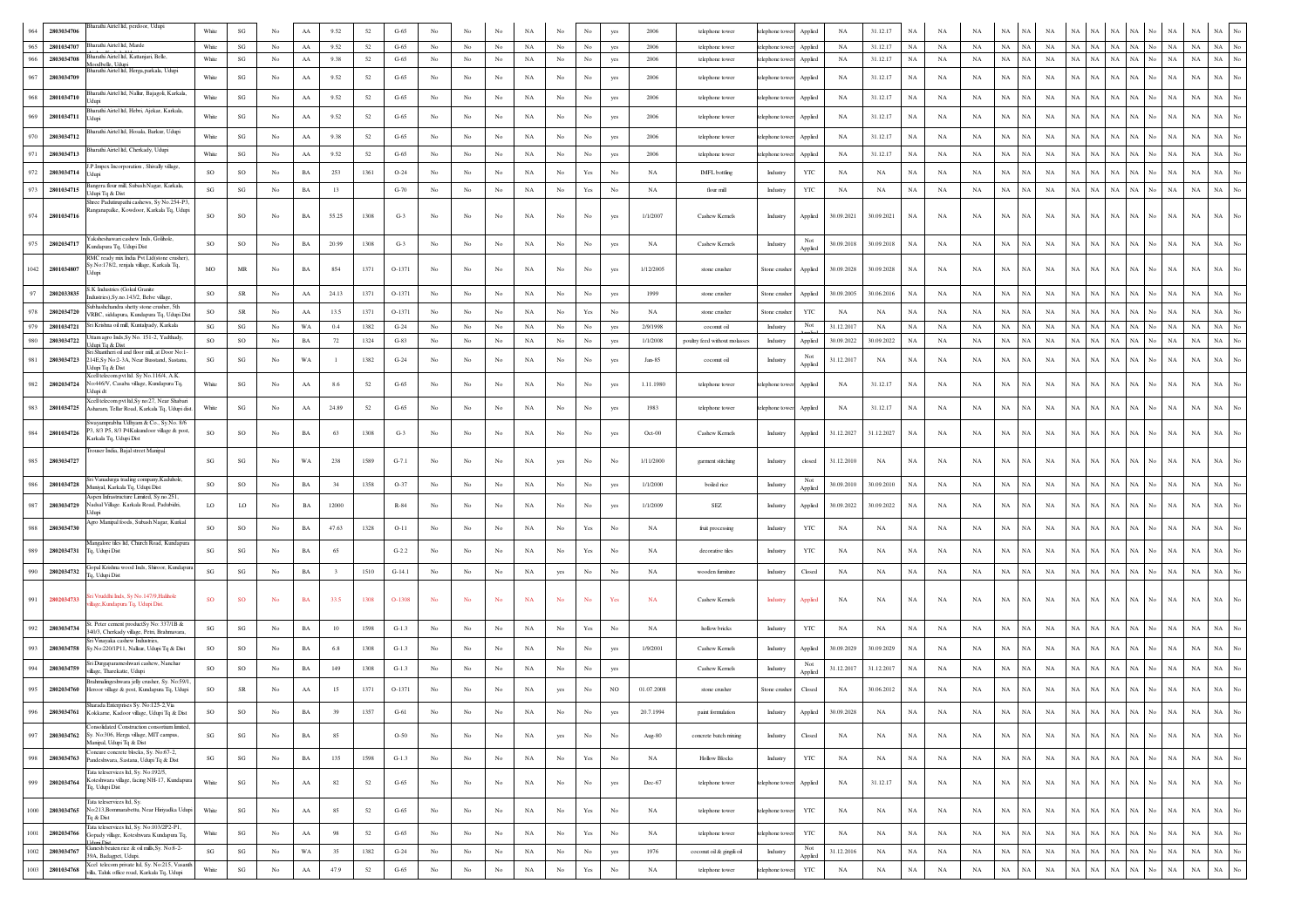|      | 2803034769      | Shree Krishna Enterprises, No.2-126,car<br>street, Brahmavara Udupi Tq & Dist.                                                                              | $\mathbf{S}\mathbf{G}$ | $\mathbf{S}\mathbf{G}$ | No               | WA          | 14.68  | 1382 | $G-24$   |                  |                  |                  |             |                  | No                                                                                    | yes              | 22.12.1988,2001 | coconut oil & gingili oil                                                                                                        | Industry       | Not<br>Applied | 31.12.2017  | NA          |             |             |             |             |             |             |                   |             |             |             |                            |             |                  |
|------|-----------------|-------------------------------------------------------------------------------------------------------------------------------------------------------------|------------------------|------------------------|------------------|-------------|--------|------|----------|------------------|------------------|------------------|-------------|------------------|---------------------------------------------------------------------------------------|------------------|-----------------|----------------------------------------------------------------------------------------------------------------------------------|----------------|----------------|-------------|-------------|-------------|-------------|-------------|-------------|-------------|-------------|-------------------|-------------|-------------|-------------|----------------------------|-------------|------------------|
| 1005 | 2802034770      | Sri Nidhi Cashew Industries, Sy. No:88,<br>Heroor village, Kundapura Tq, Udupi Dist                                                                         | SO                     | SO                     | No               | $_{\rm BA}$ | 13     | 1308 | $G-1.3$  | No               | No               | No               | NA          | No               | Yes                                                                                   | No               | NA              | Cashew Kernels                                                                                                                   | Industry       | YTC            | NA          | NA          | NA          | NA          | NA          | $_{\rm NA}$ | NA.         | NA          | NA                | NA          | NA          | $_{\rm NA}$ | $_{\rm NA}$                | $_{\rm NA}$ |                  |
|      | 1006 2803034771 | Baliga fishnet, Sv.No.<br>37/1.37/2.37/3.37/4.37/5.37/6.37/A1A1.37//<br>1A2,37/A1B, D. No. 5-89E7, 5-89E4, 5-<br>82C4, Putter Village, Udupi Tq & District. | MR                     | MO                     | No               | BA          | 90     | 40   | R-68     | No               | No               | No               | NA          | No               | No                                                                                    |                  | Nov-05          | Coloured Nylon Twine, dyed<br>nylon multi nets & mono nets,<br>tono twine, nylon (mono + multi)<br>nets without dye, Nylon Twine | Industry       | Applied        | 30.06.2023  | 30.06.2023  | NA          | NA          | NA          | NA          | NA 1        | NA          | NA<br>NA          | NA          | NA          | No          | NA<br>NA                   | NA          |                  |
| 1007 | 2803034772      | Highway petroleum, Sy. No.225/2BP2,<br>Shiroor, Udupi To & Dist                                                                                             | SG                     | SG                     | No               | BA          | 62.8   |      | $R-6$    | No               | No               | No               | NA          | No               | Yes                                                                                   |                  | NA              | Petrol bunk                                                                                                                      | Industry       | YTC            | NA          | NA          | NA          | NA          | NA          | NA          | NA          | $_{\rm NA}$ | <b>NA</b><br>NA   | NA          | NA          | NA          | $_{\rm NA}$                | $_{\rm NA}$ |                  |
| 1008 | 2801034773      | Vintel Industries (Celina Industries), Sv.<br>No:439/6CP1, Sanoor village & post, Karkala<br>Tq, Udupi Dist                                                 | SG                     | $\mathbf{SG}$          | No               | WA          | 40     | 1382 | $G-24$   | No               | No               | No               | NA          | No               | No                                                                                    |                  | 1999            | coconut oil                                                                                                                      | Industry       | Not<br>Applied | 31.12.2017  | NA          | $_{\rm NA}$ | NA          | $_{\rm NA}$ | NA          | NA          | NA          | NA<br>NА          | $_{\rm NA}$ | NA          | No          | $_{\rm NA}$<br>$_{\rm NA}$ | NA          |                  |
| 1009 | 2803034774      | ajan Biomass briquetting Industries, Sy.<br>No:303/01, Ammunje village, Kolalgiri, Udup                                                                     | SG                     | SG                     | No               | BA          | 29.9   | 1505 | $G-21$   | No               | No               | No               | NA          | No               | Yes                                                                                   | No               | NA              | Agro based fuel briquette                                                                                                        | Industry       | <b>YTC</b>     | NA          | NA          | NA          | NA          | NA          | <b>NA</b>   | NA          | NA          | NA<br>NA          | NA          | NА          |             | NA<br>$_{\rm NA}$          | <b>NA</b>   |                  |
|      | 2803034775      | Silverine floor tiles, Near Ashirwad theatre,<br>santhekatte, Udupi                                                                                         | SO                     | SO                     | No               | $_{\rm BA}$ | 9.41   | 1357 | $G-61$   | No               | $_{\rm No}$      | No               | NA          | $_{\mathrm{No}}$ | Yes                                                                                   | No               | NA              | paint formulation                                                                                                                | Industry       | YTC            | NA          | NA          | $_{\rm NA}$ | NA          | NA          | NA          | NA          | NA          | NA                | NA          |             |             | $_{\rm NA}$<br>$_{\rm NA}$ | $_{\rm NA}$ |                  |
| 1011 | 2801034776      | Rocksand minerals, Sy.No:189,Sooda,<br>Karkala                                                                                                              | <b>SO</b>              | SR                     | No               | AA          | 385    | 1371 | O-1371   | $_{\rm No}$      | No               | No               | NA          | yes              | No                                                                                    | NO               | 2009            | stone crusher                                                                                                                    | Stone crusher  | Closed         | NA          | 30.06.2012  | NA          | $_{\rm NA}$ | NA          | $_{\rm NA}$ | NA          | NA          | NA<br>ŃA          | NA          |             |             | $_{\rm NA}$<br>$_{\rm NA}$ | $_{\rm NA}$ |                  |
| 1012 | 2803034777      | SP Bricks, Pethri,cherkady, Udupi                                                                                                                           | SG                     | SG                     | No               | BA          | 87     | 1598 | $G-2.1$  | No               | No               | No               | NA          | No               | No                                                                                    | yes              | 6.6.1990        | Wire cut bricks                                                                                                                  | Industry       | Not<br>innlie  | 31.12.2014  | 31.12.2014  | $_{\rm NA}$ | $_{\rm NA}$ | NA          | NA          | NA          | NA          | <b>NA</b><br>NA   | $_{\rm NA}$ | NA          | No          | NA<br>NA                   | NA          |                  |
|      | 1013 2803034778 | Suzlon wind International (SE Blades<br>Limited), Plot No. 03, , SEZ, Aspen<br>Infrastructure Ltd, Nadsalu, padubidri<br>village, Udupi Tq & District       | LR                     | $\rm LR$               | No               | BA          | 8000   |      | R-84     | No               | No               | No               | NA          | No               | No                                                                                    | yes              | 1996            | Wind energy product                                                                                                              | Industry       | Applied        | 30.06.2021  | 30.06.2021  | NA          | NA          | NA          | NA          | NA          | NA          | NA<br>NА          | $_{\rm NA}$ | NA          |             | $_{\rm NA}$<br>NA          | NA          |                  |
| 1014 | 2803034779      | Aspen Infra Padubidri Private Limited (SE<br>mposites), Plot no.3, SEZ- Aspen<br>Infrastructure, (Suzlon tower international).<br>padubidri village, Udupi  | LR.                    | <b>LR</b>              | No               | BA          | 1270   |      | $R - 84$ | No               | No               | No               | NA          | No               | No                                                                                    | yes              | $Jan-00$        | Wind energy product                                                                                                              | Industry       | Applied        | 30.06.2022  | 30.06.2022  | <b>NA</b>   | NA          | NA          | NA          | NA.         | NA          | NA<br>NA          | $_{\rm NA}$ | NA          | No.         | $_{\rm NA}$<br>$_{\rm NA}$ | $_{\rm NA}$ | No               |
| 1015 | 2801034780      | Uma enterprises Sy.No:355/4p2, Shivapura,<br>Karkala Tq, Udupi Dist                                                                                         | SO                     | SO                     | No               | BA          | 268    | 1308 | $G-3$    | No               | No               | No               | NA          | No               | No                                                                                    | yes              | 29.10.1996      | Cashew Kernels                                                                                                                   | Industry       | Not<br>Applied | 31.12.2018  | 31.12.2018  | $_{\rm NA}$ | NA          | <b>NA</b>   | $_{\rm NA}$ | NA          | NA          | NA<br>NA          | $_{\rm NA}$ | NA          |             | $_{\rm NA}$<br>$_{\rm NA}$ | $_{\rm NA}$ |                  |
| 2004 |                 | Sai Stone Crusher, Sy.no.14, Nandalike<br>village, Karkala Tq Udupi District                                                                                | so                     | SR                     | No               | AA          | -57    | 1377 | O-1371   | No               | No               | No               | NA          | $_{\rm No}$      | No                                                                                    | Yes              | 13/07/2017      | Stone crusher                                                                                                                    | Stone crusher  | Applied        | NA          | NA          | $_{\rm NA}$ | NA          | NA          | NA          | <b>NA</b>   | NA          | <b>NA</b><br>NA   | $_{\rm NA}$ |             |             | $_{\rm NA}$<br>$_{\rm NA}$ | $_{\rm NA}$ |                  |
|      | 1018 2801034783 | Sapthagiri Industries, Sy.No:334/3, Gillali,<br>Hebri, Karkala Tq, Udupi Dist                                                                               | SO                     | SR                     | No               | BA          | 10.5   | 1390 | R-120    | No               | No               | No               | NA          | $_{\rm No}$      | No                                                                                    | yes              | 20.8.1998       | CNS oil                                                                                                                          | Industry       | Applied        | 30.09.2022  | 30.09.2022  | NA          | NA          | NA          | NA          | NA          | NA          | NA<br>NA          | $_{\rm NA}$ | NA          | No          | $_{\rm NA}$<br>$_{\rm NA}$ | $_{\rm NA}$ |                  |
| 1019 | 2803034784      | Shri ganesh mills, Sy.No.54/2A9, 76<br>Badagabettu, Udupi Taluk & Chitpady, Udupi                                                                           | SG                     | SG                     | No               | BA          | 6.62   | 1382 | $G-24$   | No               | No               | No               | NA          | No               | No                                                                                    | yes              | NA              | coconut oil                                                                                                                      | Industry       | Applied        | NA          | NA          | NA          | NA          | NA          | NA          | NA          | NA          | <b>NA</b><br>NA   | $_{\rm NA}$ | <b>NA</b>   | No          | NA<br>$_{\rm NA}$          | NA          |                  |
| 1020 | 2802034785      | Kalikadu cashews, Balikeri-kalikadu<br>devalkunda. Kundapura To, Udupi Dist                                                                                 | SO                     | SO                     | No               | BA          | 44     | 1308 | $G-3$    | $_{\rm No}$      | $_{\rm No}$      | No               | NA          | $_{\mathrm{No}}$ | No                                                                                    | ves              | 5.7.2006        | Cashew Kernels                                                                                                                   | Industry       | Applied        | 31.12.2020  | 31.12.2020  | NA          | NA          | NA          | $_{\rm NA}$ | NA          | NA          | NA                | <b>NA</b>   | NA          |             | $_{\rm NA}$<br>$_{\rm NA}$ |             |                  |
| 1021 | 2801034786      | Bahubali oil mills, Sanoor, Karkala Tq, Udup                                                                                                                | SG                     | $\mathbf{S}\mathbf{G}$ | No               | BA          | 22.5   | 1382 | $G-24$   | No               | $_{\rm No}$      | No               | NA          | $_{\mathrm{No}}$ | $_{\rm No}$                                                                           | yes              | Jun-84          | coconut oil                                                                                                                      | Industry       | Not<br>Applied | 31.12.2016  | NA          | NA          | NA          | NA          | $_{\rm NA}$ | $_{\rm NA}$ | NA          | NA<br>NA          | NA          | NA          | No.         | NA<br>$_{\rm NA}$          | $_{\rm NA}$ | No               |
| 1022 | 2803034787      | Wire less TT Info, Sy.No:122/1A1A1A,<br>Paduthonse, kemmannu, Udupi                                                                                         | White                  | $\mathbf{S}\mathbf{G}$ | No               | AA          | 21.52  | 52   | $G-65$   | No               | No               | No               | NA          | No               | No                                                                                    | yes              | 20.10.1987      | telephone tower                                                                                                                  | telephone towe | Applied        | NA          | 31.12.17    | NA          | NA          | NA          | NA          | <b>NA</b>   | NA          | NA<br>NA          | NA          | <b>NA</b>   | No          | NA<br>$_{\rm NA}$          | $_{\rm NA}$ | No               |
| 1023 | 2801034788      | Wire less TT Info. Sv.No:46/3. Belman.<br>Karkala Tq, Udupi Dist                                                                                            | White                  | $\mathbf{S}\mathbf{G}$ | No               | AA          | 19.96  | 52   | $G-65$   | No               | No               | No               | NA          | $_{\mathrm{No}}$ | No                                                                                    | yes              | 31.12.1999      | telephone tower                                                                                                                  | telephone towe | Applied        | NA          | 31.12.17    | NA          | NA          | NA          | NA          | NA          | NA          | NA<br>ŃА          | $_{\rm NA}$ | NA          |             | $_{\rm NA}$<br>$_{\rm NA}$ | $_{\rm NA}$ |                  |
|      | 1024 2801034789 | Wire less TT Info, Sy.No:500/1, Nalkur<br>Karkala Tq, Udupi                                                                                                 | White                  | $\mathbf{S}\mathbf{G}$ | No               | AA          | 21.52  | 52   | $G-65$   | No               | No               | No               | NA          | No               | No                                                                                    |                  | 1957            | telephone tower                                                                                                                  | telephone tow  | Applied        | NA          | 31.12.17    | <b>NA</b>   | NA          | NA          | NA          | NA          | NA          | NA<br>NA          | <b>NA</b>   |             | <b>NA</b>   | $_{\rm NA}$                | $_{\rm NA}$ |                  |
| 1025 | 2803034790      | Wire less TT Info, Sy.No:3/1, Hosala village<br>Kota, Udupi                                                                                                 | White                  | $\mathbf{S}\mathbf{G}$ | No               | ${\rm AA}$  | 3.86   | 52   | $G-65$   | No               | No               | No               | $_{\rm NA}$ | $_{\rm No}$      | No                                                                                    | yes              | 2001            | telephone tower                                                                                                                  | telephone towe | Applied        | NA          | 31.12.17    | $_{\rm NA}$ | NA          | NA          | $_{\rm NA}$ | NA          | NA          | NA<br>NA          | NA          | $_{\rm NA}$ | No.         | $_{\rm NA}$<br>$_{\rm NA}$ | $_{\rm NA}$ |                  |
| 1026 | 2802034791      | Essar telecom Infrastructure pvt ltd.<br>Sy.No:168/3EP2, Basrur, Kundapura Tq,<br>dupi                                                                      | White                  | $\mathbf{S}\mathbf{G}$ | No               | AA          | 24.89  | 52   | $G-65$   |                  |                  |                  | NA          | No               | No                                                                                    |                  | 2008            | telephone tower                                                                                                                  | telephone towe | Applied        | NA          | 31.12.17    | NA          | NA          | <b>NA</b>   | NA          | NA          | NA          | <b>NA</b><br>NA.  | $_{\rm NA}$ | NA          |             | $_{\rm NA}$<br>$_{\rm NA}$ | <b>NA</b>   |                  |
| 1027 | 2803034792      | Essar telecom Infrastructure pvt ltd, Sy.No:3<br>1, Hosala, Barkur, Udupi                                                                                   | White                  | SG                     | No               | AA          | 3.5    | 52   | $G-65$   | No               | No               | No               | NA          | No               | No                                                                                    | yes              | 2008            | telephone tower                                                                                                                  | telephone towe | Applied        | NA          | 31.12.17    | NA          | NA          | NA          | NA          | <b>NA</b>   | NA          | NA<br>NA          | $_{\rm NA}$ | NА          | <b>NA</b>   | NA                         | <b>NA</b>   |                  |
| 1028 | 2803034793      | Essar telecom Infrastructure pvt ltd, Sy.No.2<br>65C3, opp bharath tile factory, NH-<br>Ambagilu, Udupi                                                     | White                  | $\mathbf{S}\mathbf{G}$ | No               | ${\rm AA}$  | 58.58  | 52   | $G-65$   | No               | No               | No               | NA          | $_{\mathrm{No}}$ | No                                                                                    | yes              | 1.3.1999        | telephone tower                                                                                                                  | telephone towe | Applied        | NA          | 31.12.17    | $_{\rm NA}$ | NA          | $_{\rm NA}$ | NA          | NA          | NA          | $_{\rm NA}$<br>NА | $_{\rm NA}$ | NA          | No          | $_{\rm NA}$<br>$_{\rm NA}$ | NA          |                  |
| 1029 | 2803034794      | ssar telecom Infrastructure pvt ltd,<br>Sy.No:244/1B, Mejaru, Moodabettu,<br>santhekatte, Udupi                                                             | White                  | SG                     | No               | AA          | 71.72  | 52   | $G-65$   | No               | No               | No               | NA          | No               | No                                                                                    |                  | Jan-07          | telephone tower                                                                                                                  | telephone tow  | Applied        | NA          | 31.12.17    | NA          | NA          | NA          | NA          | <b>NA</b>   | NA          | <b>NA</b><br>NА   | NA          |             | NA          | NA                         | NA          |                  |
|      | 1030 2802034795 | Essar telecom Infrastructure pvt ltd,<br>Sy.No:203/P3, Haladi, Kundapura Tq, Udupi                                                                          | White                  | SG                     | No               | AA          |        | 52   | $G-65$   |                  | No               | No               | NA          | No               | No                                                                                    |                  | 27.10.1993      | telephone tower                                                                                                                  | telephone tov  | Applied        | NA          | 31.12.17    | NA          | NA          | NA          | NA          | <b>NA</b>   | NA          | NA<br>NА          | NA          |             | NA          | NA                         | NA          |                  |
| 1031 | 2803034796      | Essar telecom Infrastructure pvt ltd,<br>Sy.No:54/6BP2, ashirwad complex, Udyavara,<br>Jdupi                                                                | White                  | SG                     | No               | AA          | 21.94  | 52   | $G-65$   | No               | No               | No               | NA          | No               | No                                                                                    | yes              | 5.3.1999        | telephone tower                                                                                                                  | telephone toy  | Applied        | NA          | 31.12.17    | NA          | NA          | NA          | NA          | <b>NA</b>   | NA          | NA<br>NА          | $_{\rm NA}$ |             | NA          | NA                         | NA          |                  |
| 1032 | 2803034797      | Xcel telecom private ltd. Near Radhananda<br>apartment, Indrali, Udupi                                                                                      | White                  | $\mathbf{S}\mathbf{G}$ | No               | AA          | 22.6   | 52   | $G-65$   | No               |                  | No               | NA          | No               | No                                                                                    |                  | 17.3.2003       | telephone tower                                                                                                                  | telephone towe | Applied        | NA          | 31.12.17    | NA          | NA          | <b>NA</b>   | NA          | <b>NA</b>   | NA          | <b>NA</b><br>NA.  | NA          | NA          | $_{\rm NA}$ | $_{\rm NA}$                | $_{\rm NA}$ |                  |
| 1033 | 2802034798      | Xcel telecom private ltd, Sy. No:207/4AP6,<br>Shankaranarayana, Kundapura Tq, Udupi Dist                                                                    | White                  | $\mathbf{S}\mathbf{G}$ | No               | AA          | 28     | 52   | $G-65$   | No               | No               | No               | NA          | No               | No                                                                                    |                  | 7.10.1987       | telephone tower                                                                                                                  | telephone towe | Applied        | NA          | 31.12.17    | NA          | NA          | NA          | NA          | NA          | NA          | <b>NA</b><br>NA   | NA          | NA          | NA          | NA                         | NA          |                  |
| 1034 |                 | Anueraha brick industry.<br>2803034799 Mullugudde, cherkady, Udupi                                                                                          | $\mathbf{S}\mathbf{G}$ | $\mathbf{S}\mathbf{G}$ | No               | BA          | 385    | 1598 | $G-2.1$  | No               | No               | No               | NA          | $_{\mathrm{No}}$ | $\operatorname*{Yes}% \left( X\right) \equiv\operatorname*{Yes}(\mathbb{R}^{3}\left)$ | No               | NA              | Wire cut bricks                                                                                                                  | Industry       | $_{\rm YTC}$   | NA          | NA          | NA          | NA          | NA          | NA          | NA          | NA          | NA<br>$_{\rm NA}$ | NA          | NA          | No          | NA<br>NA                   | NA          | $_{\mathrm{No}}$ |
| 1035 | 2801034800      | Shri Mahishamardhini stone crusher,<br>Sv.No:95/P2, Hebri Chara, Karkala                                                                                    | SO                     | ${\sf SR}$             | No               | ${\rm AA}$  | 9.29   | 1371 | O-1371   | No               | $_{\rm No}$      | $_{\rm No}$      | $_{\rm NA}$ | yes              | $_{\rm No}$                                                                           | NO               | $Jun-05$        | stone crusher                                                                                                                    | Stone crusher  | Closed         | NA          | 30.06.2011  | NA          | NA          | NA          | NA          | NA          | NA          | $_{\rm NA}$<br>NA | $_{\rm NA}$ | $_{\rm NA}$ | No          | NA<br>$_{\rm NA}$          | $_{\rm NA}$ | $_{\mathrm{No}}$ |
| 1036 | 2801034801      | paduthirupathi biofuels, Sy.No:177/1B,1A,P2,<br>Near Annekere bypass, Karkala To, Udupi                                                                     | SG                     | $\mathbf{S}\mathbf{G}$ | No               | $_{\rm BA}$ | 194.66 | 1505 | $G-21$   | No               | $_{\mathrm{No}}$ | $_{\rm No}$      | NA          | No               | $_{\mathrm{No}}$                                                                      | yes              | 18.09.2012      | Agro based fuel briquette                                                                                                        | Industry       | Applied        | 31.12.2021  | 31.12.2021  | NA          | NA          | NA          | $_{\rm NA}$ | NA          | NA          | NA<br>$_{\rm NA}$ | $_{\rm NA}$ | NA          | No          | $_{\rm NA}$<br>NA          | $_{\rm NA}$ | $_{\mathrm{No}}$ |
| 1037 | 2801034802      | Shri panchavati Inds, Sy.No:324/P2, Bajagoli,<br>Near busstand, Karkala Tq, Udupi Dist                                                                      | SO                     | SO                     | No               | BA          | 294    | 1358 | $O-37$   | No               | No               | No               | NA          | $_{\mathrm{No}}$ | $\operatorname*{Yes}% \left( X\right) \equiv\operatorname*{Yes}(\mathbb{R}^{3}\left)$ | No               | NA              | Boiled rice                                                                                                                      | Industry       | YTC            | NA          | $_{\rm NA}$ | $_{\rm NA}$ | NA          | NA          | NA          | NA          | NA          | NA<br>$_{\rm NA}$ | $_{\rm NA}$ | NA          | No          | $_{\rm NA}$<br>$_{\rm NA}$ | $_{\rm NA}$ | No               |
| 1038 | 2801034803      | Nithyananda wood Inds & furnitures,<br>Sy.No:399/4P, pervaje road, panthonjikatte,<br>Karkala Tq, Udupi Dist                                                | SG                     | $\mathbf{S}\mathbf{G}$ | No               | $_{\rm BA}$ | 56.5   | 1553 | $G-14.1$ | $_{\rm No}$      | No               | $_{\rm No}$      | $_{\rm NA}$ | $_{\mathrm{No}}$ | $_{\rm No}$                                                                           | yes              | 01.01.2009      | saw milk wooden furniture                                                                                                        | Industry       | Applied        | 31.12.2033  | 31.12.2033  | $_{\rm NA}$ | NA          | NA          | NA          | NA          | NA          | NA<br>$_{\rm NA}$ | $_{\rm NA}$ | NA          | No          | $_{\rm NA}$<br>$_{\rm NA}$ | $_{\rm NA}$ | $_{\mathrm{No}}$ |
| 1039 | 2802034804      | Ashirwad stone crusher, Sy.No:69-10, Hosad<br>village, Kundapura Tq, Udupi Dist                                                                             | SO                     | ${\sf SR}$             | No               | ${\rm AA}$  | $22\,$ | 1371 | O-1371   | No               | $_{\mathrm{No}}$ | No               | $_{\rm NA}$ | No               | $\operatorname*{Yes}% \left( X\right) \equiv\operatorname*{Yes}(\mathbb{R}^{3}\left)$ | $_{\mathrm{No}}$ | NA              | stone crusher                                                                                                                    | Stone crusher  | YTC            | NA          | $_{\rm NA}$ | $_{\rm NA}$ | $_{\rm NA}$ | NA          | NA          | NA          | NA          | NA<br>$_{\rm NA}$ | $_{\rm NA}$ | NA          | No          | $_{\rm NA}$<br>$_{\rm NA}$ | $_{\rm NA}$ | $_{\mathrm{No}}$ |
| 1040 | 2801034805      | Santhosh biofaels, Lamina Road, Nitte,<br>Karkala Tq, Udupi Dist                                                                                            | SG                     | $\mathbf{S}\mathbf{G}$ | $_{\mathrm{No}}$ | BA          | 342    | 1505 | $G-21$   | No               | $_{\rm No}$      | No               | NA          | $_{\rm No}$      | $\operatorname*{Yes}% \left( X\right) \equiv\operatorname*{Yes}(\mathbb{R}^{3}\left)$ | $_{\rm No}$      | NA              | Agro based fuel briquette                                                                                                        | Industry       | YTC            | NA          | NA          | $_{\rm NA}$ | NA          | NA          | NA          | NA          | NA          | NA<br>NA          | NA          | NA          | No          | NA<br>NA                   | NA          | $_{\rm No}$      |
| 1041 | 2803034806      | Shre Vinayaka Agro Inds, santhekatte,<br>cherkady, Udupi                                                                                                    | $\mathbf{S}\mathbf{G}$ | $\mathbf{S}\mathbf{G}$ | $_{\mathrm{No}}$ | $_{\rm BA}$ | $50\,$ |      | $G-13$   | $_{\mathrm{No}}$ | $_{\mathrm{No}}$ | $_{\mathrm{No}}$ | $_{\rm NA}$ | $_{\mathrm{No}}$ | $\operatorname{Yes}$                                                                  | $_{\mathrm{No}}$ | NA              | Phova and rice bran                                                                                                              | Industry       | $_{\rm YTC}$   | $_{\rm NA}$ | $_{\rm NA}$ | $_{\rm NA}$ | $_{\rm NA}$ | $_{\rm NA}$ | $_{\rm NA}$ | NA          | $_{\rm NA}$ | NA<br>$_{\rm NA}$ | $_{\rm NA}$ | $_{\rm NA}$ | No          | $_{\rm NA}$<br>$_{\rm NA}$ | $_{\rm NA}$ | $_{\mathrm{No}}$ |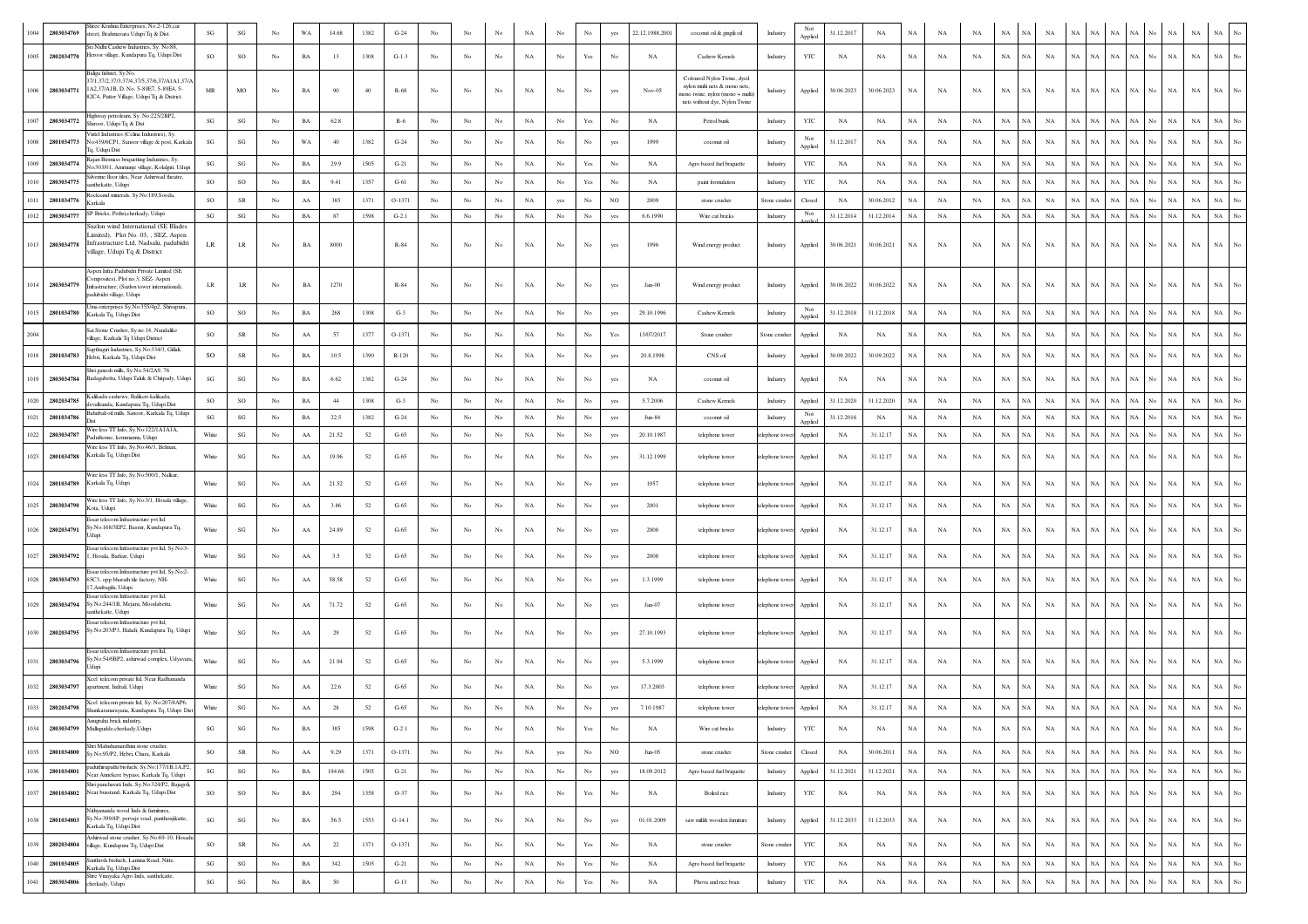|      | 2802033898<br>160  | ami Stone Crusher, Sy No. 52 & 77,<br>eskuthur Village, Kundapura Tq, Udupi Dt.                                       | SO                     | <b>SR</b>              | No               | AA          | 4.88   | 1371 | $O-1371$ | No          | No               | No               | NA          | N <sub>0</sub>   | No                   | yes                                                                                   | 10.7.2000   | stone crusher                                                          | Stone crusher  | Applied                | 12.03.2020          | 19.06.2019          | $_{\rm NA}$ | NA          | NA          | $_{\rm NA}$<br>NA.         | NA          | NA          | NA          | NA<br>NA                   | No | NA          | NA          |                                 |
|------|--------------------|-----------------------------------------------------------------------------------------------------------------------|------------------------|------------------------|------------------|-------------|--------|------|----------|-------------|------------------|------------------|-------------|------------------|----------------------|---------------------------------------------------------------------------------------|-------------|------------------------------------------------------------------------|----------------|------------------------|---------------------|---------------------|-------------|-------------|-------------|----------------------------|-------------|-------------|-------------|----------------------------|----|-------------|-------------|---------------------------------|
|      |                    | ortune concrete products, Sy.No:10-                                                                                   |                        |                        |                  |             |        |      |          |             |                  |                  |             |                  |                      |                                                                                       |             |                                                                        |                |                        |                     |                     |             |             |             |                            |             |             |             |                            |    |             |             |                                 |
| 1043 | 2801034808         | 5P1, Kerebettu, shivapura, Hebri, Karkala To<br>aduthirupathi granites, Near Annekere bypas                           | SG                     | $\mathbf{SG}$          | No               | BA          | 8.96   | 1598 | $G-1.3$  | No          | No               | No               | NA          | No               | $_{\rm No}$          | yes                                                                                   | 1994        | Interlock bricks                                                       | Industry       | Not<br>Applied         | 31.12.2018          | 31.12.2018          | $_{\rm NA}$ | NA          | NA          | $_{\rm NA}$<br>$_{\rm NA}$ | NA          | NA          | $_{\rm NA}$ | $_{\rm NA}$<br>NA          |    | $_{\rm NA}$ | $_{\rm NA}$ | $_{\rm NA}$<br>No               |
|      | 1044<br>2801034809 | oad, Karkala Tq, Udupi Dist                                                                                           | SG                     | SO                     | No               | BA          | 5.11   | 1518 | $O-46$   | No          | No               | No               | NA          | yes              | No                   | No                                                                                    | NA          | stone cutting & polishing                                              | Industry       | Closed                 | NA                  | NA                  | NA          | NA          | NA          | $_{\rm NA}$<br>$_{\rm NA}$ | NA          | NA          | $_{\rm NA}$ | NA<br>NA                   | No | $_{\rm NA}$ | $_{\rm NA}$ | <b>NA</b>                       |
| 1045 | 2803034810         | Sree Ganesh Industries, Sy.No:220, cherkady<br>iri Durgaparmeshwari Hollow blocks,                                    | SG                     | $\mathbf{SG}$          | No               | WA          | 17.9   | 1511 | $G-1.3$  | No          | No               | No               | NA          | No               | $\operatorname{Yes}$ | No                                                                                    | NA          | <b>Cement Hollow Clocks</b>                                            | Industry       | YTC<br>Not             | NA                  | NA                  | NA          | NA          | NA          | $_{\rm NA}$<br>NA          | NA          | NA          | NA          | NA<br>NA                   |    | NA          | NA          | $_{\rm NA}$<br>$\overline{N}$ o |
| 1046 | 2803034811         | y.No.203/P1, Kadoor, Kokkame, Udupi<br>nity fish meal &oil co, Near canara ice plant                                  | SG                     | $\mathbf{SG}$          | No               | WA          | 24.9   | 1511 | $G-1.3$  | $_{\rm No}$ | $_{\rm No}$      | No               | $_{\rm NA}$ | $_{\rm No}$      | $_{\rm No}$          | yes                                                                                   | 2007        | Cement Hollow Clocks                                                   | Industry       | Applied                | 31.12.2017          | NA                  | NA          | NA          | $_{\rm NA}$ | $_{\rm NA}$<br>$_{\rm NA}$ | NA          | NA          | NA          | NA<br>$_{\rm NA}$          | No | $_{\rm NA}$ | $_{\rm NA}$ | $_{\rm NA}$<br>No               |
| 1047 | 2803034812         | xithrody, Udyavara, Udupi<br>FTL Infrastructure ltd, Sy.No:114-1, puttur,                                             | MO                     | MO                     | No               | BA          | 900    | 1325 | R-72     | No          | No               | No               | NA          | yes              | No                   | No                                                                                    | Apr-04      | Fish Meal & Fish Oil                                                   | Industry       | Closed                 | 30.09.2015          | 30.09.2015          | NA          | NA          | NA          | NA<br><b>NA</b>            | NA          | NA          | $_{\rm NA}$ | $_{\rm NA}$<br>NA          | No | NA          | $_{\rm NA}$ | $_{\rm NA}$<br>No               |
| 1048 | 2803034813         | inthekatte, Udupi<br>FTL Infrastructure ltd, Nitte educational trust                                                  | White                  | $\mathbf{SG}$          | No               | AA          | 18.14  | 52   | $G-65$   | No          | No               | No               | NA          | No               | $_{\rm No}$          | yes                                                                                   | 2009        | telephone tower                                                        | elephone tow   | Applied                | NA                  | 31.12.17            | NA          | NA          | NA          | NA<br><b>NA</b>            | NA          | NA          | $_{\rm NA}$ | $_{\rm NA}$<br>NA          | No | $_{\rm NA}$ | $_{\rm NA}$ | $_{\rm NA}$<br>No               |
| 1049 | 2801034814         | ampus, Nitte, Karkala Tq, Udupi                                                                                       | White                  | SG                     | No               | AA          | 33.57  | 52   | $G-65$   | No          | No               | No               | NA          | No               | No                   | yes                                                                                   | 2000        | telephone tower                                                        | lephone tow    | Applied                | NA                  | 31.12.17            | $_{\rm NA}$ | NA          | NA          | $_{\rm NA}$<br>NA          | NA          | NA          | $_{\rm NA}$ | NA<br>NA                   | No | $_{\rm NA}$ | $_{\rm NA}$ | $_{\rm NA}$<br>$_{\rm No}$      |
|      | 1050<br>2803034815 | <b>TIL Infrastructure ltd. plot No:64/3P-1.</b><br>atpady, Udupi                                                      | White                  | $\mathbf{SG}$          | No               | AA          | 29.95  | 52   | $G-65$   | No          | No               | No               | NA          | No               | $_{\rm No}$          | yes                                                                                   | 2003        | telephone tower                                                        | elephone tow   | Applied                | NA                  | 31.12.17            | $_{\rm NA}$ | NA          | NA          | NA<br>NA                   | NA          | NA          | NA          | $_{\rm NA}$<br>NA          |    | NA          | $_{\rm NA}$ | $_{\rm NA}$<br>$_{\mathrm{No}}$ |
|      | 1051<br>2803034816 | TL Infrastructure ltd, Sy.No:49/1A,<br>Aoodanidambur, Udupi                                                           | White                  | SG                     | No               | AA          | 29.4   | 52   | $G-65$   | No          | No               | No               | NA          | No               | No                   | yes                                                                                   | 2009        | telephone tower                                                        | telephone tow  | Applied                | <b>NA</b>           | 31.12.17            | NA          | NA          | NA          | $_{\rm NA}$<br>NA.         | NA          | NA          | NA          | $_{\rm NA}$<br>NA          | No | NA          | $_{\rm NA}$ | $_{\rm NA}$<br>No               |
|      | 1052<br>2803034817 | TL Infrastructure ltd, Sy.No 82-1E,<br>Kadekaru, Kinnimulki, Udupi                                                    | White                  | $\mathbf{SG}$          | No               | AA          | 26.06  | 52   | $G-65$   | No          | No               | No               | NA          | No               | No                   | yes                                                                                   | 2009        | telephone tower                                                        | lephone tow    | Applied                | NA                  | 31.12.17            | NA          | NA          | NA          | $_{\rm NA}$<br>NA          | NA          | NA          | $_{\rm NA}$ | NA<br>VА                   |    | NA          | $_{\rm NA}$ | $_{\rm NA}$<br>No               |
|      | 1053<br>2803034818 | Ccel telecom private ltd, Sy.No:108-10B,<br>Shivalli village, Udupi                                                   | White                  | $\mathbf{SG}$          | No               | AA          | 31.31  | 52   | $G-65$   | $_{\rm No}$ | $_{\rm No}$      | $_{\rm No}$      | NA          | $_{\rm No}$      | $_{\rm No}$          | yes                                                                                   | Dec-83      | telephone tower                                                        | telephone towe | ${\Large\bf Applied}$  | NA                  | 31.12.17            | NA          | NA          | NA          | $_{\rm NA}$<br>NA.         | NA          | $_{\rm NA}$ | NA          | NA<br>NA.                  |    | $_{\rm NA}$ | $_{\rm NA}$ | $_{\rm NA}$                     |
|      | 1054<br>2802059843 | iri Gajanana cashew Industry, Sy.No.248-7B<br>hankaranarayana yillage, Kundapura To,<br>dupi Dist                     | SO                     | SO                     | No               | BA          | 28.53  | 1308 | $G-3$    | No          | No               | No               | NA          | No               | No                   | yes                                                                                   | 1/8/2008    | Cashew Kernels                                                         | Industry       | Applied                | 31.12.2020          | 31.12.2020          | NA          | NA          | NA          | NA<br>NA                   | NA          | NA          | $_{\rm NA}$ | NA<br>NA                   | No | NA          | NA          | NA<br>No                        |
| 1055 | 2802059844         | /igneshwara Industries, Sy.No:123/1P1,<br>Jithoor village, Kundapura Tq, Udupi Dist                                   | $\mathbf{S}\mathbf{G}$ | $\mathbf{S}\mathbf{G}$ | No               | BA          | 22.44  |      | $G-2.2$  | $_{\rm No}$ | $_{\rm No}$      | No               | $_{\rm NA}$ | No               | $\operatorname{Yes}$ | No                                                                                    | NA          | clay bricks and clay product                                           | Industry       | YTC                    | NA                  | NA                  | $_{\rm NA}$ | NA          | $_{\rm NA}$ | $_{\rm NA}$<br>NA          | NA          | NA          | NA          | $_{\rm NA}$<br>NA          |    | $_{\rm NA}$ | $_{\rm NA}$ | NA<br>No                        |
| 1056 | 2803059845         | beepak cashew Industries, Sy.No:187-1B,<br>erdoor, Udupi Tq & Dist                                                    | SO                     | SO                     | No               | BA          | 24.89  | 1308 | $G-3$    | $_{\rm No}$ | $_{\rm No}$      | No               | $_{\rm NA}$ | yes              | $_{\rm No}$          | No                                                                                    | 1/11/2007   | Cashew Kernels                                                         | Industry       | Closed                 | 31.12.2016          | 31.12.2016          | NA          | NA          | $_{\rm NA}$ | $_{\rm NA}$<br>NA          | $_{\rm NA}$ | NA          | NA          | NA<br>NA                   | No | $_{\rm NA}$ | $_{\rm NA}$ | $_{\rm NA}$<br>No               |
| 1057 | 2802059846         | N Cashews, Sy.No:137/3, Surgoli, belve,<br>Cundapura Tq, Udupi Dist                                                   | SO                     | SO                     | No               | BA          | 24.13  | 1308 | $G-3$    | $_{\rm No}$ | $_{\rm No}$      | $_{\rm No}$      | NA          | yes              | $_{\rm No}$          | no                                                                                    | 1977        | Cashew Kernels                                                         | Industry       | Closed                 | 31.12.2020          | 31.12.2020          | NA          | NA          | NA          | $_{\rm NA}$<br>NA          | NA          | $_{\rm NA}$ | NA          | $_{\rm NA}$<br>NA          |    | $_{\rm NA}$ | $_{\rm NA}$ | $_{\rm NA}$<br>No               |
| 1058 | 2802059847         | ri.Ganesh Shell Grits, Sy.No:179<br>Kambadakone post, Kundapura Tq, Udupi                                             | $\mathbf{S}\mathbf{G}$ | SO                     | No               | BA          | 48.05  | 1506 | $O-21$   | $_{\rm No}$ | $_{\rm No}$      | No               | NA          | No               | Yes                  | No                                                                                    | NA          | lime shell grit                                                        | Industry       | YTC                    | NA                  | NA                  | $_{\rm NA}$ | NA          | NA          | $_{\rm NA}$<br>NA          | NA          | $_{\rm NA}$ | $_{\rm NA}$ | NA<br>NA                   |    | NA          | $_{\rm NA}$ | $_{\rm NA}$<br>No               |
| 1059 | 2801059848         | Sri Vasudeva Cashew Industry,<br>y.No.378/p1, Kuntibail, Miyar village,<br>Karkala Tq, Udupi Dist                     | <b>SO</b>              | <b>SO</b>              | No               | BA          | 40     | 1308 | $G-3$    | No          | No               | No               | NA          | No               | No                   | yes                                                                                   | 2001        | Cashew Kernels                                                         | Industry       | Applied                | 30.09.2023          | 30.09.2023          | <b>NA</b>   | NA          | NA          | $_{\rm NA}$<br>NA          | NA          | NA          | $_{\rm NA}$ | NA<br>NA                   | No | $_{\rm NA}$ | $_{\rm NA}$ | $_{\rm NA}$<br>No               |
|      | 1060<br>2803059849 | ianesh Inds, Chitpady, Udupi Tq & Dist                                                                                | SO                     | $_{\rm SO}$            | No               | BA          | 66     | 1308 | $G-3$    | No          | No               | No               | NA          | No               | No                   | yes                                                                                   | 1957        | Cashew Kernels                                                         | Industry       | Applied                | 31.12.2020          | 31.12.2020          | $_{\rm NA}$ | NA          | NA          | $_{\rm NA}$<br>NA          | NA          | NA          | NA          | <b>NA</b><br>NA            |    | <b>NA</b>   | $_{\rm NA}$ | $_{\rm NA}$<br>No               |
| 1061 | 2802059850         | Shri Vanasiri cashew Inds, Molahalli<br>y.No:534/1, Kundapura Tq, Udupi Dist                                          | SO                     | $\rm SO$               | No               | BA          | 21.34  | 1308 | $G-3$    | No          | No               | No               | $_{\rm NA}$ | No               | $_{\rm No}$          | yes                                                                                   | NA          | Cashew Kernels                                                         | Industry       | Applied                | 30.09.2023          | 30.09.2023          | NA          | NA          | NA          | $_{\rm NA}$<br>NA          | NA          | NA          | $_{\rm NA}$ | $_{\rm NA}$<br>NA          | No | $_{\rm NA}$ | $_{\rm NA}$ | $_{\rm NA}$<br>$\overline{N}$ o |
|      | 1062<br>2802059851 | hankaranarayana cashews, Sy.No:321.<br>ankaranarayana village, Krodabailur,<br>undapura Tq, Udupi Dist                | SO                     | SO                     | No               | BA          | 22     | 1308 | $G-3$    | No          | No               | No               | NA          | No               | No                   | yes                                                                                   | 19.7.2002   | Cashew Kernels                                                         | Industry       | Applied                | 30.09.2023          | 30.09.2023          | NA          | NA          | NA          | NA<br>NA.                  | NA          | NA          | NA          | NA<br>NA                   | No | NA          | NA          | NA                              |
|      | 1063<br>2803059852 | Shri Sudhindra oil mills, Sv.No:144/4.<br>Balabettu, Manur post, Udupi Tq & Dist                                      | SG                     | SG                     | No               | BA          | 44     | 1382 | $G-24$   | No          | No               | No               | NA          | No               | $_{\rm No}$          | yes                                                                                   | 1/1/1999    | coconut oil                                                            | Industry       | Applied                | 31.12.2021          | 31.12.2021          | NA          | NA          | NA          | $_{\rm NA}$<br>NA          | NA          | NA          | NA          | $_{\rm NA}$<br>NA          |    | $_{\rm NA}$ | $_{\rm NA}$ | $_{\rm NA}$<br>No               |
|      | 1064<br>2802059853 | lian cashew Inds, sy.no.93-2, Herady<br>illage, Ranganakere post, Barkur, Kundapur<br>q, Udupi Dist                   | SO                     | SO                     | No               | BA          | 307.53 | 1308 | $G-3$    | $_{\rm No}$ | No               | $_{\rm No}$      | NA          | No               | N <sub>C</sub>       | yes                                                                                   | 1996        | Cashew Kernels                                                         | Industry       | Applied                | 30.09.2022          | 30.09.2022          | NA          | NA          | $_{\rm NA}$ | $_{\rm NA}$<br>NA          | NA          | $_{\rm NA}$ | $_{\rm NA}$ | NA<br>NA                   | No | $_{\rm NA}$ | $_{\rm NA}$ | $_{\rm NA}$<br>No               |
|      | 1065<br>2801059854 | Glorious oil mill. Sv.No.257/1A2. Jodukatte<br>Mainroad, Miyar post, Karkala Tq, Udupi Dis                            | SG                     | SG                     | No               | BA          | 447.7  | 1382 | $G-24$   | No          | No               | No               | NA          | No               | No                   | yes                                                                                   | 2002        | coconut oil                                                            | Industry       | Applied                | one time<br>consent | One time<br>consent | NA          | NA          | NA          | NA<br>NA                   | NA          | NA          | NA          | NA<br>NА                   | No | NA          | NA          | NA                              |
|      | 1066<br>2803059855 | Sri Ganapathi cashew Inds. Sv.No:176/2B2.<br>Kukkehally, perdoor, Udupi Tq & Dist                                     | SO                     | SO                     | No               | BA          | 24.81  | 1308 | $G-3$    | No          | No               | No               | NA          | yes              | No                   | No                                                                                    | 1996        | Cashew Kernels                                                         | Industry       | Closed                 | 31.12.2018          | 31.12.2018          | NA          | NA          | NA          | NA<br><b>NA</b>            | NA          | NA          | NA          | NA                         |    | $_{\rm NA}$ | $_{\rm NA}$ | $_{\rm NA}$                     |
| 1067 | 2803059856         | Sri Gurukripa coating, C-55. Indl estate,<br>Manipal, Udupi Tq & Dist                                                 | SR                     | ${\sf SR}$             | $_{\rm No}$      | BA          | 104    |      | $R-36$   | $_{\rm No}$ | $_{\rm No}$      | $_{\rm No}$      | NA          | $_{\rm No}$      | $_{\rm No}$          | yes                                                                                   | 1/12/2001   | powder coating on aluminium                                            | Industry       | ${\Large \bf Applied}$ | 30.06.2023          | 30.06.2023          | $_{\rm NA}$ | NA          | NA          | $_{\rm NA}$<br>NA          | NA          | NA          | $_{\rm NA}$ | $_{\rm NA}$                |    | $_{\rm NA}$ | $_{\rm NA}$ | $_{\rm NA}$<br>$\overline{N}$ o |
|      | 1068<br>2801059857 | Aathrushree crushers, Sy no<br>793/P2,P3,Marne Village,Ajekar,Karkala tq.                                             | so                     | SR                     | No               | AA          | 6.69   | 1371 | O-1371   | No          | No               | No               | NA          | Yes              | No                   | No                                                                                    |             | stone crusher                                                          | Stone crusher  | Closed                 | NA                  | NA                  | NA          | NA          | NA          | $_{\rm NA}$<br>NA          | NA          | NA          | $_{\rm NA}$ | NA<br>NA.                  | No | $_{\rm NA}$ | $_{\rm NA}$ | $_{\rm NA}$<br>No               |
| 1069 | 2801059858         | Ianjushree Crushers Sy no:793/P2, Marne<br>illage, Karkala tq, udupi dist                                             | <b>SO</b>              | ${\rm SR}$             | No               | AA          | 15     | 1371 | O-1371   | No          | No               | No               | NA          | Yes              | $_{\rm No}$          | No                                                                                    |             | stone crusher                                                          | Stone crushe   | Closed                 | NA                  | NA                  | NA          | NA          | NA          | $_{\rm NA}$<br>NA          | NA          | NA          | $_{\rm NA}$ | NA                         |    | NA          | $_{\rm NA}$ | $_{\rm NA}$<br>$_{\mathrm{No}}$ |
|      | 1070<br>2801059859 | axmi Stone Crushers Sy no 793/P2, Marne<br>llage, Ajekar, Karkala Tq                                                  | SO                     | ${\rm SR}$             | No               | AA          | 369.5  | 1371 | O-1371   | $_{\rm No}$ | $_{\rm No}$      | No               | NA          | No               | Yes                  | No                                                                                    | NA          | stone crusher                                                          | Stone crushe   | YTC                    | NA                  | NA                  | NA          | NA          | NA          | $_{\rm NA}$                | NA          | $_{\rm NA}$ | NA          | $_{\rm NA}$<br>NA          |    | NA          | $_{\rm NA}$ | $_{\rm NA}$<br>No               |
| 1071 | 2803059860         | Malpe Manipal Builders Pvt ltd. Sy no 316/P1<br>of Shivally, Udupi dist                                               | LR                     | $\rm LR$               | No               | BA          | 400000 |      | $G-62$   | No          | No               | N <sub>0</sub>   | NA          | No               | $_{\rm No}$          | Yes                                                                                   | $_{\rm NA}$ | Apartment with Waste water<br>generation more than 100<br>KLDApartment | Apartment      | Applied                | 30.06.2022          | 30.06.2022          | NA          | NA          | $_{\rm NA}$ | $_{\rm NA}$<br>NA          | NA          | $_{\rm NA}$ | <b>NA</b>   | $_{\rm NA}$<br>NA.         |    | NA          | NA          | N A                             |
|      | 1072<br>2801059861 | Sri Vighnesh Industries Sy no:71/P6. Varanga<br>dlage, Muniyalu, Karkala tq, udupi dist                               | SO                     | ${\rm SR}$             | No               | BA          | 40     | 1390 | $R-120$  | $_{\rm No}$ | $_{\rm No}$      | No               | NA          | No               | $_{\rm No}$          | yes                                                                                   | 1/1/2000    | CNS oil                                                                | Industry       | Applied                | 30.09.2022          | 30.09.2022          | $_{\rm NA}$ | NA          | NA          | $_{\rm NA}$<br>$_{\rm NA}$ | NA          | NA          | $_{\rm NA}$ | NA<br>NA                   | No | NA          | $_{\rm NA}$ | $_{\rm NA}$<br>$_{\rm No}$      |
| 1073 | 2801059862         | Sri Sarosh Rice Mill, Sy<br>No268/1B, Kuntalpady, Post Sanoor, Karkala                                                | SO                     | $\rm SO$               | $_{\mathrm{No}}$ | $_{\rm BA}$ | 34.12  | 1358 | $O-37$   | No          | $_{\rm No}$      | $_{\rm No}$      | $_{\rm NA}$ | No               | $_{\rm No}$          | yes                                                                                   | 01.08.2011  | boiled rice                                                            | Industry       | Applied                | 30.09.2029          | 30.09.2029          | $_{\rm NA}$ | $_{\rm NA}$ | $_{\rm NA}$ | $_{\rm NA}$<br>NA          | $_{\rm NA}$ | NA          | NA          | $_{\rm NA}$<br>NA          | No | $_{\rm NA}$ | $_{\rm NA}$ | $_{\rm NA}$<br>$_{\mathrm{No}}$ |
|      | 1074<br>2803059863 | Varun Piping System, (Plastubex Corporation<br>INC), Plot No:7,8,9, KSSIDC Industrial area<br>Aanipal, Udupi tq, dist | $\mathbf{S}\mathbf{G}$ | $\mathbf{SG}$          | $_{\mathrm{No}}$ | $_{\rm BA}$ | 40.36  |      | $G-22.1$ | $_{\rm No}$ | $_{\rm No}$      | No               | NA          | $_{\mathrm{No}}$ | $_{\rm No}$          | $\operatorname*{Yes}% \left( X\right) \equiv\operatorname*{Yes}(\mathbb{R}^{3}\left)$ | 2006        | HDPE pipes and fittings                                                | Industry       | Applied                | 31.12.2021          | 31.12.2021          | $_{\rm NA}$ | NA          | NA          | $_{\rm NA}$<br>NA          | NA          | NA          | NA          | NA<br>NA                   | No | $_{\rm NA}$ | NA          | $_{\rm NA}$<br>$_{\rm No}$      |
|      | 1075<br>2801059864 | Manvitha Concrete Co. Syno:201/1AP3,<br>Mudar, Karkala tq, Udupi dist                                                 | SG                     | $\mathbf{S}\mathbf{G}$ | No               | BA          | 36.53  | 1598 | $G-1.3$  | No          | No               | No               | NA          | No               | Yes                  | No                                                                                    | NA          | Hollow Blocks & Solid Blocks                                           | Industry       | YTC                    | NA                  | NA                  | $_{\rm NA}$ | NA          | NA          | $_{\rm NA}$<br>NA          | NA          | NA          | NA          | NA<br>NA                   | No | NA          | $_{\rm NA}$ | $_{\rm NA}$<br>$_{\rm No}$      |
|      | 1076<br>2802059865 | Ramson tile works (pvt) ltd, gulvady,<br>Kundapura Tq, Udupi Dist                                                     | SG                     | $\mathbf{SG}$          | $_{\mathrm{No}}$ | $_{\rm BA}$ | 227    | 1598 | $G-2.2$  | $_{\rm No}$ | $_{\rm No}$      | $_{\rm No}$      | $_{\rm NA}$ | $_{\rm No}$      | $_{\rm No}$          | yes                                                                                   | 1999        | pofing tiles, ridges, decorative tiles                                 | Industry       | Applied                | 31.12.2022          | 31.12.2022          | $_{\rm NA}$ | NA          | $_{\rm NA}$ | NA<br><b>NA</b>            | NA          | NA          | $_{\rm NA}$ | $_{\rm NA}$<br>NA          | No | $_{\rm NA}$ | $_{\rm NA}$ | $_{\rm NA}$<br>$_{\rm No}$      |
|      | 1077<br>2801059866 | ri Mahalaxmi granites, Sy.No.272-2P2,<br>Gokul, Durga, Karkala Tq, Udupi                                              | $\mathbf{S}\mathbf{G}$ | $\rm SO$               | $_{\mathrm{No}}$ | BA          | 56     | 1518 | $O-46$   | No          | $_{\rm No}$      | No               | $_{\rm NA}$ | No               | $_{\rm No}$          | yes                                                                                   | May-06      | granite cutting and polishing                                          | Industry       | Not<br>Applied         | 30.09.2017          | 30.09.2017          | $_{\rm NA}$ | $_{\rm NA}$ | NA          | $_{\rm NA}$<br>$_{\rm NA}$ | NA          | $_{\rm NA}$ | $_{\rm NA}$ | $_{\rm NA}$<br>NA          | No | $_{\rm NA}$ | $_{\rm NA}$ | $_{\rm NA}$<br>$_{\rm No}$      |
| 1078 | 2803059867         | Sri Vighneshwara cashew Inds, Sy.No:64/1,<br>Kalabettu, Shiriyara village, udupi Tq & Dist                            | $\rm SO$               | $\rm SO$               | $_{\mathrm{No}}$ | $_{\rm BA}$ | 39     | 1308 | $G-3$    | $_{\rm No}$ | $_{\mathrm{No}}$ | $_{\mathrm{No}}$ | $_{\rm NA}$ | $_{\mathrm{No}}$ | $\operatorname{Yes}$ | $_{\rm No}$                                                                           | $_{\rm NA}$ | Cashew Kernels                                                         | Industry       | YTC                    | $_{\rm NA}$         | $_{\rm NA}$         | $_{\rm NA}$ | $_{\rm NA}$ | $_{\rm NA}$ | $_{\rm NA}$<br>$_{\rm NA}$ | $_{\rm NA}$ | NA          | $_{\rm NA}$ | $_{\rm NA}$<br>$_{\rm NA}$ | No | $_{\rm NA}$ | $_{\rm NA}$ | $_{\mathrm{No}}$<br>$_{\rm NA}$ |
|      |                    |                                                                                                                       |                        |                        |                  |             |        |      |          |             |                  |                  |             |                  |                      |                                                                                       |             |                                                                        |                |                        |                     |                     |             |             |             |                            |             |             |             |                            |    |             |             |                                 |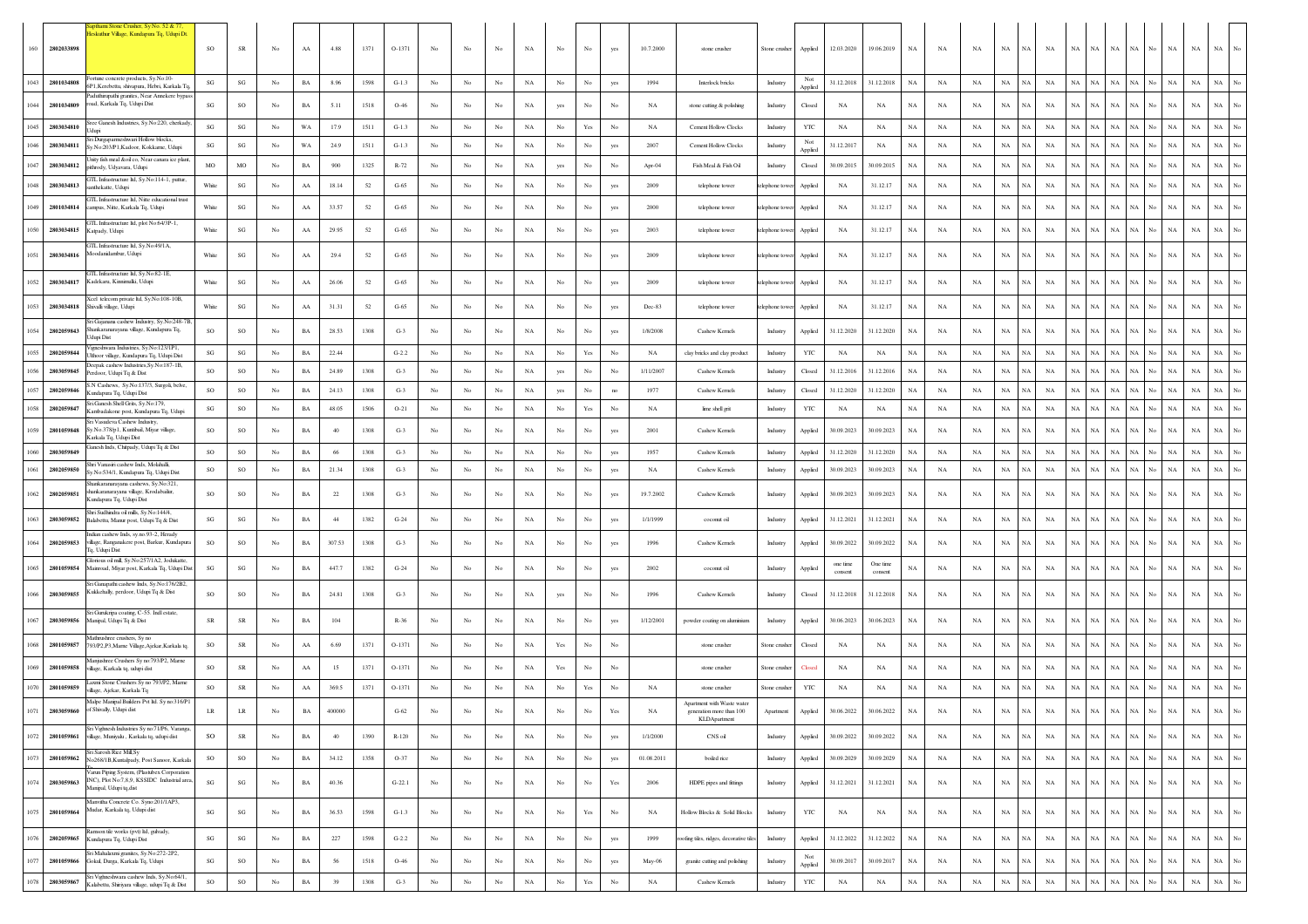| 1079  | 2801059868 | .K Interlocks, Sy.No:138-3, Miyar village,<br>Karkala Tq, Udupi Dist                                                    | SG                     | $\mathbf{S}\mathbf{G}$            |    |             |      | 1598   | $G-1.5$  |                  |             |             |             |                  |                      |     | Sep-01     | Hollow Blocks & Interlocks    | Industry        | Not<br>Applied | 31.12.2018 | 31.12.2018 | NA          |             |             |             |                          |             |             |             |                   |             |             |                                 |
|-------|------------|-------------------------------------------------------------------------------------------------------------------------|------------------------|-----------------------------------|----|-------------|------|--------|----------|------------------|-------------|-------------|-------------|------------------|----------------------|-----|------------|-------------------------------|-----------------|----------------|------------|------------|-------------|-------------|-------------|-------------|--------------------------|-------------|-------------|-------------|-------------------|-------------|-------------|---------------------------------|
| 1080  | 2803059869 | avina wirecut bricks, Sv.No.248/2, shimi.<br>saibrakatte, shiriyara village, Udupi Tq & Dist                            | $\mathbf{S}\mathbf{G}$ | SG                                | No | $_{\rm BA}$ | 19   | 1598   | $G-2.1$  | No               |             | No          | NA          | No               | Yes                  | No  | NA         | Wire cut bricks               | Industry        | YTC            | NA         | NA         | NA          | NA          | NA          | $_{\rm NA}$ | NA<br>NA                 | <b>NA</b>   | NA          | $_{\rm NA}$ | NA<br>No.         | $_{\rm NA}$ | $_{\rm NA}$ | NA                              |
| 1081  | 2803059870 | 3m Shree Inds, Herady village, Barkur, Udur<br>a & Dist                                                                 | SG                     | $\mathbf{S}\mathbf{G}$            | No | $_{\rm BA}$ | 39   |        | $G-1.3$  | No               | No          | No          | $_{\rm NA}$ | No               | $\operatorname{Yes}$ | No  | NA         | Soild bricks and solid blocks | Industry        | YTC            | NA         | NA         | $_{\rm NA}$ | NA          | NA          | $_{\rm NA}$ | NA<br>NA                 | $_{\rm NA}$ | NA          | NA          | NA<br>No          | $_{\rm NA}$ | $_{\rm NA}$ | NA                              |
| 1082  | 2802059871 | lanjunath rice mill, Bijoor village, Kundapura<br>lq, udupi                                                             | SO                     | SO                                | No | $_{\rm BA}$ | 35   | 1358   | $O-37$   | No               | No          | No          | $_{\rm NA}$ | No               | No                   | yes | 1/10/2002  | Boiled rice                   | Industry        | Not<br>Applied | 30.09.2010 | 30.09.2010 | NA          | NA          | $_{\rm NA}$ | $_{\rm NA}$ | <b>NA</b><br>NA          | <b>NA</b>   | NA          | NA          | NA<br>No.         | $_{\rm NA}$ | $_{\rm NA}$ | $_{\rm NA}$                     |
| 1083  | 2802059872 | Favorite cashews, Sy. No.52/1 CP1, Hardally<br>Mandally, Kundapura To, Udupi Dist                                       | so                     | SO                                | No | $_{\rm BA}$ | 2.42 | 1308   | $G-3$    | No               | No          | $_{\rm No}$ | $_{\rm NA}$ | No               | No                   | yes | 2005       | Cashew Kernels                | Industry        | Applied        | 31.12.2022 | 31.12.2022 | NA          | NA          | NA          | $_{\rm NA}$ | NA<br>NA                 | $_{\rm NA}$ | NA          | NA          | NA<br>No          | NA          | $_{\rm NA}$ | NA                              |
| 1084  | 2803059873 | Wire less TT Info services ltd,<br>Sy.No:49/19c1A, Kuthpady, Near Ayurvedic<br>college, Udupi                           | White                  | SG                                | No | AA          | 2.42 | 52     | $G-65$   | No               | No          | No          | NA          | No               | No                   | yes | 2009       | telephone tower               | telephone towe  | Applied        | NA         | 31.12.18   | <b>NA</b>   | NA          | <b>NA</b>   | <b>NA</b>   | NA<br>NA                 | NA          | NA          | <b>NA</b>   | ŃА<br>No.         | $_{\rm NA}$ | $_{\rm NA}$ | $_{\rm NA}$                     |
| 1085  | 2802059874 | Wire less TT Info services ltd,<br>Sv.No:84/3D1A. TT Road. voderhobli<br>undapura Tq, Udupi dist                        | White                  | SG                                | No | ${\rm AA}$  | 2.42 | 52     | $G-65$   | No               | No          | No          | NA          | No               | No                   | yes | 1995       | telephone tower               | telephone towe  | Applied        | NA         | 31.12.18   | NA          | NA          | NA          | NA          | NA<br>NA                 | NA          | NA          | NA          | NA<br>No          | NA          | NA          | NA                              |
| 1086  | 2802059875 | Wobilaaho rigid PVC pipes, Sy.No:201-<br>3AB, NH-17, Hemmady village, Kundapura<br>q, Udupi Dist                        | SG                     | SG                                | No | WA          | 37   | 1614   | $G-22.1$ | No               | No          | No          | NA          | No               | No                   | yes | 28.12.1999 | <b>PVC Pipes</b>              | Industry        | Applied        | 31.12.2017 | NA         | NA          | NA          | NA          | NA          | <b>NA</b><br>NA          | NA          | NA          | $_{\rm NA}$ |                   | <b>NA</b>   | NA          | NA                              |
| 1087  | 2803059876 | <b>TL Infrastructure ltd, Sy.No:117, saiberkatte</b><br>Udupi                                                           | White                  | $\mathbf{S}\mathbf{G}$            | No | AA          | 14.5 | 52     | $G-65$   | No               | No          | No          | NA          | No               | $_{\rm No}$          | yes | 28.3.2001  | telephone tower               | telephone towe  | Applied        | NA         | 31.12.18   | NA          | NA          | NA          | $_{\rm NA}$ | NA<br>NA                 | <b>NA</b>   | NA.         | NA          |                   | <b>NA</b>   | <b>NA</b>   | N <sub>A</sub>                  |
| 1088  | 2803059877 | Wire less TT Info services ltd, Sy.No:13/2A<br>enukamba Stone crusher, Sy.No:113-P4                                     | White                  | SG                                | No | ${\rm AA}$  | 2.49 | 52     | $G-65$   | No               | No          | No          | NA          | No               | No                   | yes | 2009       | telephone tower               | telephone tower | Applied        | NA         | 31.12.18   | NA          | NA          | NA          | NA          | <b>NA</b><br>NA          | NA          | NA          | NA          | NA<br>N٥          | NA          | NA          | NA                              |
| 1089  | 2802059878 | agwady-Noojady, Kundapura Tq, Udupi<br>takthi Stone Crusher, (Magnum Granit                                             | <b>SO</b>              | <b>SR</b>                         | No | AA          | 19   | 1371   | $O-1371$ | No               | No          | No          | NA          | yes              | Nο                   | No  |            | stone crusher                 | Stone crusher   | Closed         | NA         | 30.06.2012 | <b>NA</b>   | NA          | NA          | <b>NA</b>   | NA<br>NA                 | NA          |             | N/          |                   | <b>NA</b>   | <b>NA</b>   | <b>NA</b>                       |
| 122   | 2803033860 | o. 168, Santhur Village, Udupi Tq & Dt                                                                                  | <b>SO</b>              | SR                                | No | AA          | 9.27 | 1371   | O-1371   | No               | No          | No          | $_{\rm NA}$ | $_{\rm No}$      |                      | yes | 1999       | stone crusher                 | Stone crushe    | Not<br>Applied | 31.12.2014 | 28.09.2023 | NA          | NA          | NA          | NA          | NA<br>NA                 | <b>NA</b>   | ŃА          | NA          | NA                | $_{\rm NA}$ | $_{\rm NA}$ | $_{\rm NA}$                     |
| 1091  | 2803059880 | Sri mahaganapathy inds, Sy No. 177/1,<br>Hirebettu, Udupi,                                                              | <sub>SO</sub>          | SR                                | No | $_{\rm BA}$ | 25   | 1390   | $R-120$  | No               | No          | $_{\rm No}$ | $_{\rm NA}$ | $_{\rm No}$      | No                   | yes | 2006       | CNS oil                       | Industry        | Not<br>Applied | 30.06.2017 | 30.06.2017 | NA          | NA          | NA          | $_{\rm NA}$ | NA<br>NA                 | NA          | NA          | NA          | NA.<br>No.        | NA          | $_{\rm NA}$ | $_{\rm NA}$                     |
| 1092  | 2803059881 | IRG Foundries, sy no.254/2, Alunje<br>hebbarabettu road, aroor village, brahmavara,<br>Udupi Ta & Dist                  | MO                     | $\ensuremath{\mathsf{MR}}\xspace$ | No | $_{\rm BA}$ | 3660 | 1341   | R-84     |                  | No          | No          | NA          | No               | No                   |     | Jul-06     | foundry                       | Industry        | Applied        | 30.09.2022 | 30.09.2022 | NA          | NA          | NA          | $_{\rm NA}$ | NA<br>NA                 | NA          | NA          | NA          | No.               | $_{\rm NA}$ | $_{\rm NA}$ | <b>NA</b>                       |
| 1093  | 2803059882 | Sri Radha haollow, Sy. No: 168/3, Nr RUD-<br>SET institute, Madaga-Heroor, Brahmavara,                                  | SG                     | $\mathbf{S}\mathbf{G}$            | No | BA          | 13   | 1598   | $G-1.5$  | No               | No          | No          | NA          | No               | Yes                  | No  | NA         | <b>Hollow Blocks</b>          | Industry        | YTC            | NA         | NA         | NA          | NA          | NA          | NA          | <b>NA</b><br>NA          | NA          | NA          | NA          | NA<br>No          | NA          | NA          | NA                              |
|       | 2803059883 | GTL Infrastructure ltd, Sy no 148/3, khatha no<br>06 mallar uduni                                                       | White                  | SG                                | No | AA          | 2.42 | 52     | $G-65$   | No               | No          | $_{\rm No}$ | $_{\rm NA}$ | No               | No                   | yes | 1998       | telephone tower               | telephone towe  | Applied        | NA         | 31.12.18   | NA          | NA          | NA          | NA          | NA<br>NA                 | NA          | NA          | <b>NA</b>   |                   | $_{\rm NA}$ | $_{\rm NA}$ | NA                              |
|       | 2801059884 | Wireless TT info services ltd, Sy no:138/1, nire<br>bailuru, karkala tq, udupi                                          | White                  | $\mathbf{S}\mathbf{G}$            | No | AA          | 2.42 | 52     | $G-65$   | No               | No          | No          | $_{\rm NA}$ | No               | No                   | yes | 2009       | telephone tower               | elephone tow    | Applied        | NA         | 31.12.18   | NA          | NA          | $_{\rm NA}$ | NA          | NA<br>NA                 | NA          |             | NA          |                   | $_{\rm NA}$ | $_{\rm NA}$ | <b>NA</b>                       |
| 1096  | 2803059885 | Wireles TT info services ltd, Sy no:173/32 pt,<br>ttangere village, mudubelle post, kaup, udup                          | White                  | SG                                | No | AA          | 2.42 | 52     | $G-65$   | No               | No          | $_{\rm No}$ | $_{\rm NA}$ | $_{\rm No}$      | No                   | yes | 2009       | telephone tower               | telephone towe  | Applied        | NA         | 31.12.18   | NA          | NA          | NA          | $_{\rm NA}$ | NA<br>NA                 | NA          | NA          | NA          | NA<br>No          | NA          | $_{\rm NA}$ | $_{\rm NA}$                     |
| 1097  | 2803059886 | Wireless TT info services ltd, Sy no:S1/P25-<br>4, Khatha no 5963, near hotel baliga, alevoor<br>oad, shivally, manipal | White                  | SG                                | No | AA          | 2.42 | 52     | $G-65$   | No               | No          | No          | NA.         | No               |                      | yes | 8.7.2000   | telephone tower               | telephone towe  | Applied        | NA         | 31.12.18   | <b>NA</b>   | NA          | NA          | NA          | NA<br><b>NA</b>          |             |             | N/          |                   | NA          | NA          | NA                              |
| 1098  | 2801059887 | TL infrastructure ltd, Sy no:295/2 & 323/6<br>khatha no:83 miyar karkala to                                             | White                  | SG                                | No | AA          | 2.42 | 52     | $G-65$   | No               | No          | No          | NA          | No.              | No                   | yes | 2000       | telephone tower               | telephone towe  | Applied        | NA         | 31.12.18   | NA          | NA          | NA          | $_{\rm NA}$ | NA<br>NA                 | <b>NA</b>   | NA          | NA          | NA                | $_{\rm NA}$ | NA          | <b>NA</b>                       |
| 1099  | 2803059888 | Wireless TT info services ltd, Sy no:161/1P-<br>P6, khatha no:1480, guddeangady, udupi                                  | White                  | $\mathbf{SG}$                     | No | ${\rm AA}$  | 2.42 | 52     | $G-65$   | $_{\mathrm{No}}$ | No          | No          | NA          | No               | No                   | yes | 1999       | telephone tower               | telephone towe  | Applied        | NA         | 31.12.18   | NA          | NA          | NA          | NA          | NA<br>NA                 | NA          | NA          | NA          | NA<br>No          | NA          | NA          | NA                              |
| 1100  | 2803059889 | Vireless TT info services ltd, Syno: 57/4P4                                                                             | White                  | SG                                | No | ${\rm AA}$  | 2.42 | 52     | $G-65$   | No               | No          | $_{\rm No}$ | $_{\rm NA}$ | $_{\rm No}$      | No                   | yes | 2009       | telephone tower               | telephone tow   | Applied        | NA         | 31.12.18   | NA          | NA          | NA          | $_{\rm NA}$ | NA<br>NA                 | NA          | NA          | $_{\rm NA}$ | NA<br>No.         | $_{\rm NA}$ | $_{\rm NA}$ | $_{\rm NA}$                     |
|       |            | old KEB road, padubidri, udupi<br>Vireless TT info services ltd, Syno: 92/2A6                                           |                        |                                   |    |             |      |        |          |                  |             |             |             |                  |                      |     |            |                               |                 |                |            |            |             |             |             |             |                          |             |             |             |                   |             |             |                                 |
| 1101  | 2802059890 | hombadi, mandadi village, hunsemakki,<br>undapura<br>Wireless TT info services ltd Syno 317/7, bada                     | White                  | SG                                | No | ${\rm AA}$  | 2.42 | 52     | $G-65$   | No               | No          | No          | NA          | No               | No                   | yes | 1999       | telephone tower               | telephone towe  | Applied        | NA         | 31.12.18   | NA          | NA          | NA          | NA          | NA<br>NA                 | <b>NA</b>   | NA          | NA          | NA.<br>No         | $_{\rm NA}$ | NA          | NA                              |
| 1102  | 2803059891 | village, uchila post, udupi                                                                                             | White                  | SG                                | No | AA          | 2.42 | 52     | $G-65$   | No               | No          | No          | NA          | No.              | No                   | yes | $Oct-97$   | telephone tower               | telephone tower | Applied        | NA         | 31.12.18   | NA          | NA          | NA          | $_{\rm NA}$ | NA<br>NA                 | NA          | VА          | NA          |                   | <b>NA</b>   | <b>NA</b>   | NA                              |
| 1103. | 2803059892 | Wireless TT info services ltd, Sy no:215/1P3<br>ivally, udupi                                                           | White                  | SG                                | No | AA          | 2.42 | 52     | $G-65$   | No               | No          | $_{\rm No}$ | $_{\rm NA}$ | No               | No                   | yes | 2002       | telephone tower               | telephone tower | Applied        | <b>NA</b>  | 31.12.18   | NA          | NA          | NA          | $_{\rm NA}$ | NA<br><b>NA</b>          | NA          | NA          | NA          | NA                | NA          | $_{\rm NA}$ | NA                              |
|       | 2803059893 | Vireless TT info serviceshd, Syno: 159/4C.<br>hegare, parkala, udupi                                                    | White                  | $\mathbf{S}\mathbf{G}$            | No | AA          | 2.42 | 52     | $G-65$   | No               | No          | $_{\rm No}$ | $_{\rm NA}$ | No               |                      | yes | 2000       | telephone tower               | telephone towe  | Applied        | NA         | 31.12.18   | NA          | NA          | NA          | $_{\rm NA}$ | NA<br>NA                 | $_{\rm NA}$ | NA          | $_{\rm NA}$ | NA<br>No          | $_{\rm NA}$ | $_{\rm NA}$ | NA                              |
| 1105  | 2801059894 | Wireless TT info services ltd. Khatha no163B<br>nundkur, karkala tq, udupi                                              | White                  | SG                                | No | AA          | 2.42 | 52     | $G-65$   | No               | No          | No          | $_{\rm NA}$ | No               | No                   |     | 1998       | telephone tower               | telephone tow   | Applied        | NA         | 31.12.18   | NA          | NA          | NA          | <b>NA</b>   | NA<br>NA                 | NA          | <b>NA</b>   | <b>NA</b>   | NA                | NA          | $_{\rm NA}$ | $_{\rm NA}$                     |
| 1106  | 2803059895 | Wireless TT info services ltd, Sy no:101/7<br>radha shyam building, opp to SLV temple,                                  | White                  | $\mathbf{S}\mathbf{G}$            | No | AA          | 2.42 | 52     | $G-65$   | No               | No          | No          | NA          | No               |                      | yes | 2009       | telephone tower               | telephone tow   | Applied        | NA         | 31.12.18   | <b>NA</b>   | NA          | NA          | NA          | NA<br>NA                 | <b>NA</b>   | NA          | NA          | NA                | $_{\rm NA}$ | NA          | NA                              |
|       |            | badagubettu, udupi<br>Wireless TT info services ltd, Syno: 129/20/A                                                     |                        |                                   |    |             |      |        |          |                  |             |             |             |                  |                      |     |            |                               |                 |                |            |            |             |             |             |             |                          |             |             |             |                   |             |             |                                 |
| 1107  | 2803059896 | perdoor, brahmavara, hebri, udupi<br>Wireless TT info services ltd, Sy no: 188/21                                       | White                  | SG                                | No | AA          | 2.42 | 52     | $G-65$   | No               | No          | No          | $_{\rm NA}$ | No               | No                   | yes | 2009       | telephone tower               | telephone towe  | Applied        | NA         | 31.12.18   | NA          | NA          | <b>NA</b>   | <b>NA</b>   | <b>NA</b><br>NA          | NA          | NA          | <b>NA</b>   |                   | $_{\rm NA}$ | <b>NA</b>   | <b>NA</b>                       |
| 1108  | 2803059897 | tivalli, behind kalanada complex, gundibailu<br>ost, kunjibettu, udupi                                                  | White                  | SG                                | No | AA          | 2.42 | 52     | $G-65$   | No               |             | No          | NA.         | No               |                      |     | 2009       | telephone tower               | telephone towe  | Applied        | <b>NA</b>  | 31.12.18   | <b>NA</b>   | NA          | NA          | NA          | NA<br>NA                 | NA          | NA          | <b>NA</b>   |                   | NA          | NA          | <b>NA</b>                       |
| 1109  | 2803059898 | Aircel ltd, Sy no: 93/11, B1P9, badagubettu<br>alakadu, udupi                                                           | White                  | SG                                | No | AA          | 2.42 | 52     | $G-65$   | No               | No          | No          | $_{\rm NA}$ | No               | No                   |     | 2009       | telephone tower               | telephone towe  | Applied        | NA         | 31.12.18   | NA          | NA          | NA          | <b>NA</b>   | NA<br>NA                 |             |             |             |                   | NA          | $_{\rm NA}$ | $_{\rm NA}$                     |
|       | 2802059899 | Aircel ltd Sy no:63/6A5, CS road, near crast<br>ngineering works, kundapura                                             | White                  | $\mathbf{S}\mathbf{G}$            | No | AA          | 2.42 | 52     | $G-65$   | No               |             | No          | NA          | No               |                      |     | 2009       | telephone tower               | telephone towe  | Applied        | NA         | 31.12.18   | NA          | NA          | NA          | NA          | NA                       | NA          |             | NA          |                   | NA          | NA          | $_{\rm NA}$                     |
| 1111  | 2803059900 | Aircel ltd, Sy no:23, khatha no:283, mullaru<br>village, kaup hobli, udupi                                              | White                  | $\mathbf{S}\mathbf{G}$            | No | ${\rm AA}$  | 2.42 | 52     | $G-65$   | No               | $_{\rm No}$ | No          | $_{\rm NA}$ | No               | No                   |     | 2009       | telephone tower               | telephone tower | Applied        | NA         | 31.12.18   | NA          | NA          | $_{\rm NA}$ | $_{\rm NA}$ | NA<br>NA                 | $_{\rm NA}$ | NA          | NA          | NA<br>No          | $_{\rm NA}$ | $_{\rm NA}$ | <b>NA</b>                       |
| 1112  | 2803059901 | arcel ltd, Sy no:13/2, khatha no:68,<br>varamballi, govekatte house, brahmavara,                                        | White                  | SG                                | No | ${\rm AA}$  | 2.42 | 52     | $G-65$   | No               | No          | $_{\rm No}$ | $_{\rm NA}$ | No               | $_{\rm No}$          | yes | 2009       | telephone tower               | telephone towe  | Applied        | NA         | 31.12.18   | NA          | NA          | $_{\rm NA}$ | $_{\rm NA}$ | NA<br>NA                 | NA          | $_{\rm NA}$ | $_{\rm NA}$ | NA<br>No          | $_{\rm NA}$ | $_{\rm NA}$ | $_{\rm NA}$<br>$_{\rm No}$      |
| 1113  | 2803059902 | Aircel ltd, Sy no: 110/4, kotathattu, kota hobli,                                                                       | White                  | $\mathbf{S}\mathbf{G}$            | No | $\rm AA$    | 2.42 | 52     | $G-65$   | No               | No          | No          | $_{\rm NA}$ | $_{\rm No}$      | No                   | yes | 2009       | telephone tower               | telephone tower | Applied        | NA         | 31.12.18   | $_{\rm NA}$ | NA          | NA          | $_{\rm NA}$ | NA<br>NA                 | NA          | <b>NA</b>   | $_{\rm NA}$ | NA<br>No.         | $_{\rm NA}$ | $_{\rm NA}$ | NA<br>$_{\rm No}$               |
| 1114  | 2802059903 | Aircel ltd, Sy no:31/18A, uppunda village,<br>indanura uduni                                                            | White                  | SG                                | No | AA          | 2.42 | 52     | $G-65$   | No               | No          | $_{\rm No}$ | NA          | $_{\mathrm{No}}$ | No                   | yes | 2009       | telephone tower               | telephone tower | Applied        | NA         | 31.12.18   | NA          | NA          | NA          | $\rm NA-NA$ | $_{\rm NA}$              | NA          | NA          | $_{\rm NA}$ | NA<br>No          | $_{\rm NA}$ | NA .        | $_{\rm NA}$<br>No               |
| 1115  | 2802059904 | Aircel ltd, Sy no:35/16, hospete, trasi village,<br>undapura                                                            | White                  | SG                                | No | $\rm AA$    | 2.42 | 52     | $G-65$   | No               | No          | No          | NA          | $_{\rm No}$      | $_{\rm No}$          | yes | 2009       | telephone tower               | telephone towe  | Applied        | NA         | 31.12.18   | NA          | NA          | NA          | $\rm NA-NA$ | NA                       | NA          | NA          | $_{\rm NA}$ | NA<br>No          | NA          | NA          | NA<br>$_{\rm No}$               |
| 1116  | 2803059905 | Aircel ltd, Sy no:232/2B2-P2, mooduthonse<br>village, kalyanpura, brahmavara, udupi                                     | White                  | SG                                | No | ${\rm AA}$  | 2.42 | 52     | $G-65$   | No               | No          | No          | NA          | $_{\rm No}$      | No                   | yes | 2009       | telephone tower               | telephone towe  | Applied        | NA         | 31.12.18   | NA          | NA          | NA          | NA          | $_{\rm NA}$<br><b>NA</b> | $_{\rm NA}$ | NA          | $_{\rm NA}$ | NA<br>No          | $_{\rm NA}$ | $_{\rm NA}$ | $_{\rm NA}$<br>$_{\mathrm{No}}$ |
| 1117  | 2802059906 | Aircel ltd, sy no: 226/3B/1AP3, majoor village,<br>NH-17, kirimanjeshwara, kundapura                                    | White                  | $\mathbf{SG}$                     | No | ${\rm AA}$  | 2.42 | 52     | $G-65$   | No               | No          | $_{\rm No}$ | $_{\rm NA}$ | $_{\mathrm{No}}$ | No                   | yes | 2009       | telephone tower               | telephone towe  | Applied        | NA         | 31.12.18   | NA          | $_{\rm NA}$ | NA          | $_{\rm NA}$ | NA<br><b>NA</b>          | NA          | NA          | $_{\rm NA}$ | NA<br>No          | $_{\rm NA}$ | $_{\rm NA}$ | $_{\rm NA}$<br>$_{\mathrm{No}}$ |
| 1118  | 2803059907 | Aircel ltd, Sy no: 2/3P5, bengre road,                                                                                  | White                  | $\mathbf{S}\mathbf{G}$            | No | ${\bf AA}$  | 2.42 | 52     | $G-65$   | No               | No          | No          | $_{\rm NA}$ | No               | No                   | yes | 2009       | telephone tower               | telephone towe  | Applied        | NA         | 31.12.18   | $_{\rm NA}$ | NA          | NA          | NA          | NA<br>NA                 | NA          | NA          | NA          | NA<br>N٥          | NA          | <b>NA</b>   | $_{\rm NA}$<br>$_{\mathrm{No}}$ |
| 1119  | 2803059908 | Vircel ltd, Sy no:19/2, khatha no:249,<br>kalchapra, hosal village, barkur post, udupi                                  | White                  | $\mathbf{SG}$                     | No | ${\rm AA}$  | 2.42 | 52     | $G-65$   | No               | No          | $_{\rm No}$ | $_{\rm NA}$ | $_{\rm No}$      | $_{\rm No}$          | yes | 2009       | telephone tower               | telephone tow   | Applied        | NA         | 31.12.18   | $_{\rm NA}$ | $_{\rm NA}$ | $_{\rm NA}$ | $_{\rm NA}$ | NA<br>NA                 | NA          | $_{\rm NA}$ | $_{\rm NA}$ | NA<br>No          | $_{\rm NA}$ | $_{\rm NA}$ | $_{\mathrm{No}}$<br>$_{\rm NA}$ |
| 1120  | 2802059909 | Aircel ltd, sy no: 216/1A, khatha no: 684,<br>navunda hosamane, kundapur tq.                                            | White                  | $\mathbf{S}\mathbf{G}$            | No | ${\rm AA}$  | 2.42 | $52\,$ | $G-65$   | No               | No          | $_{\rm No}$ | $_{\rm NA}$ | $_{\rm No}$      | $_{\rm No}$          | yes | 2009       | telephone tower               | telephone tower | Applied        | NA         | 31.12.18   | $_{\rm NA}$ | $_{\rm NA}$ | $_{\rm NA}$ | $_{\rm NA}$ | NA<br>NA                 | NA          | $_{\rm NA}$ | $_{\rm NA}$ | $_{\rm NA}$<br>No | $_{\rm NA}$ | $_{\rm NA}$ | $_{\rm NA}$<br>$_{\mathrm{No}}$ |
|       |            |                                                                                                                         |                        |                                   |    |             |      |        |          |                  |             |             |             |                  |                      |     |            |                               |                 |                |            |            |             |             |             |             |                          |             |             |             |                   |             |             |                                 |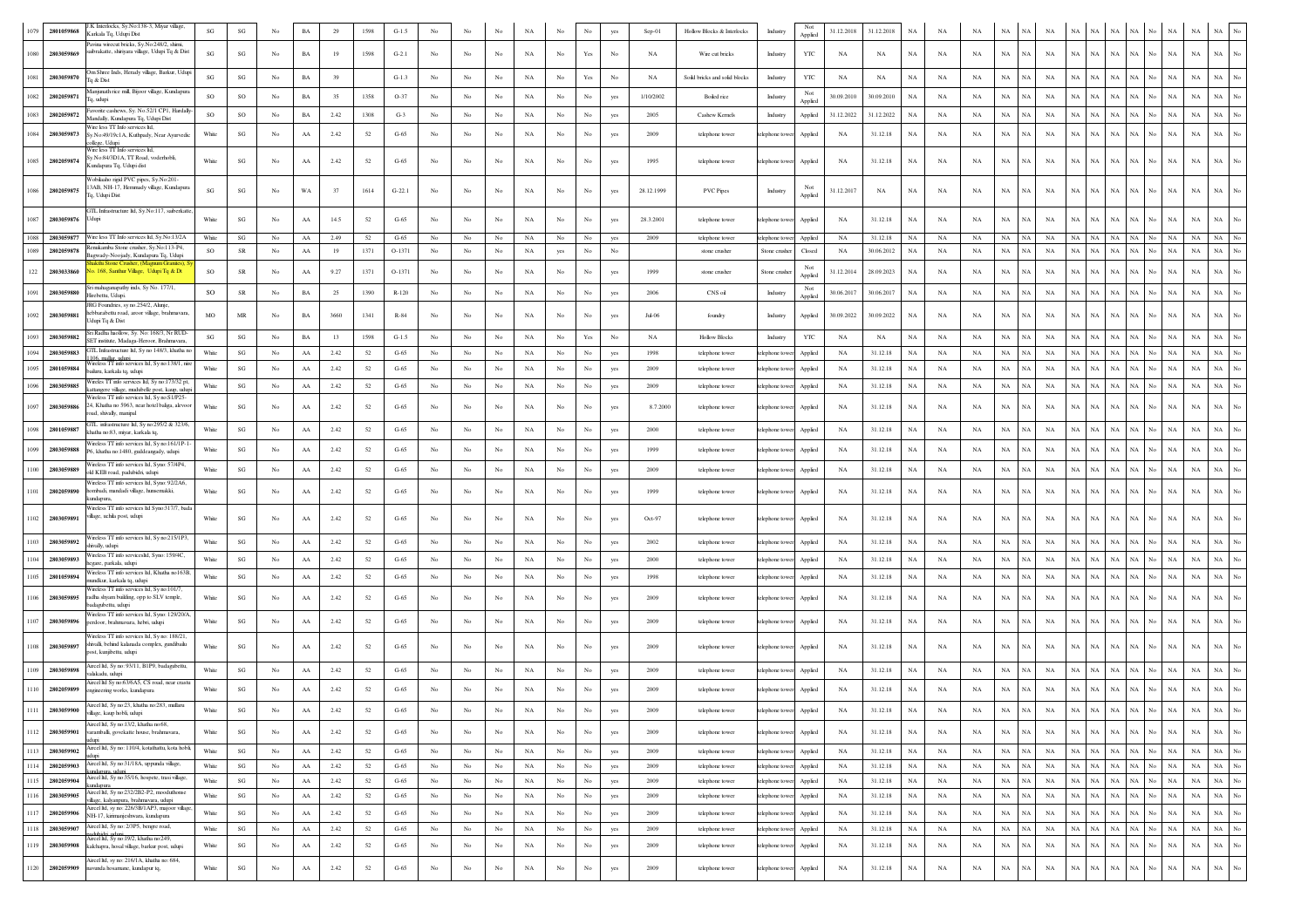| 1121 | GTL Infrastructure Ltd, Sy no 170/1, Beejadi<br>2802059910<br>Village, Kundapura tq, Udupi                                                         | White                  | $\mathbf{S}\mathbf{G}$ |                  | AA          | 2.42       | 52   | $G-65$           | No               |                  |             |             |                   | No                                                                                    |                  | 2010         | telephone tower                                    | telephone tower<br>Applied                      | NA         | 31.12.19    | NA          | NA          |             |             |             |             |                            |             |             |                    | NA          |                |                  |
|------|----------------------------------------------------------------------------------------------------------------------------------------------------|------------------------|------------------------|------------------|-------------|------------|------|------------------|------------------|------------------|-------------|-------------|-------------------|---------------------------------------------------------------------------------------|------------------|--------------|----------------------------------------------------|-------------------------------------------------|------------|-------------|-------------|-------------|-------------|-------------|-------------|-------------|----------------------------|-------------|-------------|--------------------|-------------|----------------|------------------|
| 1122 | GTL Infrastructure Ltd, Sy no.101/2C3P1,<br>2803059911<br>Khatha no.100, Kadekaru village, Udupi dist                                              | White                  | $\mathbf{S}\mathbf{G}$ | No               | ${\rm AA}$  | 2.42       | 52   | $G-65$           | No               | No               | No          | NA          | $_{\mathrm{No}}$  | $_{\rm No}$                                                                           |                  | 2010         | telephone tower                                    | telephone towe<br>Applied                       | NA         | 31.12.19    | $_{\rm NA}$ | NA          | <b>NA</b>   | $_{\rm NA}$ | NA          | NA          | NA<br>NA                   | NA          | NA          | $_{\rm NA}$<br>No  | $_{\rm NA}$ | NA             |                  |
|      | GTL Infrastructure ltd, Sy no.74-1P6, Shivally                                                                                                     | White                  |                        |                  |             |            | 52   |                  |                  |                  |             |             |                   | No                                                                                    |                  | FORM<br>2010 |                                                    |                                                 |            |             |             |             |             | NA          | $_{\rm NA}$ | <b>NA</b>   | NA<br>NA                   | <b>NA</b>   | NA          |                    |             |                |                  |
|      | 1123 2803059912<br>village, LCC building, Opp MGM college,<br>GTL Infrastructure Ltd. Sv                                                           |                        | $\mathbf{S}\mathbf{G}$ | No               | AA          | 2.42       |      | $G-65$           | No               | No               | No          | NA          | No                |                                                                                       | yes              |              | telephone tower                                    | telephone towe<br>Applied                       | NA         | 31.12.19    | NA          | NA          | NA          |             |             |             |                            |             |             | $_{\rm NA}$<br>N٥  | $_{\rm NA}$ | $_{\rm NA}$    |                  |
| 1124 | 2803059913<br>to.300/11BP2, Khatha no. 119, near<br>adapandeshwara temple, Udupi tq & dist                                                         | White                  | $\mathbf{S}\mathbf{G}$ | No               | AA          | 2.42       | 52   | $G-65$           | No               | No               | No          | NA          | No                | No                                                                                    | yes              | 2010         | telephone tower                                    | telephone towe<br>Applied                       | NA         | 31.12.19    | $_{\rm NA}$ | NA          | $_{\rm NA}$ | $_{\rm NA}$ | $_{\rm NA}$ | NA          | <b>NA</b><br>NA            | NA          | NA          | $_{\rm NA}$<br>No  | $_{\rm NA}$ | <b>NA</b>      |                  |
| 1125 | GTL Infrastructure Ltd, Plot no.30-D, Sy<br>no.433/1, Shivally village, Mookambika<br>2803059914<br>dustrial area, kasaba hobli, manipal, udupi to | White                  | $\mathbf{S}\mathbf{G}$ | No               | AA          | 2.42       | 52   | $G-65$           | No               | No               | No          | NA          | No                | No                                                                                    |                  | 2010         | telephone tower                                    | telephone towe<br>Applied                       | NA         | 31.12.19    | NA          | NA          | <b>NA</b>   | NA          | <b>NA</b>   | NA          | NA<br>NA                   | NA          | NA          | NA                 | $_{\rm NA}$ | NA             |                  |
|      | GTL Infrastructure Ltd, Sy no.591, NP1,<br>Kodavoor village, udupi tq<br>1126 2803059915                                                           | White                  | SG                     | No               | AA          | 2.42       | 52   | $G-65$           | No               | No               | No          | NA          | No                | No                                                                                    | yes              | 2010         | telephone tower                                    | telephone towe<br>Applied                       | NA         | 31.12.19    | NA          | NA          | NA          | NA          | NA          | NA          | <b>NA</b><br>NA.           | NA          | <b>NA</b>   | No<br>NA           | NA          | NA             |                  |
| 1127 | GTL Infrastructure Ltd. Plot no.117. Hissa<br>2803059916<br>No.7, Khatha no.5721, Ammans compound,                                                 | White                  | SG                     | No               | AA          | 2.42       | 52   | $G-65$           | No               | No               | No          | NA          | No                | No                                                                                    | yes              | 2010         | telephone tower                                    | telephone towe<br>Applied                       | NA         | 31.12.19    | NA          | NA          | NA          | NA          | NA          | NA          | <b>NA</b><br>NA            | NA          | NA.         | NA<br>No           | $_{\rm NA}$ | NA             |                  |
|      | adagubettu, kukkikatte, udupi tq<br>Shivamani Cashew Processing centre, Sri<br>1128 2802059917<br>dharma jyothi, gantihole, bijoor post,           | SO                     | SO                     | No               | BA          | 15.6       | 1308 | $G-3$            | No               | No               | No          | NA          | No                | No                                                                                    |                  | 05.02.2010   | Cashew Kernels                                     | Not<br>Industry<br>Applied                      | 31.12.2019 | 31.12.2019  | NA          | NA          | NA          | NA          | NA          | $_{\rm NA}$ | <b>NA</b><br>NA            | $_{\rm NA}$ | NA          | $_{\rm NA}$<br>No  | $_{\rm NA}$ | NA             |                  |
|      | Shree Padmavathi Cashews, Vijayasrinivas,<br>1130 2801059919                                                                                       | <sub>SO</sub>          | SO                     | N <sub>0</sub>   | BA          | 16         | 1308 | $G-3$            | No               | No               | No          | NA          | No                | Yes                                                                                   | No               | NA           | Cashew Kernels                                     | YTC<br>Industry                                 | NA         | NA          | $_{\rm NA}$ | NA          | <b>NA</b>   | $_{\rm NA}$ | NA          | NA          | NA<br>NA                   | $_{\rm NA}$ | NA          | No.<br>$_{\rm NA}$ | $_{\rm NA}$ | $_{\rm NA}$    |                  |
| 1131 | Ajekar village, karkala tq<br>Shri Krishna Cashew Industries, Shrigandha<br>2801059920                                                             | <b>SO</b>              | SO                     | No               | BA          | 17.65      | 1308 | $G-3$            | No               | No               | No          | NA          | No                | Yes                                                                                   | No               | NA           | Cashew Kernels                                     | <b>YTC</b><br>Industry                          | <b>NA</b>  | NA          | NA          | NA          | NA          | NA          | NA          | NA          | <b>NA</b><br>NA.           | NA          | NA          | NA                 | NA          | NA             |                  |
| 1132 | ouse, shivapura, karkala tq<br>Adishakthi Exports, yellare, karkala tq Udupi<br>2801059921                                                         | <b>SO</b>              | SO                     | No               | BA          | 18         | 1308 | $G-3$            | No               | No               | No          |             | No                | No                                                                                    |                  | 10.06.2007   | Cashew Kernels                                     | Not                                             | 31.12.2017 | 30.12.2017  | NA          | NA          | NA          | $_{\rm NA}$ | <b>NA</b>   | NA          | <b>NA</b><br>NA            | NA          | <b>NA</b>   | NA<br>No           | $_{\rm NA}$ | NA             | No               |
|      | District<br>Aircel ltd, Bannanje, Udupi<br>1133 2803059922                                                                                         | White                  | SG                     | No               | AA          | 2.42       | 52   | $G-65$           | No               | No               | No          | NA<br>NA    | $_{\rm No}$       | No                                                                                    | yes              | 2010         | telephone tower                                    | Industry<br>Applied<br>telephone tow<br>Applied | NA         | 31.12.19    | NA          | NA          | NA          | NA          | <b>NA</b>   | NA          | <b>NA</b><br>NA            | NA          | NA          | NA                 | NA          | NA             | No               |
| 1134 | Prince Agro Inds, Murkai, Golihole,<br>2802059923                                                                                                  | SO                     | SO                     | No               | BA          | 43.7       | 1308 | $G-3$            | No               | No               | No          | NA          | $_{\mathrm{No}}$  | $_{\rm No}$                                                                           | yes              | 01.04.2010   | Cashew Kernels                                     | Not<br>Industry                                 | 31.12.2019 | 31.12.2019  | $_{\rm NA}$ | NA          | $_{\rm NA}$ | $_{\rm NA}$ | $_{\rm NA}$ | NA          | NA<br><b>NA</b>            | NA          | NA          | No<br>NA           | $_{\rm NA}$ | $_{\rm NA}$    | No               |
|      | Kundapura Tq, Udupi Dist<br>Rajathadri ice plant, pandubettu, Udupi Tq &<br>1135 2803059924                                                        | SG                     | SO                     | No               |             |            | 1594 |                  | No               | No               | No          |             |                   |                                                                                       | No               | NA           |                                                    | Applied                                         |            |             |             |             |             | NA          | NA          |             | <b>NA</b><br>NA            | NA          | <b>NA</b>   | NA<br>No.          | NA          | NA             | No               |
| 1136 | R.B Fisheries & cold storage, Malpe, Udupi<br>2803059925                                                                                           | SG                     | SO                     | No               | BA<br>BA    | 125<br>110 | 1594 | $G-23$<br>$G-23$ | $_{\rm No}$      | No               | No          | NA<br>NA    | No<br>$_{\rm No}$ | Yes<br>Yes                                                                            | No               | NA           | Ice Block manufacturing<br>Ice Block manufacturing | Industry<br>YTC<br>YTC<br>Industry              | NA<br>NA   | NA<br>NA    | NA<br>NA    | NA<br>NA    | NA<br>NA    | NA          | <b>NA</b>   | NA<br>NA    | NA<br>NA                   | NA          | NA          | $_{\rm NA}$<br>N٥  | NA          | $_{\rm NA}$    |                  |
| 1137 | Tq & Dist<br>Kanaka Industries, Kandavara, Kundapura T<br>2802059926<br><b>Udupi Dist</b>                                                          | SG                     | SG                     | No               | BA          | 15         | 1509 | $G-55$           | No               | No               | No          | NA          | No                | Yes                                                                                   | No               | NA           | corrugated box                                     | <b>YTC</b><br>Industry                          | <b>NA</b>  | NA          | NA          | NA          | NA          | <b>NA</b>   | NA          | NA          | NA<br>NA                   | NA          | NA          | NA                 | $_{\rm NA}$ | NA             |                  |
|      | Tebma Shipyards Ltd, Hungarkatte,<br>1138 2803059927                                                                                               | LG                     | LG                     | No               | BA          | 725        |      | $G-34$           | No               | No               | No          | NA          | $_{\mathrm{No}}$  | No                                                                                    |                  | 1/1/2010     | Hull block fabrication and pipe                    | Not<br>Industry                                 | 31.12.2012 | 31.12.2012  | NA          | NA          | NA          | NA          | NA          | NA          | NA                         | <b>NA</b>   | NA          | $_{\rm NA}$        | $_{\rm NA}$ | $_{\rm NA}$    |                  |
|      | Balekudru, Udupi Tq & Dt<br>CS India steel pvt ltd, Hungarkatte, Balekudru                                                                         |                        |                        |                  |             |            |      |                  |                  |                  |             |             |                   |                                                                                       |                  |              | fabrication                                        | Applied                                         |            |             |             |             |             |             |             |             |                            |             |             |                    |             |                |                  |
|      | 1139 2803059928<br>village, Udupi Tq & Dist                                                                                                        | MG                     | MG                     | No               | BA          | 900        |      | $G-34$           | No               | No               | No          | NA          | yes               | No                                                                                    | No               | 1/1/2008     | steel parts of ship hull                           | Industry<br>Closed                              | 31.12.2012 | 31.12.2012  | NA          | NA          | NA          | NA          | NA          | NA          | <b>NA</b><br>NA            | NA          | NA          | $_{\rm NA}$<br>No  | $_{\rm NA}$ | NA             |                  |
|      | Sharath Poultry Farm, Vakwady, Kundapura<br>1140 2802059929                                                                                        | White                  | $\mathbf{S}\mathbf{G}$ | No               | BA          | 12         | 1544 | $G-10$           | No               | No               | No          | NA          | $_{\mathrm{No}}$  | No                                                                                    | yes              |              | Poultry farm                                       | Industry<br>White                               | 31.12.2016 | NA          | NA          | NA          | NA          | $_{\rm NA}$ | $_{\rm NA}$ | NA          | NA<br>NA                   | $_{\rm NA}$ | $_{\rm NA}$ | NA<br>No           | $_{\rm NA}$ | NA             | No               |
|      | Poojary's group of Industry, Nadoor, Barkur,<br>1141 2803059930<br><b>Beary Brothers Hollow blocks.</b>                                            | SG                     | SG                     | No               | BA          | 12         | 1598 | $G-2.1$          | No               | No               | No          | NA          | No                | No                                                                                    | yes              | 21.11.2013   | Wire cut bricks                                    | Industry<br>Applied                             | 31.12.2022 | 31.12.2022  | NA          | NA          | NA          | NA          | NA          | NA          | <b>NA</b><br>NA            | NA          | <b>NA</b>   | NA                 | NA          | NA             | No               |
|      | Sy.No.256/2CP4, 256/2CP5, Koni village,<br>1142 2802059931<br>Kundapura Tq Udupi District.                                                         | SG                     | SG                     | No               | WA          | 20         | 1511 | $G-1.3$          | No               | No               | No          | NA          | No                | No                                                                                    | yes              | 01.04.2010   | Cement Hollow Clocks                               | Applied<br>Industry                             | 31.12.2034 | 31.12.2034  | NA          | NA          | NA          | $_{\rm NA}$ | NA          | NA          | <b>NA</b><br>NA            | $_{\rm NA}$ | NA          | $_{\rm NA}$<br>No. | $_{\rm NA}$ | NA             |                  |
| 1143 | Om Pavers, Korgi village, Kundapura tq<br>2802059932                                                                                               | SG                     | $\mathbf{S}\mathbf{G}$ | No               | BA          | 22         | 1598 | $G-1.5$          | $_{\rm No}$      | $_{\mathrm{No}}$ | $_{\rm No}$ | NA          | $_{\mathrm{No}}$  | $_{\rm No}$                                                                           | yes              | 01.01.2009   | interlock pavers                                   | Not<br>Industry<br>Applied                      | 31.12.2018 | 31.12.2018  | NA          | NA          | NA          | NA          | $_{\rm NA}$ | NA          | NA<br>NA                   | NA          | NA          | NA                 | NA          | NA             |                  |
| 1144 | Balaji Cashews, Sy No:164/P2, Yeljith,<br>2802059933<br>Kundapura tq, udupi                                                                        | <b>SO</b>              | SO                     | No               | <b>BA</b>   | 22         | 1308 | $G-3$            | No               | No               | No          | NA          | No                | No                                                                                    |                  | 1/1/2009     | Cashew Kernels                                     | Not<br>Industry<br>Applied                      | 31.12.2018 | 31.12.2018  | <b>NA</b>   | NA          | NA          | NA          | NA          | NA          | NA<br>NA                   | $_{\rm NA}$ | NA          | NA<br>No.          | $_{\rm NA}$ | $_{\rm NA}$    | No               |
|      | Laxmi Ganesh Cashews Industries<br>Sy.No.217/1B5, Sy.No.217/1B5, Kalthodu,<br>1145 2802059934<br>undapura tq                                       | <sub>SO</sub>          | SO                     | N <sub>0</sub>   | $_{\rm BA}$ | 25         | 1308 | $G-3$            | No               | No               | No          | NA          | $_{\mathrm{No}}$  | No                                                                                    | yes              | 1/12/2008    | Cashew Kernels                                     | Industry<br>Applied                             | 30.09.2028 | 30.09.2028  | $_{\rm NA}$ | NA          | NA          | $_{\rm NA}$ | NA          | NA          | NA.                        | $_{\rm NA}$ | <b>NA</b>   | yes                | $_{\rm NA}$ | NA             |                  |
| 1146 | Al-Arif Feeds, Vakwady village, kumbhashi,<br>2802059935<br>undapura t                                                                             | SO                     | SG                     | No               | BA          | 26         | 1328 | $G-10$           | No               | No               | No          | NA          | $_{\rm No}$       | $_{\rm No}$                                                                           | yes              | 1/11/2009    | Food Processing                                    | Not<br>Industry<br>Applied                      | 31.12.2018 | 31.12.2018  | NA          | NA          | NA          | NA          | <b>NA</b>   | NA          | NA<br>NA.                  | <b>NA</b>   | NA.         | NA<br>No           | $_{\rm NA}$ | $_{\rm NA}$    | No               |
| 1147 | 3.S.N.L, Telephone exchange,<br>2803059936<br>udanidamboor udun                                                                                    | White                  | $\mathbf{S}\mathbf{G}$ | No               | AA          | 15 KVA     | 52   | $G-65$           | No               | No               | No          | $_{\rm NA}$ | $_{\mathrm{No}}$  | $_{\rm No}$                                                                           | yes              | 1/11/2000    | DG set                                             | DG set<br>Applied                               | NA         | 31.12.18    | $_{\rm NA}$ | NA          | $_{\rm NA}$ | $_{\rm NA}$ | NA          | NA          | NA                         | NA          |             | $_{\rm NA}$        | $_{\rm NA}$ | NA             |                  |
| 1148 | MCT Cards Pvt ltd, Industrial area, manipal<br>2803059937                                                                                          | MO                     | $_{\rm MG}$            | No               | BA          | 555        | 1364 | $G-12$           | No               | No               | No          | NA          | $_{\mathrm{No}}$  | No                                                                                    | yes              | 1/1/2005     | printing & embossing on plastic<br>cards           | Industry<br>Applied                             | 31.12.2022 | 31.12.2022  | NA          | NA          | NA          | $_{\rm NA}$ | NA          | NA          | <b>NA</b><br>NA            | $_{\rm NA}$ | NA          | $_{\rm NA}$<br>No  | $_{\rm NA}$ | NA             |                  |
| 1149 | Ashritha Cashew Industry, shivally, karkala<br>2801059938<br>Ashriha Industries, Plot no.22-B, shivally,                                           | <b>SO</b>              | SO                     | No               | BA          | 26         | 1308 | $G-3$            | No               | No               | No          | NA          | $_{\rm No}$       | $_{\rm No}$                                                                           |                  | 1/4/2009     | Cashew Kernels                                     | Not<br>Industry<br>Applied<br>Not               | 31.12.2018 | 31.12.2018  | NA          | NA          | NA          | NA          | NA          | NA          | NA.<br>NΑ                  | NA          |             | NA                 | NA          | NA             |                  |
| 1150 | 2803059939<br>industrial area, manipal<br>Adithi Cashews Door no.3-10D, kuntalkatte,                                                               | SG                     | SG                     | No               | BA          | 26         | 1509 | $G-55$           | No               | No               | No          | NA          | No                | No                                                                                    | yes              | 1/7/1999     | corrugated box                                     | Industry<br>Applied                             | 31.12.2018 | 31.12.2018  | NA          | NA          | NA          | NA          | <b>NA</b>   | NA          | <b>NA</b><br>NA.           | NA          | <b>NA</b>   | NA<br>No           | $_{\rm NA}$ | $_{\rm NA}$    | No               |
| 1151 | 2803059940<br>harikandige, udupi tq                                                                                                                | SO                     | SO                     | No               | $_{\rm BA}$ | 26         | 1308 | $G-3$            | No               | No               | No          | NA          | $_{\mathrm{No}}$  | Yes                                                                                   | No               | NA           | Cashew Kernels                                     | YTC<br>Industry                                 | NA         | NA          | NA          | NA          | NA          | $_{\rm NA}$ | <b>NA</b>   | NA          |                            | NA          | NA          | $_{\rm NA}$        | $_{\rm NA}$ | $_{\rm NA}$    |                  |
|      | Sindhoor ice plant, gujjadi, kundapura tq, udup<br>1152 2802059941                                                                                 | SG                     | <sub>SO</sub>          | No               | <b>BA</b>   | 26         | 1594 | $G-23$           | No               | No               | No          | NA          | No                | Yes                                                                                   | No               | NA           | Ice Block manufacturing                            | <b>YTC</b><br>Industry                          | <b>NA</b>  | NA          | NA          | NA          | <b>NA</b>   | NA          | NA          | <b>NA</b>   | NA<br>NA                   | <b>NA</b>   | NA          | $_{\rm NA}$        | $_{\rm NA}$ | $_{\rm NA}$    | No               |
|      | harath Hume pipe, philomena teacher, may<br>1153 2803059942<br>flower opp sugarfactory, brahmavara                                                 | SG                     | SG                     | No               | WA          | 26         | 1511 | $G-1.3$          | No               | No               | No          | NA          | No                | Yes                                                                                   | No               | NA           | Cement pipes                                       | Industry<br>YTC                                 | NA         | NA          | NA          | NA          | NA          | NA          | NA          | NA          | NA<br>NA.                  | $_{\rm NA}$ | <b>NA</b>   | NA<br>No.          | $_{\rm NA}$ | $_{\rm NA}$    | No               |
|      | Shakthi techno products(india) pvt ltd, sy<br>1154 2803059943<br>no433/1, plot no 4C, indl area, manipal                                           | SG                     | SO                     | No               | <b>BA</b>   | 112        |      | $G-18.6$         | No               | No               | No          | NA          | No                | No                                                                                    |                  | 01.03.2010   | Transformer & control pannels                      | Not<br>Industry<br>Applied                      | 30.09.2017 | 30.09.2017  | <b>NA</b>   | NA          | NA          | NA          | NA          | NA          | NA<br>NA.                  | $_{\rm NA}$ | NA          | $_{\rm NA}$<br>No  | $_{\rm NA}$ | $_{\rm NA}$    |                  |
| 1155 | Mahamaya Arc, near Bunts hostel, tellar road<br>2801059944<br>karkala tq                                                                           | SG                     | $\mathbf{S}\mathbf{G}$ | No               | BA          | 142        |      |                  | No               | No               | No          | NA          | $_{\mathrm{No}}$  | No                                                                                    |                  | 01.02.2010   | Welding rods                                       | Not<br>Industry<br>Applied                      | 31.12.2019 | $_{\rm NA}$ | NA          | NA          | NA          | NA          | <b>NA</b>   | NA          | $_{\rm NA}$<br>NA          | <b>NA</b>   | NA          | $_{\rm NA}$        | $_{\rm NA}$ | NA             | No               |
| 1156 | Sakshi Enterprises. Sv no 99/1, saptabelar.<br>2803059945<br>anchar village-uduni                                                                  | SG                     | $\mathbf{S}\mathbf{G}$ | No               | BA          | 9.7        | 1320 |                  | No               | No               | No          | NA          | No                | $\operatorname*{Yes}% \left( X\right) \equiv\operatorname*{Yes}(\mathbb{R}^{3}\left)$ | No               | NA           | Coconut shell powder                               | Industry<br>YTC                                 | NA         | NA          | NA          | NA          | NA          | NA          | <b>NA</b>   | NA          | <b>NA</b><br>NA.           | NA          | <b>NA</b>   | NA<br>No           | NA          | $_{\rm NA}$    | No               |
| 1157 | Sujana Hollow blocks and interlocks, sharada<br>2803059946<br>nilava, garde house, kodavoor, udupi to                                              | $\mathbf{S}\mathbf{G}$ | $\mathbf{S}\mathbf{G}$ | No               | <b>BA</b>   | 12.04      | 1598 | $G-1.3$          | No               | No               | No          | NA          | No                | Yes                                                                                   |                  | <b>NA</b>    | Hollow Blocks & Interlocks                         | YTC<br>Industry                                 | NA         | NA          | NA          | NA          | <b>NA</b>   | $_{\rm NA}$ | NA          | NA          | NA                         | NA          | NA          | NA<br>No           | <b>NA</b>   | N <sub>A</sub> |                  |
| 1158 | Aircel ltd, sy no79/3, moodanidambur, udupi<br>2803059947                                                                                          | White                  | $\mathbf{S}\mathbf{G}$ | No               | ${\rm AA}$  | 2.42       | 52   | $G-65$           | No               | No               | $_{\rm No}$ | NA          | No                | $_{\rm No}$                                                                           | yes              | 2010         | telephone tower                                    | telephone tower<br>Applied                      | NA         | 31.12.18    | $_{\rm NA}$ | NA          | $_{\rm NA}$ | $_{\rm NA}$ | NA          | NA          | NA<br>NA                   | $_{\rm NA}$ | $_{\rm NA}$ | No<br>NA           | $_{\rm NA}$ | $_{\rm NA}$    | $_{\rm No}$      |
|      | Aircel ltd, sy no 74/7E, ambalpady, udupi<br>1159 2803059948                                                                                       | White                  | $\mathbf{S}\mathbf{G}$ | No               | ${\rm AA}$  | 2.42       | 52   | $G-65$           | $_{\rm No}$      | No               | No          | $_{\rm NA}$ | $_{\rm No}$       | $_{\mathrm{No}}$                                                                      | yes              | 2010         | telephone tower                                    | Applied<br>telephone tower                      | NA         | 31.12.18    | $_{\rm NA}$ | $_{\rm NA}$ | NA          | $_{\rm NA}$ | NA          | NA          | NA<br>$_{\rm NA}$          | NA          | $_{\rm NA}$ | No<br>NA           | NA          | NA             | $_{\rm No}$      |
|      | Aircel ltd, Sy no 318, shivally, manipal, udupi<br>1160 2803059949<br>Aircel ltd, sy no74/1P6, kunjibettu, udupi                                   | White                  | SG                     | No               | AA          | 2.42       | 52   | $G-65$           | No               | No               | $_{\rm No}$ | NA          | No                | $_{\rm No}$                                                                           | yes              | 2010         | telephone tower                                    | telephone tower<br>Applied                      | NA         | 31.12.18    | NA          | NA          | NA          | $\rm NA-NA$ |             | NA          | NA<br>NA                   | NA          | $_{\rm NA}$ | No<br>NA           | NA          | NA             | No               |
| 1161 | 2803059950<br>Aircel ltd, sy no D.no.8-3-23(9), kunjibettu,                                                                                        | White                  | SG                     | No               | ${\rm AA}$  | 2.42       | 52   | $G-65$           | $_{\mathrm{No}}$ | $_{\rm No}$      | No          | NA          | No                | $_{\mathrm{No}}$                                                                      | yes              | 2010         | telephone tower                                    | telephone tower<br>Applied                      | NA         | 31.12.18    | NA          | NA          | NA          | $NA$ $NA$   |             | NA          | NA<br>NA                   | $\rm NA-NA$ |             | NA<br>No           | NA          | NA             | $_{\mathrm{No}}$ |
|      | 1162 2803059951<br>udupi                                                                                                                           | White                  | $\mathbf{S}\mathbf{G}$ | No               | ${\rm AA}$  | 2.42       | 52   | $G-65$           | $_{\mathrm{No}}$ | $_{\mathrm{No}}$ | No          | $_{\rm NA}$ | No                | No                                                                                    | yes              | 2010         | telephone tower                                    | telephone towe<br>Applied                       | NA         | 31.12.18    | $_{\rm NA}$ | NA          | NA          | $_{\rm NA}$ | NA          | NA          | $_{\rm NA}$<br>NA          | $_{\rm NA}$ | NA          | $_{\rm NA}$<br>No  | $_{\rm NA}$ | $_{\rm NA}$    | $_{\rm No}$      |
|      | Aircel ltd, Sy no 92/6, Shiroor village,<br>1163 2802059952<br>Quality Decorative Tile, molahally post,                                            | White                  | $\mathbf{S}\mathbf{G}$ | No               | ${\rm AA}$  | 2.42       | 52   | $G-65$           | No               | $_{\rm No}$      | No          | $_{\rm NA}$ | No                | No                                                                                    | yes              | 2010         | telephone tower                                    | telephone tower<br>Applied                      | NA         | 31.12.18    | $_{\rm NA}$ | NA          | NA          | NA          | NA          | NA          | NA<br>NA                   | $_{\rm NA}$ | $_{\rm NA}$ | NA<br>No           | $_{\rm NA}$ | NA             | $_{\mathrm{No}}$ |
| 1164 | 2802059953<br>kundapura to, udupi dist<br>Ambika Ice & cold storage, Malpe, Udupi                                                                  | $\mathbf{S}\mathbf{G}$ | $\mathbf{S}\mathbf{G}$ | $_{\mathrm{No}}$ | BA          | 26         |      | $G-2.2$          | $_{\rm No}$      | $_{\mathrm{No}}$ | $_{\rm No}$ | $_{\rm NA}$ | $_{\mathrm{No}}$  | $\operatorname*{Yes}% \left( X\right) \equiv\operatorname*{Yes}\left( X\right)$       | $_{\rm No}$      | $_{\rm NA}$  | Decorative tiles                                   | $_{\rm YTC}$<br>Industry                        | NA         | NA          | $_{\rm NA}$ | $_{\rm NA}$ | NA          | $_{\rm NA}$ | NA          | NA          | NA<br>$_{\rm NA}$          | NA          | $_{\rm NA}$ | No<br>$_{\rm NA}$  | $_{\rm NA}$ | NA             | No               |
| 1165 | 2803059954<br>Prithvi Industries, Harady village, brahmavara,                                                                                      | $\mathbf{S}\mathbf{G}$ | $\rm SO$               | No               | BA          | 112        | 1594 | $G-23$           | $_{\rm No}$      | $_{\rm No}$      | $_{\rm No}$ | NA          | No                | Yes                                                                                   | $_{\mathrm{No}}$ | NA           | Ice Block manufacturing                            | YTC<br>Industry<br>Not                          | NA         | NA          | NA          | NA          | NA          | $_{\rm NA}$ | NA          | NA          | NA<br>NA                   | NA          | NA          | NA<br>No           | $_{\rm NA}$ | NA             | $_{\rm No}$      |
| 1166 | 2803059955<br>udupi tq                                                                                                                             | $\mathbf{S}\mathbf{G}$ | $\mathbf{S}\mathbf{G}$ | No               | $_{\rm BA}$ | 28         | 1598 | $G-1.5$          | $_{\rm No}$      | $_{\mathrm{No}}$ | $_{\rm No}$ | $_{\rm NA}$ | $_{\mathrm{No}}$  | $_{\mathrm{No}}$                                                                      | yes              |              | <b>Hollow Blocks</b>                               | Industry<br>Applied                             | 31.12.2017 | $_{\rm NA}$ | $_{\rm NA}$ | NA          | NA          | $_{\rm NA}$ | NA          | NA          | $_{\rm NA}$<br>$_{\rm NA}$ | $_{\rm NA}$ | $_{\rm NA}$ | No<br>$_{\rm NA}$  | $_{\rm NA}$ | $_{\rm NA}$    | $_{\rm No}$      |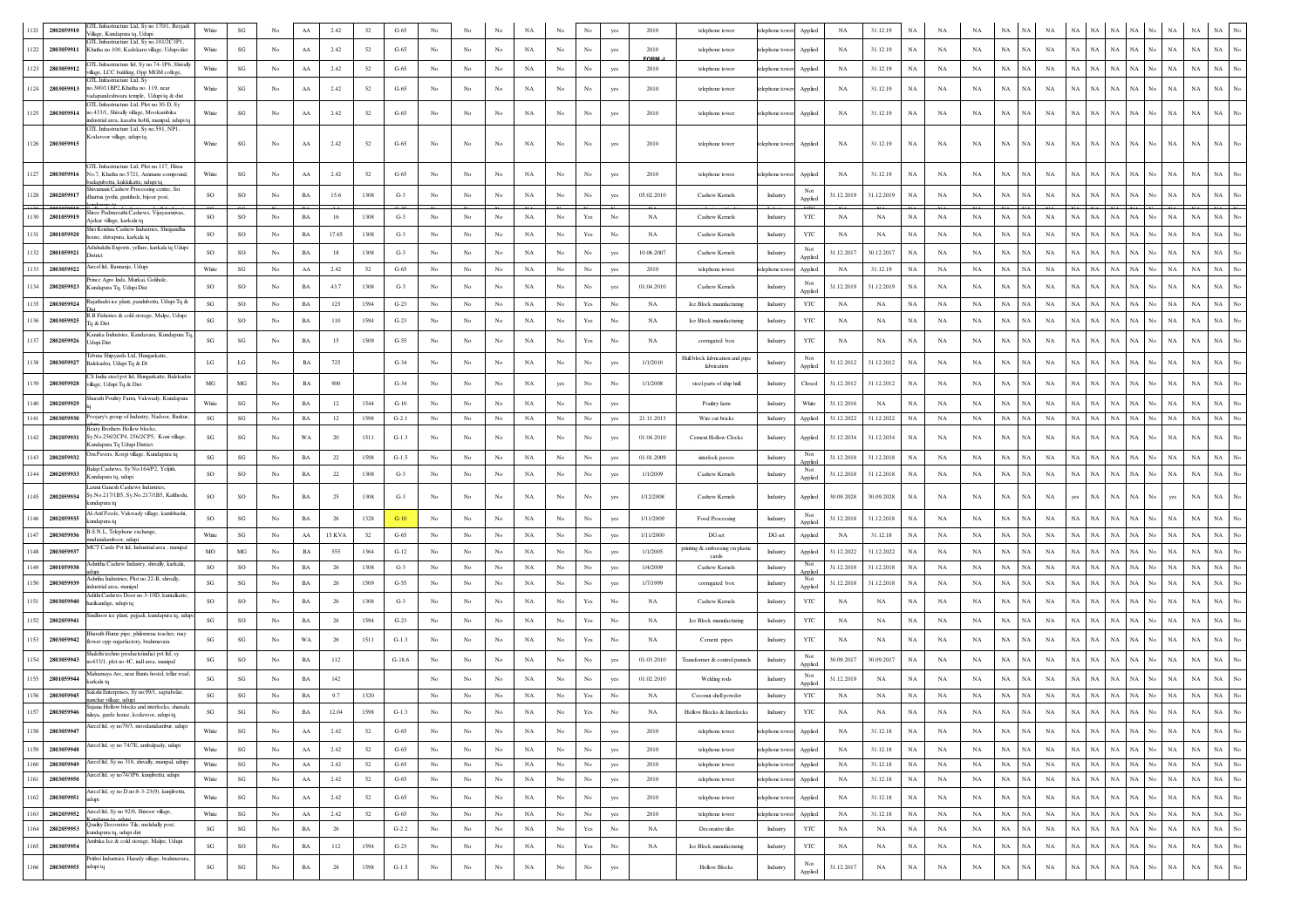| 1167 | 280305995  | kkshaya agro industries, kukkundoor, udupi tq                                                                                            | <sub>SO</sub>          | SO                     |                  |             | 28              | 1308 | $G-2$   |                  |             |             |             |                  |             |     | NA         | Cashew Kernels                    | Industry        | YTO            | NA         | NA         |             |             |             |             |                   |             |             | NA                         |       | NA<br>NA                   | NA                         |                  |
|------|------------|------------------------------------------------------------------------------------------------------------------------------------------|------------------------|------------------------|------------------|-------------|-----------------|------|---------|------------------|-------------|-------------|-------------|------------------|-------------|-----|------------|-----------------------------------|-----------------|----------------|------------|------------|-------------|-------------|-------------|-------------|-------------------|-------------|-------------|----------------------------|-------|----------------------------|----------------------------|------------------|
| 1168 | 2803059957 | MG oil industries, Airodi, Sasthana, udupi tq                                                                                            | SG                     | SG                     | $_{\rm No}$      | BA          | 28              | 1382 | $G-24$  | $_{\rm No}$      | $_{\rm No}$ | No          | NA          | No               | Yes         | No  | NA         | coconut oil                       | <b>Industry</b> | YTC            | NA         | NA         | $_{\rm NA}$ | NA          | NA          | $_{\rm NA}$ | $_{\rm NA}$<br>NA | NA          | NA          | NA<br>$_{\rm NA}$          | No    | $_{\rm NA}$<br>$_{\rm NA}$ | $_{\rm NA}$                |                  |
| 1169 | 2803059958 | axmi feeds, Sy no.211/4, Heggunje,<br>Mandarthi, Udupi tq                                                                                | SO                     | SO                     | No               | WA          | 104             | 1324 | $O-23$  | No               | No          | No          | NA          | No               | No          | yes | 01.01.2011 | Cattle Feed                       | Industry        | Applied        | 30.09.2022 | 30.09.2022 | NA          | NA          | NA          | $_{\rm NA}$ | NA<br>NA          | NA          | NA          | $_{\rm NA}$<br>NA          | No.   | $_{\rm NA}$<br>$_{\rm NA}$ | $_{\rm NA}$                | No               |
|      |            | Abharan motors Pvt ltd. NH-17. korodi cross<br>Thekkatte, Kundapura tq, Udupi dist                                                       |                        |                        |                  |             |                 |      |         |                  |             |             |             |                  |             |     |            |                                   |                 |                |            |            |             |             |             |             |                   |             |             |                            |       |                            |                            |                  |
| 1170 | 2802059959 |                                                                                                                                          | SO                     | SO                     | $_{\rm No}$      | BA          | 28              | 1303 | $O-5$   | $_{\rm No}$      | $_{\rm No}$ | No          | NA          | No               | $_{\rm No}$ | yes | 1/1/2004   | service staion                    | Industry        | Applied        | 30.09.2017 | 30.09.2017 | $_{\rm NA}$ | NA          | NA          | $_{\rm NA}$ | NA<br>NA          | NA          | NA          | $_{\rm NA}$<br><b>NA</b>   | No    | $_{\rm NA}$<br>NA          | $_{\rm NA}$                |                  |
| 1171 | 2803059960 | indus towers ltd, doddanagudde<br>vibhudhamanya nagar, Kunjibettu, Udupi tq                                                              | White                  | SG                     | No               | AA          | 2.42            | 52   | $G-65$  | No               | No          | No          | NA          | No               | No          | yes | 2010       | telephone tower                   | lephone tow     |                | NA         | 31.12.2014 | NA          | NA          | NA          | NA          | NA<br>NA          | NA          | NA          | $_{\rm NA}$<br>NA          | No    | $_{\rm NA}$                | $_{\rm NA}$<br>$_{\rm NA}$ | No               |
| 1172 |            | 2803059961 Indus towers ltd, Athradi village, Udupi tq                                                                                   | White                  | SG                     | No               | AA          | 2.55            | 52   | $G-65$  | No               | No          | No          | NA          | No               | No          | yes | 2010       | telephone tower                   | telephone tow   | Applied<br>Not | NA         | 31.12.2014 | NA          | NA          | NA          | NA NA       | NA                |             | NA NA NA    | NA                         | No NA |                            | NA NA No                   |                  |
| 1173 | 2803059962 | idus towers ltd, Kurkalu village, Kaup hobli,                                                                                            | White                  | SG                     | No               | $\rm AA$    | 2.42            | 52   | $G-65$  | No               | No          | No          | $_{\rm NA}$ | No               | $_{\rm No}$ | yes | 2010       | telephone tower                   | telephone tow   | Not<br>Applied | NA         | 31.12.2014 | NA          | NA          | NA          | NA          | $_{\rm NA}$<br>NA | NA          | NA NA       | $_{\rm NA}$                | No    | NA                         | $_{\rm NA}$<br>NA          | No               |
| 1174 | 2803059963 | Indus towers ltd, Kotathattu village, Kote hobli,                                                                                        | White                  | SG                     | No               | AA          | 2.42            | 52   | $G-65$  | No               | No          | No          | NA          | No.              | No          | yes | 2010       | telephone tower                   | elephone tow    | Not            | NA         | 31.12.2014 | $_{\rm NA}$ | NA          | NA          | NA          | NA<br><b>NA</b>   | NA          | <b>NA</b>   | <b>NA</b>                  |       | NA<br>$_{\rm NA}$          | NA                         | $\overline{N}$ o |
| 1175 | 2803059964 | dus towers ltd, Chithrapady, Saligrama post,<br>Jdupi tq                                                                                 | White                  | SG                     | No               | AA          | 2.42            | 52   | $G-65$  | $_{\mathrm{No}}$ | No          | No          | NA          | No               | No          | yes | 2010       | telephone tower                   | elephone to     | Not<br>Applied | NA         | 31.12.2014 | NA          | NA          | NA          | NA          | <b>NA</b><br>NA   | NA          | NA          | $_{\rm NA}$<br>NA          | No    | $_{\rm NA}$<br>$_{\rm NA}$ | $_{\rm NA}$                | $\overline{N}$ o |
| 1176 | 2803059965 | Indus towers ltd, Kadike house, Perdu,<br>Brahmavara hobli, Udupi tq                                                                     | White                  | SG                     | No               | AA          | 2.42            | 52   | $G-65$  | No               | No          | No          | NA          | No               | No          | yes | 2010       | telephone tower                   | lephone toy     | Not<br>Applied | NA         | 31.12.2014 | NA          | NA          | NA          | $_{\rm NA}$ | <b>NA</b><br>NA   | NA          | $_{\rm NA}$ | NA<br>NA                   | No    | NA<br>$_{\rm NA}$          | $_{\rm NA}$                |                  |
| 1177 | 2803059966 | Indus towers ltd, Nadsal, Kaup hobli, Udupi t                                                                                            | White                  | SG                     | $_{\mathrm{No}}$ | AA          | 2.42            | 52   | $G-65$  | No               | No          | No          | NA          | $_{\rm No}$      | $_{\rm No}$ | yes | 2010       | telephone tower                   | elephone tow    | Not            | NA         | 31.12.2014 | $_{\rm NA}$ | NA          | NA          | $_{\rm NA}$ | NA<br>$_{\rm NA}$ | <b>NA</b>   | NA          | NA<br>NA                   |       | $_{\rm NA}$<br>$_{\rm NA}$ | <b>NA</b>                  |                  |
| 1178 | 2803059967 | Indus towers ltd, Manipura village, Udupi tq                                                                                             | White                  | SG                     | No               | AA          | 2.42            | 52   | $G-65$  | No               | No          | No          | $_{\rm NA}$ | $_{\rm No}$      | No          | yes | 2010       | telephone tower                   | elephone tow    | Applied<br>Not | NA         | 31.12.2014 | $_{\rm NA}$ | $_{\rm NA}$ | NA          | $_{\rm NA}$ | $_{\rm NA}$<br>NA | NA          | NA          | NA<br>NA                   | No    | NA<br>$_{\rm NA}$          | NA                         | No               |
| 1179 | 2803059968 | indus towers ltd. Kodi village. Kota hobli.<br>Brahmavara, Udupi tq                                                                      | White                  | SG                     | No               | AA          | 2.42            | 52   | $G-65$  | No               | No          | No          | NA          | No               | No          | yes | 2010       | telephone tower                   | telephone tow   |                | NA         | 31.12.2014 | NA          | NA          | NA          | NA          | NA<br><b>NA</b>   | NA          | NA          | NA<br>NA                   | No    | $_{\rm NA}$<br>NA          | $_{\rm NA}$                |                  |
|      |            | Indus towers ltd, Maddu, Nalku, Udupi tq                                                                                                 |                        |                        |                  |             |                 |      |         |                  |             |             |             |                  |             |     |            |                                   |                 | Applied        |            |            |             |             |             |             |                   |             |             |                            |       |                            |                            |                  |
| 1180 | 2803059969 |                                                                                                                                          | White                  | SG                     | No               | AA          | 2.42            | 52   | $G-65$  | No               | No          | No          | NA          | No               | No          | yes | 2010       | telephone tower                   | elephone toy    | Applied        | NA         | 31.12.2014 | NA          | NA          | NA          | NA          | <b>NA</b><br>NA   | NA          | NA          | NA<br><b>NA</b>            | No    | $_{\rm NA}$<br>$_{\rm NA}$ | $_{\rm NA}$                | $_{\mathrm{No}}$ |
| 1181 | 2802059970 | Indus towers ltd, Molahalli, Kundapura tq                                                                                                | White                  | SG                     | $_{\mathrm{No}}$ | ${\rm AA}$  | 2.42            | 52   | $G-65$  | No               | $_{\rm No}$ | No          | $_{\rm NA}$ | No               | $_{\rm No}$ | yes | 2010       | telephone tower                   | elephone tow    | Not            | NA         | 31.12.2014 | $_{\rm NA}$ | NA          | NA          | $_{\rm NA}$ | NA<br>NA          | NA          | NA          | <b>NA</b><br>NA            |       | NA                         | $_{\rm NA}$<br>NA          |                  |
| 1182 | 2802059971 | ndus towers ltd, Keshar hobli, New colony<br>hirur, Kundapura tq                                                                         | White                  | SG                     | No               | AA          | 2.42            | 52   | $G-65$  | No               | No          | No          | NA          | No               | No          | yes | 2010       | telephone tower                   | elephone tow    | Not<br>Applied | NA         | 31.12.2014 | NA          | NA          | NA          | $_{\rm NA}$ | <b>NA</b><br>NA   | NA          | NA          | NA<br>NA.                  |       | NA<br>$_{\rm NA}$          | NA                         | No               |
| 1183 | 2802059972 | dus towers ltd, Belur village, Kundapura tq                                                                                              | White                  | $\mathbf{S}\mathbf{G}$ | No               | AA          | 2.42            | 52   | $G-65$  | No               | No          | No          | NA          | No               | No          | yes | 2010       | telephone tower                   | elephone tow    | Not<br>Applied | NA         | 31.12.2014 | $_{\rm NA}$ | NA          | NA          | NA          | NA<br>NA          | NA          | NA          | NA<br>NA                   | No    | $_{\rm NA}$<br>$_{\rm NA}$ | NA                         | No               |
| 1184 | 2802059973 | Indus towers ltd, Vandse hobli, Kundapura to                                                                                             | White                  | SG                     | No               | AA          | 2.42            | 52   | $G-65$  | No               | No          | No          | NA          | No               | No          | yes | 2010       | telephone tower                   | elephone tow    | Not            | NA         | 31.12.2014 | NA          | NA          | NA          | $_{\rm NA}$ | NA<br>NA          | NA          | NA          | NA<br>NA.                  | No    | $_{\rm NA}$<br>$_{\rm NA}$ | $_{\rm NA}$                |                  |
|      |            | eXCEL Telecom Pvt ltd, Office road, Karkala                                                                                              |                        |                        |                  |             |                 |      |         |                  |             |             |             |                  |             |     |            |                                   |                 | Applied<br>Not |            |            |             |             |             |             |                   | NA          | NA          |                            | No.   |                            |                            |                  |
| 1185 | 2801059974 | Mahaganapathy Hollow Bricks, Horva house                                                                                                 | White                  | SG                     | No               | AA          | 2.42            | 52   | $G-65$  | No               | No          | No          | NA          | No               | No          | yes | 2010       | telephone tower                   | lephone to      | Applied        | NA         | 31.12.2014 | NA          | NA          | NA          | NA          | <b>NA</b><br>NA   |             |             | NA<br>NA                   |       | $_{\rm NA}$<br>$_{\rm NA}$ | $_{\rm NA}$                |                  |
| 1186 | 2803059975 | Althar, Yedthady, Udupi tq                                                                                                               | $\mathbf{S}\mathbf{G}$ | $\mathbf{S}\mathbf{G}$ | No               | BA          | 28              | 1598 | $G-1.3$ | No               | No          | No          | NA          | No               | $_{\rm No}$ | yes | 01.04.2011 | <b>Hollow</b> bricks              | Industry        | Applied        | 31.12.2021 | 31.12.2021 | NA          | NA          | NA          | $_{\rm NA}$ | NA<br>NA          | NA          | NA          | <b>NA</b>                  |       | $_{\rm NA}$<br>NA          | $_{\rm NA}$                |                  |
| 1187 | 2803059976 | Aahalaxmi Ice plant & cold storage, beach<br>oad, Maple, Udupi tq                                                                        | SG                     | SO                     | $_{\rm No}$      | BA          | 28              | 1594 | $G-23$  | No               | No          | No          | NA          | No               | No          | yes | 01.03.2013 | Ice Block manufacturing           | Industry        | Applied        | 31.12.2021 | 31.12.2021 | $_{\rm NA}$ | NA          | NA          | $_{\rm NA}$ | $_{\rm NA}$<br>NA | NA          | NA          | $_{\rm NA}$<br>NA          | No.   | NA                         | $_{\rm NA}$<br>$_{\rm NA}$ | No               |
| 1188 | 2802059977 | avourite Products, Molahalli post, Kundapura<br>q, Udupi dist                                                                            | SG                     | SG                     | No               | BA          | 28              |      | $G-25$  | No               | No          | No          | NA          | No               | No          | Yes | NA         | Pappad, Mixtures, Chips           | Industry        | Applied        | 31.12.2026 | NA         | NA          | NA          | NA          | NA          | NA<br><b>NA</b>   | NA          | NA          | NA<br>NA                   |       | NA<br>NA                   | NA                         |                  |
|      |            | rince Agro Industries, Sy.No.30-1, Beloor                                                                                                |                        |                        |                  |             |                 |      |         |                  |             |             |             |                  |             |     |            |                                   |                 |                |            |            |             |             |             |             |                   |             |             |                            |       |                            |                            |                  |
| 1189 | 2802059978 | Village, Devastanabettu, Kundapura Tq Udupi<br>District.                                                                                 | <sub>SO</sub>          | SO                     | No               | BA          | 48.15           | 1308 | $G-3$   | No               | No          | No          | <b>NA</b>   | No               | No          | yes | 01.04.2010 | Cashew Kernels                    | Industry        | Applied        | 31.12.2019 | 31.12.2019 | NA          | NA          | NA          | $_{\rm NA}$ | NA<br><b>NA</b>   | NA          | NA.         | NA<br>NA                   | No    | $_{\rm NA}$<br><b>NA</b>   | $_{\rm NA}$                |                  |
|      | 2802059979 | Annu feed, Kabse, Kalthodu, Kundapura tq                                                                                                 | SG                     | SO                     | $_{\rm No}$      | $_{\rm BA}$ | 28              | 1324 | $G-83$  | $_{\rm No}$      | No          | No          | NA          | No               | Yes         | No  | NA         | poultry feed without molasses     | Industry        | YTC            | NA         | NA         | NA          | NA          | NA          | NA          | NA<br>NA          | NA          | $_{\rm NA}$ | NA                         |       | $_{\rm NA}$<br>$_{\rm NA}$ | NA                         |                  |
|      | 2802059980 | iri durga Cashew Industries, sy.no.247/1,                                                                                                | SO                     | SO                     | $_{\rm No}$      | BA          | 28              | 1308 | $G-3$   | No               | $_{\rm No}$ | No          | NA          | No               | No          | yes | 1/1/1998   | Cashew Kernels                    | Industry        | Not            | 31.12.2019 | 31.12.2019 | $_{\rm NA}$ | NA          | NA          | $_{\rm NA}$ | NA<br>NA          | NA          | NA          | NA<br>NA                   |       | NA<br>$_{\rm NA}$          | NA                         |                  |
|      |            | erukone, Heroor village, kundapura Tq<br>MDA Concrete Products, KSSIDC, Industria                                                        |                        |                        |                  |             |                 |      |         |                  |             |             |             |                  |             |     |            |                                   |                 | Applied        |            |            |             |             |             |             |                   |             |             |                            |       |                            |                            |                  |
| 1192 | 2803059981 | state, Manipal, Udupi tq<br>Sri Siddhi Cashew Industries, Giliyaru village.                                                              | SG                     | SG                     | No               | WA          | 28              | 1511 | $G-1.5$ | No               | No          | No          | NA          | No               | Yes         | No  | NA         | <b>Cement Hollow Clocks</b>       | Industry        | YTC            | NA         | NA         | NA          | NA          | NA          | $_{\rm NA}$ | NA<br>NA          | NA          | NA          | NA<br>NA                   |       | NA<br>$_{\rm NA}$          | NA                         |                  |
| 1193 | 2803059982 | Cota post, Udupi tq                                                                                                                      | <sub>SO</sub>          | SO                     | No               | BA          | 28              | 1308 | $G-3$   | No               | No          | No          | NA          | No               | Yes         | No  | NA         | Cashew Kernels                    | Industry        | YTC            | NA         | NA         | NA          | NA          | NA          | $_{\rm NA}$ | NA<br>NA          | NA          | NA          | $_{\rm NA}$<br>NA          | No    | $_{\rm NA}$<br>$_{\rm NA}$ | NA                         |                  |
| 1194 | 2803059983 | oultry farm at Veternary hospital, Kodankur<br>Jdupi                                                                                     | White                  | SG                     | No               | WA          | 28              | 1544 | $G-10$  | No               | No          | No          | NA          | No               | No          | yes | 1.09.2010  | poultry farm                      | Industry        | Applied        | 31.12.2019 | NA         | NA          | NA          | NA          | $_{\rm NA}$ | NA<br>NA          | NA          | $_{\rm NA}$ | $_{\rm NA}$<br>NA          | No    | $_{\rm NA}$<br>$_{\rm NA}$ | $_{\rm NA}$                |                  |
|      |            | Ekadantha cashew industries, Sv.no.46-13.                                                                                                |                        |                        |                  |             |                 |      |         |                  |             |             |             |                  |             |     |            |                                   |                 |                |            |            |             |             |             |             |                   |             |             |                            |       |                            |                            |                  |
| 1195 | 2802059985 | Yedadi- Mathyadi Post & village, Kundapura<br>Tq Udupi Dist                                                                              | SO                     | SO                     | No               | BA          | 28              | 1308 | $G-3$   | No               | No          |             | NA          | No               | No          | Yes | NA         | Cashew Kernels                    | Industry        | Applied        | 30.09.2022 | 30.09.2022 | NA          | NA          | NA          | $_{\rm NA}$ | NA                | NA          | NA          | NA                         |       | NA                         | $_{\rm NA}$<br>NA          |                  |
| 1196 | 2803059986 | rasad Nethralaya, A.J. Alse road, behind<br>lankar theatre, Udupi                                                                        | White                  | SR                     | No               | AA          | <b>25 KVA</b>   | 52   | $G-65$  | $_{\mathrm{No}}$ | No          | No          | NA          | No               | No          | yes | 1/1/2009   | DG set                            | DG set          | Applied        | 30.06.2017 | 30.06.2017 | NA          | NA          | NA          | $_{\rm NA}$ | NA<br>NA          | NA          | NA          | $_{\rm NA}$<br>NA          | No    | NA<br>NA                   | NA                         |                  |
| 1197 | 2803059987 | iman Interlocks & hollow blocks, Heggunje<br>Mandarthi, Udupi tq                                                                         | SG                     | SG                     | No               | BA          | 18.18           | 1598 | $G-1.5$ | No               | No          | No          | NA          | No               | Yes         | No  | NA         | Hollow Blocks & Interlocks        | Industry        | YTC            | NA         | NA         | NA          | NA          | NA          | $_{\rm NA}$ | NA<br>NA          | NA          | $_{\rm NA}$ | NA<br>NA                   | No    | NA<br>$_{\rm NA}$          | $_{\rm NA}$                |                  |
| 1198 | 2803059988 | Wireless TT info services ltd, 11/P9,                                                                                                    | White                  | SG                     | No               | AA          | 2.42            | 52   | $G-65$  | No               | No          | No          | <b>NA</b>   | No.              | No          | yes | 2010       | telephone tower                   | elephone tow    | Not            | NA         | 31.12.2014 | NA          | NA          | NA          | $_{\rm NA}$ | NA<br>NA          | NA          | $_{\rm NA}$ | NA<br>NA                   | No.   | NA<br>$_{\rm NA}$          | $_{\rm NA}$                |                  |
| 1199 | 2803059989 | odavoor, Malpe, Udupi<br>Wireless TT info services ltd, sy.no<br>54/1H2P6, Yenagudde, Kaup hobli, Udupi                                  | White                  | SG                     | No               | AA          | 2.42            | 52   | $G-65$  | No               | No          | No          | NA          | No               | No          | yes | 2010       | telephone tower                   | lephone tow     | Applied<br>Not | NA         | 31.12.2014 | NA          | NA          | NA          | $_{\rm NA}$ | NA<br>NA          | NA          | NA          | NA<br>NA                   | No.   | $_{\rm NA}$<br>$_{\rm NA}$ | $_{\rm NA}$                |                  |
|      |            | Wireless TT info services ltd, sy.no. 117/1A7-                                                                                           |                        |                        |                  |             |                 |      |         |                  |             |             |             |                  |             |     |            |                                   |                 | Applied<br>Not |            |            |             |             |             |             |                   |             |             |                            |       |                            |                            |                  |
| 1200 | 2803059990 | 1& 117/1A7-P2, Chithrapady<br>ATC India tower corporation pvt ltd,                                                                       | White                  | SG                     | No               | AA          | 2.42            | 52   | $G-65$  | No               | No          | No          | NA          | No               | No          | yes | 2010       | telephone tower                   | elephone tow    | Applied<br>Not | NA         | 31.12.2014 | NA          | NA          | NA          | $_{\rm NA}$ | $_{\rm NA}$<br>NA | NA          | $_{\rm NA}$ | NA                         |       | $_{\rm NA}$<br>$_{\rm NA}$ | NA                         |                  |
| 1201 | 2803059991 | Chithrapady, Udupi                                                                                                                       | White                  | SG                     | No               | AA          | 2.42            | 52   | $G-65$  | No               | No          | No          | NA          | No               | No          | yes | 2010       | telephone tower                   | lephone to      | Applied        | NA         | 31.12.2014 | NA          | NA          | NA          | NA          | NA<br>NA          | <b>NA</b>   | NA          | NA                         |       | $_{\rm NA}$<br>NA          | $_{\rm NA}$                |                  |
| 1202 | 2803059992 | Vireless TT info services ltd, plot No 30-D,<br>y.no 433/1, Shivally, Industrial area, Manipal<br>Aircel Ltd. Sv.no.205/4B2AP7. Kodavoor | White                  | SG                     | No               | ${\rm AA}$  | 2.42            | 52   | $G-65$  | No               | $_{\rm No}$ | No          | NA          | $_{\rm No}$      |             | yes | 2010       | telephone tower                   | telephone tow   | Not<br>Applied | NA         | 31.12.2014 | $_{\rm NA}$ | NA          | NA          | NA          | NA<br>NA          | NA          | $_{\rm NA}$ | $_{\rm NA}$<br>NA          | No.   | $_{\rm NA}$<br>NA          | $_{\rm NA}$                |                  |
| 1203 | 2803059993 | Udupi hobli, Udupi                                                                                                                       | White                  | -SG                    | No               | AA          | 2.42            | -52  | $G-65$  | No               | No          | No          | NA.         | No.              | No          | ves | 2010       | telephone tower                   | telephone towe  | Not<br>Applied | NA.        | 31.12.2014 | NA.         | NA          | NA.         | NA          | NA.<br>NA.        |             | NA NA NA    | NA 1                       | No I  | NA                         | NA                         | NA   No          |
| 1204 | 2803059994 | Ksheera sagara fisheries & cold storage, Beach<br>oad, Malpe                                                                             | SO                     | SO                     | No               | $_{\rm BA}$ | 101.08          | 1308 | $G-3$   | No               | No          | No          | NA          | No               | $_{\rm No}$ | yes | 04.08.2012 | Cashew Kernels                    | Industry        | Applied        | 31.12.2021 | 31.12.2021 | NA          | NA          | NA          | $_{\rm NA}$ | NA<br>NA          | NA          | NA          | $_{\rm NA}$<br>NA          | No    | $_{\rm NA}$<br>$_{\rm NA}$ | $_{\rm NA}$                | $_{\mathrm{No}}$ |
| 1205 | 2803059995 | Meenakshi cashews, Sy.no. 106/1, Herady<br>dlage, Udupi tq                                                                               | <b>SO</b>              | SO                     | No               | BA          | 113.9           | 1308 | $G-3$   | No               | No          | No          | NA          | No               | No          | yes | 05.01.2011 | Cashew Kernels                    | Industry        | Applied        | 31.12.2020 | 31.12.2020 | NA          | NA          | NA          | $_{\rm NA}$ | NA<br>NA          | NA          | NA          | $_{\rm NA}$<br>NA          | No    | NA                         | $_{\rm NA}$<br>$_{\rm NA}$ | $_{\mathrm{No}}$ |
| 1206 | 2801059996 | Anitha cashews, Sy.no. 100/2A & 100/2C,<br>Kuchoor village, Karkala tq, Udupi dist                                                       | SO                     | SO                     | $_{\mathrm{No}}$ | BA          | 96.13           | 1308 | $G-3$   | No               | $_{\rm No}$ | No          | $_{\rm NA}$ | No               | $_{\rm No}$ | yes | 15.07.1986 | Cashew Kernels                    | Industry        | Applied        | 31.12.2020 | 31.12.2020 | $_{\rm NA}$ | NA          | NA          | $_{\rm NA}$ | NA<br>NA          | NA          | NA          | $_{\rm NA}$<br>NA          | No    | NA                         | $_{\rm NA}$<br>$_{\rm NA}$ | $_{\rm No}$      |
| 1207 | 2802059997 | Bhagirathi Cashew Industries, Sy.No. 53/4,<br>Heskuthur village, Kundapura tq                                                            | <b>SO</b>              | SO                     | $_{\mathrm{No}}$ | $_{\rm BA}$ | 17.47           | 1308 | $G-3$   | No               | No          | No          | $_{\rm NA}$ | No               | Yes         | No  | NA         | Cashew Kernels                    | Industry        | YTC            | NA         | NA         | $_{\rm NA}$ | NA          | NA          | $_{\rm NA}$ | <b>NA</b><br>NA   | NA          | NA          | NA<br>NA                   | No    | $_{\rm NA}$                | $_{\rm NA}$<br>$_{\rm NA}$ | $_{\mathrm{No}}$ |
| 1208 |            | Pattabhi Ramachandra agro industries, Sy.No<br>2803059998 2-2A3 & 2-2A4, Moodahadu, Sasthana                                             | SG                     | $\mathbf{SG}$          | $_{\rm No}$      | BA          | 114             |      | $G-25$  | No               | $_{\rm No}$ | $_{\rm No}$ | $_{\rm NA}$ | No               | $_{\rm No}$ | yes | NA         | Rice rava, Wheat rava, Ragi flour | Industry        | Applied        | 31.12.2028 | 31.12.2028 | $_{\rm NA}$ | NA          | NA          | $_{\rm NA}$ | NA<br>$_{\rm NA}$ | NA          | $_{\rm NA}$ | $_{\rm NA}$<br>NA          | No    | $_{\rm NA}$                | $_{\rm NA}$<br>$_{\rm NA}$ | $_{\rm No}$      |
|      |            | Udupi, Moodanadu village, Sasthana, Udupi tq<br>Sri Gowri cahsews, Sy.no 242/3, Shedimane                                                |                        |                        |                  |             |                 |      |         |                  |             |             |             |                  |             |     |            |                                   |                 |                |            |            |             |             |             |             |                   |             |             |                            |       |                            |                            |                  |
| 1209 | 2802059999 | dlage, Kundapura tq                                                                                                                      | <sub>SO</sub>          | SO                     | No               | BA          | 28              | 1308 | $G-3$   | No               | No          | No          | NA          | No               | No          | yes | 1/1/2008   | Cashew Kernels                    | Industry        | Applied        | 30.09.2022 | 30.09.2022 | NA          | NA          | NA          | $_{\rm NA}$ | NA<br>NA          | NA          | NA          | $_{\rm NA}$<br>NA          | No    | NA                         | $_{\rm NA}$<br>$_{\rm NA}$ | $_{\rm No}$      |
| 1210 | 2803060000 | athsalta rice mill, Hanehalli village, Nadumane<br>ost, Barkur, Udupi                                                                    | SO                     | SO                     | $_{\rm No}$      | BA          | 28              | 1358 | $O-37$  | No               | $_{\rm No}$ | $_{\rm No}$ | NA          | $_{\rm No}$      | $_{\rm No}$ | yes | 1/1/2002   | Boiled rice                       | Industry        | Not<br>Applied | 30.09.2017 | 30.09.2017 | NA          | NA          | NA          | $_{\rm NA}$ | NA<br>NA          | NA          | NA          | NA<br>NA                   | No    | NA                         | NA<br>NA                   | $_{\rm No}$      |
| 1211 | 2803060001 | Acharya driers, D.No.5-110A1, Puttur, Udupi                                                                                              | so                     | $_{\rm SO}$            | $_{\mathrm{No}}$ | $_{\rm BA}$ | 28              |      | $G-70$  | No               | No          | No          | $_{\rm NA}$ | No               | $_{\rm No}$ | yes | 1/7/2004   | Paddy boiling & drying            | Industry        | Not<br>Applied | 30.09.2012 | 30.09.2012 | NA          | NA          | NA          | NA          | NA<br>NA          | NA          | NA          | $_{\rm NA}$<br>NA          | No    | $_{\rm NA}$                | $_{\rm NA}$<br>$_{\rm NA}$ | $_{\rm No}$      |
| 1212 | 2802060002 | Shri Mahamaya Agro Industries,<br>Sy.no.470/IBPI, Siddapura,                                                                             | so                     | ${\sf SR}$             | No               | $_{\rm BA}$ | $26\phantom{.}$ | 1390 | $R-120$ | $_{\mathrm{No}}$ | $_{\rm No}$ | No          | $_{\rm NA}$ | $_{\mathrm{No}}$ | $_{\rm No}$ | yes | 1/9/2008   | CNS oil                           | Industry        | Not<br>Applied | 30.06.2019 | 30.06.2019 | NA          | $_{\rm NA}$ | $_{\rm NA}$ | $_{\rm NA}$ | $_{\rm NA}$<br>NA | $_{\rm NA}$ | $_{\rm NA}$ | $_{\rm NA}$<br>$_{\rm NA}$ | No    | $_{\rm NA}$<br>$_{\rm NA}$ | $_{\rm NA}$                | $\overline{N}$ o |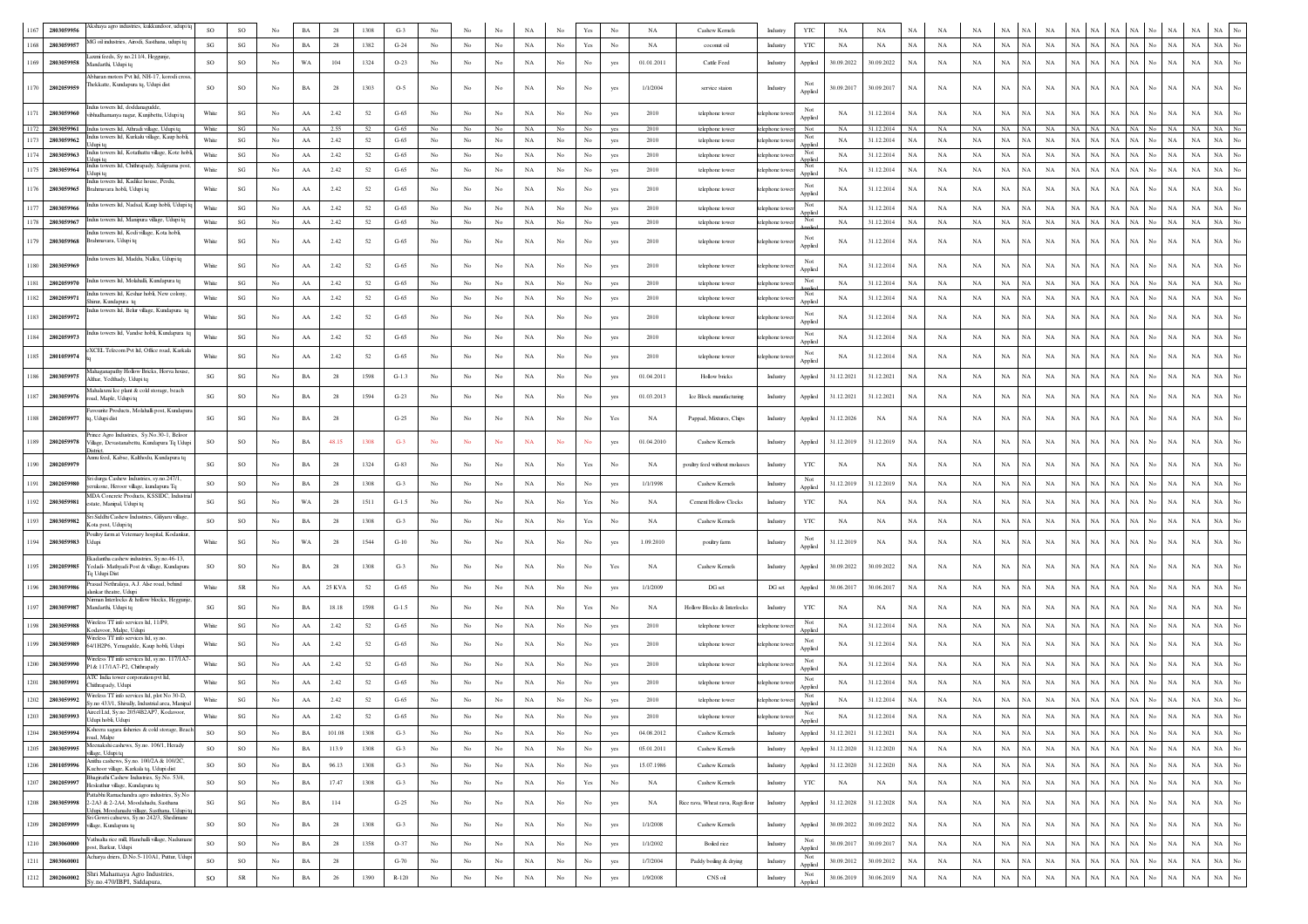| 1213 | 2803060003      | ndian Stratogic Petroleum Reserves Ltd,<br>Padur & Herur village, Udupi                                                       | LR                     | $\rm LR$               | No               | <b>BA</b>        | 169300 |        | $R-10$   |                  |                  |                  |             |                  |                  |            | <b>NA</b>           | Crude oil storage & handling     | Industry       | Applied                   | 30.06.2021  | 30.06.2021 | NA          |             |             |                          |             |                            |             |                   |             |             |                                 |
|------|-----------------|-------------------------------------------------------------------------------------------------------------------------------|------------------------|------------------------|------------------|------------------|--------|--------|----------|------------------|------------------|------------------|-------------|------------------|------------------|------------|---------------------|----------------------------------|----------------|---------------------------|-------------|------------|-------------|-------------|-------------|--------------------------|-------------|----------------------------|-------------|-------------------|-------------|-------------|---------------------------------|
| 1214 | 2801060004      | bharan motors Pvt ltd, NH-17,Sy.no 302-<br>2, 302P3, Karkala tq, Udupi                                                        | SO.                    | SO                     | No               | BA               | 28     | 1303   | $O-5$    | No               | No               | $_{\rm No}$      | NA          | $_{\rm No}$      | No               | YES        | 28.03.2010          | facility<br>service staion       | Industry       | Not                       | 30.09.2017  | 30.09.2017 | $_{\rm NA}$ | NA          | <b>NA</b>   | $_{\rm NA}$<br>NA        | NA          | NA<br>NA                   | NA          | NA<br>No          | $_{\rm NA}$ | $_{\rm NA}$ | $_{\rm NA}$                     |
|      | 1215 2803060005 | Kivi Sansho Packaging industries ltd, Plot no<br>Shivally, Indl Area, Manipal, Udupi tq                                       | SG                     | SG                     | No               | BA               | 112    |        | G-       | No.              | No               | No               | NA          | No               | No               | yes        | rvnm-<br>20/10/2010 | Iding cartoon made out of duplex | Industry       | Applied<br>Not            | 31.12.2019  | NA         | NA          | NA          | NA          | $_{\rm NA}$<br>NA        | NA          | NA<br>NA                   | <b>NA</b>   | NA                | $_{\rm NA}$ | $_{\rm NA}$ | $_{\rm NA}$                     |
| 1216 | 28030600        | ATC India Tower corporation pvt ltd, ltd,                                                                                     | White                  | SG                     | $_{\mathrm{No}}$ | ${\rm AA}$       | 2.42   | 52     | $G-65$   | No               | No               | No               | $_{\rm NA}$ | No               | No               | yes        | 2010                | paper board<br>telephone tower   | elephone tow   | Applied<br>Not            | NA          | 31.12.2014 | NA          | NA          | NA          | $_{\rm NA}$<br>NA        | $_{\rm NA}$ | NA<br>NA                   | NA          |                   | $_{\rm NA}$ | $_{\rm NA}$ | $_{\rm NA}$                     |
| 1217 | 2803060007      | y.no.195,no/B-p2, Higway service station<br>GTL Infrastructure Ltd, S/o La. Puttushya                                         | White                  | SG                     | No               |                  | 2.42   | 52     | $G-65$   | No.              | No               | No               | NA          | No               | No               |            | 2010                | telephone tower                  | telephone to   | Applied<br>Not            | NA          | 31.12.2014 | NA          | NA          | NA          | $_{\rm NA}$<br><b>NA</b> | NA          | <b>NA</b><br><b>NA</b>     | NA          | NA                | $_{\rm NA}$ | $_{\rm NA}$ | $_{\rm NA}$                     |
| 1218 | 2801060008      | ebbar, Pethri<br>GTL infrastructure Ltd, Kanthavara Village,                                                                  | White                  | $\mathbf{S}\mathbf{G}$ | No               | AA<br>${\rm AA}$ | 2.42   | 52     | $G-65$   | No               | No               | No               | NA          | No               | No               | yes<br>yes | 2010                | telephone tower                  | telephone tow  | Applied<br>Not            | NA          | 31.12.2014 | NA          | NA          | NA          | $_{\rm NA}$<br>NA        | NA          | NA<br>NA                   | NA          | NA                | $_{\rm NA}$ | $_{\rm NA}$ | $_{\rm NA}$<br>No               |
| 1219 | 28030600        | Carkala<br>Wireless TT info services ltd, No.74/7E,<br>anugraha", opp:Ambalpady school,                                       | White                  | SG                     | No               | ${\rm AA}$       | 2.42   | 52     | $G-65$   | No               | No               | No               | NA          | No               | No               | yes        | 2010                | telephone tower                  | telephone tow  | Applied<br>Not            | NA          | 31.12.2014 | $_{\rm NA}$ | NA          | NA          | $_{\rm NA}$<br>NA        | $_{\rm NA}$ | <b>NA</b><br>NA            | NA          |                   | $_{\rm NA}$ | $_{\rm NA}$ | <b>NA</b>                       |
| 1220 | 2803060010      | Ambalpady, Udupi<br>Sri Durga industry, Ambagilu, Manipal cross<br>Jdupi                                                      | SO                     | SO                     | No               | BA               | 28     | 1308   | $G-3$    | $_{\rm No}$      | No               | No               | NA          | No               | No               | yes        | 1/9/2009            | Cashew Kernels                   | Industry       | Applied<br>Not            | 31.12.2018  | 31.12.2018 | $_{\rm NA}$ | NA          | NA          | $_{\rm NA}$<br>NA        | NA          | NA<br>NA                   | NA          |                   | $_{\rm NA}$ | $_{\rm NA}$ | NA                              |
| 1221 | 2803060011      | larayani oil mill, Kalsanka, badagupete, Udup                                                                                 | $\mathbf{S}\mathbf{G}$ | $\mathbf{S}\mathbf{G}$ | No               | WA               | 28     | 1382   | $G-24$   | No               | No               | No               | $_{\rm NA}$ | No               | $_{\mathrm{No}}$ | yes        | 20/11/2010          | coconut oil                      | Industry       | Applied<br>Not            | 31.12.2019  | NA         | NA          | NA          | NA          | NA<br>NA                 | NA          | NA<br>NA                   | NA          | NA<br>No          | NA          | $_{\rm NA}$ | $_{\rm NA}$<br>$\overline{N}$ o |
|      | 1222 2801060012 | Sri Nidhi cashews, sy.no.198/2, ward no. 3,<br>door no 248(1). Kukkehalli, Udupi Ta &                                         | SO.                    | SO                     | No               | <b>BA</b>        | 28     | 1308   | $G-3$    | No.              | No               | No               | NA          | No               | No               | yes        | 24.03.2010          | Cashew Kernels                   | Industry       | Applied<br>Applied        | 30.12.2020  | 30.12.2020 | NA          | NA          | NA          | $_{\rm NA}$<br>NA        | NA          | NA<br>NA                   | NA          |                   | <b>NA</b>   | <b>NA</b>   | <b>NA</b>                       |
| 1223 | 2802060013      | <b>istrict</b><br>Sri Durga Industries, Gulwady village & post,<br>Kundapura tq, Udup                                         | SO                     | SO                     | No               | BA               | 28     | 1308   | $G-3$    | No               | No               | No               | NA          | No               | Yes              | No         | NA                  | Cashew Kernels                   | Industry       | YTC                       | NA          | NA         | $_{\rm NA}$ | NA          | NA          | NA<br>NA                 | NA          | <b>NA</b>                  | N/          |                   | NA          | $_{\rm NA}$ | NA                              |
|      | 1224 2801060014 | Gururaj exports, main road muniyal varanga<br>village, Padukdru, Karkala tq, Udupi                                            | SO                     | $SO$                   | No               | BA               | 28     | 1308   | $G-3$    | No               | No               | No               | NA          | No               | No               |            | 01.03.2011          | Cashew Kernels                   | Industry       | Applied                   | 31.12.2020  | 31.12.2020 | NA          | NA          | NA          | $_{\rm NA}$<br>NA        | NA          | <b>NA</b><br>NA            | NA          |                   | $_{\rm NA}$ | NA          | NA                              |
|      |                 | Varuni ice Plant, S.No-48-2B, Kodavoor,                                                                                       |                        |                        |                  |                  |        |        |          |                  |                  |                  |             |                  |                  |            |                     |                                  |                |                           |             |            |             |             |             |                          |             |                            |             |                   |             |             |                                 |
| 1225 | 2803060015      | Jddinahitlu, Udupi<br>Indus towers ltd, Sy.no.1 64/3AP5, Behind                                                               | SG                     | SO                     | No               | $_{\rm BA}$      | 28     | 1594   | $G-23$   | No               | No               | No               | NA          | No               | Yes              | No         | NA                  | Ice Block manufacturing          | Industry       | YTC                       | NA          | NA         | NA          | NA          | NA          | NA<br>NA                 | NA          | NA<br>NA                   | $_{\rm NA}$ | NA<br>No          | $_{\rm NA}$ | $_{\rm NA}$ | $_{\rm NA}$                     |
| 1226 | 2803060016      | Anupama cold House, Palimar, main road,<br>adus towers ltd, Sy.no.117/2P3, Inna village                                       | White                  | SG                     | No               | AA               | 2.45   | 52     | $G-65$   | No               | No               | No               | NA          | No               | No               |            | 2010                | telephone tower                  | telephone toy  | Applied                   | NA          | 31.12.2014 | NA          | NA          | NA          | NA<br>NA                 | NA          | NA<br>NA                   | NA          | NA<br>No          | $_{\rm NA}$ | NA          | $_{\rm NA}$                     |
|      | 1227 2801060017 | & post, Karkala tq                                                                                                            | White                  | $\mathbf{SG}$          | No               | AA               | 2.54   | 52     | $G-65$   | No               | No               | No               | NA          | No               | No               | yes        | 2010                | telephone tower                  | elephone tow   | Not<br>Applied            | NA          | 31.12.2014 | NA          | NA          | NA          | NA<br><b>NA</b>          | NA          | $_{\rm NA}$<br>NA          | NA          | NA<br>No          | $_{\rm NA}$ | $_{\rm NA}$ | $_{\rm NA}$                     |
|      | 1228 2801060018 | Indus towers ltd, Sy.no42/3A, Shirlalu village,<br>Hadi-Anadi, Ajekar honbli, Karkala tq                                      | White                  | SG                     | No               | AA               | 2.42   | 52     | $G-65$   | No               | No               | No               | NA          | No               | No               |            | 2010                | telephone tower                  | elephone to    | Not<br>Applied            | NA          | 31.12.2014 | NA          | NA          | NA          | NA<br>NA                 | NA          | <b>NA</b><br>NA            | NA          |                   | NA          | NA          | NA                              |
|      | 1229 2801060019 | ndus towers ltd, Sy.no.627/1P3, Nitte village<br>.<br>Carkala hobli, Karkala tq                                               | White                  | SG                     | $_{\mathrm{No}}$ | ${\rm AA}$       | 2.42   | 52     | $G-65$   | No               | $_{\rm No}$      | No               | NA          | $_{\rm No}$      | $_{\rm No}$      | yes        | 2010                | telephone tower                  | telephone tow  | Not<br>Applied            | NA          | 31.12.2014 | NA          | NA          | NA          | $_{\rm NA}$<br>NA        | NA          | NA<br>NA                   | NA          | NA<br>No          | NA          | $_{\rm NA}$ | NA                              |
| 1230 | 2801060020      | idus towers ltd. Sv.no.238/4A. Khatha no.62<br>Vinjur village, Karkala tq                                                     | White                  | $\mathbf{S}\mathbf{G}$ | No               | ${\rm AA}$       | 2.42   | 52     | $G-65$   | No.              | No               | No               | NA          | No               | No               | yes        | 2010                | telephone tower                  | telephone tow  | Not<br>Applied            | NA          | 31.12.2014 | NA          | NA          | NA          | $_{\rm NA}$<br>NA        | NA          | $_{\rm NA}$<br>$_{\rm NA}$ | NA          | NA<br>No          | $_{\rm NA}$ | $_{\rm NA}$ | $_{\rm NA}$                     |
| 1231 | 2802060021      | Indus towers ltd, Sy.no.16/4P1, Hosur village<br>Jadkal hobli, Kundapur tq                                                    | White                  | $\mathbf{S}\mathbf{G}$ | No               | ${\rm AA}$       | 2.42   | 52     | $G-65$   | No.              | No               | No               | NA          | No               | No               | yes        | 2010                | telephone tower                  | elephone tow   | Not<br>Applied            | NA          | 31.12.2014 | NA          | NA          | NA          | NA<br><b>NA</b>          | NA          | NA<br>NA                   | NA          |                   | NA          | $_{\rm NA}$ | $_{\rm NA}$<br>No               |
|      | 1232 2801060022 | ndus towers ltd, Sy.no.19-6D, Varanga<br>village, Ajekar hobli, Karkala tq                                                    | White                  | SG                     | No               | ${\rm AA}$       | 2.42   | 52     | $G-65$   | No.              | No               | No               | NA          | No               | $_{\rm No}$      | yes        | 2010                | telephone tower                  | telephone tov  | Not<br>Applied            | NA          | 31.12.2014 | NA          | NA          | NA          | $_{\rm NA}$<br>NA        | NA          | NA<br>NA                   | <b>NA</b>   |                   | NA          | $_{\rm NA}$ | $_{\rm NA}$<br>No               |
| 1233 | 2803060023      | dus towers ltd, Sy.no.63/1, 92, Herur village<br>3antakal post, Udupi                                                         | White                  | SG                     | No               | AA               | 2.42   | 52     | $G-65$   | No               | No               | No               | NA          | No               | No               | yes        | 2010                | telephone tower                  | telephone tov  |                           | NA          | 31.12.2014 | NA          | NA          | NA          | NA<br>NA                 | NA          | NA<br>NA                   | $_{\rm NA}$ | NA<br>No          | $_{\rm NA}$ | $_{\rm NA}$ | $_{\rm NA}$                     |
| 1234 | 2801060024      | adus towers ltd, Sy.no.78/3A, Harikandige<br>village, Bairampalli post, Udupi                                                 | White                  | $\mathbf{S}\mathbf{G}$ | No               | ${\rm AA}$       | 2.42   | 52     | $G-65$   | No.              | No               | No               | $_{\rm NA}$ | No               | No               | yes        | 2010                | telephone tower                  | telephone tow  | Applied<br>Not            | NA          | 31.12.2014 | NA          | NA          | NA          | $_{\rm NA}$<br>NA        | NA          | $_{\rm NA}$<br>NA          | $_{\rm NA}$ | <b>NA</b><br>No   | $_{\rm NA}$ | $_{\rm NA}$ | $_{\rm NA}$                     |
|      |                 | Indus towers ltd, Sy.no.208-1B, Khatha no.                                                                                    |                        |                        |                  |                  |        |        |          |                  |                  |                  |             |                  |                  |            |                     |                                  |                | Applied<br>Not            |             |            |             |             |             |                          |             |                            |             |                   |             |             |                                 |
| 1235 | 2803060025      | 1304, Heggunje village, Kota hobli,<br>Brahmavara, Udupi<br>adus towers ltd. Sv.no.92/. Mukamar Padav.                        | White                  | SG                     | No               | ${\bf AA}$       | 2.42   | 52     | $G - 65$ | No               | No               | No               | NA          | No               | No               | yes        | 2010                | telephone tower                  | telephone tow  | Applied                   | NA          | 31.12.2014 | $_{\rm NA}$ | NA          | NA          | $_{\rm NA}$<br>NA        | NA          | NA<br>NA                   | NA          | NA<br>No.         | NA          | $_{\rm NA}$ | $_{\rm NA}$                     |
| 1236 | 2801060026      | Santhoor village & post, Karkala<br>Wireless TT info services ltd. Sv.no.51, #7 &                                             | White                  | $\mathbf{S}\mathbf{G}$ | No               | ${\rm AA}$       | 2.42   | 52     | $G-65$   | No               | No               | No               | NA          | $_{\rm No}$      | No               | yes        | 2010                | telephone tower                  | telephone tow  | Not<br>Applied            | NA          | 31.12.2014 | $_{\rm NA}$ | NA          | NA          | $_{\rm NA}$<br>NA        | NA          | NA<br>NA                   | NA          | NA<br>No          | NA          | $_{\rm NA}$ | NA                              |
| 1237 | 2803060027      | 18, Ananth nagar, Near Manipal 2nd stage,                                                                                     | White                  | SG                     | No               | ${\rm AA}$       | 2.42   | 52     | $G-65$   | $_{\rm No}$      | $_{\rm No}$      | $_{\rm No}$      | NA          | $_{\rm No}$      | No               | yes        | 2010                | telephone tower                  | telephone tow  | Not<br>Applied            | NA          | 31.12.2014 | $_{\rm NA}$ | NA          | NA          | $_{\rm NA}$<br>NA        | NA          | <b>NA</b><br>NA            | NA          |                   | $_{\rm NA}$ | $_{\rm NA}$ | $_{\rm NA}$                     |
| 1238 | 2803060028      | Wireless TT info services ltd, Sy.no.329-6<br>BP4, Janthan complex, near citizen circle,<br>Malpe, Udupi                      | White                  | $_{\rm SG}$            | No               | AA               | 2.42   | 52     | $G-65$   | No               | No               | No               | NA          | No               | No               |            | 2010                | telephone tower                  | lephone to     | Not<br>Applied            | NA          | 31.12.2014 | NA          | NA          | NA          | NA<br>NA                 | NA          | NA<br>NA                   | NA          |                   | NA          | NA          | $_{\rm NA}$                     |
| 1239 | 2803060029      | Wireless TT info services ltd, Sy.no.278/9P2,<br>'Hotel Royal International'', Herga village,<br>Karkala road, Manipal, Udupi | White                  | SG                     | $_{\rm No}$      | ${\rm AA}$       | 2.42   | 52     | $G-65$   | $_{\mathrm{No}}$ | $_{\mathrm{No}}$ | No               | NA          | No               | $_{\rm No}$      | yes        | 2010                | telephone tower                  | telephone tow  | Not<br>Applied            | $_{\rm NA}$ | 31.12.2014 | $_{\rm NA}$ | NA          | NA          | $_{\rm NA}$<br>NA        | NA          | $_{\rm NA}$<br>NA          | NA          | NA<br>No.         | NA          | $_{\rm NA}$ | $_{\rm NA}$                     |
|      | 1240 2803060030 | Wireless TT info services ltd,<br>y.no.159/1AZA1P33, "Devi Kripa",<br>Hayagriva ragar, 1st cross, 2nd compound,               | White                  | $_{\rm SG}$            | No               | AA               | 2.42   | 52     | $G-65$   | No               | No               | No               | NA          | No               | No               |            | 2010                | telephone tower                  | telephone tov  | Not                       | NA          | 31.12.2014 | NA          | NA          | NA          | NA<br><b>NA</b>          | NA          | <b>NA</b><br>NA.           | NA          |                   | <b>NA</b>   | NA          | NA                              |
|      |                 | Indrali, Shivalli village, Kunjibettu post, Udupi<br>Wireless TT info services ltd. Sv.no.179/1AP.                            |                        |                        |                  |                  |        |        |          |                  |                  |                  |             |                  |                  |            |                     |                                  |                | Applied<br>Not            |             |            |             |             |             |                          |             |                            |             |                   |             |             |                                 |
| 1241 | 2803060031      | No. 259C, near Indira service station, NH-17<br>Wireless TT info services ltd.                                                | White                  | SG                     | No               | ${\rm AA}$       | 2.42   | 52     | $G-65$   | No               | No               | No               | NA          | $_{\rm No}$      | $_{\rm No}$      | yes        | 2010                | telephone tower                  | telephone towe | Applied                   | $_{\rm NA}$ | 31.12.2014 | NA          | NA          | NA          | $_{\rm NA}$<br>NA.       | NA          | NA<br>NA                   | NA          | NA                | NA          | $_{\rm NA}$ | NA                              |
|      | 1242 2802060032 | Sy.no.42/2A10A, Srinivas building, Padugram<br>NH-17, Kaup main road, Udupi                                                   | White                  | SG                     | No               | ${\rm AA}$       | 2.42   | 52     | $G-65$   | No               | No               | No               | NA          | No               | No               | yes        | 2010                | telephone tower                  | telephone tow  | Not<br>Applied            | NA          | 31.12.2014 | $_{\rm NA}$ | NA          | NA          | $_{\rm NA}$<br>NA        | NA          | NA<br>NA                   | NA          | NA<br>No.         | $_{\rm NA}$ | $_{\rm NA}$ | NA                              |
| 1243 | 2803060033      | Wireless TT info services ltd, Sy.no.60/7A2 &<br>60/7B-2, Badagubettu village, Udupi hobli,<br>Udupi                          | White                  | SG                     | No               | ${\bf AA}$       | 2.42   | 52     | $G-65$   | $_{\rm No}$      | No               | No               | NA          | No               | No               | yes        | 2010                | telephone tower                  | telephone tow  | Not<br>Applied            | NA          | 31.12.2014 | $_{\rm NA}$ | NA          | NA          | $_{\rm NA}$<br>NA        | NA          | <b>NA</b><br>NA            | NA          | ŃА                | NA          | NA          | <b>NA</b>                       |
| 1244 | 280,50600,54    | Indus Towers Ltd, Sy.No. 9/7A, Athradi<br>village, Udupi tq & dist                                                            | White                  | SG                     | No.              | AA               | 2.42   | 52     | $G - 65$ | No               | No               | No               | NA          | No               |                  |            | 2010                | telephone tower                  | telephone towe | Not<br>Applied            | NA          | 1.12.2014  | NA          | NA          | NA          | NA                       | - NA        | NA<br>NA 1                 | NA          | NA                | NA.         | NA.         | NA                              |
| 1245 | 2802060035      | Indus Towers Ltd, Sy.No. 120/P1, Karkunje<br>village, Kundapura tq, Udupi dist                                                | White                  | SG                     | No               | ${\rm AA}$       | 2.42   | 52     | $G-65$   | No               | $_{\mathrm{No}}$ | $_{\rm No}$      | NA          | $_{\rm No}$      | $_{\rm No}$      | yes        | 2010                | telephone tower                  | telephone towe | Not<br>Applied            | NA          | 31.12.2014 | NA          | NA          | NA          | $_{\rm NA}$<br>NA        | NA          | NA<br>NA                   | NA          | $_{\rm NA}$<br>No | NA          | NA          | $_{\rm NA}$<br>$_{\mathrm{No}}$ |
| 1246 | 2803060036      | Indus Towers Ltd, Sy.No. 2-65C2, opp.<br>Bharath tile factory, Vasuki nagar, NH-17,                                           | White                  | $\mathbf{S}\mathbf{G}$ | No               | ${\rm AA}$       | 2.42   | 52     | $G-65$   | No               | No               | $_{\mathrm{No}}$ | NA          | No               | $_{\mathrm{No}}$ | yes        | 2010                | telephone tower                  | telephone towe | Not<br>Applied            | $_{\rm NA}$ | 31.12.2014 | NA          | NA          | NA          | NA<br>$_{\rm NA}$        | NA          | NA  <br>NA                 | NA          | NA<br>No          | NA          | NA          | NA<br>$_{\rm No}$               |
| 1247 | 2803060037      | Indus Towers Ltd, Sy.No. 104-4A2B2A21P-<br>IP, Kotamurkai Chithrapadi, Saligrama,<br>Brahmavara, Udupi tq                     | White                  | SG                     | $_{\mathrm{No}}$ | ${\rm AA}$       | 2.42   | 52     | $G-65$   | No               | No               | $_{\rm No}$      | $_{\rm NA}$ | $_{\mathrm{No}}$ | $_{\rm No}$      | yes        | 2010                | telephone tower                  | telephone tow  | Not<br>Applied            | NA          | 31.12.2014 | $_{\rm NA}$ | $_{\rm NA}$ | NA          | $_{\rm NA}$<br>NA        | NA          | $_{\rm NA}$<br>NA          | $_{\rm NA}$ | $_{\rm NA}$<br>No | $_{\rm NA}$ | $_{\rm NA}$ | $_{\rm NA}$<br>No               |
| 1248 | 2803060038      | Indus Towers Ltd, Sy.No. 77/3B2P2, Airody<br>village, Sasthana post, Udupi tq                                                 | White                  | $\mathbf{S}\mathbf{G}$ | $_{\mathrm{No}}$ | ${\bf AA}$       | 2.42   | 52     | $G-65$   | $_{\mathrm{No}}$ | $_{\mathrm{No}}$ | $_{\mathrm{No}}$ | $_{\rm NA}$ | $_{\mathrm{No}}$ | $_{\mathrm{No}}$ | yes        | 2010                | telephone tower                  | telephone towe | Not<br>Applied            | $_{\rm NA}$ | 31.12.2014 | $_{\rm NA}$ | $_{\rm NA}$ | $_{\rm NA}$ | $_{\rm NA}$<br>NA        | $_{\rm NA}$ | NA<br>$_{\rm NA}$          | $_{\rm NA}$ | $_{\rm NA}$<br>No | NA          | $_{\rm NA}$ | $_{\rm NA}$<br>$_{\mathrm{No}}$ |
| 1249 |                 | Indus Towers Ltd, Sy.No. 289/2, Kota beech<br>2803060039 Malpe, Kodavoor grama, Udupi tq                                      | White                  | $\mathbf{S}\mathbf{G}$ | $_{\mathrm{No}}$ | ${\bf AA}$       | 2.42   | 52     | $G-65$   | $_{\rm No}$      | No               | $_{\rm No}$      | NA          | $_{\mathrm{No}}$ | $_{\mathrm{No}}$ | yes        | 2010                | telephone tower                  | telephone tow  | Not<br>Applied            | NA          | 31.12.2014 | $_{\rm NA}$ | NA          | NA          | $_{\rm NA}$<br>NA        | NA          | NA<br>NA                   | NA          | $_{\rm NA}$<br>No | $_{\rm NA}$ | NA          | $_{\rm NA}$<br>$_{\mathrm{No}}$ |
| 1250 | 2802060040      | Indus Towers Ltd, Sy.No. 150-1P1, Kedhur,                                                                                     | White                  | SG                     | $_{\rm No}$      | ${\rm AA}$       | 2.42   | 52     | $G-65$   | No               | No               | $_{\rm No}$      | NA          | $_{\mathrm{No}}$ | $_{\mathrm{No}}$ | yes        | 2010                | telephone tower                  | telephone towe | Not                       | $_{\rm NA}$ | 31.12.2014 | NA          | $_{\rm NA}$ | NA          | NA<br>$_{\rm NA}$        | NA          | NA<br>NA                   | NA          | NA<br>No          | NA          | NA          | NA<br>$_{\rm No}$               |
| 1251 | 2803060041      | Indus Towers Ltd. Sv.No. 362/12-P2. Near<br>church road, Perampalli, Shivalli post, Udupi tq                                  | White                  | $\mathbf{S}\mathbf{G}$ | No               | ${\bf AA}$       | 2.42   | 52     | $G-65$   | $_{\rm No}$      | No               | $_{\rm No}$      | NA          | No               | $_{\rm No}$      | yes        | 2010                | telephone tower                  | telephone tow  | Not<br>Applied            | NA          | 31.12.2014 | NA          | $_{\rm NA}$ | $_{\rm NA}$ | $_{\rm NA}$<br>NA        | NA          | NA<br>NA                   | NA          | <b>NA</b><br>No   | $_{\rm NA}$ | $_{\rm NA}$ | $_{\rm NA}$<br>$_{\mathrm{No}}$ |
| 1252 | 2803060042      | Indus Towers Ltd, Sy.No. 77/24P1,<br>Kukkehalli village, Brahmavara hobli, Udupi tq                                           | White                  | $\mathbf{S}\mathbf{G}$ | $_{\mathrm{No}}$ | ${\rm AA}$       | 2.42   | 52     | $G-65$   | No               | No               | $_{\rm No}$      | NA          | $_{\mathrm{No}}$ | $_{\mathrm{No}}$ | yes        | 2010                | telephone tower                  | telephone tow  | Not                       | $_{\rm NA}$ | 31.12.2014 | NA          | $_{\rm NA}$ | $_{\rm NA}$ | $_{\rm NA}$<br>NA        | NA          | NA<br>NA                   | $_{\rm NA}$ | NA<br>No          | NA          | $_{\rm NA}$ | NA<br>$_{\rm No}$               |
| 1253 | 2803060043      | Indus Towers Ltd, Sy.No. 133/4A3, Khatha<br>No.238, Paniyoor, Belapu village, Kaup hobli,                                     | White                  | $\mathbf{S}\mathbf{G}$ | No               | ${\bf AA}$       | 2.42   | $52\,$ | $G-65$   | $_{\rm No}$      | $_{\mathrm{No}}$ | $_{\rm No}$      | $_{\rm NA}$ | $_{\mathrm{No}}$ | $_{\mathrm{No}}$ | yes        | 2010                | telephone tower                  | telephone tow  | Applied<br>Not<br>Applied | $_{\rm NA}$ | 31.12.2014 | NA          | $_{\rm NA}$ | $_{\rm NA}$ | $_{\rm NA}$<br><b>NA</b> | $_{\rm NA}$ | NA<br>$_{\rm NA}$          | $_{\rm NA}$ | $_{\rm NA}$<br>No | $_{\rm NA}$ | $_{\rm NA}$ | $_{\rm NA}$<br>$_{\mathrm{No}}$ |
|      |                 |                                                                                                                               |                        |                        |                  |                  |        |        |          |                  |                  |                  |             |                  |                  |            |                     |                                  |                |                           |             |            |             |             |             |                          |             |                            |             |                   |             |             |                                 |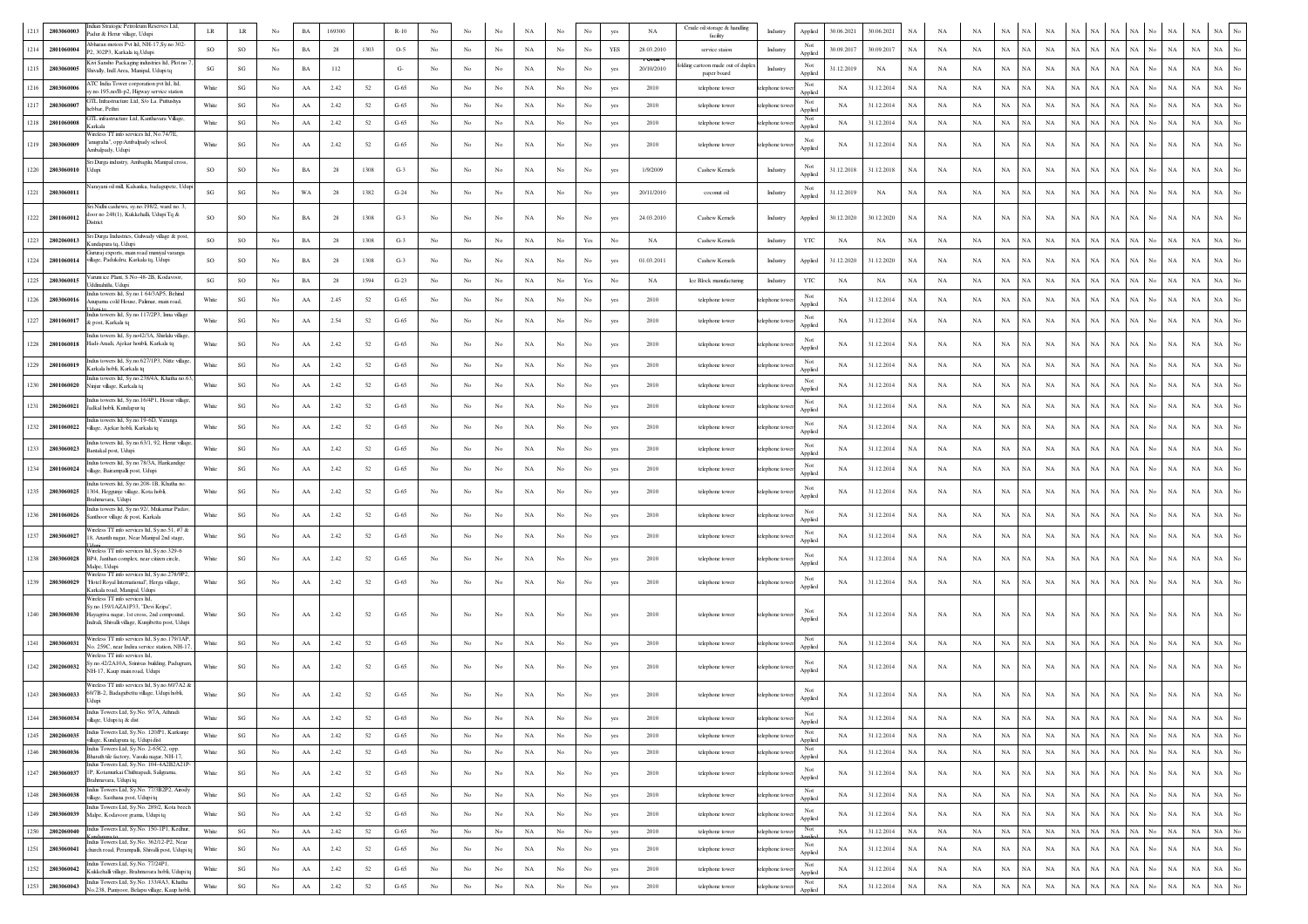| 1254           | 2802060044               | ndus Towers Ltd, Sy.No. 59/2A3, Khatha<br>o.145, Hombadi Mandadi village, Kundapura                                                     | White                  | $\mathbf{S}\mathbf{G}$       | No               | AA               | 2.42              | 52         | $G-65$           |                  |                  |                   | NA                       |                        | No                                                                                    |            | 2010                | telephone tower                         | elephone tow                     | Not<br>Applied            | NA               | 31.12.2014               | NA          |             |             |                          |                   |             |                                       |                   |                                                |                          |                                                      |
|----------------|--------------------------|-----------------------------------------------------------------------------------------------------------------------------------------|------------------------|------------------------------|------------------|------------------|-------------------|------------|------------------|------------------|------------------|-------------------|--------------------------|------------------------|---------------------------------------------------------------------------------------|------------|---------------------|-----------------------------------------|----------------------------------|---------------------------|------------------|--------------------------|-------------|-------------|-------------|--------------------------|-------------------|-------------|---------------------------------------|-------------------|------------------------------------------------|--------------------------|------------------------------------------------------|
| 1255           | 2801060045               | ndus Towers Ltd, Sy.No. 314/2A3, Hirgana<br>village, Ajekar hobli, Karkala tq                                                           | White                  | SG                           | No               | AA               | 2.42              | 52         | $G-65$           | No               | No               | No                | NA                       | No                     | No                                                                                    | yes        | 2010                | telephone tower                         | elephone toy                     | Not<br>Applied            | NA               | 31.12.2014               | NA          | NA          | <b>NA</b>   | $_{\rm NA}$              | NA                | NA          | NA<br>NA                              | $_{\rm NA}$       | NA<br>NA<br>No                                 | $_{\rm NA}$              | $_{\rm NA}$<br>No                                    |
|                | 1256 2801060046          | ndus Towers Ltd. Sv No. 549/3 Khatha<br>o.1162, Nallur village, Karkala tq                                                              | White                  | $\mathbf{S}\mathbf{G}$       | No               | ${\rm AA}$       | 2.42              | 52         | $G-65$           | No               | No               | No                | NA                       | No                     | $_{\rm No}$                                                                           | yes        | <b>FORM</b><br>2010 | telephone tower                         | telephone tow                    | Not                       | NA               | 31.12.2014               | NA          | NA          | NA          | NA                       | NA                | NA          | $_{\rm NA}$<br>NA                     | $_{\rm NA}$       | NA No<br>$_{\rm NA}$                           | $_{\rm NA}$              | $_{\rm NA}$                                          |
| 1257           | 2803060047               | Indus Towers Ltd, Sy.No. 30-2P2, Varahi<br>ilaya, opp.Railway godown, Indrali shivalli                                                  | White                  | SG                           | No               | AA               | 2.42              | 52         | $G-65$           | No               | No               | No                | NA                       | No                     | No                                                                                    |            | 2010                | telephone tower                         | telephone tow                    | Applied<br>Not            | NA               | 31.12.2014               | NA          | NA          | NA          | NA                       | NA                | NA          | NA<br>NA                              | $_{\rm NA}$       | $_{\rm NA}$<br>NA<br>No                        | $_{\rm NA}$              | NA                                                   |
|                |                          | rama, Kunjibettu, Udupi tq<br>Indus Towers Ltd, Sy.No. 184/5D, Hemmad                                                                   |                        |                              |                  |                  |                   |            |                  |                  |                  |                   |                          |                        |                                                                                       |            |                     |                                         |                                  | Applied<br>Not            |                  |                          |             |             |             |                          |                   |             |                                       |                   |                                                |                          |                                                      |
| 1258           | 2802060048               | village, Vandse hobli, Kundapura tq<br>Indus Towers Ltd. Sv.No. 355/4P2. Khatha                                                         | White                  | $_{\rm SG}$                  | No               | AA               | 2.42              | 52         | $G-65$           | No               | No               | No                | NA                       | No                     | No                                                                                    | yes        | 2010                | telephone tower                         | telephone towe                   | Applied<br>Not            | NA               | 31.12.2014               | NA          | NA          | NA          | NA                       | NA.               | NA          | NA<br>NA                              | NA                | NA<br>NA<br>No                                 | <b>NA</b>                | <b>NA</b>                                            |
| 1259           | 2802060049               | o.1809, Koravadi, Thekkatte post,<br>Sri Sharada Rice Mill, Sy.no. 291-5, Japthi                                                        | White                  | SG                           | No.              | AA               | 2.55              | 52         | $G-65$           | No               | No               | No                | NA                       | No                     | No                                                                                    | yes        | 2010                | telephone tower                         | telephone tow                    | Applied                   | NA.              | 31.12.2014               | NA          | NA          | NA          | $_{\rm NA}$              | NA                | NA          | NA<br>NA                              | NA                | <b>NA</b><br>No<br>NA                          | NA                       | NA                                                   |
| 1260           | 2802060050               | village & post, Kundapura tq<br>Sri Manjushree Rice mill, Sy.no. 208-1, Nallur                                                          | so                     | SO                           | No               | BA               | 28                | 1358       | $O-37$           | $_{\rm No}$      | $_{\rm No}$      | No                | $_{\rm NA}$              | $_{\mathrm{No}}$       | $\operatorname{Yes}$                                                                  | No         | NA                  | boiled rice                             | Industry                         | YTC                       | NA               | NA                       | NA          | NA          | NA          | NA                       | NA                | NA          | NA<br>$_{\rm NA}$                     | NA                | NA  <br>No<br>NA                               | $_{\rm NA}$              | NA                                                   |
| 1261           | 2801060051               | village, Karkala to<br>MRF Marine Industries, Sv.no 262, kodavoc                                                                        | so                     | SO                           | No               | BA               | 28                | 1358       | $O-37$           | No               | $_{\rm No}$      | $_{\rm No}$       | NA                       | $_{\rm No}$            | Yes                                                                                   | No         | NA                  | boiled rice                             | Industry                         | YTC                       | NA               | NA                       | NA          | NA          | NA          | $_{\rm NA}$              | NA                | NA          | NA<br><b>NA</b>                       | NA                | NA  <br>No<br>NA                               | $_{\rm NA}$              | <b>NA</b>                                            |
| 1262           | 2803060052               | village, near fish processing centre, Udupi                                                                                             | SG                     | SO                           | No               | $_{\rm BA}$      | 28                | 1594       | $G-23$           | No               | No               | No                | NA                       | No                     | Yes                                                                                   | No         | NA                  | Ice Block manufacturing                 | Industry                         | YTC                       | NA               | NA                       | $_{\rm NA}$ | NA          | $_{\rm NA}$ | $_{\rm NA}$              | NA                | NA          | NA<br>NA                              | $_{\rm NA}$       | NA<br>NA<br>No                                 | $_{\rm NA}$              | $_{\rm NA}$                                          |
| 1263           | 2803060053               | Amith Cashew Industries, Krishna arcade,<br>C.M. Marg, Udupi tq & district<br>Sri Balaii oil mill. Hiriadka. Udupi to & district        | SO                     | SO                           | No               | BA               | 28                | 1308       | $G-3$            | No               | No               | No                | NA                       | No                     | $\operatorname*{Yes}% \left( X\right) \equiv\operatorname*{Yes}(\mathbb{R}^{3}\left)$ | No         | NA                  | Cashew Kernels                          | Industry                         | YTC                       | NA               | NA                       | NA          | NA          | NA          | $_{\rm NA}$              | NA                | NA          | <b>NA</b><br>NA                       | NA                | $_{\rm NA}$<br>No<br>NA                        | $_{\rm NA}$              | $_{\rm NA}$                                          |
| 1264<br>1265   | 2803060054<br>2801060055 | GTL Infrastructure Itd, Karkala tq, Udupi                                                                                               | SG<br>White            | $\mathbf{SG}$<br>SG          | No<br>No         | BA<br>AA         | 28<br>2.45        | 1382<br>52 | $G-24$<br>$G-65$ | No<br>No         | No<br>No         | $_{\rm No}$<br>No | $_{\rm NA}$<br><b>NA</b> | $_{\mathrm{No}}$<br>No | $_{\rm No}$<br>No                                                                     | yes<br>yes | 01.05.2010<br>2010  | coconut oil<br>telephone tower          | Industry<br>telephone tow        | Not<br>Not                | 31.12.2017<br>NA | NA<br>31.12.2014         | NA<br>NA    | NA<br>NA    | NA<br>NA    | $_{\rm NA}$<br><b>NA</b> | NA<br>$_{\rm NA}$ | NA<br>NA    | NA<br>$_{\rm NA}$<br>NA<br>NA         | NA<br>NA          | NA  <br>No<br>NA<br>NA No<br>NA                | $_{\rm NA}$<br><b>NA</b> | $_{\mathrm{No}}$<br>NA<br>$_{\rm NA}$<br>$_{\rm No}$ |
| 1266           | 2803060056               | iyam Interlock pavers, Bommarabettu,                                                                                                    | SG                     | $\mathbf{S}\mathbf{G}$       | $_{\mathrm{No}}$ | $_{\rm BA}$      | 28                | 1598       | $G-1.3$          | $_{\rm No}$      | $_{\rm No}$      | $_{\rm No}$       | NA                       | $_{\rm No}$            | No                                                                                    | yes        | 01.04.2011          | Hollow Blocks & Interlocks              | Industry                         | Not                       | 31.03.2015       | 31.03.2015               | NA          | NA          | NA          | $_{\rm NA}$              | <b>NA</b>         | NA          | NA<br>NA                              | NA                | NA<br>No<br>NA                                 | $_{\rm NA}$              | <b>NA</b>                                            |
| 1267           | 2802060057               | mpa road. Hiriadka. Udupi ta & district<br>Vireless TT info services ltd, Sy.No: 133/7A<br>Shivani nilaya, Kundapura tq, Udupi district | White                  | $\mathbf{S}\mathbf{G}$       | No               | ${\rm AA}$       | 2.42              | 52         | $G-65$           | No               | No               | No                | NA                       | No                     | No                                                                                    | yes        | 2010                | telephone tower                         | telephone tov                    | Applied<br>Not            | NA               | 31.12.2014               | NA          | NA          | <b>NA</b>   | NA                       | NA                | NA          | NA<br>NA                              | $_{\rm NA}$       | NA<br>$_{\mathrm{No}}$<br>$_{\rm NA}$          | $_{\rm NA}$              | $_{\rm NA}$                                          |
|                |                          | Megha food products, doopadakatte, Karkak                                                                                               |                        |                              |                  |                  |                   |            |                  |                  |                  |                   |                          |                        |                                                                                       |            |                     |                                         |                                  | Applied                   |                  |                          |             |             |             |                          |                   |             |                                       |                   |                                                |                          |                                                      |
| 1268           | 2801060058               | q & Udupi district<br>lavayuga Engineering Company Ltd, Batching                                                                        | $\mathbf{S}\mathbf{G}$ | $\mathbf{S}\mathbf{G}$       | No               | BA               | 112               | 1633       | $G-21$           | No               | No               | No                | NA                       | No                     | $\operatorname*{Yes}% \left( X\right) \equiv\operatorname*{Yes}(\mathbb{R}^{3}\left)$ | No         | NA                  | soft drinks, mineral water              | Industry                         | YTC                       | NA               | NA                       | NA          | NA          | NA          | $_{\rm NA}$              | NA                | NA          | NA<br>NA                              | $_{\rm NA}$       | NA  <br>$_{\rm NA}$<br>No                      | $_{\rm NA}$              | $_{\rm NA}$                                          |
|                | 1269 2803060059          | Plant, Sy.No: 72/1, Nadsal, Padubidri, Udupi                                                                                            | SG                     | SG                           | No               | BA               | 28                |            | $O-50$           | No               | No               | No                | NA                       | yes                    | No                                                                                    | No         | 31.08.2010          | concrete Batch mixing                   | Industry                         | Closed                    | 30.09.2017       | 30.09.2017               | <b>NA</b>   | NA          | NA          | NA                       | <b>NA</b>         | NA          | NA<br>NA                              | $_{\rm NA}$       | NA  <br>No<br><b>NA</b>                        | $_{\rm NA}$              | NA                                                   |
| 1270           | 2802060060               | Navavuga Engineering Company Ltd, Batchin<br>k Wetmix palnt, Sy.No: 128, Yedthady<br>village, Udupi                                     | SG                     | SG                           | No               | BA               | 28                |            | $O-50$           | $_{\rm No}$      | No               | No                | NA                       | No                     | $_{\rm No}$                                                                           | yes        | 30.08.2010          | concrete Batch mixing                   | Industry                         | Applied                   | 31.12.2026       | 31.12.2026               | NA          | NA          | NA          | $_{\rm NA}$              | NA                | NA          | NA<br><b>NA</b>                       | NA                | <b>NA</b><br>No<br>NA                          | <b>NA</b>                | NA                                                   |
| 1271           | 2803060061               | lavayuga Engineering Company Ltd,<br>adubidri Hotmix palnt, Sv.No: 87/1AP-4.<br>Vandikoor village, Udupi                                | SO                     | SO                           | No               | BA               | 28                | 1548       | $O-50$           | No               | No               | No                | NA                       | $_{\rm No}$            | No                                                                                    | yes        | 01.10.2011          | Hot mix plant                           | Industry                         | Applied                   | 30.09.2023       | 30.09.2023               | NA          | NA          | NA          | NA                       | NA                | NA          | NA<br>NA                              | $_{\rm NA}$       | NA<br>No<br>NA                                 | $_{\rm NA}$              | NA                                                   |
| 1272           | 2803060062               | Raghavendra rice mill, Sy.no. 105-6B,<br>Yedthady village, Udupi taluk and District                                                     | so                     | SO                           | No               | BA               | 9.5               | 1358       | $O-37$           | No               | No               | No                | NA                       | $_{\mathrm{No}}$       | $_{\rm No}$                                                                           | yes        | 01.10.2006          | Boiled rice                             | Industry                         | Applied                   | 30.09.2022       | 30.09.2022               | NA          | NA          | NA          | NA                       | NA                | NA          | NA<br>$_{\rm NA}$                     | NA                | NA<br>No<br>NA                                 | <b>NA</b>                | NA                                                   |
| 1273           | 2801060063               | K V Prabhu oil mills, 180/W IV, Main road<br>Karkala, Karkala taluk, Uduni                                                              | SG                     | SG                           | No               | BA               | 15.16             | 1382       | $G-24$           | No               | No               | No                | NA                       | No                     | $\operatorname{Yes}$                                                                  | No         | NA                  | coconut oil                             | Industry                         | YTC                       | NA               | NA                       | NA          | NA          | NA          | NA                       | NA                | NA          | NA<br>NA                              | NA                | NA<br>No<br>NA                                 | NA                       | NA                                                   |
| 1274           | 2802060064               | Sagar poultry farm, Sy.No: 192, Hubbalbetti<br>Senapura village, Kundapura taluk                                                        | White                  | SG                           | No.              | <b>BA</b>        | 10                | 1544       | $G-10$           | No               | No               | No                | NA                       | No                     | Yes                                                                                   | No         | NA                  | Poultry farm                            | Industry                         | YTC                       | NA               | NA                       | <b>NA</b>   | NA          | NA          | NA                       | NA                | <b>NA</b>   | NA<br>NA                              | NA                | $_{\rm NA}$<br><b>NA</b><br>No                 | NA                       | NA                                                   |
| 1275           | 2803060065               | Prime fragrance, Sy.No. 101/1, Kavadi village<br>and post. Udupi                                                                        | $\mathbf{S}\mathbf{G}$ | SG                           | $_{\mathrm{No}}$ | BA               | 30.92             |            | $G-68$           | No               | No               | No                | NA                       | $_{\mathrm{No}}$       | $\operatorname{Yes}$                                                                  | No         | NA                  | detergent soap, soap powder<br>soap oil | Industry                         | YTC                       | NA               | NA                       | NA          | NA          | $_{\rm NA}$ | $_{\rm NA}$              | NA                | NA          | NA<br><b>NA</b>                       | NA                | NA<br>No<br>NA                                 | $_{\rm NA}$              | $_{\rm NA}$<br>No                                    |
| 1276           | 2803060066               | Vireless TT info Services, Sy.No: 54/7, Bada<br>village, Udupi taluk                                                                    | White                  | SG                           | No               | AA               | 2.42              | 52         | $G-65$           | $_{\rm No}$      | $_{\rm No}$      | $_{\rm No}$       | NA                       | $_{\rm No}$            | $_{\rm No}$                                                                           | yes        | 2010                | telephone tower                         | elephone tow                     | Not<br>Applied            | NA               | 31.12.2014               | NA          | NA          | NA          | $_{\rm NA}$              | NA                | NA          | NA<br>NA                              | NA                | NA<br>No<br>NA                                 | $_{\rm NA}$              | $_{\rm NA}$                                          |
| 1277           | 2803060067               | GVP Infrasturcture, jarkala karkala Tq Udupi<br><b>District</b>                                                                         | White                  | $\mathbf{S}\mathbf{G}$       | No.              | AA               | 28                | 1146       | $G-78$           | No               | No               | No                | NA                       | No                     | No                                                                                    | yes        | 1/1/2010            | hydel power                             | Industry                         | Not<br>Applied            | NA               | 31.12.2014               | <b>NA</b>   | NA          | <b>NA</b>   | <b>NA</b>                | NA                | NA          | NA<br>NA.                             | NA                | NA<br><b>NA</b><br>No                          | NA                       | NA                                                   |
| 1278           | 2803060068               | Viom Networks Tenkabettu village, upporu<br>oad, Udupi                                                                                  | White                  | SG                           | $_{\mathrm{No}}$ | AA               | 15KVA             | 52         |                  | No               | No               | No                | NA                       | $_{\mathrm{No}}$       | $_{\rm No}$                                                                           | yes        | 2010                | telephone tower                         | elephone tow                     | Not<br>Applied            | NA               | 31.12.2014               | NA          | NA          | $_{\rm NA}$ | $_{\rm NA}$              | NA                | NA          | NA<br>$_{\rm NA}$                     | NA                | NA<br>No<br>NA                                 | $_{\rm NA}$              | NA<br>No                                             |
| 1279           | 28030600                 | Viom Networks Sy.no. 117-4, chanthai<br>illage Brahmavra udupi                                                                          | White                  | SG                           | $_{\mathrm{No}}$ | $\rm AA$         | 15KVA             | 52         |                  | No               | $_{\rm No}$      | No                | NA                       | $_{\mathrm{No}}$       | $_{\rm No}$                                                                           | yes        | 2010                | telephone tower                         | elephone toy                     | Not<br>Applied            | NA               | 31.12.2014               | NA          | NA          | $_{\rm NA}$ | NA                       | NA                | NA          | NA<br>NA                              | NA                | NA  <br>No<br>NA                               | $_{\rm NA}$              | NA<br>$_{\rm No}$                                    |
| 1280           | 2803060070               | Viom Networks Sy.no. new vyavahara<br>omplex oppe keb udupi                                                                             | White                  | $_{\rm SG}$                  | $_{\mathrm{No}}$ | AA               | 15KVA             | 52         |                  | No               | No               | No                | NA                       | $_{\mathrm{No}}$       | $_{\rm No}$                                                                           | ves        | 2010                | telephone tower                         | telephone toy                    | Not<br>Applied            | NA               | 31.12.2014               | NA          | NA          | NA          | $_{\rm NA}$              | NA                | NA          | NA<br>NA                              | NA                | NA No<br>NA                                    | <b>NA</b>                | NA                                                   |
| 1281           | 2803060071               | 'iom Networks Sy.no. nAlond near vidya<br>ardaka school pangala                                                                         | White                  | $_{\rm SG}$                  | $_{\mathrm{No}}$ | AA               | 15KVA             | 52         |                  | No               | No               | No                | NA                       | $_{\mathrm{No}}$       | No                                                                                    | ves        | 2010                | telephone tower                         | telephone to                     | Not<br>Applied            | NA               | 31.12.2014               | NA          | NA          | <b>NA</b>   | NA                       | NA                | NA          | NA<br>NA                              | <b>NA</b>         | NA<br>No<br>NA                                 | NA                       | <b>NA</b>                                            |
| 1282           | 2803060072               | Viom Networks Sy.no. nPerdoor bus-stand                                                                                                 | White                  | SG                           | No               | AA               | 15KVA             | 52         |                  | No               | $_{\mathrm{No}}$ | No                | NA                       | $_{\rm No}$            | No                                                                                    | yes        | 2010                | telephone tower                         | elephone toy                     | Not                       | NA               | 31.12.2014               | NA          | NA          | NA          | NA                       | NA                | NA          | NA<br>NA                              | NA                | NA  <br>$_{\rm NA}$<br>No                      | $_{\rm NA}$              | $_{\rm NA}$<br>No                                    |
|                | 1283 2803060073          | Viom Networks Sy.no. corporation bank<br>bulding near tiger circle manipal i                                                            | White                  | SG                           | No               | ${\rm AA}$       | 15KVA             | 52         |                  | No               | No               | No                | NA                       | No                     | No                                                                                    | yes        | 2010                | telephone tower                         | telephone tow                    | Not<br>Applied            | NA               | 31.12.2014               | NA          | NA          | NA          | $_{\rm NA}$              | NA                | NA          | NA<br>NA                              | $_{\rm NA}$       | NA<br>$_{\rm NA}$<br>No                        | $_{\rm NA}$              | $_{\rm NA}$                                          |
| 1284           | 2803060074               | Viom Networks near hosa marigudi kapu,                                                                                                  | White                  | SG                           | $_{\mathrm{No}}$ | AA               | 15KVA             | 52         |                  | No               | No               | $_{\rm No}$       | NA                       | $_{\rm No}$            | $_{\rm No}$                                                                           | yes        | 2010                | telephone tower                         | telephone tow                    | Not                       | NA               | 31.12.2014               | NA          | NA          | <b>NA</b>   | $_{\rm NA}$              | $_{\rm NA}$       | NA          | NA<br>NA                              | NA                | NA  <br>No<br>NA                               | $_{\rm NA}$              | NA<br>No                                             |
| 1285           | 2803060075               | Viom Networks Sy.no. 163/c, tata indicom                                                                                                | White                  | SG                           | No               | AA               | 15KVA             | 52         |                  | No               | No               | No                | NA                       | No                     | No                                                                                    | yes        | 2010                | telephone tower                         | telephone tow                    | Not<br>onlin              | NA               | 31.12.2014               | NA          | NA          | NA          | NA                       | NA                | NA          | NA<br><b>NA</b>                       | NA                | NA<br>NA<br>No                                 | $_{\rm NA}$              | $_{\rm No}$<br>$_{\rm NA}$                           |
| 1286<br>1287   | 2803060076<br>2802060077 | Viom Networks near D.No.6-4-690, near<br>C LL<br>Viom Networks, j.k tower, NH-17,                                                       | White                  | SG                           | No               | AA               | 15KVA             | 52         |                  | No               | No               | $_{\rm No}$       | NA                       | $_{\rm No}$            | $_{\rm No}$                                                                           | yes        | 2010                | telephone tower                         | telephone tow                    | Not<br>Not                | $_{\rm NA}$      | 31.12.2014               | NA          | NA          | NA          | $_{\rm NA}$              | NA<br>NA          | NA          | NA<br>NA                              | $_{\rm NA}$       | $_{\rm NA}$<br>NA  <br>No<br>NA                | $_{\rm NA}$              | $_{\rm NA}$<br>$_{\rm No}$                           |
| 1288           | 2803060078               | Viom Networks Sy.no.232/2, 132-p2,                                                                                                      | White<br>White         | SG<br>$\mathbf{S}\mathbf{G}$ | No<br>No         | AA<br>${\rm AA}$ | 15KVA<br>15KVA    | 52<br>52   |                  | No<br>No         | No<br>No         | No<br>$_{\rm No}$ | NA<br>NA                 | No<br>$_{\rm No}$      | No<br>No                                                                              | yes<br>yes | 2010<br>2010        | telephone tower<br>telephone tower      | elephone to<br>telephone tow     | Not                       | NA<br>NA         | 31.12.2014<br>31.12.2014 | NA<br>NA    | NA<br>NA    | NA<br>NA    | NA<br>NA                 | NA                | NA<br>NA    | <b>NA</b><br>NA.<br>NA<br>$_{\rm NA}$ | NA<br>$_{\rm NA}$ | $_{\rm NA}$<br>No<br>$_{\rm NA}$<br>NA  <br>No | $_{\rm NA}$<br>NA        | $_{\rm NA}$<br>$_{\rm No}$<br>NA                     |
|                |                          | maduthonse, udupi tata indicom tower ambagil<br>Viom Networks Sagar Apartment viledhupriya                                              |                        | $\mathbf{S}\mathbf{G}$       | No               |                  |                   |            |                  |                  |                  |                   |                          |                        |                                                                                       |            |                     |                                         |                                  | Applied<br>Not            |                  |                          |             |             |             |                          |                   |             |                                       |                   |                                                |                          |                                                      |
| 1289  <br>1290 | 2803060079<br>2803060080 | nagra Manipal<br>Viom Networks Sagar End point Road,                                                                                    | White<br>White         | SG                           | No               | AA<br>AA         | 15KVA<br>$20$ KVA | -52<br>52  |                  | No               | $_{\rm No}$      | No<br>No          | NA.<br>NA                | No<br>No               | No.<br>$_{\rm No}$                                                                    | ves<br>yes | 2010<br>2010        | telephone tower<br>telephone tower      | elephone towe<br>telephone tower | Applied<br>Not            | <b>NA</b><br>NA  | 31.12.2014<br>31.12.2014 | NA.<br>NA   | NA<br>NA    | NA<br>NA    | NA<br>NA                 | NA 1<br>NA.       | NA<br>NA    | NA   NA  <br>NA NA                    | NA I<br>NA        | NA No<br>NA<br>NA No<br>NA                     | NA<br>NA                 | NA NO<br>$\rm NA-}{\rm No}$                          |
| 1291           | 2803060081               | Viom Networks Sagar 76 Badagabettu, Bailur<br>Manipal                                                                                   | White                  | SG                           | $_{\mathrm{No}}$ | ${\rm AA}$       | $20$ KVA          | 52         |                  | $_{\rm No}$      | No               | $_{\rm No}$       | NA                       | $_{\mathrm{No}}$       | $_{\rm No}$                                                                           | yes        | 2010                | telephone tower                         | telephone tow                    | Not                       | NA               | 31.12.2014               | NA          | NA          | NA          | $_{\rm NA}$              | NA                | NA          | NA<br>$_{\rm NA}$                     | NA                | NA  <br>No<br>NA                               | $_{\rm NA}$              | $_{\mathrm{No}}$<br>NA                               |
| 1292           | 2803060082               | Viom Networks Sagar Near Shivam Hotel,                                                                                                  | White                  | $_{\rm SG}$                  | No               | ${\rm AA}$       | 20KVA             | 52         |                  | No               | No               | No                | NA                       | No                     | $_{\mathrm{No}}$                                                                      | yes        | 2010                | telephone tower                         | telephone tower                  | Applied<br>Not            | NA               | 31.12.2014               | NA          | NA          | NA          | NA                       | NA.               | NA          | NA  <br>NA                            | $_{\rm NA}$       | NA No NA                                       | NA                       | $\rm NA-\rm No$                                      |
| 1293           | 2803060083               | Viom Networks Sagar Hejamadi udupi                                                                                                      | White                  | $\mathbf{S}\mathbf{G}$       | $_{\rm No}$      | ${\bf AA}$       | $20$ KVA          | 52         |                  | $_{\rm No}$      | $_{\mathrm{No}}$ | $_{\mathrm{No}}$  | $_{\rm NA}$              | $_{\mathrm{No}}$       | $_{\mathrm{No}}$                                                                      | yes        | 2010                | telephone tower                         | telephone towe                   | Not                       | NA               | 31.12.2014               | $_{\rm NA}$ | $_{\rm NA}$ | NA          | $_{\rm NA}$              | $_{\rm NA}$       | $_{\rm NA}$ | NA<br>$_{\rm NA}$                     | $_{\rm NA}$       | NA  <br>$_{\rm No}$<br>$_{\rm NA}$             | $_{\rm NA}$              | NA  <br>$_{\mathrm{No}}$                             |
| 1294           | 2803060084               | Viom Networks kunjibettu post Kadiyali<br>village udupi                                                                                 | White                  | $\mathbf{S}\mathbf{G}$       | No.              | ${\bf AA}$       | 20KVA             | 52         |                  | $_{\rm No}$      | No               | No                | NA                       | No                     | $_{\mathrm{No}}$                                                                      | yes        | 2010                | telephone tower                         | telephone tow                    | Not<br>Applied            | NA               | 31.12.2014               | $_{\rm NA}$ | $_{\rm NA}$ | NA          | NA                       | $_{\rm NA}$       | NA          | NA<br>NA                              | $_{\rm NA}$       | NA No<br>$_{\rm NA}$                           | $_{\rm NA}$              | $\rm NA-\,No$                                        |
| 1295           | 2802060085               | Viom NetworksAnegudde, kumbashi post<br>undapura Tq                                                                                     | White                  | $\mathbf{S}\mathbf{G}$       | No               | ${\rm AA}$       | $20$ KVA          | $52\,$     |                  | $_{\rm No}$      | No               | No                | $_{\rm NA}$              | $_{\rm No}$            | $_{\rm No}$                                                                           | yes        | 2010                | telephone tower                         | telephone tov                    | $\rm Not$                 | NA               | 31.12.2014               | $_{\rm NA}$ | $_{\rm NA}$ | $_{\rm NA}$ | $_{\rm NA}$              | NA                | NA          | NA<br>NA                              | $_{\rm NA}$       | NA  <br>No<br>$_{\rm NA}$                      | $_{\rm NA}$              | $_{\mathrm{No}}$<br>$_{\rm NA}$                      |
| 1296           | 2803060086               | Viom NetworksBadagabettu village Udupi Tq                                                                                               | White                  | $\mathbf{S}\mathbf{G}$       | No               | ${\bf AA}$       | 20KVA             | 52         |                  | $_{\rm No}$      | $_{\mathrm{No}}$ | $_{\rm No}$       | $_{\rm NA}$              | $_{\mathrm{No}}$       | $_{\rm No}$                                                                           | yes        | 2010                | telephone tower                         | telephone tow                    | Applied<br>Not<br>Applied | NA               | 31.12.2014               | $_{\rm NA}$ | $_{\rm NA}$ | $_{\rm NA}$ | $_{\rm NA}$              | $_{\rm NA}$       | $_{\rm NA}$ | NA<br>$_{\rm NA}$                     | $_{\rm NA}$       | NA No<br>$_{\rm NA}$                           | $_{\rm NA}$              | $_{\rm NA}$<br>$_{\mathrm{No}}$                      |
| 1297           | 2803060087               | Viom Networks Sy.no. 225/11/2/3/12, Malpe<br>bus stand kodavuru, udupi                                                                  | White                  | $\mathbf{S}\mathbf{G}$       | No               | ${\rm AA}$       | $20$ KVA          | $52\,$     |                  | $_{\mathrm{No}}$ | No               | No                | $_{\rm NA}$              | $_{\mathrm{No}}$       | $_{\rm No}$                                                                           | yes        | 2010                | telephone tower                         | telephone tov                    | Not                       | NA               | 31.12.2014               | $_{\rm NA}$ | $_{\rm NA}$ | $_{\rm NA}$ | $_{\rm NA}$              | $_{\rm NA}$       | NA          | $_{\rm NA}$<br>$_{\rm NA}$            | NA                | NA  <br>$_{\rm No}$<br>$_{\rm NA}$             | $_{\rm NA}$              | $_{\mathrm{No}}$<br>$_{\rm NA}$                      |
| 1298           | 2802060088               | Indus Towers, sy.no.186/2BP2, Thallur village<br>and old post office road kundapura                                                     | White                  | $\mathbf{S}\mathbf{G}$       | $_{\mathrm{No}}$ | ${\rm AA}$       | $20$ KVA          | 52         |                  | $_{\rm No}$      | $_{\mathrm{No}}$ | $_{\rm No}$       | $_{\rm NA}$              | $_{\mathrm{No}}$       | $_{\mathrm{No}}$                                                                      | yes        | 2010                | telephone tower                         | telephone towe                   | Applied<br>Not            | NA               | 31.12.2014               | $_{\rm NA}$ | $_{\rm NA}$ | $_{\rm NA}$ | $_{\rm NA}$              | $_{\rm NA}$       | $_{\rm NA}$ | $_{\rm NA}$<br>$_{\rm NA}$            | NA                | NA<br>$_{\mathrm{No}}$<br>$_{\rm NA}$          | $_{\rm NA}$              | $_{\mathrm{No}}$<br>$_{\rm NA}$                      |
|                |                          |                                                                                                                                         |                        |                              |                  |                  |                   |            |                  |                  |                  |                   |                          |                        |                                                                                       |            |                     |                                         |                                  | Applied                   |                  |                          |             |             |             |                          |                   |             |                                       |                   |                                                |                          |                                                      |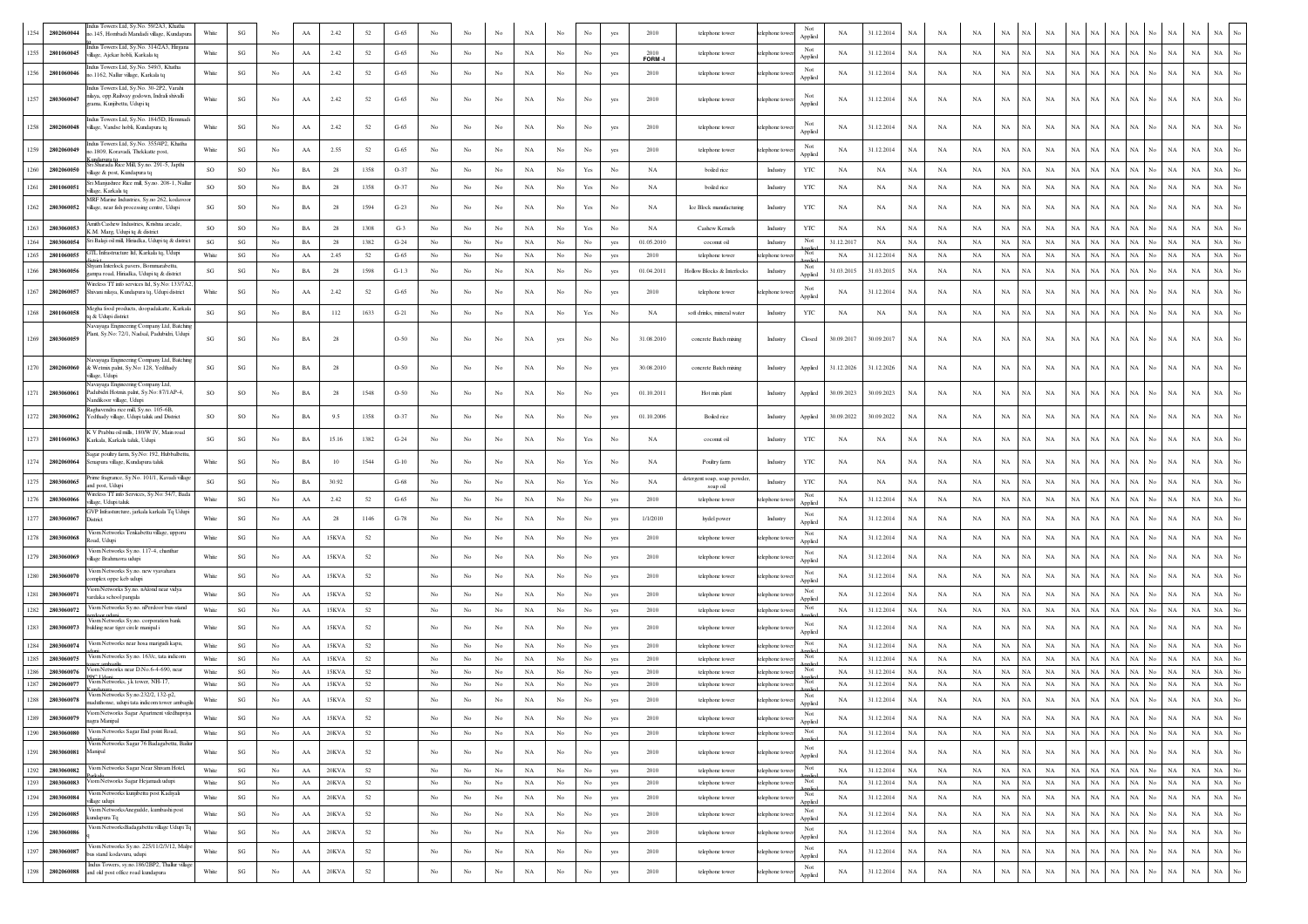|      |                 | Indus Towers, sy.no.263/1P11, kombailu                                                  |       |                        |                  |            |              |        |                  |             |                  |             |                  |                  |     |         |                 |                 |                       |             |            |             |             |             |             |                   |                            |             |             |                                  |                                                |
|------|-----------------|-----------------------------------------------------------------------------------------|-------|------------------------|------------------|------------|--------------|--------|------------------|-------------|------------------|-------------|------------------|------------------|-----|---------|-----------------|-----------------|-----------------------|-------------|------------|-------------|-------------|-------------|-------------|-------------------|----------------------------|-------------|-------------|----------------------------------|------------------------------------------------|
| 1299 | 2801060089      | bettu karkala                                                                           | White | SG                     | No               | $\rm AA$   | 20KVA        | 52     | No               | No          | No               | NA          | No               | No               | yes | 2010    | telephone tower | telephone tow   | Applied               | NA          | 31.12.2014 | NA          | NA          | NA          | NA          | NA<br>NA          | NA                         | NA          | NA          | NA<br>NA<br>No                   | $_{\rm NA}$<br>NA                              |
| 1300 | 2802060090      | Indus Towers, sy.no.240/2cp1,<br>kirimanieshwara kundapura to                           | White | SG                     | No               | ${\rm AA}$ | 20KVA        | 52     | No               | No          | No               | NA          | No               | $_{\rm No}$      | yes | FORM -I | telephone tower | elephone tow    | Not<br>Applied        | NA          | 31.12.2014 | NA          | NA          | NA          | $_{\rm NA}$ | NA                | NA<br>NA                   | $_{\rm NA}$ | NA          | NA<br>No<br>NA                   | $_{\rm NA}$<br>$_{\rm NA}$<br>No               |
| 1301 | 2802060091      | Indus Towers, sy.no.56/1p1, kollur<br>kunda[pura                                        | White | SG                     | $_{\mathrm{No}}$ | $\rm AA$   | $20$ KVA     | 52     | $_{\rm No}$      | No          | $_{\rm No}$      | NA          | $_{\mathrm{No}}$ | No               | yes | 2010    | telephone tower | elephone toy    | Not                   | NA          | 31.12.2014 | NA          | NA          | NA          | $_{\rm NA}$ | <b>NA</b>         | NA<br>NA                   | NA          | NA          | <b>NA</b><br>No<br>NA            | NA<br><b>NA</b>                                |
|      |                 | Indus Towers, sy.no.77/7, khatha no-                                                    |       |                        |                  |            |              |        |                  |             |                  |             |                  |                  |     |         |                 |                 | Applied<br>Not        |             |            |             |             |             |             |                   |                            |             |             |                                  |                                                |
|      | 1302 2803060092 | 291. pillar villag udupi                                                                | White | SG                     | $_{\mathrm{No}}$ | AA         | $20$ KVA     | 52     | $_{\rm No}$      | $_{\rm No}$ | No               | NA          | $_{\mathrm{No}}$ | $_{\rm No}$      | yes | 2010    | telephone tower | telephone toy   | Applied               | NA          | 31.12.2014 | NA          | NA          | NA          | NA          | NA                | NA<br>NA                   | NA          | <b>NA</b>   | NA<br>No<br>NA                   | <b>NA</b><br>NA<br>No                          |
|      | 1303 2803060093 | Indus Towers, sy.no.226/17, kalmadi malpe,<br>adupi                                     | White | $_{\rm SG}$            | No               | AA         | $20$ KVA     | 52     | No               | No          | No               | NA          | No               | No               | yes | 2010    | telephone tower | telephone tow   | Not<br>Applied        | NA          | 31.12.2014 | NA          | NA          | $_{\rm NA}$ | $_{\rm NA}$ | NA                | NA<br>NA                   | $_{\rm NA}$ | NA          | NA<br>No<br>$_{\rm NA}$          | $_{\rm NA}$<br>$_{\rm NA}$                     |
|      | 1304 2802060094 | Indus Towers, sy.no.134-1, Hergal kundapura                                             | White | $\mathbf{S}\mathbf{G}$ | No               | ${\rm AA}$ | 20KVA        | 52     | No               | No          | No               | NA          | No               | No               | yes | 2010    | telephone tower | telephone tow   | Not<br>Applied        | NA          | 31.12.2014 | NA          | NA          | NA          | NA          | NA                | NA<br>NA                   | $_{\rm NA}$ | $_{\rm NA}$ | NA  <br>No<br>$_{\rm NA}$        | $_{\rm NA}$<br>$_{\rm NA}$                     |
|      | 1305 2802060095 | Indus Towers, sy.no.14, nanchar village<br>Thodagala, kundapuras udupi                  | White | $\mathbf{S}\mathbf{G}$ | $_{\mathrm{No}}$ | ${\rm AA}$ | $20$ KVA     | 52     | No               | No          | No               | NA          | $_{\mathrm{No}}$ | No               | yes | 2010    | telephone tower | telephone tow   | Not<br>Applied        | NA          | 31.12.2014 | $_{\rm NA}$ | NA          | <b>NA</b>   | $_{\rm NA}$ | NA                | NA<br>NA                   | NA          | $_{\rm NA}$ | $_{\rm NA}$<br>$_{\rm NA}$<br>No | $_{\rm NA}$<br>$_{\rm NA}$                     |
| 1306 | 2803060096      | Indus Towers, sy.no.221/5, p2 kunjal,<br>Brahmavaa Udupi                                | White | SG                     | No               | $\rm AA$   | $20$ KVA     | 52     | No               | No          | No               | NA          | No               | No               | yes | 2010    | telephone tower | telephone tow   | Not<br>Applied        | NA          | 31.12.2014 | $_{\rm NA}$ | NA          | NA          | NA          | NA                | NA<br>NA                   | $_{\rm NA}$ | NA          | NA<br>No<br>NA                   | $_{\rm NA}$<br><b>NA</b>                       |
| 1307 | 2801060097      | Indus Towers, sy.no.224/4B, yerlapady village<br>and post Bailur karkala                | White | SG                     | No               | AA         | 20KVA        | 52     | No               | No          | No               | NA          | No               | No               | yes | 2010    | telephone tower | telephone towe  | Not<br>Applied        | NA          | 31.12.2014 | NA          | NA          | NA          | NA          | NA                | NA<br><b>NA</b>            | NA          | NA          | NA<br>No<br>NA                   | NA<br><b>NA</b>                                |
|      | 1308 2801060098 | Indus Towers, sv.no.177/2AP19. Thenka<br>village Karkala Tq Udupi                       | White | SG                     | No               | ${\rm AA}$ | $20$ KVA     | 52     | $_{\rm No}$      | No          | No               | NA          | $_{\rm No}$      | $_{\rm No}$      | yes | 2010    | telephone tower | telephone tow   | Not<br>Applied        | NA          | 31.12.2014 | NA          | NA          | NA          | NA          | $_{\rm NA}$       | NA<br>NA                   | NA          | NA          | NA No<br>NA                      | $_{\rm NA}$<br>NA<br>No                        |
| 1309 | 2803060095      | Indus Towers, sy.no66/1 P4, kednje village &<br>ost Karkala Tq                          | White | SG                     | No               | AA         | 20KVA        | 52     | No               | No          | No               | NA          | No               | No               | yes | 2010    | telephone tower | telephone tow   | Not<br>Applied        | NA          | 31.12.2014 | NA          | NA          | NA          | $_{\rm NA}$ | NA                | NA<br>NA                   | NA          | NA          | NA No<br>NA                      | NA<br>NA                                       |
| 1310 | 2801060100      | Indus Towers, sy.no.319/1A, kolakare,<br>karkala to                                     | White | $_{\rm SG}$            | No               | AA         | $20$ KVA     | 52     | No               | No          | No               | NA          | No               | $_{\rm No}$      | yes | 2010    | telephone tower | elephone tow    | Not<br>Applied        | NA          | 31.12.2014 | NA          | NA          | NA          | $_{\rm NA}$ | NA                | NA<br>NA                   | NA          | NA          | NA  <br>No<br>NA                 | NA<br>NA<br>No                                 |
| 1311 | 2802060101      | Indus Towers, sy.no.167/2A, Maravantthe                                                 | White | SG                     | $_{\mathrm{No}}$ | AA         | $20$ KVA     | 52     | No               | No          | $_{\rm No}$      | NA          | $_{\mathrm{No}}$ | No               | yes | 2010    | telephone tower | telephone toy   | Not                   | NA          | 31.12.2014 | NA          | NA          | NA          | NA          | NA                | NA<br>NA                   | <b>NA</b>   | NA          | $NA$ No<br>$_{\rm NA}$           | NA<br>No<br><b>NA</b>                          |
| 1312 | 2802060102      | village Kundapura TQ<br>Indus Towers, sy.no.379/2, kurady post                          | White | SG                     | No               | AA         | $20$ KVA     | 52     | No               | $_{\rm No}$ | $_{\rm No}$      | NA          | $_{\mathrm{No}}$ | $_{\rm No}$      | yes | 2010    | telephone tower | telephone tow   | Applied<br>Not        | NA          | 31.12.2014 | NA          | NA          | NA          | $_{\rm NA}$ | NA                | NA<br>NA                   | <b>NA</b>   | NA          | $_{\rm NA}$<br>NA  <br>No        | $_{\rm NA}$<br>$_{\rm No}$<br>$_{\rm NA}$      |
| 1313 | 2802060103      | village kundapura<br>Indus Towers, sy.no.52/P10, kencha                                 | White | $\mathbf{S}\mathbf{G}$ | No               | AA         | $20$ KVA     | 52     | $_{\rm No}$      | No          | No               | NA          | $_{\rm No}$      | $_{\rm No}$      | yes | 2010    | telephone tower | telephone tow   | Applied<br>Not        | NA          | 31.12.2014 | NA          | NA          | NA          | NA          | NA                | NA<br>NA                   | $_{\rm NA}$ | NA          | NA  <br>No<br>NA                 | $_{\rm No}$<br>$_{\rm NA}$<br>NA               |
| 1314 | 2803060104      | undapura tq<br>Indus Towers, sy.no.210/2DP2, Halekatte<br>Aroor village Udupi           | White | SG                     | No               | AA         | 20KVA        | 52     | No               | No          | $_{\rm No}$      | NA          | No               | No               | yes | 2010    | telephone tower | telephone tow   | Applied<br>Not        | NA          | 31.12.2014 | NA          | NA          | NA          | NA          | NA                | NA<br>NA                   | <b>NA</b>   | NA          | NA<br>NA<br>No                   | $_{\rm NA}$<br>NA                              |
| 1315 | 2802060105      | Indus Towers, sy.no.32.2DP1, Hakalady,                                                  | White | $_{\rm SG}$            | No               | AA         | $20$ KVA     | 52     | $_{\rm No}$      | No          | No               | NA          | No               | $_{\rm No}$      | yes | 2010    | telephone tower | elephone tow    | Applied<br>Not        | NA          | 31.12.2014 | NA          | $_{\rm NA}$ | NA          | $_{\rm NA}$ | NA                | NA<br>NA                   | NA          | NA          | NA<br>No<br>NA                   | $_{\rm NA}$<br>$_{\rm NA}$<br>No               |
|      | 2801060106      | Kundapura To<br>Indus Towers, sy.no.435/p1, janthar House                               |       | $\mathbf{S}\mathbf{G}$ |                  |            | 20KVA        | 52     | No               | No          |                  |             |                  | No               |     | 2010    |                 |                 | Applied<br>Not        |             | 31.12.2014 |             |             | NA          |             | <b>NA</b>         | NA                         | NA          | $_{\rm NA}$ | NA No<br>$_{\rm NA}$             | $_{\rm NA}$<br>No                              |
| 1316 |                 | Belmun Karkala tq<br>Indus Towers, sy.no.94-9, Gangoli,                                 | White |                        | No               | ${\rm AA}$ |              |        |                  |             | No               | NA          | No               |                  | yes |         | telephone tower | telephone tov   | Applied<br>Not        | NA          |            | NA          | NA          |             | $_{\rm NA}$ |                   | NA                         |             |             |                                  | $_{\rm NA}$                                    |
| 1317 | 2802060107      | kundapura tq<br>Indus Towers, sy.no.125/1A1, Kudthru                                    | White | $\mathbf{S}\mathbf{G}$ | $_{\mathrm{No}}$ | AA         | $20$ KVA     | 52     | No               | No          | No               | NA          | $_{\mathrm{No}}$ | $_{\rm No}$      | yes | 2010    | telephone tower | telephone toy   | Applied<br>Not        | NA          | 31.12.2014 | NA          | NA          | NA          | NA          | NA                | <b>NA</b><br>NA            | <b>NA</b>   | NA          | $_{\rm NA}$<br>NA  <br>No        | $_{\rm NA}$<br>No<br><b>NA</b>                 |
| 1318 | 2801060108      | Karkala Tq<br>Indus Towers, sy.no.25/7P1, Vandse, Bandi                                 | White | SG                     | No               | AA         | $20$ KVA     | 52     | No               | No          | $_{\rm No}$      | NA          | $_{\mathrm{No}}$ | $_{\rm No}$      | yes | 2010    | telephone tower | telephone tow   | Applied<br>Not        | NA          | 31.12.2014 | NA          | NA          | NA          | $_{\rm NA}$ | <b>NA</b>         | NA<br>NA                   | <b>NA</b>   | NA          | $_{\rm NA}$<br>NA  <br>No        | $_{\rm NA}$<br>$_{\rm No}$<br>$_{\rm NA}$      |
| 1319 | 2803060109      | uduni                                                                                   | White | SG                     | No               | AA         | 20KVA        | 52     | No               | No          | No               | NA          | $_{\rm No}$      | No               | yes | 2010    | telephone tower | elephone tow    | Applied               | NA          | 31.12.2014 | NA          | NA          | NA          | NA          | NA                | NA<br><b>NA</b>            | <b>NA</b>   | NA          | $_{\rm NA}$<br>NA<br>No          | $_{\rm NA}$<br>$_{\rm NA}$<br>No               |
|      | 1320 2803060110 | Indus Towers, sy.no.30-4P2, Kenjoor village.<br>udupi Tq & District                     | White | SG                     | No               | AA         | $20$ KVA     | 52     | No               | No          | No               | NA          | No               | No               | yes | 2010    | telephone tower | telephone tow   | Not<br>Applied        | NA          | 31.12.2014 | NA          | NA          | NA          | NA          | NA                | NA<br>NA                   | NA          | NA          | NA  <br>No<br>NA                 | $_{\rm NA}$<br>NA                              |
| 1321 | 2803060111      | Indus Towers, sv.no.241-P2, Manipura<br>Kunthala nagar moodu billu udup                 | White | SG                     | No               | AA         | 20KVA        | 52     | No               | No          | No               | NA          | No               | No               | ves | 2010    | telephone tower | telephone tow   | Not<br>Applied        | NA          | 31.12.2014 | NA          | NA          | NA          | NA          | NA                | <b>NA</b><br>NA            | <b>NA</b>   | <b>NA</b>   | NA<br>No<br><b>NA</b>            | NA<br><b>NA</b>                                |
| 1322 | 2803060112      | Indus Towers, sy.no.16/5P2, Mallur near                                                 | White | SG                     | No               | AA         | 20KVA        | 52     | No               | No          | No               | NA          | No               | $_{\rm No}$      | yes | 2010    | telephone tower | telephone tow   | Not                   | NA          | 31.12.2014 | NA          | NA          | NA          | NA          | NA                | NA<br>NA                   | NA          | NA          | NA  <br>No<br>NA                 | $_{\rm NA}$<br>NA<br>No                        |
| 1323 | 2802060113      | Indus Towers, sy.no.190/1, shediman<br>Indus Towers, sy.no.166/2p1, halady,             | White | SG                     | No               | AA         | 20KVA        | 52     | No               | No          | No               | NA          | No.              | No               | yes | 2010    | telephone tower | telephone towe  | Not                   | NA          | 31.12.2014 | <b>NA</b>   | NA          | NA          | NA          | NA.<br>NA         | NA                         | NA          | $_{\rm NA}$ | $_{\rm NA}$<br>NA No             | $\rm NA-\,No$<br>NA                            |
| 1324 | 2802060114      | kundapura tq<br>Indus Towers, sy.no.276/10, Hirekangal                                  | White | $_{\rm SG}$            | No               | ${\rm AA}$ | 20KVA        | 52     | $_{\rm No}$      | No          | No               | NA          | No               | No               | yes | 2010    | telephone tower | telephone tow   | Not<br>Applied<br>Not | NA          | 31.12.2014 | NA          | NA          | $_{\rm NA}$ | $_{\rm NA}$ | NA                | NA<br>NA                   | $_{\rm NA}$ | NA          | NA<br>$_{\rm No}$<br>$_{\rm NA}$ | $_{\rm NA}$<br>$_{\rm NA}$                     |
| 1325 | 2801060115      | Anekere Karkala Tq                                                                      | White | $\mathbf{S}\mathbf{G}$ | No.              | AA         | 20KVA        | 52     | No               | No          | $_{\rm No}$      | NA          | No               | No               | yes | 2010    | telephone tower | telephone tow   | Applied               | NA          | 31.12.2014 | NA          | NA          | NA          | NA          | <b>NA</b>         | NA<br>NA                   | <b>NA</b>   | NA          | $_{\rm NA}$<br>NA No             | $_{\rm NA}$<br>$_{\rm NA}$                     |
| 1326 | 2803060116      | Indus Towers, sy.no.38/10p3Baikampady<br>ilalge guddemane udupi                         | White | SG                     | No               | ${\rm AA}$ | 20KVA        | 52     | No               | No          | No               | NA          | No               | No               | yes | 2010    | telephone tower | telephone tow   | Not<br>Applied        | NA          | 31.12.2014 | NA          | NA          | NA          | $_{\rm NA}$ | NA                | NA<br>NA                   | NA          | NA          | $_{\rm NA}$<br>No<br>NA          | NA<br>NA                                       |
| 1327 | 2803060117      | Indus Towers, sy.no.159/8,p1, Heranje kunja<br>rahmavara udupi                          | White | SG                     | $_{\mathrm{No}}$ | ${\rm AA}$ | $20$ KVA     | 52     | $_{\rm No}$      | $_{\rm No}$ | No               | NA          | $_{\mathrm{No}}$ | $_{\rm No}$      | yes | 2010    | telephone tower | telephone tow   | Not<br>Applied        | $_{\rm NA}$ | 31.12.2014 | NA          | NA          | NA          | NA          | NA                | NA<br>NA                   | NA          | $_{\rm NA}$ | NA  <br>No<br>$_{\rm NA}$        | $_{\rm NA}$<br>NA                              |
|      | 1328 2803060118 | Indus Towers, sy.no.114/11, neelavar<br>Brahamvara udupi                                | White | SG                     | No               | ${\rm AA}$ | 20KVA        | 52     | $_{\rm No}$      | No          | No               | NA          | No               | No               | yes | 2010    | telephone tower | elephone tov    | Not<br>Applied        | NA          | 31.12.2014 | NA          | NA          | $_{\rm NA}$ | $_{\rm NA}$ | NA                | NA<br>NA                   | NA          | NA          | <b>NA</b><br>No<br>NA            | $_{\rm NA}$<br>NA                              |
| 1329 | 2803060119      | Indus Towers, sy.no.98/1, muloor kaup, udup                                             | White | SG                     | No               | AA         | 20KVA        | 52     | No               | No          | No               | NA          | No               | No               | yes | 2010    | telephone tower | telephone tow   | Not                   | NA          | 31.12.2014 | NA          | NA          | NA          | <b>NA</b>   | <b>NA</b><br>NA   | NA                         | <b>NA</b>   | NA          | NA<br>No<br><b>NA</b>            | NA<br>No<br><b>NA</b>                          |
| 1330 | 2802060120      | Indus Towers, sy.no.155, near kamalasheela<br>kundapura to                              | White | SG                     | No               | AA         | $20$ KVA     | 52     | $_{\rm No}$      | No          | $_{\rm No}$      | NA          | $_{\mathrm{No}}$ | No               | yes | 2010    | telephone tower | telephone tow   | Not<br>Applied        | $_{\rm NA}$ | 31.12.2014 | NA          | NA          | NA          | $_{\rm NA}$ | NA                | NA<br>NA                   | NA          | NA          | NA<br>No<br>NA                   | $_{\rm NA}$<br><b>NA</b>                       |
| 1331 | 2803060121      | Indus Towers, sy.no.63/8B, Durga Nagar<br>Udupi Tq                                      | White | SG                     | No               | ${\rm AA}$ | $20$ KVA     | 52     | No               | No          | No               | NA          | No               | No               | yes | 2010    | telephone tower | telephone tow   | Not<br>Applied        | NA          | 31.12.2014 | $_{\rm NA}$ | NA          | $_{\rm NA}$ | $_{\rm NA}$ | NA                | NA<br><b>NA</b>            | NA          | NA          | NA<br>No<br>NA                   | NA                                             |
| 1332 | 2801060122      | Indus Towers, sy.no.142/5, car street karkak                                            | White | SG                     | No               | AA         | 20KVA        | 52     | No               | No          | No               | NA          | No               | $_{\rm No}$      | yes | 2010    | telephone tower | telephone towe  | Not                   | NA          | 31.12.2014 | NA          | NA          | NA          | NA          | NA<br>NA          | <b>NA</b>                  | NA          | NA          | NA No<br>NA                      | <b>NA</b><br>NA<br>No                          |
| 1333 | 2801060123      | Indus Towers, sy.no.325, Kalya village,                                                 | White | SG                     | No               | AA         | 20KVA        | 52     | No               | No          | No               | NA          | $_{\mathrm{No}}$ | $_{\rm No}$      | yes | 2010    | telephone tower | elephone to     | Not                   | $_{\rm NA}$ | 31.12.2014 | NA          | NA          | NA          | NA          | NA                | NA<br>NA                   | $_{\rm NA}$ | NA          | NA<br>No<br>NA                   | $_{\rm No}$<br>$_{\rm NA}$<br>NA               |
| 1334 | 2801060124      | Indus Towers, sy.no.18/1BP2, neere karkala<br>Indus Towers, sy.no.317, 2B1, P3, Peradka | White | SG                     | No               | AA         | <b>25KVA</b> | 52     | No               | No          | No               | <b>NA</b>   | No               | No               | yes | 2010    | telephone tower | telephone tow   | Not<br>Not            | NA          | 31.12.2014 | NA          | NA          | NA          | <b>NA</b>   | $_{\rm NA}$<br>NA | NA                         | NA          | NA          | NA  <br>$_{\rm NA}$<br>No        | $_{\rm NA}$<br>$_{\rm No}$<br><b>NA</b>        |
| 1335 | 2801060125      | Mala Karkal Udupi<br>Viom Networks, sy.np.75/4A1, gurukripa                             | White | SG                     | No               | AA         | 25KVA        | 52     | No               | No          | $_{\rm No}$      | NA          | $_{\mathrm{No}}$ | No               | yes | 2010    | telephone tower | telephone tow   | Applied               | $_{\rm NA}$ | 31.12.2014 | NA          | NA          | $_{\rm NA}$ | $_{\rm NA}$ | NA                | NA<br>NA                   | NA          | NA          | NA<br>No<br>NA                   | NA                                             |
| 1336 | 2802060126      | house kothal kundapura tq                                                               | White | $_{\rm SG}$            | $_{\mathrm{No}}$ | ${\rm AA}$ | 25KVA        | 52     | $_{\rm No}$      | $_{\rm No}$ | No               | $_{\rm NA}$ | No               | $_{\rm No}$      | yes | 2010    | telephone tower | telephone towe  | Not<br>Applied        | NA          | 31.12.2014 | $_{\rm NA}$ | NA          | $_{\rm NA}$ | NA          | NA                | NA<br>NA                   | $_{\rm NA}$ | NA          | NA<br>No<br>NA                   | $_{\rm NA}$<br>$_{\mathrm{No}}$<br>$_{\rm NA}$ |
| 1337 | 2802060127      | Viom Networks, sy.no, 67/p12, Koni village<br>undapura tq                               | White | $\mathbf{S}\mathbf{G}$ | No               | ${\rm AA}$ | 25KVA        | 52     | No               | No          | $_{\rm No}$      | NA          | No               | $_{\mathrm{No}}$ | yes | 2010    | telephone tower | telephone tow   | Not<br>Applied        | NA          | 31.12.2014 | NA          | NA          | NA          | $_{\rm NA}$ | NA                | $_{\rm NA}$<br>NA          | $_{\rm NA}$ | NA          | $_{\rm NA}$<br>NA  <br>No        | $_{\rm NA}$<br>$_{\rm NA}$<br>$_{\mathrm{No}}$ |
| 1338 | 2803060128      | Viom Networks, sy.nl 12/7P2, Padubidri,                                                 | White | $\mathbf{S}\mathbf{G}$ | No               | AA         | 25KVA        | 52     | No               | No          | $_{\rm No}$      | NA          | No               | $_{\rm No}$      | yes | 2010    | telephone tower | telephone tower | Not                   | NA          | 31.12.2014 | NA          | NA          | NA          | $_{\rm NA}$ | <b>NA</b>         | NA<br>NA                   | <b>NA</b>   | NA          | NA<br>No<br>NA                   | $_{\rm NA}$<br>$_{\mathrm{No}}$<br>$_{\rm NA}$ |
| 1339 | 2803060129      | ATC, net works, Vyabhara complex, udupi                                                 | White | SG                     | $_{\mathrm{No}}$ | ${\rm AA}$ | 25KVA        | 52     | $_{\rm No}$      | No          | $_{\rm No}$      | NA          | $_{\mathrm{No}}$ | $_{\mathrm{No}}$ | yes | 2010    | telephone tower | telephone towe  | Not<br>Applied        | NA          | 31.12.2014 | $_{\rm NA}$ | NA          | NA          | $_{\rm NA}$ | NA                | NA<br>NA                   | $_{\rm NA}$ | NA          | NA  <br>No<br>NA                 | $_{\rm NA}$<br>NA<br>$_{\rm No}$               |
| 1340 | 2803060130      | Viom Networks ltd, sy.no.220/1b4, Putthuru<br>village, Ambagilu Udupi                   | White | $\mathbf{S}\mathbf{G}$ | No               | ${\rm AA}$ | 25KVA        | 52     | No               | No          | $_{\mathrm{No}}$ | NA          | $_{\mathrm{No}}$ | $_{\rm No}$      | yes | 2010    | telephone tower | telephone tow   | Not<br>Applied        | NA          | 31.12.2014 | NA          | NA          | NA          | $_{\rm NA}$ | NA                | NA<br>NA                   | NA          | $_{\rm NA}$ | $NA$ $No$<br>$_{\rm NA}$         | $_{\rm NA}$<br>$_{\mathrm{No}}$<br>$_{\rm NA}$ |
| 1341 | 2803060131      | Viom Networks ltd, sy.no.22/3p11, Herga                                                 | White | $\mathbf{S}\mathbf{G}$ | No               | ${\rm AA}$ | 25KVA        | 52     | No               | No          | $_{\rm No}$      | NA          | No               | No               | yes | 2010    | telephone tower | telephone tow   | Not                   | NA          | 31.12.2014 | $_{\rm NA}$ | NA          | NA          | NA          | <b>NA</b>         | NA<br>NA                   | NA          | NA          | NA No<br>$_{\rm NA}$             | $_{\mathrm{No}}$<br>NA<br>$_{\rm NA}$          |
| 1342 | 2802060132      | Viom Networks Itd, sy.no.55/B1P2,, Nitte,<br>Karaka Tq                                  | White | $_{\rm SG}$            | No               | ${\rm AA}$ | 25KVA        | 52     | No               | $_{\rm No}$ | No               | $_{\rm NA}$ | $_{\mathrm{No}}$ | $_{\rm No}$      | yes | 2010    | telephone tower | elephone tow    | Not<br>Applied        | NA          | 31.12.2014 | $_{\rm NA}$ | $_{\rm NA}$ | NA          | $_{\rm NA}$ | NA                | NA<br>NA                   | $_{\rm NA}$ | NA          | NA<br>No<br>NA                   | $_{\mathrm{No}}$<br>$_{\rm NA}$<br>NA          |
| 1343 | 2802060133      | Viom Networks Itd, sy.no62/2, Hangaluru,<br>kundapura tq                                | White | $\mathbf{S}\mathbf{G}$ | No               | ${\rm AA}$ | 25KVA        | $52\,$ | No               | No          | No               | NA          | No               | No               | yes | 2010    | telephone tower | telephone tow   | Not<br>Applied        | NA          | 31.12.2014 | $_{\rm NA}$ | $_{\rm NA}$ | NA          | $_{\rm NA}$ | NA                | NA<br>NA                   | $_{\rm NA}$ | $_{\rm NA}$ | $_{\rm NA}$<br>NA  <br>No        | $_{\rm NA}$<br>$_{\mathrm{No}}$<br>$_{\rm NA}$ |
| 1344 |                 | Viom Networks ltd, sy.no.295/2AP14,<br>2803060134 Shivally village, Udupi               | White | $\mathbf{S}\mathbf{G}$ | No               | ${\rm AA}$ | 25KVA        | 52     | $_{\mathrm{No}}$ | $_{\rm No}$ | $_{\rm No}$      | NA          | $_{\mathrm{No}}$ | $_{\mathrm{No}}$ | yes | 2010    | telephone tower | telephone towe  | Not<br>Applied        | $_{\rm NA}$ | 31.12.2014 | $_{\rm NA}$ | NA          | NA          | $_{\rm NA}$ | $_{\rm NA}$       | $_{\rm NA}$<br>$_{\rm NA}$ | $_{\rm NA}$ | NA          | NA<br>$_{\rm No}$<br>$_{\rm NA}$ | $_{\rm NA}$<br>$_{\rm NA}$<br>$_{\mathrm{No}}$ |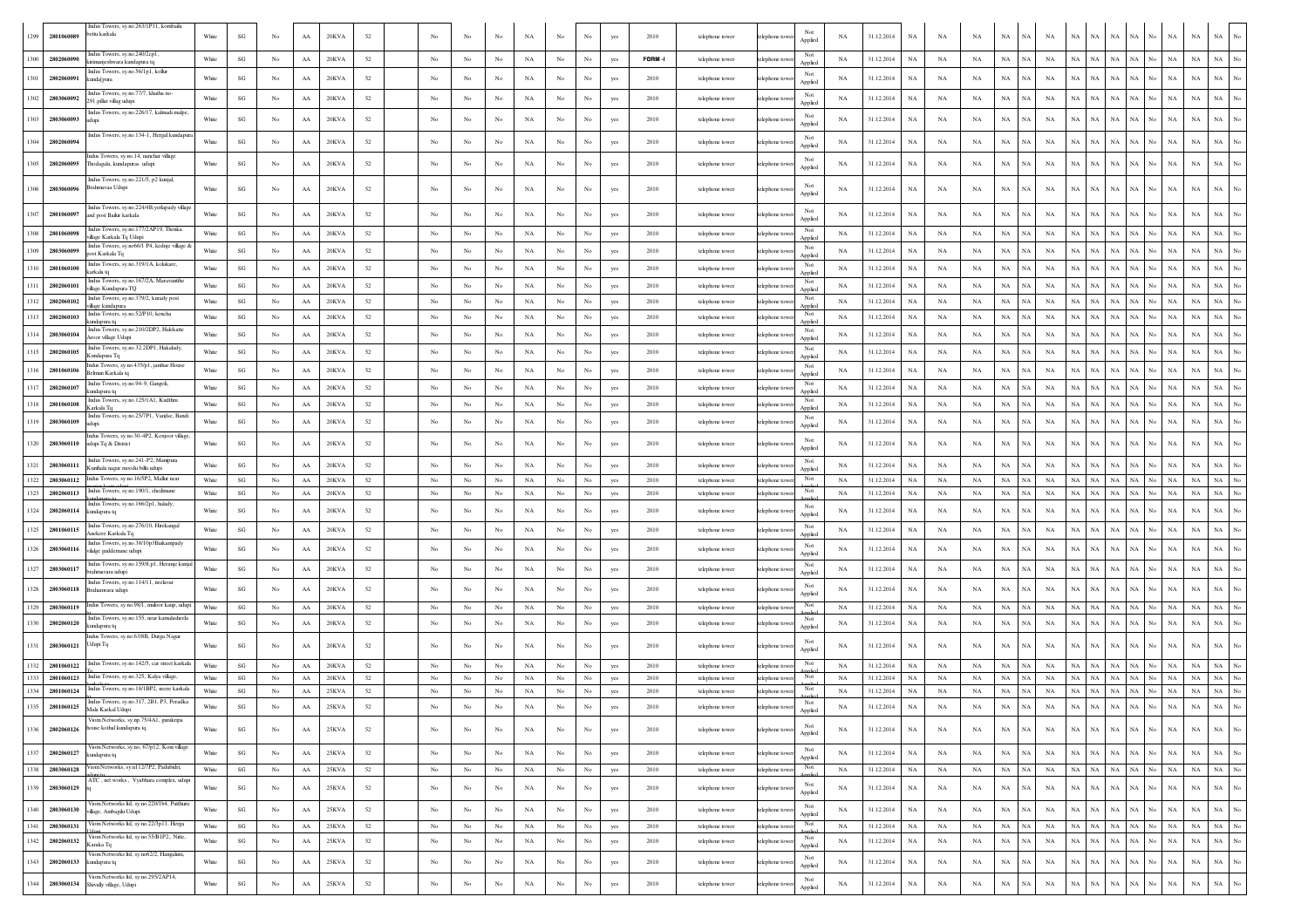| 2803060135<br>1345 | Sri Durga Industries, Ambagilu, Udupi                                                                               | $\mathbf{S}\mathbf{G}$ | SG                     | No               | BA          | 5.4     | 1382 |          |                  |                  |                  |             |                  | Yes                  | No               | NA          | coconut oil                               | Industry | YTC            | $_{\rm NA}$            | NA          | $_{\rm NA}$ | NA          | <b>NA</b>   | NA                         |             |             |                            |             |           | NA<br>$_{\rm NA}$          | $_{\rm NA}$ | No               |
|--------------------|---------------------------------------------------------------------------------------------------------------------|------------------------|------------------------|------------------|-------------|---------|------|----------|------------------|------------------|------------------|-------------|------------------|----------------------|------------------|-------------|-------------------------------------------|----------|----------------|------------------------|-------------|-------------|-------------|-------------|----------------------------|-------------|-------------|----------------------------|-------------|-----------|----------------------------|-------------|------------------|
| 2801060137<br>1346 | Anitha Cashew, Kuchoor village Karkala tq                                                                           | SO                     | SO                     | $_{\rm No}$      | BA          | 96.13   | 1308 |          | $_{\mathrm{No}}$ | $_{\rm No}$      | No               | NA          | No               | Yes                  | No               | NA          |                                           |          |                | NA                     | NA          | $_{\rm NA}$ | NA          | NA          | $_{\rm NA}$<br>NA          | $_{\rm NA}$ | NA          | NA<br>NA                   | NA          | No.       | $_{\rm NA}$<br>$_{\rm NA}$ | $_{\rm NA}$ | No               |
|                    | Nirman Interlock & Hollow Blocks, Heggunje                                                                          |                        |                        |                  |             |         |      |          |                  |                  |                  |             |                  |                      |                  |             | Cashew Kernels                            | Industry | $_{\rm YTC}$   |                        |             |             |             |             |                            |             |             |                            |             |           |                            |             |                  |
| 1347<br>2803060139 | llaoe                                                                                                               | $\mathbf{S}\mathbf{G}$ | SG                     | $_{\rm No}$      | WA          | 18.18   | 1598 | $G-104$  | $_{\mathrm{No}}$ | $_{\rm No}$      | No               | NA          | No               | $\operatorname{Yes}$ | No               | NA          | <b>Hollow Blocks</b>                      | Industry | YTC            | NA                     | NA          | $_{\rm NA}$ | NA          | NA          | $_{\rm NA}$<br>NA          | $_{\rm NA}$ | NA          | NA<br>NA                   | $_{\rm NA}$ | No.       | NA<br>$_{\rm NA}$          | $_{\rm NA}$ |                  |
| 1348<br>280306014  | Gururaj Exports Padukudru Karkala Tq                                                                                | SO                     | <b>SO</b>              | No               | BA          | 90.06   | 1308 |          | No               | No               | No               | NA          | No               | Yes                  | No               | NA          | Cashew Kernels                            | Industry | YTC            | NA                     | NA          | NA          | NA          | NA          | NA<br><b>NA</b>            | NA          | NA          | NA<br>$_{\rm NA}$          | $_{\rm NA}$ | No        | NA<br>NA                   | $_{\rm NA}$ | No               |
| 1349<br>2801060145 | <b>GVP</b> Infrastructure Jarkal, Karkala Tq<br>hyaam Interlock pavers, Bommarbettu village                         | White                  | $\mathbf{SG}$          | $_{\mathrm{No}}$ | BA          | 28      | 1146 | $G-78$   | No               | $_{\rm No}$      | No               | $_{\rm NA}$ | No               | Yes                  | No               | NA          | hydel power                               | Industry | YTC<br>Not     | NA                     | NA          | $_{\rm NA}$ | NA          | NA          | $_{\rm NA}$<br><b>NA</b>   | NA          | NA          | NA<br>NA                   | NA          | No        | NA<br>NA                   | $_{\rm NA}$ | No               |
| 1350<br>2803060147 | amppa Road Udupi Tq & Dist<br>Amith Cashew Industries, yerlapady village                                            | SG                     | SG                     | No               | BA          | 64.11   | 1598 | $G-104$  | No               | No               | No               | NA          | No               | No                   | yes              | 20.08.2010  | interlock pavers                          | Industry | Applied        | 31.03.2014             | 31.03.2014  | <b>NA</b>   | NA          | NA          | $_{\rm NA}$<br><b>NA</b>   | NA          | NA<br>NA    | NA                         | NA.         | No        | NA<br>NA                   | $_{\rm NA}$ | $_{\mathrm{No}}$ |
| 1351<br>2801060148 | Carkala To<br>Megha food products, Doopadakatte, Karkala                                                            | SO                     | SO                     | No               | BA          | 92.94   | 1308 |          | No               | $_{\rm No}$      | No               | NA          | No               | $_{\rm No}$          | yes              | 15.01.2011  | Cashew Kernels                            | Industry | Applied        | 31.12.2020             | 31.12.2020  | $_{\rm NA}$ | NA          | NA          | $_{\rm NA}$<br>NA          | NA          | NA          | NA<br>NA                   | $_{\rm NA}$ | No.       | NA<br>NA                   | NA          | No               |
| 1352<br>2801060149 | Premier casttech, no-1-5c, Balekudru,                                                                               | SG                     | SG                     | No               | BA          | 120     | 1633 |          | No               | No               | No               | NA          | $_{\rm No}$      | Yes                  | No               | NA          | soft drinks, mineral wate                 | Industry | YTC            | NA                     | NA          | $_{\rm NA}$ | $_{\rm NA}$ | NA          | $_{\rm NA}$<br>NA          | NA          | NA          | NA<br>NA                   | $_{\rm NA}$ | No        | $_{\rm NA}$<br>$_{\rm NA}$ | NA          | No               |
| 1353<br>2803073329 | hungarkatta, udupi tq & district                                                                                    | SG                     | $\mathbf{S}\mathbf{G}$ | No               | WA          | 16.6    |      |          | No               | No               | No               | NA          | No               | No                   | yes              | 10.01.2011  | sine coatedsand, processed silica<br>sand | Industry | Applied        | 31.12.2027             | 31.12.2027  | $_{\rm NA}$ | NA          | NA          | $_{\rm NA}$<br>NA          | NA          | NA          | NA<br>NA                   | $_{\rm NA}$ | No        | NA<br>$_{\rm NA}$          | $_{\rm NA}$ |                  |
| 1354<br>2803060151 | Sri Vijaya Durga Industries, Thadekallu,<br>Veelavara. Uduni taluk                                                  | SG                     | SG                     | $_{\mathrm{No}}$ | $_{\rm BA}$ | 17.56   | 1598 | $G-104$  | No               | No               | No               | $_{\rm NA}$ | No               | $\operatorname{Yes}$ | $_{\rm No}$      | NA          | interlock pavers                          | Industry | YTC            | NA                     | NA          | NA          | NA          | NA          | NA<br>NA                   | $_{\rm NA}$ | NA          | NA<br>NA                   |             |           | NA<br>$_{\rm NA}$          | NA          | No               |
| 1355<br>2803060152 | inayaka Cashew industry, Sy.no.219/5,<br>Hosur village, Karje post, Udupi Tq & District                             | <sub>SO</sub>          | SG                     | No               | BA          | 19.5    | 1308 | $O-1504$ | No               | No               | No               | NA          | No               | No                   | yes              | 26.10.2010  | Cashew Kernels                            | Industry | Applied        | 31.12.2020             | 31.12.2020  | NA          | NA          | NA          | $_{\rm NA}$<br><b>NA</b>   | NA          | <b>NA</b>   | NA<br><b>NA</b>            |             | NA        | <b>NA</b>                  | $_{\rm NA}$ |                  |
| 1356<br>2803060153 | Nidhi interlock pavers & concrete products.                                                                         |                        |                        |                  |             |         |      |          |                  |                  |                  |             |                  |                      |                  |             |                                           |          |                |                        |             |             |             |             |                            |             |             |                            | NA          | N٥        |                            | $_{\rm NA}$ | No               |
|                    | Carwal, Alevoor, Mame, Udupi<br>Nikhil Mercantile Pvt Ltd, Sy.no.120/1,                                             | SG                     | SG                     | No               | BA          | 15      | 1598 | $G-104$  | No               | No               | No               | NA          | No               | Yes                  | No               | NA          | interlock pavers                          | Industry | YTC            | NA                     | NA          | NA          | NA          | NA          | NA<br>NA                   | NA          | NA<br>NA    | NA                         |             |           | $_{\rm NA}$<br>NA          |             |                  |
|                    | 38Kalthur, Santhekatte, Udupi Tq & District<br>Devar power Ltd, Kukkehalli, Brahmavara,                             | MO                     | SO                     | No               | BA          | 555     | 1308 | $O-1308$ | No               | No               | No               | NA          | No               | No                   | yes              | NA          | Cashew Kernels                            | Industry | Applied        | 30.09.2023             | 30.09.2023  | NA          | NA          | NA          | $_{\rm NA}$<br>NA          | $_{\rm NA}$ | NA          | $_{\rm NA}$<br>NA          |             |           | $_{\rm NA}$<br>$_{\rm NA}$ | NA          |                  |
| 2803060155<br>1358 | dupi<br>Nikki Polymers, Karwal, Alevoor, Marne,                                                                     | White                  | MG                     | No               | BA          | 625     |      | $G-78$   | No               | No               | No               | <b>NA</b>   | No               | No                   | yes              | NA          | Mini Hydel Power                          | Industry | Applied        | 14.07.2025             | 14.07.2025  | NA          | NA          | NA          | $_{\rm NA}$<br>NA          | NA          | NA          | $_{\rm NA}$<br>NA          | NA          | No        | $_{\rm NA}$<br>NA          | $_{\rm NA}$ |                  |
| 1359<br>2803060156 | Jdupi                                                                                                               | SG                     | SG                     | No               | WA          | 25      | 1614 |          | No               | No               | No               | NA          | No               | Yes                  | No               | NA          | PVC Pipes                                 | Industry | YTC            | NA                     | NA          | NA          | NA          | NA          | NA<br><b>NA</b>            | NA          | <b>NA</b>   | <b>NA</b><br>NA            | NA          | No.       | $_{\rm NA}$<br>$_{\rm NA}$ | $_{\rm NA}$ |                  |
| 2802060157<br>1360 | iri Mahalingeshwara cashew industries,<br>GuddeDevasthana. Kundapura                                                | SO                     | SO                     | No               | BA          | 33.56   | 1308 |          | No               | No               | No               | NA          | No               | Yes                  | No               | NA          | Cashew Kernels                            | Industry | YTC            | NA                     | NA          | NA          | NA          | NA          | NA<br><b>NA</b>            | NA          | NA          | <b>NA</b><br>NA            |             |           | NA<br>$_{\rm NA}$          | $_{\rm NA}$ | No               |
| 1361<br>2802060158 | Mallikarjuna PVC Pipe industries, Bijur,                                                                            | SG                     | SG                     | No               | WA          | 25      | 1614 |          | No               | No               | No               | NA          | No               | Yes                  | No               | NA          | <b>PVC Pipes</b>                          | Industry | YTC            | NA                     | NA          | NA          | NA          | NA          | NA<br>NA                   | NA          | NA          | NA<br>$_{\rm NA}$          | NA          | N٥        | NA<br>$_{\rm NA}$          | NA          | No               |
| 2803060159<br>1362 | iddhi vinavaka cashew industries. Kalthur<br>inthekatte, Udupi                                                      | <sub>SO</sub>          | <sub>SO</sub>          | No               | BA          | 78.09   | 1308 |          | No               | No               | No               | $_{\rm NA}$ | No               | Yes                  | No               | NA          | Cashew Kernels                            | Industry | YTC            | NA                     | NA          | NA          | NA          | NA          | $_{\rm NA}$<br>NA          | NA          | NA          | <b>NA</b><br>NA            | NA          |           | NA<br>NA                   | NA          |                  |
| 2803060160         | MTR ice and cold storage, Padlabettu, Malpe.                                                                        | SG                     | SO                     | No               | BA          | 140     | 1594 | $G-23$   | No               | No               | No               | NA          | No               | No                   | yes              | 01.08.2012  | Ice Block manufacturing                   | Industry |                | 31.12.2021             | 31.12.2021  | NA          | NA          | NA          | NA<br>NA                   | NA          | NA          | NA<br>NA                   | NA          |           | NA<br>NA                   | NA          |                  |
|                    | ri Durgaparameshwari cashew industries,                                                                             |                        |                        |                  |             |         |      |          |                  |                  |                  |             |                  |                      |                  |             |                                           |          | Applied<br>Not |                        |             |             |             |             |                            |             |             |                            |             |           |                            |             |                  |
| 2802060161         | .no.121/3, 21/2B, Kadlumane, Post Balku<br>Prabhu Oil mill, main road, Sy.No. 11 A, P1.                             | SO                     | SO                     | $_{\mathrm{No}}$ | BA          | 19.54   | 1308 |          | No               | No               | No               | $_{\rm NA}$ | $_{\rm No}$      | No                   | Yes              | 01.05.2011  | Cashew Kernels                            | Industry | Applied        | 30.09.2015<br>one time | 30.09.2015  | $_{\rm NA}$ | NA          | NA          | $_{\rm NA}$<br>NA          | NA          | NA          | NA<br>NA                   | NA          |           | NA<br>$_{\rm NA}$          | NA          |                  |
| 1365<br>2803060162 | Kacchur Village, Barkur, Udupi                                                                                      | $\mathbf{S}\mathbf{G}$ | $\mathbf{S}\mathbf{G}$ | No               | WA          | 3.19    | 1382 |          | $_{\rm No}$      | No               | No               | NA          | No               | No                   | Yes              | NA          | coconut oil                               | Industry | Applied        | consent                | NA          | NA          | NA          | NA          | NA<br>NA                   | NA          | NA          | $_{\rm NA}$<br>$_{\rm NA}$ | NA          | No.       | $_{\rm NA}$<br>$_{\rm NA}$ | $_{\rm NA}$ | No               |
| 1366 2801060163    | Maheshwara cashew Industries, Sy.No. 34-<br>A2AP1, Near Jangameshwara Temple<br>Kaduhole, Muniyal, Karkala Tq Udupi | SO                     | SO                     | No               | BA          | 135.75  | 1308 |          | No               | No               | No               | NA          | No               | No                   | Yes              | NA          | Cashew Kernels                            | Industry | Applied        | NA                     | NA          | <b>NA</b>   | NA          | NA          | NA<br>NA                   | NA          | NA          | NA<br>NA                   |             |           | NA<br>$_{\rm NA}$          | $_{\rm NA}$ | No               |
|                    | listrict.                                                                                                           |                        |                        |                  |             |         |      |          |                  |                  |                  |             |                  |                      |                  |             |                                           |          |                |                        |             |             |             |             |                            |             |             |                            |             |           |                            |             |                  |
| 1367<br>2802060164 | Mookambika cashew industries, Hardalli-<br>Mandalli, Kundapura                                                      | so                     | SO                     | No               | BA          | 47.83   | 1308 |          | No               | No               | No               | NA          | No               | Yes                  | No               | NA          | Cashew Kernels                            | Industry | YTC            | NA                     | NA          | NA          | NA          | NA          | NA<br>NA                   | NA          | NA          | NA<br>$_{\rm NA}$          |             |           | $_{\rm NA}$<br>$_{\rm NA}$ | $_{\rm NA}$ |                  |
| 2802060165<br>1368 | iri Ekadantha cashews, Sy.No: 21/2P2,<br>lalady, Kundapura Tq Udupi District                                        | SO                     | SO                     | No               | BA          | 44.97   | 1308 |          | $_{\rm No}$      | $_{\rm No}$      | No               | NA          | No               | No                   | yes              | 18.11.2020  | Cashew Kernels                            | Industry | Applied        | 30.09.2027             | 30.09.2027  | $_{\rm NA}$ | NA          | NA          | NA<br>NA                   | NA          | yes         | $_{\rm NA}$<br>NA          |             | yes       | $_{\rm NA}$                | NA          |                  |
| 2803060166<br>1369 | yasamathsya Samskarana Sangha, Malpe                                                                                | SG                     | SO                     | No               |             | 29      | 1594 |          | No               | No               |                  |             |                  |                      | No               |             |                                           |          |                |                        |             |             |             |             |                            |             |             |                            |             |           |                            |             |                  |
|                    | Harbor, Malpe, Udupi<br>apson Orthotics, Plot no: 14-A, KIADB                                                       |                        |                        |                  | BA          |         |      | $G-23$   |                  |                  | No               | NA          | No               | Yes                  |                  | NA          | Ice Block manufacturing                   | Industry | YTC            | NA                     | NA          | NA          | NA          | NA          | NA<br>NA                   | NA          | NA          | NA<br>NA                   | NA.         |           | NA<br>NA                   | NA          |                  |
| 2803060167<br>1370 | dustrial area, Manipal, Udupi<br>Karthik Cashew Industries, Japthi kandavara                                        | SG                     | SG                     | No               | WA          | 48      |      |          | No               | No               | No               | NA          | No               | No                   | yes              | 20.05.2011  | orthopedic appliances                     | Industry | Applied        | 31.12.2020             | 31.12.2020  | NA          | NA          | NA          | $_{\rm NA}$<br>NA          | NA          | NA          | NA<br>NA                   | NA          | No        | NA<br>NA                   | $_{\rm NA}$ | No               |
| 2802060168<br>1371 | Cundapura Tq                                                                                                        | <sub>SO</sub>          | <b>SO</b>              | No               | BA          | 28      | 1308 |          | No               | No               | No               | <b>NA</b>   | No               | Yes                  | No               | NA          | Cashew Kernels                            | Industry | YTC            | <b>NA</b>              | NA          | NA          | NA          | NA          | $_{\rm NA}$<br>NA          | NA          | NA          | NA<br><b>NA</b>            | NA          |           | NA<br><b>NA</b>            | $_{\rm NA}$ | No               |
| 1372<br>2802060169 | Kaveri Ice Plant, Tarsi, Kundapura Tq                                                                               | SG                     | <b>SO</b>              | No               | BA          | 28      | 1594 | $G-23$   | No               | No               | No               | NA          | No               | Yes                  | No               | NA          | Ice Block manufacturing                   | Industry | <b>YTC</b>     | <b>NA</b>              | NA          | <b>NA</b>   | NA          | NA          | NA<br>NA                   | NA          | NA<br>NA    | NA                         | <b>NA</b>   | NA<br>No  | NA                         | NA          | No               |
| 1373<br>2802060170 | Matha Ice Plant Trasi Kundapura Tq<br>Ala Samudra Meenugarika Boat Malakara                                         | $\mathbf{S}\mathbf{G}$ | SO                     | No               | BA          | 28      | 1594 | $G-23$   | No               | No               | No               | NA          | No               | Yes                  | No               | NA          | Ice Block manufacturing                   | Industry | YTC            | $_{\rm NA}$            | NA          | $_{\rm NA}$ | $_{\rm NA}$ | $_{\rm NA}$ | $_{\rm NA}$<br>NA          | NA          | NA          | NA<br>$_{\rm NA}$          | NA          | No        | NA<br>$_{\rm NA}$          | $_{\rm NA}$ | No               |
| 1374 2803060171    | 'rathamika Seva Sahakari Sangha Malpe,<br>Jdupi                                                                     | SG                     | SO                     | No               | BA          | 98.8    | 1594 | $G-23$   | No               | No               | No               | NA          | No               | No                   | yes              | 01.01.2016  | Ice Block manufacturing                   | Industry | Applied        | 31.12.2031             | 31.12.2031  | $_{\rm NA}$ | NA          | NA          | $_{\rm NA}$<br>NA          | NA          | yes         | NA<br>NA                   | <b>NA</b>   | No<br>yes | $_{\rm NA}$                | NA          |                  |
|                    |                                                                                                                     |                        |                        |                  |             |         |      |          |                  |                  |                  |             |                  |                      |                  |             |                                           |          |                |                        |             |             |             |             |                            |             |             |                            |             |           |                            |             |                  |
| 1375<br>2803060172 | Malpe Marine, Malpe, Harbour, Malpe, Udupi<br>amudra Ice Plant & cold storage, fishing                              | SG                     | <b>SO</b>              | No               | BA          | 130     | 1594 | $G-23$   | No               | No               | No               | <b>NA</b>   | No.              | Yes                  | No               | NA          | Ice Block manufacturing                   | Industry | YTC            | NA                     | NA          | NA          | NA          | NA          | NA<br>NA                   | NA          | NA<br>NA    | NA                         | NA          | NA<br>No  | NA                         | NA          | No               |
| 2803060173<br>1376 | iring yard's, Malpe, udupi<br>Century Hollow Blocks, Santhoor village                                               | SG                     | SO                     | No               | BA          | 97.85   | 1594 | $G-23$   | No               | No               | No               | NA          | No               | No                   | yes              | 30.03.2013  | Ice Block manufacturing                   | Industry | Applied        | 31.12.2021             | 31.12.2021  | NA          | NA          | NA          | $_{\rm NA}$<br>NA          | NA          | NA          | NA<br>NA                   |             |           | NA<br>$_{\rm NA}$          | NA          |                  |
| 1377<br>2803060174 | udarangadi Udupi                                                                                                    | $\mathbf{S}\mathbf{G}$ | SG                     | No               | WA          | 25      | 1511 |          | No               | No               | No               | NA          | No               | Yes                  | No               | NA          | Cement Hollow Clocks                      | Industry | YTC            | NA                     | NA          | NA          | NA          | NA          | NA<br><b>NA</b>            | NA          | NA          | NA<br>$_{\rm NA}$          | NA          |           | $_{\rm NA}$<br>$_{\rm NA}$ | $_{\rm NA}$ | No               |
| 1378<br>2802060175 | ijetha Containers plot nospl.21 KSSIDC<br>dustrial are Koteshwara, kundanur                                         | SG                     | SG                     | No               | WA          | 23      |      |          | No               | No               | No               | NA          | No               | Yes                  | No               | NA          | jars & bottles                            | Industry | YTC            | NA                     | NA          | NA          | NA          | NA          | $_{\rm NA}$<br><b>NA</b>   | NA          | NA          | NA<br>NA                   | NA.         | No.       | NA<br>$_{\rm NA}$          | $_{\rm NA}$ | No               |
| 1379<br>2802060176 | Mathrushree cashew Industries, Albadi village<br>Cundapura Tq                                                       | SO                     | SO                     | No               | BA          | 47.16   | 1308 |          | No               | No               | No               | NA          | No               | No                   | yes              | 10.01.2012  | Cashew Kernels                            | Industry | Applied        | 30.09.2016             | 30.09.2016  | NA          | NA          | NA          | NA<br><b>NA</b>            | NA          | NA          | NA<br>$_{\rm NA}$          | NA          | No.       | NA<br>$_{\rm NA}$          | NA          | No               |
| 2801060177<br>1380 | iri Durgashree cashew Industries, Belnje<br>lage Kuchoor Karkala To                                                 | <sub>SO</sub>          | <b>SO</b>              | No               | BA          | 85.46   | 1308 |          | No               | No               | No               | $_{\rm NA}$ | No               | No                   | yes              | 01.01.2011  | Cashew Kernels                            | Industry | Applied        | 31.12.2020             | 31.12.2020  | NA          | NA          | NA          | NA<br><b>NA</b>            | NA          | NA          | NA<br>NA                   | NA.         | No        | NA<br>NA                   | $_{\rm NA}$ | No               |
| 1381<br>2801060178 | Sri Maruthi Cashew Sv.no.271/2. Mudrady<br>illage Karkala Tq                                                        | <b>SO</b>              | <sub>SO</sub>          | No               | BA          | 21.37   | 1308 |          | No               | No               | No               | NA          | No               |                      | yes              | 01.07.2015  | Cashew Kernels                            | Industry | Applied        | 30.09.2019             | 30.09.2019  | NA          | NA          | <b>NA</b>   | NA                         | NA          | NA          | NA<br>NA                   | NA          |           | $_{\rm NA}$<br>$_{\rm NA}$ | $_{\rm NA}$ |                  |
| 1382               | Rebello Industries, sy,no,94/2,2, Kanyana,<br>2802060179 Kundapura Tq Ududpi District                               | $\mathbf{S}\mathbf{G}$ | SG                     | No               | WA          | $^{24}$ | 1511 |          | No               |                  | No               | <b>NA</b>   | No               | Yes                  |                  | <b>NA</b>   | <b>Cement Hollow Clocks</b>               | Industry | <b>YTC</b>     | NA                     | NA          | NA          | <b>NA</b>   | NA          | $_{\rm NA}$                | NA          | NA          | NA<br>NA                   |             | NA        |                            |             |                  |
|                    | Sri Vigneshwara Ice Plant, sv.no.133-3p3-p2.                                                                        |                        |                        |                  |             |         |      |          |                  |                  |                  |             |                  |                      |                  |             |                                           |          |                |                        |             |             |             |             |                            |             |             |                            |             |           |                            |             |                  |
| 1383<br>2802060180 | Nayakwadi, Gujjadi, Kundapura Tq Udupi<br><b>Estrict</b>                                                            | SG                     | SO                     | No               | BA          | 97.31   | 1594 | $G-23$   | No               | No               | No               | NA          | No               | Yes                  | No               | NA          | Ice Block manufacturing                   | Industry | YTC            | NA                     | NA          | $_{\rm NA}$ | NA          | NA          | $_{\rm NA}$<br><b>NA</b>   | NA          | NA          | NA<br>$_{\rm NA}$          | <b>NA</b>   | No        | $_{\rm NA}$<br>$_{\rm NA}$ | $_{\rm NA}$ | $_{\mathrm{No}}$ |
| 1384<br>2801060181 | Padma Venture, sy.no.554-3, Hirgana village,<br>Karkala Tqb                                                         | SO                     | SO                     | $_{\mathrm{No}}$ | $_{\rm BA}$ | 79.62   | 1308 |          | $_{\mathrm{No}}$ | $_{\mathrm{No}}$ | $_{\mathrm{No}}$ | $_{\rm NA}$ | yes              | $_{\rm No}$          | No               |             | Cashew Kernels                            | Industry | Closed         | 31.12.2020             | 31.12.2020  | $_{\rm NA}$ | $_{\rm NA}$ | NA          | $_{\rm NA}$<br>NA          | NA          | NA          | $_{\rm NA}$<br>$_{\rm NA}$ | $_{\rm NA}$ | No        | $_{\rm NA}$<br>$_{\rm NA}$ | $_{\rm NA}$ | $_{\rm No}$      |
| 1385<br>2803060182 | Sri Durga Cashew Industries, sy.no.416/2,                                                                           | SO                     | SO                     | $_{\mathrm{No}}$ | $_{\rm BA}$ | 67.7    | 1308 |          | No               | $_{\rm No}$      | $_{\rm No}$      | $_{\rm NA}$ | $_{\mathrm{No}}$ | $\operatorname{Yes}$ | No               | NA          | Cashew Kernels                            | Industry | YTC            | NA                     | NA          | $_{\rm NA}$ | $_{\rm NA}$ | NA          | $_{\rm NA}$<br>$_{\rm NA}$ | NA          | NA<br>NA    | NA                         | $_{\rm NA}$ | No        | NA<br>NA                   | $_{\rm NA}$ | $_{\mathrm{No}}$ |
| 1386<br>2802060183 | herkady village, Udupi<br>Mysore Mercantile, co. Kulnje village, vandse,                                            | MG                     | $_{\rm MG}$            | No               |             | 650     |      |          | $_{\mathrm{No}}$ | $_{\rm No}$      | No               |             |                  |                      | No               | NA          | Mini Hydel Power                          | Industry | YTC            |                        | NA          |             | NA          | NA          | $_{\rm NA}$<br>$_{\rm NA}$ | NA          | NA<br>NA    | $_{\rm NA}$                | NA          | No        | $_{\rm NA}$<br>$_{\rm NA}$ | $_{\rm NA}$ | $_{\mathrm{No}}$ |
|                    | Kundapura T q<br>Shamily Matsya Samskarana Sangha, Malpe,                                                           |                        |                        |                  | $_{\rm BA}$ |         |      |          |                  |                  |                  | $_{\rm NA}$ | No               | $\operatorname{Yes}$ |                  |             |                                           |          |                | NA                     |             | $_{\rm NA}$ |             |             |                            |             |             |                            |             |           |                            |             |                  |
| 1387<br>2803060184 | Jdupi Tq                                                                                                            | SG                     | SO                     | No               | BA          | 112     | 1594 | $G-23$   | No               | No               | No               | NA          | No               | $\operatorname{Yes}$ | No               | NA          | Ice Block manufacturing                   | Industry | YTC            | NA                     | NA          | $_{\rm NA}$ | NA          | NA          | $_{\rm NA}$<br>$_{\rm NA}$ | NA          | NA          | NA<br>$_{\rm NA}$          | NA          | No        | $_{\rm NA}$<br>$_{\rm NA}$ | $_{\rm NA}$ | $_{\mathrm{No}}$ |
| 1388<br>2803060185 | hankamarayana ice & cold storage, Malpe,<br>xdupitq<br>Suma Industries, Yerlapady, village, Karkala                 | $\mathbf{S}\mathbf{G}$ | SO                     | No               | $_{\rm BA}$ | 112     | 1594 | $G-23$   | $_{\rm No}$      | $_{\mathrm{No}}$ | $_{\rm No}$      | $_{\rm NA}$ | No               | $_{\rm No}$          | yes              | 25.01.2013  | Ice Block manufacturing                   | Industry | Applied        | 31.12.2021             | 31.12.2021  | $_{\rm NA}$ | $_{\rm NA}$ | NA          | $_{\rm NA}$<br>NA          | NA          | NA          | NA<br>$_{\rm NA}$          | $_{\rm NA}$ | No        | NA<br>NA                   | $_{\rm NA}$ | $_{\rm No}$      |
| 1389<br>2801060186 | Tq Udupi                                                                                                            | SO                     | $_{\rm SO}$            | $_{\rm No}$      | $_{\rm BA}$ | 24.99   | 1308 |          | $_{\rm No}$      | No               | $_{\rm No}$      | NA          | $_{\mathrm{No}}$ | $\operatorname{Yes}$ | $_{\mathrm{No}}$ | NA          | Cashew Kernels                            | Industry | YTC            | $_{\rm NA}$            | NA          | $_{\rm NA}$ | NA          | $_{\rm NA}$ | $_{\rm NA}$<br>$_{\rm NA}$ | NA          | NA          | NA<br>$_{\rm NA}$          | $_{\rm NA}$ | No        | $_{\rm NA}$<br>$_{\rm NA}$ | $_{\rm NA}$ | $_{\mathrm{No}}$ |
|                    | Kunthi Designer Tiles Tallur village kundapura                                                                      |                        |                        |                  |             |         |      |          |                  |                  |                  |             |                  |                      |                  |             |                                           |          |                |                        |             |             |             |             |                            |             |             |                            |             |           |                            |             |                  |
| 1390<br>2802060187 |                                                                                                                     | $\mathbf{S}\mathbf{G}$ | $_{\rm SG}$            | $_{\mathrm{No}}$ | $_{\rm WA}$ | 30.54   | 1598 | $G-104$  | $_{\mathrm{No}}$ | $_{\mathrm{No}}$ | $_{\mathrm{No}}$ | $_{\rm NA}$ | $_{\mathrm{No}}$ | $\operatorname{Yes}$ | $_{\mathrm{No}}$ | $_{\rm NA}$ | interlock pavers                          | Industry | YTC            | $_{\rm NA}$            | $_{\rm NA}$ | $_{\rm NA}$ | $_{\rm NA}$ | $_{\rm NA}$ | $_{\rm NA}$<br>NA          | $_{\rm NA}$ | $_{\rm NA}$ | NA  <br>$_{\rm NA}$        | $_{\rm NA}$ | No        | $_{\rm NA}$<br>NA          | $_{\rm NA}$ | $_{\mathrm{No}}$ |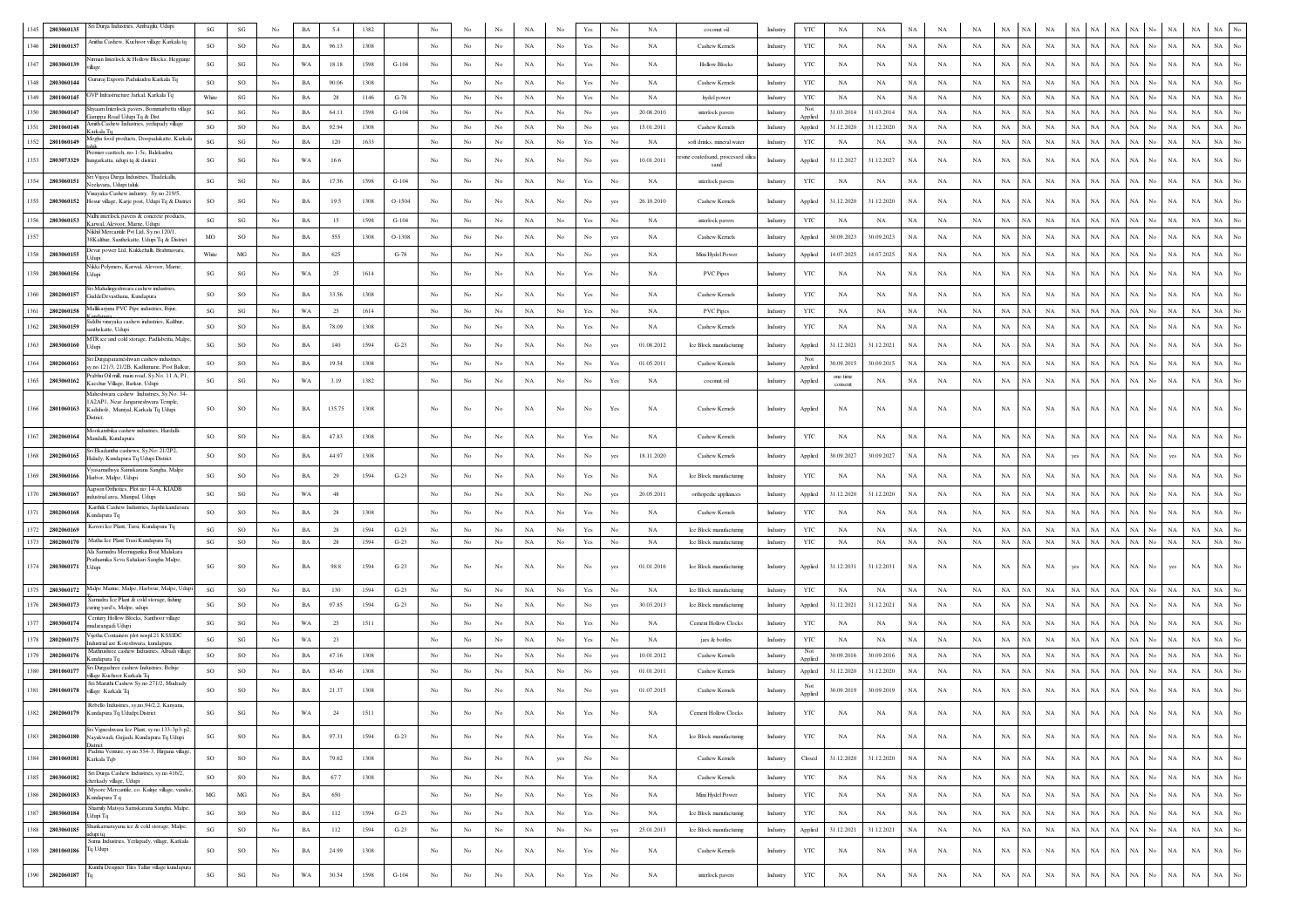| 1391 | 2801060188      | Sri Siddhi Vinayaka Hollow Blocks<br>mgayanakeri.                                                    | SG                     | $\mathbf{S}\mathbf{G}$ | No               | WA          | 10            | 1598 | $G-104$ |                  |                  |                  | NA          |                  |                                                                                       |                  | $_{\rm NA}$ | <b>Hollow Blocks</b>                       | YTC<br>NA<br>NA<br>$_{\rm NA}$<br>$_{\rm NA}$<br>Industry<br>NA<br>NA                                                                                                                                                                                                    |
|------|-----------------|------------------------------------------------------------------------------------------------------|------------------------|------------------------|------------------|-------------|---------------|------|---------|------------------|------------------|------------------|-------------|------------------|---------------------------------------------------------------------------------------|------------------|-------------|--------------------------------------------|--------------------------------------------------------------------------------------------------------------------------------------------------------------------------------------------------------------------------------------------------------------------------|
| 1392 | 2803060189      | Sri Venkataramana cashew industries<br>unthalkatte, bairampalli village Hiiyadka                     | SO                     | SO                     | No               | $_{\rm BA}$ | 124.29        | 1308 |         | No               | No               | No               | NA          | No               | Yes                                                                                   | No               | NA          | Cashew Kernels                             | $_{\rm YTC}$<br>$_{\rm NA}$<br>$_{\rm NA}$<br>NA<br>$_{\rm NA}$<br>NA<br>$_{\rm NA}$<br>$_{\rm NA}$<br>$_{\rm NA}$<br>Industry<br>NA<br>NA<br>NA<br>NA<br>NA<br>NA<br>NA                                                                                                 |
| 1393 | 2803060190      | S.L.N Industries, sy.no.490/2, bommarbettu<br>village. Hiriyadka Udupi                               | SG                     | SG                     | No               | WA          | 1.5           | 1598 | $G-104$ | No               | No.              | No               | NA          | No               | No                                                                                    | yes              | 30.08.2011  | <b>Hollow Blocks</b>                       | $_{\rm NA}$<br>NA<br>$_{\rm NA}$<br>$_{\rm NA}$<br>$_{\rm NA}$<br>$_{\rm NA}$<br>$_{\rm NA}$<br>31.12.2020<br>NA<br>NA<br>No<br>NA<br>NA<br>NA<br>NA<br>NA<br>Industry<br>Applied                                                                                        |
| 1394 | 2802060191      | iom Net works, sy.no216/B.                                                                           | White                  | SG                     | No               | AA          | <b>20 KVA</b> | 52   |         | No               | No.              | $_{\rm No}$      | NA          | $_{\rm No}$      | No                                                                                    | yes              | 2010        | telephone tower                            | Not<br>NA<br>31.12.2014<br>$_{\rm NA}$<br>NA<br>NA<br>NA<br>NA<br>$_{\rm NA}$<br>NA<br>NA<br>$_{\rm NA}$<br>telephone towe<br>NA<br>NA<br><b>NA</b><br>NA<br>Applied                                                                                                     |
| 1395 | 2802060192      | /iom Net works, sy.no216/B, Kundapura                                                                | White                  | SG                     | No               | AA          | <b>20 KVA</b> | 52   |         | No               | No               | $_{\rm No}$      | NA          | $_{\rm No}$      | No                                                                                    | yes              | 2010        | telephone tower                            | Not<br>$_{\rm NA}$<br>31.12.2014<br><b>NA</b><br>$_{\rm NA}$<br>NA<br>NA<br>NA<br>$_{\rm NA}$<br>NA<br>NA<br>NA<br>No<br>NA<br>NA<br>$_{\rm NA}$<br>telephone tow<br>NA<br>Applied                                                                                       |
| 1396 | 28/03081142     | Shanka Roffing System. Shivally Industrial<br>rea, Manipal, Udupi Tq & District                      | $\mathbf{S}\mathbf{G}$ | SG                     | No               | <b>BA</b>   | 100           | 1501 |         | No               | No               | No               | NA          | No               | No                                                                                    | yes              | 05.04.2011  | Aluminium roofing sheet                    | 31.12.2020<br>$_{\rm NA}$<br>$_{\rm NA}$<br>$_{\rm NA}$<br>31.12.2020<br>$_{\rm NA}$<br>NA<br>NA<br>NA<br>NA<br>NA<br>NA<br>$_{\rm NA}$<br>NA<br>Industry<br>Applied<br>NA<br>No                                                                                         |
| 1397 |                 | 'orporation Bank, opp abharan jewelary,<br>Udupi                                                     | White                  | $_{\rm SG}$            | No               | AA          | 20            | 52   |         | No               | No               | No               | NA          | No               | No                                                                                    | yes              | 2011        | DG Set                                     | Not<br>31.12.2006<br>$_{\rm NA}$<br>$_{\rm NA}$<br>$_{\rm NA}$<br>$_{\rm NA}$<br>NA<br>NA<br>$_{\rm NA}$<br>$_{\rm NA}$<br>$_{\rm NA}$<br>NA<br>$_{\rm NA}$<br>DG set<br>NA<br>NA<br>Applied                                                                             |
| 1398 |                 | Reliable Cashew Industries, Uppor village,<br>kolalagiri udupi Tq                                    | SO                     | SO                     | No               | $_{\rm BA}$ | 49.5          | 1308 |         | No               | No               | No               | NA          | No               | $_{\rm No}$                                                                           | yes              | 01.04.2011  | Cashew Kernels                             | 31.12.2020<br>31.12.2020<br>NA<br>$_{\rm NA}$<br>NA<br>NA<br>NA<br>$_{\rm NA}$<br>NA<br>NA<br>$_{\rm NA}$<br>NA<br>No<br>$_{\rm NA}$<br>NA<br>NA<br>Industry<br>Applied<br>No                                                                                            |
| 1399 |                 | Viom Net works sv.no. 111-2A1. BP1. Putt<br>village, Udupi Tq & District                             | White                  | $_{\rm SG}$            | $_{\mathrm{No}}$ | $\rm AA$    | 25KVA         | 52   |         | No               | No               | No               | NA          | No               | No                                                                                    | yes              | 01.04.2011  | telephone tower                            | Not<br>30.04.2014<br>$_{\rm NA}$<br>NA<br>$_{\rm NA}$<br>$_{\rm NA}$<br>NA<br>NA<br>$_{\rm NA}$<br>$_{\rm NA}$<br>NA<br>$_{\rm NA}$<br>telephone towe<br>NA<br>NA<br>NA<br>Applied                                                                                       |
| 1400 |                 | Viom Net works 118- kasaba village<br>kundpaura Ta Udupi District                                    | White                  | SG                     | $_{\mathrm{No}}$ | $\rm AA$    | 25KVA         | 52   |         | No               | $_{\mathrm{No}}$ | No               | NA          | No               | $_{\rm No}$                                                                           | yes              | 01.04.2011  | telephone tower                            | Not<br>30.04.2014<br>$_{\rm NA}$<br>NA<br>NA<br>NA<br>NA<br>NA<br>$_{\rm NA}$<br>NA<br>$_{\rm NA}$<br>NA<br>NA<br>No<br>telephone tow<br>NA<br>NA<br><b>NA</b><br>No<br>Applied                                                                                          |
| 1401 |                 | Viom Net works 213, Bombbarebettu village<br>near Hiriyadka Udupi Tq Udupi district                  | White                  | SG                     | No               | ${\bf AA}$  | 25KVA         | 52   |         | $_{\rm No}$      | $_{\mathrm{No}}$ | $_{\rm No}$      | NA          | $_{\rm No}$      | No                                                                                    | yes              | 01.04.2011  | telephone tower                            | Not<br>30.04.2014<br>$_{\rm NA}$<br>$_{\rm NA}$<br>NA<br>$_{\rm NA}$<br>$_{\rm NA}$<br>NA<br>NA<br>$_{\rm NA}$<br>$_{\rm NA}$<br>$_{\rm NA}$<br>$_{\rm NA}$<br>telephone tow<br>NA<br>NA<br>Applied                                                                      |
| 1402 |                 | Viom Networks, sy.no.253/C1, Kunjibettu<br>post. Udupi To & District                                 | White                  | SG                     | No               | AA          | 25KVA         | 52   |         | No               | No               | No               | NA          | No               | No                                                                                    | yes              | 01.04.2011  | telephone tower                            | Not<br>$_{\rm NA}$<br>NA<br>NA<br>$_{\rm NA}$<br>NA<br>$_{\rm NA}$<br>NA<br>30.04.2014<br><b>NA</b><br>NA<br>NA<br>NA<br>NA<br>telephone tow<br>NA<br><b>NA</b><br>No<br>Applied                                                                                         |
| 1403 |                 | Uma Enterprises, Sy.no. 355/Ap2, Shivapura<br>village, Karkala Tq Udupi District.                    | SO.                    | SO                     | No               | <b>BA</b>   | 19.19         | 1308 |         | No               | No.              | No               | NA          | No               | No                                                                                    | yes              | 01.01.2009  | Cashew Kernels                             | Not<br>$_{\rm NA}$<br>$_{\rm NA}$<br>$_{\rm NA}$<br>31.12.2018<br>NA<br>$_{\rm NA}$<br>NA<br>NA<br>NA<br>$_{\rm NA}$<br>31.12.2018<br>NA<br>NA<br>NA<br>NA<br>No<br>Industry<br>Applied                                                                                  |
| 1404 |                 | Indus Tower Ltd, ALC Building, kasturba<br>Hospital, Manipal, Madhava Nagar, Manipal                 | White                  | SG                     | No               | ${\rm AA}$  | 15KVA         | 52   |         | No               | No               | No               | NA          | No               | No                                                                                    | yes              | 01.06.2011  | telephone tower                            | 31.12.2015<br>$_{\rm NA}$<br>$_{\rm NA}$<br>NA<br>NA<br>$_{\rm NA}$<br>NA<br>$_{\rm NA}$<br>NA<br>NA<br>$_{\rm NA}$<br>NA<br>$_{\rm NA}$<br>elephone towe<br>Applied<br>NA<br>NA                                                                                         |
| 1405 |                 | Indus Tower Ltd, Sy.no.196/1p5, Kuthuyar<br>village, Udupi Tq & District                             | White                  | $\mathbf{S}\mathbf{G}$ | No               | ${\rm AA}$  | 15KVA         | 52   |         | No               | No               | $_{\rm No}$      | $_{\rm NA}$ | $_{\rm No}$      | $_{\rm No}$                                                                           | yes              | 01.06.2011  | telephone tower                            | 31.12.2015<br>$_{\rm NA}$<br>$_{\rm NA}$<br>NA<br>$_{\rm NA}$<br>$_{\rm NA}$<br>NA<br>$_{\rm NA}$<br>NA<br>$_{\rm NA}$<br>NA<br>$_{\rm NA}$<br>elephone towe<br>Applied<br>NA<br>N/<br>NA                                                                                |
| 1406 |                 | Indus Tower Ltd, Sy.no.350/2B, Kodi Beach<br>Road, Koteshwara village, kundapura Tq                  | White                  | $\mathbf{S}\mathbf{G}$ | No               | ${\rm AA}$  | 15KVA         | 52   |         | $_{\rm No}$      | No               | No               | NA          | No               | No                                                                                    | yes              | 01.06.2011  | telephone tower                            | 31.12.2015<br>$_{\rm NA}$<br>$_{\rm NA}$<br>$_{\rm NA}$<br>$_{\rm NA}$<br>NA<br>$_{\rm NA}$<br>NA<br>$_{\rm NA}$<br>$_{\rm NA}$<br>$_{\rm NA}$<br>elephone towe<br>Applied<br>NA<br>NA<br>NA                                                                             |
| 1407 |                 | Indus Tower Ltd, Sy.no. 273/2p2, Heroor                                                              | White                  | $\mathbf{S}\mathbf{G}$ | No               | $\rm AA$    | 15KVA         | 52   |         | No               | No               | No               | NA          | No               | No                                                                                    | yes              | 01.06.2011  | telephone tower                            | $_{\rm NA}$<br>31.12.2015<br>NA<br>$_{\rm NA}$<br>NA<br>NA<br>$_{\rm NA}$<br>$_{\rm NA}$<br>$_{\rm NA}$<br>NA<br>NA<br>NA<br>NA<br><b>NA</b><br>telephone towe<br>Applied<br>N٨<br>No                                                                                    |
|      |                 | village, Byndoor, Kundapura To<br>Navayuga Engneering Company Batching and                           |                        |                        |                  |             |               |      |         |                  |                  |                  |             |                  |                                                                                       |                  |             |                                            |                                                                                                                                                                                                                                                                          |
| 1408 |                 | Wet Mix Plant sy.no.128, Yedthady village,<br>Brahmavra Udupi Tq                                     | SG                     | SO                     | No               | $_{\rm BA}$ | 70            | 1548 |         | No               | No.              | No               | NA          | $_{\rm No}$      | No                                                                                    | yes              | 2010        | wet mix plant                              | 31.12.2026<br>31.12.2026<br>NA<br>$_{\rm NA}$<br>NA<br>NA<br>$_{\rm NA}$<br>NA<br>NA<br>$_{\rm NA}$<br>$_{\rm NA}$<br>NA<br>$_{\rm NA}$<br>Applied<br>NA<br>Ńо<br>Industry<br>NA                                                                                         |
| 1409 |                 | Udaya Steels, Shivally industrial area, Manipal<br>Udupi                                             | SO                     | ${\sf SR}$             | yes              | $_{\rm BA}$ | 350           |      |         | No               | No               | No               | NA          | No               | No                                                                                    | yes              | 18.11.2010  | Steel                                      | Not<br>30.06.2016<br>30.06.2014<br>$_{\rm NA}$<br>$_{\rm NA}$<br>$_{\rm NA}$<br>$_{\rm NA}$<br>NA<br>$_{\rm NA}$<br>NA<br>$_{\rm NA}$<br>NA<br>$_{\rm NA}$<br>Industry<br>NA<br>NA<br>NA<br>Applied                                                                      |
| 1410 | 2803090451      | Navyuga Engneering Complny Ltd,<br>Sy.no.87/1AP4, Nandikoor village, Udupi Tq                        | SG                     | SR                     | No               | BA          | 200           | 1334 |         | No               | No               | No               | NA          | No               | No                                                                                    | yes              | 18.11.2010  | wet mix plant                              | $_{\rm NA}$<br>NA<br>$_{\rm NA}$<br>NA<br>Industry<br>Applied<br>31.12.2027<br>31.12.2027<br>NA<br>NA<br>NA<br>NA<br>NA<br>NA<br>NA<br>No<br>NA<br>NA                                                                                                                    |
| 1411 |                 | & District<br>Navyuga Engneering Complny Ltd,<br>Sy.no.87/1 AP-4, Nandikoor village, Udupi To        | SG                     | SG                     | $_{\mathrm{No}}$ | $_{\rm BA}$ | 91.12         | 1548 |         | No               | No               | No               | NA          | $_{\rm No}$      | No                                                                                    | yes              | 31.08.2010  | Batching plant                             | 31.12.2026<br>31.12.2026<br>$_{\rm NA}$<br>$_{\rm NA}$<br>NA<br>$_{\rm NA}$<br>$_{\rm NA}$<br>NA<br>NA<br>$_{\rm NA}$<br>$_{\rm NA}$<br>$_{\rm NA}$<br>Applied<br>NA<br><b>NA</b><br>Industry                                                                            |
| 1412 |                 | & District<br>Navayuga Engineering Co ltd, Sy.no.175/3,<br>kalya village, Karkala Tq Udupi Dist      | SO                     | SR                     | No               | $_{\rm BA}$ | 47            | 1371 | O-1371  | $_{\rm No}$      | No               | No               | NA          | yes              | No                                                                                    | No               | 15.06.2011  | stone crusher                              | 17.01.2017<br>17.01.2017<br>$_{\rm NA}$<br>$_{\rm NA}$<br>NA<br>NA<br>$_{\rm NA}$<br>NA<br>$_{\rm NA}$<br>$_{\rm NA}$<br>$_{\rm NA}$<br>$_{\rm NA}$<br>NA<br>$_{\rm NA}$<br>Stone crusher<br>closed                                                                      |
|      |                 | Sri Durga Cashew Industries, sv.no.321.                                                              |                        |                        |                  |             |               |      |         |                  |                  |                  |             |                  |                                                                                       |                  |             |                                            |                                                                                                                                                                                                                                                                          |
| 1413 |                 | shiriyar village, Udupi Tq                                                                           | SO                     | SO                     | No               | $_{\rm BA}$ | 24            | 1308 |         | No               | No               | No               | NA          | No               | Yes                                                                                   | No               | NA          | Cashew Kernels                             | YTC<br>NA<br>$_{\rm NA}$<br>NA<br>$_{\rm NA}$<br>$_{\rm NA}$<br>$_{\rm NA}$<br>NA<br>$_{\rm NA}$<br>Industry<br>NA<br>NA<br>NA<br>NA<br>NA<br>NA<br>No                                                                                                                   |
| 1414 |                 | Akshya cashew Industries, sy.no.32/4, kalthu<br>anthekette, udupi                                    | SO                     | SO                     | No               | WA          | 69.44         | 1308 |         | No               | No               | No               | NA          | No               | No                                                                                    | yes              | 2011        | Cashew Kernels                             | NA<br>NA  <br>$_{\rm NA}$<br>$_{\rm NA}$<br>$_{\rm NA}$<br>$_{\rm NA}$<br>Industry<br>Applied<br>31.12.2020<br>NA<br>NA<br>NA<br>NA<br>NA<br>NA<br>NA<br>NA<br>No.                                                                                                       |
| 1415 |                 | Rajath Industries, sy.no.6/10, Avarse, udupi<br>Tq & district<br>Swadeshi Ayurveda Bhandara swadeshi | $\mathbf{S}\mathbf{G}$ | SG                     | No               | WA          | 30.42         | 1598 | $G-104$ | No               | No               | $_{\rm No}$      | NA          | $_{\rm No}$      | Yes                                                                                   | $_{\rm No}$      | NA          | <b>Hollow Blocks</b>                       | $_{\rm NA}$<br>$_{\rm NA}$<br>No<br>YTC<br>NA<br>NA<br>$_{\rm NA}$<br>$_{\rm NA}$<br>NA<br>NA<br>NA<br>$_{\rm NA}$<br>NA<br>NA<br><b>NA</b><br>No<br>NA<br>NA<br>Industry                                                                                                |
| 1416 |                 | ompound, Behind KSRTC Bus stand, Udupi                                                               | SO                     | SO                     | No               | $_{\rm BA}$ | 300.54        | 1304 | $O-$    | No               | No               | No               | NA          | No               | No                                                                                    | Yes              | 01.08.2012  | manufaturing of ayurvedic &<br>homeopathic | 30.09.2020<br>30.09.2020<br>$_{\rm NA}$<br>NA<br>NA<br>NA<br>$_{\rm NA}$<br>$_{\rm NA}$<br>NA<br>$_{\rm NA}$<br>Industry<br>Applied<br>NA<br>NA<br>NA<br>NA                                                                                                              |
| 1417 |                 | Radha concrete Products, Boggnahalli, marne<br>Udupi Ta                                              | SG                     | $\mathbf{S}\mathbf{G}$ | $_{\mathrm{No}}$ | WA          | 24.5          | 1598 | $G-104$ | No               | No               | $_{\rm No}$      | NA          | $_{\rm No}$      | $_{\rm No}$                                                                           | yes              | 2011        | <b>Hollow Blocks</b>                       | Not<br>$_{\rm NA}$<br>$_{\rm NA}$<br>$_{\rm NA}$<br>$_{\rm NA}$<br>$_{\rm NA}$<br>$_{\rm NA}$<br>31.12.2018<br>31.12.2018<br>$_{\rm NA}$<br>$_{\rm NA}$<br>NA<br>NA<br>NA<br>$_{\rm NA}$<br>NA<br>No<br>Industry<br>Applied                                              |
| 1418 | 2803075331      | Sanman Ice & Cold Storage, Ambalpady<br>dupi Tq & District                                           | SG                     | SO                     | No               | BA          | 108.43        | 1594 | $G-23$  | No               | No               | No               | NA          | No               | No                                                                                    | yes              | 2011        | Ice Block manufacturing                    | $_{\rm NA}$<br>NA<br>$_{\rm NA}$<br>$_{\rm NA}$<br>Industry<br>Applied<br>31.12.2026<br>31.12.2026<br>NA<br>NA<br>NA<br>NA<br>NA.<br>NA<br>NA<br>NA<br>$_{\rm No}$<br>NA                                                                                                 |
| 1419 |                 | Laxmi Shilpakala kendra sy.no.455/p2,<br>kukkundoor village, Karkala Tq & District                   | SG                     | SG                     | No               | ${\bf AA}$  | 1.6           | 1518 |         | No               | No               | No               | NA          | No               | Yes                                                                                   | No               | NA          | tone carving stone cutting withou          | YTC<br>$_{\rm NA}$<br>NA<br>NA<br>NA<br>NA<br>NA<br>$_{\rm NA}$<br>$_{\rm NA}$<br>No<br>$_{\rm NA}$<br>NA<br>$_{\rm NA}$<br>Industry<br>NA<br>NA<br>NA<br>NA                                                                                                             |
|      |                 |                                                                                                      |                        |                        |                  |             |               |      |         |                  |                  |                  |             |                  |                                                                                       |                  |             | water use                                  |                                                                                                                                                                                                                                                                          |
| 1420 |                 | Om Doors Boards.sv.no.79/3P1. chantar<br>village Hebri Road, Brahamavara udupi                       | SG                     | SG                     | $_{\mathrm{No}}$ | WA          | 60.97         | 1510 |         | No               | No               | No               | NA          | No               | No                                                                                    | yes              | 01.04.2012  | wood cutting                               | 31.12.2021<br>NA<br>$_{\rm NA}$<br>$_{\rm NA}$<br>NA<br>$_{\rm NA}$<br>$_{\rm NA}$<br>NA<br>$_{\rm NA}$<br>NA<br>NA<br>$_{\rm NA}$<br>$_{\rm NA}$<br>$_{\rm NA}$<br>Industry<br>Applied<br>NA                                                                            |
|      | 1421 2803075329 | Coral Marine sy.no.262/1c1, kodavoor<br>village, Malpe, udupi Tq & District                          | SG                     | SO                     | No               | BA          | 104           | 1594 | $G-23$  | No               | No.              | No               | NA          | No               | No                                                                                    | yes              | 2011        | Ice Block manufacturing                    | $_{\rm NA}$<br>31.12.2021<br>NA<br>$_{\rm NA}$<br>NA<br>NA<br>NA<br>Industry<br>Applied<br>31.12.2021<br>NA<br>NA<br>NA<br>NA<br>NA<br>NA<br>No.<br>NA                                                                                                                   |
| 1422 |                 | Sri Vaishnavi Fisheries, Sy.no.262/1c1.<br>Malpe, kodavoor village Malpe, Uudpi To &                 | SG                     | SO                     | No               | $_{\rm BA}$ | 135           | 1594 | $G-23$  | No               | No               | No               | NA          | No               | $_{\rm No}$                                                                           | yes              | 2011        | Ice Block manufacturing                    | 31.12.2031<br>31.12.2031<br>$_{\rm NA}$<br>$_{\rm NA}$<br>NA<br>$_{\rm NA}$<br>NA<br>$_{\rm NA}$<br>$_{\rm NA}$<br>$_{\rm NA}$<br>NA<br>Industry<br>Applied<br>NA<br>Ń<br>yes<br>No<br>yes<br>No                                                                         |
| 1423 | 2801081769      | Swayamprabha Cashew Food Products<br>Mudradi Karkala Tq dupi District                                | <b>SO</b>              | SO                     | No               | $_{\rm BA}$ | 63.47         | 1308 |         | No               | No               | No               | NA          | $_{\rm No}$      | $_{\rm No}$                                                                           | yes              | 30.06.2011  | Cashew Kernels                             | Not<br>$_{\rm NA}$<br>$_{\rm NA}$<br>30.09.2017<br>NA<br>NA<br>NA<br>NA<br>NA<br>$_{\rm NA}$<br>$_{\rm NA}$<br>Industry<br>30.09.2017<br>NA<br>NA<br>NA<br>No<br>NA<br>Applied                                                                                           |
|      |                 | Sadguru Ice Plant & Cold Storage<br>sy.no.262/1c1A1, near post office Malpe,                         |                        |                        |                  |             |               |      |         |                  |                  |                  |             |                  |                                                                                       |                  |             |                                            |                                                                                                                                                                                                                                                                          |
| 1424 |                 | kodavoor village, Malpe, Udupi tq                                                                    | SG                     | SO                     | No               | WA          | 114           | 1594 | $G-23$  | No               | No               | No               | NA          | No               | Yes                                                                                   | No               | NA          | Ice Block manufacturing                    | $_{\rm YTC}$<br>$_{\rm NA}$<br>NA<br>$_{\rm NA}$<br>NA<br>NA<br>$_{\rm NA}$<br>$_{\rm NA}$<br>$_{\rm NA}$<br>NA<br>$_{\rm NA}$<br>Industry<br>NA<br>NA<br>NA<br>NA<br>NA<br>No                                                                                           |
| 1425 |                 | Heathu Industries, sy.no.32/18P, Halady<br>village Bayndoor, udupi Tq & District                     |                        |                        |                  |             | $27\,$        | 1598 | $G-104$ | No               | No.              |                  |             |                  |                                                                                       |                  | NA          |                                            | $_{\rm NA}$<br>$_{\rm NA}$<br>$_{\rm NA}$<br>NA<br>NA<br>No                                                                                                                                                                                                              |
|      |                 |                                                                                                      | $\mathbf{SG}$          | $\mathbf{S}\mathbf{G}$ | No               | WA          |               |      |         |                  |                  | No               | NA          | No               | Yes                                                                                   | No               |             | interlocks                                 | $_{\rm NA}$<br>YTC<br>$_{\rm NA}$<br>NA<br>$_{\rm NA}$<br>NA<br>$_{\rm NA}$<br>NA<br>NA<br>NA<br>NA<br>Industry                                                                                                                                                          |
| 1426 |                 | Sri Siddhi Cashew Industries, sy.no.215/6,<br>Haradalli Mandalli Post Kundapura Tq                   | <b>SO</b>              | SO                     | No               | BA          | 47            | 1308 |         | No               | No               | No               | NA          | No               | $\operatorname*{Yes}% \left( X\right) \equiv\operatorname*{Yes}(\mathbb{R}^{3}\left)$ | No               | NA          | Cashew Kernels                             | $_{\rm NA}$<br>$_{\rm NA}$<br>$_{\rm NA}$<br>$_{\rm NA}$<br>$_{\rm NA}$<br>YTC<br>NA<br>$_{\rm NA}$<br>NA<br>NA<br>NA<br>$_{\rm NA}$<br>NA<br>No<br>$_{\rm NA}$<br>$_{\rm No}$<br>Industry<br>NA<br>NA                                                                   |
| 1427 |                 | Ultra Modern Concrete Blocks,<br>sy.no.33/15B, kukkehalli village Udupi Tq &                         | $\mathbf{S}\mathbf{G}$ | $\mathbf{S}\mathbf{G}$ | No               | WA          | 29            | 1511 |         | $_{\mathrm{No}}$ | No               | $_{\rm No}$      | NA          | $_{\rm No}$      | Yes                                                                                   | $_{\mathrm{No}}$ | NA          | concrete block                             | one time<br>One time<br>$_{\rm NA}$<br>$_{\rm NA}$<br>$_{\rm NA}$<br>$_{\rm NA}$<br>$_{\rm NA}$<br>No<br>Industry<br>Applied<br>$_{\rm NA}$<br>$_{\rm NA}$<br>NA<br>$_{\rm NA}$<br>$_{\rm NA}$<br>NA<br>$_{\rm NA}$<br>No.<br>NA<br>consent<br>consent                   |
| 1428 |                 | New Sowpamik Industries, sy.no.227/8,<br>Neealvara village, Brahmavara Udupi Tq &                    | SO                     | SO                     | $_{\mathrm{No}}$ | $_{\rm BA}$ | 59            | 1308 |         | $_{\mathrm{No}}$ | $_{\mathrm{No}}$ | $_{\rm No}$      | NA          | $_{\mathrm{No}}$ | $\operatorname{Yes}$                                                                  | $_{\mathrm{No}}$ | NA          | Cashew Kernels                             | $_{\rm NA}$<br>$_{\mathrm{No}}$<br>YTC<br>$_{\rm NA}$<br>$_{\rm NA}$<br>$_{\rm NA}$<br>$_{\rm NA}$<br>$_{\rm NA}$<br>NA<br>$_{\rm NA}$<br>$_{\rm NA}$<br>No<br>$_{\rm NA}$<br>$_{\rm NA}$<br>Industry<br>NA<br>NA<br>NA<br>NA                                            |
|      |                 | District<br>Sri Vinayaka cashew sy.no.156/2, yadadi                                                  |                        |                        |                  |             |               |      |         |                  |                  |                  |             |                  |                                                                                       |                  |             |                                            |                                                                                                                                                                                                                                                                          |
| 1429 |                 | Mathyadi village & post kundapura tq Udupi<br>District                                               | SO                     | SO                     | $_{\mathrm{No}}$ | $_{\rm BA}$ | 28            | 1308 |         | No               | $_{\rm No}$      | $_{\rm No}$      | NA          | $_{\rm No}$      | $\operatorname{Yes}$                                                                  | $_{\rm No}$      | NA          | Cashew Kernels                             | $_{\rm NA}$<br>$_{\rm YTC}$<br>NA<br>NA<br>$_{\rm NA}$<br>NA<br>NA<br>NA<br>$_{\rm NA}$<br>$_{\rm NA}$<br>NA<br>NA<br>$_{\rm NA}$<br>NA<br>No<br>$_{\rm NA}$<br>NA<br>$_{\rm No}$<br>Industry                                                                            |
| 1430 |                 | Siddhi Ice Plant Sy.no.37-7A2p5, Udyavara<br>post Kuthdy main road, udupi Tq & District              | $\mathbf{S}\mathbf{G}$ | SO                     | $_{\mathrm{No}}$ | WA          | 45.6          | 1594 | $G-23$  | No               | $_{\rm No}$      | $_{\rm No}$      | NA          | $_{\rm No}$      | $\operatorname{Yes}$                                                                  | $_{\rm No}$      | NA          | Ice Block manufacturing                    | YTC<br>$_{\rm NA}$<br>$_{\rm NA}$<br>$_{\rm NA}$<br>$_{\rm NA}$<br>$_{\rm NA}$<br>$_{\rm NA}$<br>$_{\rm NA}$<br>$_{\rm NA}$<br>$_{\rm No}$<br>$_{\rm NA}$<br>$_{\rm NA}$<br>$_{\rm NA}$<br>$_{\rm No}$<br>Industry<br>NA<br>NA<br>NA<br>NA                               |
| 1431 |                 | Sri Durgashree cashew Industries, sy.no.                                                             | $\rm SO$               | SO                     | $_{\mathrm{No}}$ | $_{\rm BA}$ | 57            | 1308 |         | No               | $_{\rm No}$      | $_{\rm No}$      | NA          | $_{\mathrm{No}}$ | $_{\rm No}$                                                                           | yes              | 09.08.2012  | Cashew Kernels                             | $_{\rm NA}$<br>31.12.2022<br>31.12.2022<br>$_{\rm NA}$<br>$_{\rm NA}$<br>$_{\rm NA}$<br>$_{\rm NA}$<br>$_{\rm NA}$<br>$_{\mathrm{No}}$<br>Applied<br>$_{\rm NA}$<br>$_{\rm NA}$<br>NA<br>$_{\rm NA}$<br>$_{\rm NA}$<br>$_{\rm NA}$<br>$_{\mathrm{No}}$<br>Industry<br>NA |
|      |                 | 207/3, kadoor Udupi Tq & District<br>Gurukripa Industris, Koteshwara kundapura                       |                        |                        |                  |             |               |      |         |                  |                  |                  |             |                  |                                                                                       |                  |             |                                            |                                                                                                                                                                                                                                                                          |
| 1432 |                 | Tq Udupi District                                                                                    | $\mathbf{S}\mathbf{G}$ | $\mathbf{S}\mathbf{G}$ | $_{\mathrm{No}}$ | $_{\rm BA}$ | 27            | 1598 | $G-104$ | $_{\rm No}$      | $_{\mathrm{No}}$ | $_{\mathrm{No}}$ | $_{\rm NA}$ | $_{\mathrm{No}}$ | $\operatorname{Yes}$                                                                  | $_{\rm No}$      | NA          | Hollow Blocks & Interlocks                 | $_{\mathrm{No}}$<br>$_{\rm NA}$<br>$_{\rm NA}$<br>YTC<br>$_{\rm NA}$<br>$_{\rm NA}$<br>$_{\rm NA}$<br>$_{\rm NA}$<br>$_{\rm NA}$<br>$_{\rm NA}$<br>$_{\rm NA}$<br>$_{\rm NA}$<br>$_{\rm NA}$<br>$_{\rm NA}$<br>$_{\rm NA}$<br>No<br>$_{\rm NA}$<br>Industry<br>NA        |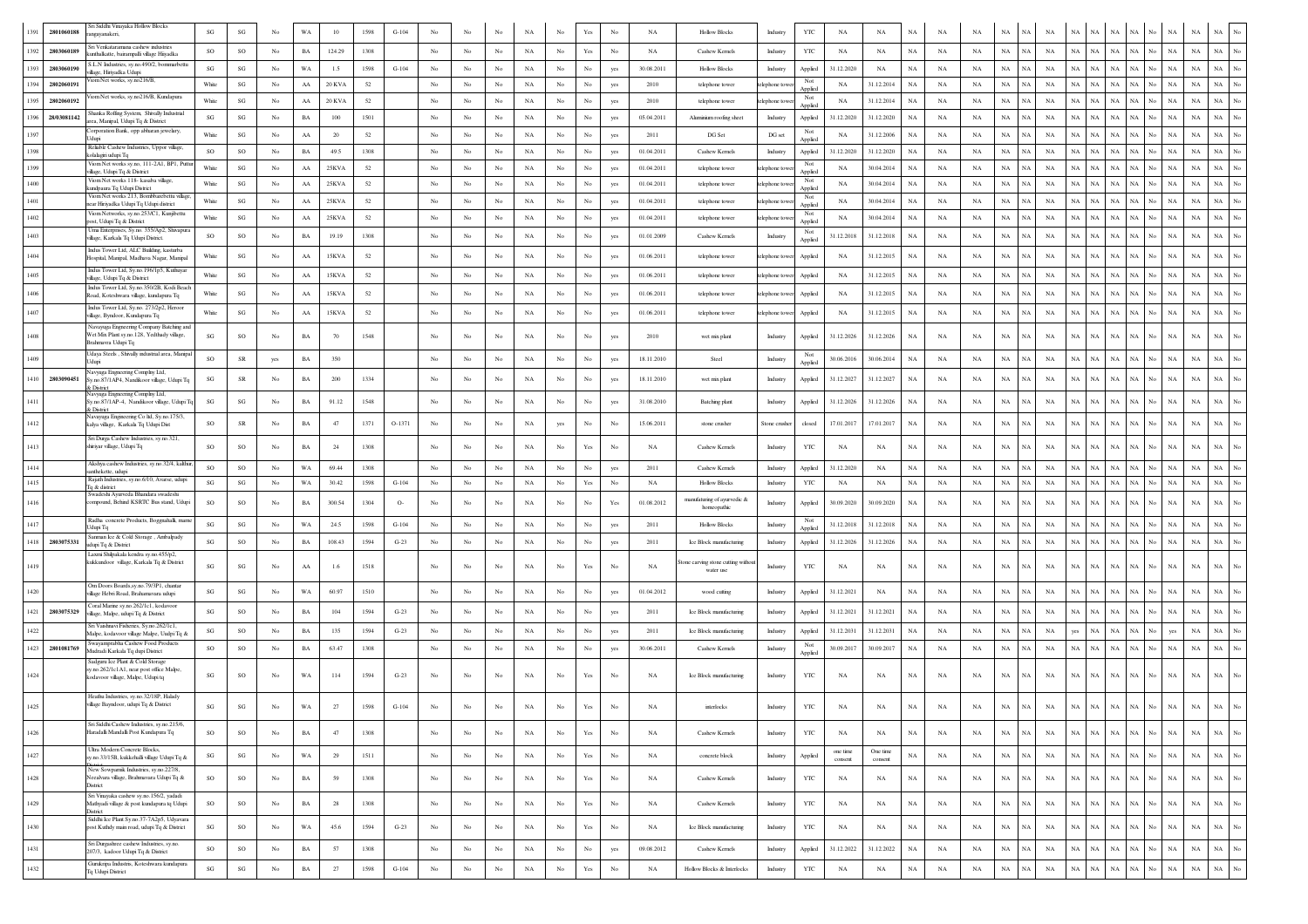| 1433     | Sri Nandi Cashew Industries, sy.no.472/2b<br>Badbalu siddpura village, kundapura Tq Udupi                                   | SO                     | SO                     | $_{\mathrm{No}}$ | BA          | 43      | 1308 |                     |                  |                  |             | NA          | $_{\rm No}$      | Yes                                                                             |                                                                                       | $_{\rm NA}$ | Cashew Kernels                 | Industry     | YTC            | NA                  | $_{\rm NA}$ | $_{\rm NA}$ | NA          | NA          | NA                       | NA          | NA          | NA.         | $_{\rm NA}$ | NA<br>$_{\rm NA}$<br>No                        | $_{\rm NA}$ |                                 |
|----------|-----------------------------------------------------------------------------------------------------------------------------|------------------------|------------------------|------------------|-------------|---------|------|---------------------|------------------|------------------|-------------|-------------|------------------|---------------------------------------------------------------------------------|---------------------------------------------------------------------------------------|-------------|--------------------------------|--------------|----------------|---------------------|-------------|-------------|-------------|-------------|--------------------------|-------------|-------------|-------------|-------------|------------------------------------------------|-------------|---------------------------------|
|          | District<br>B T K Exports, Hirgana village, Karkala Tq                                                                      |                        |                        |                  |             |         |      |                     |                  |                  |             |             |                  |                                                                                 |                                                                                       |             |                                |              |                |                     |             |             |             |             |                          |             |             |             |             |                                                |             |                                 |
| 1434     | Jdupi District                                                                                                              | SO                     | $_{\rm SO}$            | No               | BA          | 48      | 1308 |                     | No               | $_{\rm No}$      | No          | $_{\rm NA}$ | $_{\rm No}$      | $\operatorname{Yes}$                                                            | No                                                                                    | NA          | Cashew Kernels                 | Industry     | $_{\rm YTC}$   | NA                  | NA          | NA          | NA          | NA          | $_{\rm NA}$<br>NA        | $_{\rm NA}$ | NA          | $_{\rm NA}$ | $_{\rm NA}$ | NA<br>No<br>NA                                 | $_{\rm NA}$ | $_{\rm NA}$                     |
| 1435     | Kiran Ice Plant & Cold Storage,<br>Sy.no.262/3A1,3A2 of Udyavara village,<br>Pithrody Post, Udupi Tq & District             | SG                     | SO                     | No               | BA          | 56.5    | 1594 | $G-23$              | No               | No               | No          | NA          | No               | Yes                                                                             | No                                                                                    | NA          | Ice Block manufacturing        | Industry     | YTC            | NA                  | NA          | NA          | NA          | NA          | $_{\rm NA}$<br>N٨        | NA          | NA          | $_{\rm NA}$ | NA          | NA.<br>No.<br>NA                               | NA          | $_{\rm NA}$                     |
| 1436     | Fisheries & Fish Products Manufacturing Co.<br>Operative Socity Ltd, Sy.no.240/1A2,<br>Udyavar, Udupi Tq & District         | SG                     | SO                     | No               | BA          | 148     | 1594 | $G-23$              | No               | No               | No          | NA          | No               | No                                                                              | ves                                                                                   | NA          | Ice Block manufacturing        | Industry     | Applied        | 31.12.2026          | 31.12.2026  | NA          | NA          | NA          | $_{\rm NA}$<br>NA        | $_{\rm NA}$ | Yes         | NA          | <b>NA</b>   | NA<br>No<br>Yes                                | NA          |                                 |
| 1437     | Gajanana Agro Food Industries, Sy.no.185/23<br>Damodar Hemanna Industrial Estate, siddapur.<br>Kundapura Tq Udupi District  | SG                     | $\mathbf{S}\mathbf{G}$ | No               | BA          | 227     |      |                     | No               | No               | No          | NA          | No               | No                                                                              | yes                                                                                   | 31.01.2013  | Tiles & Rigid Pipes            | Industry     | Applied        | 31.12.2021          | 31.12.2021  | NA          | NA          | NA          | NA<br>NA                 | NA          | NA          | $_{\rm NA}$ | $_{\rm NA}$ | No<br>NA<br>NA                                 | $_{\rm NA}$ | NA                              |
| 1438     | Gresheela Health Care Incorp D.No.1-227/A<br>Sy no 3-188 Kotebagilu Bhandadi Road<br>Tallur, kundapura Tq Udupi District    | SG                     | SG                     | No               | WA          | 45      | 1538 |                     | No               | No               | No          | NA          | No               | No                                                                              | yes                                                                                   | 01.01.2012  | Mineral water                  | Industry     | Applied        | 31.12.2021          | NA          | NA          | NA          | <b>NA</b>   | NA<br>NA                 | NA          | NA          | NA          | $_{\rm NA}$ | $_{\rm NA}$<br>NA<br>No.                       | <b>NA</b>   | NA                              |
| 1439     | Ganza Kaveri Ice & cold Storage,<br>Sy.no.140/2A, Hosadu Village, Trasi<br>Kundapura Tq Udupi District                      | SG                     | SO                     | No               | WA          | 116.35  | 1594 | $G-23$              | No               | No               | No          | NA          | $_{\rm No}$      | Yes                                                                             | No                                                                                    | NA          | Ice Block manufacturing        | Industry     | YTC            | NA                  | NA          | NA          | NA          | NA          | NA<br>NA                 | NA          | NA          | $_{\rm NA}$ | $_{\rm NA}$ | <b>NA</b><br>No<br>NA                          | $_{\rm NA}$ | NA                              |
| 1440     | Sri Mahalaxni Ice Plant & Cold Storage,<br>Malpe, Udupi Tq & District                                                       | SG                     | SO                     | No               | WA          | 75      | 1594 | $G-23$              | No               | $_{\rm No}$      | No          | NA          | No               | Yes                                                                             | No                                                                                    | NA          | Ice Block manufacturing        | Industry     | YTC            | NA                  | NA          | NA          | NA          | NA          | NA<br>N/                 | NA          | NA          | NA          | $_{\rm NA}$ | NA<br>NA<br>No                                 | NA          | NA                              |
| 1441     | Coelho Construction Pvt Ltd, H.No.3-146,<br>Padubidri, Udupi Tq & District                                                  | SG                     | SG                     | No               | <b>BA</b>   | 27.5    | 1598 | $G-104$             | No               | No               | No          | NA          | No               | No                                                                              | yes                                                                                   | 2010        | Interlocks & Pavers            | Industry     | Applied        | 31.12.2021          | 31.12.2021  | NA          | NA          | NA          | NA<br>N٨                 | NA          | NA          | NA          | $_{\rm NA}$ | $_{\rm NA}$<br>NA<br>No.                       | <b>NA</b>   | NA                              |
| 1442     | Sagar Granites & Marbels Nandanavana,<br>Kergal village, Kundapura Tq Udupi District                                        | SG                     | $\mathbf{S}\mathbf{G}$ | No               | WA          | 23      | 1518 |                     | No               | No               | No          | NA          | $_{\rm No}$      | Yes                                                                             | No                                                                                    | NA          | stone cutting                  | Industry     | YTC            | NA                  | NA          | NA          | NA          | NA          | $_{\rm NA}$              | $_{\rm NA}$ | NA          | NA          | NA          | NA<br>NA<br>No                                 | NA          |                                 |
| 1443     | Hindusthan Construction Company Itd, Padu<br>Cavern Project Kaup, Udupi Tq & district.                                      | SG                     | SG                     | No               | <b>BA</b>   | 4600    |      |                     | No               | No               | No          | NA          | No               | No                                                                              | yes                                                                                   | 21.07.2011  | Batching plant                 | Industry     | Not            | 30.09.2011          | 30.09.2011  | <b>NA</b>   | NA          | NA          | NA<br>N٨                 | $_{\rm NA}$ | NA          | NA          | <b>NA</b>   | $_{\rm NA}$<br>NA<br>No                        | <b>NA</b>   | NA.                             |
| 1444     | Padmavathi Industries, Padmavathi Nilaya,<br>Jppinakudru Post & village, karkunjje                                          | SG                     | SO                     | No               | BA          | 10.66   | 1506 |                     | $_{\rm No}$      | $_{\rm No}$      | $_{\rm No}$ | NA          | $_{\rm No}$      | $_{\rm No}$                                                                     | yes                                                                                   | 22.08.2011  | Shell Grit                     | Industry     | Applied<br>Not | 30.09.2017          | 30.09.2017  | NA          | $_{\rm NA}$ | NA          | $_{\rm NA}$              | $_{\rm NA}$ | NA          | $_{\rm NA}$ | $_{\rm NA}$ | NA<br>No<br>NA                                 | $_{\rm NA}$ | NA                              |
| 1445     | undapura Tq udupi district<br>Viom Net works Sy.no.111-2A1. BP1, Putt                                                       | White                  | $\mathbf{S}\mathbf{G}$ | No               | AA          | 15KVA   | 52   |                     | No               | No               | No          |             | $_{\rm No}$      | $_{\rm No}$                                                                     |                                                                                       | 01.04.2011  |                                |              | Applied<br>Not | NA                  | 30.04.2014  | NA          | $_{\rm NA}$ | NA          | $_{\rm NA}$<br>N/        | $_{\rm NA}$ | NA          | $_{\rm NA}$ | $_{\rm NA}$ | NA<br>No<br>NA                                 | <b>NA</b>   |                                 |
|          | village, Udupi Tq<br>Viom Net works sy.no.118-Kasaba village,                                                               |                        |                        |                  |             |         |      |                     |                  |                  |             | $_{\rm NA}$ |                  |                                                                                 | yes                                                                                   |             | telephone tower                | elephone tow | Applied<br>Not |                     |             |             |             |             |                          |             |             |             |             |                                                |             |                                 |
| 1446     | undapura tq<br>Viom Net works Ltd, sy.no.213,                                                                               | White                  | $\mathbf{S}\mathbf{G}$ | No               | AA          | 15KVA   | 52   |                     | $_{\rm No}$      | No               | No          | NA          | No               | No                                                                              | yes                                                                                   | 01.04.2011  | telephone tower                | elephone tow | Applied<br>Not | NA                  | 30.04.2014  | NA          | NA          | NA          | NA<br>NA                 | NA          | NA          | NA          | NA          | NA<br>No<br>NA                                 | $_{\rm NA}$ | NA                              |
| 1447     | Bommbarbettu village, Hiriyadka Udupi Tq<br>Sai Radha Motors, chirst jothi complex, K.M.                                    | White                  | $\mathbf{S}\mathbf{G}$ | No               | AA          | 15KVA   | 52   |                     | No               | No               | No          | $_{\rm NA}$ | $_{\rm No}$      | No                                                                              | yes                                                                                   | 01.04.2011  | telephone tower                | telephone to | Applied        | NA                  | 30.04.2014  | NA          | $_{\rm NA}$ | NA          | NA<br>NA                 | $_{\rm NA}$ | NA          | NA          | $_{\rm NA}$ | NA<br>No.<br>NA                                | NA          | <b>NA</b>                       |
| $1448\,$ | Marg udupi Tq & district<br>Kamala Oil Mill, Sy.no.181/4P3, Kela Kunja                                                      | SO                     | SO                     | No               | BA          | 57      | 1303 |                     | $_{\rm No}$      | No               | No          | NA          | No               | $\operatorname*{Yes}% \left( X\right) \equiv\operatorname*{Yes}\left( X\right)$ | No                                                                                    | NA          | service staion                 | Industry     | YTC            | NA                  | NA          | NA          | NA          | NA          | NA<br>NA                 | $_{\rm NA}$ | NA NA       |             | $_{\rm NA}$ | NA<br>No<br>NA                                 | $_{\rm NA}$ | NA                              |
| 1449     | Neelavar village, Brahmavara Udupi Tq                                                                                       | SO                     | ${\sf SR}$             | No               | <b>BA</b>   | 40      | 1390 |                     | No               | No               | No          | NA          | No               | No                                                                              | yes                                                                                   | 20.09.2011  | CNS oil                        | Industry     | Applied        | 30.09.2022          | 30.09.2022  | NA          | NA          | NA          | $_{\rm NA}$<br>NA        | $_{\rm NA}$ | NA          | NA          | NA          | NA<br>NA<br>No                                 | NA          | NA                              |
|          | Vijavadurga cashew Industries, syno.203/10<br>1450 2803080043<br>cherkady village & post, Udupi Tq & District               | SO                     | SO                     | No               | BA          | 33.29   | 1308 |                     | No               | No               | No          | NA          | No               | No                                                                              | yes                                                                                   | 2011        | Cashew Kernels                 | Industry     | Not<br>Applied | 30.09.2018          | 30.09.2018  | NA          | $_{\rm NA}$ | NA          | NA<br>NA                 | $_{\rm NA}$ | NA          | NA          | $_{\rm NA}$ | NA<br>No<br>NA                                 | $_{\rm NA}$ | <b>NA</b>                       |
| 1451     | Emkay Ply Boards, Door no. 1-6(221)<br>y.no.75/2, Nadsal village, Padubidri, Udupi                                          | <b>SO</b>              | SO                     | No               | BA          | 45      |      |                     | $_{\rm No}$      | No               | No          | NA          | No               | Yes                                                                             | No                                                                                    | <b>NA</b>   | Ply Boards                     | Industry     | <b>YTC</b>     | NA                  | NA          | NA          | <b>NA</b>   | NA          | NA<br>NA                 | NA          | NA NA       |             | $_{\rm NA}$ | NA<br>No<br>NA                                 | $_{\rm NA}$ | $_{\rm NA}$                     |
| 1452     | Nisarga coconut Industries, sy.no.74/1,<br>2802102990<br>Guddettu temple road, Yadady-Mathayadi<br>Road, kundapura To       | SO                     | SO                     | No               | BA          | 47.77   | 1391 |                     | $_{\rm No}$      | No               | $_{\rm No}$ | NA          | $_{\rm No}$      | $_{\rm No}$                                                                     | yes                                                                                   | NA          | Desiccated coconut powder      | Industry     | Applied        | 30/09/2023          | 30/09/2023  | NA          | $_{\rm NA}$ | NA          | NA                       | $_{\rm NA}$ | $_{\rm NA}$ | $_{\rm NA}$ | $_{\rm NA}$ | NA<br>No<br>NA                                 | $_{\rm NA}$ | $_{\rm NA}$                     |
| 1453     | Karavali Food Derivtives, sy.no.429/2,<br>Janasale post, Siddapura, kundapura Tq                                            | SG                     | SG                     | No               | BA          | 9.67    | 1382 |                     | No               | $_{\rm No}$      | No          | NA          | No               | No                                                                              | yes                                                                                   | 01.07.2011  | coconut oil                    | Industry     | Applied        | 31.12.2020          | 31.12.2020  | NA          | NA          | NA          | $_{\rm NA}$<br><b>NA</b> | $_{\rm NA}$ | NA          | NA          | $_{\rm NA}$ | <b>NA</b><br>No.<br>NA                         | $_{\rm NA}$ | $_{\rm NA}$                     |
| 1454     | Sri Ramanjaneya Cashews Industries<br>Sy.no.194/AP3, Shaatri Nagar Hebri village,<br>Karkala Tq Udupi District              | SO                     | SO                     | No               | BA          | 133.92  | 1308 |                     | No               | No               | No          | NA          | $_{\rm No}$      | $\operatorname{Yes}$                                                            | No                                                                                    | NA          | Cashew Kernels                 | Industry     | YTC            | NA                  | NA          | NA          | $_{\rm NA}$ | NA          | NA<br>NA                 | $_{\rm NA}$ | NA          | NA          | $_{\rm NA}$ | NA<br>No<br>NA                                 | $_{\rm NA}$ | $_{\rm NA}$                     |
| 1455     | SLV Cashews, Sy.no.147/1H2, Belve village,<br>2802072788<br>Kundapura Tq Udupi District                                     | SO                     | SO                     | No               | BA          | 58.52   | 1308 |                     | No               | No               | No          | NA          | No               | No                                                                              | yes                                                                                   | 2011        | Cashew Kernels                 | Industry     | Applied        | 31.12.2022          | 31.12.2022  | <b>NA</b>   | NA          | NA          | NA<br><b>NA</b>          | NA          | NA NA       |             | $_{\rm NA}$ | NA<br>No<br>NA                                 | $_{\rm NA}$ | NA                              |
| 1456     | Neelima Cashew Industries, Sy.no.120/304,<br>ndavara village, Modahatte Post, Kundapura<br>Tq Udupi District                | SO                     | SO                     | No               | BA          | 40      | 1308 |                     | No               | No               | No          | NA          | $_{\rm No}$      | Yes                                                                             | No                                                                                    | NA          | Cashew Kernels                 | Industry     | YTC            | NA                  | NA          | NA          | $_{\rm NA}$ | NA          | $_{\rm NA}$              | $_{\rm NA}$ | $_{\rm NA}$ | NA          | $_{\rm NA}$ | No<br>NA<br>NA                                 | NA          | NA                              |
| 1457     | Sri Bhadra Bricks & Decorative, Tiles,<br>Sv.no.169. Katabelthuru Post & village.<br>Kundapura Tq Udupi District            | SG                     | $\mathbf{S}\mathbf{G}$ | No               | WA          | 48      |      |                     | No               | No               | No          | NA          | $_{\rm No}$      | Yes                                                                             | No                                                                                    | NA          | Bricks & Decorative tiles      | Industry     | YTC            | NA                  | NA          | NA          | NA          | NA          | NA<br>NA                 | $_{\rm NA}$ | NA          | NA          | $_{\rm NA}$ | <b>NA</b><br>No.<br>NA                         | $_{\rm NA}$ | NA                              |
| 1458     | Sri Chamundeshwari packaging, Industries,<br>Sy.no.148/14, Near MGH School, Yedthady<br>Post & village, Udupi Tq & District | SG                     | $\mathbf{S}\mathbf{G}$ | No               | BA          | 49.34   | 1509 |                     | $_{\rm No}$      | No               | No          | $_{\rm NA}$ | No               | Yes                                                                             | No                                                                                    | NA          | corrugated box                 | Industry     | YTC            | NA                  | NA          | NA          | NA          | NA          | NA<br>NA                 | $_{\rm NA}$ | NA          | NA          | $_{\rm NA}$ | $_{\rm NA}$<br>NA<br>No                        | <b>NA</b>   | NA                              |
| 1459     | Radhesh Palstic India Pvt Ltd,<br>Sy.no.246/44J2, Koni village, kundapura Tq<br>udupi District,                             | SG                     | $\mathbf{S}\mathbf{G}$ | No               | $_{\rm BA}$ | 175     | 1614 |                     | No               | No               | No          | NA          | No               | No                                                                              | yes                                                                                   | 2011        | PVC Pipes                      | Industry     | Applied        | 31.12.2022          | 31.12.2022  | $_{\rm NA}$ | NA          | NA          | NA<br>NA                 | $_{\rm NA}$ | NA          | NA          | <b>NA</b>   | <b>NA</b><br>No.<br>NA                         | <b>NA</b>   | NA                              |
| 1460     | Syndicate Bank, Main Branch Manipal, Udupi<br>tq & Dist                                                                     | White                  | $\mathbf{S}\mathbf{G}$ | No               | AA          | 18      | 52   |                     | $_{\rm No}$      | No               | No          | $_{\rm NA}$ | $_{\rm No}$      | No                                                                              | yes                                                                                   | 2011        | DG Set                         | DG set       | Not<br>Applied | NA                  | 31.12.2009  | NA          | NA          | NA          | NA<br><b>NA</b>          | $_{\rm NA}$ | $\rm NA-NA$ |             | $_{\rm NA}$ | NA<br>NA<br>No                                 | <b>NA</b>   | NA                              |
| 1461     | Gulabi Clay Industries, Sy.no.26/4, Beloor<br>village, Manoor Post, Kundapura To Udupi                                      | SG                     | $\mathbf{S}\mathbf{G}$ | $_{\mathrm{No}}$ | WA          | 31.84   |      |                     | $_{\rm No}$      | $_{\rm No}$      | No          | NA          | $_{\rm No}$      | No                                                                              | yes                                                                                   | NA          | Clay Bricks & Decorative tiles | Industry     | Applied        | 31.12.2022          | 31.12.2022  | NA          | $_{\rm NA}$ | NA          | NA<br><b>NA</b>          | NA          | NA NA       |             | $_{\rm NA}$ | NA<br>No<br>NA                                 | $_{\rm NA}$ | $_{\rm NA}$<br>No               |
| 1462     | Laxmi Narayana Desighners, Sy.no.149/3,<br>2801083054<br>Yerlapady village, Karkala Tq & Udupi                              | SG                     | <b>SO</b>              | No.              | $_{\rm BA}$ | 11.5    | 1518 |                     | $_{\mathrm{No}}$ | $_{\rm No}$      | No          | NA          | No               | $_{\rm No}$                                                                     | yes                                                                                   | 2011        | stone cutting & polishing      | Industry     | Applied        | one time<br>consent | 30.09.2017  | $_{\rm NA}$ | NA          | NA          | NA<br>NA                 | $_{\rm NA}$ | NA NA       |             | $_{\rm NA}$ | $_{\rm NA}$<br>$_{\rm NA}$<br>No               | $_{\rm NA}$ | $_{\rm NA}$                     |
| 1463     | To & District                                                                                                               | SO                     | $_{\rm SO}$            | No               | BA          | 48.5    | 1308 |                     | No               | $_{\rm No}$      | No          | NA          | No               | $\operatorname{Yes}$                                                            | No                                                                                    | NA          | Cashew Kernels                 | Industry     | $_{\rm YTC}$   | NA                  | NA          | $_{\rm NA}$ | NA          | NA          | $_{\rm NA}$<br>NA        | $_{\rm NA}$ | $\rm NA-NA$ |             | $_{\rm NA}$ | $\rm NA-No-NA$                                 | $_{\rm NA}$ | $\rm NA-}{\rm No}$              |
| 1464     | Twins Agro Industries, Hemmady, Mandaddy.<br>2802080861<br>Kundapura Tq Udupi District                                      | SO                     | $_{\rm SO}$            | No               | $_{\rm BA}$ | 26.77   | 1308 |                     | $_{\mathrm{No}}$ | $_{\rm No}$      | No          | $_{\rm NA}$ | No               | $_{\mathrm{No}}$                                                                | yes                                                                                   | 2011        | Cashew Kernels                 | Industry     | Applied        | 30.09.2022          | 30.09.2022  | $_{\rm NA}$ | $_{\rm NA}$ | NA          | $_{\rm NA}$<br>NA        | $_{\rm NA}$ | $\rm NA-NA$ |             | $_{\rm NA}$ | $\rm NA-\rm No-\rm NA$                         | $_{\rm NA}$ | $_{\mathrm{No}}$<br>$_{\rm NA}$ |
| 1465     | Nandagokul Industries, Sy.no.235-3, koni<br>2802099863<br>village, kundapura Tq Udupi District                              | SO                     | SO                     | $_{\mathrm{No}}$ | BA          | 96      | 1308 |                     | $_{\mathrm{No}}$ | $_{\mathrm{No}}$ | $_{\rm No}$ | $_{\rm NA}$ | $_{\rm No}$      | No                                                                              | $\operatorname*{Yes}% \left( X\right) \equiv\operatorname*{Yes}(\mathbb{R}^{3}\left)$ | NA          | Cashew Kernels                 | Industry     | Not<br>Applied | 30.09.2017          | 30.09.2017  | NA          | $_{\rm NA}$ | NA          | NA<br>N/                 | NA          | $\rm NA-NA$ |             | $_{\rm NA}$ | $_{\mathrm{No}}$<br>$_{\rm NA}$<br>NA          | $_{\rm NA}$ | $_{\mathrm{No}}$<br>$_{\rm NA}$ |
| 1466     | Laxmi Janardana hollow Blocks, Nada Post &<br>Village, Badakere, Navunda, Kundapura Tq                                      | SO                     | $_{\rm SO}$            | No               | $_{\rm BA}$ | $^{23}$ | 1308 |                     | $_{\mathrm{No}}$ | No               | No          | $_{\rm NA}$ | No               | $\operatorname*{Yes}% \left( X\right) \equiv\operatorname*{Yes}\left( X\right)$ | $_{\mathrm{No}}$                                                                      | NA          | Cashew Kernels                 | Industry     | $_{\rm YTC}$   | $_{\rm NA}$         | NA          | $_{\rm NA}$ | $_{\rm NA}$ | $_{\rm NA}$ | $_{\rm NA}$<br>N/        | $_{\rm NA}$ | NA          | $_{\rm NA}$ | $_{\rm NA}$ | NA<br>No<br>$_{\rm NA}$                        | $_{\rm NA}$ | $_{\rm NA}$<br>$_{\mathrm{No}}$ |
| 1467     | Udupi Royal Soda & Soft Drinks, D.no.4-162,<br>K.G Road, Thenkkabettu, Udupi Tq & Distric                                   | SG                     | $\mathbf{S}\mathbf{G}$ | No               | WA          | 95      | 1633 |                     | No               | No               | No          | NA          | No               | No                                                                              | yes                                                                                   | NA          | Soft drinks                    | Industry     | Applied        | 31.12.2021          | 31.12.2021  | $_{\rm NA}$ | NA          | NA          | NA<br><b>NA</b>          | $_{\rm NA}$ | NA          | NA          | $_{\rm NA}$ | NA<br>No<br>$_{\rm NA}$                        | $_{\rm NA}$ | $_{\rm NA}$<br>$_{\mathrm{No}}$ |
| 1468     | S M Cashew Industries,<br>2802072791<br>Sy.no.208/201/Abady village, Belve Post                                             | SO                     | $_{\rm SO}$            | No               | $_{\rm BA}$ | 79      | 1308 |                     | $_{\mathrm{No}}$ | $_{\rm No}$      | $_{\rm No}$ | $_{\rm NA}$ | No               | $_{\mathrm{No}}$                                                                | yes                                                                                   | 2011        | Cashew Kernels                 | Industry     | Applied        | 31.12.2022          | 31.12.2022  | $_{\rm NA}$ | $_{\rm NA}$ | NA          | NA<br>$_{\rm NA}$        | NA          | NA NA       |             | $_{\rm NA}$ | $_{\rm NA}$<br>$_{\rm No}$<br>$_{\rm NA}$      | $_{\rm NA}$ | $_{\mathrm{No}}$<br>$_{\rm NA}$ |
| 1469     | A J Interlock & Concrete Products, Hejmady<br>post, Udupi Tq & District                                                     | SG                     | $\mathbf{S}\mathbf{G}$ | No               | WA          | 23      | 1598 | $G-104$             | $_{\mathrm{No}}$ | No               | No          | NA          | No               | $\operatorname*{Yes}% \left( X\right) \equiv\operatorname*{Yes}\left( X\right)$ | No                                                                                    | NA          | Interlock                      | Industry     | $_{\rm YTC}$   | $_{\rm NA}$         | NA          | $_{\rm NA}$ | NA          | NA          | $_{\rm NA}$<br>NA        | $_{\rm NA}$ | NA NA       |             | $_{\rm NA}$ | NA  <br>$_{\rm No}$<br>$_{\rm NA}$             | $_{\rm NA}$ | $_{\mathrm{No}}$<br>$_{\rm NA}$ |
| 1470     | Sri Vinayaka Cashew, Sy.no.120/1,338,<br>Kalthoor vilage, Jomluthertha road,                                                | SO                     | $_{\rm SO}$            | No               | BA          | 24      | 1308 |                     | No               | $_{\rm No}$      | $_{\rm No}$ | NA          | No               | Yes                                                                             | $_{\mathrm{No}}$                                                                      | NA          | Cashew Kernels                 | Industry     | YTC            | NA                  | NA          | NA          | NA          | NA          | $_{\rm NA}$<br>NA        | NA          | NA NA       |             | $_{\rm NA}$ | NA  <br>No<br>$_{\rm NA}$                      | $_{\rm NA}$ | $_{\rm NA}$<br>$_{\mathrm{No}}$ |
| 1471     | D P Enterprises, Sy.no.264/17, Shirva Village,<br>Udupi Tq & District                                                       | $\mathbf{S}\mathbf{G}$ | $\mathbf{SG}$          | $_{\mathrm{No}}$ | $_{\rm WA}$ | $27\,$  | 1598 | $_{\mathrm{G-104}}$ | $_{\rm No}$      | $_{\mathrm{No}}$ | $_{\rm No}$ | $_{\rm NA}$ | $_{\mathrm{No}}$ | $\operatorname{Yes}$                                                            | $_{\mathrm{No}}$                                                                      | $_{\rm NA}$ | <b>Hollow Blocks</b>           | Industry     | $_{\rm YTC}$   | $_{\rm NA}$         | $_{\rm NA}$ | $_{\rm NA}$ | $_{\rm NA}$ | $_{\rm NA}$ | $_{\rm NA}$<br>NA        | $_{\rm NA}$ | $_{\rm NA}$ | $_{\rm NA}$ | $_{\rm NA}$ | $_{\rm NA}$<br>$_{\rm NA}$<br>$_{\mathrm{No}}$ | $_{\rm NA}$ | $_{\mathrm{No}}$<br>$_{\rm NA}$ |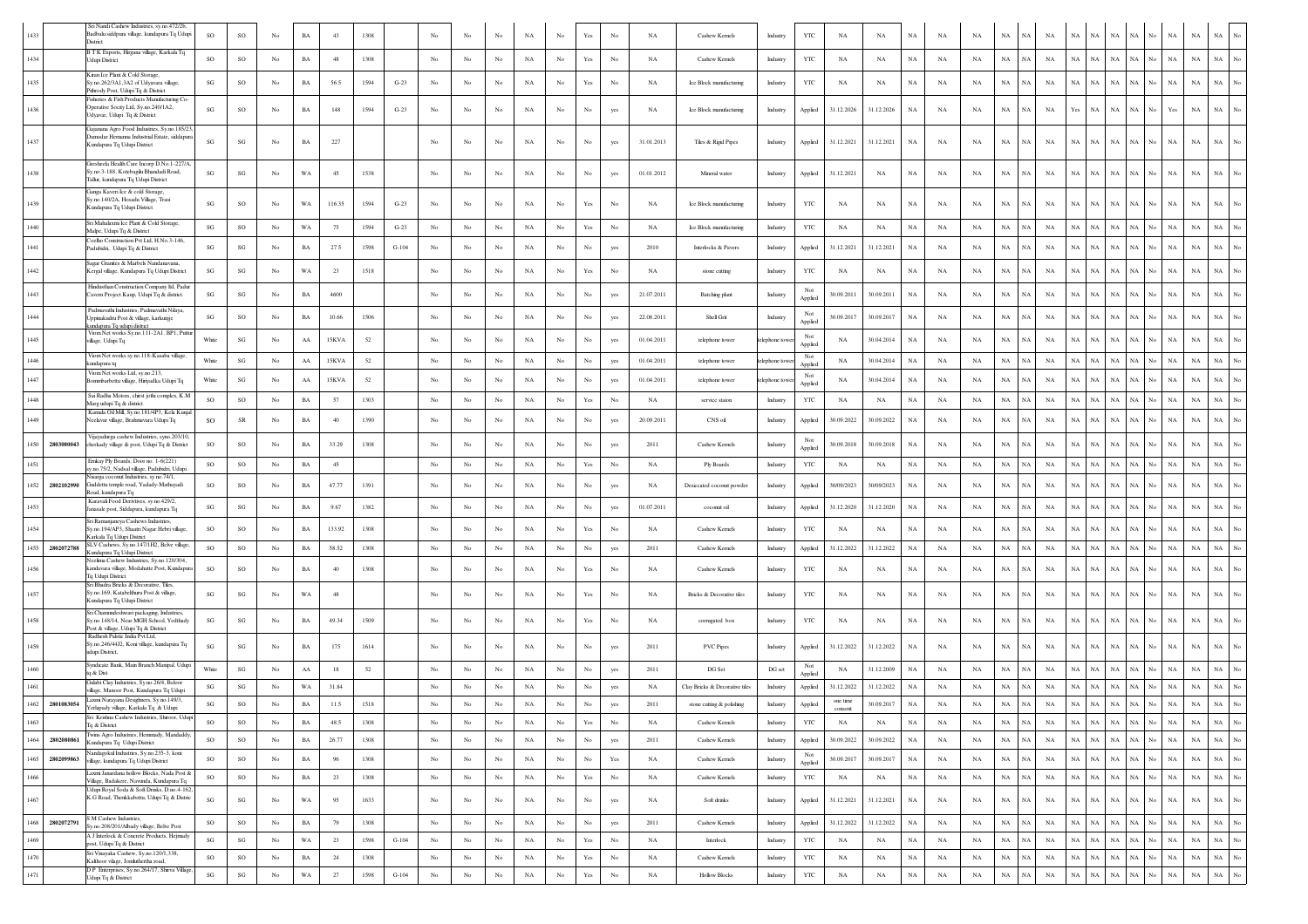| 1472               | anani Industries, Sy.no.2/9p2, saramballi, 38<br>kalthoor, santhekatte, Udupi Tq & District                                      | $\mathbf{S}\mathbf{G}$ | $\mathbf{S}\mathbf{G}$ | No               | WA          | 20             | 1598 | $G-104$     | No               |                  |             |             |                  | Yes                                                                                   |                  | NA          | <b>Hollow Blocks</b>       | Industry      | $_{\rm YTC}$   | NA                  | $_{\rm NA}$         | NA          | NA          |             | <b>NA</b>                  |             |             |                                                                                     |                          |                                 | NA                                                                                    | $_{\rm NA}$ | $_{\rm NA}$                     |
|--------------------|----------------------------------------------------------------------------------------------------------------------------------|------------------------|------------------------|------------------|-------------|----------------|------|-------------|------------------|------------------|-------------|-------------|------------------|---------------------------------------------------------------------------------------|------------------|-------------|----------------------------|---------------|----------------|---------------------|---------------------|-------------|-------------|-------------|----------------------------|-------------|-------------|-------------------------------------------------------------------------------------|--------------------------|---------------------------------|---------------------------------------------------------------------------------------|-------------|---------------------------------|
| 1473               | Ammu's Concrete Products, sy.no.81/2P,<br>kallil, kuhoor road, Hebri post, karkala Tq<br>Jdupi District                          | SG                     | SG                     | $_{\rm No}$      | WA          | 24.77          | 1511 |             | No               | No               | No          | NA          | $_{\mathrm{No}}$ | Yes                                                                                   | No               | NA          | Cement Hollow Clocks       | Industry      | $_{\rm YTC}$   | NA                  | NA                  | $_{\rm NA}$ | $_{\rm NA}$ | NA          | NA<br>Ń                    | $_{\rm NA}$ | NA          | NA                                                                                  | $_{\rm NA}$              | $_{\rm NA}$<br>No               | $_{\rm NA}$                                                                           | $_{\rm NA}$ | NA                              |
| 1474               | loastal Cashew Industries,<br>y.no.74/5, Hommbady, Mandadi village<br>Husemkki post, kundapura Tq Udupi Dist                     | so                     | $_{\rm SO}$            | No               | BA          | 119            | 1308 |             | No               | No               | No          | NA          | $_{\rm No}$      | No                                                                                    | Yes              | NA          | Cashew Kernels             | Industry      | Applied        | 30.09.2023          | 30.09.2023          | NA          | NA          | NA          | $_{\rm NA}$<br>NA          | $_{\rm NA}$ | NA          | NA                                                                                  | $_{\rm NA}$<br>NA        | No.                             | NA                                                                                    | $_{\rm NA}$ | $_{\rm NA}$                     |
| 1475               | Sri Ganesh Cashews, sy.no.370/2P2, Hebri<br>Vilalge Karkala Tq Udupi District                                                    | <b>SO</b>              | SO                     | No               | $_{\rm BA}$ | 26.45          | 1308 |             | No               | No               | $_{\rm No}$ | NA          | No               | $\operatorname{Yes}$                                                                  | No               | NA          | Cashew Kernels             | Industry      | $_{\rm YTC}$   | NA                  | NA                  | $_{\rm NA}$ | NA          | NA          | $_{\rm NA}$<br>NA          | $_{\rm NA}$ | $_{\rm NA}$ | NA                                                                                  | $_{\rm NA}$              | NA<br>No                        | $_{\rm NA}$                                                                           | $_{\rm NA}$ | $_{\rm NA}$                     |
| 1476               | Jattigeshwara Hollow Blocks, Sy.no.257/2,<br>Kirimanjeshwara, Kundapura Tq Udupi<br>District                                     | SG                     | SG                     | No               | WA          | 8.53           | 1598 | $G-104$     | No               | No               | No          | NA          | No               | $\operatorname*{Yes}% \left( X\right) \equiv\operatorname*{Yes}(\mathbb{R}^{3}\left)$ | No               | NA          | <b>Hollow Blocks</b>       | Industry      | YTC            | NA                  | NA                  | NA          | NA          | NA          | NA<br>NA                   | NA          | NA          | NA                                                                                  | NA                       | NA<br>No                        | NA                                                                                    | NA          | $_{\rm NA}$                     |
| 1477<br>2803099810 | Karavali Freezers & Exporters, (Kohinoor<br>ndustries), bellampalli Village, kukkikatte Post,<br>3rahmavara udupi tq & District  | MO                     | MO                     | No               | BA          | 817            | 1325 |             | No.              | No               | No          | NA          | No               | No                                                                                    | yes              | 05.05.2011  | Fish processing            | Industry      | Applied        | NA                  | 30.09.2021          | NA          | NA          | NA          | NA<br>NA                   | NA          | NA          | NA                                                                                  | $_{\rm NA}$<br><b>NA</b> | No                              | $_{\rm NA}$                                                                           | $_{\rm NA}$ | $_{\rm NA}$                     |
| 1478               | Malpe Yantrika (Tr) Doni Meenugarara,<br>sv.no.264.A2. Block. Prathamika sahakri<br>angha (Reg) Fisheirs, Harbour, Malpe,        | SG                     | $_{\rm SO}$            | No               | BA          | 100.03         | 1594 | $G-23$      | No               | No               | No          | NA          | $_{\rm No}$      | $\operatorname*{Yes}% \left( X\right) \equiv\operatorname*{Yes}(\mathbb{R}^{3}\left)$ | No               | NA          | Ice Block manufacturing    | Industry      | YTC            | NA                  | NA                  | NA          | NA          | NA          | $_{\rm NA}$<br>NA          | $_{\rm NA}$ | NA          | NA                                                                                  | $_{\rm NA}$<br>NA        | No                              | NA                                                                                    | $_{\rm NA}$ | $_{\rm NA}$                     |
| 1479               | SKE & C KCT Joint Ventur Stratargic Ltd,<br>Paduru, Padubidri. Udupi Tq & District                                               | MO                     | MR                     | No               | AA          | $222\,$        | 1371 | O-1371      | No               | No               | No          | NA          | yes              | No                                                                                    | No               | NA          | stone crusher              | Stone crusher | Closed         | NA                  | NA                  | NA          | NA          | NA          | $_{\rm NA}$<br>NA          | $_{\rm NA}$ | NA          | NA                                                                                  | $_{\rm NA}$              | NA.<br>No                       | $_{\rm NA}$                                                                           | $_{\rm NA}$ | $_{\rm NA}$                     |
| 1480               | orpoation bank, manipal, udupi Tq & Dist                                                                                         | White                  | SG                     | $_{\rm No}$      | ${\rm AA}$  | 16             | 52   |             | $_{\rm No}$      | $_{\rm No}$      | No          | NA          | No               | $_{\rm No}$                                                                           | yes              | 2012        | DG Set                     | DG set        | Not            | $_{\rm NA}$         | 31.12.2004          | $_{\rm NA}$ | $_{\rm NA}$ | NA          | NA<br>NA                   | $_{\rm NA}$ | NA          | NA                                                                                  | $_{\rm NA}$              | NA<br>No                        | $_{\rm NA}$                                                                           | $_{\rm NA}$ | NA<br>No                        |
| 1481               | Al- Aqsa Hollow Blocks, Sy. No. 115/11D,<br>Ashok Nagar, Vakwady, Kundapura                                                      | SG                     | $\mathbf{S}\mathbf{G}$ | No               | WA          | 33.25          | 1598 | $G-104$     | $_{\rm No}$      | No               | No          | NA          | No               | $_{\rm No}$                                                                           | yes              | NA          | <b>Hollow Blocks</b>       | Industry      | Applied        | 31.12.2028          | 31.12.2028          | $_{\rm NA}$ | $_{\rm NA}$ | $_{\rm NA}$ | NA<br>NA                   | $_{\rm NA}$ | NA          | NA                                                                                  | $_{\rm NA}$              | NA<br>No                        | $\operatorname*{Yes}% \left( X\right) \equiv\operatorname*{Yes}(\mathbb{R}^{3}\left)$ | $_{\rm NA}$ | $_{\rm NA}$                     |
| 1482               | Sri Durga Agro Industries, Sy.no.189/113,<br>cadke, vodthere village & Post                                                      | SO                     | SO                     | No               | $_{\rm BA}$ | 77.56          | 1308 |             | No               | No               | $_{\rm No}$ | $_{\rm NA}$ | $_{\mathrm{No}}$ | Yes                                                                                   | $_{\rm No}$      | NA          | Cashew Kernels             | Industry      | YTC            | NA                  | NA                  | $_{\rm NA}$ | $_{\rm NA}$ | NA          | $_{\rm NA}$<br>Ń           | $_{\rm NA}$ | NA          | NA                                                                                  | $_{\rm NA}$<br><b>NA</b> |                                 | $_{\rm NA}$                                                                           | $_{\rm NA}$ | $_{\rm NA}$                     |
| 1483               | Arya Industries, Sy.no.47/4, 47/12A,<br>Nandikoor village, udupi tq & dist                                                       | $\mathbf{S}\mathbf{G}$ | SG                     | No               | WA          | 68.84          | 1598 | $G-104$     | No               | $_{\rm No}$      | No          | NA          | No               | Yes                                                                                   | No               | NA          | Interlock & Hollow Blocks  | Industry      | YTC            | NA                  | NA                  | NA          | $_{\rm NA}$ | NA          | NA<br>$_{\rm NA}$          | NA          | NA          | NA                                                                                  | $_{\rm NA}$              | NA<br>No                        | $_{\rm NA}$                                                                           | NA          | NA<br>No                        |
| 1484               | Madhumane Cashews, januvarkatte, Billady<br>village, udupi<br>Sri Ganesh Furniture, Sy.no.86/2 A2, Aloor                         | SO                     | SO                     | No               | BA          | 52             | 1308 |             | No               | No               | No          | NA          | No               | $\operatorname{Yes}$                                                                  | No               | NA          | Cashew Kernels             | Industry      | YTC            | NA                  | NA                  | NA          | NA          | NA          | NA<br>N.                   | NA          | NA          | NA                                                                                  | $_{\rm NA}$<br>NA        | No.                             | $_{\rm NA}$                                                                           | $_{\rm NA}$ | $_{\rm NA}$<br>No               |
| 1485               | Moorkai                                                                                                                          | $\mathbf{SG}$          | $_{\rm SG}$            | No               | WA          | 4.85           | 1553 |             | $_{\rm No}$      | No               | No          | NA          | $_{\rm No}$      | $\operatorname{Yes}$                                                                  | No               | NA          | Saw Mills                  | Industry      | YTC            | NA                  | NA                  | $_{\rm NA}$ | NA          | NA          | $_{\rm NA}$<br>N.          | $_{\rm NA}$ | NA          | NA                                                                                  | $_{\rm NA}$              | $_{\rm NA}$<br>No               | $_{\rm NA}$                                                                           | $_{\rm NA}$ | $_{\rm NA}$<br>No               |
| 1486               | Papyrol Industry, Maruthi Nagar, Parkala,<br>Udupi Tq & District                                                                 | $\mathbf{SG}$          | $\mathbf{S}\mathbf{G}$ | $_{\rm No}$      | $_{\rm BA}$ | 15.35          |      |             | $_{\rm No}$      | $_{\rm No}$      | $_{\rm No}$ | NA          | No               | $_{\rm No}$                                                                           | yes              | Jul-05      | Paper board products       | Industry      | Not<br>Applied | 31.12.2015          | 31.12.2015          | $_{\rm NA}$ | $_{\rm NA}$ | NA          | $_{\rm NA}$<br>Ń           | NA          | NA          | NA                                                                                  | $_{\rm NA}$              | $_{\rm NA}$<br>No               | $_{\rm NA}$                                                                           | NA          | $_{\rm NA}$                     |
| 1487               | Sri Siddhi Vinayaka Cashews Industries<br>Sy.no.154-1B2, Kedoor Village                                                          | <sub>SO</sub>          | SO                     | No               | $_{\rm BA}$ | 47.23          | 1308 |             | No               | No               | No          | NA          | No               | $\operatorname{Yes}$                                                                  | No               | NA          | Cashew Kernels             | Industry      | $_{\rm YTC}$   | NA                  | NA                  | $_{\rm NA}$ | $_{\rm NA}$ | $_{\rm NA}$ | NA<br>NA                   | $_{\rm NA}$ | NA          | NA                                                                                  | $_{\rm NA}$              | $_{\rm NA}$<br>No               | $_{\rm NA}$                                                                           | $_{\rm NA}$ | $_{\rm NA}$                     |
| 1488               | Gulwadi Plastic Industries, Sy.no.203/1,<br>Gulvadi villagekarwal Alevoor village                                                | SG                     | SG                     | No               | WA          | 5.83           | 1614 |             | No               | No               | No          | NA          | No               | $\operatorname*{Yes}% \left( X\right) \equiv\operatorname*{Yes}(\mathbb{R}^{3}\left)$ | No               | NA          | Plastic chips              | Industry      | YTC            | NA                  | NA                  | NA          | NA          | NA          | $_{\rm NA}$<br>NA          | NA          | NA          | NA                                                                                  | NA<br>NA                 | No.                             | NA                                                                                    | $_{\rm NA}$ | $_{\rm NA}$                     |
| 1489               | Madhu Products main road, guddeyangadi,<br>udyavara, udupi                                                                       | $\mathbf{S}\mathbf{G}$ | SG                     | $_{\rm No}$      | $_{\rm BA}$ | 7.14           |      |             | $_{\rm No}$      | No               | No          | NA          | No               | $_{\rm No}$                                                                           | yes              | 25.06.2012  | Toboco Powder              | Industry      | Applied        | 31.12.2021          | 31.12.2021          | $_{\rm NA}$ | $_{\rm NA}$ | NA          | NA<br>NA                   | $_{\rm NA}$ | NA          | $_{\rm NA}$                                                                         | NA<br>NA                 |                                 | $_{\rm NA}$                                                                           | $_{\rm NA}$ | $_{\rm NA}$                     |
| 1490               | Iindusthan Durgs, sy.no.86/8. nandikoor<br>village, palimar, udupi                                                               | $\mathbf{S}\mathbf{G}$ | SG                     | No               | BA          | 12             | 1502 |             | No               | No               | No          | NA          | $_{\rm No}$      | No                                                                                    | yes              | 2012        | Ayurvedic Medicine         | Industry      | Applied        | 31.12.2021          | 31.12.2021          | NA          | NA          | NA          | $_{\rm NA}$<br>NA          | $_{\rm NA}$ | NA          | NA                                                                                  | $_{\rm NA}$              | NA<br>No                        | $_{\rm NA}$                                                                           | $_{\rm NA}$ | $_{\rm NA}$                     |
| 1491               | Agriculture Industry, sy.no.54/10c, 6-142,<br>nain road udyavara, Udupi                                                          | $\mathbf{SG}$          | $_{\rm SO}$            | $_{\rm No}$      | BA          | 2.29           | 1324 |             | No               | No               | $_{\rm No}$ | NA          | $_{\mathrm{No}}$ | $_{\rm No}$                                                                           | yes              | 25.06.2013  | Cattle Feed                | Industry      | Applied        | 31.12.2021          | 31.12.2021          | <b>NA</b>   | $_{\rm NA}$ | NA          | $_{\rm NA}$<br>NA          | NA          | $_{\rm NA}$ | NA                                                                                  | $_{\rm NA}$<br>NA        | No                              | $_{\rm NA}$                                                                           | $_{\rm NA}$ | $_{\rm NA}$                     |
| 1492               | Suraksha Food Industry, sy.no.54,6-142A,<br>nain road, udyavara , udupi Tq & District                                            | $\mathbf{S}\mathbf{G}$ | $_{\rm SG}$            | No               | BA          | 13.59          |      |             | No               | No               | No          | NA          | No               | $_{\rm No}$                                                                           | yes              | 25.06.2012  | wheat & maize grite        | Industry      | Applied        | 31.12.2021          | 31.12.2021          | <b>NA</b>   | NA          | NA          | NA<br>NA                   | $_{\rm NA}$ | NA          | NA                                                                                  | $_{\rm NA}$<br>NA        | No                              | $_{\rm NA}$                                                                           | $_{\rm NA}$ | $_{\rm NA}$                     |
| 1493               | Swadeshi Oushada Bhandara, door no, 11-9,<br>lehind service Bus Stand udupi Tq & District                                        | $\mathbf{S}\mathbf{G}$ | SG                     | No.              | BA          | 15             | 1502 |             | No               | No               | No          | NA          | No               | $_{\rm No}$                                                                           | yes              | 2012        | Avurvedic Medicine         | Industry      | Applied        | 31.12.2021          | 31.12.2021          | NA          | NA          | NA          | NA<br>NA                   | NA          |             | NA NA                                                                               | $_{\rm NA}$              | NA<br>No                        | $_{\rm NA}$                                                                           | $_{\rm NA}$ | $_{\rm NA}$<br>No               |
| 1494               | Swadeshi Pharmacenticals, door no, l 1-1-10A,<br>RM Marg, Behind service Bus Stand udupi Tq                                      | SG                     | SG                     | No               | BA          | 19             | 1502 |             | No               | No               | No          | NA          | $_{\rm No}$      | No                                                                                    | yes              | 2012        | Ayurvedic Medicine         | Industry      | Applied        | 31.12.2021          | 31.12.2021          | NA          | NA          | NA          | NA<br>NA                   | NA          | NA          | NA                                                                                  | $_{\rm NA}$<br>NA        | No                              | $_{\rm NA}$                                                                           | NA          | $_{\rm NA}$                     |
| 1495               | wdeshi Oshadalaya, D.no.8-25E, Jathabettu<br>uppor, udupi Tq & District                                                          | SG                     | $\mathbf{S}\mathbf{G}$ | $_{\rm No}$      | WA          | 58.9           | 1502 |             | No               | No               | $_{\rm No}$ | NA          | No               | Yes                                                                                   | No               | NA          | Ayurvedic Medicine         | Industry      | YTC            | NA                  | NA                  | $_{\rm NA}$ | $_{\rm NA}$ | NA          | NA<br>NA                   | $_{\rm NA}$ | NA          | NA                                                                                  | $_{\rm NA}$              | NA<br>No                        | $_{\rm NA}$                                                                           | NA          | $_{\rm NA}$                     |
| 1496               | Arasamma Interlocks, sy.no.36/3, Shedemane<br>Post Kundapura Tq Udupi District                                                   | SG                     | SG                     | No               | WA          | 56.4           | 1598 | $G-104$     | No               | No               | No          | NA          | No               | $\operatorname*{Yes}% \left( X\right) \equiv\operatorname*{Yes}(\mathbb{R}^{3}\left)$ | No               | NA          | <b>Interlock Bricks</b>    | Industry      | YTC            | NA                  | NA                  | NA          | NA          | NA          | NA<br>NA                   | NA          | NA          | NA                                                                                  | $_{\rm NA}$              | $_{\rm NA}$<br>No               | $_{\rm NA}$                                                                           | $_{\rm NA}$ | $_{\rm NA}$                     |
| 1497               | Sai Industries, sy.no.126/68, Gamppa,<br>3ommarbettu, Hiriyadkha, Udupi                                                          | SG                     | $\mathbf{S}\mathbf{G}$ | No.              | BA          | 15             | 1511 |             | No               | No               | No          | NA          | No               | No                                                                                    | yes              | 2012        | Solid Blocks               | Industry      | Not<br>Applied | 31.12.2016          | 31.12.2016          | $_{\rm NA}$ | NA          | NA          | NA<br>N٨                   | $_{\rm NA}$ | NA          | NA                                                                                  | $_{\rm NA}$              | NA<br>No                        | $_{\rm NA}$                                                                           | $_{\rm NA}$ | $_{\rm NA}$                     |
| 1498               | Sri Arasamma Inter lock & Bricks.<br>Bachanahalli, shedimane, post & village                                                     | $\mathbf{S}\mathbf{G}$ | $\mathbf{S}\mathbf{G}$ | $_{\rm No}$      | WA          | 26             | 1598 | $G-104$     | $_{\mathrm{No}}$ | No               | $_{\rm No}$ | NA          | No               | Yes                                                                                   | $_{\mathrm{No}}$ | $_{\rm NA}$ | Interlocks                 | Industry      | YTC            | NA                  | NA                  | $_{\rm NA}$ | $_{\rm NA}$ | NA          | NA<br>$_{\rm NA}$          | NA          |             | $\rm NA-NA$                                                                         | $_{\rm NA}$              | $\rm NA$<br>$_{\mathrm{No}}$    | $_{\rm NA}$                                                                           | $_{\rm NA}$ | $_{\rm NA}$                     |
| 1499               | Massilly India Packaging Pvt Ltd, D.No.6-<br>19A, B,D & E, Bommbarbettu, Muthoor                                                 | MG                     | MG                     | No               | BA          | 700            |      |             | No               | No               | No          | NA          | No               | No                                                                                    | yes              | 10.07.2012  | Metal Cups, Tin Making     | Industry      | Applied        | 31.12.2021          | 31.12.2021          | <b>NA</b>   | <b>NA</b>   | NA          | NA<br>NA                   | NA          | NA          | NA                                                                                  | NA<br>NA                 | No                              | NA                                                                                    | $_{\rm NA}$ | $_{\rm NA}$                     |
| 1500               | Sumukh Surgical India Pvt Ltd,<br>Sy.no.209/2A4, kunchinkan road, uppunda<br>ost, kundapura                                      | SG                     | $\mathbf{S}\mathbf{G}$ | No               | $_{\rm BA}$ | 162            | 1502 |             | No.              | No               | No          | NA          | No               | Yes                                                                                   | No               | <b>NA</b>   | Ayurvedic Medicine         | Industry      | $_{\rm YTC}$   | NA                  | NA                  | <b>NA</b>   | NA          | NA          | NA<br>NA                   | $_{\rm NA}$ | NA          | NA                                                                                  | <b>NA</b><br>NA          | No.                             | NA                                                                                    | NA          | NA                              |
|                    | Nirmala Indutries, Sv.no.439/6/CP2.<br>Sankarpura Villge & Post, Karkala                                                         | $\mathbf{SG}$          | SG                     | $_{\rm No}$      | WA          | 71             | 1382 |             | $_{\mathrm{No}}$ | $_{\rm No}$      | No          | NA          | No               | Yes                                                                                   | $_{\rm No}$      | NA          | coconut oil                | Industry      | YTC            | NA                  | NA                  | $_{\rm NA}$ | $_{\rm NA}$ | NA          | NA<br>NA                   | NA          | NA          | NA                                                                                  | $_{\rm NA}$              | $_{\rm NA}$<br>Ńo.              | $_{\rm NA}$                                                                           | NA          | $_{\rm NA}$                     |
| 1502               | Ashwini Cashew Industries, sv.no.140-1B.<br>Molahalli village, Kundapura Tq Udupi District                                       | SO                     | SO                     | $_{\rm No}$      | $_{\rm BA}$ | 47             | 1308 |             | No               | No               | $_{\rm No}$ | NA          | $_{\mathrm{No}}$ | No                                                                                    | yes              | 2012        | Cashew Kernels             | Industry      | Applied        | 31.12.2020          | 31.12.2020          | $_{\rm NA}$ | $_{\rm NA}$ | NA          | NA<br>$_{\rm NA}$          | $_{\rm NA}$ | $_{\rm NA}$ | $_{\rm NA}$                                                                         | $_{\rm NA}$              | $_{\rm NA}$<br>No               | $_{\rm NA}$                                                                           | $_{\rm NA}$ | $_{\rm NA}$                     |
| 1503               | Hindusthan Foods, udyavara, Udupi Tq &<br>District                                                                               | SG                     | $\mathbf{S}\mathbf{G}$ | No               | WA          | $\overline{9}$ |      |             | No               | No               | No          | NA          | No               | No                                                                                    | yes              | 17.07.2012  | flour mill                 | Industry      | Applied        | 31.12.2020          | NA                  | NA          | NA          | <b>NA</b>   | NA<br>NA                   | NA          | NA          | NA                                                                                  | $_{\rm NA}$              | $_{\rm NA}$<br>No               | NA                                                                                    | $_{\rm NA}$ | $_{\rm NA}$                     |
| 1504               | Sri Mahalaxmi Cashew Proccesing centre,<br>iy.no.134/4B2, Airbauil village, Siddapura                                            | $_{\rm SO}$            | $_{\rm SO}$            | $_{\mathrm{No}}$ | $_{\rm BA}$ | 11.32          | 1308 |             | $_{\mathrm{No}}$ | $_{\mathrm{No}}$ | No          | $_{\rm NA}$ | $_{\rm No}$      | $\operatorname*{Yes}% \left( X\right) \equiv\operatorname*{Yes}(\mathbb{R}^{3}\left)$ | $_{\rm No}$      | NA          | Cashew Kernels             | Industry      | $_{\rm YTC}$   | NA                  | $_{\rm NA}$         | $_{\rm NA}$ | $_{\rm NA}$ | $_{\rm NA}$ | $_{\rm NA}$<br>$_{\rm NA}$ | $_{\rm NA}$ |             | $\mathrm{NA}$ $\mathrm{NA}$ $\mathrm{NA}$ $\mathrm{NA}$ $\mathrm{NA}$ $\mathrm{No}$ |                          |                                 | $_{\rm NA}$                                                                           | $_{\rm NA}$ | $_{\rm NA}$<br>$_{\mathrm{No}}$ |
| 1505               | Sri Ashlesh cashew Industries, sy.no.17/20,<br>perampally village, Saligrama panchayath,<br>Udupi Tq & District                  | SO                     | SO                     | No               | $_{\rm BA}$ | 76             | 1308 |             | No               | No               | No          | NA          | No               | $\operatorname*{Yes}% \left( X\right) \equiv\operatorname*{Yes}(\mathbb{R}^{3}\left)$ | $_{\rm No}$      | NA          | Cashew Kernels             | Industry      | $_{\rm YTC}$   | NA                  | NA                  | $_{\rm NA}$ | NA          | <b>NA</b>   | NA<br>NA                   | $_{\rm NA}$ | NA          | NA                                                                                  | $_{\rm NA}$              | NA<br>No                        | $_{\rm NA}$                                                                           | $_{\rm NA}$ | $_{\rm NA}$<br>No               |
| 1506               | Sri Krishana Prasad Cashew, sy.no.69-3,<br>Billadi, Nvandar Udupi Tq                                                             | $_{\rm SO}$            | SO                     | No               | $_{\rm BA}$ | 123            | 1308 | $_{\rm NA}$ | No               | No               | $_{\rm No}$ | $_{\rm NA}$ | $_{\mathrm{No}}$ | $_{\mathrm{No}}$                                                                      | yes              | 14.01.2013  | Cashew Kernels             | Industry      | Applied        | 31.12.2022          | 31.12.2022          | $_{\rm NA}$ | $_{\rm NA}$ | NA          | $_{\rm NA}$<br>NA          | $_{\rm NA}$ |             | $NA$ $NA$                                                                           | $_{\rm NA}$              | NA<br>$_{\rm No}$               | $_{\rm NA}$                                                                           | $_{\rm NA}$ | $_{\rm NA}$<br>$_{\mathrm{No}}$ |
| 1507               | Omkar Cashews Industries, sy.no.156-2,<br>Yadyadi, Mathyadi vilage, Kundapura Tq<br>Udupi District                               | <b>SO</b>              | SO                     | No               | $_{\rm BA}$ | 96.14          | 1308 |             | No               | No               | $_{\rm No}$ | $_{\rm NA}$ | No               | $\operatorname{Yes}$                                                                  | No               | NA          | Cashew Kernels             | Industry      | $_{\rm YTC}$   | NA                  | $_{\rm NA}$         | $_{\rm NA}$ | NA          | NA          | $_{\rm NA}$<br>NA          | $_{\rm NA}$ | NA          | NA                                                                                  | $_{\rm NA}$              | $_{\rm NA}$<br>No               | $_{\rm NA}$                                                                           | $_{\rm NA}$ | $_{\rm NA}$<br>$_{\mathrm{No}}$ |
| 1508               | Golden Hollow Blocks, sy.no.167/2, Snepura<br>village, Kundapura Tq Udupi District                                               | $\mathbf{S}\mathbf{G}$ | $\mathbf{S}\mathbf{G}$ | No               | WA          | 18.18          | 1511 |             | No               | No               | $_{\rm No}$ | NA          | No               | $_{\mathrm{No}}$                                                                      | yes              | 19.10.2018  | Cement Hollow Clocks       | Industry      | Applied        | one time<br>consent | One time<br>consent | $_{\rm NA}$ | $_{\rm NA}$ | NA          | $_{\rm NA}$<br>NA          | $_{\rm NA}$ |             | NA NA                                                                               | $_{\rm NA}$              | $_{\rm NA}$<br>$_{\mathrm{No}}$ | $_{\rm NA}$                                                                           | $_{\rm NA}$ | $_{\rm NA}$<br>$_{\mathrm{No}}$ |
| 1509               | Sri Vinayaka Bus Body Builders, Sy.no.11-<br>6,78, saraswathi nilaya, Hosadu village,<br>Katbelthur, Kundapura Tq Udupi District | $\mathbf{SG}$          | SG                     | $_{\rm No}$      | WA          | 56.28          |      |             | No               | $_{\rm No}$      | $_{\rm No}$ | NA          | $_{\mathrm{No}}$ | $_{\rm No}$                                                                           | Yes              | NA          | <b>Body Building works</b> | Industry      | Not<br>Applied | 30.09.2019          | 30.09.2019          | $_{\rm NA}$ | NA          | NA          | NA<br>$_{\rm NA}$          | $_{\rm NA}$ | NA          | NA                                                                                  | $_{\rm NA}$              | NA<br>No                        | $_{\rm NA}$                                                                           | NA          | NA<br>$_{\rm No}$               |
| 1510               | Gurukripa Cashew Industries, sy.no.105A3,<br>Hakladi village, kundapura Tq Udupi District                                        | <b>SO</b>              | SO                     | $_{\rm No}$      | $_{\rm BA}$ | 266            | 1308 |             | $_{\mathrm{No}}$ | No               | $_{\rm No}$ | $_{\rm NA}$ | $_{\mathrm{No}}$ | $_{\rm No}$                                                                           | yes              | $_{\rm NA}$ | Cashew Kernels             | Industry      | Applied        | 30.09.2022          | 30.09.2022          | $_{\rm NA}$ | $_{\rm NA}$ | NA          | $_{\rm NA}$<br>NA          | $_{\rm NA}$ | $_{\rm NA}$ | $_{\rm NA}$                                                                         | $_{\rm NA}$              | $_{\rm NA}$<br>$_{\mathrm{No}}$ | $_{\rm NA}$                                                                           | $_{\rm NA}$ | $_{\rm NA}$<br>$_{\rm No}$      |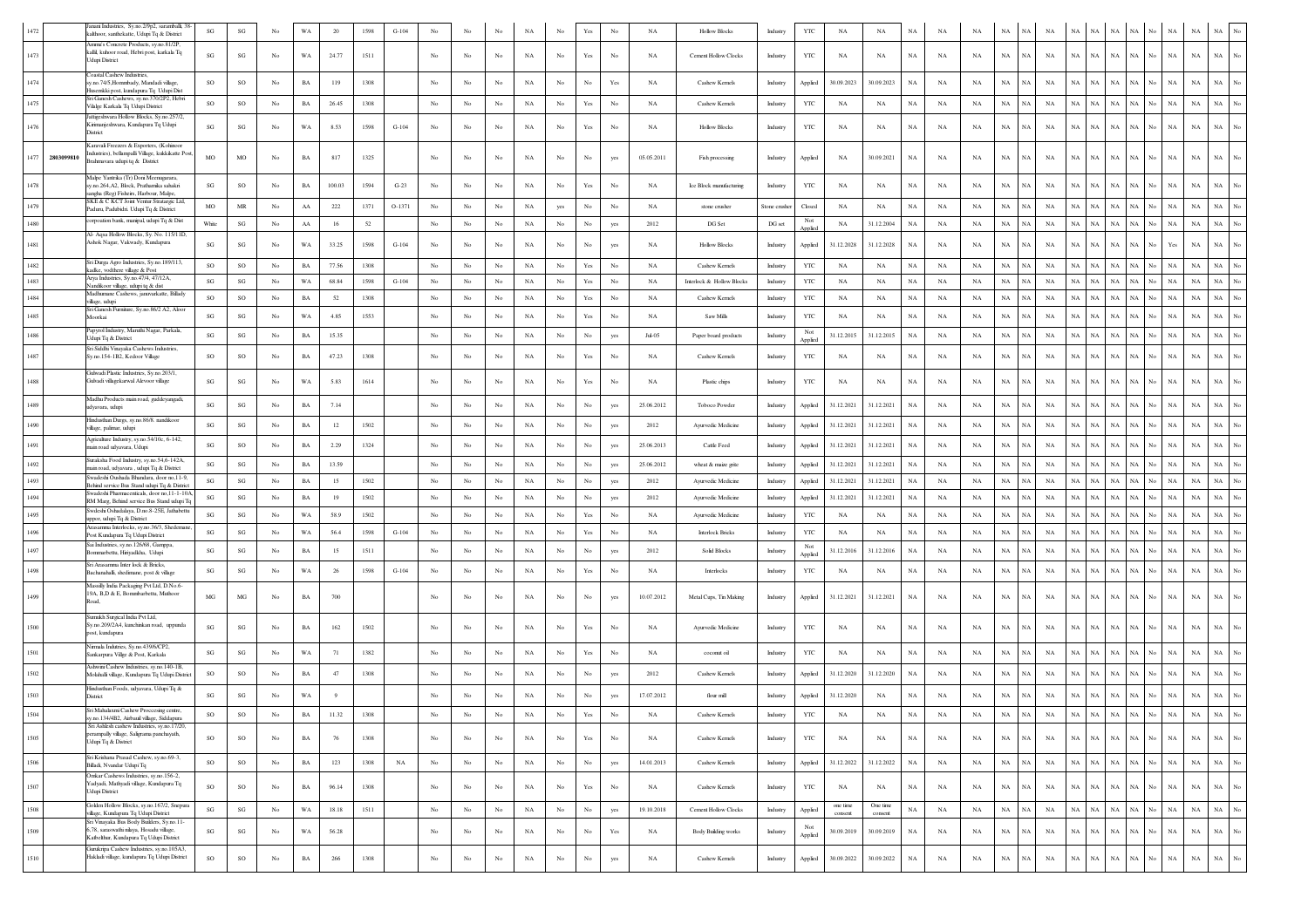| 1511               | smith Cashews, sy.no.160/7, 160/6, Balku<br>village, Kundapura Tq Udupi District                                                        | SO                     | SO                     | No               | BA          | 79.34   | 1308 |         |             |                  |             | NA          | No               | Yes                  |                                                                                       | NA         | Cashew Kernels                                | Industry | YTC          | NA                  | NA         | NA          | NA          | NA          | $_{\rm NA}$<br>NA          | NA          | NA          | NA          | <b>NA</b>   |                                                | $_{\rm NA}$ | NA                         |
|--------------------|-----------------------------------------------------------------------------------------------------------------------------------------|------------------------|------------------------|------------------|-------------|---------|------|---------|-------------|------------------|-------------|-------------|------------------|----------------------|---------------------------------------------------------------------------------------|------------|-----------------------------------------------|----------|--------------|---------------------|------------|-------------|-------------|-------------|----------------------------|-------------|-------------|-------------|-------------|------------------------------------------------|-------------|----------------------------|
| 1512               | Suhas enterprises, Post Kodi Kanyana Udupi<br>To & District                                                                             | SG                     | SO                     | $_{\mathrm{No}}$ | WA          | 1.86    | 1594 | $G-23$  | No          | $_{\rm No}$      | No          | $_{\rm NA}$ | $_{\rm No}$      | Yes                  | No                                                                                    | NA         | Ice Block manufacturing                       | Industry | YTC          | NA                  | NA         | $_{\rm NA}$ | NA          | NA          | $_{\rm NA}$<br>NA          | NA          | NA          | NA          | NA          | $_{\rm NA}$<br>No<br>NA                        | $_{\rm NA}$ | $_{\rm NA}$<br>No          |
| 1513               | Sri Durga Feeds & Forms, Hosar village,<br>Kundapura Tq Udupi District                                                                  | SG                     | SO                     | No               | WA          | 17.26   | 1324 |         | $_{\rm No}$ | No               | No          | $_{\rm NA}$ | $_{\rm No}$      | Yes                  | No                                                                                    | NA         | Poultry Feeds                                 | Industry | YTC          | $_{\rm NA}$         | NA         | $_{\rm NA}$ | NA          | NA          | $_{\rm NA}$<br>NA          | NA          | $_{\rm NA}$ | NA          | $_{\rm NA}$ | $_{\rm NA}$<br>$_{\rm NA}$<br>No               | $_{\rm NA}$ | $_{\rm NA}$                |
| 1514               | Sri krishna Hollow Blocks & Interlock<br>Industries, Shankarnarana, Kundapura Tq<br>Udupi Distric                                       | SG                     | $\mathbf{S}\mathbf{G}$ | No               | WA          | 8.25    | 1598 | $G-104$ | No          | No               | No          | NA          | $_{\rm No}$      | Yes                  | No                                                                                    | NA         | Hollow Blocks & Interlocks                    | Industry | YTC          | NA                  | NA         | $_{\rm NA}$ | NA          | NA          | $_{\rm NA}$<br>NA          | NA          | NA          | NA          | NA          | NA<br>NA<br>No                                 | $_{\rm NA}$ | $_{\rm NA}$                |
| 1515               | Sri Sai Maruthi Cashews Industries, Javashro<br>Sadhana, Gollangady, Belve, KundapuraTq<br>Jdupi District                               | <b>SO</b>              | SO                     | No               | <b>BA</b>   | 13.53   | 1308 |         | No          | No               |             | NA          | No               | No                   | Yes                                                                                   | NA         | Cashew Kernels                                | Industry | Applied      | 30.09.2022          | 30.09.2022 | NA          | NA          | NA          | NA<br>NA                   | NA          | NA          | NA          | <b>NA</b>   | <b>NA</b><br>No<br><b>NA</b>                   | $_{\rm NA}$ | $_{\rm NA}$                |
| 1516               | Chethana Industries, Vakwadi Village,<br>Kundapura Tq Udupi District                                                                    | SG                     | SG                     | No               | WA          | 46.62   | 1511 |         | No          | No               | No          | NA          | No               | Yes                  | No                                                                                    | NA         | <b>Solid Blocks</b>                           | Industry | YTC          | NA                  | NA         | NA          | NA          | NA          | NA<br>NA                   | NA          | <b>NA</b>   | NA          | NA          | NA<br>No<br>NA                                 | NA          | $_{\rm NA}$                |
| 1517               | Sapthgiri Industries, sy.no.28/2E, Hombadi,<br>Mandady village, Hosmakki Kundapura Tq                                                   | SG                     | SG                     | No               | WA          | 12.58   | 1511 |         | No          | No               | No          | NA          | No               | No                   | yes                                                                                   | 14.08.2012 | <b>Cement Hollow Clocks</b>                   | Industry | Applied      | one time<br>consent | NA         | NA          | NA          | NA          | $_{\rm NA}$<br>NA          | NA          | <b>NA</b>   | NA          | NA          | $_{\rm NA}$<br>No<br><b>NA</b>                 | $_{\rm NA}$ | $_{\rm NA}$                |
| 1518               | Sri Bhagirathi Cashews, Sy.no.31/3B, Hosal<br>Village, Barkur, Udupi Tq & District                                                      | SO                     | SO                     | No               | BA          | 119     | 1308 |         | $_{\rm No}$ | No               | No          | NA          | $_{\mathrm{No}}$ | Yes                  | No                                                                                    | NA         | Cashew Kernels                                | Industry | YTC          | NA                  | NA         | NA          | NA          | NA          | $_{\rm NA}$<br>$_{\rm NA}$ | NA          | NA          | NA          | $\rm NA-NA$ | No.<br>NA                                      | $_{\rm NA}$ | $_{\rm NA}$                |
| 1519               | Sukruthi Ice & Cold Storage<br>sy.no.262/1C1A1, Near RB Ice Plant<br>Kodavoor village, Malpe, Udupi Tq & District                       | SG                     | SO                     | No               | WA          | 103     | 1594 | $G-23$  | No          | No               | No          | NA          | No               | Yes                  | No                                                                                    | <b>NA</b>  | Ice Block manufacturing                       | Industry | YTC          | NA                  | NA         | NA          | NA          | NA          | $_{\rm NA}$<br>NA          | NA          | NA          | NA          | NA          | NA<br>NA<br>No                                 | $_{\rm NA}$ | $_{\rm NA}$<br>No          |
| 1520               | Prameela Tyres, sy.no.71/10BP2,<br>Uppinakudru, Tallur village, Kundapura Tq<br>Jdupi District                                          | SG                     | $\mathbf{S}\mathbf{G}$ | No               | WA          | 13.5    | 1563 |         | No          | No               | No          | NA          | $_{\rm No}$      | $\operatorname{Yes}$ | No                                                                                    | NA         | Tyre retreading                               | Industry | YTC          | $_{\rm NA}$         | NA         | $_{\rm NA}$ | NA          | NA          | $_{\rm NA}$<br>NA          | NA          | NA          | NA          | NA          | $_{\rm NA}$<br>No<br>NA                        | NA          | $_{\rm NA}$                |
| 1521               | Hegde Cashews, sy.no.83/A3, 104/3, Nanch<br>illage, Udupi Tq Udupi District                                                             | SO                     | $_{\rm SO}$            | No               | $_{\rm BA}$ | 111     | 1308 |         | $_{\rm No}$ | No               | No          | NA          | No               | $\operatorname{Yes}$ | No                                                                                    | NA         | Cashew Kernels                                | Industry | $_{\rm YTC}$ | NA                  | NA         | $_{\rm NA}$ | NA          | $_{\rm NA}$ | $_{\rm NA}$<br>NA          | NA          | NA          | NA          | NA          | NA<br>NA<br>No                                 | $_{\rm NA}$ | $_{\rm NA}$                |
| 1522               | Kodagi Granites, Amasebail, Kundapura Tq<br>Jdupi District                                                                              | SG                     | $\mathbf{SG}$          | No               | WA          | 161     | 1518 |         | No          | No               | No          | NA          | No               | Yes                  | No                                                                                    | NA         | Stone cutting                                 | Industry | YTC          | $_{\rm NA}$         | NA         | NA          | NA          | $_{\rm NA}$ | NA<br>NA                   | NA          | NA          | NA          | NA          | NA<br>No<br>NA                                 | $_{\rm NA}$ | $_{\rm NA}$                |
| 1523<br>2802073276 | Sanjiveeni Pipes & Fittings, Bavakudru mana<br>Basrur village, kapu hobli, kundapura Tq udupi                                           | SG                     | SG                     | No               | <b>BA</b>   | 600     | 1614 |         | $_{\rm No}$ | No               | No          | NA          | No               | No                   | yes                                                                                   | 30.08.2012 | Pipes & Fittings                              | Industry | Applied      | 13.12.2021          | 13.12.2021 | NA          | NA          | NA          | $_{\rm NA}$<br>NA          | NA          | NA          | NA          | NA          | $_{\rm NA}$<br>NA<br>No                        | $_{\rm NA}$ | $_{\rm NA}$                |
| 1524               | Manjunath Furniture & Furniture Sawing woo<br>works, sy.no, 120/16, Belvina kodlu, Hoasdu<br>village, Kundapura Tq Udupi District       | SG                     | $\mathbf{S}\mathbf{G}$ | No               | WA          | 3.7     | 1510 |         | No          | No               | No          | NA          | No               | $\operatorname{Yes}$ | No                                                                                    | NA         | Wood Playing works                            | Industry | YTC          | NA                  | NA         | $_{\rm NA}$ | NA          | NA          | $_{\rm NA}$<br>NA          | NA          | NA          | NA          | NA          | $_{\rm NA}$<br>NA<br>No                        | $_{\rm NA}$ | $_{\rm NA}$                |
| 1525               | Sindoor Hollow Blocks & Interlock, Gujjady<br>Gangolli, kundapura Tq Udupi District                                                     | SG                     | $\mathbf{S}\mathbf{G}$ | $_{\mathrm{No}}$ | WA          | 25      | 1598 | $G-104$ | No          | No               | No          | $_{\rm NA}$ | $_{\rm No}$      | $\operatorname{Yes}$ | No                                                                                    | NA         | Interlock & Hollow Blocks                     | Industry | YTC          | $_{\rm NA}$         | NA         | $_{\rm NA}$ | $_{\rm NA}$ | NA          | $_{\rm NA}$<br>NA          | NA          | NA          | NA          | $_{\rm NA}$ | $_{\rm NA}$<br>No<br>$_{\rm NA}$               | $_{\rm NA}$ | $_{\rm NA}$                |
| 1526               | Vishnumurthy Enterprises, sy.no.152/1, 250/2<br>Darkas melmane Darbuje, Karkala                                                         | SG                     | $\mathbf{S}\mathbf{G}$ | No               | WA          | 11.5    |      |         | $_{\rm No}$ | $_{\rm No}$      | $_{\rm No}$ | NA          | $_{\rm No}$      | No                   | Yes                                                                                   | 2012       | Paper napkins, Tissue paper                   | Industry | Applied      | 31.12.2022          | NA         | $_{\rm NA}$ | NA          | NA          | NA<br>NA                   | NA          | $_{\rm NA}$ | NA          | $_{\rm NA}$ | $_{\rm NA}$<br>$_{\rm NA}$                     | $_{\rm NA}$ | $_{\rm NA}$                |
| 1527               | Malpe Fisheries Primary co-op Socity Ltd,<br>Behind Malpe Post Office, Malpe, Udupi tq &<br>District                                    | SG                     | SO                     | No               | BA          | 119     | 1594 | $G-23$  | No          | No               | No          | NA          | $_{\rm No}$      | Yes                  | No                                                                                    | NA         | Ice Block manufacturing                       | Industry | YTC          | $_{\rm NA}$         | NA         | $_{\rm NA}$ | NA          | NA          | $_{\rm NA}$<br>$_{\rm NA}$ | NA          | NA          | NA          | NA          | $_{\rm NA}$<br>$_{\rm No}$<br>NA               | NA          | NA                         |
| 1528               | Vin Blocks, Sy.no.158/3A, Nagarabettu,<br>Hosal Village, Barkur, Udupi tq & District                                                    | SG                     | $\mathbf{S}\mathbf{G}$ | No               | WA          | 54.03   | 1598 | $G-104$ | $_{\rm No}$ | No               | No          | NA          | No               | Yes                  | No                                                                                    | NA         | <b>Hollow Blocks</b>                          | Industry | YTC          | $_{\rm NA}$         | NA         | NA          | NA          | $_{\rm NA}$ | NA<br>NA                   | NA          | <b>NA</b>   | NA          | NA          | <b>NA</b><br>No<br>NA                          | $_{\rm NA}$ | $_{\rm NA}$                |
| 1529               | Shankar Designer Tiles, Sy.no.181/1,<br>Kalligudde, Vakwadi Post & Village,<br>Kundapura Tq Udupi District                              | SG                     | $\mathbf{S}\mathbf{G}$ | $_{\mathrm{No}}$ | WA          | 25.37   | 1598 | $G-104$ | No          | No               | No          | NA          | $_{\rm No}$      | Yes                  | No                                                                                    | NA         | Interlocking                                  | Industry | YTC          | $_{\rm NA}$         | NA         | $_{\rm NA}$ | NA          | NA          | $_{\rm NA}$<br>NA          | NA          | NA          | NA          | NA          | NA<br><b>NA</b>                                | $_{\rm NA}$ | $_{\rm NA}$                |
| 1530               | Sri Laxmi Enterprises, sy.no.27/38,<br>Barkamakki, Pandeshwara village, sasthana                                                        | SG                     | $\mathbf{SG}$          | No               | WA          | 7.35    | 1511 |         | $_{\rm No}$ | No               | No          | $_{\rm NA}$ | $_{\rm No}$      | Yes                  | No                                                                                    | NA         | Cement Hollow Clocks                          | Industry | YTC          | $_{\rm NA}$         | NA         | $_{\rm NA}$ | $_{\rm NA}$ | NA          | $_{\rm NA}$<br>$_{\rm NA}$ | NA          | $_{\rm NA}$ | NA          | NA          | NA<br>No<br>NA                                 | $_{\rm NA}$ | NA                         |
| 1531               | Pursein fisheries Primary Service co-operativ<br>socity ltd, sy.no.265/1A, Malpe Fishing<br>rbour, Kodvoor village, Udupi tq & District | SG                     | SO                     | No               | WA          | 124     | 1594 | $G-23$  | No          | No               | No          | NA          | No               | Yes                  | No                                                                                    | NA         | Ice Block manufacturing                       | Industry | YTC          | NA                  | NA         | NA          | NA          | NA          | $_{\rm NA}$<br>NA          | NA          | NA          | NA          | NA          | $_{\rm NA}$<br>NA<br>No                        | $_{\rm NA}$ | $_{\rm NA}$                |
| 1532               | S K & Udupi Marketing fedartion Ltd, No.B.<br>Malpe fishing Harbour, Kodavoor village,<br>Udupi Tq & District                           | SG                     | SO                     | No               | WA          | 90      | 1594 | $G-23$  | No          | No               | No          | NA          | No               | Yes                  | No                                                                                    | NA         | Ice Block manufacturing                       | Industry | $_{\rm YTC}$ | NA                  | NA         | NA          | NA          | NA          | $_{\rm NA}$<br>NA.         | NA          | NA          | NA          | NA          | NA<br><b>NA</b><br>No                          | $_{\rm NA}$ | NA                         |
| 1533               | Mookambika Bottling Co, sy.no.65/1C6,<br>Bijoor Village, Kundapura Tq Udupi District                                                    | SG                     | $\mathbf{S}\mathbf{G}$ | No               | WA          | 84.5    | 1633 |         | No          | No               | No          | NA          | No               | Yes                  | No                                                                                    | NA         | Soda & Sweets                                 | Industry | YTC          | $_{\rm NA}$         | NA         | $_{\rm NA}$ | NA          | NA          | $_{\rm NA}$<br>NA          | NA          | $_{\rm NA}$ | NA          | $_{\rm NA}$ | $_{\rm NA}$<br>NA<br>No                        | NA          | NA                         |
| 1534               | Mookambika Hollow Blocks, Mayyadi Post<br>Byndoor Village, Kundapura Tq Udupi District                                                  | SG                     | $\mathbf{S}\mathbf{G}$ | No               | WA          | 25      | 1598 | $G-104$ | No          | No               | No          | NA          | No               | Yes                  | No                                                                                    | <b>NA</b>  | <b>Hollow Blocks</b>                          | Industry | YTC          | NA                  | NA         | $_{\rm NA}$ | NA          | NA          | $_{\rm NA}$<br>NA          | NA          | NA          | NA          | NA          | NA<br>No<br><b>NA</b>                          | $_{\rm NA}$ | NA                         |
| 1535               | Grija Pavers, Bijady Koteshwara, Kundapura<br>Tq Udupi District                                                                         | SG                     | $\mathbf{S}\mathbf{G}$ | No               | WA          | 21.38   | 1511 |         | No          | No               | No          | NA          | No               | $\operatorname{Yes}$ | No                                                                                    | NA         | Cement Hollow Clocks                          | Industry | YTC          | NA                  | NA         | NA          | NA          | NA          | $_{\rm NA}$<br>NA          | NA          | NA          | NA          | NA          | NA<br>No<br><b>NA</b>                          | $_{\rm NA}$ | $_{\rm NA}$                |
| 1536               | Sri Sai Industries, sv.n.o99/1P2.<br>Chandukunda, Hebri, Karkala Tq Udupi<br>strict                                                     | SG                     | $\mathbf{S}\mathbf{G}$ | No               | WA          | 49      | 1511 |         | No          | No               | No          | NA          | No               | Yes                  | No                                                                                    | NA         | <b>Cement Hollow Clocks</b>                   | Industry | YTC          | NA                  | NA         | $_{\rm NA}$ | NA          | NA          | $_{\rm NA}$<br>NA          | NA          | $_{\rm NA}$ | NA          | $_{\rm NA}$ | $_{\rm NA}$<br>NA<br>No                        | NA          | $_{\rm NA}$                |
| 1537               | Crown Enterprises, sy.n.o36/28, Udyavara<br>Mudur Village, Kundapura Tq Udupi District                                                  | SG                     | $\mathbf{S}\mathbf{G}$ | No               | WA          | 9.62    | 23   |         | No          | No               | No          | NA          | No               | $\operatorname{Yes}$ | No                                                                                    | <b>NA</b>  | Coir unit                                     | Industry | YTC          | NA                  | NA         | $_{\rm NA}$ | NA          | NA          | $_{\rm NA}$<br>NA          | NA          | NA          | NA          | NA          | NA<br>NA<br>No                                 | $_{\rm NA}$ | $_{\rm NA}$<br>No          |
| 1538               | Mookambika Cashew Industries, sy.no.12/24<br>konjady, Albady village, Ardi, Kundapura Tq<br><b>Udupi Distict</b>                        | <b>SO</b>              | SO                     | No               | BA          | 94.74   | 1308 |         | No          | No               | No          | NA          | No               | Yes                  |                                                                                       | NA         | Cashew Kernels                                | Industry | YTC          | NA                  | NA         | NA          | NA          | NA          | $_{\rm NA}$<br>NA          | NA          | <b>NA</b>   | NA.         | NA          | NA<br><b>NA</b>                                | $_{\rm NA}$ | NA                         |
| 1539               | Durgaparameshwari Enterprisres, sy.n.o20/17<br>Havanjje village & Post, Brahmavara Udupi Tq<br>& District                               | SG                     | SG                     |                  |             |         |      |         |             |                  |             |             |                  |                      |                                                                                       |            | <b>Hollow Blocks</b>                          | Industry | <b>YTC</b>   |                     |            |             |             |             |                            |             |             |             |             |                                                |             |                            |
| 1540               | Vailankini villa, Sy.no.382/6, Nelligudde, Miya<br>Post, Karkala Tq Udupi District                                                      | $\mathbf{S}\mathbf{G}$ | $\mathbf{S}\mathbf{G}$ | $_{\mathrm{No}}$ | WA          | 20      | 1511 |         | $_{\rm No}$ | $_{\rm No}$      | $_{\rm No}$ | $_{\rm NA}$ | $_{\mathrm{No}}$ | No                   | yes                                                                                   | NA         | Cement Hollow Clocks & Solid<br><b>Blocks</b> | Industry | Applied      | NA                  | NA         | $_{\rm NA}$ | NA          | NA          | $_{\rm NA}$<br>NA          | NA          | NA          | $_{\rm NA}$ | NA          | NA<br>$_{\rm No}$<br>NA                        | $_{\rm NA}$ | $_{\rm NA}$<br>$_{\rm No}$ |
| 1541<br>2801070172 | Global Cashew Industries, sy.no.44/4B, Nitte<br>Village, Auttur North Post, Karkala Tq Udupi<br>istrict                                 | SO                     | $_{\rm SO}$            | No               | $_{\rm BA}$ | 67.18   | 1308 |         | $_{\rm No}$ | $_{\mathrm{No}}$ | $_{\rm No}$ | NA          | $_{\rm No}$      | $_{\mathrm{No}}$     | yes                                                                                   | 29.12.2012 | Cashew Kernels                                | Industry | Applied      | 30.09.2023          | 30.09.2023 | $_{\rm NA}$ | NA          | NA          | $_{\rm NA}$<br>$_{\rm NA}$ | NA          | NA          | NA          | $_{\rm NA}$ | $_{\rm NA}$<br>$_{\mathrm{No}}$<br>$_{\rm NA}$ | $_{\rm NA}$ | $_{\rm NA}$<br>No.         |
| 1542               | Neelavara Industries, sy.no.11/3, Matapady,<br>Brahmavar, Udupi Tq & District                                                           | $\mathbf{S}\mathbf{G}$ | $_{\rm SO}$            | $_{\rm No}$      | WA          | 140     | 1538 |         | $_{\rm No}$ | $_{\mathrm{No}}$ | No          | $_{\rm NA}$ | $_{\mathrm{No}}$ | $_{\mathrm{No}}$     | $\operatorname*{Yes}% \left( X\right) \equiv\operatorname*{Yes}(\mathbb{R}^{3}\left)$ | 29.12.2012 | Packaging of Drinking Water                   | Industry | Applied      | 31.12.2022          | 31.12.2022 | $_{\rm NA}$ | $_{\rm NA}$ | $_{\rm NA}$ | $_{\rm NA}$<br>$_{\rm NA}$ | NA          | NA          | NA          | NA          | NA<br>$_{\rm NA}$<br>No                        | $_{\rm NA}$ | $_{\rm NA}$<br>No.         |
| 1543<br>2803081582 | Ashok Impex, Unit-1, Sy.no.18/2A1P4,<br>18/2AP2, 18/2/2AP6, Shirva village, karkala<br>Fq Udupi Dist                                    | SG                     | $\rm SO$               | No               | $_{\rm BA}$ | 36.95   | 1518 |         | $_{\rm No}$ | $_{\rm No}$      | $_{\rm No}$ | NA          | $_{\rm No}$      | No                   | yes                                                                                   | 05.12.2011 | Grainte cutting & Polishing                   | Industry | Applied      | 31.12.2025          | 31.12.2025 | $_{\rm NA}$ | NA          | NA          | NA<br>NA                   | NA          | NA          | NA          | $_{\rm NA}$ | $_{\rm NA}$<br>No<br>$_{\rm NA}$               | $_{\rm NA}$ | $_{\rm NA}$<br>No.         |
| 1544               | Ashoka Impex, (100%EOU), Sy.no.7/B, ,<br>Shirva village, Kapu Hobli, Udupi Tq & Dist                                                    | $\mathbf{S}\mathbf{G}$ | SO                     | $_{\rm No}$      | WA          | 105     | 1518 |         | No          | $_{\rm No}$      | No          | $_{\rm NA}$ | $_{\mathrm{No}}$ | No                   | yes                                                                                   | 22.02.2012 | Grainte cutting & Polishing                   | Industry | Applied      | 31.12.2025          | 31.12.2025 | $_{\rm NA}$ | NA          | $_{\rm NA}$ | $_{\rm NA}$<br>NA          | NA          | NA          | NA          | NA          | NA<br>$_{\rm No}$<br>NA                        | $_{\rm NA}$ | $_{\rm NA}$<br>No          |
| 1545               | Ashoka Impex, Unit III, Sy.no.295/1A4,<br>295/1A1 & 295/1A5, Belle Village, Kaup<br>Hobli, Udupi Tq & Dist                              | $_{\rm MG}$            | $_{\rm MO}$            | No               | $_{\rm BA}$ | $523\,$ | 1518 |         | $_{\rm No}$ | $_{\mathrm{No}}$ | No          | $_{\rm NA}$ | $_{\mathrm{No}}$ | $_{\mathrm{No}}$     | yes                                                                                   | 05.05.2012 | Grainte cutting & Polishing                   | Industry | Applied      | 30.09.2032          | 30.09.2032 | $_{\rm NA}$ | $_{\rm NA}$ | $_{\rm NA}$ | $_{\rm NA}$<br>NA          | $_{\rm NA}$ | $_{\rm NA}$ | $_{\rm NA}$ | NA          | $_{\rm NA}$<br>No<br>NA                        | $_{\rm NA}$ | $_{\rm NA}$<br>No.         |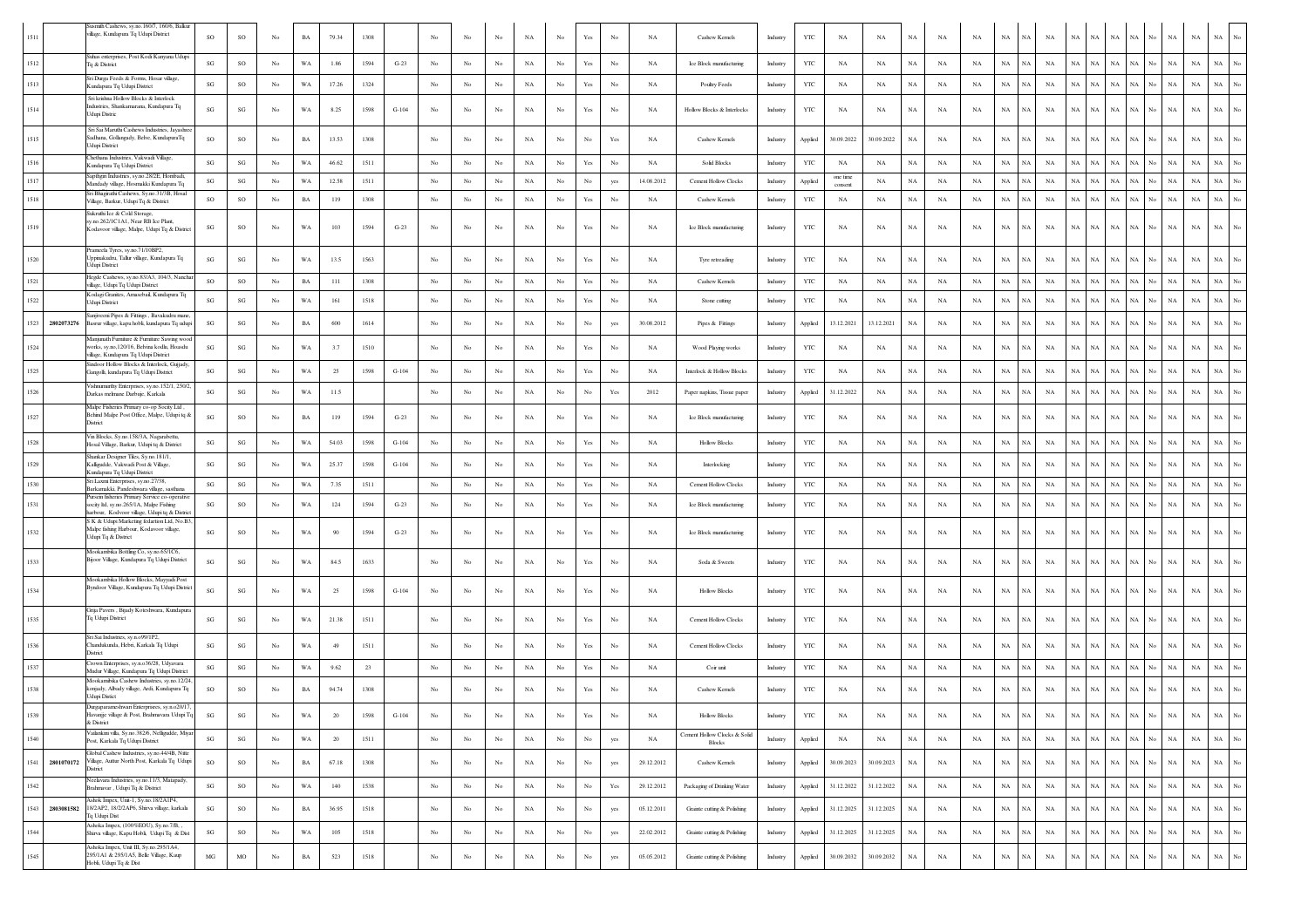| 1546         | Ashtech (Indai) Pvt Ltd. Sv.no. 437 & 438.<br>elleur Post Pillar village, UPCL Padubidri<br>2803088041<br>mpound, Padubidri, Udupi Tq & Distric | LO                           | LO <sub>1</sub>              | No               | BA                | 41000        |          |             | No          | No          | No          | NA                | No               | No                                                                                    | yes         | NA                       | fly ash baging                                  | Industry             | Applied               | 30.09.2022               | 30.09.2022              | NA              | NA          | NA          | $_{\rm NA}$<br>NA                      | NA          | NA                | NA<br>NA                         | NA             | No                              | $_{\rm NA}$<br>NA             | $_{\rm NA}$                | No               |
|--------------|-------------------------------------------------------------------------------------------------------------------------------------------------|------------------------------|------------------------------|------------------|-------------------|--------------|----------|-------------|-------------|-------------|-------------|-------------------|------------------|---------------------------------------------------------------------------------------|-------------|--------------------------|-------------------------------------------------|----------------------|-----------------------|--------------------------|-------------------------|-----------------|-------------|-------------|----------------------------------------|-------------|-------------------|----------------------------------|----------------|---------------------------------|-------------------------------|----------------------------|------------------|
| 1547         | Shree Mahalaxmi Motors,<br>Sy no 296/8 CP2 CP3 CP5 CP6 NH-66<br>oteshwara, Kundapura Tq Udupi dist                                              | SO                           | SO                           | No               | BA                | 63           | 1303     |             | No          | No          | No          | NA                | No               | No                                                                                    |             | FORM-<br>10.09.2012      | Service Staion                                  | Industry             | Applied               | 30.09.2017               | 30.09.2017              | NA              | NA          | NA          | NA<br>NA                               | NA          | NA                | NA<br>NA                         | NA             | No<br>NA                        | NA                            | NA                         | No               |
| 1548         | Shivaprasad Rice Mill, sy.no.11-103, kadekar<br>village, udupi q & District                                                                     | SO                           | SO                           | No               | BA                | 23           | 1358     | $O-62$      | No          | No          | No          | NA                | No               | $\operatorname{Yes}$                                                                  | No          | NA                       | Boiled rice                                     | Industry             | YTC                   | NA                       | NA                      | NA              | NA          | NA          | $_{\rm NA}$<br>NA                      | NA          | NA                | $_{\rm NA}$<br>NA                | NA             | No<br>NA                        | NA                            | NA                         | No               |
| 1549         | Fenguraja coco products, Kunthalpady post.<br>moor village, karkala tqUdupi district                                                            | <sub>SO</sub>                | SO                           | No               | $_{\rm BA}$       | 57           | 1391     |             | No          | No          | No          | NA                | No               | No                                                                                    | yes         | 01.04.2013               | Desiccated coconut powder                       | Industry             | Not<br>Applied        | 30.09.2017               | 30.09.2017              | NA              | NA          | NA          | NA<br>NA                               | NA          | NA                | NA<br>NA                         | NA             | No                              | NA<br>NA                      | NA                         | No               |
| 1550         | ri Ram Agro Tech, sy.no.114, Nanchar<br>2803069640<br>llage, Udupi                                                                              | SO                           | SR                           | $_{\mathrm{No}}$ | $_{\rm BA}$       | 24           | 1390     |             | No          | No          | $_{\rm No}$ | NA                | $_{\rm No}$      | Yes                                                                                   | No          | NA                       | cashew Nut Shell Oil                            | Industry             | YTC                   | $_{\rm NA}$              | NA                      | $_{\rm NA}$     | NA          | NA          | $_{\rm NA}$<br>NA                      | NA          | NA                | NA<br>NA                         | NA             | No                              | NA<br>$_{\rm NA}$             | $_{\rm NA}$                |                  |
|              | ri Devi chemicals, sy.no.116/3, shedemane<br>rillage, kundapura tq udupi district<br>1551 2802070791                                            | SO                           | SR                           | No               | BA                | 96.95        | 1390     |             | No          | No          | $_{\rm No}$ | NA                | No               | Yes                                                                                   | No          | NA                       | cashew Nut Shell Oil                            | Industry             | YTC                   | NA                       | NA                      | $_{\rm NA}$     | NA          | NA          | $_{\rm NA}$<br>NA                      | NA          | NA                | NA<br>$_{\rm NA}$                | NA             | No                              | NA<br>$_{\rm NA}$             | $_{\rm NA}$                | No               |
|              | Pass Industries, sy.no.377/3, Mangala kallu,<br>Iirgana Post, karkala Tq Udupi District<br>1552 2801089453                                      | SR                           | SR                           | No               | $_{\rm BA}$       | 107          |          |             | No          | No          | No          | NA                | yes              | No                                                                                    | No          | NA                       | Solvent Oil & Rubber Powder                     | Industry             | Closed                | NA                       | NA                      | $_{\rm NA}$     | NA          | NA          | $_{\rm NA}$<br>$_{\rm NA}$             | NA          | $_{\rm NA}$       | NA<br>NA                         | NA             | No<br>NA                        | NA                            | $_{\rm NA}$                |                  |
| 1553         | Sunshine Resine Industries, Shivally Industrial<br>irea, Manipal, Udupi Tq & District                                                           | ${\rm SR}$                   | SR                           | No               | BA                | 87.5         |          |             | No          | No          | No          | NA                | No               | $\operatorname*{Yes}% \left( X\right) \equiv\operatorname*{Yes}(\mathbb{R}^{3}\left)$ | No          | NA                       | Resine                                          | Industry             | YTC                   | NA                       | NA                      | NA              | NA          | NA          | $_{\rm NA}$<br>$_{\rm NA}$             | NA          | NA                | NA<br>NA                         | NA             | No                              | $_{\rm NA}$<br>NA             | $_{\rm NA}$                | $_{\rm No}$      |
| 1554         | ndus Tower limited, sy.no.116/2, c2, Havanjj<br>illage, Kolalagiri Post, Brahmavara, Udupi Tq<br>& District                                     | White                        | SG                           | No               | AA                | 15KVA        | 52       |             | No          | No          | No          | NA                | No               | No                                                                                    | yes         |                          | telephone tower                                 | elephone towe        | Applied               | NA                       | 31.12.2017              | NA              | NA          | NA          | $_{\rm NA}$<br>NA                      | NA          | NA                | $_{\rm NA}$<br>NA                | NA             | No<br>NA                        | NA                            | <b>NA</b>                  | No               |
| 1555         | indus Tower Limted, sy.no.11/8, karkala<br>illage Hobli, Shankarpura post, Udupi Tq &                                                           | White                        | SG                           | No               | AA                | 15KVA        | 52       |             | No          | No          | No          | NA                | No               | No                                                                                    | yes         |                          | telephone tower                                 | elephone tov         | Applied               | NA                       | 31.12.2017              | NA              | NA          | NA          | NA<br>NA                               | NA          | NA                | $_{\rm NA}$<br>NA                | NA             | No<br>NA                        | $_{\rm NA}$                   | $_{\rm NA}$                | No               |
| 1556         | ndus Tower Limited, sy.no.232/4, Navunda<br>illage, Byndoor Hobli, Kundapura Tq Udup                                                            | White                        | SG                           | $_{\mathrm{No}}$ | ${\rm AA}$        | 15KVA        | 52       |             | No          | No          | No          | NA                | $_{\rm No}$      | No                                                                                    | yes         |                          | telephone tower                                 | telephone tow        | Applied               | NA                       | 31.12.2017              | $_{\rm NA}$     | $_{\rm NA}$ | $_{\rm NA}$ | $_{\rm NA}$<br>NA                      | NA          | NA                | $_{\rm NA}$<br>NA                | NA             | No<br><b>NA</b>                 | $_{\rm NA}$                   | $_{\rm NA}$                | No               |
| 1557         | dus Tower Limited, sy.no.398/1, kowdur                                                                                                          | White                        | SG                           | No               | AA                | 15KVA        | 52       |             | No          | No          | No          | NA                | No               | No                                                                                    | yes         |                          | telephone tower                                 | telephone towe       | Applied               | NA                       | 31.12.2017              | NA              | NA          | NA          | NA<br>NA                               | $_{\rm NA}$ | NA                | NA                               | $\rm NA-NA-No$ |                                 | NA<br>$_{\rm NA}$             | $_{\rm NA}$                | $_{\rm No}$      |
| 1558         | llage, Karkala Tq Udupi District<br>ndus Tower limited, sy.no. 82/2AP3<br>kadagabettu, Manipal, Udupi Tq & District                             | White                        | SG                           | No               | AA                | 15KVA        | 52       |             | No          | No          | No          | NA                | No               | No                                                                                    | yes         |                          | telephone tower                                 | telephone tower      | Applied               | NA                       | 31.12.2017              | NA              | NA          | NA          | $_{\rm NA}$<br>NA                      | NA          | NA                | NA<br>NA                         | NA             | NA<br>No                        | $_{\rm NA}$                   | $_{\rm NA}$                |                  |
| 1559         | indus Tower Tower Limited, sv.no.208/1A.<br>collur, kundapura tq udupi district                                                                 | White                        | SG                           | No               | AA                | 15KVA        | 52       |             | No          | No          | No          | NA                | N <sub>0</sub>   | No                                                                                    | yes         |                          | telephone tower                                 | telephone towe       | Applied               | NA                       | 31.12.2017              | NA              | NA          | NA          | $_{\rm NA}$<br>NA.                     | NA          | <b>NA</b>         | NA<br>NA                         | NA             | <b>NA</b><br>No                 | NA                            | NA                         | No               |
| 1560         | Indus Tower, sy.no.238/RC1, kodankur, udupi<br>tq & district                                                                                    | White                        | SG                           | No               | ${\rm AA}$        | 15KVA        | 52       |             | $_{\rm No}$ | $_{\rm No}$ | $_{\rm No}$ | NA                | $_{\rm No}$      | No                                                                                    | yes         |                          | telephone tower                                 | telephone towe       | Applied               | $_{\rm NA}$              | 31.12.2017              | $_{\rm NA}$     | NA          | NA          | $_{\rm NA}$<br>NA                      | NA          | NA                | NA<br>NA                         | NA             | No<br><b>NA</b>                 | $_{\rm NA}$                   | $_{\rm NA}$                | $_{\rm No}$      |
| 1561         | ndus Tower, kaup Hobli, Udupi tq & District                                                                                                     | White                        | SG                           | No               | AA                | 15KVA        | 52       |             | No          | No          | No          | NA                | No               | No                                                                                    | yes         |                          | telephone tower                                 | telephone tow        | Applied               | <b>NA</b>                | 31.12.2017              | NA              | NA          | NA          | NA<br>NA                               | NA          | NA                | $_{\rm NA}$<br>NA                | NA             | $_{\mathrm{No}}$                | NA<br>NA                      | $_{\rm NA}$                | No               |
| 1562         | ndus Tower, sy.no.136/9, Hobli Village,<br>undapura Tq Udupi District                                                                           | White                        | SG                           | No               | AA                | 15KVA        | 52       |             | No          | No          | No          | $_{\rm NA}$       | No               | $_{\rm No}$                                                                           | yes         |                          | telephone tower                                 | telephone towe       | Applied               | NA                       | 31.12.2017              | NA              | NA          | $_{\rm NA}$ | $_{\rm NA}$<br>NA                      | NA          | $_{\rm NA}$       | $_{\rm NA}$<br>NA                | NA             | No                              | NA<br>NA                      | $_{\rm NA}$                | No               |
| 1563         | dus Tower, sy.no.159/13, Palli village,<br>Karkala Tq Udupi District                                                                            | White                        | SG                           | No               | AA                | 15KVA        | 52       |             | No          | No          | No          | NA                | No               | $_{\rm No}$                                                                           | yes         |                          | telephone tower                                 | telephone tow        | Applied               | NA                       | 31.12.2017              | $_{\rm NA}$     | NA          | NA          | $_{\rm NA}$<br>NA                      | NA          | NA                | $_{\rm NA}$<br>NA                | NA             | No                              | NA<br>NA                      | $_{\rm NA}$                | $_{\rm No}$      |
| 1564         | indus Tower, sy.no 145, Brahmavara Post,<br>Jdupi Tq & District                                                                                 | White                        | SG                           | $_{\mathrm{No}}$ | ${\rm AA}$        | 15KVA        | 52       |             | No          | No          | $_{\rm No}$ | NA                | $_{\rm No}$      | $_{\rm No}$                                                                           | yes         |                          | telephone tower                                 | telephone tow        | Applied               | NA                       | 31.12.2017              | $_{\rm NA}$     | $_{\rm NA}$ | $_{\rm NA}$ | $_{\rm NA}$<br>NA                      | NA          | NA                | $_{\rm NA}$<br>NA                | NA             | No                              | NA<br>$_{\rm NA}$             | $_{\rm NA}$                | No               |
| 1565         | Indus Tower, Mandarthi, Udupi To & District                                                                                                     | White                        | SG                           | No               | AA                | 15KVA        | 52       |             | No          | No          | No          | NA                | No               | $_{\rm No}$                                                                           | yes         |                          | telephone tower                                 | telephone tow        | Applied               | NA                       | 31.12.2017              | NA              | NA          | NA          | NA<br>NA                               | NA          | NA                | NA<br>NA                         | NA No          |                                 | NA<br>$_{\rm NA}$             | $_{\rm NA}$                | No               |
| 1566         | Indus Tower, Shankamarayana village, karkala<br><b>Fq Udupi District</b>                                                                        | White                        | SG                           | No               | ${\rm AA}$        | 15KVA        | 52       |             | No          | No          | $_{\rm No}$ | NA                | $_{\rm No}$      | No                                                                                    | yes         |                          | telephone tower                                 | elephone tow         | Applied               | $_{\rm NA}$              | 31.12.2017              | $_{\rm NA}$     | NA          | $_{\rm NA}$ | $_{\rm NA}$<br><b>NA</b>               | NA          | NA                | NA<br>$_{\rm NA}$                | NA             | $_{\rm NA}$<br>No               | $_{\rm NA}$                   | NA                         | No               |
| 1567         | ndus Tower, Shivam Building, Parkala, Udupi<br>Ta & District                                                                                    | White                        | SG                           | No               | AA                | 15KVA        | 52       |             | No          | No          | No          | NA                | No               | No                                                                                    | yes         |                          | telephone tower                                 | elephone towe        | Applied               | <b>NA</b>                | 31.12.2017              | <b>NA</b>       | NA          | NA          | $_{\rm NA}$<br>NA                      | NA          | NA                | NA<br>NA                         | NA             | No<br>NA                        | NA                            | NA                         | No               |
| 1568         | adus Tower, near MIT Compus, Herga<br>Village, Udupi Tq & District                                                                              | White                        | SG                           | No               | AA                | 15KVA        | 52       |             | No          | No          | No          | NA                | No               | No                                                                                    | yes         |                          | telephone tower                                 | elephone tow         | Applied               | NA                       | 31.12.2017              | NA              | NA          | NA          | NA<br>NA                               | NA          | $_{\rm NA}$       | $_{\rm NA}$<br>NA                | NA             | $_{\mathrm{No}}$<br>$_{\rm NA}$ | $_{\rm NA}$                   | $_{\rm NA}$                | No               |
| 1569         | Axis Bank, main road near old post office<br>ompund, main road, kundapura, kundapura<br>l'q Udupi District                                      | White                        | SG                           | No               | AA                | 50KVA        | 52       |             | No          | No          | No          | NA                | No               | No                                                                                    | yes         | 18.02.2012               | DG set                                          | DG set               | Applied               | NA                       | 31.12.2014              | NA              | NA          | NA          | NA<br>NA                               | NA          | NA                | NA<br>NA                         | NA             | NA<br>No                        | $_{\rm NA}$                   | NA                         | No               |
|              | Maharai Infra. Aniar House Compound.<br>adebettu village, Main road, Padubidri, Udupi<br>1570 2803081395<br>q & District                        | LO                           | LO                           | No               | BA                | 15.75cr      | 1400     |             | No          | No          | No          | NA                | No               | Yes                                                                                   | No          | NA                       | Apartment                                       | Apartment            | YTC                   | NA                       | NA                      | NA              | NA          | NA          | $_{\rm NA}$<br>NA                      | NA          | NA                | <b>NA</b><br>NA                  | NA             | No<br>NA                        | <b>NA</b>                     | <b>NA</b>                  |                  |
| 1571         | Goan Fresh Marine Exports Pvt kd, Sy.<br>No:15/1B1,44/8,10, Manoor village, kota                                                                | LO                           | LO                           | No               | BA                | 1595         | 1325     |             | No          | No          | No          | NA                | No               | No                                                                                    | yes         | 01.09.2011               | Fish freezing                                   | Industry             | Applied               | 30.09.2020               | 30.09.2020              | <b>NA</b>       | NA          | NA          | NA<br>NA                               | NA          | NA                | $_{\rm NA}$<br>NA                | NA             | No<br>NA                        | NA                            | NA                         | No               |
|              | padekere, udupi Tq                                                                                                                              |                              |                              |                  |                   |              |          |             |             |             |             |                   |                  |                                                                                       |             |                          |                                                 |                      |                       |                          |                         |                 |             |             |                                        |             |                   |                                  |                |                                 |                               |                            |                  |
| 1572         | Ray Engineering Ltd, ISPRL Project, padoor<br>dupi Tq & District<br>Amul Animal feeds, sy.no.57/18, 57/05,                                      | SG                           | SG                           | No               | $_{\rm BA}$       | 19.25        |          |             | No          | $_{\rm No}$ | No          | NA                | yes              | $_{\rm No}$                                                                           | $_{\rm No}$ | 01.10.2012               | Batching plant                                  | Industry             | Closed                | 31.12.2015               | 31.12.2015              | $_{\rm NA}$     | NA          | NA          | $_{\rm NA}$<br>NA                      | NA          | NA                | $_{\rm NA}$<br>NA                | NA             | No                              | NA<br>NA                      | $_{\rm NA}$                | No               |
|              | 1573 2803067932<br>Havanjje village, Udupi Tq & Dsitrict                                                                                        | MO                           | SO                           | No               | BA                | 683.73       | 1324     |             | No          | No          | No          | NA                | No               | No                                                                                    | Yes         | NA                       | Cattle Feed                                     | Industry             | Applied               | 20/09/2021               | 30/09/2021              | NA              | NA          | NA          | $_{\rm NA}$<br>NA                      | NA          | $_{\rm NA}$       | $_{\rm NA}$<br>NA                | NA             | No<br>NA                        | NA                            | $_{\rm NA}$                | $_{\rm No}$      |
|              | ijaya Feeds, sy.no.25/4, shivapura karkala tq<br>1574 2801075926<br>dupi District                                                               | SO                           | SO                           | No               | BA                | 27.5         | 1324     |             | No          | No          | No          | NA                | No               | No                                                                                    | yes         | 15.04.2013               | Cattle Feed                                     | Industry             | Applied               | 30.09.2022               | 30.09.2022              | NA              | NA          | NA          | $_{\rm NA}$<br>NA                      | NA          | NA                | NA<br>NA                         | NA             | No<br>NA                        | NA                            | $_{\rm NA}$                | No               |
| 1575         | asthuri Floor Mill, 6-14B, Main road<br>Iyavara, Udupi Tq & District<br>Kasthuri Food Industryl, 6-14B, Main road                               | SG                           | SG                           | No               | BA                | 54           |          |             | No          | No          | No          | NA                | No               | No                                                                                    | yes         | 30.06.2012               | flour mill                                      | Industry             | Applied               | 31.12.2021               | 31.12.2021              | <b>NA</b>       | NA          | NA          | NA<br>NA                               | NA          | NA                | NA<br>NA                         | NA No          |                                 | NA<br>NA                      | NA                         | No               |
| 1576         | Iyavara, Udupi Tq & District<br>JMJ Industries, sy.no.111/58-1, Jodukatte,                                                                      | SG                           | SG                           | No               | $_{\rm BA}$       | 54           |          | $_{\rm NA}$ | No          | No          | No          | NA                | No               | $_{\rm No}$                                                                           | yes         | 30.06.2012               | cleaning & spices rice grits                    | Industry             | Applied               | 31.12.2021               | 31.12.2021              | $_{\rm NA}$     | NA          | NA          | $_{\rm NA}$<br>NA                      | NA          | NA                | NA<br>NA                         | NA             | No                              | NA<br>$_{\rm NA}$             | $_{\rm NA}$                | No               |
| 1577<br>1578 | Miyar Village, Karkala Tq Udupi District<br>Mookambika Solders, plot no.30D, shivally ind                                                       | SG<br>$\mathbf{S}\mathbf{G}$ | SG<br>$\mathbf{S}\mathbf{G}$ | No<br>No         | $_{\rm BA}$<br>WA | 16.5<br>2.94 | 1511     |             | No<br>No    | No<br>No    | No<br>No    | $_{\rm NA}$<br>NA | No<br>No         | $_{\rm No}$<br>No                                                                     | yes         | 07.07.2012<br>04.07.2012 | Concrete Hollow Blocks<br>making soldering rods | Industry<br>Industry | Applied               | 31.12.2020<br>31.12.2021 | 31.12.2020<br><b>NA</b> | NA<br><b>NA</b> | NA<br>NA    | NA<br>NA    | $_{\rm NA}$<br>NA<br>$_{\rm NA}$<br>NA | NA<br>NA    | $_{\rm NA}$<br>NA | $_{\rm NA}$<br>NA<br>$_{\rm NA}$ | NA<br>NA NA No | No                              | NA<br>$_{\rm NA}$<br>NA<br>NA | $_{\rm NA}$<br>$_{\rm NA}$ | No<br>No         |
|              | area, manipal, udupi tq<br>Priya Cashews, sy.no.320/1A, alli village,                                                                           |                              |                              |                  |                   |              |          |             |             |             |             |                   |                  |                                                                                       | ves         |                          |                                                 |                      | ${\Large\bf Applied}$ |                          |                         |                 |             |             |                                        |             |                   |                                  |                |                                 |                               |                            |                  |
| 1579         | Karkala Tq Udupi District<br>Indian Pharmacultical co. sv.no.5/34A.                                                                             | SO                           | SO                           | No               | $_{\rm BA}$       | 25.38        | 1308     |             | No          | No          | No          | $_{\rm NA}$       | No               | $_{\rm No}$                                                                           | yes         | 10.07.2012               | Cashew Kernels                                  | Industry             | Applied               | 31.12.2022               | 31.12.2022              | $_{\rm NA}$     | NA          | NA          | $_{\rm NA}$<br>NA                      | NA          | NA                | $_{\rm NA}$<br>NA                | NA             | No                              | $_{\rm NA}$<br>NA             | $_{\rm NA}$                | $_{\rm No}$      |
| 1580         | Vishwakeerthi Building, NH-66, Puttur village,<br>Jdupi Tq & ditrict                                                                            | SG                           | $\mathbf{S}\mathbf{G}$       | No               | $_{\rm BA}$       | 10.27        | 1502     |             | No          | No          | No          | $_{\rm NA}$       | No               | $_{\mathrm{No}}$                                                                      | yes         | 18.10.2012               | Ayurvedic Medicine                              | Industry             | Applied               | 31.12.2021               | 31.12.2021              | $_{\rm NA}$     | NA          | NA          | NA<br>NA                               | NA          | NA                | NA<br>NA                         | NA             | No                              | NA<br>$_{\rm NA}$             | $_{\rm NA}$                | $_{\mathrm{No}}$ |
| 1581         | Veekay Cashew Exports, sy.no.522/1,<br>Mangalakallu, Hirgana Village, Karkala Tq                                                                | SO                           | SO                           | No               | $_{\rm BA}$       | 18.07        | 1308     |             | No          | No          | No          | NA                | No               | $_{\mathrm{No}}$                                                                      | yes         | 06.12.2012               | Cashew Kernels                                  | Industry             | Not<br>Applied        | 31.12.2016               | 13.12.2016              | $_{\rm NA}$     | NA          | NA          | $_{\rm NA}$<br>NA                      | NA          | NA                | $_{\rm NA}$<br>NA                | NA             | $_{\mathrm{No}}$<br>NA          | $_{\rm NA}$                   | $_{\rm NA}$                | $_{\rm No}$      |
| 1582         | /estrun Cashews, sy.no.190/BP, 190/2P2,<br>leppala yerlapady village, Karkala Tq Udupi                                                          | SO                           | $\rm SO$                     | No               | $_{\rm BA}$       | $70.8\,$     | 1308     |             | No          | No          | No          | NA                | No               | $_{\mathrm{No}}$                                                                      | yes         | 06.12.2012               | Cashew Kernels                                  | Industry             | Applied               | 31.12.2020               | 31.12.2020              | $_{\rm NA}$     | NA          | $_{\rm NA}$ | $_{\rm NA}$<br>NA                      | NA          | NA                | $_{\rm NA}$<br>NA                | NA             | No                              | $_{\rm NA}$<br>NA             | $_{\rm NA}$                | $_{\rm No}$      |
| 1583         | ri Krishna Cashews, sy.no.148/-1A,33,<br>Shiroor, Udupi tq & District                                                                           | SO                           | $\rm SO$                     | No               | $_{\rm BA}$       | 47.71        | 1308     | NA          | No          | No          | No          | NA                | No               | $_{\rm No}$                                                                           | yes         | 14.12.2012               | Cashew Kernels                                  | Industry             | Applied               | 31.12.2021               | 31.12.2021              | NA              | $_{\rm NA}$ | NA          | $_{\rm NA}$<br>$_{\rm NA}$             | NA          | NA                | $_{\rm NA}$<br>NA                | NA             | No                              | NA<br>$_{\rm NA}$             | $_{\rm NA}$                | $_{\rm No}$      |
| 1584         | Malnad Cashews, sy.no.203/1, Hegavalli<br>village, Kundapura Tq Udupi District<br>2802084780                                                    | MO                           | SO                           | No               | $_{\rm BA}$       | 596          | 1308     | $O-8$       | No          | No          | No          | NA                | No               | No                                                                                    | yes         | 24.01.2013               | Cashew Kernels                                  | Industry             | Applied               | 30.09.2029               | 30.09.2029              | $_{\rm NA}$     | NA          | NA          | NA<br>NA                               | NA          | <b>NA</b>         | NA<br>NA                         | NA             | No                              | $_{\rm NA}$<br>NA             | $_{\rm NA}$                | $_{\mathrm{No}}$ |
| 1585         | avayuga Engineering Company Ltd,<br>2803090450<br>y.no.153, yedthady Village, Udupi Tq &<br><b>District</b>                                     | SO                           | ${\sf SR}$                   | No               | $_{\rm BA}$       | 37.5         | 1334     |             | No          | No          | No          | NA                | yes              | $_{\mathrm{No}}$                                                                      | No          | 27.02.2013               | Hot Mix Plant                                   | Industry             | closed                | 30.06.2016               | 30.06.2016              | $_{\rm NA}$     | NA          | NA          | $_{\rm NA}$<br>NA                      | NA          | NA                | $_{\rm NA}$<br>NA                | NA             | No                              | $_{\rm NA}$<br>$_{\rm NA}$    | $_{\rm NA}$                | $_{\mathrm{No}}$ |
| 1586         | Abhimon Residency, Sy.no.27/1, Shimoga<br>2802076653<br>Road, Kollur village, Kundapura Tq Udupi<br><b>District</b>                             | $\mathbf{S}\mathbf{G}$       | $\mathbf{S}\mathbf{G}$       | $_{\mathrm{No}}$ | WA                | 411          | $G-1638$ | $G-1638$    | No          | $_{\rm No}$ | $_{\rm No}$ | $_{\rm NA}$       | $_{\mathrm{No}}$ | $_{\rm No}$                                                                           | yes         | 27.06.2013               | STP 10KLD to Residential<br>apartment           | Apartment            | Applied               | 31.12.2022               | 31.12.2022              | $_{\rm NA}$     | $_{\rm NA}$ | $_{\rm NA}$ | $_{\rm NA}$<br>NA                      | $_{\rm NA}$ | NA                | $_{\rm NA}$<br>$_{\rm NA}$       | NA             | No                              | $_{\rm NA}$<br>NA             | $\rm NA-\,No$              |                  |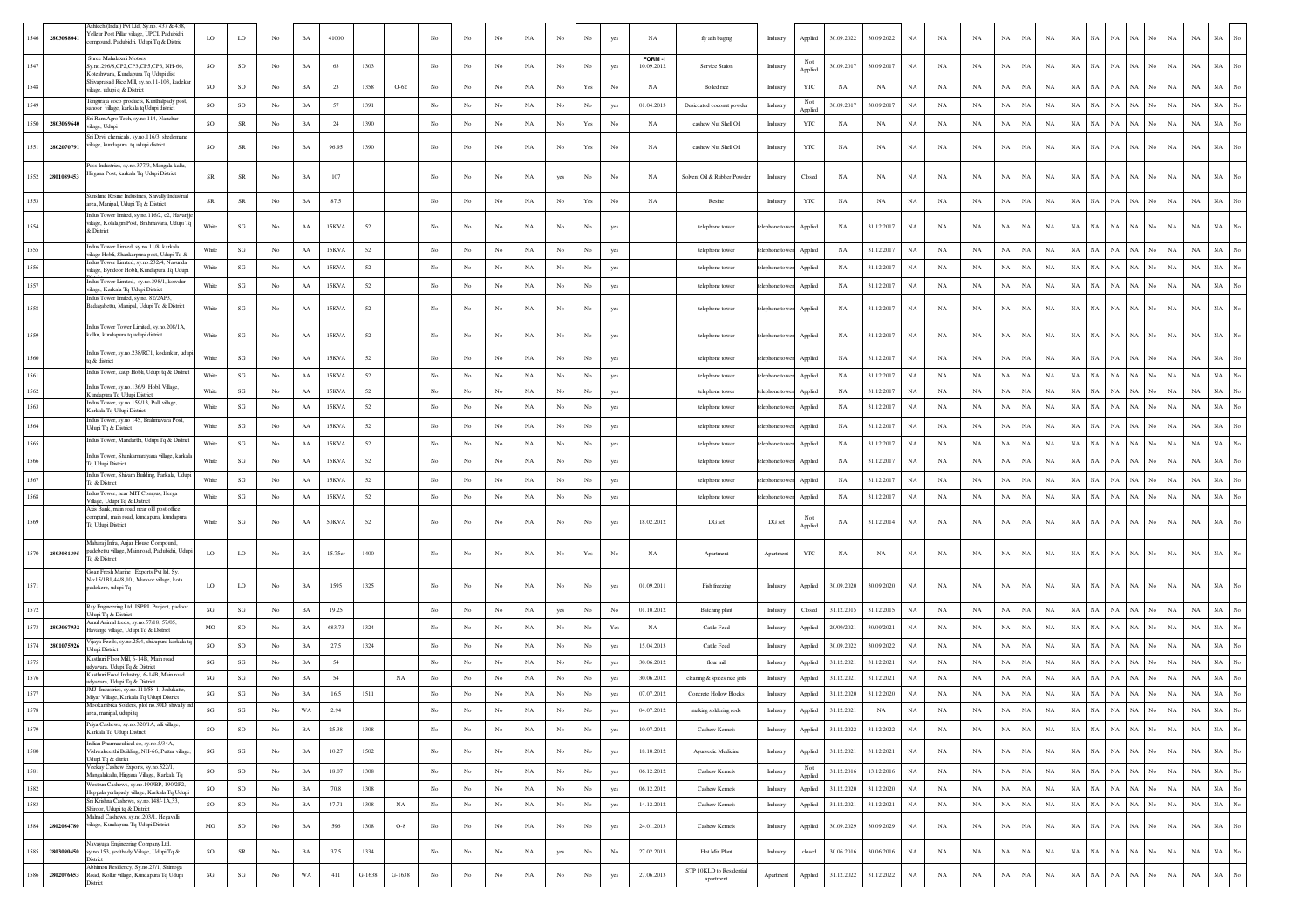| 2801033914         | Shree Durga Crushers, Sy.no.321/3, of<br>Shivapura-2 village, Kajane, Karkala Tq,<br>Udupi Dt.                                   | so                     | SR                     | No             | ${\rm AA}$  | 9.9    | 1371 | O-1371   |                  |                  |                  | NA          | No               | No                                                                                    |             | 1995        | stone crusher                                              | Stone crusher | Applied        | 31.12.17            | 18.11.2016          | $_{\rm NA}$ | $_{\rm NA}$ | NA          | $_{\rm NA}$ | <b>NA</b>                  | NA          | NA.         | <b>NA</b><br>NA            |                           | NA.         | $_{\rm NA}$ | NA                              |
|--------------------|----------------------------------------------------------------------------------------------------------------------------------|------------------------|------------------------|----------------|-------------|--------|------|----------|------------------|------------------|------------------|-------------|------------------|---------------------------------------------------------------------------------------|-------------|-------------|------------------------------------------------------------|---------------|----------------|---------------------|---------------------|-------------|-------------|-------------|-------------|----------------------------|-------------|-------------|----------------------------|---------------------------|-------------|-------------|---------------------------------|
| 1588               | Aum Industries, sy.no.224/2, Korgi village,<br>Kundapura Tq Uudpi District                                                       | SO                     | SO                     | No             | $_{\rm BA}$ | 25.28  | 1308 |          | No               | No               | $_{\rm No}$      | NA          | $_{\rm No}$      | $_{\rm No}$                                                                           | yes         | $068 - 13$  | Cashew Kernels                                             | Industry      | Applied        | 31.12.2021          | 31.12.2021          | $_{\rm NA}$ | NA          | NA          | $_{\rm NA}$ | NA<br>NA                   | NA          | $_{\rm NA}$ | NA<br>$_{\rm NA}$          | No                        | NA          | NA          | $_{\rm NA}$<br>No               |
| 1589               | Ayush Oil & Flour mill, mahabala Shetty house<br>Ambagilu, Uppunda, Kundapura Tq & District                                      | $\mathbf{S}\mathbf{G}$ | $\mathbf{S}\mathbf{G}$ | No             | WA          | 45     | 1382 |          | No               | No               | $_{\rm No}$      | NA          | $_{\rm No}$      | Yes                                                                                   | No          | NA          | coconut oil                                                | Industry      | YTC            | NA                  | NA                  | $_{\rm NA}$ | NA          | NA          | $_{\rm NA}$ | $_{\rm NA}$<br>NA          | NA          | $_{\rm NA}$ | $_{\rm NA}$<br>$_{\rm NA}$ | $_{\mathrm{No}}$          | $_{\rm NA}$ | $_{\rm NA}$ | $_{\rm NA}$<br>$_{\rm No}$      |
| 1590               | Sri Laxmi Kripa Interlocks, & Solid Blocks,<br>sy.no.75/4, Gudddeyangadi, Teggarse,<br>Kundapura Tq                              | SG                     | SG                     | No             | WA          | 29.22  | 1598 | $G-104$  | No               | No               | No               | NA          | No               | Yes                                                                                   | No          | NA          | Interlock & Solid Bricks                                   | Industry      | YTC            | NA                  | NA                  | $_{\rm NA}$ | NA          | NA          | $_{\rm NA}$ | NA<br>NA                   | $_{\rm NA}$ | NA          | NA<br>NA                   | No                        | NA          | $_{\rm NA}$ | $_{\rm NA}$                     |
| 1591               | Dhatri Industries, near Hindu RudraBhoomi.<br>andeshwara, Sasthana, Kota, Udupi Ta&                                              | SG                     | $\mathbf{S}\mathbf{G}$ | No             | WA          | 8.69   | 1511 |          | No               | No               | $_{\rm No}$      | NA          | No               | $_{\rm No}$                                                                           | yes         | 14.07.2014  | Solid Blocks                                               | Industry      | Applied        | one time<br>consent | NA                  | $_{\rm NA}$ | NA          | NA          | $_{\rm NA}$ | NA<br>NA                   | NA          | $_{\rm NA}$ | NA<br>NA                   | No                        | NA          | $_{\rm NA}$ | $_{\rm NA}$<br>No               |
| 1592               | Padma Cement Hollow Blocks & Designers,<br>sy.no.45/3B, Trasi Kundapura Tq Udupi<br>District                                     | SG                     | SG                     | No             | WA          | 20.7   | 1511 |          | No               | No               | No               | NA          | $_{\rm No}$      | Yes                                                                                   | No          | NA          | Cement Hollow Clocks                                       | Industry      | YTC            | NA                  | NA                  | NA          | NA          | NA          | $_{\rm NA}$ | NA<br>NA.                  | $_{\rm NA}$ | NA          | NA<br>NA                   | No                        | NA          | $_{\rm NA}$ | NA                              |
|                    | Sri Devi Poultry Feeds Industry, Sy.no.7/9P2.<br>Billadi, Sneapura Post, Kundapura TQ Udupi<br>District                          | $\mathbf{S}\mathbf{G}$ | SO                     | No             | WA          | 45.19  | 1324 |          | No               | No               | No               | NA          | $_{\rm No}$      | Yes                                                                                   | No          | NA          | Poultry Feeds                                              | Industry      | YTC            | NA                  | NA                  | $_{\rm NA}$ | NA          | NA          | $_{\rm NA}$ | NA<br>NA.                  | $_{\rm NA}$ | NA          | NA<br>NA                   | No                        | NA          | $_{\rm NA}$ | NA                              |
| 1594               | Swama Cashews, Sy.no.115/6, Baikady, 3<br>172 B, Gandhi Nagar, Honnala, Harady<br>Village, Brahmavara Tq                         | SO                     | SO                     | No             | BA          | 93.31  | 1308 |          | No               | No               | No               | NA          | No               | No                                                                                    | yes         | NA          | Cashew Kernels                                             | Industry      | Applied        | 30.09.2023          | 30.09.2023          | NA          | NA          | NA          | $_{\rm NA}$ | NA<br>NA                   | NA          | $_{\rm NA}$ | $_{\rm NA}$<br>NA          | No                        | NA          | $_{\rm NA}$ | NA<br>No                        |
| 1595               | Sathyashree Industries, (Unit-2),<br>šy.no.234/P4, Kanyana, Hebri, Karkala Tq<br>Udupi District                                  | SG                     | SG                     | No             | WA          | 33     | 1382 |          | No               | No               | No               | NA          | $_{\rm No}$      | Yes                                                                                   | No          | NA          | Coconut oil                                                | Industry      | YTC            | NA                  | NA                  | $_{\rm NA}$ | NA          | NA          | $_{\rm NA}$ | NA.<br>NA                  | NA          | $_{\rm NA}$ | $_{\rm NA}$<br>NA          | No                        | NA          | $_{\rm NA}$ | NA                              |
|                    | Mahalingeshwara Hollow Blocks, Hemmady,<br>Bakyar melmane, pavanjje, Karkala Tq Udupi<br>District                                | SG                     | SG                     | No             | WA          | 20     | 1598 | $G-104$  | No               | No               | No               | NA          | No               | Yes                                                                                   | No          | NA          | <b>Hollow Blocks</b>                                       | Industry      | YTC            | NA                  | NA                  | NA          | NA          | NA          | $_{\rm NA}$ | NA<br>NA                   | NA          | NA.         | $_{\rm NA}$<br>NA          | No                        | NA          | NA          | NA<br>No                        |
|                    | Sri Durga Hollow Blocks, Sy.no.22/8,28,<br>Halady, Kundapura TqUdupi District                                                    | $\mathbf{S}\mathbf{G}$ | SG                     | No             | $_{\rm BA}$ | 18.7   | 1598 | $G-104$  | No               | No               | No               | NA          | $_{\rm No}$      | Yes                                                                                   | No          | NA          | <b>Hollow Blocks</b>                                       | Industry      | YTC            | NA                  | NA                  | $_{\rm NA}$ | NA          | NA          | $_{\rm NA}$ | NA<br>NA                   | NA          | NA          | <b>NA</b><br>NA            | No                        | NA          | $_{\rm NA}$ | $_{\rm NA}$<br>No               |
|                    | Sowpamika Agro Industries, sy.no.205/8D.<br>Shiroor, Hobli, Kundapura Tq Udupi District                                          | SO                     | SO                     | No             | $_{\rm BA}$ | 55.82  | 1308 |          | $_{\rm No}$      | No               | No               | NA          | $_{\rm No}$      | Yes                                                                                   | No          | NA          | Cashew Kernels                                             | Industry      | YTC            | NA                  | NA                  | $_{\rm NA}$ | NA          | NA          | $_{\rm NA}$ | $_{\rm NA}$<br>NA          | NA          | $_{\rm NA}$ | NA<br>NA                   | No                        | NA          | NA          | $_{\rm NA}$<br>No               |
|                    | Sai Resins Paints, No B-32, KSSIDC<br>Industries Area, Manipal                                                                   | $_{\rm SR}$            | ${\sf SR}$             | No             | $_{\rm BA}$ | 27.91  |      |          | $_{\rm No}$      | No               | No               | NA          | $_{\rm No}$      | Yes                                                                                   | No          | NA          | Resins                                                     | Industry      | YTC            | $_{\rm NA}$         | NA                  | $_{\rm NA}$ | NA          | NA          | $_{\rm NA}$ | NA<br>NA                   | $_{\rm NA}$ | NA          | NA<br>NA                   | No                        | NA          | $_{\rm NA}$ | NA                              |
| 1600<br>2802072785 | amakshi feeds, Badabetu, Kanyana post,<br>undapura Tq Udupi District                                                             | SG                     | SG                     | No             | BA          | 19.4   | 1324 |          | No               | No               | No               | NA          | $_{\rm No}$      | No                                                                                    | yes         | 22.04.2013  | Lime Shell                                                 | Industry      | Applied        | one time<br>consent | One time<br>consent | <b>NA</b>   | NA          | NA          | $_{\rm NA}$ | NA<br>NA                   | NA          | $_{\rm NA}$ | NA                         | NA No                     | NA          | $_{\rm NA}$ | $_{\rm NA}$<br>No               |
| 1601<br>2801074148 | ri Ramanjaneya Feeds, Sy.no.194/6-P1.<br>hastri nagar, Belnje road, Chara Post, Hebri<br>Karkala Tq Udupi District               | SO.                    | SO                     | No             | BA          | 36.9   | 1324 | $O-21$   | No               | No               | No               | NA          | No               | No                                                                                    | yes         | NA          | Cattle Feed                                                | Industry      | Applied        | 30.09.2019          | 30.09.2019          | NA          | NA          | NA          | $_{\rm NA}$ | NA<br>NA.                  | NA          | NA          | $_{\rm NA}$<br>NA          | No                        | NA          | $_{\rm NA}$ | NA<br>No                        |
|                    | Anegudde Rice Industries, sy.no.65/26.<br>Vakwady village, KundapuraTQ Udupi District                                            | <b>SO</b>              | SO                     | No             | BA          | 28     | 1358 | $O-62$   | No               | No               | No               | NA          | No               | Yes                                                                                   | No          | <b>NA</b>   | Boiled rice                                                | Industry      | YTC            | ΝA                  | NA                  | $_{\rm NA}$ | NA          | NA          | $_{\rm NA}$ | NA<br>NA                   | NA          | NA          | $_{\rm NA}$<br>NA          | No                        | $_{\rm NA}$ | $_{\rm NA}$ | $_{\rm NA}$<br>No               |
| 1603               | Brahmi Hollow Blocks, 'Thenkabailu<br>Arekaljiddu, Aijri, Kundapura Tq & Udupi<br>District                                       | SG                     | SG                     | No             | WA          | 32.4   | 1598 | $G-104$  | No               | No               | No               | NA          | No               | $\operatorname*{Yes}% \left( X\right) \equiv\operatorname*{Yes}(\mathbb{R}^{3}\left)$ | No          | NA          | <b>Hollow Blocks</b>                                       | Industry      | YTC            | NA                  | NA                  | NA          | NA          | NA          | $_{\rm NA}$ | NA<br>NA                   | NA          | $_{\rm NA}$ | $_{\rm NA}$<br>NA          | No                        | NA          | $_{\rm NA}$ | NA<br>No                        |
| 1604<br>2801082220 | Navayuga Engineering Co,sy.no.19/28.<br>Nalkur Village, Udupi tq & Dist                                                          | SO                     | ${\sf SR}$             | No             | $_{\rm BA}$ | 203    | 1371 | O-1371   | No               | No               | No               | NA          | yes              | No                                                                                    | No          | 31.06.2013  | stone crusher                                              | Stone crusher | closed         | 30.09.2022          | 30.09.2022          | $_{\rm NA}$ | NA          | NA          | $_{\rm NA}$ | NA<br>NA                   | $_{\rm NA}$ | NA          | NA<br>NA                   | No                        | NA          | NA          | $_{\rm NA}$                     |
| 1605<br>2801085191 | /eekay Industries, sy.no.377/5, mangalakallu<br>Hirgana village, Karkala Tq Udupi district                                       | <b>SO</b>              | ${\sf SR}$             | No             | BA          | 24.53  | 1390 |          | No               | No               | No               | NA          | No               | No                                                                                    | yes         | <b>NA</b>   | CNS oil                                                    | Industry      | Applied        | 30.09.2018          | 30.09.2018          | NA          | NA          | NA          | $_{\rm NA}$ | NA<br><b>NA</b>            | NA          | NA.         | NA<br>NA                   | No                        | NA          | NA          | NA                              |
| 1606<br>2801080763 | Sri Shilpa Stone Craft, sy.no.610/7, Attur Post<br>Karkala Tq Udupi District                                                     | $\mathbf{S}\mathbf{G}$ | SO                     | No             | WA          | 24     | 1518 |          | $_{\rm No}$      | $_{\rm No}$      | $_{\rm No}$      | NA          | $_{\mathrm{No}}$ | $_{\rm No}$                                                                           | Yes         | 13.06.2013  | Stone cutting                                              | Industry      | Applied        | 31.12.2026          | NA                  | $_{\rm NA}$ | NA          | NA          | $_{\rm NA}$ | NA<br>NA                   | NA          | NA          | NA<br>NA                   | $_{\rm No}$               | NA          | $_{\rm NA}$ | $_{\rm NA}$                     |
|                    | Chandushree industries, Neramballi, hanglur,<br>Kundapura Tq udupi District                                                      | SG                     | SG                     | No             | WA          | 47.7   | 1598 | $G-104$  | No               | No.              | No               | NA          | No               | $\operatorname{Yes}$                                                                  | No          | NA          | <b>Hollow Blocks</b>                                       | Industry      | YTC            | NA                  | NA                  | NA          | NA          | NA          | NA          | NA<br>NA                   | NA          | $_{\rm NA}$ | $_{\rm NA}$<br>$_{\rm NA}$ | No                        | $_{\rm NA}$ | $_{\rm NA}$ | $_{\rm NA}$                     |
|                    | Hindusthan Agro Industries, sy.no.86/1p6, kela<br>kunjal, neelavara Brahmavara Udupi tq &<br>District                            | SG                     | SG                     | No             | WA          | 19.25  |      |          | No               | No               | No               | NA          | $_{\rm No}$      | Yes                                                                                   | No          | NA          | packingof neem cake & powder                               | Industry      | YTC            | $_{\rm NA}$         | NA                  | $_{\rm NA}$ | NA          | NA          | $_{\rm NA}$ | NA<br>NA                   | $_{\rm NA}$ | $_{\rm NA}$ | NA<br>NA                   | No                        | NA          | NA          | $_{\rm NA}$<br>No               |
|                    | Sri Adhishakthi Hollow Blocks y.no.554/2,<br>chikbelettu, Hirgana, Karkala Tq Udupi Distric                                      | SG                     | $\mathbf{S}\mathbf{G}$ | No             | WA          | 30     | 1598 | $G-104$  | No               | No               | No               | NA          | No               | Yes                                                                                   | No          | NA          | <b>Hollow Blocks</b>                                       | Industry      | YTC            | NA                  | NA                  | $_{\rm NA}$ | NA          | NA          | $_{\rm NA}$ | NA<br>NA                   | $_{\rm NA}$ | NA          | NA<br>NA                   |                           | NA          | $_{\rm NA}$ |                                 |
| 1610               | Pushpa Industries, sy.no.162/3, chanthar,<br>Brahmavar Uudpi tq & District                                                       | SG                     | $\mathbf{S}\mathbf{G}$ | No             | WA          | 23.73  |      |          | No               | No               | No               | NA          | No               | Yes                                                                                   | No          | NA          | Flour mill                                                 | Industry      | $_{\rm YTC}$   | NA                  | NA                  | NA          | NA          | $_{\rm NA}$ | $_{\rm NA}$ | $_{\rm NA}$<br>NA          | NA          | $_{\rm NA}$ | NA<br>NA                   | No                        | $_{\rm NA}$ | $_{\rm NA}$ | NA                              |
| 1611               | Sarweshwara Minerals, sy.no.74/16A1, Bada<br>village, yermal, Udupi Tq & District                                                | SG                     | $\mathbf{S}\mathbf{G}$ | No             | BA          | 19.03  |      |          | No               | No.              | No               | NA          | No               | No                                                                                    | yes         | 27.06.2013  | Resine coated sand                                         | Industry      | Applied        | 13.12.2021          | 31.12.2021          | NA          | NA          | NA          | $_{\rm NA}$ | $_{\rm NA}$<br>NA          | NA          | $_{\rm NA}$ | NA  <br>NA                 | $_{\mathrm{No}}$          | NA          | $_{\rm NA}$ | $_{\rm NA}$                     |
| 1612 2802080782    | Sri Durgaparameshwari sand Gradng &<br>packaging Indusry, sy.no.150/1A, Molahalli(P)<br>undapura Tq                              | SG                     | SG                     | No             | WA          | 12     | 1587 |          | No               | No               | No               | NA          | No               | No                                                                                    | Yes         | <b>NA</b>   | sand grading & packaging                                   | Industry      | Applied        | 31.12.2025          | 31.12.2025          | NA          | NA          | NA          | $_{\rm NA}$ | NA<br>NA                   | NA          | $_{\rm NA}$ | NA<br>NA                   | No                        | NA          | NA          | $_{\rm NA}$                     |
| 1613               | Sri Vinayaka Durga wood works ninjar<br>karkala Tq Udupi District                                                                | $\mathbf{S}\mathbf{G}$ | SG                     | No             | ${\bf AA}$  | 20.05  |      |          | No               | No               | $_{\rm No}$      | NA          | $_{\rm No}$      | Yes                                                                                   | No          | NA          | furtinture iteam                                           | Industry      | YTC            | NA                  | NA                  | $_{\rm NA}$ | NA          | NA          | NA          | NA<br>NA                   | NA          | NA          | NA<br>NA                   | No                        | NA          | NA          | $_{\rm NA}$<br>No               |
|                    | Sri Amba Industries, new peroor House.<br>sacheripete post, karkala Tq Udupi District<br>Vintech India corporation, sy.no.127/3, | $\mathbf{S}\mathbf{G}$ | SG                     | No             | $_{\rm BA}$ | 21.5   | 1598 |          | $_{\rm No}$      | No               | $_{\rm No}$      | NA          | $_{\rm No}$      | Yes                                                                                   | No          | NA          | paving blocks & interlocks                                 | Industry      | YTC            | NA                  | NA                  | $_{\rm NA}$ | $_{\rm NA}$ | NA          | $_{\rm NA}$ | NA<br>NA                   | $_{\rm NA}$ | NA          | NA<br>NA                   | No                        | NA          | NA          | NA                              |
| 1615               | Santhoor village, Udupi tq & District                                                                                            | SO                     | SO                     | No             | $_{\rm BA}$ | 12.4   |      |          | No               | No               | No               | NA          | No               | No                                                                                    | yes         | 08.02.2012  | fly ash baging                                             | Industry      | Not<br>Applied | 30.09.2017          | 30.09.2017          | $_{\rm NA}$ | NA          | NA          | $_{\rm NA}$ | NA<br>NA                   | $_{\rm NA}$ | NA          | NA<br>NA                   | No                        | NA          | $_{\rm NA}$ | $_{\rm NA}$<br>No               |
| 1616               | IV Sundarm Iyengar And Sons Pvt Ltd,<br>Motors, sy.no.183/3, NB Compound, near Air<br>tation, NH-66, Brahmavara Udupi            | SG                     | SG                     | N <sub>0</sub> | BA          | 12.5   | 1303 | $G-16$   | No               | No               | No               | NA          | yes              | No                                                                                    | No          | 27.08.2012  | utomobile sales & repair without<br>water washing activity | Industry      | closed         | 31.12.2019          | 31.12.2019          | NA          | NA          | NA          | $_{\rm NA}$ | NA.<br>NA                  | NA          | NA.         | NA<br>NA                   | No                        | NA          | $_{\rm NA}$ | <b>NA</b>                       |
| 1617<br>2802084275 | Mahadeva Agro Industries, sy.no.90/3,<br>Mudderbettu Road, Kumbashi, Kundapura Tq<br>Udupi District                              | SG                     | $\rm SO$               | No             | $_{\rm BA}$ | 87.37  |      |          | No               | No               | $_{\rm No}$      | NA          | $_{\rm No}$      | No                                                                                    | yes         | 10.07.2013  | grading & packing of cashew<br>kernals                     | Industry      | Applied        | 30.09.2023          | 30.09.2023          | $_{\rm NA}$ | NA          | NA          | $_{\rm NA}$ | $_{\rm NA}$<br>NA          | $_{\rm NA}$ | $_{\rm NA}$ | $_{\rm NA}$<br>NA          | No                        | NA          | $_{\rm NA}$ | $_{\rm NA}$<br>No               |
| 1618               | Shri Durga Shilpa Kala Kendra, sy.no.428/3,<br>Hirgana Village & Post, Karkala Tq Udupi<br>District                              | SG                     | SO                     | No             | WA          | 37     | 1518 |          | No               | No               | $_{\rm No}$      | NA          | No               | No                                                                                    | yes         | 10.07.2013  | stone cutting & art work                                   | Industry      | Not<br>Applied | 30.09.2017          | NA                  | $_{\rm NA}$ | NA          | NA          | $_{\rm NA}$ | NA<br>NA                   | NA          | NA          | $_{\rm NA}$<br>NA          | $_{\mathrm{No}}$          | NA          | $_{\rm NA}$ | $_{\rm NA}$<br>$_{\mathrm{No}}$ |
| 1619               | Abhiman Cashews, Door No.1-135, Kawady<br>Village, Achalady Post, udupi Tq & District                                            | SO                     | $\rm SO$               | No             | $_{\rm BA}$ | 13     | 1308 |          | $_{\mathrm{No}}$ | $_{\rm No}$      | $_{\mathrm{No}}$ | $_{\rm NA}$ | $_{\mathrm{No}}$ | $\operatorname*{Yes}% \left( X\right) \equiv\operatorname*{Yes}(\mathbb{R}^{3}\left)$ | $_{\rm No}$ | $_{\rm NA}$ | Cashew Kernels                                             | Industry      | YTC            | $_{\rm NA}$         | $_{\rm NA}$         | $_{\rm NA}$ | $_{\rm NA}$ | $_{\rm NA}$ | $_{\rm NA}$ | NA<br>$_{\rm NA}$          | NA          | $_{\rm NA}$ | NA                         | $\mathrm{NA}-\mathrm{No}$ | NA          | $_{\rm NA}$ | $_{\rm NA}$<br>$_{\mathrm{No}}$ |
| 1620               | RMS Solid Blocks & Interlocks, Biralapete,<br>Nallur, karkala Tq Udupi District                                                  | $\mathbf{S}\mathbf{G}$ | $\mathbf{S}\mathbf{G}$ | No             | WA          | 23     | 1511 | $G-1511$ | $_{\mathrm{No}}$ | No               | $_{\rm No}$      | NA          | $_{\rm No}$      | $_{\rm No}$                                                                           | yes         | NA          | Solid Blocks & Interlocks                                  | Industry      | Applied        | one time<br>consent | one time<br>consent | $_{\rm NA}$ | NA          | NA          | $_{\rm NA}$ | $_{\rm NA}$<br>$_{\rm NA}$ | NA          | $_{\rm NA}$ | $_{\rm NA}$<br>$_{\rm NA}$ | No                        | $_{\rm NA}$ | $_{\rm NA}$ | $_{\rm NA}$<br>$_{\rm No}$      |
| 1621               | Sri Brahmalingeshwara Planing & Furniture<br>Works, Sy.no.7/P1, Kenchanoor Village,<br>Mallari, Kundapura Tq Udupi District      | SG                     | $\mathbf{SG}$          | No             | WA          | $23\,$ | 1511 |          | No               | No               | $_{\rm No}$      | NA          | $_{\mathrm{No}}$ | $\operatorname{Yes}$                                                                  | No          | NA          | Solid Blocks & Interlocks                                  | Industry      | YTC            | NA                  | NA                  | $_{\rm NA}$ | NA          | $_{\rm NA}$ | $_{\rm NA}$ | $_{\rm NA}$<br>NA          | NA          | $_{\rm NA}$ | $_{\rm NA}$<br>NA          | No                        | $_{\rm NA}$ | $_{\rm NA}$ | $_{\rm NA}$<br>$_{\mathrm{No}}$ |
| 1622               | Aravind Motors Pvt Ltd, sy.no.305/K,<br>Railway Station Road, Indrali, Udupi tq &<br>District                                    | SO                     | SO                     | No             | $_{\rm BA}$ | 107    | 1303 | $O-5$    | No               | No               | $_{\rm No}$      | NA          | $_{\mathrm{No}}$ | $_{\rm No}$                                                                           | yes         | 24.07.2013  | Auto Mobile Servicing of Tata<br>commetal vehicles         | Industry      | Applied        | 30.09.2022          | 30.09.2022          | $_{\rm NA}$ | NA          | NA          | $_{\rm NA}$ | NA<br>NA                   | NA          | NA          | $_{\rm NA}$<br>NA          | $_{\rm No}$               | NA          | $_{\rm NA}$ | $_{\rm No}$<br>$_{\rm NA}$      |
| 1623               | Swathi Cashews, sy.no.135/1,2, Onthibettu,<br>Hiriyadka, Udupi Tq & District                                                     | SO                     | $\rm SO$               | No             | $_{\rm BA}$ | 43.46  | 1308 |          | $_{\mathrm{No}}$ | $_{\mathrm{No}}$ | $_{\mathrm{No}}$ | NA          | $_{\rm No}$      | $_{\rm No}$                                                                           | yes         | 24.07.2013  | Cashew Kernels                                             | Industry      | Not<br>Applied | 30.09.2017          | 30.09.2017          | $_{\rm NA}$ | $_{\rm NA}$ | $_{\rm NA}$ | $_{\rm NA}$ | $_{\rm NA}$<br>NA          | NA          | $_{\rm NA}$ | $_{\rm NA}$<br>$_{\rm NA}$ | $_{\mathrm{No}}$          | $_{\rm NA}$ | $_{\rm NA}$ | $_{\rm NA}$<br>$_{\rm No}$      |
| 1624               | Sunitha Industries, sy.no.494/3, Abbenjalu<br>Village, Kuduremukha Road, Mudar, Karkala<br>Tq Udupi District                     | SO                     | ${\rm SR}$             | No             | $_{\rm BA}$ | 36     | 1390 |          | $_{\mathrm{No}}$ | No               | $_{\rm No}$      | NA          | $_{\rm No}$      | $_{\mathrm{No}}$                                                                      | yes         | 18.07.2013  | CNS oil                                                    | Industry      | Not<br>Applied | 30.06.2017          | 30.06.2017          | $_{\rm NA}$ | NA          | $_{\rm NA}$ | $_{\rm NA}$ | NA<br>NA                   | $_{\rm NA}$ | $_{\rm NA}$ | $_{\rm NA}$<br>$_{\rm NA}$ | No                        | $_{\rm NA}$ | $_{\rm NA}$ | $_{\rm NA}$<br>$_{\mathrm{No}}$ |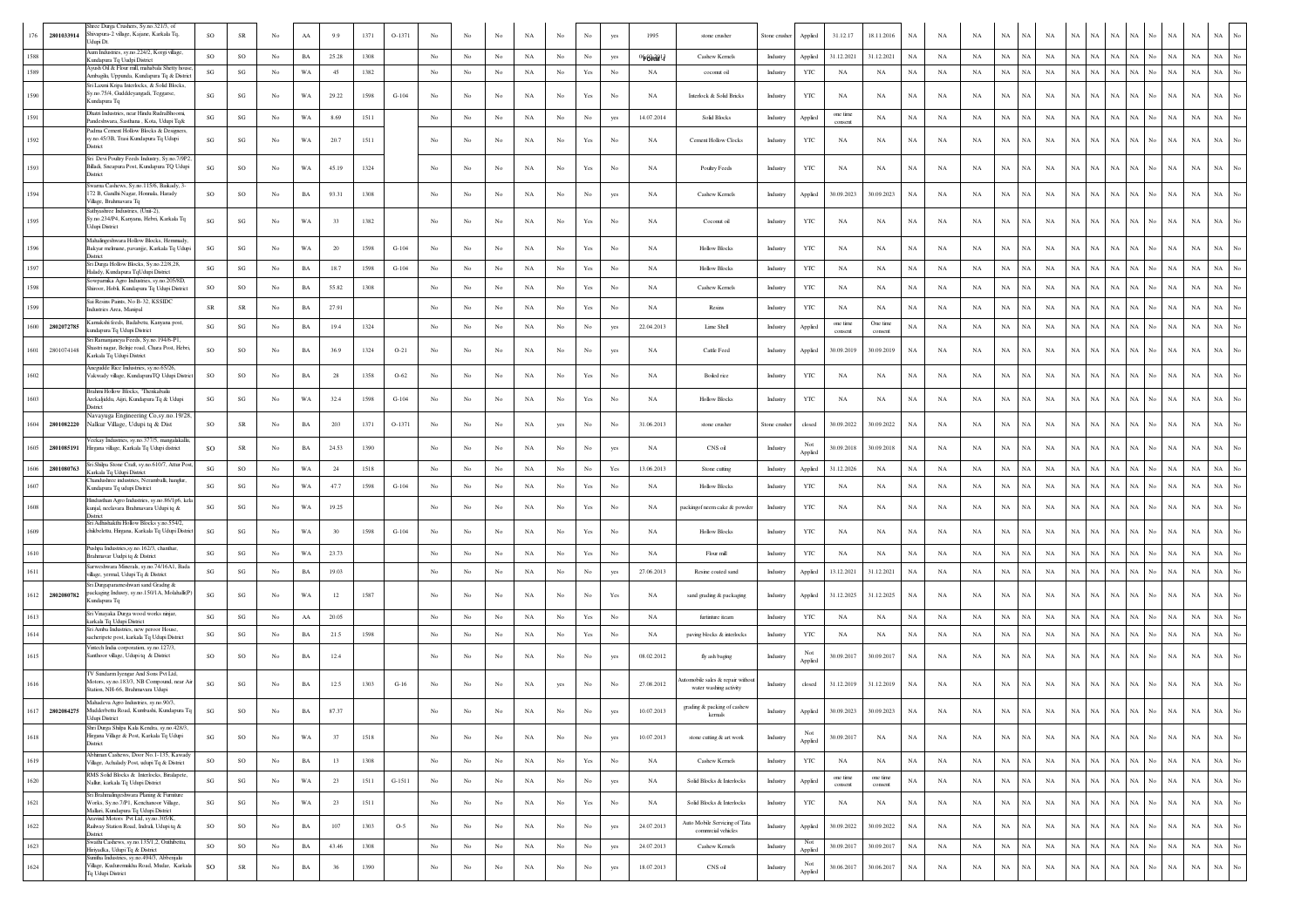| 1625               | Shiva Designer, near Amarajyothi clinic, sadar<br>amath road, karkala Tq Udupi District                                        | $\mathbf{S}\mathbf{G}$ | SG                     | No               | WA          | 21.84  | 1518 |          | No               | No               | No               | NA          | No               | No                                                                                    | Yes              | NA         | Granite Stone carving handi craft                  | Industry      | Applied      | 31.12.2030          | 31.12.2030  | NA          | NA          | NA          | $_{\rm NA}$ | NA          | NA          | $_{\rm NA}$<br>NA        | NA          |                       | NA                 | $_{\rm NA}$                | NA          |                  |
|--------------------|--------------------------------------------------------------------------------------------------------------------------------|------------------------|------------------------|------------------|-------------|--------|------|----------|------------------|------------------|------------------|-------------|------------------|---------------------------------------------------------------------------------------|------------------|------------|----------------------------------------------------|---------------|--------------|---------------------|-------------|-------------|-------------|-------------|-------------|-------------|-------------|--------------------------|-------------|-----------------------|--------------------|----------------------------|-------------|------------------|
| 1626               | Vansh Blocks, sy.no.11/2C, Kuthyar village<br>Udupi Tq & District                                                              | SG                     | $\mathbf{SG}$          | No               | $_{\rm BA}$ | 27.5   | 1598 | $G-104$  | No               | No               | $_{\rm No}$      | $_{\rm NA}$ | No               | No                                                                                    | yes              | 250 RM rs  | <b>Hollow Blocks</b>                               | Industry      | Applied      | 31.12.2021          | 31.12.2021  | NA          | NA          | NA          | $_{\rm NA}$ | NA          | NA          | NA<br>NA                 | $_{\rm NA}$ | NA                    | No.                | $_{\rm NA}$<br>$_{\rm NA}$ | $_{\rm NA}$ | $_{\mathrm{No}}$ |
| 1627               | Shilpa Industries, sy.no.374/1D, Hiriyadka<br>Udupi Tq & District                                                              | White                  | SG                     | No               | WA          | 13.96  |      |          | No               | No               | $_{\rm No}$      | $_{\rm NA}$ | No               | No                                                                                    | yes              | 26.07.2013 | Febrication                                        | Industry      | Applied      | one time<br>consent | NA          | NA          | NA          | NA          | $_{\rm NA}$ | NA          | <b>NA</b>   | NA<br>NA                 | <b>NA</b>   |                       | <b>NA</b>          | $_{\rm NA}$                | $_{\rm NA}$ |                  |
| 1628               | Sri Ram Tyre Retreading, sy.no.289/3, Mala<br>Village, Karkala Tq Udupi district                                               | SO                     | SO                     | No               | $_{\rm BA}$ | 13.5   |      |          | No               | No               | $_{\rm No}$      | $_{\rm NA}$ | No               | Yes                                                                                   | $_{\rm No}$      | NA         | Twe retreading                                     | Industry      | YTC          | NA                  | NA          | NA          | NA          | NA          | $_{\rm NA}$ | <b>NA</b>   | <b>NA</b>   | NA<br>NA                 | $_{\rm NA}$ | NA.                   | $_{\rm NA}$<br>No  | $_{\rm NA}$                | $_{\rm NA}$ | No               |
| 1629               | Rose Agro Tech, sy.no.230/3, Sanoor Village<br>& Post, kuntahlpady, Karkala Tq Udupi<br>District                               | SO                     | SO                     | No               | BA          | 86.8   | 1391 |          | No               | No               | No               | NA          | yes              | No                                                                                    | No               | 12.08.2013 | Desiccated coconut powder                          | Industry      | Closed       | 30.09.2014          | 30.09.2014  | NA          | NA          | NA          | $_{\rm NA}$ | NA          | NA          | NA<br>NA                 | $_{\rm NA}$ | NA                    | No.                | $_{\rm NA}$<br>$_{\rm NA}$ | $_{\rm NA}$ | No               |
| 1630               | Sqube Infrastructures, no.7-22, kodankoor,<br>puttur, nittur post, Udupi Tq & District                                         | $\mathbf{S}\mathbf{G}$ | $\mathbf{S}\mathbf{G}$ | No               | WA          | 23.15  |      |          | $_{\mathrm{No}}$ | $_{\rm No}$      | $_{\rm No}$      | $_{\rm NA}$ | $_{\rm No}$      | Yes                                                                                   | $_{\rm No}$      | NA         | Steel fabrication                                  | Industry      | YTC          | NA                  | NA          | NA          | NA          | NA          | $_{\rm NA}$ | $_{\rm NA}$ | NA          | NA<br>$_{\rm NA}$        | $_{\rm NA}$ | NA                    | No                 | $_{\rm NA}$<br>$_{\rm NA}$ | $_{\rm NA}$ |                  |
| 1631               | Sunil Food Products, sy.no.358/4,<br>asabailmettu, Molahalli post & Village,<br>Bidkalkatte, Kundapura Tq Udupi District       | $\mathbf{S}\mathbf{G}$ | SG                     | No               | WA          | 21.28  |      |          | No               | No               | No               | $_{\rm NA}$ | $_{\rm No}$      | Yes                                                                                   | No               | NA         | Condiments savouries products                      | Industry      | YTC          | NA                  | NA          | $_{\rm NA}$ | NA          | NA          | $_{\rm NA}$ | NA          | NA          | $_{\rm NA}$<br>NA        | NA          | NA                    | $_{\rm NA}$<br>No  | $_{\rm NA}$                | NA          |                  |
| 1632               | Sri Padmanabha Industries, sy.no.21/14,<br>Mudumane post, Kundapura Tq Udupi Distric                                           | SG                     | SG                     | No               | WA          | 25.35  | 1598 | $G-104$  | No               | No               | No               | NA          | No.              | Yes                                                                                   | No               | NA         | <b>Hollow Blocks</b>                               | Industry      | YTC          | NA                  | NA          | <b>NA</b>   | NA          | NA          | NA          | NA          | NA          | NA<br>NA                 | $_{\rm NA}$ | <b>NA</b>             | NA<br>No           | <b>NA</b>                  | NA          |                  |
| 1633               | Sri Durga Industries, sy.no.297/12, kerjadi<br>Gunddeyangadi, Aradi, Albadi Post<br>Kundapura tq Udupi District                | SG                     | $\mathbf{S}\mathbf{G}$ | No               | WA          | 36.11  | 1598 | $G-104$  | No               | No               | No               | <b>NA</b>   | No.              | Yes                                                                                   | No               | <b>NA</b>  | <b>Hollow Blocks</b>                               | Industry      | YTC          | NA                  | NA          | <b>NA</b>   | NA          | NA          | NA          | NA          | NA          | $_{\rm NA}$<br>NA        | NA          | NA                    | $_{\rm NA}$<br>No. | $_{\rm NA}$                | $_{\rm NA}$ | $_{\mathrm{No}}$ |
| 1634 2802077957    | Maruthi Polymers, sy.no.120/p2, Hosadu<br>village, Kundapura Tq Udupi District                                                 | SG                     | $\mathbf{S}\mathbf{G}$ | No               | WA          | 86.73  |      |          | $_{\rm No}$      | No               | No               | $_{\rm NA}$ | No               | Yes                                                                                   | No               | NA         | fiber water glass                                  | Industry      | YTC          | NA                  | NA          | NA          | NA          | NA          | $_{\rm NA}$ | $_{\rm NA}$ | NA          | $_{\rm NA}$<br>NA        | $_{\rm NA}$ | NA                    |                    | $_{\rm NA}$<br>NA          | $_{\rm NA}$ | No               |
| 1635<br>2803082219 | SKE & C KCT Joint Ventur Stratargic Ltd,<br>Paduru, Padubidri. Udupi Tq & District                                             | LR.                    | LR                     | No               | BA          | 720000 |      |          | No               | No               | No               | NA          | yes              | No                                                                                    | No               | 14.05.2010 | Crude oil storage & handling<br>facility           | Industry      | closed       | 30.06.2014          | 30.06.2014  | NA          | NA          | NA          | NA          | NA          | NA          | NA<br>NA                 | NA          | NA                    | NA<br>No           | NA                         | $_{\rm NA}$ |                  |
| 1636               | Sri Durga Industries, Avinash Nivas, Sanoor,<br>Karkala Tq Udupi District                                                      | SG                     | $_{\rm SO}$            | No               | BA          | 25     |      |          | No               | $_{\rm No}$      | No               | NA          | No               | Yes                                                                                   | No               | <b>NA</b>  | coconut copra                                      | Industry      | YTC          | NA                  | NA          | NA          | NA          | NA          | $_{\rm NA}$ | NA          | $_{\rm NA}$ | NA<br><b>NA</b>          | NA          |                       | $_{\rm NA}$        | $_{\rm NA}$                | $_{\rm NA}$ |                  |
| 1637               | GD Thimmappa Sheregar, PWD Controctor<br>sy.no.108/3,, Harkoor village, Vandse Post,<br>Kundapura Tq Udupi district            | <b>SO</b>              | SR                     | No               | BA          | 16     | 1334 |          | No               | No               | No               | NA          | yes              | No                                                                                    | No               | NA         | Hot Mix Plant                                      | Industry      | Closed       | NA                  | NA          | NA          | NA          | NA          | $_{\rm NA}$ | NA          | NA          | NA<br>NA                 | NA          |                       |                    | $_{\rm NA}$<br>$_{\rm NA}$ | $_{\rm NA}$ |                  |
| 1638<br>2801081084 | RNS Infrastructure Ltd,<br>Sy.no.12/1,2,3,4 &5 and 232/2P1, of<br>Nandalike Village, Belman Post,<br>Karkala Tq Udupi District | SO                     | SR                     | No               | $_{\rm BA}$ | 114    | 1371 | O-1371   | No               | No               | $_{\rm No}$      | NA          | yes              | No                                                                                    | No               | 29.01.2015 | stone crusher                                      | Stone crusher | closed       | 03.03.2014          | 03.03.2014  | NA          | NA          | NA          | $_{\rm NA}$ | NA          | NA          | NA<br>NA                 | NA          | $_{\rm NA}$           | No                 | $_{\rm NA}$<br>$_{\rm NA}$ | NA          |                  |
| 1639               | /enkateshwara Cashew Industries,<br>sy.no.330/3, Shiroor Village, Kundapura Tq<br>Udupi District                               | <b>SO</b>              | SO                     | No               | BA          | 28     | 1308 |          | No               | No               | No               | NA          | No               | $\operatorname*{Yes}% \left( X\right) \equiv\operatorname*{Yes}(\mathbb{R}^{3}\left)$ | No               | NA         | Cashew Kernels                                     | Industry      | YTC          | NA                  | NA          | NA          | NA          | NA          | NA          | NA          | NA          | NA<br>NA                 | NA          | NA.                   | No                 | NA<br>NA                   | NA          |                  |
| 2801082082<br>1640 | Brahmari Cashew Industries, Sy.no.42/1BP1<br>adiyanagadi Post, Shirlal Village, Karkala Te<br>Udupi Distret                    | SO                     | SO                     | No               | $_{\rm BA}$ | 183    | 1308 | $O-8$    | No               | No               | $_{\rm No}$      | $_{\rm NA}$ | $_{\rm No}$      | No                                                                                    | Yes              | 10.09.2013 | Cashew Kernels                                     | Industry      | Applied      | 30.09.2023          | 30.09.2023  | NA          | NA          | NA          | NA          | <b>NA</b>   | NA          | $_{\rm NA}$<br>ŃА        | NA          | NA                    | $_{\rm NA}$        | $_{\rm NA}$                | $_{\rm NA}$ |                  |
| 1641               | ignesh Cashews, Sy.no.239/5, Nakur<br>/illage, Brahmavara, hobli, Udupi Tq &<br>istrict                                        | <b>SO</b>              | <b>SO</b>              | No               | $_{\rm BA}$ | 124    | 1308 | $O-1308$ | No               | No               | No               | NA          | No               | No                                                                                    | yes              | NA         | Cashew Kernels                                     | Industry      | Applied      | 30.09.2019          | 30.09.2019  | NA          | NA          | NA          | $_{\rm NA}$ | $_{\rm NA}$ | NA          | NA<br>NA                 | $_{\rm NA}$ | NA                    | No                 | $_{\rm NA}$<br>$_{\rm NA}$ | NA          |                  |
| 1642               | Archana Concrete roducts, sy.no.173/2P1<br>subhas nagar post, kurkal village, Udupi Tq &                                       | SG                     | $\mathbf{S}\mathbf{G}$ | No               | WA          | 31     | 1511 |          | No               | No               | $_{\rm No}$      | $_{\rm NA}$ | No               | Yes                                                                                   | $_{\rm No}$      | <b>NA</b>  | Solid Blocks                                       | Industry      | YTC          | NA                  | NA          | NA          | NA          | $_{\rm NA}$ | $_{\rm NA}$ | <b>NA</b>   | NA          | NA<br>NA                 | NA          | NA.                   | No                 | $_{\rm NA}$<br>$_{\rm NA}$ | $_{\rm NA}$ |                  |
| 1643               | Sri Nandhi Hollow Blocks & Interlocks,<br>sy.no.170/3, kibbail house, Hengavalli village,<br>kundapura tq                      | SG                     | SG                     | No               | WA          | 21.68  | 1511 |          | No               | No               | No               | NA          | No               | Yes                                                                                   | No               | NA         | <b>Solid Blocks</b>                                | Industry      | YTC          | NA                  | NA          | NA          | NA          | NA          | $_{\rm NA}$ | <b>NA</b>   | NA          | NA<br>NA                 | $_{\rm NA}$ | NA                    | $_{\rm NA}$<br>No. | $_{\rm NA}$                | $_{\rm NA}$ |                  |
| 2803080045<br>1644 | Ayush Envirootech Pvt Ltd, Plot<br>10.50. Nandikoor Village, KIDB<br>Industrial area, Nandikoor, Udupi Tq<br>& District        | SR                     | SR                     | No               | $_{\rm BA}$ | 131.29 |      |          | No               | No               | No               | NA          | No.              | No                                                                                    | yes              | 29.10.2013 | Common Bio-Medical Waste<br>Treatment              | Industry      | Applied      | 30.06.2021          | 30.06.2021  | <b>NA</b>   | NA          | NA          | $_{\rm NA}$ | <b>NA</b>   | NA          | NA<br>NA                 | $_{\rm NA}$ | NA                    | No.                | $_{\rm NA}$<br>$_{\rm NA}$ | $_{\rm NA}$ | No               |
| 1645               | Rajeshree Rice Industries, sy.no.169-2,<br>Mulladka Village, Mundkur Post, Karkala Tq<br>Udupi District                        | <sub>SO</sub>          | SO                     | No               | BA          | -54    | 1358 | $O-62$   | No               | No               | No               | NA          | No.              | No                                                                                    | yes              | 29.10.2013 | Boiled rice                                        | Industry      | Applied      | 30.09.2023          | 30.09.2023  | NA          | NA          | NA          | $_{\rm NA}$ | NA          | NA          | NA<br>NA                 | $_{\rm NA}$ | <b>NA</b>             | $_{\rm NA}$<br>No. | $_{\rm NA}$                | $_{\rm NA}$ | No               |
|                    | thanna Industries, sy.no.224/8, Manipura<br>Post. Udupi ta & District                                                          | SG                     | $\mathbf{S}\mathbf{G}$ | No               | WA          | 31.58  | 1511 |          | $_{\rm No}$      | $_{\rm No}$      | $_{\rm No}$      | $_{\rm NA}$ | $_{\rm No}$      | Yes                                                                                   | $_{\rm No}$      | NA         | Cement Hollow Clocks                               | Industry      | YTC          | NA                  | NA          | NA          | NA          | NA          | $_{\rm NA}$ | $_{\rm NA}$ | NA          | $_{\rm NA}$<br><b>NA</b> | $_{\rm NA}$ | NA                    | No.                | $_{\rm NA}$<br>$_{\rm NA}$ | $_{\rm NA}$ |                  |
| 1647<br>2803100153 | United Cars Pvt Ltd, NH-66, Udyavara<br>Village, Udupi tq & district                                                           | MO                     | MO                     | No               | BA          | 600    | 1303 | $O-1303$ | No               | No               | No               | NA          | No               | No                                                                                    | Yes              | 26.10.2013 | Auto Mobile Servicing of Tata<br>commetal vehicles | Industry      | Applied      | 30.09.2021          | 30.09.2021  | NA          | NA          | NA          | $_{\rm NA}$ | <b>NA</b>   | NA          | NA<br>NA                 | NA          | NA                    | $_{\rm NA}$<br>No. | $_{\rm NA}$                | $_{\rm NA}$ |                  |
|                    | Sri Banashankari Furniture works,<br>sy.no.218/1A, Heddarikadu, Gulwady Post &<br>Village, Kundapura Tq Udupi District         | $\mathbf{S}\mathbf{G}$ | SG                     | No.              | WA          | 9.63   |      |          | $_{\mathrm{No}}$ | No               | $_{\rm No}$      | $_{\rm NA}$ | $_{\rm No}$      | Yes                                                                                   | $_{\rm No}$      | NA         | Furniture works                                    | Industry      | YTC          | NA                  | NA          | $_{\rm NA}$ | NA          | NA          | NA          | NA          | NA          | NA<br>ŃА                 | $_{\rm NA}$ | NA                    | $_{\rm NA}$        | $_{\rm NA}$                | $_{\rm NA}$ |                  |
|                    | Nidhi Steel furniture & welding works, Indira<br>nagar, kote, katpady, Hobli, udupi To &<br>District                           | SG                     | SG                     | No               | WA          | 9.34   |      |          | No               | No               | No               | NA          | No               | Yes                                                                                   | No               | NA         | Steel furniture & welding works                    | Industry      | YTC          | NA                  | NA          | $_{\rm NA}$ | NA          | NA          | $_{\rm NA}$ | NA          | NA          | $_{\rm NA}$<br>NA        | NA          |                       | $_{\rm NA}$        | $_{\rm NA}$                | NA          |                  |
|                    | Sri Vishnunurthy Hollow Blocks, Padumane,<br>Bairampalli village, Bellarpadi Post, Perdoor,<br>Udupi Tq & District             | SG                     | SG                     | No               | WA          | 22     | 1598 | $G-104$  | No               | No               | $_{\rm No}$      | $_{\rm NA}$ | $_{\rm No}$      | Yes                                                                                   | $_{\rm No}$      | NA         | <b>Hollow Blocks</b>                               | Industry      | YTC          | NA                  | NA          | $_{\rm NA}$ | NA          | NA          | $_{\rm NA}$ | NA          | NA          | $_{\rm NA}$<br>NA        | NA          | NA                    |                    | $_{\rm NA}$<br>$_{\rm NA}$ | $_{\rm NA}$ |                  |
| 1651               | Vishnu Bevreges, sy.no.293/2D4, chanthadi,<br>Beloor village, Devasthanabettu, Kundapura<br>Tq Udupi District                  | SG                     | SG                     | No               | WA          | 42.63  | 1538 |          | $_{\mathrm{No}}$ | No               | $_{\rm No}$      | $_{\rm NA}$ | $_{\rm No}$      | Yes                                                                                   | $_{\rm No}$      | NA         | Packaged drinking water                            | Industry      | YTC          | NA                  | NA          | $_{\rm NA}$ | NA          | NA          | NA          | NA          | NA          | NA<br>NA                 | $_{\rm NA}$ | NA                    | No.                | $_{\rm NA}$<br>$_{\rm NA}$ | $_{\rm NA}$ | No               |
| 1652               | Kukkehali Rock Products, salmara House<br>Uppur village, Tenkabettu, Udupi Tq & District                                       | $\mathbf{S}\mathbf{G}$ | $\mathbf{S}\mathbf{G}$ | $_{\mathrm{No}}$ | WA          | 75.09  | 1598 | $G-104$  | No               | No               | $_{\rm No}$      | $_{\rm NA}$ | $_{\rm No}$      | $\operatorname{Yes}$                                                                  | $_{\rm No}$      | NA         | Interlocking Paving blocks                         | Industry      | YTC          | NA                  | $_{\rm NA}$ | $_{\rm NA}$ | $_{\rm NA}$ | $_{\rm NA}$ | $_{\rm NA}$ | $_{\rm NA}$ | $_{\rm NA}$ | NA<br>NA                 |             | $\rm NA$ $\;$ NA $\;$ | No                 | $_{\rm NA}$<br>$_{\rm NA}$ | NA          | $_{\mathrm{No}}$ |
| 1653               | Deva Rice Industries, sy.no.326/2, Kalmargi,<br>Shiroor village, Udupi tq & District                                           | $\mathbf{S}\mathbf{G}$ | $\mathbf{S}\mathbf{G}$ | No               | $_{\rm WA}$ | $80\,$ | 1550 | $G-126$  | $_{\mathrm{No}}$ | $_{\rm No}$      | $_{\mathrm{No}}$ | $_{\rm NA}$ | $_{\mathrm{No}}$ | $\operatorname{Yes}$                                                                  | $_{\mathrm{No}}$ | NA         | Boiled rice without Boiler                         | Industry      | YTC          | $_{\rm NA}$         | $_{\rm NA}$ | $_{\rm NA}$ | $_{\rm NA}$ | $_{\rm NA}$ | $_{\rm NA}$ | $_{\rm NA}$ | $_{\rm NA}$ | $_{\rm NA}$<br>NA        | $_{\rm NA}$ | NA                    | No                 | $_{\rm NA}$<br>NA          | $_{\rm NA}$ | $_{\mathrm{No}}$ |
| 1654<br>2801079342 | R S kini Engineers & Construction,<br>Sy.no.25/5P1, 25/2P3, 219/1 Nalkur Village,<br>Karkala Tq Udupi District                 | SO                     | ${\rm SR}$             | No               | ${\rm AA}$  | 239    | 1371 | $O-1371$ | No               | No               | $_{\rm No}$      | $_{\rm NA}$ | yes              | $_{\rm No}$                                                                           | $_{\rm No}$      | 22.11.2013 | stone crusher                                      | Stone crusher | closed       | NA                  | 30.06.2014  | $_{\rm NA}$ | NA          | $_{\rm NA}$ | $_{\rm NA}$ | $_{\rm NA}$ | NA          | NA<br>NA                 | $_{\rm NA}$ | $_{\rm NA}$           | No                 | $_{\rm NA}$<br>$_{\rm NA}$ | $_{\rm NA}$ | $_{\rm No}$      |
| 1655               | Sri Vishnumurthy Cashews, Sy.no.124/6P2,<br>Mala Village & post, Karkala Tq Udupi Dist                                         | $_{\rm SO}$            | $\rm SO$               | $_{\rm No}$      | $_{\rm BA}$ | 41.59  | 1308 |          | $_{\mathrm{No}}$ | $_{\mathrm{No}}$ | $_{\rm No}$      | $_{\rm NA}$ | $_{\mathrm{No}}$ | Yes                                                                                   | $_{\mathrm{No}}$ | NA         | Cashew Kernels                                     | Industry      | $_{\rm YTC}$ | $_{\rm NA}$         | $_{\rm NA}$ | $_{\rm NA}$ | $_{\rm NA}$ | $_{\rm NA}$ | $_{\rm NA}$ | $_{\rm NA}$ | $_{\rm NA}$ | NA<br>$_{\rm NA}$        | $_{\rm NA}$ | $_{\rm NA}$           | No                 | $_{\rm NA}$<br>$_{\rm NA}$ | $_{\rm NA}$ | $_{\mathrm{No}}$ |
| 1656               | Manjunatheshwara Agro Products,<br>Sy.no.185/1, Albadi village, Kundapura tq<br>Udupi District                                 | $_{\rm SO}$            | $_{\rm SO}$            | No               | $_{\rm BA}$ | 128    | 1308 |          | $_{\mathrm{No}}$ | $_{\rm No}$      | $_{\rm No}$      | $_{\rm NA}$ | $_{\rm No}$      | $_{\rm No}$                                                                           | yes              | NA         | Cashew Kernels                                     | Industry      | Applied      | 30.09.2028          | 30.09.2028  | $_{\rm NA}$ | NA          | $_{\rm NA}$ | $_{\rm NA}$ | $_{\rm NA}$ | NA          | NA<br>yes                | $_{\rm NA}$ | $_{\rm NA}$           | No                 | $_{\rm NA}$<br>yes         | $_{\rm NA}$ | $_{\mathrm{No}}$ |
| 1657               | Akaar Devolpers Pvt Ltd, opp Mount Rosary<br>Church Post, Kaliyanpura, Udupi tq & District                                     | <b>MO</b>              | MO                     | No               | $_{\rm BA}$ | 2000   | 1400 |          | No               | $_{\rm No}$      | $_{\rm No}$      | $_{\rm NA}$ | $_{\rm No}$      | No                                                                                    | Yes              | NA         | Apartment                                          | Apartment     | Applied      | 30.09.2028          | 30.09.2028  | $_{\rm NA}$ | NA          | NA          | $_{\rm NA}$ | $_{\rm NA}$ | NA          | NA<br>$_{\rm NA}$        | $_{\rm NA}$ | $_{\rm NA}$           | No                 | $_{\rm NA}$<br>$_{\rm NA}$ | NA          | $_{\rm No}$      |
| 1658               | Priyadarshini Builders & Devolpers, Near<br>Sonia Clinic Road, Ananthnagar, Manipal,<br>Udupi Tq & District                    | $\mathbf{S}\mathbf{G}$ | $\mathbf{SG}$          | No               | $_{\rm WA}$ | 8.25   |      |          | $_{\mathrm{No}}$ | $_{\mathrm{No}}$ | $_{\rm No}$      | $_{\rm NA}$ | $_{\mathrm{No}}$ | $\operatorname{Yes}$                                                                  | $_{\mathrm{No}}$ | NA         | Apartment Residential flats with<br>20Beds         | Apartment     | $_{\rm YTC}$ | NA                  | $_{\rm NA}$ | $_{\rm NA}$ | $_{\rm NA}$ | $_{\rm NA}$ | $_{\rm NA}$ | $_{\rm NA}$ | $_{\rm NA}$ | NA<br>$_{\rm NA}$        | $_{\rm NA}$ | $_{\rm NA}$           | $_{\rm No}$        | $_{\rm NA}$<br>$_{\rm NA}$ | $_{\rm NA}$ | $_{\mathrm{No}}$ |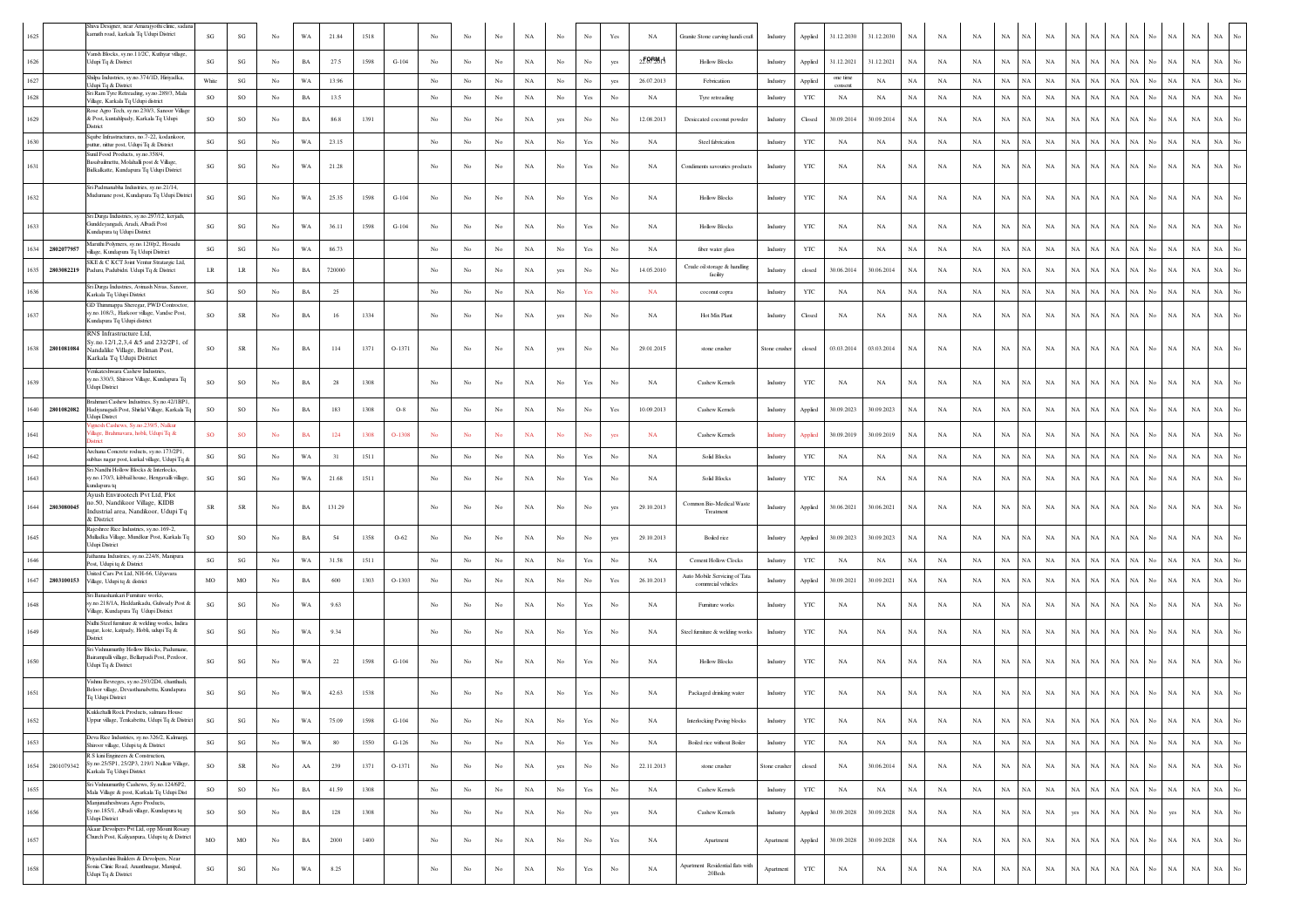|      | 1659 2803079570 | athvi Apartment, Sy.no.74/9, Chanthai<br>Village, Brahmavara, Udupi Tq & District                                                                     | SG                     | $\mathbf{S}\mathbf{G}$ | No               | WA          |          |      |         |                  |                  |                  | NA          |                  |                                                                                       |                  | NA          | Apartment                                           | Apartmer      | YTC            | NA                  | NA                  |             | NA          |             |             |             |             |                            |             |             | NA  | NA                         | NA          |                  |
|------|-----------------|-------------------------------------------------------------------------------------------------------------------------------------------------------|------------------------|------------------------|------------------|-------------|----------|------|---------|------------------|------------------|------------------|-------------|------------------|---------------------------------------------------------------------------------------|------------------|-------------|-----------------------------------------------------|---------------|----------------|---------------------|---------------------|-------------|-------------|-------------|-------------|-------------|-------------|----------------------------|-------------|-------------|-----|----------------------------|-------------|------------------|
| 1660 | 2801079754      | Vikram Feeds, Sy.no.68/2A2, Chara Village<br>Mandadijeddu, Hebri Post, Karkala Tq Udupi<br><b>Jistrict</b>                                            | SO                     | SO                     | No               | BA          | 17       | 1324 |         | No               | No               | No               | NA          | $_{\mathrm{No}}$ | $_{\rm No}$                                                                           | yes              | NA          | Cattel feed, Poultry feed &<br>Mineral Feed         | Industry      | Applied        | 30.09.2026          | 30.09.2026          | $_{\rm NA}$ | NA          | NA          | $_{\rm NA}$ | NA          | NA          | NA<br>NA                   | NA          | NA          | No  | $_{\rm NA}$<br>$_{\rm NA}$ | $_{\rm NA}$ | $_{\rm No}$      |
|      | 1661 2803080287 | Prakruthi Life Scince Pvt Ltd, Sy.no.256-2A<br>& 2B, Neelavara Village, Kunjal Post.<br>Brahmavara, Udupi Tq & District                               | LO                     | LO                     | No               | $_{\rm BA}$ | 120      |      |         | No               | No               | No               | NA          | No               | No                                                                                    | yes              | 03.02.2014  | Formulation of Tablets & capsules                   | Industry      | Applied        | 30.09.2023          | 30.09.2023          | NA          | NA          | NA          | $_{\rm NA}$ | NA          | NA          | NA<br>٧A                   | $_{\rm NA}$ | NA          | NA  | $_{\rm NA}$                | NA          |                  |
| 1662 | 2803079760      | Sima Soft Drinks Sy.no.186/7A1, & 8A1,<br>Doddanagudde, Gundibail, Udupi to & district                                                                | SG                     | $\mathbf{S}\mathbf{G}$ | No               | BA          | 26.97    | 1633 |         | No               | No               | No               | NA          | No               | No                                                                                    | yes              | 31.01.2014  | Soft drinks                                         | Industry      | Applied        | 31.12.2020          | 31.12.2020          | NA          | NA          | NA          | NA          | NA          | NA          | NA<br>NA                   | NA          | NA          | No  | $_{\rm NA}$<br>NA          | $_{\rm NA}$ |                  |
|      | 1663 2802080044 | ai Durga Cashew Industries, sy.no.125.<br>Krimanjeshwara, Kundapura Tq Ud upi Distict                                                                 | SO                     | SO                     | No               | BA          | 18.4     | 1308 | $O-8$   | No               | No               | No               | NA          | No               | No                                                                                    | yes              | 30.09.2018  | Cashew Kernels                                      | Industry      | Applied        | 30.09.2018          | 30.09.2018          | $_{\rm NA}$ | NA          | NA          | $_{\rm NA}$ | NA          | NA          | NA<br>NA                   | $_{\rm NA}$ | NA          | No. | $_{\rm NA}$<br>$_{\rm NA}$ | $_{\rm NA}$ |                  |
|      | 1664 2801079588 | Darsha Stone Crusher, sy.no.321/3, 176,<br>Kajane, Shivapura Village & Post, Karkala Tq                                                               | SO                     | ${\sf SR}$             | No               | AA          | 24.65    | 1371 | O-1371  | No               | No               | No               | NA          | No               | Yes                                                                                   | No               | NA          | Stone Crusher                                       | Stone crusher | YTC            | NA                  | NA                  | NA          | NA          | NA          | $_{\rm NA}$ | NA          | NA          | NA<br>NA                   | $_{\rm NA}$ | $_{\rm NA}$ | No  | $_{\rm NA}$<br>$_{\rm NA}$ | NA          |                  |
| 1665 | 2802080526      | Jdupi Distict<br>Sri Durga Agro Products,<br>Sy.no.89/3A6, Haladi-76, kundapura                                                                       | <b>SO</b>              | <b>SO</b>              | No               | BA          | 15       | 1308 |         | No               | No               | No               | NA          | No               | Yes                                                                                   | No               | NA          | Cashew Kernels                                      | Industry      | YTC            | NA                  | NA                  | NA          | NA          | NA          | NA          | NA          | NA          | NA<br>NА                   | NA          | NA          | No  | NA<br>NA                   | NA          |                  |
| 1666 | 2802080521      | Ashirwad cashew Industries<br>sy.no.36/10A, Hosdu village & Post,<br>Kundapura Tq Udupo District                                                      | <b>SO</b>              | SO                     | No               | BA          | 37.36    | 1308 |         |                  | No               | No               | NA          | No               | No                                                                                    | yes              | 04.05.2009  | Cashew Kernels                                      | Industry      | Applied        | 30.09.2022          | 30.09.2022          | NA          | NA          | NA          | $_{\rm NA}$ | NA          | NA          | $_{\rm NA}$<br>NА          | $_{\rm NA}$ |             |     | $_{\rm NA}$<br>$_{\rm NA}$ | $_{\rm NA}$ |                  |
| 1667 |                 | Sowparnika Industries, Sy.no.227/5,<br>Neelavara Village, Brahmavara, Udupi                                                                           | so                     | ${\sf SR}$             | No               | BA          | 40.6     | 1390 |         | No               | No               | No               | NA          | $_{\rm No}$      | Yes                                                                                   | No               | NA          | CNS oil                                             | Industry      | YTC            | NA                  | NA                  | $_{\rm NA}$ | NA          | NA          | NA          | NA          | NA          | NA<br>ŃА                   | NA          |             |     | $_{\rm NA}$<br>$_{\rm NA}$ | $_{\rm NA}$ |                  |
| 1668 | 2802079259      | Jahasathi Enterprises, Sri Venkataramana<br>Arcade, near New Bus Stand, Kundapura To<br><b>Jdupi Dist</b>                                             | <b>LO</b>              | LO                     | No               | WA          | 2357     | 1400 |         |                  | No               | No               | NA          | No               | Yes                                                                                   |                  | NA          | Apartment                                           | Apartmen      | YTC            | NA                  | NA                  | NA          | NA          | NA          | NA          | <b>NA</b>   | NA          | NA                         | NA          |             |     | NA<br>NA                   | NA          |                  |
| 1669 |                 | Sri Brahmalingeshree Furnitures,<br>y.no.178/K32, Chithoor Post, Kundapura tq                                                                         | SG                     | $\mathbf{S}\mathbf{G}$ | No               | WA          | 7.89     | 1510 |         | No               | No               | No               | NA          | No               | Yes                                                                                   | No               | NA          | Wood Playing works                                  | Industry      | YTC            | NA                  | NA                  | NA          | NA          | NA          | $_{\rm NA}$ | <b>NA</b>   | NA          | NA<br>NA                   | NA          | NA          | No  | $_{\rm NA}$<br>NA          | $_{\rm NA}$ |                  |
| 1670 |                 | trogya Ice Cream, sy.no.139/1B2, Balkur<br>Post, Kundapura Tq Udupi District                                                                          | SG                     | $_{\rm SG}$            | No               | WA          | 22.27    |      |         | No               | No               | No               | $_{\rm NA}$ | No               | Yes                                                                                   | No               | NA          | Ice cream                                           | Industry      | $_{\rm YTC}$   | NA                  | NA                  | NA          | NA          | NA          | $_{\rm NA}$ | NA          | NA          | <b>NA</b><br>NA            | NA          | NA          |     | $_{\rm NA}$<br>$_{\rm NA}$ | $_{\rm NA}$ |                  |
| 1671 |                 | riyadsrshi Builders & Devolpers, sonia Clinic<br>Road, Ananthnagar, Manipal, Udupi Dist                                                               | SG                     | $\mathbf{S}\mathbf{G}$ | No               | WA          | 8.25     |      |         | No               | No               | No               | NA          | No               | Yes                                                                                   | No               | NA          | Apartment                                           | Apartment     | YTC            | NA                  | NA                  | NA          | NA          | NA          | NA          | NA.         | NA          |                            | NA          |             |     | $_{\rm NA}$<br>$_{\rm NA}$ | $_{\rm NA}$ |                  |
| 1672 |                 | Mahadevi Designer Tiles & Bricks,<br>y.no.283/4, Ampar village, Karvady Post<br>andse. Kundapura to Udupi Dist                                        | SG                     | SG                     | No               | WA          | 41.25    | 1598 | $G-104$ | No               | No               | No               | NA          | No               | Yes                                                                                   | No               | NA          | Hollow Blocks & Interlocks                          | Industry      | YTC            | NA                  | NA                  | NA          | NA          | NA          | NA          | NA          | NA          | NA<br>٧A                   | NA          |             |     | NA<br>NA                   | NA          |                  |
| 1673 |                 | Sri Srinivas Venkataraman Bottling Co,<br>Sy.no.277/3P1, Kukkundoor ost, Karkala Tq<br>Jdupi Dist                                                     | $_{\rm SG}$            | $\mathbf{S}\mathbf{G}$ | No               | WA          | 19.9     | 1633 |         | No               | No               |                  | NA          | $_{\rm No}$      | Yes                                                                                   | No               | NA          | Soft drinks                                         | Industry      | YTC            | NA                  | NA                  | $_{\rm NA}$ | NA          | NA          | $_{\rm NA}$ | NA          | NA          | NA<br>NA.                  | $_{\rm NA}$ | NA          |     | $_{\rm NA}$<br>$_{\rm NA}$ | $_{\rm NA}$ |                  |
| 1674 |                 | Ajekar Furniture Works, Sy.no.350/1, Marne<br>Ajekar village, Hobli, Karkala Tq Udupi Dist                                                            | SG                     | $\mathbf{SG}$          | No               | WA          | $4.8\,$  | 1510 |         | No               | No               | No               | NA          | No               | $\operatorname*{Yes}% \left( X\right) \equiv\operatorname*{Yes}(\mathbb{R}^{3}\left)$ | No               | NA          | Wood Playing works                                  | Industry      | YTC            | NA                  | NA                  | NA          | NA          | NA          | NA          | NA          | NA          | NA<br>NА                   | NA          | NA          | No. | $_{\rm NA}$<br>$_{\rm NA}$ | $_{\rm NA}$ |                  |
| 1675 |                 | Sri Devi Furniture Works, sy.no.33/12,<br>addyangadi Road, Marne, Ajekar Post,<br>Hobli, Karkala To Udupi Dist                                        | SG                     | $\mathbf{S}\mathbf{G}$ | No               | WA          | $4.8\,$  | 1510 |         | No               | No               | No               | NA          | $_{\rm No}$      | Yes                                                                                   | No               | NA          | Wood Playing works                                  | Industry      | YTC            | NA                  | NA                  | NA          | NA          | NA          | NA          | NA.         | NA          | NA                         | NA          |             |     | $_{\rm NA}$<br>$_{\rm NA}$ | NA          |                  |
|      |                 | Brhamalingeshwara Furniture works,<br>.no.138/4B, Bhagwadi cross, Vandse Hobli,<br>1676   2802079615   Kundabarangdi Post Kundapura Tq Udupi Dist     | $_{\rm SG}$            | SG                     | No               | WA          |          | 1510 |         | No               | No               | No               | NA          | No               | Yes                                                                                   | No               | NA          | Wood Playing works                                  | Industry      | YTC            | NA                  | NA                  | $_{\rm NA}$ | NA          | NA          | NA          | NA          | NA          | NA<br>NA                   | NA          | NA          | No  | $_{\rm NA}$<br>$_{\rm NA}$ | NA          |                  |
| 1677 |                 | Shri Mahalaxmi Granite Industries,<br>Sy.no.306/2, Hirgana Village & Post, Karkala<br>Tq Udupi Dist                                                   | SG                     | SO                     | No               | BA          | 60.45    | 1518 |         | No               | No               | No               | NA          | No               | No                                                                                    |                  | NA          | Stone Carvring works                                | Industry      | Applied        | 31.12.2028          | 31.12.2028          | NA          | NA          | NA          | NA          | NA          | NA          | NA<br>NA                   | $_{\rm NA}$ | NA.         |     | $_{\rm NA}$<br>$_{\rm NA}$ | $_{\rm NA}$ |                  |
| 1678 |                 | Bremels Rubber Industries Pvt Ltd, PLOT<br>NO. 12, SPECIAL ECONOMIC ZONE,<br>ASPEN INFRASTRUCTURE LIMITED.                                            | LO                     | MG                     | No               | BA          | 10 Crore |      |         | No               | No               | No               | NA          | No               | No                                                                                    | Yes              | NA          | Pre-cured tread rubber, Solid<br><b>Tyre Plants</b> | Industry      | Applied        | 30.09.2029          | 30.09.2029          | NA          | NA          | NA          | NA          | NA          | NA          | NA<br>NA                   | $_{\rm NA}$ | NA          | N٥  | NA<br>NA                   | NA          |                  |
| 1679 |                 | Padubidri, Udupi Tq & Dist<br>Navabhartha Traders, sy.no.99/3, 99/3/P3,<br>99/3/P4, Avarse, Vandare, Udupi Tq &                                       | SG                     | SG                     | No               | BA          | 34.28    |      |         | No               | No               | $_{\rm No}$      | $_{\rm NA}$ | $_{\mathrm{No}}$ | $\operatorname*{Yes}% \left( X\right) \equiv\operatorname*{Yes}\left( X\right)$       | No               | NA          | Processing of cashew Husk                           | Industry      | $_{\rm YTC}$   | NA                  | NA                  | $_{\rm NA}$ | NA          | NA          | $_{\rm NA}$ | NA          | NA          | NA<br>NA                   | NA          | $_{\rm NA}$ | No. | NA<br>$_{\rm NA}$          | NA          |                  |
|      | 1680 2802079720 | aree Mahamaya Food & Bevarges, Near<br>pAdiyar Nursing Home, West Block Road,                                                                         | SG                     | $_{\rm SG}$            | No               | BA          | 45       | 1538 |         | No               | No               | No               | NA          | No               | Yes                                                                                   | No               | NA          | Mineral water                                       | Industry      | YTC            | NA                  | NA                  | NA          | NA          | NA          | $_{\rm NA}$ | NA          | NA          | <b>NA</b><br>NA            | $_{\rm NA}$ | NA          | No  | $_{\rm NA}$<br>$_{\rm NA}$ | $_{\rm NA}$ |                  |
| 1681 | 2802079751      | Kundapura Tq Udupi District<br>A1 Designers, sy.no.43/6B, near Bhajana<br>mandira Kambalapadadde Road, Sowkoor,                                       | SG                     | $\mathbf{S}\mathbf{G}$ | No               | WA          | 17.27    | 1598 | $G-104$ | No               | No               | No               | NA          | No               | Yes                                                                                   | No               | NA          | Interlocks                                          | Industry      | YTC            | NA                  | NA                  | NA          | NA          | NA          | NA          | NA          | NA          | NA<br>NА                   | NA          | NА          |     | $_{\rm NA}$<br>$_{\rm NA}$ | $_{\rm NA}$ |                  |
|      | 1682 2802079568 | Gulwady Village & Post, Kundapura Tq Udupi<br>Malandu Concrete Blocks, Sy.no.212/2,<br>Hengavalli village, Belve Post, Kundapura tq<br>Idupi District | SG                     | $_{\rm SG}$            | No               | <b>BA</b>   | 25.6     | 1511 | 1511    | No               | No               | No               | NA          | No               | Yes                                                                                   | No               | <b>NA</b>   | Solid Blocks                                        | Industry      | YTC            | NA.                 | NA                  | <b>NA</b>   | NA          | NA          | NA          | NA          | NA          | <b>NA</b><br>NA            | NA          | NA.         |     | NA<br>$_{\rm NA}$          | NA          |                  |
|      | 1683 2802079719 | Srishti Solid Blocks, Sv.no.176/1. Karvady<br>Post 7 Village, Kundapura Tq Udupi District                                                             | SG                     | $\mathbf{S}\mathbf{G}$ | No               | BA          | 16.341   | 1511 |         | No               | No               | No               | NA          | No               | No                                                                                    | yes              | NA          | <b>Solid Blocks</b>                                 | Industry      | Applied        | one time<br>consent | one time<br>consent | NA          | NA          | NA          | $_{\rm NA}$ | NA          | NA          | NA<br>NA.                  | NA          | NA          |     | $_{\rm NA}$<br>$_{\rm NA}$ | NA          | No               |
|      | 1684 2803079617 | Ramakishna Cold Storage, Sy.no.17-13,<br>Malpe village, Udupi Tq & District                                                                           | SG                     | $_{\rm SG}$            | $_{\mathrm{No}}$ | WA          | 123.51   | 1514 |         | No               | No               | No               | NA          | $_{\rm No}$      | $_{\rm No}$                                                                           |                  | 1/6/2019    | Cold Staorage                                       | Industry      | Applied        | 31.12.2024          | 31.12.2024          | NA          | NA          | NA          | $_{\rm NA}$ | NA          | NA          | NA<br>NA                   | $_{\rm NA}$ | NA          |     | $_{\rm NA}$<br>$_{\rm NA}$ | $_{\rm NA}$ | $\overline{N}$ o |
|      | 1685 2802079877 | Sri Durga Home Industries, Sv.no.117/2P2.<br>Beloor Post & Village, Kundapura Tq Udupi                                                                | $\mathbf{S}\mathbf{G}$ | $\mathbf{S}\mathbf{G}$ | No               | WA          | 15       |      |         |                  | No               | No               | NA          | No               | Yes                                                                                   | No               | NA          | Food Products                                       | Industry      | YTC            | NA                  | NA                  | $_{\rm NA}$ | NA          | NA          | NA          | NA          | NA          | NA<br>NА                   | NA          | NA          |     | $_{\rm NA}$<br>$_{\rm NA}$ | NA          |                  |
|      | 1686 2803079715 | rupthi Water Pvt Ltd, Sy.no.5/4, Hanehalli<br>village, Kurady, Kota Hobli, Udupi                                                                      | SG                     | $\mathbf{SG}$          | No               | WA          | 202      | 1633 |         | No               | No               | No               | NA          | No               | $\operatorname{Yes}$                                                                  | No               | NA          | Soft Drinks                                         | Industry      | $_{\rm YTC}$   | NA                  | NA                  | $_{\rm NA}$ | NA          | $_{\rm NA}$ | $_{\rm NA}$ | NA          | $_{\rm NA}$ | NA<br>ŃА                   | $_{\rm NA}$ | $_{\rm NA}$ | No  | $_{\rm NA}$<br>$_{\rm NA}$ | NA          |                  |
|      | 1687 280308122  | Sri Siddhi Vinayaka Industries, Sy.no.104/6D,<br>Kampa, Hanehalli Village, Barkur, Udupi                                                              | $\mathbf{S}\mathbf{G}$ | $\mathbf{SG}$          | No               | WA          | 12.91    | 1598 | $G-104$ | $_{\rm No}$      | No               | No               | NA          | $_{\rm No}$      | $\operatorname{Yes}$                                                                  | $_{\rm No}$      | NA          | <b>Hollow Blocks</b>                                | Industry      | YTC            | NA                  | $_{\rm NA}$         | $_{\rm NA}$ | NA          | $_{\rm NA}$ | $_{\rm NA}$ | NA          | $_{\rm NA}$ | NA<br>NA                   | $_{\rm NA}$ | $_{\rm NA}$ | No  | $_{\rm NA}$<br>$_{\rm NA}$ | $_{\rm NA}$ | $_{\mathrm{No}}$ |
| 1688 |                 | Mahima Industries, Sy.no.181/7, Kurkal<br>village, Shankar pura Post, Udupi tq & Dist                                                                 | $\mathbf{S}\mathbf{G}$ | $\mathbf{SG}$          | No               | WA          | 17.7     |      |         | $_{\rm No}$      | No               | No               | NA          | No               | $\operatorname{Yes}$                                                                  | $_{\rm No}$      | NA          | Oi Mil                                              | Industry      | $_{\rm YTC}$   | $_{\rm NA}$         | $_{\rm NA}$         | $_{\rm NA}$ | $_{\rm NA}$ | $_{\rm NA}$ | $_{\rm NA}$ | NA          | NA          | $_{\rm NA}$<br>NA          | $_{\rm NA}$ | $_{\rm NA}$ | No  | $_{\rm NA}$<br>$_{\rm NA}$ | $_{\rm NA}$ | $_{\mathrm{No}}$ |
| 1689 | 2803090200      | Kalyani Concrete Products, shivally Industrial<br>area, Manipal, Udupi Tq & Dist                                                                      | $\mathbf{S}\mathbf{G}$ | $\mathbf{S}\mathbf{G}$ | $_{\mathrm{No}}$ | $_{\rm BA}$ | 460      |      | $G-68$  | $_{\mathrm{No}}$ | $_{\mathrm{No}}$ | $_{\mathrm{No}}$ | NA          | $_{\rm No}$      | $_{\mathrm{No}}$                                                                      | yes              | 20.01.2014  | Ready mix concrete Products                         | Industry      | Not<br>Applied | 31.12.2015          | 31.12.2015          | $_{\rm NA}$ | $_{\rm NA}$ | $_{\rm NA}$ | $_{\rm NA}$ | $_{\rm NA}$ | NA          | $_{\rm NA}$<br>$_{\rm NA}$ | $_{\rm NA}$ | $_{\rm NA}$ | No  | $_{\rm NA}$<br>$_{\rm NA}$ | $_{\rm NA}$ | $_{\rm No}$      |
| 1690 |                 | Constro Solutions, No-3-122, Baidebettu,<br>Cenjoor village, Udupi                                                                                    | White                  | $\mathbf{S}\mathbf{G}$ | No               | WA          | 25.48    | 16   |         | No               | No               | $_{\rm No}$      | $_{\rm NA}$ | $_{\rm No}$      | $\operatorname{Yes}$                                                                  | $_{\rm No}$      | NA          | Fly ash Bricks & Pavers                             | Industry      | YTC            | NA                  | $_{\rm NA}$         | $_{\rm NA}$ | NA          | NA          | $_{\rm NA}$ | NA          | NA          | $_{\rm NA}$<br>NA          | $_{\rm NA}$ | NA.         | No. | $_{\rm NA}$<br>$_{\rm NA}$ | $_{\rm NA}$ | $_{\mathrm{No}}$ |
| 1691 |                 | Amith ice cream, Hukkarkatte, Mala Village,<br>2801080403 Karkala Tq Udupi Dist                                                                       | $\mathbf{S}\mathbf{G}$ | $\mathbf{S}\mathbf{G}$ | No               | WA          | $\sim$   |      |         | $_{\rm No}$      | No               | $_{\rm No}$      | $_{\rm NA}$ | $_{\rm No}$      | Yes                                                                                   | $_{\rm No}$      | NA          | ice Cream                                           | Industry      | YTC            | NA                  | $_{\rm NA}$         | $_{\rm NA}$ | $_{\rm NA}$ | NA          | $_{\rm NA}$ | $_{\rm NA}$ | NA          | $_{\rm NA}$<br>$_{\rm NA}$ | $_{\rm NA}$ | $_{\rm NA}$ | No  | $_{\rm NA}$<br>$_{\rm NA}$ | $_{\rm NA}$ | $_{\mathrm{No}}$ |
|      | 1692 2801079973 | Shine Industries, Ayaremane, Hadiangaddy<br>Post Shirlal village, Karkala Tq Udupi dist                                                               | $\mathbf{S}\mathbf{G}$ | $\mathbf{S}\mathbf{G}$ | No               | WA          | 19.88    | 1510 |         | $_{\rm No}$      | No               | $_{\rm No}$      | NA          | $_{\mathrm{No}}$ | Yes                                                                                   | $_{\rm No}$      | NA          | wood works                                          | Industry      | YTC            | NA                  | NA                  | $_{\rm NA}$ | NA          | NA          | $_{\rm NA}$ | $_{\rm NA}$ | $_{\rm NA}$ | NA<br>$_{\rm NA}$          | $_{\rm NA}$ | $_{\rm NA}$ | No  | NA<br>$_{\rm NA}$          | $_{\rm NA}$ | $_{\mathrm{No}}$ |
|      | 1693 2801080677 | Chang Food Products, Sy.no.18/8P2, Koluru,<br>Kundarbarangaddi, Kundapura Tq Udupi Dist                                                               | SG                     | $\mathbf{SG}$          | No               | WA          | 60.9     |      |         | No               | No               | No               | $_{\rm NA}$ | No               | $_{\rm No}$                                                                           | yes              | NA          | <b>Bakery Products</b>                              | Industry      | Applied        | one time<br>consent | $_{\rm NA}$         | $_{\rm NA}$ | $_{\rm NA}$ | $_{\rm NA}$ | $_{\rm NA}$ | NA          | NA          | $_{\rm NA}$<br>NA          | $_{\rm NA}$ | $_{\rm NA}$ | No  | $_{\rm NA}$<br>$_{\rm NA}$ | $_{\rm NA}$ | $_{\mathrm{No}}$ |
| 1694 | 2802080703      | Aaryan Bottling, sy.no.604/1A1, Marne village,<br>Ajekar Post, karkala Tq Udupi Dist                                                                  | $\mathbf{S}\mathbf{G}$ | $\mathbf{S}\mathbf{G}$ | $_{\mathrm{No}}$ | WA          | 12.45    | 1633 |         | $_{\mathrm{No}}$ | No               | $_{\rm No}$      | $_{\rm NA}$ | $_{\mathrm{No}}$ | $\operatorname{Yes}$                                                                  | $_{\mathrm{No}}$ | $_{\rm NA}$ | <b>Soft Drinks</b>                                  | Industry      | YTC            | $_{\rm NA}$         | $_{\rm NA}$         | $_{\rm NA}$ | $_{\rm NA}$ | $_{\rm NA}$ | $_{\rm NA}$ | $_{\rm NA}$ | $_{\rm NA}$ | $_{\rm NA}$<br>$_{\rm NA}$ | $_{\rm NA}$ | $_{\rm NA}$ | No  | $_{\rm NA}$<br>$_{\rm NA}$ | $_{\rm NA}$ | $_{\mathrm{No}}$ |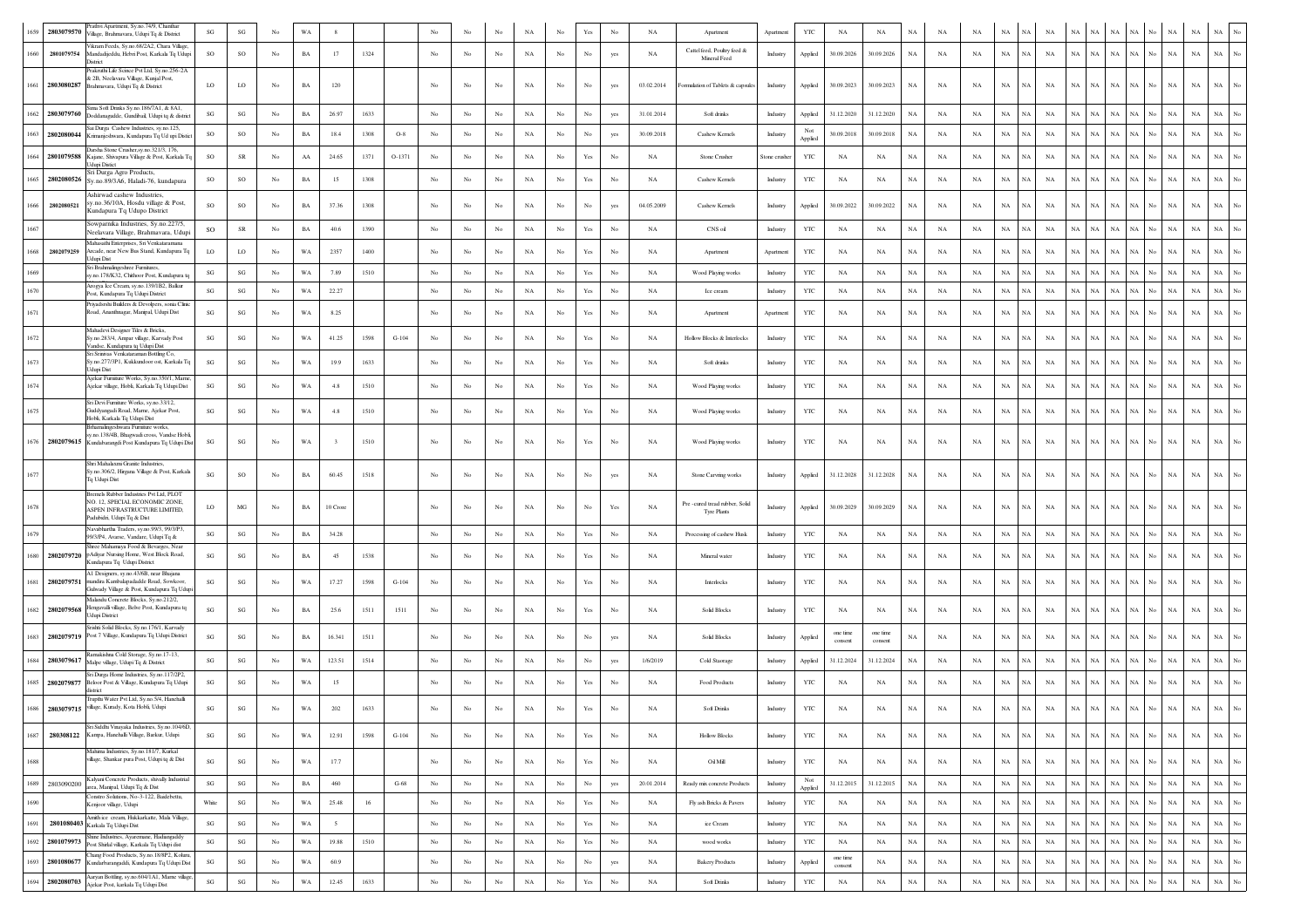| 2802080995         | ri Matha Coir Industry, sy.no.55/1BP2<br>Nadoor Village, Mandarthi Post, Udupi Dist                                               | SG                                | SG                                | No          | BA          | 23                      |      |          |                  |                  |                  |             |                  |                                                                                       |                  | NA          | coconut coir                                    | Industry      | YTC            | NA          | NA          | $_{\rm NA}$ | NA          | NA          | NA          |             |             |                            |             |             |          | NA                         |             |                  |
|--------------------|-----------------------------------------------------------------------------------------------------------------------------------|-----------------------------------|-----------------------------------|-------------|-------------|-------------------------|------|----------|------------------|------------------|------------------|-------------|------------------|---------------------------------------------------------------------------------------|------------------|-------------|-------------------------------------------------|---------------|----------------|-------------|-------------|-------------|-------------|-------------|-------------|-------------|-------------|----------------------------|-------------|-------------|----------|----------------------------|-------------|------------------|
|                    | Shanth Gowri Hollow Blocks, sy.no.85/2A,<br>2801080463 Jhadi Cross, Kenchanur village, Hattiyangadd<br>Kundapura Tq Udupi Dist    | $\mathbf{S}\mathbf{G}$            | $\mathbf{S}\mathbf{G}$            | No          | WA          | 53                      | 1598 | $G-104$  | No               | No               | $_{\rm No}$      | $_{\rm NA}$ | $_{\rm No}$      |                                                                                       | No               | NA          | <b>Hollow Blocks</b>                            | Industry      | YTC            | NA          | NA          | $_{\rm NA}$ | NA          | NA          | NA          | NA          | NA          | $_{\rm NA}$<br>ŃА          | NA          |             |          | $_{\rm NA}$<br>$_{\rm NA}$ | $_{\rm NA}$ |                  |
| 1697               | Saisha Hollow Blocks & Interlocks, shed<br>2802081244 no.PSPL-17, KSSIDC, Industrial Estate,<br>Kundapura Tq Udupi Dist           | SG                                | SG                                | No          | WA          | 30                      | 1598 | $G-104$  | No               | No               | No               | NA          | No               | Yes                                                                                   | No               | NA          | <b>Hollow Blocks</b>                            | Industry      | YTC            | NA          | NA          | NA          | NA          | NA          | NA          | NA          | NA          | NA<br>NA                   | NA          | NA          | No       | $_{\rm NA}$<br>$_{\rm NA}$ | $_{\rm NA}$ | No               |
| 1698 2803081243    | Vision Roofing, 3-3-5, B6, Rashmi Roshan<br>Beedu Road, Ambalpady, Udupi Tq & Dist                                                | SG                                | $\mathbf{S}\mathbf{G}$            | No          | WA          | 129                     |      |          | No               | No               | No               | NA          | No               |                                                                                       | No               | NA          | Roofing Sheet                                   | Industry      | YTC            | NA          | NA          | NA          | NA          | NA          | $_{\rm NA}$ | NA          | NA          | <b>NA</b><br>NA            | $_{\rm NA}$ | NА          | No.      | $_{\rm NA}$<br>NA          | <b>NA</b>   |                  |
| 2803079343<br>1699 | larayana prasad Rice Mill, Sy.no.116/3,<br>Yedthad Post & Village, Udupi tq & District                                            | <sub>SO</sub>                     | $_{\rm SO}$                       | No          | BA          | 14.35                   | 1358 | $O-62$   | No               | No               | No               | NA          | No.              | Yes                                                                                   | No               | NA          | <b>Boiled Rice</b>                              | Industry      | YTC            | NA          | NA          | <b>NA</b>   | NA          | NA          | <b>NA</b>   | <b>NA</b>   | NA          | <b>NA</b><br>NA            | $_{\rm NA}$ | NA          | No       | $_{\rm NA}$<br>$_{\rm NA}$ | $_{\rm NA}$ | No               |
| 1700<br>2802081006 | /rudhi Industries, Sy.no.147/9, HalliHole<br>village, Kundapura Tq Udupi District                                                 | <b>SO</b>                         | 24.41                             | 1308        |             | No                      | No   | No       | NA               | No               | No               | NA          | No               | No                                                                                    | yes              | Not Applied | Cashew Kernels                                  | Industry      | 5 Years        | 30.09.2018  | 30.09.2018  | NA          | NA          | NA          | Yes         | NA          | NA          | NA<br>No                   | Yes         | NA          | NA<br>No |                            |             |                  |
| 1701<br>2802078991 | Beary Properties & Developments Pvt Ltd,<br>v.no.280/3, 280/4, 280/8, 280/11, 280/12<br>Main road, Koteshwara, Kundapura Tq Udupi | MO                                | MO                                | No          | $_{\rm BA}$ | 776                     | 1400 |          | No               | No               | No               | NA          | No               | $\operatorname*{Yes}% \left( X\right) \equiv\operatorname*{Yes}(\mathbb{R}^{3}\left)$ | No               | NA          | Apartment                                       | Apartment     | YTC            | NA          | NA          | $_{\rm NA}$ | NA          | NA          | $_{\rm NA}$ | NA          | NA          | NA<br>NA                   | NA          | NA          |          | $_{\rm NA}$<br>NA          | NA          |                  |
|                    | Waterway Shipyrds Pvt Ltd, Sy.no.53,56 &<br>7, Hungarcutta, Balekudru village, Udupi tq<br>District                               | $\ensuremath{\mathsf{MR}}\xspace$ | $\ensuremath{\mathsf{MR}}\xspace$ | No          | $_{\rm BA}$ | 944                     | 1369 | 1369     | No               | No               | No               | NA          | No               |                                                                                       | yes              | NA          | Ship breaking activity                          | Industry      | Applied        | 30.06.2022  | 30.06.2022  | NA          | NA          | NA          | $_{\rm NA}$ | NA          | NA          | NA                         | NA          |             |          | $_{\rm NA}$<br>$_{\rm NA}$ | NA          |                  |
| 2803078352<br>1703 | nage Empire, Sy.no.66/2E, 67/7A, Udyava<br>Village, Udupi tq & District                                                           | LO                                | LO                                | No          | $_{\rm BA}$ | 10.3                    | 1400 |          | No               | No               | No               | $_{\rm NA}$ | No.              | Yes                                                                                   | No               | <b>NA</b>   | Apartment                                       | Apartment     | YTC            | NA          | NA          | NA          | NA          | NA          | $_{\rm NA}$ | NA          | NA          | NA<br>NA                   | NA          | NA          |          | $_{\rm NA}$<br>$_{\rm NA}$ | NA          | No               |
|                    | Govardana Giri Trust & Sri Pejavar Adhoksaj<br>natta, Rathabidi, udupi                                                            | SG                                | SG                                | No          | WA          | $\mathbf{1}$            |      |          | No               | No               | No               | $_{\rm NA}$ | No               | Yes                                                                                   | No               | <b>NA</b>   | Pharmacy                                        | Industry      | YTC            | <b>NA</b>   | NA          | NA          | NA          | NA          | $_{\rm NA}$ | NA          | NA          | NA<br>$_{\rm NA}$          | $_{\rm NA}$ | NA          | No       | $_{\rm NA}$<br>$_{\rm NA}$ | $_{\rm NA}$ | No               |
|                    | Sri Vishnumurthy Designers, sy.no.40/14.<br>anoor vilage, Doopadkatte Post, Karkala To<br><b>Udupi Dist</b>                       | SG                                | SG                                | No          | WA          | 17.6                    | 1510 |          | No               | No               | No               | NA          | No               | Yes                                                                                   | No               | NA          | wooden fumiture                                 | Industry      | YTC            | NA          | NA          | NA          | NA          | NA          | $_{\rm NA}$ | NA          | NA          | NA<br>NA                   | $_{\rm NA}$ | NA          | No.      | $_{\rm NA}$<br>$_{\rm NA}$ | $_{\rm NA}$ | No               |
| 1706               | Sri Mahalaxmi Furniture, sy.no.300/2, Hirgan<br>illage, chikkalbettu Road, Karkala Tq Udupi                                       | SG                                | $\mathbf{S}\mathbf{G}$            | No          | WA          | 19.88                   | 1510 |          | No               | No               | No               | NA          | No               | Yes                                                                                   | No               | NA          | wooden fumiture                                 | Industry      | YTC            | NA          | NA          | $_{\rm NA}$ | NA          | $_{\rm NA}$ | $_{\rm NA}$ | NA          | NA          | NA<br>NA                   | NA          | NA.         |          | $_{\rm NA}$<br>$_{\rm NA}$ | NA          |                  |
| 1707               | RJC concrete mix India, plot No.4A, Shivally<br>ndustrial area, Manipal Udupi tq & District                                       | $\mathbf{S}\mathbf{G}$            | $\mathbf{SG}$                     | No          | BA          | 385                     |      |          | No               | No               | No               | NA          | No               | No                                                                                    | yes              | NA          | Ready mix concrete Products                     | Industry      | Applied        | 31.12.2024  | 31.12.2024  | NA          | NA          | $_{\rm NA}$ | $_{\rm NA}$ | <b>NA</b>   | NA          | NA<br>NA                   | NA          | NA          | No       | NA<br>$_{\rm NA}$          | $_{\rm NA}$ | No               |
|                    | Annaporna Briquites, Sv.no.231/3, kalavara<br>village & Post, Kundapura Tq Udupi Dist                                             | SG                                | $\mathbf{S}\mathbf{G}$            | No          | WA          | 36.32                   |      |          | No               | No               | No               | NA          | $_{\rm No}$      |                                                                                       | No               | NA          | <b>Briquites</b>                                | Industry      | YTC            | NA          | NA          | $_{\rm NA}$ | NA          | NA          | NA          | NA          | NA          | NA                         | NA          |             | NA       | $_{\rm NA}$                | $_{\rm NA}$ |                  |
| 1709               | Vandana Hollow Blocks & Interlocks.<br>Sy.no.203, 76, Halady village, Kundapura Tq<br>Udupi Dist                                  | SG                                | SG                                | No          | WA          | 19.66                   | 1598 | $G-104$  | No               | No               | No               | NA          | $_{\rm No}$      | Yes                                                                                   | $_{\rm No}$      | NA          | Interlocks & Pavers                             | Industry      | YTC            | NA          | NA          | $_{\rm NA}$ | NA          | NA          | $_{\rm NA}$ | NA          | NA          | $_{\rm NA}$<br>NA          | $_{\rm NA}$ | <b>NA</b>   |          | $_{\rm NA}$<br>$_{\rm NA}$ | $_{\rm NA}$ | No               |
| 1710               | Shalini Bio-Fules, Sy.no.64, kanbettu, kuchoo<br>village, Hebri village, Karkaka Tq Udupi Dist                                    | SG                                | SG                                | No          | WA          | 131                     | 1505 |          | No               | No               | No               | NA          | No.              | Yes                                                                                   | No               | <b>NA</b>   | <b>Biopass Briquites</b>                        | Industry      | YTC            | NA          | NA          | NA          | NA          | NA          | $_{\rm NA}$ | NA          | NA          | NA<br>NA                   | $_{\rm NA}$ | <b>NA</b>   | No.      | $_{\rm NA}$<br>$_{\rm NA}$ | NA          |                  |
| 1711               | Sri Brhamari Shilpa Shila, Sy.no.71/4P3,<br>AyyaiNagar, Kukkundoor Post & Village,<br>Carkala Tq Udupi Dist                       | $\mathbf{S}\mathbf{G}$            | SO                                | No          | $_{\rm BA}$ | 55.74                   | 1518 |          | No               | No               | No               | $_{\rm NA}$ | No               | No                                                                                    | yes              | NA          | Stone Carving                                   | Industry      | Applied        | 31.12.2023  | 31.12.2023  | $_{\rm NA}$ | NA          | NA          | $_{\rm NA}$ | NA          | NA          | NA<br>NA                   | $_{\rm NA}$ | NA          | No.      | $_{\rm NA}$<br>$_{\rm NA}$ | $_{\rm NA}$ |                  |
| 1712<br>2802081275 | V Agro Products, Sy.no.174/10,<br>Devalakunda village & Post, Kundapura Tq<br>Udupi Dist                                          | <sub>SO</sub>                     | SO                                | No          | BA          | 218                     | 1308 | $O-8$    | No               | No               | No               | NA          | No               | No                                                                                    | yes              | <b>NA</b>   | Cashew Kernels                                  | Industry      | Applied        | 30.09.2029  | 30.09.2029  | NA          | NA          | NA          | <b>NA</b>   | NA          | NA          | NA<br>NA                   | $_{\rm NA}$ | <b>NA</b>   | No.      | $_{\rm NA}$<br>NA          | $_{\rm NA}$ | $\overline{N}$ o |
| 1713 2803081100    | Car Care Service Station, Sy.no.427/1, Plot<br>No.19, Shivally Village, Industrial Area,<br>Manipal                               | SO                                | SO                                | No          | $_{\rm BA}$ | 14.72                   | 1303 |          | No               | No               | No               | NA          | No               | Yes                                                                                   | No               | NA          | Auto Mobile Service Staion                      | Industry      | YTC            | NA          | NA          | $_{\rm NA}$ | NA          | NA          | $_{\rm NA}$ | NA          | NA          | $_{\rm NA}$<br>NA          | NA          | NA          | No.      | $_{\rm NA}$<br>$_{\rm NA}$ | NA          |                  |
| 1714 2802081844    | Girja Cashews, Sy.no.55/5, Asodu village.<br>Kalvara Post, Kundapura Tq Udupi District                                            | SO                                | $_{\rm SO}$                       | No          | $_{\rm BA}$ | 94.24                   | 1308 |          | No               | No               | No               | $_{\rm NA}$ | $_{\rm No}$      | Yes                                                                                   | No               | $_{\rm NA}$ | Cashew Kernels                                  | Industry      | YTC            | NA          | NA          | NA          | NA          | NA          | $_{\rm NA}$ | NA          | $_{\rm NA}$ | $_{\rm NA}$<br>NA          | $_{\rm NA}$ | NA          |          | $_{\rm NA}$<br>$_{\rm NA}$ | NA          |                  |
| 1715               | Rich Food Agro India Corporation<br>Sy.no.419/3BP3, Bolamballi, Kalthodu village,<br>Kundapura Tq Udupi dist                      | SO                                | SO                                | No          | $_{\rm BA}$ | 112                     | 1308 |          | No               | No               | No               | $_{\rm NA}$ | $_{\rm No}$      | No                                                                                    | Yes              | 29.05.2014  | Cashew Kernels                                  | Industry      | Not<br>Applied | 30.09.2016  | 30.09.2016  | $_{\rm NA}$ | NA          | NA          | $_{\rm NA}$ | NA          | NA          | NA<br>ŃА                   | NA          | NA.         |          | $_{\rm NA}$<br>$_{\rm NA}$ | NA          | No               |
| 1716               | Sri Jagadambika Cashew Industries,<br>sy.no.145/P1, Mudur Road, adkal village,<br>Kundapura Tq Udupi                              | <b>SO</b>                         | SO                                | No          | BA          | 39.77                   | 1308 |          | No               | No               | No               | NA          | No               | No                                                                                    | yes              | 29.05.2014  | Cashew Kernels                                  | Industry      | Not<br>Applied | 30.09.2017  | 30.09.2017  | NA          | NA          | NA          | $_{\rm NA}$ | NA          | NA          | <b>NA</b><br>٧A            | NA          |             | NA       | NA                         | $_{\rm NA}$ |                  |
|                    | Sri Vigneshwara Mineral, Mandadi,<br>nakkimane, hunsamakki post, kundapura Tq                                                     | SG                                | SG                                | No          | WA          | 94.06                   | 1538 |          | No               | No               | No               | NA          | No               | Yes                                                                                   | No               | <b>NA</b>   | mineral water                                   | Industry      | YTC            | NΑ          | NA          | NA          | NA          | NA          | $_{\rm NA}$ | NA          | NA          | NA<br>NA                   | <b>NA</b>   |             |          | $_{\rm NA}$<br>$_{\rm NA}$ | $_{\rm NA}$ |                  |
| 1718               | Westake Enterprises Pvt Ltd, Sy.no.427/1,<br>Shed No-C-43, Shivally Industrial Area,                                              | so                                | SO                                | No          | $_{\rm BA}$ | 77.67                   | 1364 |          | No               | No               | $_{\rm No}$      | $_{\rm NA}$ | $_{\rm No}$      | $\operatorname{Yes}$                                                                  | $_{\rm No}$      | NA          | Printing Ink by Blending & Mixing<br>activities | Industry      | YTC            | NA          | NA          | NA          | NA          | NA          | $_{\rm NA}$ | $_{\rm NA}$ | NA          | $_{\rm NA}$<br>$_{\rm NA}$ | NA          | NA          | No       | NA<br>$_{\rm NA}$          | $_{\rm NA}$ |                  |
| 1719<br>2802081864 | iajanana Cashew Oil Industry, Beach Road,<br>Koteshwara, Kundapura Tq Udupi Dist                                                  | SO                                | ${\rm SR}$                        | No          | BA          | 48.68                   | 1390 | R-95     | No               | No               | No               | NA          | No               | Yes                                                                                   | $_{\rm No}$      | 24.07.2015  | CNS oil                                         | Industry      | YTC            | NA          | NA          | NA          | NA          | NA          | $_{\rm NA}$ | NA          | NA          | NA<br><b>NA</b>            | $_{\rm NA}$ | NA          | No.      | $_{\rm NA}$<br>$_{\rm NA}$ | $_{\rm NA}$ |                  |
| 1720               | Sri Vinyaka Industry, Hosmatta opp Ganesh<br>Rice mill, kedoor village, kundapura Tq Udupi                                        | SG                                | SG                                | No          | WA          | 19                      | 1538 |          | No               | No               | No               | NA          | $_{\rm No}$      | Yes                                                                                   | No               | NA          | mineral water                                   | Industry      | YTC            | NA          | NA          | $_{\rm NA}$ | NA          | NA          | $_{\rm NA}$ | NA          | NA          | $_{\rm NA}$<br>NA          | NA          | NA.         | No.      | $_{\rm NA}$<br>$_{\rm NA}$ | NA          | No               |
|                    | Sri Navadurga Hollow Blocks, Gangadi<br>cherkady village, Pethri Udupi Tq & District                                              | $\mathbf{S}\mathbf{G}$            | SG                                | No          | WA          | 15                      | 1598 | $G-104$  | No               | No               | No               | NA          | No               |                                                                                       |                  | NA          | Hollow Blocks & Solid Blocks                    | Industry      | YTC            | NA          | NA          | $_{\rm NA}$ | NA          | NA          | $_{\rm NA}$ | NA          | NA          | <b>NA</b><br>NA            | $_{\rm NA}$ | NA          |          | $_{\rm NA}$<br>$_{\rm NA}$ | NA          |                  |
|                    | Corel Synthetics Poly Products, shri nidhi<br>compound Heroor, Brahmavara village, Udupi<br>Tq & Dist                             | SG                                | $\mathbf{SG}$                     | No          | WA          | 24                      | 1598 | $G-104$  |                  | No               | No               | NA          | No               | Yes                                                                                   | No               | NA          | Hollow Blocks & Solid Blocks                    | Industry      | YTC            | $_{\rm NA}$ | NA          | NA          | NA          | NA          | NA          | NA          | NA          | NA<br>NA                   | NA          |             |          |                            |             |                  |
| 1723               | Shri kannika oil mill, sy.no.86/3, kanlur village,<br>kundapura Tq udupi dist                                                     | $\mathbf{S}\mathbf{G}$            | $\mathbf{S}\mathbf{G}$            | No          | $_{\rm WA}$ | $\overline{\mathbf{3}}$ | 1382 |          | $_{\mathrm{No}}$ | No               | $_{\rm No}$      | $_{\rm NA}$ | $_{\mathrm{No}}$ | $\operatorname*{Yes}% \left( X\right) \equiv\operatorname*{Yes}(\mathbb{R}^{3}\left)$ | $_{\rm No}$      | NA          | coconut oil                                     | Industry      | $_{\rm YTC}$   | NA          | $_{\rm NA}$ | $_{\rm NA}$ | $_{\rm NA}$ | $_{\rm NA}$ | $_{\rm NA}$ | $_{\rm NA}$ | $_{\rm NA}$ | $_{\rm NA}$<br>NA          | $_{\rm NA}$ | $_{\rm NA}$ | No       | NA<br>NA                   | $_{\rm NA}$ | $_{\mathrm{No}}$ |
| 1724               | General Tyre Retraders, Sy.no.73/29,<br>kerekatte village, kundapura Tq Udupi Dist                                                | $\mathbf{S}\mathbf{G}$            | $\mathbf{S}\mathbf{G}$            | No          | WA          | 9.15                    | 1563 |          | $_{\mathrm{No}}$ | $_{\rm No}$      | $_{\mathrm{No}}$ | $_{\rm NA}$ | $_{\mathrm{No}}$ | $\operatorname{Yes}$                                                                  | $_{\mathrm{No}}$ | $_{\rm NA}$ | Tyre retreading                                 | Industry      | YTC            | $_{\rm NA}$ | $_{\rm NA}$ | $_{\rm NA}$ | $_{\rm NA}$ | $_{\rm NA}$ | $_{\rm NA}$ | $_{\rm NA}$ | $_{\rm NA}$ | NA<br>$_{\rm NA}$          | $_{\rm NA}$ | NA          | No       | $_{\rm NA}$<br>$_{\rm NA}$ | $_{\rm NA}$ | $_{\mathrm{No}}$ |
| 1725               | Fortune Builders & Devolpers, Near Bus<br>Stand, Bada Village, Uchila Post, Udupi tq &                                            | LO                                | $_{\rm LO}$                       | No          | $_{\rm BA}$ | 650                     | 1400 |          | $_{\mathrm{No}}$ | $_{\rm No}$      | $_{\mathrm{No}}$ | $_{\rm NA}$ | $_{\mathrm{No}}$ | $\operatorname{Yes}$                                                                  | $_{\mathrm{No}}$ | $_{\rm NA}$ | Apartment                                       | Apartment     | $_{\rm YTC}$   | $_{\rm NA}$ | $_{\rm NA}$ | $_{\rm NA}$ | $_{\rm NA}$ | $_{\rm NA}$ | $_{\rm NA}$ | $_{\rm NA}$ | $_{\rm NA}$ | NA<br>$_{\rm NA}$          | $_{\rm NA}$ | NA          | No       | $_{\rm NA}$<br>$_{\rm NA}$ | $_{\rm NA}$ | $_{\mathrm{No}}$ |
| 1726               | Shree Mookambika Devolpers,<br>Sy.no.142/1P1, 142/2B1, Yedthre Village,<br>Kundapura Tq Udupi District                            | LO                                | $_{\rm LO}$                       | No          | $_{\rm BA}$ | 464                     | 1400 |          | $_{\mathrm{No}}$ | $_{\mathrm{No}}$ | $_{\rm No}$      | $_{\rm NA}$ | $_{\mathrm{No}}$ | $\operatorname{Yes}$                                                                  | $_{\rm No}$      | NA          | Apartment                                       | Apartment     | $_{\rm YTC}$   | $_{\rm NA}$ | $_{\rm NA}$ | $_{\rm NA}$ | $_{\rm NA}$ | $_{\rm NA}$ | $_{\rm NA}$ | NA          | NA          | $_{\rm NA}$<br>$_{\rm NA}$ | $_{\rm NA}$ | NA          | No.      | $_{\rm NA}$<br>$_{\rm NA}$ | $_{\rm NA}$ | $_{\mathrm{No}}$ |
| 1727               | Sri Nidhi Blocks, Sy.no.275/A5, yellur village,<br>Vandikoor post, udupi                                                          | $\mathbf{S}\mathbf{G}$            | $\mathbf{SG}$                     | No          | $_{\rm BA}$ | 45.36                   | 1598 | $G-104$  | $_{\rm No}$      | $_{\rm No}$      | $_{\mathrm{No}}$ | $_{\rm NA}$ | $_{\rm No}$      | No                                                                                    | yes              | 25.07.2015  | <b>Hollow Blocks</b>                            | Industry      | Applied        | 31.12.2020  | 31.12.2020  | $_{\rm NA}$ | $_{\rm NA}$ | $_{\rm NA}$ | $_{\rm NA}$ | $_{\rm NA}$ | NA          | NA  <br>NA                 | $_{\rm NA}$ | NA          | No       | NA<br>NA                   | $_{\rm NA}$ | $_{\mathrm{No}}$ |
| 1728               | Ivory Residential Apartment, Sy.no.81/1-G-5,<br>Chantar Village, Udupi Tq & Dist                                                  | LO                                | LO                                | No          | $_{\rm BA}$ | 612                     | 1400 |          | $_{\mathrm{No}}$ | No               | $_{\rm No}$      | $_{\rm NA}$ | $_{\rm No}$      | $\operatorname{Yes}$                                                                  | $_{\mathrm{No}}$ | NA          | Apartment                                       | Apartment     | YTC            | $_{\rm NA}$ | $_{\rm NA}$ | $_{\rm NA}$ | $_{\rm NA}$ | $_{\rm NA}$ | NA          | NA          | <b>NA</b>   | $_{\rm NA}$<br>NA          | $_{\rm NA}$ | $_{\rm NA}$ | No       | $_{\rm NA}$<br>$_{\rm NA}$ | $_{\rm NA}$ | $_{\mathrm{No}}$ |
| 1729               | Unity Stone Industries, Sy.no.219/1, Nalkur<br>illage, Udupi Tq & District                                                        | $_{\rm SO}$                       | $_{\rm SR}$                       | $_{\rm No}$ | ${\rm AA}$  | $217\,$                 | 1371 | $O-1371$ | $_{\mathrm{No}}$ | $_{\mathrm{No}}$ | $_{\rm No}$      | $_{\rm NA}$ | $_{\mathrm{No}}$ | $\operatorname{Yes}$                                                                  | $_{\rm No}$      | $_{\rm NA}$ | Stone Crusher                                   | Stone Crusher | $_{\rm YTC}$   | $_{\rm NA}$ | $_{\rm NA}$ | $_{\rm NA}$ | $_{\rm NA}$ | $_{\rm NA}$ | $_{\rm NA}$ | NA          | $_{\rm NA}$ | $_{\rm NA}$<br>$_{\rm NA}$ | $_{\rm NA}$ | $_{\rm NA}$ | No       | $_{\rm NA}$<br>$_{\rm NA}$ | $_{\rm NA}$ | $_{\mathrm{No}}$ |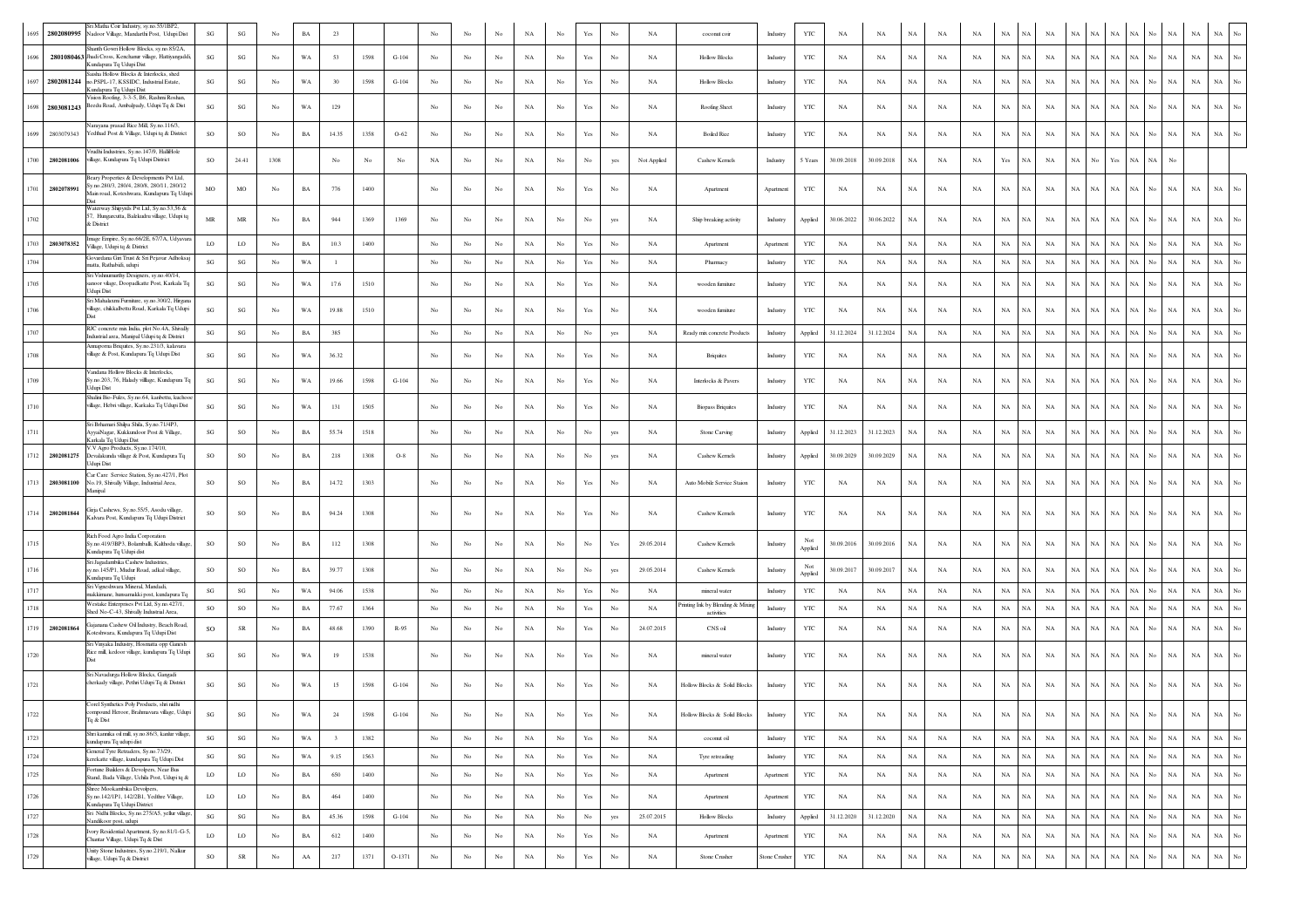| 1730 | 2803082725      | ri Damodar Construction, Sy.no.47/4,<br>Nandikoor village, Beside carogate, udupi tq &                                             | SG        | $\mathbf{S}\mathbf{G}$ | No               | BA          | 295    | 1511 |         | No               | No               | No          | NA          | No               | Yes                  | No          | <b>NA</b>  | Solid Blocks                                        | Industry           | YTC            | NA                  | NA                  | $_{\rm NA}$ | NA          | NA          | $_{\rm NA}$ | NA.         | NA          |                   | NA          |             | NA                 | NA          | NA          |                  |
|------|-----------------|------------------------------------------------------------------------------------------------------------------------------------|-----------|------------------------|------------------|-------------|--------|------|---------|------------------|------------------|-------------|-------------|------------------|----------------------|-------------|------------|-----------------------------------------------------|--------------------|----------------|---------------------|---------------------|-------------|-------------|-------------|-------------|-------------|-------------|-------------------|-------------|-------------|--------------------|-------------|-------------|------------------|
| 1731 |                 | annidhi Hollow Blocks, Mepu, Koteshwara<br>dilage, Kundapura Tq Udupi Dist                                                         | SG        | $\mathbf{S}\mathbf{G}$ | No               | WA          | 28.06  | 1598 | $G-104$ | No               | No               | No          | NA          | No               | Yes                  | No          | NA         | Hollow Blocks & Solid Blocks                        | Industry           | YTC            | NA                  | NA                  | NA          | NA          | NA          | $_{\rm NA}$ | NA.         | NA          | NA<br><b>NA</b>   | NA          | NA          | $_{\rm NA}$        | $_{\rm NA}$ | $_{\rm NA}$ |                  |
| 1732 |                 | lyothi Enterprises, Peradka, Mala Post<br>Karkala To Udupi Dist                                                                    | SG        | SG                     | No               | WA          | 24.9   | 1598 |         | $_{\rm No}$      | No               | $_{\rm No}$ | $_{\rm NA}$ | $_{\rm No}$      | Yes                  | $_{\rm No}$ | NA         | <b>Bricks</b>                                       | Industry           | YTC            | NA                  | NA                  | NA          | NA          | NA          | $_{\rm NA}$ | $_{\rm NA}$ | NA          | $_{\rm NA}$<br>NA | $_{\rm NA}$ | NA          | $_{\rm NA}$<br>No. | $_{\rm NA}$ | $_{\rm NA}$ |                  |
| 1733 |                 | Bharath Aqua Industries, Sy.no.117/2,<br>Mavinakere, Kenchoor village, Kundapura Tq                                                | SG        | SG                     | No               | BA          | 66.87  | 1538 |         | No               | No               | No          | NA          | No               | Yes                  | No          | NA         | mineral water                                       | Industry           | YTC            | NA                  | NA                  | NA          | NA          | NA          | NA          | NA          | NA          | NA<br>NA          | $_{\rm NA}$ | NA          | No<br>NA           | NA          | NA          |                  |
| 1734 |                 | Udupi Dist<br>Sarvashakthi Agro Products, Padematta,<br>Kenjoor village, kokkarne, Udupi Tq & Dist                                 | SO        | SO                     | $_{\mathrm{No}}$ | BA          | 124    | 1391 |         | No               | No               | No          | $_{\rm NA}$ | $_{\rm No}$      | $_{\rm No}$          | yes         | 30.08.2014 | Desiccated coconut powder                           | Industry           | Not<br>Applied | 30.09.2015          | 30.09.2015          | NA          | NA          | NA          | $_{\rm NA}$ | NA          | NA          | NA<br>NA          | $_{\rm NA}$ | NA          | No<br>$_{\rm NA}$  | $_{\rm NA}$ | NA          |                  |
|      | 1735 2801087627 | Utham Foods, Sy.no.604/1A1, Ajekar village<br>Amrne, Karkala Tq Udupi Dist                                                         | SG        | SG                     | No               | WA          | 24.95  |      |         | No               | No               | No          | NA          | No               | No                   | yes         | <b>NA</b>  | <b>Bakery Products</b>                              | Industry           | Applied        | one time<br>consent | NA                  | NA          | NA          | NA          | NA          | NA          | NA          | NA<br>NA          | $_{\rm NA}$ | NA          | $_{\rm NA}$        | $_{\rm NA}$ | NA          |                  |
| 1736 |                 | Prathiksha Packaging Industries,<br>Sy.no.412/1A1, B2, Behind Gaythri Exports,                                                     | SG        | SG                     | No               | WA          | 24.96  |      |         | No               | No               | No          | NA          | No               | Yes                  | No          | <b>NA</b>  | Non woven & rexine bags                             | Industry           | YTC            | NA                  | NA                  | <b>NA</b>   | NA          | NA          | NA          | NA          | NA          | $_{\rm NA}$<br>NA | $_{\rm NA}$ | <b>NA</b>   | $_{\rm NA}$<br>No. | $_{\rm NA}$ | $_{\rm NA}$ |                  |
| 1737 |                 | kundapura TQ Udupi Dist<br>agavathi Industries, Sv.no.397-3, Uloor<br>village, kundapura Tq Udupi Dist                             | SG        | $\mathbf{S}\mathbf{G}$ | $_{\mathrm{No}}$ | WA          | 25     | 1511 |         | $_{\rm No}$      | $_{\rm No}$      | $_{\rm No}$ | $_{\rm NA}$ | No               | Yes                  | $_{\rm No}$ | NA         | Cement Hollow Clocks                                | Industry           | YTC            | NA                  | NA                  | $_{\rm NA}$ | NA          | NA          | NA          | <b>NA</b>   | NA          | NA                | <b>NA</b>   |             | $_{\rm NA}$        | NA          | NA          |                  |
| 1738 |                 | rabhath Doors, sy.no.242/25BP2, NH-66,<br>Giliyar village, karkala Tq udupi Dist                                                   | SG        | $\mathbf{S}\mathbf{G}$ | No               | WA          | 33     | 1510 | $G-32$  | No               | No               | No          | $_{\rm NA}$ | No               | $_{\rm No}$          | yes         | 10.11.2015 | wood furniture                                      | Industry           | Applied        | one time<br>consent | one time<br>consent | $_{\rm NA}$ | NA          | $_{\rm NA}$ | $_{\rm NA}$ | NA          | NA          | <b>NA</b><br>ŃA   | NA          | NA          | $_{\rm NA}$        | $_{\rm NA}$ | $_{\rm NA}$ |                  |
| 1739 |                 | Siddhivinavaka oil mill. sv.no.250/2. shankar<br>arayana vilage, vandse, hobli, kundapura tq                                       | SG        | SG                     | No               | BA          | 9.1    |      |         | No               | No               | $_{\rm No}$ | NA          | $_{\rm No}$      | $_{\rm No}$          | yes         | 30.04.2015 | oil mill                                            | Industry           | Applied        | one time<br>consent | one time<br>consent | $_{\rm NA}$ | NA          | NA          | $_{\rm NA}$ | NA          | NA          | NA<br>NA          | $_{\rm NA}$ | NA          | No.<br>$_{\rm NA}$ | $_{\rm NA}$ | $_{\rm NA}$ |                  |
| 1740 |                 | Durotop construction chemicals. Pvt Ltd.<br>iy.n.o.139/1, Havanjje village, Brhamavara,                                            | SG        | $\mathbf{S}\mathbf{G}$ | No               | WA          | 32.25  | 1603 |         | No               | No               | No          | NA          | No               | No                   | yes         | 11.03.2015 | instruction chemicals water prof<br>vamish & paints | Industry           | Applied        | 31.12.2026          | 31.12.2026          | NA          | NA          | NA          | $_{\rm NA}$ | NA          | NA          | <b>NA</b><br>NA   | $_{\rm NA}$ | NA          | $_{\rm NA}$<br>No. | NA          | NA          |                  |
| 1741 |                 | xlupi tq & dist<br>Ravikiran Hollow Blocks, Sy.no.93/2,<br>anganayakanakere, Herdy village, Barkur<br>village. Udupi To & District | SG        | $\mathbf{S}\mathbf{G}$ | No               | WA          | 20.59  | 1598 | $G-104$ | $_{\rm No}$      | No               | $_{\rm No}$ | $_{\rm NA}$ | $_{\rm No}$      | Yes                  | $_{\rm No}$ | NA         | Hollow Blocks & Solid Blocks                        | Industry           | YTC            | NA                  | NA                  | $_{\rm NA}$ | NA          | NA          | $_{\rm NA}$ | $_{\rm NA}$ | NA          | <b>NA</b><br>ŃА   | NA          | <b>NA</b>   | $_{\rm NA}$        | $_{\rm NA}$ | $_{\rm NA}$ |                  |
| 1742 |                 | Damodar Cashews, Sy.no.279/14A, Mudradi<br>village, karkala TQ Udupi Dist                                                          | SO        | SO                     | No               | BA          | 22.6   | 1308 |         | No               | No               | No          | NA          | No               | $_{\rm No}$          | yes         | NA         | Cashew Kernels                                      | Industry           | Applied        | NA                  | NA                  | $_{\rm NA}$ | NA          | NA          | $_{\rm NA}$ | NA          | NA          | <b>NA</b><br>NA.  | $_{\rm NA}$ | <b>NA</b>   | $_{\rm NA}$        | $_{\rm NA}$ | $_{\rm NA}$ |                  |
|      | 1743 2802083649 | R.S Foods, Sy.no.175/1A2, Gujjadi village<br>Vandse Hobli, Kundapura Tq Udupi Dist                                                 | SG        | SG                     | No               | WA          | 14.71  |      | $G-5$   | $_{\rm No}$      | No               | $_{\rm No}$ | $_{\rm NA}$ | $_{\rm No}$      | $\operatorname{Yes}$ | $_{\rm No}$ | NA         | Food Prodets                                        | Industry           | $_{\rm YTC}$   | NA                  | NA                  | $_{\rm NA}$ | NA          | NA          | $_{\rm NA}$ | NA          | NA          | NA<br>$_{\rm NA}$ | NA          | $_{\rm NA}$ | No<br>NA           | $_{\rm NA}$ | NA          |                  |
| 1744 |                 | Kamakshi Industries, Sv.no.102/4, Golikatte<br>Road, Nandalike, village, belmun Post,<br>Karkala Tq Udupi Dist                     | SG        | $\mathbf{S}\mathbf{G}$ | No               | WA          | 68.9   | 1633 |         | $_{\rm No}$      | $_{\rm No}$      | $_{\rm No}$ | $_{\rm NA}$ | No               | Yes                  | $_{\rm No}$ | NA         | <b>Soft Drinks</b>                                  | Industry           | YTC            | NA                  | NA                  | $_{\rm NA}$ | NA          | NA          | $_{\rm NA}$ | NA          | NA          | NA<br>NA.         | NA          | NA          | $_{\rm NA}$        | $_{\rm NA}$ | NA          |                  |
| 1745 |                 | Sri Sarvasiddhi Industries, Sy.no.59/28,<br>Yedthady village, Kota, Udupi tq & Dist                                                | SG        | $\mathbf{S}\mathbf{G}$ | No               | WA          | $25\,$ | 1511 |         | No               | No               | No          | $_{\rm NA}$ | $_{\rm No}$      | $\operatorname{Yes}$ | No          | NA         | Asbestos cement pipes                               | Industry           | $_{\rm YTC}$   | NA                  | NA                  | $_{\rm NA}$ | $_{\rm NA}$ | NA          | $_{\rm NA}$ | NA          | NA          | $_{\rm NA}$<br>ŃA | NA          | NA          | $_{\rm NA}$<br>No  | $_{\rm NA}$ | NA          |                  |
| 1746 |                 | Kushmandini Industries, Door No.IV,<br>kanakabettu, mudar village, karkala Tq Udupi                                                | SG        | $\mathbf{S}\mathbf{G}$ | No               | WA          | 16     | 1633 |         | No               | No               | No          | $_{\rm NA}$ | No               | $_{\rm No}$          | yes         | 01.10.2014 | Soft drinks                                         | Industry           | Applied        | one time<br>consent | NA                  | $_{\rm NA}$ | NA          | $_{\rm NA}$ | $_{\rm NA}$ | NA          | NA          | NA<br>NA.         | $_{\rm NA}$ | <b>NA</b>   | No.<br>$_{\rm NA}$ | $_{\rm NA}$ | $_{\rm NA}$ |                  |
| 1747 |                 | ATC Telecom tower, pvt ltd, 89/P7, Haradi<br>village, post. Baikady, Brahmayara, udupi                                             | White     | SG                     | No               | AA          | 15KVA  | 52   |         | No               | No               | No          | NA          | No               | No                   | yes         | 14.10.2014 | 15KVA DG Set                                        | Telephone<br>tower | Applied        | NA                  | one time<br>consent | NA          | NA          | NA          | NA          | <b>NA</b>   | NA          | <b>NA</b><br>NA   | NA          | NA          | $_{\rm NA}$<br>N٥  | NA          | NA          |                  |
| 1748 |                 | ATC Telecom tower, pvt ltd, Sy.no.12/5B3,<br>kumbashi village, kundapura tq udupi dist                                             | White     | $\mathbf{S}\mathbf{G}$ | No               | AA          | 15KVA  | 52   |         | No               | No               | No          | NA          | No               | No                   | yes         | 14.10.2014 | 15KVA DG Set                                        | Telephone<br>tower | Applied        | NA                  | one time<br>consent | NA          | NA          | NA          | $_{\rm NA}$ | NA          | NA          | <b>NA</b><br>NA   | NA          | NA          | $_{\rm NA}$<br>N٥  | $_{\rm NA}$ | $_{\rm NA}$ |                  |
| 1749 |                 | ATC Telecom tower, sy.no.1721, Belpu<br>village, kaup udupi tq & dist                                                              | White     | $_{\rm SG}$            | No               | ${\rm AA}$  | 15KVA  | 52   |         | No               | No               | $_{\rm No}$ | $_{\rm NA}$ | $_{\rm No}$      | $_{\rm No}$          | yes         | 14.10.2014 | 15KVA DG Set                                        | Telephone<br>tower | Applied        | NA                  | one time<br>consent | $_{\rm NA}$ | $_{\rm NA}$ | $_{\rm NA}$ | $_{\rm NA}$ | NA          | NA          | NA                | N/          |             | $_{\rm NA}$        | $_{\rm NA}$ | $_{\rm NA}$ |                  |
| 1750 |                 | Vew India Furniture Pvt Ltd, plot no. 26A,<br>Shivally Industrial Area, Manipal Udupi Tq &                                         | SG        | $\mathbf{S}\mathbf{G}$ | No               | WA          | 168    |      |         | No               | No               | $_{\rm No}$ | $_{\rm NA}$ | $_{\rm No}$      | Yes                  | $_{\rm No}$ | NA         | Furniture                                           | Industry           | YTC            | NA                  | NA                  | NA          | NA          | NA          | NA          | NA          | NA          | <b>NA</b>         | <b>NA</b>   |             | $_{\rm NA}$        | $_{\rm NA}$ | $_{\rm NA}$ |                  |
| 1751 | 2803083818      | matha Feeds, Sy.no.98/10 & 98/1, Japthi<br>Village, Kundapura Tq Udupi Dist                                                        | SO        | SO                     | No               | BA          | 25     | 1324 |         | No               | No               | $_{\rm No}$ | $_{\rm NA}$ | $_{\rm No}$      | Yes                  | $_{\rm No}$ | NA         | Cattle Feed                                         | Industry           | YTC            | $_{\rm NA}$         | NA                  | $_{\rm NA}$ | NA          | $_{\rm NA}$ | $_{\rm NA}$ | NA          | NA          | $_{\rm NA}$<br>ŃA | NA          |             | $_{\rm NA}$        | $_{\rm NA}$ | $_{\rm NA}$ |                  |
| 1752 |                 | Ananth Industries, Sy.no.117/2, Mudur village<br>Byndoor Post, Kundapura Tq Udupi Dist                                             | <b>SO</b> | <b>SO</b>              | No               | BA          | 91.76  | 1308 |         | No               | No               | No          | NA          | No               | No                   | yes         | 03.11.2014 | Cashew Kernels                                      | Industry           | Not<br>Applied | 30.09.2018          | 30.09.2018          | NA          | NA          | NA          | NA          | NA          | NA          | <b>NA</b><br>NA   | $_{\rm NA}$ | NA.         | $_{\rm NA}$<br>No. | NA          | NA          |                  |
| 1753 |                 | Mahalingeshwara Cashews, Sy.no.376/3P2,<br>Mudradi vilage, Karkala Tq Udupi Dist                                                   | <b>SO</b> | SO                     | No               | BA          | 75.75  | 1308 |         | No               | No               | No          | $_{\rm NA}$ | $_{\rm No}$      | Yes                  | No          | NA         | Cashew Kernels                                      | Industry           | YTC            | NA                  | NA                  | $_{\rm NA}$ | NA          | NA          | $_{\rm NA}$ | NA          | NA          | NA<br>NA.         | $_{\rm NA}$ | NA          | $_{\rm NA}$<br>No. | $_{\rm NA}$ | NA          | No               |
| 1754 | 2802083845      | Irahmi Cashews, Sy.no.446/1, Kamalasheela<br>ear Indian Gas, Siddapura Kundapura Tq<br>dupi Dist                                   | SG        | $_{\rm SO}$            | No               | WA          | 183.12 | 1324 | $O-8$   | No               | No               | No          | NA          | No               | Yes                  | No          | NA         | Cashew packing                                      | Industry           | YTC            | NA                  | NA                  | NA          | NA          | NA          | $_{\rm NA}$ | NA          | NA          | NA<br>NA          | $_{\rm NA}$ | NA          | $_{\rm NA}$<br>No. | $_{\rm NA}$ | $_{\rm NA}$ |                  |
| 1755 | 2803084134      | bhiman Cashews, Sy.no.87/9A1, Hanehalli<br>illage, Udupi Tq & Dist                                                                 | SO        | SO                     | No               | BA          | 178.67 | 1308 | $O-8$   | No               | No               | $_{\rm No}$ | $_{\rm NA}$ | No               | Yes                  | No          | NA         | Cashew Kernels                                      | Industry           | $_{\rm YTC}$   | NA                  | NA                  | $_{\rm NA}$ | NA          | NA          | $_{\rm NA}$ | NA          | NA          | <b>NA</b><br>NA.  | NA          | NA          | $_{\rm NA}$<br>No. | $_{\rm NA}$ | $_{\rm NA}$ |                  |
| 1756 |                 | Viom Networks, sy.no.103/2P2-P1. NH-66,<br>Gopadi village koteshwara post kundapura                                                | White     | SG                     | No               | ${\rm AA}$  | 15KVA  | 52   |         | No               | No               | $_{\rm No}$ | $_{\rm NA}$ | $_{\rm No}$      | $_{\rm No}$          | yes         | 02.12.2014 | DG Set                                              | Telephone<br>tower | Applied        | NA                  | one time<br>consent | $_{\rm NA}$ | NA          | NA          | $_{\rm NA}$ | NA          | NA          | <b>NA</b><br>ŃА   | $_{\rm NA}$ | NA          | $_{\rm NA}$        | $_{\rm NA}$ | $_{\rm NA}$ |                  |
| 1757 |                 | Viom Networks, Mithri Complex, near service<br>as stand udupi                                                                      | White     | SG                     | No               | ${\rm AA}$  | 15KVA  | 52   |         | $_{\rm No}$      | $_{\rm No}$      | $_{\rm No}$ | $_{\rm NA}$ | $_{\rm No}$      | $_{\rm No}$          | yes         | 02.12.2014 | DG Set                                              | Telephone<br>tower | Applied        | NA                  | one time<br>consent | NA          | NA          | NA          | NA          | NA          | NA          | NA<br>$_{\rm NA}$ | NA          | $_{\rm NA}$ | No<br>NA           | NA          | NA          | No               |
| 1758 |                 | ri Navadurga Cashew Industries,<br>y.no.120/2, Hosur village, Karje Post, Udup<br>aars Construction,                               | <b>SO</b> | $_{\rm SO}$            | No               | BA          | 13.82  | 1308 |         | No               | No               | No          | NA          | No               | No                   | yes         | 02.12.2014 | Cashew Kernels                                      | Industry           | Not<br>Applied | 30.09.2017          | 30.09.2017          | NA          | NA          | NA          | NA          | <b>NA</b>   | NA          | <b>NA</b><br>NA   | $_{\rm NA}$ | NA          | $_{\rm NA}$<br>N٥  | $_{\rm NA}$ | $_{\rm NA}$ | No               |
| 1759 | 2802083972      | .no.13/1A1C(27.28&29), Mulikatte.<br>osadu village, Kundapura Tq Udupi Dist<br>Badriya Fisheries, Sy.no.100/8, Badekere            | SG        | $_{\rm SG}$            | No               | BA          | 56.77  |      |         | No               | No               | No          | NA          | yes              | No                   | No          | 02.12.2014 | Ready mix plant                                     | Industry           | Closed         | 31.12.2017          | 31.12.2017          | NA          | NA          | <b>NA</b>   | $_{\rm NA}$ | NA          | NA          | NA<br>NA          | NA          | NA          | $_{\rm NA}$<br>No  | $_{\rm NA}$ | NA          |                  |
| 1760 | 280084077       | Village, Navunda Post, Kundapura Tq Udupi                                                                                          | SG        | $_{\rm SO}$            | No               | WA          | 80     | 1594 | $G-23$  | No               | No               | No          | NA          | No               | Yes                  | No          | NA         | Ice Block manufacturing                             | Industry           | YTC            | NA                  | NA                  | <b>NA</b>   | NA          | NA          | NA          | NA          | <b>NA</b>   | <b>NA</b><br>NA   | $_{\rm NA}$ | NA          | $_{\rm NA}$        | $_{\rm NA}$ | $_{\rm NA}$ |                  |
|      | 1761 2803084076 | Shivani Cashews, Sy.no.128/1, Haliyana<br>Village, Udupi Tq & Dist                                                                 | SO        | $\rm SO$               | No               | BA          | 129    | 1308 | $O-8$   | No               | No               | No          | NA          | $_{\rm No}$      | Yes                  | No          | NA         | Cashew Kernels                                      | Industry           | YTC            | NA                  | NA                  | $_{\rm NA}$ | NA          | $_{\rm NA}$ | $_{\rm NA}$ | NA          | $_{\rm NA}$ | NA<br>NA          | NA          | $_{\rm NA}$ | No<br>$_{\rm NA}$  | $_{\rm NA}$ | $_{\rm NA}$ | No               |
| 1762 | 2802084207      | ulwady Cashews, Sy.no.191/1P1, Plot<br>No.1/315, door no 1-173B, Mavinakatte,<br>Gulwady village, Kundapura tq Udupi Dist          | <b>SO</b> | $_{\rm SO}$            | No               | $_{\rm BA}$ | 37.52  | 1308 | $O-23$  | $_{\rm No}$      | $_{\rm No}$      | $_{\rm No}$ | NA          | $_{\rm No}$      | $_{\rm No}$          | yes         | 18.12.2014 | Cashew Kernels                                      | Industry           | Applied        | 30.09.2027          | 30.09.2027          | $_{\rm NA}$ | NA          | <b>NA</b>   | NA          | NA          | NA          | NA<br>yes         | $_{\rm NA}$ | $_{\rm NA}$ | No.<br>yes         | $_{\rm NA}$ | $_{\rm NA}$ | $_{\mathrm{No}}$ |
| 1763 | 2802083898      | Kamal Associates, Sy.no.100/8, Hombadi-<br>Mandadi Village, Kundapura Tq Udupi Dist                                                | SO        | ${\sf SR}$             | No               | ${\rm AA}$  | 30.19  | 1334 | $R-28$  | No               | No               | No          | NA          | $_{\rm No}$      | $_{\rm No}$          | yes         | 28.06.2018 | Hot mix plant                                       | Industry           | Applied        | 30.09.2020          | 30.09.2020          | $_{\rm NA}$ | NA          | NA          | $_{\rm NA}$ | NA          | <b>NA</b>   | NA<br>NA          | $_{\rm NA}$ | NA          | $_{\rm NA}$<br>No. | $_{\rm NA}$ | $_{\rm NA}$ | $_{\mathrm{No}}$ |
| 2002 |                 | Shree Durgaparameshwari Crusher,<br>Sy.no.60/1, Nachar Village, Udupi Tq &<br>District                                             | SO        | SR                     | No               | ${\rm AA}$  | 71     | 1371 | O-1371  | $_{\rm No}$      | $_{\rm No}$      | $_{\rm No}$ | $_{\rm NA}$ | $_{\rm No}$      | $_{\rm No}$          | Yes         | 3/8/2017   | Stone crusher                                       | Stone crusher      | Applied        | NA                  | NA                  | NA          | NA          | NA          | NA          | NA          | NA          | NA<br>$_{\rm NA}$ | NA          | NA          | No<br>NA           | $_{\rm NA}$ | NA          | $_{\rm No}$      |
| 1765 | 2803082726      | Ballal Devolpers Pvt Ltd, Sy.no.65/3B, 71,<br>Kidiyoor village, Udupi Tq & Dist                                                    | LO        | $_{\rm LO}$            | No               | $_{\rm BA}$ | 1250   | 1400 | $O-32$  | No               | No               | No          | NA          | No               | $_{\rm No}$          | yes         | NA         | Apartment                                           | Apartment          | Applied        | 30.09.2027          | 30.09.2027          | NA          | NA          | NA          | $_{\rm NA}$ | NA.         | NA          | Yes<br>NA         | $_{\rm NA}$ | NA          | No<br>yes          | $_{\rm NA}$ | $_{\rm NA}$ | No               |
| 1766 | 2802084408      | <sup>/</sup> arasiddhi Cashew Industry, Sy.no.187/2,<br>Mumbar, Karvady Post, Kundapura Tq Udupi                                   | <b>SO</b> | SO                     | No               | BA          | 51.86  | 1308 | $O-8$   | $_{\mathrm{No}}$ | $_{\mathrm{No}}$ | $_{\rm No}$ | $_{\rm NA}$ | $_{\mathrm{No}}$ | Yes                  | $_{\rm No}$ | NA         | Cashew Kernels                                      | Industry           | YTC            | NA                  | $_{\rm NA}$         | $_{\rm NA}$ | $_{\rm NA}$ | NA          | NA          | NA          | NA          | $_{\rm NA}$<br>NA | $_{\rm NA}$ | NA          | No<br>NA           | NA          | NA          | $_{\mathrm{No}}$ |
|      |                 |                                                                                                                                    |           |                        |                  |             |        |      |         |                  |                  |             |             |                  |                      |             |            |                                                     |                    |                |                     |                     |             |             |             |             |             |             |                   |             |             |                    |             |             |                  |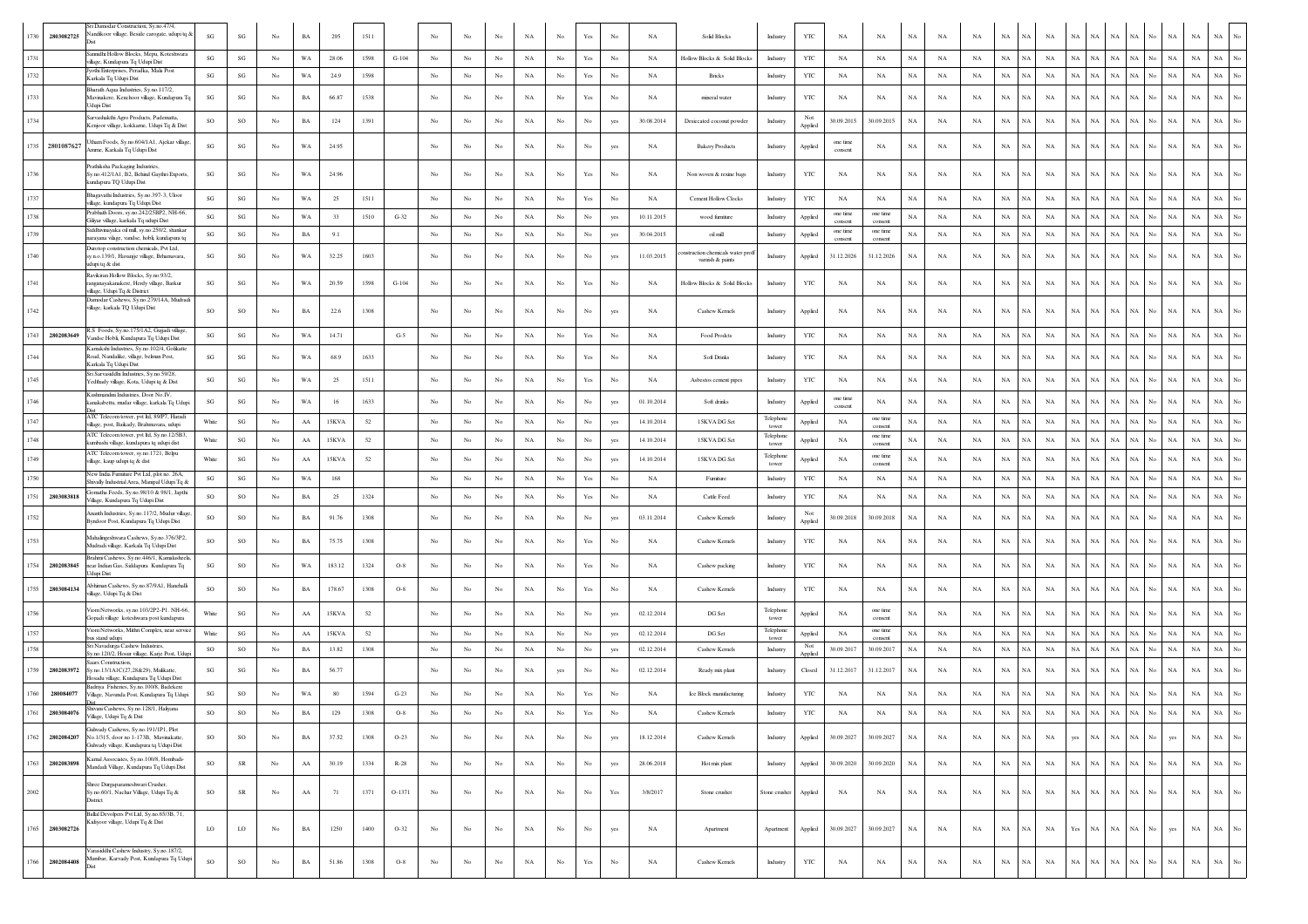| 1767         | 2803084274               | estem Meta Chem. Sv.no.71/4A, 71/4B<br>71/5. Herady village, Udupi Tq & Dist                                                                   | SG                       | $\rm SO$               | No               | $_{\rm BA}$                |              |              | NA       |                  |                  |                  | NA                | No               | Yes                                                                                   |             | NA          | Natural Sand & Resin Coated                        | Industry              | YTC            | NA                  | $_{\rm NA}$         | $_{\rm NA}$                | NA          | NA                | NA                         |                             | NA          | NA.             | <b>NA</b>                              |                  |                 |                            |                                 |
|--------------|--------------------------|------------------------------------------------------------------------------------------------------------------------------------------------|--------------------------|------------------------|------------------|----------------------------|--------------|--------------|----------|------------------|------------------|------------------|-------------------|------------------|---------------------------------------------------------------------------------------|-------------|-------------|----------------------------------------------------|-----------------------|----------------|---------------------|---------------------|----------------------------|-------------|-------------------|----------------------------|-----------------------------|-------------|-----------------|----------------------------------------|------------------|-----------------|----------------------------|---------------------------------|
| 1768         | 2802084641               | ri durga Cashew Industries, Sy.no43/2B2A1                                                                                                      | SO                       | $_{\rm SO}$            | No               | BA                         | 151.7        | 1308         | $O-23$   | No               | No               | $_{\rm No}$      | $_{\rm NA}$       | No               | $_{\rm No}$                                                                           | yes         | NA          | Shell Sand<br>Cashew Kernels                       | Industry              | Applied        | 30.09.2021          | 30.09.2021          | NA                         | NA          | NA                | $_{\rm NA}$                | $_{\rm NA}$<br>NA           | NA          | NA              | $_{\rm NA}$<br>NA                      | No               | NA              | $_{\rm NA}$                | NA<br>No                        |
| 1769         | 2802084642               | Cambadakone, kundapura Tq Udupi Diist<br>Aohamadiya Cashew Processors.<br>y.no.197/21 & 197/27, Gujjady village &                              | SO                       | SO                     | No               | $_{\rm BA}$                | 161.05       | 1308         |          | No               | No               | No               | $_{\rm NA}$       | $_{\rm No}$      | Yes                                                                                   | No          | $_{\rm NA}$ | Cashew Kernels                                     | Industry              | YTC            | $_{\rm NA}$         | NA                  | $_{\rm NA}$                | NA          | NA                | $_{\rm NA}$                | $_{\rm NA}$<br>NA           | $_{\rm NA}$ | NA              | $_{\rm NA}$<br>NA                      | No               | NA              | $_{\rm NA}$                | $_{\rm NA}$<br>No               |
|              |                          | st, Kundapura Tq Udupi Dist<br>Dr. Shekar & Sadashiya Agri Pvt Ltd.<br>no.152/2, Gulvadi village, Kundapura Tq                                 |                          |                        |                  |                            |              |              |          |                  |                  |                  |                   |                  |                                                                                       |             |             |                                                    |                       |                |                     |                     |                            |             |                   |                            |                             |             |                 |                                        |                  |                 |                            |                                 |
| 1770<br>1771 | 2802083484<br>2803088770 | lupi Dist<br>Sai Harsha Creaters, sy.no.117/1B3 of                                                                                             | <b>SO</b><br>$_{\rm LO}$ | SO<br>$_{\rm LO}$      | No<br>No         | $_{\rm BA}$<br>$_{\rm BA}$ | 240.9<br>704 | 1391<br>1400 | $O-78$   | No<br>No         | No<br>No         | No<br>No         | $_{\rm NA}$<br>NA | No<br>No         | Yes<br>No                                                                             | No<br>yes   | NA<br>NA    | Desiccated coconut powder<br>Residential Apartment | Industry<br>Apartment | YTC<br>Applied | NA<br>30.09.2022    | NA<br>NA            | $_{\rm NA}$<br>$_{\rm NA}$ | NA<br>NA    | NA<br>$_{\rm NA}$ | $_{\rm NA}$<br>$_{\rm NA}$ | NA<br>NA<br><b>NA</b><br>NA | NA<br>NA    | <b>NA</b><br>NA | $_{\rm NA}$<br>NA<br>$_{\rm NA}$<br>NA | No<br>No         | <b>NA</b><br>NA | $_{\rm NA}$<br>$_{\rm NA}$ | $_{\rm NA}$                     |
|              |                          | kadagabettu vilage, Udupi Tq & Dist                                                                                                            |                          |                        |                  |                            |              |              |          |                  |                  |                  |                   |                  |                                                                                       |             |             |                                                    |                       |                |                     |                     |                            |             |                   |                            |                             |             |                 |                                        |                  |                 |                            |                                 |
| 2037         | 2801096649               | ari Manjushree Enterprises, Sy.no.276,<br>Marne village, Karkala Tq Udupi Dist<br>Siddhi Subramanya Stone Inds, sy.no.178/1 &                  | <b>SO</b>                | $_{\rm SO}$            | No               | ${\rm AA}$                 | 92.32        | 1371         | O-1181   | No               | No               | No               | NA                | No               | No                                                                                    | yes         | 29/08/2017  | Stone Crusher & M-sand                             | Stone Crusher         | Applied        | 30.09.2029          | 30.09.2029          | NA                         | NA          | NA                | NA                         | $_{\rm NA}$<br>NA           | yes         | NA              | $_{\rm NA}$<br>NA                      | No               | yes             | $_{\rm NA}$                | $_{\rm NA}$<br>No               |
| 906          | 2803034648               | 480/2, Palli, Karkala                                                                                                                          | SO                       | SR                     | No               | ${\rm AA}$                 | 43.8         | 1371         | $O-1371$ | No               | $_{\mathrm{No}}$ | No               | NA                | No               | No                                                                                    | yes         | 01.01.2008  | stone crusher                                      | Stone crusher         | Applied        | NA                  | 30.09.2018          | NA                         | NA          | NA                | $_{\rm NA}$                | NA<br>NA                    | NA          | <b>NA</b>       | $_{\rm NA}$<br>VА                      |                  | NA              | $_{\rm NA}$                | <b>NA</b>                       |
| 1774         | 2801034616               | & G Enterprises sy.no.233, kalya village,<br>karkala tq udupi dist                                                                             | SO                       | SR                     | No               | ${\rm AA}$                 | 62           | 1371         | O-1371   | No               | No               | No               | $_{\rm NA}$       | $_{\rm No}$      | Yes                                                                                   | No          | NA          | Stone crusher                                      | Stone Crusher         | YTC            | $_{\rm NA}$         | NA                  | $_{\rm NA}$                | NA          | NA                | $_{\rm NA}$                | NA<br>NA                    | NA          | $_{\rm NA}$     | $_{\rm NA}$<br>NA                      | No               | NA              | $_{\rm NA}$                | NA                              |
|              | 1775 2801082841          | Jagabrahma Stone Crusher, Santhoor village,<br>Padubidri Udupi Tq & Dist                                                                       | SO                       | ${\sf SR}$             | No               | ${\rm AA}$                 | 80           | 1371         | O-1371   | No               | No               | No               | NA                | No               | $\operatorname*{Yes}% \left( X\right) \equiv\operatorname*{Yes}(\mathbb{R}^{3}\left)$ | No          | NA          | Stone crusher                                      | Stone Crusher         | YTC            | NA                  | NA                  | NA                         | NA          | NA                | NA                         | NA<br>NA                    | NA          | NA              | NA<br>٧A                               | No               | NA              | NA                         | NA                              |
| 1776         |                          | Mandavi Builders, Mandavi Acropolis,<br>Sv.no.126, 127/7.8.20.21 &<br>18/1,2,7,11 & 69 of Moodanidamboor<br>Village, KM Marga, Udupi Tq & Dist | LR                       | $_{\rm LR}$            | No               | WA                         | 58           | 1400         |          | No               | No               | No               | NA                | $_{\rm No}$      | $_{\rm No}$                                                                           | yes         | NA          | Apartment                                          | Apartment             | Applied        | 30.06.2021          | 30.06.2021          | NA                         | NA          | NA                | NA                         | NA<br>NA                    | NA          | NA              | NA<br>NA                               | No               | NA              | $_{\rm NA}$                | N <sub>A</sub>                  |
| 1777         |                          | Sri durga Cashew Industries,<br>y.no43/2B2A1, Kambadakone,                                                                                     | SO                       | SO                     | No               | $_{\rm BA}$                | 38           | 1308         | $O-23$   | No               | No               | No               | $_{\rm NA}$       | $_{\mathrm{No}}$ | $\operatorname*{Yes}% \left( X\right) \equiv\operatorname*{Yes}(\mathbb{R}^{3}\left)$ | $_{\rm No}$ | NA          | Cashew Kernels                                     | Industry              | $_{\rm YTC}$   | NA                  | NA                  | $_{\rm NA}$                | $_{\rm NA}$ | NA                | $_{\rm NA}$                | $_{\rm NA}$<br>NA           | NA          | NA              | $_{\rm NA}$<br>NA                      | No               | NA              | $_{\rm NA}$                | $_{\rm NA}$<br>No               |
| 1778         | 2802084782               | Abtech Heaters & Controllers, Shed no<br>C/1, KSSIDC Idustrial area,<br>koteshwara, kundapura Tq udupi Dist                                    | SG                       | SG                     | No               | WA                         | 37           |              |          | No               | No               | No               | $_{\rm NA}$       | $_{\rm No}$      |                                                                                       | Yes         | 15.12.2020  | <b>Industry Heatrs</b>                             | Industry              | Applied        | 31.12.2029          | 31.12.2029          | $_{\rm NA}$                | $_{\rm NA}$ | NA                | $_{\rm NA}$                | NA<br>NA                    | yes         | NA              | $_{\rm NA}$<br>NA                      | No               | yes             | $_{\rm NA}$                |                                 |
|              | 1779 2802085059          | Vijav M. Mistry Construction Pvt Ltd.<br>Sy.no.13/1A1AP2, Mullikatte Hosadu<br>village, Kundapura TQ Udupi Dist                                | SG                       | SG                     | No               | $_{\rm BA}$                | 29           | 1548         | $G-68$   | No               | No               | No               | NA                | yes              | No                                                                                    | No          | <b>NA</b>   | Readymix plant                                     | Industry              | Closed         | 30.11.2016          | 30.11.2016          | <b>NA</b>                  | NA          | NA                | $_{\rm NA}$                | NA<br>NA                    | NA          | $_{\rm NA}$     | $_{\rm NA}$<br>NA                      | No               | NA              | $_{\rm NA}$                | <b>NA</b>                       |
| 1780         | 2803085409               | Navanirman Engineers, Do.no.13-160,<br>Behind Ram Mandira, Gangoli,<br>andapura Tq Udupi                                                       | SG                       | SG                     | No               | BA                         | 16.5         | 1548         |          | No               | No               | No               | NA                | No               | Yes                                                                                   | No          | NA          | Readymix plant                                     | Industry              | YTC            | NA                  | NA                  | NA                         | NA          | NA                | $_{\rm NA}$                | NA.<br>NA                   | NA          | $_{\rm NA}$     | $_{\rm NA}$<br>NA                      | No               | NA              | $_{\rm NA}$                | <b>NA</b>                       |
| 1781         | 2802084696               | ri Gajanana Exports, Sy.no.274/2,<br>main road, Belve Kundapura Tq Udup                                                                        | SO                       | SO                     | $_{\mathrm{No}}$ | $_{\rm BA}$                | 180          | 1308         | $O-23$   | No               | No               | No               | $_{\rm NA}$       | No               | No                                                                                    | Yes         | NA          | Cashew Kernels                                     | Industry              | Applied        | 30/09/2024          | 30/09/2024          | $_{\rm NA}$                | $_{\rm NA}$ | NA                | $_{\rm NA}$                | NA<br>$_{\rm NA}$           | yes         | $_{\rm NA}$     | $_{\rm NA}$<br>NA                      | No               | yes             | $_{\rm NA}$                | NA                              |
|              | 1782 2801084847          | Jyestha Cashew Industries, Habitats<br>ayouts, Yennagudde, Katapady,<br>Jdupi Tq & Dist                                                        | SO                       | SO                     | No               | $_{\rm BA}$                | 175          | 1308         | $O-23$   | No               | No               | No               | $_{\rm NA}$       | $_{\rm No}$      | No                                                                                    | yes         | NA          | Cashew Kernels                                     | Industry              | Not<br>Applied | 30.09.2019          | 30.09.2019          | $_{\rm NA}$                | NA          | NA                | $_{\rm NA}$                | NA<br>NA                    | NA          | $_{\rm NA}$     | $_{\rm NA}$<br>NA                      | No               | NA              | $_{\rm NA}$                | $_{\rm NA}$                     |
| 1783         | 2803085375               | Suvarna Residency, Sy.no.196-4A,<br>196-2A2A1P1, Chithrapady village,<br>Saligrama, Udupi tq & dist                                            | SG                       | $\mathbf{S}\mathbf{G}$ | No               | WA                         | 27.67        |              | $G-156$  | No               | No               | No               | NA                | No.              | Yes                                                                                   | No          | NA          | Apartment                                          | Apartment             | YTC            | NA                  | NA                  | NA                         | NA          | NA                | $_{\rm NA}$                | NA<br>NA                    | NA          | $_{\rm NA}$     | $_{\rm NA}$<br>NA                      | No.              | NA              | $_{\rm NA}$                | NA                              |
| 1784         |                          | Sri Sai Durga Cashews, D.no.11-288,<br>Salkodu, Jadkal village, kundapura Tq<br>Udupi Dist                                                     | <b>SO</b>                | SO                     | No               | <b>BA</b>                  | 34           | 1308         | $O-23$   | No               | No               | No               | NA                | No               | Yes                                                                                   | No          | NA          | Cashew Kernels                                     | Industry              | YTC            | NA                  | NA                  | NA                         | NA          | NA                | $_{\rm NA}$                | $_{\rm NA}$<br>NA           | NA          | $_{\rm NA}$     | $_{\rm NA}$<br>NA                      | No.              | <b>NA</b>       | $_{\rm NA}$                | NA                              |
| 1785         | 280108873                | Komal Cashew, Sy.no.326/3, & 326/5<br>/20, Shivapura village, karkala Tq.                                                                      | SO                       | SO                     | No               | BA                         | 275.6        | 1308         | $O-23$   | $_{\rm No}$      | No               | $_{\rm No}$      | $_{\rm NA}$       | No               | $_{\rm No}$                                                                           | yes         | NA          | Cashew Kernels                                     | Industry              | Not<br>Applied | 30.09.2019          | 30.09.2019          | $_{\rm NA}$                | NA          | NA                | $_{\rm NA}$                | NA<br>NA                    | $_{\rm NA}$ | NA              | $_{\rm NA}$<br>NA                      | No               | NA              | $_{\rm NA}$                | $_{\rm NA}$<br>No               |
| 1786         | 2801088109               | Mathruchaya Stone Cuttings<br>y.no.423/6, kukkundoor village                                                                                   | SG                       | SO                     | No               | BA                         | 24           | 1518         |          | No               | No               | $_{\rm No}$      | $_{\rm NA}$       | No               | Yes                                                                                   | No          | NA          | stone cutting & carving                            | Industry              | YTC            | NA                  | NA                  | NA                         | NA          | NA                | NA                         | NA<br>NA                    | NA          | NA              | NA<br>NA                               | No               | NA              | $_{\rm NA}$                | NA<br>No                        |
| 1787         | 2803085509               | Sri Ram Bricks Industris, Plot 53.<br>andikoor post, Padubidri, udup                                                                           | White                    | $\mathbf{S}\mathbf{G}$ | No               | WA                         | 71           | 16           | $O-8$    | No               | No               | $_{\rm No}$      | $_{\rm NA}$       | No               | Yes                                                                                   | No          | NA          | Fly ash bricks                                     | Industry              | YTC            | NA                  | NA                  | $_{\rm NA}$                | NA          | NA                | $_{\rm NA}$                | NA<br>NA                    | NA          | $_{\rm NA}$     | $_{\rm NA}$<br>NA                      | No               | NA              | $_{\rm NA}$                | NA<br>No                        |
| 1788         | 2802085631               | ri Aneganapathi Designer Tiles, Tatarpathi<br>st, uppunda, kundapura tq udupi                                                                  | SG                       | $_{\rm SG}$            | No               | WA                         | 23.88        | 1598         | $G-104$  | $_{\rm No}$      | No               | $_{\rm No}$      | $_{\rm NA}$       | No               | Yes                                                                                   | $_{\rm No}$ | NA          | <b>Hollow Bricks</b>                               | Industry              | YTC            | $_{\rm NA}$         | NA                  | NA                         | NA          | NA                | NA                         | NA<br>NA                    |             | NA NA           | NA                                     | NA No            | NA              | NA                         | No<br>NA                        |
| 1789         | 2802084912               | anadurga Home Industries, sy.no.319/1<br>ramamehakli, Shirur Post, kundapura Tq<br>xluoi                                                       | SG                       | $\mathbf{S}\mathbf{G}$ | No               | $_{\rm BA}$                | 23.17        | 1538         | $G-29$   | No               | No               | No               | NA                | $_{\rm No}$      | No                                                                                    | Yes         | NA          | mineral water                                      | Industry              | Applied        | one time<br>consent | NA                  | $_{\rm NA}$                | NA          | NA                | $_{\rm NA}$                | NA<br>NA                    | NA          | NA              | $_{\rm NA}$<br>NA                      | No               | NA              | $_{\rm NA}$                | $_{\rm NA}$                     |
| 1790         | 2801086106               | Babu Plastics Industries, Gujjarbettu, kemanni<br>xlupi tq & dist                                                                              | SG                       | $\mathbf{S}\mathbf{G}$ | No               | $_{\rm BA}$                | 29.3         | 1614         | $G-119$  | No               | No               | No               | NA                | No               | Yes                                                                                   | No          | NA          | Plastic carry bags                                 | Industry              | YTC            | $_{\rm NA}$         | NA                  | $_{\rm NA}$                | NA          | NA                | $_{\rm NA}$                | NA<br>NA                    | $_{\rm NA}$ | $_{\rm NA}$     | $_{\rm NA}$<br>NA                      | No               | NA              | NA                         | NA                              |
| 1791         | 2801084534               | - lite food Industry, sy.no.166/3A2, Sanoor<br>lage, karkala Tq udupi Dist                                                                     | SG                       | $\mathbf{S}\mathbf{G}$ | No               | WA                         | 25           |              |          | $_{\mathrm{No}}$ | $_{\rm No}$      | $_{\rm No}$      | $_{\rm NA}$       | yes              | No                                                                                    | $_{\rm No}$ | NA          | <b>Bakery Products</b>                             | Industry              | Closed         | NA                  | NA                  | $_{\rm NA}$                | NA          | NA                | $_{\rm NA}$                | NA<br>NA                    | NA          | NA.             | NA<br>ŃА                               |                  | <b>NA</b>       | $_{\rm NA}$                |                                 |
| 1792         | 2803085912               | Adith Packers, Door no.20-37(1).<br>Moodubettu, kodavoor village, udupi dis                                                                    | SG                       | SG                     | No               | $_{\rm BA}$                | 34.5         |              |          | No               | No               | $_{\rm No}$      | $_{\rm NA}$       | $_{\rm No}$      | Yes                                                                                   | $_{\rm No}$ | NA          | otton & non wowen plastic bags                     | Industry              | YTC            | NA                  | NA                  | $_{\rm NA}$                | NA          | NA                | $_{\rm NA}$                | <b>NA</b><br>NA             | NA          | $_{\rm NA}$     | $_{\rm NA}$<br>NA                      | No               | NA              | $_{\rm NA}$                | <b>NA</b><br>No                 |
| 1793         | 280308563                | rishna Industries, Sy.no.80/8A11,<br>umbalakatte House, yennagudde village,<br>tapadi post, udupi Dist                                         | SG                       | SG                     | No               | BA                         | 25           | 1598         | $G-104$  | No               | No               | No               | NA                | No               | NA                                                                                    | yes         | 29.01.2021  | <b>Hollow Blocks</b>                               | Industry              | Applied        | 31.12.2031          | 31.12.2031          | NA                         | NA          | NA                | $_{\rm NA}$                | NA<br>NA                    | yes         | NA              | NA<br>NA                               | No               | yes             | NA                         | $_{\rm NA}$                     |
| 1794         | 2803082663               | Safa Devolpers, Sy.no.2/4, 4/2 & 4/4A,<br>Mudadabettu village, Udupi Tq & Dist                                                                 | LO                       | $_{\rm LO}$            | No               | $_{\rm BA}$                | 750          | 1400         | $O-7$    | No               | No               | No               | $_{\rm NA}$       | No               |                                                                                       | No          | NA          | Apartment                                          | Apartment             | YTC            | NA                  | NA                  | NA                         | NA          | NA                | NA                         | NA<br>NA                    | $_{\rm NA}$ | $_{\rm NA}$     | $_{\rm NA}$<br>NA                      | No               | $_{\rm NA}$     | $_{\rm NA}$                | NA<br>No                        |
|              |                          | Brhamavara Promotors Pvt Ltd, Sy.no.185/1,<br>43A, 185/-1, Brhamayara, NH 66<br>Varambally village, Udupi                                      |                          | LO                     |                  |                            |              |              |          |                  |                  |                  |                   |                  |                                                                                       |             | 04.03.2015  |                                                    |                       | <b>YTC</b>     |                     |                     |                            |             |                   | NA                         |                             |             | NA.             | NA                                     |                  | NA              | <b>NA</b>                  | NA                              |
| 1796         | 2801082963               | Arnav Cashews, Sy.no.3/1B1AP1, Bailur<br>Village, Karkala Tq Udupi Dist                                                                        | SO                       | SO                     | No               | $_{\rm BA}$                | 62.54        | 1308         | $O-8$    | $_{\mathrm{No}}$ | No               | $_{\rm No}$      | $_{\rm NA}$       | No               | Yes                                                                                   | $_{\rm No}$ | 03.11.2014  | Cashew Kernels                                     | Industry              | YTC            | NA                  | NA                  | $_{\rm NA}$                | NA          | NA                | $_{\rm NA}$                | <b>NA</b><br>NA             | NA          | $_{\rm NA}$     | $_{\rm NA}$<br>$_{\rm NA}$             | $_{\mathrm{No}}$ | $_{\rm NA}$     | $_{\rm NA}$                | $_{\rm No}$<br>$_{\rm NA}$      |
| 1797         | 2801089184               | Anand Industries, Do.no.5-58, kukkundoor<br>illage, karkala Tq Udupi Dist                                                                      | $\mathbf{S}\mathbf{G}$   | $\mathbf{SG}$          | No               | $_{\rm BA}$                | 29           |              | $G-67$   | $_{\mathrm{No}}$ | No               | $_{\rm No}$      | $_{\rm NA}$       | $_{\mathrm{No}}$ | $_{\rm No}$                                                                           | yes         | 19.01.2016  | <b>Puffed Rice</b>                                 | Industry              | Applied        | 31.12.2024          | 31.12.2024          | $_{\rm NA}$                | $_{\rm NA}$ | $_{\rm NA}$       | $_{\rm NA}$                | $_{\rm NA}$<br><b>NA</b>    | NA          | $_{\rm NA}$     | $_{\rm NA}$<br>$_{\rm NA}$             | $_{\rm No}$      | $_{\rm NA}$     | $_{\rm NA}$                | $_{\rm No}$<br>$_{\rm NA}$      |
| 1798         |                          | Ideal Packaged Drinking Water,<br>y.no.338/1C2P2, D.No.18-30A, Lakshmi<br>Nagar, Kodavoor vllage, Udupi Tq & Dist                              | SG                       | $\mathbf{S}\mathbf{G}$ | No               | $_{\rm BA}$                | 29.1         | 1538         | $G-54$   | No               | No               | $_{\rm No}$      | $_{\rm NA}$       | $_{\rm No}$      | $_{\rm No}$                                                                           | yes         | 10.04.2015  | mineral water                                      | Industry              | Applied        | 31.12.2023          | 31.12.2023          | $_{\rm NA}$                | NA          | NA                | $_{\rm NA}$                | $_{\rm NA}$<br>NA           | NA          | NA              | NA<br>NA                               | $_{\rm No}$      | NA              | $_{\rm NA}$                | $_{\rm NA}$<br>$_{\rm No}$      |
| 1799         | 2802086087               | Sri Durga Hollow Blocks, Sy.no.134/1A2,<br>Belve village, Kundapura Tq Udupi Dist,                                                             | $\mathbf{S}\mathbf{G}$   | $\mathbf{S}\mathbf{G}$ | $_{\rm No}$      | $_{\rm BA}$                | 10.87        | 1511         | $G-104$  | $_{\mathrm{No}}$ | No               | $_{\mathrm{No}}$ | $_{\rm NA}$       | $_{\mathrm{No}}$ | $_{\rm No}$                                                                           | yes         | 10.04.2015  | Cement Hollow Clocks                               | Industry              | Applied        | one time<br>consent | one time<br>consent | $_{\rm NA}$                | $_{\rm NA}$ | $_{\rm NA}$       | $_{\rm NA}$                | NA<br>NA                    | $_{\rm NA}$ | $_{\rm NA}$     | $_{\rm NA}$<br>$_{\rm NA}$             | No               | $_{\rm NA}$     | $_{\rm NA}$                | $_{\rm NA}$<br>$_{\rm No}$      |
| 1800         | 2802087284               | aars Construction, Mahakali layouts,<br>Banashankar road, Byndoor village,<br>Kundapura Tq Udupi dist                                          | $\mathbf{S}\mathbf{G}$   | $\mathbf{S}\mathbf{G}$ | No               | $_{\rm BA}$                | 79.9         | 1548         | $G-68$   | No               | No               | $_{\rm No}$      | $_{\rm NA}$       | $_{\rm No}$      | $_{\rm No}$                                                                           | yes         | 10.04.2015  | Readynix plant                                     | Industry              | Not<br>Applied | 31.12.2016          | 31.12.2016          | $_{\rm NA}$                | NA          | $_{\rm NA}$       | $_{\rm NA}$                | $_{\rm NA}$<br>NA           | NA          | $_{\rm NA}$     | $_{\rm NA}$<br>NA                      | No               | $_{\rm NA}$     | $_{\rm NA}$                | $_{\rm NA}$<br>$_{\mathrm{No}}$ |
| 1801         |                          | Gurukripa Oil & Flour mill, Sy.no.124/3,<br>Vandse, Sy.no.124/3, Vandse, Aloor village,<br>kundapura tq udupi                                  | SG                       | $\mathbf{S}\mathbf{G}$ | No               | WA                         | 4.39         | 1540         | $G-1540$ | $_{\rm No}$      | No               | $_{\rm No}$      | $_{\rm NA}$       | $_{\rm No}$      | $_{\rm No}$                                                                           | yes         | 15.04.2015  | Oil & Flour Mill                                   | Industry              | Applied        | one time<br>consent | one time<br>consent | $_{\rm NA}$                | NA          | NA                | $_{\rm NA}$                | NA<br>NA                    | yes         | $_{\rm NA}$     | $_{\rm NA}$<br>$_{\rm NA}$             | No               | $_{\rm NA}$     | $_{\rm NA}$                | $_{\rm NA}$<br>$_{\mathrm{No}}$ |
| 1802         |                          | Durgashree Cashew Nuts, Sy.no.143/1C,<br>Chaantar village, Padubettu, Brahamavara<br>Udupi tq & Dist                                           | SO                       | $_{\rm SO}$            | $_{\rm No}$      | $_{\rm BA}$                | 13.1         | 1308         | $O-23$   | $_{\mathrm{No}}$ | $_{\mathrm{No}}$ | $_{\rm No}$      | $_{\rm NA}$       | $_{\mathrm{No}}$ | $\operatorname{Yes}$                                                                  | $_{\rm No}$ | 01.05.2015  | Cashew Kernels                                     | Industry              | $_{\rm YTC}$   | $_{\rm NA}$         | $_{\rm NA}$         | $_{\rm NA}$                | $_{\rm NA}$ | $_{\rm NA}$       | $_{\rm NA}$                | $_{\rm NA}$<br>$_{\rm NA}$  | NA          | $_{\rm NA}$     | $_{\rm NA}$<br>$_{\rm NA}$             | $_{\mathrm{No}}$ | $_{\rm NA}$     | $_{\rm NA}$                | $_{\rm NA}$<br>$_{\mathrm{No}}$ |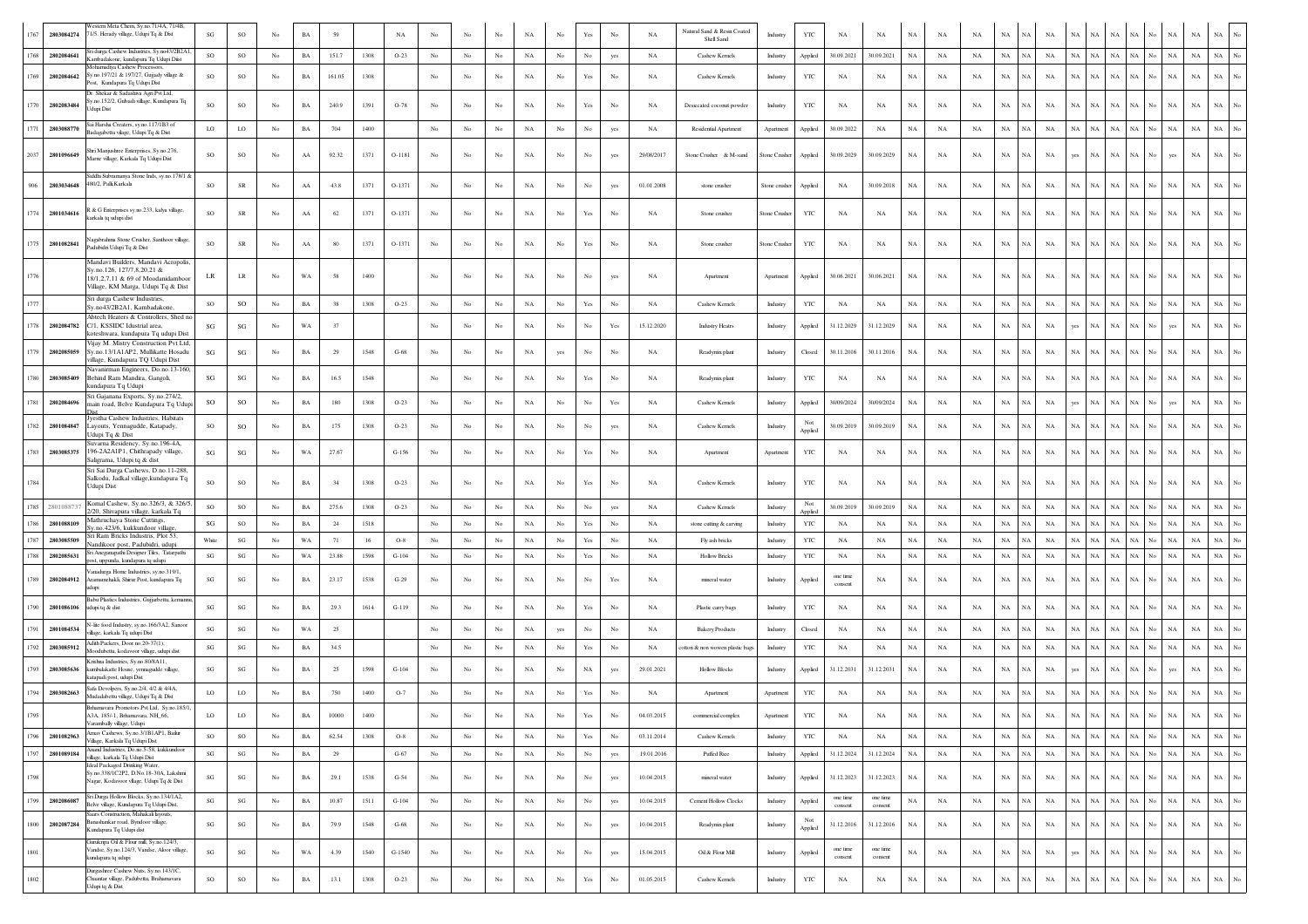| 1803 | Koridor Sy.no.79-1, BP-1, Chanthar village,<br>trahmavara, udupi Tq & Dist                                                                     | $\mathbf{S}\mathbf{G}$ | $\mathbf{S}\mathbf{G}$ |                  | WA          | 20     |        | $G-121$  |                  |                  |                  | NA          |                  | Yes                                                                             |                  | 15.04.2015 | Apartment only STP                           | Apartment     | YTC            | NA          | NA          | <b>NA</b>   | NA          |             | <b>NA</b>   |             |             |                            | NA          |                          |             |             |                                 |  |
|------|------------------------------------------------------------------------------------------------------------------------------------------------|------------------------|------------------------|------------------|-------------|--------|--------|----------|------------------|------------------|------------------|-------------|------------------|---------------------------------------------------------------------------------|------------------|------------|----------------------------------------------|---------------|----------------|-------------|-------------|-------------|-------------|-------------|-------------|-------------|-------------|----------------------------|-------------|--------------------------|-------------|-------------|---------------------------------|--|
| 1804 | rishnan Bavuka, sy.no.27/5, Kollur village,<br>undapura tq udupi dist                                                                          | SG                     | SG                     | No               | WA          | 20     |        | $G-121$  | No               | No               | No               | NA          | $_{\rm No}$      | Yes                                                                             | No               | 15.04.2015 | Apartment only STP                           | Apartment     | YTC            | NA          | NA          | NA          | NA          | NA          | $_{\rm NA}$ | NA          | $_{\rm NA}$ | $_{\rm NA}$<br>NA          | $_{\rm NA}$ | NA  <br>No               | $_{\rm NA}$ | $_{\rm NA}$ | <b>NA</b>                       |  |
|      | he Canara land Investment Ltd,<br>1805 2803078168<br>.no.52/2, Shivalli village, Manipal,                                                      | <b>MO</b>              | MO                     | No.              | $_{\rm BA}$ | 900    | 1400   | $O-32$   | No               | No               | $_{\rm No}$      | NA          | $_{\rm No}$      | Yes                                                                             | No               | 06.05.2014 | mmercial complex & Resident<br>Apartment     | Apartment     | YTC            | NA          | NA          | NA          | NA          | NA          | NA          | $_{\rm NA}$ | NA          | $_{\rm NA}$<br>$_{\rm NA}$ | $_{\rm NA}$ | $\rm NA-}{\rm No}$       | $_{\rm NA}$ | $_{\rm NA}$ | <b>NA</b>                       |  |
| 1806 | arnes Brothers, Barnes complex,<br>2803080788<br>lear Bus Stand, Brhamvara village,                                                            | MO                     | MO                     | No               | BA          | 887    | 1400   | $O-7$    | No               | No               | No               | NA          | No               | Yes                                                                             | No               |            | mmercial complex & Resident<br>Apartment     | Apartment     | YTC            | NA          | NA          | NA          | NA          | NA          | NA          | NA          | NA          | NA<br>NA                   | $_{\rm NA}$ | NA No                    | $_{\rm NA}$ | $_{\rm NA}$ | NA.                             |  |
|      | Shambhavi Devolpers, sv no 316/1<br>lot no. 338, 343, 344 of shivalli<br>1807 2803081467<br>illage, udupi                                      | LO                     | LO                     | No               | $_{\rm BA}$ | 1450   | 1400   | $O-7$    | No               | No               | No               | NA          | No               | Yes                                                                             | No               |            | ommercial complex & Residenti<br>Apartment   | Apartment     | YTC            | NA          | $_{\rm NA}$ | NA          | NA          | NA          | $_{\rm NA}$ | NA          | NA          | NA<br>NA                   | $_{\rm NA}$ | NA  <br>No.              | $_{\rm NA}$ | <b>NA</b>   |                                 |  |
| 1808 | Prashanthi Enclave Sv.no.24/1C.<br>2803078877<br>26/48 & 24/2B, Varamballi village,<br>dun                                                     | MO                     | MO                     | No               | BA          | 890    | 1400   | $O-72$   | No               | No               | No               | NA          | No               | Yes                                                                             | No               |            | commercial complex & Residenti<br>Apartment  | Apartmen      | YTC            | NA          | NA          | NA          | NA          | NA          | NA          | NA          | NA          | NA<br>NA                   | $_{\rm NA}$ | $_{\rm NA}$<br>No        | $_{\rm NA}$ | NA          | NA.                             |  |
| 1809 | Hi-Point Construction Pvt Ltd.<br>y.no.206/2, 206/1AP2, 76, Herga<br>2803083651<br>illage, Udupi Tq & Dist                                     | MO                     | $_{\rm MO}$            | No               | BA          | 926    | 1400   | $O-72$   | No               | No               | No               | NA          | No               | No                                                                              | Yes              |            | ommercial complex & Residentia<br>Apartment  | Apartment     | Applied        | NA          | 30.09.2017  | NA          | NA          | NA          | NA          | $_{\rm NA}$ | NA          | NA<br>NA                   | $_{\rm NA}$ | NA No                    | $_{\rm NA}$ | $_{\rm NA}$ |                                 |  |
| 890  | ri Bhuvaneshwara Crusher Inds, sy.no.216-2,<br>'edthady village, Udupi tq & district<br>2803034632                                             | <b>SO</b>              | SR                     | No.              | AA          | 4.87   | 1371   | $O-1371$ | No               | No               | No               | NA          | No               | No                                                                              | yes              | 3.10.2006  | stone crusher                                | Stone crusher | Applied        | NA          | 19.06.2019  | NA          | NA          | NA          | NA          | NA          | NA          | $_{\rm NA}$<br>NA          | $_{\rm NA}$ | NA<br>No                 | $_{\rm NA}$ | <b>NA</b>   |                                 |  |
|      | Hindusthan Marine Exports, Sy.no.74/9,<br>1811 2803086078<br>roor village, Brhamvara Post, Udupi tq &                                          | MO                     | MO                     | No               | BA          | 762    |        | $O-22$   | No               | No               | No               | NA          | No               | Yes                                                                             | No               | 13.05.2015 | Surmi fish paste                             | Industry      | YTC            | NA          | NA          | NA          | NA          | NA          | NA          | $_{\rm NA}$ | NA          | $_{\rm NA}$<br>NA          | $_{\rm NA}$ | NA No                    | $_{\rm NA}$ | NA          |                                 |  |
| 1812 | ri Mookambika Cashew Industries<br>Sv.no.276/2, 276/5, Nempu, karkunje village<br>andse, Hobli, Kundapura Tq.                                  | <b>SO</b>              | SO.                    | No               | BA          | 37.18  | 1308   | $O-8$    | No               | No               | No               | NA          | No               | No                                                                              | yes              | 18.05.2015 | Cashew Kernels                               | Industry      | Not<br>Applied | 30.09.2019  | 30.09.2019  | $_{\rm NA}$ | NA          | NA          | NA          | NA          | NA          | $_{\rm NA}$<br>NA          | NA          | NA  <br>No               | $_{\rm NA}$ | NA          |                                 |  |
| 1813 | iddhivinayka Rice Mill, Sy.no.70/1, Salbadi<br>-lattiyangadi village,, kndapura Tq Udupi Dist                                                  | <b>SO</b>              | SO                     | No               | $_{\rm BA}$ | 6.63   | 1358   | $O-62$   | No               | No               | No               | NA          | No               | $_{\rm No}$                                                                     | yes              | 16.05.2015 | <b>Boiled Rice</b>                           | Industry      | Applied        | 30.09.2029  | 30.09.2029  | NA          | NA          | NA          | $_{\rm NA}$ | $_{\rm NA}$ | NA          | $_{\rm NA}$<br>NA          | $_{\rm NA}$ | NA<br>No                 | $_{\rm NA}$ | $_{\rm NA}$ | NA.                             |  |
| 1814 | AL-Razee Grit Industries, Sy.no.38/3BP2,<br>No.2-72, Vakwadi village, Kalavara<br>2802086195<br>oteshwara, Kundapura Tq Udupi Dist             | SG                     | SO                     | No               | BA          | 22     | 1506   | $O-72$   | No               | No               | No               | NA          | No               | yes                                                                             | No               | 14.05.2015 | Shell Grit                                   | Industry      | YTC            | <b>NA</b>   | <b>NA</b>   | NA          | NA          | NA          | NA          | NA          | NA          | $_{\rm NA}$<br>NA.         | $_{\rm NA}$ | NA  <br>No               | NA          | NA          |                                 |  |
| 1815 | ri Nandi Cashews, Sy.no.185/1A3, kadoor<br>2803086448<br>lage, kota Hobli, Udupi tq & dist                                                     | SO                     | SO                     | No               | BA          | 121.65 | 1308   | $O-8$    | No               | No               | $_{\rm No}$      | $_{\rm NA}$ | $_{\rm No}$      | Yes                                                                             | No               | 21.05.2015 | Cashew Kernels                               | Industry      | YTC            | NA          | NA          | NA          | NA          | NA          | $_{\rm NA}$ | NA          | NA          | NA<br>NA                   | $_{\rm NA}$ | NA  <br>No               | NA          | <b>NA</b>   |                                 |  |
| 1816 | L-Arif Poultry Feeds, Sy.no.1/1BP25,<br>2802082973<br>umbashi village, Kundapura Tq Udupi                                                      | SO                     | SO                     | $_{\mathrm{No}}$ | $_{\rm BA}$ | 340    | 1328   |          | $_{\rm No}$      | $_{\rm No}$      | $_{\rm No}$      | $_{\rm NA}$ | $_{\rm No}$      | Yes                                                                             | No               | 22.05.2015 | Poultry Feeds                                | Industry      | YTC            | NA          | $_{\rm NA}$ | NA          | NA          | NA          | $_{\rm NA}$ | $_{\rm NA}$ | NA          | NA<br>NA                   | $_{\rm NA}$ | NA                       | $_{\rm NA}$ | $_{\rm NA}$ |                                 |  |
|      | otel Swadesh Hertiage, sy.no.277<br>1817 2803085002<br>cukkundooe village, karkala Tq Udupi Dist                                               | LO                     | LO                     | No               | $_{\rm BA}$ | 3000   | 1400   | $O-32$   | No               | No               | No               | $_{\rm NA}$ | $_{\rm No}$      | Yes                                                                             | No               | 05.03.2015 | Residential Apartment &<br>Commercial compex | Apartment     | YTC            | NA          | NA          | NA          | NA          | NA          | NA          | NA          | NA          | $_{\rm NA}$<br>$_{\rm NA}$ | $_{\rm NA}$ | $_{\rm NA}$<br>No        | $_{\rm NA}$ | NA          | <b>NA</b>                       |  |
| 1818 | ktha Builders & Devolpers, Sy.no.73/3A,<br>2803085373<br>25/8, 25/10 at Puthur village, Udupi tq & Dist                                        | LO                     | LO                     | No               | $_{\rm BA}$ | 1735   | 1400   | $O-32$   | No               | No               | No               | NA          | $_{\rm No}$      | yes                                                                             | No               | 08.05.2015 | Residential Apartment &<br>Commercial compex | Apartment     | YTC            | NA          | $_{\rm NA}$ | NA          | NA          | NA          | $_{\rm NA}$ | NA          | NA          | $_{\rm NA}$<br>$_{\rm NA}$ | $_{\rm NA}$ | NA  <br>No               | $_{\rm NA}$ | $_{\rm NA}$ |                                 |  |
| 1819 | Mookambika Industries, Sy.no.176/18, Goli<br>Hole yeller Village, Kundapura Tq Udupi Dist                                                      | SO                     | SO                     | No.              | BA          | 1.5    | 1358   | $O-62$   | No               | No               | No               | NA          | No               | No                                                                              | yes              | 26.05.2015 | <b>Boiled Rice</b>                           | Industry      | Not<br>Applied | 30.09.2017  | 30.09.2017  | NA          | NA          | NA          | NA          | $_{\rm NA}$ | NA          | $_{\rm NA}$<br>NA          | $_{\rm NA}$ | NA  <br>No               | $_{\rm NA}$ | <b>NA</b>   |                                 |  |
| 1820 | 'ilohal Exims. Sv.no.240/1B. Mavinakdlu.<br>2802086592<br>Hakladi village & Post, Kundapura Tq Udup                                            | MO                     | MO                     | No               | BA          | 505    | 1308   | $O-8$    | No               | No               | No               | NA          | $_{\rm No}$      | $\operatorname{Yes}$                                                            | No               | 30.05.2015 | Cashew Kernels                               | Industry      | YTC            | NA          | NA          | NA          | NA          | NA          | NA          | NA          | NA          | NA<br>NA                   | $_{\rm NA}$ | NA No                    | $_{\rm NA}$ | NA          |                                 |  |
|      | dhecreate Construction Techohnology Pvt<br>1821 2802086516<br>td, Yederi Kalthodu village, kundapura Tq                                        | SG                     | $\mathbf{SG}$          | No               | BA          | 177.4  | 1603   |          | No               | No               | No               | NA          | No               | $\operatorname*{Yes}% \left( X\right) \equiv\operatorname*{Yes}\left( X\right)$ | No               | 23.07.2015 | Adhesive water proffing sealers              | Industry      | YTC            | NA          | NA          | NA          | NA          | NA          | $_{\rm NA}$ | $_{\rm NA}$ | NA          | $_{\rm NA}$<br>NA          | $_{\rm NA}$ | NA No                    | $_{\rm NA}$ | NA          |                                 |  |
| 1822 | Future Infra Builders & Devolpers,<br>y.no.150/4A1, 150/4A2B, Alevoor Road,<br>Manipal Udupi to & Dist                                         | SO                     | SO                     | No               | WA          | 20     |        | $G-156$  | No               | No               | No               | NA          | $_{\mathrm{No}}$ | No                                                                              | yes              | 16.05.2015 | Apartment only STP                           | Apartment     | Applied        | 30.09.2021  | 30.09.2021  | NA          | NA          | NA          | $_{\rm NA}$ | NA          | NA          | $_{\rm NA}$<br>NA          | $_{\rm NA}$ | NA  <br>No               | $_{\rm NA}$ | $_{\rm NA}$ |                                 |  |
| 1823 | Modern Road Makers Pvt Ltd, sy.no.246,<br>2802084176<br>avundda village, Byndoor Hobli, kundpaura<br>I Udupi Dist                              | LO                     | LR                     | No               | $_{\rm BA}$ | 1765   | 1371   | O-1371   | No               | No               | No               | NA          | yes              | No                                                                              | No               | 27.01.2015 | tone Crusher, Hotmix plant we<br>mix plant   | Stone Crusher | Applied        | 30.09.2023  | 30.09.2023  | NA          | NA          | NA          | $_{\rm NA}$ | NA          | NA          | NA<br>NA                   | $_{\rm NA}$ | $_{\rm NA}$<br>No        | $_{\rm NA}$ | NA          | NA.                             |  |
| 955  | i Devi Stone Crusher, Sy.no.366/1, Santhoo<br>2803034697<br>illage, Padubidri, Udupi Tq & Dist                                                 | SO                     | ${\sf SR}$             | No               | ${\rm AA}$  | 19.55  | 1371   | $O-1371$ | No               | No               | No               | NA          | No               | No                                                                              | yes              | 01.01.1996 | stone crusher                                | Stone crusher | Applied        | NA          | 19.06.2019  | $_{\rm NA}$ | NA          | NA          | NA          | $_{\rm NA}$ | NA          | $_{\rm NA}$<br>NA          | $_{\rm NA}$ | NA No                    | $_{\rm NA}$ | $_{\rm NA}$ | NA                              |  |
| 976  | iri Durga crusher, Sy.no.428, 429/1, 429/1C<br>429/1D, Sy.no.428, 429/1, 429/1C &<br>2801034718<br>429/1D, Thirtabailu, Belman, Karkala, Udupi | <b>SO</b>              | SR                     | No               | AA          | 69.05  | 1371   | $O-1371$ | No               | No               | No               | NA          | No               | No                                                                              | yes              | 01.12.2007 | stone crusher                                | Stone crusher | Applied        | NA          | 30.09.2023  | NA          | <b>NA</b>   | NA          | NA          | $_{\rm NA}$ | NA          | NA<br>NA                   | $_{\rm NA}$ | NA No                    | NA          | NA          | NA                              |  |
| 1826 | K.R Cashews, Sy.no.220/6, Kamba Miyar<br>2801086593<br>ost, Karkala Tq Udupi Dist                                                              | SO                     | SO                     | No               | $_{\rm BA}$ | 48.57  | 1308   | $O-8$    | No               | No               | No               | $_{\rm NA}$ | $_{\rm No}$      | Yes                                                                             | No               | 17.06.2015 | Cashew Kernels                               | Industry      | YTC            | NA          | NA          | NA          | NA          | NA          | $_{\rm NA}$ | NA          | NA          | NA<br><b>NA</b>            | $_{\rm NA}$ | $_{\rm NA}$<br>No        | $_{\rm NA}$ | $_{\rm NA}$ |                                 |  |
| 1827 | ppular Cashew Industry, Sy.no.232/6.<br>avunda village, Koyanagar, Byndoor village,<br>2802086764<br>obli, Kundapura Tq Udupi Dist             | <sub>SO</sub>          | SO                     | No               | BA          | 48.38  | 1308   | $O-8$    | No               | No               | No               | NA          | No               | Yes                                                                             | No               | 17.06.2015 | Cashew Kernels                               | Industry      | YTC            | NA          | NA          | NA          | NΑ          | NA          | $_{\rm NA}$ | NA          | NA          | $_{\rm NA}$<br>NA          | $_{\rm NA}$ | NA<br>No                 | $_{\rm NA}$ | <b>NA</b>   |                                 |  |
|      | mshree Cashews, sy.no.63/8, 63/8P1<br>3/8P2, Airody village, Sasthana Post,<br>1828 2802086743<br>undapura Tq Udupi Dist                       | SO.                    | SO                     | No               | BA          | 126.78 | 1308   | $O-8$    | No               | No               | No               | NA          | yes              | No                                                                              | No               | 17.06.2015 | Cashew Kernels                               | Industry      | Closed         | <b>NA</b>   | <b>NA</b>   | NA          | <b>NA</b>   | NA          | NA          | $_{\rm NA}$ | NA          | NA<br>NA                   | $_{\rm NA}$ | NA<br>No.                | $_{\rm NA}$ | <b>NA</b>   |                                 |  |
| 1829 | Mamma Agro Products, Plot No.186.<br>Jeelavara Village, Brhamavra Post, Udupi Tq<br>2803087132<br>Dist                                         | SG                     | SG                     | No               | BA          | 150    |        | $G-33$   | No               | No               | No               | NA          | No               | Yes                                                                             | No               | 03.07.2015 | Flour mill                                   | Industry      | YTC            | <b>NA</b>   | <b>NA</b>   | NA          | <b>NA</b>   | <b>NA</b>   | $_{\rm NA}$ | NA          | NA          | NA<br>NA.                  | $_{\rm NA}$ | NA                       | NA          | <b>NA</b>   |                                 |  |
| 1830 | Raghavendra Rice Mill. Sv.n.o.270/1B2.<br>270/1C, Manoor village, Kota, Udupi Tq &                                                             | <b>SO</b>              | SO.                    | No               | BA          | 1.92   | 1358   | $O-62$   | No               | No               | No               | NA          | No               | No                                                                              |                  | 29.062015  | <b>Boiled Rice</b>                           | Industry      | Not<br>Applied | 30.09.2019  | 30.09.2019  | $_{\rm NA}$ | NA          | NA          | NA          | NA          | NA          | $_{\rm NA}$<br>$_{\rm NA}$ | $_{\rm NA}$ | NA  <br>No.              | $_{\rm NA}$ | NA          |                                 |  |
|      | hri Krishna Cashews, Sy.no.148-1A, 33,<br>1831 2803067038<br>Shiroor village, Udupi Tq & District                                              | <sub>SO</sub>          | SR                     | No               | BA          | 47.71  | 1308   | $O-8$    | No               | No               | No               | NA          | No               | No                                                                              | yes              | 14.122012  | Cashew Kernels                               | Industry      | Applied        | 31.12.2021  | 31.12.2021  | $_{\rm NA}$ | NA          | NA          | $_{\rm NA}$ | $_{\rm NA}$ | NA          | $_{\rm NA}$<br>NA          | $_{\rm NA}$ | NA No                    | $_{\rm NA}$ | $_{\rm NA}$ |                                 |  |
|      | ri Durea Renuka Cashew In<br>y.no.44/2, Mulugudde, Karvady village,<br>1832 2802087131<br>andse, Hobli, Kundapura TQ Udupi Dist                | SO                     | $\rm SO$               | $_{\mathrm{No}}$ | $_{\rm BA}$ | 22.39  | 1308   | $O-8$    | No               | No               | $_{\rm No}$      | NA          | $_{\rm No}$      | $_{\rm No}$                                                                     | yes              | 04.07.2015 | Cashew Kernels                               | Industry      | Applied        | 30.09.2019  | 30.09.2019  | $_{\rm NA}$ | NA          | NA          | $_{\rm NA}$ | NA          | NA          | $_{\rm NA}$<br>NA          | $_{\rm NA}$ | NA  <br>No               | $_{\rm NA}$ | $_{\rm NA}$ | $_{\rm NA}$<br>$_{\rm No}$      |  |
| 1833 | Yashaswini Fisheries (Unit-2), Sy.no.71/3,<br>2803087483<br>kalekudru, Hangurcutta, Udupi Tq & Dist                                            | SO                     | $\rm SO$               | No               | $_{\rm BA}$ | 319.2  | 1324   | $O-21$   | No               | No               | $_{\mathrm{No}}$ | $_{\rm NA}$ | No               | No                                                                              | yes              | 23.07.2015 | Fish waste powder                            | Industry      | Not<br>Applied | 30.09.2019  | 30.09.2019  | $_{\rm NA}$ | $_{\rm NA}$ | $_{\rm NA}$ | $_{\rm NA}$ | NA          | NA          | $_{\rm NA}$<br>NA          | $_{\rm NA}$ | NA No                    | $_{\rm NA}$ | $_{\rm NA}$ | $_{\rm No}$<br>$_{\rm NA}$      |  |
| 1834 | Blue Sea Sand Processing Factory,<br>Sy.no.112/2, Voderhobli, Kundpaura TQ<br>Jdupi Dist                                                       | SG                     | $\mathbf{S}\mathbf{G}$ | No               | WA          | 13.45  | 1587   |          | No               | No               | No               | NA          | $_{\rm No}$      | $\operatorname*{Yes}% \left( X\right) \equiv\operatorname*{Yes}\left( X\right)$ | $_{\mathrm{No}}$ | 23.07.2015 | sand grading & packing                       | Industry      | $_{\rm YTC}$   | NA          | NA          | $_{\rm NA}$ | NA          | NA          | $_{\rm NA}$ | NA          | NA          | $_{\rm NA}$<br>NA          | $_{\rm NA}$ | NA<br>No                 | $_{\rm NA}$ | $_{\rm NA}$ | $_{\mathrm{No}}$<br>NA          |  |
| 1835 | Anmol Palstic, Sy.no.62/1, Heroor village,<br>2803087347<br>srahmavra, Udupi Tq & Dist                                                         | SG                     | SG                     | No               | $_{\rm BA}$ | 184    | 1614   |          | $_{\mathrm{No}}$ | No               | $_{\rm No}$      | $_{\rm NA}$ | $_{\rm No}$      | $_{\mathrm{No}}$                                                                | yes              | 23.07.2015 | PP Cups                                      | Industry      | Applied        | 31.12.2024  | 31.12.2024  | NA          | NA          | NA          | NA          | NA          | NA          | NA<br>NA                   | $_{\rm NA}$ | NA No                    | NA          | $_{\rm NA}$ | $_{\mathrm{No}}$<br>NA          |  |
| 1836 | Gowri Shankr Bricks, sy.no.40/8, Halthoor<br>dlage, Kundapura TQ Udupi Dist                                                                    | $\mathbf{S}\mathbf{G}$ | $\mathbf{SG}$          | No               | $_{\rm BA}$ | 26.71  |        |          | No               | No               | No               | $_{\rm NA}$ | $_{\mathrm{No}}$ | $_{\mathrm{No}}$                                                                | yes              | 16.07.2015 | clay Bricks                                  | Industry      | Applied        | 31.12.2024  | 31.12.2024  | $_{\rm NA}$ | NA          | NA          | $_{\rm NA}$ | $_{\rm NA}$ | NA          | $_{\rm NA}$<br>NA          | $_{\rm NA}$ | NA No                    | $_{\rm NA}$ | $_{\rm NA}$ | $_{\rm No}$<br>NA               |  |
| 1837 | Mookambika Industries, Sy.no.140-3,<br>Mandadijeddu, Chara village, Karkala Tq                                                                 | SO                     | $_{\rm SO}$            | $_{\rm No}$      | $_{\rm BA}$ | 58.65  | 1308   | $O-8$    | No               | No               | $_{\rm No}$      | $_{\rm NA}$ | $_{\mathrm{No}}$ | $_{\rm No}$                                                                     | yes              | 04.08.2015 | Cashew Kernels                               | Industry      | Not<br>Applied | 30.09.2019  | 30.09.2019  | $_{\rm NA}$ | $_{\rm NA}$ | NA          | $_{\rm NA}$ | NA          | $_{\rm NA}$ | $_{\rm NA}$<br>$_{\rm NA}$ | $_{\rm NA}$ | NA  <br>$_{\mathrm{No}}$ | $_{\rm NA}$ | NA          | $_{\mathrm{No}}$<br>$_{\rm NA}$ |  |
| 1838 | Jdupi Dist<br>Raktheshwari coir Industries, Sy.no.99/6, 99/5<br>2802087629<br>& 39/2, chardi House Nanchar Post & village,                     | $\mathbf{S}\mathbf{G}$ | $\mathbf{SG}$          | No               | $_{\rm BA}$ | 13.25  | $23\,$ | $G-47$   | $_{\mathrm{No}}$ | $_{\mathrm{No}}$ | $_{\rm No}$      | $_{\rm NA}$ | $_{\mathrm{No}}$ | $\operatorname*{Yes}% \left( X\right) \equiv\operatorname*{Yes}\left( X\right)$ | $_{\mathrm{No}}$ | 07.08.2015 | Coir fiber                                   | Industry      | $_{\rm YTC}$   | $_{\rm NA}$ | $_{\rm NA}$ | $_{\rm NA}$ | $_{\rm NA}$ | $_{\rm NA}$ | $_{\rm NA}$ | NA          | $_{\rm NA}$ | $_{\rm NA}$<br>$_{\rm NA}$ | $_{\rm NA}$ | $_{\rm NA}$<br>No        | $_{\rm NA}$ | $_{\rm NA}$ | $_{\rm No}$<br>$_{\rm NA}$      |  |
|      | Idupi To & Dist                                                                                                                                |                        |                        |                  |             |        |        |          |                  |                  |                  |             |                  |                                                                                 |                  |            |                                              |               |                |             |             |             |             |             |             |             |             |                            |             |                          |             |             |                                 |  |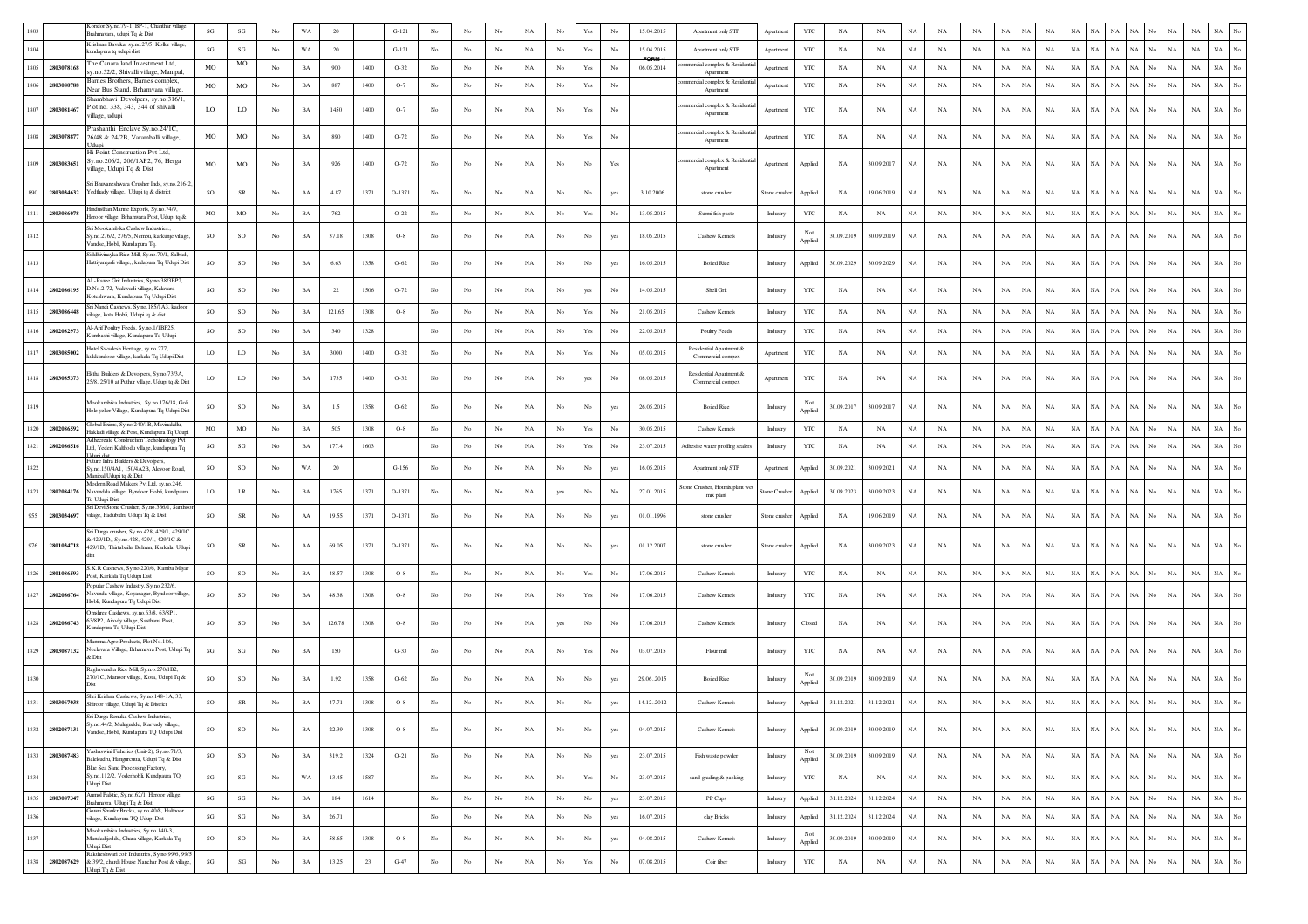| 1839<br>2802087346 | athik Cashews, Sy.no.194/P9, Ulthoor<br>lage, Halthoor Post, kundapura Tq udupi                                             | SO                     | SO                     | No               | BA          | 9.27   | 1308 | $O-8$                  |             |             |                  | NA          |                  | No                   | yes         | 07.08.2015 | Cashew Kernels                            | Industry                  | Not<br>Applied | 30.09.2019          | 30.09.2019          | NA          | NA          | NA          | NA          | NA<br>NA                   |                            | NA                | NA          | NA                | $_{\rm NA}$                | $_{\rm NA}$ |                  |
|--------------------|-----------------------------------------------------------------------------------------------------------------------------|------------------------|------------------------|------------------|-------------|--------|------|------------------------|-------------|-------------|------------------|-------------|------------------|----------------------|-------------|------------|-------------------------------------------|---------------------------|----------------|---------------------|---------------------|-------------|-------------|-------------|-------------|----------------------------|----------------------------|-------------------|-------------|-------------------|----------------------------|-------------|------------------|
| 1840               | Gururaghavendra Designers, Sy.no.525/4,<br>Kukkundoor village, karkaka Tq Udupi Dist                                        | SG                     | SO                     | No               | WA          | 26.82  | 1518 |                        | No          | No          | No               | $_{\rm NA}$ | No               | No                   | yes         | 2907015    | Stone Cutting                             | Industry                  | Applied        | 31.12.2025          | NA                  | NA          | NA          | NA          | NA          | NA  <br>NA                 | NA<br><b>NA</b>            | <b>NA</b>         | NA          | No                | $_{\rm NA}$<br>$_{\rm NA}$ | $_{\rm NA}$ |                  |
| 1841<br>2802087362 | rathik Rice Mill, Sy.no.194/P9, Ulthoor<br>illage, Halthoor Post, kundapura Tq udupi                                        | SO                     | <b>SO</b>              | N <sub>0</sub>   | BA          | 3.5    | 1358 | $O-62$                 | No          | No          | No               | NA          | No               | No                   | yes         | 14.08.2015 | <b>Boiled Rice</b>                        | Industry                  | Not<br>Applied | 30.09.2019          | 30.09.2019          | NA          | NA          | NA          | NA          | $_{\rm NA}$<br>NA          | $_{\rm NA}$<br>NA          | $_{\rm NA}$       | NA          | No                | $_{\rm NA}$<br>$_{\rm NA}$ | $_{\rm NA}$ |                  |
| 1842 2803087590    | Mukandakrupa Rice Mill, Sy.No.241/5, Aroor<br>Village Mukuinajeddu, Udupi Taluk & District                                  | Micro<br>Orange        | Micro<br>Orange        | No               | BA          | 17.36  | 1358 | $O-62$                 | No          | No          | No               | NA          | No               | $_{\rm No}$          | yes         | 07.03.1998 | <b>Boiled Rice</b>                        | Industry                  | Applied        | 30.09.2019          | 30.09.2019          | NA          | NA          | NA          | $_{\rm NA}$ | $_{\rm NA}$<br>NA          | $_{\rm NA}$                | NA<br>$_{\rm NA}$ | NA          | No                | NA<br>NA                   | NA          |                  |
| 1843 2802087528    | uparna Cashew Indsutries, Sy.no.174/4,<br>aravari Baligudde, Vandse village<br>undapura TQ Udupi Dist                       | SO                     | $\rm SO$               | No               | BA          | 185    | 1308 | $O-8$                  | No          | No          | No               | $_{\rm NA}$ | No               | yes                  | No          | 19.08.2015 | Cashew Kernels                            | Industry                  | $_{\rm YTC}$   | NA                  | NA                  | NA          | NA          | NA          | NA          | $_{\rm NA}$<br>NA          | $_{\rm NA}$<br><b>NA</b>   | $_{\rm NA}$       | NA          | $_{\rm NA}$<br>No | $_{\rm NA}$                | $_{\rm NA}$ |                  |
| 1844 2802086084    | deal Industries, Sy.no.98/ of Hattiyangadi<br>village, Sabladi, Vandse Hobli, Kundpaura Tq<br>Jdupi Dist                    | <b>SR</b>              | <b>SR</b>              | No               | BA          | 24.5   |      | $R-5$                  | No          | No          | No               | NA          | No               | No                   | yes         | 20.08.2015 | Frication dust                            | Industry                  | Not<br>Applied | 30.06.2019          | 30.06.2019          | NA          | <b>NA</b>   | NA          | NA          | NA<br>NA                   | NA<br>NA                   | $_{\rm NA}$       | NA          | No                | NA<br>NA                   | $_{\rm NA}$ |                  |
| 1845               | Durea Concrete Hollow Blocks, Kaiane<br>ivapura Village, Karkala Tq Udupi Dist                                              | SG                     | $\mathbf{SG}$          | No               | WA          | 9.56   | 1511 |                        | No          | No          | No               | NA          | No               | No                   | yes         | 24.08.2015 | <b>Concrete Hollow Blocks</b>             | Industry                  | Applied        | one time<br>consent | one time<br>consent | NA          | NA          | NA          | NA          | NA<br>NA                   | $_{\rm NA}$<br><b>NA</b>   | <b>NA</b>         | NA.         |                   | $_{\rm NA}$<br>NA          | $_{\rm NA}$ |                  |
| 1846               | Acecrete Adhesions India Pvt Ltd,<br>Sv.no.178/2, Vakwadi Post, Kundappura Tq<br>Judpi Dist                                 | SG                     | SG                     | No               | WA          | 40.74  | 1603 |                        | No          | No          | No               | NA          | No               | No                   | yes         |            | Adhesive water proffing sealers           | Industry                  | Applied        | 31.12.2026          | 31.12.2026          | NA          | NA          | NA          | NA          | NA<br>NA                   | $_{\rm NA}$<br>NA          | NA                | NA          |                   | $_{\rm NA}$<br>NA          | NA          |                  |
| 1847<br>2802086204 | Malvika Builders & devolpers, Sy.no.69/2A1,<br>kasaba village, Kundapura Tq Udupi Dist                                      | MO                     | MO                     | No               | BA          | 657    |      | $O-7$                  | No          | No          | No               | NA          | No               | Yes                  | No          | 24.08.2015 | Commercial complex                        | Apartment                 | YTC            | NA                  | NA                  | NA          | NA          | NA          | NA          | NA<br>NA                   | <b>NA</b><br>NA.           | $_{\rm NA}$       | <b>NA</b>   | No                | NA<br>NA                   | NA          |                  |
| 1848               | Nandi Stone Crusher, Sy.no.98/1P2, Haluvalli<br>illage, Udupi Tq & Dist                                                     | SO                     | ${\rm SR}$             | No               | AA          | 50     | 1371 | $O-1371$               | No          | No          | No               | $_{\rm NA}$ | No               | yes                  | No          | 25.08.2015 | Stone crusher                             | <b>Stone Crusher</b>      | YTC            | NA                  | NA                  | NA          | NA          | NA          | NA          | NA<br>NA                   | <b>NA</b><br>NA            | <b>NA</b>         | <b>NA</b>   |                   | $_{\rm NA}$<br>NA          | $_{\rm NA}$ |                  |
| 1849<br>2802087591 | Malpe Fresh Mame Exports Pvt Ltd,<br>Sy.no.174/11 & 174/12, Devalakunda village,<br>ndapura Tq Udupi Dist                   | LO                     | LO                     | yes              | BA          | 1500   | 1325 | $O-22$                 | No          | No          | No               | $_{\rm NA}$ | No               | $_{\rm No}$          | Yes         | 27.08.2015 | Fish processing                           | Industry                  | Applied        | 30.09.2022          | 30.09.2022          | NA          | NA          | NA          | $_{\rm NA}$ | $_{\rm NA}$<br>NA          | NA                         | NA<br>$_{\rm NA}$ | NA          | No                | $_{\rm NA}$<br>$_{\rm NA}$ | NA          |                  |
| 1850<br>2802087735 | Sri Siddhi Vinayaka Shell Grit Industries,<br>Sy.no.109/2P2, Kenchanoor village,<br>ettarkatte, kundapura Tq Udupi Dist     | SG                     | <b>SO</b>              | No               | BA          | 5.5    | 1506 | $O-72$                 | No          | No          | No               | NA          | No               | No                   | yes         | 04.09.2015 | Shell Grit                                | Industry                  | Applied        | 30.09.2019          | 30.09.2019          | NA          | NA          | NA          | NA          | NA<br>NA                   | <b>NA</b><br>NA            | NA                | NA          | No.               | $_{\rm NA}$<br>NA          | NA          |                  |
| 181<br>2802033920  | Sri Durga Parameshwari Stone Crusher, Sy<br>No. 60/1, ,Tarikatte, Kundapura Tq, Udupi                                       | SO                     | SR                     | No               | AA          | 9.18   | 1371 | $O-1371$               | No          | No          | No               | NA          | No               | No                   | yes         | $Dec-02$   | stone crusher                             | Stone crusher             | Applied        | 31.12.17            | 30.09.2017          | NA          | NA          | NA          | NA          | $_{\rm NA}$<br>NA          | <b>NA</b><br><b>NA</b>     | $_{\rm NA}$       | $_{\rm NA}$ | No<br>NA          | $_{\rm NA}$                | NA          |                  |
| 1852<br>2803087929 | iri Sai Cashew Industries, Sv.no.330/3.<br>Therkady village, Brahmavara Post, Udupi Tq                                      | SO                     | <b>SO</b>              | No               | BA          | 70.5   | 1308 | $O-72$                 | No          | No          | No               | NA          | No               | No                   | yes         | 10.10.2018 | Cashew Kernels                            | Industry                  | Applied        | NA                  | 30.06.2016          | NA          | NA          | NA          | NA          | $_{\rm NA}$<br>NA          | <b>NA</b><br><b>NA</b>     | $_{\rm NA}$       | NA          | NA<br>No          | $_{\rm NA}$                | $_{\rm NA}$ |                  |
| 1853<br>2803088107 | urgaparameshwari Industries, Sy.no.172/5.<br>Hegunjje village, Mandarthi Post, udupi tq &                                   | SO                     | SO                     | $_{\rm No}$      | $_{\rm BA}$ | 138.89 | 1308 | $O-72$                 | No          | No          | No               | NA          | $_{\rm No}$      | yes                  | No          |            | Cashew Kernels                            | Industry                  | YTC            | NA                  | NA                  | NA          | NA          | NA          | $_{\rm NA}$ | NA<br>NA                   | $_{\rm NA}$<br>NA          | $_{\rm NA}$       | NA.         |                   | $_{\rm NA}$<br>$_{\rm NA}$ | NA          |                  |
| 1854<br>2803088198 | Deepak Exports, Sy.no.636/8, Perdoor village<br>lupi qt & Dist                                                              | <sub>SO</sub>          | SO                     | No               | BA          | 199    | 1308 | $O-72$                 | No          | No          | No               | $_{\rm NA}$ | $_{\rm No}$      | yes                  | No          | 19.09.2015 | Cashew Kernels                            | Industry                  | YTC            | NA                  | NA                  | NA          | NA          | NA          | NA          | NA<br>NA                   | <b>NA</b><br>NA            | $_{\rm NA}$       | NA          | No<br>$_{\rm NA}$ | $_{\rm NA}$                | NA          |                  |
| 1855<br>2803088220 | iri Durgs Cashew Industries, Sv.no.147/6.<br>usur village, karje post udupi<br>eerthi Resine & Paints, Sy.no.461/5, Perdoo  | SO                     | SO                     | No               | BA          | 128.59 | 1308 | $O-72$                 | No          | No          | No               | NA          | $_{\rm No}$      | yes                  | No          | 02.09.2015 | Cashew Kernels                            | Industry                  | YTC            | NA                  | NA                  | NA          | NA          | NA          | NA          | NA<br>NA                   | $_{\rm NA}$<br>NA          | $_{\rm NA}$       | NA          |                   | $_{\rm NA}$<br>$_{\rm NA}$ | $_{\rm NA}$ |                  |
| 1856<br>2803087130 | village, Uudpi Tq & Dist<br>Manipal Poly films, sy.no.433/1, shivally                                                       | SR                     | SR                     | No               | BA          | 31     |      | R-77                   | No          | No          | No               | NA          | No               | yes                  | No          | 29.09.2015 | Resine                                    | Industry                  | YTC            | NA                  | $_{\rm NA}$         | NA          | NA          | NA          | NA          | $_{\rm NA}$<br>NA          | NA<br>NA                   | $_{\rm NA}$       | NA          |                   | NA<br>NA                   | $_{\rm NA}$ |                  |
| 1857               | illage, Manipal, Udupi Tq & Dist                                                                                            | SG                     | $\mathbf{SG}$          | No               | BA          | 214    | 1614 | $\mathbf{S}\mathbf{G}$ | $_{\rm No}$ | $_{\rm No}$ | No               | NA          | $_{\rm No}$      | Yes                  | $_{\rm No}$ | 01.09.2015 | Poly films                                | Industry                  | YTC            | NA                  | $_{\rm NA}$         | NA          | NA          | NA          | $_{\rm NA}$ | NA<br>NA                   | NA<br>NA.                  | $_{\rm NA}$       | NA          |                   | $_{\rm NA}$<br>$_{\rm NA}$ | NA          |                  |
| 1858 2803088196    | Zenith Die Makers Pvt Ltd, Sy.no.222/2, Padu<br>eelavara, Near Charch, Udupi                                                | SG                     | SG                     | No               | BA          | 465    | G-   | MG                     | No          | No          | No               | NA          | No               | No                   | yes         | 19.09.2015 | Die Making                                | Industry                  | Applied        | 31.12.2029          | 31.12.2029          | NA          | NA          | NA          | NA          | NA<br>NA                   | NA<br>NА                   | NA                | NA          |                   | $_{\rm NA}$<br>NA          | NA          |                  |
| 1859<br>2803088141 | Sri Jayadurga Flour Mills, Sy.no.75/6P3,<br>annarpady Post Kadekar village, Udupi                                           | Micro<br>Orange        | Micro<br>Orange        | No               | WA          | 18     | 1525 | $G-$                   | No          | No          | No               | $_{\rm NA}$ | $_{\rm No}$      | No                   | yes         | 30.09.2015 | Flour mill                                | Industry                  | Applied        | one time<br>consent | one time<br>consent | NA          | NA          | NA          | $_{\rm NA}$ | $_{\rm NA}$<br>$_{\rm NA}$ | NA<br><b>NA</b>            | $_{\rm NA}$       | NA          |                   | $_{\rm NA}$<br>$_{\rm NA}$ | $_{\rm NA}$ |                  |
| 1860<br>2803088064 | angyo Ice Cream Pvt Ltd (Unit-II) #52,<br>Heroor village, Brahmavara Village, Udupi tq<br>v Dist                            | SG                     | <b>SO</b>              | No               | BA          | 238    | 1594 |                        | No          | No          | No               | NA          | No               | No                   | yes         | 19.09.2015 | Ice Block manufacturing                   | Industry                  | Applied        | 26.08.2114          | 26.08.2114          | NA          | NA          | NA          | NA          | $_{\rm NA}$<br>NA          | <b>NA</b><br>NA            | <b>NA</b>         | NA          | No                | $_{\rm NA}$<br>NA          | NA          |                  |
| 1861               | Shri Gudi Mahalingeshwara Hume Pipes<br>y.no.134/16, Hernjal, kambadakone<br>undapura Tq Udupi Dist                         | SG                     | $\mathbf{SG}$          | No               | WA          | 56.26  | 1511 |                        | No          | No          | No               | $_{\rm NA}$ | $_{\rm No}$      | $\operatorname{Yes}$ | No          | 20.10.2015 | Hume Pipes                                | Industry                  | $_{\rm YTC}$   | 30.09.2019          | 30.09.2019          | NA          | NA          | NA          | $_{\rm NA}$ | $_{\rm NA}$<br>NA          | $_{\rm NA}$<br>NA          | $_{\rm NA}$       | NA          | NA                | NA                         | <b>NA</b>   |                  |
| 1862<br>2802088485 | anthadurga Rice Industry, Sural road,<br>Siddapura village, kundapuTq Udupi Dist                                            | SG                     | $\mathbf{SG}$          | No               | WA          | 265    | 1550 | $G-126$                | $_{\rm No}$ | No          | No               | $_{\rm NA}$ | No               | No                   | yes         | 20.10.2015 | Boiled Rice (Huller)                      | Industry                  | Applied        | 31.12.2029          | 31.12.2029          | NA          | NA          | NA          | NA          | NA<br>NA                   | $_{\rm NA}$<br>$_{\rm NA}$ | $_{\rm NA}$       | NA          | $_{\rm NA}$<br>No | $_{\rm NA}$                | $_{\rm NA}$ |                  |
| 1863<br>2803088871 | Mahalasa Oil & Flour Mill, Sy.no.1/1A3,<br>ligrama, Gudmi village, Saligrama Post,                                          | SG                     | $\mathbf{SG}$          | No               | BA          | 17.75  |      |                        | $_{\rm No}$ | $_{\rm No}$ | No               | $_{\rm NA}$ | $_{\rm No}$      | $_{\rm No}$          | yes         | 01.10.2015 | Flour mill & coconut oil                  | Industry                  | Applied        | NA                  | $_{\rm NA}$         | NA          | NA          | NA          | NA          | NA<br>NA                   | $_{\rm NA}$<br>NA          | $_{\rm NA}$       | NA          | No                | $_{\rm NA}$<br>NA          | $_{\rm NA}$ |                  |
| 1864<br>2803088522 | Karunanda Minerals, Sv.no.70/3P2, 119/6B<br>opp community Hall, Mallar kaup, udupi                                          | SG                     | $\mathbf{SG}$          | No               | WA          | 16     | 1587 | $G-154$                | No          | No          | No               | $_{\rm NA}$ | No               | $_{\rm No}$          | yes         | 07.10.2015 | Silaca Sand                               | Industry                  | Applied        | one time<br>consent | one time<br>consent | NA          | NA          | NA          | $_{\rm NA}$ | $_{\rm NA}$<br>NA          | $_{\rm NA}$<br>NA          | $_{\rm NA}$       | NA          | $_{\rm NA}$<br>No | NA                         | NA          |                  |
| 1865 2802088136    | iandarva Shilpakala, Sy.no.447/10, Molahal<br>illage-576222, Kundapura Tq Udpi Dist                                         | SG                     | SO                     | yes              | BA          | 25     | 1518 | $O-80$                 | No          | No          | No               | NA          | No               | No                   | yes         | 07.10.2015 | Stone cutting and desigh (carving)        | Industry                  | Applied        | one time<br>consent | NA                  | NA          | NA          | NA          | NA          | NA<br>NA                   | $_{\rm NA}$<br>NA          | $_{\rm NA}$       | <b>NA</b>   | No                | NA<br>NA                   | NA          |                  |
| 1866<br>2801088299 | Sri Kusuma Cashews, Sy.316/1, 316/2A, near<br>ariyakallu, Miyar village, karkala Tq Udupi                                   | SO                     | SO                     | No               | BA          | 216.46 | 1308 | $O-8$                  | No          | No          | No               | NA          | No               | yes                  | No          | 15.09.2015 | Cashew Kernels                            | Industry                  | Applied        | 30.09.2030          | 30.09.2030          | NA          | NA          | NA          | NA          | NA<br>NA                   | $_{\rm NA}$                | NA<br>$_{\rm NA}$ | NA          | No                | $_{\rm NA}$<br>NA          | NA          |                  |
| 1867<br>2801088197 | Murdeshwara Designers, sy.no.403/4, Mala<br>age & post, karkala Tq Udupi dist                                               | SG                     | SO                     | No               | WA          | 11.2   | 1518 | $O-80$                 | $_{\rm No}$ | $_{\rm No}$ | No               | $_{\rm NA}$ | No               | $_{\rm No}$          | yes         | 19.09.2015 | Stone Cutting and Design (carving)        | Industry                  | Not<br>Applied | NA                  | NA                  | NA          | NA          | NA          | NA          | NA<br>NA                   | NA<br>NA                   |                   | NA NA       | No                | $_{\rm NA}$<br>NA          |             |                  |
| 1868<br>2801087503 | shri Sudhindra Cashews, Door No.1/135,<br>Sy.no.20/1 Nadpal village, Bandimata<br>Sethanadi, Ajekar Hobli, Karkala Tq Udupi | so                     | SO                     | No               | BA          | 95     | 1308 | $O-8$                  | No          | No          | No               | NA          | No               | No                   | yes         | 07.10.2015 | Cashew Kernels                            | Industry                  | Not<br>Applied | 30.09.2019          | 30.09.2019          | NA          | NA          | NA          | NA          | NA<br>NA                   | NA<br>NA                   | NA                | NA          | No                | NA<br>NA                   | <b>NA</b>   |                  |
| 1764<br>2802083650 | Sri Hariganesh Granite Industries, sy.no.311/3,<br>311/3, 311/4, Molahalli village, Kundapura Tq                            | SO                     | ${\rm SR}$             | $_{\rm No}$      | $\rm AA$    | 37.8   | 1371 | $O-1371$               | $_{\rm No}$ | $_{\rm No}$ | No               | $_{\rm NA}$ | $_{\mathrm{No}}$ | $_{\rm No}$          | yes         | NA         | Stone crusher                             | <b>Stone Crusher</b>      | Applied        | 30.09.2028          | 30.09.2028          | $_{\rm NA}$ | NA          | $_{\rm NA}$ | $_{\rm NA}$ | NA<br>$_{\rm NA}$          | $_{\rm NA}$                | NA<br>$_{\rm NA}$ | $_{\rm NA}$ | No                | $_{\rm NA}$<br>$_{\rm NA}$ | $_{\rm NA}$ | No               |
| 124<br>2801033862  | duni Dict<br>Sri Mahaganapathy Crushers, Sy No. 354,<br>Gundiyadka, Nitte, Karkala Tq, Udupi Dt                             | SO                     | ${\rm SR}$             | No               | ${\rm AA}$  | 19     | 1371 | $O-1371$               | No          | No          | No               | $_{\rm NA}$ | No               | No                   | yes         | 01.01.2001 | stone crusher                             | Stone crusher Not applied |                | 31.12.2014          | 20.08.2016          | NA          | NA          | NA          | NA          | NA<br>NA                   | $_{\rm NA}$<br>NA          | $_{\rm NA}$       | NA          | $_{\rm NA}$<br>No | $_{\rm NA}$                | $_{\rm NA}$ | $_{\rm No}$      |
| 1871               | Sri Durgi Stone Crusher, Sy.no.109/1, chara<br>illage, karkala Tq Udupi Dist                                                | SO                     | ${\rm SR}$             | No               | ${\rm AA}$  | 41.69  | 1371 | O-1371                 | $_{\rm No}$ | $_{\rm No}$ | No               | $_{\rm NA}$ | yes              | No                   | $_{\rm No}$ | 13.10.2015 | Stone Crusher                             | Stone Crusher             | Not<br>Applied | NA                  | 30.06.2016          | $_{\rm NA}$ | NA          | NA          | $_{\rm NA}$ | $_{\rm NA}$<br>NA          | $_{\rm NA}$<br>NA          | $_{\rm NA}$       | NA          | No                | $_{\rm NA}$<br>$_{\rm NA}$ | $_{\rm NA}$ | $_{\rm No}$      |
| 1872<br>2802088494 | Aanjunath Cashew Industries, Sy.no.18/16,<br>imane, Thallur village & Post, Kundapura                                       | SO                     | SO                     | No               | BA          | 98.74  | 1308 | $O-8$                  | $_{\rm No}$ | $_{\rm No}$ | No               | NA          | No               | yes                  | $_{\rm No}$ | 22.11.2015 | Cashew Kernels                            | Industry                  | YTC            | NA                  | 30.06.2016          | NA          | NA          | NA          | NA          | NA<br>NA                   | NA<br><b>NA</b>            | $_{\rm NA}$       | NA          | No                | $_{\rm NA}$<br>$_{\rm NA}$ | $_{\rm NA}$ | $_{\rm No}$      |
| 1873<br>2803088467 | Vexigen Technologies, Nandikoor village,<br>adubidri udupi                                                                  | ${\rm SR}$             | ${\rm SR}$             | $_{\mathrm{No}}$ | $_{\rm BA}$ | 290    | 1339 | $R-68$                 | $_{\rm No}$ | $_{\rm No}$ | $_{\mathrm{No}}$ | $_{\rm NA}$ | $_{\mathrm{No}}$ | yes                  | No          | 16.11.2015 | Reprocessing of used oil and<br>waste oil | Industry                  | YTC            | NA                  | NA                  | $_{\rm NA}$ | $_{\rm NA}$ | NA          | $_{\rm NA}$ | NA<br>$_{\rm NA}$          | $_{\rm NA}$<br><b>NA</b>   | $_{\rm NA}$       | $_{\rm NA}$ | $_{\rm NA}$<br>No | $_{\rm NA}$                | $_{\rm NA}$ | $_{\mathrm{No}}$ |
| 1874<br>2801088559 | Mahesh Cashew Exports, Sy.no.25/5A,<br>Shivapura Village, Karkala Tq Udupi Dist                                             | SO                     | $\rm SO$               | No               | BA          | 260    | 1308 | $O-8$                  | $_{\rm No}$ | No          | No               | NA          | $_{\rm No}$      | $_{\mathrm{No}}$     | yes         | 18.11.2015 | Cashew Kernels                            | Industry                  | Applied        | NA                  | $_{\rm NA}$         | $_{\rm NA}$ | NA          | NA          | $_{\rm NA}$ | $_{\rm NA}$<br>NA          | $_{\rm NA}$<br><b>NA</b>   | $_{\rm NA}$       | $_{\rm NA}$ | No                | $_{\rm NA}$<br>$_{\rm NA}$ | $_{\rm NA}$ | $_{\mathrm{No}}$ |
| 1875<br>2801088767 | Dhanyashree Condiments, Sy.no.262/5-P1,<br>near parapu, nakre, kukkundoor post kaarkala<br>Ta Udupi dist                    | $\mathbf{S}\mathbf{G}$ | $\mathbf{S}\mathbf{G}$ | $_{\rm No}$      | WA          | 33.9   |      | $G-5$                  | $_{\rm No}$ | $_{\rm No}$ | $_{\mathrm{No}}$ | $_{\rm NA}$ | $_{\mathrm{No}}$ | $\operatorname{Yes}$ | $_{\rm No}$ | 05.11.2015 | Condiments savouries products             | Industry                  | $_{\rm YTC}$   | 30.09.2019          | 30.09.2019          | $_{\rm NA}$ | NA          | $_{\rm NA}$ | $_{\rm NA}$ | $_{\rm NA}$<br>$_{\rm NA}$ | $_{\rm NA}$<br>$_{\rm NA}$ | $_{\rm NA}$       | NA          | No                | $_{\rm NA}$<br>$_{\rm NA}$ | $_{\rm NA}$ | $_{\rm No}$      |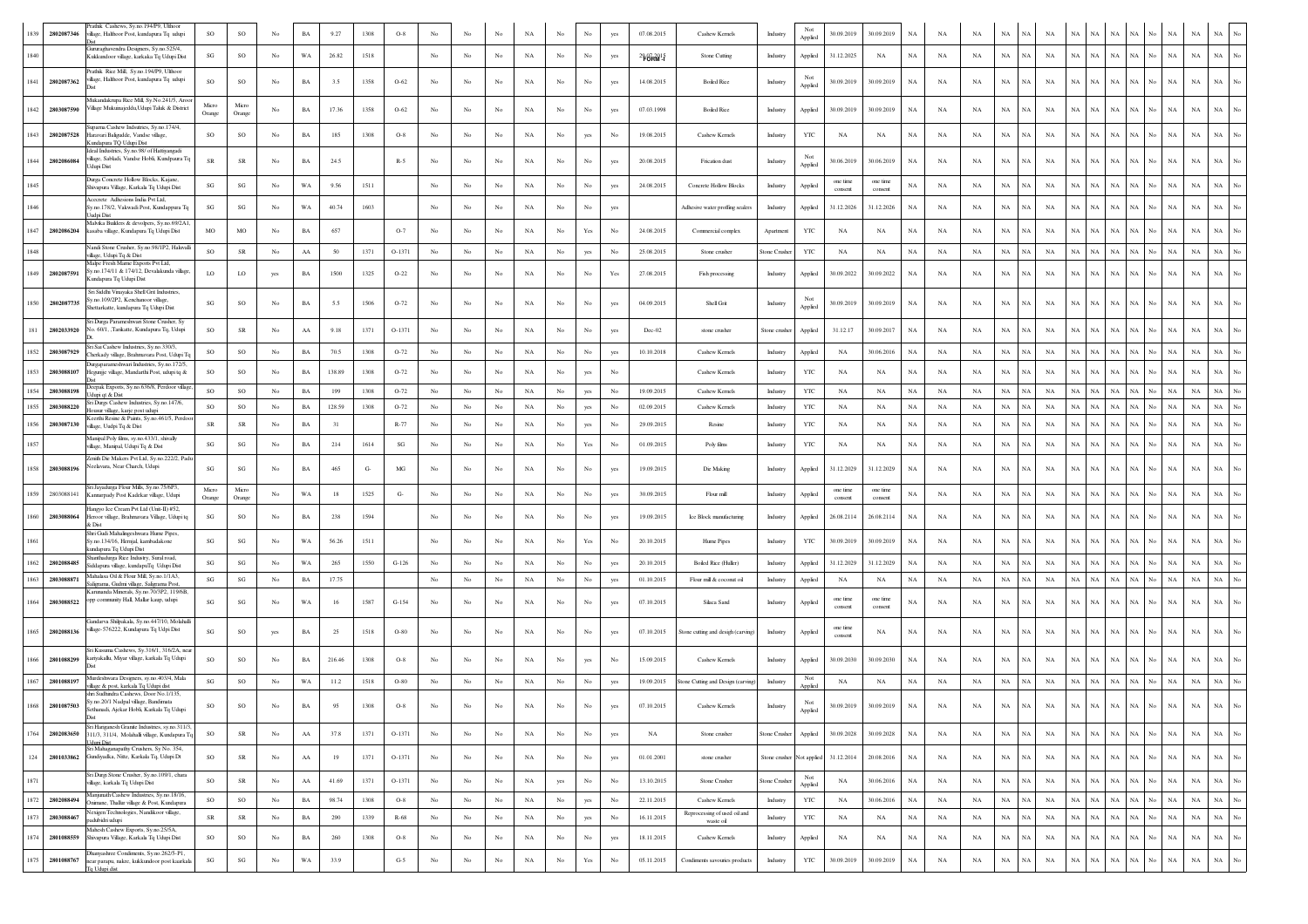|      | 1876 2802088872 | Teknik-Hammer Technologies & Engineers<br>v.no.189/2A4, 189/2A5, kalavara vilage,<br>Halady Road, kalavara-576222              | SO                     | SG                     | No          | WA          | 40.75  | 52   | $G-99$  | No               | No               | No          | $_{\rm NA}$ | No               | No                                                                              | yes              | 30.11.2015                 | General Engineering) Repair &<br>Service of Earth Moving<br>Machineries | Industry      | Applied        | NA                  | NA                  | $_{\rm NA}$ | NA          | NA          | $_{\rm NA}$<br>NA               | NA          | NA          | NA                | NA          | NA.<br>NA                                      | NA                  | $_{\rm NA}$                     |
|------|-----------------|--------------------------------------------------------------------------------------------------------------------------------|------------------------|------------------------|-------------|-------------|--------|------|---------|------------------|------------------|-------------|-------------|------------------|---------------------------------------------------------------------------------|------------------|----------------------------|-------------------------------------------------------------------------|---------------|----------------|---------------------|---------------------|-------------|-------------|-------------|---------------------------------|-------------|-------------|-------------------|-------------|------------------------------------------------|---------------------|---------------------------------|
| 1877 | 2803086074      | Sri Durga Mixing Plant, Sy.no.96/4, Haluvally<br>illage, karje, udupi Tq & Dist                                                | SO                     | SR                     | No          | AA          | 25.3   | 1334 | O-1334  | No               | No               | No          | NA          | No               | No                                                                              | yes              | <b>FORM-</b><br>16.12.2015 | Hot Mix Plant                                                           | Industry      | Applied        | 30.09.2022          | 30.09.2022          | NA          | NA          | NA          | $_{\rm NA}$<br>$_{\rm NA}$      | NA          | NA          | NA                | NA          | NA<br>No<br>NA                                 | $_{\rm NA}$         | $_{\rm NA}$<br>No               |
|      | 1869 2801087896 | Sri Nidhi Enterprises, Sv.no.133, Sooda<br>village, karkala Tq Udupi Dist                                                      | SO                     | SR                     | No          | AA          | 87.5   | 1371 | O-1371  | No               | No               | No          | NA          | No               | No                                                                              | yes              | 14.07.2015                 | Stone Crusher                                                           | Stone Crusher | Applied        | 30.09.2019          | 30.09.2019          | NA          | NA          | NA          | NA<br>NA                        | NA          | NA          | NA                | <b>NA</b>   | NA<br><b>NA</b><br>No                          | NA                  | $_{\rm NA}$                     |
| 1879 |                 | Shree Siddhi Vinayaka Tyre, Sy.no.1-509,<br>opp Sugar factor, Brahmavara Udupi                                                 | SG                     | $\mathbf{S}\mathbf{G}$ | No          | WA          | 38     |      |         | No               | No               | No          | $_{\rm NA}$ | No               | Yes                                                                             | $_{\rm No}$      |                            |                                                                         | Industry      | YTC            | NA                  | 08.06.2020          | $_{\rm NA}$ | NA          | NA          | $_{\rm NA}$<br>NA               | NA          | NA          | NA                | NA          | NA<br>$_{\rm NA}$<br>No                        | $_{\rm NA}$         | $_{\rm NA}$<br>No               |
| 1880 |                 | Mahaganapathi Hollow Blocks & Interlocks.<br>Sy.no.112/3c, Moodugopadi, Kundapura Tq                                           | SG                     | $\mathbf{S}\mathbf{G}$ | No          | WA          | 19.54  | 1598 | $G-104$ |                  |                  | No          | NA          | No               |                                                                                 | No               |                            | Hollow Blocks & Interlocks                                              | Industry      | YTC            | NA                  | NA                  | NA          | NA          | NA          | $_{\rm NA}$<br>NA               | NA          | NA          | NA                | $_{\rm NA}$ | NA<br>No<br><b>NA</b>                          | NA                  | $_{\rm NA}$                     |
| 1881 |                 | Uttam Agro Industries, Barkur, Yadthady<br>village, Udupi                                                                      | $\mathbf{S}\mathbf{G}$ | $_{\rm SG}$            | No          | WA          | 21.5   | 1587 | $G-14$  | No               | No               | No          | $_{\rm NA}$ | No               | Yes                                                                             | $_{\rm No}$      |                            | sand grading & packing                                                  | Industry      | YTC            | NA                  | NA                  | $_{\rm NA}$ | $_{\rm NA}$ | NA          | $_{\rm NA}$<br>NA               | NA          | NA          | NA                | <b>NA</b>   | NA<br>NA                                       | NA                  | $_{\rm NA}$                     |
| 1882 |                 | Sri Ram Industries, D.no.791, Mundkur village<br>karkala Tq Udupi Dist                                                         | SG                     | $\mathbf{S}\mathbf{G}$ | No          | WA          | 48     | 1538 |         | No               | No               | $_{\rm No}$ | $_{\rm NA}$ | No               | No                                                                              | yes              |                            | Packaged Drinking Water                                                 | Industry      | Applied        | NA                  | NA                  | $_{\rm NA}$ | $_{\rm NA}$ | $_{\rm NA}$ | $_{\mathrm{NA}}$<br>$_{\rm NA}$ | NA          | <b>NA</b>   | NA                | NA          | $_{\rm NA}$<br><b>NA</b>                       | NA                  | $_{\rm NA}$                     |
| 1883 | 2803090145      | B.K Construction, Sy.no.98/1P1, Haluvalli<br>/illage, karje, Udupi tq & Dist                                                   | <b>SO</b>              | <b>SR</b>              | No          | BA          | 29.98  | 1334 | $R-28$  | No               | No               | No          | NA          | No.              | No                                                                              | yes              | 20.01.2016                 | Hot Mix Plant                                                           | Industry      | Not<br>Applied | 31.12.2024          | 31.12.2024          | NA          | NA          | NA          | NA<br>NA.                       | NA          | $_{\rm NA}$ | NA                | NA          | NA<br>NA<br>No                                 | $_{\rm NA}$         | $_{\rm NA}$                     |
| 1884 | 2803088135      | yal Industries, Plot .No.66, Nandikoor<br>village, KIADB, Indusrial Area, Udupi tq and<br>District                             | <b>SO</b>              | SR                     | No          | BA          | 127    | 1390 | R-95    | No               | No               | No          | NA          | No               | yes                                                                             | No               | 08.01.2016                 | cashew Nut Shell Oil                                                    | Industry      | YTC            | NA                  | NA                  | NA          | NA          | NA          | $_{\rm NA}$<br>NA               | NA          | NA          | NA                | <b>NA</b>   | NA<br>No<br><b>NA</b>                          | $_{\rm NA}$         | $_{\rm NA}$                     |
|      | 188 2801033928  | Sri Vishnu Moorthy Crusher, Sy No.125<br>Cadthala Village, Karkala Tq, Udupi Dt.                                               | SO                     | ${\sf SR}$             | No          | $\rm AA$    | 10.64  | 1371 | O-1371  | No               | No               | No          | NA          | No               |                                                                                 | yes              | 1997                       | stone crusher                                                           | Stone crushe  | Not<br>Applied | 31.12.17            | 30.09.2021          | $_{\rm NA}$ | NA          | NA          | $_{\rm NA}$<br>NA               | NA          | NA          | NA                | NA          | NA<br>NA                                       | NA                  | $_{\rm NA}$<br>No               |
|      | 1886 2803089234 | Vibrant Motors, sy.no.315/5, opp laxmi<br>venkataramana temple udupi tq & dist                                                 | SO                     | SO                     | No          | BA          | 266    | 1303 | $O-2$   | No               | No               | No          | NA          | No               |                                                                                 |                  | 29.01.2016                 | Sales & Service of cars                                                 | Industry      | YTC            | NA                  | 30.09.2018          | NA          | NA          | NA          | $_{\rm NA}$<br>NA               | NA          | <b>NA</b>   | NA                | NA          | <b>NA</b><br>NA                                | $_{\rm NA}$         | $_{\rm NA}$                     |
|      | 1887 2803089323 | Yakshakrupa Cashew Industries, Sy.no.175/<br>Billadi village januvarkatte udupi Tq & Dist                                      | SO                     | SO                     | No          | BA          | 48.66  | 1308 | $O-8$   | No               | No               | No          | NA          | No               | No                                                                              | yes              | 29.01.2016                 | Cashew Kernels                                                          | Industry      | Not<br>Applied | NA                  | NA                  | NA          | NA          | NA          | $_{\rm NA}$<br>NA               | NA          | NA          | NA                | NA          | NA<br>No<br>NA                                 | $_{\rm NA}$         | $_{\rm NA}$                     |
| 1888 | 28030888558     | Arpith Motors, sy.no.80/8A10, 80/7A3,<br>80/2A9, Yennagudde village, near Forest Gate                                          | <b>SO</b>              | <sub>SO</sub>          | No          | BA          | 40     | 1303 | $O-2$   | No               | No               | No          | $_{\rm NA}$ | yes              | No                                                                              | No               | 29.01.2016                 | service station                                                         | Industry      | closed         | 30.09.2018          | 30.09.2018          | <b>NA</b>   | NA          | NA          | $_{\rm NA}$<br>NA               | NA          | <b>NA</b>   | NA                | <b>NA</b>   | <b>NA</b><br><b>NA</b>                         | $_{\rm NA}$         | NA                              |
| 1889 | 2802089083      | Sri Amrutheshwari Rice Mill, Sy.no.6-<br>1,D,No.4-211, Mudugiliyaru, kota, kundapra                                            | SO.                    | SO                     | No          | BA          | 43     | 1358 | $O-62$  | No               | No               | No          | NA          | No               | No                                                                              | ves              | 12.01.2016                 | <b>Boiled Rice</b>                                                      | Industry      | Applied        | 30.09.2020          | 30.09.2020          | NA          | NA          | NA          | $_{\rm NA}$<br>NA               | NA          | <b>NA</b>   | NA                | NA          | NA<br>No.<br><b>NA</b>                         | NA                  | $_{\rm NA}$<br>No               |
|      | 1890 2801089238 | andanavana Hospitality and Service,<br>Sy.no.11/2A1F1, kergal, kundapura Tq Udupi                                              | $\mathbf{S}\mathbf{G}$ | $_{\rm SG}$            | No          | WA          | 20     |      | $G-156$ | No               | No               | No          | $_{\rm NA}$ | No               | yes                                                                             | No               | 06.01.2016                 | STP                                                                     | Apartment     | YTC            | 30.09.2020          | 30.09.2020          | $_{\rm NA}$ | $_{\rm NA}$ | $_{\rm NA}$ | $_{\rm NA}$<br>NA               | NA          | NA          | NA                | NA          | $_{\rm NA}$<br><b>NA</b>                       | NA                  | NA<br>No                        |
| 1891 |                 | Subramanya Solid Blocks, sy.no.236/4P2,<br>Haklady village, kundapura Tq Udupi Dist                                            | SG                     | $_{\rm SG}$            | No          | WA          | 20.23  | 1598 | $G-104$ | $_{\rm No}$      | No               | $_{\rm No}$ | $_{\rm NA}$ | No               | Yes                                                                             | No               | 12.01.2016                 | Solid Blocks                                                            | Industry      | YTC            | $_{\rm NA}$         | NA                  | $_{\rm NA}$ | NA          | $_{\rm NA}$ | $_{\rm NA}$<br>NA               | NA          | NA          | NA                | NA          | NA<br>No<br>NA                                 | $_{\rm NA}$         | $_{\rm NA}$<br>No               |
|      | 1892 2802089180 | Hems Foods Pvt Ltd, Sy.no.248-7B, Building<br>No.3-88A, Shankamarayana, Kundapura Tq<br>Udupi Dist                             | SG                     | SG                     | No          | BA          | 368.7  |      | $G-5$   | No               | No               | No          | NA          | No.              | Yes                                                                             | No               | 12.01.2016                 | Condiments savouries products                                           | Industry      | YTC            | 28.12.2020          | 28.12.2020          | NA          | NA          | NA          | $_{\rm NA}$<br>NA.              | NA          | <b>NA</b>   | NA.               | <b>NA</b>   | NA.<br><b>NA</b>                               | NA                  | NA                              |
|      | 914 2803034656  | St. Joseph Inds, Sy.no.2/50, 2/9 of Nandaliko<br>village. Karkala To Udupi Dist                                                | <b>SO</b>              | ${\sf SR}$             | No          | AA          | 17.5   | 1371 | O-1371  | No               | No               | No          | NA          | No               |                                                                                 |                  | NA                         | stone crusher                                                           | Stone crushe  | Applied        | NA                  | 12.03.2020          | $_{\rm NA}$ | NA          | $_{\rm NA}$ | $_{\rm NA}$<br>NA               | NA          | NA          | NA                | NA          | NA<br>NA                                       | $_{\rm NA}$         | $_{\rm NA}$                     |
| 1894 | 2803089450      | Shivagiri Cashews, Sy.no.128/3B, Kajke,<br>Nalkur Post, Udupi Tq & Dist<br>urabhi Feeds, Sy.no.345, Nalkur village,            | SO                     | SO                     | No          | BA          | 332.5  | 1308 | $O-8$   | No               | No               | $_{\rm No}$ | $_{\rm NA}$ | No               | yes                                                                             | No               | 17.02.2016                 | Cashew Kernels                                                          | Industry      | YTC            | NA                  | 30.06.2016          | $_{\rm NA}$ | NA          | NA          | $_{\rm NA}$<br>NA               | NA          | NA          | NA                | $_{\rm NA}$ | $_{\rm NA}$<br>No<br>NA                        | $_{\rm NA}$         | NA                              |
| 1895 | 2803089464      | Udupi Tq & Dist                                                                                                                | <b>SO</b>              | SO                     | No          | BA          | 150    | 1324 | $O-21$  | No               | No               | No          | NA          | No               | Nο                                                                              | Yes              | 20.02.2016                 | Cattle Feed                                                             | Industry      | Applied        | NA                  | NA                  | NA          | NA          | NA          | $_{\rm NA}$<br>NA               | NA          | <b>NA</b>   | NA                | NA          | NA<br>No<br>NA                                 | $_{\rm NA}$         | $_{\rm NA}$<br>No               |
| 1896 | 2803089602      | bhiman Ice and cold storage, Pandubettu,<br>Ambalpady village, udupi                                                           | SG                     | SO                     | No          | BA          | 146.13 | 1594 | $G-23$  | No               | No               | No          | NA          | No               | No                                                                              | yes              | 10.02.2016                 | Ice Block manufacturing                                                 | Industry      | Applied        | 30.09.2021          | 30.09.2021          | <b>NA</b>   | NA          | NA          | NA<br>NA                        | NA          | <b>NA</b>   | NA                | <b>NA</b>   | NA<br>No<br><b>NA</b>                          | $_{\rm NA}$         | NA<br>No                        |
| 1897 | 2802089511      | Famco IndustriesSy.no.195/2, Naikwaddi<br>Road, Gujjadi village, kundapura Tq Udupi                                            | $\mathbf{S}\mathbf{G}$ | $_{\rm SG}$            | No          | BA          | 18.6   | 1598 | $G-104$ | No               | No               | $_{\rm No}$ | $_{\rm NA}$ | No               | $_{\rm No}$                                                                     | yes              | 16.02.2016                 | Hollow Blocks & Interlocks                                              | Industry      | Applied        | 31.12.2020          | 31.12.2020          | $_{\rm NA}$ | $_{\rm NA}$ | $_{\rm NA}$ | $_{\rm NA}$<br>NA               | NA          | NA          | NA                | NA          | NA<br>$_{\rm No}$<br>NA                        | $_{\rm NA}$         | NA<br>$_{\rm No}$               |
| 1898 | 2802089637      | Soha Plastic Industries, Sy.no.181-5D, Koni<br>ındapura                                                                        | $\mathbf{S}\mathbf{G}$ | $_{\rm SG}$            | No          | WA          | $10$   |      | $G-154$ | $_{\rm No}$      | $_{\rm No}$      | No          | $_{\rm NA}$ | No               | No                                                                              | yes              | 15.02.2016                 | waste Plastic Granules                                                  | Industry      | Applied        | one time<br>consent | one time<br>consent | $_{\rm NA}$ | NA          | $_{\rm NA}$ | $_{\rm NA}$<br>NA               | NA          | NA          | NA                | NA          | NA<br><b>NA</b>                                | NA                  | $_{\rm NA}$<br>No               |
| 1899 | 2802087629      | Raktheshwari Coir Industries. Sv. no. 45/9.<br>Herady village, yedthady, Udupi                                                 | SG                     | $_{\rm SG}$            | No          | WA          | 13.25  | 23   | $G-47$  | No               | No               | No          | NA          | No               | Yes                                                                             | No               | 18.02.2016                 | Coir fiber                                                              | Industry      | YTC            | 31.12.2025          | NA                  | NA          | NA          | NA          | $_{\rm NA}$<br>NA               | NA          | <b>NA</b>   | NA                | NA.         | NA<br>No<br>NA.                                | $_{\rm NA}$         | $_{\rm NA}$                     |
| 1900 | 2803090166      | AR Hollow Bloks, Plot No. 108-2B2-2.<br>Korangrapaddy post kemthur udupi                                                       | $\mathbf{S}\mathbf{G}$ | $_{\rm SG}$            | No          | BA          | 19.09  | 1598 | $G-104$ | No               | No               | No          | NA          | No               | $_{\rm No}$                                                                     | yes              | 20.02.2016                 | Hollow Blocks & Solid Blocks                                            | Industry      | Applied        | NA                  | NA                  | $_{\rm NA}$ | $_{\rm NA}$ | NA          | $_{\rm NA}$<br>NA               | NA          | NA          | NA                | NA          | NA<br>$_{\rm NA}$<br>No                        | $_{\rm NA}$         | NA<br>No                        |
| 1901 |                 | Yashaswini Metal Works, Sy.no.194,<br>Kukkehalli Udupi                                                                         | White                  | $_{\rm SG}$            | No          | BA          | 9.38   | 14   | $G-35$  | No               | No               | No          | $_{\rm NA}$ | No               | $_{\rm No}$                                                                     | yes              |                            | General Engineering                                                     | Industry      | Applied        | one time<br>consent | One time<br>Consent | $_{\rm NA}$ | $_{\rm NA}$ | $_{\rm NA}$ | $_{\rm NA}$<br>NA               | NA          | NA          | NA                | NA          | NA<br>$_{\rm No}$<br>NA                        | $_{\rm NA}$         | NA<br>No                        |
|      | 1902 2803089455 | ij Fish Meal & Oil Co (Unit-II), Sy.no.262<br>1B1, Kodavoor village, Madhwaraj road,<br>Udupi                                  | LO                     | LO                     | yes         | <b>BA</b>   | 1414   | 1325 | $O-21$  | No               | No               | No          | NA          | No               | No                                                                              | yes              | 26/09/2017                 | Fish Meal & Fish Oil                                                    | Industry      | Applied        | 18.02.2021          | 18.02.2021          | <b>NA</b>   | NA          | NA          | $_{\rm NA}$<br>NA               | NA          | NA          | NA                | <b>NA</b>   | NA<br>NA.<br>No                                | <b>NA</b>           | NA                              |
| 1903 | 2801034131      | Balaji Exports, sy.no.219/2, kukkundoor<br>village karkala To Uduni Dist                                                       | SO                     | SO                     | No          | BA          | 61.73  | 1308 | $O-8$   | No               | No               | No          | NA          | No               | No                                                                              |                  | 17.03.2016                 | Cashew Kernels                                                          | Industry      | Applied        | 30.09.2022          | 30.09.2022          | NA          | NA          | NA          | $_{\rm NA}$<br>NA               | NA          | <b>NA</b>   | NA                | NA          | NA<br>NA                                       | $_{\rm NA}$         | $_{\rm NA}$<br>No               |
| 1904 |                 | hagayathi Cashew Industries Sy no 87-1-7<br>6, Ulloor village, kundapura Tq Udupi Dist                                         | <b>SO</b>              | SO                     | No          | BA          | 98.69  | 1308 | $O-8$   | No               | No               | No          | NA          | No               | Yes                                                                             |                  | 17.03.2016                 | Cashew Kernels                                                          | Industry      | YTC            | 30.09.2021          | 30.09.2021          | NA          | NA          | NA          | $_{\rm NA}$<br>NA               | NA          | <b>NA</b>   | NA                | NA          | NA<br>No<br>NA                                 | $_{\rm NA}$         | $_{\rm NA}$<br>No               |
| 1905 |                 | Star Cement Pipes Co, Sy.no.72, Nandikoo<br>village, Udupi Tq & Dist                                                           | SG                     | $\mathbf{S}\mathbf{G}$ | No          | BA          | 78.43  | 1511 | $G-16$  | No               | $_{\mathrm{No}}$ | No          | $_{\rm NA}$ | No               | Yes                                                                             | No               | 31.03.2016                 | <b>Cement Pipes</b>                                                     | Industry      | YTC            | NA                  | NA                  | NA          | NA          | NA          | $_{\rm NA}$<br>NA               | NA          | <b>NA</b>   | NA                | <b>NA</b>   | NA<br>No<br><b>NA</b>                          | $_{\rm NA}$         | $_{\rm NA}$                     |
| 1906 |                 | Diamond Packaging, Sy.no.144/5, kukkude<br>village, Udupi Tq & Dist                                                            | $\mathbf{S}\mathbf{G}$ | $_{\rm SG}$            | No          | WA          | 17.41  | 1509 | $G-36$  | No               | No               | No          | $_{\rm NA}$ | yes              |                                                                                 | No               | 31.03.2016                 | corrugated box                                                          | Industry      | closed         | NA                  | NA                  | $_{\rm NA}$ | NA          | $_{\rm NA}$ | $_{\rm NA}$<br>NA               | NA          | NA          | NA.               | NA          | NA<br>NA                                       | NA                  | $_{\rm NA}$                     |
| 1907 |                 | Bangera Metal & Steel, Kayana village,<br>Mattiyangadi Post, Kundapura Tq Udupi Dist<br>Govsal Organic Products, sy.no.318/47, | SG                     | $_{\rm SG}$            | No          | WA          | 29.88  |      | $G-99$  | No               | No               | No          | $_{\rm NA}$ | No               | No                                                                              |                  | 31.12.2016                 | Nails Manufacturing                                                     | Industry      | Applied        | $_{\rm NA}$         | NA                  | $_{\rm NA}$ | NA          | NA          | NA<br>$_{\rm NA}$               | NA          | NA          | $_{\rm NA}$       | NA          | $_{\rm NA}$<br>$_{\rm No}$<br>NA               | NA                  | NA                              |
| 1908 |                 | 2803090452 Anathnagar, Manipal, Udupi                                                                                          | $\mathbf{SG}$          | $\mathbf{SG}$          | $_{\rm No}$ | WA          | 26     |      | $G-47$  | No               | No               | No          | $_{\rm NA}$ | $_{\mathrm{No}}$ | No                                                                              | yes              |                            | Ayuevedic Products                                                      | Industry      | Applied        | 31.12.2025          | NA                  | NA          | $_{\rm NA}$ | $_{\rm NA}$ | $_{\rm NA}$<br>$_{\mathrm{NA}}$ | $_{\rm NA}$ |             | $\it NA$ $\it NA$ | $\rm NA-NA$ | $_{\mathrm{No}}$                               | NA  <br>$_{\rm NA}$ | $_{\rm NA}$<br>No               |
| 1909 |                 | Vikram Fishing Co, Sy.no.258/18, Kodavoor<br>village, Udupi Tq & Dist                                                          | SG                     | $\mathbf{SG}$          | No          | $_{\rm BA}$ | 21.35  |      | $G-154$ | No               | No               | No          | $_{\rm NA}$ | No               | $_{\rm No}$                                                                     | yes              |                            | Fish Pickle Manufacturing                                               | Industry      | Applied        | 31.12.2025          | $_{\rm NA}$         | $_{\rm NA}$ | $_{\rm NA}$ | $_{\rm NA}$ | $_{\rm NA}$<br>NA               | $_{\rm NA}$ | $_{\rm NA}$ | $_{\rm NA}$       | $\rm NA-NA$ | $_{\rm No}$<br>$_{\rm NA}$                     | $_{\rm NA}$         | $_{\rm NA}$<br>$_{\rm No}$      |
| 1910 |                 | Manipal Inn, sy.no.18/2A, 18/1, 18/7,<br>Moodanidambour village, udupi                                                         | $\mathbf{S}\mathbf{G}$ | $\mathbf{S}\mathbf{G}$ | No          | $_{\rm BA}$ | $25\,$ |      |         | $_{\mathrm{No}}$ | No               | $_{\rm No}$ | $_{\rm NA}$ | No               | Yes                                                                             | $_{\rm No}$      |                            |                                                                         | Industry      | YTC            | 31.12.2025          | NA                  | $_{\rm NA}$ | NA          | $_{\rm NA}$ | $_{\rm NA}$<br>$_{\mathrm{NA}}$ | $_{\rm NA}$ | $_{\rm NA}$ | NA                | $_{\rm NA}$ | $_{\rm NA}$<br>$_{\mathrm{No}}$<br>$_{\rm NA}$ | $_{\rm NA}$         | $_{\rm NA}$<br>No               |
| 1911 |                 | Hiltop Engineering Works, Sy.no.52/3A5,<br>Vaderhobli, Kundapura tq Udupi Dist                                                 | SG                     | $\mathbf{S}\mathbf{G}$ | No          | $_{\rm BA}$ | 13.01  |      |         | $_{\mathrm{No}}$ | $_{\mathrm{No}}$ | $_{\rm No}$ | $_{\rm NA}$ | $_{\mathrm{No}}$ | $\operatorname{Yes}$                                                            | $_{\rm No}$      |                            |                                                                         | Industry      | YTC            | $_{\rm NA}$         | $_{\rm NA}$         | $_{\rm NA}$ | $_{\rm NA}$ | $_{\rm NA}$ | $_{\rm NA}$<br>NA               | NA          | NA          | $_{\rm NA}$       | NA          | $_{\rm NA}$<br>$_{\rm No}$<br>NA               | $_{\rm NA}$         | $_{\rm NA}$<br>No               |
| 1912 |                 | Shardha Hydronix, sy.no.201, Yadadi<br>Mathyadi, Guddeyandi, Kundapura Tq Udupi                                                | White                  | $\mathbf{S}\mathbf{G}$ | No          | $_{\rm BA}$ | 3.6    | 14   |         | $_{\mathrm{No}}$ | No               | $_{\rm No}$ | $_{\rm NA}$ | No               | $_{\rm No}$                                                                     | yes              | 18.05.2016                 | General Engineering Works                                               | Industry      | Applied        | NA                  | NA                  | $_{\rm NA}$ | NA          | $_{\rm NA}$ | $_{\rm NA}$<br>NA               | NA          | $_{\rm NA}$ | NA                | $_{\rm NA}$ | $_{\rm NA}$<br>No<br>$_{\rm NA}$               | $_{\rm NA}$         | $_{\rm NA}$<br>$_{\mathrm{No}}$ |
| 1913 | 2803090584      | Shri Shaaya Cashews, Sy.no.9, Hosur village,<br>Karje Post, Udupi tq & Dist                                                    | SO                     | SO                     | No          | $_{\rm BA}$ | 277.81 | 1308 | O-1308  | $_{\rm No}$      | No               | $_{\rm No}$ | $_{\rm NA}$ | No               | $_{\rm No}$                                                                     | yes              | 07.05.2016                 | Cashew Kernels                                                          | Industry      | Applied        | 30.09.2026          | 30.09.2026          | $_{\rm NA}$ | NA          | NA          | $_{\rm NA}$<br>$_{\rm NA}$      | yes         | NA          | $_{\rm NA}$       | $_{\rm NA}$ | $_{\rm NA}$<br>$_{\rm No}$<br>yes              | $_{\rm NA}$         | $_{\rm NA}$<br>No               |
| 1914 |                 | Sneha Poultry Feed Farms, Sy.no.121/6,<br>Jadkal village & Post, Kundapura Tq Udupi                                            | SO                     | SO                     | No          | $_{\rm BA}$ | 7.04   | 1324 |         | $_{\mathrm{No}}$ | No               | $_{\rm No}$ | $_{\rm NA}$ | No               | $\operatorname*{Yes}% \left( X\right) \equiv\operatorname*{Yes}\left( X\right)$ | $_{\mathrm{No}}$ |                            | Cattle Feed                                                             | Industry      | YTC            | NA                  | NA                  | $_{\rm NA}$ | $_{\rm NA}$ | NA          | $_{\rm NA}$<br>NA               | $_{\rm NA}$ | NA          | NA                | $\rm NA-NA$ | No<br>NA                                       | $_{\rm NA}$         | NA<br>No.                       |
| 1915 | 2802090907      | Adithya Cashew Industries, Sy.no.282/2,<br>Kalavara village, Kundapura Tq udupi Dist                                           | SO                     | SO                     | No          | BA          | 94.62  | 1308 | $O-8$   | $_{\rm No}$      | $_{\rm No}$      | $_{\rm No}$ | $_{\rm NA}$ | $_{\mathrm{No}}$ | yes                                                                             | $_{\rm No}$      | 27.05.2016                 | Cashew Kernels                                                          | Industry      | $_{\rm YTC}$   | 19.05.2021          | 19.05.2021          | $_{\rm NA}$ | $_{\rm NA}$ | $_{\rm NA}$ | $_{\rm NA}$<br>$_{\rm NA}$      | $_{\rm NA}$ | NA          | $_{\rm NA}$       | NA          | $_{\rm NA}$<br>$_{\mathrm{No}}$<br>NA          | $_{\rm NA}$         | $_{\rm NA}$<br>$_{\rm No}$      |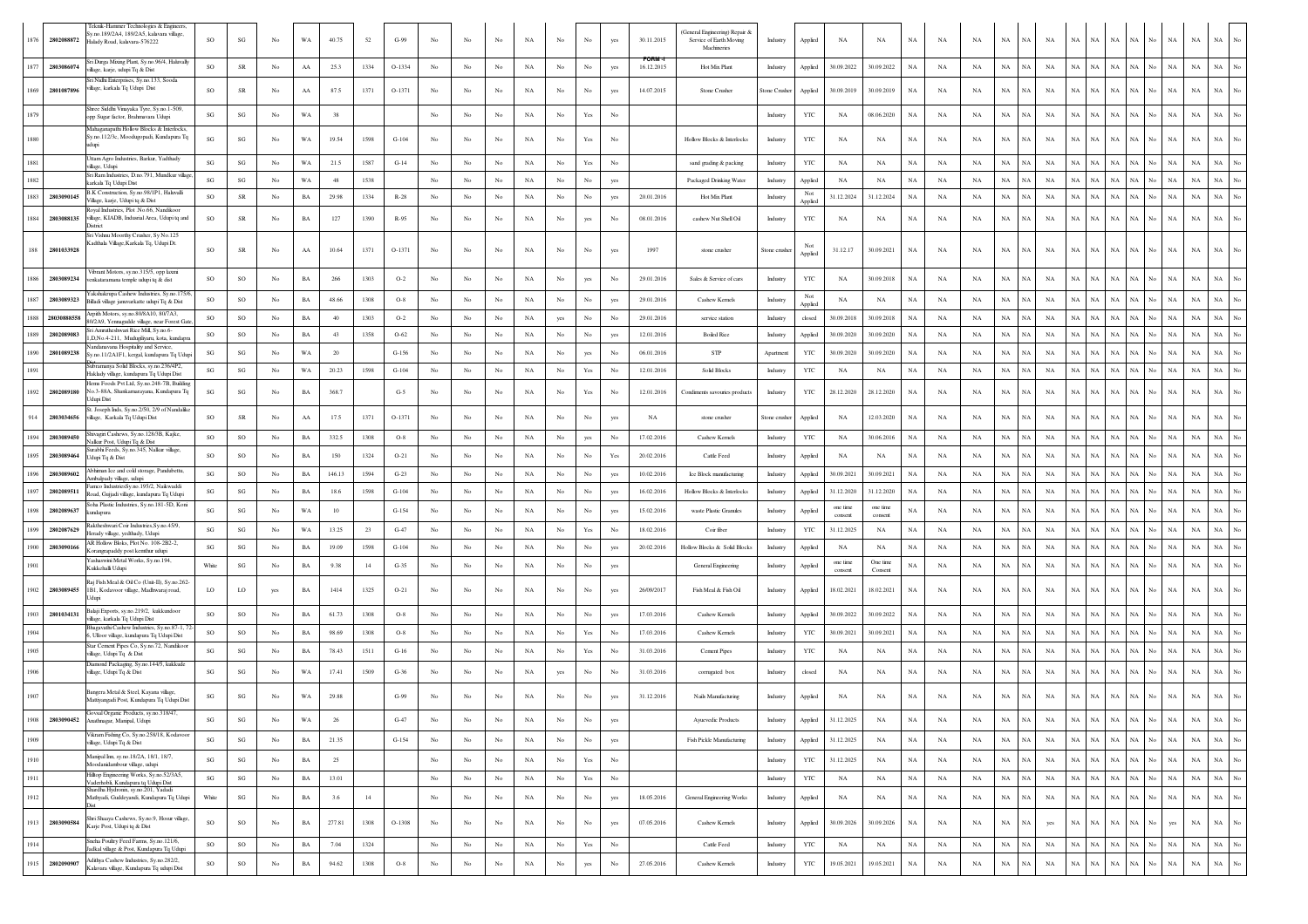| 1916 | ass Industries, sy.no.377/3, Mangala kallu,<br>2801090508<br>Iirgana Post, karkala Tq Udupi District                                 | SO                     | SR                     | No               | BA          | 90.95  | 1390 | R-95     |                  |                  |                  | NA          | No               | No                                                                              | Yes                                                                                   | 12.06.2016 | CNS oil                                                           | Industry  | Applied        | NA                  | NA                   | NA          | NA          | NA          | NA          | <b>NA</b>   | NA          | NA<br>NA.                  | NA          |                   | NA                 | NA          | NA          |                  |
|------|--------------------------------------------------------------------------------------------------------------------------------------|------------------------|------------------------|------------------|-------------|--------|------|----------|------------------|------------------|------------------|-------------|------------------|---------------------------------------------------------------------------------|---------------------------------------------------------------------------------------|------------|-------------------------------------------------------------------|-----------|----------------|---------------------|----------------------|-------------|-------------|-------------|-------------|-------------|-------------|----------------------------|-------------|-------------------|--------------------|-------------|-------------|------------------|
| 1917 | Deepak Associates, sy.no.167/4A & 167/3B,<br>2803090546<br>of Putthur village, Uudpi Tq & Dist                                       | LO                     | LO <sub>1</sub>        | No               | BA          | 899    | 1400 | $O - 07$ | No               | No               | No               | NA          | $_{\rm No}$      | yes                                                                             | No                                                                                    | 02.08.2016 | Residential Apartment &<br><b>Commercial Complex</b>              | Apartment | YTC            | 30.09.2021          | 30.09.2021           | NA          | NA          | NA          | NA          | NA          | NA          | <b>NA</b><br>NA            | $_{\rm NA}$ | NA                | $_{\rm NA}$<br>No. | $_{\rm NA}$ | NA          |                  |
|      | Sri Durga Industries, Sy.no.50/14,<br>1918 2802091090<br>kadinakonda, kandavara village, mullikatte<br>ost, kundapura Tq UDupi Dist. | <b>SO</b>              | SO                     | No               | BA          | 45.02  | 1358 | $O-62$   | No               | No               | No               | NA          | No               | Yes                                                                             | No                                                                                    | 01.06.2016 | <b>Boiled Rice</b>                                                | Industry  | YTC            | NA                  | NA                   | NA          | NA          | NA          | NA          | NA          | NA          | <b>NA</b><br>NA            | NA          | NA                | NA<br>No           | NA          | NA          |                  |
| 1919 | Vishwambhara Cashew Industries.<br>2803090777<br>Sy.no.227/8, Neelavara Village, Brahmavara                                          | <b>SO</b>              | SO                     | No               | BA          | 270    | 1308 | $O-8$    | $_{\rm No}$      | No               | No               | $_{\rm NA}$ | $_{\mathrm{No}}$ | $\operatorname{Yes}$                                                            | No                                                                                    | 24.06.2016 | Cashew Kernels                                                    | Industry  | YTC            | NA                  | NA                   | $_{\rm NA}$ | NA          | NA          | $_{\rm NA}$ | $_{\rm NA}$ | NA          | NA<br>NA                   | NA          | $_{\rm NA}$       | No<br>NA           | $_{\rm NA}$ | NA          |                  |
| 1920 | /ijaya Shilpa Shala, Sy.no.203/4, kasaba,<br>2801089987<br>cabettu, karkal Tq Udupi Dist                                             | $\mathbf{S}\mathbf{G}$ | SO                     | No               | BA          | 25     | 1518 | $O-80$   | No               | No               | No               | NA          | No               | Yes                                                                             | No                                                                                    | 25.06.2016 | Stone Cutting and Carving                                         | Industry  | $_{\rm YTC}$   | NA                  | NA                   | $_{\rm NA}$ | NA          | $_{\rm NA}$ | $_{\rm NA}$ | <b>NA</b>   | NA          | NA<br>NA                   | NA          | NA                | $_{\rm NA}$<br>No. | $_{\rm NA}$ | <b>NA</b>   |                  |
| 1921 | Star Desiccated Coconut Industries,<br>2802091135<br>Sy.no.70/Ip4, kenchanoor village & Post<br>undapura Tq Udupi Dist               | SO.                    | <sub>SO</sub>          | No               | <b>BA</b>   | 242    | 1391 | $O-78$   | No               | No               | No               | NA          | No               | No                                                                              | yes                                                                                   | 24.06.2016 | Desiccated coconut powder                                         | Industry  | Applied        | <b>NA</b>           | NA                   | NA          | NA          | NA          | <b>NA</b>   | <b>NA</b>   | NA          | NA<br>NA                   | NA          | NA                | NA                 | NA          | NA          |                  |
| 1922 | Sri Mahalasa Minerals, Sy.no.290/3, maruthi<br>2803091210<br>Vagar, Palli, kinnimulky udupi                                          | SG                     | SG                     | No               | WA          | 135    | 1538 | $G-54$   | No               | No               | No               | NA          | No               | $_{\rm No}$                                                                     | yes                                                                                   | 25.06.2016 | mineral water                                                     | Industry  | Not<br>Applied | 30.09.2020          | 30.09.2020           | NA          | NA          | NA          | NA          | $_{\rm NA}$ | NA          | NA<br>NA                   | $_{\rm NA}$ | NA                | NA<br>No           | $_{\rm NA}$ | NA          | No               |
| 1923 | Swadeshi Avurveda Bhandara, Sv.no.276/2.<br>2803090926<br>athabettu, Uppoor kolalagiri Udupi Tq & Dist                               | SO                     | SO                     | No               | BA          | 354.6  | 1304 | $O-32$   | $_{\rm No}$      | $_{\rm No}$      | No               | $_{\rm NA}$ | $_{\mathrm{No}}$ | No                                                                              | yes                                                                                   | 23.06.2016 | Ayurvedic Medicine                                                | Industry  | Applied        | 31.12.2016          | 31.12.2016           | $_{\rm NA}$ | NA          | NA          | $_{\rm NA}$ | <b>NA</b>   | NA          | NA<br>ŃА                   | NA          | NA                | $_{\rm NA}$        | $_{\rm NA}$ | $_{\rm NA}$ |                  |
| 1924 | Sebestian John Food & Beverages,<br>2803091486<br>Sy.no.112/7 opp Malgudi Bar, Varamballi,<br>Brahmavra Udupi Tq & Dist              | $\mathbf{S}\mathbf{G}$ | $\mathbf{S}\mathbf{G}$ | No               | $_{\rm BA}$ | 148    | 1538 | $G-15$   | No               | No               | No               | $_{\rm NA}$ | $_{\mathrm{No}}$ | yes                                                                             | No                                                                                    | 26.07.2016 | Mineral water                                                     | Industry  | YTC            | 30.09.2020          | 30.09.2020           | $_{\rm NA}$ | NA          | $_{\rm NA}$ | $_{\rm NA}$ | NA          | NA          | NA<br>NA.                  | $_{\rm NA}$ | NA                | No.<br>$_{\rm NA}$ | $_{\rm NA}$ | $_{\rm NA}$ | No               |
| 1925 | Abhinandan Buildcon Ventures Pvt, Sy.no.63-<br>17A1BP4, NGO Colony site no.2, Bailoor 76<br>Badagabettu Udupi                        | SG                     | $\mathbf{S}\mathbf{G}$ | No               | WA          | 3.5    | 1638 | $G-23$   | No               | No               | No               | NA          | $_{\mathrm{No}}$ | yes                                                                             | No                                                                                    | 18.07.2016 | STP                                                               | Apartment | YTC            | NA                  | NA                   | NA          | NA          | NA          | $_{\rm NA}$ | <b>NA</b>   | NA          | NA<br>NA.                  | $_{\rm NA}$ | NA                | $_{\rm NA}$        | $_{\rm NA}$ | $_{\rm NA}$ |                  |
|      | MCK Industries, Sy.no.104/27, Gudmi<br>1926 2803090776<br>Sasthna Hijari House Saathna Udupi tq & Dist                               | <b>SO</b>              | SO                     | No               | BA          | 108.72 | 1355 | $O-24$   | No               | No               | No               | NA          | No.              | yes                                                                             | No                                                                                    | 11.07.2016 | ood & food processing including<br>fruits & vegetable processing; | Industry  | YTC            | 17.07.2021          | 17.07.2021           | NA          | NA          | NA          | NA          | NA          | NA          | NA<br>NA                   | $_{\rm NA}$ | NA                | $_{\rm NA}$        | $_{\rm NA}$ | $_{\rm NA}$ |                  |
| 1927 | Durgaparameshwari Cashews,<br>2802091067<br>Sy.no.146/P179, Hengavalli, Belve Post,<br>Kundapura Tq Udupi Dist                       | <b>SO</b>              | SO                     | No               | BA          | 169    | 1308 | $O-8$    | $_{\rm No}$      | No               | No               | NA          | No               | yes                                                                             | No                                                                                    | 11.07.2016 | Cashew Kernels                                                    | Industry  | $_{\rm YTC}$   | NA                  | NA                   | $_{\rm NA}$ | NA          | $_{\rm NA}$ | $_{\rm NA}$ | NA          | NA          | NA<br>NA                   | NA          | NA<br>No          | $_{\rm NA}$        | $_{\rm NA}$ | $_{\rm NA}$ |                  |
| 1928 | Vinayaka Cashew Industries, Sy.no.52/6,<br>2802091125<br>Gopady, koteshwara Post, Kundapura Tq                                       | SO                     | SO                     | No               | $_{\rm BA}$ | 89.25  | 1308 | $O-8$    | $_{\rm No}$      | $_{\rm No}$      | No               | $_{\rm NA}$ | $_{\mathrm{No}}$ | No                                                                              | yes                                                                                   | 11.07.2016 | Cashew Kernels                                                    | Industry  | Applied        | NA                  | NA                   | $_{\rm NA}$ | NA          | NA          | $_{\rm NA}$ | NA          | NA          | NA<br>NA                   | $_{\rm NA}$ | NA                | $_{\rm NA}$        | $_{\rm NA}$ | <b>NA</b>   |                  |
| 1929 | Famco IndustriesSy.no.195/2, Nakwaddi<br>2801091454<br>Road, Gujjadi village, kundapura Tq Udupi                                     | SO                     | SO                     | No               | BA          | 90     | 1308 | $O-8$    | No               | No               | No               | NA          | No               | yes                                                                             | No                                                                                    | 11.07.2016 | Cashew Kernels                                                    | Industry  | YTC            | 30.09.2022          | 30.09.2022           | NA          | NA          | $_{\rm NA}$ | $_{\rm NA}$ | NA          | NA          | NA                         | NA          | NA                | $_{\rm NA}$        | $_{\rm NA}$ | <b>NA</b>   |                  |
| 1930 | /ishal Cashew Industries, Sy.No.123-2.<br>2802092162<br>Katbelthur, Kundapura Tq & Udupi Dist                                        | -SO                    | SO                     | No               | <b>BA</b>   | 321    | 1308 | $O-8$    | No               | No               | No               | NA          | No               | No                                                                              |                                                                                       | 20.09.2016 | Cashew Kernels                                                    | Industry  | Applied        | NA                  | NA                   | NA          | NA          | <b>NA</b>   | <b>NA</b>   | NA          | NA          | NA<br>NA                   | $_{\rm NA}$ | NA<br>N٥          | $_{\rm NA}$        | $_{\rm NA}$ | NA          | No               |
| 1931 | Gurukripa Industries, Sy.No.155/16/P1<br>2803092292<br>Perdoor Village, Udupi Tq & Dist.                                             | SG                     | SO                     | No               | BA          | 48     | 1382 | $O-8$    | $_{\rm No}$      | No               | No               | NA          | $_{\mathrm{No}}$ | Yes                                                                             | No                                                                                    | 20.09.2016 | Coconut Oil                                                       | Industry  | YTC            | 30.09.2021          | 30.09.2021           | NA          | NA          | NA          | $_{\rm NA}$ | NA          | NA          | NA<br>NΑ                   | $_{\rm NA}$ | NA                | NA                 | $_{\rm NA}$ | NA          |                  |
| 1932 | Pragathi Industries, Plot No. 28 B. KIADB<br>Industrial Area, Manipal, Udupi                                                         | SG                     | $\mathbf{S}\mathbf{G}$ | No               | BA          | 153    |      |          | $_{\rm No}$      | No               | No               | NA          | $_{\mathrm{No}}$ | No                                                                              | Yes                                                                                   | 02.07.2016 | Green Suction Pipes & Tubing<br>Pipes                             | Industry  | Applied        | NA                  | NA                   | $_{\rm NA}$ | NA          | NA          | $_{\rm NA}$ | NA          | NA          | NA                         | NA          | NA                | $_{\rm NA}$        | $_{\rm NA}$ | $_{\rm NA}$ |                  |
| 1933 | Mahalasa Industries, Sy.No.306/1, 306/2,<br>Manipura Udupi                                                                           | SG                     | $\mathbf{S}\mathbf{G}$ | No               | BA          | 135    | 1538 |          | $_{\rm No}$      | No               | No               | $_{\rm NA}$ | No               | No                                                                              | Yes                                                                                   | 18.07.2016 | Drinking Water                                                    | Industry  | Applied        | 31.12.2025          | 31.12.2025           | NA          | NA          | NA          | <b>NA</b>   | NA          | NA          | NA<br>NA                   | $_{\rm NA}$ | NA                | $_{\rm NA}$        | $_{\rm NA}$ | <b>NA</b>   |                  |
| 1934 | Mahalaxmi Industries, PlotNo. 28 B, KIADB<br>2801091349<br>Industrial Area, Manipal, Udupi                                           | SG                     | SG                     | No               | $_{\rm BA}$ | 32.1   |      |          | No               | No               | No               | NA          | $_{\rm No}$      | $_{\rm No}$                                                                     | yes                                                                                   | 16-Sep     | Flour Mill                                                        | Industry  | Applied        | 31.12.2025          | 3.12.2025            | NA          | NA          | NA          | NA          | NA          | NA          | <b>NA</b><br>NA            | $_{\rm NA}$ | NA                | $_{\rm NA}$<br>No  | $_{\rm NA}$ | NA          |                  |
| 1935 | Disha Ayurveda Pharmacy, Sy.No.131/2A,<br>Arur, Kunjal, Udupi                                                                        | $\mathbf{S}\mathbf{G}$ | $\mathbf{S}\mathbf{G}$ | No               | BA          | 9.5    | 1304 |          | No               | No               | No               | $_{\rm NA}$ | $_{\mathrm{No}}$ | $_{\rm No}$                                                                     | Yes                                                                                   | 09.09.2016 | Ayurvedic medicines                                               | Industry  | Applied        | 31.12.2021          | 31.12.2021           | $_{\rm NA}$ | NA          | NA          | $_{\rm NA}$ | $_{\rm NA}$ | NA          | NA<br>$_{\rm NA}$          | NA          | $_{\rm NA}$       | NA<br>No           | $_{\rm NA}$ | NA          |                  |
| 1936 | Sri Nandikeshwara Bottling Company<br>Sy.No.362/6, Devasthanabettu, Kundapura                                                        | SG                     | SG                     | No               | <b>BA</b>   | 34     |      |          | No               | No               | No               | NA          | No               | No                                                                              | yes                                                                                   |            | <b>Soft Drinks</b>                                                | Industry  | Applied        | 28.08.2115          | 28.08.20115          | <b>NA</b>   | NA          | NA          | NA          | NA          | <b>NA</b>   | NA<br>NA                   | $_{\rm NA}$ | <b>NA</b>         | $_{\rm NA}$<br>No. | $_{\rm NA}$ | NA          |                  |
| 1937 | Thunga Bottling Company, Sy.No.167/7P1,<br>Malvadi, Kundapura.                                                                       | SG                     | $\mathbf{S}\mathbf{G}$ | No               | BA          | 33.35  | 1633 |          | No               | No               | No               | NA          | $_{\rm No}$      | No                                                                              | Yes                                                                                   | 16.09.2016 | Soft Drinks                                                       | Industry  | Applied        | NA                  | NA                   | NA          | NA          | NA          | NA          | NA          | NA          | NA<br>NA                   | $_{\rm NA}$ | NA                | $_{\rm NA}$        | $_{\rm NA}$ | NA          |                  |
| 1938 | Roofplast Construction Company Sy.No. 221<br>Uppoor Village, Ammunje, Thenkabettu,                                                   | SG                     | $\mathbf{SG}$          | No               | $_{\rm BA}$ | 10     | 1603 |          |                  | No               | No               | $_{\rm NA}$ | $_{\mathrm{No}}$ | No                                                                              | Yes                                                                                   | 28.09.2016 | Tile Adhesives & Grouts, Water<br>Proofing Compounds              | Industry  | Applied        | 30.06.2026          | 30.06.2026           | $_{\rm NA}$ | NA          | $_{\rm NA}$ | $_{\rm NA}$ | NA          | NA          | NA<br>NA.                  | $_{\rm NA}$ | NA                | No.<br>$_{\rm NA}$ | $_{\rm NA}$ | $_{\rm NA}$ |                  |
| 1939 | Anand Poly Printers, Sv.No.5/17D.<br>Guddeyangadi, Udyavara, Udup                                                                    | SG                     | $\mathbf{S}\mathbf{G}$ | No               | BA          | 65     | 1614 |          | No               | No               | No               | NA          | No               | No                                                                              | yes                                                                                   | 6/28/1905  | Printed Plastic bags                                              | Industry  | Applied        | one time<br>consent | Life Time<br>Consent | NA          | $_{\rm NA}$ | NA          | $_{\rm NA}$ | NA          | NA          | <b>NA</b><br>NA            | NA          |                   | $_{\rm NA}$        | $_{\rm NA}$ | $_{\rm NA}$ |                  |
| 1940 | Senior Citizens Residential Apartment with<br>Health & Fitness, Sy.No. 6/5, Alevoor,                                                 | SG                     | SG                     | No               | BA          | 380    | 1638 |          | No               | No               | No               | NA          | No               | Yes                                                                             | No                                                                                    | 27.08.2016 | <b>STP</b>                                                        | Apartment | <b>YTC</b>     | 31.12.2025          | 31.12.2025           | NA          | NA          | NA          | NA          | $_{\rm NA}$ | NA          | NA<br><b>NA</b>            | $_{\rm NA}$ | <b>NA</b>         | NA<br>No           | <b>NA</b>   | $_{\rm NA}$ |                  |
| 1941 | Sri Devi Packing Unit, Athrady Village, Udup<br>a & Dist.                                                                            | SG                     | $\mathbf{S}\mathbf{G}$ | No               | BA          | $48\,$ | 1398 |          | $_{\rm No}$      | $_{\rm No}$      | No               | $_{\rm NA}$ | $_{\mathrm{No}}$ | Yes                                                                             | No                                                                                    | 02.09.2016 | Corrugated Boxes                                                  | Industry  | YTC            | 26.08.2021          | 26.08.2021           | NA          | NA          | NA          | $_{\rm NA}$ | NA          | NA          | NA<br>NA                   | NA          | NA                | NA<br>No           | $_{\rm NA}$ | $_{\rm NA}$ |                  |
| 1942 | Sangham Ice & Cold Storage, Malpe Central<br>Ward, Kodavoor, Malpe, Udupi.                                                           | SG                     | $\mathbf{S}\mathbf{G}$ | No               | BA          | 90     | 1594 | $G-23$   | No               | No               | No               | NA          | No               | No                                                                              | Yes                                                                                   | 26.11.2016 | Ice Block manufacturing                                           | Industry  | Applied        | 28.08.2021          | 28.08.2021           | $_{\rm NA}$ | NA          | $_{\rm NA}$ | $_{\rm NA}$ | NA          | NA          | NA<br>NA                   | $_{\rm NA}$ | $_{\rm NA}$       | $_{\rm NA}$<br>No  | $_{\rm NA}$ | NA          |                  |
|      | Pancham Thechno Pvt Ltd, Sy.No.271/4,<br>1943 2803092291<br>Bommarbettu, Hiriyadka, Udupi Tq & District                              | LG                     | $_{\rm LG}$            | No               | BA          | 2000   | 1614 |          | No               | No               | No               | NA          | $_{\mathrm{No}}$ | No                                                                              | yes                                                                                   | 19.06.2016 | PET Preform                                                       | Industry  | Applied        | 31.12.2025          | 31.12.2025           | $_{\rm NA}$ | NA          | <b>NA</b>   | $_{\rm NA}$ | <b>NA</b>   | NA          | <b>NA</b><br>ŃА.           | NA          | NA                | $_{\rm NA}$        | $_{\rm NA}$ | NA          |                  |
| 1944 | United Industries, No. 40/3A7, 37/5, Marne,<br>Moodubelle, Udupi.                                                                    | SG                     | $\mathbf{S}\mathbf{G}$ | No               | $_{\rm BA}$ | 86.96  | 1614 |          | $_{\rm No}$      | No               | No               | NA          | $_{\mathrm{No}}$ | $\operatorname{Yes}$                                                            | No                                                                                    | 28.09.2016 | <b>PVC Pipes</b>                                                  | Industry  | <b>YTC</b>     | 31.12.2026          | 31.12.2026           | NA          | NA          | <b>NA</b>   | $_{\rm NA}$ | NA          | <b>NA</b>   | NA<br>NA                   | NA          | NA                | $_{\rm NA}$        | $_{\rm NA}$ | $_{\rm NA}$ |                  |
| 1945 | Mahashakthi Tyre Retreading, Sy.No.13/20,<br>Moodahadu Sasthan, Udupi                                                                | SG                     | $\mathbf{S}\mathbf{G}$ | No               | <b>BA</b>   | 26.4   | 1563 |          | No               | No               | No               | NA          | No               | $\operatorname*{Yes}% \left( X\right) \equiv\operatorname*{Yes}\left( X\right)$ | No                                                                                    | 27.10.2016 | Tyre Retreaders                                                   | Industry  | Applied        | 30.08.2021          | 30.08.2021           | NA          | NA          | NA          | NA          | NA          | NA          | NA<br>NA                   | $_{\rm NA}$ | <b>NA</b>         | $_{\rm NA}$        | $_{\rm NA}$ | $_{\rm NA}$ |                  |
| 1946 | Samrudhi Cashews, Sy.No.103/7, Nancharu<br>2801091618<br>Village, Udupi Tq & Dist.                                                   | SO                     | SO                     | No               | BA          | 137.45 | 1308 |          | No               | No               | No               | NA          | No               | No                                                                              | yes                                                                                   |            | Cashew Kernels                                                    | Industry  | Applied        | NA                  | NA                   | <b>NA</b>   | NA          | NA          | <b>NA</b>   | <b>NA</b>   | NA          | <b>NA</b><br><b>NA</b>     | NA          | <b>NA</b><br>N٥   | NA                 | $_{\rm NA}$ | NA          | No               |
| 1947 | Shree Sddhi Wire Products, Plot No. 7-177,<br>Isutrial Estate. Kundapura To &                                                        | SG                     | SO                     | No               | $_{\rm BA}$ | 52     | 1383 |          | $_{\rm No}$      | $_{\rm No}$      | $_{\rm No}$      | $_{\rm NA}$ | $_{\mathrm{No}}$ | Yes                                                                             | $_{\rm No}$                                                                           | 18.08.2016 | <b>Binding Wire</b>                                               | Industry  | YTC            | 13.08.2021          | 13.08.2021           | NA          | NA          | NA          | $_{\rm NA}$ | NA          | NA          | NA<br>NA                   | NA          | $_{\rm NA}$       | NA<br>No           | $_{\rm NA}$ | $_{\rm NA}$ | No               |
| 1948 | Vijavashree Cashew Industries<br>Sy.No.297/10, Albady Belve Village,<br>Kundapura Tq & Udupi Dist.                                   | SO                     | SO                     | No               | BA          | 66.13  | 1308 |          | No               | No               | No               | NA          | No               | Yes                                                                             | No                                                                                    |            | Cashew Kernels                                                    | Industry  | YTC            | 17.08.2021          | 17.08.2021           | NA          | NA          | NA          | NA          | NA          | NA          | NA<br><b>NA</b>            | NA          | <b>NA</b>         | NA<br>No.          | $_{\rm NA}$ | NA          |                  |
| 1949 | Chara Village, Karkala Tq & Udupi dist.                                                                                              | SO                     | SO                     | No               | BA          | 110    | 1324 |          | $_{\rm No}$      | No               | No               | NA          | No               | yes                                                                             | No                                                                                    |            | Cattle Feed                                                       | Industry  | YTC            | NA                  | NA                   | NA          | NA          | NA          | NA          | NA          | NA          | NA NA                      |             | $\rm NA-NA-No$    | NA                 | NA .        | $_{\rm NA}$ | No               |
| 1950 | Panchakshari Cashews,<br>2803092070 Sy.No.107/1C2,Sy.No.107/1C2, Hosur<br>Village, Baidebettu, Brahnwara, Udupi tq &                 | SO                     | $_{\rm SO}$            | No               | $_{\rm BA}$ | 247.44 | 1308 | $O-8$    | $_{\mathrm{No}}$ | $_{\mathrm{No}}$ | $_{\rm No}$      | NA          | No               | Yes                                                                             | $_{\mathrm{No}}$                                                                      | 31.08.2016 | Cashew Kernels                                                    | Industry  | YTC            | $_{\rm NA}$         | NA                   | $_{\rm NA}$ | $_{\rm NA}$ | NA          | $_{\rm NA}$ | NA          | $_{\rm NA}$ | $_{\rm NA}$<br>NA          | $_{\rm NA}$ | $_{\rm NA}$       | $_{\rm NA}$<br>No  | $_{\rm NA}$ | $_{\rm NA}$ | $_{\mathrm{No}}$ |
| 1951 | Sri Devi Shilpakala, Sy.No.448/P2P1, Nitte<br>Village, Atttur Post karkala tq & Udupi Dist.                                          | SG                     | $_{\rm SO}$            | No               | WA          | 12     | 1518 | $G-56$   | $_{\rm No}$      | $_{\rm No}$      | $_{\rm No}$      | $_{\rm NA}$ | $_{\rm No}$      | $_{\mathrm{No}}$                                                                | $\operatorname*{Yes}% \left( X\right) \equiv\operatorname*{Yes}(\mathbb{R}^{3}\left)$ | 20.08.2012 | Granite cutting & polishing                                       | Industry  | Applied        | NA                  | $_{\rm NA}$          | $_{\rm NA}$ | $_{\rm NA}$ | NA          | $_{\rm NA}$ | $_{\rm NA}$ | <b>NA</b>   | $_{\rm NA}$<br>NA          | $_{\rm NA}$ | NA                | No<br>$_{\rm NA}$  | $_{\rm NA}$ | $_{\rm NA}$ | $_{\mathrm{No}}$ |
| 1952 | Sheshadri cashews, Sy.No.7/12, Ayyappa<br>Nagar, Kukkundoor, Karkala Tq & Udupi                                                      | SO                     | $\rm SO$               | No               | $_{\rm BA}$ | 69     | 1308 | $O-18$   | $_{\mathrm{No}}$ | $_{\mathrm{No}}$ | $_{\rm No}$      | $_{\rm NA}$ | No               | $_{\mathrm{No}}$                                                                | yes                                                                                   | 01.04.2005 | Cashew Kernels                                                    | Industry  | Applied        | one time<br>consent | NA                   | $_{\rm NA}$ | $_{\rm NA}$ | NA          | $_{\rm NA}$ | NA          | NA          | $_{\rm NA}$<br>NA          | $_{\rm NA}$ | $_{\rm NA}$       | $_{\rm NA}$<br>No  | NA          | $_{\rm NA}$ | $_{\mathrm{No}}$ |
| 1953 | Sri Jayalakshmi Cashew Industries,<br>Sy.No.149/2, Mallar, Kaup, Udupi Tq & Dist                                                     | $\rm{SO}$              | $_{\rm SO}$            | No               | $_{\rm BA}$ | 400    | 1308 | $O-8$    | $_{\mathrm{No}}$ | $_{\rm No}$      | $_{\rm No}$      | $_{\rm NA}$ | $_{\mathrm{No}}$ | $_{\mathrm{No}}$                                                                | $\operatorname*{Yes}% \left( X\right) \equiv\operatorname*{Yes}(\mathbb{R}^{3}\left)$ | 30.09.2015 | Cashew Kernels                                                    | Industry  | Applied        | 30.09.2020          | $_{\rm NA}$          | $_{\rm NA}$ | $_{\rm NA}$ | NA          | NA          | $_{\rm NA}$ | NA          | $_{\rm NA}$<br>$_{\rm NA}$ | $_{\rm NA}$ | $_{\rm NA}$<br>No | $_{\rm NA}$        | $_{\rm NA}$ | $_{\rm NA}$ | $_{\mathrm{No}}$ |
| 1954 | Green Mart Traders, Sy.No.72/5, Uchila Post<br>2803092541<br>Udupi                                                                   | $\mathbf{S}\mathbf{G}$ | $\mathbf{S}\mathbf{G}$ | No               | $_{\rm BA}$ | 70.04  | 1538 |          | $_{\rm No}$      | $_{\mathrm{No}}$ | $_{\rm No}$      | NA          | $_{\rm No}$      | $_{\mathrm{No}}$                                                                | Yes                                                                                   | 19.10.2016 | Drinking Water                                                    | Industry  | Applied        | 30.09.2020          | NA                   | $_{\rm NA}$ | NA          | NA          | $_{\rm NA}$ | $_{\rm NA}$ | NA          | $_{\rm NA}$<br>$_{\rm NA}$ | $_{\rm NA}$ | $_{\rm NA}$       | No<br>$_{\rm NA}$  | $_{\rm NA}$ | $_{\rm NA}$ | $_{\mathrm{No}}$ |
| 1955 | Abharan Motors Pvt Ltd, Near Big Bazar,<br>Jodukatte, Udupi                                                                          | $\mathbf{S}\mathbf{G}$ | $\mathbf{S}\mathbf{G}$ | No               | $_{\rm NA}$ | -6     | 1638 |          | $_{\mathrm{No}}$ | $_{\rm No}$      | $_{\rm No}$      | $_{\rm NA}$ | $_{\mathrm{No}}$ | Yes                                                                             | No                                                                                    | 24.10.2016 | STP                                                               | Industry  | YTC            | 31.12.2025          | 31.12.2025           | $_{\rm NA}$ | $_{\rm NA}$ | NA          | $_{\rm NA}$ | NA          | $_{\rm NA}$ | NA<br>NA                   | $\rm NA-NA$ |                   | No<br>NA           | $_{\rm NA}$ | NA          | $_{\mathrm{No}}$ |
| 1956 | Sunshade Drinking Water & Softdrinks,<br>Sy.No.104/29, Ranganapalke, Kawdoor                                                         | $\mathbf{S}\mathbf{G}$ | $\mathbf{S}\mathbf{G}$ | $_{\mathrm{No}}$ | $_{\rm NA}$ | 26.85  | 1633 |          | $_{\rm No}$      | $_{\rm No}$      | $_{\mathrm{No}}$ | $_{\rm NA}$ | $_{\mathrm{No}}$ | yes                                                                             | $_{\mathrm{No}}$                                                                      | 10.11.2016 | Drinking Water & Softdrinks                                       | Industry  | YTC            | 19.10.2021          | $_{\rm NA}$          | $_{\rm NA}$ | $_{\rm NA}$ | $_{\rm NA}$ | $_{\rm NA}$ | $_{\rm NA}$ | $_{\rm NA}$ | $_{\rm NA}$<br>$_{\rm NA}$ | $_{\rm NA}$ | $_{\rm NA}$       | No<br>$_{\rm NA}$  | $_{\rm NA}$ | $_{\rm NA}$ | $_{\mathrm{No}}$ |
|      | Post, Karkala Tq & Udupi Dist.                                                                                                       |                        |                        |                  |             |        |      |          |                  |                  |                  |             |                  |                                                                                 |                                                                                       |            |                                                                   |           |                |                     |                      |             |             |             |             |             |             |                            |             |                   |                    |             |             |                  |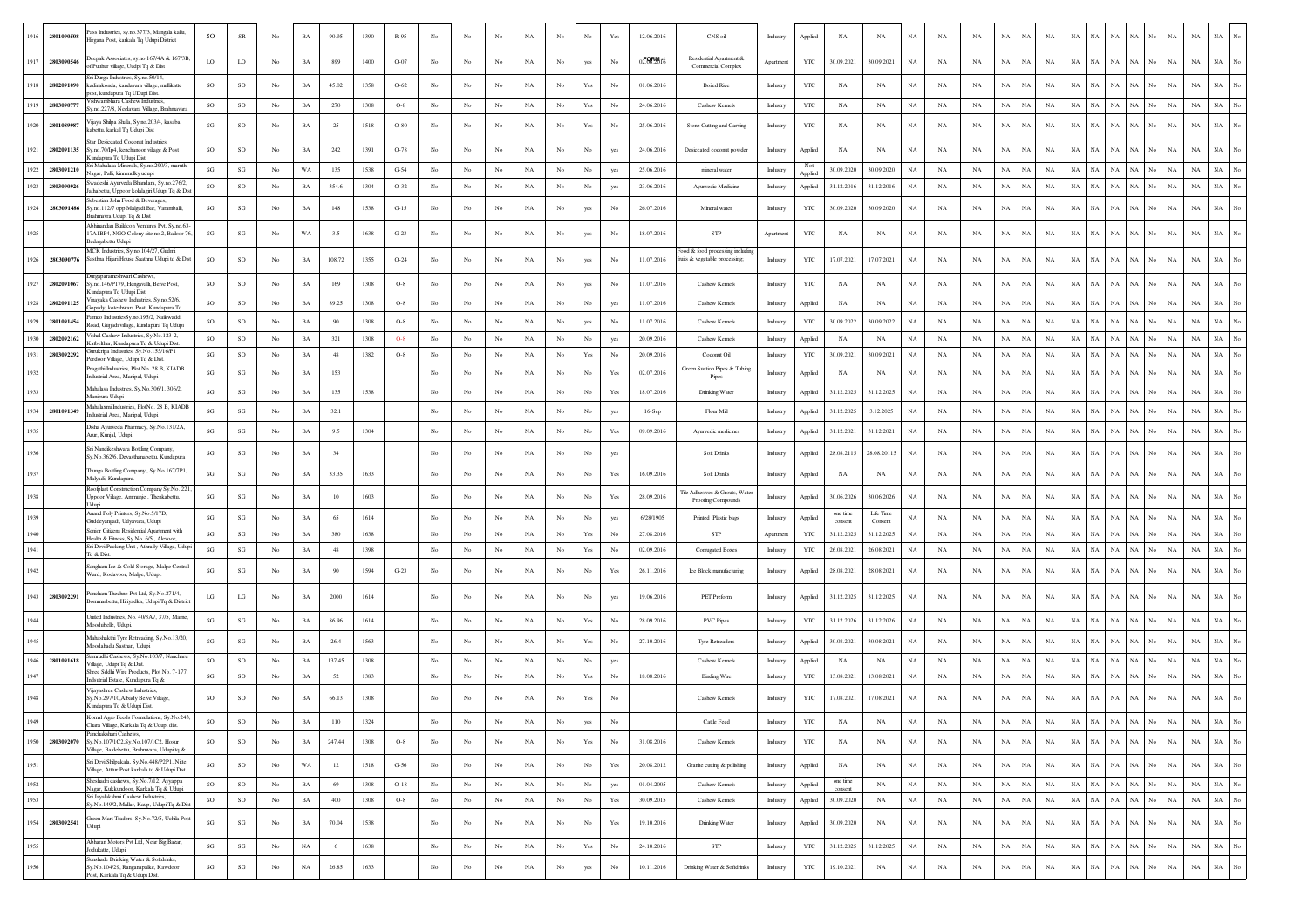| 1957 |                 | unshade Hollow Blocks & Interlocks<br>anganapalke, Kawdoor Post, Karkala tq &             | SG                     | $\mathbf{S}\mathbf{G}$ | No               | WA          | 24.65  | 1598 | $G-104$   | No               | No               | No          | NA          | No               | yes                                                                                   | No               | 10.11.2016     | <b>Hollow Blocks</b>                            | Industry            | YTC          | NA                  | NA                    | NA          | NA          | NA          | NA          | <b>NA</b>                  | <b>NA</b>   | NA<br>NA                   |                            |     | NA<br>NA                   | NA                         |                  |
|------|-----------------|-------------------------------------------------------------------------------------------|------------------------|------------------------|------------------|-------------|--------|------|-----------|------------------|------------------|-------------|-------------|------------------|---------------------------------------------------------------------------------------|------------------|----------------|-------------------------------------------------|---------------------|--------------|---------------------|-----------------------|-------------|-------------|-------------|-------------|----------------------------|-------------|----------------------------|----------------------------|-----|----------------------------|----------------------------|------------------|
|      |                 | Jdupi Dist.<br>ushma Food Industries, Sy.No.137/5,                                        |                        |                        |                  |             |        |      |           |                  |                  |             |             |                  |                                                                                       |                  |                | Aerated Water & Bakery                          |                     |              |                     |                       |             |             |             |             |                            |             |                            |                            |     |                            |                            |                  |
| 1958 |                 | Hardalli Mandalli, Kundapura Tq & Udupi                                                   | SG                     | $\mathbf{S}\mathbf{G}$ | No               | NA          | 70     | 1538 |           | No               | No               | No          | NA          | $_{\rm No}$      | yes                                                                                   | No               | $24$ bhin $16$ | Products                                        | Industry            | YTC          | 07.11.2021          | 07.11.2021            | NA          | NA          | NA          | NA          | NA<br>NA                   | NA          | NA<br>NA                   | NA                         | No. | $_{\rm NA}$<br>NA          | $_{\rm NA}$                | No               |
| 1959 |                 | Mangala Exports, Varanga, Muniyal Village,<br>arkala tq & udupi Dist.                     | SG                     | $\mathbf{S}\mathbf{G}$ | No               | $_{\rm BA}$ | 36     | 1308 |           | $_{\rm No}$      | $_{\rm No}$      | $_{\rm No}$ | NA          | $_{\mathrm{No}}$ | $_{\rm No}$                                                                           | Yes              | 14.05.2001     | Cashew Kernels                                  | Industry            | Applied      | $_{\rm NA}$         | $_{\rm NA}$           | NA          | $_{\rm NA}$ | NA          | $_{\rm NA}$ | NA<br>NA                   | NA          | NA<br>$_{\rm NA}$          | $_{\rm NA}$                | No  | NA<br>$_{\rm NA}$          | $_{\rm NA}$                | No               |
| 1960 | 2803092706      | rabhu Indsutries, Sy.No.27/97, 80<br>adagabettu, Herga village, Karkala Tq &              | SG                     | $\mathbf{S}\mathbf{G}$ | No               | BA          | 9.75   | 1598 | $G-104$   | No               | No               | No          | NA          | No               | Yes                                                                                   | No               | 22.11.2016     | <b>Hollow Blocks</b>                            | Industry            | YTC          | 31.12.2020          | 31.12.2020            | NA          | NA          | NA          | $_{\rm NA}$ | NA<br><b>NA</b>            | NA          | NA<br>$_{\rm NA}$          | ŃА                         | No. | $_{\rm NA}$<br>$_{\rm NA}$ | $_{\rm NA}$                |                  |
|      |                 | dupi Dist.                                                                                |                        |                        |                  |             |        |      |           |                  |                  |             |             |                  |                                                                                       |                  |                |                                                 |                     |              |                     |                       |             |             |             |             |                            |             |                            |                            |     |                            |                            |                  |
| 1961 |                 | imani Food products, Sv.No.3/156-B.<br>lardalli Mandalli, Kundapura tq & Udupi Dis        | SG                     | SG                     | No               | $_{\rm BA}$ | 48     | 1305 |           | No               | No               | No          | NA          | $_{\mathrm{No}}$ | No                                                                                    | Yes              | 26.11.2016     | Areated Water & Bakery<br>Products              | Industry            | Applied      | 19.10.2021          | 19.10.2021            | NA          | NA          | NA          | $_{\rm NA}$ | NA<br>NA                   | <b>NA</b>   | ŃА<br>NA                   | NA                         |     | $_{\rm NA}$<br>$_{\rm NA}$ | $_{\rm NA}$                |                  |
|      |                 | Durgaparameshwari Refineries, Sy.no.210/6,                                                |                        |                        |                  |             |        |      |           |                  |                  |             |             |                  |                                                                                       |                  |                |                                                 |                     |              |                     |                       |             |             |             |             |                            |             |                            |                            |     |                            |                            |                  |
| 1962 |                 | Veelavara, Heroor village, Udupi Tq & Disrict                                             | MO                     | SO                     | No               | $_{\rm BA}$ | 593    |      |           | No               | No               | No          | NA          | $_{\rm No}$      | No                                                                                    | yes              | 17.12.2016     | Edible Oil, Refining packing of<br>Edible oil   | Industry            | Applied      | 31.12.2021          | 31.12.2021            | $_{\rm NA}$ | NA          | NA          | $_{\rm NA}$ | NA<br>NA                   | NA          | NA<br>NA                   | NA                         |     | $_{\rm NA}$<br>$_{\rm NA}$ | $_{\rm NA}$                |                  |
|      |                 | Amrutheshwari Rice Mill, Sy.No.6/1,                                                       |                        |                        |                  |             |        |      |           |                  |                  |             |             |                  |                                                                                       |                  |                |                                                 |                     |              |                     |                       |             |             |             |             |                            |             |                            |                            |     |                            |                            |                  |
| 1963 |                 | D.No.2/11, Moodugiliyaru, Kota, Udupi tq &                                                | <b>SO</b>              | SO                     | No               | BA          | 43     | 1358 | $O-62$    | No               | No               | No          | NA          | No               | No                                                                                    | yes              | 12.01.2016     | <b>Boiled Rice</b>                              | Industry            | Applied      | 30.09.2030          | 30.09.2030            | <b>NA</b>   | NA          | NA          | NA          | NA<br>NA                   | NA          | NA<br>$_{\rm NA}$          | NA                         |     | $_{\rm NA}$<br>$_{\rm NA}$ | $_{\rm NA}$                | $\overline{N}$ o |
|      |                 | ribuja Industries, Sy.No.151/2, 151/3                                                     |                        |                        |                  |             |        |      |           |                  |                  |             |             |                  |                                                                                       |                  |                |                                                 |                     |              |                     |                       |             |             |             |             |                            |             |                            |                            |     |                            |                            |                  |
| 1964 | 2803100188      | osala village, Barkur, Udupi tq & Dist<br>Durga Bottling, Sy.No.2-64A, Uppunda,           | SG                     | $\mathbf{S}\mathbf{G}$ | No               | BA          | 180    | 1614 |           | No               | No               | No          | NA          | No               | No                                                                                    | Yes              | 16.11.2016     | <b>PVC Pipes</b>                                | Industry            | Applied      | 30.09.2020          | 30.09.2020            | NA          | NA          | NA          | NA          | NA<br>NA                   | NA          | NA<br>NA                   | NA                         | N٥  | NA<br>$_{\rm NA}$          | $_{\rm NA}$                | No               |
| 1965 |                 | undapura Tq & Udupi Dist.                                                                 | SG                     | SG                     | No               | WA          | 17     | 1633 |           | No               | No.              | No          | NA          | No               | No                                                                                    | Yes              | 16.12.2016     | <b>Soft Drinks</b>                              | Industry            | Applied      | 31.12.2026          | 31.12.2026            | <b>NA</b>   | NA          | NA          | NA.         | NA<br><b>NA</b>            | NA          | NA<br>$_{\rm NA}$          | NA                         | No  | NA<br>$_{\rm NA}$          | $_{\rm NA}$                | No               |
| 1966 |                 | '.N.P Milan Soft Drinks, D.No.5-68,<br>ppunda, Kundapura tq & Udupi Dist.                 | SG                     | SG                     | No               | WA          | 22     | 1633 |           | No               | $_{\rm No}$      | $_{\rm No}$ | NA          | $_{\rm No}$      | $_{\rm No}$                                                                           | Yes              | 16.12.2016     | Soft Drinks                                     | Industry            | Applied      | one time<br>consent | NA                    | $_{\rm NA}$ | NA          | NA          | NA          | <b>NA</b><br>NA            | $_{\rm NA}$ | NA<br>NA                   | NA                         |     | $_{\rm NA}$<br>$_{\rm NA}$ | $_{\rm NA}$                | No               |
| 1967 |                 | Jdaya Bottling, Sy.No.3-32, Uppunda,<br>undapurq Tq & Udupi Dist.                         | $\mathbf{S}\mathbf{G}$ | SG                     | No               | WA          | 11     | 1633 |           | $_{\rm No}$      | $_{\rm No}$      | $_{\rm No}$ | NA          | $_{\rm No}$      | $_{\rm No}$                                                                           | Yes              | 16.12.2016     | <b>Soft Drinks</b>                              | Industry            | Applied      | 31.12.2115          | NA                    | NA          | NA          | $_{\rm NA}$ | $_{\rm NA}$ | NA<br>NA                   | NA          | NA<br>NA                   | <b>NA</b>                  | No  | $_{\rm NA}$<br>NA          | $_{\rm NA}$                | No               |
| 1968 |                 | rishnmoorthy Acharya, Suddendra theerta<br>Aarga, Kunjibettu, Udupi Tq & Dist.            | $\mathbf{S}\mathbf{G}$ | SG                     | No               | WA          | 14     | 1638 |           | $_{\rm No}$      | $_{\rm No}$      | No          | NA          | $_{\mathrm{No}}$ | Yes                                                                                   | No               | 16.12.2016     | STP                                             | Apartment           | YTC          | 31.12.2115          | NA                    | $_{\rm NA}$ | NA          | $_{\rm NA}$ | NA          | NA<br>$_{\rm NA}$          | $_{\rm NA}$ | NA<br>NA                   |                            |     | $_{\rm NA}$<br>$_{\rm NA}$ | $_{\rm NA}$                | No               |
| 1969 | 2802093148      | irthi Construction, Sy.No.74/6P2,<br>74/4A1P2, No.77, Shivalli Village, Udupi tq &        | $_{\rm SG}$            | SG                     | No               | WA          | 13     | 1638 |           | $_{\rm No}$      | No               | No          | $_{\rm NA}$ | $_{\mathrm{No}}$ | $_{\rm No}$                                                                           | yes              | 16.12.2016     | ${\rm STP}$                                     | Commercial          | Applied      | 07.12.2021          | NA                    | $_{\rm NA}$ | NA          | $_{\rm NA}$ | NA          | $_{\rm NA}$<br><b>NA</b>   | $_{\rm NA}$ | NA<br>NA                   | NA                         | No. | $_{\rm NA}$<br>$_{\rm NA}$ | $_{\rm NA}$                | No               |
|      |                 |                                                                                           |                        |                        |                  |             |        |      |           |                  |                  |             |             |                  |                                                                                       |                  |                |                                                 | Complex             |              |                     |                       |             |             |             |             |                            |             |                            |                            |     |                            |                            |                  |
| 1970 |                 | oastal Plastics, Industrial Area, Nandikoor,<br>Padubidri, Udupi                          | SO                     | SG                     | No               | $_{\rm BA}$ | 7.25   | 1366 |           | No               | No               | No          | NA          | No               | $_{\rm No}$                                                                           | Yes              | 29.01.2015     | Waste Plastic Shredding                         | Industry            | Applied      | 31.12.2027          | NA                    | $_{\rm NA}$ | NA          | $_{\rm NA}$ | $_{\rm NA}$ | NA<br>NA                   | $_{\rm NA}$ | NA<br>NA                   | NA                         | No  | NA<br>$_{\rm NA}$          | NA                         |                  |
|      |                 | sprem Stone Crusher, Sy.no.508/2, Nitte                                                   |                        |                        |                  |             |        |      |           |                  |                  |             |             |                  |                                                                                       |                  |                |                                                 |                     |              |                     |                       |             |             |             |             |                            |             |                            |                            |     |                            |                            |                  |
| 1772 | 2801082602      | llage, Karkala Tq Udupi Dist                                                              | SO                     | SR                     | No               | ${\bf AA}$  | 50     | 1371 | O-1371    | No               | No               | No          | NA          | $_{\mathrm{No}}$ | No                                                                                    | yes              | NA             | Stone crusher                                   | <b>Stone Crushe</b> | Applied      | NA                  | 30.09.2029            | $_{\rm NA}$ | NA          | NA          | $_{\rm NA}$ | NA<br>NA                   | NA          | NA<br>NA                   | NA                         | No  | $_{\rm NA}$<br>$_{\rm NA}$ | $_{\rm NA}$                | $_{\rm No}$      |
|      |                 |                                                                                           |                        |                        |                  |             |        |      |           |                  |                  |             |             |                  |                                                                                       |                  |                |                                                 |                     |              |                     |                       |             |             |             |             |                            |             |                            |                            |     |                            |                            |                  |
|      | 1972 2803093352 | dithya D Shetty, Sy.No.230/7B, Perdoor,<br>okkadabail, Udupi Tq & Dist.                   | SG                     | $\mathbf{S}\mathbf{G}$ | No               | $_{\rm BA}$ | 28     |      |           | No               | No.              | No          | NA          | No               | Yes                                                                                   | No               | 22.12.2013     | Herbal Oil                                      | Industry            | YTC          | NA                  | 30.06.2016            | NA          | NA          | NA          | NA          | NA<br><b>NA</b>            | $_{\rm NA}$ | NA<br>$_{\rm NA}$          | <b>NA</b>                  | No. | $_{\rm NA}$<br>$_{\rm NA}$ | $_{\rm NA}$                | $_{\mathrm{No}}$ |
|      |                 | nnappa Industries, SY.No.138/24, 138/2A2                                                  |                        |                        |                  |             |        |      |           |                  |                  |             |             |                  |                                                                                       |                  |                |                                                 |                     |              |                     |                       |             |             |             |             |                            |             |                            |                            |     |                            |                            |                  |
| 1973 | 2803093482      | mmannu Post, Paduthonse, Udupi-576115                                                     | $\mathbf{S}\mathbf{G}$ | $\mathbf{S}\mathbf{G}$ | $_{\mathrm{No}}$ | $_{\rm BA}$ | 99     |      |           | No               | No               | $_{\rm No}$ | NA          | $_{\mathrm{No}}$ | Yes                                                                                   | No               | 19.12.2016     | Ice Block manufacturing                         | Industry            | YTC          | $_{\rm NA}$         | NA                    | $_{\rm NA}$ | NA          | $_{\rm NA}$ | NA          | <b>NA</b><br>NA            | NA          | $_{\rm NA}$<br>NA          | NA                         |     | $_{\rm NA}$<br>$_{\rm NA}$ | $_{\rm NA}$                | $_{\mathrm{No}}$ |
|      | 1974 2803093353 | temina Lubricants, Sy.No.132, Nadoor.<br>andarthi, Udupi Tq & Dist                        | SG                     | SG                     | No               | $_{\rm BA}$ | 95     |      |           | $_{\rm No}$      | $_{\mathrm{No}}$ | $_{\rm No}$ | NA          | $_{\rm No}$      | $_{\rm No}$                                                                           | yes              | 09.01.2017     | Lubricant Oil                                   | Industry            | Applied      | $_{\rm NA}$         | NA                    | $_{\rm NA}$ | NA          | NA          | NA          | <b>NA</b><br>NA            | $_{\rm NA}$ | NA<br>NA                   | NA                         |     | $_{\rm NA}$<br>$_{\rm NA}$ | $_{\rm NA}$                | No               |
| 1975 |                 | ahaganapathi Hollow Blocks, Sy.No.169/7,                                                  | SG                     | $\mathbf{S}\mathbf{G}$ | No               | WA          | -20    |      |           | No               | No               | No          | NA          | No               | No                                                                                    | Yes              |                | <b>Hollow Blocks</b>                            | Industry            | Applied      | one time            | one time              | NA          | NA          | NA          | $_{\rm NA}$ | <b>NA</b><br>NA            | NA          | NA<br>$_{\rm NA}$          | NA                         | No. | $_{\rm NA}$<br>$_{\rm NA}$ | $_{\rm NA}$                | $_{\mathrm{No}}$ |
|      |                 | mankila, Patla, Udupi Tq & Dist.                                                          |                        |                        |                  |             |        |      |           |                  |                  |             |             |                  |                                                                                       |                  |                |                                                 |                     |              | consent             | consent               |             |             |             |             |                            |             |                            |                            |     |                            |                            |                  |
| 1976 | 2803093363      | urya Garments Industries, Plot No.30-H,<br>hivalli Industrial Area, Manipal, Udupi Dist.  | $\mathbf{S}\mathbf{G}$ | SG                     | No               | WA          | 16     |      |           | No               | No               | No          | NA          | No               | yes                                                                                   | No               | 09.01.2017     | Readymade Garments                              | Industry            | YTC          | 31.12.2116          | NA                    | NA          | NA          | NA          | NA          | NA<br>NA                   | NA          | NA<br>NA                   | NA                         |     | $_{\rm NA}$<br>$_{\rm NA}$ | $_{\rm NA}$                | No               |
|      |                 | Vishwas General Engineering Works,                                                        |                        |                        |                  |             |        |      |           |                  |                  |             |             |                  |                                                                                       |                  |                |                                                 |                     |              |                     |                       |             |             |             |             |                            |             |                            |                            |     |                            |                            |                  |
|      |                 | Sy.No.34/5D1, 5D2, 34/3DP2, Nada,<br>undapura Tq & Udupi Dist.                            | SG                     | $\mathbf{SG}$          | No               | BA          | 7.8    |      |           | No               | $_{\rm No}$      | No          | NA          | No               | No                                                                                    | Yes              | 19.01.2017     | Fibre Door Frame & Fibre Door                   | Industry            | Applied      | NA                  | NA                    | NA          | NA          | NA          | NA          | NA<br>NA                   | NA          | $_{\rm NA}$<br>NA          | <b>NA</b>                  | No  | $_{\rm NA}$<br>$_{\rm NA}$ | $_{\rm NA}$                | $_{\mathrm{No}}$ |
| 1978 |                 | Megha Industries, Sy.No.217(A), Nitte<br>Village, Doopadakatte, Karkala Tq & Udupi        | SG                     | $\mathbf{S}\mathbf{G}$ | No               | $_{\rm BA}$ | 48.25  |      |           | No               | No               | No          | NA          | No               | No                                                                                    | Yes              | 21.01.2017     | Drinking Water                                  | Industry            | Applied      | 31.12.2116          | 31.12.2116            | <b>NA</b>   | NA          | NA          | $_{\rm NA}$ | <b>NA</b><br><b>NA</b>     | $_{\rm NA}$ | NA<br>$_{\rm NA}$          | NA.                        | No. | $_{\rm NA}$<br>$_{\rm NA}$ | $_{\rm NA}$                | $_{\mathrm{No}}$ |
|      |                 |                                                                                           |                        |                        |                  |             |        |      |           |                  |                  |             |             |                  |                                                                                       |                  |                |                                                 |                     |              |                     |                       |             |             |             |             |                            |             |                            |                            |     |                            |                            |                  |
| 1979 | 2801094296      | illava Interlock Industries, Sv.No.386/1B5.<br>anoor Post, Karkala Tq & Udupi Dist.       | SG                     | SG                     | No               | $_{\rm BA}$ | 32.095 |      |           | No               | No               | No          | NA          | yes              | No                                                                                    | No               | 07.02.2017     | Hollow Blocks & Interlocks                      | Industry            | closed       | 31.12.2026          | 31.12.2026            | NA          | NA          | NA          | NA          | NA<br>NA                   | $_{\rm NA}$ | NA<br>$_{\rm NA}$          |                            |     | $_{\rm NA}$<br>$_{\rm NA}$ | NA                         |                  |
| 1980 | 2803094587      | aymili Hall, Sy.No.108/2, Herror Village,                                                 | SG                     | SG                     | No               | WA          | 600    |      |           | $_{\rm No}$      | $_{\rm No}$      | $_{\rm No}$ | $_{\rm NA}$ | $_{\rm No}$      | $\operatorname{Yes}$                                                                  | $_{\rm No}$      | 06.02.2017     | STP of capacity 10 KLD                          | Commercia           | YTC          | $_{\rm NA}$         | NA                    | NA          | NA          | NA          | $_{\rm NA}$ | NA<br>NA                   | NA          | $_{\rm NA}$<br>NA          | $_{\rm NA}$                | No  | NA<br>NA                   | $_{\rm NA}$                | No               |
|      |                 | dupi Dist.<br>Siddivinayaka Enterprises, Sy.No.34/18, Koni                                |                        |                        |                  |             |        |      |           |                  |                  |             |             |                  |                                                                                       |                  |                |                                                 | complex             |              |                     |                       |             |             |             |             |                            |             |                            |                            |     |                            |                            |                  |
| 1981 |                 | <b>Cundapura</b>                                                                          | SG                     | $\mathbf{S}\mathbf{G}$ | No               | WA          | 25.54  |      | $S-$      | No               | No.              | No          | NA          | No               | No                                                                                    | yes              | 21.02.2017     | <b>Soft Drinks</b>                              | Industry            | Applied      | NA                  | NA                    | NA          | NA          | NA          | $_{\rm NA}$ | NA<br>NA                   | NA          | NA<br>$_{\rm NA}$          | NA                         | No. | $_{\rm NA}$<br>$_{\rm NA}$ | $_{\rm NA}$                | No               |
| 1982 |                 | yothis Residencey, Sy.No.27/5, Kollur<br>illage, Kundapura Tq                             | SO                     | $\mathbf{S}\mathbf{G}$ | No               | WA          | 235    |      |           | No               | No.              | No          | NA          | No               | yes                                                                                   | No               | 03.02.2017     | 25 KLD STP For 65 Rooms<br>Lodage               | Apartment           | Applied      | 31.12.2022          | 31.12.2022            | NA          | NA          | NA          | $_{\rm NA}$ | NA<br>NA                   | NA          | $_{\rm NA}$<br>$_{\rm NA}$ | NA                         | No  | $_{\rm NA}$<br>$_{\rm NA}$ | $_{\rm NA}$                | No               |
| 1983 |                 | M's Nandi Hollow Blocks.<br>Sy.No.292/2A,Shiriyar,                                        | SG                     | $\mathbf{S}\mathbf{G}$ | No               | BA          | 26.3   | 1511 | $S-$      | No               | No               | No          | NA          | No               | yes                                                                                   | No               | 13/02/2017     | <b>Hollow Blocks</b>                            | Industry            | YTC          | 30.09.2021          | NA                    | NA          | NA          | NA          | $_{\rm NA}$ | NA<br>NA                   | NA          | NA<br>$_{\rm NA}$          | NA                         | No  | $_{\rm NA}$<br>$_{\rm NA}$ | $_{\rm NA}$                | No               |
|      |                 | Kota, Udupi Taluk, Udupi District                                                         |                        |                        |                  |             |        |      |           |                  |                  |             |             |                  |                                                                                       |                  |                |                                                 |                     |              |                     |                       |             |             |             |             |                            |             |                            |                            |     |                            |                            |                  |
| 1984 |                 | Karthik Cashews, Sv.No. 372/2. Hengavalli<br>Village, Maroor Post, Kundapura              | <b>SO</b>              | SO                     | No               | $_{\rm BA}$ | 97.81  |      | $O-8$     | $_{\rm No}$      | No               | $_{\rm No}$ | NA          | $_{\mathrm{No}}$ | yes                                                                                   | No               | 18/02/2017     | Cashew Kernels                                  | Industry            | YTC          | NA                  | NA                    | $_{\rm NA}$ | NA          | NA          | $_{\rm NA}$ | NA<br>NA                   | NA          | NA<br>NA                   | NA                         | No. | $_{\rm NA}$<br>$_{\rm NA}$ | $_{\rm NA}$                | $_{\mathrm{No}}$ |
|      |                 | Sadbhav Enterprises, Door, No.16-70, near                                                 |                        |                        |                  |             |        |      |           |                  |                  |             |             |                  |                                                                                       |                  |                |                                                 |                     |              |                     |                       |             |             |             |             |                            |             |                            |                            |     |                            |                            |                  |
| 1985 |                 | Govt Scholl, Kodavoor village, Udupi Tq &                                                 | SG                     | SG                     | No               | WA          | 140    |      | $G-94$    | No               | No               | No          | NA          | No               | yes                                                                                   | No               | 2/17/2017      | Ice Block manufacturing                         | Industry            | YTC          | NA                  | NA                    | $_{\rm NA}$ | NA          | NA          | $_{\rm NA}$ | NA<br>NA                   | $_{\rm NA}$ | $_{\rm NA}$<br>NA          | NA                         |     | NA<br>$_{\rm NA}$          | NA                         |                  |
|      |                 | Shree Ganesh Industries, opp Industrial area                                              |                        |                        |                  |             |        |      |           |                  |                  |             |             |                  |                                                                                       |                  |                |                                                 |                     |              |                     |                       |             |             |             |             |                            |             |                            |                            |     |                            |                            |                  |
|      |                 | oteshwara village, kundapura Tq Udupi<br>District                                         | SG                     | SG                     | No               | $_{\rm BA}$ | 46     | 1614 | $G-14$    | No               | No               | No          | NA          | No               | No                                                                                    | yes              | 3/3/2017       | Multilayer films poly polyplene<br>plastic bags | Industry            | Applied      | NA                  | NA                    | $_{\rm NA}$ | NA          | NA          | $_{\rm NA}$ | NA<br>NA                   | NA          | $_{\rm NA}$<br>NA          | NA                         | No  | $_{\rm NA}$<br>$_{\rm NA}$ | $_{\rm NA}$                | $_{\rm No}$      |
|      |                 | P. Soorya Prabha S Shetty, Sy.no.162/3,                                                   |                        |                        |                  |             |        |      |           |                  |                  |             |             |                  |                                                                                       |                  |                |                                                 |                     |              |                     |                       |             |             |             |             |                            |             |                            |                            |     |                            |                            |                  |
|      | 1987 2802093680 | 7/3, 196/6, 204/4, 197/2, 167/2, 165/2,<br>Calavara village & Koorge village, Kundapura   | LO                     | LO                     | No               | WA          | 1038   | 1400 | $O-1400$  | No               | No               | $\rm No$    | NA          | No               | yes                                                                                   | No               | 8/3/2017       | Layout                                          | Layout              | YTC          |                     | 31.12.2022 31.12.2022 | NA          | NA          | NA          | $NA$ $NA$   | NA                         |             |                            | NA NA NA NA No NA          |     |                            | $\rm NA$ $\rm NA$ $\rm No$ |                  |
|      |                 | Tq Udupi District.                                                                        |                        |                        |                  |             |        |      |           |                  |                  |             |             |                  |                                                                                       |                  |                |                                                 |                     |              |                     |                       |             |             |             |             |                            |             |                            |                            |     |                            |                            |                  |
| 1988 |                 | MMK Industries, KIADB Industrial area,<br>Shivally Manipal Udupi Tq & District            | $\mathbf{S}\mathbf{G}$ | $\mathbf{S}\mathbf{G}$ | No               | BA          | 666    | 1614 | $G-14$    | $_{\mathrm{No}}$ | No               | $_{\rm No}$ | $_{\rm NA}$ | $_{\mathrm{No}}$ | $\operatorname{Yes}$                                                                  | $_{\mathrm{No}}$ | 10/3/2017      | Roto mould water                                | Industry            | YTC          | $_{\rm NA}$         | NA                    | $_{\rm NA}$ | $_{\rm NA}$ | $_{\rm NA}$ | $_{\rm NA}$ | NA<br>$_{\rm NA}$          | NA          | NA                         | $_{\rm NA}$<br>$_{\rm NA}$ | No  | NA                         | NA<br>NA                   | $_{\mathrm{No}}$ |
|      |                 | Laxmi Narasimha Anugraha, sy.no.65/7,                                                     |                        |                        |                  |             |        |      |           |                  |                  |             |             |                  |                                                                                       |                  |                |                                                 |                     |              |                     |                       |             |             |             |             |                            |             |                            |                            |     |                            |                            |                  |
| 1989 | 2802094976      | Amasebailu, Siddapura village, Kundapura Tq<br>Jdupi District                             | SG                     | $\mathbf{S}\mathbf{G}$ | No               | $_{\rm BA}$ | 20     | 1518 | $G-18$    | No               | No               | No          | NA          | No               | $_{\rm No}$                                                                           | Yes              | 11/3/2017      | stone cutting & polishing                       | Industry            | Applied      | NA                  | NA                    | $_{\rm NA}$ | NA          | NA          | $_{\rm NA}$ | NA<br>NA                   | NA          | $_{\rm NA}$<br>NA          | NA                         | No  | $_{\rm NA}$<br>$_{\rm NA}$ | $_{\rm NA}$                | $_{\rm No}$      |
| 1990 |                 | Bright Flex International Pvt ltd, Plot no,<br>162/B, Industrial area, Nandikoor Udupu Tq | LG                     | $\mathbf{S}\mathbf{G}$ | No               | BA          | 82.18  | 1614 | $G-14$    | No               | No               | No          | NA          | No               | No                                                                                    | Yes              | 12/3/2017      | PP woven Fabrics/ sack                          | Industry            | Applied      | one time            | One time              | NA          | NA          | NA          | $_{\rm NA}$ | NA<br>NA                   | NA          | NA                         | $_{\rm NA}$<br>NA          | No  | $_{\rm NA}$                | NA<br>$_{\rm NA}$          | $_{\mathrm{No}}$ |
|      |                 | & District                                                                                |                        |                        |                  |             |        |      |           |                  |                  |             |             |                  |                                                                                       |                  |                |                                                 |                     |              | consent             | consent               |             |             |             |             |                            |             |                            |                            |     |                            |                            |                  |
| 1991 |                 | Panchamuki Industry, Mamakatte village,<br>Kundapura Tq Udupi District                    | SG                     | SG                     | No               | $_{\rm BA}$ | 15.15  | 1511 | $G-119$   | No               | No               | $_{\rm No}$ | NA          | $_{\rm No}$      | Yes                                                                                   | No               | 12/3/2017      | <b>Holow Blocks</b>                             | Industry            | YTC          | 31.12.2020          | 31.12.2020            | NA          | NA          | NA          | NA          | NA  <br>NA                 | NA          | NA                         | NA<br>NA                   | No  | NA                         | NA<br>NA                   | $_{\rm No}$      |
| 1992 |                 | Manipal Plastic Convereters, Sy.no.433/1,<br>Shivally Industrial area, Manipal Udupi Tq & | SG                     | $\mathbf{S}\mathbf{G}$ | No               | $_{\rm BA}$ | 8      | 1614 | $G-14$    | No               | No               | No          | NA          | No               | $\operatorname*{Yes}% \left( X\right) \equiv\operatorname*{Yes}(\mathbb{R}^{3}\left)$ | No               | 14/03/2017     | Polyesthyathic shrnic steeves                   | Industry            | $_{\rm YTC}$ | NA                  | NA                    | NA          | $_{\rm NA}$ | NA          | $_{\rm NA}$ | NA<br>NA                   | NA          | $_{\rm NA}$<br>NA          | NA.                        | No  | $_{\rm NA}$<br>NA          | $_{\rm NA}$                | $_{\mathrm{No}}$ |
| 1993 |                 | Om Sai Desighners, Kaduhole, Village,<br>Kundapura Tq Udupi District                      | SG                     | $\mathbf{S}\mathbf{G}$ | No               | $_{\rm BA}$ | 24.95  | 1511 | $G-119$   | $_{\rm No}$      | No               | $_{\rm No}$ | NA          | $_{\rm No}$      | $\operatorname{Yes}$                                                                  | $_{\rm No}$      | 30/03/2017     | Interlocks                                      | Industry            | YTC          | NA                  | NA                    | $_{\rm NA}$ | NA          | NA          | NA          | NA<br>NA                   | NA          | NA                         | NA<br>NA                   | No  | NA<br>NA                   | $_{\rm NA}$                | $_{\rm No}$      |
|      | 1994 2802095211 | Global Hollow Blocks, No. 2-217(B), Nitte                                                 | $\mathbf{S}\mathbf{G}$ | $\mathbf{S}\mathbf{G}$ | $_{\mathrm{No}}$ | WA          | 32     | 1511 | ${\bf G}$ | $_{\mathrm{No}}$ | $_{\rm No}$      | $_{\rm No}$ | $_{\rm NA}$ | $_{\mathrm{No}}$ | $\operatorname{Yes}$                                                                  | $_{\rm No}$      | 30/03/2017     | <b>Hollow Blocks</b>                            | Industry            | YTC          | NA                  | $_{\rm NA}$           | $_{\rm NA}$ | $_{\rm NA}$ | $_{\rm NA}$ | $_{\rm NA}$ | $_{\rm NA}$<br>$_{\rm NA}$ | NA          | NA                         | $_{\rm NA}$<br>NA          | No  | $_{\rm NA}$                | $_{\rm NA}$<br>NA          | $_{\mathrm{No}}$ |
|      |                 | Village, Doopadakatte, Karkala Tq & Udupi                                                 |                        |                        |                  |             |        |      |           |                  |                  |             |             |                  |                                                                                       |                  |                |                                                 |                     |              |                     |                       |             |             |             |             |                            |             |                            |                            |     |                            |                            |                  |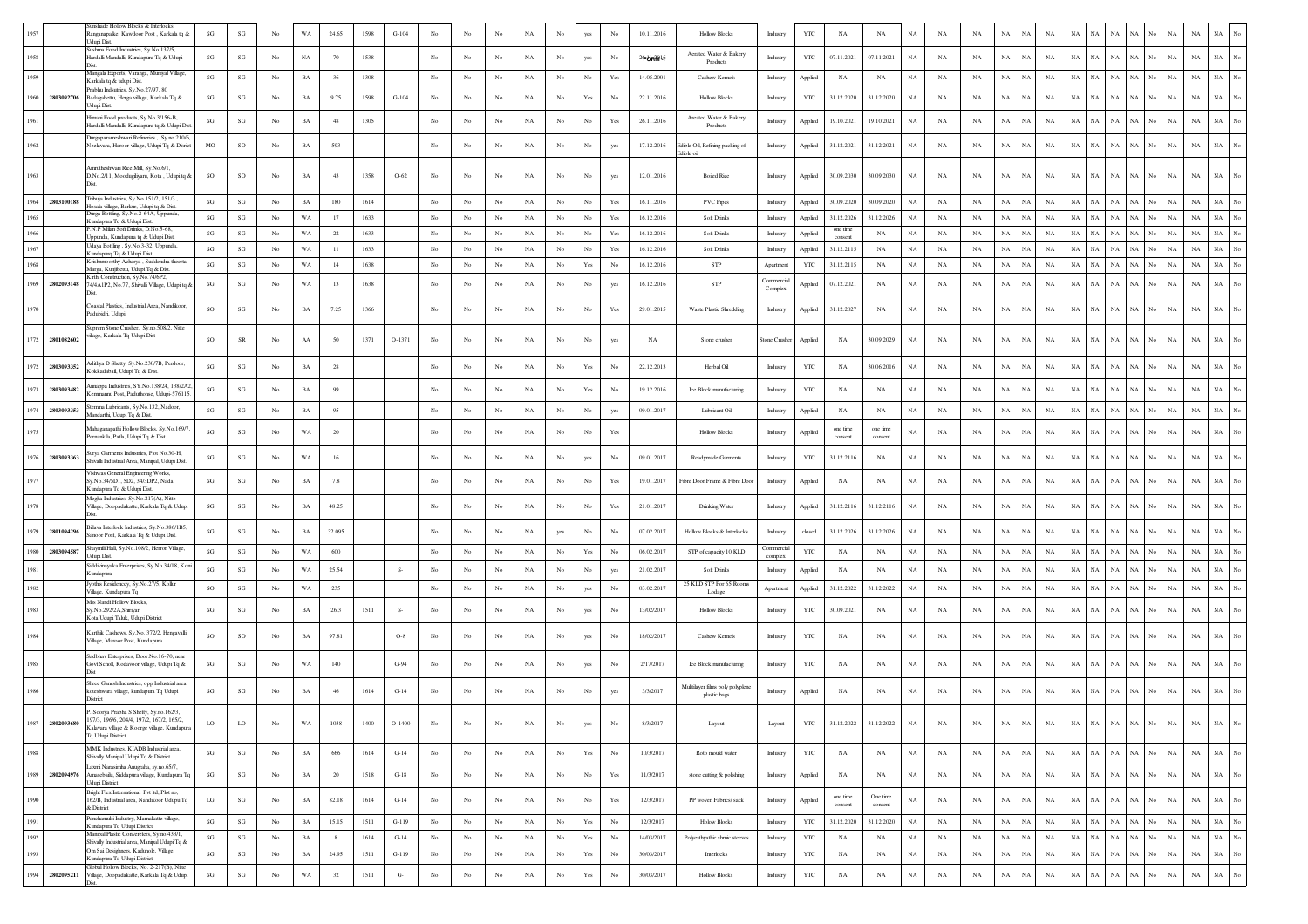|                        | New Megha Industries, No. 2-217(B), Nitte<br>Village, Doopadakatte, Karkala Tq & Udupi                           | SG                     | SG                     | No          | WA          | 25     | 1633 | $G-$     |                  |                  |             | NA          | No               |                                                                                       |             | 31/03/2017 | Soft Drinks & Soda                                                                                | Industry             | Applied      | NA                  | NA                  | NA          | NA          | NA          | NA          | NA          | NA          | NA<br>NA                   | NA          |           |     | NA<br>NA                   | NA          |                  |
|------------------------|------------------------------------------------------------------------------------------------------------------|------------------------|------------------------|-------------|-------------|--------|------|----------|------------------|------------------|-------------|-------------|------------------|---------------------------------------------------------------------------------------|-------------|------------|---------------------------------------------------------------------------------------------------|----------------------|--------------|---------------------|---------------------|-------------|-------------|-------------|-------------|-------------|-------------|----------------------------|-------------|-----------|-----|----------------------------|-------------|------------------|
| 1996                   | Nandi Hollow Blocks, Sy.No.292/2A,<br>Shiriyar, Kota, Udupi Dist.                                                | $\mathbf{S}\mathbf{G}$ | $\mathbf{S}\mathbf{G}$ | No          | WA          | 20     | 1511 | $G-1511$ | No               | No               | $_{\rm No}$ | $_{\rm NA}$ | No.              | No                                                                                    | yes         | 317099011  | <b>Hollow Blocks</b>                                                                              | Industry             | Applied      | 31.12.2026          | NA                  | <b>NA</b>   | NA          | <b>NA</b>   | NA          | NA          | <b>NA</b>   | NA<br>NA                   | $_{\rm NA}$ | NA        |     | $_{\rm NA}$<br>$_{\rm NA}$ | $_{\rm NA}$ | No               |
| 1997                   | Mahasathi Bottling Products, Sy.no.24/11.<br>Gangoli, Kundapura Tq Udupi Dist                                    | $\mathbf{S}\mathbf{G}$ | $\mathbf{S}\mathbf{G}$ | No          | WA          | 10     | 1633 | $G-1633$ | No               | No               | $_{\rm No}$ | $_{\rm NA}$ | $_{\rm No}$      | No                                                                                    | yes         | 21/04/2017 | soft drinks                                                                                       | Industry             | Applied      | one time<br>consent | One time<br>consent | $_{\rm NA}$ | NA          | <b>NA</b>   | $_{\rm NA}$ | NA          | NA          | NA<br>NA                   | $_{\rm NA}$ | NA        |     | $_{\rm NA}$<br>$_{\rm NA}$ | $_{\rm NA}$ | $\overline{N}$ o |
|                        | Sri Laxmi Stone Crusher, Sy.no.175/2, Kalya<br>Village, Karkala To Udupi District                                | SO                     | ${\rm SR}$             | No          | ${\rm AA}$  | 87     | 1371 | O-1371   | No               | No               | No          | NA          | No               |                                                                                       | No          | 21/11/2017 | Stone crusher                                                                                     | Stone crusher        | YTC          | one time<br>consent | NA                  | NA          | NA          | $_{\rm NA}$ | $_{\rm NA}$ | NA          | NA          | NA<br><b>NA</b>            | $_{\rm NA}$ | NA        | No  | $_{\rm NA}$<br>$_{\rm NA}$ | $_{\rm NA}$ |                  |
|                        | SLG Stone Crusher, Sy.no.428/1, Shirva<br>Village, Udupi Tq & District                                           | SO                     | ${\sf SR}$             | No          | ${\rm AA}$  | 104    | 1371 | O-1371   | No               | No               | No          | $_{\rm NA}$ | No               | yes                                                                                   | No          | 21/11/2017 | Stone crusher                                                                                     | Stone crusher        | YTC          | NA                  | NA                  | $_{\rm NA}$ | NA          | NA          | $_{\rm NA}$ | NA          | NA          | $_{\rm NA}$<br>NA          | $_{\rm NA}$ | NA        | No  | $_{\rm NA}$<br>NA          | NA          |                  |
| 2000                   | anani Stone Crusher, Sy.no.178/1, Palli<br>Village, Karkala Tq Udupi District                                    | $\rm SO$               | ${\rm SR}$             | No          | ${\rm AA}$  | 86     | 1371 | $O-1371$ | No               | No               | No          | NA          | No               | yes                                                                                   | No          | 16/09/2017 | Stone crusher                                                                                     | Stone crusher        | YTC          | NA                  | $_{\rm NA}$         | NA          | NA          | NA          | $_{\rm NA}$ | NA          | NA          | NA<br>NA                   | $_{\rm NA}$ | NA        | No. | $_{\rm NA}$<br>$_{\rm NA}$ | $_{\rm NA}$ |                  |
| 2001                   | USK Crusher (M-Sand), Sy.no.144/1B,<br>Shivapura Village, Karkala Tq Udupi District                              | <b>SO</b>              | ${\rm SR}$             | No          | ${\rm AA}$  | 69     | 1371 | O-1371   | No               | No               | No          | NA          | No               | yes                                                                                   | No          | 12/10/2017 | M-Sand                                                                                            | Stone crusher        | YTC          | NA                  | NA                  | NA          | NA          | NA          | $_{\rm NA}$ | NA          | NA          | NA<br>NA                   | $_{\rm NA}$ | NA.       | No. | $_{\rm NA}$<br>NA          | $_{\rm NA}$ | No               |
| 1773<br>2801083479     | U.S.K Crusher, sv.no.144/1B, Shivapura<br>Village, Karkala Tq Udupi Dist                                         | <sub>SO</sub>          | ${\rm SR}$             | No          | AA          | 299    | 1371 | $O-1371$ | No               | No               | No          | NA          | No.              | No                                                                                    | yes         | 08.01.2015 | Stone crusher                                                                                     | <b>Stone Crusher</b> | Applied      | NA                  | 19.06.2019          | <b>NA</b>   | NA          | NA          | NA          | NA          | NA          | $_{\rm NA}$<br>NA          | NA          | NA        | No. | $_{\rm NA}$<br><b>NA</b>   | $_{\rm NA}$ | $_{\mathrm{No}}$ |
| 2003                   | Kiran Stone Crusher, Padubettu, Sooda village<br>& Post, Karkala To Udupi District                               | SO                     | ${\rm SR}$             | No          | ${\rm AA}$  | 79     | 1371 | O-1371   | No               | No               | No          | NA          | No               |                                                                                       | No          | 13/07/2017 | Stone crusher                                                                                     | Stone crusher        | YTC          | NA                  | 27/09/2022          | $_{\rm NA}$ | NA          | $_{\rm NA}$ | $_{\rm NA}$ | NA          | NA          | NA<br><b>NA</b>            | $_{\rm NA}$ | NA        |     | $_{\rm NA}$<br>$_{\rm NA}$ | $_{\rm NA}$ | No               |
| 909<br>2802034651      | Unity Granite Industries, Sv.no.68/7.8.14.15 &<br>16 of Kulunje village Mavinakudlu, Kundapura<br>To Udupi Dist  | SO                     | ${\rm SR}$             | No          | ${\rm AA}$  | 161    | 1371 | O-1371   | $_{\rm No}$      | No               | No          | $_{\rm NA}$ | No               | No                                                                                    | yes         | 15.12.2006 | stone crusher                                                                                     | Stone crusher        | Applied      | NA                  | 17.12.2016          | $_{\rm NA}$ | NA          | NA          | $_{\rm NA}$ | <b>NA</b>   | NA          | NA<br>NA                   | $_{\rm NA}$ | NA        | No. | $_{\rm NA}$<br>$_{\rm NA}$ | $_{\rm NA}$ |                  |
|                        | Shri Kaveri Grit Industries, Sy.no.122/2,<br>Vakwady village, Kalarar kundapura Tq Udup<br>District              | $\mathbf{S}\mathbf{G}$ | SG                     | No          | $_{\rm BA}$ | 23.15  | 1506 | $G-1506$ | No               | No               | No          | $_{\rm NA}$ | No               | No                                                                                    | Yes         | 2017 March | Shell Grit                                                                                        | Industry             | Applied      | NA                  | 30/09/2018          | $_{\rm NA}$ | NA          | NA          | $_{\rm NA}$ | NA          | NA          | $_{\rm NA}$<br>NA          | NA          | NA        |     | $_{\rm NA}$<br>$_{\rm NA}$ | NA          |                  |
| 1017<br>2803034782     | nity rock Industry, Sy.No.24-2, Miyar<br>alkur, Udupi                                                            | <sub>SO</sub>          | ${\rm SR}$             | No          | ${\rm AA}$  | 342    | 1371 | $O-1371$ | No               | No               | No          | NA          | No               | No                                                                                    | yes         |            | stone crusher                                                                                     | Stone crusher        | Applied      | 30.09.2029          | 30.09.2029          | NA          | NA          | NA          | $_{\rm NA}$ | $_{\rm NA}$ | NA          | NA<br>NA                   | $_{\rm NA}$ | NA        | No. | $_{\rm NA}$<br>$_{\rm NA}$ | $_{\rm NA}$ |                  |
| 2007                   | Premier Industries, Sy.no.32-3A, Pandeshwa<br>village, Udupi Tq & District                                       | <b>SO</b>              |                        | No          | BA          | 11.56  | 1333 | $O-1333$ | No               | No               | No          | NA          | No               | No                                                                                    | Yes         | 31/03/2017 | Grinding Wheels                                                                                   | Industry             | Applied      | NA                  | 30.09.2023          | NA          | NA          | NA          | $_{\rm NA}$ | NA          | NA          | NA<br><b>NA</b>            | NA          |           |     | $_{\rm NA}$<br>$_{\rm NA}$ | $_{\rm NA}$ |                  |
| 2008<br>2803094741     | Pratham Nakshathra (Residential Apartment).<br>Sy.No.81/4CP3, 81/1B4P2, 117/24AP2,<br>7/2AP4 of 69               | SO                     | SO                     | No          | WA          | 356    | 1400 | $O-1400$ | No               | No               | No          | NA          | No               | Yes                                                                                   | No          | 13/04/2017 | STP                                                                                               | Apartment            | YTC          | 30.09.2020          | 30.09.2020          | $_{\rm NA}$ | NA          | $_{\rm NA}$ | $_{\rm NA}$ | NA          | NA          | $_{\rm NA}$<br>NA          | $_{\rm NA}$ | NA        | No  | $_{\rm NA}$<br>$_{\rm NA}$ | NA          | No               |
| 2009<br>2803094585     | Alupa Foods Private Limited, C/o Dhanyalaxmi<br>Rice Mills, Sy.No.1/2, Padebettu, Padubidri,<br>Udupi Tq & Dist. | MO                     | SO                     | No          | $_{\rm BA}$ | 624    | 1358 | O-1358   | No               | No               | No          | $_{\rm NA}$ | $_{\rm No}$      | No                                                                                    | yes         | 15/04/2017 | <b>Boiled Rice</b>                                                                                | Industry             | Applied      | NA                  | NA                  | NA          | NA          | NA          | NA          | NA          | NA          | NA<br>$_{\rm NA}$          | NA          | NA        | No. | $_{\rm NA}$<br>$_{\rm NA}$ | NA          |                  |
| 2010<br>2801095525     | Marathe Milk Products, Sy.no.17/5, Mala<br>Post, Karkala Tq Udupi Dist                                           | SG                     | SG                     | No          | $_{\rm BA}$ | 34     | 1503 | $G-1503$ | No               | $_{\rm No}$      | $_{\rm No}$ | $_{\rm NA}$ | $_{\rm No}$      | $_{\rm No}$                                                                           | Yes         | 21/04/2017 | <b>Bakery Products</b>                                                                            | Industry             | Applied      | NA                  | NA                  | NA          | NA          | NA          | $_{\rm NA}$ | NA          | NA          | NA<br><b>NA</b>            | NA          | <b>NA</b> |     | $_{\rm NA}$<br>$_{\rm NA}$ | NA          |                  |
| 2011                   | Boiler Poultry Farm, Sy.no.80/9, Sanoor<br>village Karkala To UDupi Dist                                         | White                  | $_{\rm MG}$            | No          | WA          | 16     | 1544 | G-1544   | $_{\mathrm{No}}$ | $_{\rm No}$      | $_{\rm No}$ | $_{\rm NA}$ | $_{\rm No}$      | Yes                                                                                   | $_{\rm No}$ | 24/04/2017 | Poultry                                                                                           | Industry             | YTC          | 31.12.2027          | 31.12.2027          | NA          | NA          | NA          | $_{\rm NA}$ | $_{\rm NA}$ | NA          | NA<br>NA                   | NA          | NA        | No  | NA<br>$_{\rm NA}$          | $_{\rm NA}$ | No               |
| 2012<br>2801095763     | Panchasiddi Shilpakala Kshetra, Sy.no.409/<br>and 166, 370/3B, Belman village, Karkala Tq<br>Udupi Dist          | $\mathbf{S}\mathbf{G}$ | SO                     | No          | WA          | 34     | 1518 | $G-1518$ | $_{\mathrm{No}}$ | No               | $_{\rm No}$ | $_{\rm NA}$ | $_{\rm No}$      | Yes                                                                                   | No          | 28/04/2017 | Decorated cut to Specification<br>and polished Granite                                            | Industry             | YTC          | NA                  | NA                  | $_{\rm NA}$ | NA          | NA          | NA          | NA          | NA          | NA<br>ŃА                   | NA          | NA        |     | $_{\rm NA}$<br>$_{\rm NA}$ | $_{\rm NA}$ |                  |
| 2013                   | Sweet India Food Industries, Sy.no.71-9P2,<br>ommarbettu, OMAR Villa, 8-100C,<br>Hiriyadka Udupi Ta & Dist       | $\mathbf{S}\mathbf{G}$ | SG                     | No          | WA          | 37     | 1503 | $G-1503$ | No               | No               | No          | NA          | No               | Yes                                                                                   | No          | 28/04/2017 | <b>Bakery Products</b>                                                                            | Industry             | YTC          | NA                  | NA                  | $_{\rm NA}$ | NA          | NA          | $_{\rm NA}$ | NA          | NA          | $_{\rm NA}$<br>NA          | NA          | NA        | No  | $_{\rm NA}$<br>$_{\rm NA}$ | NA          |                  |
| 2014<br>2803092781     | Intaglio Engraving Systems, Sy.No.51, Plot<br>No.21 of Nandikoor-574111, Udupi Tq &                              | <b>SR</b>              | SR                     | No          | BA          | 490    | 1181 | R-1181   | No               | No               | No          | NA          | No.              | No                                                                                    | yes         | 20/05/2018 | printing rollers                                                                                  | Industry             | Applied      | NA                  | NA                  | <b>NA</b>   | NA          | NA          | <b>NA</b>   | NA          | <b>NA</b>   | NA<br>NA                   | $_{\rm NA}$ | NA        | No. | $_{\rm NA}$<br>$_{\rm NA}$ | $_{\rm NA}$ | No               |
| 2015<br>2803095790     | Hiranya Builders & Devolpers, Sy.no.183/1,<br>183/2, 183/3 & 194/1, Aroor Village,<br>3rahmavara udupi Tq & Dist | MO                     | MO                     | No          | BA          | 2383   | 1400 | $O-1400$ | No               | No               | No          | NA.         | No.              | Yes                                                                                   | No          | 25/05/2018 | Layout                                                                                            | Layout               | YTC          | 30.06.2023          | 30.06.2023          | <b>NA</b>   | NA          | NA          | <b>NA</b>   | NA          | NA          | <b>NA</b><br>NA            | <b>NA</b>   | NA        | No  | <b>NA</b><br>$_{\rm NA}$   | $_{\rm NA}$ |                  |
| 2016<br>2802095903     | Sri Brahamalingeshwara Service Station,<br>Sy.no.141, kattebelthur Kundapura Tq Udupi                            | <b>SO</b>              | SO                     | No          | WA          | 64     | 1303 | $O-1303$ | No               | No               | No          | NA          | No               | $\operatorname*{Yes}% \left( X\right) \equiv\operatorname*{Yes}(\mathbb{R}^{3}\left)$ | No          | 5/5/2017   | Auto mobile serice station                                                                        | Industry             | YTC          | NA                  | NA                  | NA          | NA          | NA          | $_{\rm NA}$ | NA          | NA          | $_{\rm NA}$<br>NA          | $_{\rm NA}$ | NA        | No  | $_{\rm NA}$<br>$_{\rm NA}$ | $_{\rm NA}$ | No               |
| 2018<br>2802095973     | avani Builders & Developers,<br>Sy.no.141/31A, near Indian Oil Petrol Bunk.<br>Gundibailu, Udupi Dist            | $\mathbf{S}\mathbf{G}$ | SG                     | No          | WA          | 10     | 1638 | $G-1638$ | No               | No               | No          | NA          | No               | Yes                                                                                   | No          | 10/5/2017  | STP                                                                                               | Apartment            | YTC          | 30.09.2021          | 30.09.2021          | <b>NA</b>   | NA          | NA          | $_{\rm NA}$ | <b>NA</b>   | NA          | NA<br>NA                   | $_{\rm NA}$ | NA        | No. | <b>NA</b><br>$_{\rm NA}$   | NA          |                  |
| 2019<br>2803095788     | Pro Arc Carbons, Sy.no.605/2B3, Kaapithota,<br>erdoor Post, Udupi tq & Dist                                      | $\mathbf{S}\mathbf{G}$ | SG                     | No          | WA          | 80     | 1505 | $G-1505$ | No               | No               | No          | $_{\rm NA}$ | No               | Yes                                                                                   | No          | 23/05/2017 | <b>Biomass Briquettes</b>                                                                         | Industry             | YTC          | NA                  | NA                  | $_{\rm NA}$ | NA          | NA          | $_{\rm NA}$ | NA          | NA          | $_{\rm NA}$<br>NA          | NA          | NA        | No. | $_{\rm NA}$<br>$_{\rm NA}$ | NA          | No               |
| 2020<br>2803096057     | i Ram Fiheries, Sy.no.205/7P2, Paduthonse<br>llage, Kemmannu Post, Udupi- 576 105                                | SG                     | SG                     | No          | WA          | 60     | 1513 | $G-1513$ | No               | No               | No          | <b>NA</b>   | No.              | No                                                                                    | yes         | 23/05/2017 | Ice Block manufacturing                                                                           | Industry             | Applied      | NA                  | NA                  | <b>NA</b>   | NA          | NA          | <b>NA</b>   | NA          | <b>NA</b>   | NA<br>NA                   | $_{\rm NA}$ | NA        | No. | $_{\rm NA}$<br>$_{\rm NA}$ | $_{\rm NA}$ |                  |
| 2021 2801096056        | Narmada Food & Beverges, Sy.no.228/2,<br>Mala Village, Near Pattanhithlu House,<br>Karkala Tq Udupi Dist         | $\mathbf{S}\mathbf{G}$ | $\mathbf{S}\mathbf{G}$ | No          | WA          | 74.87  | 1538 | $G-1538$ | $_{\rm No}$      | No               | $_{\rm No}$ | $_{\rm NA}$ | No               | No                                                                                    | yes         | 31/05/2017 | Mineral water                                                                                     | Industry             | Applied      | 21.12.2025          | 21.12.2025          | $_{\rm NA}$ | NA          | NA          | $_{\rm NA}$ | <b>NA</b>   | NA          | NA<br>NA                   | NA          | NA        | No. | $_{\rm NA}$<br>$_{\rm NA}$ | $_{\rm NA}$ |                  |
| 2022<br>2802096111     | Voori Ice Plant & Col Storage,<br>y.no.242/3B4, Nagoor, Kundapura Tq Udupi                                       | SG                     | SG                     | No          | WA          | 51.61  | 1594 | $G-1594$ | No               | No               | $_{\rm No}$ | $_{\rm NA}$ | $_{\rm No}$      |                                                                                       | Yes         | 31/05/2017 | Ice Plant & Cold Storage                                                                          | Industry             | Applied      | 31.12.2026          | 31.12.2026          | NA          | NA          | NA          | NA          | NA          | NA          | $_{\rm NA}$<br>ŃА          | NA          | NA        |     | $_{\rm NA}$<br>$_{\rm NA}$ | $_{\rm NA}$ |                  |
|                        | BlueBerry Woods, Sy.No.377-2B-PI, 59-P8<br>SHivally Village, Manchi, Udupi Tq & Dist                             |                        |                        |             |             |        |      |          |                  |                  |             |             |                  |                                                                                       |             |            | STPs Established at Residentia<br>partments, Commercial complex<br>Housing colony with wastewater |                      |              |                     |                     |             |             |             |             |             |             |                            |             |           |     |                            |             |                  |
| 2023 2803093807        |                                                                                                                  | $\rm LR$               | $\rm LR$               | No          | WA          | 2585   | 1181 | R-1181   | No               | No               | No          | NA          | No               |                                                                                       | yes         | 14/06/2017 | generation more than 100KLD                                                                       | Apartment            | Applied      | 31.12.2026          | 31.12.2026          | NA          | NA          | NA          | $_{\rm NA}$ | $_{\rm NA}$ | NA          | NA<br>NA                   | $_{\rm NA}$ | NA        | No. | NA<br>$_{\rm NA}$          | $_{\rm NA}$ |                  |
| 2024<br>2801095891     | South Indian Cashews, Sy.no.337/5, Ajekar<br>Post, Karkala Tq Udupi Dist                                         | SO                     | SO                     | No          | BA          | 48.76  | 1308 | $O-1308$ | $_{\rm No}$      | No               | $_{\rm No}$ | $_{\rm NA}$ | $_{\rm No}$      | Yes                                                                                   | $_{\rm No}$ | 3/6/2017   | Cashew Kernels                                                                                    | Industry             | YTC          | 30.09.2022          | 30.09.2022          | NA          | NA          | NA          | NA          | $_{\rm NA}$ | NA          | NA<br>NA                   | NA          | NA        | No  | NA<br>NA                   | NA          | $_{\rm No}$      |
| 2803095919<br>2025     | Armor Kartons, Sy.no.170-2, 170-5,<br>80Badagabettu, Athradi village, Udupi Tq &                                 | MG                     | SG                     | No          | $_{\rm BA}$ | 775    | 1398 | O-1398   | $_{\rm No}$      | No               | $_{\rm No}$ | $_{\rm NA}$ | $_{\rm No}$      | $_{\rm No}$                                                                           | yes         | 15/06/2017 | ardboard or corrugated box and<br>paper products using Boilers                                    | Industry             | Applied      | NA                  | NA                  | NA          | NA          | NA          | $_{\rm NA}$ | $_{\rm NA}$ | NA          | NA<br>NA                   | NA          | NA        | No  | NA<br>$_{\rm NA}$          | NA          | $_{\mathrm{No}}$ |
| 2026<br>2802096431     | Philp D Costa & Co, Sy.no.59/4, Asodu<br>village, Kundapura Tq Udupi Dist                                        | $\rm{SO}$              | $\rm SO$               | $_{\rm No}$ | WA          | 83.45  | 1334 | O-1334   | No               | No               | No          | $_{\rm NA}$ | No               | No                                                                                    | yes         | 28/06/2017 | Hot mix plants                                                                                    | Industry             | Applied      | 30.09.2021          | 30.09.2021          | $_{\rm NA}$ | NA          | $_{\rm NA}$ | $_{\rm NA}$ | NA          | NA          | $_{\rm NA}$<br>NA          | $_{\rm NA}$ | NA        | No  | NA<br>$_{\rm NA}$          | $_{\rm NA}$ | $_{\mathrm{No}}$ |
| 2027<br>2802096513     | larshitha Food Industries, Sy.no.253/5,<br>253/10, Koteshwara Post, Beejadi Village,<br>Kundapura Tq Udupi Dist  | $\mathbf{S}\mathbf{G}$ | $\mathbf{SG}$          | No          | WA          | 17.9   | 1503 | $G-1503$ | No               | No               | $_{\rm No}$ | $_{\rm NA}$ | $_{\mathrm{No}}$ | $\operatorname{Yes}$                                                                  | $_{\rm No}$ | 17/06/2017 | <b>Bakery Products</b>                                                                            | Industry             | YTC          | 30.09.2022          | 30.09.2022          | $_{\rm NA}$ | $_{\rm NA}$ | NA          | $_{\rm NA}$ | NA          | NA          | NA<br>NA                   | $_{\rm NA}$ | NA        | No  | $_{\rm NA}$<br>$_{\rm NA}$ | $_{\rm NA}$ | $_{\rm No}$      |
| 2028<br>2803096208     | iri Brahmalingeshwara Interlocks & Blocks,<br>y.no.180/4, Innanje Post, Udupi Tq & Dist                          | $\mathbf{S}\mathbf{G}$ | SG                     | No          | WA          | 39     | 1511 | $G-1511$ | $_{\rm No}$      | No               | $_{\rm No}$ | $_{\rm NA}$ | $_{\rm No}$      | $\operatorname{Yes}$                                                                  | $_{\rm No}$ | 29/06/2017 | Interlocks & Solid Blocks                                                                         | Industry             | YTC          | NA                  | NA                  | NA          | NA          | NA          | $_{\rm NA}$ | NA          | NA          | $_{\rm NA}$<br>NA          | $_{\rm NA}$ | NA        | No  | $_{\rm NA}$<br>$_{\rm NA}$ | $_{\rm NA}$ | No               |
| 2029<br>2802096432     | Theertha Vinavaka Furniture Works.<br>Sy.no.127/8, Halady Post & Village,<br>Kundapura Tq Udupi Dist             | SG                     | $\mathbf{SG}$          | No          | WA          |        | 1510 | $G-1510$ | $_{\mathrm{No}}$ | No               | $_{\rm No}$ | $_{\rm NA}$ | $_{\mathrm{No}}$ | $_{\rm No}$                                                                           | yes         | 29/06/2017 | Carpentry & wooden furniture                                                                      | Industry             | Applied      | NA                  | NA                  | $_{\rm NA}$ | $_{\rm NA}$ | $_{\rm NA}$ | $_{\rm NA}$ | NA          | NA          | $_{\rm NA}$<br>NA          | $_{\rm NA}$ | NA        | No  | $_{\rm NA}$<br>$_{\rm NA}$ | $_{\rm NA}$ | $_{\rm No}$      |
| $2030\,$<br>2801093334 | Kiran Stone Crushers, Sy.No.133, Suda<br>Village, Karkala tq & Udupi Dist                                        | $_{\rm SO}$            | ${\rm SR}$             | $_{\rm No}$ | ${\rm AA}$  | $68\,$ | 1371 | $O-1371$ | $_{\mathrm{No}}$ | $_{\mathrm{No}}$ | $_{\rm No}$ | $_{\rm NA}$ | $_{\mathrm{No}}$ | yes                                                                                   | $_{\rm No}$ | 13/07/2017 | Stone Crusher                                                                                     | Stone Crusher        | $_{\rm YTC}$ | one time<br>consent | $_{\rm NA}$         | $_{\rm NA}$ | $_{\rm NA}$ | $_{\rm NA}$ | $_{\rm NA}$ | <b>NA</b>   | $_{\rm NA}$ | $_{\rm NA}$<br>$_{\rm NA}$ | $_{\rm NA}$ | NA        | Ñ٥  | $_{\rm NA}$<br>$_{\rm NA}$ | $_{\rm NA}$ | $_{\mathrm{No}}$ |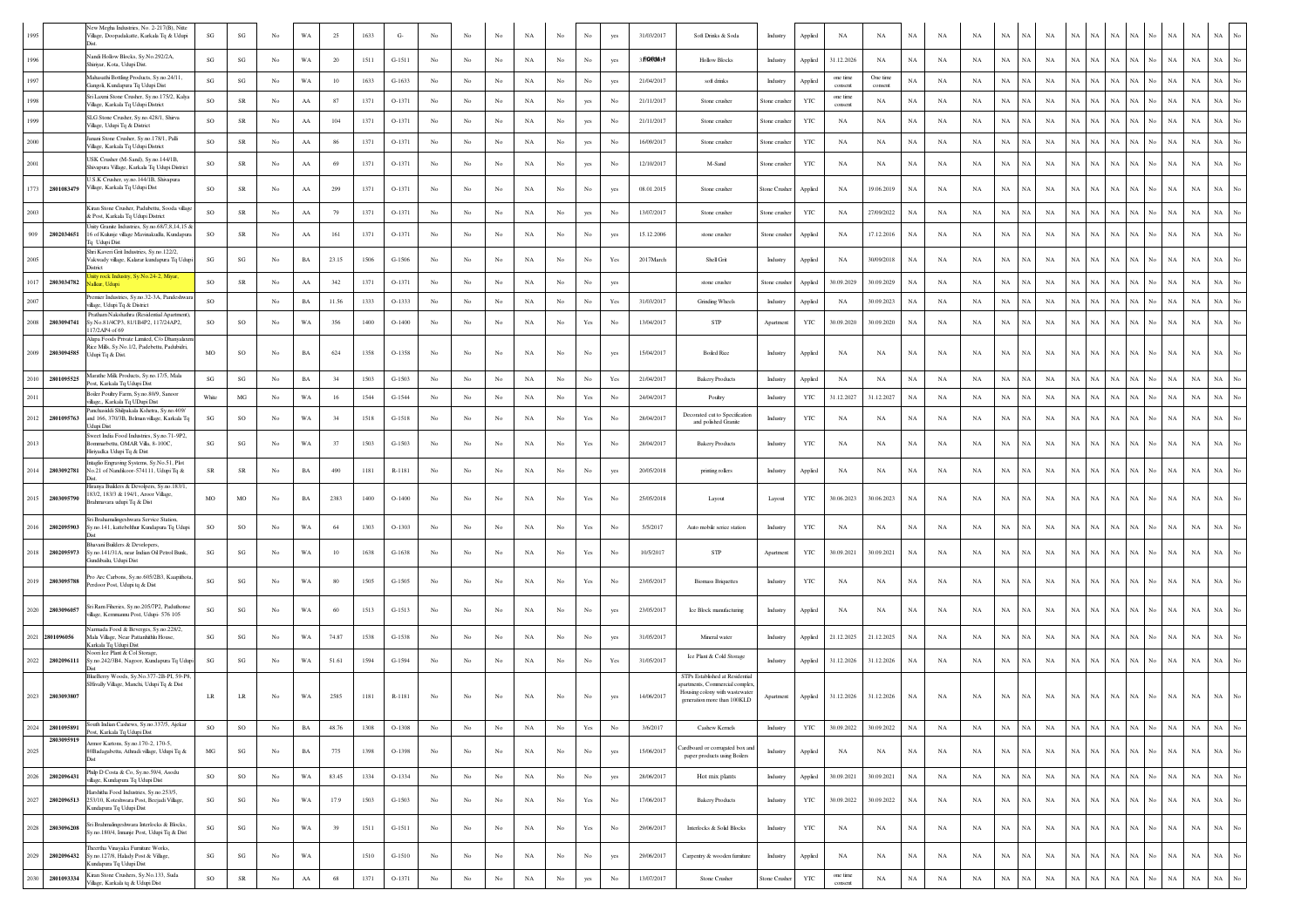| 2031     | 2803096665      | Ava Hollow Blocks, Sy.no.318-2B,<br>ioodbelle, udupi                                                                    | $\mathbf{S}\mathbf{G}$ | SG                     | No               | WA          | 32    | 1511 | $G-1511$ | No               |                  | No               | NA          | No               | No                                                                                    |                                                                                       | 10/007/2017 | <b>Hollow Blocks</b>                                                                           | Industry      | Applied      | NA                  | NA                  | NA          | NA          | NA          | NA                         | NA          | <b>NA</b>   |             | <b>NA</b>                  |                  | NA          | <b>NA</b>   | <b>NA</b>                       |
|----------|-----------------|-------------------------------------------------------------------------------------------------------------------------|------------------------|------------------------|------------------|-------------|-------|------|----------|------------------|------------------|------------------|-------------|------------------|---------------------------------------------------------------------------------------|---------------------------------------------------------------------------------------|-------------|------------------------------------------------------------------------------------------------|---------------|--------------|---------------------|---------------------|-------------|-------------|-------------|----------------------------|-------------|-------------|-------------|----------------------------|------------------|-------------|-------------|---------------------------------|
| 2032     | 2803096795      | odern Hollow Blocks.Sv.no.174/4.<br>anthivana Kukkehalli, Udupi Tq & Dist                                               | $\mathbf{SG}$          | $\mathbf{SG}$          | No               | WA          |       | 1511 | $G-1511$ | $_{\rm No}$      | $_{\rm No}$      | $_{\rm No}$      | $_{\rm NA}$ | $_{\rm No}$      | $_{\rm No}$                                                                           | yes                                                                                   | 26/07/2017  | Hollow Block & Solid Blocks                                                                    | Industry      | Applied      | 31.12.2026          | 31.12.2026          | $_{\rm NA}$ | $_{\rm NA}$ | NA          | $_{\rm NA}$<br>NA          | NA          | $_{\rm NA}$ | NA          | $_{\rm NA}$<br>NA          |                  | $_{\rm NA}$ | $_{\rm NA}$ | $_{\rm NA}$                     |
| 2033     |                 | ri Durgambika Rice Mill. Sv.no.71/9.<br>oligundi Shirur Post, Kundapura Tq Udu                                          | $\mathbf{SG}$          | SG                     | No               | WA          | 9.85  | 1550 | $G-1550$ | $_{\rm No}$      | $_{\rm No}$      | $_{\rm No}$      | $_{\rm NA}$ | $_{\rm No}$      | $_{\rm No}$                                                                           | Yes                                                                                   | 10/7/2017   | Rice mill (Rice hullers only)                                                                  | Industry      | Applied      | 31.12.2027          | 31.12.2027          | NA          | $_{\rm NA}$ | NA          | $_{\rm NA}$<br>NA          | $_{\rm NA}$ | $_{\rm NA}$ | $_{\rm NA}$ | $_{\rm NA}$<br>$_{\rm NA}$ | No               | $_{\rm NA}$ | $_{\rm NA}$ | $_{\rm NA}$                     |
| 2034     | 2802096898      | m Shankar Aqutic Products, Navakwadi,<br>ajjadi Post, Kundapura Tq Udupi Dist                                           | SG                     | SG                     | No               | WA          | 17.2  | 1514 | $G-1514$ | $_{\rm No}$      | $_{\rm No}$      | $_{\rm No}$      | $_{\rm NA}$ | $_{\rm No}$      |                                                                                       | Yes                                                                                   | 15/07/2017  | Ice Blocks                                                                                     | Industry      | Applied      | one time<br>consent | NA                  | $_{\rm NA}$ | $_{\rm NA}$ | NA          | $_{\rm NA}$<br>NΑ          | $_{\rm NA}$ | $_{\rm NA}$ | NA          | $_{\rm NA}$<br>NA          |                  | $_{\rm NA}$ | $_{\rm NA}$ | $_{\rm NA}$                     |
|          | 2035 2802096899 | Raghavendra Industries, Nayakwadi, Gujjadi<br>'ost, Kundapura Tq Uudpi Dist                                             | $\mathbf{S}\mathbf{G}$ | SG                     | No               | WA          | 8.3   | 1510 | $G-1510$ | No               | No               | No               | NA          | No               | No                                                                                    | Yes                                                                                   | 15/07/2017  | wooden furniture                                                                               | Industry      | Applied      | one time<br>consent | one time<br>consent | NA          | NA          | NA          | $_{\rm NA}$<br>NA          | $_{\rm NA}$ | $_{\rm NA}$ | NA          | $_{\rm NA}$<br>NA          | No.              | NA          | $_{\rm NA}$ | $_{\rm NA}$                     |
| 2036     | 2803099865      | Iandavi Real Estate Devolpers, Sy.no.84/4A,<br>4B1, 4B2, 18A1, 18AB2, Putthur village,<br>Jdupi Tq & Dist               | $_{\rm LR}$            | $_{\rm LR}$            | No               | WA          |       | 1181 | R-1181   | No               | No               | No               | NA          | $_{\rm No}$      | No                                                                                    | Yes                                                                                   | 18/08/2017  | TPs Established at<br>Residential apartments, with<br>wastewater generation more<br>han 100KLD | Apartment     | Applied      | one time<br>consent | one time<br>consent | $_{\rm NA}$ | $_{\rm NA}$ | NA          | $_{\rm NA}$                | NA          | NA          | NA          | NA                         |                  |             | NA          | <b>NA</b>                       |
| 902      | 2803034644      | rashree Stone Crusher, Sy.no.81/12, 81/1<br>715, 81/16, 81/17, 81/24, 81/25, & 81/26.<br>iriyara Village, Udupi Tq & Dt | SO                     | SR                     | No               | AA          | 58.75 | 1371 | O-1371   | No               | No               | No               | NA          | No               | No                                                                                    | yes                                                                                   | 01.01.2006  | stone crusher                                                                                  | Stone crusher | Applied      | NA                  | 30.09.2028          | NA          | NA          | NA          | NA<br>NA.                  | $_{\rm NA}$ | $_{\rm NA}$ | NA.         | NA<br>NA                   |                  | NA          | NA          | $_{\rm NA}$                     |
| 2038     | 2803096437      | ijayalakshmi Industries, Sy.no.55/49,<br>rdoor Post, Udupi                                                              | <b>SO</b>              | SO                     | No               | $_{\rm BA}$ |       | 1308 | $O-1308$ | No               | $_{\rm No}$      | $_{\rm No}$      | $_{\rm NA}$ | $_{\rm No}$      | Yes                                                                                   | $_{\rm No}$                                                                           | 20/07/2017  | Cashew Kernels                                                                                 | Industry      | YTC          | 30.09.2020          | 30.09.2020          | NA          | $_{\rm NA}$ | NA          | $_{\rm NA}$<br>NA          | NA          | <b>NA</b>   | NA          | <b>NA</b>                  |                  | $_{\rm NA}$ | $_{\rm NA}$ | <b>NA</b>                       |
| 2039     | 28020998        | aree Matha Marine Industries, Sv.no., 139/3.<br>andse Hobli Gangoli Kundapura Tq Udupi                                  | MO                     | SO                     | No               | BA          | 700   | 1325 | O-1325   | No               | No               | No               | NA          | No               | No                                                                                    | Yes                                                                                   | 22/08/2017  | Frozen Fish                                                                                    | Industry      | Applied      | NA                  | NA                  | NA          | NA          | NA          | NA<br>NA                   | $_{\rm NA}$ | $_{\rm NA}$ | NA          | NA<br>NA                   |                  | NA          | NA          | <b>NA</b>                       |
| 2040     | 2802078907      | Prabhu Oil Traders, Sy.no.93/10, Gangoli<br>ost, Kundapura Tq Udupi Dist                                                | $\mathbf{S}\mathbf{G}$ | $\mathbf{S}\mathbf{G}$ | $_{\mathrm{No}}$ | WA          |       | 1525 | $G-1525$ | $_{\mathrm{No}}$ | $_{\rm No}$      | $_{\rm No}$      | $_{\rm NA}$ | $_{\rm No}$      | $_{\rm No}$                                                                           | Yes                                                                                   | 5/8/2017    | Oil Mill & Flour mill                                                                          | Industry      | Applied      | 30.09.2023          | 30.09.2023          | $_{\rm NA}$ | $_{\rm NA}$ | NA          | NA<br>$_{\rm NA}$          | $_{\rm NA}$ | $_{\rm NA}$ | $_{\rm NA}$ | $_{\rm NA}$<br>NA          | No               | $_{\rm NA}$ | $_{\rm NA}$ | NA                              |
| 2041     | 2801097104      | anjunatha Shilpakala Kendra, Sy.no.423/4<br>ugadibettu, Nakre, Kukkundoor village,<br>arkala Tq Udupi Dist              | $\mathbf{SG}$          | SG                     | No               | WA          |       | 1518 | $G-1518$ | $_{\mathrm{No}}$ | $_{\rm No}$      | No               | $_{\rm NA}$ | $_{\rm No}$      | yes                                                                                   | No                                                                                    | 19/08/2017  | Granite cutting                                                                                | Industry      | YTC          | one time<br>consent | One time<br>consent | NA          | NA          | NA          | NA<br>NA                   | $_{\rm NA}$ | $_{\rm NA}$ | NA          | NA<br>NA                   | No               | $_{\rm NA}$ | NA          | $_{\rm NA}$                     |
| 2042     | 2801100035      | 4/s Siddhi Bricks & Interlocks, Sy.no.150/5,<br>nyana kundapura tq udupi dist                                           | $\mathbf{S}\mathbf{G}$ | SG                     | No               | WA          |       | 1511 | $G-1511$ | No               | $_{\rm No}$      | No               | $_{\rm NA}$ | $_{\rm No}$      | Yes                                                                                   | $_{\rm No}$                                                                           | 24/08/2017  | bricks and interlocks, clay bricks                                                             | Industry      | $_{\rm YTC}$ | NA                  | NA                  | NA          | NA          | NA          | $_{\rm NA}$<br>NA          | $_{\rm NA}$ | $_{\rm NA}$ | NA          | $_{\rm NA}$<br>NA          | No               | $_{\rm NA}$ | NA          | $_{\rm NA}$                     |
| 2043     | 2802097333      | vastik Enclave, Sy.no.118/6A2-P1,<br>undapura Tq Udupi Dist                                                             | $\mathbf{S}\mathbf{G}$ | $\mathbf{SG}$          | No               | WA          |       | 1638 | $G-1638$ | No               | No               | No               | $_{\rm NA}$ | $_{\rm No}$      | No                                                                                    | yes                                                                                   | 24/08/2017  | <b>STP</b>                                                                                     | Apartment     | Applied      | NA                  | $_{\rm NA}$         | $_{\rm NA}$ | $_{\rm NA}$ | NA          | $_{\rm NA}$<br>NA          | $_{\rm NA}$ | $_{\rm NA}$ | NA          | $_{\rm NA}$<br><b>NA</b>   | No               | $_{\rm NA}$ | $_{\rm NA}$ | $_{\rm NA}$                     |
| 2044     | 2803097462      | lathsya Marine, Sy.no.262/1C1B, Malpe,                                                                                  | $\mathbf{SG}$          | $\mathbf{SG}$          | No               | WA          |       | 1514 | $G-1514$ | No               | No               | No               | $_{\rm NA}$ | $_{\rm No}$      | $_{\rm No}$                                                                           | yes                                                                                   | 19/08/2017  | ice plant                                                                                      | Industry      | Applied      | one time            | NA                  | $_{\rm NA}$ | NA          | NA          | $_{\rm NA}$<br>NA          | $_{\rm NA}$ | $_{\rm NA}$ | NA          | $_{\rm NA}$<br>NA          | No.              | $_{\rm NA}$ | NA          | $_{\rm NA}$                     |
|          |                 | dupi Tq & District<br>ri Ram Home Products, Sy.no.55/7A8,                                                               |                        |                        |                  |             |       |      |          |                  |                  |                  |             |                  |                                                                                       |                                                                                       |             |                                                                                                |               |              | consent             |                     |             |             |             | NA                         |             |             | NA          | NA                         |                  |             |             | <b>NA</b>                       |
| $2045\,$ |                 | andar Udupi Tq & Dist<br>avchel Industries, Sv.no.131/3, & 131/5.                                                       | $\mathbf{SG}$          | $\mathbf{S}\mathbf{G}$ | No               | WA          |       | 1503 | $G-1503$ | No               | No               | No               | NA          | No               | $_{\rm No}$                                                                           | Yes                                                                                   | 31.08.2017  | <b>Bakery Products</b>                                                                         | Industry      | Applied      | NA<br>one time      | NA                  | $_{\rm NA}$ | NA          | NA          | $_{\rm NA}$                | $_{\rm NA}$ | $_{\rm NA}$ |             | NA                         |                  | NA          | $_{\rm NA}$ |                                 |
| 2046     | 2801097330      | ooda Village, Karkala Tq Udupi Dist<br>nand Polymers, Sy.no.271/2, Kondadi,                                             | $\mathbf{S}\mathbf{G}$ | SG                     | No               | WA          |       | 1511 | $G-1511$ | No               | $_{\rm No}$      | $_{\rm No}$      | $_{\rm NA}$ | $_{\rm No}$      | $\operatorname{Yes}$                                                                  | No                                                                                    | 31.08.2017  | <b>Hollow Bocks</b>                                                                            | Industry      | $_{\rm YTC}$ | consent             | NA                  | $_{\rm NA}$ | $_{\rm NA}$ | NA          | NA<br>$_{\rm NA}$          | NA          | $_{\rm NA}$ | NA          | $_{\rm NA}$<br>NA          | No               | $_{\rm NA}$ | $_{\rm NA}$ | $_{\rm NA}$                     |
| 2047     | 2803097331      | ommerbettu Village, Hiriyadka Post, udupi tq<br>Dist                                                                    | SG                     | $\mathbf{S}\mathbf{G}$ | No               | BA          |       | 1543 | $G-1543$ | No               | No               | No               | NA          | No               | NO                                                                                    | Yes                                                                                   | 31.08.2017  | Plastic Roto Moulded Tanks                                                                     | Industry      | Applied      | NA                  | NA                  | NA          | NA          | NA          | $_{\rm NA}$<br><b>NA</b>   | $_{\rm NA}$ | NA          | <b>NA</b>   | $_{\rm NA}$<br>NA          | No               | $_{\rm NA}$ | $_{\rm NA}$ | $_{\rm NA}$                     |
| 2048     | 2801096058      | tishal Cashw Industry, Sy.no.534/1C, Nitte,<br>oopadakatte, Karkala Tq Udupi Dist                                       | SO                     | $\rm SO$               | No               | BA          |       | 1308 | $O-1308$ | No               | No               | No               | NA          | No               | Yes                                                                                   | No                                                                                    | 9/17/2018   | Cashew Kernels                                                                                 | Industry      | YTC          | 31.12.2026          | 31.12.2026          | NA          | NA          | NA          | $_{\rm NA}$<br>NA          | $_{\rm NA}$ | $_{\rm NA}$ | $_{\rm NA}$ | $_{\rm NA}$<br>NA          | No               | $_{\rm NA}$ | $_{\rm NA}$ | $_{\rm NA}$                     |
| 2049     | 2803095315      | ai Sales Pvt ltd, No-10-28H, Ambagilu<br>lage, Udupi Tq & Dist                                                          | SO                     | $_{\rm SO}$            | No               | $_{\rm BA}$ |       | 1303 | $O-1303$ | No               | No               | No               | $_{\rm NA}$ | No               | No                                                                                    | Yes                                                                                   | 9/18/2018   | Auto mobile sales and services                                                                 | Industry      | Applied      | NA                  | NA                  | $_{\rm NA}$ | $_{\rm NA}$ | NA          | $_{\rm NA}$<br>NA          | $_{\rm NA}$ | $_{\rm NA}$ | NA          | $_{\rm NA}$<br>NA          | No.              | $_{\rm NA}$ | $_{\rm NA}$ | $_{\rm NA}$                     |
| 2050     | 2801097470      | axmi Cashews Industry, Sy.no.356/9, nalkur<br>llage Bajagoli Karkala Tq Udupi Dist                                      | SO                     | SO                     | $_{\mathrm{No}}$ | BA          |       | 1308 | $O-1308$ | No               | No               | No               | $_{\rm NA}$ | $_{\rm No}$      | Yes                                                                                   | No                                                                                    | $17-Sep$    | Cashew Kernels                                                                                 | Industry      | YTC          | 30.09.2021          | 30.09.2021          | $_{\rm NA}$ | $_{\rm NA}$ | NA          | NA<br>$_{\rm NA}$          | $_{\rm NA}$ | $_{\rm NA}$ | NA          | $_{\rm NA}$<br>$_{\rm NA}$ | No               | $_{\rm NA}$ | $_{\rm NA}$ | $_{\rm NA}$                     |
|          | 2051 2801097471 | tharva Interlocks Blocks Industries,<br>v.no.501/5, Mame Karkala Tq Udupi Dist                                          | SG                     | $\mathbf{S}\mathbf{G}$ | No               | WA          |       | 1511 | $G-1511$ | No               | No               | No               | NA          | No               | Yes                                                                                   | No                                                                                    | 17-Sep      | Hollow Blocks & Interlocks                                                                     | Industry      | YTC          | NA                  | NA                  | NA          | NA          | NA          | NA<br>$_{\rm NA}$          | NA          | $_{\rm NA}$ | NA          | NA<br>NA                   |                  | NA          | NA          | NA                              |
| 2052     | 2802097671      | larshvi Enterprises, Sy.no.178/2, near<br>urukrula Public School, Vakwadi, Kundapura<br>I Udupi Dist                    | $\mathbf{S}\mathbf{G}$ | SG                     | $_{\mathrm{No}}$ | $_{\rm BA}$ |       | 1614 | $G-1614$ | No               | $_{\rm No}$      | No               | NA          | $_{\rm No}$      | $\operatorname{Yes}$                                                                  | No                                                                                    | $17-Sep$    | PP Granules                                                                                    | Industry      | $_{\rm YTC}$ | NA                  | NA                  | $_{\rm NA}$ | $_{\rm NA}$ | NA          | NA<br>$_{\rm NA}$          | NA          | $_{\rm NA}$ | NA          | $_{\rm NA}$<br>NA          | No               | $_{\rm NA}$ | $_{\rm NA}$ | $_{\rm NA}$                     |
| 2053     | 2802097672      | aisnavi Industries, Sv.no.178/2, near<br>urukula Public School, Vakwadi Kundapura<br>q Udupi Dist                       | $\mathbf{S}\mathbf{G}$ | $\mathbf{S}\mathbf{G}$ | No               | BA          |       | 1615 | $G-1615$ | No               | No               | No               | $_{\rm NA}$ | No               | $\operatorname*{Yes}% \left( X\right) \equiv\operatorname*{Yes}(\mathbb{R}^{3}\left)$ | No                                                                                    | 9//2017     | Plastic Crates & Box                                                                           | Industry      | $_{\rm YTC}$ | NA                  | NA                  | $_{\rm NA}$ | NA          | NA          | $_{\rm NA}$<br>NA          | $_{\rm NA}$ | $_{\rm NA}$ | NA          | $_{\rm NA}$<br>NA          | No.              | $_{\rm NA}$ | $_{\rm NA}$ | $_{\rm NA}$                     |
| 2054     |                 | Juleyo Residency, Sy.no.333/2P5.<br>oteshwara village, Kundapura Tq Udupi Dist                                          | $\mathbf{S}\mathbf{G}$ | SG                     | No               | WA          |       | 1638 | $G-1638$ | No               | No               | $_{\rm No}$      | $_{\rm NA}$ | $_{\rm No}$      | Yes                                                                                   | No                                                                                    | $17-Sep$    | STP                                                                                            | Industry      | YTC          | NA                  | NA                  | $_{\rm NA}$ | NA          | NA          | $_{\rm NA}$<br>NA          | $_{\rm NA}$ | $_{\rm NA}$ | NA          | $_{\rm NA}$<br>NA          |                  | $_{\rm NA}$ | $_{\rm NA}$ | $_{\rm NA}$                     |
| 2055     | 2803097472      | iri Chakra Containers Pvt Ltd, Plot No. 40<br>andikoor village, Padubidri Post Udupi                                    | $\mathbf{SG}$          | SG                     | No               | $_{\rm BA}$ |       | 1614 | $G-1614$ | No               | No               | No               | $_{\rm NA}$ | $_{\rm No}$      | Yes                                                                                   | No                                                                                    | 17-Sep      | Woven fabrics                                                                                  | Industry      | $_{\rm YTC}$ | NA                  | NA                  | NA          | $_{\rm NA}$ | NA          | $_{\rm NA}$<br>NA          | $_{\rm NA}$ | $_{\rm NA}$ | NA          | $_{\rm NA}$<br>NA          |                  | $_{\rm NA}$ | NA          | $_{\rm NA}$                     |
| 2056     | 2803097879      | ahalingeshwara Hollow Blocks, Syno.105/9.<br>hegribettu, Baidebettu Post, Udupi Tq & Dist                               | $\mathbf{SG}$          | $\mathbf{S}\mathbf{G}$ | No               | BA          |       | 1511 | $G-1511$ | No               | No               | No               | NA          | No               | Yes                                                                                   | No                                                                                    | 17-Sep      | <b>Hollow Blocks</b>                                                                           | Industry      | YTC          | NA                  | NA                  | NA          | NA          | NA          | $_{\rm NA}$<br>NA          | $_{\rm NA}$ | NA          | VА          | NA                         |                  | NA          | $_{\rm NA}$ | $_{\rm NA}$                     |
|          |                 | 2057 2803095215 Moodanidamboor village, Udupi Tq & Dist                                                                 | $_{\rm LO}$            | LO                     | No               | WA          |       | 1181 | O-1181   | No               | No               | No               | NA          | $_{\rm No}$      | Yes                                                                                   | No                                                                                    | $17-Sep$    | esidential Apartment wastewate<br>generation less than 100KLD.                                 | Apartment     | YTC          | NA                  | NA                  | NA          | NA          | NA          | $_{\rm NA}$<br>NA          | $_{\rm NA}$ | $_{\rm NA}$ | NA          | $_{\rm NA}$<br>NA          | No               | $_{\rm NA}$ | $_{\rm NA}$ | $_{\rm NA}$                     |
| 2058     | 2803093149      | Arya Residency, Sy.No.76/1, 76/2, No.71<br>Cidiyoor Village, Udupi                                                      | LO                     | LO                     | No               | WA          |       | 1182 | O-1182   | No               | No               | No               | NA          | No               | Yes                                                                                   | $_{\rm No}$                                                                           | 17-Sep      | Residential Apartment wastewater<br>generation less than 100KLD.                               | Apartment     | YTC          | NA                  | $_{\rm NA}$         | $_{\rm NA}$ | NA          | NA          | $_{\rm NA}$<br>NA          | $_{\rm NA}$ | $_{\rm NA}$ | NA          | $_{\rm NA}$<br>NA          | No               | $_{\rm NA}$ | $_{\rm NA}$ | $_{\rm NA}$<br>$_{\rm No}$      |
| 2059     | 2801096961      | OM Enterprises, sy.no.171/1A2, Sooda<br>lage, Karkala Tq Udupi Dist                                                     | SO                     | SO                     | No               | $\rm AA$    |       | 1400 | $O-1400$ | No               | No               | $_{\rm No}$      | NA          | $_{\rm No}$      | Yes                                                                                   | No                                                                                    | $17-Sep$    | Stone Crusher and M-sand                                                                       | Stone Crusher | YTC          | NA                  | NA                  | NA          | NA          | NA          | NA<br>NA                   | NA          | NA          | NA          | NA<br>NA                   | No               | NA          | NA          | $_{\rm No}$<br>NA               |
| 2060     | 2802098000      | onkani Kharvi Bhavan, Sy.no.138/2, Trasi<br>lage, Kundapura Tq Udupi Disrict                                            | $\mathbf{S}\mathbf{G}$ | $\mathbf{S}\mathbf{G}$ | $_{\rm No}$      | WA          |       | 1638 | $G-1638$ | No               | No               | $_{\rm No}$      | $_{\rm NA}$ | $_{\rm No}$      | Yes                                                                                   | $_{\rm No}$                                                                           | $17-Oct$    | <b>STP</b>                                                                                     | Apartment     | YTC          | $_{\rm NA}$         | NA                  | $_{\rm NA}$ | $_{\rm NA}$ | NA          | $_{\rm NA}$<br>NA          | $_{\rm NA}$ | $_{\rm NA}$ | NA          | $_{\rm NA}$<br>NA          | No               | $_{\rm NA}$ | $_{\rm NA}$ | $_{\rm NA}$<br>No               |
| 2061     | 2803097753      | andikur Polymers, Sy.no.24, Nandikur<br>llage, Udupi Tq & Dist                                                          | $\mathbf{S}\mathbf{G}$ | $\mathbf{S}\mathbf{G}$ | No               | $_{\rm BA}$ |       | 1614 | $G-1614$ | No               | No               | $_{\rm No}$      | $_{\rm NA}$ | $_{\rm No}$      | Yes                                                                                   | $_{\rm No}$                                                                           | $17-Oct$    | <b>PVC Pipes</b>                                                                               | Industry      | YTC          | $_{\rm NA}$         | $_{\rm NA}$         | $_{\rm NA}$ | $_{\rm NA}$ | NA          | $_{\rm NA}$<br><b>NA</b>   | $_{\rm NA}$ | $_{\rm NA}$ | NA          | $_{\rm NA}$<br>NA          | No               | $_{\rm NA}$ | $_{\rm NA}$ | $_{\rm NA}$<br>$_{\mathrm{No}}$ |
| 2062     | 2803097882      | adur Enterprises, Sy.no.98/1A4, Paduru<br>dlage, Udupi Tq & District                                                    | $\mathbf{S}\mathbf{G}$ | $\mathbf{S}\mathbf{G}$ | No               | WA          |       | 1509 | $G-1509$ | No               | No               | $_{\rm No}$      | $_{\rm NA}$ | $_{\mathrm{No}}$ | Yes                                                                                   | $_{\rm No}$                                                                           | $17-Oct$    | Paper cup                                                                                      | Industry      | YTC          | $_{\rm NA}$         | $_{\rm NA}$         | $_{\rm NA}$ | $_{\rm NA}$ | NA          | $_{\rm NA}$<br>NA          | $_{\rm NA}$ | $_{\rm NA}$ | $_{\rm NA}$ | $_{\rm NA}$<br>$_{\rm NA}$ | No               | $_{\rm NA}$ | $_{\rm NA}$ | $_{\rm NA}$<br>$_{\rm No}$      |
| 2063     | 2803098072      | shwini Manufactures, Near LVT Temple,<br>asudeva Nilaya, Putthuru Post Udupi District                                   | $\mathbf{S}\mathbf{G}$ | $\mathbf{S}\mathbf{G}$ | No               | WA          |       | 1503 | $G-1503$ | No               | No               | $_{\rm No}$      | $_{\rm NA}$ | $_{\rm No}$      | $\operatorname{Yes}$                                                                  | $_{\rm No}$                                                                           | $17-Oct$    | <b>Bakery Products</b>                                                                         | Industry      | YTC          | $_{\rm NA}$         | $_{\rm NA}$         | $_{\rm NA}$ | NA          | NA          | $_{\rm NA}$<br><b>NA</b>   | NA          | $_{\rm NA}$ | NA          | $_{\rm NA}$<br>NA          | No               | $_{\rm NA}$ | $_{\rm NA}$ | $_{\rm NA}$<br>$_{\mathrm{No}}$ |
| 2064     | 2803097845      | Sri Durgaparameshwari Bottling Co,<br>Sy.no.66/12, Saligrama Village, Udupi Tq &                                        | $\mathbf{S}\mathbf{G}$ | $\mathbf{SG}$          | No               | WA          |       | 1633 | $G-1633$ | $_{\mathrm{No}}$ | No               | $_{\rm No}$      | NA          | $_{\mathrm{No}}$ | $_{\rm No}$                                                                           | $\operatorname*{Yes}% \left( X\right) \equiv\operatorname*{Yes}(\mathbb{R}^{3}\left)$ | $17-Oct$    | <b>Soft Drinks</b>                                                                             | Industry      | Applied      | NA                  | NA                  | $_{\rm NA}$ | NA          | NA          | $_{\rm NA}$<br><b>NA</b>   | $_{\rm NA}$ | $_{\rm NA}$ | NA          | $_{\rm NA}$<br>$_{\rm NA}$ | No.              | $_{\rm NA}$ | $_{\rm NA}$ | $_{\rm NA}$<br>$_{\mathrm{No}}$ |
| 2065     | 2803098001      | lanara Food Products, Sy.no.210, 1A1P5,<br>anthekatte Post, Udupi                                                       | $\mathbf{S}\mathbf{G}$ | $\mathbf{S}\mathbf{G}$ | $_{\rm No}$      | WA          |       | 1503 | $G-1503$ | $_{\mathrm{No}}$ | $_{\mathrm{No}}$ | $_{\mathrm{No}}$ | $_{\rm NA}$ | $_{\mathrm{No}}$ | $_{\mathrm{No}}$                                                                      | yes                                                                                   | $17-Oct$    | <b>Bakery Products</b>                                                                         | Industry      | Applied      | one time<br>consent | One time<br>consent | $_{\rm NA}$ | NA          | $_{\rm NA}$ | $_{\rm NA}$<br>$_{\rm NA}$ | $_{\rm NA}$ | $_{\rm NA}$ | $_{\rm NA}$ | $_{\rm NA}$<br>$_{\rm NA}$ | $_{\mathrm{No}}$ | $_{\rm NA}$ | $_{\rm NA}$ | $_{\rm NA}$<br>$_{\mathrm{No}}$ |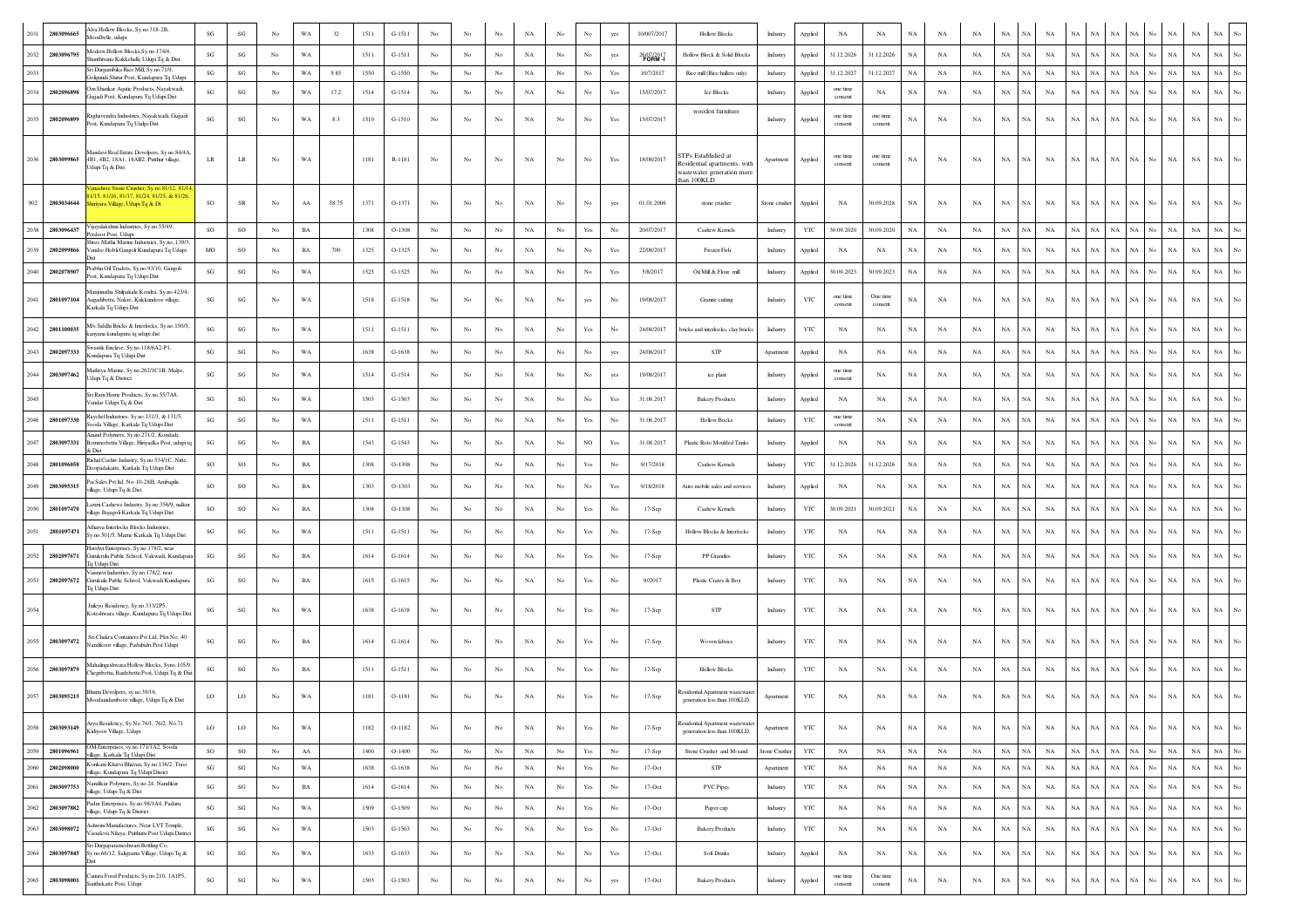|                    | L.G Stone Crusher, Sy.no.428/1, Shirva                                                                                |                        |                        |                  |             |     |      |          |                  |                  |                |             |                  |                                                                                       |                                                                                       |                     |                                                                                               |                 |              |                        |                     |             |             |             |                            |             |             |             |                            |                            |             |                                 |
|--------------------|-----------------------------------------------------------------------------------------------------------------------|------------------------|------------------------|------------------|-------------|-----|------|----------|------------------|------------------|----------------|-------------|------------------|---------------------------------------------------------------------------------------|---------------------------------------------------------------------------------------|---------------------|-----------------------------------------------------------------------------------------------|-----------------|--------------|------------------------|---------------------|-------------|-------------|-------------|----------------------------|-------------|-------------|-------------|----------------------------|----------------------------|-------------|---------------------------------|
| 2803097691<br>2066 | 'illage, Udupi Tq Udupi Dist                                                                                          | SO                     | SO                     | No               | AA          |     | 1371 | $O-1371$ | No               |                  |                | NA          | No               | Yes                                                                                   | No                                                                                    | $17-Nov$            | Stone Crusher                                                                                 | Stone Crusher   | YTC          | 31.12.2026             | 31.12.2026          | NA          | ΝA          | NA          | NA                         | NA          | NA.         | NA          |                            |                            | NA          | NA                              |
| 2801097332<br>2067 | axmi Stone Crusher, Sy.no.175/2, Kalya<br>/illage, Karkala Tq Udupi Dist                                              | SO                     | SO                     | No               | AA          |     | 1372 | $O-1372$ | No               | No               | No             | NA          | No               | $\operatorname*{Yes}% \left( X\right) \equiv\operatorname*{Yes}(\mathbb{R}^{3}\left)$ | No                                                                                    | FORM <sup>V</sup> I | Stone Crusher                                                                                 | Stone Crushe    | YTC          | NA                     | NA                  | $_{\rm NA}$ | <b>NA</b>   | $_{\rm NA}$ | $_{\rm NA}$<br>NA          | NA          | NA          | NA          | <b>NA</b><br>NA            | NA                         | $_{\rm NA}$ | $_{\rm NA}$                     |
| 2068<br>2802097997 | aradha Rice Mill, Sy.no.291/5, Jepthi<br>/illage, Kundapura Tq Udupi District                                         | SO                     | SO                     | No.              | BA          |     | 1358 | $O-1358$ | No               | No               | No             | NA          | No               | Yes                                                                                   | No                                                                                    | $17-Nov$            | Boiled rice rice                                                                              | Industry        | YTC          | NA                     | NA                  | NA          | NA          | NA          | $_{\rm NA}$<br><b>NA</b>   | NA          | <b>NA</b>   | NA          | NA<br>NA                   | <b>NA</b><br>No            | $_{\rm NA}$ | $_{\rm NA}$                     |
| 2069<br>2803098212 | Jdupi Force, Door No. 4-13B, Sy.no.121/18<br>& 12/8A2, near kalliyanpura Santhekkate                                  | SO                     | $_{\rm SO}$            | $_{\mathrm{No}}$ | $_{\rm BA}$ |     | 1303 | $O-1303$ | No               | No               | No             | NA          | No               | No                                                                                    | yes                                                                                   | $17-Nov$            | Auto mobile serice station                                                                    | Industry        | Applied      | 30.09.2030             | 30.09.2030          | $_{\rm NA}$ | NA          | $_{\rm NA}$ | $_{\rm NA}$<br>NA          | NA          | yes         | NA          | <b>NA</b><br>ŃА            | yes                        | $_{\rm NA}$ | $_{\rm NA}$                     |
| 2070<br>2803097996 | Post, udupi tq & District<br>rain Devine Products, Sy.no.9-3, W.No.-2                                                 | $\mathbf{S}\mathbf{G}$ | $\mathbf{SG}$          | $_{\mathrm{No}}$ | <b>BA</b>   |     | 1503 | $G-1503$ | No               | No               | No             | NA          | No               | $\operatorname{Yes}$                                                                  | No                                                                                    | $17-Nov$            | <b>Bakery Products</b>                                                                        | Industry        | YTC          | $_{\rm NA}$            | NA                  | $_{\rm NA}$ | NA          | $_{\rm NA}$ | $_{\rm NA}$<br>NA          | NA          | NA          | NA          | NA<br>NA                   | NA<br>No                   | $_{\rm NA}$ | $_{\rm NA}$<br>No               |
|                    | Athradi village, Udupi Tq & District<br>Valerian Lobo & Flavia Lobo, Sy.no.569/7                                      |                        |                        |                  |             |     |      |          |                  |                  |                |             |                  |                                                                                       |                                                                                       |                     | Grading & Packing of Cashew                                                                   |                 |              |                        |                     |             |             |             |                            |             |             |             |                            |                            |             |                                 |
|                    | 540/4, Kukkundoor Village, Karkala Tq Udupi                                                                           | $\mathbf{S}\mathbf{G}$ | $\mathbf{S}\mathbf{G}$ | No               | <b>BA</b>   |     | 1541 | $G-1541$ | $_{\rm No}$      | No               | No             | NA          | $_{\rm No}$      | Yes                                                                                   | No                                                                                    | $17-Nov$            | Kemak                                                                                         | Industry        | YTC          | $_{\rm NA}$            | NA                  | NA          | NA          | $_{\rm NA}$ | $_{\rm NA}$<br>NA          | NA          | NA          | NA          | NA                         | NA                         | $_{\rm NA}$ | $_{\rm NA}$                     |
| 2072<br>2801098288 | /alerian Lobo & Flavia Kanthi Lobo.<br>y.no.234/34, Karkala Tq Udupi District                                         | SG                     | SG                     | $_{\rm No}$      | $_{\rm BA}$ |     | 1542 | $G-1542$ | $_{\rm No}$      | No               | No             | NA          | $_{\rm No}$      | Yes                                                                                   | No                                                                                    | $17-Nov$            | Grading & Packing of Cashew<br>Kemak                                                          | Industry        | YTC          | $_{\rm NA}$            | NA                  | $_{\rm NA}$ | NA          | $_{\rm NA}$ | $_{\rm NA}$<br>NA          | NA          | NA          | NA          | NA<br>NA                   | No<br>NA                   | NA          | $_{\rm NA}$<br>No               |
| 2073<br>2802098289 | shapura Industries, sv.no.359-2P4.<br>Coteshwara village, kundapura Tq Udupi<br>District                              | $\mathbf{S}\mathbf{G}$ | $\mathbf{SG}$          | No               | BA          |     | 1543 | $G-1543$ | No               | No               | No             | NA          | No               | $\operatorname*{Yes}% \left( X\right) \equiv\operatorname*{Yes}(\mathbb{R}^{3}\left)$ | No                                                                                    | $17-Nov$            | Footwear                                                                                      | Industry        | YTC          | NA                     | NA                  | NA          | NA          | NA          | $_{\rm NA}$<br>NA          | NA          | <b>NA</b>   | NA          |                            | NA                         | $_{\rm NA}$ | $_{\rm NA}$                     |
| 2074<br>2801034715 | ngera flour mill, Sy.no.62/11, kurkal village<br>udupi Tq & District                                                  | $\mathbf{S}\mathbf{G}$ | $\mathbf{S}\mathbf{G}$ | No               | WA          |     | 1525 | $G-1525$ | $_{\rm No}$      | No               | N <sub>C</sub> | $_{\rm NA}$ | $_{\rm No}$      | $_{\rm No}$                                                                           | Yes                                                                                   | $17-Nov$            | Flour Mill                                                                                    | Industry        | Applied      | $_{\rm NA}$            | NA                  | $_{\rm NA}$ | NA          | $_{\rm NA}$ | $_{\rm NA}$<br>$_{\rm NA}$ | NA          | $_{\rm NA}$ | NA          | NA<br>$_{\rm NA}$          | NA<br>No                   | NA          | $_{\rm NA}$<br>No               |
| 2075<br>2803097885 | nacardo Industries, Plot no. 52, shivallly<br>ndustrical area, Manipal                                                | $\mathbf{S}\mathbf{G}$ | $\mathbf{S}\mathbf{G}$ | No               | <b>BA</b>   |     | 1503 | $G-1503$ | No               | No               | No             | NA          | No               | $\operatorname{Yes}$                                                                  | No                                                                                    | $17-Nov$            | <b>Bakery Products</b>                                                                        | Industry        | YTC          | one time<br>consent    | NA                  | NA          | NA          | $_{\rm NA}$ | $_{\rm NA}$<br>NA          | NA          | NA          | NA          | NA<br>NA                   | No<br>NA                   | $_{\rm NA}$ | $_{\rm NA}$                     |
| 2076<br>2803097757 | Aakarajyothi Home Food Products, Sy.no.1<br>223(5), Yadabettu Udupi Moodahadu village<br>dupi                         | SG                     | SG                     | No               | BA          |     | 1503 | G-1504   | No               | No               |                | NA          | No               | $\operatorname{Yes}$                                                                  |                                                                                       | $17-Nov$            | <b>Bakery Products</b>                                                                        | Industry        | YTC          | NA                     | NA                  | NA          | NA          | NA          | NA<br>NA.                  | NA          | NA          | NA          | <b>NA</b><br>NA            | NA                         | $_{\rm NA}$ | $_{\rm NA}$<br>No               |
| 2077<br>2803095374 | GSJ Galaxy, Sy.No.113/4AP1 & 113/4A2,<br>Puttur Village & Udupi Dist.                                                 | MO                     | MO                     | No               | BA          | 715 | 1400 | $O-1400$ | No               | No               | No             | NA          | No               | Yes                                                                                   | No                                                                                    | 17-Dec              | STPs Established at Residential<br>apartments, with wastewater<br>generation less than 100KLE | Apartment       | YTC          | NA                     | NA                  | NA          | NA          | $_{\rm NA}$ | $_{\rm NA}$<br>NA.         | NA          | NA          | NA          | <b>NA</b><br>NA            | NA                         | $_{\rm NA}$ | $_{\rm NA}$                     |
|                    | Shri Padma Rice Mill, Sy.no.59/1B5, Mundli<br>ost, Karkala Tq Udupi Dist                                              | <b>SO</b>              | SO                     | No               | <b>BA</b>   |     | 1358 | $O-1358$ | No               | No               | No             | NA          | No               | $\operatorname{Yes}$                                                                  | No                                                                                    | 17-Dec              | <b>Boiled Rice</b>                                                                            | Industry        | YTC          | NA                     | NA                  | NA          | NA          | NA          | $_{\rm NA}$<br>NA          | NA          | <b>NA</b>   | NA          | NA                         | NA                         | $_{\rm NA}$ | $_{\rm NA}$<br>No               |
| 2079<br>2803097692 | arayani Coco Products, Sy.no.236/2, of 53<br>Aroor Village, Udupi Tq & Dist                                           | SO                     | $_{\rm SO}$            | $_{\mathrm{No}}$ | $_{\rm BA}$ |     | 1391 | O-1391   | $_{\rm No}$      | No               | No             | $_{\rm NA}$ | $_{\rm No}$      | Yes                                                                                   | No                                                                                    | 17-Dec              | Desiccated Coconut powder                                                                     | <b>Industry</b> | YTC          | $_{\rm NA}$            | NA                  | $_{\rm NA}$ | NA          | $_{\rm NA}$ | $_{\rm NA}$<br>NA          | NA          | $_{\rm NA}$ | NA          | NA<br>$_{\rm NA}$          | NA<br>No                   | $_{\rm NA}$ | $_{\rm NA}$<br>No               |
| 2080               | Chethna Cahews Industries, Sv.no.271/P3<br>Door No. 1-940, Vakwadi Village, Kundapura<br>Tq Udupi District            | <b>SO</b>              | SO                     | No               | BA          |     | 1308 | $O-1308$ | No               | No               | No             | NA          | No               | No                                                                                    | Yes                                                                                   | 17-Dec              | Cashew Kernels                                                                                | Industry        | Applied      | NA                     | NA                  | NA          | NA          | NA          | NA<br>NA                   | NA          | NA          | NA          | NA<br>NA                   | NA<br>No                   | NA          | $_{\rm NA}$                     |
| 2803098655<br>2081 | Sidda Laxmi Cashews, Sy.no.55/3B, Shirlal                                                                             | SO                     | $_{\rm SO}$            | No               | <b>BA</b>   |     | 1308 | $O-1308$ | No               | No               | No             | $_{\rm NA}$ | No               | $\operatorname{Yes}$                                                                  | No                                                                                    | 17-Dec              | Cashew Kernels                                                                                | Industry        | YTC          | 30.09.2022             | 30.09.2022          | NA          | NA          | $_{\rm NA}$ | $_{\rm NA}$<br>$_{\rm NA}$ | NA          | NA          | NA          | NA<br>NA                   | No<br>NA                   | $_{\rm NA}$ | $_{\rm NA}$                     |
| 2082<br>2803098795 | llage, Hadiyangady Post Karkala<br>Sri Krishna Bricks, Plot No. 3-159(1), Majoo<br>llage, Padur Post, Udupi Tq & Dist | SG                     | $\mathbf{S}\mathbf{G}$ | No               | <b>BA</b>   |     | 1505 | $G-1505$ | $_{\rm No}$      | No               | No             | NA          | $_{\rm No}$      | Yes                                                                                   | No                                                                                    | 17-Dec              | <b>Wooden Briquiets</b>                                                                       | Industry        | YTC          | $_{\rm NA}$            | NA                  | $_{\rm NA}$ | NA          | $_{\rm NA}$ | $_{\rm NA}$<br>$_{\rm NA}$ | NA          | NA          | NA          | $_{\rm NA}$<br>NA          | $_{\rm NA}$                | $_{\rm NA}$ | $_{\rm NA}$                     |
| 2083<br>2802098828 | ri Sowpamika Packaged Drinking Water,<br>Sy.no.44/2, karvady Post, kundapura Tq<br>Udupi District                     | SG                     | $\mathbf{S}\mathbf{G}$ | No               | WA          |     | 1537 | G-1537   | No               | No               | No             | NA          | No               | Yes                                                                                   | No                                                                                    | 17-Dec              | <b>Wooden Briquiets</b>                                                                       | Industry        | YTC          | NA                     | NA                  | NA          | NA          | NA          | $_{\rm NA}$<br>NA          | <b>NA</b>   | NA          | NA          | NA<br>NA                   |                            | <b>NA</b>   | NA                              |
| 280209899<br>2084  | neev Industries, Sy.no.12/10, Halady Village<br>undapura Tq Udupi Dist                                                | $\mathbf{S}\mathbf{G}$ | $\mathbf{S}\mathbf{G}$ | No               | $_{\rm BA}$ |     | 1509 | G-1509   | $_{\rm No}$      | No               | No             | NA          | $_{\rm No}$      | Yes                                                                                   | No                                                                                    | 17-Dec              | Paper cup                                                                                     | Industry        | YTC          | NA                     | NA                  | NA          | NA          | $_{\rm NA}$ | $_{\rm NA}$<br>NA          | NA          | $_{\rm NA}$ | NA          | NA                         | NA                         | $_{\rm NA}$ | $_{\rm NA}$                     |
| 2085<br>2803098793 | Adith Packers, Sv.no.227/10, D.No.3-41E<br>Havanjje, udupi Tq & District                                              | $\mathbf{S}\mathbf{G}$ | SG                     | No               | <b>BA</b>   |     | 1510 | $G-1510$ | $_{\rm No}$      | No               | No             | NA          | $_{\rm No}$      | No                                                                                    | Yes                                                                                   | 17-Dec              | Paper cup                                                                                     | Industry        | Applied      | $_{\rm NA}$            | NA                  | NA          | NA          | $_{\rm NA}$ | $_{\rm NA}$<br>NA          | NA          | $_{\rm NA}$ | NA          | NA<br>NA                   | NA<br>No                   | NA          | $_{\rm NA}$<br>No               |
| 2803099086<br>2086 | Sri Mahalaxmi Ice & Cold Storage (Unit-II),<br>Malpe, Udupi Tq & District                                             | $\mathbf{S}\mathbf{G}$ | SG                     | No               | BA          |     | 1513 | $G-1513$ | No               | No               | No             | NA          | No               | Yes                                                                                   | No                                                                                    | $18 - Jan$          | Ice Block manufacturing                                                                       | Industry        | <b>YTC</b>   | one time               | One time<br>consent | $_{\rm NA}$ | NA          | $_{\rm NA}$ | $_{\rm NA}$<br>NA          | NA          | NA          | NA          | <b>NA</b><br>NA            | NA                         | $_{\rm NA}$ | $_{\rm NA}$<br>No               |
| 2087<br>2801097864 | Avinash Enterprises, Sy.no.233, kalya village                                                                         | SO                     | SO                     | $_{\mathrm{No}}$ | AA          |     | 1371 | O-1371   | No               | No               | No             | $_{\rm NA}$ | No               | $\operatorname{Yes}$                                                                  | No                                                                                    | 18-Jan              | M-Sand                                                                                        | tone Crushe     | YTC          | consent<br>$_{\rm NA}$ | NA                  | $_{\rm NA}$ | NA          | $_{\rm NA}$ | $_{\rm NA}$<br>NA          | NA          | $_{\rm NA}$ | NA          | NA<br>$_{\rm NA}$          | NA<br>No                   | $_{\rm NA}$ | $_{\rm NA}$<br>$_{\mathrm{No}}$ |
| 2088 2803097887    | Karkala Tq Udupi Dist<br>Sri Durga DevolpersSy.No 209 1B, Koppala<br>Thota, Malpe, Udupi Tq & District                | MO                     | MO                     | No               | WA          |     | 1400 | $O-1400$ | No               | No               | No             | NA          | No               | No                                                                                    |                                                                                       | 18-Jan              | TPs Established at Residential<br>partments, with wastewater<br>neration less than 100KLD.    | Apartment       | Applied      | NA                     | NA                  | NA          | NA          | NA          | $_{\rm NA}$<br>NA.         | NA          | NA          | NA          | <b>NA</b><br>NA            | No<br>NA.                  | NA          | NA                              |
| 2089<br>2802099002 | M.D Developers, No.12, First floor, M.D.<br>Residency Tallur village and post, Kundapura                              | LO                     | LO                     | No               | WA          |     | 1400 | $O-1400$ | No               | No               | No             | NA          | No               | $\operatorname{Yes}$                                                                  | No                                                                                    | 18-Jan              | TPs Established at Residential<br>ments. with wastewater                                      | Apartment       | YTC          | 30/09/2022             | 30/09/2022          | $_{\rm NA}$ | NA          | NA          | $_{\rm NA}$<br>NA          | NA          | $_{\rm NA}$ | NA          | NA<br>$_{\rm NA}$          | No<br>NA                   | $_{\rm NA}$ | $_{\rm NA}$<br>No               |
| 2090<br>2803097550 | Tq Udupi District<br>F3 Marine Foods World Wide, Sy.no.138/24<br>138/2A2, kemannu post, Paduthonse village,           | MO                     | MO                     | $_{\mathrm{No}}$ | $_{\rm BA}$ |     | 1325 | $O-1325$ | No               | No               | No             | NA          | No               | No                                                                                    |                                                                                       | 18-Jan              | eneration less than 100KLD.<br><b>Fish Processing</b>                                         |                 |              | NA                     | NA                  | $_{\rm NA}$ | NA          | NA          | $_{\rm NA}$<br>NA          | NA          | NA          | NA          |                            | NA                         | NA          | $_{\rm NA}$                     |
|                    | udupi Tq & Dist<br>rvada Distilleries, Sv.no.49.50 & 175. Plot                                                        |                        |                        |                  |             |     |      |          |                  |                  |                |             |                  |                                                                                       | Yes                                                                                   |                     |                                                                                               | Industry        | Applied      |                        |                     |             |             |             |                            |             |             |             |                            |                            |             |                                 |
| 2091<br>2803099182 | No, 29 & 30, Nandikoor, Industrial Estate,<br>adubidri, Udupi District                                                | LO <sub>1</sub>        | LO <sub>1</sub>        | No               | BA          | 79  | 1361 | $O-24$   | No               | No               | No             | NA          | No               | No                                                                                    | yes                                                                                   | 18-Jan              | <b>IML</b> Bottling                                                                           | Industry        | Applied      | 30.09.2022             | $30.09.2022\,$      | NA          | NA          | NA          | $_{\rm NA}$<br><b>NA</b>   | NA          | <b>NA</b>   | NA          | <b>NA</b><br>NA            | No<br><b>NA</b>            | $_{\rm NA}$ | $_{\rm NA}$                     |
| 280309867<br>2092  | tuda Swad Food Products, Plot no<br>21/1B1, Janvarkatte, Billadi Kndapura Tq<br>dupi District                         | $\mathbf{S}\mathbf{G}$ | SG                     | No               | WA          |     | 1503 | $G-1503$ | No               | No               | No             | NA          | No               | $\operatorname{Yes}$                                                                  | No                                                                                    | 18-Jan              | <b>Bakery Products</b>                                                                        | Industry        | YTC          | 30/09/2023             | 30/09/2023          | $_{\rm NA}$ | NA          | NA          | $_{\rm NA}$<br>NA          | NA          | NA          | NA          | NA                         | NA                         | $_{\rm NA}$ | $_{\rm NA}$                     |
| 2802098680<br>2093 | unda Shilpakala, Sy.no.265/2, Aradi Post,<br>Kundapura Tq UDupi District                                              | SG                     | SG                     | No               | WA          |     | 1510 | $G-1510$ | No               | No               | No             | NA          | No               | $\operatorname{Yes}$                                                                  | No                                                                                    | 18-Jan              | Wooden furniture                                                                              | Industry        | YTC          | NA                     | NA                  | NA          | NA          | NA          | NA<br>NA                   | NA          | NA          | NA          | <b>NA</b><br>NA.           | NA                         | NA          | $_{\rm NA}$                     |
| 2803098683         | Bharath Polymers Recycling, Sy.no.2/9,156(2)<br>arje, Hosooru, Udupi                                                  | $\mathbf{S}\mathbf{G}$ | $\mathbf{SG}$          | $_{\mathrm{No}}$ | <b>BA</b>   |     | 1614 | $G-1614$ | No               | No               |                | $_{\rm NA}$ | No               | No                                                                                    |                                                                                       | $18 - Jan$          | Plastic Granuals, Plastic Lumps                                                               | Industry        | Applied      | $_{\rm NA}$            | $_{\rm NA}$         | NA          | NA          | $_{\rm NA}$ | $_{\rm NA}$<br>NA          | NA          | $_{\rm NA}$ | NA          | NA                         | NA                         | $_{\rm NA}$ | NA                              |
| 2095<br>2801098823 | Sri Ramachandra Wood Works,<br>Sy.no.262/10, Inna village. Karkala Tq Udupi                                           | SG                     | SG                     | No               | WA          |     | 1510 | $G-151C$ | No               |                  | No             | NA          | No               | Yes                                                                                   |                                                                                       | 18-Jan              | Wooden furniture                                                                              | Industry        | YTC          | 31.12.202              | 31.12.2027          | NA          | NA          |             | NA<br>NA                   | NA          | NA          |             | NA NA NA                   | No<br>NA                   | NA          | NA<br>No                        |
| 2096<br>2803099258 | A A Bricks, Sy.no.127/2B, Belapu village,<br>Uchila Udupi Tq & District                                               | $\mathbf{S}\mathbf{G}$ | $\mathbf{S}\mathbf{G}$ | No               | WA          |     | 1511 | $G-1511$ | No               | No               | $_{\rm No}$    | NA          | No               | $\operatorname{Yes}$                                                                  | $_{\mathrm{No}}$                                                                      | $19-Jan$            | <b>Hollow Blocks</b>                                                                          | Industry        | YTC          | NA                     | NA                  | $_{\rm NA}$ | $_{\rm NA}$ | NA          | $_{\rm NA}$<br>NA          | $_{\rm NA}$ | NA          | $_{\rm NA}$ | NA<br>$_{\rm NA}$          | $_{\rm No}$<br>NA          | $_{\rm NA}$ | $_{\rm NA}$<br>No.              |
| 2097<br>2802098796 | Pruthvi Exports, Sy.no.52/1D1, Jannady,                                                                               | $\rm{SO}$              | $_{\rm SO}$            | $_{\mathrm{No}}$ | $_{\rm BA}$ |     | 1308 | $O-1308$ | $_{\mathrm{No}}$ | $_{\rm No}$      | $_{\rm No}$    | $_{\rm NA}$ | $_{\mathrm{No}}$ | $_{\rm NO}$                                                                           | $\operatorname*{Yes}% \left( X\right) \equiv\operatorname*{Yes}(\mathbb{R}^{3}\left)$ | $3-Feb-18$          | Cashew Kernels                                                                                | Industry        | Applied      | $_{\rm NA}$            | $_{\rm NA}$         | $_{\rm NA}$ | $_{\rm NA}$ | $_{\rm NA}$ | $_{\rm NA}$<br>$_{\rm NA}$ | $_{\rm NA}$ | NA          | $_{\rm NA}$ | $_{\rm NA}$<br>NA          | $_{\rm No}$<br>$_{\rm NA}$ | $_{\rm NA}$ | $_{\rm NA}$<br>No               |
| 2098<br>2803096902 | Kundapura Tq Udupi District<br>Aradhya Cashew Industries, Sy.no.26B, Ellur,                                           | SO                     | $_{\rm SO}$            | $_{\rm No}$      | $_{\rm BA}$ |     | 1308 | $O-1308$ | No               | No               | $_{\rm No}$    | $_{\rm NA}$ | No               | $_{\mathrm{No}}$                                                                      | $\operatorname*{Yes}% \left( X\right) \equiv\operatorname*{Yes}(\mathbb{R}^{3}\left)$ | 3-Feb-18            | Cashew Kernels                                                                                | Industry        |              | 30.09.2021             | 30.09.2021          | $_{\rm NA}$ | $_{\rm NA}$ | NA          | $_{\rm NA}$<br>NA          | NA          | NA          | NA          | NA<br>NA                   | No<br>NA                   | $_{\rm NA}$ | $_{\rm NA}$<br>No.              |
|                    | aniyoor Udupi Tq & Dist<br>nique Industries, Sy.no.324-2, korgi                                                       |                        |                        |                  |             |     |      |          |                  |                  |                |             |                  |                                                                                       |                                                                                       |                     |                                                                                               |                 | Applied      |                        |                     |             |             |             |                            |             |             |             |                            |                            |             |                                 |
| 2099<br>2802099567 | Iosmata Kundapura Tq Udupi District                                                                                   | $\mathbf{S}\mathbf{G}$ | $\mathbf{SG}$          | $_{\mathrm{No}}$ | WA          |     | 1564 | $G-1564$ | $_{\rm No}$      | $_{\mathrm{No}}$ | $_{\rm No}$    | $_{\rm NA}$ | $_{\rm No}$      | $\operatorname*{Yes}% \left( X\right) \equiv\operatorname*{Yes}(\mathbb{R}^{3}\left)$ | $_{\rm No}$                                                                           | 09.02.2018          | Manufacture of Adhesives                                                                      | Industry        | $_{\rm YTC}$ | 30.09.2020             | 30.09.2020          | $_{\rm NA}$ | NA          | $_{\rm NA}$ | $_{\rm NA}$<br>NA          | NA          | NA          | NA          | NA<br>NA                   | $_{\rm No}$<br>NA          | $_{\rm NA}$ | $_{\rm NA}$<br>$_{\rm No}$      |
| 2100<br>2802099570 | hanteri Bottling Co, Sy.no.47/26, naiknakatte<br>village, Kergal post Kundapura Tq Udupi<br>District                  | SG                     | $\mathbf{S}\mathbf{G}$ | No               | WA          |     | 1538 | $G-1538$ | No               | No               | $_{\rm No}$    | $_{\rm NA}$ | $_{\mathrm{No}}$ | $\operatorname*{Yes}% \left( X\right) \equiv\operatorname*{Yes}(\mathbb{R}^{3}\left)$ | No                                                                                    | 16.02.2018          | Packaged Drinking Water                                                                       | Industry        | $_{\rm YTC}$ | $_{\rm NA}$            | NA                  | $_{\rm NA}$ | NA          | $_{\rm NA}$ | $_{\rm NA}$<br>NA          | NA          | NA          | NA          | NA<br>$_{\rm NA}$          | $_{\rm No}$<br>NA          | $_{\rm NA}$ | $_{\rm NA}$<br>No.              |
| 2101<br>2802099579 | Aanjunatha Oil Mill, Sy.no.1-168/1, Kumbashi<br>Post, Kundapura Tq Udupi District                                     | $\mathbf{S}\mathbf{G}$ | $\mathbf{SG}$          | No               | WA          |     | 1540 | $G-1540$ | No               | No               | No             | NA          | No               | $\operatorname*{Yes}% \left( X\right) \equiv\operatorname*{Yes}(\mathbb{R}^{3}\left)$ | No                                                                                    | 22.02.2018          | Coconut Oil                                                                                   | Industry        | $_{\rm YTC}$ | NA                     | NA                  | $_{\rm NA}$ | NA          | NA          | $_{\rm NA}$<br>NA          | NA          | NA          | NA          | NA<br>$_{\rm NA}$          | No<br>NA                   | $_{\rm NA}$ | $_{\rm NA}$<br>No.              |
| 2102<br>2803099582 | Prabhu Industries, Sy.no.15, Shettibettu Post<br>Herga Village, Udupi Tq & District                                   | $\mathbf{SG}$          | $\mathbf{SG}$          | $_{\mathrm{No}}$ | $_{\rm WA}$ |     | 1511 | $G-1511$ | $_{\mathrm{No}}$ | $_{\rm No}$      | $_{\rm No}$    | $_{\rm NA}$ | $_{\rm No}$      | $\operatorname*{Yes}% \left( X\right) \equiv\operatorname*{Yes}(\mathbb{R}^{3}\left)$ | No                                                                                    | 19.02.2018          | Hollow Blocks & Concrete<br><b>Blocks</b>                                                     | Industry        | $_{\rm YTC}$ | $_{\rm NA}$            | $_{\rm NA}$         | $_{\rm NA}$ | $_{\rm NA}$ | $_{\rm NA}$ | $_{\rm NA}$<br>NA          | $_{\rm NA}$ | $_{\rm NA}$ | NA          | $_{\rm NA}$<br>$_{\rm NA}$ | No<br>$_{\rm NA}$          | $_{\rm NA}$ | $_{\rm NA}$<br>$_{\mathrm{No}}$ |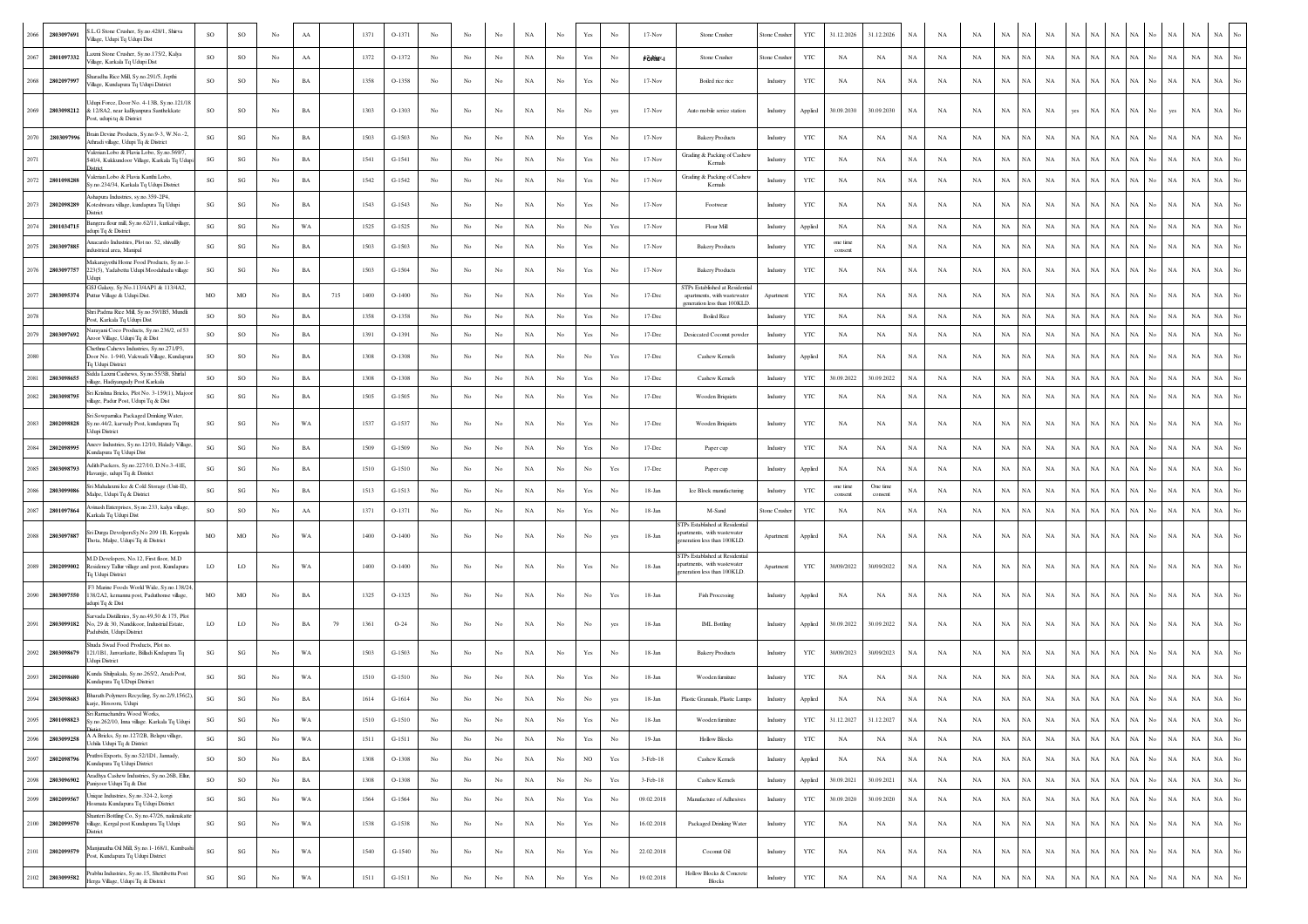| 2103 | 2802099575      | audeshwari Oil & Flour Mill, Door No. III<br>Aloor Post, Kundapura Tq Udupi District                                                           | SG                     | $\mathbf{SG}$          | No               | WA          |     | 1540 | $G-1540$ | No          |                  |             | NA          | No               | Yes                                                                                   | No          | 22.02.2018 | Coconut Oil                                | Industry                    | YTC     | NA                  | NA          | NA          | NA          | NA          | NA          | NA<br><b>NA</b>   | <b>NA</b>   | NA          | NA          |                    | NA          | NA          | NA          |                  |
|------|-----------------|------------------------------------------------------------------------------------------------------------------------------------------------|------------------------|------------------------|------------------|-------------|-----|------|----------|-------------|------------------|-------------|-------------|------------------|---------------------------------------------------------------------------------------|-------------|------------|--------------------------------------------|-----------------------------|---------|---------------------|-------------|-------------|-------------|-------------|-------------|-------------------|-------------|-------------|-------------|--------------------|-------------|-------------|-------------|------------------|
| 2104 | 2802099805      | ri Siddhi Vinayaka Industries, Sy.no.169/7,<br>ppunda kundapura Tq Udupi District                                                              | SG                     | SG                     | $_{\mathrm{No}}$ | WA          |     | 1503 | $G-1503$ | No          | No               | No          | NA          | $_{\rm No}$      | Yes                                                                                   | No          | 2.02.2018  | <b>Bakery Products</b>                     | Industry                    | YTC     | $_{\rm NA}$         | NA          | $_{\rm NA}$ | NA          | NA          | NA          | NA<br>NA          | $_{\rm NA}$ | NA          | $_{\rm NA}$ | <b>NA</b><br>No.   | $_{\rm NA}$ | $_{\rm NA}$ | $_{\rm NA}$ | $_{\mathrm{No}}$ |
| 2105 | 280209980       | Aahamaya Sweet & Home Products, Plot No<br>134, Hambadi Mandadi Hunsemakki Post<br>undapura Tq Udupi District                                  | SG                     | SG                     | No               | WA          |     | 1504 | $G-1504$ | $_{\rm No}$ | No               | No          | NA          | $_{\rm No}$      | Yes                                                                                   | No          | 21.02.2019 | <b>Bakery Products</b>                     | Industry                    | YTC     | NA                  | NA          | $_{\rm NA}$ | NA          | NA          | $_{\rm NA}$ | NA<br>NA          | $_{\rm NA}$ | NA          | $_{\rm NA}$ | NA<br>No.          | $_{\rm NA}$ | $_{\rm NA}$ | $_{\rm NA}$ |                  |
| 2106 | 28020998        | dith Enterprises, Fishing Harbour Gangoli<br>ost Kundapura Tq Udupi District                                                                   | $\mathbf{S}\mathbf{G}$ | SG                     | No               | WA          |     | 1513 | $G-1513$ | $_{\rm No}$ | $_{\mathrm{No}}$ | No          | NA          | $_{\rm No}$      | $\operatorname*{Yes}% \left( X\right) \equiv\operatorname*{Yes}(\mathbb{R}^{3}\left)$ | No          | 26.02.2018 | Ice Plant                                  | Industry                    | YTC     | $_{\rm NA}$         | NA          | $_{\rm NA}$ | NA          | $_{\rm NA}$ | $_{\rm NA}$ | $_{\rm NA}$<br>NA | $_{\rm NA}$ | NA          | NA          | NA<br>No.          | $_{\rm NA}$ | $_{\rm NA}$ | $_{\rm NA}$ |                  |
| 2107 | 2803099255      | eepali Home Products, Sy.no.41/8/605,<br>No-1-243(A), Saligrama Post Udupi Tq &<br>strict                                                      | SG                     | $\mathbf{S}\mathbf{G}$ | No               | WA          |     | 1503 | $G-1503$ | No          | No               | No          | NA          | $_{\rm No}$      | $\operatorname*{Yes}% \left( X\right) \equiv\operatorname*{Yes}(\mathbb{R}^{3}\left)$ | No          | 26.02.2018 | <b>Bakery Products</b>                     | Industry                    | YTC     | NA                  | NA          | $_{\rm NA}$ | NA          | $_{\rm NA}$ | $_{\rm NA}$ | $_{\rm NA}$<br>NA | $_{\rm NA}$ | NA          | NA          |                    | $_{\rm NA}$ | $_{\rm NA}$ | NA          |                  |
| 2108 | 2802099583      | hreya Hollow Blocks, Sy.no.245/3, Belve<br>st Kundapura Tq Udupi District                                                                      | $\mathbf{S}\mathbf{G}$ | $\mathbf{S}\mathbf{G}$ | No               | WA          |     | 1511 | $G-1511$ | No          | No               | No          | NA          | No               | $\operatorname{Yes}$                                                                  | No          | 05.03.2018 | <b>Hollow Blocks</b>                       | Industry                    | YTC     | NA                  | NA          | NA          | NA          | NA          | $_{\rm NA}$ | NA<br>NA          | NA          | NA          | $_{\rm NA}$ | NA<br>No.          | $_{\rm NA}$ | $_{\rm NA}$ | $_{\rm NA}$ |                  |
| 2109 | 2802099580      | onkan Foods, Plot No.245-2, Koteshwara<br>lage, Kundapura Tq Udupi District                                                                    | SG                     | SG                     | No               | WA          |     | 1503 | $G-1503$ | No          | No               | No          | NA          | $_{\rm No}$      | Yes                                                                                   | No          | 26.02.2018 | <b>Bakery Products</b>                     | Industry                    | YTC     | $_{\rm NA}$         | NA          | $_{\rm NA}$ | NA          | NA          | NA          | NA<br>NA          | $_{\rm NA}$ | NA          | NA          |                    | $_{\rm NA}$ | $_{\rm NA}$ | NA          |                  |
| 2110 | 2803099577      | ashaswi Fish Meal & Oil Co, Plot No. 20,<br>Shivally Industrial area, Manipal Udupi Tq &<br>strict                                             | MO                     | $_{\rm MO}$            | No               | BA          |     | 1324 | $O-1324$ | No          | No               | No          | NA          | No               | No                                                                                    | yes         | $7-Mar-18$ | Fish Feed                                  | Industry                    | Applied | NA                  | NA          | <b>NA</b>   | NA          | NA          | $_{\rm NA}$ | NA<br>NA          | NA          | NA          | $_{\rm NA}$ | NA                 | $_{\rm NA}$ | NA          | NA          |                  |
| 2111 | 2802099856      | I- Hudha Industries, Door No. 2-196(D).<br>ahamavara Post, Udupi Tq & District                                                                 | SG                     | SG                     | $_{\mathrm{No}}$ | WA          |     | 1505 | $G-1505$ | $_{\rm No}$ | No               | $_{\rm No}$ | NA          | $_{\rm No}$      | Yes                                                                                   | No          | 09.03.2018 | <b>Biomass briquettes</b>                  | Industry                    | YTC     | 30.09.2022          | 30.09.2022  | $_{\rm NA}$ | NA          | NA          | NA          | NA<br>NA          | $_{\rm NA}$ | NA          | NA          |                    | $_{\rm NA}$ | $_{\rm NA}$ | $_{\rm NA}$ |                  |
|      | 2112 2802100071 | urgashree Industries, Sy.no.55/7, Mudradi<br>ost & village Karkala Tq Udupi District                                                           | SG                     | SG                     | No               | WA          |     | 1509 | $G-1509$ | No          | No               | No          | NA          | No               | Yes                                                                                   | No          | 09.03.2018 | note book manufactures                     | Industry                    | YTC     | <b>NA</b>           | NA          | <b>NA</b>   | NA          | NA          | <b>NA</b>   | NA<br>NA          | NA          | NA          | $_{\rm NA}$ | NA                 | $_{\rm NA}$ | $_{\rm NA}$ | $_{\rm NA}$ |                  |
| 2113 | 2802100057      | 'ekadantha Packaging, Sy.no.122/8A1,<br>22/8A2. 122/2A2,122/8A3, Koteshwara<br>lage, Kundapura Tq Udupi District                               | SG                     | $\mathbf{S}\mathbf{G}$ | No               | WA          |     | 1614 | $G-1614$ | No          | No.              | No          | NA          | No               | No                                                                                    | Yes         | 09.03.2018 | njection moulded food packing<br>tubs      | Industry                    | Applied | NA                  | NA          | <b>NA</b>   | NA          | NA          | NA          | NA<br>NA          | <b>NA</b>   | NA          | NA          |                    | $_{\rm NA}$ | $_{\rm NA}$ | $_{\rm NA}$ |                  |
| 2114 | 280210006       | Imkar Packging, Sy.no.254/8, Koteshwara<br>llage, Kundapura Tq udupi District                                                                  | SG                     | SG                     | No               | WA          |     | 1509 | $G-1509$ | No          | No               | No          | NA          | $_{\rm No}$      | No                                                                                    | Yes         | 12.03.2018 | Corrugated box                             | Industry                    | Applied | 31.12.2027          | 31.12.2027  | NA          | NA          | NA          | NA          | NA<br>NA          | NA          | NA          | NA          | NΑ<br>No           | NA          | NA          | $_{\rm NA}$ | No               |
|      | 2115 2802100969 | Shri Mahaganapthi Industries, Sv.no.12010<br>ttnamakki Devasthanabettu, kundapura Tq<br>dupi District                                          | SG                     | SG                     | No               | WA          |     | 1538 | $G-1538$ | No          | No               | No          | NA          | No               | $\operatorname*{Yes}% \left( X\right) \equiv\operatorname*{Yes}(\mathbb{R}^{3}\left)$ | No          | 09.03.2018 | Mineralized water                          | Industry                    | YTC     | 31.12.2027          | 31.12.2027  | NA          | NA          | NA          | NA          | NA<br>NA          | NA          | NA          | NA          | NA<br>No           | NA          | NA          | NA          |                  |
| 2116 | 2801100971      | alnad Cashews, D.No.1-224A, Shedimane<br>st, Kundapura Tq Udupi District                                                                       | SG                     | SG                     | No               | WA          |     |      |          | No          | No.              | No          | NA          | No               | Yes                                                                                   | No          | 12.03.2018 | Cutting & Peeling of Boiled<br>Cashew Nuts | Industry                    | YTC     | NA                  | NA          | <b>NA</b>   | NA          | NA          | <b>NA</b>   | <b>NA</b><br>NA   | <b>NA</b>   | NA          | <b>NA</b>   |                    | <b>NA</b>   | $_{\rm NA}$ | $_{\rm NA}$ | No               |
| 2117 | 2801100122      | herya Feeds, Sy.no.448, 5/6 Uppala Mudrad<br>.no.5/6, Karkala Tq Udupi District.                                                               | <b>SO</b>              | SO                     | No               | <b>BA</b>   |     |      | $O-1358$ | No          | No.              | No          | NA          | No               | Yes                                                                                   | No          | 17.03.2018 | Cattle Feed                                | Industry                    | YTC     | NA                  | NA          | <b>NA</b>   | NA          | NA          | NA          | NA<br>NA          | NA          | NA          | NA          |                    | $_{\rm NA}$ | $_{\rm NA}$ | NA          |                  |
|      | 2118 2803100120 | hitpady Flour & Oil Mill, Sy.no.31, Bailur<br>ost, Udupi Tq & District                                                                         | SG                     | $\mathbf{S}\mathbf{G}$ | No               | WA          | 9.8 |      | $G-1525$ | No          | No               | No          | NA          | No               | No                                                                                    | yes         | 20.03.2018 | Flour & oil mill                           | Industry                    | Applied | NA                  | NA          | NA          | NA          | NA          | NA          | <b>NA</b><br>NA   | $_{\rm NA}$ | NA          | $_{\rm NA}$ | NA<br>No           | $_{\rm NA}$ | $_{\rm NA}$ | $_{\rm NA}$ | No               |
| 2119 | 2802099802      | MC Batching Plant, Sy.no.13/1A1P2,<br>osadu Village, Kundapura Tq Udupi District                                                               | SG                     | SG                     | N <sub>0</sub>   | WA          |     |      | $G-1548$ | No          | No.              | No          | NA          | $_{\rm No}$      | $\operatorname{Yes}$                                                                  | No          | 20.03.2018 | Batching paint                             | Industry                    | YTC     | one time<br>consent | NA          | NA          | NA          | NA          | NA          | NA<br>NA          | NA          | NA          | $_{\rm NA}$ | NA<br>No           | $_{\rm NA}$ | NA          | $_{\rm NA}$ | No               |
| 2120 | 2803100124      | RRM Coconut Mill, Mudrangady Pilar Udupi                                                                                                       | $\mathbf{S}\mathbf{G}$ | SG                     | No               | WA          | 5.6 |      | $G-1525$ | $_{\rm No}$ | No               | No          | NA          | $_{\mathrm{No}}$ | No                                                                                    | yes         | 22.03.2018 | Ol Mil                                     | Industry                    | Applied | $_{\rm NA}$         | NA          | $_{\rm NA}$ | NA          | $_{\rm NA}$ | $_{\rm NA}$ | NA<br>NA          | $_{\rm NA}$ | NA          | NA          | No.<br>NA          | $_{\rm NA}$ | $_{\rm NA}$ | $_{\rm NA}$ | No               |
| 2121 | 2802099803      | aghavendra Oil & Flour Mill, Sy.no<br>7/2B1B, at Kumbashi village, Kundapura Tq<br>luni District                                               | $\mathbf{S}\mathbf{G}$ | $\mathbf{S}\mathbf{G}$ | $_{\rm No}$      | WA          | 6.6 |      | $G-1526$ | No          | No               | No          | NA          | $_{\mathrm{No}}$ | $_{\rm No}$                                                                           | yes         | 22.03.2019 | Oi Mil                                     | Industry                    | Applied | one time<br>consent | NA          | $_{\rm NA}$ | NA          | $_{\rm NA}$ | $_{\rm NA}$ | NA<br>NA          | NA          | NA          | $_{\rm NA}$ | $_{\rm NA}$<br>No. | $_{\rm NA}$ | $_{\rm NA}$ | $_{\rm NA}$ | No               |
| 2122 | 2803100276      | iri Dathathriya Devaru, Shankamaraya Tempk<br>ust, Sy.no.106/14 & 25, Commercial<br>mplex, Moodanidamboor village, Udupi Tq<br><b>District</b> | SG                     | SG                     | No               | WA          | 35  |      | $G-1638$ | $_{\rm No}$ | No               | No          | NA          | $_{\mathrm{No}}$ | No                                                                                    | yes         | 23.03.2018 | STP fo commercial complex<br>10KLD         | <b>Commercia</b><br>complex | Applied | one time<br>consent | NA          | $_{\rm NA}$ | NA          | NA          | $_{\rm NA}$ | NA<br>NA          | $_{\rm NA}$ | NA          | $_{\rm NA}$ | $_{\rm NA}$<br>No. | $_{\rm NA}$ | $_{\rm NA}$ | $_{\rm NA}$ | No               |
| 2123 | 2801100039      | Karla Construction, Plot No. 411-2, ward-III,<br>ourt road, kariyakallu, Karkala Tq Udupi<br>istrict                                           | SO                     | SO                     | $_{\mathrm{No}}$ | $_{\rm BA}$ | 69  |      | O-1334   | $_{\rm No}$ | $_{\rm No}$      | No          | $_{\rm NA}$ | $_{\mathrm{No}}$ | $\operatorname*{Yes}% \left( X\right) \equiv\operatorname*{Yes}(\mathbb{R}^{3}\left)$ | No          | 28.03.2018 | Hot mix plants                             | Industry                    | YTC     | 31.12.2024          | 31.12.2024  | $_{\rm NA}$ | NA          | $_{\rm NA}$ | $_{\rm NA}$ | NA<br>NA          | $_{\rm NA}$ | NA          | NA          | NA<br>No.          | $_{\rm NA}$ | $_{\rm NA}$ | NA          |                  |
| 2124 |                 | Adi Shakthi Oil Mill, Sy.no.228/4A, Kodi<br>dllage, Kundapura Tq Udupi District,                                                               | SG                     | SG                     | No               | WA          | 34  |      | $G-1540$ | No          | No               | No          | NA          | No               | No                                                                                    | yes         | 28.03.2018 | Oilmil                                     | Industry                    | Applied | NA                  | NA          | <b>NA</b>   | NA          | NA          | $_{\rm NA}$ | NA<br><b>NA</b>   | NA          | NA          | $_{\rm NA}$ | NA<br>No           | NA          | $_{\rm NA}$ | $_{\rm NA}$ | No               |
| 2125 | 2802100564      | L-Razee Industries, 38- 9BP2, Kalavara<br>akwadi<br>undapura Tq Udupi District                                                                 | $\mathbf{S}\mathbf{G}$ | SG                     | No               | WA          | 87  |      | $G-1509$ | $_{\rm No}$ | No               | No          | NA          | $_{\mathrm{No}}$ | $\operatorname*{Yes}% \left( X\right) \equiv\operatorname*{Yes}(\mathbb{R}^{3}\left)$ | No          | 28.03.2018 | Paper Mill Board                           | Industry                    | YTC     | one time<br>consent | NA          | $_{\rm NA}$ | NA          | NA          | $_{\rm NA}$ | NA<br>NA          | $_{\rm NA}$ | NA          | NA          | NA<br>No.          | $_{\rm NA}$ | $_{\rm NA}$ | NA          |                  |
| 2126 | 2802100277      | Om Mahaveera Residential Apartment, Sy.<br>lo - 109/2, Byndoor, kundapura, Udupi<br>trict                                                      | SG                     | $\mathbf{SG}$          | No               | WA          | 256 |      |          |             |                  |             |             | No               | yes                                                                                   | No          | 28.03.2018 | 10KLD STP for Residential<br>Aprtment      | Apartment                   | YTC     | NA                  | NA          | NA          | NA          | NA          | $_{\rm NA}$ | NA<br>NA          | $_{\rm NA}$ | NA          | $_{\rm NA}$ | <b>NA</b><br>No.   | $_{\rm NA}$ | $_{\rm NA}$ | $_{\rm NA}$ | No               |
| 2127 | 2802100571      | iamond Granual Plast Industries, Sy.no.88/7<br>levalkundda Post, Kundapura Tq Udupi<br>istrict                                                 | SG                     | $\mathbf{SG}$          | No               | WA          | 49  |      |          |             |                  |             |             | No               | yes                                                                                   | No          | 07.04.2018 | <b>Plastic Granules</b>                    | Industry                    | YTC     | $_{\rm NA}$         | NA          | $_{\rm NA}$ | NA          | NA          | NA          | NA<br>NA          | <b>NA</b>   | NA          | NA          |                    | $_{\rm NA}$ | $_{\rm NA}$ | $_{\rm NA}$ |                  |
|      | 2128 2802100629 | alpa Industries, Plot.no:SM-4, Koteshwara<br>lage, kundapura taluk and udupi district                                                          | $\mathbf{S}\mathbf{G}$ | $\mathbf{S}\mathbf{G}$ | No               | WA          |     |      |          |             |                  |             |             | $_{\mathrm{No}}$ | No                                                                                    | yes         | 12.04.2018 | Plastic cans & containers                  | Industry                    | Applied | $_{\rm NA}$         | NA          | $_{\rm NA}$ | NA          | NA          | NA          | NA<br>NA          | NA          | NA          | $_{\rm NA}$ | NA<br>No.          | $_{\rm NA}$ | $_{\rm NA}$ | $_{\rm NA}$ | No               |
|      | 2129 2801100121 | eepthi Cashew Co, Plot no.<br>16, Nandikoor village, Karkala Tq Udupi<br>istrict                                                               | SO                     | SO                     | N <sub>0</sub>   | BA          |     | 1308 | $O-1308$ | No          | No               | No          | NA          | No               | yes                                                                                   | No          | 07.04.2018 | Cashew Kernels                             | Industry                    | YTC     | 31.12.2027          | 31.12.2027  | NA          | NA          | NA          | NA          | NA<br>NA          | <b>NA</b>   | NA          | NA          | NA                 | NA          | NA          | NA          |                  |
|      | 2130 2803096321 | Prapthi Cashews, Door No.6-9/3, Marne,<br>vjekar, Udupi Tq & District                                                                          | $_{\rm SO}$            | $\rm SO$               | $_{\mathrm{No}}$ | $_{\rm BA}$ |     | 1308 | $O-1308$ | No          | No               | No          | $_{\rm NA}$ | $_{\mathrm{No}}$ | $_{\rm No}$                                                                           | yes         | 07.04.2018 | Cashew Kernels                             | Industry                    | Applied | NA                  | $_{\rm NA}$ | $_{\rm NA}$ | $_{\rm NA}$ | $_{\rm NA}$ | $_{\rm NA}$ | $_{\rm NA}$<br>NA | $_{\rm NA}$ | $_{\rm NA}$ | $_{\rm NA}$ | $_{\rm NA}$<br>No  | $_{\rm NA}$ | $_{\rm NA}$ | $_{\rm NA}$ | $_{\rm No}$      |
| 2131 | 2803100046      | hree Nandana Cashew Exports Ltd,<br>y.No. 40/58 & 40/76, Salmara, Uppoor Post<br>illage, Udupi Taluk & Dist                                    | SO                     | SO                     | NO               | BA          |     | 1308 | $O-1308$ | No          | No               | $_{\rm No}$ | NA          | $_{\mathrm{No}}$ | yes                                                                                   | $_{\rm No}$ | 07.04.2018 | Cashew Kernels                             | Industry                    | YTC     | 30.09.2021          | 30.09.2021  | $_{\rm NA}$ | NA          | NA          | NA          | NA<br>NA          | NA          | NA          | $_{\rm NA}$ | NA<br>No           | NA          | NA          | NA          | No               |
| 2132 | 2803100628      | hree Durga Godharathi Soft Drinks, Sy.No.<br>53/9, Hosala, Barkur village, Udupi District                                                      | SG                     | $\mathbf{SG}$          | No               | WA          |     | 1633 | $G-1633$ | No          | No               | No          | NA          | $_{\mathrm{No}}$ | yes                                                                                   | No          | 12.04.2018 | Soft Drinks                                | Industry                    | YTC     | NA                  | NA          | $_{\rm NA}$ | NA          | NA          | $_{\rm NA}$ | $_{\rm NA}$<br>NA | NA          | NA          | $_{\rm NA}$ | $_{\rm NA}$<br>No  | $_{\rm NA}$ | $_{\rm NA}$ | NA          | $_{\mathrm{No}}$ |
|      | 2133 2802096900 | iri Vajreshwari Ice Plant, Nayakwadi, Gujjadi,<br>Cundapura, Udupi District                                                                    | SG                     | $\mathbf{S}\mathbf{G}$ | NO               | WA          | 134 | 1594 | G-1594   | No          | No               | No          | NA          | No               | No                                                                                    | yes         | 12.04.2018 | Ice Plant                                  | Industry                    | Applied | NA                  | NA          | $_{\rm NA}$ | NA          | $_{\rm NA}$ | $_{\rm NA}$ | NA<br>NA          | NA          | $_{\rm NA}$ | $_{\rm NA}$ | <b>NA</b><br>No    | $_{\rm NA}$ | $_{\rm NA}$ | $_{\rm NA}$ | $_{\mathrm{No}}$ |
| 2134 | 2802100565      | Rajaram Ice Candy Plant, School Road,<br>oteshwara village, Kundapura Tq Udupi                                                                 | SG                     | $\mathbf{S}\mathbf{G}$ | NO               | WA          | 13  | 1595 | $G-1595$ | No          | $_{\rm No}$      | $_{\rm No}$ | $_{\rm NA}$ | $_{\mathrm{No}}$ | $_{\rm No}$                                                                           | yes         | 13.04.2018 | Ice candy                                  | Industry                    | Applied | 31.12.2025          | 31.12.2025  | $_{\rm NA}$ | NA          | NA          | $_{\rm NA}$ | $_{\rm NA}$<br>NA | NA          | NA          | $_{\rm NA}$ | NA<br>No           | $_{\rm NA}$ | $_{\rm NA}$ | $_{\rm NA}$ | $_{\mathrm{No}}$ |
| 2135 | 2803100812      | ) istrict<br>Jdaya Aqua Products, 120-10A, Kaup,                                                                                               | $\mathbf{S}\mathbf{G}$ | $\mathbf{SG}$          | NO               | WA          |     | 1538 | $G-1538$ | No          | No               | No          | NA          | $_{\mathrm{No}}$ | $_{\rm No}$                                                                           | yes         | 16.04.2018 | Mineral water                              | Industry                    |         | one time            | One time    | $_{\rm NA}$ | $_{\rm NA}$ | NA          | $_{\rm NA}$ | NA<br>NA          | NA          | $_{\rm NA}$ | $_{\rm NA}$ | <b>NA</b><br>No    | $_{\rm NA}$ | $_{\rm NA}$ | $_{\rm NA}$ | $_{\mathrm{No}}$ |
|      |                 | dupi, 120-10A, Kaup, Udupi<br>Shankar Cashew Exports, Sy.no.2-18A,                                                                             |                        |                        |                  |             |     |      |          |             |                  |             |             |                  |                                                                                       |             |            |                                            |                             | Applied | consent             | consent     |             |             |             |             |                   |             |             |             |                    |             |             |             |                  |
| 2136 | 2803100282      | Bairampalli Village, Harikandige, Bairampalli<br>Jdupi                                                                                         | SO                     | SO                     | $_{\rm NO}$      | $_{\rm BA}$ |     | 1308 | $O-1308$ | $_{\rm No}$ | $_{\rm No}$      | $_{\rm No}$ | $_{\rm NA}$ | $_{\mathrm{No}}$ | $_{\rm No}$                                                                           | yes         | 23.04.2018 | Cashew Kernels                             | Industry                    | Applied | 31.12.2026          | 31.12.2026  | NA          | $_{\rm NA}$ | $_{\rm NA}$ | $_{\rm NA}$ | NA<br>$_{\rm NA}$ | $_{\rm NA}$ | $_{\rm NA}$ | $_{\rm NA}$ | $_{\rm NA}$<br>No  | $_{\rm NA}$ | $_{\rm NA}$ | $_{\rm NA}$ | $_{\mathrm{No}}$ |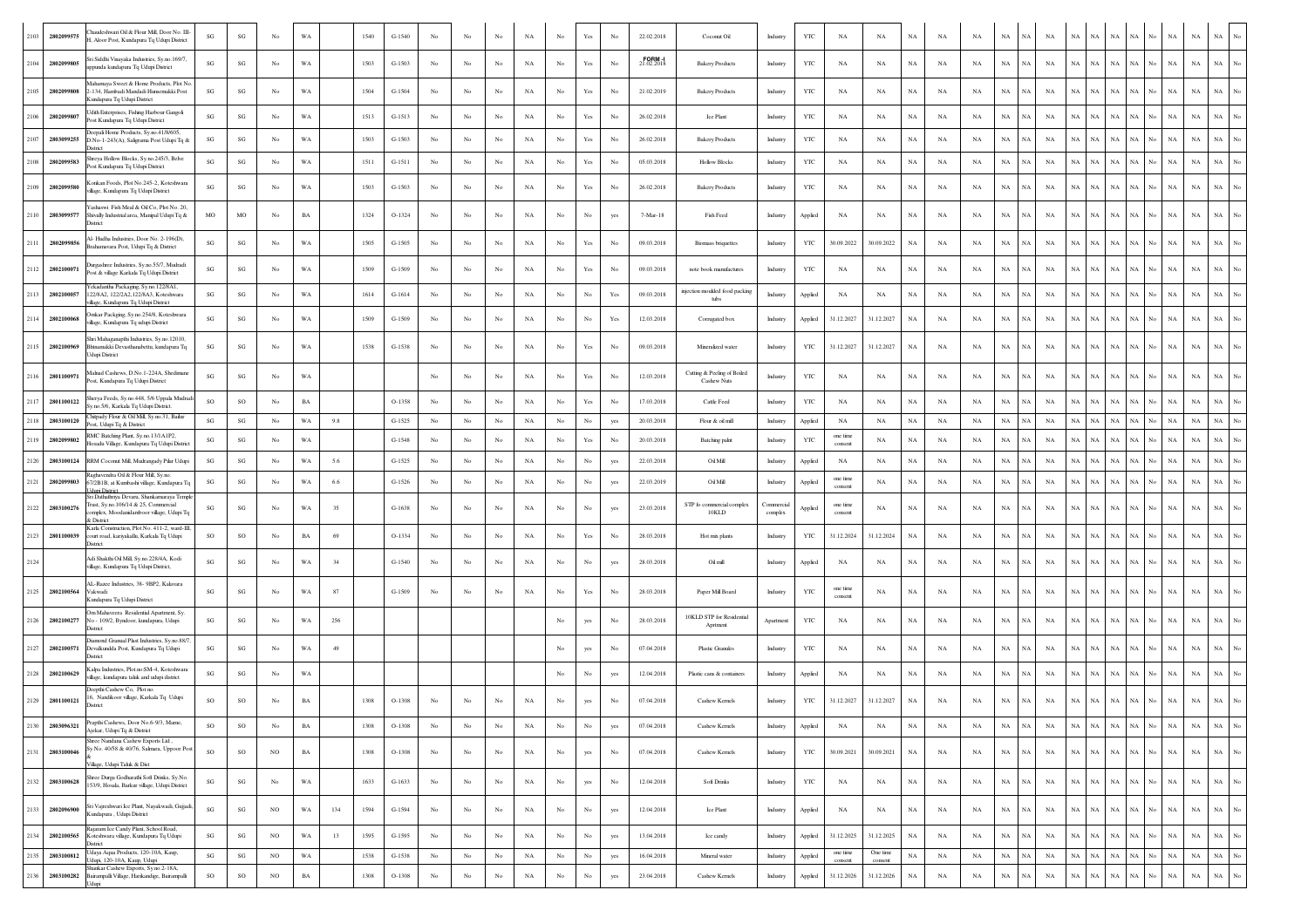| 2137 | 2801100543      | ri Devi Shilpha Kala Designers, Sy.no.238/4,<br>ukkundoor village, Karkala                                                         | $\mathbf{S}\mathbf{G}$ | $\mathbf{S}\mathbf{G}$ | <b>NO</b>        | WA          |        | 1518 | $G-1518$ | No               | No               | No          | NA          | No               | No                   |     | 24.04.2018          | Stone cutting                                                             | Industry             | Applied      | 30.09.2021          | 30.09.2021          | NA          | NA          | NA          | NA<br>NA                   | NA          | <b>NA</b>   | NA          |             |                                 |             | NA<br>NA                   |             |
|------|-----------------|------------------------------------------------------------------------------------------------------------------------------------|------------------------|------------------------|------------------|-------------|--------|------|----------|------------------|------------------|-------------|-------------|------------------|----------------------|-----|---------------------|---------------------------------------------------------------------------|----------------------|--------------|---------------------|---------------------|-------------|-------------|-------------|----------------------------|-------------|-------------|-------------|-------------|---------------------------------|-------------|----------------------------|-------------|
|      | 2138 2802100888 | nrat Industries, Sy.No.30/26, Koteshwara<br>ndustrial Estate, Gavali, Halaldi Harkadi post<br>undapura Tq Uudpi District           | SG                     | SG                     | NO.              | WA          |        | 1511 | $G-1511$ | No               | No               | No          | NA          | No               | yes                  | No  | FORM-<br>30.04.2018 | <b>Cement Hollow Blocks</b>                                               | Industry             | YTC          | one time<br>consent | One time<br>consent | $_{\rm NA}$ | NA          | NA          | $_{\rm NA}$<br>NA          | NA          | NA          | NA          | <b>NA</b>   | <b>NA</b><br>No.                | NA          | $_{\rm NA}$<br>$_{\rm NA}$ | $_{\rm No}$ |
| 2139 | 2802100974      | tree Gowri Concrete<br>dustries, Sy.no.174, Kandavara Modlakatte<br>ost, Kundpura Tq Udupi District                                | SG                     | $\mathbf{S}\mathbf{G}$ | NO               | WA          |        | 1511 | $G-1511$ | No               | No               | No          | NA          | No               | yes                  | No  | 30.04.2018          | <b>Hollow Blocks</b>                                                      | Industry             | YTC          | NA                  | NA                  | NA          | NA          | NA          | $_{\rm NA}$<br>NA          | NA          | <b>NA</b>   | NA          | <b>NA</b>   | $_{\rm NA}$<br>No               | <b>NA</b>   | $_{\rm NA}$<br>$_{\rm NA}$ |             |
| 2140 | 2803100977      | Jurgaprasad Home Industries, Sy.no.3-64,<br>ungarcutta Post, Udupi Tq & District                                                   | $\mathbf{SG}$          | $\mathbf{S}\mathbf{G}$ | NO               | WA          |        | 1503 | $G-1503$ | No               | No               | No          | NA          | No               | yes                  | No  | 30.04.2018          | <b>Bakery Products</b>                                                    | Industry             | YTC          | NA                  | NA                  | $_{\rm NA}$ | NA          | NA          | $_{\rm NA}$<br>$_{\rm NA}$ | $_{\rm NA}$ | NA          | NA          | NA          | NA                              | NA          | $_{\rm NA}$<br>NA          |             |
| 2141 | 2803100898      | anvi Enterprises, Sy.no.16-108(6), Shirva<br>dupi Tq & District                                                                    | SG                     | SG                     | NO               | WA          |        | 1540 | G-1540   | No               | No               | No          | $_{\rm NA}$ | $_{\mathrm{No}}$ | yes                  | No  | 22.05.2018          | Neem Oil Pacaking                                                         | Industry             | $_{\rm YTC}$ | NA                  | NA                  | $_{\rm NA}$ | NA          | $_{\rm NA}$ | $_{\rm NA}$<br>$_{\rm NA}$ | $_{\rm NA}$ | NA          | NA          | NA          | $_{\rm NA}$<br>No               | NA          | $_{\rm NA}$<br>$_{\rm NA}$ |             |
|      |                 | wayamprabha Udyam & Co.<br>y.No. 554/3, Vishnumurthy Nagar Village,                                                                |                        |                        |                  |             |        |      |          |                  |                  |             |             |                  |                      |     |                     |                                                                           |                      |              |                     |                     |             |             |             |                            |             |             |             |             |                                 |             |                            |             |
| 2142 | 2801100921      | Chikkalbettu Post, Hirgana, Karkala Ta<br>eracrete Industries                                                                      | SO                     | SO                     | NO               | $_{\rm BA}$ | 209.29 | 1308 | O-1308   | No               | No               | No          | NA          | No               | yes                  | No  | 02.06.2018          | Cashew Kernels                                                            | Industry             | YTC          | NA                  | NA                  | $_{\rm NA}$ | NA          | NA          | $_{\rm NA}$<br>$_{\rm NA}$ | NA          | NA          | NA          | NA          | NA<br>No                        | NA          | $_{\rm NA}$<br>NA          |             |
| 2143 | 2802100976      | y.No. 146/5, Moodlakatte Post, Kandavara<br>illage,<br>Kundapura Taluk, Udupi Dist                                                 | SG                     | SG                     | NO               | $_{\rm BA}$ | 48     | 1548 | G-1548   | No               | No               | No          | NA          | $_{\rm No}$      | $\operatorname{Yes}$ | No  | 12.06.2018          | Adhesive water proofing                                                   | Industry             | YTC          | NA                  | NA                  | $_{\rm NA}$ | NA          | $_{\rm NA}$ | $_{\rm NA}$<br>NA          | NA          | <b>NA</b>   | NA          | <b>NA</b>   | NA.                             | <b>NA</b>   | NA<br>NA                   |             |
|      | 2144 2803101251 | Sristi Ventures, Sy.No. 48(P) & 174(P),<br>PLOT NO. 49 & 50, PLOT NO. 49& 50,<br>andikoo                                           | SG                     | SG                     | NO               | $_{\rm BA}$ | 48     | 1548 | G-1549   | No               | No               | No          | NA          | No               | Yes                  | No  | 25.06.2018          | Eco Wall (prefabricated structura<br>panel)                               | Industry             | YTC          | NA                  | NA                  | $_{\rm NA}$ | NA          | NA          | $_{\rm NA}$<br>NA          | NA          | NA          | NA          |             |                                 |             | $_{\rm NA}$<br>NA          |             |
| 2145 | 2803101393      | dustrial Area, UDUPI (T) &DIST<br>iri Ram Fisheries, 91/3C2B2, Near Kandiko                                                        | SG                     | $\mathbf{S}\mathbf{G}$ | NO               | $_{\rm BA}$ | 79     | 1594 | G-1594   | $_{\rm No}$      | No               | No          | $_{\rm NA}$ | $_{\mathrm{No}}$ | $_{\rm No}$          | yes | 28.06.2018          | Ice Blocks                                                                | Industry             | Applied      | $_{\rm NA}$         | NA                  | $_{\rm NA}$ | NA          | $_{\rm NA}$ | $_{\rm NA}$<br>$_{\rm NA}$ | NA          | $_{\rm NA}$ | NA          | NA          | NA<br>No                        | $_{\rm NA}$ | $_{\rm NA}$<br>$_{\rm NA}$ |             |
| 2146 |                 | Mutt, Gujarbettu, Paduthonse village, Udupi<br>lauvery Ford Pvt Ltd, Sy.No.75-25, D.No.<br>1/7-40, Kinnimulky, Udupi Tq & District | SO                     | $_{\rm SO}$            | NO               | $_{\rm BA}$ | 286.61 | 1303 | G-1303   | $_{\rm No}$      | No               | No          | NA          | No               | No                   | Yes | 02.07.2018          | Auto mobile 4wheeler vehicle                                              |                      |              | 31.12.2027          | 31.12.2027          | $_{\rm NA}$ | NA          | $_{\rm NA}$ | $_{\rm NA}$<br>NA          | NA          | $_{\rm NA}$ | NA          | <b>NA</b>   | ŃА                              | NA          | $_{\rm NA}$                | $_{\rm NA}$ |
|      |                 | Sri Chakra Containers Pvt Ltd, Plot no. 40,                                                                                        |                        |                        |                  |             |        |      |          |                  |                  |             |             |                  |                      |     |                     | service<br>Woven fabrics and                                              | Industry             | Applied      |                     |                     |             |             |             |                            |             |             |             |             |                                 |             |                            |             |
| 2147 |                 | Jandikoor Industrial area, Padubidri Udupi,<br>Plot No. 40, Nandikoor<br>ndustrial Area, Padubidri, Udupi                          | LG                     | LG                     | NO               | BA          | 1300   | 1300 | $G-1300$ | No               | No               | No          | NA          | No               | No                   | yes | 03.07.2018          | sacks(PP/HDPE) labur<br>accomadation with 20 kkl STP                      | Industry             | Applied      | 30.09.2020          | 30.09.2020          | NA          | NA          | NA          | NA<br>$_{\rm NA}$          | NA          | NA          | NA          | NA          | NA                              | NA          | NA<br>NA                   |             |
| 2148 | 2802101224      | anthosh Industries, Sv.no. 213/5. Ulthoor<br>rillage, Kedoor post Kundapura Tq Udupi<br><b>District</b>                            | MO                     | $_{\rm MO}$            | NO               | $_{\rm BA}$ | 850    | 1358 | O-1358   | No               | No               | No          | NA          | No               | yes                  | No  | 11.07.2018          | <b>Boiled Rice</b>                                                        | Industry             | Applied      | 31.12.2026          | 31.12.2026          | $_{\rm NA}$ | NA          | NA          | NA<br>$_{\rm NA}$          | NA          | <b>NA</b>   | NA          | <b>NA</b>   | NA<br>No                        | NA          | $_{\rm NA}$<br>NA          | No          |
| 2149 | 2803102253      | Om Shivdurga Industries, Sy.No. 113/4,<br>lellampalli, Kukkehalli Village, Udupi Taluk,                                            | SO                     | SO                     | No               | $_{\rm BA}$ | 59.09  | 1358 | O-1358   | No               | No               | No          | NA          | $_{\rm No}$      | No                   | yes | 18.07.2018          | <b>Boiled Rice</b>                                                        | Industry             | Applied      | NA                  | NA                  | $_{\rm NA}$ | NA          | $_{\rm NA}$ | $_{\rm NA}$<br>NA          | NA          | NA          | NA          | <b>NA</b>   | NA.                             |             | $_{\rm NA}$                | NA          |
| 2150 | 2803100896      | ragathi Associates, Sy.no.71/5P3, of Shivally<br>illage, Punja Muli Right, Udupi Tq & District                                     | SO                     | $_{\rm SO}$            | No               | WA          | 395    | 1400 | $O-1400$ | No               | No               | No          | $_{\rm NA}$ | No               | yes                  | No  | 27.07.2018          | <b>Commercial Complex</b>                                                 | Commercia<br>complex | YTC          | 30.09.2023          | 30.09.2023          | $_{\rm NA}$ | NA          | NA          | $_{\rm NA}$<br>NA          | NA          | NA          | NA          | <b>NA</b>   | NA<br>No                        | $_{\rm NA}$ | $_{\rm NA}$<br>$_{\rm NA}$ | No          |
| 2151 | 2803101390      | Voodville Residential Apartment, Sy.no.77/1.<br>1, 1st Radha Complex, L.B.S Road,<br>jjarkadu, Moodanidambur, Udupi Tq &           | LO                     | LO                     | No               | WA          | 2234   | 1400 | $O-1400$ | $_{\rm No}$      | No               | No          | NA          | $_{\rm No}$      | $\operatorname{Yes}$ | No  | 02.08.2018          | esidential Apartment wastewate<br>generation less than 60KLD.             | Apartment            | YTC          | NA                  | NA                  | NA          | NA          | $_{\rm NA}$ | $_{\rm NA}$<br>NA          | NA          | <b>NA</b>   | NA          | NA          | NА                              | NA          | $_{\rm NA}$<br>NA          |             |
| 2152 | 2802101999      | District<br>M Plastic, Sy.no.111/22, Koteshwara<br>llage.                                                                          | SG                     | SG                     | No               | $_{\rm BA}$ | 27.19  | 1614 | $G-1614$ | $_{\rm No}$      | No               | No          | NA          | No               | Yes                  | No  | 04.08.2018          | Plastic chips                                                             | Industry             | YTC          | NA                  | NA                  | $_{\rm NA}$ | NA          | $_{\rm NA}$ | $_{\rm NA}$<br>NA          | NA          | NA          | NA          | NA          | NA<br>No                        | <b>NA</b>   | $_{\rm NA}$                | $_{\rm NA}$ |
|      |                 | Kundapura Tq Udupi Distrit                                                                                                         |                        |                        |                  |             |        |      |          |                  |                  |             |             |                  |                      |     |                     |                                                                           |                      |              |                     |                     |             |             |             |                            |             |             |             |             |                                 |             |                            |             |
| 2153 | 2803086494      | aama Matrix Cars Pvt ltd, Puttur village<br>lupi Tq & District<br>nage Buzz Pvt. Ltd, Sy.No. 277-1, Mala                           | SO                     | SO                     | $_{\mathrm{No}}$ | $_{\rm BA}$ | 170    | 1303 | $O-1303$ | $_{\mathrm{No}}$ | No               | No          | NA          | No               | No                   | yes | 06.08.2018          | Service Staion                                                            | Industry             | Applied      | NA                  | NA                  | $_{\rm NA}$ | NA          | $_{\rm NA}$ | $_{\rm NA}$<br>NA          | NA          | NA          | NA          | $_{\rm NA}$ | NA.                             | NA          | $_{\rm NA}$                | $_{\rm NA}$ |
| 2154 | 2801100284      | ost &<br>'illage, Karkala Taluk, Udupi Dist - 574122                                                                               | so                     | $_{\rm SO}$            | No               | $_{\rm BA}$ | 181    | 1364 | O-1364   | No               | No               | No          | $_{\rm NA}$ | $_{\mathrm{No}}$ | yes                  | No  | 06.08.2018          | Screen printing of envelope, t<br>shirts, visiting card etc               | Industry             | $_{\rm YTC}$ | NA                  | NA                  | $_{\rm NA}$ | NA          | $_{\rm NA}$ | $_{\rm NA}$<br>$_{\rm NA}$ | NA          | $_{\rm NA}$ | NA          | NA          |                                 | NA          | $_{\rm NA}$<br>NA          |             |
| 2155 | 2803101843      | Manipal Technologies Ltd, Unit 8,<br>urvev No. 433/1. Plot<br>o. 30-G, Shivally Industrial Area Manipal,                           | SO                     | $_{\rm SO}$            | No               | $_{\rm BA}$ | 498    | 1364 | O-1364   | $_{\rm No}$      | No               | No          | NA          | No               | yes                  | No  | 08.08.2018          | flexo ink, intaglio ink, OFFSET<br>INK, roller coating, screen printing   | Industry             | Applied      | NA                  | NA                  | $_{\rm NA}$ | NA          | NA          | $_{\rm NA}$<br>NA          | NA          | $_{\rm NA}$ | NA          | NA          | NА                              | NA          | $_{\rm NA}$                | $_{\rm NA}$ |
| 2156 | 2803101831      | ama Book Industrie, sy.no.148/14, Near<br>Malasaveera Temple, Saibarkatte post,                                                    | SG                     | $\mathbf{S}\mathbf{G}$ | No               | WA          | 114    | 1401 | $O-1402$ | No.              | No               | No          | NA          | No               | yes                  | No  | 21.08.2018          | note book manufactures                                                    | Industry             | YTC          | 30.09.2023          | 30.09.2023          | $_{\rm NA}$ | NA          | NA          | $_{\rm NA}$<br>$_{\rm NA}$ | $_{\rm NA}$ | NA          | NA          | <b>NA</b>   |                                 |             | $_{\rm NA}$<br>$_{\rm NA}$ |             |
| 2157 | 2801102089      | Brahmavara Udupi Tq & District<br>ancer Bottling, Sy.no.20/10, Miyar village,<br>Carkala Tq Udupi District                         | $\mathbf{S}\mathbf{G}$ | $\mathbf{S}\mathbf{G}$ | No               | WA          | 14     | 1401 | $O-1403$ | No               | No               | No          | $_{\rm NA}$ | $_{\mathrm{No}}$ | yes                  | No  | 24.08.2018          | <b>Soft Drinks</b>                                                        | Industry             | YTC          | NA                  | NA                  | $_{\rm NA}$ | NA          | NA          | $_{\rm NA}$<br>$_{\rm NA}$ | $_{\rm NA}$ | $_{\rm NA}$ | NA          | NA          | $_{\rm NA}$                     | <b>NA</b>   | $_{\rm NA}$<br>$_{\rm NA}$ |             |
| 2158 | 2801102079      | extech Chem Containers Pvt Ltd, Plot No<br>385/2B2, near Hirgana Kukkundoor Post,<br>Carkala a Tq Udupi District                   | SG                     | SG                     | No               | BA          | 34     | 1614 | $G-1614$ | No               | No               | No          | NA          | No               | No                   | Yes | 24.08.2018          | <b>HDPE JERRY CANS</b>                                                    | Industry             | Applied      | NA                  | NA                  | NA          | NA          | NA          | NA<br>NA                   | NA          | <b>NA</b>   | NA          | <b>NA</b>   | NA<br>No.                       | <b>NA</b>   | NA                         | $_{\rm NA}$ |
| 2159 | 2802034017      | SRTC Depo, Putthur, Udupi Tq Udupi<br>strict                                                                                       | SO                     | SO                     | No               | $_{\rm BA}$ | 60     | 1303 | $O-1303$ | No               | No               | No          | NA          | $_{\rm No}$      | No                   | yes | 25.08.2018          | Automobile Servicing                                                      | Industry             | Applied      | 31.12.2027          | 31.12.2027          | NA          | NA          | $_{\rm NA}$ | $_{\rm NA}$<br>NA          | NA          | NA          | NA          | NA          | NA<br>No                        | <b>NA</b>   | $_{\rm NA}$<br>$_{\rm NA}$ |             |
| 2160 | 2803102076      | ivek Jayan Don Fernades, Sy.no.244/3,<br>Uppur Kolagiri, Brahmavara, Udupi Tq &<br>istrict                                         | SG                     | SG                     | No               | WA          | 28     | 1511 | $G-1511$ | No               | No               | No          | NA          | No               | yes                  | No  | 01.09.2018          | Hollow blocks                                                             | Industry             | YTC          | 30.09.2022          | 30.09.2022          | $_{\rm NA}$ | NA          | NA          | $_{\rm NA}$<br>$_{\rm NA}$ | NA          | NA          | NA          | NA          | NA                              | NA          | NA<br>NA                   |             |
| 2161 | 2801102108      | ijayalaxmi Bottling Company, Sy.No.12/43,<br>0.No.1-27(6), Sy, No.12/43, D.No.1-27(6),<br>anga Village, Karkala                    | SG                     | SG                     | No               | $_{\rm BA}$ | 16     | 1633 | $G-1633$ | $_{\rm No}$      | No               | No          | NA          | No               | No                   | yes | 7/9/2018            | soft drink                                                                | Industry             | Applied      | NA                  | $_{\rm NA}$         | $_{\rm NA}$ | NA          | $_{\rm NA}$ | $_{\rm NA}$<br>NA          | NA          | NA          | NA          | NA          | NA<br>No                        | NA          | NA<br>NA                   |             |
| 2162 | 2803102090      | Taluk,<br>Pragathi Industries, Hebbar Mill Compound,<br>Guddeyangadi Kukkehalli village, Udupi Tq &                                | $\mathbf{S}\mathbf{G}$ | SG                     | $_{\rm No}$      | WA          | 21     | 1511 | $G-1511$ | No               | No               | No          | NA          | $_{\rm No}$      | $_{\rm No}$          | yes | 7/9/2018            | <b>Hollow Blocks</b>                                                      | Industry             | Applied      | one time<br>consent | one time<br>consent | $_{\rm NA}$ | NA          | $_{\rm NA}$ | $_{\rm NA}$<br>NA          | NA          | $_{\rm NA}$ | NA          | NA          | $_{\rm NA}$<br>No               | NA          | $_{\rm NA}$<br>$_{\rm NA}$ | No          |
| 2163 | 2802034064      | <b>District</b><br>Sri Gajanana Rice mill, Sy.no.62/3, paduvary<br>illage, kundapura Tq Udupi DIstrict                             | $\rm SO$               | $SO$                   | No               | $_{\rm BA}$ | 131    | 1358 | O-1358   | $_{\mathrm{No}}$ | $_{\rm No}$      | $_{\rm No}$ | NA          | $_{\rm No}$      | $_{\mathrm{No}}$     | yes | 10/9/2018           | Boiled rice                                                               | Industry             | Applied      | one time<br>consent | one time<br>consent | $_{\rm NA}$ | $_{\rm NA}$ | NA          | $_{\rm NA}$<br>$_{\rm NA}$ | $_{\rm NA}$ | $_{\rm NA}$ | NA          | $_{\rm NA}$ | $_{\rm NA}$<br>$_{\mathrm{No}}$ | $_{\rm NA}$ | $_{\rm NA}$<br>$_{\rm NA}$ | No.         |
| 2164 | 2802034065      | iri Durgamba Rice Mill, 46/6C10, Sy.<br>No.46/6C10, Uppunda Village, Kundapura                                                     | $\rm SO$               | $_{\rm SO}$            | $_{\rm No}$      | $_{\rm BA}$ |        | 1359 | O-1359   | $_{\rm No}$      | $_{\mathrm{No}}$ | $_{\rm No}$ | $_{\rm NA}$ | $_{\rm No}$      | $_{\rm No}$          | yes | 10/10/2018          | Boiled rice                                                               | Industry             | Applied      | 30.09.2022          | 30.09.2022          | $_{\rm NA}$ | $_{\rm NA}$ | $_{\rm NA}$ | $_{\rm NA}$<br>$_{\rm NA}$ | $_{\rm NA}$ | NA          | $_{\rm NA}$ | $_{\rm NA}$ | $_{\rm NA}$<br>No               | $_{\rm NA}$ | $_{\rm NA}$<br>$_{\rm NA}$ | No.         |
| 2165 | 2802034066      | q, Udupi District<br>Color Park, Sy.no.174/ Plot No. 54,                                                                           | $\rm SO$               | $SO$                   | $_{\rm No}$      | $_{\rm BA}$ | 191    | 1585 | $O-1585$ | $_{\rm No}$      | No               | No          | NA          | No               | $_{\mathrm{No}}$     | yes | 12.09.2018          | Formulation and blending of all<br>types of textile dyestuffs and textile | Industry             | Applied      | 30.09.2022          | 30.09.2022          | $_{\rm NA}$ | $_{\rm NA}$ | $_{\rm NA}$ | $_{\rm NA}$<br>$_{\rm NA}$ | $_{\rm NA}$ | <b>NA</b>   | NA          | $_{\rm NA}$ | $_{\rm NA}$<br>$_{\rm No}$      | $_{\rm NA}$ | $_{\rm NA}$<br>$_{\rm NA}$ | No.         |
|      |                 | andikoor village, Padubidri Udupi<br>New Dairy King Ice Cream, Sy.no.154/2P2,                                                      |                        |                        |                  |             |        |      |          |                  |                  |             |             |                  |                      |     |                     | chemicals                                                                 |                      |              |                     |                     |             |             |             |                            |             |             |             |             |                                 |             |                            |             |
| 2166 | 2802102107      | ooojadi village, Kundapura Tq Udupi District<br>ri Mookambika Bottling Co, Sy.no.154/1D2,                                          | SG                     | $\mathbf{S}\mathbf{G}$ | No               | WA          | 31     | 1595 | $G-1595$ | No               | No               | $_{\rm No}$ | $_{\rm NA}$ | $_{\mathrm{No}}$ | yes                  | No  | 12/9/2018           | ice cream                                                                 | Industry             | $_{\rm YTC}$ | 30.09.2021          | 30.09.2021          | $_{\rm NA}$ | NA          | $_{\rm NA}$ | $_{\rm NA}$<br>$_{\rm NA}$ | NA          | $_{\rm NA}$ | NA          | NA          | $_{\rm NA}$<br>No               | NA          | $_{\rm NA}$<br>$_{\rm NA}$ | $_{\rm No}$ |
| 2167 | 2802102105      | andse village, Kundapura Tq Udupi District                                                                                         | $\mathbf{SG}$          | $\mathbf{S}\mathbf{G}$ | $_{\rm No}$      | $_{\rm WA}$ | 14     | 1633 | $G-1633$ | $_{\rm No}$      | No               | $_{\rm No}$ | $_{\rm NA}$ | $_{\mathrm{No}}$ | yes                  | No  | 12/9/2018           | soft drink                                                                | Industry             | YTC          | $_{\rm NA}$         | $_{\rm NA}$         | $_{\rm NA}$ | $_{\rm NA}$ | $_{\rm NA}$ | $_{\rm NA}$<br>$_{\rm NA}$ | $_{\rm NA}$ | NA          | $_{\rm NA}$ | NA          | $_{\rm NA}$<br>$_{\rm No}$      | $_{\rm NA}$ | $_{\rm NA}$<br>$_{\rm NA}$ | No          |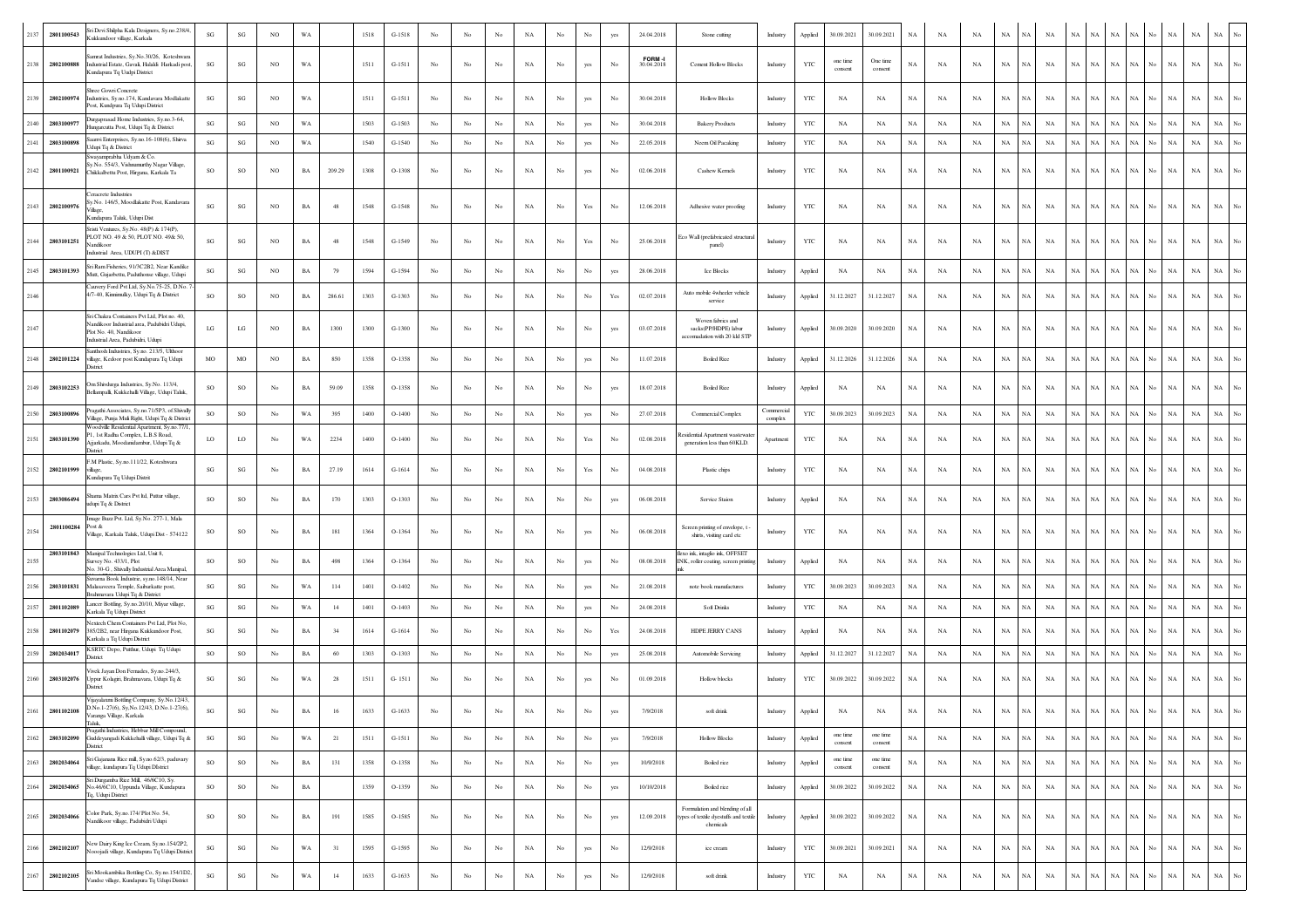|      | 2168 2802098002 | Dining Hall & Kitchen Block By M\s.<br>arnataka Housing Board, Sy No 42/4 of<br>No.19 Kolluru Village, KundapuraTaluk &<br>dupi, Sy No 42/4 of No.19 Kolluru Village,<br>CundapuraTaluk & Udupi | LR                     | $\rm LR$                          | No               | <b>BA</b>   | 1412   | 1181 | R-1181   | No          | No          | No          | NA          | No               | yes              | No                                                                                    | 17/09/2018<br>FORM-I | Dining Hall & Kitchen Block                                                        | <b>Commercial</b><br>complex        | <b>YTC</b>   | <b>NA</b>           | NA                  | <b>NA</b>   | NA          | NA          | NA          | NA          | NA          | NA<br>NA          | $_{\rm NA}$ | NA                    | NA                 | $_{\rm NA}$ | $_{\rm NA}$ | $_{\mathrm{No}}$ |
|------|-----------------|-------------------------------------------------------------------------------------------------------------------------------------------------------------------------------------------------|------------------------|-----------------------------------|------------------|-------------|--------|------|----------|-------------|-------------|-------------|-------------|------------------|------------------|---------------------------------------------------------------------------------------|----------------------|------------------------------------------------------------------------------------|-------------------------------------|--------------|---------------------|---------------------|-------------|-------------|-------------|-------------|-------------|-------------|-------------------|-------------|-----------------------|--------------------|-------------|-------------|------------------|
| 2169 | 2803102280      | ream Land Devolpers, Sy.no.56/8, 36,<br>Jdyavara village, Udupi Tq & District                                                                                                                   | $\mathbf{S}\mathbf{G}$ | $\mathbf{SG}$                     | No               | WA          | 436    | 1638 | $G-1638$ | No          | No          | No          | NA          | No               | yes              | No                                                                                    | 20/09/2018           | 9KLD STP                                                                           | Apartment                           | YTC          | <b>NA</b>           | NA                  | NA          | NA          | NA          | NA          | NA          | <b>NA</b>   | NA<br>NA          | $_{\rm NA}$ | NA                    | $_{\rm NA}$<br>No. | $_{\rm NA}$ | $_{\rm NA}$ | No               |
|      | 2170 2803102334 | <sup>/</sup> asudha Delight - Residential Apartment,<br>Sy.no.241/2, Shanthi Nagar Manipal, 80<br>adagabettu, Udupi Tq & District                                                               | SG                     | $\mathbf{SG}$                     | No               | WA          | 436    | 1400 | $O-1400$ | No          | No          | No          | NA          | No               | yes              | No                                                                                    | 20/09/2019           | 9KLD STP                                                                           | Apartment                           | YTC          | NA                  | NA                  | NA          | NA          | NA          | $_{\rm NA}$ | NA          | <b>NA</b>   | NA<br>NA          | $_{\rm NA}$ | NA                    | $_{\rm NA}$<br>No. | $_{\rm NA}$ | $_{\rm NA}$ | No               |
| 2171 | 2803102621      | runa Industries, Sy.no.88/1B2 and 88/1B3,<br>adebettu, Padubidri udupi Tq & District                                                                                                            | $_{\rm MG}$            | $_{\rm MG}$                       | No               | $_{\rm BA}$ | 636    | 1556 | G-1556   | No          | No          | No          | NA          | No               | yes              | No                                                                                    | 24/09/2018           | Spice Masala Powder                                                                | Industry                            | $_{\rm YTC}$ | NA                  | NA                  | NA          | NA          | NA          | $_{\rm NA}$ | NA          | $_{\rm NA}$ | NA<br>NA          | $_{\rm NA}$ | NA                    | $_{\rm NA}$        | $_{\rm NA}$ | $_{\rm NA}$ | $\overline{N}$ o |
|      | 2172 2801102291 | jashree Cahew Industries, 138/Ap3-p1,<br>Vanilthar, Mulladka Village, Mundkur post,<br>Karkala Taluk, Udupi                                                                                     | <b>SO</b>              | SO                                | No               | BA          | 369    | 1308 | $O-1308$ | No          | No          | No          | NA          | $_{\rm No}$      | $_{\rm No}$      | yes                                                                                   | 29/09/2018           | Cashew Kernels                                                                     | Industry                            | Applied      | NA                  | NA                  | $_{\rm NA}$ | NA          | NA          | $_{\rm NA}$ | NA          | NA          | NA<br>NA.         | $_{\rm NA}$ | NA                    | No.<br>$_{\rm NA}$ | $_{\rm NA}$ | $_{\rm NA}$ | No               |
|      | 2173 2801102333 | i Bagyajyothi Oil Mill, Sy.No. 4, 100/2,<br>humbehithlu, Karkala Tq Udupi District                                                                                                              | $\mathbf{S}\mathbf{G}$ | $\mathbf{S}\mathbf{G}$            | No               | BA          | 18     | 1540 | G-1540   | No          | No          | No          | NA          | No               | $_{\rm No}$      | yes                                                                                   | 30/09/2018           | Coconut oil                                                                        | Industry                            | Applied      | 30.09.2028          | 30.09.2028          | NA          | NA          | NA          | $_{\rm NA}$ | NA          | $_{\rm NA}$ | NA<br>NA          | $_{\rm NA}$ | NA                    | $_{\rm NA}$<br>No. | $_{\rm NA}$ | $_{\rm NA}$ | $\overline{N}$ o |
| 2174 |                 | RMS Solid Blocks & Interlocks<br>Sy.no.331/1P3, Nallur Post & Village, Karkala<br>Fq Udupi District                                                                                             | SG                     | $\mathbf{S}\mathbf{G}$            | No               | WA          | 22.45  | 1511 | $G-1511$ | NA          | NA          | $_{\rm NA}$ | NA          | No               | No               | yes                                                                                   | 30/09/2018           | <b>Hollow Blocks</b>                                                               | Industry                            | Applied      | one time<br>consent | One time<br>consent | NA          | NA          | NA          | NA          | NA          | NA          | <b>NA</b><br>NА   | $_{\rm NA}$ | NA                    | No.<br>NA          | NA          | NA          | No               |
| 2175 |                 | Sumukha Cold Storage & Ice Plant,<br>Sy.no.264, plot no. A1 & A3, Malpe<br>Fishing Harbour, Malpe, , Sy.no.264,<br>plot no. A1<br>& A3, Malpe Fishing Harbour, Malpe                            | SG                     | $\mathbf{SG}$                     | No               | BA          | 45     |      |          | NA          | NA          | NA          | NA          | No               | yes              | No                                                                                    | 4/10/2018            | Ice Plant                                                                          | Industry                            | Applied      | one time<br>consent | NA                  | NA          | NA          | NA          | NA          | NA          | NA          | NA<br>NA          | $_{\rm NA}$ | <b>NA</b>             | NA                 | $_{\rm NA}$ | $_{\rm NA}$ | No               |
| 2176 |                 | Rajesh Karanth, Sy.no.169/3, koorgi village,<br>kundapura tq , Sy.no.169/3, koorgi village,                                                                                                     | SG                     | SG                                | No               | BA          | 86     |      |          | NA          | $_{\rm NA}$ | $_{\rm NA}$ | NA          | $_{\rm No}$      | $_{\rm No}$      | yes                                                                                   | 23/10/2018           | RMC Readymix Plant                                                                 | Industry                            | Applied      | $_{\rm NA}$         | NA                  | $_{\rm NA}$ | NA          | NA          | NA          | NA          | NA          | NA<br>$_{\rm NA}$ | NA          | $_{\rm NA}$           | No<br>$_{\rm NA}$  | $_{\rm NA}$ | $_{\rm NA}$ | No               |
| 2177 |                 | cundapura to<br>Anchan Ayurvedic Industries, Sy.no.8-72 A,<br>Nadsal, Padubidri Udupi, Sy.no.8-72 A,<br>Nadsal, Padubidri Udupi                                                                 | SG                     | $\mathbf{S}\mathbf{G}$            | No               | $_{\rm BA}$ | $87\,$ |      |          | NA          | NA          | $_{\rm NA}$ | NA          | $_{\rm No}$      | $_{\rm No}$      | yes                                                                                   | 23/10/2019           | Ayurveda Khasya                                                                    | Industry                            | Applied      | 31.12.2029          | 31.12.2029          | $_{\rm NA}$ | NA          | NA          | $_{\rm NA}$ | NA          | NA          | $_{\rm NA}$<br>NA | $_{\rm NA}$ | $_{\rm NA}$           | No.<br>$_{\rm NA}$ | $_{\rm NA}$ | $_{\rm NA}$ | No               |
| 2178 |                 | City Devolpers, Sy.no.156/P38A, 156/8C13,<br>156/13, 156/15, 156/43, 156/47, 156/48,<br>156/49.<br>156/50, 156/51, 154/14B of 77, Shivally<br>village, Udupi                                    | MR                     | $\ensuremath{\mathsf{MR}}\xspace$ | NO               | BA          | 2823   |      |          | NA          | NA          | NA          | NA          | $_{\rm No}$      | yes              | No                                                                                    | 5/11/2018            | Sewage Tratment plant 100KLd                                                       | Aprtment &<br>Commercial<br>complex | YTC          | 31.12.2028          | 31.12.2028          | $_{\rm NA}$ | NA          | NA          | NA          | NA          | NA          | NA<br>NA          | NA          | NA                    | $_{\rm NA}$<br>No  | $_{\rm NA}$ | NA          | No               |
| 2179 |                 | Garden Fresh Food & Beverages Garden<br>Fresh Food & Beverages, Sy.no.41/10B,<br>Hejamdy village, Kundapura Tq Udupi District                                                                   | SG                     | SG                                | No               | BA          | 53     |      |          | NA          | NA          | <b>NA</b>   | NA          | No               | yes              | No                                                                                    | 15/11/2018           | <b>Soft Drinks</b>                                                                 | Industry                            | YTC          | NA                  | NA                  | <b>NA</b>   | NA          | NA          | $_{\rm NA}$ | NA          | <b>NA</b>   | $_{\rm NA}$<br>NA | $_{\rm NA}$ | NA                    | $_{\rm NA}$<br>No. | $_{\rm NA}$ | $_{\rm NA}$ | $\overline{N}$ o |
| 2180 |                 | Best Sellers Apparals Pvt Ltd., Unit 2<br>16/334, Bajal Street, Manipal 576104                                                                                                                  | $\mathbf{S}\mathbf{G}$ | $\mathbf{S}\mathbf{G}$            | No               | BA          | 103    |      |          | NA          | NA          | $_{\rm NA}$ | NA          | No               | yes              | $_{\rm No}$                                                                           | 15/11/2018           | Stiching graments                                                                  | Industry                            | YTC          | NA                  | NA                  | NA          | NA          | NA          | $_{\rm NA}$ | NA          | NA          | <b>NA</b><br>NA   | NA          | NA                    | $_{\rm NA}$<br>No  | $_{\rm NA}$ | $_{\rm NA}$ |                  |
| 2181 |                 | Rajesh Karanth, Sy.no 233-1, Yadthday Post<br>Udupi, Sy.no 233-1, Yadthday Post Udupi                                                                                                           | <b>SO</b>              | SO                                | No               | BA          | 64     |      |          | NA          | NA          | $_{\rm NA}$ | NA          | No               | No               | yes                                                                                   | 16/11/2018           | Hotmix Plant                                                                       | Industry                            | Applied      | NA                  | NA                  | NA          | NA          | NA          | $_{\rm NA}$ | NA          | NA          | NA<br>N A         | $_{\rm NA}$ | NA                    | $_{\rm NA}$<br>N٥  | $_{\rm NA}$ | $_{\rm NA}$ |                  |
| 2182 |                 | Quality Soft Drinks, 128/7, sy no 128/7<br>heranjalu byndoor, Kundapura Tq Udupi                                                                                                                | SG                     | SG                                | $_{\mathrm{No}}$ | BA          | 59     |      |          | $_{\rm NA}$ | $_{\rm NA}$ | $_{\rm NA}$ | $_{\rm NA}$ | $_{\rm No}$      | yes              | $_{\rm No}$                                                                           | 16/11/2018           | Soft Drinks                                                                        | Industry                            | $_{\rm YTC}$ | $_{\rm NA}$         | 30.09.2021          | $_{\rm NA}$ | NA          | NA          | $_{\rm NA}$ | $_{\rm NA}$ | NA          | NA<br>$_{\rm NA}$ | NA          | $_{\rm NA}$           | NA<br>No           | $_{\rm NA}$ | $_{\rm NA}$ | No               |
| 2183 |                 | Kiniyas Foods Private Limited, 2-233/7B<br>BADANIDIYOOR POST TOTTHAM<br><b>UDUPI 576115</b>                                                                                                     | SG                     | SG                                | No               | BA          | 72     |      |          | NA          | NA          | $_{\rm NA}$ | $_{\rm NA}$ | $_{\rm No}$      | yes              | No                                                                                    | 24/11/2018           | <b>Bakery Products/ Snacks</b>                                                     | Industry                            | YTC          | NA                  | NA                  | $_{\rm NA}$ | NA          | NA          | $_{\rm NA}$ | NA          | NA          | <b>NA</b><br>NA.  | $_{\rm NA}$ | NA                    | Ñ٥<br>$_{\rm NA}$  | $_{\rm NA}$ | $_{\rm NA}$ |                  |
| 2184 |                 | . Suresh Shetty Hot Mix Plant,<br>Sy.no.25/15, Haluvalli, Karje post,<br>Udupi                                                                                                                  | SO                     | SO                                | $_{\mathrm{No}}$ | BA          | 82     |      |          | NA          | NA          | $_{\rm NA}$ | NA          | $_{\rm No}$      | $_{\rm No}$      | yes                                                                                   | 27/11/2018           | Hotmix Plant                                                                       | Industry                            | Applied      | NA                  | NA                  | $_{\rm NA}$ | NA          | NA          | $_{\rm NA}$ | NA          | NA          | NA<br>NA          | $_{\rm NA}$ | $_{\rm NA}$           | No.<br>$_{\rm NA}$ | $_{\rm NA}$ | $_{\rm NA}$ | No               |
| 2185 |                 | Darpana Tuff Solution, Sy.No. 30/10 & 30/11<br>Sy.No. 30/10 & 30/11, Heroor Village,<br>Brahmavara, Udup                                                                                        | SG                     | $\mathbf{SG}$                     | NO               | BA          | 75     |      |          | NA          | NA          | $_{\rm NA}$ | NA          | No               | No               | yes                                                                                   | 29/11/2018           | glass granuls chunks                                                               | Industry                            | Applied      | 30.09.2023          | 30.09.2023          | NA          | NA          | NA          | $_{\rm NA}$ | NA          | NA          | NA<br>NA          | $_{\rm NA}$ | NA.                   | $_{\rm NA}$<br>No  | $_{\rm NA}$ | $_{\rm NA}$ | No               |
| 2186 |                 | Jayaab Residency, Sy. 132/7, No.69, ,<br>Moodanibamboor village, Udupi Tq & District                                                                                                            | SG                     | $\mathbf{S}\mathbf{G}$            | NO               | $_{\rm BA}$ | 69     |      |          | NA          | NA          | $_{\rm NA}$ | NA          | No               | yes              | $_{\rm No}$                                                                           | 20/12/2018           | <b>STP10KLD</b>                                                                    | Apartment                           | YTC          | 31.12.2028          | 31.12.2028          | NA          | NA          | NA          | $_{\rm NA}$ | NA          | NA          | NA<br>NA          | $_{\rm NA}$ | NA                    | $_{\rm NA}$<br>No. | $_{\rm NA}$ | $_{\rm NA}$ | No               |
| 2187 |                 | Eskay Agro, Sy.No. 81/2, D.No. 1-21A,<br>nsemakki Post, Kundapura, Udupi                                                                                                                        | SO                     | $_{\rm SO}$                       | NO               | BA          | 70     |      |          | $_{\rm NA}$ | NA          | $_{\rm NA}$ | $_{\rm NA}$ | $_{\rm No}$      | yes              | No                                                                                    | 20/12/2019           | nango pulp, pineapple slices in<br>gar syrip                                       | Industry                            | YTC          | NA                  | NA                  | $_{\rm NA}$ | NA          | NA          | $_{\rm NA}$ | NA          | NA          | NA<br><b>NA</b>   | $_{\rm NA}$ | NA                    | NA                 | $_{\rm NA}$ | $_{\rm NA}$ | $\overline{N}$ o |
| 2188 |                 | Shri Ganesh Rice Mill, Sy.No.258/7,<br>Sy.No.258/7, Narnad, Uppoor Village,<br>Kolalagiri Post, Udupi                                                                                           | <b>SO</b>              | $_{\rm SO}$                       | NO.              | <b>BA</b>   | 71     |      |          | NA          | NA          | NA          | NA          | No               | yes              | No                                                                                    | 20/12/2020           | <b>Boiled Rice</b>                                                                 | Industry                            | $_{\rm YTC}$ | NA                  | NA                  | <b>NA</b>   | NA          | NA          | NA          | NA          | NA          | NA<br>NA          | NA          | <b>NA</b>             | NA<br>No.          | $_{\rm NA}$ | NA          | No               |
| 2189 |                 | Pastoral Centre . SY.NO. 145/13, 13, 12,<br>3B6B, 3B7, 3B10, 3B11, PUTTUR, UDUPI<br>Shivally I.A.                                                                                               | MO                     | MO                                | NO               | BA          | 842    |      | $O-$     | NA          | NA          | $_{\rm NA}$ | NA          | No               | yes              | No                                                                                    | 21/12/2018           | nmercial complex (Pastoral<br>ntre) with 4062.17 sqm builup<br>ea and 30 KLD STP   | 'ommercial<br>complex               | YTC          | NA                  | NA                  | NA          | NA          | NA          | NA          | NA          | NA          | <b>NA</b><br>NA   | $_{\rm NA}$ | NA                    | $_{\rm NA}$<br>No. | $_{\rm NA}$ | $_{\rm NA}$ | $_{\mathrm{No}}$ |
| 2190 |                 | Prakruthi Bricks, Sy.no.275/2P2, Durga<br>village, Sy.no.275/2P2, Durga village, Karkala<br>Tq Udupi District                                                                                   | SG                     | SG                                | No               | WA          | 74     |      |          | NA          | NA          | NA          | NA          | $_{\rm No}$      | $_{\rm No}$      | yes                                                                                   | 22/12/2018           | <b>Hollow Bricks</b>                                                               | Industry                            | Applied      | NA                  | NA                  | $_{\rm NA}$ | NA          | NA          | $_{\rm NA}$ | NA          | NA          | NA<br>NA          | NA          | NA                    | No.<br>$_{\rm NA}$ | $_{\rm NA}$ | NA          | No               |
| 2191 |                 | Phatak Stone Tech, Durga village, karkala                                                                                                                                                       | $\mathbf{S}\mathbf{G}$ | $\mathbf{S}\mathbf{G}$            | No               | WA          | 75     |      |          | NA          | NA          | $_{\rm NA}$ | NA          | No               | no.              | yes                                                                                   | 22/12/2019           | <b>Hollow Bricks</b>                                                               | Industry                            | Applied      | one time<br>consent | NA                  | $_{\rm NA}$ | NA          | NA          | NA          | NA          | <b>NA</b>   | <b>NA</b><br>NA.  | $_{\rm NA}$ | NA                    | $_{\rm NA}$<br>No. | $_{\rm NA}$ | $_{\rm NA}$ | No               |
| 2192 |                 | Aranha Coconuts Sy.No. IX-160, Nakre<br>Village, Kukkundoor, Karkala Taluk, udupi<br>Dist - 576117                                                                                              | SG                     | $\mathbf{S}\mathbf{G}$            | No               | BA          | 38     |      |          | NA          | NA          | NA          | NA          | No               | yes              | No                                                                                    | 22/12/2018           | coconut oil                                                                        | Industry                            | YTC          | 31.12.2027          | NA                  | $_{\rm NA}$ | NA          | <b>NA</b>   | $_{\rm NA}$ | NA          | NA          | NA<br>NA          | NA          | NA.                   | NA<br>No.          | $_{\rm NA}$ | NA          |                  |
| 2193 |                 | ommercial Complex - Kundapura (Sri.<br>Chitrapura Math) Sri Chitrapura math, Shirali,<br>Bhatkal, Uttara kannada.                                                                               | $\mathbf{S}\mathbf{G}$ | $\mathbf{S}\mathbf{G}$            | No               | $_{\rm BA}$ | 126    |      |          | NA          | NA          | NA          | NA          | No               | $_{\mathrm{No}}$ | Yes                                                                                   | 22/12/2018           | ommercial Complex with<br>2472.15 Sq.m Built up area                               | Commercial<br>complex               | Applied      | $_{\rm NA}$         | NA                  | $_{\rm NA}$ | NA          | NA          | $_{\rm NA}$ | NA          | <b>NA</b>   | NA<br>NA          | $_{\rm NA}$ | NA                    | No<br>NA           | $_{\rm NA}$ | NA          | $_{\mathrm{No}}$ |
| 2194 |                 | Ganesh Cattle Feed Industry, Sy.no.145/<br>Bijoor Post, Byndoor, Kundapura Tq                                                                                                                   | SO                     | $_{\rm SO}$                       | No               | $_{\rm BA}$ | $48\,$ |      |          | NA          | NA          | $_{\rm NA}$ | $_{\rm NA}$ | $_{\rm No}$      | yes              | $_{\rm No}$                                                                           | 31/12/2018           | Cattle feed                                                                        | Industry                            | YTC          | 31.12.2029          | 31.12.2029          | $_{\rm NA}$ | $_{\rm NA}$ | $_{\rm NA}$ | $_{\rm NA}$ | NA          | $_{\rm NA}$ | NA<br>NA          | $_{\rm NA}$ | $_{\rm NA}$           | $_{\rm NA}$<br>No  | $_{\rm NA}$ | $_{\rm NA}$ | $_{\mathrm{No}}$ |
| 2195 |                 | Manipal Utility Packaging Solution Private<br>Limited (Corrugation Unit), Plot.no.24 & 25,<br>Shivally village, Industrial area, Manipal, Udupi<br>Tq & District.                               | SO                     | $_{\rm SO}$                       | $_{\rm NO}$      | $_{\rm BA}$ | 499.34 |      |          | $_{\rm NA}$ | $_{\rm NA}$ | $_{\rm NA}$ | $_{\rm NA}$ | $_{\mathrm{No}}$ | $_{\rm No}$      | $\operatorname*{Yes}% \left( X\right) \equiv\operatorname*{Yes}(\mathbb{R}^{3}\left)$ | 29/12/2018           | Corrugated box                                                                     | Industry                            | Applied      | $_{\rm NA}$         | $_{\rm NA}$         | $_{\rm NA}$ | $_{\rm NA}$ | $_{\rm NA}$ | $_{\rm NA}$ | NA          | NA          | $_{\rm NA}$<br>NA | $_{\rm NA}$ | NA                    | $_{\rm NA}$<br>No  | $_{\rm NA}$ | $_{\rm NA}$ | $_{\rm No}$      |
| 2196 |                 | Yakshasri Agri Products Pvt Ltd Address:<br>Sy.no22/G, 22/F 22/5, Padukone, Nada<br>Guddeyangadi,                                                                                               | SO                     | $_{\rm SO}$                       | $_{\rm No}$      | $_{\rm BA}$ | 83     |      |          | NA          | NA          | $_{\rm NA}$ | NA          | $_{\rm No}$      | yes              | $_{\rm No}$                                                                           | 4/1/2019             | Desiccated Coconut powder &                                                        | Industry                            | YTC          | NA                  | NA                  | $_{\rm NA}$ | NA          | NA          | $_{\rm NA}$ | NA          | NA          | NA<br>NA          | $_{\rm NA}$ | $_{\rm NA}$           | No<br>$_{\rm NA}$  | $_{\rm NA}$ | $_{\rm NA}$ | $_{\mathrm{No}}$ |
| 2197 |                 | Usk Surimi Marine Industry H.No-9-130, Post<br>Pithrody, Udyavar - 574118, Udupi                                                                                                                | SO                     | SO                                | No               | $_{\rm BA}$ | $84\,$ |      |          | NA          | NA          | $_{\rm NA}$ | NA          | $_{\rm No}$      | yes              | $_{\rm No}$                                                                           | 5/1/2019             | Surmi Fish Frezing                                                                 | Industry                            | YTC          | NA                  | NA                  | $_{\rm NA}$ | NA          | NA          | $_{\rm NA}$ | NA          | $_{\rm NA}$ | $_{\rm NA}$<br>NA | $_{\rm NA}$ | $_{\rm NA}$           | No<br>$_{\rm NA}$  | $_{\rm NA}$ | $_{\rm NA}$ | $_{\mathrm{No}}$ |
| 2198 |                 | Archana Projects, 77-17, ARCHANA<br>SOVEREIGN , SHARADA -<br>BEEDIN AGUDDE ROAD,<br><b>KUNJIBETTU</b>                                                                                           | SO                     | $_{\rm SO}$                       | $_{\rm No}$      | $_{\rm BA}$ | 789    |      |          | $_{\rm NA}$ | $_{\rm NA}$ | $_{\rm NA}$ | $_{\rm NA}$ | $_{\mathrm{No}}$ | yes              | $_{\rm No}$                                                                           | 17/01/2019           | onstruction of residential<br>artment with 48 flats & buildup<br>area 4225.98 sq.m | Apartment                           | YTC          | NA                  | $_{\rm NA}$         | $_{\rm NA}$ | NA          | NA          | NA          | NA          | NA          | NA<br>NA          |             | $\rm NA$ $\;$ NA $\;$ | NA<br>No           | NA          | NA          | $_{\rm No}$      |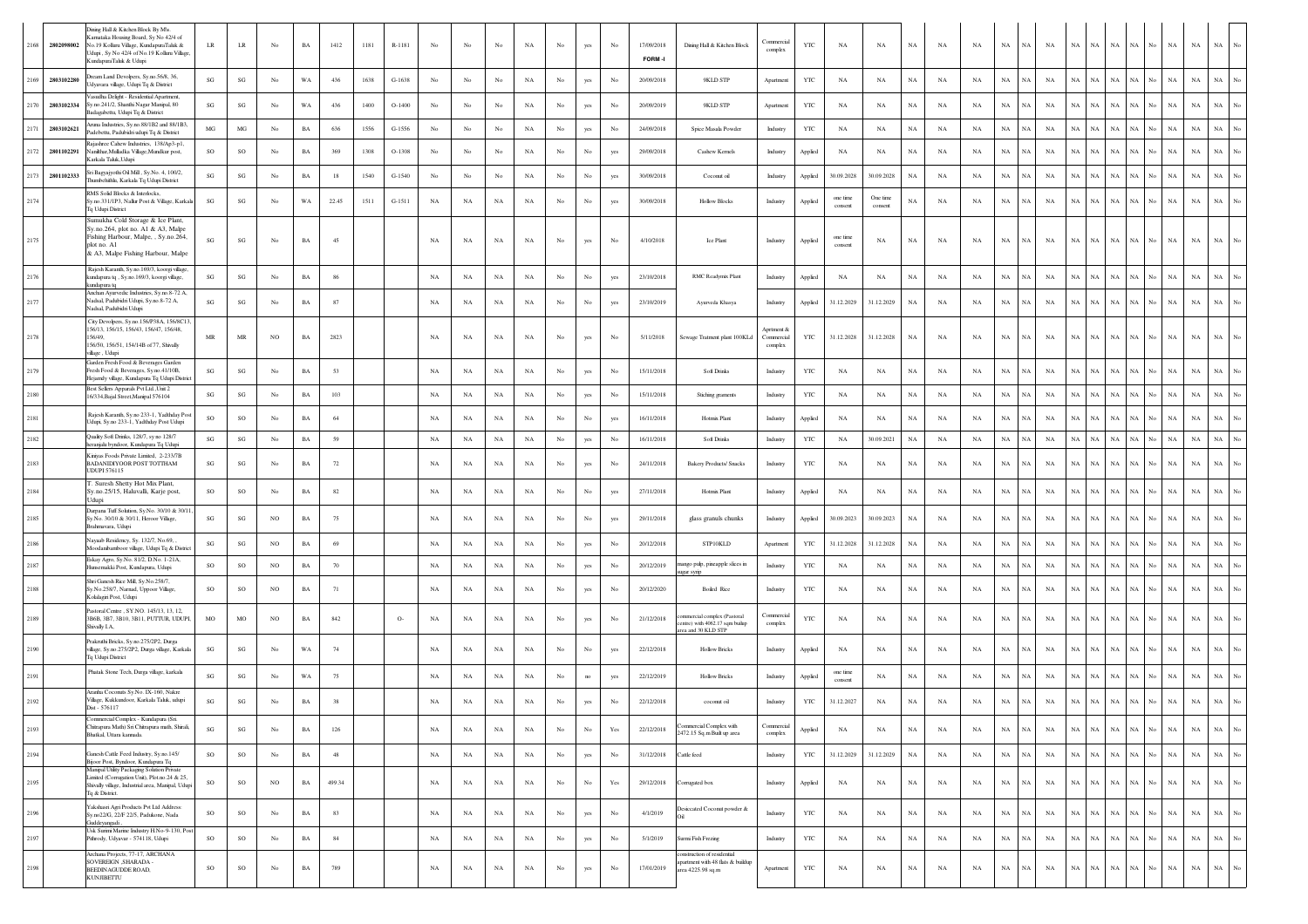|          | Shivadhama Mathsya Samskarana Sangha,<br>Sy.No. 266, Malpe, Udupi                                                                                                    | $\mathbf{S}\mathbf{G}$ | $\mathbf{S}\mathbf{G}$ | No          | $_{\rm BA}$ | 164   |      |          | $_{\rm NA}$ | NA          | $_{\rm NA}$ | $_{\rm NA}$ | No               | yes         | No                                                                                    | 21/01/2019        | Ice Blocks                                                                                                        | Industry                                | YTC          | NA                  | NA          | NA          | NA          | NA          | $_{\rm NA}$ |             | NA          |             |                            |                   | NA                              | NA          |                                 |
|----------|----------------------------------------------------------------------------------------------------------------------------------------------------------------------|------------------------|------------------------|-------------|-------------|-------|------|----------|-------------|-------------|-------------|-------------|------------------|-------------|---------------------------------------------------------------------------------------|-------------------|-------------------------------------------------------------------------------------------------------------------|-----------------------------------------|--------------|---------------------|-------------|-------------|-------------|-------------|-------------|-------------|-------------|-------------|----------------------------|-------------------|---------------------------------|-------------|---------------------------------|
| 2200     | Suprame Arcade, 21/17,18,19,<br>'adabhandeshwara ward, Padla nergi,<br>Krodashrama, Udupi                                                                            | $\mathbf{S}\mathbf{G}$ | $\mathbf{S}\mathbf{G}$ | No          | $_{\rm BA}$ | 426   |      |          | $_{\rm NA}$ | $_{\rm NA}$ | $_{\rm NA}$ | $_{\rm NA}$ | $_{\rm No}$      | yes         | No                                                                                    | Förm <sup>9</sup> | KLD STP for residential<br>partment containing 13 flats                                                           | Apartment                               | $_{\rm YTC}$ | NA                  | $_{\rm NA}$ | $_{\rm NA}$ | $_{\rm NA}$ | NA          | NA          | Ń           | NA          | NA          | $_{\rm NA}$<br>$_{\rm NA}$ | $_{\rm NA}$       | No<br>NA                        | $_{\rm NA}$ | $_{\rm NA}$                     |
| 2201     | 'ommercial Cum Residential Complex (Mr K<br>Shreesha Acharya & Others), Sy. No - 84-1<br>Sy. No - 84-1, Moodanidambur Village,<br>dupi.                              | SG                     | $\mathbf{S}\mathbf{G}$ | No          | $_{\rm BA}$ | 389   |      |          | NA          | NA          | $_{\rm NA}$ | NA          | $_{\rm No}$      | yes         | $_{\rm No}$                                                                           | 8/2/2019          | mmercial shops (30 shops with<br>Builtup area - 2369.91 Sq. m)<br>1.0000 NOS 2 Residential<br>Apartment(10 flats) | Apartment                               | YTC          | NA                  | NA          | $_{\rm NA}$ | NA          | NA          | NA          | NA          | NA          | NA          | NA<br>$_{\rm NA}$          | NA                | No.<br>NA                       | $_{\rm NA}$ | NA                              |
| 2202     | Commercial Building, 122/7P, 11, 12B1,<br>15A2, 15B, Sy 1227P&11, Shivalli Village,<br>Jdupi Gundibail Road, Udup                                                    | $\mathbf{S}\mathbf{G}$ | $\mathbf{S}\mathbf{G}$ | No          | $_{\rm BA}$ | 390   |      |          | NA          | NA          | $_{\rm NA}$ | NA          | $_{\rm No}$      | yes         | No                                                                                    | 8/2/2019          | mmercial building with<br>1434.47sqm BUA & 4555.4sqm                                                              | Apartment                               | YTC          | NA                  | NA          | $_{\rm NA}$ | NA          | NA          | $_{\rm NA}$ | NA          | $_{\rm NA}$ | $_{\rm NA}$ | NA<br>$_{\rm NA}$          | NA                | No<br>NA                        | NA          | NA                              |
| 2203     | Shree Laxmi Venkateshwara Stone Craft,<br>Sy.no.558/2, Kukkundoor village, Karkala T<br>Udupi District, Sy.no.558/2,<br>Kukkundoor village, Karkala Tq Udupi Distric | SG                     | $_{\rm SG}$            | No          | BA          | 69    |      |          | NA          | NA          | NA          | NA          | No               | No          | yes                                                                                   | 8/2/2019          | Granite Stones                                                                                                    | Industry                                | Applied      | 31.12.2033          | 31.12.2033  | $_{\rm NA}$ | NA          | NA          | $_{\rm NA}$ | NA          | $_{\rm NA}$ | NA          | NA<br>$_{\rm NA}$          | NA                | $_{\rm NA}$<br>No               | $_{\rm NA}$ | NA                              |
| 2204     | Premier Cashew Products, Sy.No.137/3,<br>Belve village, Sy.No. 137/3, Belve village,<br>Karkala                                                                      | SO                     | SO                     | No          | $_{\rm BA}$ | 146   |      |          | NA          | NA          | $_{\rm NA}$ | NA          | $_{\rm No}$      | yes         | $_{\rm No}$                                                                           | 18/02/2019        | Cashew Kernels                                                                                                    | Industry                                | YTC          | NA                  | NA          | $_{\rm NA}$ | NA          | NA          | NA          | NA          | NA          | NA          | $_{\rm NA}$<br>NA          | NA                | No<br>NA                        | $_{\rm NA}$ | $_{\rm NA}$                     |
| 2205     | Chaudeshwari Block Industries, Sy.no.226/1<br>Yedthadi village, Sy.no.226/1, Yedthadi Post,<br><b>Brahmavara</b>                                                     | $\mathbf{S}\mathbf{G}$ | $\mathbf{S}\mathbf{G}$ | No          | WA          | 47    |      |          | NA          | NA          | $_{\rm NA}$ | $_{\rm NA}$ | $_{\rm No}$      | yes         | No                                                                                    | 19/02/2019        | <b>Hollow Blocks</b>                                                                                              | Industry                                | YTC          | NA                  | NA          | $_{\rm NA}$ | $_{\rm NA}$ | NA          | $_{\rm NA}$ | $_{\rm NA}$ | NA          | $_{\rm NA}$ | $_{\rm NA}$<br>$_{\rm NA}$ | NA                | $_{\rm No}$<br>NA               | $_{\rm NA}$ | $_{\rm NA}$                     |
| 2206     | umanth Enterprises, 159/9, and<br>159/1A2A14, At Sy no 159/9, and<br>159/1A2A14, Shivalli Village, Udupi                                                             | SO                     | SO                     | No          | $_{\rm BA}$ | 396   |      |          | NA          | NA          | $_{\rm NA}$ | $_{\rm NA}$ | $_{\rm No}$      | yes         | No                                                                                    | 19/02/2019        | 2 rooms hotel, & commercial<br>hops, STP of 18KLD with<br>uiluparea of 3485.00sq.m                                | Commercial<br>complex                   | YTC          | NA                  | NA          | $_{\rm NA}$ | NA          | NA          | NA          | NA          | NA          | NA          | $_{\rm NA}$<br>$_{\rm NA}$ | NA                | $_{\rm No}$<br>NA               | $_{\rm NA}$ | $_{\rm NA}$<br>No               |
| 2207     | Kalkura Hill View, 316/1P1, Shivalli Village,<br>Udupi Taluk, Near CSI Church, Manipal<br>Udupi Tq & District                                                        | MO                     | MO                     | No          | $_{\rm BA}$ | 897   |      |          | NA          | NA          | NA          | NA          | No               | yes         | No                                                                                    | 19/02/2019        | esidential apartment with 40 flats<br>bua 4168 sq.mt & stp capacity 25                                            | Residential<br>aprtment                 | <b>YTC</b>   | NA                  | NA          | $_{\rm NA}$ | NA          | NA          | $_{\rm NA}$ | NA          | $_{\rm NA}$ | NA          | NA<br>$_{\rm NA}$          | NA                | NA<br>No                        | NA          | <b>NA</b>                       |
| 2208     | Ocean Fresh Exports, 255/8P2, 254/18P3,<br>254/1P3, Harbour VIEW, MALPE                                                                                              | LO                     | LO                     | No          | $_{\rm BA}$ | 196   |      |          | NA          | NA          | $_{\rm NA}$ | NA          | $_{\rm No}$      | $_{\rm No}$ | $\operatorname*{Yes}% \left( X\right) \equiv\operatorname*{Yes}(\mathbb{R}^{3}\left)$ | 25/02/2019        | Frozen Sea food                                                                                                   | Industry                                | Applied      | 30.09.2021          | 30.09.2021  | $_{\rm NA}$ | NA          | NA          | $_{\rm NA}$ | NA          | NA          | $_{\rm NA}$ | $_{\rm NA}$<br>$_{\rm NA}$ | NA                | No<br>NA                        | $_{\rm NA}$ | $_{\rm NA}$                     |
| 2209     | Durgaparameshwari Stone Crusher,<br>y.no.464/1,<br>Nitte village, Karkala Tq Udup                                                                                    | SO                     | SO                     | No          | BA          | 86    |      |          | NA          | NA          | $_{\rm NA}$ | NA          | No               | yes         | No                                                                                    | 27/02/2019        | Stone Crusher                                                                                                     | Stone Crusher                           | YTC          | NA                  | NA          | NA          | NA          | NA          | $_{\rm NA}$ | NA          | $_{\rm NA}$ | NA          | NA<br>$_{\rm NA}$          | NA.               | $_{\rm NA}$<br>No.              | NA          | $_{\rm NA}$                     |
| 2210     | Aryadurga Industries, Sy.no.270, Manoor<br>village, Brahmavar<br>Vishal Sand, sy.no.121-10 & 121-9B,                                                                 | SO                     | SO                     | No          | BA          | 49    |      |          | NA          | NA          | $_{\rm NA}$ | NA          | No               | yes         | $_{\rm No}$                                                                           | 27/02/2019        | fruit juice                                                                                                       | Industry                                | YTC          | NA                  | NA          | NA          | NA          | NA          | NA          | NA          | NA          | NA          | $_{\rm NA}$<br>NA          | NA                | NA<br>No                        | NA          | $_{\rm NA}$<br>No               |
| 2211     | sy.no.121-10 & 121-9BYermal Bada village,<br>dupi                                                                                                                    | SG                     | $\mathbf{S}\mathbf{G}$ | No          | $_{\rm BA}$ | 67    |      |          | NA          | NA          | NA          | NA          | No               | yes         | No                                                                                    | 28/02/2019        | slica sand wash                                                                                                   | Industry                                | YTC          | NA                  | NA          | NA          | $_{\rm NA}$ | NA          | NA          | NA          | $_{\rm NA}$ | $_{\rm NA}$ | NA<br>$_{\rm NA}$          | NA                | $_{\rm NA}$<br>No               | $_{\rm NA}$ | $_{\rm NA}$                     |
| 2212     | Surya Polysack Industries, D.No. 1/4-1,<br>D.No.1/4-1, N.H. 66 Parampally Village,<br>Udupi Tq & District                                                            | SG                     | SG                     | No          | $_{\rm BA}$ | 72    |      |          | NA          | NA          | $_{\rm NA}$ | NA          | $_{\rm No}$      | yes         | No                                                                                    | 1/3/2019          | HDP woven bags                                                                                                    | Industry                                | YTC          | NA                  | NA          | $_{\rm NA}$ | NA          | NA          | $_{\rm NA}$ | NA          | NA          | $_{\rm NA}$ | $_{\rm NA}$<br>NA          | NA                | No<br>NA                        | $_{\rm NA}$ | $_{\rm NA}$                     |
| 2213     | Anjana Packaging, 25, Nadikoor village,<br>Padubidri, 25, Nadikoor village, Padubidri<br>Udupi                                                                       | SG                     | $\mathbf{S}\mathbf{G}$ | No          | $_{\rm BA}$ | 131   |      |          | NA          | NA          | $_{\rm NA}$ | $_{\rm NA}$ | $_{\rm No}$      | yes         | No                                                                                    | 1/3/2019          | ousehold Plastic Articles & Blo<br>Moulded                                                                        | Industry                                | YTC          | NA                  | NA          | $_{\rm NA}$ | NA          | NA          | $_{\rm NA}$ | NA          | NA          | $_{\rm NA}$ | NA<br>$_{\rm NA}$          | <b>NA</b>         | $_{\rm NA}$<br>No               | $_{\rm NA}$ | NA                              |
| 2214     | mookambika Sukhatva, Sy. No - 39,<br>"Mookambika Sukhatva" Kollur, Kundapura,<br>Udupi.                                                                              | LO                     | LO                     | No          | $_{\rm BA}$ |       |      |          | NA          | NA          | NA          | $_{\rm NA}$ | $_{\rm No}$      | yes         | No                                                                                    | 1/3/2019          | esidential & commercial (builtup<br>area-19662.41 sq.m + 2 bhk-24<br>1bhk-234 flats)                              | Residential<br>aprtment &<br>Commercial | YTC          | NA                  | NA          | $_{\rm NA}$ | NA          | NA          | $_{\rm NA}$ | NA          | NA          | NA          | $_{\rm NA}$<br>$_{\rm NA}$ | $_{\rm NA}$       | No<br>$_{\rm NA}$               | $_{\rm NA}$ | $_{\rm NA}$                     |
| 2215     | Sri Kathavaraya Shilpakala<br>and Desighner, Sy.no.238/2,<br>kukkundoor village Karkal Tq Udupi District                                                             | SG                     | SG                     | No          | BA          | 48    |      |          | NA          | NA          | $_{\rm NA}$ | NA          | No               | yes         | $_{\rm No}$                                                                           | 12/3/2019         | stone cutting & carving                                                                                           | Industry                                | YTC          | NA                  | NA          | NA          | NA          | NA          | NA          | <b>NA</b>   | NA          | NA          | NA<br>$_{\rm NA}$          | NA                | No<br>NA                        | NA          | NA                              |
| 2216     | Pooja Ice Creams, D.NO 5-49(4), Sy. No.<br>68/1P2 Hebri Village, D.NO 5-49(4)<br>RAMANATH COMPLEX HERBI<br>KARKALA TALUK -576112                                     | SG                     | SG                     | NO          | BA          | 13    |      |          | NA          | NA          | $_{\rm NA}$ | NA          | No               | No          | Yes                                                                                   | 15/03/2019        | Ice Cream                                                                                                         | Industry                                | Applied      | one time<br>consent | NA          | NA          | NA          | NA          | NA          | NA          | $_{\rm NA}$ | NA          | NA<br>$_{\rm NA}$          | NA                | No<br>NA                        | NA          | $_{\rm NA}$                     |
| 2217     | Sri Durga Bottling, 1-57(C),<br>Shiroor village, Kundapura Tq                                                                                                        | $\mathbf{S}\mathbf{G}$ | $_{\rm SG}$            | NO          | WA          | 19    |      |          | NA          | NA          | NA          | NA          | No               | yes         | $_{\rm No}$                                                                           | 15/03/2019        | Soda Soft Drinks                                                                                                  | Industry                                | YTC          | NA                  | NA          | $_{\rm NA}$ | NA          | NA          | NA          | <b>NA</b>   | NA          | NA          | $_{\rm NA}$<br>$_{\rm NA}$ | NA                | No.<br>NA                       | $_{\rm NA}$ | $_{\rm NA}$                     |
| 2218     | Udupi<br>Sri Laxmi Venkataram Oil Mill.<br>Sy.no.110, Karkunjje<br>Kundapura Tq Udupi District                                                                       | SG                     | SG                     | NO.         | WA          | 19    |      |          | NA          | NA          | NA          | NA          | No               | yes         | No                                                                                    | 15/03/2019        | Coconut oil                                                                                                       | Industry                                | YTC          | NA                  | NA          | $_{\rm NA}$ | NA          | NA          | NA          | <b>NA</b>   | NA          | NA          | $_{\rm NA}$<br>$_{\rm NA}$ | NA                | No<br><b>NA</b>                 | $_{\rm NA}$ | NA                              |
| 2219     | Vinitech Engineering Company.<br>Sy.No. 663/2, S.No: 663/2, Mattar Shirva,<br>Uduni District 2nd floor Lakshmi Trade Center<br>Chitpady Udupi Taluk and Dist         | SO                     | SO                     | NO          | BA          | 89    | 1390 | $O-1390$ | NA          | NA          | $_{\rm NA}$ | NA          | No               | No          | Yes                                                                                   | 15/03/2019        | CNS Oil & Shell cake                                                                                              | Industry                                | Applied      | 30.09.2028          | 30.09.2028  | NA          | NA          | NA          | NA          | NA          | $_{\rm NA}$ | yes         | NA<br>$_{\rm NA}$          | NA                | No<br>yes                       | NA          | $_{\rm NA}$                     |
| 2220     | Code 9 Multi Products, 81-P2 Shiroor Village,<br>SHIROOR, Kundapur Taluk Udupi District                                                                              | $\mathbf{S}\mathbf{G}$ | $\mathbf{S}\mathbf{G}$ | NO          | WA          | 43    |      |          | NA          | NA          | $_{\rm NA}$ | $_{\rm NA}$ | $_{\rm No}$      | yes         | No                                                                                    | 18/03/2019        | erated water and soda                                                                                             | Industry                                | $_{\rm YTC}$ | NA                  | NA          | $_{\rm NA}$ | $_{\rm NA}$ | NA          | NA          | NA          | NA          | NA          | $_{\rm NA}$<br>$_{\rm NA}$ | $_{\rm NA}$       | No<br>NA                        | $_{\rm NA}$ | $_{\rm NA}$<br>No               |
| 2221     | Grand Riviera, 56/10A2, 56/10A6, 56/10A9.<br>56/18A2P-2, 56/18P4, 56/10A3, 56/, Grand<br>iviera.<br>Badgabettu village, Udupi.                                       | MO                     | MO                     | NO          | $_{\rm BA}$ | 943   |      |          | NA          | NA          | NA          | NA          | No               | yes         | No                                                                                    | 20/03/2019        | esidential apartment (builtup area<br>2438.92 sq.m with 44 flats) & 30<br><b>KLD STP</b>                          | Apartment                               | $_{\rm YTC}$ | NA                  | NA          | $_{\rm NA}$ | $_{\rm NA}$ | NA          | NA          | NA          | NA          | $_{\rm NA}$ | $_{\rm NA}$<br>$_{\rm NA}$ | NA                | NA<br>No                        | $_{\rm NA}$ | $_{\rm NA}$                     |
| 2222     | Sushal Cashew Industries . SL, No. 201-3D.<br>41 SHIROOR, BAIRAMPALLI, PERDOOR                                                                                       | SO                     | SO                     | NO          | $_{\rm BA}$ | 83.42 |      |          | NA          | NA          | $_{\rm NA}$ | $_{\rm NA}$ | $_{\rm No}$      | No          | Yes                                                                                   | 22/03/2019        | Cashew Kernels                                                                                                    | Industry                                | Applied      | 30.09.2023          | 30.09.2023  | NA          | NA          | NA          | NA          | NA          | NA          | NA          | $_{\rm NA}$<br>$_{\rm NA}$ | NA                | NA<br>No                        | $_{\rm NA}$ | NA                              |
| 2223     | Sri Nandana Cashew Industry, Sy.no.204/18,<br>Balkuru, Kundapura Tq Udupi District,<br>Sy.no.204/18, Balkuru,<br>Kundapura Tq Udupi District                         | SO                     | SO                     | NO          | $_{\rm BA}$ | 89.2  |      |          | $_{\rm NA}$ | NA          | NA          | NA          | No               | yes         | No                                                                                    | 23/03/2019        | Cashew Kernels                                                                                                    | Industry                                | YTC          | NA                  | NA          | $_{\rm NA}$ | NA          | NA          | NA          | NA.         | $_{\rm NA}$ | NA          | NA                         | $_{\rm NA}$<br>NA | $_{\rm NA}$<br>No               | $_{\rm NA}$ | NA  <br>$_{\mathrm{No}}$        |
| 2224     | Gaythri Exports (B Prashanth Bin Prabhakar<br>Kamath), Sv.No.412/1A1B1, Nitte<br>Village, Karkala Taluk, Udupi<br>District                                           | $_{\rm MO}$            | $\mathbf{S}\mathbf{G}$ | $_{\rm NO}$ | WA          | 540   |      |          | NA          | NA          | $_{\rm NA}$ | NA          | $_{\mathrm{No}}$ | yes         | $_{\rm No}$                                                                           | 26/03/2019        | Cashew Kernels                                                                                                    | Industry                                | Applied      | $_{\rm NA}$         | $_{\rm NA}$ | $_{\rm NA}$ | $_{\rm NA}$ | $_{\rm NA}$ | $_{\rm NA}$ | $_{\rm NA}$ | $_{\rm NA}$ | $_{\rm NA}$ | $_{\rm NA}$<br>$_{\rm NA}$ | NA                | No<br>$_{\rm NA}$               | $_{\rm NA}$ | $_{\rm NA}$<br>$_{\mathrm{No}}$ |
| $2225\,$ | Srinivas Kamath, Sy.No.474/4, 474/5,<br>Kukkundoor Village, Karkala Taluk, Udupi<br>District                                                                         | SG                     | $\mathbf{S}\mathbf{G}$ | NO          | WA          | 46    |      |          | $_{\rm NA}$ | $_{\rm NA}$ | $_{\rm NA}$ | $_{\rm NA}$ | $_{\mathrm{No}}$ | yes         | $_{\rm No}$                                                                           | 26/03/2019        | Grading & Packing Cashew kernel                                                                                   | Industry                                | $_{\rm YTC}$ | $_{\rm NA}$         | $_{\rm NA}$ | $_{\rm NA}$ | $_{\rm NA}$ | NA          | $_{\rm NA}$ | NA          | $_{\rm NA}$ | $_{\rm NA}$ | $_{\rm NA}$<br>$_{\rm NA}$ | $_{\rm NA}$       | $_{\mathrm{No}}$<br>$_{\rm NA}$ | $_{\rm NA}$ | $_{\rm NA}$<br>$_{\mathrm{No}}$ |
| 2226     | Sri Balaji Pipe Industries, Sy.No.186/2, Door<br>No I 43(2), Kandavara " Moodalakatte,<br>Kundapura                                                                  | $\mathbf{S}\mathbf{G}$ | $\mathbf{S}\mathbf{G}$ | No          | $_{\rm BA}$ |       |      |          | NA          | NA          | $_{\rm NA}$ | $_{\rm NA}$ | $_{\rm No}$      | $_{\rm No}$ | yes                                                                                   | 4/4/2019          | <b>PVC Pipes</b>                                                                                                  | Industry                                | Applied      | 31.12.2025          | 31.12.2025  | $_{\rm NA}$ | $_{\rm NA}$ | NA          | $_{\rm NA}$ | $_{\rm NA}$ | $_{\rm NA}$ | $_{\rm NA}$ | $_{\rm NA}$<br>$_{\rm NA}$ | $_{\rm NA}$       | No<br>$_{\rm NA}$               | $_{\rm NA}$ | $_{\rm NA}$<br>$_{\mathrm{No}}$ |
| 2227     | Sai Radha Developers,<br>3rd Floor , C.J.Complex, K.M.Marg, Udupi-<br>576101                                                                                         | LO                     | $\rm LO$               | No          | $_{\rm BA}$ |       | 1400 | $O-1400$ | $_{\rm NA}$ | $_{\rm NA}$ | NA          | $_{\rm NA}$ | No               | yes         | $_{\rm No}$                                                                           | 5/4/2019          | residential apartment with<br>bua 13172.17sq.mt, 119<br>flats & stp of<br>80 kld                                  | Apartment                               | YTC          | $_{\rm NA}$         | $_{\rm NA}$ | $_{\rm NA}$ | $_{\rm NA}$ | $_{\rm NA}$ | $_{\rm NA}$ | NA          | $_{\rm NA}$ | NA          | $_{\rm NA}$<br>$_{\rm NA}$ | $\rm NA-\rm No$   | $_{\rm NA}$                     | $_{\rm NA}$ | $_{\rm NA}$<br>$_{\mathrm{No}}$ |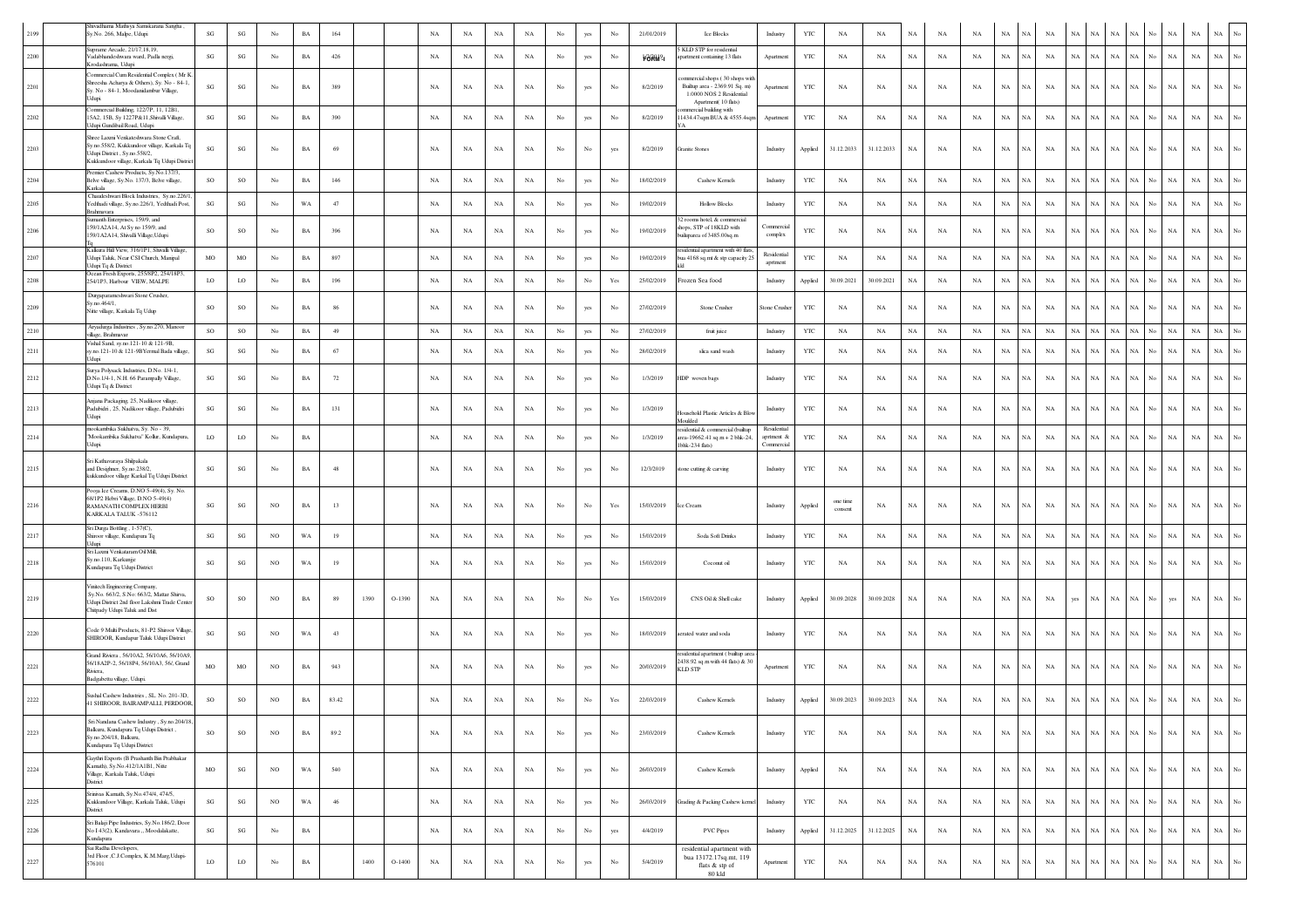| 2228 | katte Vinayaka Industries, Sy.no.144, Hane<br>Halli village, Barkur post                                                                      | SG                     | SG                                | No  | <b>BA</b>   |     | 1511 | $G-1511$ | NA          | NA          | ΝA          | NA          | No          | yes              |                  | 8/4/2019           | <b>Hollow Block</b>                                                                     | Industry                              | YTC                   | NΑ                  | NA                  | NA          | NA          | NA          | $_{\rm NA}$<br>NA          | NA          | NA          | NA          | <b>NA</b>   | NA                | NA          | $_{\rm NA}$ | NA<br>No                   |
|------|-----------------------------------------------------------------------------------------------------------------------------------------------|------------------------|-----------------------------------|-----|-------------|-----|------|----------|-------------|-------------|-------------|-------------|-------------|------------------|------------------|--------------------|-----------------------------------------------------------------------------------------|---------------------------------------|-----------------------|---------------------|---------------------|-------------|-------------|-------------|----------------------------|-------------|-------------|-------------|-------------|-------------------|-------------|-------------|----------------------------|
|      | mbicraft Cartons Private Limited,<br>2229 2802109525<br>70/2b7, OFF Hattiyangadi jadi cross,<br>cenchanoor, Kundapura Tq Udupi District       | SG                     | SG                                | No  | $_{\rm BA}$ |     | 1509 | $G-1509$ | NA          | NA          | $_{\rm NA}$ | $_{\rm NA}$ | No          | No               | yes              | FORM-I<br>8/4/2019 | Corrugated Boxes                                                                        | Industry                              | Applied               | 31.12.2034          | 31.12.2034          | $_{\rm NA}$ | NA          | $_{\rm NA}$ | $_{\rm NA}$<br>$_{\rm NA}$ | NA          | $_{\rm NA}$ | NA          | NA          | $_{\rm NA}$<br>No | NA          | NA          | NA                         |
| 2230 | Mandavi Royal Prince, 86-1,86-2P2, 86-3,86<br>,86-26, S.no 86-1,86-2P2, 86-3,86-26 of<br>7 shivalli<br>dllage, udupi Tq & Distric             | $_{\rm MO}$            | MO                                | No  | $_{\rm BA}$ |     | 1400 | $O-1400$ | NA          | NA          | $_{\rm NA}$ | NA          | $_{\rm No}$ | No               | yes              | 9/4/2019           | commercial cum residential<br>partment with shops 14 flats 36                           | Residential<br>Commercial<br>complex  | Applied               | 30.09.2023          | 30.09.2023          | $_{\rm NA}$ | NA          | $_{\rm NA}$ | $_{\rm NA}$<br>NA          | NA          | $_{\rm NA}$ | NA          | NA          | $_{\rm NA}$<br>No | NA          | NA          | NA                         |
| 2231 | Diamond Packaging, Sy.no.47/14, Varamballi                                                                                                    | SG                     | SG                                | No  | WA          |     | 1509 | $G-1509$ | NA          | NA          | NA          | NA          | No          | yes              | No               | 17/05/2019         | 6810.25 sq.m<br><b>Corrugated Boxes</b>                                                 | Industry                              | YTC                   | NA                  | NA                  | $_{\rm NA}$ | NA          | NA          | NA<br>$_{\rm NA}$          | NA          | $_{\rm NA}$ | NA          | NA          | NA<br>No          | NA          | $_{\rm NA}$ | $_{\rm NA}$<br>No          |
| 2232 | village, Salkeri, Brahmavara Udupi Tq &<br>P Devananda<br>y.No.633/7, Nitte Village,                                                          | SG                     | SG                                | No  | WA          |     | 1541 | $G-1541$ | NA          | NA          | $_{\rm NA}$ | NA          | $_{\rm No}$ | yes              | No               | 17/05/2019         | Grading & Packing Cashew kernel                                                         | Industry                              | YTC                   | NA                  | NA                  | NA          | NA          | $_{\rm NA}$ | $_{\rm NA}$<br>NA          | $_{\rm NA}$ | NA          | NA          | $_{\rm NA}$ | NA                | <b>NA</b>   | $_{\rm NA}$ | $_{\rm NA}$                |
| 2233 | Karkala Taluk, Udupi District<br>Sri Ramachandra Apartment<br>106/7, Saralaya Compound, Volakadu, Udupi                                       | SG                     | SG                                | No  | BA          |     | 1638 | $G-1638$ | NA          | NA          | NA          | NA          | No          | yes              | No               | 17/05/2019         | Flats with Built up Area 2275<br>Sewage Treatment Plant 10KLD                           | Apartment                             | YTC                   | NA                  | NA                  | $_{\rm NA}$ | NA          | NA          | NA<br>NA                   | NA          | NA          | NA          | NA          | NA<br>No          | NA          | NA          | NA                         |
| 2234 | Tq & District<br>Vidhvodava Public School, Sv. No. 31/9A,<br>Sy. No. 31/9A, 76 OF Badagabettu village,<br>Idupi                               | LO                     | $_{\rm LO}$                       | No  | BA          |     | 1400 | $O-1400$ | NA          | NA          | NA          | NA          | No          | No               | Yes              | 17/05/2019         | educational institution building -<br>build up area - 8966.13 & stp<br>$100$ kld        | Education<br>Institution              | applied               | 30.09.2023          | 30.09.2023          | NA          | NA          | NA          | $_{\rm NA}$<br>NA          | NA          | <b>NA</b>   | NA          | NA          | NA                | NA          | $_{\rm NA}$ | $_{\rm NA}$                |
| 2235 | Lukha's Auto Works, Sy.no.33/16, Thallur<br>, illage, Kundapura Tq Udupi District<br>Sy.no.33/16, Thallur                                     | SO                     | $_{\rm SO}$                       | No  | WA          |     | 1303 | $O-1303$ | NA          | NA          | $_{\rm NA}$ | $_{\rm NA}$ | $_{\rm No}$ | yes              | No               | 22/05/2019         | automobile repair                                                                       | Industry                              | YTC                   | NA                  | NA                  | $_{\rm NA}$ | NA          | $_{\rm NA}$ | $_{\rm NA}$<br>NA          | NA          | $_{\rm NA}$ | NA          | NA          | $_{\rm NA}$<br>No | NA          | $_{\rm NA}$ | $_{\rm NA}$<br>No          |
| 2236 | Coral Edge, 167/3C1 & 107/3, West Block<br>Road, PWD -2, Central Ward, Kundapura                                                              | MO                     | MO                                | No  | BA          |     | 1400 | $O-1400$ | NA          | NA          | NA          | NA          | No          | yes              | No               | 22.05.2019         | residential apartment of<br>9191.7sq.m & 92 flats, sewage<br>treatment plant 60 kld     | Apartment                             | YTC                   | NA                  | NA                  | $_{\rm NA}$ | NA          | NA          | $_{\rm NA}$<br>NA          | NA          | <b>NA</b>   | NA          | <b>NA</b>   | <b>NA</b><br>No   | <b>NA</b>   | NA          | NA                         |
| 2237 | Quality Food And Beverages, 1-20-B, 1-20-<br>3, Kalavara village, Kalavara, Kundapura,                                                        | $\mathbf{S}\mathbf{G}$ | $\mathbf{S}\mathbf{G}$            | NO  | $_{\rm BA}$ |     | 1538 | $G-1538$ | NA          | NA          | NA          | $_{\rm NA}$ | No          | No               | yes              | 01.06.2019         | packaged drinking water                                                                 | Industry                              | applied               | 31.12.2027          | 31.12.2027          | $_{\rm NA}$ | NA          | $_{\rm NA}$ | $_{\rm NA}$<br>$_{\rm NA}$ | NA          | $_{\rm NA}$ | NA          | NA          | NА<br>No          | NA          | $_{\rm NA}$ | $_{\rm NA}$<br>No          |
| 2238 | Ocean Fresh Exports, Plot.no.26, Nandikoor<br>illage.                                                                                         | SG                     | SG                                | NO  | $_{\rm BA}$ |     | 1539 | G-1539   | NA          | NA          | NA          | NA          | $_{\rm No}$ | No               | yes              | 01.06.2019         | Fish Freezing only                                                                      | Industry                              | Applied               | 31.12.2033          | 31.12.2033          | NA          | NA          | $_{\rm NA}$ | $_{\rm NA}$<br>NA          | NA          | yes         | NA          | $_{\rm NA}$ | NA                | ves         | $_{\rm NA}$ | $_{\rm NA}$                |
| 2239 | Industrial area, Udupi Tq & District<br>Shlokaa Kitchenware And Appliances, 3-140<br>(1), Padu Village, Kapu udupi Tq & District              | SG                     | SG                                | NO  | $_{\rm BA}$ |     | 1501 | $G-1501$ | NA          | NA          | NA          | NA          | $_{\rm No}$ | yes              | No               | 01.06.2020         | aluminium utensils                                                                      | Industry                              | YTC                   | NA                  | NA                  | $_{\rm NA}$ | NA          | $_{\rm NA}$ | $_{\rm NA}$<br>$_{\rm NA}$ | NA          | $_{\rm NA}$ | NA          | NA          | NA.               | NA          | $_{\rm NA}$ | $_{\rm NA}$<br>No          |
| 2240 | Shanthadurga Oils, 176/20, Near,<br>Ventataramana Temple, Kelepete, Siddapura,<br>Kundapura Tq Udupi District.                                | SG                     | $\mathbf{S}\mathbf{G}$            | NO  | $_{\rm BA}$ |     | 1540 | G-1540   | NA          | NA          | NA          | NA          | $_{\rm No}$ | yes              | No               | 01.06.2019         | coconut oil                                                                             | Industry                              | YTC                   | NA                  | NA                  | $_{\rm NA}$ | NA          | $_{\rm NA}$ | $_{\rm NA}$<br>$_{\rm NA}$ | NA          | $_{\rm NA}$ | NA          | NA          | $_{\rm NA}$<br>No | NA          | NA          | $_{\rm NA}$<br>No          |
| 2241 | Ramkishan Cold Storage, 17-13, Malpe<br>illage, Udupi, 17-13, Malpe village, Udupi Tq<br>& District                                           | SG                     | SG                                | No  | $_{\rm BA}$ |     | 1514 | $G-1514$ | NA          | NA          | NA          | NA          | No          | No               | yes              | 01.06.2019         | Fish Storage Unit                                                                       | Industry                              | Applied               | 31.12.2024          | 31.12.2024          | NA          | NA          | $_{\rm NA}$ | $_{\rm NA}$<br>NA          | NA          | <b>NA</b>   | NA          | $_{\rm NA}$ | NA                | <b>NA</b>   | NA          | $_{\rm NA}$                |
| 2242 | Abhisri Soaps, Leo brothers shopping complex<br>nain rood santorkoppla inna village, Karkla To<br>Jdupi                                       | $\mathbf{S}\mathbf{G}$ | SG                                | No  | WA          |     | 1555 | $G-1555$ | NA          | NA          | NA          | $_{\rm NA}$ | No          | yes              |                  | 01.06.2019         | detergent powder, detergent<br>soapdishwash liquid dish wash<br>soapfabric, conditioner | Industry                              | YTC                   | NA                  | NA                  | $_{\rm NA}$ | NA          | $_{\rm NA}$ | $_{\rm NA}$<br>NA          | NA          | $_{\rm NA}$ | NA          | NA          |                   | NA          | $_{\rm NA}$ | $_{\rm NA}$                |
| 2243 | Mandavi Real Estate Deveolpers,<br>126/5.126/6.126/7.126/11.126/9. kalsanka<br>unction. M G Road, Udupi Tq & District                         | LO                     | LO                                | No  | $_{\rm BA}$ |     | 1400 | $O-1400$ | NA          | NA          | NA          | NA          | $_{\rm No}$ | yes              | No               | 04.06.2019         | commercial project with Shops.<br>Hotel & Hall ect bua 38117.52<br>sq.mt & STP 85 KLD   | Commercia<br>complex &<br>Residential | YTC                   | NA                  | NA                  | NA          | NA          | $_{\rm NA}$ | $_{\rm NA}$<br>NA          | NA          | <b>NA</b>   | NA          | <b>NA</b>   | NA                | NA          | NA          | $_{\rm NA}$                |
| 2244 | kaliga Aqua Floats, Sy. No. 37/A1A2,<br>37/A1A1, 37/5, 37/4, D. No. 5-82C (4),                                                                | SG                     | SG                                | No. | ${\rm AA}$  |     | 1398 | $G-1398$ | NA          | NA          | NA          | NA          | No          | No               | Yes              | 12.06.2019         | FLOAT MODEL EGG 6".<br><b>LOAT MODEL SL07FLOAT</b><br>MODEL SL08FLOAT MODEL             | partment<br>Industry                  | Applied               | 31.12.2025          | 31.12.2025          | $_{\rm NA}$ | NA          | NA          | $_{\rm NA}$<br>NA          | NA          | NA          | NA          | <b>NA</b>   | <b>NA</b><br>No   | NA          | NA          | $_{\rm NA}$<br>No.         |
| 2245 | Puttur Village, Udupi Tq & District<br>Sea Crystal Fish Meal And Oil Private Limited<br>198/6 334/2 334/1, Bijoor Village, Ganthole,          | MO                     | MO                                | No  | $_{\rm BA}$ |     | 1324 | O-1324   | NA          | NA          | $_{\rm NA}$ | NA          | No          | yes              | No               | 13.06.2019         | SL09<br>Fish Meal & oil co                                                              | Industry                              | $_{\rm YTC}$          | NA                  | NA                  | $_{\rm NA}$ | NA          | $_{\rm NA}$ | $_{\rm NA}$<br>$_{\rm NA}$ | NA          | $_{\rm NA}$ | NA          | NA          | $_{\rm NA}$<br>No | NA          | NA          | NA<br>No                   |
|      | <b>Byndoor Talu, Kundapura Tq Udupi District</b><br>Manipal Technologies Limited, Unit-6,<br>D.No: 16-338, S.No: 52/2, Shivalli Village,      |                        |                                   |     |             |     |      |          |             |             |             |             |             |                  |                  |                    |                                                                                         |                                       |                       |                     |                     |             |             |             |                            |             |             |             |             |                   |             |             |                            |
| 2246 | Manipal Udupi Tq & district                                                                                                                   | MG                     | $_{\rm MG}$                       | No  | $_{\rm BA}$ |     | 1509 | $G-1509$ | NA          | NA          | $_{\rm NA}$ | $_{\rm NA}$ | No          | $_{\rm No}$      | Yes              | 16.09.2019         | Carbonless Paper, Carbonless<br>Paper                                                   | Industry                              | Applied               | 31.12.2027          | 31.12.2027          | $_{\rm NA}$ | NA          | $_{\rm NA}$ | NA<br>NA                   | NA          | $_{\rm NA}$ | NA          | NA          | $_{\rm NA}$<br>No | NA          | $_{\rm NA}$ | NA<br>$_{\rm No}$          |
|      | Arun Poultry Farm, 59, S.NO - 59, WARD<br>NO - 05, KURKAL VILLAGE, SUBHASH<br>NAGAR, Udupi Tq & District                                      | SO                     | SO                                | No  | $_{\rm BA}$ |     | 1544 | G-1544   | NA          | NA          | NA          | NA          | $_{\rm No}$ | $_{\rm No}$      | Yes              | 21.06.2019         | Poultry Feeds                                                                           | Industry                              | ${\Large\bf Applied}$ | 30.09.2022          | 30.09.2022          | $_{\rm NA}$ | NA          | NA          | $_{\rm NA}$<br>$_{\rm NA}$ | NA          | NA          | NA          | NA          | NA                | NA          | $_{\rm NA}$ | NA                         |
| 2248 | Maiherb Multi Products Pvt Ltd. 81/B2, 81/B<br>Faiz Masjid, Hesrkodi Shiroor Udupi -576124                                                    | SG                     | SG                                | No  | $_{\rm BA}$ |     | 1538 | G-1538   | NA          | NA          | NA          | NA          | No          | yes              | No               | 26.06.2019         | Herbal minaral water                                                                    | Industry                              | YTC                   | NA                  | NA                  | NA          | NA          | NA          | $_{\rm NA}$<br>$_{\rm NA}$ | $_{\rm NA}$ | NA          | NA          | $_{\rm NA}$ | <b>NA</b><br>No   | NA          | NA          | $_{\rm NA}$                |
| 2249 | Amma IceIndustries.<br>Sy.no.19A2P1/Kodavoor village, Udupi Tq &<br>District                                                                  | SG                     | SG                                | No  | $_{\rm BA}$ |     | 1531 | $G-1531$ | NA          | NA          | NA          | NA          | No          | No               | Yes              | 26.06.2019         | Ice Blocks                                                                              | Industry                              | Applied               | 31.12.2025          | 31.12.2025          | NA          | NA          | $_{\rm NA}$ | $_{\rm NA}$<br>NA          | NA          | NA          | NA          |             |                   | NA          | $_{\rm NA}$ | $_{\rm NA}$                |
| 2250 | Marines Canning Industries, Plot.no.18A,<br>KIADB Industrial Area, Shivally                                                                   | so                     | SO                                | No  | BA          |     | 1382 | O-1385   | NA          | NA          | NA          | NA          | No          | Yes              | No               | 04.07.2019         | virgin coconut oil                                                                      | Industry                              | YTC                   | NA                  | NA                  | NA          | NA          | NA          | $_{\rm NA}$<br>NA          | $_{\rm NA}$ | <b>NA</b>   | NA          | NA          | NA                | NA          | $_{\rm NA}$ | NA                         |
| 2251 | Village, Manipl, Udupi tq & District.<br>Kaup Multipurpose Convention Centre, Sy.no.<br>70/11, 70/11, Mallar village, Kaup tq, udupi          | $_{\rm SO}$            | $_{\rm SO}$                       | No  | $_{\rm BA}$ |     | 1400 | $O-1400$ | NA          | NA          | NA          | NA          | No          | Yes              | No               | 04.07.2019         | multipurpose convention centre<br>1300 seats capacity (BUA-<br>570.47sq.m)& STP-25KLI   | Commercia<br>complex                  | YTC                   | NA                  | NA                  | NA          | NA          | NA          | $_{\rm NA}$<br>NA          | $_{\rm NA}$ | NA          | NA          | NA          | $_{\rm NA}$<br>No | NA          | $_{\rm NA}$ | $_{\rm NA}$                |
| 2252 | .K Fishnet Company, Sy. No.264/4P2,<br>264/4P3, 264/5P2, Nejar, Moodu thonse<br>2803105123<br>illage.<br>anthekatte post, Udupi Tq & District | $\rm MR$               | $\ensuremath{\mathsf{MR}}\xspace$ | No  | $_{\rm BA}$ |     | 1158 | R-1158   | NA          | NA          | NA          | NA          | No          | $_{\rm No}$      | yes              | 12.07.2019         | Fishing Floats, Fishnet                                                                 | Industry                              | Applied               | 30.06.2024          | 30.06.2024          | $_{\rm NA}$ | NA          | NA          | $_{\rm NA}$<br>NA          | NA          | $_{\rm NA}$ | NA          | NA          | $_{\rm NA}$<br>No | NA          | $_{\rm NA}$ | $_{\rm NA}$<br>No          |
| 2253 | Adilaxmi Garments ND-1-99/1<br>Kodasarabettu, Nandalke post, Karkala Tq                                                                       | SO                     | SO                                | No  | $_{\rm BA}$ |     | 1352 | O-1352   | NA          | NA          | NA          | NA          | $_{\rm No}$ | yes              | No               | 17/07/2019         | ready made garments                                                                     | Industry                              | YTC                   | NA                  | NA                  | $_{\rm NA}$ | NA          | $_{\rm NA}$ | $_{\rm NA}$<br>$_{\rm NA}$ | NA          | NA          | $_{\rm NA}$ | NA          | NA<br>No          | NA          | $_{\rm NA}$ | $_{\rm NA}$<br>No          |
| 2254 | Jdupi District<br>Metal Sculptures, 26/2, HEPEJAARU,<br>MOODARU VILLAGE, KARKALA TQ -<br>574122                                               | $\mathbf{S}\mathbf{G}$ | $\mathbf{S}\mathbf{G}$            | No  | WA          | 23  | 1501 | $G-1501$ | $_{\rm NA}$ | $_{\rm NA}$ | NA          | NA          | No          | yes              | $_{\mathrm{No}}$ | 18/07/2019         | <b>Metal Sculptures</b>                                                                 | Industry                              | YTC                   | NA                  | NA                  | $_{\rm NA}$ | $_{\rm NA}$ | $_{\rm NA}$ | $_{\rm NA}$<br>$_{\rm NA}$ | $_{\rm NA}$ | <b>NA</b>   | NA          | $_{\rm NA}$ | $_{\rm NA}$<br>No | $_{\rm NA}$ | $_{\rm NA}$ | $_{\rm NA}$<br>$_{\rm No}$ |
| 2255 | D.P Enterprises, Sy.no.264-17, Shirva village,<br>Jdupi Tq & District,                                                                        | $\mathbf{S}\mathbf{G}$ | $\mathbf{S}\mathbf{G}$            | No  | $_{\rm BA}$ |     | 1511 | $G-1511$ | NA          | $_{\rm NA}$ | NA          | $_{\rm NA}$ | No          | $_{\mathrm{No}}$ | yes              | 18/07/2019         | Hollow Blocks & Interlocks                                                              | Industry                              | Applied               | one time<br>consent | One time<br>consent | $_{\rm NA}$ | NA          | NA          | $_{\rm NA}$<br>$_{\rm NA}$ | NA          | NA          | NA          | NA          | $_{\rm NA}$<br>No | $_{\rm NA}$ | $_{\rm NA}$ | $_{\rm NA}$<br>No.         |
| 2256 | Karnataka Kharvi Yane Harikantha Mahajana<br>Sangha, Sy.no.63/13, Uppunda village<br>Kundapura Tq Udupi District                              | SG                     | $\mathbf{S}\mathbf{G}$            | No  | $_{\rm BA}$ | 657 | 1638 | $G-1638$ | NA          | $_{\rm NA}$ | $_{\rm NA}$ | $_{\rm NA}$ | No          | yes              | No               | 29/07/2019         | Community hall with BUA 2000<br>Sq.mt and 10 KLD SewageSTP                              | Comercial<br>complex                  | YTC                   | $_{\rm NA}$         | $_{\rm NA}$         | $_{\rm NA}$ | NA          | $_{\rm NA}$ | $_{\rm NA}$<br>$_{\rm NA}$ | NA          | NA          | NA          | NA          | NA<br>No          | NA          | $_{\rm NA}$ | $_{\rm NA}$<br>No          |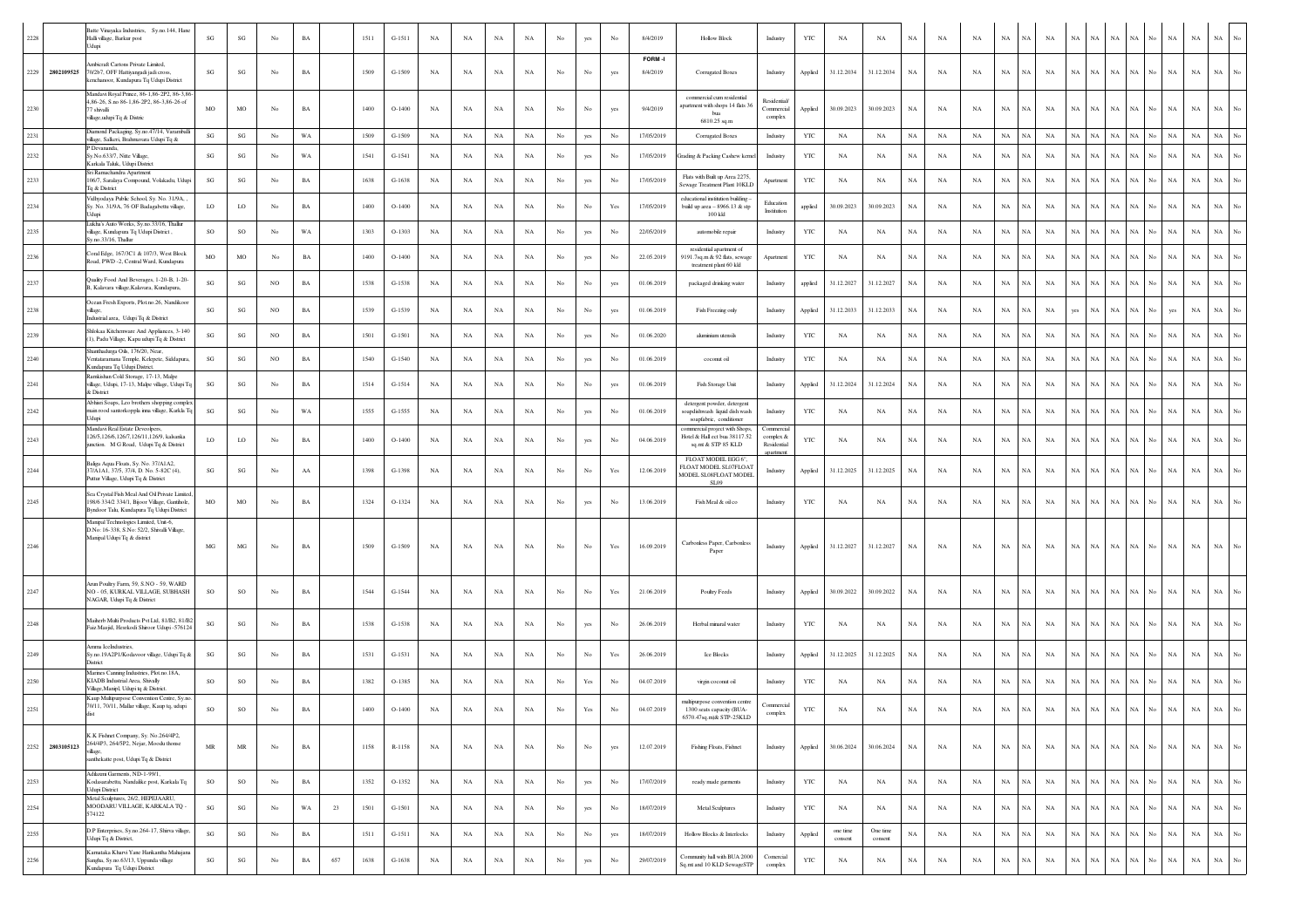| 2257     | anasiri Cashews, Sy.no.83/5, 1-99,, Belve<br>illage, Kundapura Tq Udupi District                                                                                             | SO                     | SO                     | NO.         | BA          | 15.53 |      | $O-1308$ | NA          | NA          | $_{\rm NA}$ | $_{\rm NA}$ | No               | No          | yes              | 9/8/2019    | Cashew Kernels                                                                                                                                              | Industry                            | Applied      | 30.09.2023  | 30.09.2023  | NA          | NA          | NA          | NA<br>NA                   | NA                         | NA          | NA          | NA<br>NA                                                   |                  | NA          | NA          | NA                              |  |
|----------|------------------------------------------------------------------------------------------------------------------------------------------------------------------------------|------------------------|------------------------|-------------|-------------|-------|------|----------|-------------|-------------|-------------|-------------|------------------|-------------|------------------|-------------|-------------------------------------------------------------------------------------------------------------------------------------------------------------|-------------------------------------|--------------|-------------|-------------|-------------|-------------|-------------|----------------------------|----------------------------|-------------|-------------|------------------------------------------------------------|------------------|-------------|-------------|---------------------------------|--|
| 2258     | Zion Trading Company Sy.no.126, Yellur<br>llage Udupi Tq & District                                                                                                          | $_{\rm SO}$            | $\rm SO$               | Yes         | BA          |       |      |          | $_{\rm NA}$ | NA          | $_{\rm NA}$ | $_{\rm NA}$ | $_{\mathrm{No}}$ | No          | yes              | 13082019    | Hot mix plants                                                                                                                                              | Industry                            | Applied      | 30.09.2029  | 30.09.2029  | $_{\rm NA}$ | $_{\rm NA}$ | $_{\rm NA}$ | $_{\rm NA}$<br><b>NA</b>   | $_{\rm NA}$                | $_{\rm NA}$ | NA          | $_{\rm NA}$<br>$_{\rm NA}$                                 | No               | $_{\rm NA}$ | $_{\rm NA}$ | $_{\rm NA}$<br>No               |  |
| 2259     | Kims Cashew Industries, Sy.No. 307/2,<br>Albadi, Ardi Post, Kundapura Tq Udupi<br>District.                                                                                  | SO                     | SO                     | No          | $_{\rm BA}$ |       |      |          | NA          | NA          | $_{\rm NA}$ | NA          | No               | No          | yes              | 16.08.,2019 | Cashew Kernels                                                                                                                                              | Industry                            | Applied      | 30.09.2021  | 30.09.2021  | $_{\rm NA}$ | NA          | NA          | $_{\rm NA}$<br>NA          | $_{\rm NA}$                | NA          | NA          | $_{\rm NA}$<br>NA                                          | No.              | $_{\rm NA}$ | $_{\rm NA}$ | $_{\rm NA}$                     |  |
| 2260     | arayu Aqua Minerals.<br>Sy.no.290/4, Manipura village,<br><b>Idupi</b>                                                                                                       | SG                     | $\mathbf{S}\mathbf{G}$ | No          | <b>BA</b>   |       |      |          | NA          | NA          | $_{\rm NA}$ | NA          | No               | yes         | No               | 21.08.2019  | Mineral water                                                                                                                                               | Industry                            | YTC          | NA          | NA          | $_{\rm NA}$ | NA          | NA          | $_{\rm NA}$<br>NA          | NA                         | $_{\rm NA}$ | NA          | $_{\rm NA}$<br>NA                                          | No               | <b>NA</b>   | NA          | NA                              |  |
| 2261     | Abhinaya Ice Plant, 264/IP2, Malpe, Udupi Tq<br>& District                                                                                                                   | $\mathbf{S}\mathbf{G}$ | $\mathbf{SG}$          | No          | $_{\rm BA}$ |       |      | $G-$     | NA          | NA          | $_{\rm NA}$ | $_{\rm NA}$ | $_{\mathrm{No}}$ | yes         | $_{\rm No}$      | 30.08.2019  | <b>Ice Blocks</b>                                                                                                                                           | Industry                            | $_{\rm YTC}$ | $_{\rm NA}$ | NA          | $_{\rm NA}$ | NA          | NA          | $_{\rm NA}$<br><b>NA</b>   | $_{\rm NA}$                | $_{\rm NA}$ | NA          | $_{\rm NA}$<br>$_{\rm NA}$                                 | No               | $_{\rm NA}$ | $_{\rm NA}$ | $_{\rm NA}$                     |  |
| 2262     | Lalithambika Food Products, Plot.No.13.<br>D.No.16-152(69)1, Plot.No.13, D.No.16-<br>152(69)1, Industrial area, alevoor road, Udupi<br>To & District.                        | SG                     | $\mathbf{S}\mathbf{G}$ | No          | WA          |       |      | $G-$     | $_{\rm NA}$ | NA          | NA          | NA          | $_{\rm No}$      | yes         | No               | 04.09.2019  | <b>Bakery Products (Chips)</b>                                                                                                                              | Industry                            | YTC          | NA          | NA          | $_{\rm NA}$ | NA          | NA          | $_{\rm NA}$<br><b>NA</b>   | $_{\rm NA}$                | $_{\rm NA}$ | NA          | $_{\rm NA}$<br>$_{\rm NA}$                                 | No.              | $_{\rm NA}$ | $_{\rm NA}$ | $_{\rm NA}$                     |  |
| 2263     | entury Industries, D No 4-122 A&B, No 4-<br>12 A and B Salmara Uppoor Santhekatte<br>Jdupi 576105                                                                            | SO.                    | SO                     | No          | $_{\rm BA}$ |       |      | $O-$     | NA          | NA          | NA          | NA          | No               | yes         | No               | 04.09.2019  | <b>CORRUGARATED BOXES</b>                                                                                                                                   | Industry                            | YTC          | NA          | NA          | $_{\rm NA}$ | NA          | NA          | $_{\rm NA}$<br>NA          | NA                         | NA          | NA          | NA<br>$_{\rm NA}$                                          | No.              | NA          | $_{\rm NA}$ | $_{\rm NA}$                     |  |
| 2264     | Shri Ganesh Home Products 405 Miyar<br>KARKALA INDL ESTATE, kuntibile,<br>Karkala Tq District: Udupi                                                                         | $\mathbf{SG}$          | $\mathbf{S}\mathbf{G}$ | No          | WA          |       |      | G        | NA          | NA          | $_{\rm NA}$ | NA          | No               | yes         | $_{\rm No}$      | 05.09.2019  | <b>Bakery Products</b>                                                                                                                                      | Industry                            | $_{\rm YTC}$ | NA          | NA          | NA          | NA          | NA          | $_{\rm NA}$                | $_{\rm NA}$<br>NA          | $_{\rm NA}$ | NA          | $_{\rm NA}$<br>NA                                          | No               | $_{\rm NA}$ | $_{\rm NA}$ | $_{\rm NA}$                     |  |
| 2265     | Mahaganapathi Granites, Sy.no.25/7, 25/8,<br>Nalkur village, Nalkur village, Karkala Tq<br>Idupi District                                                                    | SO.                    | SO                     | Yes         | ${\bf AA}$  |       |      | $\circ$  | NA          | NA          | $_{\rm NA}$ | NA          | No               | yes         | No               | 09.009.2019 | Stone Crusher                                                                                                                                               | Stone Crusher                       | YTC          | NA          | NA          | NA          | NA          | NA          | $_{\rm NA}$<br><b>NA</b>   | NA                         | $_{\rm NA}$ | <b>NA</b>   | $_{\rm NA}$<br>NA                                          | No               | NA          | $_{\rm NA}$ | NA                              |  |
| 2266     | Shri Venkatataramana Exports,<br>71/9A1,71/9A2,127-2B, Chara Village<br>Aandadijeddu Hebri Taluk Udupi District,                                                             | SO                     | SO                     | NO          | $_{\rm BA}$ |       |      | $O-$     | $_{\rm NA}$ | NA          | $_{\rm NA}$ | $_{\rm NA}$ | $_{\rm No}$      | yes         | $_{\rm No}$      | 12.09.2019  | Desiccated coconut powder&<br>Coconut chips                                                                                                                 | Industry                            | $_{\rm YTC}$ | $_{\rm NA}$ | $_{\rm NA}$ | $_{\rm NA}$ | $_{\rm NA}$ | NA          | NA<br>NA                   | $_{\rm NA}$                | $_{\rm NA}$ | NA          | $_{\rm NA}$<br>$_{\rm NA}$                                 | No               | $_{\rm NA}$ | $_{\rm NA}$ | $_{\rm NA}$<br>No               |  |
| 2267     | 'Byndoor Palace" Sy. No. 299/3, 299/8,<br>299/9, "Byndoor Palace" Paduvary village,<br>Byndoor,<br>Udupi District.                                                           | MO                     | $_{\rm MO}$            | NO          | $_{\rm BA}$ |       |      | $\circ$  | NA          | NA          | $_{\rm NA}$ | NA          | No               | yes         | No               | 12.09.2019  | Residential apartment (100 flats<br>with 10401.89 sq. m built up area<br>& 60 KLD STP)                                                                      | Apartment                           | $_{\rm YTC}$ | NA          | NA          | $_{\rm NA}$ | NA          | NA          | $_{\rm NA}$<br>NA          | $_{\rm NA}$                | $_{\rm NA}$ | NA          | $_{\rm NA}$<br>$_{\rm NA}$                                 | No.              | $_{\rm NA}$ | $_{\rm NA}$ | $_{\rm NA}$                     |  |
| 2268     | Ideal Residency Block - A, Sy. No - 261/1-<br>P6, 261/2-P5, Herga village, Udupi Tq &<br>District                                                                            | $_{\rm SO}$            | $\rm SO$               | NO          | $_{\rm BA}$ |       |      |          | NA          | NA          | $_{\rm NA}$ | NA          | No               | yes         | $_{\rm No}$      | 12.09.2019  | idential apartment (22 flats with<br>3506.92 sq. m built up area &<br>20 KLD - STP)                                                                         | Apartment                           | $_{\rm YTC}$ | NA          | NA          | $_{\rm NA}$ | NA          | NA          | $_{\rm NA}$<br><b>NA</b>   | $_{\rm NA}$                | $_{\rm NA}$ | NA          | $_{\rm NA}$<br>NA                                          | No.              | NA          | $_{\rm NA}$ | $_{\rm NA}$                     |  |
| 2269     | Palm Residency, 79/1A1P3, 79/1A1P4, Near<br>Ambalpady Byepass N.H 66, Kidiyoor<br>Village, Udupi Tq & District                                                               | MO                     | MO                     | NO          | BA          |       |      | $O-$     | NA          | NA          | $_{\rm NA}$ | NA          | No               | yes         | No               | 12.09.2019  | residential cum commercial<br>building with 47 flats with bua<br>6930.04 sq.m & stp 60 kkl                                                                  | partment &<br>commercial            | YTC          | NA          | NA          | NA          | NA          | NA          | NA<br>NA                   | $_{\rm NA}$                | $_{\rm NA}$ | NA          | $_{\rm NA}$<br>NA                                          | No               | $_{\rm NA}$ | $_{\rm NA}$ | $_{\rm NA}$<br>No               |  |
| 2270     | Pratheek Prime Residential Apartment, 92/33,<br>92/34, Survey No. 92/33, 92/34<br>Mudanidamburu Village Udupi Tq & District.                                                 | SO                     | SO                     | NO.         | BA          |       |      | $O-$     | NA          | NA          | $_{\rm NA}$ | NA          | No               | yes         | No               | 12.09.2019  | residential and commercial<br>apartment building with builtup<br>area<br>4098.46sqm which includes 48<br>esidential flats and 4 commercial<br>& STP -40 KLD | Aprtment &<br>Commercial<br>complex | YTC          | NA          | NA          | NA          | NA          | NA          | NA<br>NA                   | NA                         | NA          | NA          | NA<br>NA                                                   |                  | NA          | NA          | NA                              |  |
| 2271     | ragathi Hills Developed By Pragathi<br>Developers, SY NO.11/11, 11/15, 13/2P2,<br>13/3, 13/6, 12/2, 1, 7, 4, 5, Shivally Village,<br>dupi Tq & District.                     | SO                     | SO                     | NO          | $_{\rm BA}$ |       |      | $O-$     | NA          | NA          | $_{\rm NA}$ | $_{\rm NA}$ | $_{\rm No}$      | yes         | No               | 20.09.2019  | <b>CONSTRUCTION OF</b><br>AYOUT WITH 117 PLOTS IN<br>11.18<br>CRE(WITH BUILD UP AREA<br>24698.94 SO.MTR)                                                    | Layout                              | YTC          | NA          | NA          | NA          | NA          | NA          | NA                         | NA<br>NA                   | $_{\rm NA}$ | NA          | $_{\rm NA}$<br>NA                                          | No               | NA          | NA          | NA                              |  |
|          | Dakshina Kannada Co-Operative Milk<br>2272 2801109529<br>Producers Union Ltd., 251/2, 251/4, 247/2<br>Jppooru Post, Udupi Tq & District.                                     | $\rm LR$               | LR                     | NO          | $_{\rm BA}$ |       |      |          | $_{\rm NA}$ | NA          | $_{\rm NA}$ | $_{\rm NA}$ | $_{\rm No}$      | $_{\rm No}$ | yes              | 27.09.2019  | curd, ghee, mik                                                                                                                                             | Industry                            | Applied      | 30.06.2024  | 30.06.2024  | $_{\rm NA}$ | NA          | NA          | NA                         | NA<br>$_{\rm NA}$          | $_{\rm NA}$ | NA          | $_{\rm NA}$<br>$_{\rm NA}$                                 | No.              | $_{\rm NA}$ | NA          | $_{\rm NA}$                     |  |
| 2273     | Calkura Sharada Greens,<br>77/1A1,77/1A2,77/1A3,77/8B1,77/1B2<br>&77/8B3, Near Sharada Kalyani<br>Mantapa, Shivalli Village, Udupi Tq & District.                            | MO                     | MO                     | NO          | $_{\rm BA}$ |       |      |          | $_{\rm NA}$ | NA          | $_{\rm NA}$ | $_{\rm NA}$ | $_{\rm No}$      | yes         | $_{\rm No}$      | 01.10.2019  | flats with 1 basement + 1 ground<br>floor + 14 upper floor+ bua<br>11486.41sqm                                                                              | Apartment                           | YTC          | NA          | NA          | $_{\rm NA}$ | NA          | NA          | NA                         | NA<br>NA                   | NA          | NA          | NA<br>NA                                                   | No               | $_{\rm NA}$ | NA          | NA<br>No                        |  |
| 2274     | shok Manikyam, Sy.no. 419, Kukkundoor<br>2801106290<br>illage, Karkala Tq Udupi District                                                                                     | SO                     | $\rm SO$               | NO          | $_{\rm BA}$ |       | 1334 | O-1334   | $_{\rm NA}$ | NA          | $_{\rm NA}$ | $_{\rm NA}$ | $_{\mathrm{No}}$ | $_{\rm No}$ | Yes              | 01.10.2019  | Hotmix Plant                                                                                                                                                | Industry                            | Applied      | 30.09.2028  | 30.09.2028  | $_{\rm NA}$ | NA          | NA          | NA                         | NA<br>$_{\rm NA}$          | yes         | NA          | $_{\rm NA}$<br>NA                                          | No               | yes         | $_{\rm NA}$ | NA<br>No                        |  |
| 2275     | LK Fisheries Freezers, Sy.no.33/7 & 33/14,<br>Dr. Shivaram karanth road, near APMC<br>Market, Kundapura Tq Udupi District.                                                   | SO.                    | SO                     | No          | $_{\rm BA}$ |       |      | $\circ$  | NA          | NA          | NA          | NA          | $_{\rm No}$      | yes         | $_{\rm No}$      | 18.10.2019  | fish freezing                                                                                                                                               | Industry                            | YTC          | NA          | NA          | NA          | NA          | NA          | $_{\rm NA}$                | NA<br><b>NA</b>            | $_{\rm NA}$ | NA          | $_{\rm NA}$<br>$_{\rm NA}$                                 | No.              | $_{\rm NA}$ | $_{\rm NA}$ | $_{\rm NA}$                     |  |
| 2276     | Durga Cashews, 275-2E1, 275-2D1P2-P2,<br>275-2DIP2-P1, 275-2DIP1, 275-2C3B,<br>DOOR NO: 1-<br>618/A, 1-618/1, Vakwadi Road, Kumbashi<br>village, Kundapura Tq Udupi District | SO.                    | SO                     | No          | $_{\rm BA}$ |       |      |          | NA          | NA          | NA          | NA          | $_{\rm No}$      | yes         | No               | 18.10.2019  | Cashew Kernels                                                                                                                                              | Industry                            | YTC          | NA          | NA          | NA          | NA          | NA          | $_{\rm NA}$<br>NA          | $_{\rm NA}$                | $_{\rm NA}$ | NA          | $_{\rm NA}$<br>NA                                          | No               | $_{\rm NA}$ | $_{\rm NA}$ | $_{\rm NA}$                     |  |
| 2277     | Skanda Interlock & Hollow Blocks, Hadavu<br>Padukone village Kundapura Tq Udupi<br>District.                                                                                 | SG                     | $\mathbf{S}\mathbf{G}$ | $_{\rm No}$ | $_{\rm BA}$ |       |      |          | NA          | NA          | $_{\rm NA}$ | $_{\rm NA}$ | $_{\rm No}$      | yes         | $_{\rm No}$      | 19.10.2019  | Hollow Blocks, Interlocks                                                                                                                                   | Industry                            | YTC          | NA          | NA          | $_{\rm NA}$ | NA          | NA          | $_{\rm NA}$<br>NA          | $_{\rm NA}$                | $_{\rm NA}$ | NA          | $_{\rm NA}$<br>NA                                          | Vo.              | $_{\rm NA}$ | $_{\rm NA}$ | $_{\rm NA}$                     |  |
| 2278     | ommercial Building Kalvana Mantapa) .<br>Sy.no. 216/2 AT Shivally and 98/10, 98/11 at<br>Puttur vilallge, Udupi Tq & District                                                | MO                     | $_{\rm MO}$            | No          | $_{\rm BA}$ |       |      |          | $_{\rm NA}$ | $_{\rm NA}$ | $_{\rm NA}$ | $_{\rm NA}$ | $_{\mathrm{No}}$ | yes         | $_{\rm No}$      | 19.10.2019  | commercial building (kalyana<br>antapa) with BUA of 2932.94 sq<br>mtr & STP 45 KLD                                                                          | Commercial<br>complex               | $_{\rm YTC}$ | $_{\rm NA}$ | $_{\rm NA}$ | $_{\rm NA}$ | $_{\rm NA}$ | NA          | $_{\rm NA}$                | $_{\rm NA}$<br>$_{\rm NA}$ |             |             | $\rm NA$ $\rm NA$ $\rm NA$ $\rm NA$ $\rm N$ $\rm No$       |                  | $_{\rm NA}$ | $_{\rm NA}$ | $\rm NA-\,No$                   |  |
| 2279     | Beach Resort, 307, Beejadi Post, Kundapura<br>Tq Udupi District                                                                                                              | LO                     | $_{\rm LO}$            | No          | $_{\rm BA}$ |       |      |          | NA          | NA          | NA          | NA          | No               | yes         | $_{\mathrm{No}}$ | 19.10.2019  | Cottages                                                                                                                                                    | Cottage                             | YTC          | NA          | NA          | $_{\rm NA}$ | NA          | NA          | $_{\rm NA}$                | $_{\rm NA}$<br>NA          | NA          | NA          | $_{\rm NA}$<br>$\rm NA$                                    | $_{\mathrm{No}}$ | NA          | $_{\rm NA}$ | $_{\rm NA}$<br>$_{\rm No}$      |  |
| 2280     | Residencial Building And Group House<br>Proposed By Dr. Tara Shanbhag, Sy.<br>Vo.334/5, 335/3, 335/4, 335/5 of No.77<br>Shivalli Village, Udupi Tq & District.               | LG                     | $_{\rm LG}$            | No          | $_{\rm BA}$ |       |      |          | NA          | NA          | $_{\rm NA}$ | NA          | $_{\rm No}$      | yes         | $_{\mathrm{No}}$ | 23.10.2019  | Residential Apartment Building &<br>Group HouseConsists 32Flats<br>withBUA 3403.12sqmt                                                                      | Apartment                           | YTC          | NA          | NA          | $_{\rm NA}$ | NA          | NA          | $_{\rm NA}$<br>NA          | $_{\rm NA}$                | NA          | NA          | $_{\rm NA}$<br>$_{\rm NA}$                                 | $_{\rm No}$      | $_{\rm NA}$ | $_{\rm NA}$ | $_{\rm NA}$<br>$_{\rm No}$      |  |
| $2281\,$ | Pushpa Packaging, Plot.no.18, KIADB,<br>Nandikoor village,<br>Jdupi                                                                                                          | SG                     | $\mathbf{S}\mathbf{G}$ | No          | $_{\rm BA}$ |       |      |          | $_{\rm NA}$ | NA          | $_{\rm NA}$ | $_{\rm NA}$ | $_{\mathrm{No}}$ | yes         | $_{\rm No}$      | 23.10.2019  | Corrugated boxes                                                                                                                                            | Industry                            | $_{\rm YTC}$ | $_{\rm NA}$ | $_{\rm NA}$ | $_{\rm NA}$ | $_{\rm NA}$ | NA          | NA                         | $_{\rm NA}$<br>NA          | $_{\rm NA}$ | $_{\rm NA}$ | $_{\rm NA}$<br>$\mathbf{NA}$                               | No               | $_{\rm NA}$ | $_{\rm NA}$ | $_{\rm NA}$<br>$_{\rm No}$      |  |
| 2282     | Precare Food Products, NO 3, Korvadi<br>village, Kumbashi Post, Kundapura Tq Udupi<br>District.                                                                              | SO                     | SO                     | No          | $_{\rm BA}$ |       |      |          | NA          | NA          | $_{\rm NA}$ | $_{\rm NA}$ | $_{\rm No}$      | yes         | No               | 25.10.2019  | papaya tutty fruity, tomato sauces                                                                                                                          | Industry                            | YTC          | NA          | NA          | $_{\rm NA}$ | NA          | NA          | $_{\rm NA}$<br>$_{\rm NA}$ | NA                         | $_{\rm NA}$ | $_{\rm NA}$ | $_{\rm NA}$<br>$_{\rm NA}$                                 | No               | $_{\rm NA}$ | $_{\rm NA}$ | $_{\rm NA}$<br>No               |  |
| 2283     | Shri Mookambika Coconut Oil,<br>Sy.No.10/3B2, Sy.No.10/3B2, Golihole<br>Village, Byndoor Taluk, Udupi District                                                               | $\mathbf{S}\mathbf{G}$ | $\mathbf{SG}$          | $_{\rm No}$ | $_{\rm BA}$ |       |      |          | $_{\rm NA}$ | $_{\rm NA}$ | $_{\rm NA}$ | $_{\rm NA}$ | $_{\mathrm{No}}$ | yes         | $_{\rm No}$      | 25.10.2019  | Coconut Oil                                                                                                                                                 | Industry                            | $_{\rm YTC}$ | $_{\rm NA}$ | $_{\rm NA}$ | $_{\rm NA}$ | $_{\rm NA}$ | $_{\rm NA}$ | $_{\rm NA}$                | $_{\rm NA}$<br>$_{\rm NA}$ | NA          |             | $\mathrm{NA}$ $ \mathrm{NA}$ $ \mathrm{NA}$ $ \mathrm{No}$ |                  | NA          | $_{\rm NA}$ | $_{\rm NA}$<br>$_{\mathrm{No}}$ |  |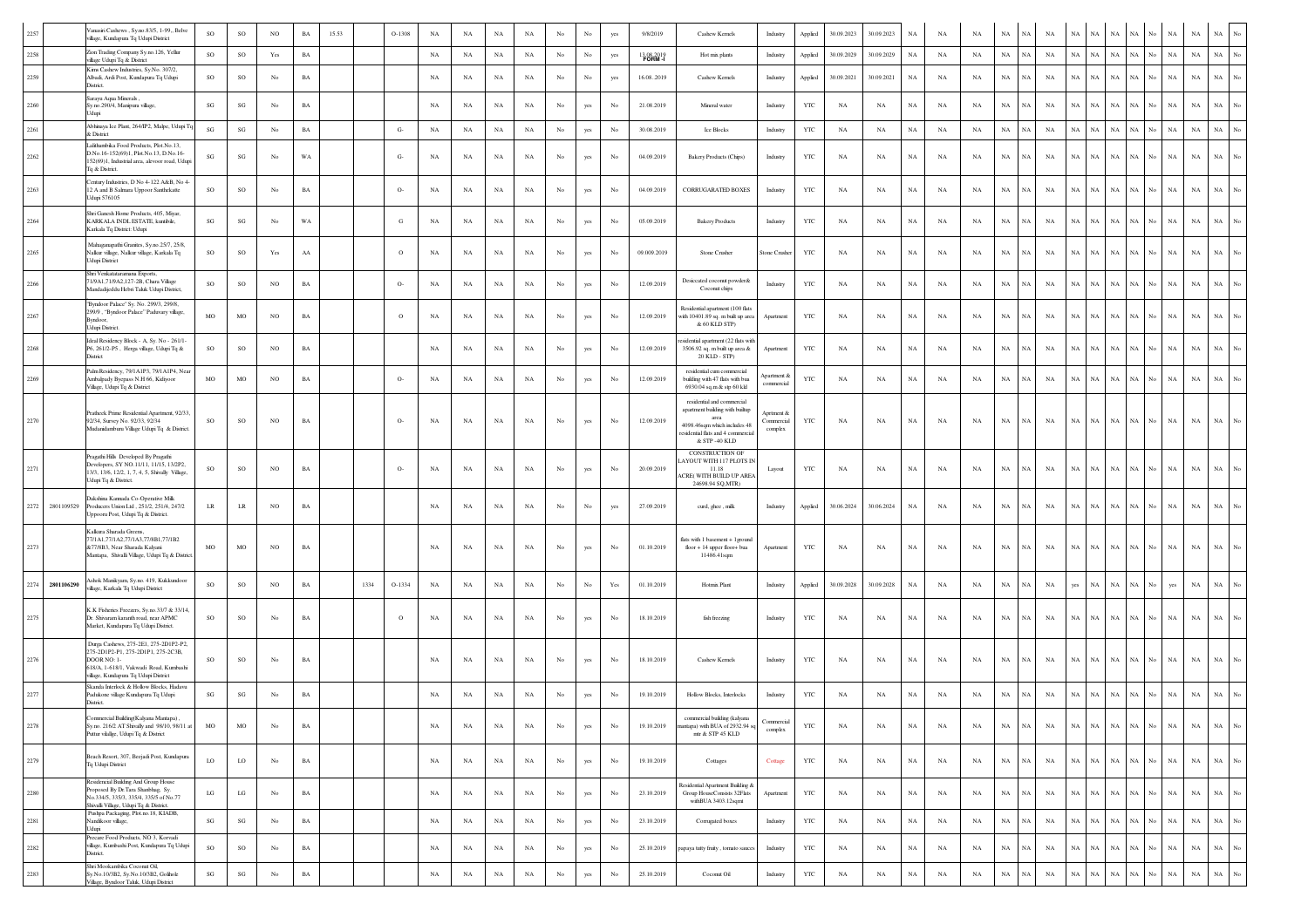| 2284 |                 | ommercial Building Proposed By<br>Mrs.Ramitha S Hegde, SY NO. 61/9, SY<br>NO. 61/9, Syndicate Circle, Udupi Tq &<br><b>District</b>                     | SG                     | $\mathbf{SG}$          | No               | $_{\rm BA}$ |      |      |          | NA          | NA          | NA          | NA          | No               | yes         | No          | 28.10.2019           | COMMERCIAL BUILDING<br>WITH BUILT-UP AREA OF<br>2076.80 SO MT                                                          | <b>Commercial</b><br>complex        | YTC     | NA          | NA          | NA          | NA          | NA          | $_{\rm NA}$ | NA          | $_{\rm NA}$ | $_{\rm NA}$ | $_{\rm NA}$<br>$_{\rm NA}$ | NA                         | No                 | NA          | $_{\rm NA}$ | $_{\rm NA}$<br>No               |
|------|-----------------|---------------------------------------------------------------------------------------------------------------------------------------------------------|------------------------|------------------------|------------------|-------------|------|------|----------|-------------|-------------|-------------|-------------|------------------|-------------|-------------|----------------------|------------------------------------------------------------------------------------------------------------------------|-------------------------------------|---------|-------------|-------------|-------------|-------------|-------------|-------------|-------------|-------------|-------------|----------------------------|----------------------------|--------------------|-------------|-------------|---------------------------------|
| 2285 |                 | Grorightt Rubber Llp, 199/1B, Kallya<br>Village, Nitte, Udupi Dist                                                                                      | SO                     | $_{\rm SO}$            | No               | $_{\rm BA}$ |      |      |          | NA          | NA          | $_{\rm NA}$ | $_{\rm NA}$ | $_{\rm No}$      | yes         | No          | FORM-I<br>30.10.2019 | Cenex, Pit Rubber, Skim Crepe                                                                                          | Industry                            | YTC     | $_{\rm NA}$ | NA          | $_{\rm NA}$ | NA          | NA          | $_{\rm NA}$ | $_{\rm NA}$ | NA          | $_{\rm NA}$ | NA<br>$_{\rm NA}$          | NA                         | No                 | NA          | $_{\rm NA}$ | $_{\rm NA}$<br>No               |
| 2286 |                 | Udupi Nayaks Chakkuli, 91/6, Thumbinakere<br>Albady village Ardi post Hebri Taluk Udupi<br>District                                                     | SG                     | SG                     | No               | WA          |      |      |          | NA          | NA          | $_{\rm NA}$ | $_{\rm NA}$ | No               | yes         | No          | 30.10.2019           | Bakery Products (Chakkuli)                                                                                             | Industry                            | YTC     | $_{\rm NA}$ | NA          | $_{\rm NA}$ | NA          | NA          | $_{\rm NA}$ | NA          | NA          | $_{\rm NA}$ | $_{\rm NA}$<br>$_{\rm NA}$ | NA                         | No                 | NA          | $_{\rm NA}$ | $_{\rm NA}$<br>No               |
| 2287 |                 | Udupi Vivek Foods, 149*12, Hosmakki,<br>Iandarthi village, Hegunjje Post, Udupi Tq &<br>District                                                        | SG                     | $\mathbf{SG}$          | $_{\rm No}$      | WA          |      |      |          | $_{\rm NA}$ | NA          | $_{\rm NA}$ | $_{\rm NA}$ | $_{\rm No}$      | yes         | No          | 30.10.2019           | Bakery Products (Chakkuli)                                                                                             | Industry                            | YTC     | $_{\rm NA}$ | NA          | $_{\rm NA}$ | NA          | NA          | $_{\rm NA}$ | NA          | NA          | $_{\rm NA}$ | NA<br>$_{\rm NA}$          | NA                         | No                 | NA          | $_{\rm NA}$ | NA                              |
| 2288 |                 | Shri Venkataramana Industries, Sy.no.71/9B,<br>Chara Village Mandadijeddu Hebri Taluk<br>Udupi District.                                                | SG                     | SG                     | NO               | $_{\rm BA}$ | 56.4 | 1540 | $G-1540$ | NA          | NA          | $_{\rm NA}$ | $_{\rm NA}$ | $_{\rm No}$      | No          | yes         | 02.11.2019           | Coconut Cake, Coconut Oil                                                                                              | Industry                            | Applied | 31.12.2033  | 31.12.2033  | $_{\rm NA}$ | NA          | NA          | $_{\rm NA}$ | NA          | NA          | yes         | NA<br>$_{\rm NA}$          | NA                         | No                 | yes         | $_{\rm NA}$ | $_{\rm NA}$                     |
| 2289 |                 | Festprep Prints Private Limited (TppI), Sy. No<br>212/1A (Part), D.NO: 16-328A & 16 - 329,<br>Jdupi                                                     | SO                     | $_{\rm SO}$            | NO               | $_{\rm BA}$ |      |      |          | NA          | NA          | $_{\rm NA}$ | NA          | No               | No          | yes         | 13.11.2019           | Print production of paper                                                                                              | Industry                            | Applied | 30.09.2029  | 30.09.2029  | NA          | NA          | NA          | $_{\rm NA}$ | NA          | NA          | NA          | $_{\rm NA}$                | $_{\rm NA}$<br>NA          | No                 | $_{\rm NA}$ | $_{\rm NA}$ | $_{\rm NA}$<br>No               |
|      |                 | Manipal Technologies Limited, Unit-2, S.No.<br>412/1A, Shivalli Village, Manipal Udupi Tq &<br>listrict.                                                |                        |                        |                  |             |      |      |          |             |             |             |             |                  |             |             |                      | PRINTING OF SECURITY<br>PRODUCTS (CHEQUES,<br>AADHAAR CARD,                                                            |                                     |         |             |             |             |             |             |             |             |             |             |                            |                            |                    |             |             |                                 |
|      | 2290 2803109537 |                                                                                                                                                         | LO                     | LO                     | NO               | $_{\rm BA}$ |      |      |          | $_{\rm NA}$ | NA          | $_{\rm NA}$ | $_{\rm NA}$ | $_{\rm No}$      | $_{\rm No}$ | yes         | 13.11.2019           | STATEMENTS & POLICY<br><b>BOOKLETS</b><br>ETC) ON PAPER, Holograms<br>(Rupay, Excise & Paper stamping<br>Lobe)         | Industry                            | Applied | 30.09.2029  | 30.09.2029  | $_{\rm NA}$ | NA          | NA          | NA          | NA          | NA          | NA          | NA                         | NA                         | $NA$ $No$          | NA          | $_{\rm NA}$ | NA<br>$_{\mathrm{No}}$          |
| 2291 |                 | Milagres Old Age Home For Diocese, Sy no<br>/12, Mooduthonse village, Kalyanpura, Udupi                                                                 | SG                     | $\mathbf{SG}$          | No               | $_{\rm BA}$ |      |      |          | NA          | NA          | $_{\rm NA}$ | $_{\rm NA}$ | $_{\rm No}$      | yes         | No          | 30.11.2019           | construction of 10kkl stp with<br>build up area 3391.51sqm                                                             | Apartment                           | YTC     | NA          | NA          | $_{\rm NA}$ | NA          | NA          | NA          | NA          | NA          | $_{\rm NA}$ | $_{\rm NA}$                | NA<br>NA                   | No.                | NA          | $_{\rm NA}$ | NA                              |
| 2292 |                 | Kirthi Contruction palm Ville Phase-I,<br>Sy.no.44/6, Mooda Nidumbur Village.<br>Shiriguri - Beedu, Udupi-district                                      | SO                     | SO                     | No               | $_{\rm BA}$ |      |      | $O-$     | NA          | NA          | $_{\rm NA}$ | NA          | No               | yes         | No          | 09.12.2019           | <b>Construction of Residential</b><br>Building with build up area<br>1772.22Sq. meters(20 flats with<br>15KLD STP)     | Aprtment                            | YTC     | NA          | NA          | NA          | NA          | NA          | $_{\rm NA}$ | <b>NA</b>   | NA          | NA          | $_{\rm NA}$<br>$_{\rm NA}$ | NA                         | No.                | NA          | $_{\rm NA}$ | $_{\rm NA}$<br>No               |
| 2293 |                 | Paradigm Incorporation, S.No-184/37,<br>184/38, 184/39, Agasarakere Road, Near<br>water tank,                                                           | MO                     | MO                     | $_{\rm No}$      | $_{\rm BA}$ |      |      | $O-$     | NA          | NA          | $_{\rm NA}$ | $_{\rm NA}$ | $_{\rm No}$      | yes         | No          | 12.12.2019           | 4 flats with builtup area<br>992.83sqm with stp of capacity                                                            | Residential<br>Apartmen             | YTC     | NA          | NA          | $_{\rm NA}$ | NA          | NA          | $_{\rm NA}$ | NA          | NA          | NA          | $_{\rm NA}$                | $_{\rm NA}$<br>NA          | No                 | NA          | $_{\rm NA}$ | $_{\rm NA}$<br>No               |
| 2294 |                 | Mooduthonse Village Udupi<br>Hindocare (India) Pvt. Ltd., Sy. No: 55/2(P)<br>Plot No: 63, Belapu Industrial Area, Belapu<br>Village, Kapu Hobli         | MO                     | MO                     | No               | BA          |      |      | $O-$     | NA          | NA          | $_{\rm NA}$ | NA          | No               | yes         | $_{\rm No}$ | 27.12.2019           | Formulation of Toilet Soap<br>Formulation of Tooth Paste                                                               | Industry                            | YTC     | $_{\rm NA}$ | NA          | NA          | NA          | NA          | NA          | NA.         | NA          | NA          | NA                         | NA<br>NA                   | No                 | NA          | NA          | NA                              |
| 2295 |                 | & Taluk.<br>Vinayaka Arcade, Sy. No - 127/36, Shivalli<br>Village, Udupi Tauk & District., Vinayaka<br>Arcade, near, Kalsanka, Udupi.                   | SG                     | $\mathbf{S}\mathbf{G}$ | No               | $_{\rm BA}$ |      |      | $G-$     | NA          | NA          | $_{\rm NA}$ | $_{\rm NA}$ | $_{\rm No}$      | yes         | No          | 07.01.2020           | ommercial Complex (10 KLD<br>TP & Built up area is - 3952.50<br>Sq.m with 53 Shops)                                    | ommercial<br>complex                | YTC     | $_{\rm NA}$ | NA          | $_{\rm NA}$ | NA          | NA          | $_{\rm NA}$ | NA          | NA          | NA          | $_{\rm NA}$<br>$_{\rm NA}$ | NA                         | No                 | NA          | $_{\rm NA}$ | NA<br>No                        |
| 2296 |                 | Frousers India, Sy.no. 52/1A1,52/2P, D.No.<br>16/339, 16/337, Shivally village, Bajal Street,<br>Manipal, Udupi Tq & District.                          | LR.                    | $_{\rm LR}$            | No               | BA          | 2271 |      | R-1158   | NA          | NA          | NA          | NA          | No               | No          | Yes         | 09.01.2020           | fishnet with dying activity,<br>Pre-dyed fishnet                                                                       | Industry                            | Applied | 30.06.2022  | 30.06.2022  | NA          | NA          | NA          | NA          | NA          | NA          | NA          | NA<br>NA                   | NA.                        | No                 | NA          | $_{\rm NA}$ | $_{\rm NA}$<br>No               |
| 2297 |                 | roposed Commercial Cum Residential<br>Apartment (Image Muskan Developers), Sy.<br>No - 93/11B1, Image muskan developers,<br>Badagabettu Village, Udupi. | MO                     | MO                     | $_{\mathrm{No}}$ | $_{\rm BA}$ |      |      | $\circ$  | NA          | NA          | $_{\rm NA}$ | $_{\rm NA}$ | $_{\rm No}$      | yes         | $_{\rm No}$ | 13.01.2020           | Commercial cum residential<br>partment (32 Flats & 10 Shop<br>with<br>Built up area is 5084.69 Sq. m, 20<br>KLD - STP) | Aprtment &<br>Commercial<br>complex | YTC     | NA          | NA          | $_{\rm NA}$ | NA          | NA          | $_{\rm NA}$ | NA          | NA          | NA          | NA                         | NA<br>NA                   | No                 | NA          | $_{\rm NA}$ | NA<br>No                        |
| 2298 |                 | Vaibhav Residency, Sy.no. 177/11, Near Big<br>Boss Hotel, Opposite HP Petrol Pump,<br>NH169A, Manipa                                                    | <b>SO</b>              | $SO$                   | No               | $_{\rm BA}$ |      |      | $\circ$  | NA          | NA          | NA          | NA          | No               | yes         | No          | 29.01.2020           | STP of capacity 15 KLD for<br>residential apartment with<br>16 flats and commercial shops                              | Aprtment                            | YTC     | NA          | NA          | <b>NA</b>   | NA          | NA          | $_{\rm NA}$ | NA          | NA          | NA          | $_{\rm NA}$<br>NA          | NA                         | No.                | NA          | $_{\rm NA}$ | $\rm NA-\rm No$                 |
| 2299 |                 | Annappa Achary, Sy.no.272/1,<br>Chitoor village, Kundapura Tq<br>Udupi Distict                                                                          | SG                     | $\mathbf{S}\mathbf{G}$ | No               | WA          |      |      | G        | NA          | NA          | $_{\rm NA}$ | NA          | No               | yes         | $_{\rm No}$ | 05.02.2020           | total bua 6700.21sq.m<br>Wooden Furniture                                                                              | Industry                            | YTC     | NA          | NA          | NA          | NA          | NA          | $_{\rm NA}$ | <b>NA</b>   | NA          | NA          | <b>NA</b>                  | $_{\rm NA}$<br>NA          | No                 | NA          | $_{\rm NA}$ | <b>NA</b>                       |
| 2300 |                 | Jayalaxmi Silks, 2-29, Jayalaxmi Arcade, Mai<br>Road, Udyavara, Udupi Tq & District                                                                     | SO                     | $_{\rm SO}$            | $_{\rm No}$      | $_{\rm BA}$ |      |      | $O-$     | $_{\rm NA}$ | NA          | $_{\rm NA}$ | $_{\rm NA}$ | $_{\rm No}$      | yes         | $_{\rm No}$ | 06.02.2020           | commercial complex with bua<br>4,659 sq. mt with 50 kkl stp                                                            | ommercial<br>compex                 | YTC     | NA          | NA          | $_{\rm NA}$ | NA          | NA          | $_{\rm NA}$ | NA          | NA          | $_{\rm NA}$ | $_{\rm NA}$                | $_{\rm NA}$<br>NA          | No.                | NA          | $_{\rm NA}$ | $_{\rm NA}$<br>$_{\rm No}$      |
| 2301 |                 | Hegde Auto Care, Sy.No.121, Kollur<br>Village.                                                                                                          | <b>SO</b>              | SO                     | No               | $_{\rm BA}$ |      |      | $O-$     | NA          | NA          | NA          | NA          | No.              | yes         | No          | 06.02.2020           | Washing Commercial vehicle                                                                                             | Industry                            | YTC     | <b>NA</b>   | NA          | NA          | NA          | NA          | $_{\rm NA}$ | NA.         | NA          | NA          | NA.<br>$_{\rm NA}$         | NA                         | No.                | NA          | NA          | NA                              |
| 2302 |                 | Byndoor Taluk, Udupi<br>Prabhu Eco Friendly Products, S. No.<br>103/11A Kukkundoor village, Karkala Tq<br>Udupi district                                | SG                     | SG                     | No               | WA          |      |      | G-       | NA          | NA          | $_{\rm NA}$ | $_{\rm NA}$ | No               | yes         | No          | 10.02.2020           | areca leaf plates                                                                                                      | Industry                            | YTC     | NA          | NA          | $_{\rm NA}$ | NA          | NA          | NA          | $_{\rm NA}$ | NA          | $_{\rm NA}$ | NA<br>$_{\rm NA}$          |                            |                    | NA          | $_{\rm NA}$ | NA<br>No                        |
| 2303 |                 | Hasco Paints, Sy.No.125/2, Kadoor Village,<br>Kokkame, Udupi Taluk & Distric, Udupi<br>Taluk & Dist                                                     | SO                     | SO                     | No               | $_{\rm BA}$ |      |      | $O-$     | NA          | NA          | $_{\rm NA}$ | $_{\rm NA}$ | $_{\rm No}$      | yes         | No          | 15.02.2020           | Primer, resins, Vamish                                                                                                 | Industry                            | YTC     | $_{\rm NA}$ | NA          | $_{\rm NA}$ | NA          | NA          | $_{\rm NA}$ | $_{\rm NA}$ | NA          | NA          | $_{\rm NA}$<br>$_{\rm NA}$ | NA                         | No                 | NA          | $_{\rm NA}$ | $_{\rm NA}$                     |
| 2304 |                 | Nine Plus, Sy.No.56/1BP-P2 & 21/3A2P1-<br>P5, D.No. KT4-357, Palligudde, Kote Vill,<br>Kaup tq Udupi District                                           | SG                     | $\mathbf{SG}$          | No               | $_{\rm BA}$ |      |      | G        | NA          | NA          | NA          | NA          | No.              | yes         | No          | 17.02.2020           | Coconut oil                                                                                                            | Industry                            | YTC     | NA          | NA          | $_{\rm NA}$ | NA          | NA          | $_{\rm NA}$ | <b>NA</b>   | NA          | NA          | NA                         | $_{\rm NA}$<br>NA          | No                 | <b>NA</b>   | $_{\rm NA}$ | $_{\rm NA}$<br>$_{\rm No}$      |
| 2305 |                 | Vivaan Foods, Sy.no.43/3, Chitrapady village<br>Saligrama post, udupi Tq & District                                                                     | SG                     | $\mathbf{SG}$          | No               | WA          |      |      | G        | NA          | NA          | $_{\rm NA}$ | NA          | No               | yes         | No          | 17.02.2020           | Bakery Products (Manufacture o<br>packed snack food & Savoury<br>products                                              | Industry                            | YTC     | NA          | NA          | NA          | NA          | NA          | NA          | NA.         | NA          | NA          | $_{\rm NA}$<br>$_{\rm NA}$ | NA                         | No                 | $_{\rm NA}$ | $_{\rm NA}$ | $_{\rm NA}$<br>No               |
| 2306 |                 | Ouick Smart Wash Pvt Ltd. 4B. Shivally<br>Industrial Area Alevoor Road, Manipal, Udupi<br>Tq & District                                                 | $\rm{SO}$              | $_{\rm SO}$            | $_{\rm NO}$      | $_{\rm BA}$ |      |      | $O-$     | <b>NA</b>   | NA          | $_{\rm NA}$ | NA          | No               | yes         | $_{\rm No}$ | 02.03.2020           | Laundry Wash of Clothes                                                                                                | Industry                            | YTC     | $_{\rm NA}$ | NA          | NA          | NA          | <b>NA</b>   | NA          | NA          | NA          | NA          | NA<br>NA                   | NA                         | No                 | NA          | $_{\rm NA}$ | NA                              |
| 2307 |                 | handrashekar Shetty, 101/1, 101/1, avarse<br>village, kotewshwara estate, Kundapura Tq<br>Udupi District                                                | <b>SO</b>              | $SO$                   | No               | $_{\rm BA}$ |      |      | $\circ$  | NA          | NA          | NA          | NA          | $_{\rm No}$      | yes         | No          | 12.03.2020           | Hot Mix Bitumen Concrete                                                                                               | Industry                            | YTC     | NA          | NA          | NA          | NA          | NA          | $_{\rm NA}$ | $_{\rm NA}$ | NA          | NA          | NA                         | $_{\rm NA}$<br>NA          | $_{\mathrm{No}}$   | $_{\rm NA}$ | $_{\rm NA}$ | $\rm NA-\rm No$                 |
| 2308 | 2803107936      | Veeha Laminators, Plot. No.33, KIADB<br>Industrial area, Nnandikoor village, Udupi tq &                                                                 | so                     | $_{\rm SO}$            | $_{\rm No}$      | $_{\rm BA}$ | 380  | 1332 | O-1332   | NA          | NA          | $_{\rm NA}$ | $_{\rm NA}$ | $_{\mathrm{No}}$ | No          | yes         | 12.03.2020           | flexible printed & laminated<br>packaging material                                                                     | Industry                            | Applied | 30.09.2029  | 30.09.2029  | $_{\rm NA}$ | NA          | NA          | $_{\rm NA}$ | $_{\rm NA}$ | NA          | yes         | $_{\rm NA}$                | $_{\rm NA}$<br>$_{\rm NA}$ | No                 | yes         | $_{\rm NA}$ | $_{\rm No}$<br>$_{\rm NA}$      |
| 2309 |                 | District<br>Sri Aryadurga Agro Industries, Sy.no.55/2P,<br>Plot.No.36 Belapu Industrial area, kaup Tq<br><b>Udupi District</b>                          | $\mathbf{S}\mathbf{G}$ | $\mathbf{S}\mathbf{G}$ | No               | $_{\rm BA}$ |      |      | G        | NA          | NA          | $_{\rm NA}$ | $_{\rm NA}$ | $_{\rm No}$      | yes         | $_{\rm No}$ | 16.03.2020           | Coconut Oil                                                                                                            | Industry                            | YTC     | NA          | NA          | $_{\rm NA}$ | NA          | NA          | $_{\rm NA}$ | $_{\rm NA}$ | NA          | NA          | NA                         | $_{\rm NA}$<br>$_{\rm NA}$ | No                 | $_{\rm NA}$ | $_{\rm NA}$ | $_{\rm NA}$<br>$_{\mathrm{No}}$ |
| 2310 |                 | Anugraha Carbonates Private Limited,<br>Plot.no.46, Nandikoor Industrial area,<br>Nandikoor, Udupi Tq & District                                        | SG                     | $\mathbf{S}\mathbf{G}$ | $_{\mathrm{No}}$ | $_{\rm BA}$ |      |      |          | $_{\rm NA}$ | NA          | $_{\rm NA}$ | $_{\rm NA}$ | $_{\mathrm{No}}$ | yes         | $_{\rm No}$ | 20.03.2020           | Ground Calcium Carbonate                                                                                               | Industry                            | YTC     | $_{\rm NA}$ | $_{\rm NA}$ | $_{\rm NA}$ | $_{\rm NA}$ | $_{\rm NA}$ | $_{\rm NA}$ | $_{\rm NA}$ | NA          | NA          | NA                         | $_{\rm NA}$<br>NA          | No                 | $_{\rm NA}$ | $_{\rm NA}$ | $_{\rm NA}$<br>$_{\rm No}$      |
| 2311 |                 | Kalikamba Wood Works, IV-49/A,<br>Handikaodlu, Haladi Kundapura Tq Uudpi<br>District                                                                    | SG                     | $\mathbf{SG}$          | No               | $_{\rm BA}$ |      |      |          | $_{\rm NA}$ | NA          | $_{\rm NA}$ | $_{\rm NA}$ | $_{\rm No}$      | yes         | $_{\rm No}$ | 24.03.2020           | Wooden Furniture                                                                                                       | Industry                            | YTC     | $_{\rm NA}$ | NA          | $_{\rm NA}$ | NA          | NA          | $_{\rm NA}$ | $_{\rm NA}$ | NA          | NA          | NA                         | $_{\rm NA}$<br>NA          | No                 | NA          | $_{\rm NA}$ | $_{\rm NA}$<br>$_{\rm No}$      |
| 2312 |                 | Ashirvad Industries, Sy.No.472/2, Siddapura<br>Village, Kundapura Taluk Udupi District                                                                  | $\rm{SO}$              | $_{\rm SO}$            | No               | $_{\rm BA}$ |      |      |          | $_{\rm NA}$ | $_{\rm NA}$ | $_{\rm NA}$ | $_{\rm NA}$ | $_{\mathrm{No}}$ | yes         | $_{\rm No}$ | 24.03.2020           | Coconut shell Powder                                                                                                   | Industry                            | YTC     | NA          | $_{\rm NA}$ | $_{\rm NA}$ | $_{\rm NA}$ | $_{\rm NA}$ | $_{\rm NA}$ | $_{\rm NA}$ | $_{\rm NA}$ | $_{\rm NA}$ | $_{\rm NA}$                | $_{\rm NA}$                | $\rm NA-}{\rm No}$ | $_{\rm NA}$ | $_{\rm NA}$ | $\rm NA-\,No$                   |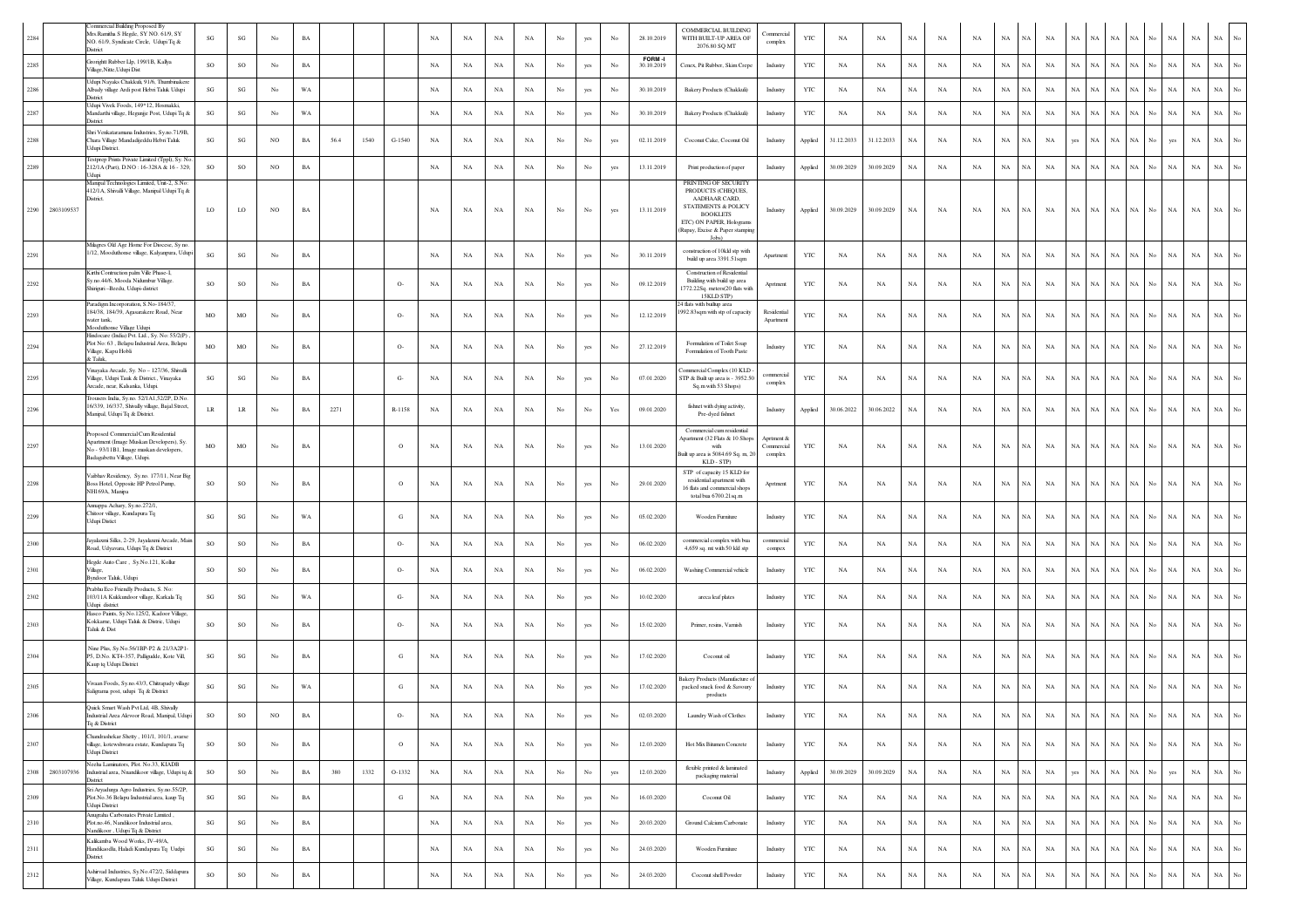|      | 2313 2802107498 | Ashirwad Minerals, Sy.no.36-10A, Hosadu<br>legdemakki Hosadu, Kundapura Tq Udupi<br>District                                                                                 | SG                     | $\mathbf{S}\mathbf{G}$ | No          | BA          | 32.38  | 1587 | G-1587   | NA          | NA          | NA          | NA          | $_{\rm No}$    | Yes                  | No          | 23/04/2020                  | Mud Block & Sand washing<br>Grading & Packing                                                                                                                            | Industry                                                 | YTC          | NA          | NA          | $_{\rm NA}$ | NA          | NA          | $_{\rm NA}$ | NA<br>$_{\rm NA}$ | NA          | $_{\rm NA}$ | $_{\rm NA}$ | NA<br>No          | NA          | $_{\rm NA}$ | $_{\rm NA}$ | $_{\mathrm{No}}$ |
|------|-----------------|------------------------------------------------------------------------------------------------------------------------------------------------------------------------------|------------------------|------------------------|-------------|-------------|--------|------|----------|-------------|-------------|-------------|-------------|----------------|----------------------|-------------|-----------------------------|--------------------------------------------------------------------------------------------------------------------------------------------------------------------------|----------------------------------------------------------|--------------|-------------|-------------|-------------|-------------|-------------|-------------|-------------------|-------------|-------------|-------------|-------------------|-------------|-------------|-------------|------------------|
|      | 2314 2802034311 | Mohammadiya Cashew Private<br>Limited, Sy.No.1/1B3A3, Vakwady<br>Road, Kundapura Taluk-576257,                                                                               | SO                     | $_{\rm SO}$            | $_{\rm NA}$ | BA          | 96.6   | 1308 | $O-1308$ | NA          | NA          | NA          | $_{\rm NA}$ | No             | Yes                  | No          | <b>FORM-I</b><br>27/04/2020 | Cashew Kernels                                                                                                                                                           | Industry                                                 | YTC          | NA          | NA          | <b>NA</b>   | NA          | NA          | $_{\rm NA}$ | $_{\rm NA}$<br>NA | NA          | $_{\rm NA}$ | NA          | NA<br>No          | NA          | $_{\rm NA}$ | $_{\rm NA}$ | No               |
| 2315 | 2802107789      | Brahmi Cattle Feed<br>Sy.No.229/6, Siddapura Village & Post,<br>Kundapura Taluk, Udupi District                                                                              | Micro<br>Orange        | Micro<br>Orange        | $_{\rm NA}$ | BA          | 17.77  | 1324 | O-1324   | NA          | NA          | $_{\rm NA}$ | NA          | $_{\rm No}$    | Yes                  | $_{\rm No}$ | 28/04/2021                  | Cattle Feed                                                                                                                                                              | Industry                                                 | YTC          | NA          | NA          | $_{\rm NA}$ | NA          | NA          | $_{\rm NA}$ | NA<br>NA          | NA          | $_{\rm NA}$ | $_{\rm NA}$ | $_{\rm NA}$<br>No | $_{\rm NA}$ | $_{\rm NA}$ | $_{\rm NA}$ | No               |
| 2316 | 2802106888      | Color Coat, Sy.no. 354/3, Halady Road,<br>Koteshwara village, , Kundapura Tq Udupi<br>District                                                                               | SR                     | ${\sf SR}$             | $_{\rm NA}$ | $_{\rm BA}$ |        |      |          | NA          | NA          | $_{\rm NA}$ | NA          | $_{\rm No}$    | Yes                  | $_{\rm No}$ | 14.05.2020                  | phosphating & powder coating<br>powder coating                                                                                                                           | Industry                                                 | YTC          | NA          | NA          | $_{\rm NA}$ | NA          | NA          | $_{\rm NA}$ | NA<br>NA          | <b>NA</b>   | NA          | $_{\rm NA}$ | NA<br>No          | NA          | $_{\rm NA}$ | NA          |                  |
| 2317 | 2803107882      | ommercial Building Proposed By Karunaka<br>M Shetty, Sv.No.118/30, 118/31.<br>foodanidamburu Village, Udupi Tq & District                                                    | LO                     | LO                     | $_{\rm NA}$ | BA          |        |      |          | NA          | $_{\rm NA}$ | NA          | NA          | $_{\rm NA}$    | Yes                  | No          | 21/05/2020                  | 29 KLD STP for commercial<br>building with built-up area of<br>4870.60 sq. mtr.                                                                                          | 'ommercia<br>complex                                     | YTC          | NA          | NA          | NA          | NA          | NA          | $_{\rm NA}$ | NA<br>NA.         | NA          | NA          | $_{\rm NA}$ | NA<br>No          | NA          | $_{\rm NA}$ | NA          |                  |
| 2318 | 2802107937      | Venkatalaxmi Residency.<br>49/1,49/2,49/3A,49/11, Hangalur Village,<br>Kundapura Taluk & Udupi District                                                                      | MO                     | <b>MO</b>              | NA          | BA          |        |      |          | NA          | NA          | NA          | NA          | $_{\rm NA}$    | Yes                  | No          | 21/05/2020                  | 0 KLD STP for Commercial cum<br>sidential project having built up<br>rea of 7733.65sqm                                                                                   | Commercial<br>complex &<br>Residential<br>apartment      | YTC          | NA          | NA          | NA          | NA          | NA          | $_{\rm NA}$ | NA<br>NA          | NA          | $_{\rm NA}$ | NA          | NA<br>No          | NA          | $_{\rm NA}$ | $_{\rm NA}$ | No               |
| 2319 | 2803108270      | Sri Ram Fisheries, Sy,no 262/1C1, near sea<br>view bar, Malpe Kola Malpe, Udupi Tq &<br>District                                                                             | SG                     | $\mathbf{S}\mathbf{G}$ | $_{\rm NA}$ | BA          | 107    | 1514 | $G-1514$ | NA          | NA          | $_{\rm NA}$ | NA          | $_{\rm No}$    | $_{\rm No}$          | yes         | 21/05/2020                  | Ice Block                                                                                                                                                                | Industry                                                 | Applied      | 31.12.2034  | 31.12.2034  | <b>NA</b>   | <b>NA</b>   | NA          | $_{\rm NA}$ | NA<br><b>NA</b>   | yes         | NA          | $_{\rm NA}$ | NA                | yes         | $_{\rm NA}$ | $_{\rm NA}$ |                  |
|      | 2320 2803107922 | Archana Central, Sy.no 106/3 & 106/6,<br>ijanga Rao Road, Udupi Tq & District                                                                                                | SO                     | $\rm SO$               | $_{\rm NA}$ | BA          |        |      |          | NA          | NA          | NA          | NA          | NA             | Yes                  | No          | 21/05/2020                  | istruction of residential buildin<br>with total built up area of                                                                                                         | Residential<br>Apartmen                                  | YTC          | NA          | NA          | <b>NA</b>   | NA          | NA          | $_{\rm NA}$ | NA<br>NA          | NA          | $_{\rm NA}$ | NA          | NA<br>No          | NA          | $_{\rm NA}$ | <b>NA</b>   |                  |
| 2321 | 2801109523      | Viraj Industries, Sy.No.150/5D, Main Road,<br>Muniyal Village, Hebri Taluk, Udupi Tq Udupi                                                                                   | SO                     | SO                     | $_{\rm NA}$ | BA          |        |      |          | NA          | NA          | $_{\rm NA}$ | NA          | $_{\rm No}$    | $_{\rm No}$          | Yes         | 30.05.2020                  | 2617.57<br>Cashew Kernels                                                                                                                                                | Industry                                                 | Applied      | NA          | NA          | $_{\rm NA}$ | NA          | NA          | $_{\rm NA}$ | $_{\rm NA}$<br>NA | NA          | NA          | $_{\rm NA}$ | NA<br>No          | NA          | $_{\rm NA}$ | $_{\rm NA}$ | No               |
|      | 2322 2801107923 | District.<br>Madku Fly Ash Concert Bricks, Sy.no.261/1<br>Belman village, Karkala Tq Udupi District                                                                          | $\mathbf{S}\mathbf{G}$ | SG                     | NA          | BA          |        |      |          | NA          | NA          | NA          | NA          | No             | Yes                  | No          | 12/6/2020                   | Fly Ash Bricks                                                                                                                                                           | Industry                                                 | YTC          | NA          | NA          | NA          | NA          | NA          | NA          | NA<br>NA          | NA          | NA          | $_{\rm NA}$ | NA<br>No          | NA          | NA          | NA          |                  |
| 2323 | 2803108094      | AS Devolpers, Sy no. 132/6, 132/2P1,<br>Residential building, 52 Heroor Village,<br>Brahamavar Tq Udupi District.                                                            | SG                     | SG                     | NA          | BA          | 250    | 1638 | $G-1638$ | NA          | NA          | NA          | NA          | NA             | Yes                  | No          | 12/6/2020                   | nstruction of residential buildin<br>with 16 flats & build up area<br>2508.70sqm with 10kld stp                                                                          | Residential<br>Apartment                                 | YTC          | NA          | NA          | <b>NA</b>   | NA          | NA          | $_{\rm NA}$ | NA<br>NA.         | NA          | NA          | $_{\rm NA}$ | NA<br>No.         | NA          | $_{\rm NA}$ | $_{\rm NA}$ | $_{\rm No}$      |
|      | 2324 2801109524 | Tapas Foods, Plot.no.5, KIADB site, Karkala<br>Tq Udupi District                                                                                                             | SG                     | $\mathbf{SG}$          | NA          | BA          | 48     | 1503 | $G-1503$ | NA          | NA          | NA          | NA          | No             | $_{\rm No}$          | Yes         | 20/06/2020                  | Value added products of Makhar                                                                                                                                           | Industry                                                 | Applied      | 31.12.2034  | 31.12.2034  | NA          | NA          | NA          | $_{\rm NA}$ | NA<br>$_{\rm NA}$ | yes         | $_{\rm NA}$ | $_{\rm NA}$ | NA<br>No          | yes         | $_{\rm NA}$ | $_{\rm NA}$ | No               |
|      | 2325 2803108681 | District Administration Department Of Touris<br>Jdupi (STP for Blue Flag Beach), 277, Office<br>of the Padubidari end Point Beach, Nadsal<br>Village, Udupi Tq & Disrict.    | MG                     | $_{\rm MG}$            | No          | WA          | 749.79 | 1638 | $G-1638$ | $_{\rm NA}$ | $_{\rm NA}$ | $_{\rm NA}$ | NA          | $_{\rm NA}$    | Yes                  | No          | 25/06/2020                  | STP with waste water generation<br>less than 10 KLD                                                                                                                      | STP for Blue<br>Flag                                     | YTC          | NA          | NA          | $_{\rm NA}$ | NA          | NA          | $_{\rm NA}$ | NA<br>NA          | NA          | $_{\rm NA}$ | NA          | NA<br>No          | NA          | $_{\rm NA}$ | $_{\rm NA}$ |                  |
| 2326 | 2803108018      | So Good Foods And Beverages,<br>Sy.No.37/4P3, Bayarbettu, Cherkady Village,<br>amhavara Tq Udupi District.                                                                   | SG                     | $\mathbf{S}\mathbf{G}$ | No          | WA          |        | 1633 | $G-1633$ | NA          | NA          | $_{\rm NA}$ | NA          | $\mathbf {No}$ | Yes                  | $_{\rm No}$ | 8/7/2020                    | soft drinks & Soda                                                                                                                                                       | Industry                                                 | YTC          | NA          | NA          | $_{\rm NA}$ | NA          | NA          | $_{\rm NA}$ | NA<br>NA          | $_{\rm NA}$ | NA          | $_{\rm NA}$ | NA<br>No          | NA          | $_{\rm NA}$ |             |                  |
| 2327 | 2802108019      | Omkar Auto Centre, Sy.No.174/10,<br>Katbelthur Village, Vandse Hobli, Kundapura                                                                                              | SO                     | SO                     | No          | WA          |        | 1569 | $O-1569$ | NA          | NA          | NA          | NA          | No             | Yes                  | No          | 9/7/2020                    | uto mobile 4wheeler & 2wheeler<br>vehicle service                                                                                                                        | Industry                                                 | YTC          | NA          | NA          | <b>NA</b>   | NA          | NA          | $_{\rm NA}$ | NA<br>NA          | $_{\rm NA}$ | NA          | NA          | NA<br>No          | <b>NA</b>   | $_{\rm NA}$ | NA          | No               |
| 2328 | 2803108514      | Green Zone Commercial Complex, Survey No<br>116-7, 116-32, 116-33, 116-35, 116-8A1.<br>116-8A2 &. Near<br>Service Bus Stand, Moodanidamboor Village,<br>Udupi Tq & District. | MO                     | <b>MO</b>              | No          | BA          |        | 1400 | $O-1400$ | NA          | NA          | NA          | NA          | <b>NA</b>      | Yes                  | No          | 09.07.2020                  | Establishment of 35 KLD STP for<br>pposal commercial building with<br>total BUA 4977.00 Sq.m with 52<br>hops and one restaurant of 100<br>eats capacity                  | Commercia<br>Complex                                     | YTC          | NA          | NA          | <b>NA</b>   | NA          | NA          | $_{\rm NA}$ | NA<br>NA          | NA          | NA          | $_{\rm NA}$ | NA<br>No.         | $_{\rm NA}$ | $_{\rm NA}$ | $_{\rm NA}$ | $_{\rm No}$      |
| 2329 | 2803108638      | Try Auto Gears Private Limited, S.D. No<br>97/4AP3, Door No: 47/10, ,Puttur Village<br>Gopalapura, Udupi Tq & District                                                       | SO                     | SO                     | No          | BA          |        | 1303 | O-1303   | $_{\rm NA}$ | $_{\rm NA}$ | $_{\rm NA}$ | $_{\rm NA}$ | $_{\rm No}$    | $_{\rm No}$          | yes         | 09.07.2020                  | Auto mobile Service, Car wash,<br>ainting of Cars, periodic<br>taintenance service of vehicles,<br>unning repairs                                                        | Industry                                                 | Applied      | 30.09.2030  | 30.09.2030  | $_{\rm NA}$ | NA          | NA          | $_{\rm NA}$ | NA<br>NA          | yes         | NA          | NA          | NA<br>No          | yes         | $_{\rm NA}$ | $_{\rm NA}$ |                  |
| 2330 | 2803108613      | oastal Engineering Solutions, Sy.No.261/10<br>Sy.No.261/10, Brahamavara Taluk, Udupi Dis                                                                                     | SG                     | $\mathbf{S}\mathbf{G}$ | No          | BA          |        | 1511 | $G-1511$ | $_{\rm NA}$ | NA          | $_{\rm NA}$ | $_{\rm NA}$ | No             | $\operatorname{Yes}$ | $_{\rm No}$ | 23.07.2020                  | Interlock & Solid Blocks                                                                                                                                                 | Industry                                                 | YTC          | NA          | NA          | $_{\rm NA}$ | NA          | NA          | $_{\rm NA}$ | $_{\rm NA}$<br>NA | $_{\rm NA}$ | NA          | $_{\rm NA}$ | NA<br>No          | NA          | $_{\rm NA}$ | $_{\rm NA}$ | No               |
| 2331 | 2802109006      | Vinavaka Agro Industries . Sv.No.126/3<br>Nalthoor, Yadadi-Mathyadi Village & Post-<br>576222                                                                                | $\mathbf{S}\mathbf{G}$ | $\mathbf{SG}$          | No          | $_{\rm BA}$ |        | 1540 | $G-1540$ | NA          | NA          | NA          | NA          | No             | $\operatorname{Yes}$ | $_{\rm No}$ | 05.08.2020                  | Coconut oil                                                                                                                                                              | Industry                                                 | YTC          | NA          | NA          | NA          | NA          | NA          | $_{\rm NA}$ | <b>NA</b><br>NA   | $_{\rm NA}$ | $_{\rm NA}$ | $_{\rm NA}$ | NA<br>No          | $_{\rm NA}$ | $_{\rm NA}$ | $_{\rm NA}$ | No               |
|      | 2332 2803109541 | Manipal Plasto Pvt Ltd, Special R1 Industria<br>Eastae, 16-152 45, Manipal, Udupi tq &<br>District                                                                           | SG                     | $\mathbf{S}\mathbf{G}$ | No          | WA          |        | 1541 | G-1541   | NA          | NA          | NA          | NA          | $\mathbf {No}$ | No                   | yes         | 06.08.2020                  | 4 size pvc files, ATM pouches,<br>Policy wallets, PVC fixed deposit<br>overs, Standard 440 gsm paper<br>board                                                            | Industry                                                 | Applied      | NA          | NA          | $_{\rm NA}$ | NA          | NA          | $_{\rm NA}$ | NA<br>NA.         | NA          | NA          | $_{\rm NA}$ | NA                | <b>NA</b>   | NA          |             |                  |
|      | 2333 2803108815 | fandavi Casa Grande,<br>216/2,3,4,5,114/8C,8D1,8D2&8E, Near<br>Santhekatte Post Office, Santhekatte<br>Puttur, Udupi Tq & District                                           | LO                     | $_{\rm LO}$            | No          | <b>BA</b>   |        | 1400 | $O-1400$ | NA          | $_{\rm NA}$ | NA          | NA          | NA             | yes                  | No          | 19/08/2020                  | Established of STP of capacity 90<br>KLD for construction residential<br>apartment of 109 flats and<br>clubhouse and commercial<br>complex<br>with total BUA of 24267.40 | <b>Residential</b><br>Apartment<br>&Commercia<br>complex | YTC          | NA          | NA          | <b>NA</b>   | NA          | NA          | $_{\rm NA}$ | NA<br>NA          | NA          | $_{\rm NA}$ | $_{\rm NA}$ | $NA$ $No$         | $_{\rm NA}$ | $_{\rm NA}$ | $_{\rm NA}$ | $_{\rm No}$      |
| 2334 | 2803109055      | Shree Krishnaprasad Cashews Unit II<br>Sy.No.69/1B, Billadi, Vandaru Village & Post,<br><b>Brahamavara</b>                                                                   | SO                     | $_{\rm SO}$            | $_{\rm NO}$ | $_{\rm BA}$ | 467    | 1308 | $O-1308$ | $_{\rm NA}$ | $_{\rm NA}$ | $_{\rm NA}$ | $_{\rm NA}$ | No             | yes                  | No          | 19/08/2020                  | Cashew Kernels                                                                                                                                                           | Industry                                                 | YTC          | NA          | $_{\rm NA}$ | $_{\rm NA}$ | $_{\rm NA}$ | $_{\rm NA}$ | $_{\rm NA}$ | $_{\rm NA}$<br>NA | NA          | $_{\rm NA}$ | $_{\rm NA}$ | NA<br>No          | $_{\rm NA}$ | $_{\rm NA}$ | $_{\rm NA}$ | $_{\mathrm{No}}$ |
| 2335 | 2802109007      | Manjushree Cashew Industries, Sy.No.83/1,<br>Gulwadi Village, Vandse Hobli, Kundapura<br>Taluk, Udupi District.                                                              | SO                     | $_{\rm SO}$            | $_{\rm No}$ | $_{\rm BA}$ | 71.83  | 1308 | $O-1308$ | $_{\rm NA}$ | $_{\rm NA}$ | $_{\rm NA}$ | $_{\rm NA}$ | $\mathbf {No}$ | yes                  | $_{\rm No}$ | 28/08/2020                  | Cashew Kernels                                                                                                                                                           | Industry                                                 | YTC          | NA          | $_{\rm NA}$ | $_{\rm NA}$ | $_{\rm NA}$ | NA          | $_{\rm NA}$ | NA<br>NA          | NA          | NA          | $_{\rm NA}$ | NA<br>No          | $_{\rm NA}$ | $_{\rm NA}$ | $_{\rm NA}$ | $_{\rm No}$      |
| 2336 | 2802109077      | Mookambika Agro Industries, Sy.no.318/*/1,<br>Kalthodu village, Kabse, Baindur, Udupi                                                                                        | $\mathbf{S}\mathbf{G}$ | $\mathbf{S}\mathbf{G}$ | $_{\rm No}$ | $_{\rm BA}$ |        |      |          | NA          | NA          | $_{\rm NA}$ | NA          | $\mathbf {No}$ | yes                  | No          | 29/08/2020                  | Coconut Oil                                                                                                                                                              | Industry                                                 | YTC          | NA          | NA          | $_{\rm NA}$ | NA          | NA          | $_{\rm NA}$ | $_{\rm NA}$<br>NA | $_{\rm NA}$ | NA          | $_{\rm NA}$ | $_{\rm NA}$<br>No | $_{\rm NA}$ | $_{\rm NA}$ | $_{\rm NA}$ | $_{\rm No}$      |
| 2337 | 2802109454      | The Mogaveera Mahajana Seva Sangha,<br>Sy no. 63/6A2, Kasaba Village, Kundapura<br>Tq Udupi District.                                                                        | $\mathbf{S}\mathbf{G}$ | $\mathbf{S}\mathbf{G}$ | $_{\rm No}$ | $_{\rm BA}$ |        |      |          | NA          | NA          | NA          | NA          | $_{\rm NA}$    | yes                  | No          | 29/08/2020                  | onstruction of COMMUNITY<br>HALL with 10kld STP Built up<br>irea 2270.90Sqm)                                                                                             | Comercial                                                | YTC          | NA          | NA          | $_{\rm NA}$ | NA          | NA          | $_{\rm NA}$ | $_{\rm NA}$<br>NA | NA          | $_{\rm NA}$ | NA          | NA<br>No          | NA          | $_{\rm NA}$ | $_{\rm NA}$ | $_{\mathrm{No}}$ |
| 2338 | 2803109419      | Marines Canning Industries, Plot.no.18A,<br>KIADB Industrial Area, Shivally<br>Village, Manipl, Udupi tq & District.                                                         | SO                     | $_{\rm SO}$            | $_{\rm No}$ | $_{\rm BA}$ | 138.91 | 1325 | O-1308   | NA          | NA          | NA          | NA          | $_{\rm No}$    | yes                  | No          | 8/9/2020                    | Fish Canning                                                                                                                                                             | Industry                                                 | YTC          | NA          | $_{\rm NA}$ | $_{\rm NA}$ | NA          | $_{\rm NA}$ | $_{\rm NA}$ | NA<br>$_{\rm NA}$ | NA          | $_{\rm NA}$ | $_{\rm NA}$ | $_{\rm NA}$<br>No | NA          | $_{\rm NA}$ |             | $\rm NA-\rm No$  |
|      | 2339 2802109508 | Adithi Cashew Industries, Sy.no.121/4,<br>Chittur village, Kundapura Tq Udupi District.                                                                                      | SO                     | $_{\rm SO}$            | $_{\rm NO}$ | $_{\rm BA}$ | 47     | 1308 | O-1308   | $_{\rm NA}$ | $_{\rm NA}$ | $_{\rm NA}$ | $_{\rm NA}$ | ${\bf No}$     | yes                  | $_{\rm No}$ | 08.09.2020                  | Cashew Kernels                                                                                                                                                           | Industry                                                 | $_{\rm YTC}$ | $_{\rm NA}$ | $_{\rm NA}$ | $_{\rm NA}$ | $_{\rm NA}$ | $_{\rm NA}$ | $_{\rm NA}$ | NA<br>$_{\rm NA}$ |             | NA NA       | $_{\rm NA}$ | $NA$ $No$         | $_{\rm NA}$ | $_{\rm NA}$ |             | $\rm NA-\,No$    |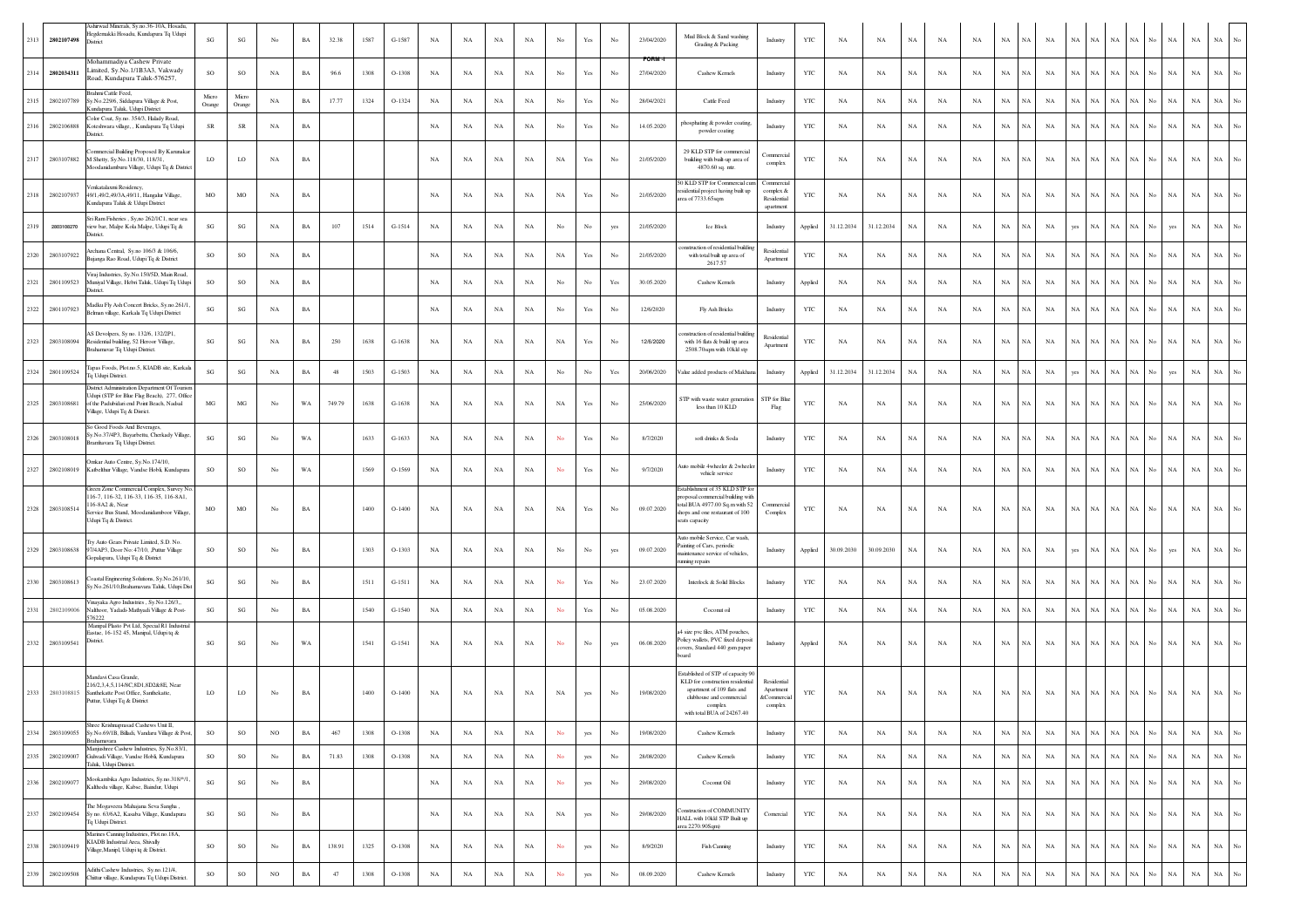| 2802109397<br>2340 | hithrakoota Ayurveda Pharmacy, Sy.no.65/8,<br>Joor village, kundapura Tq Udupi District.                                                     | Micro Gre | Micro<br>Green         | No               | BA          | 10.56  | 1502 | G-1502   | NA               | NA               | $_{\rm NA}$    | NA          | No               | yes                  | No                                                                                    | 10.09.2020           | Ayurveda Medicin                                                                                                                                                               | Industry                                | YTC          | NA                  | NA                  | NA          | NA          | NA          | $_{\rm NA}$ | NA          | NA          | <b>NA</b><br>NA            | NA          |             |             | $_{\rm NA}$<br>NA                                                                                    | $_{\rm NA}$ | No               |
|--------------------|----------------------------------------------------------------------------------------------------------------------------------------------|-----------|------------------------|------------------|-------------|--------|------|----------|------------------|------------------|----------------|-------------|------------------|----------------------|---------------------------------------------------------------------------------------|----------------------|--------------------------------------------------------------------------------------------------------------------------------------------------------------------------------|-----------------------------------------|--------------|---------------------|---------------------|-------------|-------------|-------------|-------------|-------------|-------------|----------------------------|-------------|-------------|-------------|------------------------------------------------------------------------------------------------------|-------------|------------------|
| 2341<br>2801109455 | Power Point Bag Industries, Sy.no.313, Miyar<br>village,, Jodukatte post, Karkala Tq Udupi<br>District.                                      | SG        | SG                     | No               | BA          | 230.76 | 1589 | G-1589   | NA               | NA               | NA             | NA          | No               | No                   | yes                                                                                   | FORM-I<br>10.09.2020 | Stitching of All types Bags                                                                                                                                                    | Industry                                | Applied      | NA                  | NA                  | NA          | NA          | NA          | NA          | NA          | NA          | NA<br>NA                   | $_{\rm NA}$ | NA          | No          | $_{\rm NA}$<br>$_{\rm NA}$                                                                           | $_{\rm NA}$ | No               |
| 2803109485<br>2342 | Ahalya Rao Residential Apartment, Sy. no<br>102/5, Moodanidamboor - Village, Udupi-<br>Taluk & District.                                     | SO        | SO                     | NO               | $_{\rm BA}$ | 260    | 1400 | 1400     | NA               | NA               | $_{\rm NA}$    | $_{\rm NA}$ | $_{\rm NA}$      | yes                  | No                                                                                    | 21.09.2020           | construction of 25 kld stp for<br>esidential apartment with 32 flats<br>and bua 3783.77Sq.m                                                                                    | Apartment                               | YTC          | NA                  | NA                  | $_{\rm NA}$ | NA          | NA          | $_{\rm NA}$ | NA          | NA          | <b>NA</b><br>NA            | NA          | NA          |             | $_{\rm NA}$<br>$_{\rm NA}$                                                                           | NA          |                  |
| 2343<br>2801109735 | Sri Brindhavan Rice Mill, C/0 Ananth<br>Kamath 3-105 Mudar Village Bajegoli-Post<br>KarkalaTq, Udupi Dist                                    | <b>SO</b> | <b>SO</b>              | Yes              | $_{\rm BA}$ | 24.5   | 1385 | 1385     | NA               | NA               | NA             | NA          | $_{\rm NA}$      | yes                  | No                                                                                    | 08.10.2020           | <b>Boiled Rice</b>                                                                                                                                                             | Industry                                | YTC          | <b>NA</b>           | NA                  | <b>NA</b>   | NA          | NA          | NA          | NA          | <b>NA</b>   | $_{\rm NA}$<br>NA          | $_{\rm NA}$ | NA          | No.         | $_{\rm NA}$<br>$_{\rm NA}$                                                                           | $_{\rm NA}$ | $\overline{N}$ o |
| 2344               | AEGIS GAS (LPG) PRIVATE LIMITED,<br>Sv.No. 114 SD 2P1 & 2P2, 82 Kudi Grama.<br>Hiriyadka, Udupi                                              | SG        | $\mathbf{S}\mathbf{G}$ |                  |             | 300    |      |          |                  |                  |                |             | No.              | Yes                  | No                                                                                    | 16.10.2020           | LPG Bottling without painting<br>Storage of LPG                                                                                                                                | Industry                                | Applied      | NA                  | NA                  | NA          | NA          | $_{\rm NA}$ | $_{\rm NA}$ | NA          | <b>NA</b>   | NA<br>NA                   | $_{\rm NA}$ | NA          | No.         | $_{\rm NA}$<br>$_{\rm NA}$                                                                           | $_{\rm NA}$ | No               |
| 2345 2803109734    | F4 Industrial & Pipeline Engineers (Indai) Pvt<br>Ltd , Sy.no.72/3, Nadasal village, Padubidri<br>Udupi Tq & District.                       | SG        | SG                     | yes              | BA          |        |      |          | No               | No               | $_{\rm No}$    | $_{\rm NA}$ | $_{\rm No}$      | No                   | yes                                                                                   | 21.10.2020           | Hot tap /Line Stop split Tees and<br>other pipe fittings<br>Hot Tap drilling machine<br>quipment's<br>Line stop Equipment's &<br>Accessories<br>Other components, accessorises | Industry                                | Applied      | NA                  | NA                  | $_{\rm NA}$ | NA          | NA          | $_{\rm NA}$ | NA.         | NA          | <b>NA</b><br>NA            | NA          | NA          |             | $_{\rm NA}$<br>$_{\rm NA}$                                                                           | NA          |                  |
| 2346<br>2802109495 | Arjun Industries,<br>Sy.No.122/3, Belooru Village, Kundapura<br>Taluk, Udupi District.                                                       | SG        | SG                     | yes              | BA          | 20.5   |      |          | No               | No               | No             | <b>NA</b>   | No.              | yes                  | No                                                                                    | 27/10/2020           | cement based hollow blocks                                                                                                                                                     | Industry                                | YTC          | NA                  | NA                  | <b>NA</b>   | NA          | NA          | $_{\rm NA}$ | NA          | <b>NA</b>   | $_{\rm NA}$<br>NA          | $_{\rm NA}$ | NA          | No.         | $_{\rm NA}$<br>$_{\rm NA}$                                                                           | $_{\rm NA}$ | $_{\rm No}$      |
| 2347               | Payeena Cement Work, sv.no.248/2.<br>Saibarkatte, Shiriyara, Saibarkatte, Udupi                                                              | SG        | $\mathbf{S}\mathbf{G}$ | Yes              | $_{\rm WA}$ |        | 1511 | $G-1511$ | $_{\rm No}$      | No               | $_{\rm No}$    | $_{\rm NA}$ | $_{\rm No}$      | yes                  | $_{\rm No}$                                                                           | 28/10/2020           | Hollow Blocks & Interlock                                                                                                                                                      | Industry                                | YTC          | NA                  | NA                  | $_{\rm NA}$ | NA          | NA          | $_{\rm NA}$ | NA          | NA          | $_{\rm NA}$<br>$_{\rm NA}$ | $_{\rm NA}$ | $_{\rm NA}$ | No          | $_{\rm NA}$<br>$_{\rm NA}$                                                                           | $_{\rm NA}$ | No               |
| 2348<br>2801109833 | Jb Coconut Industry,<br>Daina Den Villa, near<br>Mahammaya Export.<br>Nakre Post, kukkundoor<br>Karkala Taluk, Udupi District.               | SG        | $\mathbf{S}\mathbf{G}$ | No               | $_{\rm BA}$ |        | 1540 | $G-1540$ | No               | No               | No             | NA          | $_{\rm No}$      | yes                  | No                                                                                    | 28/10/2020           | Coconut oil                                                                                                                                                                    | Industry                                | $_{\rm YTC}$ | NA                  | $_{\rm NA}$         | <b>NA</b>   | NA          | NA          | NA          | NA          | NA          | $_{\rm NA}$<br>NA          | $_{\rm NA}$ | NA          | No.         | $_{\rm NA}$<br>$_{\rm NA}$                                                                           | $_{\rm NA}$ | No               |
| 2349<br>2801109892 | <b>Billava PVC Pipe</b><br>y.no.326/1B5, Sanoor<br>Village, Murthangady, Karkala<br><b>Tq Udupi District.</b>                                | SG        | SG                     | No               | WA          | 34     | 1614 | $G-1614$ | No               | NO.              | N <sub>O</sub> | NA          | No               | yes                  | No                                                                                    | 03.11.2020           | <b>PVC</b> Garden Pipes                                                                                                                                                        | Industry                                | YTC          | NA                  | NA                  | <b>NA</b>   | NA          | NA          | NA          | NA          | NA          | NA<br>ves                  | $_{\rm NA}$ | NA          | No.         | $_{\rm NA}$<br>yes                                                                                   | $_{\rm NA}$ | No               |
| 2350 2803109484    | R Venkataramana Potti Hotel With<br>onventional Hall, Sy No. 106-3A, 2C1P2,<br>2B1, 2A2, Bada - Village, Yermal, Kapu<br>Taluk, Udupi Dist.  | SO        | SO                     | NO.              | $_{\rm BA}$ | 300    | 1400 | $O-1400$ | No               | No               | No             | NA          | No               | Yes                  | $_{\rm No}$                                                                           | 03.11.2020           | struction of STP of capacity 20<br>KLD for Hotel with<br>conventional Hall (build up arae<br>3902.50 sq.mtr)                                                                   | <b>Commercial</b><br>Complex            | YTC          | NA                  | NA                  | NA          | NA          | NA          | $_{\rm NA}$ | NA          | NA          | <b>NA</b><br>yes           | NA          | NA          |             | NA<br>yes                                                                                            | NA          |                  |
| 2351               | Lakshmishvam Developers Grand Meridian.<br>Sy. No.64-3P-4, 64-3P-5, Yenagudde village<br>Katapady, Udupi dist.                               | SO        | SO                     | No               | BA          |        | 1400 | $O-1400$ | No               | No               | No             | NA          | No.              | Yes                  | No                                                                                    | 04.11.2020           | stablishment of STP of capacity<br>30 KLD for<br>ommercial/residential building<br>with (26shops & 44 flats built up<br>area is - 3755.81 sq. mtr)                             | ommercial &<br>residentail<br>apartment | YTC          | NA                  | NA                  | NA          | NA          | NA          | $_{\rm NA}$ | <b>NA</b>   | NA          | NA<br>yes                  | $_{\rm NA}$ | NA          | No          | $\mathrm{NA}^{-1}$<br>yes                                                                            | $_{\rm NA}$ | $_{\rm No}$      |
| 2352<br>2801109903 | /3 Enterprises<br>y.no.233, Kalya Village.<br>Karkala Tq<br><b>UDupi District</b>                                                            | SO        | SO                     | yes              | $_{\rm BA}$ | 90     | 1371 | O-1371   | No               | No               | No             | NA          | $_{\rm No}$      | $\operatorname{Yes}$ | No                                                                                    | 06.11.2021           | Stone Crusher                                                                                                                                                                  | Stone Crusher                           | YTC          | NA                  | NA                  | $_{\rm NA}$ | NA          | NA          | NA          | NA          | NA          | $_{\rm NA}$<br>yes         | NA          | NA          | No          | $_{\rm NA}$<br>yes                                                                                   | NA          | No               |
| 2353<br>2802109893 | Sri Amritheshwari Rice Mill, Sy. No. 301/2<br>S. NO. 301/2, Beloor Village, Kundapura Tq<br>Jdupi District                                   | SO        | SO                     | No               | $_{\rm BA}$ |        | 1358 | O-1358   | No               | No               | $_{\rm No}$    | $_{\rm NA}$ | $_{\mathrm{No}}$ | $\operatorname{Yes}$ | No                                                                                    | 09.11.2020           | boiled rice                                                                                                                                                                    | Industry                                | YTC          | $_{\rm NA}$         | NA                  | $_{\rm NA}$ | NA          | NA          | $_{\rm NA}$ | NA          | NA          | $_{\rm NA}$<br>yes         | $_{\rm NA}$ | NA          | No          | $_{\rm NA}$<br>yes                                                                                   | $_{\rm NA}$ | No               |
| 2354<br>2802110046 | Mohini Snuff Works, 498/VI, D. No: 498/VI,<br>Sy.no.29/2B, Kasaba Village, Chickensal<br>load, Kundapura Tq Udupi District                   | SG        | SG                     | NO.              | BA          | 18     | 1632 | $G-1632$ | No               | No               | No             | NA          | No               | No                   | Yes                                                                                   | 13.11.2020           | snuff Powder                                                                                                                                                                   | Industry                                | Applied      | one time<br>consent | One time<br>consent | <b>NA</b>   | NA          | NA          | $_{\rm NA}$ | <b>NA</b>   | NA          | NA<br>yes                  | $_{\rm NA}$ | NA          | No          | $_{\rm NA}$<br>yes                                                                                   | $_{\rm NA}$ |                  |
| 2355               | Sri Durga Ganesh Cashew Industries,<br>Sy.No.102/2A1, Nooji, Korgi Village,<br>Kundapura Taluk, Udupi Tq & District                          | SO        | SO                     | NO               | BA          | 96     | 1308 | $O-1308$ | No               | No               | No             | NA          | No               | yes                  | No                                                                                    | 18.11.2020           | Cashew Kemel                                                                                                                                                                   | Industry                                | YTC          | NA                  | NA                  | NA          | NA          | NA          | $_{\rm NA}$ | <b>NA</b>   | NA          | <b>NA</b>                  | $_{\rm NA}$ | NA          | No.         | <b>NA</b><br>yes                                                                                     | $_{\rm NA}$ | No               |
| 2356               | Sri Gajanana Cashew Industries,<br>Sy .no 288/3, Belve Village Kundapura Taluk<br>Udupi Distric                                              | SO        | SO                     | No               | $_{\rm BA}$ |        | 1308 | $O-1308$ | No               | No               | No             | $_{\rm NA}$ | $_{\rm NA}$      | $_{\rm No}$          | Yes                                                                                   | 18.11.2020           | Cashew kernals                                                                                                                                                                 | Industry                                | Applied      | 30.09.2023          | 30.09.2023          | NA          | NA          | NA          | $_{\rm NA}$ | NA          | NA          | NA<br>yes                  | $_{\rm NA}$ | NA          | No          | yes<br>yes                                                                                           | $_{\rm NA}$ | No               |
| 2357               | Adithya Exports, Sy.no 147/1, Hakıvalli<br>Village, Brahmavara Tq Udupi District                                                             | <b>SO</b> | SO                     | No               | BA          |        | 1308 | $O-1308$ | No               | No               | No             | NA          | NA               | yes                  | No                                                                                    | 19.11.2020           | Cashew kernals                                                                                                                                                                 | Industry                                | YTC          | $_{\rm NA}$         | NA                  | $_{\rm NA}$ | NA          | NA          | $_{\rm NA}$ | NA          | NA          | $_{\rm NA}$<br>yes         | $_{\rm NA}$ | $_{\rm NA}$ | No          | Yes<br>$_{\rm NA}$                                                                                   | NA          | No               |
| 2358 2803110136    | Royal Embassy Annex, Sy.no316/1, MALPE<br>MANIPAL BUILDERS PVT LTD, Royal<br>Embassy, manipal                                                | LO        | LO                     | No               | BA          | 1825   | 1400 | $O-1400$ | No               | No               | No             | NA          | NA               | yes                  | $_{\rm No}$                                                                           | 26.11.2020           | STP of capacity 50 kld for<br>residential apartment<br>cum commercial complex with<br>total builtup area of 17578.22<br>Sq.mt                                                  | Apartment                               | YTC          | NA                  | NA                  | NA          | NA          | NA          | $_{\rm NA}$ | <b>NA</b>   | NA          | NA<br>yes                  | NA          | $_{\rm NA}$ | No          | NA<br>yes                                                                                            | $_{\rm NA}$ | $_{\rm No}$      |
|                    | Sheetal Ice & Cold Storage<br>Sy.no.262/IC1A1, Fish Curing Yard, Beach<br>Road, Malpe, udupi Tq & District.                                  | SG        | $\mathbf{S}\mathbf{G}$ | No               | BA          | 146    | 1534 | G-1534   | No               | No               | $_{\rm No}$    | $_{\rm NA}$ | NA               | yes                  | No                                                                                    | 15.12.2020           | Ice Blocks                                                                                                                                                                     | Industry                                | YTC          | NA                  | NA                  | NA          | NA          | NA          | $_{\rm NA}$ | $_{\rm NA}$ | NA          | NA<br>yes                  | NA          | NA          |             | $_{\rm NA}$<br>yes                                                                                   | $_{\rm NA}$ |                  |
| 2360               | Mathru Bhoomi Bottling, #2-169(4), Jarkal,<br>2803109824 Hegunje Village, Mandarthi, Uduupi Tq &<br>District.                                | SG        | SG                     | No               | WA          | 123    | 1535 | $G-1535$ | No               | No               | No             | NA          | NA               | yes                  | $_{\rm No}$                                                                           | 15.12.2020           | Soft Drink                                                                                                                                                                     | Industry                                | YTC          | NA                  | NA                  | NA          | $_{\rm NA}$ | NA          | NA          | NA          | NA          | NA  <br>yes                |             | $\rm NA-NA$ | No          | $_{\rm NA}$<br>yes                                                                                   | NA          | $_{\mathrm{No}}$ |
| 2361<br>2803109825 | Sri Vigna Vinayaka Bottling, #2-169(3),<br>Jarkal, Hegunje Village, Mandarthi, Udupi Tq<br>& District.                                       | SG        | $\mathbf{SG}$          | No               | WA          | 123    | 1535 | $G-1536$ | No               | No               | $_{\rm No}$    | NA          | $_{\rm NA}$      | yes                  | $_{\rm No}$                                                                           | 15.12.2020           | Soft Drink                                                                                                                                                                     | Industry                                | $_{\rm YTC}$ | NA                  | $_{\rm NA}$         | $_{\rm NA}$ | NA          | NA          | $_{\rm NA}$ | $_{\rm NA}$ | NA          | $_{\rm NA}$<br>yes         | $_{\rm NA}$ | $_{\rm NA}$ | No          | $_{\rm NA}$<br>yes                                                                                   | $_{\rm NA}$ | $_{\mathrm{No}}$ |
| 2362               | ND Sourabha, Sy.no.101/29, Baiderbettu,<br>Herga Village, Ishwaranagara, Manipal, Udupi                                                      | SO        | $_{\rm SO}$            | No               | $_{\rm BA}$ |        | 1400 | $O-1400$ | No               | No               | No             | NA          | $_{\rm NA}$      | yes                  | No                                                                                    | 16.12.2020           | stablishment of STP of capacity<br>15 KLD for residential apartment<br>with 24 flats                                                                                           | Apartment                               | YTC          | NA                  | NA                  | $_{\rm NA}$ | NA          | $_{\rm NA}$ | $_{\rm NA}$ | $_{\rm NA}$ | $_{\rm NA}$ | NA<br>yes                  | $_{\rm NA}$ | NA          | No          | $_{\rm NA}$<br>yes                                                                                   | $_{\rm NA}$ | $_{\rm No}$      |
| 2363               | Janardana Rice Mill, 195/3A1, Karikalkatte,<br>Japthi village, kundapura taluk, Udupi District.                                              | SO        | $\rm SO$               | $_{\mathrm{No}}$ | $_{\rm BA}$ | 8.5    |      |          | $_{\mathrm{No}}$ | $_{\mathrm{No}}$ | $_{\rm No}$    | $_{\rm NA}$ | $_{\rm NA}$      | $_{\rm No}$          | $\operatorname*{Yes}% \left( X\right) \equiv\operatorname*{Yes}(\mathbb{R}^{3}\left)$ | 28.01.2021           | boiled rice 12.5000 M.T/M                                                                                                                                                      | Industry                                | Applied      | 30.09.2027          | 30.09.2027          | $_{\rm NA}$ | $_{\rm NA}$ | $_{\rm NA}$ | $_{\rm NA}$ | NA          | $_{\rm NA}$ | $_{\mathrm{NA}}$<br>Yes    | $_{\rm NA}$ | $_{\rm NA}$ | No          | $_{\rm NA}$<br>$\operatorname*{Yes}% \left( X\right) \equiv\operatorname*{Yes}(\mathbb{R}^{3}\left)$ | $_{\rm NA}$ | $_{\mathrm{No}}$ |
| 2364               | Karnataka State Road Transport Corporation<br>Mofussil Bus Station Udupi, Survey No.<br>58/1A, 52/4A2, KSRTC Mofussil Bus, Station<br>Udupi. | LO        | $_{\rm LO}$            | No               | $_{\rm BA}$ | 3134   |      | $O-$     | $_{\rm No}$      | No               | $_{\rm No}$    | $_{\rm NA}$ | $_{\rm NA}$      | Yes                  | $_{\rm No}$                                                                           | 28.01.2021           | Establishment of 20KLD STP for<br>KSRTC bus station &<br>mmercial complex(12340.09 sq.<br>m.) - 20 bus bays with<br>ommercial space & car parking<br>1.0000 NOS                | STP for Bus<br>Stand                    | YTC          | $_{\rm NA}$         | NA                  | $_{\rm NA}$ | NA          | NA          | $_{\rm NA}$ | NA          | NA          | NA<br>yes                  | NA          | $_{\rm NA}$ | $_{\rm NA}$ | NA<br>yes                                                                                            | $_{\rm NA}$ | $_{\mathrm{No}}$ |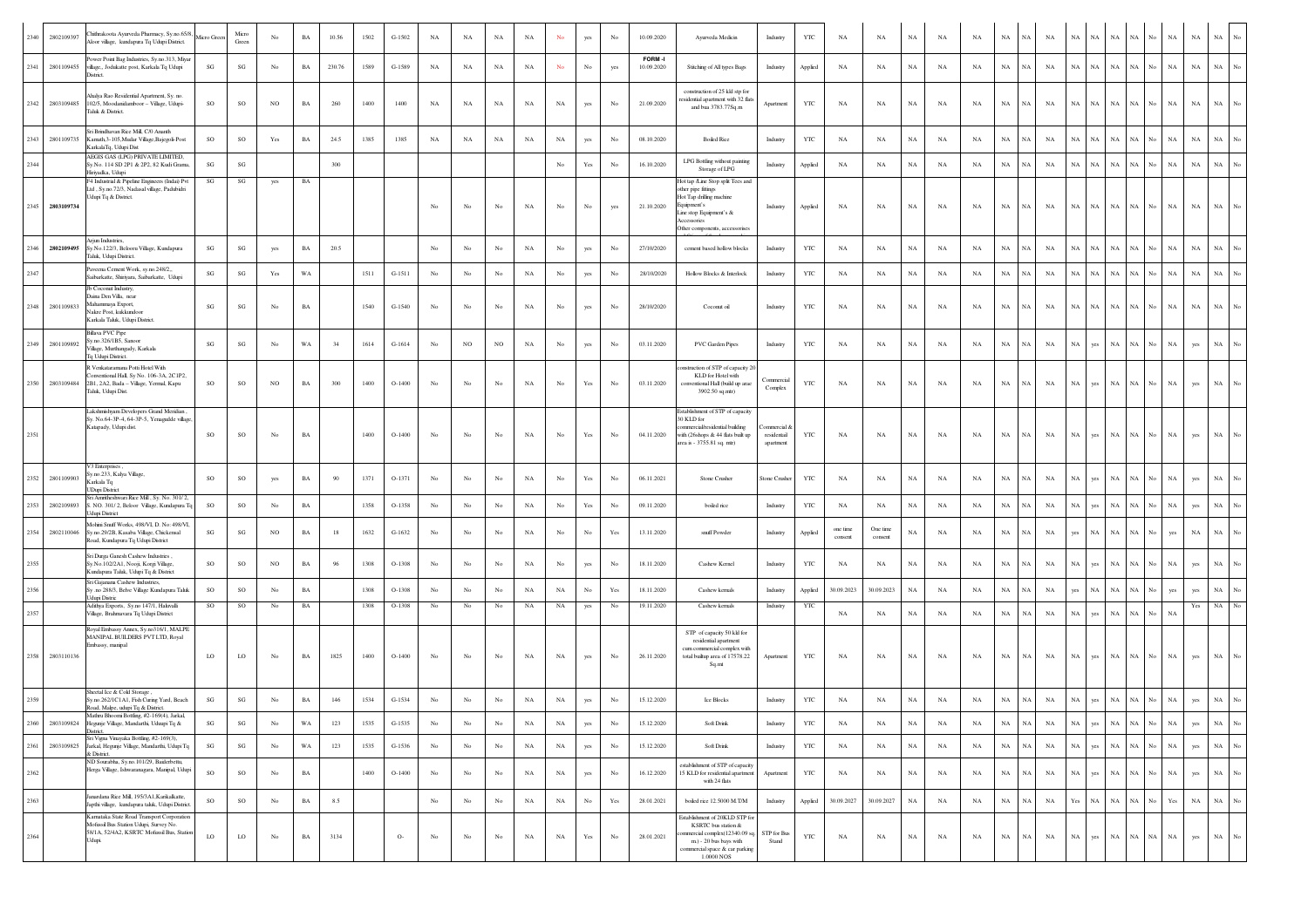| 2365 | 411 Industries Private Limited, Sy.no. 155<br><b>&amp;169 NANDIKOORU VILLAGE KAUP</b><br>HOBLI, Udupi District.                                               | LO                     | LO                     | No               | $_{\rm BA}$ |        |      |          | $_{\mathrm{No}}$ | No               | No               | NA          | $_{\rm NA}$ | Yes                  | No               | 29.01.2021<br>FORM-I | tio diesel, Glycerin, Refined palm<br>oil                                                                                                                                                                                                           | Industry              | YTC          | $_{\rm NA}$ | $_{\rm NA}$ | $_{\rm NA}$ | $_{\rm NA}$ | NA          | $_{\rm NA}$<br><b>NA</b>   | $_{\rm NA}$                | $_{\rm NA}$ | ves        | $_{\rm NA}$<br>NA          | NA          | $_{\rm NA}$ | yes                                                                                   | $_{\rm NA}$       |  |
|------|---------------------------------------------------------------------------------------------------------------------------------------------------------------|------------------------|------------------------|------------------|-------------|--------|------|----------|------------------|------------------|------------------|-------------|-------------|----------------------|------------------|----------------------|-----------------------------------------------------------------------------------------------------------------------------------------------------------------------------------------------------------------------------------------------------|-----------------------|--------------|-------------|-------------|-------------|-------------|-------------|----------------------------|----------------------------|-------------|------------|----------------------------|-------------|-------------|---------------------------------------------------------------------------------------|-------------------|--|
| 2366 | /eeramaathe Stone Cutting And Temple<br>Vorks, Sy.no.534/7, Doopadakatte<br>village, Karkala Tq Udupi<br>District                                             | SG                     | $\mathbf{S}\mathbf{G}$ | No               | BA          | 24.9   | 1518 | G-1518   | No               | No               | No               | NA          | NA          | $\operatorname{Yes}$ | $_{\mathrm{No}}$ | 29.01.2021           | granite cutting and temple works                                                                                                                                                                                                                    | Industry              | YTC          | NA          | NA          | <b>NA</b>   | NA          | NA          | $_{\rm NA}$<br>NA          | $_{\rm NA}$                | NA          | es         | $_{\rm NA}$<br>NA          | VA.         | NA          | yes                                                                                   | $_{\rm NA}$       |  |
| 2367 | Samudra Ice Plant Unit-II, Sy.no.262/IC1A1.<br>Malpe fishing yard, Udupi Tq & District.                                                                       | $\mathbf{S}\mathbf{G}$ | $\mathbf{S}\mathbf{G}$ | $_{\rm No}$      | $_{\rm BA}$ | 154    | 1513 | $G-1513$ | No               | $_{\rm No}$      | $_{\rm No}$      | $_{\rm NA}$ | $_{\rm NA}$ | $\operatorname{Yes}$ | $_{\mathrm{No}}$ | 02.02.2021           | Ice Block                                                                                                                                                                                                                                           | Industry              | $_{\rm YTC}$ | $_{\rm NA}$ | $_{\rm NA}$ | $_{\rm NA}$ | $_{\rm NA}$ | $_{\rm NA}$ | $_{\rm NA}$                | $_{\rm NA}$<br>$_{\rm NA}$ | $_{\rm NA}$ | yes        | $_{\rm NA}$<br>$_{\rm NA}$ | NA          | $_{\rm NA}$ | yes                                                                                   | $_{\rm NA}$       |  |
|      | Bhavani Developers, Sy No. 154/63, Shivahal<br>Village, Udupi Taluk and District                                                                              | <b>SO</b>              | <sub>SO</sub>          | No               | $_{\rm BA}$ | 213    | 1400 | $O-1400$ | No               | No               | No               | NA          | NA          | yes                  | No               | 03.02.2021           | onstruction of STP of capacity<br>20KLD for residential apartment<br>with 26 flats and built up area<br>2271.32 Sq.m                                                                                                                                | Apartment             | <b>YTC</b>   | NA          | <b>NA</b>   | NA          | NA          | <b>NA</b>   | NA<br>NA                   | $_{\rm NA}$                | NA          | yes        | $_{\rm NA}$<br>NA          | NA          | NA          | $\operatorname*{Yes}% \left( X\right) \equiv\operatorname*{Yes}(\mathbb{R}^{3}\left)$ | $_{\rm NA}$       |  |
|      | N N Infrastructure Proposed Residential<br>Apartment Royal Paradise"<br>Sy No.74/10, Chanthar Village,<br>rahmavara Taluk- Post Udupi                         | <b>SO</b>              | SO                     | No               | $_{\rm BA}$ | 234    | 1400 | $O-1400$ | No               | No               | No               | NA          | <b>NA</b>   | yes                  | No               | 04.02.2021           | istablishment of STP of capacity<br>5KLD for residential apartmen<br>with 24 flats and built up area<br>1914.16 sq.m                                                                                                                                | Apartment             | YTC          | NA          | NA          | NA          | NA          | NA          | $_{\rm NA}$<br>NA          | $_{\rm NA}$                | NA          | yes        | $_{\rm NA}$<br>$_{\rm NA}$ | NA          | $_{\rm NA}$ | Yes                                                                                   | $_{\rm NA}$       |  |
|      | <b>Dharani Enterprises</b><br>Sv.no.262/IC1A1. Malpe<br>oodavoor village, Udupi tq & Dist                                                                     | $\mathbf{S}\mathbf{G}$ | $\mathbf{S}\mathbf{G}$ | No               | $_{\rm BA}$ | 126    | 1514 | $G-1514$ | No               | No               | No               | $_{\rm NA}$ | $_{\rm NA}$ | yes                  | No               | 05.02.2021           | Ice block 2000.0000 TON                                                                                                                                                                                                                             | Industry              | YTC          | NA          | NA          | $_{\rm NA}$ | $_{\rm NA}$ | NA          | $_{\rm NA}$<br>NA          | $_{\rm NA}$                | $_{\rm NA}$ | <b>ans</b> | $_{\rm NA}$<br>NA          | ŃА          | $_{\rm NA}$ | Yes                                                                                   | $_{\rm NA}$       |  |
|      | Karnataka Bank Ltd Regional Office. Sv No.<br>170/1 214/1 A2 214/3A1 214/1 A3<br>Shivally - Puttur Village Udupi-District                                     | SG                     | $\mathbf{S}\mathbf{G}$ | No               | BA          | 236    | 1514 | $G-1638$ | No               | No               | No               | $_{\rm NA}$ | <b>NA</b>   | yes                  | No               | 10.02.2021           | ommercial building with built up<br>area 2677.02sqmtr & 10KLD<br><b>STP</b>                                                                                                                                                                         | commercial<br>complex | YTC.         | <b>NA</b>   | <b>NA</b>   | $_{\rm NA}$ | <b>NA</b>   | <b>NA</b>   | $_{\rm NA}$<br>NA          | $_{\rm NA}$                | $_{\rm NA}$ | es.        | $_{\rm NA}$<br>NA          | ŃА          | $_{\rm NA}$ | Yes                                                                                   | $_{\rm NA}$       |  |
|      | Swetha Cashew Industry, Sy.No.101/16,<br>Nadur Village & Post-576223, Brahmavar<br>Taluk                                                                      | $\mathbf{S}\mathbf{G}$ | $\mathbf{SG}$          | $_{\mathrm{No}}$ | $_{\rm BA}$ | 114    | 1308 | O-1308   | $_{\rm No}$      | $_{\mathrm{No}}$ | $_{\mathrm{No}}$ | $_{\rm NA}$ | $_{\rm NA}$ | yes                  | $_{\mathrm{No}}$ | 16.02.2021           | Cashew Kernel                                                                                                                                                                                                                                       | Industry              | $_{\rm YTC}$ | $_{\rm NA}$ | $_{\rm NA}$ | $_{\rm NA}$ | $_{\rm NA}$ | $_{\rm NA}$ | $_{\rm NA}$<br>NA          | $_{\rm NA}$                | NA          | ves        | $_{\rm NA}$<br>NA          | ŃА.         | $_{\rm NA}$ | $\operatorname{Yes}$                                                                  | $_{\rm NA}$       |  |
| 2373 | Sri Vinayaka Stone Crusher, Sy.no.161/5,<br>Hardalli, Mandalli, Kundapura Tq Udupi<br>District.                                                               | <b>SO</b>              | SO                     | No               | BA          | 114    | 1371 | O-1371   | No               | No               | No               | NA          | NA          | yes                  | No               | 16.02.2021           | Stone Crusher                                                                                                                                                                                                                                       | Stone Crushe          | <b>YTC</b>   | NA          | NA          | $_{\rm NA}$ | NA          | NA          | $_{\rm NA}$<br>NA          | $_{\rm NA}$                | NA          | <b>ans</b> | $_{\rm NA}$<br>$_{\rm NA}$ | NA          | $_{\rm NA}$ | Yes                                                                                   | $_{\rm NA}$       |  |
|      | Shantha Crusher And Sands Llp, Sy.no.59/1.<br>ademane, Valachar Road, Karkala Tq Udupi<br>District                                                            | SO                     | $_{\rm SO}$            | $_{\mathrm{No}}$ | $_{\rm BA}$ | 114    | 1371 | O-1372   | $_{\rm No}$      | $_{\mathrm{No}}$ | $_{\mathrm{No}}$ | $_{\rm NA}$ | $_{\rm NA}$ | yes                  | $_{\mathrm{No}}$ | 16.02.2021           | stone crusher<br>M-sand                                                                                                                                                                                                                             | Stone Crusher         | YTC          | $_{\rm NA}$ | $_{\rm NA}$ | $_{\rm NA}$ | $_{\rm NA}$ | $_{\rm NA}$ | $_{\rm NA}$<br>NA          | $_{\rm NA}$                | $_{\rm NA}$ | ves        | $_{\rm NA}$<br>NA          | ŃА          | NA          | $\operatorname{Yes}$                                                                  | $_{\rm NA}$       |  |
| 2375 | Ekadantha Oil And Flour Mills. . Sv.No.326/2<br>Shiriyara Village & Post, Kota Hobli,<br>Brahmavar                                                            | $\mathbf{S}\mathbf{G}$ | $\mathbf{S}\mathbf{G}$ | $_{\rm No}$      | $_{\rm BA}$ | 32     | 1540 | $G-1540$ | No               | $_{\mathrm{No}}$ | $_{\rm No}$      | $_{\rm NA}$ | $_{\rm NA}$ | yes                  | $_{\rm No}$      | 17.02.2021           | Coconut Oil<br>Dried Copra                                                                                                                                                                                                                          | Industry              | YTC          | $_{\rm NA}$ | $_{\rm NA}$ | $_{\rm NA}$ | $_{\rm NA}$ | $_{\rm NA}$ | $_{\rm NA}$<br>$_{\rm NA}$ | $_{\rm NA}$                | $_{\rm NA}$ | yes        | $_{\rm NA}$<br>NA          | NA          | $_{\rm NA}$ | Yes                                                                                   | $_{\rm NA}$       |  |
| 2376 | Sri Laxmi Narayana Cashew Industry,<br>v.No.190/6 & 190/11, Near Kakkunje<br>.<br>Cross Gavali, Yadyadi-Mathyadi, Kundapura<br>To Udupi District.             | $\mathbf{S}\mathbf{G}$ | $_{\rm SG}$            | $_{\mathrm{No}}$ | $_{\rm BA}$ | 69     | 1308 | $O-1308$ | $_{\rm No}$      | $_{\mathrm{No}}$ | $_{\mathrm{No}}$ | $_{\rm NA}$ | $_{\rm NA}$ | yes                  | $_{\rm No}$      | 03.03.2021           | Cashew Kemel                                                                                                                                                                                                                                        | Industry              | $_{\rm YTC}$ | $_{\rm NA}$ | $_{\rm NA}$ | $_{\rm NA}$ | $_{\rm NA}$ | $_{\rm NA}$ | $_{\rm NA}$<br>$_{\rm NA}$ | $_{\rm NA}$                | $_{\rm NA}$ | yes        | $_{\rm NA}$<br>$_{\rm NA}$ | NA          | $_{\rm NA}$ | $\operatorname*{Yes}% \left( X\right) \equiv\operatorname*{Yes}(\mathbb{R}^{3}\left)$ | $_{\rm NA}$       |  |
|      | SS Hallmarking And Assaying Centre,<br>D. No.10-1-35E3B, First Floor Shiva Kripa<br>Building, M.V Road, Udupi tq & District.                                  | <b>SO</b>              | $_{\rm SO}$            | No               | $_{\rm BA}$ | 49     | 1392 | O-1392   | No               | No               | No               | $_{\rm NA}$ | $_{\rm NA}$ | yes                  | No               | 03.03.2021           | Proof of Gold Cornets<br>Silver                                                                                                                                                                                                                     | Industry              | YTC          | NA          | NA          | $_{\rm NA}$ | NA          | NA          | $_{\rm NA}$<br>NA          | $_{\rm NA}$                | NA          | ves        | NA<br>NA.                  | VA.         | NA          | Yes                                                                                   | NA                |  |
| 2378 | Siddi Cashew, Door.No.2/350, sy.no.122/1<br>Vakwady post, Kundapura Tq Udupi District                                                                         | SO                     | SO                     | No               | $_{\rm BA}$ |        | 1308 | $O-1308$ | No               | No               | No               | $_{\rm NA}$ | $_{\rm NA}$ | yes                  | No               | 03.03.2021           | Cashew Kernals                                                                                                                                                                                                                                      | Industry              | YTC          | NA          | NA          | $_{\rm NA}$ | NA          | NA          | NA<br>NA                   | $_{\rm NA}$                | NA          | ves        | $_{\rm NA}$<br><b>NA</b>   | ŃА          | NA          | $\operatorname{Yes}$                                                                  | $_{\rm NA}$       |  |
|      | Goaware Polynets, Plot.No.27 & 28,<br>Sy.No.55/2(P), Belapu Industrial<br>Area, Belapu, Kaup Tq Udupi District                                                | MG                     | MG                     | No               | BA          | 676    |      | $G-$     | No               | No               | No               | NA          | NA          | yes                  | No               | 04.03.2021           | <b>Fish Nets</b>                                                                                                                                                                                                                                    | Industry              | YTC          | NA          | NA          | NA          | NA          | NA          | $_{\rm NA}$<br><b>NA</b>   | $_{\rm NA}$                | NA          | yes        | $_{\rm NA}$<br>NA.         | NA          | $_{\rm NA}$ | $\operatorname{Yes}$                                                                  | $_{\rm NA}$       |  |
| 2380 | Shri Vidhyadhiraja Industries, Sy.No.135/10<br>Angadibettu, Matapady Cross Road, Chantar<br>illage, Brahamavara Tq Udupi District.                            | $\mathbf{S}\mathbf{G}$ | $\mathbf{S}\mathbf{G}$ | $_{\mathrm{No}}$ | $_{\rm BA}$ | 155    | 1503 | $G-1503$ | $_{\rm No}$      | $_{\mathrm{No}}$ | $_{\rm No}$      | $_{\rm NA}$ | $_{\rm NA}$ | yes                  | $_{\mathrm{No}}$ | 04.03.2021           | akery Products, Hakka Noodle<br>Pasta, Sauces                                                                                                                                                                                                       | Industry              | YTC          | $_{\rm NA}$ | $_{\rm NA}$ | $_{\rm NA}$ | $_{\rm NA}$ | $_{\rm NA}$ | $_{\rm NA}$                | $_{\rm NA}$<br>$_{\rm NA}$ | $_{\rm NA}$ | yes        | $_{\rm NA}$<br>$_{\rm NA}$ | $_{\rm NA}$ | $_{\rm NA}$ | Yes                                                                                   | $_{\rm NA}$<br>No |  |
|      | Shri Siddhi Vinayaka Industries, Plot no.20,<br>Miyar Industrial area, Karkala Tq, Udupi<br>District.                                                         | $\mathbf{S}\mathbf{G}$ | $\mathbf{S}\mathbf{G}$ | No               | WA          | $88\,$ | 1612 | $G-1612$ | No               | No               | No               | NA          | $_{\rm NA}$ | yes                  | No               | 15.03.2021           | AC AND DC MOTOR CONTROL<br>DRIVES 20.0000 NOS<br><b>AUTOMATIC/SEMI-AUTOMATIC</b><br>STARTERS 20 0000 NOS<br>3 CONTROL PANELS 8.0000 NOS<br>4 ILINCTION ROXES 40 0000 NOS<br>5 LIGHT DISTRIBUTION BOARD<br>8,0000 NOS<br>MOTOR CONTROL CENTRES 3.000 | Industry              | YTC          | NA          | NA          | $_{\rm NA}$ | NA          | NA          | $_{\rm NA}$                | $_{\rm NA}$<br>$_{\rm NA}$ | $_{\rm NA}$ | ves        | $_{\rm NA}$<br>$_{\rm NA}$ | NA          | <b>NA</b>   | Yes                                                                                   | NA                |  |
|      | Vidyullekha Builders And Developers Adidhar<br>Sai Kripa Commercial Cum Residential, Sy,<br>NO. 48/3D, 48/3E (P2), Nadsal Village,<br>Kapu Tq Udupi District. | $_{\rm MO}$            | $_{\rm MO}$            | No               | $_{\rm BA}$ | 680    | 1400 | $O-1400$ | No               | No               | No               | NA          | $_{\rm NA}$ | yes                  | No               | 17.03.2021           | Establishment of STP of capacity<br>20KLD for commercial cum<br>sidential apartment with 21 flats.<br>50 shop & built up<br>area3887.46sq.m                                                                                                         | Apartment             | YTC          | NA          | NA          | $_{\rm NA}$ | NA          | NA          | $_{\rm NA}$                | $_{\rm NA}$<br>$_{\rm NA}$ | $_{\rm NA}$ | ves        | $_{\rm NA}$<br>$_{\rm NA}$ | NA          | $_{\rm NA}$ | Yes                                                                                   | $_{\rm NA}$       |  |
| 2383 | tephen Rodrigues Cement Products, Sy No<br>60/4, Door No. 2-64(2), Johnson's<br>Compound, Airody Village & Post,<br>Brahmwara taluk Udupi District.           | $\mathbf{S}\mathbf{G}$ | SG                     | No               | WA          | 40     | 1511 | $G-1511$ | No               | No               | No               | NA          | NA          | yes                  | No               | 18.03.2021           | Hollow Blocks and Interlock                                                                                                                                                                                                                         | Industry              | YTC          | NA          | NA          | NA          | NA          | NA          | $_{\rm NA}$<br>NA          | $_{\rm NA}$                | NA          | yes        | $_{\rm NA}$<br>$_{\rm NA}$ | NA          | $_{\rm NA}$ | $\operatorname*{Yes}% \left( X\right) \equiv\operatorname*{Yes}(\mathbb{R}^{3}\left)$ | $_{\rm NA}$       |  |
| 2384 | Sai Industries, Door.No.2-221/2, Malpe<br>Hoode Road, Badanidyur, Udupi Tq &<br>District.                                                                     | SG                     | $\mathbf{S}\mathbf{G}$ | yes              | $_{\rm BA}$ | 109    | 1514 | $G-1514$ | $_{\rm No}$      | No               | $_{\rm No}$      | $_{\rm NA}$ | $_{\rm NA}$ | $_{\rm No}$          | yes              | 20.03.2021           | Ice Block                                                                                                                                                                                                                                           | Industry              | Applied      | 31.12.2035  | 31.12.2035  | NA          | NA          | NA          | NA<br>NA                   | $_{\rm NA}$                | yes         | NA         | $_{\rm NA}$<br>NA          | NA          | yes         | $_{\rm NA}$                                                                           | $_{\rm NA}$       |  |
|      | Maruthi Cashew Industries, Sy.No.472/4 Door<br>No.1-108/1A1, Guru nagara, Mudar Village,<br>Karkala Taluk Udupi<br>District.                                  | <b>SO</b>              | $_{\rm SO}$            | No               | $_{\rm BA}$ | 80     | 1308 | $O-1308$ | No               | No               | No               | $_{\rm NA}$ | NA          | $_{\mathrm{No}}$     | yes              | 22.03.2021           | Cashew Kernals                                                                                                                                                                                                                                      | Industry              | Applied      | 30.09.2031  | 30.09.2031  | NA          | $_{\rm NA}$ | NA          | $_{\rm NA}$<br>NA          | $_{\rm NA}$                | yes         | NA         | $_{\rm NA}$<br>$_{\rm NA}$ | NA          | yes         | $_{\rm NA}$                                                                           | $_{\rm NA}$       |  |
| 2386 | Quality Feeds, Plot.No.69, Sy.No. 54/1 (P),<br>KIADB Industrial Area, Nandikoor Village,<br>Karkala Tq Udupi District.                                        | SO                     | SO                     | No               | $_{\rm BA}$ | 34     | 1324 | O-1324   | $_{\mathrm{No}}$ | No               | No               | $_{\rm NA}$ | $_{\rm NA}$ | $\operatorname{Yes}$ | No               | 23.03.2021           | poultry feed                                                                                                                                                                                                                                        | Industry              | YTC          | $_{\rm NA}$ | $_{\rm NA}$ | $_{\rm NA}$ | $_{\rm NA}$ | $_{\rm NA}$ | $_{\rm NA}$<br>$_{\rm NA}$ | $_{\rm NA}$                | $_{\rm NA}$ | yes        | $_{\rm NA}$<br>$_{\rm NA}$ | $_{\rm NA}$ | $_{\rm NA}$ | yes                                                                                   | $_{\rm NA}$       |  |
|      |                                                                                                                                                               |                        |                        |                  |             |        |      |          |                  |                  |                  |             |             |                      |                  |                      |                                                                                                                                                                                                                                                     |                       |              |             |             |             |             |             |                            |                            |             |            |                            |             |             |                                                                                       |                   |  |

|                  |                                                                                   |                                            |                                |                                                        |                   |                                                   |           |                                          |                                          |     | FORM-1<br><b>DETAILS OF MINES</b> |                                  |                                       |                                           |                                                        |                        |                               |                                    |                  |         |                                         |                                                          |                                                 |                   |
|------------------|-----------------------------------------------------------------------------------|--------------------------------------------|--------------------------------|--------------------------------------------------------|-------------------|---------------------------------------------------|-----------|------------------------------------------|------------------------------------------|-----|-----------------------------------|----------------------------------|---------------------------------------|-------------------------------------------|--------------------------------------------------------|------------------------|-------------------------------|------------------------------------|------------------|---------|-----------------------------------------|----------------------------------------------------------|-------------------------------------------------|-------------------|
| SL No INR Number | <b>Name and Address</b>                                                           | Category<br>L,M,S/Red/<br>Orange/<br>Green | Type o<br>Activity<br>/industr | <b>Activity as</b><br>per Board<br><b>Notification</b> | Closer<br>its own | <b>Closed by</b><br>the Board the Board the Board | Closed by | Closed by<br>under WA under AA under EPA | Present<br>status of<br>closure<br>order | YTC | Consent<br>validity<br>WPC        | Consent<br>validity<br>$\bf APC$ | Authorition<br>validity<br><b>BMW</b> | Authoriti<br>on<br>validity<br><b>HWW</b> | Registratio<br>n under<br>Plastic<br>Rules<br>validity | ETP under<br>operation | <b>ETP</b> under construction | ETP under<br>Planning stage to UGD | <b>Connected</b> | Default | <b>APC</b> system<br>under<br>operation | APC<br><i>system</i><br>under<br><b>Constru</b><br>ction | <b>APC</b> system<br>under<br>Planning<br>stage | <b>Defaulters</b> |
|                  |                                                                                   |                                            |                                |                                                        |                   |                                                   |           |                                          |                                          | 12  |                                   |                                  | -15                                   |                                           |                                                        | ıx                     |                               |                                    | 21               |         |                                         |                                                          |                                                 |                   |
| 2802034735       | Mysore Minerals Ltd. Byndoor Bauxite Mine.<br>Paduvare, Byndoor, Kundapura, Udupi | Small Red                                  | bauxite ore                    | $R-24$                                                 |                   | No                                                | No.       | No                                       | NA                                       | No  |                                   | 30.06.2014 30.06.2014            | NA                                    | NA                                        | <b>NA</b>                                              | yes                    | No.                           | No.                                | No               |         |                                         | No.                                                      | No                                              | No.               |